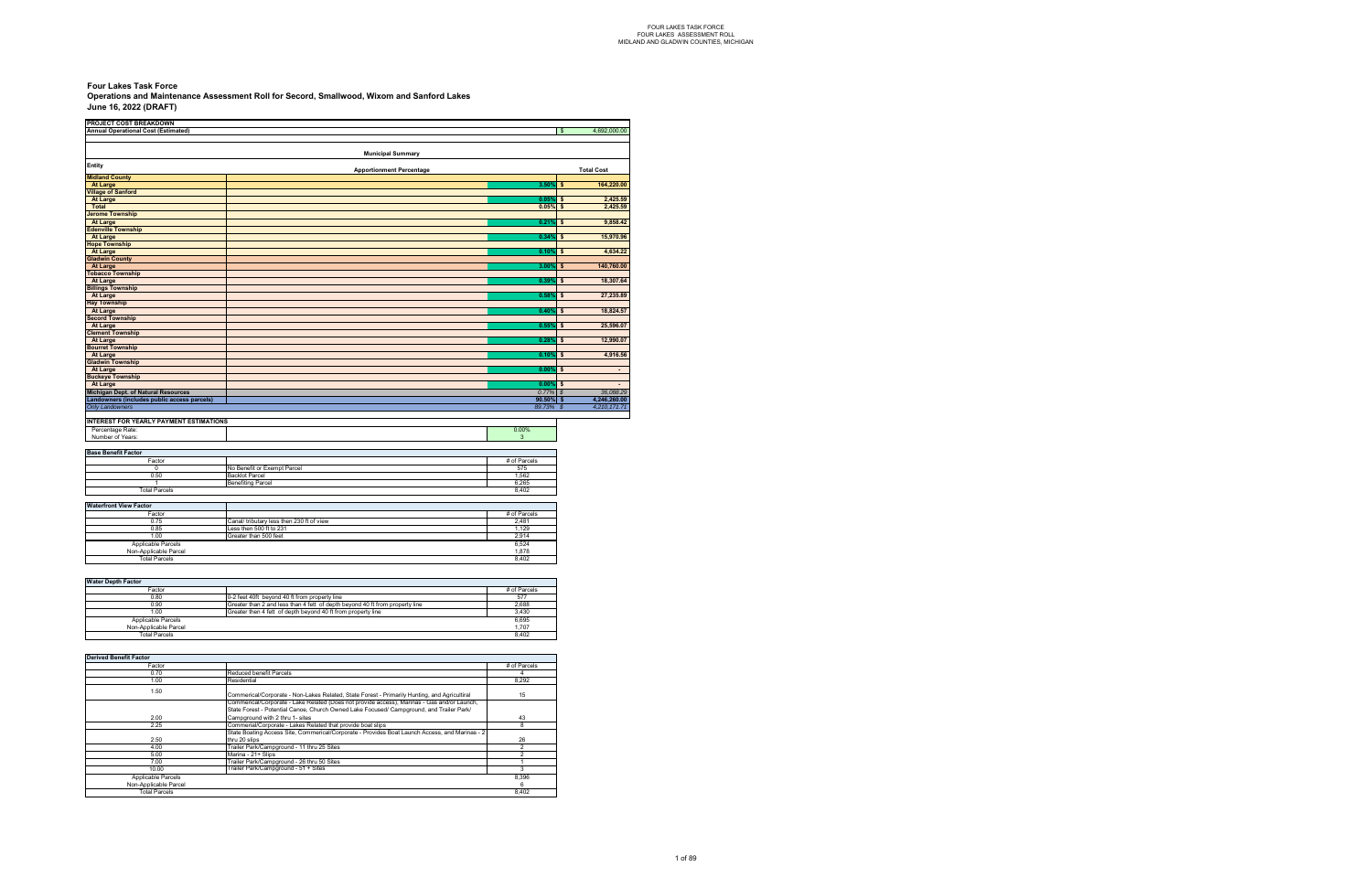| Parcel ID#                             | <b>Parcel Owner</b>                                                   | County                     | <b>Base Benefit Factor</b> | <b>Access Factor</b> | <b>Frontage Factor</b> | <b>Water View Factor</b> | <b>Water Depth Factor</b> | <b>Derived Benefit Factor</b> | <b>Total Factor</b> | Total Apportionmer     | <b>Total Estimated</b><br>Assessment | <b>Estimated Annual</b><br>Payment |
|----------------------------------------|-----------------------------------------------------------------------|----------------------------|----------------------------|----------------------|------------------------|--------------------------|---------------------------|-------------------------------|---------------------|------------------------|--------------------------------------|------------------------------------|
| 010-001-100-013-00                     | LEPCZYK, WALTER & HALLY H&W                                           | Midland                    | 1.00                       |                      | 1.25                   | 1.00                     | 0.90                      | 1.00                          | 1.129               | 0.018738%              | \$879.21                             | \$293.07                           |
| 10-001-100-020-00<br>10-001-100-031-00 | DELECKI, FRANK JR & KAREN H&W<br>DELECKI. FRANK & KAREN H&W           | Midland<br>Midland         | 1.00<br>1.00               |                      | 0.83<br>0.96           | 1.00<br>1.00             | 0.90<br>0.90              | 1.00<br>1.00                  | 0.749<br>0.861      | 0.012444%<br>0.014295% | \$583.85<br>\$670.71                 | \$194.62<br>\$223.57               |
| 10-001-100-051-00                      | DRUMRIGHT, RAY E & SUSAN N TRUST                                      | Midland                    | 1.00                       |                      | 1.07                   | 1.00                     | 0.90                      | 1.00                          | 0.964               | 0.016005%              | \$750.97                             | \$250.32                           |
| 10-001-100-090-00                      | CONSUMERS ENERGY                                                      | Midland                    | 1.00                       |                      | 1.22                   | 1.00                     | 0.90                      | 1.50                          | 1.653               | 0.027449%              | \$1,287.90                           | \$429.30                           |
| 10-001-100-351-00                      | WIXOM WATERS ASSOCIATION INC                                          | Midland                    | 1.00                       |                      | 1.60                   | 1.00                     | 0.90                      | 10.00                         | 14.395              | 0.238996%              | \$11,213.70                          | \$3,737.90                         |
| 10-001-200-010-00<br>10-001-200-040-00 | MARSH, PRESTON L *TRUST*<br>MIDLAND COUNTY                            | Midland<br>Midland         | 1.00<br>0.00               |                      | 1.86<br>1.31           | 0.75<br>0.75             | 0.90<br>0.90              | 1.50                          | 1.881<br>0.000      | 0.031223%<br>0.000000% | \$1,464.99<br>\$0.00                 | \$488.33<br>\$0.00                 |
| 10-001-200-051-00                      | MIDLAND COUNTY                                                        | Midland                    | 0.00                       |                      | 1.67                   | 0.75                     | 0.90                      |                               | 0.000               | 0.000000%              | \$0.00                               | \$0.00                             |
| 10-001-200-100-00                      | MIDLAND COUNTY                                                        | Midland                    | 0.00                       |                      | 1.84                   | 0.75                     | 0.90                      |                               | 0.000               | 0.0000009              | \$0.00                               | \$0.00                             |
| 10-001-300-050-00<br>10-001-300-070-00 | YAHRMARKT, ROBERT & JUDITH *TRUST<br>DIONNE, DANNY                    | Midland<br>Midland         | 1.00<br>1.00               |                      | 1.31<br>0.98           | 0.75<br>0.75             | 1.00<br>1.00              | 1.00<br>1.00                  | 0.981<br>0.735      | 0.0162899<br>0.012211% | \$764.27<br>\$572.94                 | \$254.76<br>\$190.98               |
| 10-001-300-080-00                      | HALL. TERRANCE JR                                                     | Midland                    | 1.00                       |                      | 0.81                   | 0.75                     | 1.00                      | 1.00                          | 0.606               | 0.0100619              | \$472.08                             | \$157.36                           |
| 10-001-300-090-00                      | JOHNSON REVOCABLE TRUST                                               | Midland                    | 1.00                       |                      | 0.90                   | 0.75                     | 1.00                      | 1.00                          | 0.678               | 0.0112579              | \$528.17                             | \$176.06                           |
| 10-001-300-101-00<br>10-001-300-111-00 | SIAS, ALICE M TRUST<br>SIAS, ALICE M TRUST                            | Midland<br>Midland         | 1.00<br>1.00               |                      | 0.87<br>1.06           | 0.75<br>0.75             | 1.00<br>1.00              | 1.00<br>1.00                  | 0.650<br>0.793      | 0.0107929<br>0.0131619 | \$506.36<br>\$617.50                 | \$168.79<br>\$205.83               |
| 10-002-100-020-00                      | WOODMAN, DANIEL S & DEBRA K H&W                                       | Midland                    | 1.00                       |                      | 1.76                   | 0.75                     | 0.90                      | 1.00                          | 1.188               | 0.019731%              | \$925.76                             | \$308.59                           |
| 0-002-100-060-00                       | PATE, JAMES E III                                                     | <i>l</i> idland            | 1.00                       |                      | 1.41                   | 0.75                     | 0.90                      | 1.00                          | 0.953               | 0.0158209              | \$742.29                             | \$247.43                           |
| 10-002-100-070-00                      | DALBY. PHYLLIS J                                                      | Midland                    | 1.00                       |                      | 1.38<br>1.57           | 0.75<br>0.75             | 0.90<br>0.90              | 1.00                          | 0.933<br>1.057      | 0.0154839              | \$726.48<br>\$823.45                 | \$242.16                           |
| 10-002-100-080-00<br>10-002-100-175-00 | JOHNSON, JEFFREY L & DEBRA L H&W<br>BUSTER FAMILY TRUST               | Midland<br>Midland         | 1.00<br>1.00               |                      | 1.34                   | 0.75                     | 0.90                      | 1.00<br>1.00                  | 0.905               | 0.017550%<br>0.015027% | \$705.05                             | \$274.48<br>\$235.02               |
| 10-002-100-200-00                      | <b>FROMBLEY, SHARRON C TRUST</b>                                      | Midland                    | 1.00                       |                      | 1.09                   | 0.75                     | 1.00                      | 1.00                          | 0.821               | 0.013626%              | \$639.35                             | \$213.12                           |
| 10-002-100-305-00                      | BRECKON. JAMES & RHONDA H&W                                           | Midland                    | 1.00                       |                      | 0.90                   | 0.75                     | 0.90                      | 1.00                          | 0.610               | 0.0101219              | \$474.86                             | \$158.29                           |
| 10-002-100-325-00<br>10-002-100-350-00 | BUSH, ROBERT D & NELSON, WANDA M<br>BUSH, ROBERT D & NELSON, WANDA M. | Midland<br>Midland         | 1.00<br>1.00               |                      | 0.80<br>0.86           | 0.75<br>0.75             | 0.90<br>0.90              | 1.00<br>1.00                  | 0.540<br>0.580      | 0.008966%<br>0.009625% | \$420.67<br>\$451.60                 | \$140.22<br>\$150.53               |
| 10-002-100-400-00                      | NELSON, JOHN P JR & SIVER, WANDA M                                    | Midland                    | 1.00                       |                      | 1.20                   | 0.75                     | 0.90                      | 1.00                          | 0.809               | 0.0134319              | \$630.20                             | \$210.07                           |
| 0-002-100-500-00                       | BOSCH, HELMUT & CAROL A TRUST                                         | <i>l</i> idland            | 1.00                       |                      | 0.95                   | 0.75                     | 1.00                      | 1.00                          | 0.715               | 0.011864%              | \$556.66                             | \$185.55                           |
| 10-002-100-610-00                      | HUGHES, GERALD L TRUST                                                | Midland                    | 1.00                       |                      | 1.07                   | 0.75                     | 1.00                      | 1.00                          | 0.801               | 0.013306%              | \$624.33                             | \$208.11                           |
| 10-002-100-705-00<br>10-002-100-728-00 | MIDLAND COUNTY<br>TAYLOR, THOMAS                                      | Midland<br>Midland         | 0.00<br>1.00               |                      | 1.86<br>0.91           | 0.75<br>0.75             | 1.00<br>1.00              | 1.00<br>1.00                  | 0.000<br>0.680      | 0.000000%<br>0.011287% | \$0.00<br>\$529.58                   | \$0.00<br>\$176.53                 |
| 10-002-100-729-00                      | MAGIRL, PATRICK J & LYNDA K TRUST                                     | Midland                    | 1.00                       |                      | 0.92                   | 0.75                     | 1.00                      | 1.00                          | 0.687               | 0.011413%              | \$535.49                             | \$178.50                           |
| 10-002-100-735-00                      | MAGIRL, PATRICK J & LYNDA K TRUST                                     | Midland                    | 1.00                       |                      | 0.91                   | 0.75                     | 1.00                      | 1.00                          | 0.679               | 0.011278%              | \$529.16                             | \$176.39                           |
| 10-002-100-740-00<br>10-002-100-745-00 | <b>BOND, CHRISTOPHER &amp; KRISTIN TRUST</b><br><b>ZAMORSKI TRUST</b> | Midland<br>Midland         | 1.00<br>1.00               |                      | 0.91<br>0.92           | 0.75<br>0.75             | 1.00<br>1.00              | 1.00<br>1.00                  | 0.686<br>0.688      | 0.0113919<br>0.0114179 | \$534.44<br>\$535.69                 | \$178.15<br>\$178.56               |
| 10-002-100-750-00                      | MINER, RACHEL                                                         | Midland                    | 1.00                       |                      | 0.92                   | 0.75                     | 1.00                      | 1.00                          | 0.691               | 0.011465%              | \$537.93                             | \$179.31                           |
| 10-002-100-755-00                      | RIVARD, RACHEL A                                                      | Midland                    | 1.00                       |                      | 0.92                   | 0.75                     | 0.90                      | 1.00                          | 0.621               | 0.0103039              | \$483.41                             | \$161.14                           |
| 0-002-100-760-00                       | MAHMUD, REHAN                                                         | <i>l</i> idland            | 1.00                       |                      | 0.92                   | 0.75                     | 0.90                      | 1.00                          | 0.618               | 0.0102559              | \$481.16                             | \$160.39                           |
| 10-002-100-765-00<br>10-002-400-203-00 | MIDDLETON, RICKY L<br>BACON, WILLIAM D                                | Midland<br>Midland         | 1.00<br>1.00               |                      | 0.92<br>1.81           | 0.75<br>0.75             | $0.90 -$<br>1.00          | 1.00<br>1.00                  | 0.620<br>1.357      | 0.010302%<br>0.022525% | \$483.36<br>\$1,056.88               | \$161.12<br>\$352.29               |
| 10-002-400-501-00                      | #N/A                                                                  | Midland                    | 1.00                       |                      | 0.81                   | 0.75                     | 1.00                      | 1.50                          | 0913                | 0.015158%              | \$711.23                             | \$237.08                           |
| 10-002-400-502-00                      | BACON, WILLIAM D ET AL                                                | Midland                    | 1.00                       |                      | 0.81                   | 0.75                     | 1.00                      | 1.50                          | 0.913               | 0.015158%              | \$711.23                             | \$237.08                           |
| 10-002-400-600-00<br>10-002-400-700-00 | SIAS, ALICE M TRUST<br>HAYDANEK, MARK E & LESLIE                      | lidland<br>Midland         | 1.00<br>1.00               |                      | $4.63 -$<br>1.42       | 0.75<br>0.75             | 1.00<br>1.00              | 0.70<br>1.00                  | 0.854<br>1.062      | 0.014172%<br>0.017625% | \$664.96<br>\$826.97                 | \$221.65<br>\$275.66               |
| 10-011-100-000-00                      | SIAN. WILLIAM L & JULI A                                              | <i><b>Aidland</b></i>      | 1.00                       |                      | 1.08                   | 0.75                     | 1.00                      | 1.00                          | 0.809               | 0.013428%              | \$630.07                             | \$210.02                           |
| 10-011-100-011-00                      | DESHANO, BRIAN H & DEAUN H&W                                          | Midland                    | 1.00                       |                      | 1.25                   | 0.75                     | 1.00                      | 1.00                          | 0.939               | 0.015589%              | \$731.41                             | \$243.80                           |
| 10-011-100-051-00                      | CALLAN, MICHAEL & LISA<br>MIDLAND COUNTY ROAD COMMISSION              | Midland<br><i>l</i> idland | 1.00                       |                      | 1.52                   | 0.75                     | 1.00<br>1.00              | 1.00                          | 1.142<br>0.000      | 0.018965%<br>0.0000009 | \$889.85                             | \$296.62                           |
| 10-011-100-052-00<br>10-011-100-075-00 | PACHOLKA. ROGER D & ANNETTE M                                         | Midland                    | 0.00<br>0.00               |                      | 0.88                   | 0.75<br>0.85             | 1.00                      | 1.00<br>1.00                  | 0.000               | 0.000000%              | \$0.00<br>\$0.00                     | \$0.00<br>\$0.00                   |
| 10-011-100-115-00                      | LYONS, TIMOTHY & HAFEMAN, BONNIE H&                                   | Midland                    | 1.00                       |                      | 1.78                   | 0.75                     | 1.00                      | 1.00                          | 1.332               | 0.022116%              | \$1,037.70                           | \$345.90                           |
| 10-011-100-125-00                      | MARKER, MICHAEL R & PAULA S                                           | Midland                    | 1.00                       |                      | 1.49                   | 0.75                     | 1.00                      | 1.00                          | 1.119               | 0.018582%              | \$871.87                             | \$290.62                           |
| 10-011-100-131-00<br>10-011-100-140-00 | GRANDA, DENIS & ZIVICK, JUDITH<br>STEVENSON, STEPHEN M                | Midland<br>Midland         | 1.00<br>1.00               |                      | 0.99<br>0.99           | 0.75<br>0.75             | 1.00<br>1.00              | 1.00<br>1.00                  | 0.740<br>0.745      | 0.0122939<br>0.012365% | \$576.78<br>\$580.18                 | \$192.26<br>\$193.39               |
| 10-011-100-151-00                      | BOMAN. PHYLLIS M                                                      | Midland                    | 1.00                       |                      | 0.91                   | 0.75                     | 1.00                      | 1.00                          | 0.681               | 0.011314%              | \$530.84                             | \$176.95                           |
| 10-011-100-161-00                      | BOWLAND, THOMAS A TRUST                                               | Midland                    | 1.00                       |                      | 1.00                   | 0.75                     | 1.00                      | 1.00                          | 0.747               | 0.012408%              | \$582.16                             | \$194.05                           |
| 10-011-100-250-00<br>10-011-300-051-00 | COLE, ROBERT C ET UX<br><b>HERKNER, MARY</b>                          | Midland<br>Midland         | 1.00<br>1.00               |                      | 1.60<br>1.95           | 0.75<br>0.75             | 1.00<br>1.00              | 1.00<br>1.00                  | 1.202<br>1.461      | 0.019950%<br>0.024254% | \$936.05<br>\$1,137.99               | \$312.02<br>\$379.33               |
| 10-011-300-450-00                      | REED, TIMOTHY J & CHERYL A H&W                                        | <i>l</i> idland            | 1.00                       |                      | 0.96                   | 1.00                     | 1.00                      | 1.00                          | 0.963               | 0.0159839              | \$749.93                             | \$249.98                           |
| 10-011-400-150-00                      | HERKNER, MARY K                                                       | Midland                    | 1.00                       |                      | 1.94                   | 0.75                     | 1.00                      | 1.50                          | 2.178               | 0.036166%              | \$1,696.89                           | \$565.63                           |
| 10-011-400-200-00                      | QUINN. THOMAS J                                                       | Midland                    | 1.00                       |                      | 1.12                   | 0.75                     | 1.00                      | 1.00                          | 0.838               | 0.013914%              | \$652.85                             | \$217.62                           |
| 10-011-400-252-00<br>10-011-400-325-00 | YAHRMARKT, EDWARD & HEIDI H&W<br>QUANDT. TREVOR C ET AL               | Midland<br>Midland         | 1.00<br>1.00               |                      | 1.21<br>0.92           | 0.75<br>0.75             | 1.00<br>1.00              | 1.00<br>1.00                  | 0.908<br>0.687      | 0.0150729<br>0.0114109 | \$707.20<br>\$535.35                 | \$235.73<br>\$178.45               |
| 10-011-400-350-00                      | SWANTON, ROBERT & JACQUELINE H&W                                      | <i>l</i> idland            | 1.00                       |                      | 1.08                   | 0.75                     | 1.00                      | 1.00                          | 0.806               | 0.013389%              | \$628.20                             | \$209.40                           |
| 010-011-400-375-00                     | WECKESSER, JEFFERY L ET UX                                            | Aidland                    | 1.00                       |                      | 1.00                   | 0.75                     | 1.00                      | 1.00                          | 0.747               | 0.012396%              | \$581.61                             | \$193.87                           |
| 10-014-100-106-00<br>10-014-200-050-00 | LEWIS, DENNIS & ANEDRA, H&W<br>SHERMAN, CHARLES & PHYLLIS H&W         | Midland<br>Midland         | 1.00                       |                      | 1.86<br>1.15           | 1.00<br>1.00             | 1.00<br>1.00              | 1.50<br>1.00                  | 2.785<br>1.154      | 0.046240%<br>0.019160% | \$2,169.60<br>\$898.98               | \$723.20<br>\$299.66               |
| 10-014-200-061-00                      | YOUNGBLOOD, ROBERT D ET UX                                            | Midland                    | 1.00<br>1.00               |                      | 0.92                   | 1.00                     | 1.00                      | 1.00                          | 0.919               | 0.0152529              | \$715.64                             | \$238.55                           |
| 10-014-200-070-00                      | <b>SCHNEIDER, MARK E</b>                                              | Midland                    | 1.00                       |                      | 0.91                   | 1.00                     | 1.00                      | 1.00                          | 0.907               | 0.015056%              | \$706.41                             | \$235.47                           |
| 10-014-200-080-00                      | LAFORET, ANDRE & JESSICA M                                            | Midland                    | 1.00                       |                      | 1.05                   | 1.00                     | 1.00                      | 1.00                          | 1.045               | 0.017355%              | \$814.29                             | \$271.43                           |
| 10-014-200-090-00<br>10-014-200-100-00 | CARPENTER, BRYAN<br>PAIGE, STEVEN D                                   | Midland<br>Midland         | 1.00<br>1.00               |                      | 1.00<br>1.01           | 1.00<br>1.00             | 1.00<br>1.00              | 1.00<br>1.00                  | 1.001<br>1.012      | 0.016617%<br>0.016804% | \$779.69<br>\$788.42                 | \$259.90<br>\$262.81               |
| 10-014-200-110-00                      | JONES, MELISSA & MATTHEW                                              | Midland                    | 1.00                       |                      | 0.99                   | 1.00                     | 1.00                      | 1.00                          | 0.993               | 0.016494%              | \$773.91                             | \$257.97                           |
| 10-014-200-155-00                      | JERABEK, PETER A ET UX                                                | Midland                    | 1.00                       |                      | 1.10                   | 1.00                     | 1.00                      | 1.00                          | 1.096               | 0.018198%              | \$853.84                             | \$284.61                           |
| 10-014-200-160-00<br>10-014-200-280-00 | OWENS, NICHOLAS R & NANCY<br>PAUL. DUANE                              | Midland<br>Midland         | 1.00<br>1.00               |                      | 1.10<br>0.88           | 1.00<br>1.00             | 1.00<br>0.90              | 1.00<br>1.00                  | 1.098<br>0.795      | 0.018229%<br>0.013193% | \$855.29<br>\$619.03                 | \$285.10<br>\$206.34               |
| 10-014-200-290-00                      | URBAN, OKSANA                                                         | Midland                    | 1.00                       |                      | 0.88                   | 1.00                     | 0.90                      | 1.00                          | 0.795               | 0.013193%              | \$619.03                             | \$206.34                           |
| 10-014-300-102-00                      | BRIDGES, TOBY J                                                       | Midland                    | 1.00                       |                      | 1.07                   | 1.00                     | 0.90                      | 1.00                          | 0.963               | 0.015985%              | \$750.00                             | \$250.00                           |
| 10-014-300-104-00<br>10-014-300-111-00 | KOWALCZYK, MICHAEL & PAULA J<br>KESSLER. RONALD R ET UX               | Midland<br>Midland         | 1.00                       |                      | 1.18                   | 1.00                     | 0.90                      | 1.00                          | 1.064<br>1.357      | 0.017671%<br>0.022538% | \$829.14<br>\$1,057.47               | \$276.38<br>\$352.49               |
| 10-014-300-122-00                      | <b>KEPLER, PATRICIA A TRUST #1</b>                                    | Midland                    | 1.00<br>1.00               |                      | 1.36<br>0.96           | 1.00<br>1.00             | 1.00<br>1.00              | 1.00<br>1.00                  | 0.963               | 0.015983%              | \$749.93                             | \$249.98                           |
| 10-014-300-129-00                      | KEPLER. PATRICIA A TRUST #1                                           | Midland                    | 1.00                       |                      | 1.00                   | 1.00                     | 1.00                      | 1.00                          | 0.996               | 0.016544%              | \$776.26                             | \$258.75                           |
| 10-014-300-160-00                      | JESKE, FRANK A                                                        | Midland                    | 1.00                       |                      | 0.83                   | 1.00                     | 0.90                      | 1.00                          | 0.747               | 0.012402%              | \$581.90                             | \$193.97                           |
| 10-014-300-162-00<br>10-014-300-172-00 | JESKE, FRANK A<br>MIDLAND COUNTY ROAD COMMISSION                      | Midland<br>Midland         | 1.00<br>1.00               |                      | 0.80<br>0.80           | 1.00<br>1.00             | 0.90<br>0.90              | 1.00<br>1.00                  | 0.720<br>0.720      | 0.011954%<br>0.011954% | \$560.89<br>\$560.89                 | \$186.96<br>\$186.96               |
| 10-014-300-325-00                      | YOUNG. KILEY K & NATHAN S                                             | Midland                    | 1.00                       |                      | 0.91                   | 1.00                     | 0.90                      | 1.00                          | 0.819               | 0.013596%              | \$637.94                             | \$212.65                           |
| 10-023-100-490-00                      | CZECH, BRIAN                                                          | Midland                    | 0.50                       | 0.72                 |                        |                          |                           | 1.00                          | 0.360               | 0.005977%              | \$280.44                             | \$93.48                            |
| 10-023-100-495-00                      | CZECH, BRIAN                                                          | Midland                    | 0.50                       | 0.72                 |                        |                          |                           | 1.00                          | 0.360               | 0.005977%              | \$280.44                             | \$93.48                            |
| 10-023-200-061-00<br>10-023-200-071-00 | EVAN, JACK & RITTER, BILLIE A<br><b>GAFFNEY, PATRICK J</b>            | Midland<br>Midland         | 1.00<br>1.00               |                      | 0.90<br>0.90           | 1.00<br>1.00             | 1.00<br>1.00              | 1.00<br>1.00                  | 0.904<br>0.904      | 0.015009%<br>0.015009% | \$704.23<br>\$704.23                 | \$234.74<br>\$234.74               |
| 10-023-200-080-00                      | <b>MEYETTE, TERRENCE W</b>                                            | Midland                    | 1.00                       |                      | 0.92                   | 1.00                     | 0.90                      | 1.00                          | 0.829               | 0.013767%              | \$645.94                             | \$215.31                           |
| 10-023-200-091-00                      | WALLACE, SCOTT ET UX                                                  | Midland                    | 1.00                       |                      | 0.89                   | 1.00                     | 0.90                      | 1.00                          | 0.803               | 0.013331%              | \$625.49                             | \$208.50                           |
| 10-023-200-100-00<br>10-023-200-110-00 | FULLMER, GERALD & LORI<br>MCKENZIE. MARGARET ET AL                    | Midland<br>Midland         | 1.00<br>1.00               |                      | 0.89<br>1.07           | 1.00<br>1.00             | 0.90<br>1.00              | 1.00<br>1.00                  | 0.803<br>1.066      | 0.013331%<br>0.017695% | \$625.49<br>\$830.23                 | \$208.50<br>\$276.74               |
| 10-023-200-130-00                      | BRYER, BRIAN S TRUST                                                  | Midland                    | 1.00                       |                      | 1.13                   | 1.00                     | 1.00                      | 1.00                          | 1.133               | 0.018816%              | \$882.83                             | \$294.28                           |
| 10-023-200-151-00                      | SUCH, GEORGE R & SHARON H&W                                           | Midland                    | 1.00                       |                      | 0.99                   | 1.00                     | 1.00                      | 1.00                          | 0.989               | 0.016417%              | \$770.28                             | \$256.76                           |
| 010-023-200-152-00                     | SUCH, GEORGE R & SHARON H&W                                           | Midland                    | 0.00                       |                      |                        | 1.00                     | 0.80                      | 1.00                          | 0.000               | 0.000000%              | \$0.00                               | \$0.00                             |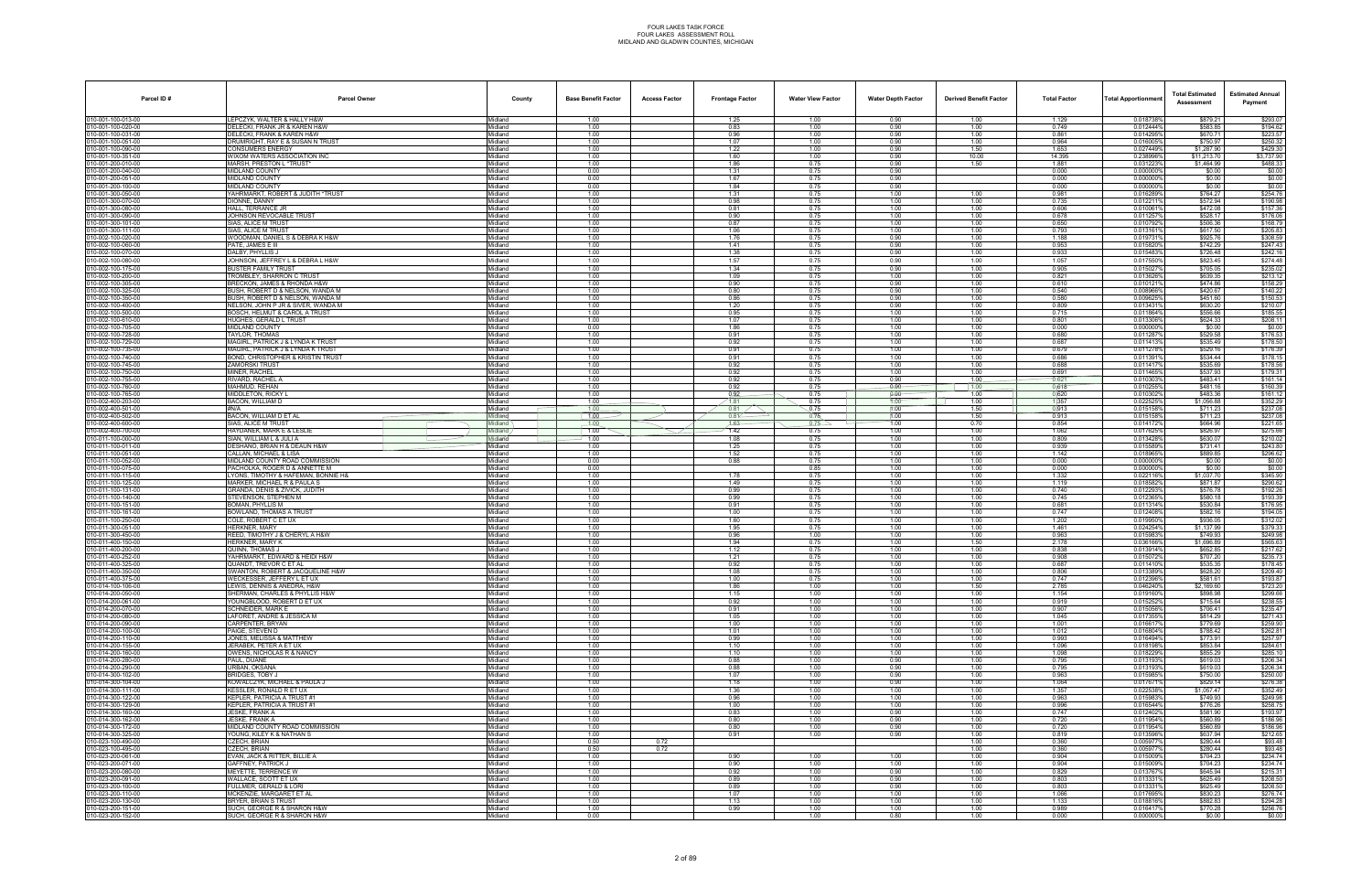| Parcel ID#                             | <b>Parcel Owner</b>                                             | County                     | <b>Base Benefit Factor</b> | <b>Access Factor</b> | <b>Frontage Factor</b> | <b>Water View Factor</b> | <b>Water Depth Factor</b> | <b>Derived Benefit Factor</b> | <b>Total Factor</b> | Total Apportionmer     | <b>Total Estimated</b><br>Assessment | <b>Estimated Annual</b><br>Payment |
|----------------------------------------|-----------------------------------------------------------------|----------------------------|----------------------------|----------------------|------------------------|--------------------------|---------------------------|-------------------------------|---------------------|------------------------|--------------------------------------|------------------------------------|
| 010-023-200-154-00                     | <b>BROZZO, RAYMOND &amp; LINDA</b>                              | Midland                    | 1.00                       |                      | 0.96                   | 1.00                     | 1.00                      | 1.00                          | 0.963               | 0.015983%              | \$749.93                             | \$249.98                           |
| 10-023-200-180-00<br>10-023-200-200-00 | AGUIRRE, CHARLES E & LAURIE J<br>GRAKAUSKAS. KENNETH & PATRICIA | Midland<br>Midland         | 1.00<br>1.00               |                      | 1.10<br>1.00           | 1.00<br>1.00             | 1.00<br>1.00              | 1.00<br>1.00                  | 1.096<br>0.996      | 0.018190%<br>0.016544% | \$853.48<br>\$776.26                 | \$284.49<br>\$258.75               |
| 10-023-200-240-00                      | DANA, TIMOTHY & BORCHARD, KIMBERLY                              | Midland                    | 1.00                       |                      | 1.07                   | 1.00                     | 0.90                      | 1.00                          | 0.959               | 0.015925%              | \$747.21                             | \$249.07                           |
| 10-023-200-280-00                      | DANA, TIMOTHY ET AL                                             | Midland                    | 1.00                       |                      | 0.83                   | 1.00                     | 0.90                      | 1.00                          | 0.743               | 0.012335%              | \$578.74                             | \$192.91                           |
| 10-023-200-300-00<br>10-023-200-350-00 | <b>WENDLING, MATTHEW</b><br>MCKEAGE, (WILBER) KELLY S           | Midland<br>Midland         | 1.00<br>1.00               |                      | 1.16<br>1.13           | 1.00<br>1.00             | 0.90<br>0.90              | 1.00<br>1.00                  | 1.041<br>1.020      | 0.0172819<br>0.016934% | \$810.83<br>\$794.54                 | \$270.28<br>\$264.85               |
| 0-023-200-370-00                       | MILLER, COURTNEY C ET UX                                        | Midland                    | 1.00                       |                      | 1.11                   | 1.00                     | 0.90                      | 1.00                          | 0.995               | 0.0165159              | \$774.89                             | \$258.30                           |
| 10-023-200-402-00<br>10-023-200-410-00 | MIDLAND COUNTY TREASURER<br>STAHL. ANNETTE J                    | Midland<br>Midland         | 0.00<br>1.00               |                      | 0.92                   | 1.00                     | 0.90                      | 1.00                          | 0.000<br>0.825      | 0.000000%<br>0.013695% | \$0.00<br>\$642.58                   | \$0.00<br>\$214.19                 |
| 10-023-200-432-00                      | KOLAR, JAMES P & MICHELLE J                                     | Midland                    | 1.00                       |                      | 0.91                   | 1.00                     | 0.90                      | 1.00                          | 0.821               | 0.013639%              | \$639.92                             | \$213.31                           |
| 10-023-200-462-00                      | GRAF, KENNETH B & MELINDA L                                     | Midland                    | 1.00                       |                      | 0.97                   | 1.00                     | 0.90                      | 1.00                          | 0.875               | 0.014523%              | \$681.44                             | \$227.15                           |
| 10-023-200-483-00<br>10-023-200-520-00 | HALL, TERRANCE JR<br>GASKELL, RICHARD W & KIMBERLY TRUST        | Midland<br>Midland         | 1.00<br>1.00               |                      | 0.96<br>0.90           | 1.00<br>1.00             | 0.90<br>0.90              | 1.00<br>1.00                  | 0.866<br>0.814      | 0.014385%<br>0.0135129 | \$674.94<br>\$633.98                 | \$224.98<br>\$211.33               |
| 10-023-200-575-00                      | GULVAS, ADAM & ALYSSA                                           | Midland                    | 1.00                       |                      | 0.98                   | 1.00                     | 0.90                      | 1.00                          | 0.885               | 0.014699%              | \$689.68                             | \$229.89                           |
| 10-023-200-581-00                      | TOMLINSON, TRACY<br>WILLIAMS, MATTHEW B & KIRSTEN M             | Midland                    | 1.00<br>1.00               |                      | 0.88<br>0.88           | 1.00<br>1.00             | 0.90<br>0.90              | 1.00<br>1.00                  | 0.792<br>0.792      | 0.013150%<br>0.013150% | \$616.98<br>\$616.98                 | \$205.66<br>\$205.66               |
| 10-023-200-590-00<br>0-023-300-004-00  | GULVAS, ADAM & ALYSSA                                           | Midland<br><i>l</i> idland | 1.00                       |                      | 1.02                   | 1.00                     | 1.00                      | 1.00                          | 1.018               | 0.016894%              | \$792.65                             | \$264.22                           |
| 10-023-300-006-00                      | LITTLE, KATHY ANN                                               | Midland                    | 1.00                       |                      | 1.24                   | 1.00                     | 1.00                      | 1.00                          | 1.243               | 0.020644%              | \$968.62                             | \$322.87                           |
| 10-023-300-008-00<br>10-023-300-016-00 | QUAGLIATA, ANTHONY<br>MICKEY, KENNETH G & AMY                   | Midland<br>Midland         | 1.00<br>1.00               |                      | 0.91<br>0.91           | 1.00<br>1.00             | 0.90<br>1.00              | 1.00<br>1.00                  | 0.818<br>0.913      | 0.013589%<br>0.015154% | \$637.62<br>\$711.03                 | \$212.54<br>\$237.01               |
| 10-023-300-017-00                      | CIANEK, DAVID A                                                 | Midland                    | 1.00                       |                      | 0.91                   | 1.00                     | 1.00                      | 1.00                          | 0.913               | 0.015154%              | \$711.03                             | \$237.01                           |
| 10-023-300-021-00<br>10-023-300-022-00 | PERSON, MICHAEL E & ANN M *TRUST*<br>JOHNSON, MICHAEL D ET AL   | Midland<br>Midland         | 1.00<br>1.00               |                      | 0.92<br>1.00           | 1.00<br>1.00             | 0.90<br>0.90              | 1.00<br>1.00                  | 0.831<br>0.897      | 0.013795%<br>0.014890% | \$647.27<br>\$698.64                 | \$215.76<br>\$232.88               |
| 10-023-300-023-00                      | DELISO. PETER M & MARSHA A                                      | Midland                    | 1.00                       |                      | 0.92                   | 1.00                     | 0.90                      | 1.00                          | 0.831               | 0.0137959              | \$647.27                             | \$215.76                           |
| 10-023-300-024-00                      | VIOLETTE, RICHARD & LYNETTE                                     | Midland                    | 1.00                       |                      | 0.92                   | 1.00                     | 0.90                      | 1.00                          | 0.831               | 0.013795%              | \$647.27                             | \$215.76                           |
| 10-023-300-025-00<br>0-023-300-026-00  | NIMBLEY, ERIK<br>BOWEN, MICHAEL D & LINDA M TRUST               | Midland<br><i>l</i> idland | 1.00<br>1.00               |                      | 0.92<br>0.92           | 1.00<br>1.00             | 0.90<br>0.90              | 1.00<br>1.00                  | 0.825<br>0.826      | 0.0137009<br>0.013714% | \$642.79<br>\$643.47                 | \$214.26<br>\$214.49               |
| 10-023-300-027-00                      | TAYLOR, JEFFREY L & DAWN M                                      | Midland                    | 1.00                       |                      | 0.92                   | 1.00                     | 0.90                      | 1.00                          | 0.826               | 0.013714%              | \$643.47                             | \$214.49                           |
| 10-023-300-028-00                      | LAWLER, RAYLEEN K TRUST                                         | Midland                    | 1.00                       |                      | 0.92                   | 1.00                     | 0.90                      | 1.00                          | 0.829               | 0.013761               | \$645.67                             | \$215.22                           |
| 10-023-300-029-00<br>10-023-300-030-00 | NICKEL, BRIAN<br>DAIL, DOUGLAS R ET UX                          | Midland<br>Midland         | 1.00<br>1.00               |                      | 0.92<br>0.91           | 1.00<br>1.00             | 0.90<br>0.90              | 1.00<br>1.00                  | 0.828<br>0.820      | 0.013744%<br>0.013614% | \$644.85<br>\$638.79                 | \$214.95<br>\$212.93               |
| 10-023-300-031-00                      | ICE, CHRISTOPHER D                                              | <i>l</i> idland            | 1.00                       |                      | 0.92                   | 1.00                     | 0.90                      | 1.00                          | 0.827               | 0.013736%              | \$644.51                             | \$214.84                           |
| 10-023-300-032-00<br>10-023-300-034-00 | SAUVE, LYNN A<br>KEHOE, CHARLES & CYNTHIA H&W                   | Midland<br>Midland         | 0.50<br>1.00               | 0.72                 | 1.00                   | 1.00                     | 0.90                      | 1.00<br>1.00                  | 0.360<br>0.902      | 0.0059779<br>0.014970  | \$280.44<br>\$702.40                 | \$93.48<br>\$234.13                |
| 10-023-300-037-00                      | JODTS. RICHARD J & GLORIA J TRUST                               | Midland                    | 1.00                       |                      | 0.96                   | 1.00                     | 1.00                      | 1.00                          | 0.964               | 0.016002%              | \$750.81                             | \$250.27                           |
| 10-023-300-039-00                      | FINK, DAVID E & SHIRLEY A H&W                                   | Midland                    | 0.50                       | 0.72                 |                        |                          |                           | 1.00                          | 0.360               | 0.0059779              | \$280.44                             | \$93.48                            |
| 0-023-300-040-00<br>10-023-300-041-00  | SCHNETTLER, DENNIS M ET UX<br>DELISO, PETER M & MARSHA A H&W    | lidland<br>Midland         | 1.00<br>0.50               | 0.72                 | 0.91                   | 1.00                     | 0.90                      | 1.00<br>1.00                  | 0.819<br>0.360      | 0.0135959<br>0.005977% | \$637.85<br>\$280.44                 | \$212.62<br>\$93.48                |
| 10-023-300-042-00                      | STARKS. WILLIAM &                                               | Midland                    | 0.50                       | 0.72                 |                        |                          |                           | 1.00                          | 0.360               | 0.005977               | \$280.44                             | \$93.48                            |
| 10-023-300-043-00<br>10-023-300-051-00 | RAPELJE, GARY & DEBORAH<br>ODETTE, TIMOTHY K                    | Midland<br>Midland         | 0.50<br>0.50               | 0.72<br>0.72         |                        |                          |                           | 1.00<br>1.00                  | 0.360<br>0.360      | 0.005977%<br>0.0059779 | \$280.44<br>\$280.44                 | \$93.48<br>\$93.48                 |
| 10-023-300-055-00                      | HANEY, LARRY & LESLIE ANN                                       | <i>l</i> idland            | 0.50                       | 0.72                 |                        |                          |                           | 1.00                          | 0.360               | 0.005977               | \$280.44                             | \$93.48                            |
| 10-023-300-057-00                      | ODETTE. TIMOTHY K                                               | Midland                    | 0.50                       | 0.72                 |                        |                          |                           | 1.00                          | 0.360               | 0.005977%              | \$280.44                             | \$93.48                            |
| 10-023-300-058-00<br>10-023-300-060-00 | ODETTE, TIMOTHY K<br>HELSEL, CHAD & BREEANN                     | Midland<br>Midland         | 0.50<br>1.00               | 0.72                 | 1.09                   | 1.00                     | 0.90                      | 1.00<br>1.00                  | 0.360<br>0.981      | 0.005977<br>0.016292%  | \$280.44<br>\$764.44                 | \$93.48<br>\$254.81                |
| 10-023-300-070-00                      | HOUTHOOFD, DOROTHY                                              | Midland                    | 1.00                       |                      | 0.91                   | 1.00                     | 1.00                      | 1.00                          | 0.907               | 0.0150569              | \$706.41                             | \$235.47                           |
| 0-023-300-080-00<br>10-023-300-090-00  | WINCHESTER, KENNETH G & SANDRA J H&<br>SMITH, RYAN & JENNIFER   | lidland<br>Midland         | 1.00<br>1.00               |                      | 1.15<br>0.91           | 1.00<br>1.00             | 1.00<br>1.00              | 1.00<br>1.00                  | 1.146<br>0.909      | 0.019033<br>0.015099%  | \$893.05<br>\$708.46                 | \$297.68<br>\$236.15               |
| 10-023-300-102-00                      | SMITH, RYAN & JENNIFER                                          | Midland                    | 1.00                       |                      | 1.00                   | 1.00                     | 1.00                      | 1.00                          | 1.004               | 0.016665%              | \$781.91                             | \$260.64                           |
| 10-023-300-107-00                      | BROZZO, JOSEPH J & SALLY A TRUST                                | Midland                    | 1.00                       |                      | 0.92                   | 1.00                     | 1.00                      | 1.00                          | 0.923               | 0.015328%              | \$719.19                             | \$239.73                           |
| 10-023-300-112-00<br>10-023-300-113-00 | KALINOWSKI, KENNETH A ET UX<br>HOLSWORTH, TIMOTHY J & TAMMY L   | Midland<br><i>l</i> idland | 1.00<br>1.00               |                      | 0.96<br>0.92           | 1.00<br>1.00             | 1.00<br>1.00              | 1.00<br>1.00                  | 0.963<br>0.923      | 0.015991%<br>0.0153289 | \$750.29<br>\$719.19                 | \$250.10<br>\$239.73               |
| 10-023-300-115-00                      | COCKEREL, PAUL A II & CALL, ALAN D                              | Midland                    | 1.00                       |                      | 0.91                   | 1.00                     | 1.00                      | 1.00                          | 0.913               | 0.015154%              | \$711.03                             | \$237.01                           |
| 10-023-300-117-00<br>10-023-300-120-00 | SMITH, DONALD J & JEAN M TRUST<br>BERG. JAMES J                 | Midland<br>Midland         | 1.00<br>1.00               |                      | 0.92<br>0.91           | 1.00<br>1.00             | 1.00<br>1.00              | 1.00<br>1.00                  | 0.919<br>0.913      | 0.015255%<br>0.015155% | \$715.75<br>\$711.08                 | \$238.58<br>\$237.03               |
| 10-023-300-130-00                      | ANDERSON, ROBERT & MELISSA TRUST                                | Midland                    | 1.00                       |                      | 0.92                   | 1.00                     | 1.00                      | 1.00                          | 0.919               | 0.0152559              | \$715.76                             | \$238.59                           |
| 0-023-300-155-00                       | GRUBAUGH, PAUL & TARA                                           | lidland                    | 0.50                       | 0.72                 |                        |                          |                           | 1.00                          | 0.360               | 0.005977               | \$280.44                             | \$93.48                            |
| 10-023-300-157-00<br>10-023-300-160-00 | SMITH, CHARLES JR & DIANNE L H&W<br>GRAF, CHELSEA M             | Midland<br>Midland         | 0.50<br>0.50               | 0.72<br>0.72         |                        |                          |                           | 1.00<br>1.00                  | 0.360<br>0.360      | 0.005977%<br>0.005977  | \$280.44<br>\$280.44                 | \$93.48<br>\$93.48                 |
| 10-023-400-000-00                      | BIXBY, BRETT A ET UX                                            | Midland                    | 0.50                       | 0.72                 |                        |                          |                           | 1.00                          | 0.360               | 0.0059779              | \$280.44                             | \$93.48                            |
| 10-023-400-004-00                      | SIMMONS, BETTY S                                                | Midland                    | 0.50                       | 0.72                 |                        |                          |                           | 1.00                          | 0.360               | 0.005977               | \$280.44                             | \$93.48                            |
| 10-023-400-012-00<br>10-023-400-015-00 | NORTH, DALE F<br>BRUNS, JEFFREY T & STEPHANIE L H&W             | <b>lidland</b><br>Midland  | 0.50<br>0.50               | 0.72<br>0.72         |                        |                          |                           | 1.00<br>1.00                  | 0.360<br>0.360      | 0.005977<br>0.005977%  | \$280.44<br>\$280.44                 | \$93.48<br>\$93.48                 |
| 10-023-400-375-00                      | ODETTE, MARTIN C & CAROL L                                      | Midland                    | 0.50                       | 0.72                 |                        |                          |                           | 1.00                          | 0.360               | 0.005977%              | \$280.44                             | \$93.48                            |
| 10-023-400-403-00<br>10-023-400-410-00 | MIKKOLA, JAMES E & ROBIN A H&W<br>POTTS, AMY J                  | Midland<br>Midland         | 0.50<br>0.50               | 0.72<br>0.72         |                        |                          |                           | 1.00<br>1.00                  | 0.360<br>0.360      | 0.005977%<br>0.0059779 | \$280.44<br>\$280.44                 | \$93.48<br>\$93.48                 |
| 10-023-400-425-00                      | BRIEF, NICHOLAS                                                 | <i>l</i> idland            | 0.50                       | 0.72                 |                        |                          |                           | 1.00                          | 0.360               | 0.005977               | \$280.44                             | \$93.48                            |
| 10-023-400-460-00                      | SZOSTAK, ANTHONY C & KAREN H&W                                  | Midland                    | 0.50                       | 0.72                 |                        |                          |                           | 1.00                          | 0.360               | 0.005977%              | \$280.44                             | \$93.48                            |
| 10-026-100-020-00<br>10-026-100-030-00 | DNR<br>ANDERSON, SHEILA D TRUST                                 | Midland<br>Midland         | 1.00<br>0.00               |                      | 1.41                   | 1.00<br>1.00             | 0.90<br>1.00              | 1.50<br>1.00                  | 1.906<br>0.000      | 0.031653%<br>0.000000% | \$1,485.17<br>\$0.00                 | \$495.06<br>\$0.00                 |
| 10-026-100-051-00                      | ANDERSON, SHEILA TRUST                                          | Midland                    | 1.00                       |                      | 1.31                   | 1.00                     | 0.90                      | 1.00                          | 1.176               | 0.019518%              | \$915.79                             | \$305.26                           |
| 10-026-100-052-00<br>10-026-100-054-00 | DNR<br><b>KLEINERT, ALAN</b>                                    | <i>l</i> idland<br>Midland | 1.00<br>0.50               | 0.50                 | 1.38                   | 1.00                     | 0.90                      | 2.50<br>1.00                  | 3.095<br>0.250      | 0.051389%<br>0.004151% | \$2,411.15<br>\$194.75               | \$803.72<br>\$64.92                |
| 10-026-100-057-00                      | #N/A                                                            | Midland                    | 0.50                       | 0.50                 |                        |                          |                           | 1.00                          | 0.250               | 0.0041519              | \$194.75                             | \$64.92                            |
| 10-026-100-060-00                      | STACY, LARRY D & TONIK                                          | Midland                    | 0.50                       | 0.50                 |                        |                          |                           | 1.00                          | 0.250               | 0.004151%              | \$194.75                             | \$64.92                            |
| 10-026-100-063-00<br>10-026-100-064-00 | ANDERSON, SHEILA<br>STARKEY, CRYSTAL J                          | Midland<br><i>l</i> idland | 0.50<br>0.50               | 0.50<br>0.50         |                        |                          |                           | 1.00<br>1.00                  | 0.250<br>0.250      | 0.0041519<br>0.004151  | \$194.75<br>\$194.75                 | \$64.92<br>\$64.92                 |
| 10-026-100-070-00                      | FILLMORE. THOMAS A JR ET UX                                     | Midland                    | 0.50                       | 0.50                 |                        |                          |                           | 1.00                          | 0.250               | 0.004151%              | \$194.75                             | \$64.92                            |
| 10-026-100-080-00<br>10-026-100-090-00 | SNYDER, STEVEN T & JEANETTE M H&W<br>THIELEN. JOSH & HOLLY      | Midland                    | 0.50<br>0.50               | 0.50<br>0.50         |                        |                          |                           | 1.00<br>1.00                  | 0.250               | 0.004151%<br>0.0041519 | \$194.75<br>\$194.75                 | \$64.92<br>\$64.92                 |
| 10-026-100-100-00                      | LAFAVE, JASON D TRUST                                           | Midland<br>Midland         | 0.50                       | 0.50                 |                        |                          |                           | 1.00                          | 0.250<br>0.250      | 0.0041519              | \$194.75                             | \$64.92                            |
| 10-026-200-051-00                      | SCHOLTZ, RUSSEL E ET UX                                         | Midland                    | 1.00                       |                      | 1.19                   | 1.00                     | 0.90                      | 1.00                          | 1.070               | 0.017772%              | \$833.88                             | \$277.96                           |
| 10-026-200-052-00<br>10-026-200-053-00 | MITCHELL, DANIEL W<br>POTTS, AMY J ET AL                        | Midland<br>Midland         | 1.00<br>0.00               | 0.72                 | 0.92<br>0.81           | 1.00<br>1.00             | 0.90<br>0.90              | 1.00<br>1.00                  | 0.831<br>0.000      | 0.013795%<br>0.000000% | \$647.27<br>\$0.00                   | \$215.76<br>\$0.00                 |
| 10-026-200-057-00                      | KORESKY, JOHN & SHERYL H&W                                      | Midland                    | 1.00                       |                      | 0.96                   | 1.00                     | 0.90                      | 1.00                          | 0.866               | 0.014385%              | \$674.94                             | \$224.98                           |
| 10-026-200-059-00                      | CHILMAN, SARAH & JEFFREY                                        | Midland                    | 1.00                       |                      | 1.38                   | 1.00                     | 0.90                      | 1.00                          | 1.239               | 0.0205729              | \$965.23                             | \$321.74                           |
| 10-026-200-062-00<br>10-026-200-070-00 | KORESKY, JOHN & SHERYL<br>WIRBEL, JERRY L & PEARL K *TRUST*     | Midland<br>Midland         | 1.00<br>1.00               |                      | 0.99<br>0.99           | 1.00<br>1.00             | 0.90<br>1.00              | 1.00<br>1.00                  | 0.890<br>0.991      | 0.0147759<br>0.016454% | \$693.25<br>\$772.04                 | \$231.08<br>\$257.35               |
| 10-026-200-085-00                      | SCHUMACHER. JOHN & JANN H&W                                     | Midland                    | 1.00                       |                      | 0.98                   | 1.00                     | 1.00                      | 1.00                          | 0.979               | 0.016247%              | \$762.32                             | \$254.11                           |
| 10-026-200-090-00<br>10-026-200-095-00 | PORTER, ROBERT L & SHERYL A<br>HART, MILES D                    | Midland<br>Midland         | 1.00<br>1.00               |                      | 1.08<br>0.95           | 1.00<br>1.00             | 1.00<br>1.00              | 1.00<br>1.00                  | 1.077<br>0.949      | 0.017886%<br>0.015753% | \$839.22<br>\$739.12                 | \$279.74<br>\$246.37               |
| 10-026-200-102-00                      | FLATS CAMPGROUND CONDOMINIUM                                    | Midland                    | 0.00                       | 6.40                 | 1.73                   | 1.00                     | 0.80                      | 10.00                         | 0.000               | 0.000000%              | \$0.00                               | \$0.00                             |
| 10-026-400-000-00                      | STALLARD. ELIZABETH A TRUST                                     | Midland                    | 0.50                       | 0.50                 |                        |                          |                           | 1.00                          | 0.250               | 0.004151%              | \$194.75                             | \$64.92<br>\$64.92                 |
| 10-026-400-003-00<br>10-026-400-004-00 | BARLOW, JANET E<br>RUGGLES, TERRY W ET UX                       | Midland<br>Midland         | 0.50<br>0.50               | 0.50<br>0.50         |                        |                          |                           | 1.00<br>1.00                  | 0.250<br>0.250      | 0.004151%<br>0.004151% | \$194.75<br>\$194.75                 | \$64.92                            |
|                                        |                                                                 |                            |                            |                      |                        |                          |                           |                               |                     |                        |                                      |                                    |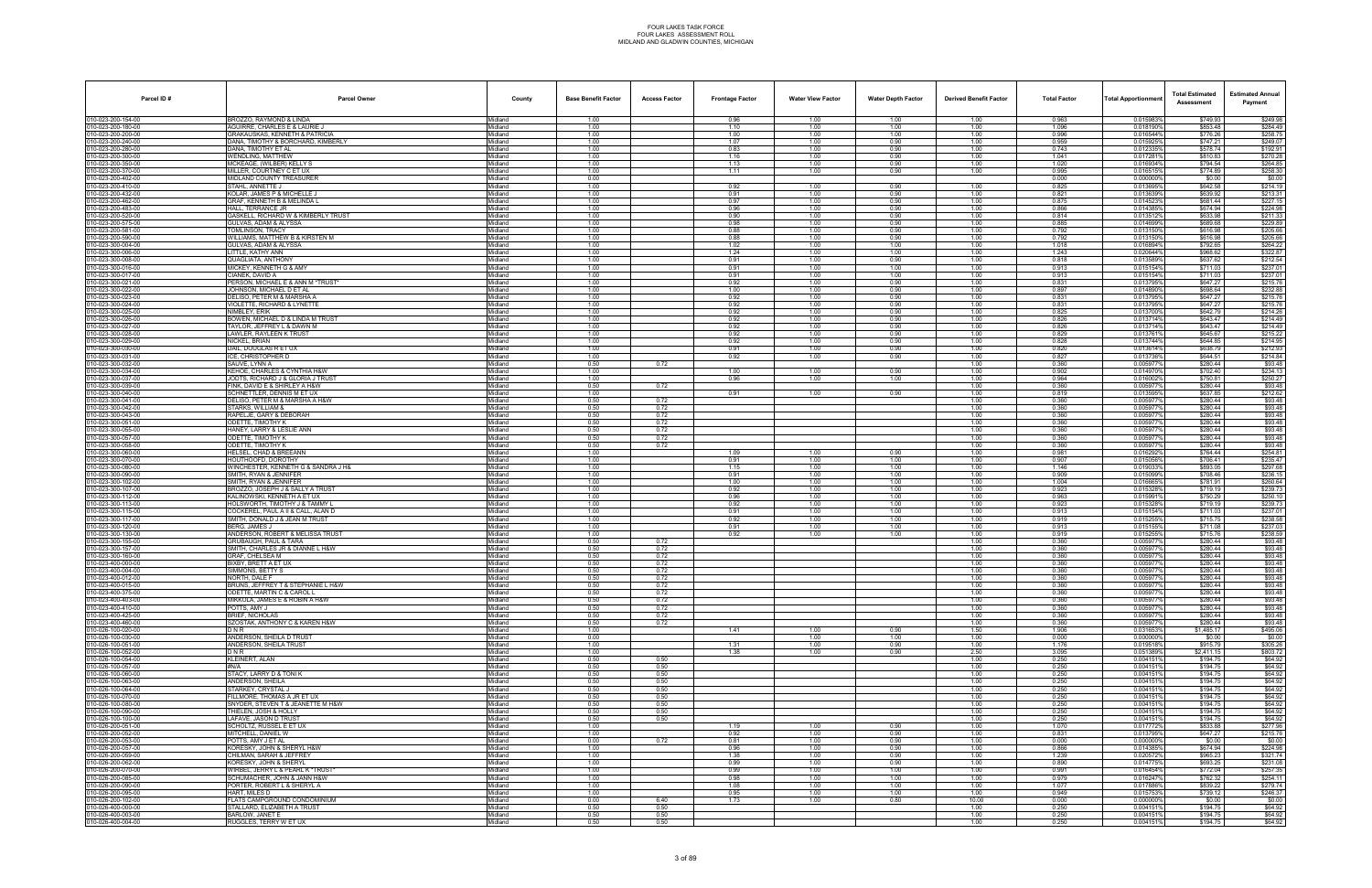| Parcel ID#                               | <b>Parcel Owner</b>                                                    | County             | <b>Base Benefit Factor</b> | <b>Access Factor</b> | <b>Frontage Factor</b> | <b>Water View Factor</b> | <b>Water Depth Factor</b> | <b>Derived Benefit Factor</b> | <b>Total Factor</b> | <b>Total Apportionmen</b> | <b>Total Estimated</b><br>Assessment | <b>Estimated Annual</b><br>Payment |
|------------------------------------------|------------------------------------------------------------------------|--------------------|----------------------------|----------------------|------------------------|--------------------------|---------------------------|-------------------------------|---------------------|---------------------------|--------------------------------------|------------------------------------|
| 010-026-400-005-00                       | SMITH, TERRY GOTTFRIED & GIGETTE V                                     | Midland            | 0.50                       | 0.50                 |                        |                          |                           | 1.00                          | 0.250               | 0.004151%                 | \$194.75                             | \$64.92                            |
| 010-026-400-008-00                       | DAVID, ANDREA L                                                        | Midland            | 0.50                       | 0.50                 |                        |                          |                           | 1.00                          | 0.250               | 0.0041519                 | \$194.75                             | \$64.92                            |
| 010-026-400-010-00<br>010-026-400-019-00 | DEFOREST. PHILLIP A<br>KIVI, DAVID W & WENDY J TRUST                   | Midland<br>Midland | 0.50<br>0.50               | 0.50<br>0.50         |                        |                          |                           | 1.00<br>1.00                  | 0.250<br>0.250      | 0.0041519<br>0.0041519    | \$194.75<br>\$194.75                 | \$64.92<br>\$64.92                 |
| 010-026-400-028-00                       | GAULT, KRISTOPHER & SAMANTHA                                           | Midland            | 0.50                       | 0.50                 |                        |                          |                           | 1.00                          | 0.250               | 0.0041519                 | \$194.75                             | \$64.92                            |
| 010-026-400-038-00                       | #N/A                                                                   | Midland            | 0.50                       | 0.50                 |                        |                          |                           | 1.00                          | 0.250               | 0.0041519                 | \$194.75                             | \$64.92                            |
| 010-026-400-100-00<br>010-026-400-200-00 | PRESTON, PAUL & JOHANNA<br>BARTCH, MAURA J JR                          | Midland<br>Midland | 0.50<br>0.50               | 0.50<br>0.50         |                        |                          |                           | 1.00<br>1.00                  | 0.250<br>0.250      | 0.0041519<br>0.004151     | \$194.75<br>\$194.75                 | \$64.92<br>\$64.92                 |
| 010-026-400-250-00                       | KOSNIK, VERNELL C & DARLENE H&W                                        | Midland            | 0.50                       | 0.50                 |                        |                          |                           | 1.00                          | 0.250               | 0.0041519                 | \$194.75                             | \$64.92                            |
| 010-026-400-260-00                       | KOSNIK, VERNELL C & DARLENE H&W                                        | Midland            | 0.50                       | 0.50                 |                        |                          |                           | 1.00                          | 0.250               | 0.0041519                 | \$194.75                             | \$64.92                            |
| 010-026-400-270-00<br>010-026-400-280-00 | KOSNIK. VERNELL C & DARLENE H&W<br>KOSNIK, VERNELL C & DARLENE H&W     | Midland<br>Midland | 0.50<br>0.50               | 0.50<br>0.50         |                        |                          |                           | 1.00<br>1.00                  | 0.250<br>0.250      | 0.0041519<br>0.0041519    | \$194.75<br>\$194.75                 | \$64.92<br>\$64.92                 |
| 010-035-100-005-00                       | BEARD, JAMES G ET UX                                                   | Midland            | 1.00                       |                      | 1.78                   | 1.00                     | 0.90                      | 1.50                          | 2.401               | 0.039865%                 | \$1,870.49                           | \$623.50                           |
| 010-035-100-153-00                       | WALKER, CRAIG & HOLLY                                                  | Midland            | 1.00                       |                      | 1.01                   | 1.00                     | 0.90                      | 1.00                          | 0.907               | 0.015055%                 | \$706.38                             | \$235.46                           |
| 010-035-100-154-00<br>010-035-100-155-00 | PARTLO, KURT A & CHERYL R<br>LABRENZ, RICHARD A & DONNA TRUST          | Midland<br>Midland | 0.00<br>1.00               |                      | 1.02                   | 1.00<br>1.00             | 0.90<br>0.90              | 1.00<br>1.00                  | 0.000<br>0.917      | 0.0000009<br>0.0152329    | \$0.00<br>\$714.67                   | \$0.00<br>\$238.22                 |
| 010-035-100-157-00                       | LABRENZ, RICHARD A TRUST                                               | Midland            | 1.00                       |                      | 1.05                   | 1.00                     | 0.90                      | 1.00                          | 0.941               | 0.0156219                 | \$732.95                             | \$244.32                           |
| 010-035-100-158-00                       | BINIECKI, LYLE J & TERI A H&W                                          | Midland            | 1.00                       |                      | 0.98                   | 1.00                     | 0.90                      | 1.00                          | 0.880               | 0.0146109                 | \$685.50                             | \$228.50                           |
| 010-035-100-159-00<br>010-035-100-167-00 | KRAWIEC, RONALD R ET UX<br>KACEL, KARL R                               | Midland            | 1.00<br>1.00               |                      | 1.00                   | 1.00                     | 0.90<br>0.80              | 1.00                          | 0.900<br>0.952      | 0.014938%<br>0.015806%    | \$700.89<br>\$741.62                 | \$233.63<br>\$247.21               |
| 010-035-100-174-00                       | NEWKIRK, WILLIAM D & PAULA J                                           | Midland<br>Midland | 0.50                       | 0.72                 | 1.19                   | 1.00                     |                           | 1.00<br>1.00                  | 0.360               | 0.005977%                 | \$280.44                             | \$93.48                            |
| 010-035-100-175-00                       | PARTLO, KURT A & CHERYL R                                              | Midland            | 1.00                       |                      | 0.92                   | 1.00                     | 0.90                      | 1.00                          | 0.831               | 0.013795%                 | \$647.27                             | \$215.76                           |
| 010-035-100-180-00                       | LOEBRICH, RANDY                                                        | Midland            | 1.00                       |                      | 0.90                   | 1.00                     | 0.90                      | 1.00                          | 0.812               | 0.0134819                 | \$632.53                             | \$210.84                           |
| 010-035-100-195-00<br>010-035-100-202-00 | BROWN, MARK S & SUSAN A H&W<br>MCMANUS, ROBERT K JR & MICHELLE         | Midland<br>Midland | 1.00<br>0.50               | 0.72                 | 0.90                   | 1.00                     | 0.90                      | 1.00<br>1.00                  | 0.812<br>0.360      | 0.013481%<br>0.005977     | \$632.53<br>\$280.44                 | \$210.84<br>\$93.48                |
| 010-035-100-210-00                       | MCMANUS, ROBERT K JR & MICHELLE                                        | Midland            | 0.50                       | 0.72                 |                        |                          |                           | 1.00                          | 0.360               | 0.0059779                 | \$280.44                             | \$93.48                            |
| 010-035-200-105-00                       | <b>MIDLAND COUNTY</b>                                                  | Midland            | 0.00                       |                      | 1.60                   | 0.75                     | 0.90                      | 1.00                          | 0.000               | 0.0000009                 | \$0.00                               | \$0.00                             |
| 010-035-200-226-00<br>010-035-200-251-00 | PALMIERI, DEAN M & JANE M TRUST<br>MINER, MATHEW                       | Midland            | 0.50                       | 0.50                 |                        |                          |                           | 1.00                          | 0.250<br>0.577      | 0.004151<br>0.0095789     | \$194.75<br>\$449.42                 | \$64.92<br>\$149.81                |
| 010-035-200-258-00                       | BRINKS, ANDREW J                                                       | Midland<br>Midland | 1.00<br>1.00               |                      | 0.85<br>0.85           | 0.75<br>0.75             | 0.90<br>0.90              | 1.00<br>1.00                  | 0.577               | 0.009578                  | \$449.42                             | \$149.81                           |
| 010-035-200-300-00                       | MIDLAND COUNTY                                                         | Midland            | 0.00                       |                      | 1.40                   | 0.75                     | 0.90                      | 1.00                          | 0.000               | 0.000000%                 | \$0.00                               | \$0.00                             |
| 010-035-300-100-00                       | HEINRICH, WALLY JR & DAWN H&W                                          | Midland            | 0.50                       | 0.50                 |                        |                          |                           | 1.00                          | 0.250               | 0.0041519                 | \$194.75                             | \$64.92                            |
| 010-035-300-211-00<br>010-035-300-250-00 | THIBODEAU, BRUCE W & TONI C H&W<br>HAND, DONALD W                      | Midland<br>Midland | 0.50<br>0.50               | 0.50<br>0.50         |                        |                          |                           | 1.00<br>1.00                  | 0.250<br>0.250      | 0.004151<br>0.0041519     | \$194.75<br>\$194.75                 | \$64.92<br>\$64.92                 |
| 010-035-300-330-00                       | PHILLIPS, JOHN & LESLIE                                                | Midland            | 0.00                       |                      | 0.80                   | 1.00                     | 1.00                      | 1.00                          | 0.000               | 0.0000009                 | \$0.00                               | \$0.00                             |
| 010-035-300-501-00                       | KADAJ, PHILLIP & TONYA R                                               | Midland            | 1.00                       |                      | 1.58                   | 1.00                     | 1.00                      | 1.00                          | 1.579               | 0.026209%                 | \$1,229.74                           | \$409.91                           |
| 010-350-000-001-00<br>010-350-000-002-00 | STEPHENS TRUST<br>STEPHENS TRUST                                       | Midland<br>Midland | 0.50<br>0.50               | 6.40<br>6.40         |                        |                          |                           | 1.00<br>1.00                  | 0.500<br>0.500      | 0.008302<br>0.0083029     | \$389.51<br>\$389.51                 | \$129.84<br>\$129.84               |
| 010-350-000-003-00                       | HODGINS, RICHARD A & DARLENE G                                         | Midland            | 0.50                       | 6.40                 |                        |                          |                           | 1.00                          | 0.500               | 0.0083029                 | \$389.51                             | \$129.84                           |
| 010-350-000-004-00                       | HODGINS, RICHARD A & DARLENE G                                         | Midland            | 0.50                       | 6.40                 |                        |                          |                           | 1.00                          | 0.500               | 0.008302                  | \$389.51                             | \$129.84                           |
| 010-350-000-005-00                       | LASSITTER. MARC & STEFANIE H&W                                         | Midland            | 0.50                       | 6.40                 |                        |                          |                           | 1.00                          | 0.500               | 0.008302%                 | \$389.51                             | \$129.84                           |
| 010-350-000-006-00<br>010-350-000-007-00 | LASSITTER, MARC & STEFANIE H&W<br>LASSITTER, MARC & STEFANIE H&W       | Midland<br>Midland | 0.50<br>0.50               | 6.40<br>6.40         |                        |                          |                           | 1.00<br>1.00                  | 0.500<br>0.500      | 0.0083029<br>0.0083029    | \$389.51<br>\$389.51                 | \$129.84<br>\$129.84               |
| 010-350-000-008-00                       | MARTIN, DAVID W                                                        | Midland            | 0.50                       | 6.40                 |                        |                          |                           | 1.00                          | 0.500               | 0.008302%                 | \$389.51                             | \$129.84                           |
| 010-350-000-009-00                       | BIGA, SUSANNE & HARKLEROAD, JOY                                        | Midland            | 0.50                       | 6.40                 |                        |                          |                           | 1.00                          | 0.500               | 0.0083029                 | \$389.51                             | \$129.84                           |
| 010-350-000-010-00<br>010-350-000-011-00 | HAMILTON, LARRY & CATHERINE TRUST<br>HAMILTON, LARRY & CATHERINE TRUST | Midland<br>Midland | 0.50<br>0.50               | 6.40<br>6.40         |                        |                          |                           | 1.00<br>1.00                  | 0.500<br>0.500      | 0.008302%<br>0.008302     | \$389.51<br>\$389.51                 | \$129.84<br>\$129.84               |
| 010-350-000-012-00                       | KUBE. REBECCA                                                          | Midland            | 0.50                       | 6.40                 |                        |                          |                           | 1.00                          | 0.500               | 0.0083029                 | \$389.51                             | \$129.84                           |
| 010-350-000-013-00                       | ST CHARLES, ANDREW W & GINNY L H&W                                     | Midland            | 0.50                       | 6.40                 |                        |                          |                           | 1.00                          | 0.500               | 0.008302%                 | \$389.51                             | \$129.84                           |
| 010-350-000-014-00<br>010-350-000-015-00 | ST CHARLES, ANDREW W & GINNY L H&W<br>CHENETTE, DALE L & SHARON L      | Midland<br>Midland | 0.50<br>0.50               | 6.40<br>6.40         |                        |                          |                           | 1.00<br>1.00                  | 0.500<br>0.500      | 0.008302<br>0.008302%     | \$389.51<br>\$389.51                 | \$129.84<br>\$129.84               |
| 010-350-000-016-00                       | CHENETTE, DALE L & SHARON L                                            | Midland            | 0.50                       | 6.40                 |                        |                          |                           | 1.00                          | 0.500               | 0.0083029                 | \$389.51                             | \$129.84                           |
| 010-350-000-017-00                       | LITTLE, KEVIN J & NICOLE M                                             | Midland            | 0.50                       | 6.40                 |                        |                          |                           | 1.00                          | 0.500               | 0.0083029                 | \$389.51                             | \$129.84                           |
| 010-350-000-018-00                       | <b>FORBES, MARTIN E</b>                                                | Midland            | 0.50                       | 6.40                 |                        |                          |                           | 1.00                          | 0.500               | 0.008302%                 | \$389.51                             | \$129.84                           |
| 010-350-000-019-00<br>010-350-000-020-00 | FORBES, MARTIN E<br>RAGNONE, MARZIANO P ET UX                          | Midland<br>Midland | 0.50<br>0.50               | 6.40<br>6.40         |                        |                          |                           | 1.00<br>1.00                  | 0.500<br>0.500      | 0.0083029<br>0.008302%    | \$389.51<br>\$389.51                 | \$129.84<br>\$129.84               |
| 010-350-000-021-00                       | RAGNONE, MARZIANO P ET UX                                              | Midland            | 0.50                       | 6.40                 |                        |                          |                           | 1.00                          | 0.500               | 0.008302                  | \$389.51                             | \$129.84                           |
| 010-350-000-022-00                       | RAGNONE, MARZIANO P ET UX                                              | Midland            | 0.50                       | 6.40                 |                        |                          |                           | 1.00                          | 0.500               | 0.0083029                 | \$389.51                             | \$129.84                           |
| 010-350-000-023-00<br>010-350-000-024-00 | MOLL. MICHAEL<br>MOLL, MICHAEL                                         | Midland<br>Midland | 0.50<br>0.50               | 6.40<br>6.40         |                        |                          |                           | 1.00<br>1.00                  | 0.500<br>0.500      | 0.008302%<br>0.008302     | \$389.51<br>\$389.51                 | \$129.84<br>\$129.84               |
| 010-350-000-025-00                       | ANQUETIL. SHELLI & CHARLES                                             | Midland            | 0.50                       | 6.40                 |                        |                          |                           | 1.00                          | 0.500               | 0.008302%                 | \$389.51                             | \$129.84                           |
| 010-350-000-026-00                       | ANQUETIL, SHELLI & CHARLES                                             | Midland            | 0.50                       | 6.40                 |                        |                          |                           | 1.00                          | 0.500               | 0.008302                  | \$389.51                             | \$129.84                           |
| 010-350-000-027-00<br>010-350-000-028-00 | ANQUETIL, CHARLES & SHELLI A<br>ANQUETIL, CHARLES & SHELLI A           | Midland            | 0.50                       | 6.40<br>6.40         |                        |                          |                           | 1.00                          | 0.500               | 0.008302%<br>0.008302%    | \$389.51                             | \$129.84                           |
| 010-350-000-029-00                       | ANQUETIL, CHARLES & SHELLI A                                           | Midland<br>Midland | 0.50<br>0.50               | 6.40                 |                        |                          |                           | 1.00<br>1.00                  | 0.500<br>0.500      | 0.008302%                 | \$389.51<br>\$389.51                 | \$129.84<br>\$129.84               |
| 010-350-000-030-00                       | COLLINS, HAROLD B                                                      | Midland            | 0.50                       | 6.40                 |                        |                          |                           | 1.00                          | 0.500               | 0.008302%                 | \$389.51                             | \$129.84                           |
| 010-350-000-031-00                       | MATTHEW, NORMA TRUST                                                   | Midland            | 0.50                       | 6.40                 |                        |                          |                           | 1.00                          | 0.500               | 0.008302                  | \$389.51                             | \$129.84                           |
| 010-350-000-032-00<br>010-350-000-033-00 | MATTHEW, NORMA TRUST<br>COLLINS, HAROLD B                              | Midland<br>Midland | 0.50<br>0.50               | 6.40<br>6.40         |                        |                          |                           | 1.00<br>1.00                  | 0.500<br>0.500      | 0.0083029<br>0.008302%    | \$389.51<br>\$389.51                 | \$129.84<br>\$129.84               |
| 010-350-000-034-00                       | LATARTE, DANIEL J ET AL                                                | Midland            | 0.50                       | 6.40                 |                        |                          |                           | 1.00                          | 0.500               | 0.008302%                 | \$389.51                             | \$129.84                           |
| 010-350-000-035-00                       | LEE. THOMAS A                                                          | Midland            | 0.50                       | 6.40                 |                        |                          |                           | 1.00                          | 0.500               | 0.008302%                 | \$389.51                             | \$129.84                           |
| 010-350-000-036-00<br>010-350-000-037-00 | STECHER, CHERYL D (KNICKERBOCKER)<br>GROMASKI, RONALD & ELIZABETH      | Midland<br>Midland | 0.50<br>0.50               | 6.40<br>6.40         |                        |                          |                           | 1.00<br>1.00                  | 0.500<br>0.500      | 0.0083029<br>0.0083029    | \$389.51<br>\$389.51                 | \$129.84<br>\$129.84               |
| 010-350-000-038-00                       | <b>GROMASKI, RONALD &amp; ELIZABETH</b>                                | Midland            | 0.50                       | 6.40                 |                        |                          |                           | 1.00                          | 0.500               | 0.008302%                 | \$389.51                             | \$129.84                           |
| 010-350-000-039-00                       | FORFAR, SHANE & LYNDSEY                                                | Midland            | 0.50                       | 6.40                 |                        |                          |                           | 1.00                          | 0.500               | 0.0083029                 | \$389.51                             | \$129.84                           |
| 010-350-000-040-00<br>010-350-000-041-00 | CIESIELSKI, CHERYL A ET AL<br>LITTLE, KEVIN J & PATRICIA D             | Midland<br>Midland | 0.50<br>0.50               | 6.40<br>6.40         |                        |                          |                           | 1.00<br>1.00                  | 0.500<br>0.500      | 0.008302%<br>0.0083029    | \$389.51<br>\$389.51                 | \$129.84<br>\$129.84               |
| 010-350-000-042-00                       | LITTLE, KEVIN J & PATRICIA D                                           | Midland            | 0.50                       | 6.40                 |                        |                          |                           | 1.00                          | 0.500               | 0.0083029                 | \$389.51                             | \$129.84                           |
| 010-350-000-043-00                       | LITTLE, KEVIN J & PATIRICA H&W                                         | Midland            | 0.50                       | 6.40                 |                        |                          |                           | 1.00                          | 0.500               | 0.008302%                 | \$389.51                             | \$129.84                           |
| 010-350-000-044-00<br>010-350-000-045-00 | HART, RICHARD F & GLORIA E H&W<br>BURGER, LYLE & BETTY                 | Midland<br>Midland | 0.50<br>0.50               | 6.40<br>6.40         |                        |                          |                           | 1.00<br>1.00                  | 0.500<br>0.500      | 0.008302%<br>0.008302%    | \$389.51<br>\$389.51                 | \$129.84<br>\$129.84               |
| 010-350-000-046-00                       | BURGER, LYLE J & BETTY J                                               | Midland            | 0.50                       | 6.40                 |                        |                          |                           | 1.00                          | 0.500               | 0.0083029                 | \$389.51                             | \$129.84                           |
| 010-350-000-047-00                       | BURGER, LYLE J & BETTY J                                               | Midland            | 0.50                       | 6.40                 |                        |                          |                           | 1.00                          | 0.500               | 0.0083029                 | \$389.51                             | \$129.84                           |
| 010-350-000-048-00                       | <b>TSCHIRART, WILLIAM</b>                                              | Midland            | 0.50                       | 6.40                 |                        |                          |                           | 1.00                          | 0.500               | 0.008302%                 | \$389.51                             | \$129.84                           |
| 010-350-000-049-00<br>010-350-000-050-00 | MARTIN, TONY A<br>MARTIN, TONY A                                       | Midland<br>Midland | 0.50<br>0.50               | 6.40<br>6.40         |                        |                          |                           | 1.00<br>1.00                  | 0.500<br>0.500      | 0.0083029<br>0.0083029    | \$389.51<br>\$389.51                 | \$129.84<br>\$129.84               |
| 010-350-000-051-00                       | MARTIN, TONY A                                                         | Midland            | 0.50                       | 6.40                 |                        |                          |                           | 1.00                          | 0.500               | 0.0083029                 | \$389.51                             | \$129.84                           |
| 010-350-000-052-00                       | MIHAILOVICH, MILETA & DIANA                                            | Midland            | 0.50                       | 6.40                 |                        |                          |                           | 1.00                          | 0.500               | 0.0083029                 | \$389.51                             | \$129.84                           |
| 010-350-000-053-00<br>010-350-000-054-00 | MIHAILOVICH. MILETA & DIANA<br><b>SCHRAM, ZACHARY</b>                  | Midland<br>Midland | 0.50<br>0.50               | 6.40<br>6.40         |                        |                          |                           | 1.00<br>1.00                  | 0.500<br>0.500      | 0.008302%<br>0.0083029    | \$389.51<br>\$389.51                 | \$129.84<br>\$129.84               |
| 010-350-000-055-00                       | <b>SCHRAM, ZACHARY</b>                                                 | Midland            | 0.50                       | 6.40                 |                        |                          |                           | 1.00                          | 0.500               | 0.0083029                 | \$389.51                             | \$129.84                           |
| 010-350-000-056-00                       | <b>GUEST, MIKE</b>                                                     | Midland            | 0.50                       | 6.40                 |                        |                          |                           | 1.00                          | 0.500               | 0.0083029                 | \$389.51                             | \$129.84                           |
| 010-350-000-057-00<br>010-350-000-058-00 | <b>GUEST, MIKE</b><br>ALDRICH, GARY & NANCY TRUST                      | Midland<br>Midland | 0.50<br>0.50               | 6.40<br>6.40         |                        |                          |                           | 1.00<br>1.00                  | 0.500<br>0.500      | 0.0083029<br>0.008302%    | \$389.51<br>\$389.51                 | \$129.84<br>\$129.84               |
| 010-350-000-059-00                       | ALDRICH, GARY & NANCY                                                  | Midland            | 0.50                       | 6.40                 |                        |                          |                           | 1.00                          | 0.500               | 0.008302%                 | \$389.51                             | \$129.84                           |
| 010-350-000-060-00                       | ALDRICH, GARY & NANCY                                                  | Midland            | 0.50                       | 6.40                 |                        |                          |                           | 1.00                          | 0.500               | 0.008302%                 | \$389.51                             | \$129.84                           |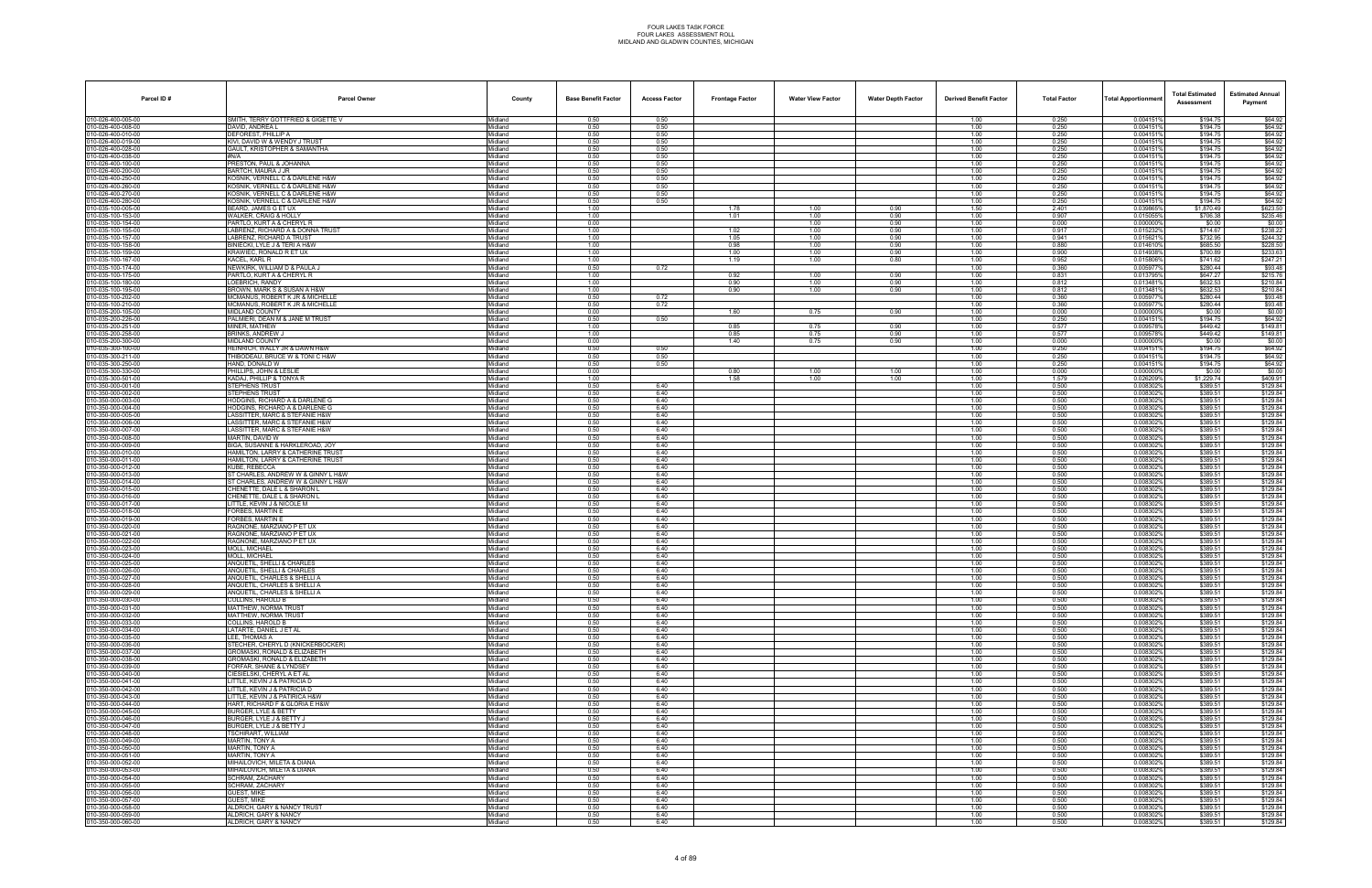| Parcel ID#                               | <b>Parcel Owner</b>                                               | County             | <b>Base Benefit Factor</b> | <b>Access Factor</b> | <b>Frontage Factor</b> | <b>Water View Factor</b> | <b>Water Depth Factor</b> | <b>Derived Benefit Factor</b> | <b>Total Factor</b> | <b>Total Apportionmen</b> | <b>Total Estimated</b><br>Assessment | <b>Estimated Annual</b><br>Payment |
|------------------------------------------|-------------------------------------------------------------------|--------------------|----------------------------|----------------------|------------------------|--------------------------|---------------------------|-------------------------------|---------------------|---------------------------|--------------------------------------|------------------------------------|
| 010-350-000-061-00                       | WELCH, SIDNEY R & KAREN A                                         | Midland            | 0.50                       | 6.40                 |                        |                          |                           | 1.00                          | 0.500               | 0.008302%                 | \$389.51                             | \$129.84                           |
| 10-350-000-062-00<br>10-350-000-063-00   | WELCH, SIDNEY R & KAREN A<br>DINNINGER, DONALD H & BONNIE *TRUST  | Midland<br>Midland | 0.50<br>0.50               | 6.40<br>6.40         |                        |                          |                           | 1.00<br>1.00                  | 0.500<br>0.500      | 0.0083029<br>0.008302     | \$389.51<br>\$389.51                 | \$129.84<br>\$129.84               |
| 10-350-000-064-00                        | <b>DINNINGER, DONALD H &amp; BONNIE TRUST</b>                     | Midland            | 0.50                       | 6.40                 |                        |                          |                           | 1.00                          | 0.500               | 0.008302%                 | \$389.51                             | \$129.84                           |
| 10-350-000-065-00                        | <b>JINNINGER, DONALD H &amp; BONNIE TRUST</b>                     | Midland            | 0.50                       | 6.40                 |                        |                          |                           | 1.00                          | 0.500               | 0.0083029                 | \$389.51                             | \$129.84                           |
| 10-350-000-066-00<br>10-350-000-067-00   | HART, RICHARD F & GLORIA E H&W<br>HART, RICHARD F & GLORIA E H&W  | Midland<br>Midland | 0.50<br>0.50               | 6.40<br>6.40         |                        |                          |                           | 1.00<br>1.00                  | 0.500<br>0.500      | 0.008302%<br>0.008302     | \$389.51<br>\$389.51                 | \$129.84                           |
| 10-350-000-068-00                        | LITTLE, GARY L & KELLY J TRUST                                    | Midland            | 0.50                       | 6.40                 |                        |                          |                           | 1.00                          | 0.500               | 0.008302                  | \$389.51                             | \$129.84<br>\$129.84               |
| 10-350-000-069-00                        | LITTLE, GARY L & KELLY J TRUST                                    | Midland            | 0.50                       | 6.40                 |                        |                          |                           | 1.00                          | 0.500               | 0.008302%                 | \$389.51                             | \$129.84                           |
| 10-350-000-070-00                        | SASSE, WAYNE F ET UX                                              | Midland            | 0.50                       | 6.40                 |                        |                          |                           | 1.00                          | 0.500               | 0.0083029                 | \$389.51                             | \$129.84                           |
| 10-350-000-071-00<br>10-350-000-072-00   | COCHRAN, KENNETH & LINDA H&W<br>COCHRAN, KENNETH & LINDA H&W      | Midland<br>Midland | 0.50<br>0.50               | 6.40<br>6.40         |                        |                          |                           | 1.00<br>1.00                  | 0.500<br>0.500      | 0.0083029<br>0.0083029    | \$389.51<br>\$389.51                 | \$129.84<br>\$129.84               |
| 10-350-000-073-00                        | MOFFITT, WILLIAM & LYNN H&W                                       | Midland            | 0.50                       | 6.40                 |                        |                          |                           | 1.00                          | 0.500               | 0.008302                  | \$389.51                             | \$129.84                           |
| 10-350-000-074-00                        | SULLIVAN, TERRENCE D & CAROL K H&W                                | Midland            | 0.50                       | 6.40                 |                        |                          |                           | 1.00                          | 0.500               | 0.008302%                 | \$389.51                             | \$129.84                           |
| 10-350-000-075-00<br>10-350-000-076-00   | <b>THOMPSON, KEVIN F ET UX</b><br><b>WESTPHAL, THOMAS II</b>      | Midland<br>Midland | 0.50<br>0.50               | 6.40<br>6.40         |                        |                          |                           | 1.00<br>1.00                  | 0.500<br>0.500      | 0.008302%<br>0.0083029    | \$389.51<br>\$389.51                 | \$129.84<br>\$129.84               |
| 10-350-000-077-00                        | AGNEW, JOSEPH J & LILLIAN K H&W                                   | Midland            | 0.50                       | 6.40                 |                        |                          |                           | 1.00                          | 0.500               | 0.0083029                 | \$389.51                             | \$129.84                           |
| 10-350-000-078-00                        | AGNEW, JOSEPH J & LILLIAN K H&W                                   | Viidland           | 0.50                       | 6.40                 |                        |                          |                           | 1.00                          | 0.500               | 0.008302                  | \$389.51                             | \$129.84                           |
| 10-350-000-079-00                        | THOMPSON, KEVIN & BETH ANN                                        | Midland            | 0.50                       | 6.40<br>6.40         |                        |                          |                           | 1.00                          | 0.500               | 0.008302%                 | \$389.51                             | \$129.84                           |
| 10-350-000-080-00<br>10-350-000-081-00   | SINGLER, ROBERT & SANDRA<br>SINGLER, ROBERT & SANDRA              | Midland<br>Midland | 0.50<br>0.50               | 6.40                 |                        |                          |                           | 1.00<br>1.00                  | 0.500<br>0.500      | 0.008302%<br>0.0083029    | \$389.51<br>\$389.51                 | \$129.84<br>\$129.84               |
| 10-350-000-082-00                        | CHOTE, TODD                                                       | Midland            | 0.50                       | 6.40                 |                        |                          |                           | 1.00                          | 0.500               | 0.0083029                 | \$389.51                             | \$129.84                           |
| 10-350-000-083-00                        | CHOTE, ROBERT H & HELEN J H&W                                     | Midland            | 0.50                       | 6.40                 |                        |                          |                           | 1.00                          | 0.500               | 0.008302                  | \$389.51                             | \$129.84                           |
| 10-350-000-084-00<br>10-350-000-085-00   | CHOTE, ROBERT H ET UX<br>THOMAS, DEAN O & JYNELL S                | Midland<br>Midland | 0.50<br>0.50               | 6.40<br>6.40         |                        |                          |                           | 1.00<br>1.00                  | 0.500<br>0.500      | 0.008302%<br>0.0083029    | \$389.51<br>\$389.51                 | \$129.84<br>\$129.84               |
| 10-350-000-086-00                        | <b>KOPELES, OLEG</b>                                              | Midland            | 0.50                       | 6.40                 |                        |                          |                           | 1.00                          | 0.500               | 0.0083029                 | \$389.51                             | \$129.84                           |
| 10-350-000-087-00                        | <b>KLEYNER, ALEKSANDR A</b>                                       | Midland            | 0.50                       | 6.40                 |                        |                          |                           | 1.00                          | 0.500               | 0.0083029                 | \$389.51                             | \$129.84                           |
| 10-350-000-088-00                        | AIKENS, CHARLES & SUZANNE                                         | Midland            | 0.50                       | 6.40                 |                        |                          |                           | 1.00                          | 0.500               | 0.008302                  | \$389.51                             | \$129.84                           |
| 10-350-000-089-00<br>10-350-000-090-00   | AIKENS, CHARLES W ET UX<br>TIFT. ROBERT D ET UX                   | Midland<br>Midland | 0.50<br>0.50               | 6.40<br>6.40         |                        |                          |                           | 1.00<br>1.00                  | 0.500<br>0.500      | 0.008302%<br>0.008302%    | \$389.51<br>\$389.51                 | \$129.84<br>\$129.84               |
| 10-350-000-091-00                        | KLEINERT. THOMAS D & MARY J                                       | Midland            | 0.50                       | 6.40                 |                        |                          |                           | 1.00                          | 0.500               | 0.008302                  | \$389.51                             | \$129.84                           |
| 10-350-000-092-00                        | VARNER, DALE L & BARBARA L H&W                                    | Midland            | 0.50                       | 6.40                 |                        |                          |                           | 1.00                          | 0.500               | 0.008302%                 | \$389.51                             | \$129.84                           |
| 10-350-000-093-00<br>10-350-000-094-00   | STANCELL, BRETT A<br>STANCELL, BRETT A                            | Midland<br>Midland | 0.50<br>0.50               | 6.40<br>6.40         |                        |                          |                           | 1.00<br>1.00                  | 0.500<br>0.500      | 0.008302<br>0.008302%     | \$389.51<br>\$389.51                 | \$129.84<br>\$129.84               |
| 10-350-000-095-00                        | <b>HOLLAND, LAURA J ET AL</b>                                     | Midland            | 0.50                       | 6.40                 |                        |                          |                           | 1.00                          | 0.500               | 0.0083029                 | \$389.51                             | \$129.84                           |
| 10-350-000-096-00                        | CLARK, MARIA                                                      | Midland            | 0.50                       | 6.40                 |                        |                          |                           | 1.00                          | 0.500               | 0.008302                  | \$389.51                             | \$129.84                           |
| 10-350-000-097-00                        | SWIDORSKI, JOSEPH & DEBRA                                         | Midland            | 0.50<br>0.50               | 6.40<br>6.40         |                        |                          |                           | 1.00                          | 0.500               | 0.008302%                 | \$389.51<br>\$389.51                 | \$129.84                           |
| 10-350-000-098-00<br>10-350-000-099-00   | ANQUETIL, CHARLES & SHELLI A H&W<br>KNIPP, KENNETH L & JANET M    | Midland<br>Midland | 0.50                       | 6.40                 |                        |                          |                           | 1.00<br>1.00                  | 0.500<br>0.500      | 0.008302<br>0.008302%     | \$389.51                             | \$129.84<br>\$129.84               |
| 10-350-000-100-00                        | <b>MILLER, WILLIAM &amp; MILLER DENNIS</b>                        | Midland            | 0.50                       | 6.40                 |                        |                          |                           | 1.00                          | 0.500               | 0.008302%                 | \$389.51                             | \$129.84                           |
| 10-350-000-101-00                        | MILLER, WILLIAM ET UX                                             | Midland            | 0.50                       | 6.40                 |                        |                          |                           | 1.00                          | 0.500               | 0.008302                  | \$389.51                             | \$129.84                           |
| 10-350-000-102-00<br>10-350-000-103-00   | THOMPSON, KEVIN & BETH ANN<br>THOMAS, ROBERT J & BEVERLY H&W      | Midland<br>Midland | 0.50<br>0.50               | 6.40<br>6.40         |                        |                          |                           | 1.00<br>1.00                  | 0.500<br>0.500      | 0.008302%<br>0.0083029    | \$389.51<br>\$389.51                 | \$129.84<br>\$129.84               |
| 10-350-000-104-00                        | KULUSIC. ALAN                                                     | Midland            | 0.50                       | 6.40                 |                        |                          |                           | 1.00                          | 0.500               | 0.008302%                 | \$389.51                             | \$129.84                           |
| 10-350-000-105-00                        | MACLEAN, KENNETH JR &                                             | Midland            | 0.50                       | 6.40                 |                        |                          |                           | 1.00                          | 0.500               | 0.0083029                 | \$389.51                             | \$129.84                           |
| 10-350-000-106-00<br>10-350-000-107-00   | MACLEAN, KENNETH JR &<br>SULLIVAN, TERRENCE D & CAROL K           | Midland<br>Midland | 0.50<br>0.50               | 6.40<br>6.40         |                        |                          |                           | 1.00<br>1.00                  | 0.500<br>0.500      | 0.008302<br>0.008302%     | \$389.51<br>\$389.51                 | \$129.84<br>\$129.84               |
| 10-350-000-108-00                        | PAUL, JULIE                                                       | Midland            | 0.50                       | 6.40                 |                        |                          |                           | 1.00                          | 0.500               | 0.008302                  | \$389.51                             | \$129.84                           |
| 10-350-000-109-00                        | WESTPHAL. CHERYL E                                                | Midland            | 0.50                       | 6.40                 |                        |                          |                           | 1.00                          | 0.500               | 0.008302%                 | \$389.51                             | \$129.84                           |
| 10-350-000-110-00                        | WESTPHAL, CHERYL E                                                | Midland            | 0.50                       | 6.40                 |                        |                          |                           | 1.00                          | 0.500               | 0.0083029                 | \$389.51                             | \$129.84                           |
| 10-350-000-111-00<br>10-350-000-112-00   | PAUL. JULIE A<br>GROMASKI, RONALD & ELIZABETH A                   | Midland<br>Midland | 0.50<br>0.50               | 6.40<br>6.40         |                        |                          |                           | 1.00<br>1.00                  | 0.500<br>0.500      | 0.008302<br>0.008302%     | \$389.51<br>\$389.51                 | \$129.84<br>\$129.84               |
| 10-350-000-113-00                        | GROMASKI, RONALD & ELIZABETH A                                    | Midland            | 0.50                       | 6.40                 |                        |                          |                           | 1.00                          | 0.500               | 0.0083029                 | \$389.51                             | \$129.84                           |
| 10-350-000-114-00                        | CERANSKI, JAMES & MARYLEE TRUST                                   | Midland            | 0.50                       | 6.40                 |                        |                          |                           | 1.00                          | 0.500               | 0.008302%                 | \$389.51                             | \$129.84                           |
| 10-350-000-115-00<br>10-350-000-116-00   | KLEYNER, ALEKSANDR & IRINA H&W<br>KLEYNER, ALEKSANDR & IRINA      | Midland<br>Midland | 0.50<br>0.50               | 6.40<br>6.40         |                        |                          |                           | 1.00<br>1.00                  | 0.500<br>0.500      | 0.0083029<br>0.008302     | \$389.51<br>\$389.51                 | \$129.84<br>\$129.84               |
| 010-350-000-117-00                       | GOUDYMA, VLADIMIR & LARISA                                        | Midland            | 0.50                       | 6.40                 |                        |                          |                           | 1.00                          | 0.500               | 0.008302%                 | \$389.51                             | \$129.84                           |
| 10-350-000-118-00                        | <b>GROMANSKI, RONALD &amp; ELIZABETH</b>                          | Midland            | 0.50                       | 6.40                 |                        |                          |                           | 1.00                          | 0.500               | 0.008302                  | \$389.51                             | \$129.84                           |
| 10-350-000-119-00<br>10-350-000-120-00   | KIRKPATRICK, RICHARD L ET UX<br>POOLE, DAVID A & GENEVIVE A       | Midland<br>Midland | 0.50<br>0.50               | 6.40<br>6.40         |                        |                          |                           | 1.00<br>1.00                  | 0.500<br>0.500      | 0.008302%<br>0.0083029    | \$389.51<br>\$389.51                 | \$129.84<br>\$129.84               |
| 10-350-000-121-00                        | POOLE, DAVID A & GENEVIVE A                                       | Midland            | 0.50                       | 6.40                 |                        |                          |                           | 1.00                          | 0.500               | 0.008302                  | \$389.51                             | \$129.84                           |
| 010-350-000-122-00                       | PUSKA. WALLACE B ET UX                                            | Midland            | 0.50                       | 6.40                 |                        |                          |                           | 1.00                          | 0.500               | 0.008302%                 | \$389.51                             | \$129.84                           |
| 010-350-000-123-00                       | KEHRER, GERALD T & MARIANNE H&W                                   | Midland            | 0.50                       | 6.40                 |                        |                          |                           | 1.00                          | 0.500               | 0.008302%                 | \$389.51                             | \$129.84                           |
| 010-350-000-124-00<br>010-350-000-125-00 | KEHRER. GERALD T & MARIANNE H&W<br>SEVENER, ELBERT B & KAREN A    | Midland<br>Midland | 0.50<br>0.50               | 6.40<br>6.40         |                        |                          |                           | 1.00<br>1.00                  | 0.500<br>0.500      | 0.008302%<br>0.008302%    | \$389.51<br>\$389.51                 | \$129.84<br>\$129.84               |
| 010-350-000-126-00                       | KOLVOORD. JOHN & DEEN. LYNN H&W                                   | Midland            | 0.50                       | 6.40                 |                        |                          |                           | 1.00                          | 0.500               | 0.0083029                 | \$389.51                             | \$129.84                           |
| 010-350-000-127-00                       | KOLVOORD, JOHN & DEEN, LYNN H&W                                   | Midland            | 0.50                       | 6.40                 |                        |                          |                           | 1.00                          | 0.500               | 0.008302%                 | \$389.51                             | \$129.84                           |
| 10-350-000-128-00<br>10-350-000-129-00   | UMASANKAR, SHANMUGASUNDARAM<br><b>JMASANKAR, SHANMUGASUNDARAM</b> | Midland<br>Midland | 0.50<br>0.50               | 6.40<br>6.40         |                        |                          |                           | 1.00<br>1.00                  | 0.500<br>0.500      | 0.0083029<br>0.008302%    | \$389.51<br>\$389.51                 | \$129.84<br>\$129.84               |
| 10-350-000-130-00                        | REINHARDT, RICHARD & WENDY                                        | Midland            | 0.50                       | 6.40                 |                        |                          |                           | 1.00                          | 0.500               | 0.008302%                 | \$389.51                             | \$129.84                           |
| 10-350-000-131-00                        | REINHARDT, RICHARD & WENDY                                        | Midland            | 0.50                       | 6.40                 |                        |                          |                           | 1.00                          | 0.500               | 0.0083029                 | \$389.51                             | \$129.84                           |
| 010-350-000-132-00<br>10-350-000-133-00  | VARNER, DALE & BARBARA H&W<br>VARNER, DALE & BARBARA H&W          | Midland<br>Midland | 0.50<br>0.50               | 6.40<br>6.40         |                        |                          |                           | 1.00<br>1.00                  | 0.500<br>0.500      | 0.008302%<br>0.008302%    | \$389.51<br>\$389.51                 | \$129.84<br>\$129.84               |
| 10-350-000-134-00                        | REICH, ARTHUR JR                                                  | Midland            | 0.50                       | 6.40                 |                        |                          |                           | 1.00                          | 0.500               | 0.008302%                 | \$389.51                             | \$129.84                           |
| 010-350-000-135-00                       | CLARK, NICHOLAS C                                                 | Midland            | 0.50                       | 6.40                 |                        |                          |                           | 1.00                          | 0.500               | 0.008302%                 | \$389.51                             | \$129.84                           |
| 010-350-000-136-00                       | CLARK, NICHOLAS C                                                 | Midland            | 0.50                       | 6.40                 |                        |                          |                           | 1.00                          | 0.500               | 0.0083029                 | \$389.51                             | \$129.84                           |
| 010-350-000-137-00<br>10-350-000-138-00  | ADAMCIK, FRANCIS E & SUZANNE<br>HOLLAND, LAURA                    | Midland<br>Midland | 0.50<br>0.50               | 6.40<br>6.40         |                        |                          |                           | 1.00<br>1.00                  | 0.500<br>0.500      | 0.008302%<br>0.0083029    | \$389.51<br>\$389.51                 | \$129.84<br>\$129.84               |
| 10-350-000-139-00                        | SOMMERVILLE, CHARLES M ET UX                                      | Midland            | 0.50                       | 6.40                 |                        |                          |                           | 1.00                          | 0.500               | 0.008302%                 | \$389.51                             | \$129.84                           |
| 10-350-000-140-00                        | EFFRICK, MICHAEL L ET UX                                          | Midland            | 0.50                       | 6.40                 |                        |                          |                           | 1.00                          | 0.500               | 0.008302%                 | \$389.51                             | \$129.84                           |
| 10-350-000-141-00<br>010-350-000-142-00  | DAVID, KEITH B & PAULINE M, H&W<br>BADDER, REX I                  | Midland<br>Midland | 0.50<br>0.50               | 6.40<br>6.40         |                        |                          |                           | 1.00<br>1.00                  | 0.500<br>0.500      | 0.008302%<br>0.008302%    | \$389.51<br>\$389.51                 | \$129.84<br>\$129.84               |
| 10-350-000-143-00                        | BADDER, REX I                                                     | Midland            | 0.50                       | 6.40                 |                        |                          |                           | 1.00                          | 0.500               | 0.008302%                 | \$389.51                             | \$129.84                           |
| 10-350-000-144-00                        | PASSARIELLO, ANDREW & PHYLLIS                                     | Midland            | 0.50                       | 6.40                 |                        |                          |                           | 1.00                          | 0.500               | 0.008302%                 | \$389.51                             | \$129.84                           |
| 010-350-000-145-00                       | SPARKS, JOSEPH<br>DOMINOWSKI, JAMES R ET UX                       | Midland            | 0.50                       | 6.40                 |                        |                          |                           | 1.00                          | 0.500               | 0.008302%                 | \$389.51                             | \$129.84                           |
| 010-350-000-146-00<br>010-350-000-147-00 | WICHMAN, FREDERICK J                                              | Midland<br>Midland | 0.50<br>0.50               | 6.40<br>6.40         |                        |                          |                           | 1.00<br>1.00                  | 0.500<br>0.500      | 0.008302%<br>0.008302%    | \$389.51<br>\$389.51                 | \$129.84<br>\$129.84               |
| 10-350-000-148-00                        | BLASKOWSKI, JAMIE                                                 | Midland            | 0.50                       | 6.40                 |                        |                          |                           | 1.00                          | 0.500               | 0.008302%                 | \$389.51                             | \$129.84                           |
| 10-350-000-149-00                        | KEUSCH, KENNETH K                                                 | Midland            | 0.50                       | 6.40                 |                        |                          |                           | 1.00                          | 0.500               | 0.0083029                 | \$389.51                             | \$129.84                           |
| 10-350-000-150-00<br>10-350-000-151-00   | KEUSCH, KENNETH K<br>OGINSKY, JOHN L & JANE L H&W                 | Midland<br>Midland | 0.50<br>0.50               | 6.40<br>6.40         |                        |                          |                           | 1.00<br>1.00                  | 0.500<br>0.500      | 0.008302%<br>0.008302%    | \$389.51<br>\$389.51                 | \$129.84<br>\$129.84               |
| 010-350-000-152-00                       | OGINSKY, JOHN L & JANE L H&W                                      | Midland            | 0.50                       | 6.40                 |                        |                          |                           | 1.00                          | 0.500               | 0.008302%                 | \$389.51                             | \$129.84                           |
| 10-350-000-153-00                        | JACKSON, TERRY & KAREN                                            | Midland            | 0.50                       | 6.40                 |                        |                          |                           | 1.00                          | 0.500               | 0.008302%                 | \$389.51                             | \$129.84                           |
| 10-350-000-154-00<br>010-350-000-155-00  | <b>BOLLENBACH, JOSHUA</b><br>PILARSKI, KENNETH P SR ET UX *TRUST  | Midland<br>Midland | 0.50<br>0.50               | 6.40<br>6.40         |                        |                          |                           | 1.00<br>1.00                  | 0.500<br>0.500      | 0.0083029<br>0.008302%    | \$389.51<br>\$389.51                 | \$129.84<br>\$129.84               |
| 010-350-000-156-00                       | PILARSKI, KENNETH P SR ET UX *TRUST                               | Midland            | 0.50                       | 6.40                 |                        |                          |                           | 1.00                          | 0.500               | 0.008302%                 | \$389.51                             | \$129.84                           |
|                                          |                                                                   |                    |                            |                      |                        |                          |                           |                               |                     |                           |                                      |                                    |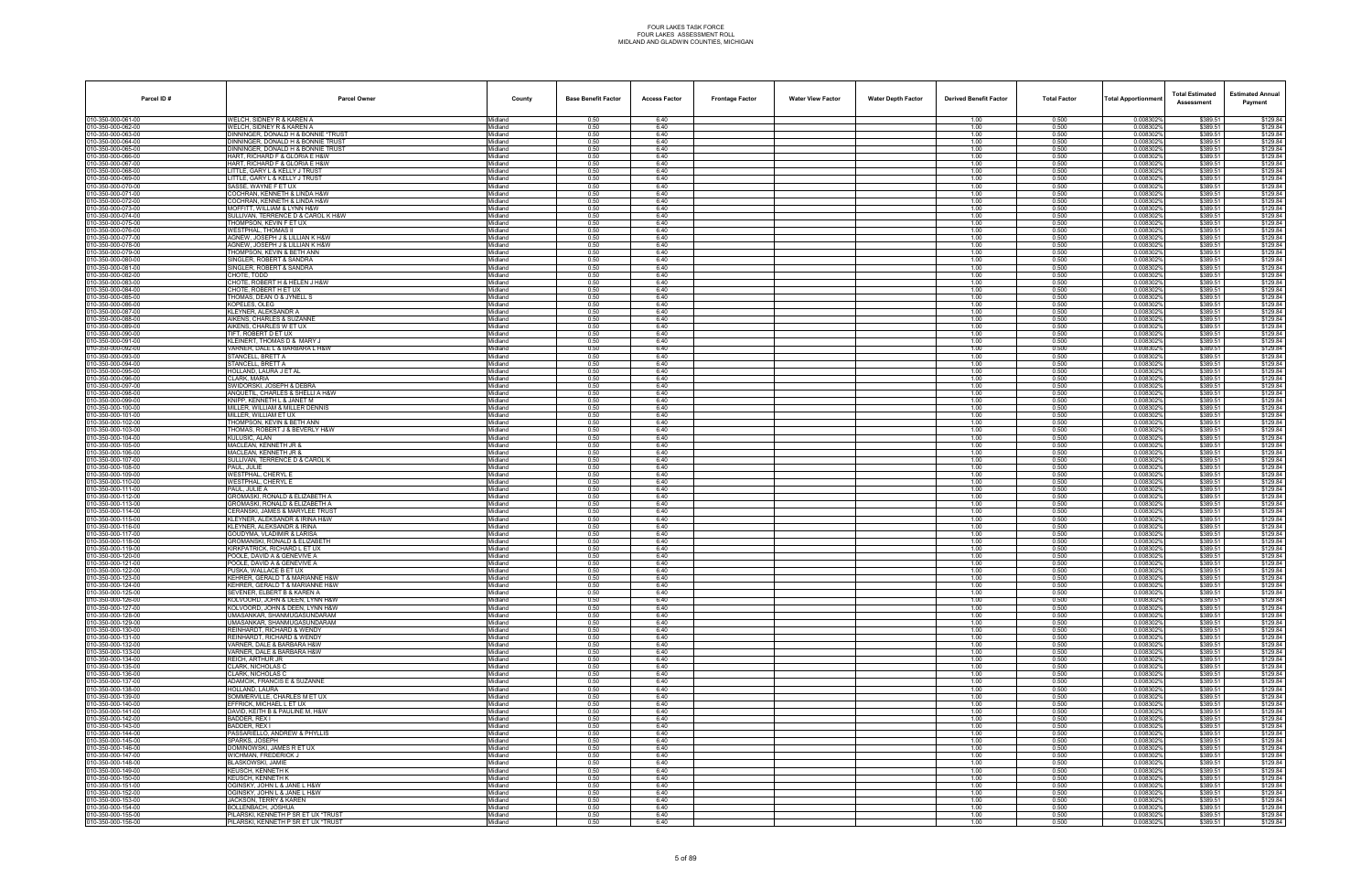| Parcel ID#                               | <b>Parcel Owner</b>                                                      | County              | <b>Base Benefit Factor</b> | <b>Access Factor</b> | <b>Frontage Factor</b> | <b>Water View Factor</b> | <b>Water Depth Factor</b> | <b>Derived Benefit Factor</b> | <b>Total Factor</b> | <b>Total Apportionmen</b> | <b>Total Estimated</b><br>Assessment | <b>Estimated Annual</b><br>Payment |
|------------------------------------------|--------------------------------------------------------------------------|---------------------|----------------------------|----------------------|------------------------|--------------------------|---------------------------|-------------------------------|---------------------|---------------------------|--------------------------------------|------------------------------------|
| 010-350-000-157-00                       | PILARSKI. KENNETH P SR ET UX *TRUST                                      | Midland             | 1.00                       |                      | 0.80                   | 1.00                     | 1.00                      | 1.00                          | 0.800               | 0.013282%                 | \$623.21                             | \$207.74                           |
| 010-350-000-158-00<br>10-350-000-159-00  | PILARSKI, KENNETH P SR ET UX *TRUST                                      | Midland             | 1.00                       |                      | 0.84                   | 1.00                     | 1.00                      | 1.00                          | 0.840<br>0.840      | 0.0139479                 | \$654.37                             | \$218.12<br>\$218.12               |
| 10-350-000-160-00                        | LUER, KATHLEEN B<br><b>ILARSKI, KELLY K</b>                              | Midland<br>Midland  | 1.00<br>1.00               |                      | 0.84<br>0.80           | 1.00<br>1.00             | 1.00<br>1.00              | 1.00<br>1.00                  | 0.800               | 0.0139479<br>0.013282%    | \$654.37<br>\$623.21                 | \$207.74                           |
| 10-350-000-161-00                        | KEUSCH, KENNETH K & DEBRA J                                              | Midland             | 1.00                       |                      | 0.80                   | 1.00                     | 1.00                      | 1.00                          | 0.800               | 0.013282%                 | \$623.21                             | \$207.74                           |
| 10-350-000-162-00                        | KEUSCH, KENNETH K & DEBRA J                                              | Midland             | 1.00                       |                      | 0.80                   | 1.00                     | 1.00                      | 1.00                          | 0.800               | 0.013282%                 | \$623.21                             | \$207.74                           |
| 10-350-000-163-00<br>10-350-000-164-00   | GORIVODSKIY, YEVGENIY & SABINA<br>GORIVODSKIY, YEVGENIY & SABINA         | Midland<br>Midland  | 1.00<br>1.00               |                      | 0.80<br>0.80           | 1.00<br>1.00             | 1.00<br>1.00              | 1.00<br>1.00                  | 0.800<br>0.800      | 0.0132829<br>0.0132829    | \$623.21<br>\$623.21                 | \$207.74<br>\$207.74               |
| 10-350-000-165-00                        | <b>GORIVODSKIY, YEVGENIY &amp; SABINA</b>                                | Midland             | 1.00                       |                      | 0.80                   | 1.00                     | 1.00                      | 1.00                          | 0.800               | 0.013282%                 | \$623.21                             | \$207.74                           |
| 10-350-000-166-00                        | HOFACKER, ELDON & GLORIA H&W                                             | Midland             | 1.00                       |                      | 0.80                   | 1.00                     | 1.00                      | 1.00                          | 0.800               | 0.013282%                 | \$623.21                             | \$207.74                           |
| 10-350-000-167-00<br>10-350-000-168-00   | HOFACKER, ELDON & GLORIA H&W<br>TEJKL, JOSEPH A JR & CHRISTINE           | Midland<br>Midland  | 1.00<br>1.00               |                      | 0.80<br>0.80           | 1.00<br>1.00             | 1.00<br>1.00              | 1.00<br>1.00                  | 0.800<br>0.800      | 0.013282%<br>0.013282%    | \$623.21<br>\$623.21                 | \$207.74<br>\$207.74               |
| 10-350-000-169-00                        | DAVIS, CARLENE                                                           | Midland             | 1.00                       |                      | 0.80                   | 1.00                     | 1.00                      | 1.00                          | 0.800               | 0.0132829                 | \$623.21                             | \$207.74                           |
| 10-350-000-170-00                        | <b>GULLIVER, GERALD L</b>                                                | Midland             | 1.00                       |                      | 0.81                   | 1.00                     | 1.00                      | 1.00                          | 0.808               | 0.013415%                 | \$629.44                             | \$209.81                           |
| 10-350-000-171-00                        | ORBES, MARTIN                                                            | Midland             | 0.50                       | 6.40                 |                        |                          |                           | 1.00                          | 0.500               | 0.0083029                 | \$389.51                             | \$129.84                           |
| 10-350-000-172-00<br>10-350-000-173-00   | LATARTE, DAVID R ET UX<br>MILLER, CYNTHIA                                | Midland<br>Midland  | 0.50<br>0.50               | 6.40<br>6.40         |                        |                          |                           | 1.00<br>1.00                  | 0.500<br>0.500      | 0.0083029<br>0.0083029    | \$389.51<br>\$389.51                 | \$129.84<br>\$129.84               |
| 10-350-000-174-00                        | LATARTE, DAVID R SR & KELLY                                              | Midland             | 0.50                       | 6.40                 |                        |                          |                           | 1.00                          | 0.500               | 0.008302                  | \$389.51                             | \$129.84                           |
| 10-350-000-175-00                        | THIEL. DANIEL & JEANETTE                                                 | Midland             | 0.50                       | 6.40                 |                        |                          |                           | 1.00                          | 0.500               | 0.008302%                 | \$389.51                             | \$129.84                           |
| 10-350-000-176-00<br>10-350-000-177-00   | THIEL, DANIEL & JEANETTE H&W<br>MUMBY. LORI                              | Midland<br>Midland  | 0.50<br>0.50               | 6.40<br>6.40         |                        |                          |                           | 1.00<br>1.00                  | 0.500<br>0.500      | 0.0083029<br>0.008302     | \$389.51<br>\$389.51                 | \$129.84<br>\$129.84               |
| 10-350-000-178-00                        | NEAL, JOSEPH & LISA H&W                                                  | Midland             | 0.50                       | 6.40                 |                        |                          |                           | 1.00                          | 0.500               | 0.0083029                 | \$389.51                             | \$129.84                           |
| 10-350-000-179-00                        | NEAL, JOSEPH & LISA H&W                                                  | Midland             | 0.50                       | 6.40                 |                        |                          |                           | 1.00                          | 0.500               | 0.008302                  | \$389.51                             | \$129.84                           |
| 10-350-000-180-00<br>10-350-000-181-00   | SOWA. MICHELLE<br><b>BLASKOWSKI, STACY</b>                               | Midland<br>Midland  | 0.50<br>0.50               | 6.40<br>6.40         |                        |                          |                           | 1.00<br>1.00                  | 0.500<br>0.500      | 0.008302%<br>0.008302%    | \$389.51<br>\$389.51                 | \$129.84<br>\$129.84               |
| 10-350-000-182-00                        | JACKSON, TERRY & KAREN L H&W                                             | Midland             | 0.50                       | 6.40                 |                        |                          |                           | 1.00                          | 0.500               | 0.0083029                 | \$389.51                             | \$129.84                           |
| 10-350-000-183-00                        | CERANSKI, JAMES & MARYLEE TRUST                                          | Midland             | 0.50                       | 6.40                 |                        |                          |                           | 1.00                          | 0.500               | 0.0083029                 | \$389.51                             | \$129.84                           |
| 10-350-000-184-00                        | CERANSKI, JAMES & MARYLEE TRUST                                          | Viidland            | 0.50                       | 6.40                 |                        |                          |                           | 1.00                          | 0.500               | 0.008302                  | \$389.51                             | \$129.84                           |
| 10-350-000-185-00<br>10-350-000-186-00   | <b>GRAHAM, KATIE</b><br>THIEL, DANIEL & JEANETTE                         | Midland<br>Midland  | 0.50<br>0.50               | 6.40<br>6.40         |                        |                          |                           | 1.00<br>1.00                  | 0.500<br>0.500      | 0.008302%<br>0.008302%    | \$389.51<br>\$389.51                 | \$129.84<br>\$129.84               |
| 10-350-000-187-00                        | FISHER, WILLIAM I & AMANDA H&W                                           | Midland             | 0.50                       | 6.40                 |                        |                          |                           | 1.00                          | 0.500               | 0.008302                  | \$389.51                             | \$129.84                           |
| 10-350-000-188-00                        | WORSHAM, GLORIA                                                          | Midland             | 0.50                       | 6.40                 |                        |                          |                           | 1.00                          | 0.500               | 0.008302%                 | \$389.51                             | \$129.84                           |
| 10-350-000-189-00<br>10-350-000-190-00   | ATARTE, DAVID R SR & KELLY<br><b>ATARTE, DAVID R &amp; KELLY H&amp;W</b> | Midland             | 0.50<br>0.50               | 6.40<br>6.40         |                        |                          |                           | 1.00<br>1.00                  | 0.500<br>0.500      | 0.008302<br>0.008302%     | \$389.51<br>\$389.51                 | \$129.84<br>\$129.84               |
| 10-381-500-001-00                        | <b>FRANCIS SHORES LOT OWNERS</b>                                         | Midland<br>Midland  | 0.00                       |                      | 1.73                   | 1.00                     | 0.90                      | 2.50                          | 0.000               | 0.000000%                 | \$0.00                               | \$0.00                             |
| 10-381-500-010-00                        | LEVASSEUR, VICKI & SCOTT                                                 | Midland             | 0.50                       | 0.50                 |                        |                          |                           | 1.00                          | 0.250               | 0.004151                  | \$194.75                             | \$64.92                            |
| 10-381-500-020-00                        | DAM, JAMES & PATRICIA                                                    | Midland             | 0.50                       | 0.50                 |                        |                          |                           | 1.00                          | 0.250               | 0.0041519                 | \$194.75                             | \$64.92                            |
| 10-381-500-030-00<br>10-381-500-040-00   | FREEBURG, KAREN & KEITH W&H<br>KUCHARCZYK. DENNIS H                      | Viidland<br>Midland | 0.50<br>0.50               | 0.50<br>0.50         |                        |                          |                           | 1.00<br>1.00                  | 0.250<br>0.250      | 0.004151<br>0.0041519     | \$194.75<br>\$194.75                 | \$64.92<br>\$64.92                 |
| 10-381-500-050-00                        | <b>POTTS, ROSEMARIE TRUST</b>                                            | Midland             | 0.50                       | 0.50                 |                        |                          |                           | 1.00                          | 0.250               | 0.0041519                 | \$194.75                             | \$64.92                            |
| 10-381-500-060-00                        | RICHARD, KEAN G ET UX                                                    | Midland             | 0.50                       | 0.50                 |                        |                          |                           | 1.00                          | 0.250               | 0.004151                  | \$194.75                             | \$64.92                            |
| 010-381-500-070-00<br>10-381-500-080-00  | PRETZER, RALPH O & LOIS H&W<br>ALLEN, LYNDSEY                            | Midland             | 0.50<br>0.50               | 0.50<br>0.50         |                        |                          |                           | 1.00<br>1.00                  | 0.250<br>0.250      | 0.0041519<br>0.0041519    | \$194.75<br>\$194.75                 | \$64.92<br>\$64.92                 |
| 10-381-500-090-00                        | SCHMUNK, TERRENCE G & PAMELA K                                           | Midland<br>Midland  | 0.50                       | 0.50                 |                        |                          |                           | 1.00                          | 0.250               | 0.0041519                 | \$194.75                             | \$64.92                            |
| 10-381-500-100-00                        | KAUSCH, FREDERICK W & DIANE E TRUST                                      | Midland             | 1.00                       |                      | 0.98                   | 1.00                     | 1.00                      | 1.00                          | 0.975               | 0.016196%                 | \$759.91                             | \$253.30                           |
| 10-381-500-110-00                        | LOWER, LOREN D & KATHLEEN TRUST                                          | Midland             | 1.00                       |                      | 0.93                   | 1.00                     | 1.00                      | 1.00                          | 0.925               | 0.0153589                 | \$720.59                             | \$240.20                           |
| 010-381-500-120-00<br>10-381-500-130-00  | ZIROU, AZIZ & BALSAM H&W<br>RUHLE, MARK D & RUTH A                       | Midland<br>Midland  | 1.00<br>1.00               |                      | 0.92<br>0.91           | 1.00<br>1.00             | 1.00<br>1.00              | 1.00<br>1.00                  | 0.924<br>0.910      | 0.015348%<br>0.015113     | \$720.13<br>\$709.12                 | \$240.04<br>\$236.37               |
| 10-381-500-140-00                        | HAMILTON. PHILIP N                                                       | Midland             | 1.00                       |                      | 0.90                   | 1.00                     | 1.00                      | 1.00                          | 0.905               | 0.015025%                 | \$704.97                             | \$234.99                           |
| 010-381-500-150-00                       | ROBERSON, CANDI & CHRIS                                                  | Midland             | 1.00                       |                      | 0.90                   | 1.00                     | 1.00                      | 1.00                          | 0.904               | 0.015009%                 | \$704.23                             | \$234.74                           |
| 10-381-500-160-00<br>010-381-500-170-00  | GOLKE, RICHARD G & CAROLYN TRUST<br>BRISSETTE, MARK J & NANCY L H&W      | Midland<br>Midland  | 1.00<br>1.00               |                      | 0.90<br>0.90           | 1.00<br>1.00             | 1.00<br>1.00              | 1.00<br>1.00                  | 0.904<br>0.904      | 0.0150099<br>0.015009%    | \$704.23<br>\$704.23                 | \$234.74<br>\$234.74               |
| 10-381-500-180-00                        | ANDERSON, JEAN REV TRUST                                                 | Midland             | 1.00                       |                      | 0.93                   | 1.00                     | 1.00                      | 1.00                          | 0.925               | 0.015358%                 | \$720.59                             | \$240.20                           |
| 10-381-500-190-00                        | DANNER, RUSSELL E TRUST                                                  | Midland             | 1.00                       |                      | 0.91                   | 1.00                     | 1.00                      | 1.00                          | 0.907               | 0.015056%                 | \$706.41                             | \$235.47                           |
| 10-381-500-200-00                        | PATTY, BLAIR & DIANA<br><b>DYBALSKI, RICHARD T &amp; JOHANNA</b>         | Midland             | 1.00                       |                      | 0.91                   | 1.00                     | 1.00                      | 1.00                          | 0.913               | 0.015154%                 | \$711.03                             | \$237.01                           |
| 10-381-500-210-00<br>010-381-500-220-00  | MEYER, KIM W & LOUANN H&W                                                | Midland<br>Midland  | 1.00<br>1.00               |                      | 0.90<br>0.90           | 1.00<br>1.00             | 1.00<br>1.00              | 1.00<br>1.00                  | 0.904<br>0.904      | 0.0150099<br>0.015009%    | \$704.23<br>\$704.23                 | \$234.74<br>\$234.74               |
| 10-381-500-230-00                        | PALMIERI. DEAN M & JANE M TRUST                                          | Midland             | 1.00                       |                      | 0.90                   | 1.00                     | 1.00                      | 1.00                          | 0.904               | 0.015009%                 | \$704.23                             | \$234.74                           |
| 10-381-500-240-00                        | HOUTMAN, CARRIE E & DOUGLAS A                                            | Midland             | 1.00                       |                      | 0.90                   | 1.00                     | 1.00                      | 1.00                          | 0.896               | 0.0148719                 | \$697.73                             | \$232.58                           |
| 10-381-500-255-00<br>10-381-500-261-00   | STRADINGER. MICHAEL J & DEBRA H&W<br>MCHENRY, MICHAEL P & KAREN D        | Midland<br>Midland  | 1.00<br>1.00               |                      | 0.89<br>0.91           | 1.00<br>1.00             | 1.00<br>1.00              | 1.00<br>1.00                  | 0.893<br>0.907      | 0.0148329<br>0.0150569    | \$695.92<br>\$706.41                 | \$231.97<br>\$235.47               |
| 010-381-500-270-00                       | HOLTHAM, THOMAS E TRUST                                                  | Midland             | 1.00                       |                      | 0.90                   | 1.00                     | 1.00                      | 1.00                          | 0.905               | 0.015025%                 | \$704.97                             | \$234.99                           |
| 010-381-500-275-00                       | WATERFRONT DEVELOPMENT CORP                                              | Midland             | 0.00                       |                      | 0.90                   | 1.00                     | 1.00                      | 1.00                          | 0.000               | 0.000000%                 | \$0.00                               | \$0.00                             |
| 010-381-500-280-00<br>010-381-500-290-00 | NUMBERS, MICHAEL A ET UX TRUST<br>SCHROEDER, KENNETH ET UX               | Midland<br>Midland  | 1.00<br>1.00               |                      | 0.90<br>0.90           | 1.00<br>1.00             | 1.00<br>1.00              | 1.00<br>1.00                  | 0.904<br>0.904      | 0.015009%<br>0.015009%    | \$704.23<br>\$704.23                 | \$234.74<br>\$234.74               |
| 010-381-500-300-00                       | STINSON, JON M                                                           | Midland             | 1.00                       |                      | 0.90                   | 1.00                     | 1.00                      | 1.00                          | 0.904               | 0.015009%                 | \$704.23                             | \$234.74                           |
| 010-381-500-310-00                       | SONKE, CRAIG R & HELEN H&W                                               | Midland             | 1.00                       |                      | 0.90                   | 1.00                     | 1.00                      | 1.00                          | 0.904               | 0.015009%                 | \$704.23                             | \$234.74                           |
| 010-381-500-320-00                       | TUTTLE, STEVEN L K & KRISTIE TRUST                                       | Midland             | 1.00                       |                      | 0.90                   | 1.00                     | 1.00                      | 1.00                          | 0.904               | 0.015009%                 | \$704.23                             | \$234.74                           |
| 10-381-500-330-00<br>010-381-500-340-00  | <b>BRIGGS, ROGER &amp; MARTHA *TRUST*</b><br>Johnson, Julie A            | Midland<br>Midland  | 1.00<br>1.00               |                      | 0.90<br>0.90           | 1.00<br>1.00             | 1.00<br>1.00              | 1.00<br>1.00                  | 0.905<br>0.905      | 0.015025%<br>0.015025%    | \$704.97<br>\$704.97                 | \$234.99<br>\$234.99               |
| 10-381-500-350-00                        | MCCARTNEY, MARK W TRUST                                                  | Midland             | 1.00                       |                      | 1.13                   | 0.75                     | 0.90                      | 1.00                          | 0.765               | 0.012700%                 | \$595.91                             | \$198.64                           |
| 010-381-500-360-00                       | NORRIS, LARRY J                                                          | Midland             | 1.00                       |                      | 0.91                   | 0.75                     | 0.90                      | 1.00                          | 0.616               | 0.010220%                 | \$479.52                             | \$159.84                           |
| 010-381-500-370-00<br>010-381-500-380-00 | WHITE, ROBERT K JR ET AL<br>EASTMAN, EDWARD & MICHELLE                   | Midland<br>Midland  | 1.00<br>1.00               |                      | 0.91<br>0.91           | 0.75<br>0.75             | 0.90<br>0.90              | 1.00<br>1.00                  | 0.616<br>0.613      | 0.010220%<br>0.010182%    | \$479.52<br>\$477.76                 | \$159.84<br>\$159.25               |
| 010-382-500-390-00                       | MILLER, ALVIN & PARSONS,S                                                | Midland             | 0.50                       | 0.50                 |                        |                          |                           | 1.00                          | 0.250               | 0.0041519                 | \$194.75                             | \$64.92                            |
| 010-382-500-401-00                       | SINGER, DAVID ET AL                                                      | Midland             | 0.50                       | 0.50                 |                        |                          |                           | 1.00                          | 0.250               | 0.0041519                 | \$194.75                             | \$64.92                            |
| 010-382-500-420-00<br>10-382-500-430-00  | FINLEY, NICOLAS J & LAURA L H&W<br>HUGHES, RONALD A & MARY A H&W         | Midland<br>Midland  | 0.50<br>0.50               | 0.50<br>0.50         |                        |                          |                           | 1.00<br>1.00                  | 0.250<br>0.250      | 0.0041519<br>0.0041519    | \$194.75<br>\$194.75                 | \$64.92<br>\$64.92                 |
| 10-382-500-440-00                        | PUERTAS, JOSEPH                                                          | Midland             | 0.50                       | 0.50                 |                        |                          |                           | 1.00                          | 0.250               | 0.004151%                 | \$194.75                             | \$64.92                            |
| 10-382-500-450-00                        | LEFEVRE, MORAG                                                           | Midland             | 0.50                       | 0.50                 |                        |                          |                           | 1.00                          | 0.250               | 0.0041519                 | \$194.75                             | \$64.92                            |
| 10-382-500-460-00                        | SMITH, BRENDA S                                                          | Midland             | 0.50                       | 0.50                 |                        |                          |                           | 1.00                          | 0.250               | 0.004151%                 | \$194.75                             | \$64.92                            |
| 010-382-500-470-00<br>010-382-500-480-00 | SMITH, JASON & ALICIA TRUST<br>SCHOOLEY, ROBERT ET UX                    | Midland<br>Midland  | 0.50<br>0.50               | 0.50<br>0.50         |                        |                          |                           | 1.00<br>1.00                  | 0.250<br>0.250      | 0.004151%<br>0.004151%    | \$194.75<br>\$194.75                 | \$64.92<br>\$64.92                 |
| 10-382-500-490-00                        | SCHOOLEY, ROBERT ET UX                                                   | Midland             | 0.50                       | 0.50                 |                        |                          |                           | 1.00                          | 0.250               | 0.004151%                 | \$194.75                             | \$64.92                            |
| 010-382-500-500-00                       | PARSONS, TROY D                                                          | Midland             | 0.50                       | 0.50                 |                        |                          |                           | 1.00                          | 0.250               | 0.0041519                 | \$194.75                             | \$64.92                            |
| 010-382-500-510-00<br>010-382-500-520-00 | BURNS, MARK J ET UX<br>PNACEK, NICOLE                                    | Midland<br>Midland  | 0.50<br>0.50               | 0.50<br>0.50         |                        |                          |                           | 1.00<br>1.00                  | 0.250<br>0.250      | 0.004151%<br>0.0041519    | \$194.75<br>\$194.75                 | \$64.92<br>\$64.92                 |
| 10-382-500-530-00                        | BITTERMAN, ERICA                                                         | Midland             | 0.50                       | 0.50                 |                        |                          |                           | 1.00                          | 0.250               | 0.0041519                 | \$194.75                             | \$64.92                            |
| 10-382-500-540-00                        | LEWIS, ADAM P & RYNEARSON, CARI                                          | Midland             | 0.50                       | 0.50                 |                        |                          |                           | 1.00                          | 0.250               | 0.0041519                 | \$194.75                             | \$64.92                            |
| 10-382-500-551-00                        | TONER, KENT J ET UX                                                      | Midland             | 0.50                       | 0.50                 |                        |                          |                           | 1.00                          | 0.250               | 0.0041519                 | \$194.75                             | \$64.92                            |
| 10-382-500-570-00<br>010-383-500-580-00  | HITSMAN, REBECCA<br>MCLEAN, CHANTELLE                                    | Midland<br>Midland  | 0.50<br>0.50               | 0.50<br>0.50         |                        |                          |                           | 1.00<br>1.00                  | 0.250<br>0.250      | 0.004151%<br>0.0041519    | \$194.75<br>\$194.75                 | \$64.92<br>\$64.92                 |
| 10-383-500-590-00                        | EASTMAN, DEVON R                                                         | Midland             | 0.50                       | 0.50                 |                        |                          |                           | 1.00                          | 0.250               | 0.004151%                 | \$194.75                             | \$64.92                            |
| 10-383-500-602-00                        | <b>J'AMBROSIO, NICK D ET AL</b>                                          | Midland             | 0.50                       | 0.50                 |                        |                          |                           | 1.00                          | 0.250               | 0.004151%                 | \$194.75                             | \$64.92                            |
| 010-383-500-610-00<br>010-383-500-620-00 | BETTENDORF, KEITH J<br>KRENZKE, DENNIS A ET UX                           | Midland<br>Midland  | 0.50<br>0.50               | 0.50<br>0.50         |                        |                          |                           | 1.00<br>1.00                  | 0.250<br>0.250      | 0.0041519<br>0.004151%    | \$194.75<br>\$194.75                 | \$64.92<br>\$64.92                 |
|                                          |                                                                          |                     |                            |                      |                        |                          |                           |                               |                     |                           |                                      |                                    |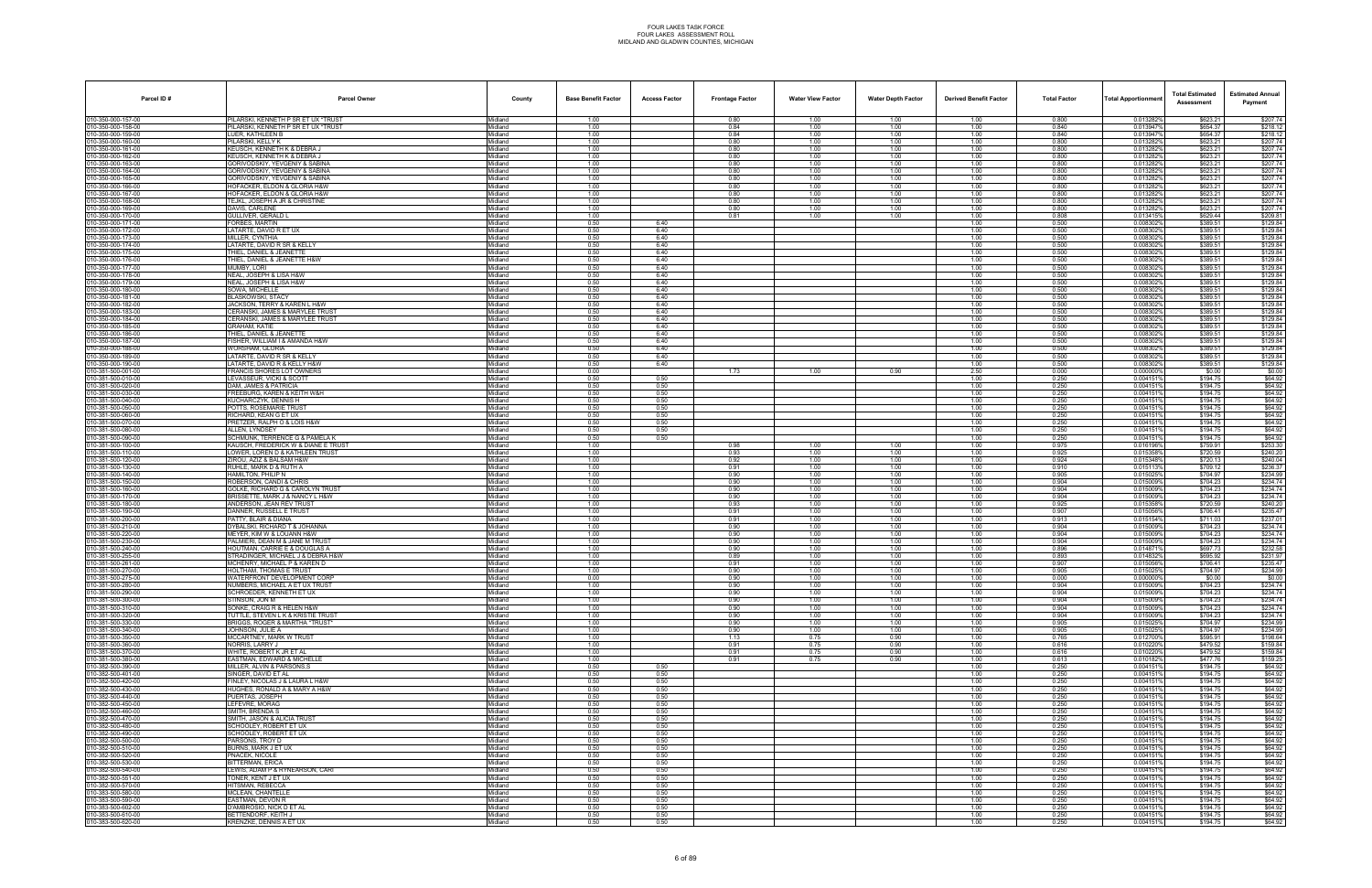| Parcel ID#                               | <b>Parcel Owner</b>                                                | County             | <b>Base Benefit Factor</b> | <b>Access Factor</b> | <b>Frontage Factor</b> | <b>Water View Factor</b> | <b>Water Depth Factor</b> | <b>Derived Benefit Factor</b> | <b>Total Factor</b> | <b>Total Apportionmen</b> | <b>Total Estimated</b><br>Assessment | <b>Estimated Annual</b><br>Payment |
|------------------------------------------|--------------------------------------------------------------------|--------------------|----------------------------|----------------------|------------------------|--------------------------|---------------------------|-------------------------------|---------------------|---------------------------|--------------------------------------|------------------------------------|
| 010-383-500-630-00                       | RADZWION, PATRICIA A                                               | Midland            | 0.50                       | 0.50                 |                        |                          |                           | 1.00                          | 0.250               | 0.004151%                 | \$194.75                             | \$64.92                            |
| 010-383-500-640-00                       | PFEFFERL, JAMES J ET UX                                            | Midland            | 0.50                       | 0.50                 |                        |                          |                           | 1.00                          | 0.250               | 0.004151                  | \$194.75                             | \$64.92                            |
| 010-384-500-650-00<br>010-384-500-660-00 | HAUT, JAMES M ET AL<br><b>IPPIE, DANIEL J</b>                      | Midland<br>Midland | 0.50<br>0.50               | 0.50<br>0.50         |                        |                          |                           | 1.00<br>1.00                  | 0.250<br>0.250      | 0.004151<br>0.0041519     | \$194.75<br>\$194.75                 | \$64.92<br>\$64.92                 |
| 010-384-500-670-00                       | BRANDT, KIMBERLY J                                                 | Midland            | 0.50                       | 0.50                 |                        |                          |                           | 1.00                          | 0.250               | 0.0041519                 | \$194.75                             | \$64.92                            |
| 010-384-500-690-00                       | HUNT, BRETT B & STACEY R H&W                                       | Midland            | 0.50                       | 0.50                 |                        |                          |                           | 1.00                          | 0.250               | 0.0041519                 | \$194.75                             | \$64.92                            |
| 010-384-500-710-00                       | ANGUS, DAVID C & SARA J                                            | Midland            | 0.50                       | 0.50                 |                        |                          |                           | 1.00                          | 0.250               | 0.004151                  | \$194.75                             | \$64.92                            |
| 010-384-500-721-00                       | SWAN, CHARLENE                                                     | Midland            | 0.50                       | 0.50                 |                        |                          |                           | 1.00                          | 0.250               | 0.004151                  | \$194.75                             | \$64.92                            |
| 010-384-500-740-00<br>010-384-500-750-00 | IRWIN. LAURA<br>OVERLY, SCOTT M & CINDY L                          | Midland<br>Midland | 0.50<br>0.50               | 0.50<br>0.50         |                        |                          |                           | 1.00<br>1.00                  | 0.250<br>0.250      | 0.0041519<br>0.0041519    | \$194.75<br>\$194.75                 | \$64.92<br>\$64.92                 |
| 010-384-500-760-00                       | POTRAFKA, EDWARD R ET AL                                           | Midland            | 0.50                       | 0.50                 |                        |                          |                           | 1.00                          | 0.250               | 0.0041519                 | \$194.75                             | \$64.92                            |
| 010-384-500-770-00                       | SCHNEIDER, JAMES DONALD                                            | Midland            | 0.50                       | 0.50                 |                        |                          |                           | 1.00                          | 0.250               | 0.0041519                 | \$194.75                             | \$64.92                            |
| 010-384-500-782-00                       | LOWE, DOUGLAS & SEXTON, CARLA                                      | Midland            | 0.50                       | 0.50                 |                        |                          |                           | 1.00                          | 0.250               | 0.004151                  | \$194.75                             | \$64.92                            |
| 010-384-500-791-00<br>010-384-500-801-00 | WRIGHT. CARL D & LOIS J                                            | Midland<br>Midland | 0.50<br>0.50               | 0.50                 |                        |                          |                           | 1.00<br>1.00                  | 0.250               | 0.0041519<br>0.0041519    | \$194.75<br>\$194.75                 | \$64.92<br>\$64.92                 |
| 010-384-500-830-00                       | WENZEL, ROCHELLE L ROBERTS- ET AL<br>REMINDER, NATHAN A            | Midland            | 0.50                       | 0.50<br>0.50         |                        |                          |                           | 1.00                          | 0.250<br>0.250      | 0.0041519                 | \$194.75                             | \$64.92                            |
| 010-384-500-850-00                       | HEINRICH, WALLY JR & DAWN H&W                                      | Midland            | 0.50                       | 0.50                 |                        |                          |                           | 1.00                          | 0.250               | 0.0041519                 | \$194.75                             | \$64.92                            |
| 010-384-500-860-00                       | HEINRICH, WALLY JR & DAWN H&W                                      | Midland            | 0.50                       | 0.50                 |                        |                          |                           | 1.00                          | 0.250               | 0.004151                  | \$194.75                             | \$64.92                            |
| 010-384-500-870-00<br>010-384-500-880-00 | MELCHI. STEVEN & JOAN M H&W<br>MELCHI. JOAN M                      | Midland            | 0.50                       | 0.50                 |                        |                          |                           | 1.00                          | 0.250               | 0.0041519<br>0.0041519    | \$194.75<br>\$194.75                 | \$64.92                            |
| 010-384-500-895-00                       | RADCLIFFE, RICHARD III                                             | Midland<br>Midland | 0.50<br>0.50               | 0.50<br>0.50         |                        |                          |                           | 1.00<br>1.00                  | 0.250<br>0.250      | 0.0041519                 | \$194.75                             | \$64.92<br>\$64.92                 |
| 010-384-500-910-00                       | BEANE, MARILYN                                                     | Midland            | 0.50                       | 0.50                 |                        |                          |                           | 1.00                          | 0.250               | 0.0041519                 | \$194.75                             | \$64.92                            |
| 010-384-500-920-00                       | BERRY, RONALD G ET UX                                              | Midland            | 0.50                       | 0.50                 |                        |                          |                           | 1.00                          | 0.250               | 0.004151'                 | \$194.75                             | \$64.92                            |
| 010-384-500-930-00                       | WHEELER, JOSEPH MARTIN                                             | Midland            | 0.50                       | 0.50                 |                        |                          |                           | 1.00                          | 0.250               | 0.0041519                 | \$194.75                             | \$64.92                            |
| 010-384-500-940-00<br>010-384-500-950-00 | LOCKTOSH, MIKE & SMITH, TRACI<br><b>WOLFE, JAMES L</b>             | Midland<br>Midland | 0.50<br>0.50               | 0.50<br>0.50         |                        |                          |                           | 1.00<br>1.00                  | 0.250<br>0.250      | 0.0041519<br>0.0041519    | \$194.75<br>\$194.75                 | \$64.92<br>\$64.92                 |
| 010-384-500-962-00                       | CRAWFORD, RICHARD ET UX                                            | Midland            | 0.50                       | 0.50                 |                        |                          |                           | 1.00                          | 0.250               | 0.0041519                 | \$194.75                             | \$64.92                            |
| 00-384-500-990-00                        | CUYLER, TIMOTHY & DIANE H&W                                        | Midland            | 0.50                       | 0.50                 |                        |                          |                           | 1.00                          | 0.250               | 0.004151                  | \$194.75                             | \$64.92                            |
| 010-384-600-000-00                       | SUTTERFIELD, NANCY                                                 | Midland            | 0.50                       | 0.50                 |                        |                          |                           | 1.00                          | 0.250               | 0.0041519                 | \$194.75                             | \$64.92                            |
| 010-384-600-010-00                       | THURSTON, RONALD T ET UX                                           | Midland            | 0.50                       | 0.50                 |                        |                          |                           | 1.00                          | 0.250               | 0.0041519                 | \$194.75                             | \$64.92                            |
| 010-384-600-030-00<br>010-384-600-040-00 | DYER, RANDY<br><b>BECKER, RHONDA</b>                               | Midland<br>Midland | 0.50<br>0.50               | 0.50<br>0.50         |                        |                          |                           | 1.00<br>1.00                  | 0.250<br>0.250      | 0.004151<br>0.0041519     | \$194.75<br>\$194.75                 | \$64.92<br>\$64.92                 |
| 010-384-600-050-00                       | GILBERT, HAZEL L & GILBERT, DAVID E                                | Midland            | 0.50                       | 0.50                 |                        |                          |                           | 1.00                          | 0.250               | 0.0041519                 | \$194.75                             | \$64.92                            |
| 010-384-600-061-00                       | ANTEPARA, DOROTHY M                                                | Midland            | 0.50                       | 0.50                 |                        |                          |                           | 1.00                          | 0.250               | 0.004151%                 | \$194.75                             | \$64.92                            |
| 010-384-600-080-00                       | MARKS. JAY & LISA                                                  | Midland            | 0.50                       | 0.50                 |                        |                          |                           | 1.00                          | 0.250               | 0.004151%                 | \$194.75                             | \$64.92                            |
| 010-384-600-090-00                       | MARKS, JAY & LISA H&W                                              | Midland            | 0.50                       | 0.50                 |                        |                          |                           | 1.00                          | 0.250               | 0.004151                  | \$194.75                             | \$64.92                            |
| 010-384-600-101-00<br>010-384-600-120-00 | KADAJ. TONYA<br>SPALTEHOLZ, WANDA                                  | Midland<br>Midland | 0.50<br>0.50               | 0.50<br>0.50         |                        |                          |                           | 1.00<br>1.00                  | 0.250<br>0.250      | 0.0041519<br>0.004151     | \$194.75<br>\$194.75                 | \$64.92<br>\$64.92                 |
| 010-384-600-130-00                       | REIM. JACK D & ELAINA                                              | Midland            | 0.50                       | 0.50                 |                        |                          |                           | 1.00                          | 0.250               | 0.0041519                 | \$194.75                             | \$64.92                            |
| 010-384-600-140-00                       | WALLACE. MARK J                                                    | Midland            | 0.50                       | 0.50                 |                        |                          |                           | 1.00                          | 0.250               | 0.0041519                 | \$194.75                             | \$64.92                            |
| 010-384-600-150-00                       | BEAUCHAMP, DONALD P                                                | Midland            | 0.50                       | 0.50                 |                        |                          |                           | 1.00                          | 0.250               | 0.004151                  | \$194.75                             | \$64.92                            |
| 010-384-600-160-00<br>010-384-600-170-00 | GORMLEY, ANN<br>SWARTHOUT, CARL                                    | Midland<br>Midland | 0.50<br>0.50               | 0.50<br>0.50         |                        |                          |                           | 1.00<br>1.00                  | 0.250<br>0.250      | 0.0041519<br>0.0041519    | \$194.75<br>\$194.75                 | \$64.92<br>\$64.92                 |
| 010-384-600-180-00                       | CULP. GEOFFREY                                                     | Midland            | 0.50                       | 0.50                 |                        |                          |                           | 1.00                          | 0.250               | 0.004151%                 | \$194.75                             | \$64.92                            |
| 010-384-600-190-00                       | <b>EASTMAN, JAMES B</b>                                            | Midland            | 0.50                       | 0.50                 |                        |                          |                           | 1.00                          | 0.250               | 0.0041519                 | \$194.75                             | \$64.92                            |
| 010-384-600-200-00                       | RIDER, STEVE JR & TAMMY                                            | Midland            | 0.50                       | 0.50                 |                        |                          |                           | 1.00                          | 0.250               | 0.004151                  | \$194.75                             | \$64.92                            |
| 010-384-600-210-00                       | <b>SLACK, REBECCA</b>                                              | Midland            | 0.50                       | 0.50                 |                        |                          |                           | 1.00                          | 0.250               | 0.0041519<br>0.0041519    | \$194.75                             | \$64.92                            |
| 010-384-600-220-00<br>010-384-600-230-00 | PLEUNE, JAMES B<br>WOLFE. JAMES L JR                               | Midland<br>Midland | 0.50<br>0.50               | 0.50<br>0.50         |                        |                          |                           | 1.00<br>1.00                  | 0.250<br>0.250      | 0.004151%                 | \$194.75<br>\$194.75                 | \$64.92<br>\$64.92                 |
| 010-385-600-240-00                       | LIST. CAROL ANN                                                    | Midland            | 1.00                       |                      | 0.95                   | 0.75                     | 0.90                      | 1.00                          | 0.639               | 0.0106079                 | \$497.69                             | \$165.90                           |
| 010-385-600-250-00                       | KLOPF, GARRY & DEBORAH                                             | Midland            | 1.00                       |                      | 0.92                   | 0.75                     | 0.90                      | 1.00                          | 0.622               | 0.010325                  | \$484.46                             | \$161.49                           |
| 010-386-600-260-00                       | HILL. ROBERT W ET AL                                               | Midland            | 1.00                       |                      | 0.91                   | 0.75                     | 0.90                      | 1.00                          | 0.611               | 0.010152%                 | \$476.34                             | \$158.78                           |
| 010-386-600-270-00<br>010-386-600-280-00 | SCHOMAKER, RANDY L ET UX<br>YANG, NOU & YANG, ZOUA MOUA            | Midland<br>Midland | 1.00<br>1.00               |                      | 0.91<br>0.91           | 0.75<br>0.75             | 0.90<br>0.90              | 1.00<br>1.00                  | 0.616<br>0.614      | 0.0102209<br>0.010202%    | \$479.52<br>\$478.66                 | \$159.84<br>\$159.55               |
| 010-387-000-129-00                       | SCHRINER, MARCUS & LISA M                                          | Midland            | 1.00                       |                      | 1.07                   | 0.75                     | 0.90                      | 1.00                          | 0.719               | 0.011944%                 | \$560.41                             | \$186.80                           |
| 010-387-000-130-00                       | TREWARTHA, RICHARD & CAROL TRUST                                   | Midland            | 1.00                       |                      | 0.91                   | 0.75                     | 0.90                      | 1.00                          | 0.616               | 0.0102299                 | \$479.94                             | \$159.98                           |
| 010-387-000-131-00                       | KERBYSON, ROBERT & BRIDGET TRUST                                   | Midland            | 1.00                       |                      | 0.91                   | 0.75                     | 0.90                      | 1.00                          | 0.616               | 0.010229%                 | \$479.94                             | \$159.98                           |
| 010-387-000-132-00<br>010-387-000-133-00 | SHARPE, ROGER & VICTORIA TRUST<br>MITCHELL, DAVID W & MARY B TRUST | Midland<br>Midland | 1.00<br>1.00               |                      | 0.93<br>1.00           | 0.75<br>0.75             | 0.90<br>0.90              | 1.00<br>1.00                  | 0.626<br>0.673      | 0.0103869<br>0.011167%    | \$487.30<br>\$523.98                 | \$162.43<br>\$174.66               |
| 010-387-000-134-00                       | MARTIN, JEREMY D & LEAH                                            | Midland            | 1.00                       |                      | 1.27                   | 1.00                     | 1.00                      | 1.00                          | 1.271               | 0.021099%                 | \$989.95                             | \$329.98                           |
| 010-387-000-135-00                       | PERIATT, CHRISTOPHOR & TON                                         | Midland            | 1.00                       |                      | 0.95                   | 1.00                     | 1.00                      | 1.00                          | 0.953               | 0.0158199                 | \$742.21                             | \$247.40                           |
| 010-387-000-136-00                       | WAHL, RYAN & NELSON, AUBREY                                        | Midland            | 1.00                       |                      | 0.93                   | 1.00                     | 1.00                      | 1.00                          | 0.926               | 0.0153779                 | \$721.49                             | \$240.50                           |
| 010-387-000-137-00                       | VALLENTINE, ROBERT M & NANCY A H&W                                 | Midland            | 1.00                       |                      | 0.93                   | 1.00                     | 1.00                      | 1.00                          | 0.926               | 0.0153779                 | \$721.49                             | \$240.50                           |
| 010-388-000-138-02<br>010-388-000-139-02 | DICE. DANA<br>PLEUNE, JAMES & JACQUELINE H&W                       | Midland<br>Midland | 0.50<br>0.50               | 0.50<br>0.50         |                        |                          |                           | 1.00<br>1.00                  | 0.250<br>0.250      | 0.004151%<br>0.0041519    | \$194.75<br>\$194.75                 | \$64.92<br>\$64.92                 |
| 010-388-000-140-00                       | GRIGG. BARBARA J                                                   | Midland            | 0.50                       | 0.50                 |                        |                          |                           | 1.00                          | 0.250               | 0.0041519                 | \$194.75                             | \$64.92                            |
| 010-388-000-141-01                       | BAUTELL, RAY                                                       | Midland            | 0.50                       | 0.50                 |                        |                          |                           | 1.00                          | 0.250               | 0.0041519                 | \$194.75                             | \$64.92                            |
| 010-388-000-143-01                       | POTTS, IRVIN W & AARON                                             | Midland            | 0.50                       | 0.50                 |                        |                          |                           | 1.00                          | 0.250               | 0.0041519                 | \$194.75                             | \$64.92                            |
| 010-388-000-144-00<br>010-388-000-145-00 | HILL. LORNA<br>FITZGERALD, WILLIAM A ET UX                         | Midland<br>Midland | 0.50<br>0.50               | 0.50<br>0.50         |                        |                          |                           | 1.00<br>1.00                  | 0.250<br>0.250      | 0.004151%<br>0.0041519    | \$194.75<br>\$194.75                 | \$64.92<br>\$64.92                 |
| 010-388-000-148-01                       | ZADONIA, GARY G ET UX                                              | Midland            | 0.50                       | 0.50                 |                        |                          |                           | 1.00                          | 0.250               | 0.0041519                 | \$194.75                             | \$64.92                            |
| 010-388-000-149-01                       | ZADONIA, GARY G ET UX                                              | Midland            | 0.50                       | 0.50                 |                        |                          |                           | 1.00                          | 0.250               | 0.0041519                 | \$194.75                             | \$64.92                            |
| 010-388-000-150-00                       | MCLEAN, CHANTELLE                                                  | Midland            | 0.50                       | 0.50                 |                        |                          |                           | 1.00                          | 0.250               | 0.0041519                 | \$194.75                             | \$64.92                            |
| 010-389-001-510-00<br>010-389-001-520-00 | PLEUNE, RONALD J ET AL<br><b>WEIERS, DAVE</b>                      | Midland<br>Midland | 0.50<br>0.50               | 0.50<br>0.50         |                        |                          |                           | 1.00<br>1.00                  | 0.250<br>0.250      | 0.004151%<br>0.0041519    | \$194.75<br>\$194.75                 | \$64.92<br>\$64.92                 |
| 010-389-001-530-00                       | LEWIS, SUEWELLA S                                                  | Midland            | 0.50                       | 0.50                 |                        |                          |                           | 1.00                          | 0.250               | 0.0041519                 | \$194.75                             | \$64.92                            |
| 010-389-001-540-00                       | PLEUNE, JANELLE                                                    | Midland            | 0.50                       | 0.50                 |                        |                          |                           | 1.00                          | 0.250               | 0.0041519                 | \$194.75                             | \$64.92                            |
| 010-389-001-556-00                       | CUYLER, WAYNE E JR ET UX                                           | Midland            | 0.50                       | 0.50                 |                        |                          |                           | 1.00                          | 0.250               | 0.0041519                 | \$194.75                             | \$64.92                            |
| 010-389-001-581-00                       | CUYLER, CORY A & ELISE J H&W                                       | Midland            | 0.50                       | 0.50                 |                        |                          |                           | 1.00                          | 0.250               | 0.004151%                 | \$194.75                             | \$64.92                            |
| 010-389-001-600-00<br>010-389-001-610-00 | SWARTHOUT, CARL<br>GROSS, ROSEMARIE J ET AL                        | Midland<br>Midland | 0.50<br>0.50               | 0.50<br>0.50         |                        |                          |                           | 1.00<br>1.00                  | 0.250<br>0.250      | 0.0041519<br>0.004151%    | \$194.75<br>\$194.75                 | \$64.92<br>\$64.92                 |
| 010-389-001-620-00                       | HUTTON, TIMOTHY P                                                  | Midland            | 0.50                       | 0.50                 |                        |                          |                           | 1.00                          | 0.250               | 0.0041519                 | \$194.75                             | \$64.92                            |
| 010-389-001-630-00                       | DECKER, DONALD L ET UX                                             | Midland            | 0.50                       | 0.50                 |                        |                          |                           | 1.00                          | 0.250               | 0.0041519                 | \$194.75                             | \$64.92                            |
| 010-389-001-640-00                       | ROSS, JOSEPH D                                                     | Midland            | 0.50                       | 0.50                 |                        |                          |                           | 1.00                          | 0.250               | 0.004151%                 | \$194.75                             | \$64.92                            |
| 010-389-001-650-00<br>010-389-001-660-00 | PUNG, PATRICIA A<br>WELLS, CASANDRA K ET AL                        | Midland<br>Midland | 0.50<br>0.50               | 0.50<br>0.50         |                        |                          |                           | 1.00<br>1.00                  | 0.250<br>0.250      | 0.0041519<br>0.0041519    | \$194.75<br>\$194.75                 | \$64.92<br>\$64.92                 |
| 010-389-001-671-00                       | LUTTERMOSER, WALLACE III                                           | Midland            | 0.50                       | 0.50                 |                        |                          |                           | 1.00                          | 0.250               | 0.0041519                 | \$194.75                             | \$64.92                            |
| 010-389-001-690-00                       | YANCY, KEVIN R                                                     | Midland            | 0.50                       | 0.50                 |                        |                          |                           | 1.00                          | 0.250               | 0.0041519                 | \$194.75                             | \$64.92                            |
| 010-389-001-700-00                       | <b>IVES. JAMES L</b>                                               | Midland            | 0.50                       | 0.50                 |                        |                          |                           | 1.00                          | 0.250               | 0.0041519                 | \$194.75                             | \$64.92                            |
| 010-389-001-710-00                       | REID, TAYLOR & MILNE, ROBERT M                                     | Midland            | 0.50                       | 0.50                 |                        |                          |                           | 1.00                          | 0.250               | 0.0041519                 | \$194.75                             | \$64.92                            |
| 010-389-001-722-00<br>010-389-001-731-00 | MILLER, RICHARD & SIERRA N<br>ERNST. JEANNE M                      | Midland<br>Midland | 0.50<br>0.50               | 0.50<br>0.50         |                        |                          |                           | 1.00<br>1.00                  | 0.250<br>0.250      | 0.004151%<br>0.0041519    | \$194.75<br>\$194.75                 | \$64.92<br>\$64.92                 |
| 010-390-001-741-00                       | DARLING, KENNETH D & BLALOCK, LORI                                 | Midland            | 0.50                       | 0.50                 |                        |                          |                           | 1.00                          | 0.250               | 0.0041519                 | \$194.75                             | \$64.92                            |
| 010-390-001-742-00                       | ALLEN, MICHAEL D & RENEE A TRUST                                   | Midland            | 0.50                       | 0.50                 |                        |                          |                           | 1.00                          | 0.250               | 0.004151%                 | \$194.75                             | \$64.92                            |
| 010-390-001-747-00                       | BLALOCK, LORI & DARLING, KENNETH                                   | Midland            | 0.50                       | 0.50                 |                        |                          |                           | 1.00                          | 0.250               | 0.0041519                 | \$194.75                             | \$64.92                            |
| 010-390-001-751-00                       | BLALOCK, LEE E Y MELANIE L TRUST                                   | Midland            | 0.50                       | 0.50                 |                        |                          |                           | 1.00                          | 0.250               | 0.004151%                 | \$194.75                             | \$64.92                            |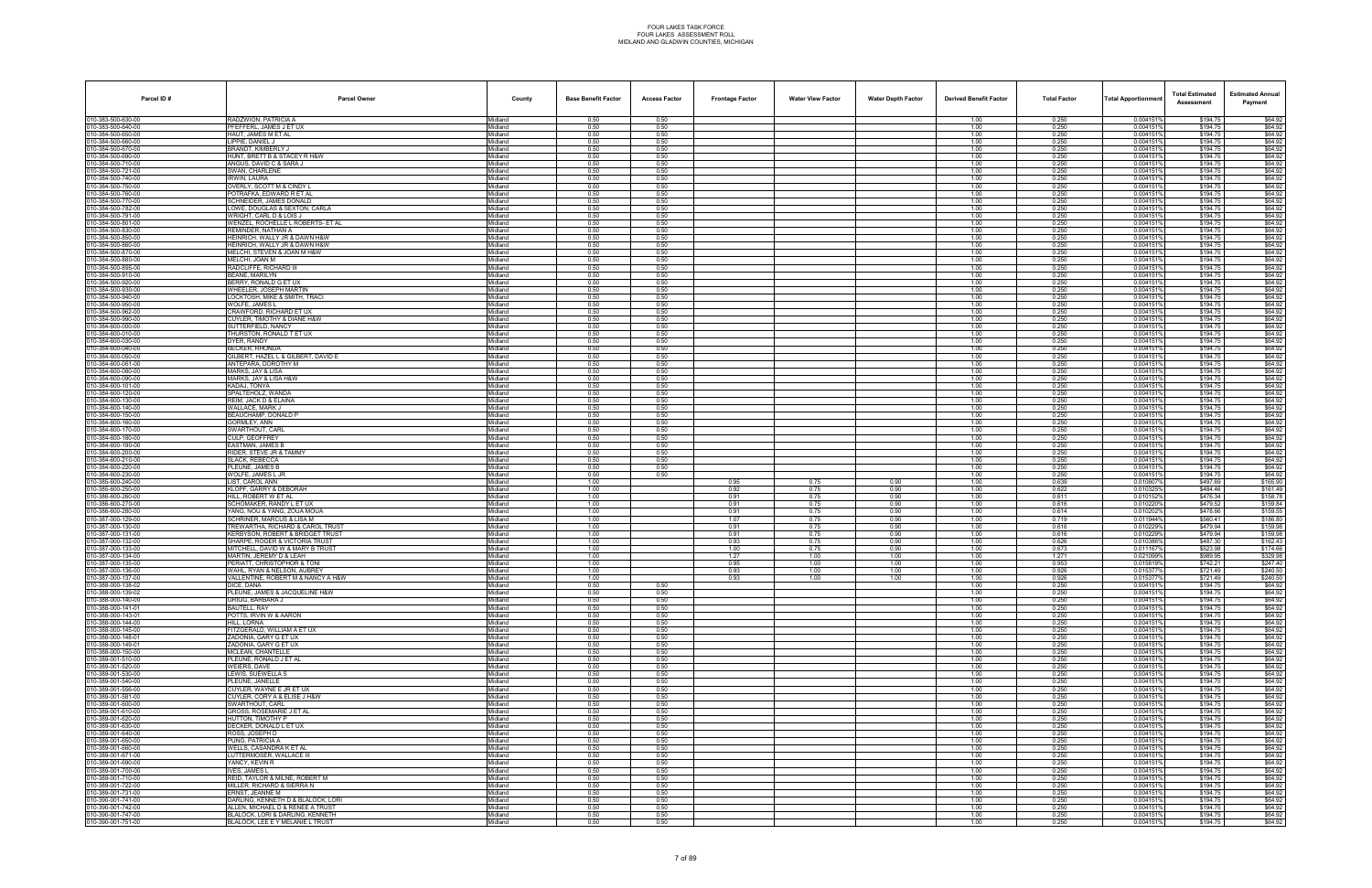| Parcel ID#                               | <b>Parcel Owner</b>                                              | County             | <b>Base Benefit Factor</b> | <b>Access Factor</b> | <b>Frontage Factor</b> | <b>Water View Factor</b> | <b>Water Depth Factor</b> | <b>Derived Benefit Factor</b> | <b>Total Factor</b> | Total Apportionmen     | <b>Total Estimated</b><br>Assessment | <b>Estimated Annual</b><br>Payment |
|------------------------------------------|------------------------------------------------------------------|--------------------|----------------------------|----------------------|------------------------|--------------------------|---------------------------|-------------------------------|---------------------|------------------------|--------------------------------------|------------------------------------|
| 010-390-001-760-00                       | POTTS. IRVIN W III & VANMETER. AVA                               | Midland            | 0.50                       | 0.50                 |                        |                          |                           | 1.00                          | 0.250               | 0.004151%              | \$194.75                             | \$64.92                            |
| 010-390-001-770-00                       | JOHNSON, KAREN R TRUST                                           | Midland            | 0.50                       | 0.50                 |                        |                          |                           | 1.00                          | 0.250               | 0.004151%              | \$194.75                             | \$64.92                            |
| 10-390-001-780-00<br>10-390-001-790-00   | REZA. ANTHONY R<br>WINKLER, JAMES D & JENNIFER J TRUST           | Midland<br>Midland | 0.50<br>0.50               | 0.50<br>0.50         |                        |                          |                           | 1.00<br>1.00                  | 0.250<br>0.250      | 0.004151%<br>0.004151% | \$194.75<br>\$194.75                 | \$64.92<br>\$64.92                 |
| 10-390-001-800-00                        | <b>BARRINGER, SHARIE</b>                                         | Midland            | 0.50                       | 0.50                 |                        |                          |                           | 1.00                          | 0.250               | 0.004151%              | \$194.75                             | \$64.92                            |
| 10-390-001-810-00                        | GOULD, TRACY                                                     | Midland            | 0.50                       | 0.50                 |                        |                          |                           | 1.00                          | 0.250               | 0.004151%              | \$194.75                             | \$64.92                            |
| 10-390-001-820-00<br>10-450-500-010-00   | PETERS, ARTHUR C & KATHY K H&W<br>RANDALL, DAVID                 | Midland<br>Midland | 0.50<br>1.00               | 0.50                 | 0.96                   | 0.75                     | 0.90                      | 1.00<br>1.00                  | 0.250<br>0.650      | 0.004151%<br>0.0107899 | \$194.75<br>\$506.20                 | \$64.92<br>\$168.73                |
| 10-450-500-030-00                        | ZELINKO, ANTHONY & HANSEN, RUTH                                  | Midland            | 1.00                       |                      | 0.96                   | 0.75                     | 0.90                      | 1.00                          | 0.650               | 0.010789%              | \$506.20                             | \$168.73                           |
| 10-450-500-050-00                        | BEDELL, JAMES L & LINDA L                                        | Midland            | 1.00                       |                      | 0.96                   | 0.75                     | 0.90                      | 1.00                          | 0.650               | 0.010789%              | \$506.20                             | \$168.73                           |
| 10-450-500-070-00                        | CRAWFORD, CHAD & BOBBIE                                          | Midland            | 1.00<br>1.00               |                      | 1.12<br>1.22           | 0.75<br>0.75             | 0.90<br>0.90              | 1.00<br>1.00                  | 0.756<br>0.827      | 0.012547%<br>0.013724% | \$588.70<br>\$643.95                 | \$196.23<br>\$214.65               |
| 10-450-500-101-00<br>10-450-500-145-00   | JOHNSON, LINDA LOU TRUST<br>(RIEGER, DAVID & KRIEGER, ANDREW     | Midland<br>Midland | 1.00                       |                      | 0.95                   | 0.75                     | 0.90                      | 1.00                          | 0.639               | 0.010605%              | \$497.58                             | \$165.86                           |
| 10-450-500-161-00                        | SPERLING, JAMES V ET UX                                          | Midland            | 1.00                       |                      | 1.17                   | 0.75                     | 0.90                      | 1.00                          | 0.791               | 0.013132%              | \$616.13                             | \$205.38                           |
| 10-480-500-010-00                        | TRAVERSO, F C/O C SALERNO                                        | Midland            | 0.50                       | 0.50                 |                        |                          |                           | 1.00                          | 0.250               | 0.004151%              | \$194.75                             | \$64.92                            |
| 10-480-500-030-00<br>10-480-500-040-00   | JLMAN, KATHERINE L<br>MAGEE, EDWARD F                            | Midland<br>Midland | 0.50<br>0.50               | 0.50<br>0.50         |                        |                          |                           | 1.00<br>1.00                  | 0.250<br>0.250      | 0.004151%<br>0.004151% | \$194.75<br>\$194.75                 | \$64.92<br>\$64.92                 |
| 10-480-500-055-00                        | MURRAY, MICHAEL J & ANNE M                                       | Midland            | 0.50                       | 0.50                 |                        |                          |                           | 1.00                          | 0.250               | 0.0041519              | \$194.75                             | \$64.92                            |
| 10-480-500-065-00                        | <b>JLMAN, KATHERINE</b>                                          | Midland            | 0.50                       | 0.50                 |                        |                          |                           | 1.00                          | 0.250               | 0.004151%              | \$194.75                             | \$64.92                            |
| 10-480-500-070-00<br>0-480-500-080-00    | ULMAN. KATHERINE<br><b>JLMAN, KATHERINE L</b>                    | Midland<br>Midland | 0.50<br>0.50               | 0.50<br>0.50         |                        |                          |                           | 1.00<br>1.00                  | 0.250<br>0.250      | 0.0041519<br>0.004151% | \$194.75<br>\$194.75                 | \$64.92<br>\$64.92                 |
| 10-480-500-085-00                        | GENTRY, TODD W                                                   | Midland            | 0.50                       | 0.50                 |                        |                          |                           | 1.00                          | 0.250               | 0.004151%              | \$194.75                             | \$64.92                            |
| 10-480-500-100-00                        | EVELY, ENSON C & G LEVELY                                        | Midland            | 0.50                       | 0.50                 |                        |                          |                           | 1.00                          | 0.250               | 0.0041519              | \$194.75                             | \$64.92                            |
| 10-480-500-110-00                        | GENTRY, SHERYL M                                                 | Midland            | 1.00                       |                      | 0.86                   | 1.00                     | 0.90                      | 1.00                          | 0.778               | 0.012922%              | \$606.31                             | \$202.10                           |
| 10-480-500-120-00<br>10-480-500-125-00   | SCHAFFNER REVOCABLE TRUST<br><b>PROPERTY OWNERS</b>              | Midland<br>Midland | 1.00<br>0.00               |                      | 0.85<br>0.84           | 1.00<br>1.00             | 0.90<br>0.90              | 1.00<br>1.00                  | 0.767<br>0.000      | 0.0127369<br>0.000000% | \$597.56<br>\$0.00                   | \$199.19<br>\$0.00                 |
| 10-480-500-130-00                        | CIESLINSKI, ROBERT C & ANNA R                                    | Midland            | 1.00                       |                      | 0.85                   | 1.00                     | 0.90                      | 1.00                          | 0.767               | 0.012736%              | \$597.56                             | \$199.19                           |
| 10-480-500-140-00                        | VILBER, FRANK & VERONICA                                         | Midland            | 1.00                       |                      | 0.85                   | 1.00                     | 0.90                      | 1.00                          | 0.767               | 0.0127369              | \$597.56                             | \$199.19                           |
| 10-480-500-150-00                        | FRIDSTROM, ADAM J & KAREN S TRUST                                | Midland            | 1.00                       |                      | 0.86                   | 1.00                     | 0.90                      | 1.00                          | 0.773               | 0.012833%              | \$602.13                             | \$200.71                           |
| 10-480-500-160-00<br>10-480-500-170-00   | MARTYNIAK, LEONARD R<br>LOGSDON, MICHAEL &                       | Midland<br>Midland | 1.00<br>1.00               |                      | 0.86<br>0.86           | 1.00<br>1.00             | 0.90<br>0.90              | 1.00<br>1.00                  | 0.777<br>0.771      | 0.012893%<br>0.012802% | \$604.96<br>\$600.65                 | \$201.65<br>\$200.22               |
| 10-480-500-180-00                        | MCNEIL, KEITH R & DEBORAH A                                      | Midland            | 1.00                       |                      | 0.85                   | 1.00                     | 0.90                      | 1.00                          | 0.767               | 0.012736%              | \$597.56                             | \$199.19                           |
| 10-480-500-190-00                        | MCNEIL, KEITH R & DEBORAH A                                      | Midland            | 1.00                       |                      | 0.85                   | 1.00                     | 1.00                      | 1.00                          | 0.855               | 0.014188%              | \$665.70                             | \$221.90                           |
| 10-480-500-200-00<br>10-480-500-210-00   | OLVERA, LAZARO & MARGARET *TRUST*<br>HURLEY FAMILY TRUST         | Midland<br>Midland | 1.00<br>1.00               |                      | 0.86<br>0.86           | 1.00<br>1.00             | 1.00<br>1.00              | 1.00<br>1.00                  | 0.863<br>0.861      | 0.014326%<br>0.014293% | \$672.18<br>\$670.63                 | \$224.06<br>\$223.54               |
| 10-480-500-216-00                        | PROPERTY OWNERS                                                  | Midland            | 1.00                       |                      | 0.84                   | 1.00                     | 1.00                      | 1.00                          | 0.843               | 0.013990%              | \$656.41                             | \$218.80                           |
| 10-480-500-220-00                        | HOFFMAN, DAVID G                                                 | Midland            | 1.00                       |                      | 0.85                   | 1.00                     | 1.00                      | 1.00                          | 0.855               | 0.014188%              | \$665.70                             | \$221.90                           |
| 0-480-500-235-00                         | YTLAK, RICHARD & BERNICE TRUST<br>MEYER, VICTOR E ET UX TRUSTEES | Midland            | 1.00                       |                      | 0.93                   | 1.00                     | 1.00                      | 1.00                          | 0.927<br>0.927      | 0.0153869<br>0.015386% | \$721.93                             | \$240.64<br>\$240.64               |
| 10-480-500-251-00<br>10-480-500-275-00   | SMITH, MATTHEW & JULIE                                           | Midland<br>Midland | 1.00<br>1.00               |                      | 0.93<br>0.88           | 1.00<br>1.00             | 1.00<br>1.00              | 1.00<br>1.00                  | 0.877               | 0.014560%              | \$721.93<br>\$683.14                 | \$227.71                           |
| 10-480-500-280-00                        | KING. BRUCE G & ANITA L                                          | Midland            | 0.00                       | 0.50                 |                        |                          |                           | 1.00                          | 0.000               | 0.000000%              | \$0.00                               | \$0.00                             |
| 10-480-500-290-00                        | KING, BRUCE G & ANITA L H&W                                      | Midland            | 0.50                       | 0.50                 |                        |                          |                           | 1.00                          | 0.250               | 0.004151%              | \$194.75                             | \$64.92                            |
| 10-480-500-300-00<br>10-480-500-310-00   | <b>MARKER, AARON &amp; LISA</b><br>BAKER, SHANE L & VICKIE J     | Midland<br>Midland | 0.50<br>0.50               | 0.50<br>0.50         |                        |                          |                           | 1.00<br>1.00                  | 0.250<br>0.250      | 0.0041519<br>0.004151% | \$194.75<br>\$194.75                 | \$64.92<br>\$64.92                 |
| 10-480-500-320-00                        | MILES, JOHN A & PAMELA                                           | Midland            | 0.50                       | 0.50                 |                        |                          |                           | 1.00                          | 0.250               | 0.0041519              | \$194.75                             | \$64.92                            |
| 10-480-500-340-00                        | CINGANO. DEREK                                                   | Midland            | 0.50                       | 0.50                 |                        |                          |                           | 1.00                          | 0.250               | 0.004151%              | \$194.75                             | \$64.92                            |
| 10-480-500-360-00<br>0-480-500-370-00    | SHEFKA, FRANK J & MILLIE M H&W<br><b>HANNAH TRUST</b>            | Midland            | 0.50<br>0.50               | 0.50<br>0.50         |                        |                          |                           | 1.00<br>1.00                  | 0.250<br>0.250      | 0.0041519<br>0.004151  | \$194.75<br>\$194.75                 | \$64.92<br>\$64.92                 |
| 10-480-500-390-00                        | <b>BERTHIAUME, DANIEL</b>                                        | Midland<br>Midland | 0.50                       | 0.50                 |                        |                          |                           | 1.00                          | 0.250               | 0.004151%              | \$194.75                             | \$64.92                            |
| 10-480-500-410-00                        | HEINRICH, DIANE K                                                | Midland            | 0.50                       | 0.50                 |                        |                          |                           | 1.00                          | 0.250               | 0.0041519              | \$194.75                             | \$64.92                            |
| 10-480-500-420-00                        | MILLIMAN, J PRESCOTT ET UX                                       | Midland            | 0.50                       | 0.50                 |                        |                          |                           | 1.00                          | 0.250               | 0.004151%              | \$194.75                             | \$64.92                            |
| 10-490-500-010-00<br>10-490-500-020-00   | <b>GAROTTAGE RETREATS LLC</b><br>PUERTAS, JOSEPH                 | Midland<br>Midland | 1.00<br>1.00               |                      | 1.38<br>1.07           | 0.75<br>0.75             | 0.90<br>0.90              | 2.00<br>1.00                  | 1.868<br>0.724      | 0.031009%<br>0.0120169 | \$1,454.94<br>\$563.78               | \$484.98<br>\$187.93               |
| 10-510-500-010-00                        | PERRY, LYNDA A                                                   | Midland            | 0.50                       | 0.25                 |                        |                          |                           | 1.00                          | 0.250               | 0.004151%              | \$194.75                             | \$64.92                            |
| 10-510-500-030-00                        | SNYDER, JOHN L                                                   | Midland            | 0.50                       | 0.25                 |                        |                          |                           | 1.00                          | 0.250               | 0.004151%              | \$194.75                             | \$64.92                            |
| 10-510-500-040-00<br>10-510-500-060-00   | BARINGER, BRUCE S ET UX<br>INTON, PAUL E                         | Midland<br>Midland | 0.50<br>0.50               | 0.25<br>0.25         |                        |                          |                           | 1.00<br>1.00                  | 0.250<br>0.250      | 0.004151%<br>0.0041519 | \$194.75<br>\$194.75                 | \$64.92<br>\$64.92                 |
| 10-510-500-080-00                        | REEDLOVE, MICHAEL & SANDRA                                       | Midland            | 0.50                       | 0.25                 |                        |                          |                           | 1.00                          | 0.250               | 0.0041519              | \$194.75                             | \$64.92                            |
| 10-510-500-090-00                        | <b>GROULX, NICHOLAS ET AL</b>                                    | Midland            | 0.50                       | 0.25                 |                        |                          |                           | 1.00                          | 0.250               | 0.004151%              | \$194.75                             | \$64.92                            |
| 10-510-500-100-00                        | GROULX, NICOLAS S ET AL                                          | Midland            | 0.50                       | 0.25                 |                        |                          |                           | 1.00                          | 0.250               | 0.0041519              | \$194.75                             | \$64.92                            |
| 010-510-500-120-00<br>010-510-500-160-00 | DOUGLAS, CARL J & SHELLEY<br>RANCK, DAN E ET UX                  | Midland<br>Midland | 0.50<br>1.00               | 0.25                 | 0.95                   | 1.00                     | 0.90                      | 1.00<br>1.00                  | 0.250<br>0.855      | 0.004151%<br>0.0141919 | \$194.75<br>\$665.84                 | \$64.92<br>\$221.95                |
| 010-510-500-180-00                       | SIMON, MICHAEL A & TINA                                          | Midland            | 0.50                       | 0.25                 |                        |                          |                           | 1.00                          | 0.250               | 0.004151%              | \$194.75                             | \$64.92                            |
| 010-510-500-195-00                       | DOUGLAS, CARL J & SHELLEY                                        | Midland            | 0.50                       | 0.25                 |                        |                          |                           | 1.00                          | 0.250               | 0.004151%              | \$194.75                             | \$64.92                            |
| 10-510-500-230-00<br>010-510-500-240-00  | THOMPSON. SCOTT & MONICA K<br>YOUNG, BARBARA J TRUST             | Midland<br>Midland | 0.50<br>0.50               | 0.25<br>0.25         |                        |                          |                           | 1.00<br>1.00                  | 0.250<br>0.250      | 0.004151%<br>0.004151% | \$194.75<br>\$194.75                 | \$64.92<br>\$64.92                 |
| 10-510-500-250-00                        | THOMPSON, SCOTT D & MONICA K                                     | Midland            | 0.50                       | 0.25                 |                        |                          |                           | 1.00                          | 0.250               | 0.004151%              | \$194.75                             | \$64.92                            |
| 10-510-500-260-00                        | <b>NEPHEW, JACOB &amp; NATALIE</b>                               | Midland            | 0.50                       | 0.25                 |                        |                          |                           | 1.00                          | 0.250               | 0.0041519              | \$194.75                             | \$64.92                            |
| 10-510-500-290-00<br>10-510-500-310-00   | BIESZK. KYLE                                                     | Midland            | 0.50<br>0.50               | 0.25                 |                        |                          |                           | 1.00                          | 0.250<br>0.250      | 0.004151%<br>0.004151% | \$194.75<br>\$194.75                 | \$64.92<br>\$64.92                 |
| 010-510-500-320-00                       | VAILLANCOURT, WILLIAM<br>PIPER. LARRY ET UX                      | Midland<br>Midland | 0.50                       | 0.25<br>0.25         |                        |                          |                           | 1.00<br>1.00                  | 0.250               | 0.004151%              | \$194.75                             | \$64.92                            |
| 10-510-500-335-00                        | STONEBURNER, LYLE & MARIE TRUST                                  | Midland            | 0.50                       | 0.25                 |                        |                          |                           | 1.00                          | 0.250               | 0.004151%              | \$194.75                             | \$64.92                            |
| 10-510-500-360-00                        | JACOBS, HUNTER & SCHANCK, TARA                                   | Midland            | 0.50                       | 0.25                 |                        |                          |                           | 1.00                          | 0.250               | 0.004151%              | \$194.75                             | \$64.92                            |
| 010-510-500-375-00<br>10-510-500-390-00  | YURGAITES, SCOTT E<br>WEAVER, ROBERT J & KRISTIN M               | Midland<br>Midland | 0.50<br>0.50               | 0.25<br>0.25         |                        |                          |                           | 1.00<br>1.00                  | 0.250<br>0.250      | 0.004151%<br>0.004151% | \$194.75<br>\$194.75                 | \$64.92<br>\$64.92                 |
| 010-510-500-410-00                       | BOND. TIMOTHY II                                                 | Midland            | 0.50                       | 0.25                 |                        |                          |                           | 1.00                          | 0.250               | 0.004151%              | \$194.75                             | \$64.92                            |
| 10-510-500-430-00                        | CAPITANO, ROBERT & JANE H&W                                      | Midland            | 0.50                       | 0.25                 |                        |                          |                           | 1.00                          | 0.250               | 0.004151%              | \$194.75                             | \$64.92                            |
| 10-510-500-445-00<br>010-510-500-460-00  | ONGSTRETH, KENNETH &<br><b>LONGSTRETH, KENNETH &amp;</b>         | Midland<br>Midland | 0.50<br>0.50               | 0.25<br>0.25         |                        |                          |                           | 1.00<br>1.00                  | 0.250<br>0.250      | 0.004151%<br>0.004151% | \$194.75<br>\$194.75                 | \$64.92<br>\$64.92                 |
| 10-510-500-470-00                        | BRYANT, MALCOLM & PAMELA                                         | Midland            | 0.50                       | 0.25                 |                        |                          |                           | 1.00                          | 0.250               | 0.004151%              | \$194.75                             | \$64.92                            |
| 010-510-500-501-00                       | GOODALL, GORDON L ET AL                                          | Midland            | 1.00                       |                      | 0.95                   | 1.00                     | 0.90                      | 1.00                          | 0.857               | 0.014228%              | \$667.56                             | \$222.52                           |
| 10-510-500-545-00                        | <b>BUSS, ARMIN B</b>                                             | Midland            | 0.50                       | 0.25                 |                        |                          |                           | 1.00                          | 0.250               | 0.004151%              | \$194.75                             | \$64.92                            |
| 10-510-500-570-00<br>010-510-500-590-00  | YURGAITES, SCOTT<br>LEBLANC. LARRY S ET UX                       | Midland<br>Midland | 0.50<br>0.50               | 0.25<br>0.25         |                        |                          |                           | 1.00<br>1.00                  | 0.250<br>0.250      | 0.004151%<br>0.004151% | \$194.75<br>\$194.75                 | \$64.92<br>\$64.92                 |
| 10-510-500-611-00                        | AUTHIER, CHERYL L                                                | Midland            | 0.50                       | 0.25                 |                        |                          |                           | 1.00                          | 0.250               | 0.004151%              | \$194.75                             | \$64.92                            |
| 10-510-500-640-00                        | LOT OWNERS OF SUBDIVISION                                        | Midland            | 0.00                       |                      | 1.39                   | 1.00                     | 0.90                      | 1.00                          | 0.000               | 0.000000%              | \$0.00                               | \$0.00                             |
| 10-540-500-010-00<br>10-540-500-021-00   | WILLIAMS-YARNELL, KATH ET VIR<br>BOULTON, JOSEPH & JUDITH        | Midland<br>Midland | 1.00<br>1.00               |                      | 0.92<br>1.21           | 1.00<br>1.00             | 0.90<br>0.90              | 1.00<br>1.00                  | 0.831<br>1.086      | 0.013795%<br>0.018029% | \$647.27<br>\$845.90                 | \$215.76<br>\$281.97               |
| 10-540-500-050-00                        | NADOLSKI, MARK A & MELISSA A H&W                                 | Midland            | 1.00                       |                      | 0.84                   | 1.00                     | 1.00                      | 1.00                          | 0.840               | 0.013947%              | \$654.37                             | \$218.12                           |
| 10-540-500-071-00                        | CHENEY, GAYLORD G & SHARON TRUST                                 | Midland            | 1.00                       |                      | 0.86                   | 1.00                     | 1.00                      | 1.00                          | 0.865               | 0.014358%              | \$673.68                             | \$224.56                           |
| 10-540-500-080-00                        | ABBOTT, EDWARD J & CYNTHIA J                                     | Midland            | 1.00                       |                      | 0.86                   | 1.00                     | 1.00                      | 1.00                          | 0.865               | 0.014358%              | \$673.68                             | \$224.56                           |
| 10-540-500-090-00<br>10-540-500-100-00   | NEMETH, CRAIG E<br>HAGE, BRENDA & TROY                           | Midland<br>Midland | 1.00<br>1.00               |                      | 0.86<br>0.86           | 1.00<br>1.00             | 1.00<br>1.00              | 1.00<br>1.00                  | 0.865<br>0.865      | 0.014358%<br>0.014358% | \$673.68<br>\$673.68                 | \$224.56<br>\$224.56               |
| 10-540-500-110-00                        | ROBISON, WILLIAM                                                 | Midland            | 1.00                       |                      | 0.86                   | 1.00                     | 1.00                      | 1.00                          | 0.865               | 0.014358%              | \$673.68                             | \$224.56                           |
| 10-540-500-121-00                        | MANGAN, KEITH                                                    | Midland            | 1.00                       |                      | 1.01                   | 1.00                     | 1.00                      | 1.00                          | 1.007               | 0.016712%              | \$784.10                             | \$261.37                           |
| 10-540-500-140-00                        | MEYERS, JEFFREY L & SHANNON A                                    | Midland            | 1.00                       |                      | 0.90                   | 1.00                     | 1.00                      | 1.00                          | 0.905               | 0.015025%              | \$704.97                             | \$234.99                           |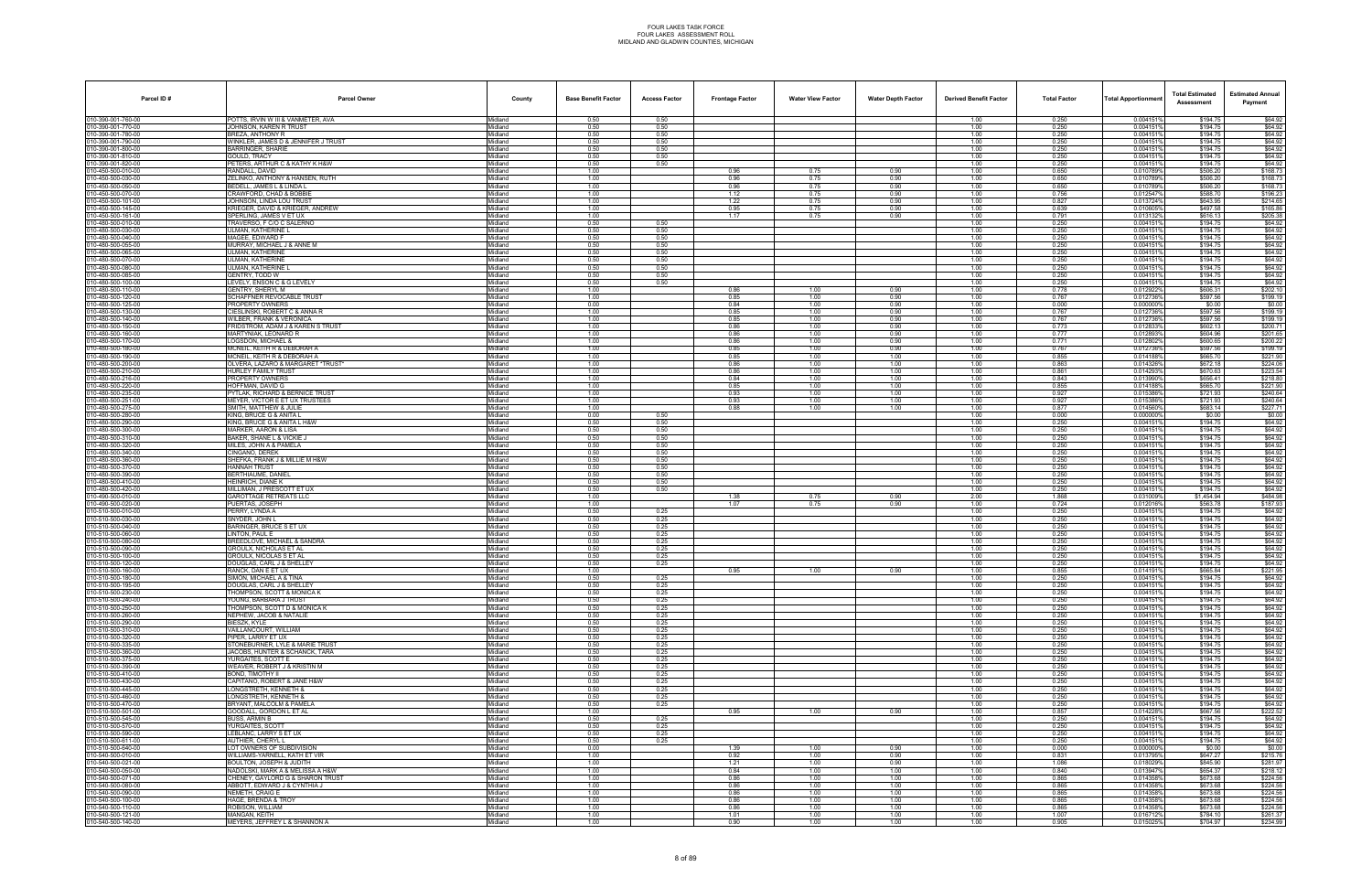| LAWSON, JOSEPH & MARIE TRUST<br>0.013366%<br>\$627.15<br>Midland<br>1.00<br>0.89<br>1.00<br>0.90<br>1.00<br>0.805<br>1.00<br>1.00<br>0.783<br>0.013004%<br>10-550-500-020-00<br>HUNDT, THOMAS & YOLANDA H&W<br>Midland<br>0.87<br>0.90<br>1.00<br>\$610.16<br>\$203.39<br>10-550-500-030-00<br>HUNTOON, GREGORY D & JILL A<br>Midland<br>1.00<br>0.88<br>1.00<br>0.90<br>1.00<br>0.793<br>0.0131729<br>\$618.02<br>\$206.01<br>10-550-500-040-00<br>JUREK. DALE M<br>1.00<br>1.00<br>1.00<br>0.793<br>0.013172%<br>\$618.02<br>Midland<br>0.88<br>0.90<br>\$206.34<br>10-550-500-050-00<br>NORTH, BRADLEY & CINDY H&W<br>Midland<br>1.00<br>0.88<br>1.00<br>0.90<br>1.00<br>0.795<br>0.013193%<br>\$619.03<br>1.00<br>0.88<br>1.00<br>0.90<br>1.00<br>0.0132149<br>\$620.02<br>\$206.67<br>10-550-500-060-00<br>MCPHERSON, LOIS A TRUST<br>Midland<br>0.796<br>1.00<br>1.00<br>0.90<br>0.804<br>\$626.33<br>10-550-500-070-00<br>JOHNSON, JACK P ET UX<br>Midland<br>0.89<br>1.00<br>0.013349%<br>10-550-500-081-00<br>BARADIHI, FADI & KRISTEN A<br>Midland<br>1.00<br>0.95<br>1.00<br>0.90<br>1.00<br>0.852<br>0.014143%<br>\$663.59<br>\$221.20<br>SCHUH REVOCABLE TRUST<br>1.00<br>1.00<br>0.90<br>1.00<br>0.796<br>0.013214%<br>\$206.67<br>10-550-500-090-00<br>Midland<br>0.88<br>\$620.02<br>1.00<br>0.793<br>10-550-500-100-00<br>ROBBINS, JAMES II & DENISE TRUSTS<br>Midland<br>0.88<br>1.00<br>0.90<br>1.00<br>0.013172%<br>\$618.02<br>DIETRICH, DENNIS J & JUDY L<br>1.00<br>0.88<br>1.00<br>0.90<br>1.00<br>0.793<br>0.0131729<br>\$618.02<br>\$206.01<br>010-550-500-110-00<br>Midland<br>1.00<br>1.00<br>1.00<br>0.982<br>\$765.22<br>\$255.07<br>10-550-500-121-00<br>BUSHRE, TERRY I<br>Midland<br>0.98<br>1.00<br>0.0163099<br>10-550-500-130-00<br>ROBINSON, LISA T<br>Midland<br>1.00<br>0.88<br>1.00<br>1.00<br>1.00<br>0.881<br>0.0146359<br>\$686.69<br>10-550-500-141-00<br>LETZKUS, JEFFREY<br>1.00<br>1.00<br>1.018<br>0.016894%<br>\$792.65<br>Midland<br>1.02<br>1.00<br>1.00<br>0.888<br>\$230.68<br>10-550-500-160-00<br>VANDERLIP, JANET<br>Midland<br>1.00<br>0.89<br>1.00<br>1.00<br>1.00<br>0.014750%<br>\$692.05<br>MILLIMAN, JOHN P ET UX<br>1.00<br>0.89<br>1.00<br>1.00<br>1.00<br>0.892<br>0.0148129<br>\$694.99<br>10-550-500-170-00<br>Midland<br>1.00<br>1.00<br>1.00<br>0.892<br>\$694.99<br>10-550-500-180-00<br>MILLIMAN, JOHN P ET UX<br>Midland<br>0.89<br>1.00<br>0.0148129<br>10-550-500-190-00<br><b>MORRISON, LARRY W TRUS</b><br>Midland<br>1.00<br>0.89<br>1.00<br>1.00<br>1.00<br>0.888<br>0.0147509<br>\$692.05<br>\$230.68<br>TAIG, LARRY JR & KERRY L<br>1.00<br>1.00<br>1.00<br>1.00<br>0.888<br>0.014750%<br>10-550-500-200-00<br>Midland<br>0.89<br>\$692.05<br>1.00<br>0.888<br>10-550-500-210-00<br>TAIG, SIDNEY R<br>Midland<br>0.89<br>1.00<br>1.00<br>1.00<br>0.014750%<br>\$692.05<br>1.00<br>0.89<br>1.00<br>1.00<br>1.00<br>0.888<br>0.0147509<br>\$692.05<br>\$230.68<br>10-550-500-220-00<br>SIEG, KAITLYN ET AL<br>Midland<br>1.00<br>1.00<br>1.00<br>1.00<br>0.884<br>0.014683%<br>\$688.91<br>10-550-500-230-00<br>HANNAH. JAY TRUST<br>Midland<br>0.88<br>0.887<br>10-550-500-240-00<br>ASIALA, KEVIN & CATHY H&W<br>Midland<br>1.00<br>0.89<br>1.00<br>1.00<br>1.00<br>0.0147289<br>\$691.03<br>10-550-500-250-00<br>BROWN, CLAYTON ET UX<br>1.00<br>0.887<br>0.014728%<br>\$691.03<br>\$230.34<br>Midland<br>0.89<br>1.00<br>1.00<br>1.00<br>1.00<br>0.887<br>\$230.34<br>10-550-500-260-00<br>PIHLAJA. ROGER L ET UX<br>Midland<br>0.89<br>1.00<br>1.00<br>1.00<br>0.0147289<br>\$691.03<br>0.00<br>0.87<br>1.00<br>1.00<br>1.00<br>0.000<br>0.0000009<br>\$0.00<br>10-550-500-271-00<br>BERG, CHRISTOPHER & BRIDGETT<br>Midland<br>1.00<br>1.00<br>1.00<br>0.996<br>0.016544%<br>10-550-500-281-00<br>BERG, CHRISTOPHER & BRIDGETT<br>Midland<br>1.00<br>1.00<br>\$776.26<br>\$258.75<br>0.888<br>10-550-500-290-00<br>RICH, BRUCE & DIANE L<br>Midland<br>1.00<br>0.89<br>1.00<br>1.00<br>1.00<br>0.014750%<br>\$692.05<br>\$230.68<br>10-550-500-321-00<br>WACKERLE, NEIL T & JULIANA J H&W<br>1.00<br>1.00<br>1.00<br>1.025<br>0.017016%<br>\$798.38<br>Midland<br>1.02<br>1.00<br>1.00<br>10-550-500-330-00<br>BAER, DONALD & JONES, ERICA<br>Midland<br>0.90<br>1.00<br>1.00<br>1.00<br>0.896<br>0.014871%<br>\$697.73<br>10-580-500-012-00<br>GOULD, RUBY F<br>0.00<br>0.25<br>1.00<br>0.000<br>0.0000009<br>\$0.00<br>\$0.00<br>Midland<br>0.50<br>1.00<br>0.250<br>0.0041519<br>\$194.75<br>10-580-500-030-00<br>GOULD. RUBY F<br>Midland<br>0.25<br>0.50<br>\$194.75<br>10-580-500-051-00<br>BARNES. TIMOTHY M<br>Midland<br>0.25<br>1.00<br>0.250<br>0.0041519<br>\$64.92<br>10-580-500-069-00<br>HARRIS, JENNIFER<br>0.50<br>0.0041519<br>\$194.75<br>Midland<br>0.25<br>1.00<br>0.250<br>\$194.75<br>10-580-500-080-00<br>MORSE. TERRY & CAROL<br>Midland<br>0.50<br>0.25<br>1.00<br>0.250<br>0.0041519<br>10-580-500-090-00<br>ONEIL, MARILYN & DENNIS<br>0.50<br>0.25<br>1.00<br>0.250<br>0.004151<br>\$194.75<br>Midland<br>0.50<br>1.00<br>0.250<br>0.0041519<br>10-580-500-100-00<br>SANIK, JAMES L & MARY B H&W<br>Midland<br>0.25<br>\$194.75<br>\$64.92<br>0.50<br>1.00<br>0.250<br>10-580-500-121-00<br>HOLSINGER, TARA<br>Midland<br>0.25<br>0.0041519<br>\$194.75<br>10-580-500-140-00<br>RIPKE. RICHARD L<br>0.50<br>1.00<br>0.250<br>0.0041519<br>\$194.75<br>Midland<br>0.25<br>10-580-500-160-00<br>GOODALL, GORDON L & JANICE H&W<br>Midland<br>0.50<br>0.25<br>1.00<br>0.250<br>0.0041519<br>\$194.75<br>\$64.92<br>10-580-500-171-00<br>RESTON, LAURIN D & GLORIA M H&W<br>0.50<br>0.25<br>1.00<br>0.250<br>0.004151<br>\$194.75<br>\$64.92<br>Midland<br>0.50<br>1.00<br>0.250<br>0.0041519<br>10-580-500-190-00<br>HARRIS, TIMOTHY & JENNIFER H&W<br>Midland<br>0.25<br>\$194.75<br>Midland<br>0.50<br>1.00<br>0.250<br>0.0041519<br>\$194.75<br>\$64.92<br>10-580-500-200-00<br>BURNHAM. BRENT L & SANDRA H&W<br>0.25<br>\$64.92<br>10-580-500-222-00<br>SADLER, RICHARD & THANIA M H&W<br>0.50<br>0.250<br>0.0041519<br>\$194.75<br>Midland<br>0.25<br>1.00<br>\$194.75<br>10-580-500-223-00<br>SADLER, THANIA M<br>Midland<br>0.50<br>0.25<br>1.00<br>0.250<br>0.0041519<br>10-580-500-280-00<br><b>BROWN, PAXTON J</b><br>0.50<br>0.25<br>1.00<br>0.250<br>0.004151<br>\$194.75<br>Midland<br>0.50<br>10-580-500-291-00<br>YURGAITES, SCOTT E<br>Midland<br>0.25<br>1.00<br>0.250<br>0.0041519<br>\$194.75<br>\$64.92<br>0.50<br>1.00<br>0.250<br>10-580-500-330-00<br>SKUTT. BARRY L & JOY<br>Midland<br>0.25<br>0.0041519<br>\$194.75<br>0.50<br>10-580-500-350-00<br>SHILLING, CHARLES<br>1.00<br>0.250<br>0.0041519<br>\$194.75<br>Midland<br>0.25<br>10-580-500-361-00<br>EIMER. GEORGE F & SUZETTE M<br>Midland<br>0.50<br>0.25<br>1.00<br>0.250<br>0.004151<br>\$194.75<br>\$64.92<br>10-580-500-375-00<br>RESERVED FOR PARK<br>0.00<br>0.87<br>1.00<br>0.90<br>1.00<br>0.000<br>0.0000009<br>\$0.00<br>Midland<br>1.00<br>1.00<br>0.782<br>0.012978%<br>10-580-500-390-00<br>GENDREGSKE, RHONDA & GREGORY<br>Midland<br>0.87<br>1.00<br>0.90<br>\$608.91<br>10-580-500-400-00<br>Midland<br>1.00<br>1.00<br>0.782<br>\$608.91<br>\$202.97<br>REINIG. THOMAS<br>0.87<br>1.00<br>0.90<br>0.012978%<br>\$202.97<br>10-580-500-410-00<br>MCGUIRE, ELLEN<br>Midland<br>1.00<br>0.87<br>0.782<br>0.012978%<br>\$608.91<br>1.00<br>0.90<br>1.00<br>10-580-500-420-00<br>SHILLING. ANN M<br>Midland<br>1.00<br>0.87<br>1.00<br>0.90<br>1.00<br>0.782<br>0.012978%<br>\$608.91<br>10-580-500-431-00<br>ZURCHER, ANNE & OLESKO, KEITH J<br>Midland<br>1.00<br>0.89<br>1.00<br>0.90<br>1.00<br>0.797<br>0.013235%<br>\$620.99<br>\$207.00<br>10-580-500-440-00<br>HUSS, DIANE<br>Midland<br>1.00<br>0.88<br>1.00<br>0.90<br>1.00<br>0.793<br>0.013172%<br>\$618.02<br>\$206.01<br>KUKLA, CHARLOTTE K<br>1.00<br>0.793<br>10-580-500-450-00<br>Midland<br>0.88<br>1.00<br>0.90<br>1.00<br>0.0131729<br>\$618.02<br>10-580-500-500-00<br><b>RESERVED FOR PARK</b><br>0.000<br>\$0.00<br>0.00<br>0.88<br>1.00<br>0.90<br>1.00<br>0.0000009<br>\$0.00<br>Midland<br>10-611-500-000-00<br>(ROLL, DANIEL L & HANNAH M<br>1.00<br>1.14<br>1.00<br>0.90<br>1.00<br>1.029<br>0.017092<br>\$801.93<br>\$267.31<br>Midland<br>10-611-500-001-00<br>BARTCH, MAURA J JR<br>Midland<br>1.00<br>0.96<br>1.00<br>1.00<br>1.00<br>0.963<br>0.0159839<br>\$749.93<br>010-611-500-002-00<br>KROLL, DANIEL L & HANNAH M<br>Midland<br>0.50<br>0.50<br>1.00<br>0.250<br>0.0041519<br>\$194.75<br>1.00<br>010-611-500-012-00<br><b>PRESTON, PAUL &amp; JOHANNA</b><br>Midland<br>1.00<br>1.06<br>1.00<br>1.00<br>1.059<br>0.017585%<br>\$825.08<br>\$275.03<br>10-611-500-013-00<br>SOUTHCOTT, JEFFREY M & AUDREY B<br>0.84<br>0.000000%<br>\$0.00<br>Midland<br>0.00<br>1.00<br>1.00<br>1.00<br>0.000<br>\$763.92<br>10-611-500-030-00<br>SOUTHCOTT, JEFFREY & AUDREY B<br>Midland<br>1.00<br>0.98<br>1.00<br>1.00<br>1.00<br>0.981<br>0.016281%<br>10-611-500-040-00<br>STARKEY, CRYSTAL J<br>Midland<br>1.00<br>0.90<br>1.00<br>1.00<br>1.00<br>0.904<br>0.015009%<br>\$704.23<br>\$234.74<br>1.00<br>0.904<br>0.015009%<br>\$704.23<br>10-611-500-050-00<br>WALSH. BRENT M & JENNIFER L H&W<br>Midland<br>0.90<br>1.00<br>1.00<br>1.00<br>AERSTIN. FRANKLYN & GRETCHEN TR<br>Midland<br>1.00<br>1.00<br>0.904<br>0.015009%<br>\$704.23<br>10-611-500-060-00<br>0.90<br>1.00<br>1.00<br>0.0150709<br>10-611-500-070-00<br>ANDERSON, THERON & KENDRA A H&W<br>Midland<br>1.00<br>0.91<br>1.00<br>1.00<br>0.908<br>\$707.10<br>\$235.70<br>1.00<br>10-611-500-080-00<br>WALTZ. DANIEL & PATRICIA TRUST<br>Midland<br>1.00<br>0.90<br>1.00<br>1.00<br>1.00<br>0.904<br>0.015009%<br>\$704.23<br>10-611-500-090-00<br>FINK, DAVID E & SHIRLEY A H&W<br>Midland<br>1.00<br>0.90<br>1.00<br>1.00<br>1.00<br>0.904<br>0.015009%<br>\$704.23<br>1.00<br>10-611-500-101-00<br>BAYS, JAMES A & KELLY E TRUST<br>Midland<br>1.07<br>1.00<br>1.00<br>1.00<br>1.066<br>0.017695%<br>\$830.23<br>\$276.74<br>Midland<br>1.00<br>1.07<br>1.00<br>1.00<br>1.00<br>1.068<br>0.017731%<br>\$831.92<br>10-611-500-120-00<br>DARIS. MICHAEL & STEPHANIE J<br>10-612-500-170-00<br>GRANDA, GARY R & CINDY H&W<br>Midland<br>1.00<br>0.90<br>0.75<br>0.90<br>0.608<br>0.010086%<br>\$473.25<br>1.00<br>10-612-500-180-00<br>KEYSER. MARK & LORI<br>Midland<br>1.00<br>0.94<br>0.75<br>0.90<br>1.00<br>0.636<br>0.010559%<br>\$495.41<br>\$165.14<br>10-612-500-190-00<br>MARGGRAFF, GOETZ M ET AL<br>Midland<br>1.00<br>0.94<br>0.75<br>0.90<br>1.00<br>0.636<br>0.010559%<br>\$495.41<br>\$165.14<br>0.025201%<br>\$1.182.42<br>10-612-500-211-00<br>ALLEN, DANIEL L & CATHLEEN E<br>Midland<br>1.00<br>1.52<br>1.00<br>1.00<br>1.00<br>1.518<br>KING. FRANK JR & HARRIET F TRUST<br>Midland<br>1.00<br>1.02<br>1.00<br>1.018<br>0.016894%<br>\$792.65<br>\$264.22<br>10-612-500-230-00<br>1.00<br>1.00<br>0.016077%<br>\$754.32<br>10-612-500-240-00<br>LYONS, BELINDA J TRUST<br>1.00<br>0.97<br>1.00<br>1.00<br>0.968<br>\$251.44<br>Midland<br>1.00<br>10-612-500-250-00<br>MCGAUGH, MICHAEL P & LISA H&W<br>Midland<br>1.00<br>0.96<br>1.00<br>1.00<br>1.00<br>0.963<br>0.015983%<br>\$749.93<br>10-612-500-260-00<br>LADWEIN, SHANE & SARA H&W *TRUST*<br>Midland<br>1.00<br>0.90<br>1.00<br>1.00<br>1.00<br>0.904<br>0.015009%<br>\$704.23<br>1.00<br>1.00<br>1.00<br>0.904<br>0.015009%<br>\$704.23<br>10-612-500-270-00<br>CLEAR SKY'S PROPERTY SOLUTIONS<br>Midland<br>0.90<br>1.00<br>\$234.74<br>Midland<br>1.00<br>0.90<br>1.00<br>1.00<br>1.00<br>0.904<br>0.015009%<br>\$704.23<br>10-612-500-280-00<br>PHILLIPS. DEREK<br>10-612-500-290-00<br>PIPER, LARRY & TAMMY<br>0.91<br>1.00<br>0.911<br>0.0151279<br>\$709.77<br>Midland<br>1.00<br>1.00<br>1.00<br>10-612-500-300-00<br>HUGHES, THOMAS D ET UX<br>Midland<br>1.00<br>0.91<br>1.00<br>1.00<br>1.00<br>0.913<br>0.015154%<br>\$711.03<br>\$237.01<br>10-612-500-310-00<br>PRESTON, PAUL M & JOHANNA T<br>Midland<br>1.00<br>0.91<br>1.00<br>1.00<br>1.00<br>0.912<br>0.015141%<br>\$710.40<br>0.50<br>0.250<br>0.0041519<br>\$194.75<br>10-612-500-320-00<br>TOPHAM. WILLIAM R<br>Midland<br>0.50<br>1.00<br>Midland<br>0.50<br>0.250<br>0.004151%<br>\$194.75<br>\$64.92<br>10-612-500-342-00<br>CLARK. STEVEN D & MONA<br>0.50<br>1.00<br>0.0041519<br>\$194.75<br>10-612-500-361-00<br>WISHOWSKI, MORGAN ET AL<br>0.50<br>0.50<br>1.00<br>0.250<br>Midland<br>10-612-500-366-00<br>RUGGLES, TERRY W & LINDA M<br>Midland<br>0.50<br>0.50<br>1.00<br>0.250<br>0.0041519<br>\$194.75<br>10-612-500-380-00<br>RUSSELL, FRED D ET UX<br>Midland<br>0.50<br>0.50<br>1.00<br>0.250<br>0.004151%<br>\$194.75<br>0.50<br>0.250<br>0.0041519<br>\$194.75<br>\$64.92<br>10-612-500-390-00<br>COLVIN, RONALD & ORTMAN, ANNETTE<br>Midland<br>0.50<br>1.00<br>LOT OWNERS ASSOCIATION. INC<br>Midland<br>0.00<br>0.000<br>0.000000%<br>10-612-500-400-00<br>0.98<br>1.00<br>1.00<br>1.00<br>\$0.00<br>0.0000009<br>10-613-000-000-00<br>LOT OWNERS<br>0.00<br>1.00<br>0.000<br>\$0.00<br>Midland<br>1.33<br>1.00<br>1.00<br>10-613-000-401-00<br>KAREUS, SCOTT R & PATRICE E TRUST<br>Midland<br>1.00<br>0.92<br>1.00<br>1.00<br>1.00<br>0.924<br>0.0153389<br>\$719.66<br>\$239.89<br>BURNS, TIMOTHY O ET UX<br>Midland<br>1.00<br>0.89<br>1.00<br>1.00<br>1.00<br>0.893<br>0.014832%<br>\$695.92 | Parcel ID#         | <b>Parcel Owner</b> | County | <b>Base Benefit Factor</b> | <b>Access Factor</b> | <b>Frontage Factor</b> | <b>Water View Factor</b> | <b>Water Depth Factor</b> | <b>Derived Benefit Factor</b> | <b>Total Factor</b> | <b>Total Apportionmer</b> | <b>Total Estimated</b><br>Assessment | <b>Estimated Annual</b><br>Payment |
|------------------------------------------------------------------------------------------------------------------------------------------------------------------------------------------------------------------------------------------------------------------------------------------------------------------------------------------------------------------------------------------------------------------------------------------------------------------------------------------------------------------------------------------------------------------------------------------------------------------------------------------------------------------------------------------------------------------------------------------------------------------------------------------------------------------------------------------------------------------------------------------------------------------------------------------------------------------------------------------------------------------------------------------------------------------------------------------------------------------------------------------------------------------------------------------------------------------------------------------------------------------------------------------------------------------------------------------------------------------------------------------------------------------------------------------------------------------------------------------------------------------------------------------------------------------------------------------------------------------------------------------------------------------------------------------------------------------------------------------------------------------------------------------------------------------------------------------------------------------------------------------------------------------------------------------------------------------------------------------------------------------------------------------------------------------------------------------------------------------------------------------------------------------------------------------------------------------------------------------------------------------------------------------------------------------------------------------------------------------------------------------------------------------------------------------------------------------------------------------------------------------------------------------------------------------------------------------------------------------------------------------------------------------------------------------------------------------------------------------------------------------------------------------------------------------------------------------------------------------------------------------------------------------------------------------------------------------------------------------------------------------------------------------------------------------------------------------------------------------------------------------------------------------------------------------------------------------------------------------------------------------------------------------------------------------------------------------------------------------------------------------------------------------------------------------------------------------------------------------------------------------------------------------------------------------------------------------------------------------------------------------------------------------------------------------------------------------------------------------------------------------------------------------------------------------------------------------------------------------------------------------------------------------------------------------------------------------------------------------------------------------------------------------------------------------------------------------------------------------------------------------------------------------------------------------------------------------------------------------------------------------------------------------------------------------------------------------------------------------------------------------------------------------------------------------------------------------------------------------------------------------------------------------------------------------------------------------------------------------------------------------------------------------------------------------------------------------------------------------------------------------------------------------------------------------------------------------------------------------------------------------------------------------------------------------------------------------------------------------------------------------------------------------------------------------------------------------------------------------------------------------------------------------------------------------------------------------------------------------------------------------------------------------------------------------------------------------------------------------------------------------------------------------------------------------------------------------------------------------------------------------------------------------------------------------------------------------------------------------------------------------------------------------------------------------------------------------------------------------------------------------------------------------------------------------------------------------------------------------------------------------------------------------------------------------------------------------------------------------------------------------------------------------------------------------------------------------------------------------------------------------------------------------------------------------------------------------------------------------------------------------------------------------------------------------------------------------------------------------------------------------------------------------------------------------------------------------------------------------------------------------------------------------------------------------------------------------------------------------------------------------------------------------------------------------------------------------------------------------------------------------------------------------------------------------------------------------------------------------------------------------------------------------------------------------------------------------------------------------------------------------------------------------------------------------------------------------------------------------------------------------------------------------------------------------------------------------------------------------------------------------------------------------------------------------------------------------------------------------------------------------------------------------------------------------------------------------------------------------------------------------------------------------------------------------------------------------------------------------------------------------------------------------------------------------------------------------------------------------------------------------------------------------------------------------------------------------------------------------------------------------------------------------------------------------------------------------------------------------------------------------------------------------------------------------------------------------------------------------------------------------------------------------------------------------------------------------------------------------------------------------------------------------------------------------------------------------------------------------------------------------------------------------------------------------------------------------------------------------------------------------------------------------------------------------------------------------------------------------------------------------------------------------------------------------------------------------------------------------------------------------------------------------------------------------------------------------------------------------------------------------------------------------------------------------------------------------------------------------------------------------------------------------------------------------------------------------------------------------------------------------------------------------------------------------------------------------------------------------------------------------------------------------------------------------------------------------------------------------------------------------------------------------------------------------------------------------------------------------------------------------------------------------------------------------------------------------------------------------------------------------------------------------------------------------------------------------------------------------------------------------------------------------------------------------------------------------------------------------------------------------------------------------------------------------------------------------------------------------------------------------------------------------------------------------------------------------------------------------------------------------------------------------------------------------------------------------------------------------------------------------------------------------------------------------------------------------------------------------------------------------------------------------------------------------------------------------------------------------------------------------------------------------------------------------------------------------------------------------------------------------------------------------------------------------------------------------------------------------------------------------------------------------------------------------------------------------------------------------------------------------------------------------------------------------------------------------------------------------------------------------------------------------------------------------------------------------------------------------------------------------------------------------------------------------------------------------------------------------------------------------------------------------------------------------------------------------------------------------------------------------------------------------------------------------------------------------------------------------------------------------------------------------------------------------------------------------------------------------------------------------------------------------------------------------------------------------------------------------------------------------------------------------------------------------------------------------------------------------------------------------------------------------------------------------------------------------------------------------------------------------------------------------------------------------------------------------------------------------------------------------------------------------------------------------------------------------------------------------------------------------------------------------------------------------------------------------------------------------------------------------------------------------------------------------------------------------------------------------------------------------------------------------------------------------------------------------------------------------------------------------------------------------------------------------------------------------------------------------------------------------------------------------------------------------------------------------------------------------------------------------------------------------------------------------------------------------------------------------------------------------------------------------------------------------------------------------------------------------------------------------------------------------------------------------------------------------------------------------------------------------------------------------------------------------------------------------|--------------------|---------------------|--------|----------------------------|----------------------|------------------------|--------------------------|---------------------------|-------------------------------|---------------------|---------------------------|--------------------------------------|------------------------------------|
|                                                                                                                                                                                                                                                                                                                                                                                                                                                                                                                                                                                                                                                                                                                                                                                                                                                                                                                                                                                                                                                                                                                                                                                                                                                                                                                                                                                                                                                                                                                                                                                                                                                                                                                                                                                                                                                                                                                                                                                                                                                                                                                                                                                                                                                                                                                                                                                                                                                                                                                                                                                                                                                                                                                                                                                                                                                                                                                                                                                                                                                                                                                                                                                                                                                                                                                                                                                                                                                                                                                                                                                                                                                                                                                                                                                                                                                                                                                                                                                                                                                                                                                                                                                                                                                                                                                                                                                                                                                                                                                                                                                                                                                                                                                                                                                                                                                                                                                                                                                                                                                                                                                                                                                                                                                                                                                                                                                                                                                                                                                                                                                                                                                                                                                                                                                                                                                                                                                                                                                                                                                                                                                                                                                                                                                                                                                                                                                                                                                                                                                                                                                                                                                                                                                                                                                                                                                                                                                                                                                                                                                                                                                                                                                                                                                                                                                                                                                                                                                                                                                                                                                                                                                                                                                                                                                                                                                                                                                                                                                                                                                                                                                                                                                                                                                                                                                                                                                                                                                                                                                                                                                                                                                                                                                                                                                                                                                                                                                                                                                                                                                                                                                                                                                                                                                                                                                                                                                                                                                                                                                                                                                                                                                                                                                                                                                                                                                                                                                                                                                                                                                                                                                                                                                                                                                                                                                                                                                                                                                                                                                                                                                                                                                                                                                                                                                                                                                                                                                                                                                                                                                                                                                                                                                                                                                                                                                                                                                                                                                                                                                                                                                                                                                                                                                                                                                                                                                                                                                                                                                                                                                                                                                                                                                                                                                                                                                                                                                                                                                                                                                                                                                                                                                                                                                                                                                                                                                                                                                                                                                                                                                                                                                                                                                                                                                                                                                                          | 010-550-500-011-00 |                     |        |                            |                      |                        |                          |                           |                               |                     |                           |                                      | \$209.05                           |
|                                                                                                                                                                                                                                                                                                                                                                                                                                                                                                                                                                                                                                                                                                                                                                                                                                                                                                                                                                                                                                                                                                                                                                                                                                                                                                                                                                                                                                                                                                                                                                                                                                                                                                                                                                                                                                                                                                                                                                                                                                                                                                                                                                                                                                                                                                                                                                                                                                                                                                                                                                                                                                                                                                                                                                                                                                                                                                                                                                                                                                                                                                                                                                                                                                                                                                                                                                                                                                                                                                                                                                                                                                                                                                                                                                                                                                                                                                                                                                                                                                                                                                                                                                                                                                                                                                                                                                                                                                                                                                                                                                                                                                                                                                                                                                                                                                                                                                                                                                                                                                                                                                                                                                                                                                                                                                                                                                                                                                                                                                                                                                                                                                                                                                                                                                                                                                                                                                                                                                                                                                                                                                                                                                                                                                                                                                                                                                                                                                                                                                                                                                                                                                                                                                                                                                                                                                                                                                                                                                                                                                                                                                                                                                                                                                                                                                                                                                                                                                                                                                                                                                                                                                                                                                                                                                                                                                                                                                                                                                                                                                                                                                                                                                                                                                                                                                                                                                                                                                                                                                                                                                                                                                                                                                                                                                                                                                                                                                                                                                                                                                                                                                                                                                                                                                                                                                                                                                                                                                                                                                                                                                                                                                                                                                                                                                                                                                                                                                                                                                                                                                                                                                                                                                                                                                                                                                                                                                                                                                                                                                                                                                                                                                                                                                                                                                                                                                                                                                                                                                                                                                                                                                                                                                                                                                                                                                                                                                                                                                                                                                                                                                                                                                                                                                                                                                                                                                                                                                                                                                                                                                                                                                                                                                                                                                                                                                                                                                                                                                                                                                                                                                                                                                                                                                                                                                                                                                                                                                                                                                                                                                                                                                                                                                                                                                                                                                                                          |                    |                     |        |                            |                      |                        |                          |                           |                               |                     |                           |                                      |                                    |
|                                                                                                                                                                                                                                                                                                                                                                                                                                                                                                                                                                                                                                                                                                                                                                                                                                                                                                                                                                                                                                                                                                                                                                                                                                                                                                                                                                                                                                                                                                                                                                                                                                                                                                                                                                                                                                                                                                                                                                                                                                                                                                                                                                                                                                                                                                                                                                                                                                                                                                                                                                                                                                                                                                                                                                                                                                                                                                                                                                                                                                                                                                                                                                                                                                                                                                                                                                                                                                                                                                                                                                                                                                                                                                                                                                                                                                                                                                                                                                                                                                                                                                                                                                                                                                                                                                                                                                                                                                                                                                                                                                                                                                                                                                                                                                                                                                                                                                                                                                                                                                                                                                                                                                                                                                                                                                                                                                                                                                                                                                                                                                                                                                                                                                                                                                                                                                                                                                                                                                                                                                                                                                                                                                                                                                                                                                                                                                                                                                                                                                                                                                                                                                                                                                                                                                                                                                                                                                                                                                                                                                                                                                                                                                                                                                                                                                                                                                                                                                                                                                                                                                                                                                                                                                                                                                                                                                                                                                                                                                                                                                                                                                                                                                                                                                                                                                                                                                                                                                                                                                                                                                                                                                                                                                                                                                                                                                                                                                                                                                                                                                                                                                                                                                                                                                                                                                                                                                                                                                                                                                                                                                                                                                                                                                                                                                                                                                                                                                                                                                                                                                                                                                                                                                                                                                                                                                                                                                                                                                                                                                                                                                                                                                                                                                                                                                                                                                                                                                                                                                                                                                                                                                                                                                                                                                                                                                                                                                                                                                                                                                                                                                                                                                                                                                                                                                                                                                                                                                                                                                                                                                                                                                                                                                                                                                                                                                                                                                                                                                                                                                                                                                                                                                                                                                                                                                                                                                                                                                                                                                                                                                                                                                                                                                                                                                                                                                                                          |                    |                     |        |                            |                      |                        |                          |                           |                               |                     |                           |                                      | \$206.01                           |
|                                                                                                                                                                                                                                                                                                                                                                                                                                                                                                                                                                                                                                                                                                                                                                                                                                                                                                                                                                                                                                                                                                                                                                                                                                                                                                                                                                                                                                                                                                                                                                                                                                                                                                                                                                                                                                                                                                                                                                                                                                                                                                                                                                                                                                                                                                                                                                                                                                                                                                                                                                                                                                                                                                                                                                                                                                                                                                                                                                                                                                                                                                                                                                                                                                                                                                                                                                                                                                                                                                                                                                                                                                                                                                                                                                                                                                                                                                                                                                                                                                                                                                                                                                                                                                                                                                                                                                                                                                                                                                                                                                                                                                                                                                                                                                                                                                                                                                                                                                                                                                                                                                                                                                                                                                                                                                                                                                                                                                                                                                                                                                                                                                                                                                                                                                                                                                                                                                                                                                                                                                                                                                                                                                                                                                                                                                                                                                                                                                                                                                                                                                                                                                                                                                                                                                                                                                                                                                                                                                                                                                                                                                                                                                                                                                                                                                                                                                                                                                                                                                                                                                                                                                                                                                                                                                                                                                                                                                                                                                                                                                                                                                                                                                                                                                                                                                                                                                                                                                                                                                                                                                                                                                                                                                                                                                                                                                                                                                                                                                                                                                                                                                                                                                                                                                                                                                                                                                                                                                                                                                                                                                                                                                                                                                                                                                                                                                                                                                                                                                                                                                                                                                                                                                                                                                                                                                                                                                                                                                                                                                                                                                                                                                                                                                                                                                                                                                                                                                                                                                                                                                                                                                                                                                                                                                                                                                                                                                                                                                                                                                                                                                                                                                                                                                                                                                                                                                                                                                                                                                                                                                                                                                                                                                                                                                                                                                                                                                                                                                                                                                                                                                                                                                                                                                                                                                                                                                                                                                                                                                                                                                                                                                                                                                                                                                                                                                                                          |                    |                     |        |                            |                      |                        |                          |                           |                               |                     |                           |                                      |                                    |
|                                                                                                                                                                                                                                                                                                                                                                                                                                                                                                                                                                                                                                                                                                                                                                                                                                                                                                                                                                                                                                                                                                                                                                                                                                                                                                                                                                                                                                                                                                                                                                                                                                                                                                                                                                                                                                                                                                                                                                                                                                                                                                                                                                                                                                                                                                                                                                                                                                                                                                                                                                                                                                                                                                                                                                                                                                                                                                                                                                                                                                                                                                                                                                                                                                                                                                                                                                                                                                                                                                                                                                                                                                                                                                                                                                                                                                                                                                                                                                                                                                                                                                                                                                                                                                                                                                                                                                                                                                                                                                                                                                                                                                                                                                                                                                                                                                                                                                                                                                                                                                                                                                                                                                                                                                                                                                                                                                                                                                                                                                                                                                                                                                                                                                                                                                                                                                                                                                                                                                                                                                                                                                                                                                                                                                                                                                                                                                                                                                                                                                                                                                                                                                                                                                                                                                                                                                                                                                                                                                                                                                                                                                                                                                                                                                                                                                                                                                                                                                                                                                                                                                                                                                                                                                                                                                                                                                                                                                                                                                                                                                                                                                                                                                                                                                                                                                                                                                                                                                                                                                                                                                                                                                                                                                                                                                                                                                                                                                                                                                                                                                                                                                                                                                                                                                                                                                                                                                                                                                                                                                                                                                                                                                                                                                                                                                                                                                                                                                                                                                                                                                                                                                                                                                                                                                                                                                                                                                                                                                                                                                                                                                                                                                                                                                                                                                                                                                                                                                                                                                                                                                                                                                                                                                                                                                                                                                                                                                                                                                                                                                                                                                                                                                                                                                                                                                                                                                                                                                                                                                                                                                                                                                                                                                                                                                                                                                                                                                                                                                                                                                                                                                                                                                                                                                                                                                                                                                                                                                                                                                                                                                                                                                                                                                                                                                                                                                                                          |                    |                     |        |                            |                      |                        |                          |                           |                               |                     |                           |                                      | \$208.78                           |
|                                                                                                                                                                                                                                                                                                                                                                                                                                                                                                                                                                                                                                                                                                                                                                                                                                                                                                                                                                                                                                                                                                                                                                                                                                                                                                                                                                                                                                                                                                                                                                                                                                                                                                                                                                                                                                                                                                                                                                                                                                                                                                                                                                                                                                                                                                                                                                                                                                                                                                                                                                                                                                                                                                                                                                                                                                                                                                                                                                                                                                                                                                                                                                                                                                                                                                                                                                                                                                                                                                                                                                                                                                                                                                                                                                                                                                                                                                                                                                                                                                                                                                                                                                                                                                                                                                                                                                                                                                                                                                                                                                                                                                                                                                                                                                                                                                                                                                                                                                                                                                                                                                                                                                                                                                                                                                                                                                                                                                                                                                                                                                                                                                                                                                                                                                                                                                                                                                                                                                                                                                                                                                                                                                                                                                                                                                                                                                                                                                                                                                                                                                                                                                                                                                                                                                                                                                                                                                                                                                                                                                                                                                                                                                                                                                                                                                                                                                                                                                                                                                                                                                                                                                                                                                                                                                                                                                                                                                                                                                                                                                                                                                                                                                                                                                                                                                                                                                                                                                                                                                                                                                                                                                                                                                                                                                                                                                                                                                                                                                                                                                                                                                                                                                                                                                                                                                                                                                                                                                                                                                                                                                                                                                                                                                                                                                                                                                                                                                                                                                                                                                                                                                                                                                                                                                                                                                                                                                                                                                                                                                                                                                                                                                                                                                                                                                                                                                                                                                                                                                                                                                                                                                                                                                                                                                                                                                                                                                                                                                                                                                                                                                                                                                                                                                                                                                                                                                                                                                                                                                                                                                                                                                                                                                                                                                                                                                                                                                                                                                                                                                                                                                                                                                                                                                                                                                                                                                                                                                                                                                                                                                                                                                                                                                                                                                                                                                                                          |                    |                     |        |                            |                      |                        |                          |                           |                               |                     |                           |                                      |                                    |
|                                                                                                                                                                                                                                                                                                                                                                                                                                                                                                                                                                                                                                                                                                                                                                                                                                                                                                                                                                                                                                                                                                                                                                                                                                                                                                                                                                                                                                                                                                                                                                                                                                                                                                                                                                                                                                                                                                                                                                                                                                                                                                                                                                                                                                                                                                                                                                                                                                                                                                                                                                                                                                                                                                                                                                                                                                                                                                                                                                                                                                                                                                                                                                                                                                                                                                                                                                                                                                                                                                                                                                                                                                                                                                                                                                                                                                                                                                                                                                                                                                                                                                                                                                                                                                                                                                                                                                                                                                                                                                                                                                                                                                                                                                                                                                                                                                                                                                                                                                                                                                                                                                                                                                                                                                                                                                                                                                                                                                                                                                                                                                                                                                                                                                                                                                                                                                                                                                                                                                                                                                                                                                                                                                                                                                                                                                                                                                                                                                                                                                                                                                                                                                                                                                                                                                                                                                                                                                                                                                                                                                                                                                                                                                                                                                                                                                                                                                                                                                                                                                                                                                                                                                                                                                                                                                                                                                                                                                                                                                                                                                                                                                                                                                                                                                                                                                                                                                                                                                                                                                                                                                                                                                                                                                                                                                                                                                                                                                                                                                                                                                                                                                                                                                                                                                                                                                                                                                                                                                                                                                                                                                                                                                                                                                                                                                                                                                                                                                                                                                                                                                                                                                                                                                                                                                                                                                                                                                                                                                                                                                                                                                                                                                                                                                                                                                                                                                                                                                                                                                                                                                                                                                                                                                                                                                                                                                                                                                                                                                                                                                                                                                                                                                                                                                                                                                                                                                                                                                                                                                                                                                                                                                                                                                                                                                                                                                                                                                                                                                                                                                                                                                                                                                                                                                                                                                                                                                                                                                                                                                                                                                                                                                                                                                                                                                                                                                                                          |                    |                     |        |                            |                      |                        |                          |                           |                               |                     |                           |                                      | \$206.01                           |
|                                                                                                                                                                                                                                                                                                                                                                                                                                                                                                                                                                                                                                                                                                                                                                                                                                                                                                                                                                                                                                                                                                                                                                                                                                                                                                                                                                                                                                                                                                                                                                                                                                                                                                                                                                                                                                                                                                                                                                                                                                                                                                                                                                                                                                                                                                                                                                                                                                                                                                                                                                                                                                                                                                                                                                                                                                                                                                                                                                                                                                                                                                                                                                                                                                                                                                                                                                                                                                                                                                                                                                                                                                                                                                                                                                                                                                                                                                                                                                                                                                                                                                                                                                                                                                                                                                                                                                                                                                                                                                                                                                                                                                                                                                                                                                                                                                                                                                                                                                                                                                                                                                                                                                                                                                                                                                                                                                                                                                                                                                                                                                                                                                                                                                                                                                                                                                                                                                                                                                                                                                                                                                                                                                                                                                                                                                                                                                                                                                                                                                                                                                                                                                                                                                                                                                                                                                                                                                                                                                                                                                                                                                                                                                                                                                                                                                                                                                                                                                                                                                                                                                                                                                                                                                                                                                                                                                                                                                                                                                                                                                                                                                                                                                                                                                                                                                                                                                                                                                                                                                                                                                                                                                                                                                                                                                                                                                                                                                                                                                                                                                                                                                                                                                                                                                                                                                                                                                                                                                                                                                                                                                                                                                                                                                                                                                                                                                                                                                                                                                                                                                                                                                                                                                                                                                                                                                                                                                                                                                                                                                                                                                                                                                                                                                                                                                                                                                                                                                                                                                                                                                                                                                                                                                                                                                                                                                                                                                                                                                                                                                                                                                                                                                                                                                                                                                                                                                                                                                                                                                                                                                                                                                                                                                                                                                                                                                                                                                                                                                                                                                                                                                                                                                                                                                                                                                                                                                                                                                                                                                                                                                                                                                                                                                                                                                                                                                                                          |                    |                     |        |                            |                      |                        |                          |                           |                               |                     |                           |                                      |                                    |
|                                                                                                                                                                                                                                                                                                                                                                                                                                                                                                                                                                                                                                                                                                                                                                                                                                                                                                                                                                                                                                                                                                                                                                                                                                                                                                                                                                                                                                                                                                                                                                                                                                                                                                                                                                                                                                                                                                                                                                                                                                                                                                                                                                                                                                                                                                                                                                                                                                                                                                                                                                                                                                                                                                                                                                                                                                                                                                                                                                                                                                                                                                                                                                                                                                                                                                                                                                                                                                                                                                                                                                                                                                                                                                                                                                                                                                                                                                                                                                                                                                                                                                                                                                                                                                                                                                                                                                                                                                                                                                                                                                                                                                                                                                                                                                                                                                                                                                                                                                                                                                                                                                                                                                                                                                                                                                                                                                                                                                                                                                                                                                                                                                                                                                                                                                                                                                                                                                                                                                                                                                                                                                                                                                                                                                                                                                                                                                                                                                                                                                                                                                                                                                                                                                                                                                                                                                                                                                                                                                                                                                                                                                                                                                                                                                                                                                                                                                                                                                                                                                                                                                                                                                                                                                                                                                                                                                                                                                                                                                                                                                                                                                                                                                                                                                                                                                                                                                                                                                                                                                                                                                                                                                                                                                                                                                                                                                                                                                                                                                                                                                                                                                                                                                                                                                                                                                                                                                                                                                                                                                                                                                                                                                                                                                                                                                                                                                                                                                                                                                                                                                                                                                                                                                                                                                                                                                                                                                                                                                                                                                                                                                                                                                                                                                                                                                                                                                                                                                                                                                                                                                                                                                                                                                                                                                                                                                                                                                                                                                                                                                                                                                                                                                                                                                                                                                                                                                                                                                                                                                                                                                                                                                                                                                                                                                                                                                                                                                                                                                                                                                                                                                                                                                                                                                                                                                                                                                                                                                                                                                                                                                                                                                                                                                                                                                                                                                                                          |                    |                     |        |                            |                      |                        |                          |                           |                               |                     |                           |                                      | \$228.90                           |
|                                                                                                                                                                                                                                                                                                                                                                                                                                                                                                                                                                                                                                                                                                                                                                                                                                                                                                                                                                                                                                                                                                                                                                                                                                                                                                                                                                                                                                                                                                                                                                                                                                                                                                                                                                                                                                                                                                                                                                                                                                                                                                                                                                                                                                                                                                                                                                                                                                                                                                                                                                                                                                                                                                                                                                                                                                                                                                                                                                                                                                                                                                                                                                                                                                                                                                                                                                                                                                                                                                                                                                                                                                                                                                                                                                                                                                                                                                                                                                                                                                                                                                                                                                                                                                                                                                                                                                                                                                                                                                                                                                                                                                                                                                                                                                                                                                                                                                                                                                                                                                                                                                                                                                                                                                                                                                                                                                                                                                                                                                                                                                                                                                                                                                                                                                                                                                                                                                                                                                                                                                                                                                                                                                                                                                                                                                                                                                                                                                                                                                                                                                                                                                                                                                                                                                                                                                                                                                                                                                                                                                                                                                                                                                                                                                                                                                                                                                                                                                                                                                                                                                                                                                                                                                                                                                                                                                                                                                                                                                                                                                                                                                                                                                                                                                                                                                                                                                                                                                                                                                                                                                                                                                                                                                                                                                                                                                                                                                                                                                                                                                                                                                                                                                                                                                                                                                                                                                                                                                                                                                                                                                                                                                                                                                                                                                                                                                                                                                                                                                                                                                                                                                                                                                                                                                                                                                                                                                                                                                                                                                                                                                                                                                                                                                                                                                                                                                                                                                                                                                                                                                                                                                                                                                                                                                                                                                                                                                                                                                                                                                                                                                                                                                                                                                                                                                                                                                                                                                                                                                                                                                                                                                                                                                                                                                                                                                                                                                                                                                                                                                                                                                                                                                                                                                                                                                                                                                                                                                                                                                                                                                                                                                                                                                                                                                                                                                                                          |                    |                     |        |                            |                      |                        |                          |                           |                               |                     |                           |                                      | \$264.22                           |
|                                                                                                                                                                                                                                                                                                                                                                                                                                                                                                                                                                                                                                                                                                                                                                                                                                                                                                                                                                                                                                                                                                                                                                                                                                                                                                                                                                                                                                                                                                                                                                                                                                                                                                                                                                                                                                                                                                                                                                                                                                                                                                                                                                                                                                                                                                                                                                                                                                                                                                                                                                                                                                                                                                                                                                                                                                                                                                                                                                                                                                                                                                                                                                                                                                                                                                                                                                                                                                                                                                                                                                                                                                                                                                                                                                                                                                                                                                                                                                                                                                                                                                                                                                                                                                                                                                                                                                                                                                                                                                                                                                                                                                                                                                                                                                                                                                                                                                                                                                                                                                                                                                                                                                                                                                                                                                                                                                                                                                                                                                                                                                                                                                                                                                                                                                                                                                                                                                                                                                                                                                                                                                                                                                                                                                                                                                                                                                                                                                                                                                                                                                                                                                                                                                                                                                                                                                                                                                                                                                                                                                                                                                                                                                                                                                                                                                                                                                                                                                                                                                                                                                                                                                                                                                                                                                                                                                                                                                                                                                                                                                                                                                                                                                                                                                                                                                                                                                                                                                                                                                                                                                                                                                                                                                                                                                                                                                                                                                                                                                                                                                                                                                                                                                                                                                                                                                                                                                                                                                                                                                                                                                                                                                                                                                                                                                                                                                                                                                                                                                                                                                                                                                                                                                                                                                                                                                                                                                                                                                                                                                                                                                                                                                                                                                                                                                                                                                                                                                                                                                                                                                                                                                                                                                                                                                                                                                                                                                                                                                                                                                                                                                                                                                                                                                                                                                                                                                                                                                                                                                                                                                                                                                                                                                                                                                                                                                                                                                                                                                                                                                                                                                                                                                                                                                                                                                                                                                                                                                                                                                                                                                                                                                                                                                                                                                                                                                                                          |                    |                     |        |                            |                      |                        |                          |                           |                               |                     |                           |                                      | \$231.66                           |
|                                                                                                                                                                                                                                                                                                                                                                                                                                                                                                                                                                                                                                                                                                                                                                                                                                                                                                                                                                                                                                                                                                                                                                                                                                                                                                                                                                                                                                                                                                                                                                                                                                                                                                                                                                                                                                                                                                                                                                                                                                                                                                                                                                                                                                                                                                                                                                                                                                                                                                                                                                                                                                                                                                                                                                                                                                                                                                                                                                                                                                                                                                                                                                                                                                                                                                                                                                                                                                                                                                                                                                                                                                                                                                                                                                                                                                                                                                                                                                                                                                                                                                                                                                                                                                                                                                                                                                                                                                                                                                                                                                                                                                                                                                                                                                                                                                                                                                                                                                                                                                                                                                                                                                                                                                                                                                                                                                                                                                                                                                                                                                                                                                                                                                                                                                                                                                                                                                                                                                                                                                                                                                                                                                                                                                                                                                                                                                                                                                                                                                                                                                                                                                                                                                                                                                                                                                                                                                                                                                                                                                                                                                                                                                                                                                                                                                                                                                                                                                                                                                                                                                                                                                                                                                                                                                                                                                                                                                                                                                                                                                                                                                                                                                                                                                                                                                                                                                                                                                                                                                                                                                                                                                                                                                                                                                                                                                                                                                                                                                                                                                                                                                                                                                                                                                                                                                                                                                                                                                                                                                                                                                                                                                                                                                                                                                                                                                                                                                                                                                                                                                                                                                                                                                                                                                                                                                                                                                                                                                                                                                                                                                                                                                                                                                                                                                                                                                                                                                                                                                                                                                                                                                                                                                                                                                                                                                                                                                                                                                                                                                                                                                                                                                                                                                                                                                                                                                                                                                                                                                                                                                                                                                                                                                                                                                                                                                                                                                                                                                                                                                                                                                                                                                                                                                                                                                                                                                                                                                                                                                                                                                                                                                                                                                                                                                                                                                                                          |                    |                     |        |                            |                      |                        |                          |                           |                               |                     |                           |                                      | \$231.66                           |
|                                                                                                                                                                                                                                                                                                                                                                                                                                                                                                                                                                                                                                                                                                                                                                                                                                                                                                                                                                                                                                                                                                                                                                                                                                                                                                                                                                                                                                                                                                                                                                                                                                                                                                                                                                                                                                                                                                                                                                                                                                                                                                                                                                                                                                                                                                                                                                                                                                                                                                                                                                                                                                                                                                                                                                                                                                                                                                                                                                                                                                                                                                                                                                                                                                                                                                                                                                                                                                                                                                                                                                                                                                                                                                                                                                                                                                                                                                                                                                                                                                                                                                                                                                                                                                                                                                                                                                                                                                                                                                                                                                                                                                                                                                                                                                                                                                                                                                                                                                                                                                                                                                                                                                                                                                                                                                                                                                                                                                                                                                                                                                                                                                                                                                                                                                                                                                                                                                                                                                                                                                                                                                                                                                                                                                                                                                                                                                                                                                                                                                                                                                                                                                                                                                                                                                                                                                                                                                                                                                                                                                                                                                                                                                                                                                                                                                                                                                                                                                                                                                                                                                                                                                                                                                                                                                                                                                                                                                                                                                                                                                                                                                                                                                                                                                                                                                                                                                                                                                                                                                                                                                                                                                                                                                                                                                                                                                                                                                                                                                                                                                                                                                                                                                                                                                                                                                                                                                                                                                                                                                                                                                                                                                                                                                                                                                                                                                                                                                                                                                                                                                                                                                                                                                                                                                                                                                                                                                                                                                                                                                                                                                                                                                                                                                                                                                                                                                                                                                                                                                                                                                                                                                                                                                                                                                                                                                                                                                                                                                                                                                                                                                                                                                                                                                                                                                                                                                                                                                                                                                                                                                                                                                                                                                                                                                                                                                                                                                                                                                                                                                                                                                                                                                                                                                                                                                                                                                                                                                                                                                                                                                                                                                                                                                                                                                                                                                                                          |                    |                     |        |                            |                      |                        |                          |                           |                               |                     |                           |                                      | \$230.68                           |
|                                                                                                                                                                                                                                                                                                                                                                                                                                                                                                                                                                                                                                                                                                                                                                                                                                                                                                                                                                                                                                                                                                                                                                                                                                                                                                                                                                                                                                                                                                                                                                                                                                                                                                                                                                                                                                                                                                                                                                                                                                                                                                                                                                                                                                                                                                                                                                                                                                                                                                                                                                                                                                                                                                                                                                                                                                                                                                                                                                                                                                                                                                                                                                                                                                                                                                                                                                                                                                                                                                                                                                                                                                                                                                                                                                                                                                                                                                                                                                                                                                                                                                                                                                                                                                                                                                                                                                                                                                                                                                                                                                                                                                                                                                                                                                                                                                                                                                                                                                                                                                                                                                                                                                                                                                                                                                                                                                                                                                                                                                                                                                                                                                                                                                                                                                                                                                                                                                                                                                                                                                                                                                                                                                                                                                                                                                                                                                                                                                                                                                                                                                                                                                                                                                                                                                                                                                                                                                                                                                                                                                                                                                                                                                                                                                                                                                                                                                                                                                                                                                                                                                                                                                                                                                                                                                                                                                                                                                                                                                                                                                                                                                                                                                                                                                                                                                                                                                                                                                                                                                                                                                                                                                                                                                                                                                                                                                                                                                                                                                                                                                                                                                                                                                                                                                                                                                                                                                                                                                                                                                                                                                                                                                                                                                                                                                                                                                                                                                                                                                                                                                                                                                                                                                                                                                                                                                                                                                                                                                                                                                                                                                                                                                                                                                                                                                                                                                                                                                                                                                                                                                                                                                                                                                                                                                                                                                                                                                                                                                                                                                                                                                                                                                                                                                                                                                                                                                                                                                                                                                                                                                                                                                                                                                                                                                                                                                                                                                                                                                                                                                                                                                                                                                                                                                                                                                                                                                                                                                                                                                                                                                                                                                                                                                                                                                                                                                                                          |                    |                     |        |                            |                      |                        |                          |                           |                               |                     |                           |                                      | \$230.68                           |
|                                                                                                                                                                                                                                                                                                                                                                                                                                                                                                                                                                                                                                                                                                                                                                                                                                                                                                                                                                                                                                                                                                                                                                                                                                                                                                                                                                                                                                                                                                                                                                                                                                                                                                                                                                                                                                                                                                                                                                                                                                                                                                                                                                                                                                                                                                                                                                                                                                                                                                                                                                                                                                                                                                                                                                                                                                                                                                                                                                                                                                                                                                                                                                                                                                                                                                                                                                                                                                                                                                                                                                                                                                                                                                                                                                                                                                                                                                                                                                                                                                                                                                                                                                                                                                                                                                                                                                                                                                                                                                                                                                                                                                                                                                                                                                                                                                                                                                                                                                                                                                                                                                                                                                                                                                                                                                                                                                                                                                                                                                                                                                                                                                                                                                                                                                                                                                                                                                                                                                                                                                                                                                                                                                                                                                                                                                                                                                                                                                                                                                                                                                                                                                                                                                                                                                                                                                                                                                                                                                                                                                                                                                                                                                                                                                                                                                                                                                                                                                                                                                                                                                                                                                                                                                                                                                                                                                                                                                                                                                                                                                                                                                                                                                                                                                                                                                                                                                                                                                                                                                                                                                                                                                                                                                                                                                                                                                                                                                                                                                                                                                                                                                                                                                                                                                                                                                                                                                                                                                                                                                                                                                                                                                                                                                                                                                                                                                                                                                                                                                                                                                                                                                                                                                                                                                                                                                                                                                                                                                                                                                                                                                                                                                                                                                                                                                                                                                                                                                                                                                                                                                                                                                                                                                                                                                                                                                                                                                                                                                                                                                                                                                                                                                                                                                                                                                                                                                                                                                                                                                                                                                                                                                                                                                                                                                                                                                                                                                                                                                                                                                                                                                                                                                                                                                                                                                                                                                                                                                                                                                                                                                                                                                                                                                                                                                                                                                                                          |                    |                     |        |                            |                      |                        |                          |                           |                               |                     |                           |                                      | \$229.64                           |
|                                                                                                                                                                                                                                                                                                                                                                                                                                                                                                                                                                                                                                                                                                                                                                                                                                                                                                                                                                                                                                                                                                                                                                                                                                                                                                                                                                                                                                                                                                                                                                                                                                                                                                                                                                                                                                                                                                                                                                                                                                                                                                                                                                                                                                                                                                                                                                                                                                                                                                                                                                                                                                                                                                                                                                                                                                                                                                                                                                                                                                                                                                                                                                                                                                                                                                                                                                                                                                                                                                                                                                                                                                                                                                                                                                                                                                                                                                                                                                                                                                                                                                                                                                                                                                                                                                                                                                                                                                                                                                                                                                                                                                                                                                                                                                                                                                                                                                                                                                                                                                                                                                                                                                                                                                                                                                                                                                                                                                                                                                                                                                                                                                                                                                                                                                                                                                                                                                                                                                                                                                                                                                                                                                                                                                                                                                                                                                                                                                                                                                                                                                                                                                                                                                                                                                                                                                                                                                                                                                                                                                                                                                                                                                                                                                                                                                                                                                                                                                                                                                                                                                                                                                                                                                                                                                                                                                                                                                                                                                                                                                                                                                                                                                                                                                                                                                                                                                                                                                                                                                                                                                                                                                                                                                                                                                                                                                                                                                                                                                                                                                                                                                                                                                                                                                                                                                                                                                                                                                                                                                                                                                                                                                                                                                                                                                                                                                                                                                                                                                                                                                                                                                                                                                                                                                                                                                                                                                                                                                                                                                                                                                                                                                                                                                                                                                                                                                                                                                                                                                                                                                                                                                                                                                                                                                                                                                                                                                                                                                                                                                                                                                                                                                                                                                                                                                                                                                                                                                                                                                                                                                                                                                                                                                                                                                                                                                                                                                                                                                                                                                                                                                                                                                                                                                                                                                                                                                                                                                                                                                                                                                                                                                                                                                                                                                                                                                                                          |                    |                     |        |                            |                      |                        |                          |                           |                               |                     |                           |                                      | \$230.34                           |
|                                                                                                                                                                                                                                                                                                                                                                                                                                                                                                                                                                                                                                                                                                                                                                                                                                                                                                                                                                                                                                                                                                                                                                                                                                                                                                                                                                                                                                                                                                                                                                                                                                                                                                                                                                                                                                                                                                                                                                                                                                                                                                                                                                                                                                                                                                                                                                                                                                                                                                                                                                                                                                                                                                                                                                                                                                                                                                                                                                                                                                                                                                                                                                                                                                                                                                                                                                                                                                                                                                                                                                                                                                                                                                                                                                                                                                                                                                                                                                                                                                                                                                                                                                                                                                                                                                                                                                                                                                                                                                                                                                                                                                                                                                                                                                                                                                                                                                                                                                                                                                                                                                                                                                                                                                                                                                                                                                                                                                                                                                                                                                                                                                                                                                                                                                                                                                                                                                                                                                                                                                                                                                                                                                                                                                                                                                                                                                                                                                                                                                                                                                                                                                                                                                                                                                                                                                                                                                                                                                                                                                                                                                                                                                                                                                                                                                                                                                                                                                                                                                                                                                                                                                                                                                                                                                                                                                                                                                                                                                                                                                                                                                                                                                                                                                                                                                                                                                                                                                                                                                                                                                                                                                                                                                                                                                                                                                                                                                                                                                                                                                                                                                                                                                                                                                                                                                                                                                                                                                                                                                                                                                                                                                                                                                                                                                                                                                                                                                                                                                                                                                                                                                                                                                                                                                                                                                                                                                                                                                                                                                                                                                                                                                                                                                                                                                                                                                                                                                                                                                                                                                                                                                                                                                                                                                                                                                                                                                                                                                                                                                                                                                                                                                                                                                                                                                                                                                                                                                                                                                                                                                                                                                                                                                                                                                                                                                                                                                                                                                                                                                                                                                                                                                                                                                                                                                                                                                                                                                                                                                                                                                                                                                                                                                                                                                                                                                                                          |                    |                     |        |                            |                      |                        |                          |                           |                               |                     |                           |                                      |                                    |
|                                                                                                                                                                                                                                                                                                                                                                                                                                                                                                                                                                                                                                                                                                                                                                                                                                                                                                                                                                                                                                                                                                                                                                                                                                                                                                                                                                                                                                                                                                                                                                                                                                                                                                                                                                                                                                                                                                                                                                                                                                                                                                                                                                                                                                                                                                                                                                                                                                                                                                                                                                                                                                                                                                                                                                                                                                                                                                                                                                                                                                                                                                                                                                                                                                                                                                                                                                                                                                                                                                                                                                                                                                                                                                                                                                                                                                                                                                                                                                                                                                                                                                                                                                                                                                                                                                                                                                                                                                                                                                                                                                                                                                                                                                                                                                                                                                                                                                                                                                                                                                                                                                                                                                                                                                                                                                                                                                                                                                                                                                                                                                                                                                                                                                                                                                                                                                                                                                                                                                                                                                                                                                                                                                                                                                                                                                                                                                                                                                                                                                                                                                                                                                                                                                                                                                                                                                                                                                                                                                                                                                                                                                                                                                                                                                                                                                                                                                                                                                                                                                                                                                                                                                                                                                                                                                                                                                                                                                                                                                                                                                                                                                                                                                                                                                                                                                                                                                                                                                                                                                                                                                                                                                                                                                                                                                                                                                                                                                                                                                                                                                                                                                                                                                                                                                                                                                                                                                                                                                                                                                                                                                                                                                                                                                                                                                                                                                                                                                                                                                                                                                                                                                                                                                                                                                                                                                                                                                                                                                                                                                                                                                                                                                                                                                                                                                                                                                                                                                                                                                                                                                                                                                                                                                                                                                                                                                                                                                                                                                                                                                                                                                                                                                                                                                                                                                                                                                                                                                                                                                                                                                                                                                                                                                                                                                                                                                                                                                                                                                                                                                                                                                                                                                                                                                                                                                                                                                                                                                                                                                                                                                                                                                                                                                                                                                                                                                                                          |                    |                     |        |                            |                      |                        |                          |                           |                               |                     |                           |                                      | \$0.00                             |
|                                                                                                                                                                                                                                                                                                                                                                                                                                                                                                                                                                                                                                                                                                                                                                                                                                                                                                                                                                                                                                                                                                                                                                                                                                                                                                                                                                                                                                                                                                                                                                                                                                                                                                                                                                                                                                                                                                                                                                                                                                                                                                                                                                                                                                                                                                                                                                                                                                                                                                                                                                                                                                                                                                                                                                                                                                                                                                                                                                                                                                                                                                                                                                                                                                                                                                                                                                                                                                                                                                                                                                                                                                                                                                                                                                                                                                                                                                                                                                                                                                                                                                                                                                                                                                                                                                                                                                                                                                                                                                                                                                                                                                                                                                                                                                                                                                                                                                                                                                                                                                                                                                                                                                                                                                                                                                                                                                                                                                                                                                                                                                                                                                                                                                                                                                                                                                                                                                                                                                                                                                                                                                                                                                                                                                                                                                                                                                                                                                                                                                                                                                                                                                                                                                                                                                                                                                                                                                                                                                                                                                                                                                                                                                                                                                                                                                                                                                                                                                                                                                                                                                                                                                                                                                                                                                                                                                                                                                                                                                                                                                                                                                                                                                                                                                                                                                                                                                                                                                                                                                                                                                                                                                                                                                                                                                                                                                                                                                                                                                                                                                                                                                                                                                                                                                                                                                                                                                                                                                                                                                                                                                                                                                                                                                                                                                                                                                                                                                                                                                                                                                                                                                                                                                                                                                                                                                                                                                                                                                                                                                                                                                                                                                                                                                                                                                                                                                                                                                                                                                                                                                                                                                                                                                                                                                                                                                                                                                                                                                                                                                                                                                                                                                                                                                                                                                                                                                                                                                                                                                                                                                                                                                                                                                                                                                                                                                                                                                                                                                                                                                                                                                                                                                                                                                                                                                                                                                                                                                                                                                                                                                                                                                                                                                                                                                                                                                                                          |                    |                     |        |                            |                      |                        |                          |                           |                               |                     |                           |                                      |                                    |
|                                                                                                                                                                                                                                                                                                                                                                                                                                                                                                                                                                                                                                                                                                                                                                                                                                                                                                                                                                                                                                                                                                                                                                                                                                                                                                                                                                                                                                                                                                                                                                                                                                                                                                                                                                                                                                                                                                                                                                                                                                                                                                                                                                                                                                                                                                                                                                                                                                                                                                                                                                                                                                                                                                                                                                                                                                                                                                                                                                                                                                                                                                                                                                                                                                                                                                                                                                                                                                                                                                                                                                                                                                                                                                                                                                                                                                                                                                                                                                                                                                                                                                                                                                                                                                                                                                                                                                                                                                                                                                                                                                                                                                                                                                                                                                                                                                                                                                                                                                                                                                                                                                                                                                                                                                                                                                                                                                                                                                                                                                                                                                                                                                                                                                                                                                                                                                                                                                                                                                                                                                                                                                                                                                                                                                                                                                                                                                                                                                                                                                                                                                                                                                                                                                                                                                                                                                                                                                                                                                                                                                                                                                                                                                                                                                                                                                                                                                                                                                                                                                                                                                                                                                                                                                                                                                                                                                                                                                                                                                                                                                                                                                                                                                                                                                                                                                                                                                                                                                                                                                                                                                                                                                                                                                                                                                                                                                                                                                                                                                                                                                                                                                                                                                                                                                                                                                                                                                                                                                                                                                                                                                                                                                                                                                                                                                                                                                                                                                                                                                                                                                                                                                                                                                                                                                                                                                                                                                                                                                                                                                                                                                                                                                                                                                                                                                                                                                                                                                                                                                                                                                                                                                                                                                                                                                                                                                                                                                                                                                                                                                                                                                                                                                                                                                                                                                                                                                                                                                                                                                                                                                                                                                                                                                                                                                                                                                                                                                                                                                                                                                                                                                                                                                                                                                                                                                                                                                                                                                                                                                                                                                                                                                                                                                                                                                                                                                                                          |                    |                     |        |                            |                      |                        |                          |                           |                               |                     |                           |                                      | \$266.13                           |
|                                                                                                                                                                                                                                                                                                                                                                                                                                                                                                                                                                                                                                                                                                                                                                                                                                                                                                                                                                                                                                                                                                                                                                                                                                                                                                                                                                                                                                                                                                                                                                                                                                                                                                                                                                                                                                                                                                                                                                                                                                                                                                                                                                                                                                                                                                                                                                                                                                                                                                                                                                                                                                                                                                                                                                                                                                                                                                                                                                                                                                                                                                                                                                                                                                                                                                                                                                                                                                                                                                                                                                                                                                                                                                                                                                                                                                                                                                                                                                                                                                                                                                                                                                                                                                                                                                                                                                                                                                                                                                                                                                                                                                                                                                                                                                                                                                                                                                                                                                                                                                                                                                                                                                                                                                                                                                                                                                                                                                                                                                                                                                                                                                                                                                                                                                                                                                                                                                                                                                                                                                                                                                                                                                                                                                                                                                                                                                                                                                                                                                                                                                                                                                                                                                                                                                                                                                                                                                                                                                                                                                                                                                                                                                                                                                                                                                                                                                                                                                                                                                                                                                                                                                                                                                                                                                                                                                                                                                                                                                                                                                                                                                                                                                                                                                                                                                                                                                                                                                                                                                                                                                                                                                                                                                                                                                                                                                                                                                                                                                                                                                                                                                                                                                                                                                                                                                                                                                                                                                                                                                                                                                                                                                                                                                                                                                                                                                                                                                                                                                                                                                                                                                                                                                                                                                                                                                                                                                                                                                                                                                                                                                                                                                                                                                                                                                                                                                                                                                                                                                                                                                                                                                                                                                                                                                                                                                                                                                                                                                                                                                                                                                                                                                                                                                                                                                                                                                                                                                                                                                                                                                                                                                                                                                                                                                                                                                                                                                                                                                                                                                                                                                                                                                                                                                                                                                                                                                                                                                                                                                                                                                                                                                                                                                                                                                                                                                                                          |                    |                     |        |                            |                      |                        |                          |                           |                               |                     |                           |                                      | \$232.58                           |
|                                                                                                                                                                                                                                                                                                                                                                                                                                                                                                                                                                                                                                                                                                                                                                                                                                                                                                                                                                                                                                                                                                                                                                                                                                                                                                                                                                                                                                                                                                                                                                                                                                                                                                                                                                                                                                                                                                                                                                                                                                                                                                                                                                                                                                                                                                                                                                                                                                                                                                                                                                                                                                                                                                                                                                                                                                                                                                                                                                                                                                                                                                                                                                                                                                                                                                                                                                                                                                                                                                                                                                                                                                                                                                                                                                                                                                                                                                                                                                                                                                                                                                                                                                                                                                                                                                                                                                                                                                                                                                                                                                                                                                                                                                                                                                                                                                                                                                                                                                                                                                                                                                                                                                                                                                                                                                                                                                                                                                                                                                                                                                                                                                                                                                                                                                                                                                                                                                                                                                                                                                                                                                                                                                                                                                                                                                                                                                                                                                                                                                                                                                                                                                                                                                                                                                                                                                                                                                                                                                                                                                                                                                                                                                                                                                                                                                                                                                                                                                                                                                                                                                                                                                                                                                                                                                                                                                                                                                                                                                                                                                                                                                                                                                                                                                                                                                                                                                                                                                                                                                                                                                                                                                                                                                                                                                                                                                                                                                                                                                                                                                                                                                                                                                                                                                                                                                                                                                                                                                                                                                                                                                                                                                                                                                                                                                                                                                                                                                                                                                                                                                                                                                                                                                                                                                                                                                                                                                                                                                                                                                                                                                                                                                                                                                                                                                                                                                                                                                                                                                                                                                                                                                                                                                                                                                                                                                                                                                                                                                                                                                                                                                                                                                                                                                                                                                                                                                                                                                                                                                                                                                                                                                                                                                                                                                                                                                                                                                                                                                                                                                                                                                                                                                                                                                                                                                                                                                                                                                                                                                                                                                                                                                                                                                                                                                                                                                                                          |                    |                     |        |                            |                      |                        |                          |                           |                               |                     |                           |                                      | \$64.92                            |
|                                                                                                                                                                                                                                                                                                                                                                                                                                                                                                                                                                                                                                                                                                                                                                                                                                                                                                                                                                                                                                                                                                                                                                                                                                                                                                                                                                                                                                                                                                                                                                                                                                                                                                                                                                                                                                                                                                                                                                                                                                                                                                                                                                                                                                                                                                                                                                                                                                                                                                                                                                                                                                                                                                                                                                                                                                                                                                                                                                                                                                                                                                                                                                                                                                                                                                                                                                                                                                                                                                                                                                                                                                                                                                                                                                                                                                                                                                                                                                                                                                                                                                                                                                                                                                                                                                                                                                                                                                                                                                                                                                                                                                                                                                                                                                                                                                                                                                                                                                                                                                                                                                                                                                                                                                                                                                                                                                                                                                                                                                                                                                                                                                                                                                                                                                                                                                                                                                                                                                                                                                                                                                                                                                                                                                                                                                                                                                                                                                                                                                                                                                                                                                                                                                                                                                                                                                                                                                                                                                                                                                                                                                                                                                                                                                                                                                                                                                                                                                                                                                                                                                                                                                                                                                                                                                                                                                                                                                                                                                                                                                                                                                                                                                                                                                                                                                                                                                                                                                                                                                                                                                                                                                                                                                                                                                                                                                                                                                                                                                                                                                                                                                                                                                                                                                                                                                                                                                                                                                                                                                                                                                                                                                                                                                                                                                                                                                                                                                                                                                                                                                                                                                                                                                                                                                                                                                                                                                                                                                                                                                                                                                                                                                                                                                                                                                                                                                                                                                                                                                                                                                                                                                                                                                                                                                                                                                                                                                                                                                                                                                                                                                                                                                                                                                                                                                                                                                                                                                                                                                                                                                                                                                                                                                                                                                                                                                                                                                                                                                                                                                                                                                                                                                                                                                                                                                                                                                                                                                                                                                                                                                                                                                                                                                                                                                                                                                                                          |                    |                     |        |                            |                      |                        |                          |                           |                               |                     |                           |                                      | \$64.92                            |
|                                                                                                                                                                                                                                                                                                                                                                                                                                                                                                                                                                                                                                                                                                                                                                                                                                                                                                                                                                                                                                                                                                                                                                                                                                                                                                                                                                                                                                                                                                                                                                                                                                                                                                                                                                                                                                                                                                                                                                                                                                                                                                                                                                                                                                                                                                                                                                                                                                                                                                                                                                                                                                                                                                                                                                                                                                                                                                                                                                                                                                                                                                                                                                                                                                                                                                                                                                                                                                                                                                                                                                                                                                                                                                                                                                                                                                                                                                                                                                                                                                                                                                                                                                                                                                                                                                                                                                                                                                                                                                                                                                                                                                                                                                                                                                                                                                                                                                                                                                                                                                                                                                                                                                                                                                                                                                                                                                                                                                                                                                                                                                                                                                                                                                                                                                                                                                                                                                                                                                                                                                                                                                                                                                                                                                                                                                                                                                                                                                                                                                                                                                                                                                                                                                                                                                                                                                                                                                                                                                                                                                                                                                                                                                                                                                                                                                                                                                                                                                                                                                                                                                                                                                                                                                                                                                                                                                                                                                                                                                                                                                                                                                                                                                                                                                                                                                                                                                                                                                                                                                                                                                                                                                                                                                                                                                                                                                                                                                                                                                                                                                                                                                                                                                                                                                                                                                                                                                                                                                                                                                                                                                                                                                                                                                                                                                                                                                                                                                                                                                                                                                                                                                                                                                                                                                                                                                                                                                                                                                                                                                                                                                                                                                                                                                                                                                                                                                                                                                                                                                                                                                                                                                                                                                                                                                                                                                                                                                                                                                                                                                                                                                                                                                                                                                                                                                                                                                                                                                                                                                                                                                                                                                                                                                                                                                                                                                                                                                                                                                                                                                                                                                                                                                                                                                                                                                                                                                                                                                                                                                                                                                                                                                                                                                                                                                                                                                                                          |                    |                     |        |                            |                      |                        |                          |                           |                               |                     |                           |                                      | \$64.92                            |
|                                                                                                                                                                                                                                                                                                                                                                                                                                                                                                                                                                                                                                                                                                                                                                                                                                                                                                                                                                                                                                                                                                                                                                                                                                                                                                                                                                                                                                                                                                                                                                                                                                                                                                                                                                                                                                                                                                                                                                                                                                                                                                                                                                                                                                                                                                                                                                                                                                                                                                                                                                                                                                                                                                                                                                                                                                                                                                                                                                                                                                                                                                                                                                                                                                                                                                                                                                                                                                                                                                                                                                                                                                                                                                                                                                                                                                                                                                                                                                                                                                                                                                                                                                                                                                                                                                                                                                                                                                                                                                                                                                                                                                                                                                                                                                                                                                                                                                                                                                                                                                                                                                                                                                                                                                                                                                                                                                                                                                                                                                                                                                                                                                                                                                                                                                                                                                                                                                                                                                                                                                                                                                                                                                                                                                                                                                                                                                                                                                                                                                                                                                                                                                                                                                                                                                                                                                                                                                                                                                                                                                                                                                                                                                                                                                                                                                                                                                                                                                                                                                                                                                                                                                                                                                                                                                                                                                                                                                                                                                                                                                                                                                                                                                                                                                                                                                                                                                                                                                                                                                                                                                                                                                                                                                                                                                                                                                                                                                                                                                                                                                                                                                                                                                                                                                                                                                                                                                                                                                                                                                                                                                                                                                                                                                                                                                                                                                                                                                                                                                                                                                                                                                                                                                                                                                                                                                                                                                                                                                                                                                                                                                                                                                                                                                                                                                                                                                                                                                                                                                                                                                                                                                                                                                                                                                                                                                                                                                                                                                                                                                                                                                                                                                                                                                                                                                                                                                                                                                                                                                                                                                                                                                                                                                                                                                                                                                                                                                                                                                                                                                                                                                                                                                                                                                                                                                                                                                                                                                                                                                                                                                                                                                                                                                                                                                                                                                                                          |                    |                     |        |                            |                      |                        |                          |                           |                               |                     |                           |                                      | \$64.92                            |
|                                                                                                                                                                                                                                                                                                                                                                                                                                                                                                                                                                                                                                                                                                                                                                                                                                                                                                                                                                                                                                                                                                                                                                                                                                                                                                                                                                                                                                                                                                                                                                                                                                                                                                                                                                                                                                                                                                                                                                                                                                                                                                                                                                                                                                                                                                                                                                                                                                                                                                                                                                                                                                                                                                                                                                                                                                                                                                                                                                                                                                                                                                                                                                                                                                                                                                                                                                                                                                                                                                                                                                                                                                                                                                                                                                                                                                                                                                                                                                                                                                                                                                                                                                                                                                                                                                                                                                                                                                                                                                                                                                                                                                                                                                                                                                                                                                                                                                                                                                                                                                                                                                                                                                                                                                                                                                                                                                                                                                                                                                                                                                                                                                                                                                                                                                                                                                                                                                                                                                                                                                                                                                                                                                                                                                                                                                                                                                                                                                                                                                                                                                                                                                                                                                                                                                                                                                                                                                                                                                                                                                                                                                                                                                                                                                                                                                                                                                                                                                                                                                                                                                                                                                                                                                                                                                                                                                                                                                                                                                                                                                                                                                                                                                                                                                                                                                                                                                                                                                                                                                                                                                                                                                                                                                                                                                                                                                                                                                                                                                                                                                                                                                                                                                                                                                                                                                                                                                                                                                                                                                                                                                                                                                                                                                                                                                                                                                                                                                                                                                                                                                                                                                                                                                                                                                                                                                                                                                                                                                                                                                                                                                                                                                                                                                                                                                                                                                                                                                                                                                                                                                                                                                                                                                                                                                                                                                                                                                                                                                                                                                                                                                                                                                                                                                                                                                                                                                                                                                                                                                                                                                                                                                                                                                                                                                                                                                                                                                                                                                                                                                                                                                                                                                                                                                                                                                                                                                                                                                                                                                                                                                                                                                                                                                                                                                                                                                                                          |                    |                     |        |                            |                      |                        |                          |                           |                               |                     |                           |                                      | \$64.92                            |
|                                                                                                                                                                                                                                                                                                                                                                                                                                                                                                                                                                                                                                                                                                                                                                                                                                                                                                                                                                                                                                                                                                                                                                                                                                                                                                                                                                                                                                                                                                                                                                                                                                                                                                                                                                                                                                                                                                                                                                                                                                                                                                                                                                                                                                                                                                                                                                                                                                                                                                                                                                                                                                                                                                                                                                                                                                                                                                                                                                                                                                                                                                                                                                                                                                                                                                                                                                                                                                                                                                                                                                                                                                                                                                                                                                                                                                                                                                                                                                                                                                                                                                                                                                                                                                                                                                                                                                                                                                                                                                                                                                                                                                                                                                                                                                                                                                                                                                                                                                                                                                                                                                                                                                                                                                                                                                                                                                                                                                                                                                                                                                                                                                                                                                                                                                                                                                                                                                                                                                                                                                                                                                                                                                                                                                                                                                                                                                                                                                                                                                                                                                                                                                                                                                                                                                                                                                                                                                                                                                                                                                                                                                                                                                                                                                                                                                                                                                                                                                                                                                                                                                                                                                                                                                                                                                                                                                                                                                                                                                                                                                                                                                                                                                                                                                                                                                                                                                                                                                                                                                                                                                                                                                                                                                                                                                                                                                                                                                                                                                                                                                                                                                                                                                                                                                                                                                                                                                                                                                                                                                                                                                                                                                                                                                                                                                                                                                                                                                                                                                                                                                                                                                                                                                                                                                                                                                                                                                                                                                                                                                                                                                                                                                                                                                                                                                                                                                                                                                                                                                                                                                                                                                                                                                                                                                                                                                                                                                                                                                                                                                                                                                                                                                                                                                                                                                                                                                                                                                                                                                                                                                                                                                                                                                                                                                                                                                                                                                                                                                                                                                                                                                                                                                                                                                                                                                                                                                                                                                                                                                                                                                                                                                                                                                                                                                                                                                                                          |                    |                     |        |                            |                      |                        |                          |                           |                               |                     |                           |                                      | \$64.92                            |
|                                                                                                                                                                                                                                                                                                                                                                                                                                                                                                                                                                                                                                                                                                                                                                                                                                                                                                                                                                                                                                                                                                                                                                                                                                                                                                                                                                                                                                                                                                                                                                                                                                                                                                                                                                                                                                                                                                                                                                                                                                                                                                                                                                                                                                                                                                                                                                                                                                                                                                                                                                                                                                                                                                                                                                                                                                                                                                                                                                                                                                                                                                                                                                                                                                                                                                                                                                                                                                                                                                                                                                                                                                                                                                                                                                                                                                                                                                                                                                                                                                                                                                                                                                                                                                                                                                                                                                                                                                                                                                                                                                                                                                                                                                                                                                                                                                                                                                                                                                                                                                                                                                                                                                                                                                                                                                                                                                                                                                                                                                                                                                                                                                                                                                                                                                                                                                                                                                                                                                                                                                                                                                                                                                                                                                                                                                                                                                                                                                                                                                                                                                                                                                                                                                                                                                                                                                                                                                                                                                                                                                                                                                                                                                                                                                                                                                                                                                                                                                                                                                                                                                                                                                                                                                                                                                                                                                                                                                                                                                                                                                                                                                                                                                                                                                                                                                                                                                                                                                                                                                                                                                                                                                                                                                                                                                                                                                                                                                                                                                                                                                                                                                                                                                                                                                                                                                                                                                                                                                                                                                                                                                                                                                                                                                                                                                                                                                                                                                                                                                                                                                                                                                                                                                                                                                                                                                                                                                                                                                                                                                                                                                                                                                                                                                                                                                                                                                                                                                                                                                                                                                                                                                                                                                                                                                                                                                                                                                                                                                                                                                                                                                                                                                                                                                                                                                                                                                                                                                                                                                                                                                                                                                                                                                                                                                                                                                                                                                                                                                                                                                                                                                                                                                                                                                                                                                                                                                                                                                                                                                                                                                                                                                                                                                                                                                                                                                                                          |                    |                     |        |                            |                      |                        |                          |                           |                               |                     |                           |                                      |                                    |
|                                                                                                                                                                                                                                                                                                                                                                                                                                                                                                                                                                                                                                                                                                                                                                                                                                                                                                                                                                                                                                                                                                                                                                                                                                                                                                                                                                                                                                                                                                                                                                                                                                                                                                                                                                                                                                                                                                                                                                                                                                                                                                                                                                                                                                                                                                                                                                                                                                                                                                                                                                                                                                                                                                                                                                                                                                                                                                                                                                                                                                                                                                                                                                                                                                                                                                                                                                                                                                                                                                                                                                                                                                                                                                                                                                                                                                                                                                                                                                                                                                                                                                                                                                                                                                                                                                                                                                                                                                                                                                                                                                                                                                                                                                                                                                                                                                                                                                                                                                                                                                                                                                                                                                                                                                                                                                                                                                                                                                                                                                                                                                                                                                                                                                                                                                                                                                                                                                                                                                                                                                                                                                                                                                                                                                                                                                                                                                                                                                                                                                                                                                                                                                                                                                                                                                                                                                                                                                                                                                                                                                                                                                                                                                                                                                                                                                                                                                                                                                                                                                                                                                                                                                                                                                                                                                                                                                                                                                                                                                                                                                                                                                                                                                                                                                                                                                                                                                                                                                                                                                                                                                                                                                                                                                                                                                                                                                                                                                                                                                                                                                                                                                                                                                                                                                                                                                                                                                                                                                                                                                                                                                                                                                                                                                                                                                                                                                                                                                                                                                                                                                                                                                                                                                                                                                                                                                                                                                                                                                                                                                                                                                                                                                                                                                                                                                                                                                                                                                                                                                                                                                                                                                                                                                                                                                                                                                                                                                                                                                                                                                                                                                                                                                                                                                                                                                                                                                                                                                                                                                                                                                                                                                                                                                                                                                                                                                                                                                                                                                                                                                                                                                                                                                                                                                                                                                                                                                                                                                                                                                                                                                                                                                                                                                                                                                                                                                                                          |                    |                     |        |                            |                      |                        |                          |                           |                               |                     |                           |                                      | \$64.92                            |
|                                                                                                                                                                                                                                                                                                                                                                                                                                                                                                                                                                                                                                                                                                                                                                                                                                                                                                                                                                                                                                                                                                                                                                                                                                                                                                                                                                                                                                                                                                                                                                                                                                                                                                                                                                                                                                                                                                                                                                                                                                                                                                                                                                                                                                                                                                                                                                                                                                                                                                                                                                                                                                                                                                                                                                                                                                                                                                                                                                                                                                                                                                                                                                                                                                                                                                                                                                                                                                                                                                                                                                                                                                                                                                                                                                                                                                                                                                                                                                                                                                                                                                                                                                                                                                                                                                                                                                                                                                                                                                                                                                                                                                                                                                                                                                                                                                                                                                                                                                                                                                                                                                                                                                                                                                                                                                                                                                                                                                                                                                                                                                                                                                                                                                                                                                                                                                                                                                                                                                                                                                                                                                                                                                                                                                                                                                                                                                                                                                                                                                                                                                                                                                                                                                                                                                                                                                                                                                                                                                                                                                                                                                                                                                                                                                                                                                                                                                                                                                                                                                                                                                                                                                                                                                                                                                                                                                                                                                                                                                                                                                                                                                                                                                                                                                                                                                                                                                                                                                                                                                                                                                                                                                                                                                                                                                                                                                                                                                                                                                                                                                                                                                                                                                                                                                                                                                                                                                                                                                                                                                                                                                                                                                                                                                                                                                                                                                                                                                                                                                                                                                                                                                                                                                                                                                                                                                                                                                                                                                                                                                                                                                                                                                                                                                                                                                                                                                                                                                                                                                                                                                                                                                                                                                                                                                                                                                                                                                                                                                                                                                                                                                                                                                                                                                                                                                                                                                                                                                                                                                                                                                                                                                                                                                                                                                                                                                                                                                                                                                                                                                                                                                                                                                                                                                                                                                                                                                                                                                                                                                                                                                                                                                                                                                                                                                                                                                                                          |                    |                     |        |                            |                      |                        |                          |                           |                               |                     |                           |                                      |                                    |
|                                                                                                                                                                                                                                                                                                                                                                                                                                                                                                                                                                                                                                                                                                                                                                                                                                                                                                                                                                                                                                                                                                                                                                                                                                                                                                                                                                                                                                                                                                                                                                                                                                                                                                                                                                                                                                                                                                                                                                                                                                                                                                                                                                                                                                                                                                                                                                                                                                                                                                                                                                                                                                                                                                                                                                                                                                                                                                                                                                                                                                                                                                                                                                                                                                                                                                                                                                                                                                                                                                                                                                                                                                                                                                                                                                                                                                                                                                                                                                                                                                                                                                                                                                                                                                                                                                                                                                                                                                                                                                                                                                                                                                                                                                                                                                                                                                                                                                                                                                                                                                                                                                                                                                                                                                                                                                                                                                                                                                                                                                                                                                                                                                                                                                                                                                                                                                                                                                                                                                                                                                                                                                                                                                                                                                                                                                                                                                                                                                                                                                                                                                                                                                                                                                                                                                                                                                                                                                                                                                                                                                                                                                                                                                                                                                                                                                                                                                                                                                                                                                                                                                                                                                                                                                                                                                                                                                                                                                                                                                                                                                                                                                                                                                                                                                                                                                                                                                                                                                                                                                                                                                                                                                                                                                                                                                                                                                                                                                                                                                                                                                                                                                                                                                                                                                                                                                                                                                                                                                                                                                                                                                                                                                                                                                                                                                                                                                                                                                                                                                                                                                                                                                                                                                                                                                                                                                                                                                                                                                                                                                                                                                                                                                                                                                                                                                                                                                                                                                                                                                                                                                                                                                                                                                                                                                                                                                                                                                                                                                                                                                                                                                                                                                                                                                                                                                                                                                                                                                                                                                                                                                                                                                                                                                                                                                                                                                                                                                                                                                                                                                                                                                                                                                                                                                                                                                                                                                                                                                                                                                                                                                                                                                                                                                                                                                                                                                                                          |                    |                     |        |                            |                      |                        |                          |                           |                               |                     |                           |                                      | \$64.92                            |
|                                                                                                                                                                                                                                                                                                                                                                                                                                                                                                                                                                                                                                                                                                                                                                                                                                                                                                                                                                                                                                                                                                                                                                                                                                                                                                                                                                                                                                                                                                                                                                                                                                                                                                                                                                                                                                                                                                                                                                                                                                                                                                                                                                                                                                                                                                                                                                                                                                                                                                                                                                                                                                                                                                                                                                                                                                                                                                                                                                                                                                                                                                                                                                                                                                                                                                                                                                                                                                                                                                                                                                                                                                                                                                                                                                                                                                                                                                                                                                                                                                                                                                                                                                                                                                                                                                                                                                                                                                                                                                                                                                                                                                                                                                                                                                                                                                                                                                                                                                                                                                                                                                                                                                                                                                                                                                                                                                                                                                                                                                                                                                                                                                                                                                                                                                                                                                                                                                                                                                                                                                                                                                                                                                                                                                                                                                                                                                                                                                                                                                                                                                                                                                                                                                                                                                                                                                                                                                                                                                                                                                                                                                                                                                                                                                                                                                                                                                                                                                                                                                                                                                                                                                                                                                                                                                                                                                                                                                                                                                                                                                                                                                                                                                                                                                                                                                                                                                                                                                                                                                                                                                                                                                                                                                                                                                                                                                                                                                                                                                                                                                                                                                                                                                                                                                                                                                                                                                                                                                                                                                                                                                                                                                                                                                                                                                                                                                                                                                                                                                                                                                                                                                                                                                                                                                                                                                                                                                                                                                                                                                                                                                                                                                                                                                                                                                                                                                                                                                                                                                                                                                                                                                                                                                                                                                                                                                                                                                                                                                                                                                                                                                                                                                                                                                                                                                                                                                                                                                                                                                                                                                                                                                                                                                                                                                                                                                                                                                                                                                                                                                                                                                                                                                                                                                                                                                                                                                                                                                                                                                                                                                                                                                                                                                                                                                                                                                                                          |                    |                     |        |                            |                      |                        |                          |                           |                               |                     |                           |                                      | \$64.92                            |
|                                                                                                                                                                                                                                                                                                                                                                                                                                                                                                                                                                                                                                                                                                                                                                                                                                                                                                                                                                                                                                                                                                                                                                                                                                                                                                                                                                                                                                                                                                                                                                                                                                                                                                                                                                                                                                                                                                                                                                                                                                                                                                                                                                                                                                                                                                                                                                                                                                                                                                                                                                                                                                                                                                                                                                                                                                                                                                                                                                                                                                                                                                                                                                                                                                                                                                                                                                                                                                                                                                                                                                                                                                                                                                                                                                                                                                                                                                                                                                                                                                                                                                                                                                                                                                                                                                                                                                                                                                                                                                                                                                                                                                                                                                                                                                                                                                                                                                                                                                                                                                                                                                                                                                                                                                                                                                                                                                                                                                                                                                                                                                                                                                                                                                                                                                                                                                                                                                                                                                                                                                                                                                                                                                                                                                                                                                                                                                                                                                                                                                                                                                                                                                                                                                                                                                                                                                                                                                                                                                                                                                                                                                                                                                                                                                                                                                                                                                                                                                                                                                                                                                                                                                                                                                                                                                                                                                                                                                                                                                                                                                                                                                                                                                                                                                                                                                                                                                                                                                                                                                                                                                                                                                                                                                                                                                                                                                                                                                                                                                                                                                                                                                                                                                                                                                                                                                                                                                                                                                                                                                                                                                                                                                                                                                                                                                                                                                                                                                                                                                                                                                                                                                                                                                                                                                                                                                                                                                                                                                                                                                                                                                                                                                                                                                                                                                                                                                                                                                                                                                                                                                                                                                                                                                                                                                                                                                                                                                                                                                                                                                                                                                                                                                                                                                                                                                                                                                                                                                                                                                                                                                                                                                                                                                                                                                                                                                                                                                                                                                                                                                                                                                                                                                                                                                                                                                                                                                                                                                                                                                                                                                                                                                                                                                                                                                                                                                                                          |                    |                     |        |                            |                      |                        |                          |                           |                               |                     |                           |                                      | \$64.92                            |
|                                                                                                                                                                                                                                                                                                                                                                                                                                                                                                                                                                                                                                                                                                                                                                                                                                                                                                                                                                                                                                                                                                                                                                                                                                                                                                                                                                                                                                                                                                                                                                                                                                                                                                                                                                                                                                                                                                                                                                                                                                                                                                                                                                                                                                                                                                                                                                                                                                                                                                                                                                                                                                                                                                                                                                                                                                                                                                                                                                                                                                                                                                                                                                                                                                                                                                                                                                                                                                                                                                                                                                                                                                                                                                                                                                                                                                                                                                                                                                                                                                                                                                                                                                                                                                                                                                                                                                                                                                                                                                                                                                                                                                                                                                                                                                                                                                                                                                                                                                                                                                                                                                                                                                                                                                                                                                                                                                                                                                                                                                                                                                                                                                                                                                                                                                                                                                                                                                                                                                                                                                                                                                                                                                                                                                                                                                                                                                                                                                                                                                                                                                                                                                                                                                                                                                                                                                                                                                                                                                                                                                                                                                                                                                                                                                                                                                                                                                                                                                                                                                                                                                                                                                                                                                                                                                                                                                                                                                                                                                                                                                                                                                                                                                                                                                                                                                                                                                                                                                                                                                                                                                                                                                                                                                                                                                                                                                                                                                                                                                                                                                                                                                                                                                                                                                                                                                                                                                                                                                                                                                                                                                                                                                                                                                                                                                                                                                                                                                                                                                                                                                                                                                                                                                                                                                                                                                                                                                                                                                                                                                                                                                                                                                                                                                                                                                                                                                                                                                                                                                                                                                                                                                                                                                                                                                                                                                                                                                                                                                                                                                                                                                                                                                                                                                                                                                                                                                                                                                                                                                                                                                                                                                                                                                                                                                                                                                                                                                                                                                                                                                                                                                                                                                                                                                                                                                                                                                                                                                                                                                                                                                                                                                                                                                                                                                                                                                                                          |                    |                     |        |                            |                      |                        |                          |                           |                               |                     |                           |                                      | \$64.92                            |
|                                                                                                                                                                                                                                                                                                                                                                                                                                                                                                                                                                                                                                                                                                                                                                                                                                                                                                                                                                                                                                                                                                                                                                                                                                                                                                                                                                                                                                                                                                                                                                                                                                                                                                                                                                                                                                                                                                                                                                                                                                                                                                                                                                                                                                                                                                                                                                                                                                                                                                                                                                                                                                                                                                                                                                                                                                                                                                                                                                                                                                                                                                                                                                                                                                                                                                                                                                                                                                                                                                                                                                                                                                                                                                                                                                                                                                                                                                                                                                                                                                                                                                                                                                                                                                                                                                                                                                                                                                                                                                                                                                                                                                                                                                                                                                                                                                                                                                                                                                                                                                                                                                                                                                                                                                                                                                                                                                                                                                                                                                                                                                                                                                                                                                                                                                                                                                                                                                                                                                                                                                                                                                                                                                                                                                                                                                                                                                                                                                                                                                                                                                                                                                                                                                                                                                                                                                                                                                                                                                                                                                                                                                                                                                                                                                                                                                                                                                                                                                                                                                                                                                                                                                                                                                                                                                                                                                                                                                                                                                                                                                                                                                                                                                                                                                                                                                                                                                                                                                                                                                                                                                                                                                                                                                                                                                                                                                                                                                                                                                                                                                                                                                                                                                                                                                                                                                                                                                                                                                                                                                                                                                                                                                                                                                                                                                                                                                                                                                                                                                                                                                                                                                                                                                                                                                                                                                                                                                                                                                                                                                                                                                                                                                                                                                                                                                                                                                                                                                                                                                                                                                                                                                                                                                                                                                                                                                                                                                                                                                                                                                                                                                                                                                                                                                                                                                                                                                                                                                                                                                                                                                                                                                                                                                                                                                                                                                                                                                                                                                                                                                                                                                                                                                                                                                                                                                                                                                                                                                                                                                                                                                                                                                                                                                                                                                                                                                                                          |                    |                     |        |                            |                      |                        |                          |                           |                               |                     |                           |                                      | \$0.00                             |
|                                                                                                                                                                                                                                                                                                                                                                                                                                                                                                                                                                                                                                                                                                                                                                                                                                                                                                                                                                                                                                                                                                                                                                                                                                                                                                                                                                                                                                                                                                                                                                                                                                                                                                                                                                                                                                                                                                                                                                                                                                                                                                                                                                                                                                                                                                                                                                                                                                                                                                                                                                                                                                                                                                                                                                                                                                                                                                                                                                                                                                                                                                                                                                                                                                                                                                                                                                                                                                                                                                                                                                                                                                                                                                                                                                                                                                                                                                                                                                                                                                                                                                                                                                                                                                                                                                                                                                                                                                                                                                                                                                                                                                                                                                                                                                                                                                                                                                                                                                                                                                                                                                                                                                                                                                                                                                                                                                                                                                                                                                                                                                                                                                                                                                                                                                                                                                                                                                                                                                                                                                                                                                                                                                                                                                                                                                                                                                                                                                                                                                                                                                                                                                                                                                                                                                                                                                                                                                                                                                                                                                                                                                                                                                                                                                                                                                                                                                                                                                                                                                                                                                                                                                                                                                                                                                                                                                                                                                                                                                                                                                                                                                                                                                                                                                                                                                                                                                                                                                                                                                                                                                                                                                                                                                                                                                                                                                                                                                                                                                                                                                                                                                                                                                                                                                                                                                                                                                                                                                                                                                                                                                                                                                                                                                                                                                                                                                                                                                                                                                                                                                                                                                                                                                                                                                                                                                                                                                                                                                                                                                                                                                                                                                                                                                                                                                                                                                                                                                                                                                                                                                                                                                                                                                                                                                                                                                                                                                                                                                                                                                                                                                                                                                                                                                                                                                                                                                                                                                                                                                                                                                                                                                                                                                                                                                                                                                                                                                                                                                                                                                                                                                                                                                                                                                                                                                                                                                                                                                                                                                                                                                                                                                                                                                                                                                                                                                                                          |                    |                     |        |                            |                      |                        |                          |                           |                               |                     |                           |                                      | \$202.97                           |
|                                                                                                                                                                                                                                                                                                                                                                                                                                                                                                                                                                                                                                                                                                                                                                                                                                                                                                                                                                                                                                                                                                                                                                                                                                                                                                                                                                                                                                                                                                                                                                                                                                                                                                                                                                                                                                                                                                                                                                                                                                                                                                                                                                                                                                                                                                                                                                                                                                                                                                                                                                                                                                                                                                                                                                                                                                                                                                                                                                                                                                                                                                                                                                                                                                                                                                                                                                                                                                                                                                                                                                                                                                                                                                                                                                                                                                                                                                                                                                                                                                                                                                                                                                                                                                                                                                                                                                                                                                                                                                                                                                                                                                                                                                                                                                                                                                                                                                                                                                                                                                                                                                                                                                                                                                                                                                                                                                                                                                                                                                                                                                                                                                                                                                                                                                                                                                                                                                                                                                                                                                                                                                                                                                                                                                                                                                                                                                                                                                                                                                                                                                                                                                                                                                                                                                                                                                                                                                                                                                                                                                                                                                                                                                                                                                                                                                                                                                                                                                                                                                                                                                                                                                                                                                                                                                                                                                                                                                                                                                                                                                                                                                                                                                                                                                                                                                                                                                                                                                                                                                                                                                                                                                                                                                                                                                                                                                                                                                                                                                                                                                                                                                                                                                                                                                                                                                                                                                                                                                                                                                                                                                                                                                                                                                                                                                                                                                                                                                                                                                                                                                                                                                                                                                                                                                                                                                                                                                                                                                                                                                                                                                                                                                                                                                                                                                                                                                                                                                                                                                                                                                                                                                                                                                                                                                                                                                                                                                                                                                                                                                                                                                                                                                                                                                                                                                                                                                                                                                                                                                                                                                                                                                                                                                                                                                                                                                                                                                                                                                                                                                                                                                                                                                                                                                                                                                                                                                                                                                                                                                                                                                                                                                                                                                                                                                                                                                                                          |                    |                     |        |                            |                      |                        |                          |                           |                               |                     |                           |                                      |                                    |
|                                                                                                                                                                                                                                                                                                                                                                                                                                                                                                                                                                                                                                                                                                                                                                                                                                                                                                                                                                                                                                                                                                                                                                                                                                                                                                                                                                                                                                                                                                                                                                                                                                                                                                                                                                                                                                                                                                                                                                                                                                                                                                                                                                                                                                                                                                                                                                                                                                                                                                                                                                                                                                                                                                                                                                                                                                                                                                                                                                                                                                                                                                                                                                                                                                                                                                                                                                                                                                                                                                                                                                                                                                                                                                                                                                                                                                                                                                                                                                                                                                                                                                                                                                                                                                                                                                                                                                                                                                                                                                                                                                                                                                                                                                                                                                                                                                                                                                                                                                                                                                                                                                                                                                                                                                                                                                                                                                                                                                                                                                                                                                                                                                                                                                                                                                                                                                                                                                                                                                                                                                                                                                                                                                                                                                                                                                                                                                                                                                                                                                                                                                                                                                                                                                                                                                                                                                                                                                                                                                                                                                                                                                                                                                                                                                                                                                                                                                                                                                                                                                                                                                                                                                                                                                                                                                                                                                                                                                                                                                                                                                                                                                                                                                                                                                                                                                                                                                                                                                                                                                                                                                                                                                                                                                                                                                                                                                                                                                                                                                                                                                                                                                                                                                                                                                                                                                                                                                                                                                                                                                                                                                                                                                                                                                                                                                                                                                                                                                                                                                                                                                                                                                                                                                                                                                                                                                                                                                                                                                                                                                                                                                                                                                                                                                                                                                                                                                                                                                                                                                                                                                                                                                                                                                                                                                                                                                                                                                                                                                                                                                                                                                                                                                                                                                                                                                                                                                                                                                                                                                                                                                                                                                                                                                                                                                                                                                                                                                                                                                                                                                                                                                                                                                                                                                                                                                                                                                                                                                                                                                                                                                                                                                                                                                                                                                                                                                                                          |                    |                     |        |                            |                      |                        |                          |                           |                               |                     |                           |                                      | \$202.97                           |
|                                                                                                                                                                                                                                                                                                                                                                                                                                                                                                                                                                                                                                                                                                                                                                                                                                                                                                                                                                                                                                                                                                                                                                                                                                                                                                                                                                                                                                                                                                                                                                                                                                                                                                                                                                                                                                                                                                                                                                                                                                                                                                                                                                                                                                                                                                                                                                                                                                                                                                                                                                                                                                                                                                                                                                                                                                                                                                                                                                                                                                                                                                                                                                                                                                                                                                                                                                                                                                                                                                                                                                                                                                                                                                                                                                                                                                                                                                                                                                                                                                                                                                                                                                                                                                                                                                                                                                                                                                                                                                                                                                                                                                                                                                                                                                                                                                                                                                                                                                                                                                                                                                                                                                                                                                                                                                                                                                                                                                                                                                                                                                                                                                                                                                                                                                                                                                                                                                                                                                                                                                                                                                                                                                                                                                                                                                                                                                                                                                                                                                                                                                                                                                                                                                                                                                                                                                                                                                                                                                                                                                                                                                                                                                                                                                                                                                                                                                                                                                                                                                                                                                                                                                                                                                                                                                                                                                                                                                                                                                                                                                                                                                                                                                                                                                                                                                                                                                                                                                                                                                                                                                                                                                                                                                                                                                                                                                                                                                                                                                                                                                                                                                                                                                                                                                                                                                                                                                                                                                                                                                                                                                                                                                                                                                                                                                                                                                                                                                                                                                                                                                                                                                                                                                                                                                                                                                                                                                                                                                                                                                                                                                                                                                                                                                                                                                                                                                                                                                                                                                                                                                                                                                                                                                                                                                                                                                                                                                                                                                                                                                                                                                                                                                                                                                                                                                                                                                                                                                                                                                                                                                                                                                                                                                                                                                                                                                                                                                                                                                                                                                                                                                                                                                                                                                                                                                                                                                                                                                                                                                                                                                                                                                                                                                                                                                                                                                                                          |                    |                     |        |                            |                      |                        |                          |                           |                               |                     |                           |                                      |                                    |
|                                                                                                                                                                                                                                                                                                                                                                                                                                                                                                                                                                                                                                                                                                                                                                                                                                                                                                                                                                                                                                                                                                                                                                                                                                                                                                                                                                                                                                                                                                                                                                                                                                                                                                                                                                                                                                                                                                                                                                                                                                                                                                                                                                                                                                                                                                                                                                                                                                                                                                                                                                                                                                                                                                                                                                                                                                                                                                                                                                                                                                                                                                                                                                                                                                                                                                                                                                                                                                                                                                                                                                                                                                                                                                                                                                                                                                                                                                                                                                                                                                                                                                                                                                                                                                                                                                                                                                                                                                                                                                                                                                                                                                                                                                                                                                                                                                                                                                                                                                                                                                                                                                                                                                                                                                                                                                                                                                                                                                                                                                                                                                                                                                                                                                                                                                                                                                                                                                                                                                                                                                                                                                                                                                                                                                                                                                                                                                                                                                                                                                                                                                                                                                                                                                                                                                                                                                                                                                                                                                                                                                                                                                                                                                                                                                                                                                                                                                                                                                                                                                                                                                                                                                                                                                                                                                                                                                                                                                                                                                                                                                                                                                                                                                                                                                                                                                                                                                                                                                                                                                                                                                                                                                                                                                                                                                                                                                                                                                                                                                                                                                                                                                                                                                                                                                                                                                                                                                                                                                                                                                                                                                                                                                                                                                                                                                                                                                                                                                                                                                                                                                                                                                                                                                                                                                                                                                                                                                                                                                                                                                                                                                                                                                                                                                                                                                                                                                                                                                                                                                                                                                                                                                                                                                                                                                                                                                                                                                                                                                                                                                                                                                                                                                                                                                                                                                                                                                                                                                                                                                                                                                                                                                                                                                                                                                                                                                                                                                                                                                                                                                                                                                                                                                                                                                                                                                                                                                                                                                                                                                                                                                                                                                                                                                                                                                                                                                                                          |                    |                     |        |                            |                      |                        |                          |                           |                               |                     |                           |                                      | \$206.01                           |
|                                                                                                                                                                                                                                                                                                                                                                                                                                                                                                                                                                                                                                                                                                                                                                                                                                                                                                                                                                                                                                                                                                                                                                                                                                                                                                                                                                                                                                                                                                                                                                                                                                                                                                                                                                                                                                                                                                                                                                                                                                                                                                                                                                                                                                                                                                                                                                                                                                                                                                                                                                                                                                                                                                                                                                                                                                                                                                                                                                                                                                                                                                                                                                                                                                                                                                                                                                                                                                                                                                                                                                                                                                                                                                                                                                                                                                                                                                                                                                                                                                                                                                                                                                                                                                                                                                                                                                                                                                                                                                                                                                                                                                                                                                                                                                                                                                                                                                                                                                                                                                                                                                                                                                                                                                                                                                                                                                                                                                                                                                                                                                                                                                                                                                                                                                                                                                                                                                                                                                                                                                                                                                                                                                                                                                                                                                                                                                                                                                                                                                                                                                                                                                                                                                                                                                                                                                                                                                                                                                                                                                                                                                                                                                                                                                                                                                                                                                                                                                                                                                                                                                                                                                                                                                                                                                                                                                                                                                                                                                                                                                                                                                                                                                                                                                                                                                                                                                                                                                                                                                                                                                                                                                                                                                                                                                                                                                                                                                                                                                                                                                                                                                                                                                                                                                                                                                                                                                                                                                                                                                                                                                                                                                                                                                                                                                                                                                                                                                                                                                                                                                                                                                                                                                                                                                                                                                                                                                                                                                                                                                                                                                                                                                                                                                                                                                                                                                                                                                                                                                                                                                                                                                                                                                                                                                                                                                                                                                                                                                                                                                                                                                                                                                                                                                                                                                                                                                                                                                                                                                                                                                                                                                                                                                                                                                                                                                                                                                                                                                                                                                                                                                                                                                                                                                                                                                                                                                                                                                                                                                                                                                                                                                                                                                                                                                                                                                                                          |                    |                     |        |                            |                      |                        |                          |                           |                               |                     |                           |                                      |                                    |
|                                                                                                                                                                                                                                                                                                                                                                                                                                                                                                                                                                                                                                                                                                                                                                                                                                                                                                                                                                                                                                                                                                                                                                                                                                                                                                                                                                                                                                                                                                                                                                                                                                                                                                                                                                                                                                                                                                                                                                                                                                                                                                                                                                                                                                                                                                                                                                                                                                                                                                                                                                                                                                                                                                                                                                                                                                                                                                                                                                                                                                                                                                                                                                                                                                                                                                                                                                                                                                                                                                                                                                                                                                                                                                                                                                                                                                                                                                                                                                                                                                                                                                                                                                                                                                                                                                                                                                                                                                                                                                                                                                                                                                                                                                                                                                                                                                                                                                                                                                                                                                                                                                                                                                                                                                                                                                                                                                                                                                                                                                                                                                                                                                                                                                                                                                                                                                                                                                                                                                                                                                                                                                                                                                                                                                                                                                                                                                                                                                                                                                                                                                                                                                                                                                                                                                                                                                                                                                                                                                                                                                                                                                                                                                                                                                                                                                                                                                                                                                                                                                                                                                                                                                                                                                                                                                                                                                                                                                                                                                                                                                                                                                                                                                                                                                                                                                                                                                                                                                                                                                                                                                                                                                                                                                                                                                                                                                                                                                                                                                                                                                                                                                                                                                                                                                                                                                                                                                                                                                                                                                                                                                                                                                                                                                                                                                                                                                                                                                                                                                                                                                                                                                                                                                                                                                                                                                                                                                                                                                                                                                                                                                                                                                                                                                                                                                                                                                                                                                                                                                                                                                                                                                                                                                                                                                                                                                                                                                                                                                                                                                                                                                                                                                                                                                                                                                                                                                                                                                                                                                                                                                                                                                                                                                                                                                                                                                                                                                                                                                                                                                                                                                                                                                                                                                                                                                                                                                                                                                                                                                                                                                                                                                                                                                                                                                                                                                                                          |                    |                     |        |                            |                      |                        |                          |                           |                               |                     |                           |                                      | \$249.98                           |
|                                                                                                                                                                                                                                                                                                                                                                                                                                                                                                                                                                                                                                                                                                                                                                                                                                                                                                                                                                                                                                                                                                                                                                                                                                                                                                                                                                                                                                                                                                                                                                                                                                                                                                                                                                                                                                                                                                                                                                                                                                                                                                                                                                                                                                                                                                                                                                                                                                                                                                                                                                                                                                                                                                                                                                                                                                                                                                                                                                                                                                                                                                                                                                                                                                                                                                                                                                                                                                                                                                                                                                                                                                                                                                                                                                                                                                                                                                                                                                                                                                                                                                                                                                                                                                                                                                                                                                                                                                                                                                                                                                                                                                                                                                                                                                                                                                                                                                                                                                                                                                                                                                                                                                                                                                                                                                                                                                                                                                                                                                                                                                                                                                                                                                                                                                                                                                                                                                                                                                                                                                                                                                                                                                                                                                                                                                                                                                                                                                                                                                                                                                                                                                                                                                                                                                                                                                                                                                                                                                                                                                                                                                                                                                                                                                                                                                                                                                                                                                                                                                                                                                                                                                                                                                                                                                                                                                                                                                                                                                                                                                                                                                                                                                                                                                                                                                                                                                                                                                                                                                                                                                                                                                                                                                                                                                                                                                                                                                                                                                                                                                                                                                                                                                                                                                                                                                                                                                                                                                                                                                                                                                                                                                                                                                                                                                                                                                                                                                                                                                                                                                                                                                                                                                                                                                                                                                                                                                                                                                                                                                                                                                                                                                                                                                                                                                                                                                                                                                                                                                                                                                                                                                                                                                                                                                                                                                                                                                                                                                                                                                                                                                                                                                                                                                                                                                                                                                                                                                                                                                                                                                                                                                                                                                                                                                                                                                                                                                                                                                                                                                                                                                                                                                                                                                                                                                                                                                                                                                                                                                                                                                                                                                                                                                                                                                                                                                                                          |                    |                     |        |                            |                      |                        |                          |                           |                               |                     |                           |                                      | \$64.92                            |
|                                                                                                                                                                                                                                                                                                                                                                                                                                                                                                                                                                                                                                                                                                                                                                                                                                                                                                                                                                                                                                                                                                                                                                                                                                                                                                                                                                                                                                                                                                                                                                                                                                                                                                                                                                                                                                                                                                                                                                                                                                                                                                                                                                                                                                                                                                                                                                                                                                                                                                                                                                                                                                                                                                                                                                                                                                                                                                                                                                                                                                                                                                                                                                                                                                                                                                                                                                                                                                                                                                                                                                                                                                                                                                                                                                                                                                                                                                                                                                                                                                                                                                                                                                                                                                                                                                                                                                                                                                                                                                                                                                                                                                                                                                                                                                                                                                                                                                                                                                                                                                                                                                                                                                                                                                                                                                                                                                                                                                                                                                                                                                                                                                                                                                                                                                                                                                                                                                                                                                                                                                                                                                                                                                                                                                                                                                                                                                                                                                                                                                                                                                                                                                                                                                                                                                                                                                                                                                                                                                                                                                                                                                                                                                                                                                                                                                                                                                                                                                                                                                                                                                                                                                                                                                                                                                                                                                                                                                                                                                                                                                                                                                                                                                                                                                                                                                                                                                                                                                                                                                                                                                                                                                                                                                                                                                                                                                                                                                                                                                                                                                                                                                                                                                                                                                                                                                                                                                                                                                                                                                                                                                                                                                                                                                                                                                                                                                                                                                                                                                                                                                                                                                                                                                                                                                                                                                                                                                                                                                                                                                                                                                                                                                                                                                                                                                                                                                                                                                                                                                                                                                                                                                                                                                                                                                                                                                                                                                                                                                                                                                                                                                                                                                                                                                                                                                                                                                                                                                                                                                                                                                                                                                                                                                                                                                                                                                                                                                                                                                                                                                                                                                                                                                                                                                                                                                                                                                                                                                                                                                                                                                                                                                                                                                                                                                                                                                                                          |                    |                     |        |                            |                      |                        |                          |                           |                               |                     |                           |                                      | \$0.00                             |
|                                                                                                                                                                                                                                                                                                                                                                                                                                                                                                                                                                                                                                                                                                                                                                                                                                                                                                                                                                                                                                                                                                                                                                                                                                                                                                                                                                                                                                                                                                                                                                                                                                                                                                                                                                                                                                                                                                                                                                                                                                                                                                                                                                                                                                                                                                                                                                                                                                                                                                                                                                                                                                                                                                                                                                                                                                                                                                                                                                                                                                                                                                                                                                                                                                                                                                                                                                                                                                                                                                                                                                                                                                                                                                                                                                                                                                                                                                                                                                                                                                                                                                                                                                                                                                                                                                                                                                                                                                                                                                                                                                                                                                                                                                                                                                                                                                                                                                                                                                                                                                                                                                                                                                                                                                                                                                                                                                                                                                                                                                                                                                                                                                                                                                                                                                                                                                                                                                                                                                                                                                                                                                                                                                                                                                                                                                                                                                                                                                                                                                                                                                                                                                                                                                                                                                                                                                                                                                                                                                                                                                                                                                                                                                                                                                                                                                                                                                                                                                                                                                                                                                                                                                                                                                                                                                                                                                                                                                                                                                                                                                                                                                                                                                                                                                                                                                                                                                                                                                                                                                                                                                                                                                                                                                                                                                                                                                                                                                                                                                                                                                                                                                                                                                                                                                                                                                                                                                                                                                                                                                                                                                                                                                                                                                                                                                                                                                                                                                                                                                                                                                                                                                                                                                                                                                                                                                                                                                                                                                                                                                                                                                                                                                                                                                                                                                                                                                                                                                                                                                                                                                                                                                                                                                                                                                                                                                                                                                                                                                                                                                                                                                                                                                                                                                                                                                                                                                                                                                                                                                                                                                                                                                                                                                                                                                                                                                                                                                                                                                                                                                                                                                                                                                                                                                                                                                                                                                                                                                                                                                                                                                                                                                                                                                                                                                                                                                                                          |                    |                     |        |                            |                      |                        |                          |                           |                               |                     |                           |                                      | \$254.64                           |
|                                                                                                                                                                                                                                                                                                                                                                                                                                                                                                                                                                                                                                                                                                                                                                                                                                                                                                                                                                                                                                                                                                                                                                                                                                                                                                                                                                                                                                                                                                                                                                                                                                                                                                                                                                                                                                                                                                                                                                                                                                                                                                                                                                                                                                                                                                                                                                                                                                                                                                                                                                                                                                                                                                                                                                                                                                                                                                                                                                                                                                                                                                                                                                                                                                                                                                                                                                                                                                                                                                                                                                                                                                                                                                                                                                                                                                                                                                                                                                                                                                                                                                                                                                                                                                                                                                                                                                                                                                                                                                                                                                                                                                                                                                                                                                                                                                                                                                                                                                                                                                                                                                                                                                                                                                                                                                                                                                                                                                                                                                                                                                                                                                                                                                                                                                                                                                                                                                                                                                                                                                                                                                                                                                                                                                                                                                                                                                                                                                                                                                                                                                                                                                                                                                                                                                                                                                                                                                                                                                                                                                                                                                                                                                                                                                                                                                                                                                                                                                                                                                                                                                                                                                                                                                                                                                                                                                                                                                                                                                                                                                                                                                                                                                                                                                                                                                                                                                                                                                                                                                                                                                                                                                                                                                                                                                                                                                                                                                                                                                                                                                                                                                                                                                                                                                                                                                                                                                                                                                                                                                                                                                                                                                                                                                                                                                                                                                                                                                                                                                                                                                                                                                                                                                                                                                                                                                                                                                                                                                                                                                                                                                                                                                                                                                                                                                                                                                                                                                                                                                                                                                                                                                                                                                                                                                                                                                                                                                                                                                                                                                                                                                                                                                                                                                                                                                                                                                                                                                                                                                                                                                                                                                                                                                                                                                                                                                                                                                                                                                                                                                                                                                                                                                                                                                                                                                                                                                                                                                                                                                                                                                                                                                                                                                                                                                                                                                                                          |                    |                     |        |                            |                      |                        |                          |                           |                               |                     |                           |                                      | \$234.74                           |
|                                                                                                                                                                                                                                                                                                                                                                                                                                                                                                                                                                                                                                                                                                                                                                                                                                                                                                                                                                                                                                                                                                                                                                                                                                                                                                                                                                                                                                                                                                                                                                                                                                                                                                                                                                                                                                                                                                                                                                                                                                                                                                                                                                                                                                                                                                                                                                                                                                                                                                                                                                                                                                                                                                                                                                                                                                                                                                                                                                                                                                                                                                                                                                                                                                                                                                                                                                                                                                                                                                                                                                                                                                                                                                                                                                                                                                                                                                                                                                                                                                                                                                                                                                                                                                                                                                                                                                                                                                                                                                                                                                                                                                                                                                                                                                                                                                                                                                                                                                                                                                                                                                                                                                                                                                                                                                                                                                                                                                                                                                                                                                                                                                                                                                                                                                                                                                                                                                                                                                                                                                                                                                                                                                                                                                                                                                                                                                                                                                                                                                                                                                                                                                                                                                                                                                                                                                                                                                                                                                                                                                                                                                                                                                                                                                                                                                                                                                                                                                                                                                                                                                                                                                                                                                                                                                                                                                                                                                                                                                                                                                                                                                                                                                                                                                                                                                                                                                                                                                                                                                                                                                                                                                                                                                                                                                                                                                                                                                                                                                                                                                                                                                                                                                                                                                                                                                                                                                                                                                                                                                                                                                                                                                                                                                                                                                                                                                                                                                                                                                                                                                                                                                                                                                                                                                                                                                                                                                                                                                                                                                                                                                                                                                                                                                                                                                                                                                                                                                                                                                                                                                                                                                                                                                                                                                                                                                                                                                                                                                                                                                                                                                                                                                                                                                                                                                                                                                                                                                                                                                                                                                                                                                                                                                                                                                                                                                                                                                                                                                                                                                                                                                                                                                                                                                                                                                                                                                                                                                                                                                                                                                                                                                                                                                                                                                                                                                                                          |                    |                     |        |                            |                      |                        |                          |                           |                               |                     |                           |                                      | \$234.74                           |
|                                                                                                                                                                                                                                                                                                                                                                                                                                                                                                                                                                                                                                                                                                                                                                                                                                                                                                                                                                                                                                                                                                                                                                                                                                                                                                                                                                                                                                                                                                                                                                                                                                                                                                                                                                                                                                                                                                                                                                                                                                                                                                                                                                                                                                                                                                                                                                                                                                                                                                                                                                                                                                                                                                                                                                                                                                                                                                                                                                                                                                                                                                                                                                                                                                                                                                                                                                                                                                                                                                                                                                                                                                                                                                                                                                                                                                                                                                                                                                                                                                                                                                                                                                                                                                                                                                                                                                                                                                                                                                                                                                                                                                                                                                                                                                                                                                                                                                                                                                                                                                                                                                                                                                                                                                                                                                                                                                                                                                                                                                                                                                                                                                                                                                                                                                                                                                                                                                                                                                                                                                                                                                                                                                                                                                                                                                                                                                                                                                                                                                                                                                                                                                                                                                                                                                                                                                                                                                                                                                                                                                                                                                                                                                                                                                                                                                                                                                                                                                                                                                                                                                                                                                                                                                                                                                                                                                                                                                                                                                                                                                                                                                                                                                                                                                                                                                                                                                                                                                                                                                                                                                                                                                                                                                                                                                                                                                                                                                                                                                                                                                                                                                                                                                                                                                                                                                                                                                                                                                                                                                                                                                                                                                                                                                                                                                                                                                                                                                                                                                                                                                                                                                                                                                                                                                                                                                                                                                                                                                                                                                                                                                                                                                                                                                                                                                                                                                                                                                                                                                                                                                                                                                                                                                                                                                                                                                                                                                                                                                                                                                                                                                                                                                                                                                                                                                                                                                                                                                                                                                                                                                                                                                                                                                                                                                                                                                                                                                                                                                                                                                                                                                                                                                                                                                                                                                                                                                                                                                                                                                                                                                                                                                                                                                                                                                                                                                                                          |                    |                     |        |                            |                      |                        |                          |                           |                               |                     |                           |                                      | \$234.74                           |
|                                                                                                                                                                                                                                                                                                                                                                                                                                                                                                                                                                                                                                                                                                                                                                                                                                                                                                                                                                                                                                                                                                                                                                                                                                                                                                                                                                                                                                                                                                                                                                                                                                                                                                                                                                                                                                                                                                                                                                                                                                                                                                                                                                                                                                                                                                                                                                                                                                                                                                                                                                                                                                                                                                                                                                                                                                                                                                                                                                                                                                                                                                                                                                                                                                                                                                                                                                                                                                                                                                                                                                                                                                                                                                                                                                                                                                                                                                                                                                                                                                                                                                                                                                                                                                                                                                                                                                                                                                                                                                                                                                                                                                                                                                                                                                                                                                                                                                                                                                                                                                                                                                                                                                                                                                                                                                                                                                                                                                                                                                                                                                                                                                                                                                                                                                                                                                                                                                                                                                                                                                                                                                                                                                                                                                                                                                                                                                                                                                                                                                                                                                                                                                                                                                                                                                                                                                                                                                                                                                                                                                                                                                                                                                                                                                                                                                                                                                                                                                                                                                                                                                                                                                                                                                                                                                                                                                                                                                                                                                                                                                                                                                                                                                                                                                                                                                                                                                                                                                                                                                                                                                                                                                                                                                                                                                                                                                                                                                                                                                                                                                                                                                                                                                                                                                                                                                                                                                                                                                                                                                                                                                                                                                                                                                                                                                                                                                                                                                                                                                                                                                                                                                                                                                                                                                                                                                                                                                                                                                                                                                                                                                                                                                                                                                                                                                                                                                                                                                                                                                                                                                                                                                                                                                                                                                                                                                                                                                                                                                                                                                                                                                                                                                                                                                                                                                                                                                                                                                                                                                                                                                                                                                                                                                                                                                                                                                                                                                                                                                                                                                                                                                                                                                                                                                                                                                                                                                                                                                                                                                                                                                                                                                                                                                                                                                                                                                                                          |                    |                     |        |                            |                      |                        |                          |                           |                               |                     |                           |                                      | \$234.74                           |
|                                                                                                                                                                                                                                                                                                                                                                                                                                                                                                                                                                                                                                                                                                                                                                                                                                                                                                                                                                                                                                                                                                                                                                                                                                                                                                                                                                                                                                                                                                                                                                                                                                                                                                                                                                                                                                                                                                                                                                                                                                                                                                                                                                                                                                                                                                                                                                                                                                                                                                                                                                                                                                                                                                                                                                                                                                                                                                                                                                                                                                                                                                                                                                                                                                                                                                                                                                                                                                                                                                                                                                                                                                                                                                                                                                                                                                                                                                                                                                                                                                                                                                                                                                                                                                                                                                                                                                                                                                                                                                                                                                                                                                                                                                                                                                                                                                                                                                                                                                                                                                                                                                                                                                                                                                                                                                                                                                                                                                                                                                                                                                                                                                                                                                                                                                                                                                                                                                                                                                                                                                                                                                                                                                                                                                                                                                                                                                                                                                                                                                                                                                                                                                                                                                                                                                                                                                                                                                                                                                                                                                                                                                                                                                                                                                                                                                                                                                                                                                                                                                                                                                                                                                                                                                                                                                                                                                                                                                                                                                                                                                                                                                                                                                                                                                                                                                                                                                                                                                                                                                                                                                                                                                                                                                                                                                                                                                                                                                                                                                                                                                                                                                                                                                                                                                                                                                                                                                                                                                                                                                                                                                                                                                                                                                                                                                                                                                                                                                                                                                                                                                                                                                                                                                                                                                                                                                                                                                                                                                                                                                                                                                                                                                                                                                                                                                                                                                                                                                                                                                                                                                                                                                                                                                                                                                                                                                                                                                                                                                                                                                                                                                                                                                                                                                                                                                                                                                                                                                                                                                                                                                                                                                                                                                                                                                                                                                                                                                                                                                                                                                                                                                                                                                                                                                                                                                                                                                                                                                                                                                                                                                                                                                                                                                                                                                                                                                                                          |                    |                     |        |                            |                      |                        |                          |                           |                               |                     |                           |                                      | \$277.31                           |
|                                                                                                                                                                                                                                                                                                                                                                                                                                                                                                                                                                                                                                                                                                                                                                                                                                                                                                                                                                                                                                                                                                                                                                                                                                                                                                                                                                                                                                                                                                                                                                                                                                                                                                                                                                                                                                                                                                                                                                                                                                                                                                                                                                                                                                                                                                                                                                                                                                                                                                                                                                                                                                                                                                                                                                                                                                                                                                                                                                                                                                                                                                                                                                                                                                                                                                                                                                                                                                                                                                                                                                                                                                                                                                                                                                                                                                                                                                                                                                                                                                                                                                                                                                                                                                                                                                                                                                                                                                                                                                                                                                                                                                                                                                                                                                                                                                                                                                                                                                                                                                                                                                                                                                                                                                                                                                                                                                                                                                                                                                                                                                                                                                                                                                                                                                                                                                                                                                                                                                                                                                                                                                                                                                                                                                                                                                                                                                                                                                                                                                                                                                                                                                                                                                                                                                                                                                                                                                                                                                                                                                                                                                                                                                                                                                                                                                                                                                                                                                                                                                                                                                                                                                                                                                                                                                                                                                                                                                                                                                                                                                                                                                                                                                                                                                                                                                                                                                                                                                                                                                                                                                                                                                                                                                                                                                                                                                                                                                                                                                                                                                                                                                                                                                                                                                                                                                                                                                                                                                                                                                                                                                                                                                                                                                                                                                                                                                                                                                                                                                                                                                                                                                                                                                                                                                                                                                                                                                                                                                                                                                                                                                                                                                                                                                                                                                                                                                                                                                                                                                                                                                                                                                                                                                                                                                                                                                                                                                                                                                                                                                                                                                                                                                                                                                                                                                                                                                                                                                                                                                                                                                                                                                                                                                                                                                                                                                                                                                                                                                                                                                                                                                                                                                                                                                                                                                                                                                                                                                                                                                                                                                                                                                                                                                                                                                                                                                                                          |                    |                     |        |                            |                      |                        |                          |                           |                               |                     |                           |                                      | \$157.75                           |
|                                                                                                                                                                                                                                                                                                                                                                                                                                                                                                                                                                                                                                                                                                                                                                                                                                                                                                                                                                                                                                                                                                                                                                                                                                                                                                                                                                                                                                                                                                                                                                                                                                                                                                                                                                                                                                                                                                                                                                                                                                                                                                                                                                                                                                                                                                                                                                                                                                                                                                                                                                                                                                                                                                                                                                                                                                                                                                                                                                                                                                                                                                                                                                                                                                                                                                                                                                                                                                                                                                                                                                                                                                                                                                                                                                                                                                                                                                                                                                                                                                                                                                                                                                                                                                                                                                                                                                                                                                                                                                                                                                                                                                                                                                                                                                                                                                                                                                                                                                                                                                                                                                                                                                                                                                                                                                                                                                                                                                                                                                                                                                                                                                                                                                                                                                                                                                                                                                                                                                                                                                                                                                                                                                                                                                                                                                                                                                                                                                                                                                                                                                                                                                                                                                                                                                                                                                                                                                                                                                                                                                                                                                                                                                                                                                                                                                                                                                                                                                                                                                                                                                                                                                                                                                                                                                                                                                                                                                                                                                                                                                                                                                                                                                                                                                                                                                                                                                                                                                                                                                                                                                                                                                                                                                                                                                                                                                                                                                                                                                                                                                                                                                                                                                                                                                                                                                                                                                                                                                                                                                                                                                                                                                                                                                                                                                                                                                                                                                                                                                                                                                                                                                                                                                                                                                                                                                                                                                                                                                                                                                                                                                                                                                                                                                                                                                                                                                                                                                                                                                                                                                                                                                                                                                                                                                                                                                                                                                                                                                                                                                                                                                                                                                                                                                                                                                                                                                                                                                                                                                                                                                                                                                                                                                                                                                                                                                                                                                                                                                                                                                                                                                                                                                                                                                                                                                                                                                                                                                                                                                                                                                                                                                                                                                                                                                                                                                                                          |                    |                     |        |                            |                      |                        |                          |                           |                               |                     |                           |                                      |                                    |
|                                                                                                                                                                                                                                                                                                                                                                                                                                                                                                                                                                                                                                                                                                                                                                                                                                                                                                                                                                                                                                                                                                                                                                                                                                                                                                                                                                                                                                                                                                                                                                                                                                                                                                                                                                                                                                                                                                                                                                                                                                                                                                                                                                                                                                                                                                                                                                                                                                                                                                                                                                                                                                                                                                                                                                                                                                                                                                                                                                                                                                                                                                                                                                                                                                                                                                                                                                                                                                                                                                                                                                                                                                                                                                                                                                                                                                                                                                                                                                                                                                                                                                                                                                                                                                                                                                                                                                                                                                                                                                                                                                                                                                                                                                                                                                                                                                                                                                                                                                                                                                                                                                                                                                                                                                                                                                                                                                                                                                                                                                                                                                                                                                                                                                                                                                                                                                                                                                                                                                                                                                                                                                                                                                                                                                                                                                                                                                                                                                                                                                                                                                                                                                                                                                                                                                                                                                                                                                                                                                                                                                                                                                                                                                                                                                                                                                                                                                                                                                                                                                                                                                                                                                                                                                                                                                                                                                                                                                                                                                                                                                                                                                                                                                                                                                                                                                                                                                                                                                                                                                                                                                                                                                                                                                                                                                                                                                                                                                                                                                                                                                                                                                                                                                                                                                                                                                                                                                                                                                                                                                                                                                                                                                                                                                                                                                                                                                                                                                                                                                                                                                                                                                                                                                                                                                                                                                                                                                                                                                                                                                                                                                                                                                                                                                                                                                                                                                                                                                                                                                                                                                                                                                                                                                                                                                                                                                                                                                                                                                                                                                                                                                                                                                                                                                                                                                                                                                                                                                                                                                                                                                                                                                                                                                                                                                                                                                                                                                                                                                                                                                                                                                                                                                                                                                                                                                                                                                                                                                                                                                                                                                                                                                                                                                                                                                                                                                                                          |                    |                     |        |                            |                      |                        |                          |                           |                               |                     |                           |                                      | \$394.14                           |
|                                                                                                                                                                                                                                                                                                                                                                                                                                                                                                                                                                                                                                                                                                                                                                                                                                                                                                                                                                                                                                                                                                                                                                                                                                                                                                                                                                                                                                                                                                                                                                                                                                                                                                                                                                                                                                                                                                                                                                                                                                                                                                                                                                                                                                                                                                                                                                                                                                                                                                                                                                                                                                                                                                                                                                                                                                                                                                                                                                                                                                                                                                                                                                                                                                                                                                                                                                                                                                                                                                                                                                                                                                                                                                                                                                                                                                                                                                                                                                                                                                                                                                                                                                                                                                                                                                                                                                                                                                                                                                                                                                                                                                                                                                                                                                                                                                                                                                                                                                                                                                                                                                                                                                                                                                                                                                                                                                                                                                                                                                                                                                                                                                                                                                                                                                                                                                                                                                                                                                                                                                                                                                                                                                                                                                                                                                                                                                                                                                                                                                                                                                                                                                                                                                                                                                                                                                                                                                                                                                                                                                                                                                                                                                                                                                                                                                                                                                                                                                                                                                                                                                                                                                                                                                                                                                                                                                                                                                                                                                                                                                                                                                                                                                                                                                                                                                                                                                                                                                                                                                                                                                                                                                                                                                                                                                                                                                                                                                                                                                                                                                                                                                                                                                                                                                                                                                                                                                                                                                                                                                                                                                                                                                                                                                                                                                                                                                                                                                                                                                                                                                                                                                                                                                                                                                                                                                                                                                                                                                                                                                                                                                                                                                                                                                                                                                                                                                                                                                                                                                                                                                                                                                                                                                                                                                                                                                                                                                                                                                                                                                                                                                                                                                                                                                                                                                                                                                                                                                                                                                                                                                                                                                                                                                                                                                                                                                                                                                                                                                                                                                                                                                                                                                                                                                                                                                                                                                                                                                                                                                                                                                                                                                                                                                                                                                                                                                                                          |                    |                     |        |                            |                      |                        |                          |                           |                               |                     |                           |                                      |                                    |
|                                                                                                                                                                                                                                                                                                                                                                                                                                                                                                                                                                                                                                                                                                                                                                                                                                                                                                                                                                                                                                                                                                                                                                                                                                                                                                                                                                                                                                                                                                                                                                                                                                                                                                                                                                                                                                                                                                                                                                                                                                                                                                                                                                                                                                                                                                                                                                                                                                                                                                                                                                                                                                                                                                                                                                                                                                                                                                                                                                                                                                                                                                                                                                                                                                                                                                                                                                                                                                                                                                                                                                                                                                                                                                                                                                                                                                                                                                                                                                                                                                                                                                                                                                                                                                                                                                                                                                                                                                                                                                                                                                                                                                                                                                                                                                                                                                                                                                                                                                                                                                                                                                                                                                                                                                                                                                                                                                                                                                                                                                                                                                                                                                                                                                                                                                                                                                                                                                                                                                                                                                                                                                                                                                                                                                                                                                                                                                                                                                                                                                                                                                                                                                                                                                                                                                                                                                                                                                                                                                                                                                                                                                                                                                                                                                                                                                                                                                                                                                                                                                                                                                                                                                                                                                                                                                                                                                                                                                                                                                                                                                                                                                                                                                                                                                                                                                                                                                                                                                                                                                                                                                                                                                                                                                                                                                                                                                                                                                                                                                                                                                                                                                                                                                                                                                                                                                                                                                                                                                                                                                                                                                                                                                                                                                                                                                                                                                                                                                                                                                                                                                                                                                                                                                                                                                                                                                                                                                                                                                                                                                                                                                                                                                                                                                                                                                                                                                                                                                                                                                                                                                                                                                                                                                                                                                                                                                                                                                                                                                                                                                                                                                                                                                                                                                                                                                                                                                                                                                                                                                                                                                                                                                                                                                                                                                                                                                                                                                                                                                                                                                                                                                                                                                                                                                                                                                                                                                                                                                                                                                                                                                                                                                                                                                                                                                                                                                                                          |                    |                     |        |                            |                      |                        |                          |                           |                               |                     |                           |                                      | \$249.98                           |
|                                                                                                                                                                                                                                                                                                                                                                                                                                                                                                                                                                                                                                                                                                                                                                                                                                                                                                                                                                                                                                                                                                                                                                                                                                                                                                                                                                                                                                                                                                                                                                                                                                                                                                                                                                                                                                                                                                                                                                                                                                                                                                                                                                                                                                                                                                                                                                                                                                                                                                                                                                                                                                                                                                                                                                                                                                                                                                                                                                                                                                                                                                                                                                                                                                                                                                                                                                                                                                                                                                                                                                                                                                                                                                                                                                                                                                                                                                                                                                                                                                                                                                                                                                                                                                                                                                                                                                                                                                                                                                                                                                                                                                                                                                                                                                                                                                                                                                                                                                                                                                                                                                                                                                                                                                                                                                                                                                                                                                                                                                                                                                                                                                                                                                                                                                                                                                                                                                                                                                                                                                                                                                                                                                                                                                                                                                                                                                                                                                                                                                                                                                                                                                                                                                                                                                                                                                                                                                                                                                                                                                                                                                                                                                                                                                                                                                                                                                                                                                                                                                                                                                                                                                                                                                                                                                                                                                                                                                                                                                                                                                                                                                                                                                                                                                                                                                                                                                                                                                                                                                                                                                                                                                                                                                                                                                                                                                                                                                                                                                                                                                                                                                                                                                                                                                                                                                                                                                                                                                                                                                                                                                                                                                                                                                                                                                                                                                                                                                                                                                                                                                                                                                                                                                                                                                                                                                                                                                                                                                                                                                                                                                                                                                                                                                                                                                                                                                                                                                                                                                                                                                                                                                                                                                                                                                                                                                                                                                                                                                                                                                                                                                                                                                                                                                                                                                                                                                                                                                                                                                                                                                                                                                                                                                                                                                                                                                                                                                                                                                                                                                                                                                                                                                                                                                                                                                                                                                                                                                                                                                                                                                                                                                                                                                                                                                                                                                                                          |                    |                     |        |                            |                      |                        |                          |                           |                               |                     |                           |                                      | \$234.74                           |
|                                                                                                                                                                                                                                                                                                                                                                                                                                                                                                                                                                                                                                                                                                                                                                                                                                                                                                                                                                                                                                                                                                                                                                                                                                                                                                                                                                                                                                                                                                                                                                                                                                                                                                                                                                                                                                                                                                                                                                                                                                                                                                                                                                                                                                                                                                                                                                                                                                                                                                                                                                                                                                                                                                                                                                                                                                                                                                                                                                                                                                                                                                                                                                                                                                                                                                                                                                                                                                                                                                                                                                                                                                                                                                                                                                                                                                                                                                                                                                                                                                                                                                                                                                                                                                                                                                                                                                                                                                                                                                                                                                                                                                                                                                                                                                                                                                                                                                                                                                                                                                                                                                                                                                                                                                                                                                                                                                                                                                                                                                                                                                                                                                                                                                                                                                                                                                                                                                                                                                                                                                                                                                                                                                                                                                                                                                                                                                                                                                                                                                                                                                                                                                                                                                                                                                                                                                                                                                                                                                                                                                                                                                                                                                                                                                                                                                                                                                                                                                                                                                                                                                                                                                                                                                                                                                                                                                                                                                                                                                                                                                                                                                                                                                                                                                                                                                                                                                                                                                                                                                                                                                                                                                                                                                                                                                                                                                                                                                                                                                                                                                                                                                                                                                                                                                                                                                                                                                                                                                                                                                                                                                                                                                                                                                                                                                                                                                                                                                                                                                                                                                                                                                                                                                                                                                                                                                                                                                                                                                                                                                                                                                                                                                                                                                                                                                                                                                                                                                                                                                                                                                                                                                                                                                                                                                                                                                                                                                                                                                                                                                                                                                                                                                                                                                                                                                                                                                                                                                                                                                                                                                                                                                                                                                                                                                                                                                                                                                                                                                                                                                                                                                                                                                                                                                                                                                                                                                                                                                                                                                                                                                                                                                                                                                                                                                                                                                                                          |                    |                     |        |                            |                      |                        |                          |                           |                               |                     |                           |                                      | \$234.74                           |
|                                                                                                                                                                                                                                                                                                                                                                                                                                                                                                                                                                                                                                                                                                                                                                                                                                                                                                                                                                                                                                                                                                                                                                                                                                                                                                                                                                                                                                                                                                                                                                                                                                                                                                                                                                                                                                                                                                                                                                                                                                                                                                                                                                                                                                                                                                                                                                                                                                                                                                                                                                                                                                                                                                                                                                                                                                                                                                                                                                                                                                                                                                                                                                                                                                                                                                                                                                                                                                                                                                                                                                                                                                                                                                                                                                                                                                                                                                                                                                                                                                                                                                                                                                                                                                                                                                                                                                                                                                                                                                                                                                                                                                                                                                                                                                                                                                                                                                                                                                                                                                                                                                                                                                                                                                                                                                                                                                                                                                                                                                                                                                                                                                                                                                                                                                                                                                                                                                                                                                                                                                                                                                                                                                                                                                                                                                                                                                                                                                                                                                                                                                                                                                                                                                                                                                                                                                                                                                                                                                                                                                                                                                                                                                                                                                                                                                                                                                                                                                                                                                                                                                                                                                                                                                                                                                                                                                                                                                                                                                                                                                                                                                                                                                                                                                                                                                                                                                                                                                                                                                                                                                                                                                                                                                                                                                                                                                                                                                                                                                                                                                                                                                                                                                                                                                                                                                                                                                                                                                                                                                                                                                                                                                                                                                                                                                                                                                                                                                                                                                                                                                                                                                                                                                                                                                                                                                                                                                                                                                                                                                                                                                                                                                                                                                                                                                                                                                                                                                                                                                                                                                                                                                                                                                                                                                                                                                                                                                                                                                                                                                                                                                                                                                                                                                                                                                                                                                                                                                                                                                                                                                                                                                                                                                                                                                                                                                                                                                                                                                                                                                                                                                                                                                                                                                                                                                                                                                                                                                                                                                                                                                                                                                                                                                                                                                                                                                                                          |                    |                     |        |                            |                      |                        |                          |                           |                               |                     |                           |                                      | \$236.59                           |
|                                                                                                                                                                                                                                                                                                                                                                                                                                                                                                                                                                                                                                                                                                                                                                                                                                                                                                                                                                                                                                                                                                                                                                                                                                                                                                                                                                                                                                                                                                                                                                                                                                                                                                                                                                                                                                                                                                                                                                                                                                                                                                                                                                                                                                                                                                                                                                                                                                                                                                                                                                                                                                                                                                                                                                                                                                                                                                                                                                                                                                                                                                                                                                                                                                                                                                                                                                                                                                                                                                                                                                                                                                                                                                                                                                                                                                                                                                                                                                                                                                                                                                                                                                                                                                                                                                                                                                                                                                                                                                                                                                                                                                                                                                                                                                                                                                                                                                                                                                                                                                                                                                                                                                                                                                                                                                                                                                                                                                                                                                                                                                                                                                                                                                                                                                                                                                                                                                                                                                                                                                                                                                                                                                                                                                                                                                                                                                                                                                                                                                                                                                                                                                                                                                                                                                                                                                                                                                                                                                                                                                                                                                                                                                                                                                                                                                                                                                                                                                                                                                                                                                                                                                                                                                                                                                                                                                                                                                                                                                                                                                                                                                                                                                                                                                                                                                                                                                                                                                                                                                                                                                                                                                                                                                                                                                                                                                                                                                                                                                                                                                                                                                                                                                                                                                                                                                                                                                                                                                                                                                                                                                                                                                                                                                                                                                                                                                                                                                                                                                                                                                                                                                                                                                                                                                                                                                                                                                                                                                                                                                                                                                                                                                                                                                                                                                                                                                                                                                                                                                                                                                                                                                                                                                                                                                                                                                                                                                                                                                                                                                                                                                                                                                                                                                                                                                                                                                                                                                                                                                                                                                                                                                                                                                                                                                                                                                                                                                                                                                                                                                                                                                                                                                                                                                                                                                                                                                                                                                                                                                                                                                                                                                                                                                                                                                                                                                                                          |                    |                     |        |                            |                      |                        |                          |                           |                               |                     |                           |                                      | \$236.80                           |
|                                                                                                                                                                                                                                                                                                                                                                                                                                                                                                                                                                                                                                                                                                                                                                                                                                                                                                                                                                                                                                                                                                                                                                                                                                                                                                                                                                                                                                                                                                                                                                                                                                                                                                                                                                                                                                                                                                                                                                                                                                                                                                                                                                                                                                                                                                                                                                                                                                                                                                                                                                                                                                                                                                                                                                                                                                                                                                                                                                                                                                                                                                                                                                                                                                                                                                                                                                                                                                                                                                                                                                                                                                                                                                                                                                                                                                                                                                                                                                                                                                                                                                                                                                                                                                                                                                                                                                                                                                                                                                                                                                                                                                                                                                                                                                                                                                                                                                                                                                                                                                                                                                                                                                                                                                                                                                                                                                                                                                                                                                                                                                                                                                                                                                                                                                                                                                                                                                                                                                                                                                                                                                                                                                                                                                                                                                                                                                                                                                                                                                                                                                                                                                                                                                                                                                                                                                                                                                                                                                                                                                                                                                                                                                                                                                                                                                                                                                                                                                                                                                                                                                                                                                                                                                                                                                                                                                                                                                                                                                                                                                                                                                                                                                                                                                                                                                                                                                                                                                                                                                                                                                                                                                                                                                                                                                                                                                                                                                                                                                                                                                                                                                                                                                                                                                                                                                                                                                                                                                                                                                                                                                                                                                                                                                                                                                                                                                                                                                                                                                                                                                                                                                                                                                                                                                                                                                                                                                                                                                                                                                                                                                                                                                                                                                                                                                                                                                                                                                                                                                                                                                                                                                                                                                                                                                                                                                                                                                                                                                                                                                                                                                                                                                                                                                                                                                                                                                                                                                                                                                                                                                                                                                                                                                                                                                                                                                                                                                                                                                                                                                                                                                                                                                                                                                                                                                                                                                                                                                                                                                                                                                                                                                                                                                                                                                                                                                                                          |                    |                     |        |                            |                      |                        |                          |                           |                               |                     |                           |                                      | \$64.92                            |
|                                                                                                                                                                                                                                                                                                                                                                                                                                                                                                                                                                                                                                                                                                                                                                                                                                                                                                                                                                                                                                                                                                                                                                                                                                                                                                                                                                                                                                                                                                                                                                                                                                                                                                                                                                                                                                                                                                                                                                                                                                                                                                                                                                                                                                                                                                                                                                                                                                                                                                                                                                                                                                                                                                                                                                                                                                                                                                                                                                                                                                                                                                                                                                                                                                                                                                                                                                                                                                                                                                                                                                                                                                                                                                                                                                                                                                                                                                                                                                                                                                                                                                                                                                                                                                                                                                                                                                                                                                                                                                                                                                                                                                                                                                                                                                                                                                                                                                                                                                                                                                                                                                                                                                                                                                                                                                                                                                                                                                                                                                                                                                                                                                                                                                                                                                                                                                                                                                                                                                                                                                                                                                                                                                                                                                                                                                                                                                                                                                                                                                                                                                                                                                                                                                                                                                                                                                                                                                                                                                                                                                                                                                                                                                                                                                                                                                                                                                                                                                                                                                                                                                                                                                                                                                                                                                                                                                                                                                                                                                                                                                                                                                                                                                                                                                                                                                                                                                                                                                                                                                                                                                                                                                                                                                                                                                                                                                                                                                                                                                                                                                                                                                                                                                                                                                                                                                                                                                                                                                                                                                                                                                                                                                                                                                                                                                                                                                                                                                                                                                                                                                                                                                                                                                                                                                                                                                                                                                                                                                                                                                                                                                                                                                                                                                                                                                                                                                                                                                                                                                                                                                                                                                                                                                                                                                                                                                                                                                                                                                                                                                                                                                                                                                                                                                                                                                                                                                                                                                                                                                                                                                                                                                                                                                                                                                                                                                                                                                                                                                                                                                                                                                                                                                                                                                                                                                                                                                                                                                                                                                                                                                                                                                                                                                                                                                                                                                                                          |                    |                     |        |                            |                      |                        |                          |                           |                               |                     |                           |                                      | \$64.92                            |
|                                                                                                                                                                                                                                                                                                                                                                                                                                                                                                                                                                                                                                                                                                                                                                                                                                                                                                                                                                                                                                                                                                                                                                                                                                                                                                                                                                                                                                                                                                                                                                                                                                                                                                                                                                                                                                                                                                                                                                                                                                                                                                                                                                                                                                                                                                                                                                                                                                                                                                                                                                                                                                                                                                                                                                                                                                                                                                                                                                                                                                                                                                                                                                                                                                                                                                                                                                                                                                                                                                                                                                                                                                                                                                                                                                                                                                                                                                                                                                                                                                                                                                                                                                                                                                                                                                                                                                                                                                                                                                                                                                                                                                                                                                                                                                                                                                                                                                                                                                                                                                                                                                                                                                                                                                                                                                                                                                                                                                                                                                                                                                                                                                                                                                                                                                                                                                                                                                                                                                                                                                                                                                                                                                                                                                                                                                                                                                                                                                                                                                                                                                                                                                                                                                                                                                                                                                                                                                                                                                                                                                                                                                                                                                                                                                                                                                                                                                                                                                                                                                                                                                                                                                                                                                                                                                                                                                                                                                                                                                                                                                                                                                                                                                                                                                                                                                                                                                                                                                                                                                                                                                                                                                                                                                                                                                                                                                                                                                                                                                                                                                                                                                                                                                                                                                                                                                                                                                                                                                                                                                                                                                                                                                                                                                                                                                                                                                                                                                                                                                                                                                                                                                                                                                                                                                                                                                                                                                                                                                                                                                                                                                                                                                                                                                                                                                                                                                                                                                                                                                                                                                                                                                                                                                                                                                                                                                                                                                                                                                                                                                                                                                                                                                                                                                                                                                                                                                                                                                                                                                                                                                                                                                                                                                                                                                                                                                                                                                                                                                                                                                                                                                                                                                                                                                                                                                                                                                                                                                                                                                                                                                                                                                                                                                                                                                                                                                                                          |                    |                     |        |                            |                      |                        |                          |                           |                               |                     |                           |                                      | \$64.92                            |
|                                                                                                                                                                                                                                                                                                                                                                                                                                                                                                                                                                                                                                                                                                                                                                                                                                                                                                                                                                                                                                                                                                                                                                                                                                                                                                                                                                                                                                                                                                                                                                                                                                                                                                                                                                                                                                                                                                                                                                                                                                                                                                                                                                                                                                                                                                                                                                                                                                                                                                                                                                                                                                                                                                                                                                                                                                                                                                                                                                                                                                                                                                                                                                                                                                                                                                                                                                                                                                                                                                                                                                                                                                                                                                                                                                                                                                                                                                                                                                                                                                                                                                                                                                                                                                                                                                                                                                                                                                                                                                                                                                                                                                                                                                                                                                                                                                                                                                                                                                                                                                                                                                                                                                                                                                                                                                                                                                                                                                                                                                                                                                                                                                                                                                                                                                                                                                                                                                                                                                                                                                                                                                                                                                                                                                                                                                                                                                                                                                                                                                                                                                                                                                                                                                                                                                                                                                                                                                                                                                                                                                                                                                                                                                                                                                                                                                                                                                                                                                                                                                                                                                                                                                                                                                                                                                                                                                                                                                                                                                                                                                                                                                                                                                                                                                                                                                                                                                                                                                                                                                                                                                                                                                                                                                                                                                                                                                                                                                                                                                                                                                                                                                                                                                                                                                                                                                                                                                                                                                                                                                                                                                                                                                                                                                                                                                                                                                                                                                                                                                                                                                                                                                                                                                                                                                                                                                                                                                                                                                                                                                                                                                                                                                                                                                                                                                                                                                                                                                                                                                                                                                                                                                                                                                                                                                                                                                                                                                                                                                                                                                                                                                                                                                                                                                                                                                                                                                                                                                                                                                                                                                                                                                                                                                                                                                                                                                                                                                                                                                                                                                                                                                                                                                                                                                                                                                                                                                                                                                                                                                                                                                                                                                                                                                                                                                                                                                                                          |                    |                     |        |                            |                      |                        |                          |                           |                               |                     |                           |                                      | \$64.92                            |
|                                                                                                                                                                                                                                                                                                                                                                                                                                                                                                                                                                                                                                                                                                                                                                                                                                                                                                                                                                                                                                                                                                                                                                                                                                                                                                                                                                                                                                                                                                                                                                                                                                                                                                                                                                                                                                                                                                                                                                                                                                                                                                                                                                                                                                                                                                                                                                                                                                                                                                                                                                                                                                                                                                                                                                                                                                                                                                                                                                                                                                                                                                                                                                                                                                                                                                                                                                                                                                                                                                                                                                                                                                                                                                                                                                                                                                                                                                                                                                                                                                                                                                                                                                                                                                                                                                                                                                                                                                                                                                                                                                                                                                                                                                                                                                                                                                                                                                                                                                                                                                                                                                                                                                                                                                                                                                                                                                                                                                                                                                                                                                                                                                                                                                                                                                                                                                                                                                                                                                                                                                                                                                                                                                                                                                                                                                                                                                                                                                                                                                                                                                                                                                                                                                                                                                                                                                                                                                                                                                                                                                                                                                                                                                                                                                                                                                                                                                                                                                                                                                                                                                                                                                                                                                                                                                                                                                                                                                                                                                                                                                                                                                                                                                                                                                                                                                                                                                                                                                                                                                                                                                                                                                                                                                                                                                                                                                                                                                                                                                                                                                                                                                                                                                                                                                                                                                                                                                                                                                                                                                                                                                                                                                                                                                                                                                                                                                                                                                                                                                                                                                                                                                                                                                                                                                                                                                                                                                                                                                                                                                                                                                                                                                                                                                                                                                                                                                                                                                                                                                                                                                                                                                                                                                                                                                                                                                                                                                                                                                                                                                                                                                                                                                                                                                                                                                                                                                                                                                                                                                                                                                                                                                                                                                                                                                                                                                                                                                                                                                                                                                                                                                                                                                                                                                                                                                                                                                                                                                                                                                                                                                                                                                                                                                                                                                                                                                                                          |                    |                     |        |                            |                      |                        |                          |                           |                               |                     |                           |                                      | \$0.00                             |
|                                                                                                                                                                                                                                                                                                                                                                                                                                                                                                                                                                                                                                                                                                                                                                                                                                                                                                                                                                                                                                                                                                                                                                                                                                                                                                                                                                                                                                                                                                                                                                                                                                                                                                                                                                                                                                                                                                                                                                                                                                                                                                                                                                                                                                                                                                                                                                                                                                                                                                                                                                                                                                                                                                                                                                                                                                                                                                                                                                                                                                                                                                                                                                                                                                                                                                                                                                                                                                                                                                                                                                                                                                                                                                                                                                                                                                                                                                                                                                                                                                                                                                                                                                                                                                                                                                                                                                                                                                                                                                                                                                                                                                                                                                                                                                                                                                                                                                                                                                                                                                                                                                                                                                                                                                                                                                                                                                                                                                                                                                                                                                                                                                                                                                                                                                                                                                                                                                                                                                                                                                                                                                                                                                                                                                                                                                                                                                                                                                                                                                                                                                                                                                                                                                                                                                                                                                                                                                                                                                                                                                                                                                                                                                                                                                                                                                                                                                                                                                                                                                                                                                                                                                                                                                                                                                                                                                                                                                                                                                                                                                                                                                                                                                                                                                                                                                                                                                                                                                                                                                                                                                                                                                                                                                                                                                                                                                                                                                                                                                                                                                                                                                                                                                                                                                                                                                                                                                                                                                                                                                                                                                                                                                                                                                                                                                                                                                                                                                                                                                                                                                                                                                                                                                                                                                                                                                                                                                                                                                                                                                                                                                                                                                                                                                                                                                                                                                                                                                                                                                                                                                                                                                                                                                                                                                                                                                                                                                                                                                                                                                                                                                                                                                                                                                                                                                                                                                                                                                                                                                                                                                                                                                                                                                                                                                                                                                                                                                                                                                                                                                                                                                                                                                                                                                                                                                                                                                                                                                                                                                                                                                                                                                                                                                                                                                                                                                                                          |                    |                     |        |                            |                      |                        |                          |                           |                               |                     |                           |                                      | \$0.00                             |
|                                                                                                                                                                                                                                                                                                                                                                                                                                                                                                                                                                                                                                                                                                                                                                                                                                                                                                                                                                                                                                                                                                                                                                                                                                                                                                                                                                                                                                                                                                                                                                                                                                                                                                                                                                                                                                                                                                                                                                                                                                                                                                                                                                                                                                                                                                                                                                                                                                                                                                                                                                                                                                                                                                                                                                                                                                                                                                                                                                                                                                                                                                                                                                                                                                                                                                                                                                                                                                                                                                                                                                                                                                                                                                                                                                                                                                                                                                                                                                                                                                                                                                                                                                                                                                                                                                                                                                                                                                                                                                                                                                                                                                                                                                                                                                                                                                                                                                                                                                                                                                                                                                                                                                                                                                                                                                                                                                                                                                                                                                                                                                                                                                                                                                                                                                                                                                                                                                                                                                                                                                                                                                                                                                                                                                                                                                                                                                                                                                                                                                                                                                                                                                                                                                                                                                                                                                                                                                                                                                                                                                                                                                                                                                                                                                                                                                                                                                                                                                                                                                                                                                                                                                                                                                                                                                                                                                                                                                                                                                                                                                                                                                                                                                                                                                                                                                                                                                                                                                                                                                                                                                                                                                                                                                                                                                                                                                                                                                                                                                                                                                                                                                                                                                                                                                                                                                                                                                                                                                                                                                                                                                                                                                                                                                                                                                                                                                                                                                                                                                                                                                                                                                                                                                                                                                                                                                                                                                                                                                                                                                                                                                                                                                                                                                                                                                                                                                                                                                                                                                                                                                                                                                                                                                                                                                                                                                                                                                                                                                                                                                                                                                                                                                                                                                                                                                                                                                                                                                                                                                                                                                                                                                                                                                                                                                                                                                                                                                                                                                                                                                                                                                                                                                                                                                                                                                                                                                                                                                                                                                                                                                                                                                                                                                                                                                                                                                                                          | 010-613-000-411-00 |                     |        |                            |                      |                        |                          |                           |                               |                     |                           |                                      | \$231.97                           |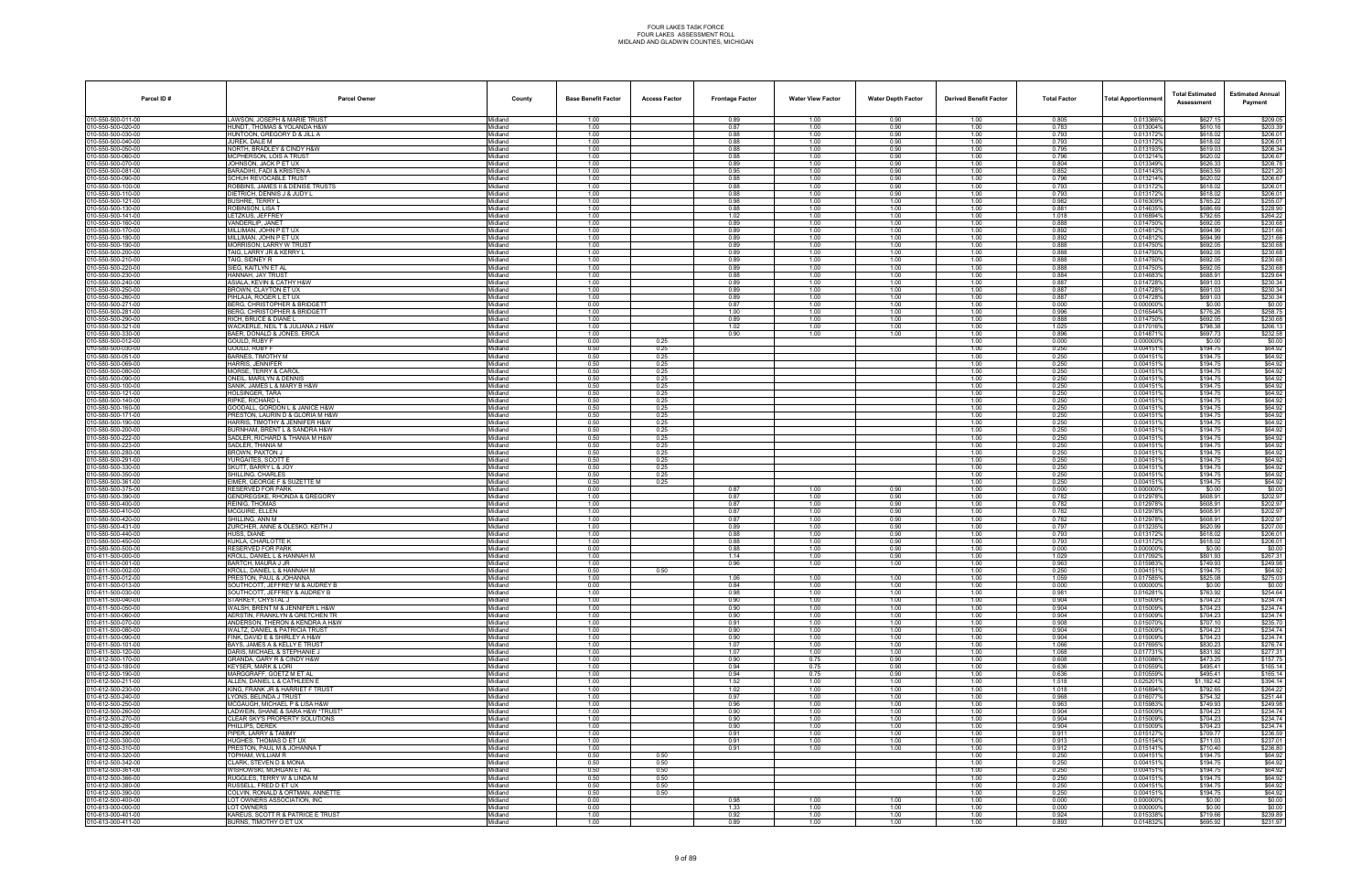| Parcel ID#                              | <b>Parcel Owner</b>                                                | County             | <b>Base Benefit Factor</b> | <b>Access Factor</b> | <b>Frontage Factor</b> | <b>Water View Factor</b> | <b>Water Depth Factor</b> | <b>Derived Benefit Factor</b> | <b>Total Factor</b> | <b>Total Apportionmer</b> | <b>Total Estimated</b><br>Assessment | <b>Estimated Annual</b><br>Payment |
|-----------------------------------------|--------------------------------------------------------------------|--------------------|----------------------------|----------------------|------------------------|--------------------------|---------------------------|-------------------------------|---------------------|---------------------------|--------------------------------------|------------------------------------|
| 010-613-000-420-00                      | CROSS, RONALD D ET UX                                              | Midland            | 1.00                       |                      | 0.89                   | 1.00                     | 1.00                      | 1.00                          | 0.893               | 0.014832%                 | \$695.92                             | \$231.97                           |
| 10-613-000-430-00<br>10-613-000-440-00  | MASSA, NANCY A TRUST<br>MEYERS. MARK & SHIRLEY                     | Midland<br>Midland | 1.00<br>1.00               |                      | 0.87<br>0.90           | 1.00<br>1.00             | 1.00<br>1.00              | 1.00<br>1.00                  | 0.870<br>0.901      | 0.014449%<br>0.014960%    | \$677.95<br>\$701.92                 | \$225.98<br>\$233.97               |
| 10-613-000-450-00                       | COVINGTON, MICHAEL & MARGARET TRUST                                | Midland            | 1.00                       |                      | 0.92                   | 1.00                     | 1.00                      | 1.00                          | 0.922               | 0.0153079                 | \$718.21                             | \$239.40                           |
| 10-613-000-460-00                       | JOHNSON, THOMAS & LYNNETTE TRUST                                   | Midland            | 1.00                       |                      | 0.92                   | 1.00                     | 1.00                      | 1.00                          | 0.917               | 0.015229%                 | \$714.54                             | \$238.18                           |
| 10-613-000-470-00<br>10-613-000-480-00  | KRAM, SHARI TRUST<br>ALWOOD, DONALD W & TINA M H&W                 | Midland<br>Midland | 1.00<br>1.00               |                      | 0.95<br>0.99           | 1.00<br>1.00             | 1.00<br>1.00              | 1.00<br>1.00                  | 0.949<br>0.989      | 0.0157509<br>0.0164179    | \$738.97<br>\$770.28                 | \$246.32<br>\$256.76               |
| 0-613-000-490-00                        | WAZNY, DANIEL G & WAZNY, JACOB D                                   | Midland            | 1.00                       |                      | 0.98                   | 1.00                     | 1.00                      | 1.00                          | 0.981               | 0.0162819                 | \$763.92                             | \$254.64                           |
| 10-640-500-010-00                       | FENDREN, RANDY                                                     | Midland            | 0.50                       | 0.50                 |                        |                          |                           | 1.00                          | 0.250               | 0.0041519                 | \$194.75                             | \$64.92                            |
| 10-640-500-035-00<br>10-640-500-065-00  | FONDREN, RANDY L<br>RANDALL, ROBERT A ET AL                        | Midland<br>Midland | 0.50<br>0.50               | 0.50<br>0.50         |                        |                          |                           | 1.00<br>1.00                  | 0.250<br>0.250      | 0.0041519<br>0.0041519    | \$194.75<br>\$194.75                 | \$64.92<br>\$64.92                 |
| 10-640-500-080-00                       | SCHMIDT, MICHAEL S ET UX                                           | Midland            | 0.50                       | 0.50                 |                        |                          |                           | 1.00                          | 0.250               | 0.0041519                 | \$194.75                             | \$64.92                            |
| 10-640-500-090-00                       | AMPBELL, NEAL L JR & LAURA J                                       | Midland            | 0.50                       | 0.50                 |                        |                          |                           | 1.00                          | 0.250               | 0.0041519                 | \$194.75                             | \$64.92                            |
| 10-640-500-100-00<br>10-640-500-110-00  | CAMPBELL, NEAL L JR & LAURA J<br>CAMPBELL, NEAL L JR & LAURA J     | Midland<br>Midland | 0.50<br>0.50               | 0.50<br>0.50         |                        |                          |                           | 1.00<br>1.00                  | 0.250<br>0.250      | 0.0041519<br>0.0041519    | \$194.75<br>\$194.75                 | \$64.92<br>\$64.92                 |
| 10-640-500-120-00                       | FINNEY, TONYA & OSWALD, WILLIAM                                    | Midland            | 0.50                       | 0.50                 |                        |                          |                           | 1.00                          | 0.250               | 0.0041519                 | \$194.75                             | \$64.92                            |
| 10-640-500-130-00                       | THORNE, ALAN C JR                                                  | Midland            | 0.50                       | 0.50                 |                        |                          |                           | 1.00                          | 0.250               | 0.0041519                 | \$194.75                             | \$64.92                            |
| 10-640-500-140-00                       | PAUL, DUANE & MARY LOU<br>TONER, ANDREW L & YVONNE M H&W           | Aidland            | 0.50                       | 0.50                 |                        |                          |                           | 1.00                          | 0.250               | 0.004151<br>0.0041519     | \$194.75<br>\$194.75                 | \$64.92<br>\$64.92                 |
| 10-640-500-150-00<br>10-640-500-160-00  | CORMIER, KURT & YVETTE                                             | Midland<br>Midland | 0.50<br>0.50               | 0.50<br>0.50         |                        |                          |                           | 1.00<br>1.00                  | 0.250<br>0.250      | 0.004151                  | \$194.75                             | \$64.92                            |
| 10-640-500-190-00                       | REMINGTON, KRIS                                                    | Midland            | 0.50                       | 0.50                 |                        |                          |                           | 1.00                          | 0.250               | 0.0041519                 | \$194.75                             | \$64.92                            |
| 10-640-500-200-00                       | BLANCHARD, RICHARD E ET UX                                         | Midland            | 0.50<br>0.50               | 0.50                 |                        |                          |                           | 1.00                          | 0.250               | 0.0041519                 | \$194.75                             | \$64.92                            |
| 0-640-500-210-00<br>10-640-500-220-00   | <b>BLANCHARD, RICHARD E ET UX</b><br>RUPPEL, DOUGLAS H & LINDA H&W | Midland<br>Midland | 0.50                       | 0.50<br>0.50         |                        |                          |                           | 1.00<br>1.00                  | 0.250<br>0.250      | 0.004151<br>0.0041519     | \$194.75<br>\$194.75                 | \$64.92<br>\$64.92                 |
| 10-640-500-230-00                       | RUPPEL, DOUGLAS H & LINDA H&W                                      | Midland            | 0.50                       | 0.50                 |                        |                          |                           | 1.00                          | 0.250               | 0.0041519                 | \$194.75                             | \$64.92                            |
| 10-640-500-240-00                       | HICKERSON, RAYMOND & CYNTHIA H&W                                   | Midland            | 0.50                       | 0.50                 |                        |                          |                           | 1.00                          | 0.250               | 0.0041519                 | \$194.75                             | \$64.92                            |
| 10-640-500-250-00<br>10-640-500-261-00  | WRONA, RUTH A<br>WEBER, DONALD J ET UX                             | Midland<br>Aidland | 0.50<br>0.50               | 0.50<br>0.50         |                        |                          |                           | 1.00<br>1.00                  | 0.250<br>0.250      | 0.0041519<br>0.004151     | \$194.75<br>\$194.75                 | \$64.92<br>\$64.92                 |
| 10-640-500-281-00                       | KASTNER, STEVEN M                                                  | Midland            | 1.00                       |                      | 0.88                   | 1.00                     | 1.00                      | 1.00                          | 0.880               | 0.014611                  | \$685.53                             | \$228.51                           |
| 10-640-500-300-00                       | <b>BARANEK, SCOTT R &amp; JULIE A</b>                              | Midland            | 1.00                       |                      | 0.88                   | 1.00                     | 1.00                      | 1.00                          | 0.880               | 0.014611                  | \$685.53                             | \$228.51                           |
| 10-640-500-310-00                       | JENNELL, FRED J                                                    | Midland            | 1.00                       |                      | 0.84                   | 1.00                     | 1.00                      | 1.00<br>1.00                  | 0.840<br>0.840      | 0.013947%<br>0.013947%    | \$654.37<br>\$654.37                 | \$218.12<br>\$218.12               |
| 10-640-500-320-00<br>10-640-500-330-00  | JENNELL, FRED<br>STARKEY RENTALS II LLC                            | Midland<br>Aidland | 1.00<br>1.00               |                      | 0.84<br>0.84           | 1.00<br>1.00             | 1.00<br>1.00              | 2.00                          | 1.685               | 0.027980%                 | \$1,312.83                           | \$437.61                           |
| 10-640-500-341-00                       | STARKEY RENTALS ILLLC                                              | Midland            | 1.00                       |                      | 0.85                   | 1.00                     | 1.00                      | 2.00                          | 1.705               | 0.028302%                 | \$1,327.92                           | \$442.64                           |
| 10-640-500-345-00                       | SPENCER, HERBERT M ET UX                                           | Midland            | 0.50                       | 0.50                 |                        |                          |                           | 1.00                          | 0.250               | 0.0041519                 | \$194.75                             | \$64.92                            |
| 10-640-500-350-00<br>10-640-500-360-00  | SPENCER, HERBERT M ET UX<br>LAVIER, VIRGIL                         | Midland<br>Midland | 0.50<br>0.50               | 0.50<br>0.50         |                        |                          |                           | 1.00<br>1.00                  | 0.250<br>0.250      | 0.0041519<br>0.0041519    | \$194.75<br>\$194.75                 | \$64.92<br>\$64.92                 |
| 10-640-500-370-00                       | <b>AVIER, VIRGIL</b>                                               | Aidland            | 0.50                       | 0.50                 |                        |                          |                           | 1.00                          | 0.250               | 0.004151                  | \$194.75                             | \$64.92                            |
| 10-640-500-380-00                       | KALINOWSKI, KENNETH A                                              | Midland            | 0.50                       | 0.50                 |                        |                          |                           | 1.00                          | 0.250               | 0.0041519                 | \$194.75                             | \$64.92                            |
| 10-640-500-390-00<br>10-640-500-400-00  | KALINOWSKI, ROBERT K<br>YAMBRICK, MICHAEL JEFFREY                  | Midland<br>Midland | 0.50<br>0.50               | 0.50<br>0.50         |                        |                          |                           | 1.00<br>1.00                  | 0.250<br>0.250      | 0.004151<br>0.0041519     | \$194.75<br>\$194.75                 | \$64.92<br>\$64.92                 |
| 10-640-500-410-00                       | BANK OF NEW YORK MELLON                                            | Midland            | 0.50                       | 0.50                 |                        |                          |                           | 1.00                          | 0.250               | 0.0041519                 | \$194.75                             | \$64.92                            |
| 10-640-500-420-00                       | BANK OF NEW YORK MELLON                                            | Aidland            | 0.50                       | 0.50                 |                        |                          |                           | 1.00                          | 0.250               | 0.004151                  | \$194.75                             | \$64.92                            |
| 10-640-500-430-00<br>10-640-500-440-00  | WHEELER, COLLEEN<br>SCHMIDT, MICHAEL JR                            | Midland<br>Midland | 0.50<br>0.50               | 0.50<br>0.50         |                        |                          |                           | 1.00<br>1.00                  | 0.250<br>0.250      | 0.004151%<br>0.0041519    | \$194.75<br>\$194.75                 | \$64.92<br>\$64.92                 |
| 10-640-500-450-00                       | FOGG, ERIC                                                         | Midland            | 0.50                       | 0.50                 |                        |                          |                           | 1.00                          | 0.250               | 0.0041519                 | \$194.75                             | \$64.92                            |
| 10-640-500-461-00                       | MCPHERSON, WAYNE L ET UX                                           | Midland            | 1.00                       |                      | 0.90                   | 1.00                     | 0.90                      | 1.00                          | 0.814               | 0.0135089                 | \$633.81                             | \$211.27                           |
| 0-640-500-480-00<br>0-640-500-490-00    | RAY, CLIFFORD H JR ET UX<br>GRAY, CLIFFORD H ET UX                 | Aidland<br>Midland | 1.00<br>1.00               |                      | 0.81<br>0.84           | 1.00<br>1.00             | 0.90<br>0.90              | 1.00<br>1.00                  | 0.727<br>0.756      | 0.012074%<br>0.012552%    | \$566.50<br>\$588.93                 | \$188.83<br>\$196.31               |
| 10-640-500-500-00                       | ANDREE, JOHN JR                                                    | Midland            | 1.00                       |                      | 0.84                   | 1.00                     | 0.90                      | 1.00                          | 0.756               | 0.0125529                 | \$588.93                             | \$196.31                           |
| 10-640-500-510-00                       | LOT OWNERS OF SUBDIVISION                                          | Midland            | 0.00                       |                      | 1.56                   | 1.00                     | 0.90                      | 2.50                          | 0.000               | 0.000000%                 | \$0.00                               | \$0.00                             |
| 10-650-500-010-00<br>10-650-500-030-00  | AGALO, THOMAS A<br>MAGEE, EDWARD F & HAMMOND, HOLLY                | Midland<br>Aidland | 0.50<br>0.50               | 0.50<br>0.50         |                        |                          |                           | 1.00<br>1.00                  | 0.250<br>0.250      | 0.0041519<br>0.004151     | \$194.75<br>\$194.75                 | \$64.92<br>\$64.92                 |
| 10-650-500-050-00                       | JOHNSON, MARK F & ELIZABETH L                                      | Midland            | 0.50                       | 0.50                 |                        |                          |                           | 1.00                          | 0.250               | 0.004151%                 | \$194.75                             | \$64.92                            |
| 10-650-500-071-00                       | <b>JOHNSON, MARK F &amp; ELIZABETH L</b>                           | Midland            | 0.50                       | 0.50                 |                        |                          |                           | 1.00                          | 0.250               | 0.0041519                 | \$194.75                             | \$64.92                            |
| 10-650-500-080-00<br>10-650-500-095-00  | KNAPP, ROBERT E & JANET M TRUST<br>CARMAN, WILLIAM A               | Midland<br>Midland | 0.50<br>0.50               | 0.50<br>0.50         |                        |                          |                           | 1.00<br>1.00                  | 0.250<br>0.250      | 0.0041519<br>0.0041519    | \$194.75<br>\$194.75                 | \$64.92<br>\$64.92                 |
| 0-650-500-110-00                        | <b>ESSENBURG, DONALD</b>                                           | Aidland            | 0.50                       | 0.50                 |                        |                          |                           | 1.00                          | 0.250               | 0.004151                  | \$194.75                             | \$64.92                            |
| 10-650-500-120-00                       | EDWARDS, LARRY                                                     | Midland            | 0.50                       | 0.50                 |                        |                          |                           | 1.00                          | 0.250               | 0.004151%                 | \$194.75                             | \$64.92                            |
| 10-650-500-130-00                       | PIMENTEL, MIRDENIO                                                 | Midland            | 0.50                       | 0.50                 |                        |                          |                           | 1.00                          | 0.250               | 0.004151                  | \$194.75                             | \$64.92                            |
| 10-650-500-140-00<br>10-650-500-151-00  | SAUVIE. MARK W<br><b>GLENN, THOMAS A ET UX</b>                     | Midland<br>Midland | 0.50<br>0.50               | 0.50<br>0.50         |                        |                          |                           | 1.00<br>1.00                  | 0.250<br>0.250      | 0.004151<br>0.0041519     | \$194.75<br>\$194.75                 | \$64.92<br>\$64.92                 |
| 010-650-500-170-00                      | DONAHUE, MICHAEL, SR, & DAWN H&W                                   | Aidland            | 0.50                       | 0.50                 |                        |                          |                           | 1.00                          | 0.250               | 0.004151                  | \$194.75                             | \$64.92                            |
| 10-650-500-180-00                       | DONAHUE, MICHAEL, SR & DAWN H&W                                    | Midland            | 0.50                       | 0.50                 |                        |                          |                           | 1.00                          | 0.250               | 0.004151%                 | \$194.75                             | \$64.92                            |
| 10-650-500-190-00<br>10-650-500-201-00  | DONAHUE, MICHAEL, SR. & DAWN H&W<br>MILLER, MAURICE S              | Midland<br>Midland | 0.50<br>0.50               | 0.50<br>0.50         |                        |                          |                           | 1.00<br>1.00                  | 0.250<br>0.250      | 0.0041519<br>0.004151%    | \$194.75<br>\$194.75                 | \$64.92<br>\$64.92                 |
| 10-650-500-220-00                       | NORRIS, JOAN ET AL                                                 | Midland            | 0.50                       | 0.50                 |                        |                          |                           | 1.00                          | 0.250               | 0.0041519                 | \$194.75                             | \$64.92                            |
| 10-650-500-230-00                       | DONAHUE, MICHAEL SR                                                | Midland            | 0.50                       | 0.50                 |                        |                          |                           | 1.00                          | 0.250               | 0.004151                  | \$194.75                             | \$64.92                            |
| 10-650-500-241-00<br>10-650-500-260-00  | MCINTYRE, GARY<br><b>PEMBROKE, SHAWN</b>                           | Midland<br>Midland | 0.50<br>0.50               | 0.50<br>0.50         |                        |                          |                           | 1.00<br>1.00                  | 0.250<br>0.250      | 0.004151%<br>0.0041519    | \$194.75<br>\$194.75                 | \$64.92<br>\$64.92                 |
| 10-650-500-270-00                       | BENNETT, KENNETH E                                                 | Midland            | 0.50                       | 0.50                 |                        |                          |                           | 1.00                          | 0.250               | 0.0041519                 | \$194.75                             | \$64.92                            |
| 10-650-500-280-00                       | BENNETT, KENNETH E & GAILA H&W                                     | Midland            | 0.50                       | 0.50                 |                        |                          |                           | 1.00                          | 0.250               | 0.0041519                 | \$194.75                             | \$64.92                            |
| 10-650-500-290-00<br>010-650-500-300-00 | IERREN, BOB<br>YAHRMARKT, ROBERT J                                 | Midland<br>Midland | 0.50<br>0.50               | 0.50<br>0.50         |                        |                          |                           | 1.00<br>1.00                  | 0.250<br>0.250      | 0.0041519<br>0.004151%    | \$194.75<br>\$194.75                 | \$64.92<br>\$64.92                 |
| 10-650-500-310-00                       | YAHRMARKT, ROBERT J & JUDITH H&W                                   | Midland            | 0.50                       | 0.50                 |                        |                          |                           | 1.00                          | 0.250               | 0.0041519                 | \$194.75                             | \$64.92                            |
| 10-650-500-320-00                       | YAMBRICK, MICHAEL J                                                | Midland            | 0.50                       | 0.50                 |                        |                          |                           | 1.00                          | 0.250               | 0.0041519                 | \$194.75                             | \$64.92                            |
| 10-651-500-330-00<br>10-651-500-340-00  | SWARTHOUT, CARL<br>SWALD, KARLA KAYE-LAMFRAMBOISE                  | Midland<br>Midland | 0.50<br>0.50               | 0.50<br>0.50         |                        |                          |                           | 1.00<br>1.00                  | 0.250<br>0.250      | 0.0041519<br>0.004151     | \$194.75<br>\$194.75                 | \$64.92<br>\$64.92                 |
| 10-651-500-360-00                       | <b>SLATER, CHARLES &amp; LORI</b>                                  | Midland            | 0.50                       | 0.50                 |                        |                          |                           | 1.00                          | 0.250               | 0.004151%                 | \$194.75                             | \$64.92                            |
| 10-651-500-370-00                       | WOODCOCK, TERRY & MARIE H&W                                        | Midland            | 0.50                       | 0.50                 |                        |                          |                           | 1.00                          | 0.250               | 0.0041519                 | \$194.75                             | \$64.92                            |
| 010-651-500-380-00<br>10-651-500-390-00 | SWARTHOUT, CARL D<br>CROUTCH, ROBERT C                             | Midland<br>Midland | 0.50<br>0.50               | 0.50<br>0.50         |                        |                          |                           | 1.00<br>1.00                  | 0.250<br>0.250      | 0.0041519<br>0.0041519    | \$194.75<br>\$194.75                 | \$64.92<br>\$64.92                 |
| 10-651-500-400-00                       | EIGEB, SANDRA                                                      | Midland            | 0.50                       | 0.50                 |                        |                          |                           | 1.00                          | 0.250               | 0.0041519                 | \$194.75                             | \$64.92                            |
| 010-651-500-410-00                      | DURBIN, MICHAEL B III                                              | Midland            | 0.50                       | 0.50                 |                        |                          |                           | 1.00                          | 0.250               | 0.004151%                 | \$194.75                             | \$64.92                            |
| 10-651-500-420-00<br>10-651-500-440-00  | BLIMKA. LYLE J<br>ARANT. JOSEPH & SANDRA H&W                       | Midland<br>Midland | 0.50<br>0.50               | 0.50<br>0.50         |                        |                          |                           | 1.00                          | 0.250<br>0.250      | 0.0041519<br>0.0041519    | \$194.75<br>\$194.75                 | \$64.92<br>\$64.92                 |
| 10-651-500-450-00                       | BURLINGAME. KENNETH & KATHRYN                                      | Midland            | 0.50                       | 0.50                 |                        |                          |                           | 1.00<br>1.00                  | 0.250               | 0.0041519                 | \$194.75                             | \$64.92                            |
| 10-651-500-461-00                       | BURLINGAME, KENNETH & KATHRYN                                      | Midland            | 0.00                       | 0.50                 |                        |                          |                           | 1.00                          | 0.000               | 0.0000009                 | \$0.00                               | \$0.00                             |
| 010-651-500-475-00<br>10-651-500-490-00 | DUDA, TRACY L<br>WOODCOCK, TERRY & MARIE H&W                       | Midland            | 0.50<br>0.50               | 0.50<br>0.50         |                        |                          |                           | 1.00<br>1.00                  | 0.250<br>0.250      | 0.004151%<br>0.004151%    | \$194.75<br>\$194.75                 | \$64.92<br>\$64.92                 |
| 10-651-500-500-00                       | STUDER, PHILIP L                                                   | Midland<br>Midland | 0.50                       | 0.50                 |                        |                          |                           | 1.00                          | 0.250               | 0.0041519                 | \$194.75                             | \$64.92                            |
| 10-651-500-511-00                       | CASE, MARK                                                         | Midland            | 0.50                       | 0.50                 |                        |                          |                           | 1.00                          | 0.250               | 0.0041519                 | \$194.75                             | \$64.92                            |
| 10-660-500-001-00                       | ERRELL, JOHN O                                                     | Midland            | 1.00                       |                      | 1.00                   | 1.00                     | 1.00                      | 1.00                          | 0.996               | 0.016544%                 | \$776.26                             | \$258.75                           |
| 010-660-500-002-00<br>10-660-500-003-00 | MEDINA. JOE F & JOLENE M<br>ROBBINS, LANNY A TRUST                 | Midland<br>Midland | 1.00<br>1.00               |                      | 1.00<br>1.10           | 1.00<br>1.00             | 1.00<br>1.00              | 1.00<br>1.00                  | 0.996<br>1.096      | 0.016544%<br>0.018198%    | \$776.26<br>\$853.84                 | \$258.75<br>\$284.61               |
| 10-660-500-004-00                       | SMITH, PENNY M                                                     | Midland            | 1.00                       |                      | 1.07                   | 1.00                     | 1.00                      | 1.00                          | 1.066               | 0.017695%                 | \$830.23                             | \$276.74                           |
|                                         |                                                                    |                    |                            |                      |                        |                          |                           |                               |                     |                           |                                      |                                    |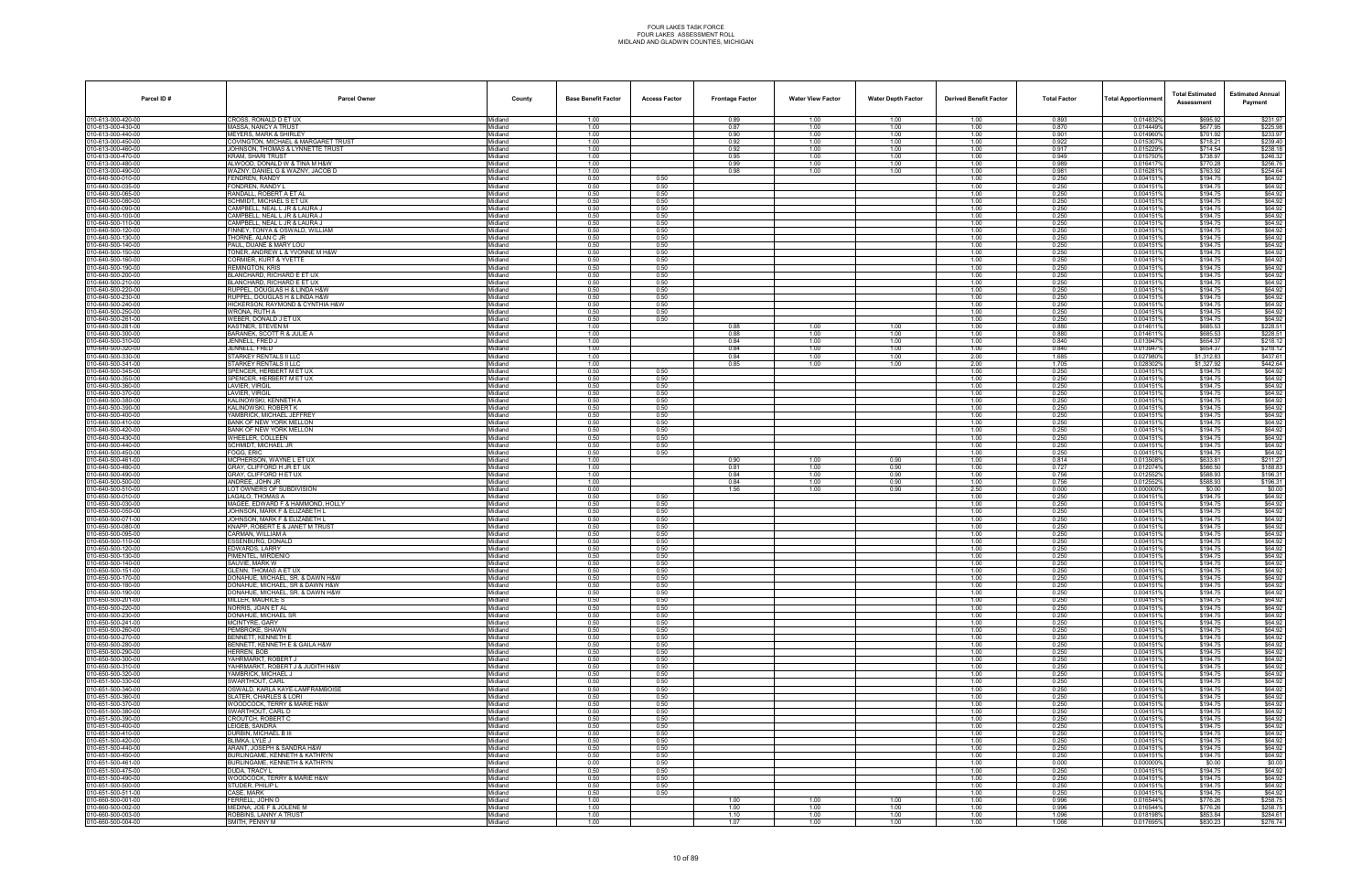| Parcel ID#                               | <b>Parcel Owner</b>                                               | County             | <b>Base Benefit Factor</b> | <b>Access Factor</b> | <b>Frontage Factor</b> | <b>Water View Factor</b> | <b>Water Depth Factor</b> | <b>Derived Benefit Factor</b> | <b>Total Factor</b> | Total Apportionmer     | <b>Total Estimated</b><br>Assessment | <b>Estimated Annual</b><br>Payment |
|------------------------------------------|-------------------------------------------------------------------|--------------------|----------------------------|----------------------|------------------------|--------------------------|---------------------------|-------------------------------|---------------------|------------------------|--------------------------------------|------------------------------------|
| 010-660-500-005-00                       | LEE. GUO-SHUH J                                                   | Midland            | 1.00                       |                      | 1.02                   | 1.00                     | 1.00                      | 1.00                          | 1.018               | 0.016894%              | \$792.65                             | \$264.22                           |
| 10-660-500-006-00<br>0-660-500-007-00    | LIN, LIEU-CHUAN TRUST<br>LEE, GUO-SHUH J                          | Midland<br>Midland | 1.00<br>1.00               |                      | 1.07<br>1.07           | 1.00<br>1.00             | 1.00<br>1.00              | 1.00<br>1.00                  | 1.066<br>1.066      | 0.017695%<br>0.017695% | \$830.23<br>\$830.23                 | \$276.74<br>\$276.74               |
| 10-660-500-008-00                        | <b>HOP. JAMES M &amp; TINA</b>                                    | Midland            | 1.00                       |                      | 1.07                   | 1.00                     | 1.00                      | 1.00                          | 1.066               | 0.017695%              | \$830.23                             | \$276.74                           |
| 10-660-500-009-00                        | <b>BUCKLEW, BRENDA K TRUST</b>                                    | Midland            | 1.00                       |                      | 1.28                   | 1.00                     | 1.00                      | 1.00                          | 1.277               | 0.021205%              | \$994.93                             | \$331.64                           |
| 10-660-500-010-00<br>10-660-500-011-00   | ANKOVIAK, DANIEL G<br>PICKVET REVOCABLE TRUST                     | Midland<br>Midland | 1.00<br>1.00               |                      | 1.18<br>1.18           | 1.00<br>1.00             | 1.00<br>1.00              | 1.00<br>1.00                  | 1.183<br>1.183      | 0.0196359<br>0.019635% | \$921.26<br>\$921.26                 | \$307.09<br>\$307.09               |
| 0-660-500-012-00                         | ABLONSKI. CAMILLE M                                               | Midland            | 1.00                       |                      | 1.07                   | 1.00                     | 0.90                      | 1.00                          | 0.959               | 0.0159259              | \$747.21                             | \$249.07                           |
| 10-660-500-013-00<br>10-660-500-014-00   | MANNING, JAMES P & REBECCA B<br>MCGARRY, NORMAN H & PATRICIA A    | Midland<br>Midland | 1.00<br>1.00               |                      | 1.22<br>1.18           | 1.00<br>1.00             | 0.90<br>0.90              | 1.00<br>1.00                  | 1.102<br>1.064      | 0.018299%<br>0.0176719 | \$858.60<br>\$829.14                 | \$286.20<br>\$276.38               |
| 10-660-500-017-00                        | FEDORCHAK, BRADLEY & LYNDA H&W                                    | Midland            | 1.00                       |                      | 1.04                   | 1.00                     | 0.90                      | 1.00                          | 0.939               | 0.015584%              | \$731.19                             | \$243.73                           |
| 10-670-500-010-00                        | HIBBARD, JOHN D ET UX                                             | Midland            | 1.00                       |                      | 0.92                   | 1.00                     | 1.00                      | 1.00                          | 0.920               | 0.015275%              | \$716.69                             | \$238.90                           |
| 10-670-500-020-00<br>10-670-500-030-00   | VIOLETTE, NICHOLAS P<br>SAUER, KATHLEEN A                         | Midland<br>Midland | 1.00<br>1.00               |                      | 0.89<br>0.86           | 1.00<br>1.00             | 1.00<br>1.00              | 1.00<br>1.00                  | 0.888<br>0.865      | 0.0147509<br>0.0143589 | \$692.05<br>\$673.68                 | \$230.68<br>\$224.56               |
| 10-670-500-040-00                        | DOYLE, JOHN RUSSELL III                                           | Midland            | 1.00                       |                      | 0.84                   | 1.00                     | 1.00                      | 1.00                          | 0.843               | 0.013990%              | \$656.41                             | \$218.80                           |
| 10-670-500-050-00<br>10-670-500-070-00   | THORP, ARLENE L<br>HUNSINGER, ROBERT A & RENEE L                  | Midland<br>Midland | 1.00<br>1.00               |                      | 0.92<br>0.84           | 1.00<br>1.00             | 1.00<br>1.00              | 1.00<br>1.00                  | 0.921<br>0.843      | 0.015286%<br>0.013990% | \$717.21<br>\$656.41                 | \$239.07<br>\$218.80               |
| 10-670-500-080-00                        | SCHMITTLING, KENNETH A & LINDA                                    | Aidland            | 1.00                       |                      | 0.84                   | 1.00                     | 1.00                      | 1.00                          | 0.843               | 0.013990%              | \$656.41                             | \$218.80                           |
| 10-670-500-090-00                        | BELL, R LOWELL & DIANNE M                                         | Midland            | 1.00                       |                      | 0.84                   | 1.00                     | 1.00                      | 1.00                          | 0.840               | 0.0139479              | \$654.37                             | \$218.12                           |
| 10-670-500-101-00<br>10-670-500-120-00   | KRUG, SHERRIE L<br>ORLOVSKY, VAL & NINA                           | Midland<br>Midland | 1.00<br>1.00               |                      | 0.92<br>0.81           | 1.00<br>1.00             | 0.90<br>0.90              | 1.00<br>1.00                  | 0.828<br>0.731      | 0.0137479<br>0.0121309 | \$645.02<br>\$569.14                 | \$215.01<br>\$189.71               |
| 10-670-500-131-00                        | ORLOVSKY, VAL ET AL                                               | Midland            | 1.00                       |                      | 0.80                   | 1.00                     | 0.90                      | 1.00                          | 0.720               | 0.011954%              | \$560.89                             | \$186.96                           |
| 10-670-500-135-00<br>10-670-500-140-00   | ROMFIELD, SCOTT C<br>YOUNG. KILEY K & NATHAN S                    | Midland<br>Midland | 1.00<br>1.00               |                      | 0.83<br>0.87           | 1.00<br>1.00             | 0.90<br>0.90              | 1.00<br>1.00                  | 0.743<br>0.782      | 0.012335%<br>0.012978% | \$578.74<br>\$608.91                 | \$192.91<br>\$202.97               |
| 10-670-500-150-00                        | GREEN, PATRICIA M & KHASSANDRA M                                  | Midland            | 1.00                       |                      | 0.87                   | 1.00                     | 0.90                      | 1.00                          | 0.785               | 0.0130309              | \$611.37                             | \$203.79                           |
| 10-700-500-010-00                        | KRAWCZAK, DANIEL & CONSTANCE                                      | Midland            | 1.00                       |                      | 1.09                   | 1.00                     | 0.90                      | 1.00                          | 0.981               | 0.016292%              | \$764.44                             | \$254.81                           |
| 10-700-500-030-00<br>10-700-500-040-00   | TAIT, SPENCE REID TRUST<br><b>SCHUNTER, ANDREW</b>                | Midland<br>Aidland | 1.00<br>1.00               |                      | 0.87<br>0.87           | 1.00<br>1.00             | 0.90<br>0.90              | 1.00<br>1.00                  | 0.786<br>0.786      | 0.0130559<br>0.013055% | \$612.55<br>\$612.55                 | \$204.18<br>\$204.18               |
| 10-700-500-050-00                        | BOERMA, ANDREW A & SHIRK, JULIE                                   | Midland            | 1.00                       |                      | 0.87                   | 1.00                     | 0.90                      | 1.00                          | 0.786               | 0.013055%              | \$612.55                             | \$204.18                           |
| 10-700-500-062-00<br>010-700-500-090-00  | SHEPHARD, LINDA<br>AYRES, JARED & ANDREA H&W                      | Midland<br>Midland | 1.00<br>0.50               | 0.82                 | 0.99                   | 1.00                     | 0.90                      | 2.50<br>1.00                  | 2.239<br>0.408      | 0.037169%<br>0.006769% | \$1,743.96<br>\$317.60               | \$581.32<br>\$105.87               |
| 10-700-500-100-00                        | <b>BICKERSTAFF, AARON &amp; BROOKE</b>                            | Midland            | 0.50                       | 0.82                 |                        |                          |                           | 1.00                          | 0.408               | 0.006769%              | \$317.60                             | \$105.87                           |
| 10-700-500-110-00                        | denton, jill m                                                    | Midland            | 1.00                       |                      | 0.85                   | 1.00                     | 0.90                      | 1.00                          | 0.767               | 0.012736%              | \$597.56                             | \$199.19                           |
| 10-700-500-120-00<br>10-700-500-130-00   | <b>GUERNSEY, JEFFREY S &amp; SHARON</b><br>DITTENBIR, SUSAN K     | Midland<br>Midland | 0.50<br>0.50               | 0.82<br>0.82         |                        |                          |                           | 1.00<br>1.00                  | 0.408<br>0.408      | 0.006769%<br>0.0067699 | \$317.60<br>\$317.60                 | \$105.87<br>\$105.87               |
| 10-700-500-140-00                        | SCHUSTER, BROOKE ET AL                                            | Midland            | 0.50                       | 0.82                 |                        |                          |                           | 1.00                          | 0.408               | 0.006769%              | \$317.60                             | \$105.87                           |
| 10-700-500-150-00<br>10-700-500-160-00   | BRACKETT, EDWIN H<br>GATES, JOHN & JANICE                         | Midland<br>Aidland | 0.50<br>0.50               | 0.82<br>0.82         |                        |                          |                           | 1.00<br>1.00                  | 0.408<br>0.408      | 0.0067699<br>0.0067699 | \$317.60<br>\$317.60                 | \$105.87<br>\$105.87               |
| 10-700-500-170-00                        | THOMPSON, BONNIE &                                                | Midland            | 0.50                       | 0.82                 |                        |                          |                           | 1.00                          | 0.408               | 0.006769%              | \$317.60                             | \$105.87                           |
| 10-700-500-181-00                        | RANDOLPH, SCOTT                                                   | Midland            | 0.50                       | 0.82                 |                        |                          |                           | 1.00                          | 0.408               | 0.006769               | \$317.60                             | \$105.87                           |
| 10-700-500-200-00<br>10-700-500-210-00   | BENKO, CAROLYN<br>KUKLA TRUST NO. 1                               | Midland<br>Midland | 0.50<br>0.50               | 0.82<br>0.82         |                        |                          |                           | 1.00<br>1.00                  | 0.408<br>0.408      | 0.006769%<br>0.0067699 | \$317.60<br>\$317.60                 | \$105.87<br>\$105.87               |
| 10-700-500-220-00                        | )ANIELS, JAMES L ET UX                                            | Aidland            | 1.00                       |                      | 1.23                   | 1.00                     | 0.90                      | 1.00                          | 1.111               | 0.018442%              | \$865.30                             | \$288.43                           |
| 10-700-500-250-00                        | MORSE, TERRY ET AL<br>MIHLSTIN, NADIRA M                          | Midland            | 1.00                       |                      | 0.96                   | 1.00                     | 0.90                      | 1.00                          | 0.865               | 0.014356%<br>0.0067699 | \$673.59                             | \$224.53                           |
| 10-700-500-270-00<br>010-700-500-280-00  | MIHLSTIN, NADIRA M                                                | Midland<br>Midland | 0.50<br>0.50               | 0.82<br>0.82         |                        |                          |                           | 1.00<br>1.00                  | 0.408<br>0.408      | 0.006769%              | \$317.60<br>\$317.60                 | \$105.87<br>\$105.87               |
| 10-700-500-290-00                        | FEDERER, JACOB                                                    | Midland            | 0.50                       | 0.82                 |                        |                          |                           | 1.00                          | 0.408               | 0.0067699              | \$317.60                             | \$105.87                           |
| 10-700-500-300-00<br>10-700-500-310-00   | EDERER, JACOB F<br>SHATTUCK, KEITH P ET UX                        | Aidland<br>Midland | 0.50<br>0.50               | 0.82<br>0.82         |                        |                          |                           | 1.00<br>1.00                  | 0.408<br>0.408      | 0.006769<br>0.006769%  | \$317.60<br>\$317.60                 | \$105.87<br>\$105.87               |
| 10-700-500-320-00                        | THUNBERG, JAMES R & CORINNE R H&W                                 | Midland            | 0.50                       | 0.82                 |                        |                          |                           | 1.00                          | 0.408               | 0.0067699              | \$317.60                             | \$105.87                           |
| 010-700-500-330-00<br>10-700-500-331-00  | KICKLAND, ART<br>INTON, TODD                                      | Midland            | 0.50<br>0.50               | 0.82<br>0.82         |                        |                          |                           | 1.00<br>1.00                  | 0.408<br>0.408      | 0.006769%<br>0.0067699 | \$317.60<br>\$317.60                 | \$105.87<br>\$105.87               |
| 10-700-500-350-00                        | LAMEE, TAMMIE K                                                   | Midland<br>Aidland | 0.50                       | 0.82                 |                        |                          |                           | 1.00                          | 0.408               | 0.0067699              | \$317.60                             | \$105.87                           |
| 010-731-500-010-00                       | JEWETT, GORDON                                                    | Midland            | 1.00                       |                      | 0.89                   | 1.00                     | 1.00                      | 1.00                          | 0.893               | 0.014832%              | \$695.92                             | \$231.97                           |
| 10-731-500-020-00<br>010-731-500-031-00  | ARNOLD, LYNN E & GARRIA H&W<br>SCHULTZ, MARVIN J & JAMES D        | Midland<br>Midland | 1.00<br>1.00               |                      | 0.84<br>0.91           | 1.00<br>1.00             | 1.00<br>1.00              | 1.00<br>1.00                  | 0.840<br>0.913      | 0.013947%<br>0.015164% | \$654.37<br>\$711.48                 | \$218.12<br>\$237.16               |
| 10-731-500-050-00                        | <b>BOLDIA, DAVID &amp; MARIANNE TRUS</b>                          | Midland            | 1.00                       |                      | 0.85                   | 1.00                     | 1.00                      | 1.00                          | 0.853               | 0.0141669              | \$664.66                             | \$221.55                           |
| 10-731-500-060-00<br>010-731-500-070-00  | STAMANN. WILLIAM JR & MICHELLE<br>HAMILTON, MICHAEL D & LINDA     | Aidland<br>Midland | 1.00<br>1.00               |                      | 0.85<br>0.85           | 1.00<br>1.00             | 1.00<br>1.00              | 1.00<br>1.00                  | 0.853<br>0.853      | 0.0141669<br>0.014166% | \$664.66<br>\$664.66                 | \$221.55<br>\$221.55               |
| 10-731-500-082-00                        | DARLAND, TYLER J                                                  | Midland            | 1.00                       |                      | 0.85                   | 1.00                     | 1.00                      | 1.00                          | 0.853               | 0.0141669              | \$664.66                             | \$221.55                           |
| 010-731-500-091-00                       | <b>LOT OWNERS</b>                                                 | Midland            | 1.00                       |                      | 0.85                   | 1.00                     | 1.00                      | 2.50                          | 2.133               | 0.035415%              | \$1,661.66                           | \$553.89                           |
| 010-731-500-103-00<br>010-731-500-115-00 | <b>BILLINGSLEY, LYLE &amp; JOAN TRUST</b><br><b>CRUMB, ELAINE</b> | Midland<br>Aidland | 1.00<br>1.00               |                      | 1.07<br>0.92           | 1.00<br>1.00             | 1.00<br>0.90              | 1.00<br>1.00                  | 1.066<br>0.828      | 0.0176959<br>0.013747% | \$830.23<br>\$645.02                 | \$276.74<br>\$215.01               |
| 010-731-500-130-00                       | KOZLOWSKI, LEONA J                                                | Midland            | 1.00                       |                      | 0.84                   | 1.00                     | 0.90                      | 1.00                          | 0.756               | 0.012552%              | \$588.93                             | \$196.31                           |
| 10-731-500-140-00<br>010-731-500-150-00  | STUART, BERNIE LEE<br>SEMBARSKI, BRUNO J ET UX                    | Midland<br>Midland | 1.00<br>1.00               |                      | 0.84<br>0.84           | 1.00<br>1.00             | 0.90<br>0.90              | 1.00<br>1.00                  | 0.756<br>0.756      | 0.012552%<br>0.012552% | \$588.93<br>\$588.93                 | \$196.31<br>\$196.31               |
| 010-731-500-160-00                       | AULBERT, WILLIAM J JR                                             | Midland            | 1.00                       |                      | 0.84                   | 1.00                     | 0.90                      | 1.00                          | 0.756               | 0.0125529              | \$588.93                             | \$196.31                           |
| 10-731-500-170-00                        | HUFF, RALPH J & CYNTHIA C                                         | Midland            | 1.00                       |                      | 0.84                   | 1.00                     | 0.90                      | 1.00                          | 0.756               | 0.012557               | \$589.18                             | \$196.39                           |
| 010-731-500-180-00<br>10-731-500-192-00  | FREEBURG. MICHAEL W & SARAH K<br>HRYNCZUK, MICHAEL S ET UX        | Midland<br>Midland | 1.00<br>1.00               |                      | 0.84<br>0.84           | 1.00<br>1.00             | 0.90<br>0.90              | 1.00<br>1.00                  | 0.756<br>0.756      | 0.012552%<br>0.012552% | \$588.93<br>\$588.93                 | \$196.31<br>\$196.31               |
| 010-731-500-193-00                       | LOT OWNERS                                                        | Midland            | 1.00                       |                      | 0.84                   | 1.00                     | 0.90                      | 1.00                          | 0.756               | 0.012552%              | \$588.93                             | \$196.31                           |
| 10-731-500-210-00<br>10-731-500-221-00   | BARTERIAN, KEITH E & JODI I H&W<br>NILLIAMS, DONALD P TRUST       | Midland<br>Midland | 1.00<br>1.00               |                      | 0.84<br>0.84           | 1.00<br>1.00             | 0.90<br>0.90              | 1.00<br>1.00                  | 0.756<br>0.756      | 0.012552%              | \$588.93<br>\$588.93                 | \$196.31<br>\$196.31               |
| 010-731-500-230-00                       | MAGEL. CHRISTINE L                                                | Midland            | 1.00                       |                      | 0.84                   | 1.00                     | 0.90                      | 1.00                          | 0.756               | 0.012552%<br>0.012552% | \$588.93                             | \$196.31                           |
| 010-731-500-240-00                       | MITCHELL, RICHARD G & HAZEL M TRUST                               | Midland            | 1.00                       |                      | 0.84                   | 1.00                     | 0.90                      | 1.00                          | 0.756               | 0.012552%              | \$588.93                             | \$196.31                           |
| 010-731-500-250-00<br>010-731-500-260-00 | MITCHELL, RICHARD G & HAZEL M TRUST<br>MADILL, SCOTT A & DONNA L  | Midland<br>Midland | 1.00<br>1.00               |                      | 0.84<br>0.84           | 1.00<br>1.00             | 0.90<br>0.90              | 1.00<br>1.00                  | 0.756<br>0.756      | 0.012552%<br>0.0125529 | \$588.93<br>\$588.93                 | \$196.31<br>\$196.31               |
| 10-731-500-270-00                        | <b>LAFOND, MICHELL L TRUST</b>                                    | Midland            | 1.00                       |                      | 0.84                   | 1.00                     | 0.90                      | 1.00                          | 0.758               | 0.0125889              | \$590.64                             | \$196.88                           |
| 010-731-500-280-00<br>10-731-500-290-00  | WERNER, ARNOLD J<br>PAVONE, ANTHONY A                             | Midland<br>Midland | 1.00<br>1.00               |                      | 0.84<br>0.84           | 1.00<br>1.00             | 0.90<br>0.90              | 1.00<br>1.00                  | 0.756<br>0.756      | 0.012552%<br>0.012552% | \$588.93<br>\$588.93                 | \$196.31<br>\$196.31               |
| 010-731-500-300-00                       | LUNSFORD, DARIN H                                                 | Midland            | 1.00                       |                      | 0.84                   | 1.00                     | 0.90                      | 1.00                          | 0.756               | 0.012552%              | \$588.93                             | \$196.31                           |
| 010-731-500-310-00                       | WYZYWANY, STEPHEN J & KAREN L                                     | Midland            | 1.00                       |                      | 0.84                   | 1.00                     | 0.90                      | 1.00                          | 0.756               | 0.012552%              | \$588.93                             | \$196.31                           |
| 10-732-500-320-00<br>010-732-500-330-00  | SETTEL, ROBIN L<br>BOOS, JOHN JR ET UX                            | Midland<br>Midland | 0.50<br>0.50               | 0.50<br>0.50         |                        |                          |                           | 1.00<br>1.00                  | 0.250<br>0.250      | 0.0041519<br>0.004151% | \$194.75<br>\$194.75                 | \$64.92<br>\$64.92                 |
| 10-732-500-341-00                        | HAMILTON, JAMES G & NANCY H&W                                     | Midland            | 0.50                       | 0.50                 |                        |                          |                           | 1.00                          | 0.250               | 0.0041519              | \$194.75                             | \$64.92                            |
| 010-732-500-370-00                       | MAXWELL, SHARON K                                                 | Midland            | 0.50                       | 0.50                 |                        |                          |                           | 1.00                          | 0.250               | 0.0041519              | \$194.75                             | \$64.92                            |
| 10-732-500-391-00<br>10-732-500-410-00   | MILLER, BRIAN C<br>BEAUDOIN, ANTHONY                              | Midland<br>Midland | 0.50<br>0.50               | 0.50<br>0.50         |                        |                          |                           | 1.00<br>1.00                  | 0.250<br>0.250      | 0.0041519<br>0.004151  | \$194.75<br>\$194.75                 | \$64.92<br>\$64.92                 |
| 010-732-500-420-00                       | STROM, CHRISTOPHER & ANDREA H&W                                   | Midland            | 0.50                       | 0.50                 |                        |                          |                           | 1.00                          | 0.250               | 0.004151%              | \$194.75                             | \$64.92                            |
| 10-732-500-435-00<br>10-732-500-450-00   | HESTER, BRIAN & TINA H&W<br>JUPE. MILDRED                         | Midland<br>Midland | 0.50<br>0.50               | 0.50<br>0.50         |                        |                          |                           | 1.00<br>1.00                  | 0.250<br>0.250      | 0.0041519<br>0.0041519 | \$194.75<br>\$194.75                 | \$64.92<br>\$64.92                 |
| 10-732-500-470-00                        | JACOBS, NEAL & TINA                                               | Midland            | 0.50                       | 0.50                 |                        |                          |                           | 1.00                          | 0.250               | 0.0041519              | \$194.75                             | \$64.92                            |
| 10-732-500-480-00                        | JACOBS, TINA M                                                    | Midland            | 0.50                       | 0.50                 |                        |                          |                           | 1.00                          | 0.250               | 0.0041519              | \$194.75                             | \$64.92                            |
| 010-732-500-490-00<br>010-732-500-501-00 | FRUCHEY, JARROD B<br>MOSE JAMIE L                                 | Midland<br>Midland | 0.50<br>0.50               | 0.50<br>0.50         |                        |                          |                           | 1.00<br>1.00                  | 0.250<br>0.250      | 0.004151%<br>0.004151% | \$194.75<br>\$194.75                 | \$64.92<br>\$64.92                 |
| 010-732-500-520-00                       | BETTENDORF, DANIEL J & CINDY H&W                                  | Midland            | 0.50                       | 0.50                 |                        |                          |                           | 1.00                          | 0.250               | 0.004151%              | \$194.75                             | \$64.92                            |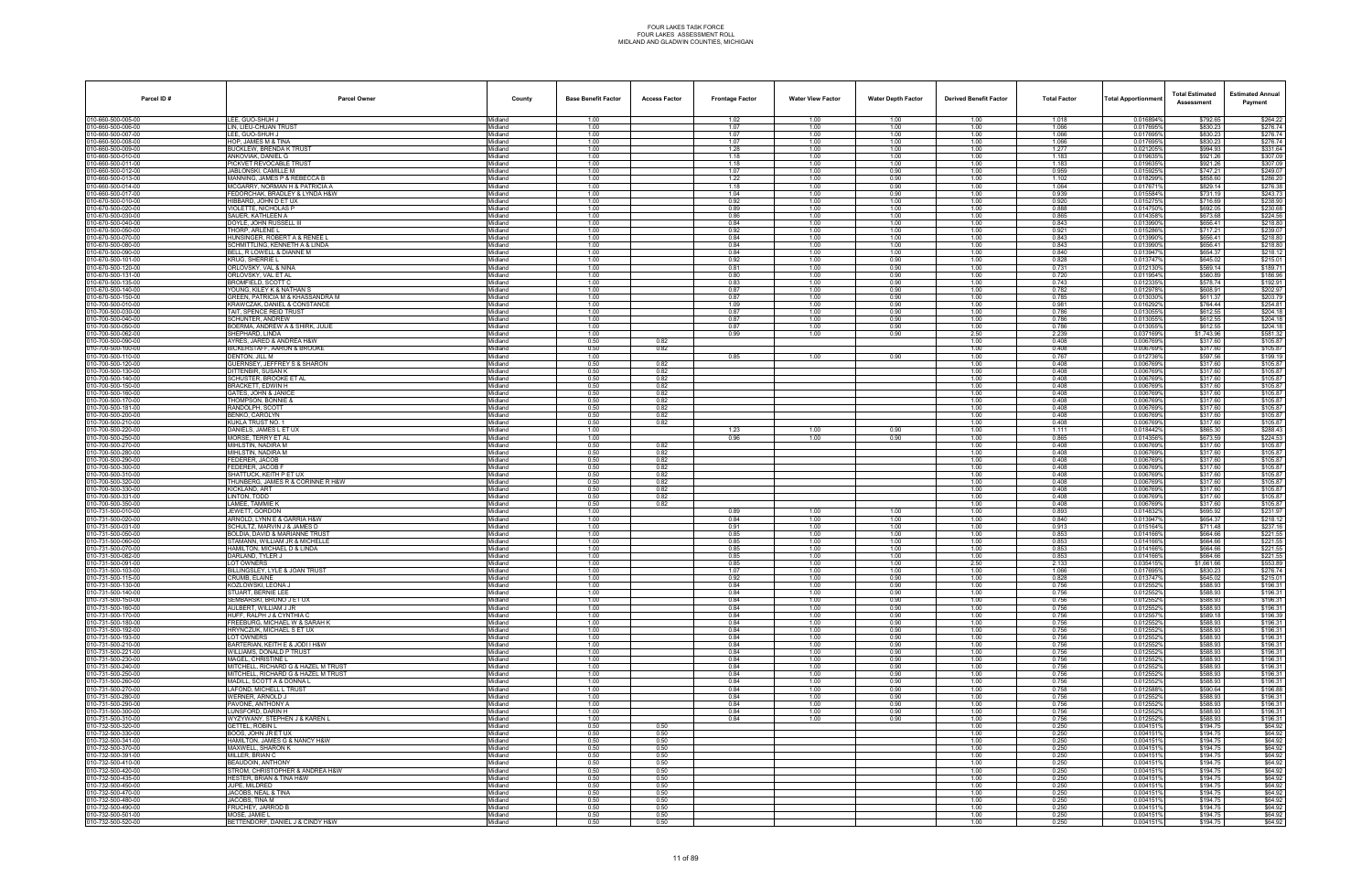| 010-733-500-531-00<br>0.012591%<br>\$590.77<br>WYZYWANY, STEPHEN J & KAREN L<br>1.00<br>0.84<br>1.00<br>0.90<br>1.00<br>0.758<br>Midland<br>010-733-500-541-00<br>1.00<br>1.00<br>1.00<br>0.758<br>0.0125919<br><b>MUHS, CARL B</b><br>Midland<br>0.84<br>0.90<br>\$590.77<br>010-733-500-550-00<br>MCQUARTER, SCOTT<br>Midland<br>1.00<br>0.84<br>1.00<br>1.00<br>0.758<br>0.0125919<br>\$590.77<br>0.90<br>010-733-500-560-00<br>#N/A<br>0.758<br>Midland<br>1.00<br>0.84<br>1.00<br>0.90<br>1.00<br>0.012591%<br>\$590.77<br>010-733-500-570-00<br>0.86<br>#N/A<br>Midland<br>1.00<br>1.00<br>0.90<br>1.00<br>0.771<br>0.012802%<br>\$600.65<br>010-733-500-580-00<br>1.00<br>0.86<br>1.00<br>0.90<br>1.00<br>0.773<br>0.0128339<br>\$602.13<br>MOUNTS, KEITH A & SHEILA A H&W<br>Midland<br>010-733-500-590-00<br>1.00<br>0.90<br>2.25<br>0.000<br>LOT OWNERS<br>Midland<br>0.00<br>0.86<br>0.0000009<br>\$0.00<br>010-734-500-610-00<br>0.00<br>0.000<br><b>LOT OWNERS</b><br>Midland<br>0.86<br>1.00<br>0.90<br>2.25<br>0.000000%<br>\$0.00<br>010-734-500-621-00<br>PHILLIPS, LAWRENCE & ROCHELLE A<br>1.00<br>1.00<br>0.90<br>0.856<br>0.014206%<br>Midland<br>0.95<br>1.00<br>\$666.52<br>010-734-500-640-00<br>PHILLIPS. LAWRENCE J SR & ROCHELLE<br>Midland<br>1.00<br>0.84<br>1.00<br>0.90<br>1.00<br>0.758<br>0.0125919<br>\$590.77<br>010-734-500-650-00<br>TRUELOVE, DENICE C<br>1.00<br>0.84<br>1.00<br>0.90<br>1.00<br>0.758<br>0.0125919<br>\$590.77<br>Midland<br>010-734-500-660-00<br>1.00<br>0.84<br>1.00<br>1.00<br>0.758<br>0.012591%<br>TRUELOVE, DENICE C<br>Midland<br>0.90<br>\$590.77<br>010-734-500-670-00<br>1.00<br>1.00<br>0.805<br>0.013364%<br>\$627.02<br>BOYER. DONALD S ET UX<br>Midland<br>0.89<br>1.00<br>0.90<br>010-734-500-690-00<br>SEDLAR, STEVEN J & KIMBERLY H&W<br>Midland<br>1.00<br>0.85<br>0.90<br>0.767<br>0.012736%<br>\$597.56<br>1.00<br>1.00<br>010-734-500-700-00<br>STEFFKE, SAM & PUNG, KAYLA<br>Midland<br>1.00<br>0.85<br>1.00<br>0.90<br>1.00<br>0.767<br>0.0127369<br>\$597.56<br>010-734-500-710-00<br>SMALLEY, AARON<br>Midland<br>1.00<br>0.85<br>1.00<br>0.90<br>1.00<br>0.767<br>0.012736%<br>\$597.56<br>010-734-500-720-00<br>MCDADE, DARLENE & JAMES B<br>Midland<br>1.00<br>0.85<br>1.00<br>0.90<br>1.00<br>0.767<br>0.012736%<br>\$597.56<br>010-734-500-730-00<br>1.00<br>0.85<br>1.00<br>0.763<br>0.012666%<br>\$594.28<br>COLLINS, DREW A ET UX<br>Midland<br>1.00<br>0.90<br>010-734-500-741-00<br>0.805<br>0.013359%<br>JERRY, MICHAEL & KATHY<br>Midland<br>1.00<br>0.89<br>1.00<br>0.90<br>1.00<br>\$626.81<br>010-734-500-750-00<br>ZAWISLAK, JOSEPH & BONNIE<br>Midland<br>1.00<br>0.87<br>1.00<br>0.90<br>1.00<br>0.785<br>0.013035<br>\$611.59<br>010-734-500-770-00<br>KNEPP, MICHAEL L<br>Midland<br>1.00<br>0.87<br>1.00<br>0.90<br>1.00<br>0.786<br>0.013050%<br>\$612.29<br>010-734-500-793-00<br>CHASE, WILLIAM & KELLY R<br>Midland<br>1.00<br>1.14<br>1.00<br>0.90<br>1.00<br>1.024<br>0.017004%<br>\$797.84<br>010-734-500-811-00<br>1.00<br>0.900<br>\$700.81<br>WEBER, WILLIAM & MARY JEAN TRUST<br>Midland<br>1.00<br>1.00<br>1.00<br>0.90<br>0.014936%<br>010-734-500-825-00<br>0.013658%<br>HONECK, BEVERLY G<br>Midland<br>1.00<br>1.22<br>0.75<br>0.90<br>1.00<br>0.823<br>\$640.83<br>010-734-500-840-00<br>SOBIECK, CHRISTOPHER P ET UX<br>Midland<br>1.00<br>0.88<br>0.75<br>0.90<br>1.00<br>0.596<br>0.009895<br>\$464.27<br>010-734-500-850-00<br>KUCEMBA, STANLEY F ET AL<br>Midland<br>1.00<br>0.83<br>0.75<br>0.90<br>1.00<br>0.563<br>0.009352%<br>\$438.80<br>010-734-500-860-00<br>PETRE, KEITH<br>Midland<br>1.00<br>0.88<br>0.75<br>0.90<br>1.00<br>0.595<br>0.009879%<br>\$463.51<br>010-734-500-870-00<br><b>GETTEL, ROBIN L</b><br>Midland<br>1.00<br>0.87<br>0.75<br>0.90<br>1.00<br>0.590<br>0.009791%<br>\$459.41<br>010-734-500-885-00<br>KROENING, ROGER D ET UX<br>1.00<br>0.760<br>0.0126129<br>Midland<br>1.13<br>0.75<br>0.90<br>1.00<br>\$591.76<br>010-734-500-911-00<br>CODER, PAUL L & CODER, LAURENCE<br>1.00<br>1.43<br>0.75<br>0.90<br>1.00<br>0.968<br>0.0160809<br>\$754.46<br>Midland<br>010-735-500-940-00<br>SKEBO, MICHAEL J ET UX<br>Midland<br>0.50<br>0.50<br>1.00<br>0.250<br>0.0041519<br>\$194.75<br>010-735-500-950-00<br>1.00<br>HAMILTON, MATTHEW & KATHLEEN M H&W<br>Midland<br>0.50<br>0.50<br>0.250<br>0.0041519<br>\$194.75<br>010-735-500-966-00<br>CAMPBELL, EARL A<br>Midland<br>0.50<br>0.50<br>1.00<br>0.250<br>0.0041519<br>\$194.75<br>010-735-500-980-00<br>0.0041519<br>\$194.75<br>NOHEL, SCOTT F & AMY L H&W<br>Midland<br>0.50<br>0.50<br>1.00<br>0.250<br>010-735-500-991-00<br>NOHEL, FRANCIS W & BETTY TRUST<br>Midland<br>0.50<br>0.50<br>1.00<br>0.250<br>0.0041519<br>\$194.75<br>010-735-600-010-00<br>ODELL, WAYNE L & JILL A<br>Midland<br>1.00<br>0.75<br>1.00<br>0.617<br>0.010238%<br>\$480.36<br>0.91<br>0.90<br>010-735-600-021-00<br>BROWN, ERIC & KALI<br>1.00<br>0.656<br>Midland<br>0.97<br>0.75<br>0.90<br>1.00<br>0.010893<br>\$511.08<br>010-735-600-050-00<br>TONN. EARL E<br>Midland<br>1.00<br>0.84<br>0.75<br>0.90<br>1.00<br>0.569<br>0.009443%<br>\$443.08<br>010-735-600-065-00<br>\$484.46<br>LOODEEN, THOMAS & MICHELLE TRUST<br>Midland<br>1.00<br>0.92<br>0.75<br>0.90<br>1.00<br>0.622<br>0.010325%<br>010-735-600-080-00<br>LOODEEN, THOMAS & MICHELLE TRUST<br>Midland<br>1.00<br>0.92<br>0.75<br>0.90<br>1.00<br>0.621<br>0.010318%<br>\$484.12<br>010-735-600-100-00<br>WALKER, CAROL H TRUST<br>1.00<br>1.36<br>0.75<br>0.90<br>1.00<br>0.917<br>0.0152339<br>\$714.73<br>Midland<br>010-735-600-160-00<br>1.00<br>0.75<br>1.00<br>0.0094729<br>ZITTA, RONALD V & DELITE J TRUST<br>Midland<br>0.85<br>0.90<br>0.570<br>\$444.41<br>010-735-600-170-00<br>JORGENSEN, ELIZABETH<br>Midland<br>1.00<br>0.85<br>0.75<br>0.90<br>1.00<br>0.570<br>0.0094729<br>\$444.41<br>010-735-600-181-00<br>HOWELL, DOUG & LAWRENCE, GINA<br>Midland<br>1.00<br>0.90<br>0.75<br>0.90<br>1.00<br>0.605<br>0.010038%<br>\$470.96<br>010-735-600-198-00<br>0.89<br>0.604<br>BYE, JANE C & GILBERT L W&H<br>Midland<br>1.00<br>0.75<br>0.90<br>1.00<br>0.010025%<br>\$470.36<br>010-735-600-210-00<br>1.00<br>0.81<br>0.75<br>1.00<br>0.545<br>0.009055%<br>\$424.87<br>MANWELL, TROY & JILL H&W<br>Midland<br>0.90<br>010-735-600-221-00<br>0.75<br>1.00<br>0.624<br>HUNSANGER, CHARLES J & SUSAN H&W<br>Midland<br>1.00<br>0.93<br>0.90<br>0.0103679<br>\$486.40<br>010-735-600-250-00<br>MOOTS, GLENN & & MICHELLE K H&W<br>Midland<br>1.00<br>0.93<br>1.00<br>1.00<br>1.00<br>0.925<br>0.0153589<br>\$720.59<br>010-735-600-260-00<br>COLLINS, DEBRA C<br>1.00<br>0.90<br>1.00<br>1.00<br>1.00<br>0.904<br>0.015009%<br>\$704.23<br>Midland<br>010-736-600-270-00<br>0.85<br>0.848<br>SWANTON, JAMES & NICOLE H&W<br>Midland<br>1.00<br>1.00<br>1.00<br>1.00<br>0.014073%<br>\$660.31<br>010-736-600-280-00<br>MANWELL, ARTHUR III & LISA J H&W<br>1.00<br>0.85<br>1.00<br>1.00<br>1.00<br>0.848<br>0.0140739<br>\$660.31<br>Midland<br>010-736-600-290-00<br>1.00<br>1.00<br>1.00<br>0.848<br>MANWELL, ARTHUR III & LISA J H&W<br>Midland<br>0.85<br>1.00<br>0.014073%<br>\$660.31<br>010-736-600-300-00<br>1.00<br>0.848<br>SCHULTZ, VICTOR L & LINDA E TRUST<br>Midland<br>1.00<br>0.85<br>1.00<br>1.00<br>0.014073%<br>\$660.31<br>010-736-600-312-00<br>MANWELL, ZENITH M<br>0.015318%<br>Midland<br>1.00<br>0.92<br>1.00<br>1.00<br>1.00<br>0.923<br>\$718.70<br>010-736-600-330-00<br>WITT, ROBERT E TRUST<br>Midland<br>1.00<br>0.84<br>1.00<br>1.00<br>1.00<br>0.840<br>0.013947%<br>\$654.37<br>010-736-600-340-00<br>1.00<br>0.84<br>1.00<br>1.00<br>1.00<br>0.840<br>0.0139479<br>\$654.37<br>MANWELL, TROY L & JILL M<br>Midland<br>010-736-600-350-00<br>1.00<br>MCGOVERN. TAMARA &<br>Midland<br>1.00<br>0.99<br>1.00<br>1.00<br>0.990<br>0.016443%<br>\$771.51<br>010-736-600-370-00<br>1.00<br>0.75<br>1.00<br>0.643<br>BENWAY. DAVID T & CAROL A<br>Midland<br>0.86<br>1.00<br>0.010668%<br>\$500.55<br>010-736-600-381-00<br>ADCOCK, BRAD V & DENISE F<br>1.00<br>0.93<br>0.75<br>1.00<br>1.00<br>0.700<br>0.0116199<br>\$545.17<br>Midland<br>010-736-600-401-00<br>SCHMITT, JOHN W & KATHY S<br>Midland<br>1.00<br>0.92<br>0.75<br>0.90<br>1.00<br>0.621<br>0.010310<br>\$483.77<br>010-736-600-420-00<br>ZIEMAN, JONATHAN & MARY B TRUST<br>1.00<br>0.97<br>0.75<br>0.90<br>1.00<br>0.656<br>0.010893%<br>\$511.08<br>Midland<br>PAGE, JOSEPH H<br>Midland<br>1.00<br>0.98<br>0.75<br>0.90<br>1.00<br>0.660<br>0.010952%<br>\$513.85<br>fonn, earl e<br>Midland<br>0.50<br>0.50<br>1.00<br>0.250<br>0.0041519<br>\$194.75<br>010-736-600-450-00<br>EAGAN, CARRIE L<br>Midland<br>0.004151%<br>\$194.75<br>0.50<br>0.50<br>1.00<br>0.250<br>010-736-600-460-00<br>FALKOWSKI, SHANE&SANDS, TERESA<br>Midland<br>0.50<br>0.50<br>1.00<br>0.250<br>0.0041519<br>\$194.75<br>010-736-600-470-00<br>MANWELL, ARTHUR III & LISA J H&W<br>Midland<br>0.50<br>0.50<br>1.00<br>0.250<br>0.0041519<br>\$194.75<br>010-736-600-480-00<br>0.50<br>0.50<br>1.00<br>MANWELL, ARTHUR III & LISA J H&W<br>Midland<br>0.250<br>0.0041519<br>\$194.75<br>010-736-600-491-00<br>SCHULTZ, VICTOR L & LINDA E H&W<br>Midland<br>0.50<br>1.00<br>0.250<br>\$194.75<br>0.50<br>0.004151%<br>010-736-600-492-00<br>0.0041519<br>\$194.75<br>SWANTON, JAMES M & NICOLE L H&W<br>Midland<br>0.50<br>0.50<br>1.00<br>0.250<br>010-737-600-520-00<br>MIDLAND COUNTY TREASURER<br>Midland<br>0.50<br>0.50<br>1.00<br>0.250<br>0.0041519<br>\$194.75<br>010-737-600-531-00<br>WALTER, EVELYN<br>Midland<br>0.50<br>0.50<br>1.00<br>0.250<br>0.004151%<br>\$194.75<br>010-737-600-560-00<br><b>BALLIEN, ASA</b><br>0.50<br>0.50<br>1.00<br>\$194.75<br>Midland<br>0.250<br>0.0041519<br>010-737-600-585-00<br>CANTIN, MICKAEL DAVID<br>0.50<br>0.50<br>1.00<br>0.250<br>0.004151%<br>\$194.75<br>Midland<br>010-737-600-611-00<br>0.0041519<br>\$194.75<br>KING. THOMAS<br>Midland<br>0.50<br>1.00<br>0.250<br>0.50<br>010-737-600-635-00<br>LEVIERE, TONI M<br>Midland<br>0.50<br>0.50<br>1.00<br>0.250<br>0.0041519<br>\$194.75<br>010-737-600-660-00<br>BIRD DOG VENTURES LLC<br>Midland<br>0.50<br>0.50<br>1.00<br>0.250<br>0.0041519<br>\$194.75<br>010-737-600-675-00<br>Midland<br>0.50<br>0.50<br>1.00<br>0.250<br>0.0041519<br>\$194.75<br>COOK-AGUIRRE, SHAWNCEY G<br>010-737-600-690-00<br>STAMANN, WILLIAM D JR & MICHELLE<br>\$194.75<br>Midland<br>0.50<br>0.50<br>1.00<br>0.250<br>0.0041519<br>010-737-600-710-00<br>BROWN, MARK L & PAMELA K<br>0.50<br>0.50<br>1.00<br>0.250<br>0.0041519<br>\$194.75<br>Midland<br>010-737-600-730-00<br>\$194.75<br>OBERLOIER, MICHAEL & WENDY H&W<br>Midland<br>0.50<br>0.50<br>1.00<br>0.250<br>0.004151%<br>010-737-600-750-00<br>HORAZDOVSKY, AMANDA<br>Midland<br>0.50<br>0.50<br>1.00<br>0.250<br>0.0041519<br>\$194.75<br>Midland<br>0.50<br>0.50<br>1.00<br>0.0041519<br>\$194.75<br>HORAZDOVSKY, AMANDA<br>0.250<br>STAUFFER, WAYNE R & CYNTHIA J H&W<br>\$194.75<br>Midland<br>0.50<br>0.50<br>1.00<br>0.250<br>0.0041519<br>010-737-600-800-00<br>\$194.75<br>CAY, RYAN & NEWMAN, MARCIE<br>Midland<br>0.50<br>0.250<br>0.004151%<br>0.50<br>1.00<br>010-737-600-820-00<br>0.250<br>0.004151%<br>\$194.75<br>OWENS, JENNA L<br>Midland<br>0.50<br>0.50<br>1.00<br>010-737-600-840-00<br>STURGEON, DONALD G & RHONDA<br>Midland<br>0.50<br>0.50<br>1.00<br>0.250<br>0.0041519<br>\$194.75<br>010-737-600-860-00<br>Midland<br>0.50<br>0.50<br>1.00<br>0.250<br>0.0041519<br>\$194.75<br>HULSE, JENNA<br>010-737-700-010-00<br>SCHRAEDER, LAWRENCE R ET UX<br>\$194.75<br>Midland<br>0.50<br>0.50<br>1.00<br>0.250<br>0.0041519<br>010-737-700-020-00<br>HARDY, BRIDGET & WILLARD C<br>0.004151%<br>\$194.75<br>Midland<br>0.50<br>0.50<br>1.00<br>0.250<br>010-737-700-060-00<br>0.250<br>0.004151%<br>\$194.75<br>CLARK, AMANDA L TRUST<br>Midland<br>0.50<br>0.50<br>1.00<br>010-737-700-080-00<br>MARCHBANKS, ERIC & GUSHEN, ERIN<br>Midland<br>0.50<br>0.50<br>1.00<br>0.250<br>0.0041519<br>\$194.75<br>010-738-600-880-00<br>BETTENDORF, DANIEL J & CINDY H&W<br>Midland<br>0.50<br>0.50<br>1.00<br>0.250<br>0.0041519<br>\$194.75<br>010-738-600-890-00<br>KALINA, MAISON ET AL<br>0.0041519<br>\$194.75<br>Midland<br>0.50<br>0.50<br>1.00<br>0.250<br>010-738-600-900-00<br>DIVELEY. WAYNE E *TRUST*<br>0.004151%<br>\$194.75<br>Midland<br>0.50<br>1.00<br>0.250<br>0.50 | Parcel ID# | <b>Parcel Owner</b> | County | <b>Base Benefit Factor</b> | <b>Access Factor</b> | <b>Frontage Factor</b> | <b>Water View Factor</b> | <b>Water Depth Factor</b> | <b>Derived Benefit Factor</b> | <b>Total Factor</b> | Total Apportionmer | <b>Total Estimated</b><br>Assessment | <b>Estimated Annual</b><br>Payment |
|----------------------------------------------------------------------------------------------------------------------------------------------------------------------------------------------------------------------------------------------------------------------------------------------------------------------------------------------------------------------------------------------------------------------------------------------------------------------------------------------------------------------------------------------------------------------------------------------------------------------------------------------------------------------------------------------------------------------------------------------------------------------------------------------------------------------------------------------------------------------------------------------------------------------------------------------------------------------------------------------------------------------------------------------------------------------------------------------------------------------------------------------------------------------------------------------------------------------------------------------------------------------------------------------------------------------------------------------------------------------------------------------------------------------------------------------------------------------------------------------------------------------------------------------------------------------------------------------------------------------------------------------------------------------------------------------------------------------------------------------------------------------------------------------------------------------------------------------------------------------------------------------------------------------------------------------------------------------------------------------------------------------------------------------------------------------------------------------------------------------------------------------------------------------------------------------------------------------------------------------------------------------------------------------------------------------------------------------------------------------------------------------------------------------------------------------------------------------------------------------------------------------------------------------------------------------------------------------------------------------------------------------------------------------------------------------------------------------------------------------------------------------------------------------------------------------------------------------------------------------------------------------------------------------------------------------------------------------------------------------------------------------------------------------------------------------------------------------------------------------------------------------------------------------------------------------------------------------------------------------------------------------------------------------------------------------------------------------------------------------------------------------------------------------------------------------------------------------------------------------------------------------------------------------------------------------------------------------------------------------------------------------------------------------------------------------------------------------------------------------------------------------------------------------------------------------------------------------------------------------------------------------------------------------------------------------------------------------------------------------------------------------------------------------------------------------------------------------------------------------------------------------------------------------------------------------------------------------------------------------------------------------------------------------------------------------------------------------------------------------------------------------------------------------------------------------------------------------------------------------------------------------------------------------------------------------------------------------------------------------------------------------------------------------------------------------------------------------------------------------------------------------------------------------------------------------------------------------------------------------------------------------------------------------------------------------------------------------------------------------------------------------------------------------------------------------------------------------------------------------------------------------------------------------------------------------------------------------------------------------------------------------------------------------------------------------------------------------------------------------------------------------------------------------------------------------------------------------------------------------------------------------------------------------------------------------------------------------------------------------------------------------------------------------------------------------------------------------------------------------------------------------------------------------------------------------------------------------------------------------------------------------------------------------------------------------------------------------------------------------------------------------------------------------------------------------------------------------------------------------------------------------------------------------------------------------------------------------------------------------------------------------------------------------------------------------------------------------------------------------------------------------------------------------------------------------------------------------------------------------------------------------------------------------------------------------------------------------------------------------------------------------------------------------------------------------------------------------------------------------------------------------------------------------------------------------------------------------------------------------------------------------------------------------------------------------------------------------------------------------------------------------------------------------------------------------------------------------------------------------------------------------------------------------------------------------------------------------------------------------------------------------------------------------------------------------------------------------------------------------------------------------------------------------------------------------------------------------------------------------------------------------------------------------------------------------------------------------------------------------------------------------------------------------------------------------------------------------------------------------------------------------------------------------------------------------------------------------------------------------------------------------------------------------------------------------------------------------------------------------------------------------------------------------------------------------------------------------------------------------------------------------------------------------------------------------------------------------------------------------------------------------------------------------------------------------------------------------------------------------------------------------------------------------------------------------------------------------------------------------------------------------------------------------------------------------------------------------------------------------------------------------------------------------------------------------------------------------------------------------------------------------------------------------------------------------------------------------------------------------------------------------------------------------------------------------------------------------------------------------------------------------------------------------------------------------------------------------------------------------------------------------------------------------------------------------------------------------------------------------------------------------------------------------------------------------------------------------------------------------------------------------------------------------------------------------------------------------------------------------------------------------------------------------------------------------------------------------------------------------------------------------------------------------------------------------------------------------------------------------------------------------------------------------------------------------------------------------------------------------------------------------------------------------------------------------------------------------------------------------------------------------------------------------------------------------------------------------------------------------------------------------------------------------------------------------------------------------------------------------------------------------------------------------------------------------------------------------------------------------------------------------------------------------------------------------------------------------------------------------------------------------------------------------------------------------------------------------------------------------------------------------------------------------------------------------------------------------------------------------------------------------------------------------------------------------------------------------------------------------------------------------------------------------------------------------------------------------------------------------------------------------------------------------------------------------------------------------------------------------------------------------------------------------------------------------------------------------------------------------------------------------------------------------------------------------------------------------------------------------------------------------------------------------------------------------------------------------------------------------------------------------------------------------------------------------------------------------------------------------------------------------------------------------------------------------------------------------------------------------------------------------------------------------------------------------------------------------------------------------------------------------------------------------------------------------------------------------------------------------------------------------------------------------------------------------------------------------------------------------------------------------------------------------------------------------------------------------------------------------------------------------------------------------------------------------------------------------------------------------------------------------------------------------------------|------------|---------------------|--------|----------------------------|----------------------|------------------------|--------------------------|---------------------------|-------------------------------|---------------------|--------------------|--------------------------------------|------------------------------------|
| 010-736-600-430-00<br>010-736-600-440-00<br>010-737-600-761-00<br>010-737-600-782-00                                                                                                                                                                                                                                                                                                                                                                                                                                                                                                                                                                                                                                                                                                                                                                                                                                                                                                                                                                                                                                                                                                                                                                                                                                                                                                                                                                                                                                                                                                                                                                                                                                                                                                                                                                                                                                                                                                                                                                                                                                                                                                                                                                                                                                                                                                                                                                                                                                                                                                                                                                                                                                                                                                                                                                                                                                                                                                                                                                                                                                                                                                                                                                                                                                                                                                                                                                                                                                                                                                                                                                                                                                                                                                                                                                                                                                                                                                                                                                                                                                                                                                                                                                                                                                                                                                                                                                                                                                                                                                                                                                                                                                                                                                                                                                                                                                                                                                                                                                                                                                                                                                                                                                                                                                                                                                                                                                                                                                                                                                                                                                                                                                                                                                                                                                                                                                                                                                                                                                                                                                                                                                                                                                                                                                                                                                                                                                                                                                                                                                                                                                                                                                                                                                                                                                                                                                                                                                                                                                                                                                                                                                                                                                                                                                                                                                                                                                                                                                                                                                                                                                                                                                                                                                                                                                                                                                                                                                                                                                                                                                                                                                                                                                                                                                                                                                                                                                                                                                                                                                                                                                                                                                                                                                                                                                                                                                                                                                                                                                                                                                                                                                                                                                                                                                                                                                                                                                                                                                                                                                                                                                                                                                                                                                                                                                                                                                                                                                                                                                                                                                                                                                                                                                                                                                                                                                                                                                                                                                                                                                                                                                                                                                                                                                                                                                                                                                                                                                                                                                                                                                                                                                                                                                                                                                                                                                                                                                                                                                                                                                                                                                                                                                                                                                                                                                                                                                                                                                                                                                                                                                                                                                                                                                                                                                                                                                                                             |            |                     |        |                            |                      |                        |                          |                           |                               |                     |                    |                                      | \$196.92                           |
|                                                                                                                                                                                                                                                                                                                                                                                                                                                                                                                                                                                                                                                                                                                                                                                                                                                                                                                                                                                                                                                                                                                                                                                                                                                                                                                                                                                                                                                                                                                                                                                                                                                                                                                                                                                                                                                                                                                                                                                                                                                                                                                                                                                                                                                                                                                                                                                                                                                                                                                                                                                                                                                                                                                                                                                                                                                                                                                                                                                                                                                                                                                                                                                                                                                                                                                                                                                                                                                                                                                                                                                                                                                                                                                                                                                                                                                                                                                                                                                                                                                                                                                                                                                                                                                                                                                                                                                                                                                                                                                                                                                                                                                                                                                                                                                                                                                                                                                                                                                                                                                                                                                                                                                                                                                                                                                                                                                                                                                                                                                                                                                                                                                                                                                                                                                                                                                                                                                                                                                                                                                                                                                                                                                                                                                                                                                                                                                                                                                                                                                                                                                                                                                                                                                                                                                                                                                                                                                                                                                                                                                                                                                                                                                                                                                                                                                                                                                                                                                                                                                                                                                                                                                                                                                                                                                                                                                                                                                                                                                                                                                                                                                                                                                                                                                                                                                                                                                                                                                                                                                                                                                                                                                                                                                                                                                                                                                                                                                                                                                                                                                                                                                                                                                                                                                                                                                                                                                                                                                                                                                                                                                                                                                                                                                                                                                                                                                                                                                                                                                                                                                                                                                                                                                                                                                                                                                                                                                                                                                                                                                                                                                                                                                                                                                                                                                                                                                                                                                                                                                                                                                                                                                                                                                                                                                                                                                                                                                                                                                                                                                                                                                                                                                                                                                                                                                                                                                                                                                                                                                                                                                                                                                                                                                                                                                                                                                                                                                                                                  |            |                     |        |                            |                      |                        |                          |                           |                               |                     |                    |                                      | \$196.92<br>\$196.92               |
|                                                                                                                                                                                                                                                                                                                                                                                                                                                                                                                                                                                                                                                                                                                                                                                                                                                                                                                                                                                                                                                                                                                                                                                                                                                                                                                                                                                                                                                                                                                                                                                                                                                                                                                                                                                                                                                                                                                                                                                                                                                                                                                                                                                                                                                                                                                                                                                                                                                                                                                                                                                                                                                                                                                                                                                                                                                                                                                                                                                                                                                                                                                                                                                                                                                                                                                                                                                                                                                                                                                                                                                                                                                                                                                                                                                                                                                                                                                                                                                                                                                                                                                                                                                                                                                                                                                                                                                                                                                                                                                                                                                                                                                                                                                                                                                                                                                                                                                                                                                                                                                                                                                                                                                                                                                                                                                                                                                                                                                                                                                                                                                                                                                                                                                                                                                                                                                                                                                                                                                                                                                                                                                                                                                                                                                                                                                                                                                                                                                                                                                                                                                                                                                                                                                                                                                                                                                                                                                                                                                                                                                                                                                                                                                                                                                                                                                                                                                                                                                                                                                                                                                                                                                                                                                                                                                                                                                                                                                                                                                                                                                                                                                                                                                                                                                                                                                                                                                                                                                                                                                                                                                                                                                                                                                                                                                                                                                                                                                                                                                                                                                                                                                                                                                                                                                                                                                                                                                                                                                                                                                                                                                                                                                                                                                                                                                                                                                                                                                                                                                                                                                                                                                                                                                                                                                                                                                                                                                                                                                                                                                                                                                                                                                                                                                                                                                                                                                                                                                                                                                                                                                                                                                                                                                                                                                                                                                                                                                                                                                                                                                                                                                                                                                                                                                                                                                                                                                                                                                                                                                                                                                                                                                                                                                                                                                                                                                                                                                                                                  |            |                     |        |                            |                      |                        |                          |                           |                               |                     |                    |                                      | \$196.92                           |
|                                                                                                                                                                                                                                                                                                                                                                                                                                                                                                                                                                                                                                                                                                                                                                                                                                                                                                                                                                                                                                                                                                                                                                                                                                                                                                                                                                                                                                                                                                                                                                                                                                                                                                                                                                                                                                                                                                                                                                                                                                                                                                                                                                                                                                                                                                                                                                                                                                                                                                                                                                                                                                                                                                                                                                                                                                                                                                                                                                                                                                                                                                                                                                                                                                                                                                                                                                                                                                                                                                                                                                                                                                                                                                                                                                                                                                                                                                                                                                                                                                                                                                                                                                                                                                                                                                                                                                                                                                                                                                                                                                                                                                                                                                                                                                                                                                                                                                                                                                                                                                                                                                                                                                                                                                                                                                                                                                                                                                                                                                                                                                                                                                                                                                                                                                                                                                                                                                                                                                                                                                                                                                                                                                                                                                                                                                                                                                                                                                                                                                                                                                                                                                                                                                                                                                                                                                                                                                                                                                                                                                                                                                                                                                                                                                                                                                                                                                                                                                                                                                                                                                                                                                                                                                                                                                                                                                                                                                                                                                                                                                                                                                                                                                                                                                                                                                                                                                                                                                                                                                                                                                                                                                                                                                                                                                                                                                                                                                                                                                                                                                                                                                                                                                                                                                                                                                                                                                                                                                                                                                                                                                                                                                                                                                                                                                                                                                                                                                                                                                                                                                                                                                                                                                                                                                                                                                                                                                                                                                                                                                                                                                                                                                                                                                                                                                                                                                                                                                                                                                                                                                                                                                                                                                                                                                                                                                                                                                                                                                                                                                                                                                                                                                                                                                                                                                                                                                                                                                                                                                                                                                                                                                                                                                                                                                                                                                                                                                                                                                  |            |                     |        |                            |                      |                        |                          |                           |                               |                     |                    |                                      | \$200.22                           |
|                                                                                                                                                                                                                                                                                                                                                                                                                                                                                                                                                                                                                                                                                                                                                                                                                                                                                                                                                                                                                                                                                                                                                                                                                                                                                                                                                                                                                                                                                                                                                                                                                                                                                                                                                                                                                                                                                                                                                                                                                                                                                                                                                                                                                                                                                                                                                                                                                                                                                                                                                                                                                                                                                                                                                                                                                                                                                                                                                                                                                                                                                                                                                                                                                                                                                                                                                                                                                                                                                                                                                                                                                                                                                                                                                                                                                                                                                                                                                                                                                                                                                                                                                                                                                                                                                                                                                                                                                                                                                                                                                                                                                                                                                                                                                                                                                                                                                                                                                                                                                                                                                                                                                                                                                                                                                                                                                                                                                                                                                                                                                                                                                                                                                                                                                                                                                                                                                                                                                                                                                                                                                                                                                                                                                                                                                                                                                                                                                                                                                                                                                                                                                                                                                                                                                                                                                                                                                                                                                                                                                                                                                                                                                                                                                                                                                                                                                                                                                                                                                                                                                                                                                                                                                                                                                                                                                                                                                                                                                                                                                                                                                                                                                                                                                                                                                                                                                                                                                                                                                                                                                                                                                                                                                                                                                                                                                                                                                                                                                                                                                                                                                                                                                                                                                                                                                                                                                                                                                                                                                                                                                                                                                                                                                                                                                                                                                                                                                                                                                                                                                                                                                                                                                                                                                                                                                                                                                                                                                                                                                                                                                                                                                                                                                                                                                                                                                                                                                                                                                                                                                                                                                                                                                                                                                                                                                                                                                                                                                                                                                                                                                                                                                                                                                                                                                                                                                                                                                                                                                                                                                                                                                                                                                                                                                                                                                                                                                                                                                                  |            |                     |        |                            |                      |                        |                          |                           |                               |                     |                    |                                      | \$200.71                           |
|                                                                                                                                                                                                                                                                                                                                                                                                                                                                                                                                                                                                                                                                                                                                                                                                                                                                                                                                                                                                                                                                                                                                                                                                                                                                                                                                                                                                                                                                                                                                                                                                                                                                                                                                                                                                                                                                                                                                                                                                                                                                                                                                                                                                                                                                                                                                                                                                                                                                                                                                                                                                                                                                                                                                                                                                                                                                                                                                                                                                                                                                                                                                                                                                                                                                                                                                                                                                                                                                                                                                                                                                                                                                                                                                                                                                                                                                                                                                                                                                                                                                                                                                                                                                                                                                                                                                                                                                                                                                                                                                                                                                                                                                                                                                                                                                                                                                                                                                                                                                                                                                                                                                                                                                                                                                                                                                                                                                                                                                                                                                                                                                                                                                                                                                                                                                                                                                                                                                                                                                                                                                                                                                                                                                                                                                                                                                                                                                                                                                                                                                                                                                                                                                                                                                                                                                                                                                                                                                                                                                                                                                                                                                                                                                                                                                                                                                                                                                                                                                                                                                                                                                                                                                                                                                                                                                                                                                                                                                                                                                                                                                                                                                                                                                                                                                                                                                                                                                                                                                                                                                                                                                                                                                                                                                                                                                                                                                                                                                                                                                                                                                                                                                                                                                                                                                                                                                                                                                                                                                                                                                                                                                                                                                                                                                                                                                                                                                                                                                                                                                                                                                                                                                                                                                                                                                                                                                                                                                                                                                                                                                                                                                                                                                                                                                                                                                                                                                                                                                                                                                                                                                                                                                                                                                                                                                                                                                                                                                                                                                                                                                                                                                                                                                                                                                                                                                                                                                                                                                                                                                                                                                                                                                                                                                                                                                                                                                                                                                                                  |            |                     |        |                            |                      |                        |                          |                           |                               |                     |                    |                                      | \$0.00<br>\$0.00                   |
|                                                                                                                                                                                                                                                                                                                                                                                                                                                                                                                                                                                                                                                                                                                                                                                                                                                                                                                                                                                                                                                                                                                                                                                                                                                                                                                                                                                                                                                                                                                                                                                                                                                                                                                                                                                                                                                                                                                                                                                                                                                                                                                                                                                                                                                                                                                                                                                                                                                                                                                                                                                                                                                                                                                                                                                                                                                                                                                                                                                                                                                                                                                                                                                                                                                                                                                                                                                                                                                                                                                                                                                                                                                                                                                                                                                                                                                                                                                                                                                                                                                                                                                                                                                                                                                                                                                                                                                                                                                                                                                                                                                                                                                                                                                                                                                                                                                                                                                                                                                                                                                                                                                                                                                                                                                                                                                                                                                                                                                                                                                                                                                                                                                                                                                                                                                                                                                                                                                                                                                                                                                                                                                                                                                                                                                                                                                                                                                                                                                                                                                                                                                                                                                                                                                                                                                                                                                                                                                                                                                                                                                                                                                                                                                                                                                                                                                                                                                                                                                                                                                                                                                                                                                                                                                                                                                                                                                                                                                                                                                                                                                                                                                                                                                                                                                                                                                                                                                                                                                                                                                                                                                                                                                                                                                                                                                                                                                                                                                                                                                                                                                                                                                                                                                                                                                                                                                                                                                                                                                                                                                                                                                                                                                                                                                                                                                                                                                                                                                                                                                                                                                                                                                                                                                                                                                                                                                                                                                                                                                                                                                                                                                                                                                                                                                                                                                                                                                                                                                                                                                                                                                                                                                                                                                                                                                                                                                                                                                                                                                                                                                                                                                                                                                                                                                                                                                                                                                                                                                                                                                                                                                                                                                                                                                                                                                                                                                                                                                                                                  |            |                     |        |                            |                      |                        |                          |                           |                               |                     |                    |                                      | \$222.17                           |
|                                                                                                                                                                                                                                                                                                                                                                                                                                                                                                                                                                                                                                                                                                                                                                                                                                                                                                                                                                                                                                                                                                                                                                                                                                                                                                                                                                                                                                                                                                                                                                                                                                                                                                                                                                                                                                                                                                                                                                                                                                                                                                                                                                                                                                                                                                                                                                                                                                                                                                                                                                                                                                                                                                                                                                                                                                                                                                                                                                                                                                                                                                                                                                                                                                                                                                                                                                                                                                                                                                                                                                                                                                                                                                                                                                                                                                                                                                                                                                                                                                                                                                                                                                                                                                                                                                                                                                                                                                                                                                                                                                                                                                                                                                                                                                                                                                                                                                                                                                                                                                                                                                                                                                                                                                                                                                                                                                                                                                                                                                                                                                                                                                                                                                                                                                                                                                                                                                                                                                                                                                                                                                                                                                                                                                                                                                                                                                                                                                                                                                                                                                                                                                                                                                                                                                                                                                                                                                                                                                                                                                                                                                                                                                                                                                                                                                                                                                                                                                                                                                                                                                                                                                                                                                                                                                                                                                                                                                                                                                                                                                                                                                                                                                                                                                                                                                                                                                                                                                                                                                                                                                                                                                                                                                                                                                                                                                                                                                                                                                                                                                                                                                                                                                                                                                                                                                                                                                                                                                                                                                                                                                                                                                                                                                                                                                                                                                                                                                                                                                                                                                                                                                                                                                                                                                                                                                                                                                                                                                                                                                                                                                                                                                                                                                                                                                                                                                                                                                                                                                                                                                                                                                                                                                                                                                                                                                                                                                                                                                                                                                                                                                                                                                                                                                                                                                                                                                                                                                                                                                                                                                                                                                                                                                                                                                                                                                                                                                                                                                  |            |                     |        |                            |                      |                        |                          |                           |                               |                     |                    |                                      | \$196.92                           |
|                                                                                                                                                                                                                                                                                                                                                                                                                                                                                                                                                                                                                                                                                                                                                                                                                                                                                                                                                                                                                                                                                                                                                                                                                                                                                                                                                                                                                                                                                                                                                                                                                                                                                                                                                                                                                                                                                                                                                                                                                                                                                                                                                                                                                                                                                                                                                                                                                                                                                                                                                                                                                                                                                                                                                                                                                                                                                                                                                                                                                                                                                                                                                                                                                                                                                                                                                                                                                                                                                                                                                                                                                                                                                                                                                                                                                                                                                                                                                                                                                                                                                                                                                                                                                                                                                                                                                                                                                                                                                                                                                                                                                                                                                                                                                                                                                                                                                                                                                                                                                                                                                                                                                                                                                                                                                                                                                                                                                                                                                                                                                                                                                                                                                                                                                                                                                                                                                                                                                                                                                                                                                                                                                                                                                                                                                                                                                                                                                                                                                                                                                                                                                                                                                                                                                                                                                                                                                                                                                                                                                                                                                                                                                                                                                                                                                                                                                                                                                                                                                                                                                                                                                                                                                                                                                                                                                                                                                                                                                                                                                                                                                                                                                                                                                                                                                                                                                                                                                                                                                                                                                                                                                                                                                                                                                                                                                                                                                                                                                                                                                                                                                                                                                                                                                                                                                                                                                                                                                                                                                                                                                                                                                                                                                                                                                                                                                                                                                                                                                                                                                                                                                                                                                                                                                                                                                                                                                                                                                                                                                                                                                                                                                                                                                                                                                                                                                                                                                                                                                                                                                                                                                                                                                                                                                                                                                                                                                                                                                                                                                                                                                                                                                                                                                                                                                                                                                                                                                                                                                                                                                                                                                                                                                                                                                                                                                                                                                                                                                                  |            |                     |        |                            |                      |                        |                          |                           |                               |                     |                    |                                      | \$196.92<br>\$196.92               |
|                                                                                                                                                                                                                                                                                                                                                                                                                                                                                                                                                                                                                                                                                                                                                                                                                                                                                                                                                                                                                                                                                                                                                                                                                                                                                                                                                                                                                                                                                                                                                                                                                                                                                                                                                                                                                                                                                                                                                                                                                                                                                                                                                                                                                                                                                                                                                                                                                                                                                                                                                                                                                                                                                                                                                                                                                                                                                                                                                                                                                                                                                                                                                                                                                                                                                                                                                                                                                                                                                                                                                                                                                                                                                                                                                                                                                                                                                                                                                                                                                                                                                                                                                                                                                                                                                                                                                                                                                                                                                                                                                                                                                                                                                                                                                                                                                                                                                                                                                                                                                                                                                                                                                                                                                                                                                                                                                                                                                                                                                                                                                                                                                                                                                                                                                                                                                                                                                                                                                                                                                                                                                                                                                                                                                                                                                                                                                                                                                                                                                                                                                                                                                                                                                                                                                                                                                                                                                                                                                                                                                                                                                                                                                                                                                                                                                                                                                                                                                                                                                                                                                                                                                                                                                                                                                                                                                                                                                                                                                                                                                                                                                                                                                                                                                                                                                                                                                                                                                                                                                                                                                                                                                                                                                                                                                                                                                                                                                                                                                                                                                                                                                                                                                                                                                                                                                                                                                                                                                                                                                                                                                                                                                                                                                                                                                                                                                                                                                                                                                                                                                                                                                                                                                                                                                                                                                                                                                                                                                                                                                                                                                                                                                                                                                                                                                                                                                                                                                                                                                                                                                                                                                                                                                                                                                                                                                                                                                                                                                                                                                                                                                                                                                                                                                                                                                                                                                                                                                                                                                                                                                                                                                                                                                                                                                                                                                                                                                                                                                                  |            |                     |        |                            |                      |                        |                          |                           |                               |                     |                    |                                      | \$209.01                           |
|                                                                                                                                                                                                                                                                                                                                                                                                                                                                                                                                                                                                                                                                                                                                                                                                                                                                                                                                                                                                                                                                                                                                                                                                                                                                                                                                                                                                                                                                                                                                                                                                                                                                                                                                                                                                                                                                                                                                                                                                                                                                                                                                                                                                                                                                                                                                                                                                                                                                                                                                                                                                                                                                                                                                                                                                                                                                                                                                                                                                                                                                                                                                                                                                                                                                                                                                                                                                                                                                                                                                                                                                                                                                                                                                                                                                                                                                                                                                                                                                                                                                                                                                                                                                                                                                                                                                                                                                                                                                                                                                                                                                                                                                                                                                                                                                                                                                                                                                                                                                                                                                                                                                                                                                                                                                                                                                                                                                                                                                                                                                                                                                                                                                                                                                                                                                                                                                                                                                                                                                                                                                                                                                                                                                                                                                                                                                                                                                                                                                                                                                                                                                                                                                                                                                                                                                                                                                                                                                                                                                                                                                                                                                                                                                                                                                                                                                                                                                                                                                                                                                                                                                                                                                                                                                                                                                                                                                                                                                                                                                                                                                                                                                                                                                                                                                                                                                                                                                                                                                                                                                                                                                                                                                                                                                                                                                                                                                                                                                                                                                                                                                                                                                                                                                                                                                                                                                                                                                                                                                                                                                                                                                                                                                                                                                                                                                                                                                                                                                                                                                                                                                                                                                                                                                                                                                                                                                                                                                                                                                                                                                                                                                                                                                                                                                                                                                                                                                                                                                                                                                                                                                                                                                                                                                                                                                                                                                                                                                                                                                                                                                                                                                                                                                                                                                                                                                                                                                                                                                                                                                                                                                                                                                                                                                                                                                                                                                                                                                                                  |            |                     |        |                            |                      |                        |                          |                           |                               |                     |                    |                                      | \$199.19                           |
|                                                                                                                                                                                                                                                                                                                                                                                                                                                                                                                                                                                                                                                                                                                                                                                                                                                                                                                                                                                                                                                                                                                                                                                                                                                                                                                                                                                                                                                                                                                                                                                                                                                                                                                                                                                                                                                                                                                                                                                                                                                                                                                                                                                                                                                                                                                                                                                                                                                                                                                                                                                                                                                                                                                                                                                                                                                                                                                                                                                                                                                                                                                                                                                                                                                                                                                                                                                                                                                                                                                                                                                                                                                                                                                                                                                                                                                                                                                                                                                                                                                                                                                                                                                                                                                                                                                                                                                                                                                                                                                                                                                                                                                                                                                                                                                                                                                                                                                                                                                                                                                                                                                                                                                                                                                                                                                                                                                                                                                                                                                                                                                                                                                                                                                                                                                                                                                                                                                                                                                                                                                                                                                                                                                                                                                                                                                                                                                                                                                                                                                                                                                                                                                                                                                                                                                                                                                                                                                                                                                                                                                                                                                                                                                                                                                                                                                                                                                                                                                                                                                                                                                                                                                                                                                                                                                                                                                                                                                                                                                                                                                                                                                                                                                                                                                                                                                                                                                                                                                                                                                                                                                                                                                                                                                                                                                                                                                                                                                                                                                                                                                                                                                                                                                                                                                                                                                                                                                                                                                                                                                                                                                                                                                                                                                                                                                                                                                                                                                                                                                                                                                                                                                                                                                                                                                                                                                                                                                                                                                                                                                                                                                                                                                                                                                                                                                                                                                                                                                                                                                                                                                                                                                                                                                                                                                                                                                                                                                                                                                                                                                                                                                                                                                                                                                                                                                                                                                                                                                                                                                                                                                                                                                                                                                                                                                                                                                                                                                                                                  |            |                     |        |                            |                      |                        |                          |                           |                               |                     |                    |                                      | \$199.19<br>\$199.19               |
|                                                                                                                                                                                                                                                                                                                                                                                                                                                                                                                                                                                                                                                                                                                                                                                                                                                                                                                                                                                                                                                                                                                                                                                                                                                                                                                                                                                                                                                                                                                                                                                                                                                                                                                                                                                                                                                                                                                                                                                                                                                                                                                                                                                                                                                                                                                                                                                                                                                                                                                                                                                                                                                                                                                                                                                                                                                                                                                                                                                                                                                                                                                                                                                                                                                                                                                                                                                                                                                                                                                                                                                                                                                                                                                                                                                                                                                                                                                                                                                                                                                                                                                                                                                                                                                                                                                                                                                                                                                                                                                                                                                                                                                                                                                                                                                                                                                                                                                                                                                                                                                                                                                                                                                                                                                                                                                                                                                                                                                                                                                                                                                                                                                                                                                                                                                                                                                                                                                                                                                                                                                                                                                                                                                                                                                                                                                                                                                                                                                                                                                                                                                                                                                                                                                                                                                                                                                                                                                                                                                                                                                                                                                                                                                                                                                                                                                                                                                                                                                                                                                                                                                                                                                                                                                                                                                                                                                                                                                                                                                                                                                                                                                                                                                                                                                                                                                                                                                                                                                                                                                                                                                                                                                                                                                                                                                                                                                                                                                                                                                                                                                                                                                                                                                                                                                                                                                                                                                                                                                                                                                                                                                                                                                                                                                                                                                                                                                                                                                                                                                                                                                                                                                                                                                                                                                                                                                                                                                                                                                                                                                                                                                                                                                                                                                                                                                                                                                                                                                                                                                                                                                                                                                                                                                                                                                                                                                                                                                                                                                                                                                                                                                                                                                                                                                                                                                                                                                                                                                                                                                                                                                                                                                                                                                                                                                                                                                                                                                                                                  |            |                     |        |                            |                      |                        |                          |                           |                               |                     |                    |                                      | \$199.19                           |
|                                                                                                                                                                                                                                                                                                                                                                                                                                                                                                                                                                                                                                                                                                                                                                                                                                                                                                                                                                                                                                                                                                                                                                                                                                                                                                                                                                                                                                                                                                                                                                                                                                                                                                                                                                                                                                                                                                                                                                                                                                                                                                                                                                                                                                                                                                                                                                                                                                                                                                                                                                                                                                                                                                                                                                                                                                                                                                                                                                                                                                                                                                                                                                                                                                                                                                                                                                                                                                                                                                                                                                                                                                                                                                                                                                                                                                                                                                                                                                                                                                                                                                                                                                                                                                                                                                                                                                                                                                                                                                                                                                                                                                                                                                                                                                                                                                                                                                                                                                                                                                                                                                                                                                                                                                                                                                                                                                                                                                                                                                                                                                                                                                                                                                                                                                                                                                                                                                                                                                                                                                                                                                                                                                                                                                                                                                                                                                                                                                                                                                                                                                                                                                                                                                                                                                                                                                                                                                                                                                                                                                                                                                                                                                                                                                                                                                                                                                                                                                                                                                                                                                                                                                                                                                                                                                                                                                                                                                                                                                                                                                                                                                                                                                                                                                                                                                                                                                                                                                                                                                                                                                                                                                                                                                                                                                                                                                                                                                                                                                                                                                                                                                                                                                                                                                                                                                                                                                                                                                                                                                                                                                                                                                                                                                                                                                                                                                                                                                                                                                                                                                                                                                                                                                                                                                                                                                                                                                                                                                                                                                                                                                                                                                                                                                                                                                                                                                                                                                                                                                                                                                                                                                                                                                                                                                                                                                                                                                                                                                                                                                                                                                                                                                                                                                                                                                                                                                                                                                                                                                                                                                                                                                                                                                                                                                                                                                                                                                                                                                  |            |                     |        |                            |                      |                        |                          |                           |                               |                     |                    |                                      | \$198.09                           |
|                                                                                                                                                                                                                                                                                                                                                                                                                                                                                                                                                                                                                                                                                                                                                                                                                                                                                                                                                                                                                                                                                                                                                                                                                                                                                                                                                                                                                                                                                                                                                                                                                                                                                                                                                                                                                                                                                                                                                                                                                                                                                                                                                                                                                                                                                                                                                                                                                                                                                                                                                                                                                                                                                                                                                                                                                                                                                                                                                                                                                                                                                                                                                                                                                                                                                                                                                                                                                                                                                                                                                                                                                                                                                                                                                                                                                                                                                                                                                                                                                                                                                                                                                                                                                                                                                                                                                                                                                                                                                                                                                                                                                                                                                                                                                                                                                                                                                                                                                                                                                                                                                                                                                                                                                                                                                                                                                                                                                                                                                                                                                                                                                                                                                                                                                                                                                                                                                                                                                                                                                                                                                                                                                                                                                                                                                                                                                                                                                                                                                                                                                                                                                                                                                                                                                                                                                                                                                                                                                                                                                                                                                                                                                                                                                                                                                                                                                                                                                                                                                                                                                                                                                                                                                                                                                                                                                                                                                                                                                                                                                                                                                                                                                                                                                                                                                                                                                                                                                                                                                                                                                                                                                                                                                                                                                                                                                                                                                                                                                                                                                                                                                                                                                                                                                                                                                                                                                                                                                                                                                                                                                                                                                                                                                                                                                                                                                                                                                                                                                                                                                                                                                                                                                                                                                                                                                                                                                                                                                                                                                                                                                                                                                                                                                                                                                                                                                                                                                                                                                                                                                                                                                                                                                                                                                                                                                                                                                                                                                                                                                                                                                                                                                                                                                                                                                                                                                                                                                                                                                                                                                                                                                                                                                                                                                                                                                                                                                                                                                                  |            |                     |        |                            |                      |                        |                          |                           |                               |                     |                    |                                      | \$208.94<br>\$203.86               |
|                                                                                                                                                                                                                                                                                                                                                                                                                                                                                                                                                                                                                                                                                                                                                                                                                                                                                                                                                                                                                                                                                                                                                                                                                                                                                                                                                                                                                                                                                                                                                                                                                                                                                                                                                                                                                                                                                                                                                                                                                                                                                                                                                                                                                                                                                                                                                                                                                                                                                                                                                                                                                                                                                                                                                                                                                                                                                                                                                                                                                                                                                                                                                                                                                                                                                                                                                                                                                                                                                                                                                                                                                                                                                                                                                                                                                                                                                                                                                                                                                                                                                                                                                                                                                                                                                                                                                                                                                                                                                                                                                                                                                                                                                                                                                                                                                                                                                                                                                                                                                                                                                                                                                                                                                                                                                                                                                                                                                                                                                                                                                                                                                                                                                                                                                                                                                                                                                                                                                                                                                                                                                                                                                                                                                                                                                                                                                                                                                                                                                                                                                                                                                                                                                                                                                                                                                                                                                                                                                                                                                                                                                                                                                                                                                                                                                                                                                                                                                                                                                                                                                                                                                                                                                                                                                                                                                                                                                                                                                                                                                                                                                                                                                                                                                                                                                                                                                                                                                                                                                                                                                                                                                                                                                                                                                                                                                                                                                                                                                                                                                                                                                                                                                                                                                                                                                                                                                                                                                                                                                                                                                                                                                                                                                                                                                                                                                                                                                                                                                                                                                                                                                                                                                                                                                                                                                                                                                                                                                                                                                                                                                                                                                                                                                                                                                                                                                                                                                                                                                                                                                                                                                                                                                                                                                                                                                                                                                                                                                                                                                                                                                                                                                                                                                                                                                                                                                                                                                                                                                                                                                                                                                                                                                                                                                                                                                                                                                                                                                                  |            |                     |        |                            |                      |                        |                          |                           |                               |                     |                    |                                      | \$204.10                           |
|                                                                                                                                                                                                                                                                                                                                                                                                                                                                                                                                                                                                                                                                                                                                                                                                                                                                                                                                                                                                                                                                                                                                                                                                                                                                                                                                                                                                                                                                                                                                                                                                                                                                                                                                                                                                                                                                                                                                                                                                                                                                                                                                                                                                                                                                                                                                                                                                                                                                                                                                                                                                                                                                                                                                                                                                                                                                                                                                                                                                                                                                                                                                                                                                                                                                                                                                                                                                                                                                                                                                                                                                                                                                                                                                                                                                                                                                                                                                                                                                                                                                                                                                                                                                                                                                                                                                                                                                                                                                                                                                                                                                                                                                                                                                                                                                                                                                                                                                                                                                                                                                                                                                                                                                                                                                                                                                                                                                                                                                                                                                                                                                                                                                                                                                                                                                                                                                                                                                                                                                                                                                                                                                                                                                                                                                                                                                                                                                                                                                                                                                                                                                                                                                                                                                                                                                                                                                                                                                                                                                                                                                                                                                                                                                                                                                                                                                                                                                                                                                                                                                                                                                                                                                                                                                                                                                                                                                                                                                                                                                                                                                                                                                                                                                                                                                                                                                                                                                                                                                                                                                                                                                                                                                                                                                                                                                                                                                                                                                                                                                                                                                                                                                                                                                                                                                                                                                                                                                                                                                                                                                                                                                                                                                                                                                                                                                                                                                                                                                                                                                                                                                                                                                                                                                                                                                                                                                                                                                                                                                                                                                                                                                                                                                                                                                                                                                                                                                                                                                                                                                                                                                                                                                                                                                                                                                                                                                                                                                                                                                                                                                                                                                                                                                                                                                                                                                                                                                                                                                                                                                                                                                                                                                                                                                                                                                                                                                                                                                                                  |            |                     |        |                            |                      |                        |                          |                           |                               |                     |                    |                                      | \$265.95                           |
|                                                                                                                                                                                                                                                                                                                                                                                                                                                                                                                                                                                                                                                                                                                                                                                                                                                                                                                                                                                                                                                                                                                                                                                                                                                                                                                                                                                                                                                                                                                                                                                                                                                                                                                                                                                                                                                                                                                                                                                                                                                                                                                                                                                                                                                                                                                                                                                                                                                                                                                                                                                                                                                                                                                                                                                                                                                                                                                                                                                                                                                                                                                                                                                                                                                                                                                                                                                                                                                                                                                                                                                                                                                                                                                                                                                                                                                                                                                                                                                                                                                                                                                                                                                                                                                                                                                                                                                                                                                                                                                                                                                                                                                                                                                                                                                                                                                                                                                                                                                                                                                                                                                                                                                                                                                                                                                                                                                                                                                                                                                                                                                                                                                                                                                                                                                                                                                                                                                                                                                                                                                                                                                                                                                                                                                                                                                                                                                                                                                                                                                                                                                                                                                                                                                                                                                                                                                                                                                                                                                                                                                                                                                                                                                                                                                                                                                                                                                                                                                                                                                                                                                                                                                                                                                                                                                                                                                                                                                                                                                                                                                                                                                                                                                                                                                                                                                                                                                                                                                                                                                                                                                                                                                                                                                                                                                                                                                                                                                                                                                                                                                                                                                                                                                                                                                                                                                                                                                                                                                                                                                                                                                                                                                                                                                                                                                                                                                                                                                                                                                                                                                                                                                                                                                                                                                                                                                                                                                                                                                                                                                                                                                                                                                                                                                                                                                                                                                                                                                                                                                                                                                                                                                                                                                                                                                                                                                                                                                                                                                                                                                                                                                                                                                                                                                                                                                                                                                                                                                                                                                                                                                                                                                                                                                                                                                                                                                                                                                                                                  |            |                     |        |                            |                      |                        |                          |                           |                               |                     |                    |                                      | \$233.60                           |
|                                                                                                                                                                                                                                                                                                                                                                                                                                                                                                                                                                                                                                                                                                                                                                                                                                                                                                                                                                                                                                                                                                                                                                                                                                                                                                                                                                                                                                                                                                                                                                                                                                                                                                                                                                                                                                                                                                                                                                                                                                                                                                                                                                                                                                                                                                                                                                                                                                                                                                                                                                                                                                                                                                                                                                                                                                                                                                                                                                                                                                                                                                                                                                                                                                                                                                                                                                                                                                                                                                                                                                                                                                                                                                                                                                                                                                                                                                                                                                                                                                                                                                                                                                                                                                                                                                                                                                                                                                                                                                                                                                                                                                                                                                                                                                                                                                                                                                                                                                                                                                                                                                                                                                                                                                                                                                                                                                                                                                                                                                                                                                                                                                                                                                                                                                                                                                                                                                                                                                                                                                                                                                                                                                                                                                                                                                                                                                                                                                                                                                                                                                                                                                                                                                                                                                                                                                                                                                                                                                                                                                                                                                                                                                                                                                                                                                                                                                                                                                                                                                                                                                                                                                                                                                                                                                                                                                                                                                                                                                                                                                                                                                                                                                                                                                                                                                                                                                                                                                                                                                                                                                                                                                                                                                                                                                                                                                                                                                                                                                                                                                                                                                                                                                                                                                                                                                                                                                                                                                                                                                                                                                                                                                                                                                                                                                                                                                                                                                                                                                                                                                                                                                                                                                                                                                                                                                                                                                                                                                                                                                                                                                                                                                                                                                                                                                                                                                                                                                                                                                                                                                                                                                                                                                                                                                                                                                                                                                                                                                                                                                                                                                                                                                                                                                                                                                                                                                                                                                                                                                                                                                                                                                                                                                                                                                                                                                                                                                                                                                  |            |                     |        |                            |                      |                        |                          |                           |                               |                     |                    |                                      | \$213.61<br>\$154.76               |
|                                                                                                                                                                                                                                                                                                                                                                                                                                                                                                                                                                                                                                                                                                                                                                                                                                                                                                                                                                                                                                                                                                                                                                                                                                                                                                                                                                                                                                                                                                                                                                                                                                                                                                                                                                                                                                                                                                                                                                                                                                                                                                                                                                                                                                                                                                                                                                                                                                                                                                                                                                                                                                                                                                                                                                                                                                                                                                                                                                                                                                                                                                                                                                                                                                                                                                                                                                                                                                                                                                                                                                                                                                                                                                                                                                                                                                                                                                                                                                                                                                                                                                                                                                                                                                                                                                                                                                                                                                                                                                                                                                                                                                                                                                                                                                                                                                                                                                                                                                                                                                                                                                                                                                                                                                                                                                                                                                                                                                                                                                                                                                                                                                                                                                                                                                                                                                                                                                                                                                                                                                                                                                                                                                                                                                                                                                                                                                                                                                                                                                                                                                                                                                                                                                                                                                                                                                                                                                                                                                                                                                                                                                                                                                                                                                                                                                                                                                                                                                                                                                                                                                                                                                                                                                                                                                                                                                                                                                                                                                                                                                                                                                                                                                                                                                                                                                                                                                                                                                                                                                                                                                                                                                                                                                                                                                                                                                                                                                                                                                                                                                                                                                                                                                                                                                                                                                                                                                                                                                                                                                                                                                                                                                                                                                                                                                                                                                                                                                                                                                                                                                                                                                                                                                                                                                                                                                                                                                                                                                                                                                                                                                                                                                                                                                                                                                                                                                                                                                                                                                                                                                                                                                                                                                                                                                                                                                                                                                                                                                                                                                                                                                                                                                                                                                                                                                                                                                                                                                                                                                                                                                                                                                                                                                                                                                                                                                                                                                                                                                  |            |                     |        |                            |                      |                        |                          |                           |                               |                     |                    |                                      | \$146.27                           |
|                                                                                                                                                                                                                                                                                                                                                                                                                                                                                                                                                                                                                                                                                                                                                                                                                                                                                                                                                                                                                                                                                                                                                                                                                                                                                                                                                                                                                                                                                                                                                                                                                                                                                                                                                                                                                                                                                                                                                                                                                                                                                                                                                                                                                                                                                                                                                                                                                                                                                                                                                                                                                                                                                                                                                                                                                                                                                                                                                                                                                                                                                                                                                                                                                                                                                                                                                                                                                                                                                                                                                                                                                                                                                                                                                                                                                                                                                                                                                                                                                                                                                                                                                                                                                                                                                                                                                                                                                                                                                                                                                                                                                                                                                                                                                                                                                                                                                                                                                                                                                                                                                                                                                                                                                                                                                                                                                                                                                                                                                                                                                                                                                                                                                                                                                                                                                                                                                                                                                                                                                                                                                                                                                                                                                                                                                                                                                                                                                                                                                                                                                                                                                                                                                                                                                                                                                                                                                                                                                                                                                                                                                                                                                                                                                                                                                                                                                                                                                                                                                                                                                                                                                                                                                                                                                                                                                                                                                                                                                                                                                                                                                                                                                                                                                                                                                                                                                                                                                                                                                                                                                                                                                                                                                                                                                                                                                                                                                                                                                                                                                                                                                                                                                                                                                                                                                                                                                                                                                                                                                                                                                                                                                                                                                                                                                                                                                                                                                                                                                                                                                                                                                                                                                                                                                                                                                                                                                                                                                                                                                                                                                                                                                                                                                                                                                                                                                                                                                                                                                                                                                                                                                                                                                                                                                                                                                                                                                                                                                                                                                                                                                                                                                                                                                                                                                                                                                                                                                                                                                                                                                                                                                                                                                                                                                                                                                                                                                                                                                                  |            |                     |        |                            |                      |                        |                          |                           |                               |                     |                    |                                      | \$154.50                           |
|                                                                                                                                                                                                                                                                                                                                                                                                                                                                                                                                                                                                                                                                                                                                                                                                                                                                                                                                                                                                                                                                                                                                                                                                                                                                                                                                                                                                                                                                                                                                                                                                                                                                                                                                                                                                                                                                                                                                                                                                                                                                                                                                                                                                                                                                                                                                                                                                                                                                                                                                                                                                                                                                                                                                                                                                                                                                                                                                                                                                                                                                                                                                                                                                                                                                                                                                                                                                                                                                                                                                                                                                                                                                                                                                                                                                                                                                                                                                                                                                                                                                                                                                                                                                                                                                                                                                                                                                                                                                                                                                                                                                                                                                                                                                                                                                                                                                                                                                                                                                                                                                                                                                                                                                                                                                                                                                                                                                                                                                                                                                                                                                                                                                                                                                                                                                                                                                                                                                                                                                                                                                                                                                                                                                                                                                                                                                                                                                                                                                                                                                                                                                                                                                                                                                                                                                                                                                                                                                                                                                                                                                                                                                                                                                                                                                                                                                                                                                                                                                                                                                                                                                                                                                                                                                                                                                                                                                                                                                                                                                                                                                                                                                                                                                                                                                                                                                                                                                                                                                                                                                                                                                                                                                                                                                                                                                                                                                                                                                                                                                                                                                                                                                                                                                                                                                                                                                                                                                                                                                                                                                                                                                                                                                                                                                                                                                                                                                                                                                                                                                                                                                                                                                                                                                                                                                                                                                                                                                                                                                                                                                                                                                                                                                                                                                                                                                                                                                                                                                                                                                                                                                                                                                                                                                                                                                                                                                                                                                                                                                                                                                                                                                                                                                                                                                                                                                                                                                                                                                                                                                                                                                                                                                                                                                                                                                                                                                                                                                                                  |            |                     |        |                            |                      |                        |                          |                           |                               |                     |                    |                                      | \$153.14<br>\$197.25               |
|                                                                                                                                                                                                                                                                                                                                                                                                                                                                                                                                                                                                                                                                                                                                                                                                                                                                                                                                                                                                                                                                                                                                                                                                                                                                                                                                                                                                                                                                                                                                                                                                                                                                                                                                                                                                                                                                                                                                                                                                                                                                                                                                                                                                                                                                                                                                                                                                                                                                                                                                                                                                                                                                                                                                                                                                                                                                                                                                                                                                                                                                                                                                                                                                                                                                                                                                                                                                                                                                                                                                                                                                                                                                                                                                                                                                                                                                                                                                                                                                                                                                                                                                                                                                                                                                                                                                                                                                                                                                                                                                                                                                                                                                                                                                                                                                                                                                                                                                                                                                                                                                                                                                                                                                                                                                                                                                                                                                                                                                                                                                                                                                                                                                                                                                                                                                                                                                                                                                                                                                                                                                                                                                                                                                                                                                                                                                                                                                                                                                                                                                                                                                                                                                                                                                                                                                                                                                                                                                                                                                                                                                                                                                                                                                                                                                                                                                                                                                                                                                                                                                                                                                                                                                                                                                                                                                                                                                                                                                                                                                                                                                                                                                                                                                                                                                                                                                                                                                                                                                                                                                                                                                                                                                                                                                                                                                                                                                                                                                                                                                                                                                                                                                                                                                                                                                                                                                                                                                                                                                                                                                                                                                                                                                                                                                                                                                                                                                                                                                                                                                                                                                                                                                                                                                                                                                                                                                                                                                                                                                                                                                                                                                                                                                                                                                                                                                                                                                                                                                                                                                                                                                                                                                                                                                                                                                                                                                                                                                                                                                                                                                                                                                                                                                                                                                                                                                                                                                                                                                                                                                                                                                                                                                                                                                                                                                                                                                                                                                                                  |            |                     |        |                            |                      |                        |                          |                           |                               |                     |                    |                                      | \$251.49                           |
|                                                                                                                                                                                                                                                                                                                                                                                                                                                                                                                                                                                                                                                                                                                                                                                                                                                                                                                                                                                                                                                                                                                                                                                                                                                                                                                                                                                                                                                                                                                                                                                                                                                                                                                                                                                                                                                                                                                                                                                                                                                                                                                                                                                                                                                                                                                                                                                                                                                                                                                                                                                                                                                                                                                                                                                                                                                                                                                                                                                                                                                                                                                                                                                                                                                                                                                                                                                                                                                                                                                                                                                                                                                                                                                                                                                                                                                                                                                                                                                                                                                                                                                                                                                                                                                                                                                                                                                                                                                                                                                                                                                                                                                                                                                                                                                                                                                                                                                                                                                                                                                                                                                                                                                                                                                                                                                                                                                                                                                                                                                                                                                                                                                                                                                                                                                                                                                                                                                                                                                                                                                                                                                                                                                                                                                                                                                                                                                                                                                                                                                                                                                                                                                                                                                                                                                                                                                                                                                                                                                                                                                                                                                                                                                                                                                                                                                                                                                                                                                                                                                                                                                                                                                                                                                                                                                                                                                                                                                                                                                                                                                                                                                                                                                                                                                                                                                                                                                                                                                                                                                                                                                                                                                                                                                                                                                                                                                                                                                                                                                                                                                                                                                                                                                                                                                                                                                                                                                                                                                                                                                                                                                                                                                                                                                                                                                                                                                                                                                                                                                                                                                                                                                                                                                                                                                                                                                                                                                                                                                                                                                                                                                                                                                                                                                                                                                                                                                                                                                                                                                                                                                                                                                                                                                                                                                                                                                                                                                                                                                                                                                                                                                                                                                                                                                                                                                                                                                                                                                                                                                                                                                                                                                                                                                                                                                                                                                                                                                                                                  |            |                     |        |                            |                      |                        |                          |                           |                               |                     |                    |                                      | \$64.92                            |
|                                                                                                                                                                                                                                                                                                                                                                                                                                                                                                                                                                                                                                                                                                                                                                                                                                                                                                                                                                                                                                                                                                                                                                                                                                                                                                                                                                                                                                                                                                                                                                                                                                                                                                                                                                                                                                                                                                                                                                                                                                                                                                                                                                                                                                                                                                                                                                                                                                                                                                                                                                                                                                                                                                                                                                                                                                                                                                                                                                                                                                                                                                                                                                                                                                                                                                                                                                                                                                                                                                                                                                                                                                                                                                                                                                                                                                                                                                                                                                                                                                                                                                                                                                                                                                                                                                                                                                                                                                                                                                                                                                                                                                                                                                                                                                                                                                                                                                                                                                                                                                                                                                                                                                                                                                                                                                                                                                                                                                                                                                                                                                                                                                                                                                                                                                                                                                                                                                                                                                                                                                                                                                                                                                                                                                                                                                                                                                                                                                                                                                                                                                                                                                                                                                                                                                                                                                                                                                                                                                                                                                                                                                                                                                                                                                                                                                                                                                                                                                                                                                                                                                                                                                                                                                                                                                                                                                                                                                                                                                                                                                                                                                                                                                                                                                                                                                                                                                                                                                                                                                                                                                                                                                                                                                                                                                                                                                                                                                                                                                                                                                                                                                                                                                                                                                                                                                                                                                                                                                                                                                                                                                                                                                                                                                                                                                                                                                                                                                                                                                                                                                                                                                                                                                                                                                                                                                                                                                                                                                                                                                                                                                                                                                                                                                                                                                                                                                                                                                                                                                                                                                                                                                                                                                                                                                                                                                                                                                                                                                                                                                                                                                                                                                                                                                                                                                                                                                                                                                                                                                                                                                                                                                                                                                                                                                                                                                                                                                                                                                  |            |                     |        |                            |                      |                        |                          |                           |                               |                     |                    |                                      | \$64.92<br>\$64.92                 |
|                                                                                                                                                                                                                                                                                                                                                                                                                                                                                                                                                                                                                                                                                                                                                                                                                                                                                                                                                                                                                                                                                                                                                                                                                                                                                                                                                                                                                                                                                                                                                                                                                                                                                                                                                                                                                                                                                                                                                                                                                                                                                                                                                                                                                                                                                                                                                                                                                                                                                                                                                                                                                                                                                                                                                                                                                                                                                                                                                                                                                                                                                                                                                                                                                                                                                                                                                                                                                                                                                                                                                                                                                                                                                                                                                                                                                                                                                                                                                                                                                                                                                                                                                                                                                                                                                                                                                                                                                                                                                                                                                                                                                                                                                                                                                                                                                                                                                                                                                                                                                                                                                                                                                                                                                                                                                                                                                                                                                                                                                                                                                                                                                                                                                                                                                                                                                                                                                                                                                                                                                                                                                                                                                                                                                                                                                                                                                                                                                                                                                                                                                                                                                                                                                                                                                                                                                                                                                                                                                                                                                                                                                                                                                                                                                                                                                                                                                                                                                                                                                                                                                                                                                                                                                                                                                                                                                                                                                                                                                                                                                                                                                                                                                                                                                                                                                                                                                                                                                                                                                                                                                                                                                                                                                                                                                                                                                                                                                                                                                                                                                                                                                                                                                                                                                                                                                                                                                                                                                                                                                                                                                                                                                                                                                                                                                                                                                                                                                                                                                                                                                                                                                                                                                                                                                                                                                                                                                                                                                                                                                                                                                                                                                                                                                                                                                                                                                                                                                                                                                                                                                                                                                                                                                                                                                                                                                                                                                                                                                                                                                                                                                                                                                                                                                                                                                                                                                                                                                                                                                                                                                                                                                                                                                                                                                                                                                                                                                                                                                                  |            |                     |        |                            |                      |                        |                          |                           |                               |                     |                    |                                      | \$64.92                            |
|                                                                                                                                                                                                                                                                                                                                                                                                                                                                                                                                                                                                                                                                                                                                                                                                                                                                                                                                                                                                                                                                                                                                                                                                                                                                                                                                                                                                                                                                                                                                                                                                                                                                                                                                                                                                                                                                                                                                                                                                                                                                                                                                                                                                                                                                                                                                                                                                                                                                                                                                                                                                                                                                                                                                                                                                                                                                                                                                                                                                                                                                                                                                                                                                                                                                                                                                                                                                                                                                                                                                                                                                                                                                                                                                                                                                                                                                                                                                                                                                                                                                                                                                                                                                                                                                                                                                                                                                                                                                                                                                                                                                                                                                                                                                                                                                                                                                                                                                                                                                                                                                                                                                                                                                                                                                                                                                                                                                                                                                                                                                                                                                                                                                                                                                                                                                                                                                                                                                                                                                                                                                                                                                                                                                                                                                                                                                                                                                                                                                                                                                                                                                                                                                                                                                                                                                                                                                                                                                                                                                                                                                                                                                                                                                                                                                                                                                                                                                                                                                                                                                                                                                                                                                                                                                                                                                                                                                                                                                                                                                                                                                                                                                                                                                                                                                                                                                                                                                                                                                                                                                                                                                                                                                                                                                                                                                                                                                                                                                                                                                                                                                                                                                                                                                                                                                                                                                                                                                                                                                                                                                                                                                                                                                                                                                                                                                                                                                                                                                                                                                                                                                                                                                                                                                                                                                                                                                                                                                                                                                                                                                                                                                                                                                                                                                                                                                                                                                                                                                                                                                                                                                                                                                                                                                                                                                                                                                                                                                                                                                                                                                                                                                                                                                                                                                                                                                                                                                                                                                                                                                                                                                                                                                                                                                                                                                                                                                                                                                                                  |            |                     |        |                            |                      |                        |                          |                           |                               |                     |                    |                                      | \$64.92                            |
|                                                                                                                                                                                                                                                                                                                                                                                                                                                                                                                                                                                                                                                                                                                                                                                                                                                                                                                                                                                                                                                                                                                                                                                                                                                                                                                                                                                                                                                                                                                                                                                                                                                                                                                                                                                                                                                                                                                                                                                                                                                                                                                                                                                                                                                                                                                                                                                                                                                                                                                                                                                                                                                                                                                                                                                                                                                                                                                                                                                                                                                                                                                                                                                                                                                                                                                                                                                                                                                                                                                                                                                                                                                                                                                                                                                                                                                                                                                                                                                                                                                                                                                                                                                                                                                                                                                                                                                                                                                                                                                                                                                                                                                                                                                                                                                                                                                                                                                                                                                                                                                                                                                                                                                                                                                                                                                                                                                                                                                                                                                                                                                                                                                                                                                                                                                                                                                                                                                                                                                                                                                                                                                                                                                                                                                                                                                                                                                                                                                                                                                                                                                                                                                                                                                                                                                                                                                                                                                                                                                                                                                                                                                                                                                                                                                                                                                                                                                                                                                                                                                                                                                                                                                                                                                                                                                                                                                                                                                                                                                                                                                                                                                                                                                                                                                                                                                                                                                                                                                                                                                                                                                                                                                                                                                                                                                                                                                                                                                                                                                                                                                                                                                                                                                                                                                                                                                                                                                                                                                                                                                                                                                                                                                                                                                                                                                                                                                                                                                                                                                                                                                                                                                                                                                                                                                                                                                                                                                                                                                                                                                                                                                                                                                                                                                                                                                                                                                                                                                                                                                                                                                                                                                                                                                                                                                                                                                                                                                                                                                                                                                                                                                                                                                                                                                                                                                                                                                                                                                                                                                                                                                                                                                                                                                                                                                                                                                                                                                                                                  |            |                     |        |                            |                      |                        |                          |                           |                               |                     |                    |                                      | \$160.12                           |
|                                                                                                                                                                                                                                                                                                                                                                                                                                                                                                                                                                                                                                                                                                                                                                                                                                                                                                                                                                                                                                                                                                                                                                                                                                                                                                                                                                                                                                                                                                                                                                                                                                                                                                                                                                                                                                                                                                                                                                                                                                                                                                                                                                                                                                                                                                                                                                                                                                                                                                                                                                                                                                                                                                                                                                                                                                                                                                                                                                                                                                                                                                                                                                                                                                                                                                                                                                                                                                                                                                                                                                                                                                                                                                                                                                                                                                                                                                                                                                                                                                                                                                                                                                                                                                                                                                                                                                                                                                                                                                                                                                                                                                                                                                                                                                                                                                                                                                                                                                                                                                                                                                                                                                                                                                                                                                                                                                                                                                                                                                                                                                                                                                                                                                                                                                                                                                                                                                                                                                                                                                                                                                                                                                                                                                                                                                                                                                                                                                                                                                                                                                                                                                                                                                                                                                                                                                                                                                                                                                                                                                                                                                                                                                                                                                                                                                                                                                                                                                                                                                                                                                                                                                                                                                                                                                                                                                                                                                                                                                                                                                                                                                                                                                                                                                                                                                                                                                                                                                                                                                                                                                                                                                                                                                                                                                                                                                                                                                                                                                                                                                                                                                                                                                                                                                                                                                                                                                                                                                                                                                                                                                                                                                                                                                                                                                                                                                                                                                                                                                                                                                                                                                                                                                                                                                                                                                                                                                                                                                                                                                                                                                                                                                                                                                                                                                                                                                                                                                                                                                                                                                                                                                                                                                                                                                                                                                                                                                                                                                                                                                                                                                                                                                                                                                                                                                                                                                                                                                                                                                                                                                                                                                                                                                                                                                                                                                                                                                                                                                  |            |                     |        |                            |                      |                        |                          |                           |                               |                     |                    |                                      | \$170.36<br>\$147.69               |
|                                                                                                                                                                                                                                                                                                                                                                                                                                                                                                                                                                                                                                                                                                                                                                                                                                                                                                                                                                                                                                                                                                                                                                                                                                                                                                                                                                                                                                                                                                                                                                                                                                                                                                                                                                                                                                                                                                                                                                                                                                                                                                                                                                                                                                                                                                                                                                                                                                                                                                                                                                                                                                                                                                                                                                                                                                                                                                                                                                                                                                                                                                                                                                                                                                                                                                                                                                                                                                                                                                                                                                                                                                                                                                                                                                                                                                                                                                                                                                                                                                                                                                                                                                                                                                                                                                                                                                                                                                                                                                                                                                                                                                                                                                                                                                                                                                                                                                                                                                                                                                                                                                                                                                                                                                                                                                                                                                                                                                                                                                                                                                                                                                                                                                                                                                                                                                                                                                                                                                                                                                                                                                                                                                                                                                                                                                                                                                                                                                                                                                                                                                                                                                                                                                                                                                                                                                                                                                                                                                                                                                                                                                                                                                                                                                                                                                                                                                                                                                                                                                                                                                                                                                                                                                                                                                                                                                                                                                                                                                                                                                                                                                                                                                                                                                                                                                                                                                                                                                                                                                                                                                                                                                                                                                                                                                                                                                                                                                                                                                                                                                                                                                                                                                                                                                                                                                                                                                                                                                                                                                                                                                                                                                                                                                                                                                                                                                                                                                                                                                                                                                                                                                                                                                                                                                                                                                                                                                                                                                                                                                                                                                                                                                                                                                                                                                                                                                                                                                                                                                                                                                                                                                                                                                                                                                                                                                                                                                                                                                                                                                                                                                                                                                                                                                                                                                                                                                                                                                                                                                                                                                                                                                                                                                                                                                                                                                                                                                                                                                  |            |                     |        |                            |                      |                        |                          |                           |                               |                     |                    |                                      | \$161.49                           |
|                                                                                                                                                                                                                                                                                                                                                                                                                                                                                                                                                                                                                                                                                                                                                                                                                                                                                                                                                                                                                                                                                                                                                                                                                                                                                                                                                                                                                                                                                                                                                                                                                                                                                                                                                                                                                                                                                                                                                                                                                                                                                                                                                                                                                                                                                                                                                                                                                                                                                                                                                                                                                                                                                                                                                                                                                                                                                                                                                                                                                                                                                                                                                                                                                                                                                                                                                                                                                                                                                                                                                                                                                                                                                                                                                                                                                                                                                                                                                                                                                                                                                                                                                                                                                                                                                                                                                                                                                                                                                                                                                                                                                                                                                                                                                                                                                                                                                                                                                                                                                                                                                                                                                                                                                                                                                                                                                                                                                                                                                                                                                                                                                                                                                                                                                                                                                                                                                                                                                                                                                                                                                                                                                                                                                                                                                                                                                                                                                                                                                                                                                                                                                                                                                                                                                                                                                                                                                                                                                                                                                                                                                                                                                                                                                                                                                                                                                                                                                                                                                                                                                                                                                                                                                                                                                                                                                                                                                                                                                                                                                                                                                                                                                                                                                                                                                                                                                                                                                                                                                                                                                                                                                                                                                                                                                                                                                                                                                                                                                                                                                                                                                                                                                                                                                                                                                                                                                                                                                                                                                                                                                                                                                                                                                                                                                                                                                                                                                                                                                                                                                                                                                                                                                                                                                                                                                                                                                                                                                                                                                                                                                                                                                                                                                                                                                                                                                                                                                                                                                                                                                                                                                                                                                                                                                                                                                                                                                                                                                                                                                                                                                                                                                                                                                                                                                                                                                                                                                                                                                                                                                                                                                                                                                                                                                                                                                                                                                                                                                                  |            |                     |        |                            |                      |                        |                          |                           |                               |                     |                    |                                      | \$161.37                           |
|                                                                                                                                                                                                                                                                                                                                                                                                                                                                                                                                                                                                                                                                                                                                                                                                                                                                                                                                                                                                                                                                                                                                                                                                                                                                                                                                                                                                                                                                                                                                                                                                                                                                                                                                                                                                                                                                                                                                                                                                                                                                                                                                                                                                                                                                                                                                                                                                                                                                                                                                                                                                                                                                                                                                                                                                                                                                                                                                                                                                                                                                                                                                                                                                                                                                                                                                                                                                                                                                                                                                                                                                                                                                                                                                                                                                                                                                                                                                                                                                                                                                                                                                                                                                                                                                                                                                                                                                                                                                                                                                                                                                                                                                                                                                                                                                                                                                                                                                                                                                                                                                                                                                                                                                                                                                                                                                                                                                                                                                                                                                                                                                                                                                                                                                                                                                                                                                                                                                                                                                                                                                                                                                                                                                                                                                                                                                                                                                                                                                                                                                                                                                                                                                                                                                                                                                                                                                                                                                                                                                                                                                                                                                                                                                                                                                                                                                                                                                                                                                                                                                                                                                                                                                                                                                                                                                                                                                                                                                                                                                                                                                                                                                                                                                                                                                                                                                                                                                                                                                                                                                                                                                                                                                                                                                                                                                                                                                                                                                                                                                                                                                                                                                                                                                                                                                                                                                                                                                                                                                                                                                                                                                                                                                                                                                                                                                                                                                                                                                                                                                                                                                                                                                                                                                                                                                                                                                                                                                                                                                                                                                                                                                                                                                                                                                                                                                                                                                                                                                                                                                                                                                                                                                                                                                                                                                                                                                                                                                                                                                                                                                                                                                                                                                                                                                                                                                                                                                                                                                                                                                                                                                                                                                                                                                                                                                                                                                                                                                                                  |            |                     |        |                            |                      |                        |                          |                           |                               |                     |                    |                                      | \$238.24<br>\$148.14               |
|                                                                                                                                                                                                                                                                                                                                                                                                                                                                                                                                                                                                                                                                                                                                                                                                                                                                                                                                                                                                                                                                                                                                                                                                                                                                                                                                                                                                                                                                                                                                                                                                                                                                                                                                                                                                                                                                                                                                                                                                                                                                                                                                                                                                                                                                                                                                                                                                                                                                                                                                                                                                                                                                                                                                                                                                                                                                                                                                                                                                                                                                                                                                                                                                                                                                                                                                                                                                                                                                                                                                                                                                                                                                                                                                                                                                                                                                                                                                                                                                                                                                                                                                                                                                                                                                                                                                                                                                                                                                                                                                                                                                                                                                                                                                                                                                                                                                                                                                                                                                                                                                                                                                                                                                                                                                                                                                                                                                                                                                                                                                                                                                                                                                                                                                                                                                                                                                                                                                                                                                                                                                                                                                                                                                                                                                                                                                                                                                                                                                                                                                                                                                                                                                                                                                                                                                                                                                                                                                                                                                                                                                                                                                                                                                                                                                                                                                                                                                                                                                                                                                                                                                                                                                                                                                                                                                                                                                                                                                                                                                                                                                                                                                                                                                                                                                                                                                                                                                                                                                                                                                                                                                                                                                                                                                                                                                                                                                                                                                                                                                                                                                                                                                                                                                                                                                                                                                                                                                                                                                                                                                                                                                                                                                                                                                                                                                                                                                                                                                                                                                                                                                                                                                                                                                                                                                                                                                                                                                                                                                                                                                                                                                                                                                                                                                                                                                                                                                                                                                                                                                                                                                                                                                                                                                                                                                                                                                                                                                                                                                                                                                                                                                                                                                                                                                                                                                                                                                                                                                                                                                                                                                                                                                                                                                                                                                                                                                                                                                                                  |            |                     |        |                            |                      |                        |                          |                           |                               |                     |                    |                                      | \$148.14                           |
|                                                                                                                                                                                                                                                                                                                                                                                                                                                                                                                                                                                                                                                                                                                                                                                                                                                                                                                                                                                                                                                                                                                                                                                                                                                                                                                                                                                                                                                                                                                                                                                                                                                                                                                                                                                                                                                                                                                                                                                                                                                                                                                                                                                                                                                                                                                                                                                                                                                                                                                                                                                                                                                                                                                                                                                                                                                                                                                                                                                                                                                                                                                                                                                                                                                                                                                                                                                                                                                                                                                                                                                                                                                                                                                                                                                                                                                                                                                                                                                                                                                                                                                                                                                                                                                                                                                                                                                                                                                                                                                                                                                                                                                                                                                                                                                                                                                                                                                                                                                                                                                                                                                                                                                                                                                                                                                                                                                                                                                                                                                                                                                                                                                                                                                                                                                                                                                                                                                                                                                                                                                                                                                                                                                                                                                                                                                                                                                                                                                                                                                                                                                                                                                                                                                                                                                                                                                                                                                                                                                                                                                                                                                                                                                                                                                                                                                                                                                                                                                                                                                                                                                                                                                                                                                                                                                                                                                                                                                                                                                                                                                                                                                                                                                                                                                                                                                                                                                                                                                                                                                                                                                                                                                                                                                                                                                                                                                                                                                                                                                                                                                                                                                                                                                                                                                                                                                                                                                                                                                                                                                                                                                                                                                                                                                                                                                                                                                                                                                                                                                                                                                                                                                                                                                                                                                                                                                                                                                                                                                                                                                                                                                                                                                                                                                                                                                                                                                                                                                                                                                                                                                                                                                                                                                                                                                                                                                                                                                                                                                                                                                                                                                                                                                                                                                                                                                                                                                                                                                                                                                                                                                                                                                                                                                                                                                                                                                                                                                                                                  |            |                     |        |                            |                      |                        |                          |                           |                               |                     |                    |                                      | \$156.99                           |
|                                                                                                                                                                                                                                                                                                                                                                                                                                                                                                                                                                                                                                                                                                                                                                                                                                                                                                                                                                                                                                                                                                                                                                                                                                                                                                                                                                                                                                                                                                                                                                                                                                                                                                                                                                                                                                                                                                                                                                                                                                                                                                                                                                                                                                                                                                                                                                                                                                                                                                                                                                                                                                                                                                                                                                                                                                                                                                                                                                                                                                                                                                                                                                                                                                                                                                                                                                                                                                                                                                                                                                                                                                                                                                                                                                                                                                                                                                                                                                                                                                                                                                                                                                                                                                                                                                                                                                                                                                                                                                                                                                                                                                                                                                                                                                                                                                                                                                                                                                                                                                                                                                                                                                                                                                                                                                                                                                                                                                                                                                                                                                                                                                                                                                                                                                                                                                                                                                                                                                                                                                                                                                                                                                                                                                                                                                                                                                                                                                                                                                                                                                                                                                                                                                                                                                                                                                                                                                                                                                                                                                                                                                                                                                                                                                                                                                                                                                                                                                                                                                                                                                                                                                                                                                                                                                                                                                                                                                                                                                                                                                                                                                                                                                                                                                                                                                                                                                                                                                                                                                                                                                                                                                                                                                                                                                                                                                                                                                                                                                                                                                                                                                                                                                                                                                                                                                                                                                                                                                                                                                                                                                                                                                                                                                                                                                                                                                                                                                                                                                                                                                                                                                                                                                                                                                                                                                                                                                                                                                                                                                                                                                                                                                                                                                                                                                                                                                                                                                                                                                                                                                                                                                                                                                                                                                                                                                                                                                                                                                                                                                                                                                                                                                                                                                                                                                                                                                                                                                                                                                                                                                                                                                                                                                                                                                                                                                                                                                                                                                  |            |                     |        |                            |                      |                        |                          |                           |                               |                     |                    |                                      | \$156.79                           |
|                                                                                                                                                                                                                                                                                                                                                                                                                                                                                                                                                                                                                                                                                                                                                                                                                                                                                                                                                                                                                                                                                                                                                                                                                                                                                                                                                                                                                                                                                                                                                                                                                                                                                                                                                                                                                                                                                                                                                                                                                                                                                                                                                                                                                                                                                                                                                                                                                                                                                                                                                                                                                                                                                                                                                                                                                                                                                                                                                                                                                                                                                                                                                                                                                                                                                                                                                                                                                                                                                                                                                                                                                                                                                                                                                                                                                                                                                                                                                                                                                                                                                                                                                                                                                                                                                                                                                                                                                                                                                                                                                                                                                                                                                                                                                                                                                                                                                                                                                                                                                                                                                                                                                                                                                                                                                                                                                                                                                                                                                                                                                                                                                                                                                                                                                                                                                                                                                                                                                                                                                                                                                                                                                                                                                                                                                                                                                                                                                                                                                                                                                                                                                                                                                                                                                                                                                                                                                                                                                                                                                                                                                                                                                                                                                                                                                                                                                                                                                                                                                                                                                                                                                                                                                                                                                                                                                                                                                                                                                                                                                                                                                                                                                                                                                                                                                                                                                                                                                                                                                                                                                                                                                                                                                                                                                                                                                                                                                                                                                                                                                                                                                                                                                                                                                                                                                                                                                                                                                                                                                                                                                                                                                                                                                                                                                                                                                                                                                                                                                                                                                                                                                                                                                                                                                                                                                                                                                                                                                                                                                                                                                                                                                                                                                                                                                                                                                                                                                                                                                                                                                                                                                                                                                                                                                                                                                                                                                                                                                                                                                                                                                                                                                                                                                                                                                                                                                                                                                                                                                                                                                                                                                                                                                                                                                                                                                                                                                                                                                                  |            |                     |        |                            |                      |                        |                          |                           |                               |                     |                    |                                      | \$141.62<br>\$162.13               |
|                                                                                                                                                                                                                                                                                                                                                                                                                                                                                                                                                                                                                                                                                                                                                                                                                                                                                                                                                                                                                                                                                                                                                                                                                                                                                                                                                                                                                                                                                                                                                                                                                                                                                                                                                                                                                                                                                                                                                                                                                                                                                                                                                                                                                                                                                                                                                                                                                                                                                                                                                                                                                                                                                                                                                                                                                                                                                                                                                                                                                                                                                                                                                                                                                                                                                                                                                                                                                                                                                                                                                                                                                                                                                                                                                                                                                                                                                                                                                                                                                                                                                                                                                                                                                                                                                                                                                                                                                                                                                                                                                                                                                                                                                                                                                                                                                                                                                                                                                                                                                                                                                                                                                                                                                                                                                                                                                                                                                                                                                                                                                                                                                                                                                                                                                                                                                                                                                                                                                                                                                                                                                                                                                                                                                                                                                                                                                                                                                                                                                                                                                                                                                                                                                                                                                                                                                                                                                                                                                                                                                                                                                                                                                                                                                                                                                                                                                                                                                                                                                                                                                                                                                                                                                                                                                                                                                                                                                                                                                                                                                                                                                                                                                                                                                                                                                                                                                                                                                                                                                                                                                                                                                                                                                                                                                                                                                                                                                                                                                                                                                                                                                                                                                                                                                                                                                                                                                                                                                                                                                                                                                                                                                                                                                                                                                                                                                                                                                                                                                                                                                                                                                                                                                                                                                                                                                                                                                                                                                                                                                                                                                                                                                                                                                                                                                                                                                                                                                                                                                                                                                                                                                                                                                                                                                                                                                                                                                                                                                                                                                                                                                                                                                                                                                                                                                                                                                                                                                                                                                                                                                                                                                                                                                                                                                                                                                                                                                                                                                                  |            |                     |        |                            |                      |                        |                          |                           |                               |                     |                    |                                      | \$240.20                           |
|                                                                                                                                                                                                                                                                                                                                                                                                                                                                                                                                                                                                                                                                                                                                                                                                                                                                                                                                                                                                                                                                                                                                                                                                                                                                                                                                                                                                                                                                                                                                                                                                                                                                                                                                                                                                                                                                                                                                                                                                                                                                                                                                                                                                                                                                                                                                                                                                                                                                                                                                                                                                                                                                                                                                                                                                                                                                                                                                                                                                                                                                                                                                                                                                                                                                                                                                                                                                                                                                                                                                                                                                                                                                                                                                                                                                                                                                                                                                                                                                                                                                                                                                                                                                                                                                                                                                                                                                                                                                                                                                                                                                                                                                                                                                                                                                                                                                                                                                                                                                                                                                                                                                                                                                                                                                                                                                                                                                                                                                                                                                                                                                                                                                                                                                                                                                                                                                                                                                                                                                                                                                                                                                                                                                                                                                                                                                                                                                                                                                                                                                                                                                                                                                                                                                                                                                                                                                                                                                                                                                                                                                                                                                                                                                                                                                                                                                                                                                                                                                                                                                                                                                                                                                                                                                                                                                                                                                                                                                                                                                                                                                                                                                                                                                                                                                                                                                                                                                                                                                                                                                                                                                                                                                                                                                                                                                                                                                                                                                                                                                                                                                                                                                                                                                                                                                                                                                                                                                                                                                                                                                                                                                                                                                                                                                                                                                                                                                                                                                                                                                                                                                                                                                                                                                                                                                                                                                                                                                                                                                                                                                                                                                                                                                                                                                                                                                                                                                                                                                                                                                                                                                                                                                                                                                                                                                                                                                                                                                                                                                                                                                                                                                                                                                                                                                                                                                                                                                                                                                                                                                                                                                                                                                                                                                                                                                                                                                                                                                                                  |            |                     |        |                            |                      |                        |                          |                           |                               |                     |                    |                                      | \$234.74                           |
|                                                                                                                                                                                                                                                                                                                                                                                                                                                                                                                                                                                                                                                                                                                                                                                                                                                                                                                                                                                                                                                                                                                                                                                                                                                                                                                                                                                                                                                                                                                                                                                                                                                                                                                                                                                                                                                                                                                                                                                                                                                                                                                                                                                                                                                                                                                                                                                                                                                                                                                                                                                                                                                                                                                                                                                                                                                                                                                                                                                                                                                                                                                                                                                                                                                                                                                                                                                                                                                                                                                                                                                                                                                                                                                                                                                                                                                                                                                                                                                                                                                                                                                                                                                                                                                                                                                                                                                                                                                                                                                                                                                                                                                                                                                                                                                                                                                                                                                                                                                                                                                                                                                                                                                                                                                                                                                                                                                                                                                                                                                                                                                                                                                                                                                                                                                                                                                                                                                                                                                                                                                                                                                                                                                                                                                                                                                                                                                                                                                                                                                                                                                                                                                                                                                                                                                                                                                                                                                                                                                                                                                                                                                                                                                                                                                                                                                                                                                                                                                                                                                                                                                                                                                                                                                                                                                                                                                                                                                                                                                                                                                                                                                                                                                                                                                                                                                                                                                                                                                                                                                                                                                                                                                                                                                                                                                                                                                                                                                                                                                                                                                                                                                                                                                                                                                                                                                                                                                                                                                                                                                                                                                                                                                                                                                                                                                                                                                                                                                                                                                                                                                                                                                                                                                                                                                                                                                                                                                                                                                                                                                                                                                                                                                                                                                                                                                                                                                                                                                                                                                                                                                                                                                                                                                                                                                                                                                                                                                                                                                                                                                                                                                                                                                                                                                                                                                                                                                                                                                                                                                                                                                                                                                                                                                                                                                                                                                                                                                                                                  |            |                     |        |                            |                      |                        |                          |                           |                               |                     |                    |                                      | \$220.10<br>\$220.10               |
|                                                                                                                                                                                                                                                                                                                                                                                                                                                                                                                                                                                                                                                                                                                                                                                                                                                                                                                                                                                                                                                                                                                                                                                                                                                                                                                                                                                                                                                                                                                                                                                                                                                                                                                                                                                                                                                                                                                                                                                                                                                                                                                                                                                                                                                                                                                                                                                                                                                                                                                                                                                                                                                                                                                                                                                                                                                                                                                                                                                                                                                                                                                                                                                                                                                                                                                                                                                                                                                                                                                                                                                                                                                                                                                                                                                                                                                                                                                                                                                                                                                                                                                                                                                                                                                                                                                                                                                                                                                                                                                                                                                                                                                                                                                                                                                                                                                                                                                                                                                                                                                                                                                                                                                                                                                                                                                                                                                                                                                                                                                                                                                                                                                                                                                                                                                                                                                                                                                                                                                                                                                                                                                                                                                                                                                                                                                                                                                                                                                                                                                                                                                                                                                                                                                                                                                                                                                                                                                                                                                                                                                                                                                                                                                                                                                                                                                                                                                                                                                                                                                                                                                                                                                                                                                                                                                                                                                                                                                                                                                                                                                                                                                                                                                                                                                                                                                                                                                                                                                                                                                                                                                                                                                                                                                                                                                                                                                                                                                                                                                                                                                                                                                                                                                                                                                                                                                                                                                                                                                                                                                                                                                                                                                                                                                                                                                                                                                                                                                                                                                                                                                                                                                                                                                                                                                                                                                                                                                                                                                                                                                                                                                                                                                                                                                                                                                                                                                                                                                                                                                                                                                                                                                                                                                                                                                                                                                                                                                                                                                                                                                                                                                                                                                                                                                                                                                                                                                                                                                                                                                                                                                                                                                                                                                                                                                                                                                                                                                                                                  |            |                     |        |                            |                      |                        |                          |                           |                               |                     |                    |                                      | \$220.10                           |
|                                                                                                                                                                                                                                                                                                                                                                                                                                                                                                                                                                                                                                                                                                                                                                                                                                                                                                                                                                                                                                                                                                                                                                                                                                                                                                                                                                                                                                                                                                                                                                                                                                                                                                                                                                                                                                                                                                                                                                                                                                                                                                                                                                                                                                                                                                                                                                                                                                                                                                                                                                                                                                                                                                                                                                                                                                                                                                                                                                                                                                                                                                                                                                                                                                                                                                                                                                                                                                                                                                                                                                                                                                                                                                                                                                                                                                                                                                                                                                                                                                                                                                                                                                                                                                                                                                                                                                                                                                                                                                                                                                                                                                                                                                                                                                                                                                                                                                                                                                                                                                                                                                                                                                                                                                                                                                                                                                                                                                                                                                                                                                                                                                                                                                                                                                                                                                                                                                                                                                                                                                                                                                                                                                                                                                                                                                                                                                                                                                                                                                                                                                                                                                                                                                                                                                                                                                                                                                                                                                                                                                                                                                                                                                                                                                                                                                                                                                                                                                                                                                                                                                                                                                                                                                                                                                                                                                                                                                                                                                                                                                                                                                                                                                                                                                                                                                                                                                                                                                                                                                                                                                                                                                                                                                                                                                                                                                                                                                                                                                                                                                                                                                                                                                                                                                                                                                                                                                                                                                                                                                                                                                                                                                                                                                                                                                                                                                                                                                                                                                                                                                                                                                                                                                                                                                                                                                                                                                                                                                                                                                                                                                                                                                                                                                                                                                                                                                                                                                                                                                                                                                                                                                                                                                                                                                                                                                                                                                                                                                                                                                                                                                                                                                                                                                                                                                                                                                                                                                                                                                                                                                                                                                                                                                                                                                                                                                                                                                                                                                  |            |                     |        |                            |                      |                        |                          |                           |                               |                     |                    |                                      | \$220.10                           |
|                                                                                                                                                                                                                                                                                                                                                                                                                                                                                                                                                                                                                                                                                                                                                                                                                                                                                                                                                                                                                                                                                                                                                                                                                                                                                                                                                                                                                                                                                                                                                                                                                                                                                                                                                                                                                                                                                                                                                                                                                                                                                                                                                                                                                                                                                                                                                                                                                                                                                                                                                                                                                                                                                                                                                                                                                                                                                                                                                                                                                                                                                                                                                                                                                                                                                                                                                                                                                                                                                                                                                                                                                                                                                                                                                                                                                                                                                                                                                                                                                                                                                                                                                                                                                                                                                                                                                                                                                                                                                                                                                                                                                                                                                                                                                                                                                                                                                                                                                                                                                                                                                                                                                                                                                                                                                                                                                                                                                                                                                                                                                                                                                                                                                                                                                                                                                                                                                                                                                                                                                                                                                                                                                                                                                                                                                                                                                                                                                                                                                                                                                                                                                                                                                                                                                                                                                                                                                                                                                                                                                                                                                                                                                                                                                                                                                                                                                                                                                                                                                                                                                                                                                                                                                                                                                                                                                                                                                                                                                                                                                                                                                                                                                                                                                                                                                                                                                                                                                                                                                                                                                                                                                                                                                                                                                                                                                                                                                                                                                                                                                                                                                                                                                                                                                                                                                                                                                                                                                                                                                                                                                                                                                                                                                                                                                                                                                                                                                                                                                                                                                                                                                                                                                                                                                                                                                                                                                                                                                                                                                                                                                                                                                                                                                                                                                                                                                                                                                                                                                                                                                                                                                                                                                                                                                                                                                                                                                                                                                                                                                                                                                                                                                                                                                                                                                                                                                                                                                                                                                                                                                                                                                                                                                                                                                                                                                                                                                                                                                                  |            |                     |        |                            |                      |                        |                          |                           |                               |                     |                    |                                      | \$239.57<br>\$218.12               |
|                                                                                                                                                                                                                                                                                                                                                                                                                                                                                                                                                                                                                                                                                                                                                                                                                                                                                                                                                                                                                                                                                                                                                                                                                                                                                                                                                                                                                                                                                                                                                                                                                                                                                                                                                                                                                                                                                                                                                                                                                                                                                                                                                                                                                                                                                                                                                                                                                                                                                                                                                                                                                                                                                                                                                                                                                                                                                                                                                                                                                                                                                                                                                                                                                                                                                                                                                                                                                                                                                                                                                                                                                                                                                                                                                                                                                                                                                                                                                                                                                                                                                                                                                                                                                                                                                                                                                                                                                                                                                                                                                                                                                                                                                                                                                                                                                                                                                                                                                                                                                                                                                                                                                                                                                                                                                                                                                                                                                                                                                                                                                                                                                                                                                                                                                                                                                                                                                                                                                                                                                                                                                                                                                                                                                                                                                                                                                                                                                                                                                                                                                                                                                                                                                                                                                                                                                                                                                                                                                                                                                                                                                                                                                                                                                                                                                                                                                                                                                                                                                                                                                                                                                                                                                                                                                                                                                                                                                                                                                                                                                                                                                                                                                                                                                                                                                                                                                                                                                                                                                                                                                                                                                                                                                                                                                                                                                                                                                                                                                                                                                                                                                                                                                                                                                                                                                                                                                                                                                                                                                                                                                                                                                                                                                                                                                                                                                                                                                                                                                                                                                                                                                                                                                                                                                                                                                                                                                                                                                                                                                                                                                                                                                                                                                                                                                                                                                                                                                                                                                                                                                                                                                                                                                                                                                                                                                                                                                                                                                                                                                                                                                                                                                                                                                                                                                                                                                                                                                                                                                                                                                                                                                                                                                                                                                                                                                                                                                                                                                                  |            |                     |        |                            |                      |                        |                          |                           |                               |                     |                    |                                      | \$218.12                           |
|                                                                                                                                                                                                                                                                                                                                                                                                                                                                                                                                                                                                                                                                                                                                                                                                                                                                                                                                                                                                                                                                                                                                                                                                                                                                                                                                                                                                                                                                                                                                                                                                                                                                                                                                                                                                                                                                                                                                                                                                                                                                                                                                                                                                                                                                                                                                                                                                                                                                                                                                                                                                                                                                                                                                                                                                                                                                                                                                                                                                                                                                                                                                                                                                                                                                                                                                                                                                                                                                                                                                                                                                                                                                                                                                                                                                                                                                                                                                                                                                                                                                                                                                                                                                                                                                                                                                                                                                                                                                                                                                                                                                                                                                                                                                                                                                                                                                                                                                                                                                                                                                                                                                                                                                                                                                                                                                                                                                                                                                                                                                                                                                                                                                                                                                                                                                                                                                                                                                                                                                                                                                                                                                                                                                                                                                                                                                                                                                                                                                                                                                                                                                                                                                                                                                                                                                                                                                                                                                                                                                                                                                                                                                                                                                                                                                                                                                                                                                                                                                                                                                                                                                                                                                                                                                                                                                                                                                                                                                                                                                                                                                                                                                                                                                                                                                                                                                                                                                                                                                                                                                                                                                                                                                                                                                                                                                                                                                                                                                                                                                                                                                                                                                                                                                                                                                                                                                                                                                                                                                                                                                                                                                                                                                                                                                                                                                                                                                                                                                                                                                                                                                                                                                                                                                                                                                                                                                                                                                                                                                                                                                                                                                                                                                                                                                                                                                                                                                                                                                                                                                                                                                                                                                                                                                                                                                                                                                                                                                                                                                                                                                                                                                                                                                                                                                                                                                                                                                                                                                                                                                                                                                                                                                                                                                                                                                                                                                                                                                                                  |            |                     |        |                            |                      |                        |                          |                           |                               |                     |                    |                                      | \$257.17                           |
|                                                                                                                                                                                                                                                                                                                                                                                                                                                                                                                                                                                                                                                                                                                                                                                                                                                                                                                                                                                                                                                                                                                                                                                                                                                                                                                                                                                                                                                                                                                                                                                                                                                                                                                                                                                                                                                                                                                                                                                                                                                                                                                                                                                                                                                                                                                                                                                                                                                                                                                                                                                                                                                                                                                                                                                                                                                                                                                                                                                                                                                                                                                                                                                                                                                                                                                                                                                                                                                                                                                                                                                                                                                                                                                                                                                                                                                                                                                                                                                                                                                                                                                                                                                                                                                                                                                                                                                                                                                                                                                                                                                                                                                                                                                                                                                                                                                                                                                                                                                                                                                                                                                                                                                                                                                                                                                                                                                                                                                                                                                                                                                                                                                                                                                                                                                                                                                                                                                                                                                                                                                                                                                                                                                                                                                                                                                                                                                                                                                                                                                                                                                                                                                                                                                                                                                                                                                                                                                                                                                                                                                                                                                                                                                                                                                                                                                                                                                                                                                                                                                                                                                                                                                                                                                                                                                                                                                                                                                                                                                                                                                                                                                                                                                                                                                                                                                                                                                                                                                                                                                                                                                                                                                                                                                                                                                                                                                                                                                                                                                                                                                                                                                                                                                                                                                                                                                                                                                                                                                                                                                                                                                                                                                                                                                                                                                                                                                                                                                                                                                                                                                                                                                                                                                                                                                                                                                                                                                                                                                                                                                                                                                                                                                                                                                                                                                                                                                                                                                                                                                                                                                                                                                                                                                                                                                                                                                                                                                                                                                                                                                                                                                                                                                                                                                                                                                                                                                                                                                                                                                                                                                                                                                                                                                                                                                                                                                                                                                                                                  |            |                     |        |                            |                      |                        |                          |                           |                               |                     |                    |                                      | \$166.85<br>\$181.72               |
|                                                                                                                                                                                                                                                                                                                                                                                                                                                                                                                                                                                                                                                                                                                                                                                                                                                                                                                                                                                                                                                                                                                                                                                                                                                                                                                                                                                                                                                                                                                                                                                                                                                                                                                                                                                                                                                                                                                                                                                                                                                                                                                                                                                                                                                                                                                                                                                                                                                                                                                                                                                                                                                                                                                                                                                                                                                                                                                                                                                                                                                                                                                                                                                                                                                                                                                                                                                                                                                                                                                                                                                                                                                                                                                                                                                                                                                                                                                                                                                                                                                                                                                                                                                                                                                                                                                                                                                                                                                                                                                                                                                                                                                                                                                                                                                                                                                                                                                                                                                                                                                                                                                                                                                                                                                                                                                                                                                                                                                                                                                                                                                                                                                                                                                                                                                                                                                                                                                                                                                                                                                                                                                                                                                                                                                                                                                                                                                                                                                                                                                                                                                                                                                                                                                                                                                                                                                                                                                                                                                                                                                                                                                                                                                                                                                                                                                                                                                                                                                                                                                                                                                                                                                                                                                                                                                                                                                                                                                                                                                                                                                                                                                                                                                                                                                                                                                                                                                                                                                                                                                                                                                                                                                                                                                                                                                                                                                                                                                                                                                                                                                                                                                                                                                                                                                                                                                                                                                                                                                                                                                                                                                                                                                                                                                                                                                                                                                                                                                                                                                                                                                                                                                                                                                                                                                                                                                                                                                                                                                                                                                                                                                                                                                                                                                                                                                                                                                                                                                                                                                                                                                                                                                                                                                                                                                                                                                                                                                                                                                                                                                                                                                                                                                                                                                                                                                                                                                                                                                                                                                                                                                                                                                                                                                                                                                                                                                                                                                                                                  |            |                     |        |                            |                      |                        |                          |                           |                               |                     |                    |                                      | \$161.26                           |
|                                                                                                                                                                                                                                                                                                                                                                                                                                                                                                                                                                                                                                                                                                                                                                                                                                                                                                                                                                                                                                                                                                                                                                                                                                                                                                                                                                                                                                                                                                                                                                                                                                                                                                                                                                                                                                                                                                                                                                                                                                                                                                                                                                                                                                                                                                                                                                                                                                                                                                                                                                                                                                                                                                                                                                                                                                                                                                                                                                                                                                                                                                                                                                                                                                                                                                                                                                                                                                                                                                                                                                                                                                                                                                                                                                                                                                                                                                                                                                                                                                                                                                                                                                                                                                                                                                                                                                                                                                                                                                                                                                                                                                                                                                                                                                                                                                                                                                                                                                                                                                                                                                                                                                                                                                                                                                                                                                                                                                                                                                                                                                                                                                                                                                                                                                                                                                                                                                                                                                                                                                                                                                                                                                                                                                                                                                                                                                                                                                                                                                                                                                                                                                                                                                                                                                                                                                                                                                                                                                                                                                                                                                                                                                                                                                                                                                                                                                                                                                                                                                                                                                                                                                                                                                                                                                                                                                                                                                                                                                                                                                                                                                                                                                                                                                                                                                                                                                                                                                                                                                                                                                                                                                                                                                                                                                                                                                                                                                                                                                                                                                                                                                                                                                                                                                                                                                                                                                                                                                                                                                                                                                                                                                                                                                                                                                                                                                                                                                                                                                                                                                                                                                                                                                                                                                                                                                                                                                                                                                                                                                                                                                                                                                                                                                                                                                                                                                                                                                                                                                                                                                                                                                                                                                                                                                                                                                                                                                                                                                                                                                                                                                                                                                                                                                                                                                                                                                                                                                                                                                                                                                                                                                                                                                                                                                                                                                                                                                                                                                  |            |                     |        |                            |                      |                        |                          |                           |                               |                     |                    |                                      | \$170.36                           |
|                                                                                                                                                                                                                                                                                                                                                                                                                                                                                                                                                                                                                                                                                                                                                                                                                                                                                                                                                                                                                                                                                                                                                                                                                                                                                                                                                                                                                                                                                                                                                                                                                                                                                                                                                                                                                                                                                                                                                                                                                                                                                                                                                                                                                                                                                                                                                                                                                                                                                                                                                                                                                                                                                                                                                                                                                                                                                                                                                                                                                                                                                                                                                                                                                                                                                                                                                                                                                                                                                                                                                                                                                                                                                                                                                                                                                                                                                                                                                                                                                                                                                                                                                                                                                                                                                                                                                                                                                                                                                                                                                                                                                                                                                                                                                                                                                                                                                                                                                                                                                                                                                                                                                                                                                                                                                                                                                                                                                                                                                                                                                                                                                                                                                                                                                                                                                                                                                                                                                                                                                                                                                                                                                                                                                                                                                                                                                                                                                                                                                                                                                                                                                                                                                                                                                                                                                                                                                                                                                                                                                                                                                                                                                                                                                                                                                                                                                                                                                                                                                                                                                                                                                                                                                                                                                                                                                                                                                                                                                                                                                                                                                                                                                                                                                                                                                                                                                                                                                                                                                                                                                                                                                                                                                                                                                                                                                                                                                                                                                                                                                                                                                                                                                                                                                                                                                                                                                                                                                                                                                                                                                                                                                                                                                                                                                                                                                                                                                                                                                                                                                                                                                                                                                                                                                                                                                                                                                                                                                                                                                                                                                                                                                                                                                                                                                                                                                                                                                                                                                                                                                                                                                                                                                                                                                                                                                                                                                                                                                                                                                                                                                                                                                                                                                                                                                                                                                                                                                                                                                                                                                                                                                                                                                                                                                                                                                                                                                                                                                                  |            |                     |        |                            |                      |                        |                          |                           |                               |                     |                    |                                      | \$171.28                           |
|                                                                                                                                                                                                                                                                                                                                                                                                                                                                                                                                                                                                                                                                                                                                                                                                                                                                                                                                                                                                                                                                                                                                                                                                                                                                                                                                                                                                                                                                                                                                                                                                                                                                                                                                                                                                                                                                                                                                                                                                                                                                                                                                                                                                                                                                                                                                                                                                                                                                                                                                                                                                                                                                                                                                                                                                                                                                                                                                                                                                                                                                                                                                                                                                                                                                                                                                                                                                                                                                                                                                                                                                                                                                                                                                                                                                                                                                                                                                                                                                                                                                                                                                                                                                                                                                                                                                                                                                                                                                                                                                                                                                                                                                                                                                                                                                                                                                                                                                                                                                                                                                                                                                                                                                                                                                                                                                                                                                                                                                                                                                                                                                                                                                                                                                                                                                                                                                                                                                                                                                                                                                                                                                                                                                                                                                                                                                                                                                                                                                                                                                                                                                                                                                                                                                                                                                                                                                                                                                                                                                                                                                                                                                                                                                                                                                                                                                                                                                                                                                                                                                                                                                                                                                                                                                                                                                                                                                                                                                                                                                                                                                                                                                                                                                                                                                                                                                                                                                                                                                                                                                                                                                                                                                                                                                                                                                                                                                                                                                                                                                                                                                                                                                                                                                                                                                                                                                                                                                                                                                                                                                                                                                                                                                                                                                                                                                                                                                                                                                                                                                                                                                                                                                                                                                                                                                                                                                                                                                                                                                                                                                                                                                                                                                                                                                                                                                                                                                                                                                                                                                                                                                                                                                                                                                                                                                                                                                                                                                                                                                                                                                                                                                                                                                                                                                                                                                                                                                                                                                                                                                                                                                                                                                                                                                                                                                                                                                                                                                                                  |            |                     |        |                            |                      |                        |                          |                           |                               |                     |                    |                                      | \$64.92<br>\$64.92                 |
|                                                                                                                                                                                                                                                                                                                                                                                                                                                                                                                                                                                                                                                                                                                                                                                                                                                                                                                                                                                                                                                                                                                                                                                                                                                                                                                                                                                                                                                                                                                                                                                                                                                                                                                                                                                                                                                                                                                                                                                                                                                                                                                                                                                                                                                                                                                                                                                                                                                                                                                                                                                                                                                                                                                                                                                                                                                                                                                                                                                                                                                                                                                                                                                                                                                                                                                                                                                                                                                                                                                                                                                                                                                                                                                                                                                                                                                                                                                                                                                                                                                                                                                                                                                                                                                                                                                                                                                                                                                                                                                                                                                                                                                                                                                                                                                                                                                                                                                                                                                                                                                                                                                                                                                                                                                                                                                                                                                                                                                                                                                                                                                                                                                                                                                                                                                                                                                                                                                                                                                                                                                                                                                                                                                                                                                                                                                                                                                                                                                                                                                                                                                                                                                                                                                                                                                                                                                                                                                                                                                                                                                                                                                                                                                                                                                                                                                                                                                                                                                                                                                                                                                                                                                                                                                                                                                                                                                                                                                                                                                                                                                                                                                                                                                                                                                                                                                                                                                                                                                                                                                                                                                                                                                                                                                                                                                                                                                                                                                                                                                                                                                                                                                                                                                                                                                                                                                                                                                                                                                                                                                                                                                                                                                                                                                                                                                                                                                                                                                                                                                                                                                                                                                                                                                                                                                                                                                                                                                                                                                                                                                                                                                                                                                                                                                                                                                                                                                                                                                                                                                                                                                                                                                                                                                                                                                                                                                                                                                                                                                                                                                                                                                                                                                                                                                                                                                                                                                                                                                                                                                                                                                                                                                                                                                                                                                                                                                                                                                                                                  |            |                     |        |                            |                      |                        |                          |                           |                               |                     |                    |                                      | \$64.92                            |
|                                                                                                                                                                                                                                                                                                                                                                                                                                                                                                                                                                                                                                                                                                                                                                                                                                                                                                                                                                                                                                                                                                                                                                                                                                                                                                                                                                                                                                                                                                                                                                                                                                                                                                                                                                                                                                                                                                                                                                                                                                                                                                                                                                                                                                                                                                                                                                                                                                                                                                                                                                                                                                                                                                                                                                                                                                                                                                                                                                                                                                                                                                                                                                                                                                                                                                                                                                                                                                                                                                                                                                                                                                                                                                                                                                                                                                                                                                                                                                                                                                                                                                                                                                                                                                                                                                                                                                                                                                                                                                                                                                                                                                                                                                                                                                                                                                                                                                                                                                                                                                                                                                                                                                                                                                                                                                                                                                                                                                                                                                                                                                                                                                                                                                                                                                                                                                                                                                                                                                                                                                                                                                                                                                                                                                                                                                                                                                                                                                                                                                                                                                                                                                                                                                                                                                                                                                                                                                                                                                                                                                                                                                                                                                                                                                                                                                                                                                                                                                                                                                                                                                                                                                                                                                                                                                                                                                                                                                                                                                                                                                                                                                                                                                                                                                                                                                                                                                                                                                                                                                                                                                                                                                                                                                                                                                                                                                                                                                                                                                                                                                                                                                                                                                                                                                                                                                                                                                                                                                                                                                                                                                                                                                                                                                                                                                                                                                                                                                                                                                                                                                                                                                                                                                                                                                                                                                                                                                                                                                                                                                                                                                                                                                                                                                                                                                                                                                                                                                                                                                                                                                                                                                                                                                                                                                                                                                                                                                                                                                                                                                                                                                                                                                                                                                                                                                                                                                                                                                                                                                                                                                                                                                                                                                                                                                                                                                                                                                                                                                  |            |                     |        |                            |                      |                        |                          |                           |                               |                     |                    |                                      | \$64.92                            |
|                                                                                                                                                                                                                                                                                                                                                                                                                                                                                                                                                                                                                                                                                                                                                                                                                                                                                                                                                                                                                                                                                                                                                                                                                                                                                                                                                                                                                                                                                                                                                                                                                                                                                                                                                                                                                                                                                                                                                                                                                                                                                                                                                                                                                                                                                                                                                                                                                                                                                                                                                                                                                                                                                                                                                                                                                                                                                                                                                                                                                                                                                                                                                                                                                                                                                                                                                                                                                                                                                                                                                                                                                                                                                                                                                                                                                                                                                                                                                                                                                                                                                                                                                                                                                                                                                                                                                                                                                                                                                                                                                                                                                                                                                                                                                                                                                                                                                                                                                                                                                                                                                                                                                                                                                                                                                                                                                                                                                                                                                                                                                                                                                                                                                                                                                                                                                                                                                                                                                                                                                                                                                                                                                                                                                                                                                                                                                                                                                                                                                                                                                                                                                                                                                                                                                                                                                                                                                                                                                                                                                                                                                                                                                                                                                                                                                                                                                                                                                                                                                                                                                                                                                                                                                                                                                                                                                                                                                                                                                                                                                                                                                                                                                                                                                                                                                                                                                                                                                                                                                                                                                                                                                                                                                                                                                                                                                                                                                                                                                                                                                                                                                                                                                                                                                                                                                                                                                                                                                                                                                                                                                                                                                                                                                                                                                                                                                                                                                                                                                                                                                                                                                                                                                                                                                                                                                                                                                                                                                                                                                                                                                                                                                                                                                                                                                                                                                                                                                                                                                                                                                                                                                                                                                                                                                                                                                                                                                                                                                                                                                                                                                                                                                                                                                                                                                                                                                                                                                                                                                                                                                                                                                                                                                                                                                                                                                                                                                                                                                                  |            |                     |        |                            |                      |                        |                          |                           |                               |                     |                    |                                      | \$64.92<br>\$64.92                 |
|                                                                                                                                                                                                                                                                                                                                                                                                                                                                                                                                                                                                                                                                                                                                                                                                                                                                                                                                                                                                                                                                                                                                                                                                                                                                                                                                                                                                                                                                                                                                                                                                                                                                                                                                                                                                                                                                                                                                                                                                                                                                                                                                                                                                                                                                                                                                                                                                                                                                                                                                                                                                                                                                                                                                                                                                                                                                                                                                                                                                                                                                                                                                                                                                                                                                                                                                                                                                                                                                                                                                                                                                                                                                                                                                                                                                                                                                                                                                                                                                                                                                                                                                                                                                                                                                                                                                                                                                                                                                                                                                                                                                                                                                                                                                                                                                                                                                                                                                                                                                                                                                                                                                                                                                                                                                                                                                                                                                                                                                                                                                                                                                                                                                                                                                                                                                                                                                                                                                                                                                                                                                                                                                                                                                                                                                                                                                                                                                                                                                                                                                                                                                                                                                                                                                                                                                                                                                                                                                                                                                                                                                                                                                                                                                                                                                                                                                                                                                                                                                                                                                                                                                                                                                                                                                                                                                                                                                                                                                                                                                                                                                                                                                                                                                                                                                                                                                                                                                                                                                                                                                                                                                                                                                                                                                                                                                                                                                                                                                                                                                                                                                                                                                                                                                                                                                                                                                                                                                                                                                                                                                                                                                                                                                                                                                                                                                                                                                                                                                                                                                                                                                                                                                                                                                                                                                                                                                                                                                                                                                                                                                                                                                                                                                                                                                                                                                                                                                                                                                                                                                                                                                                                                                                                                                                                                                                                                                                                                                                                                                                                                                                                                                                                                                                                                                                                                                                                                                                                                                                                                                                                                                                                                                                                                                                                                                                                                                                                                                                                  |            |                     |        |                            |                      |                        |                          |                           |                               |                     |                    |                                      | \$64.92                            |
|                                                                                                                                                                                                                                                                                                                                                                                                                                                                                                                                                                                                                                                                                                                                                                                                                                                                                                                                                                                                                                                                                                                                                                                                                                                                                                                                                                                                                                                                                                                                                                                                                                                                                                                                                                                                                                                                                                                                                                                                                                                                                                                                                                                                                                                                                                                                                                                                                                                                                                                                                                                                                                                                                                                                                                                                                                                                                                                                                                                                                                                                                                                                                                                                                                                                                                                                                                                                                                                                                                                                                                                                                                                                                                                                                                                                                                                                                                                                                                                                                                                                                                                                                                                                                                                                                                                                                                                                                                                                                                                                                                                                                                                                                                                                                                                                                                                                                                                                                                                                                                                                                                                                                                                                                                                                                                                                                                                                                                                                                                                                                                                                                                                                                                                                                                                                                                                                                                                                                                                                                                                                                                                                                                                                                                                                                                                                                                                                                                                                                                                                                                                                                                                                                                                                                                                                                                                                                                                                                                                                                                                                                                                                                                                                                                                                                                                                                                                                                                                                                                                                                                                                                                                                                                                                                                                                                                                                                                                                                                                                                                                                                                                                                                                                                                                                                                                                                                                                                                                                                                                                                                                                                                                                                                                                                                                                                                                                                                                                                                                                                                                                                                                                                                                                                                                                                                                                                                                                                                                                                                                                                                                                                                                                                                                                                                                                                                                                                                                                                                                                                                                                                                                                                                                                                                                                                                                                                                                                                                                                                                                                                                                                                                                                                                                                                                                                                                                                                                                                                                                                                                                                                                                                                                                                                                                                                                                                                                                                                                                                                                                                                                                                                                                                                                                                                                                                                                                                                                                                                                                                                                                                                                                                                                                                                                                                                                                                                                                                                                  |            |                     |        |                            |                      |                        |                          |                           |                               |                     |                    |                                      | \$64.92                            |
|                                                                                                                                                                                                                                                                                                                                                                                                                                                                                                                                                                                                                                                                                                                                                                                                                                                                                                                                                                                                                                                                                                                                                                                                                                                                                                                                                                                                                                                                                                                                                                                                                                                                                                                                                                                                                                                                                                                                                                                                                                                                                                                                                                                                                                                                                                                                                                                                                                                                                                                                                                                                                                                                                                                                                                                                                                                                                                                                                                                                                                                                                                                                                                                                                                                                                                                                                                                                                                                                                                                                                                                                                                                                                                                                                                                                                                                                                                                                                                                                                                                                                                                                                                                                                                                                                                                                                                                                                                                                                                                                                                                                                                                                                                                                                                                                                                                                                                                                                                                                                                                                                                                                                                                                                                                                                                                                                                                                                                                                                                                                                                                                                                                                                                                                                                                                                                                                                                                                                                                                                                                                                                                                                                                                                                                                                                                                                                                                                                                                                                                                                                                                                                                                                                                                                                                                                                                                                                                                                                                                                                                                                                                                                                                                                                                                                                                                                                                                                                                                                                                                                                                                                                                                                                                                                                                                                                                                                                                                                                                                                                                                                                                                                                                                                                                                                                                                                                                                                                                                                                                                                                                                                                                                                                                                                                                                                                                                                                                                                                                                                                                                                                                                                                                                                                                                                                                                                                                                                                                                                                                                                                                                                                                                                                                                                                                                                                                                                                                                                                                                                                                                                                                                                                                                                                                                                                                                                                                                                                                                                                                                                                                                                                                                                                                                                                                                                                                                                                                                                                                                                                                                                                                                                                                                                                                                                                                                                                                                                                                                                                                                                                                                                                                                                                                                                                                                                                                                                                                                                                                                                                                                                                                                                                                                                                                                                                                                                                                                                                  |            |                     |        |                            |                      |                        |                          |                           |                               |                     |                    |                                      | \$64.92                            |
|                                                                                                                                                                                                                                                                                                                                                                                                                                                                                                                                                                                                                                                                                                                                                                                                                                                                                                                                                                                                                                                                                                                                                                                                                                                                                                                                                                                                                                                                                                                                                                                                                                                                                                                                                                                                                                                                                                                                                                                                                                                                                                                                                                                                                                                                                                                                                                                                                                                                                                                                                                                                                                                                                                                                                                                                                                                                                                                                                                                                                                                                                                                                                                                                                                                                                                                                                                                                                                                                                                                                                                                                                                                                                                                                                                                                                                                                                                                                                                                                                                                                                                                                                                                                                                                                                                                                                                                                                                                                                                                                                                                                                                                                                                                                                                                                                                                                                                                                                                                                                                                                                                                                                                                                                                                                                                                                                                                                                                                                                                                                                                                                                                                                                                                                                                                                                                                                                                                                                                                                                                                                                                                                                                                                                                                                                                                                                                                                                                                                                                                                                                                                                                                                                                                                                                                                                                                                                                                                                                                                                                                                                                                                                                                                                                                                                                                                                                                                                                                                                                                                                                                                                                                                                                                                                                                                                                                                                                                                                                                                                                                                                                                                                                                                                                                                                                                                                                                                                                                                                                                                                                                                                                                                                                                                                                                                                                                                                                                                                                                                                                                                                                                                                                                                                                                                                                                                                                                                                                                                                                                                                                                                                                                                                                                                                                                                                                                                                                                                                                                                                                                                                                                                                                                                                                                                                                                                                                                                                                                                                                                                                                                                                                                                                                                                                                                                                                                                                                                                                                                                                                                                                                                                                                                                                                                                                                                                                                                                                                                                                                                                                                                                                                                                                                                                                                                                                                                                                                                                                                                                                                                                                                                                                                                                                                                                                                                                                                                                                                  |            |                     |        |                            |                      |                        |                          |                           |                               |                     |                    |                                      | \$64.92<br>\$64.92                 |
|                                                                                                                                                                                                                                                                                                                                                                                                                                                                                                                                                                                                                                                                                                                                                                                                                                                                                                                                                                                                                                                                                                                                                                                                                                                                                                                                                                                                                                                                                                                                                                                                                                                                                                                                                                                                                                                                                                                                                                                                                                                                                                                                                                                                                                                                                                                                                                                                                                                                                                                                                                                                                                                                                                                                                                                                                                                                                                                                                                                                                                                                                                                                                                                                                                                                                                                                                                                                                                                                                                                                                                                                                                                                                                                                                                                                                                                                                                                                                                                                                                                                                                                                                                                                                                                                                                                                                                                                                                                                                                                                                                                                                                                                                                                                                                                                                                                                                                                                                                                                                                                                                                                                                                                                                                                                                                                                                                                                                                                                                                                                                                                                                                                                                                                                                                                                                                                                                                                                                                                                                                                                                                                                                                                                                                                                                                                                                                                                                                                                                                                                                                                                                                                                                                                                                                                                                                                                                                                                                                                                                                                                                                                                                                                                                                                                                                                                                                                                                                                                                                                                                                                                                                                                                                                                                                                                                                                                                                                                                                                                                                                                                                                                                                                                                                                                                                                                                                                                                                                                                                                                                                                                                                                                                                                                                                                                                                                                                                                                                                                                                                                                                                                                                                                                                                                                                                                                                                                                                                                                                                                                                                                                                                                                                                                                                                                                                                                                                                                                                                                                                                                                                                                                                                                                                                                                                                                                                                                                                                                                                                                                                                                                                                                                                                                                                                                                                                                                                                                                                                                                                                                                                                                                                                                                                                                                                                                                                                                                                                                                                                                                                                                                                                                                                                                                                                                                                                                                                                                                                                                                                                                                                                                                                                                                                                                                                                                                                                                                                                  |            |                     |        |                            |                      |                        |                          |                           |                               |                     |                    |                                      | \$64.92                            |
|                                                                                                                                                                                                                                                                                                                                                                                                                                                                                                                                                                                                                                                                                                                                                                                                                                                                                                                                                                                                                                                                                                                                                                                                                                                                                                                                                                                                                                                                                                                                                                                                                                                                                                                                                                                                                                                                                                                                                                                                                                                                                                                                                                                                                                                                                                                                                                                                                                                                                                                                                                                                                                                                                                                                                                                                                                                                                                                                                                                                                                                                                                                                                                                                                                                                                                                                                                                                                                                                                                                                                                                                                                                                                                                                                                                                                                                                                                                                                                                                                                                                                                                                                                                                                                                                                                                                                                                                                                                                                                                                                                                                                                                                                                                                                                                                                                                                                                                                                                                                                                                                                                                                                                                                                                                                                                                                                                                                                                                                                                                                                                                                                                                                                                                                                                                                                                                                                                                                                                                                                                                                                                                                                                                                                                                                                                                                                                                                                                                                                                                                                                                                                                                                                                                                                                                                                                                                                                                                                                                                                                                                                                                                                                                                                                                                                                                                                                                                                                                                                                                                                                                                                                                                                                                                                                                                                                                                                                                                                                                                                                                                                                                                                                                                                                                                                                                                                                                                                                                                                                                                                                                                                                                                                                                                                                                                                                                                                                                                                                                                                                                                                                                                                                                                                                                                                                                                                                                                                                                                                                                                                                                                                                                                                                                                                                                                                                                                                                                                                                                                                                                                                                                                                                                                                                                                                                                                                                                                                                                                                                                                                                                                                                                                                                                                                                                                                                                                                                                                                                                                                                                                                                                                                                                                                                                                                                                                                                                                                                                                                                                                                                                                                                                                                                                                                                                                                                                                                                                                                                                                                                                                                                                                                                                                                                                                                                                                                                                                                                  |            |                     |        |                            |                      |                        |                          |                           |                               |                     |                    |                                      | \$64.92                            |
|                                                                                                                                                                                                                                                                                                                                                                                                                                                                                                                                                                                                                                                                                                                                                                                                                                                                                                                                                                                                                                                                                                                                                                                                                                                                                                                                                                                                                                                                                                                                                                                                                                                                                                                                                                                                                                                                                                                                                                                                                                                                                                                                                                                                                                                                                                                                                                                                                                                                                                                                                                                                                                                                                                                                                                                                                                                                                                                                                                                                                                                                                                                                                                                                                                                                                                                                                                                                                                                                                                                                                                                                                                                                                                                                                                                                                                                                                                                                                                                                                                                                                                                                                                                                                                                                                                                                                                                                                                                                                                                                                                                                                                                                                                                                                                                                                                                                                                                                                                                                                                                                                                                                                                                                                                                                                                                                                                                                                                                                                                                                                                                                                                                                                                                                                                                                                                                                                                                                                                                                                                                                                                                                                                                                                                                                                                                                                                                                                                                                                                                                                                                                                                                                                                                                                                                                                                                                                                                                                                                                                                                                                                                                                                                                                                                                                                                                                                                                                                                                                                                                                                                                                                                                                                                                                                                                                                                                                                                                                                                                                                                                                                                                                                                                                                                                                                                                                                                                                                                                                                                                                                                                                                                                                                                                                                                                                                                                                                                                                                                                                                                                                                                                                                                                                                                                                                                                                                                                                                                                                                                                                                                                                                                                                                                                                                                                                                                                                                                                                                                                                                                                                                                                                                                                                                                                                                                                                                                                                                                                                                                                                                                                                                                                                                                                                                                                                                                                                                                                                                                                                                                                                                                                                                                                                                                                                                                                                                                                                                                                                                                                                                                                                                                                                                                                                                                                                                                                                                                                                                                                                                                                                                                                                                                                                                                                                                                                                                                                                                  |            |                     |        |                            |                      |                        |                          |                           |                               |                     |                    |                                      | \$64.92<br>\$64.92                 |
|                                                                                                                                                                                                                                                                                                                                                                                                                                                                                                                                                                                                                                                                                                                                                                                                                                                                                                                                                                                                                                                                                                                                                                                                                                                                                                                                                                                                                                                                                                                                                                                                                                                                                                                                                                                                                                                                                                                                                                                                                                                                                                                                                                                                                                                                                                                                                                                                                                                                                                                                                                                                                                                                                                                                                                                                                                                                                                                                                                                                                                                                                                                                                                                                                                                                                                                                                                                                                                                                                                                                                                                                                                                                                                                                                                                                                                                                                                                                                                                                                                                                                                                                                                                                                                                                                                                                                                                                                                                                                                                                                                                                                                                                                                                                                                                                                                                                                                                                                                                                                                                                                                                                                                                                                                                                                                                                                                                                                                                                                                                                                                                                                                                                                                                                                                                                                                                                                                                                                                                                                                                                                                                                                                                                                                                                                                                                                                                                                                                                                                                                                                                                                                                                                                                                                                                                                                                                                                                                                                                                                                                                                                                                                                                                                                                                                                                                                                                                                                                                                                                                                                                                                                                                                                                                                                                                                                                                                                                                                                                                                                                                                                                                                                                                                                                                                                                                                                                                                                                                                                                                                                                                                                                                                                                                                                                                                                                                                                                                                                                                                                                                                                                                                                                                                                                                                                                                                                                                                                                                                                                                                                                                                                                                                                                                                                                                                                                                                                                                                                                                                                                                                                                                                                                                                                                                                                                                                                                                                                                                                                                                                                                                                                                                                                                                                                                                                                                                                                                                                                                                                                                                                                                                                                                                                                                                                                                                                                                                                                                                                                                                                                                                                                                                                                                                                                                                                                                                                                                                                                                                                                                                                                                                                                                                                                                                                                                                                                                                                                  |            |                     |        |                            |                      |                        |                          |                           |                               |                     |                    |                                      | \$64.92                            |
|                                                                                                                                                                                                                                                                                                                                                                                                                                                                                                                                                                                                                                                                                                                                                                                                                                                                                                                                                                                                                                                                                                                                                                                                                                                                                                                                                                                                                                                                                                                                                                                                                                                                                                                                                                                                                                                                                                                                                                                                                                                                                                                                                                                                                                                                                                                                                                                                                                                                                                                                                                                                                                                                                                                                                                                                                                                                                                                                                                                                                                                                                                                                                                                                                                                                                                                                                                                                                                                                                                                                                                                                                                                                                                                                                                                                                                                                                                                                                                                                                                                                                                                                                                                                                                                                                                                                                                                                                                                                                                                                                                                                                                                                                                                                                                                                                                                                                                                                                                                                                                                                                                                                                                                                                                                                                                                                                                                                                                                                                                                                                                                                                                                                                                                                                                                                                                                                                                                                                                                                                                                                                                                                                                                                                                                                                                                                                                                                                                                                                                                                                                                                                                                                                                                                                                                                                                                                                                                                                                                                                                                                                                                                                                                                                                                                                                                                                                                                                                                                                                                                                                                                                                                                                                                                                                                                                                                                                                                                                                                                                                                                                                                                                                                                                                                                                                                                                                                                                                                                                                                                                                                                                                                                                                                                                                                                                                                                                                                                                                                                                                                                                                                                                                                                                                                                                                                                                                                                                                                                                                                                                                                                                                                                                                                                                                                                                                                                                                                                                                                                                                                                                                                                                                                                                                                                                                                                                                                                                                                                                                                                                                                                                                                                                                                                                                                                                                                                                                                                                                                                                                                                                                                                                                                                                                                                                                                                                                                                                                                                                                                                                                                                                                                                                                                                                                                                                                                                                                                                                                                                                                                                                                                                                                                                                                                                                                                                                                                                                                  |            |                     |        |                            |                      |                        |                          |                           |                               |                     |                    |                                      | \$64.92                            |
|                                                                                                                                                                                                                                                                                                                                                                                                                                                                                                                                                                                                                                                                                                                                                                                                                                                                                                                                                                                                                                                                                                                                                                                                                                                                                                                                                                                                                                                                                                                                                                                                                                                                                                                                                                                                                                                                                                                                                                                                                                                                                                                                                                                                                                                                                                                                                                                                                                                                                                                                                                                                                                                                                                                                                                                                                                                                                                                                                                                                                                                                                                                                                                                                                                                                                                                                                                                                                                                                                                                                                                                                                                                                                                                                                                                                                                                                                                                                                                                                                                                                                                                                                                                                                                                                                                                                                                                                                                                                                                                                                                                                                                                                                                                                                                                                                                                                                                                                                                                                                                                                                                                                                                                                                                                                                                                                                                                                                                                                                                                                                                                                                                                                                                                                                                                                                                                                                                                                                                                                                                                                                                                                                                                                                                                                                                                                                                                                                                                                                                                                                                                                                                                                                                                                                                                                                                                                                                                                                                                                                                                                                                                                                                                                                                                                                                                                                                                                                                                                                                                                                                                                                                                                                                                                                                                                                                                                                                                                                                                                                                                                                                                                                                                                                                                                                                                                                                                                                                                                                                                                                                                                                                                                                                                                                                                                                                                                                                                                                                                                                                                                                                                                                                                                                                                                                                                                                                                                                                                                                                                                                                                                                                                                                                                                                                                                                                                                                                                                                                                                                                                                                                                                                                                                                                                                                                                                                                                                                                                                                                                                                                                                                                                                                                                                                                                                                                                                                                                                                                                                                                                                                                                                                                                                                                                                                                                                                                                                                                                                                                                                                                                                                                                                                                                                                                                                                                                                                                                                                                                                                                                                                                                                                                                                                                                                                                                                                                                                                                  |            |                     |        |                            |                      |                        |                          |                           |                               |                     |                    |                                      | \$64.92<br>\$64.92                 |
|                                                                                                                                                                                                                                                                                                                                                                                                                                                                                                                                                                                                                                                                                                                                                                                                                                                                                                                                                                                                                                                                                                                                                                                                                                                                                                                                                                                                                                                                                                                                                                                                                                                                                                                                                                                                                                                                                                                                                                                                                                                                                                                                                                                                                                                                                                                                                                                                                                                                                                                                                                                                                                                                                                                                                                                                                                                                                                                                                                                                                                                                                                                                                                                                                                                                                                                                                                                                                                                                                                                                                                                                                                                                                                                                                                                                                                                                                                                                                                                                                                                                                                                                                                                                                                                                                                                                                                                                                                                                                                                                                                                                                                                                                                                                                                                                                                                                                                                                                                                                                                                                                                                                                                                                                                                                                                                                                                                                                                                                                                                                                                                                                                                                                                                                                                                                                                                                                                                                                                                                                                                                                                                                                                                                                                                                                                                                                                                                                                                                                                                                                                                                                                                                                                                                                                                                                                                                                                                                                                                                                                                                                                                                                                                                                                                                                                                                                                                                                                                                                                                                                                                                                                                                                                                                                                                                                                                                                                                                                                                                                                                                                                                                                                                                                                                                                                                                                                                                                                                                                                                                                                                                                                                                                                                                                                                                                                                                                                                                                                                                                                                                                                                                                                                                                                                                                                                                                                                                                                                                                                                                                                                                                                                                                                                                                                                                                                                                                                                                                                                                                                                                                                                                                                                                                                                                                                                                                                                                                                                                                                                                                                                                                                                                                                                                                                                                                                                                                                                                                                                                                                                                                                                                                                                                                                                                                                                                                                                                                                                                                                                                                                                                                                                                                                                                                                                                                                                                                                                                                                                                                                                                                                                                                                                                                                                                                                                                                                                                                                  |            |                     |        |                            |                      |                        |                          |                           |                               |                     |                    |                                      | \$64.92                            |
|                                                                                                                                                                                                                                                                                                                                                                                                                                                                                                                                                                                                                                                                                                                                                                                                                                                                                                                                                                                                                                                                                                                                                                                                                                                                                                                                                                                                                                                                                                                                                                                                                                                                                                                                                                                                                                                                                                                                                                                                                                                                                                                                                                                                                                                                                                                                                                                                                                                                                                                                                                                                                                                                                                                                                                                                                                                                                                                                                                                                                                                                                                                                                                                                                                                                                                                                                                                                                                                                                                                                                                                                                                                                                                                                                                                                                                                                                                                                                                                                                                                                                                                                                                                                                                                                                                                                                                                                                                                                                                                                                                                                                                                                                                                                                                                                                                                                                                                                                                                                                                                                                                                                                                                                                                                                                                                                                                                                                                                                                                                                                                                                                                                                                                                                                                                                                                                                                                                                                                                                                                                                                                                                                                                                                                                                                                                                                                                                                                                                                                                                                                                                                                                                                                                                                                                                                                                                                                                                                                                                                                                                                                                                                                                                                                                                                                                                                                                                                                                                                                                                                                                                                                                                                                                                                                                                                                                                                                                                                                                                                                                                                                                                                                                                                                                                                                                                                                                                                                                                                                                                                                                                                                                                                                                                                                                                                                                                                                                                                                                                                                                                                                                                                                                                                                                                                                                                                                                                                                                                                                                                                                                                                                                                                                                                                                                                                                                                                                                                                                                                                                                                                                                                                                                                                                                                                                                                                                                                                                                                                                                                                                                                                                                                                                                                                                                                                                                                                                                                                                                                                                                                                                                                                                                                                                                                                                                                                                                                                                                                                                                                                                                                                                                                                                                                                                                                                                                                                                                                                                                                                                                                                                                                                                                                                                                                                                                                                                                                                                  |            |                     |        |                            |                      |                        |                          |                           |                               |                     |                    |                                      | \$64.92                            |
|                                                                                                                                                                                                                                                                                                                                                                                                                                                                                                                                                                                                                                                                                                                                                                                                                                                                                                                                                                                                                                                                                                                                                                                                                                                                                                                                                                                                                                                                                                                                                                                                                                                                                                                                                                                                                                                                                                                                                                                                                                                                                                                                                                                                                                                                                                                                                                                                                                                                                                                                                                                                                                                                                                                                                                                                                                                                                                                                                                                                                                                                                                                                                                                                                                                                                                                                                                                                                                                                                                                                                                                                                                                                                                                                                                                                                                                                                                                                                                                                                                                                                                                                                                                                                                                                                                                                                                                                                                                                                                                                                                                                                                                                                                                                                                                                                                                                                                                                                                                                                                                                                                                                                                                                                                                                                                                                                                                                                                                                                                                                                                                                                                                                                                                                                                                                                                                                                                                                                                                                                                                                                                                                                                                                                                                                                                                                                                                                                                                                                                                                                                                                                                                                                                                                                                                                                                                                                                                                                                                                                                                                                                                                                                                                                                                                                                                                                                                                                                                                                                                                                                                                                                                                                                                                                                                                                                                                                                                                                                                                                                                                                                                                                                                                                                                                                                                                                                                                                                                                                                                                                                                                                                                                                                                                                                                                                                                                                                                                                                                                                                                                                                                                                                                                                                                                                                                                                                                                                                                                                                                                                                                                                                                                                                                                                                                                                                                                                                                                                                                                                                                                                                                                                                                                                                                                                                                                                                                                                                                                                                                                                                                                                                                                                                                                                                                                                                                                                                                                                                                                                                                                                                                                                                                                                                                                                                                                                                                                                                                                                                                                                                                                                                                                                                                                                                                                                                                                                                                                                                                                                                                                                                                                                                                                                                                                                                                                                                                                                                  |            |                     |        |                            |                      |                        |                          |                           |                               |                     |                    |                                      | \$64.92                            |
|                                                                                                                                                                                                                                                                                                                                                                                                                                                                                                                                                                                                                                                                                                                                                                                                                                                                                                                                                                                                                                                                                                                                                                                                                                                                                                                                                                                                                                                                                                                                                                                                                                                                                                                                                                                                                                                                                                                                                                                                                                                                                                                                                                                                                                                                                                                                                                                                                                                                                                                                                                                                                                                                                                                                                                                                                                                                                                                                                                                                                                                                                                                                                                                                                                                                                                                                                                                                                                                                                                                                                                                                                                                                                                                                                                                                                                                                                                                                                                                                                                                                                                                                                                                                                                                                                                                                                                                                                                                                                                                                                                                                                                                                                                                                                                                                                                                                                                                                                                                                                                                                                                                                                                                                                                                                                                                                                                                                                                                                                                                                                                                                                                                                                                                                                                                                                                                                                                                                                                                                                                                                                                                                                                                                                                                                                                                                                                                                                                                                                                                                                                                                                                                                                                                                                                                                                                                                                                                                                                                                                                                                                                                                                                                                                                                                                                                                                                                                                                                                                                                                                                                                                                                                                                                                                                                                                                                                                                                                                                                                                                                                                                                                                                                                                                                                                                                                                                                                                                                                                                                                                                                                                                                                                                                                                                                                                                                                                                                                                                                                                                                                                                                                                                                                                                                                                                                                                                                                                                                                                                                                                                                                                                                                                                                                                                                                                                                                                                                                                                                                                                                                                                                                                                                                                                                                                                                                                                                                                                                                                                                                                                                                                                                                                                                                                                                                                                                                                                                                                                                                                                                                                                                                                                                                                                                                                                                                                                                                                                                                                                                                                                                                                                                                                                                                                                                                                                                                                                                                                                                                                                                                                                                                                                                                                                                                                                                                                                                                                                  |            |                     |        |                            |                      |                        |                          |                           |                               |                     |                    |                                      | \$64.92<br>\$64.92                 |
|                                                                                                                                                                                                                                                                                                                                                                                                                                                                                                                                                                                                                                                                                                                                                                                                                                                                                                                                                                                                                                                                                                                                                                                                                                                                                                                                                                                                                                                                                                                                                                                                                                                                                                                                                                                                                                                                                                                                                                                                                                                                                                                                                                                                                                                                                                                                                                                                                                                                                                                                                                                                                                                                                                                                                                                                                                                                                                                                                                                                                                                                                                                                                                                                                                                                                                                                                                                                                                                                                                                                                                                                                                                                                                                                                                                                                                                                                                                                                                                                                                                                                                                                                                                                                                                                                                                                                                                                                                                                                                                                                                                                                                                                                                                                                                                                                                                                                                                                                                                                                                                                                                                                                                                                                                                                                                                                                                                                                                                                                                                                                                                                                                                                                                                                                                                                                                                                                                                                                                                                                                                                                                                                                                                                                                                                                                                                                                                                                                                                                                                                                                                                                                                                                                                                                                                                                                                                                                                                                                                                                                                                                                                                                                                                                                                                                                                                                                                                                                                                                                                                                                                                                                                                                                                                                                                                                                                                                                                                                                                                                                                                                                                                                                                                                                                                                                                                                                                                                                                                                                                                                                                                                                                                                                                                                                                                                                                                                                                                                                                                                                                                                                                                                                                                                                                                                                                                                                                                                                                                                                                                                                                                                                                                                                                                                                                                                                                                                                                                                                                                                                                                                                                                                                                                                                                                                                                                                                                                                                                                                                                                                                                                                                                                                                                                                                                                                                                                                                                                                                                                                                                                                                                                                                                                                                                                                                                                                                                                                                                                                                                                                                                                                                                                                                                                                                                                                                                                                                                                                                                                                                                                                                                                                                                                                                                                                                                                                                                                                                  |            |                     |        |                            |                      |                        |                          |                           |                               |                     |                    |                                      | \$64.92                            |
|                                                                                                                                                                                                                                                                                                                                                                                                                                                                                                                                                                                                                                                                                                                                                                                                                                                                                                                                                                                                                                                                                                                                                                                                                                                                                                                                                                                                                                                                                                                                                                                                                                                                                                                                                                                                                                                                                                                                                                                                                                                                                                                                                                                                                                                                                                                                                                                                                                                                                                                                                                                                                                                                                                                                                                                                                                                                                                                                                                                                                                                                                                                                                                                                                                                                                                                                                                                                                                                                                                                                                                                                                                                                                                                                                                                                                                                                                                                                                                                                                                                                                                                                                                                                                                                                                                                                                                                                                                                                                                                                                                                                                                                                                                                                                                                                                                                                                                                                                                                                                                                                                                                                                                                                                                                                                                                                                                                                                                                                                                                                                                                                                                                                                                                                                                                                                                                                                                                                                                                                                                                                                                                                                                                                                                                                                                                                                                                                                                                                                                                                                                                                                                                                                                                                                                                                                                                                                                                                                                                                                                                                                                                                                                                                                                                                                                                                                                                                                                                                                                                                                                                                                                                                                                                                                                                                                                                                                                                                                                                                                                                                                                                                                                                                                                                                                                                                                                                                                                                                                                                                                                                                                                                                                                                                                                                                                                                                                                                                                                                                                                                                                                                                                                                                                                                                                                                                                                                                                                                                                                                                                                                                                                                                                                                                                                                                                                                                                                                                                                                                                                                                                                                                                                                                                                                                                                                                                                                                                                                                                                                                                                                                                                                                                                                                                                                                                                                                                                                                                                                                                                                                                                                                                                                                                                                                                                                                                                                                                                                                                                                                                                                                                                                                                                                                                                                                                                                                                                                                                                                                                                                                                                                                                                                                                                                                                                                                                                                                                                  |            |                     |        |                            |                      |                        |                          |                           |                               |                     |                    |                                      | \$64.92                            |
|                                                                                                                                                                                                                                                                                                                                                                                                                                                                                                                                                                                                                                                                                                                                                                                                                                                                                                                                                                                                                                                                                                                                                                                                                                                                                                                                                                                                                                                                                                                                                                                                                                                                                                                                                                                                                                                                                                                                                                                                                                                                                                                                                                                                                                                                                                                                                                                                                                                                                                                                                                                                                                                                                                                                                                                                                                                                                                                                                                                                                                                                                                                                                                                                                                                                                                                                                                                                                                                                                                                                                                                                                                                                                                                                                                                                                                                                                                                                                                                                                                                                                                                                                                                                                                                                                                                                                                                                                                                                                                                                                                                                                                                                                                                                                                                                                                                                                                                                                                                                                                                                                                                                                                                                                                                                                                                                                                                                                                                                                                                                                                                                                                                                                                                                                                                                                                                                                                                                                                                                                                                                                                                                                                                                                                                                                                                                                                                                                                                                                                                                                                                                                                                                                                                                                                                                                                                                                                                                                                                                                                                                                                                                                                                                                                                                                                                                                                                                                                                                                                                                                                                                                                                                                                                                                                                                                                                                                                                                                                                                                                                                                                                                                                                                                                                                                                                                                                                                                                                                                                                                                                                                                                                                                                                                                                                                                                                                                                                                                                                                                                                                                                                                                                                                                                                                                                                                                                                                                                                                                                                                                                                                                                                                                                                                                                                                                                                                                                                                                                                                                                                                                                                                                                                                                                                                                                                                                                                                                                                                                                                                                                                                                                                                                                                                                                                                                                                                                                                                                                                                                                                                                                                                                                                                                                                                                                                                                                                                                                                                                                                                                                                                                                                                                                                                                                                                                                                                                                                                                                                                                                                                                                                                                                                                                                                                                                                                                                                                                                  |            |                     |        |                            |                      |                        |                          |                           |                               |                     |                    |                                      | \$64.92<br>\$64.92                 |
|                                                                                                                                                                                                                                                                                                                                                                                                                                                                                                                                                                                                                                                                                                                                                                                                                                                                                                                                                                                                                                                                                                                                                                                                                                                                                                                                                                                                                                                                                                                                                                                                                                                                                                                                                                                                                                                                                                                                                                                                                                                                                                                                                                                                                                                                                                                                                                                                                                                                                                                                                                                                                                                                                                                                                                                                                                                                                                                                                                                                                                                                                                                                                                                                                                                                                                                                                                                                                                                                                                                                                                                                                                                                                                                                                                                                                                                                                                                                                                                                                                                                                                                                                                                                                                                                                                                                                                                                                                                                                                                                                                                                                                                                                                                                                                                                                                                                                                                                                                                                                                                                                                                                                                                                                                                                                                                                                                                                                                                                                                                                                                                                                                                                                                                                                                                                                                                                                                                                                                                                                                                                                                                                                                                                                                                                                                                                                                                                                                                                                                                                                                                                                                                                                                                                                                                                                                                                                                                                                                                                                                                                                                                                                                                                                                                                                                                                                                                                                                                                                                                                                                                                                                                                                                                                                                                                                                                                                                                                                                                                                                                                                                                                                                                                                                                                                                                                                                                                                                                                                                                                                                                                                                                                                                                                                                                                                                                                                                                                                                                                                                                                                                                                                                                                                                                                                                                                                                                                                                                                                                                                                                                                                                                                                                                                                                                                                                                                                                                                                                                                                                                                                                                                                                                                                                                                                                                                                                                                                                                                                                                                                                                                                                                                                                                                                                                                                                                                                                                                                                                                                                                                                                                                                                                                                                                                                                                                                                                                                                                                                                                                                                                                                                                                                                                                                                                                                                                                                                                                                                                                                                                                                                                                                                                                                                                                                                                                                                                                                                  |            |                     |        |                            |                      |                        |                          |                           |                               |                     |                    |                                      | \$64.92                            |
|                                                                                                                                                                                                                                                                                                                                                                                                                                                                                                                                                                                                                                                                                                                                                                                                                                                                                                                                                                                                                                                                                                                                                                                                                                                                                                                                                                                                                                                                                                                                                                                                                                                                                                                                                                                                                                                                                                                                                                                                                                                                                                                                                                                                                                                                                                                                                                                                                                                                                                                                                                                                                                                                                                                                                                                                                                                                                                                                                                                                                                                                                                                                                                                                                                                                                                                                                                                                                                                                                                                                                                                                                                                                                                                                                                                                                                                                                                                                                                                                                                                                                                                                                                                                                                                                                                                                                                                                                                                                                                                                                                                                                                                                                                                                                                                                                                                                                                                                                                                                                                                                                                                                                                                                                                                                                                                                                                                                                                                                                                                                                                                                                                                                                                                                                                                                                                                                                                                                                                                                                                                                                                                                                                                                                                                                                                                                                                                                                                                                                                                                                                                                                                                                                                                                                                                                                                                                                                                                                                                                                                                                                                                                                                                                                                                                                                                                                                                                                                                                                                                                                                                                                                                                                                                                                                                                                                                                                                                                                                                                                                                                                                                                                                                                                                                                                                                                                                                                                                                                                                                                                                                                                                                                                                                                                                                                                                                                                                                                                                                                                                                                                                                                                                                                                                                                                                                                                                                                                                                                                                                                                                                                                                                                                                                                                                                                                                                                                                                                                                                                                                                                                                                                                                                                                                                                                                                                                                                                                                                                                                                                                                                                                                                                                                                                                                                                                                                                                                                                                                                                                                                                                                                                                                                                                                                                                                                                                                                                                                                                                                                                                                                                                                                                                                                                                                                                                                                                                                                                                                                                                                                                                                                                                                                                                                                                                                                                                                                                                                  |            |                     |        |                            |                      |                        |                          |                           |                               |                     |                    |                                      | \$64.92                            |
|                                                                                                                                                                                                                                                                                                                                                                                                                                                                                                                                                                                                                                                                                                                                                                                                                                                                                                                                                                                                                                                                                                                                                                                                                                                                                                                                                                                                                                                                                                                                                                                                                                                                                                                                                                                                                                                                                                                                                                                                                                                                                                                                                                                                                                                                                                                                                                                                                                                                                                                                                                                                                                                                                                                                                                                                                                                                                                                                                                                                                                                                                                                                                                                                                                                                                                                                                                                                                                                                                                                                                                                                                                                                                                                                                                                                                                                                                                                                                                                                                                                                                                                                                                                                                                                                                                                                                                                                                                                                                                                                                                                                                                                                                                                                                                                                                                                                                                                                                                                                                                                                                                                                                                                                                                                                                                                                                                                                                                                                                                                                                                                                                                                                                                                                                                                                                                                                                                                                                                                                                                                                                                                                                                                                                                                                                                                                                                                                                                                                                                                                                                                                                                                                                                                                                                                                                                                                                                                                                                                                                                                                                                                                                                                                                                                                                                                                                                                                                                                                                                                                                                                                                                                                                                                                                                                                                                                                                                                                                                                                                                                                                                                                                                                                                                                                                                                                                                                                                                                                                                                                                                                                                                                                                                                                                                                                                                                                                                                                                                                                                                                                                                                                                                                                                                                                                                                                                                                                                                                                                                                                                                                                                                                                                                                                                                                                                                                                                                                                                                                                                                                                                                                                                                                                                                                                                                                                                                                                                                                                                                                                                                                                                                                                                                                                                                                                                                                                                                                                                                                                                                                                                                                                                                                                                                                                                                                                                                                                                                                                                                                                                                                                                                                                                                                                                                                                                                                                                                                                                                                                                                                                                                                                                                                                                                                                                                                                                                                                                                  |            |                     |        |                            |                      |                        |                          |                           |                               |                     |                    |                                      | \$64.92                            |
| 010-738-600-910-00<br>Midland<br>0.250<br>0.004151%<br>\$194.75<br>ERSKINE, SCOTT E & TRACY<br>0.50<br>0.50<br>1.00                                                                                                                                                                                                                                                                                                                                                                                                                                                                                                                                                                                                                                                                                                                                                                                                                                                                                                                                                                                                                                                                                                                                                                                                                                                                                                                                                                                                                                                                                                                                                                                                                                                                                                                                                                                                                                                                                                                                                                                                                                                                                                                                                                                                                                                                                                                                                                                                                                                                                                                                                                                                                                                                                                                                                                                                                                                                                                                                                                                                                                                                                                                                                                                                                                                                                                                                                                                                                                                                                                                                                                                                                                                                                                                                                                                                                                                                                                                                                                                                                                                                                                                                                                                                                                                                                                                                                                                                                                                                                                                                                                                                                                                                                                                                                                                                                                                                                                                                                                                                                                                                                                                                                                                                                                                                                                                                                                                                                                                                                                                                                                                                                                                                                                                                                                                                                                                                                                                                                                                                                                                                                                                                                                                                                                                                                                                                                                                                                                                                                                                                                                                                                                                                                                                                                                                                                                                                                                                                                                                                                                                                                                                                                                                                                                                                                                                                                                                                                                                                                                                                                                                                                                                                                                                                                                                                                                                                                                                                                                                                                                                                                                                                                                                                                                                                                                                                                                                                                                                                                                                                                                                                                                                                                                                                                                                                                                                                                                                                                                                                                                                                                                                                                                                                                                                                                                                                                                                                                                                                                                                                                                                                                                                                                                                                                                                                                                                                                                                                                                                                                                                                                                                                                                                                                                                                                                                                                                                                                                                                                                                                                                                                                                                                                                                                                                                                                                                                                                                                                                                                                                                                                                                                                                                                                                                                                                                                                                                                                                                                                                                                                                                                                                                                                                                                                                                                                                                                                                                                                                                                                                                                                                                                                                                                                                                                                                              |            |                     |        |                            |                      |                        |                          |                           |                               |                     |                    |                                      | \$64.92<br>\$64.92                 |
| 010-738-600-920-00<br>LYONS, FREDERICK T & NANCY B H&W<br>Midland<br>0.50<br>0.50<br>1.00<br>0.250<br>0.004151%<br>\$194.75                                                                                                                                                                                                                                                                                                                                                                                                                                                                                                                                                                                                                                                                                                                                                                                                                                                                                                                                                                                                                                                                                                                                                                                                                                                                                                                                                                                                                                                                                                                                                                                                                                                                                                                                                                                                                                                                                                                                                                                                                                                                                                                                                                                                                                                                                                                                                                                                                                                                                                                                                                                                                                                                                                                                                                                                                                                                                                                                                                                                                                                                                                                                                                                                                                                                                                                                                                                                                                                                                                                                                                                                                                                                                                                                                                                                                                                                                                                                                                                                                                                                                                                                                                                                                                                                                                                                                                                                                                                                                                                                                                                                                                                                                                                                                                                                                                                                                                                                                                                                                                                                                                                                                                                                                                                                                                                                                                                                                                                                                                                                                                                                                                                                                                                                                                                                                                                                                                                                                                                                                                                                                                                                                                                                                                                                                                                                                                                                                                                                                                                                                                                                                                                                                                                                                                                                                                                                                                                                                                                                                                                                                                                                                                                                                                                                                                                                                                                                                                                                                                                                                                                                                                                                                                                                                                                                                                                                                                                                                                                                                                                                                                                                                                                                                                                                                                                                                                                                                                                                                                                                                                                                                                                                                                                                                                                                                                                                                                                                                                                                                                                                                                                                                                                                                                                                                                                                                                                                                                                                                                                                                                                                                                                                                                                                                                                                                                                                                                                                                                                                                                                                                                                                                                                                                                                                                                                                                                                                                                                                                                                                                                                                                                                                                                                                                                                                                                                                                                                                                                                                                                                                                                                                                                                                                                                                                                                                                                                                                                                                                                                                                                                                                                                                                                                                                                                                                                                                                                                                                                                                                                                                                                                                                                                                                                                                                                      |            |                     |        |                            |                      |                        |                          |                           |                               |                     |                    |                                      | \$64.92                            |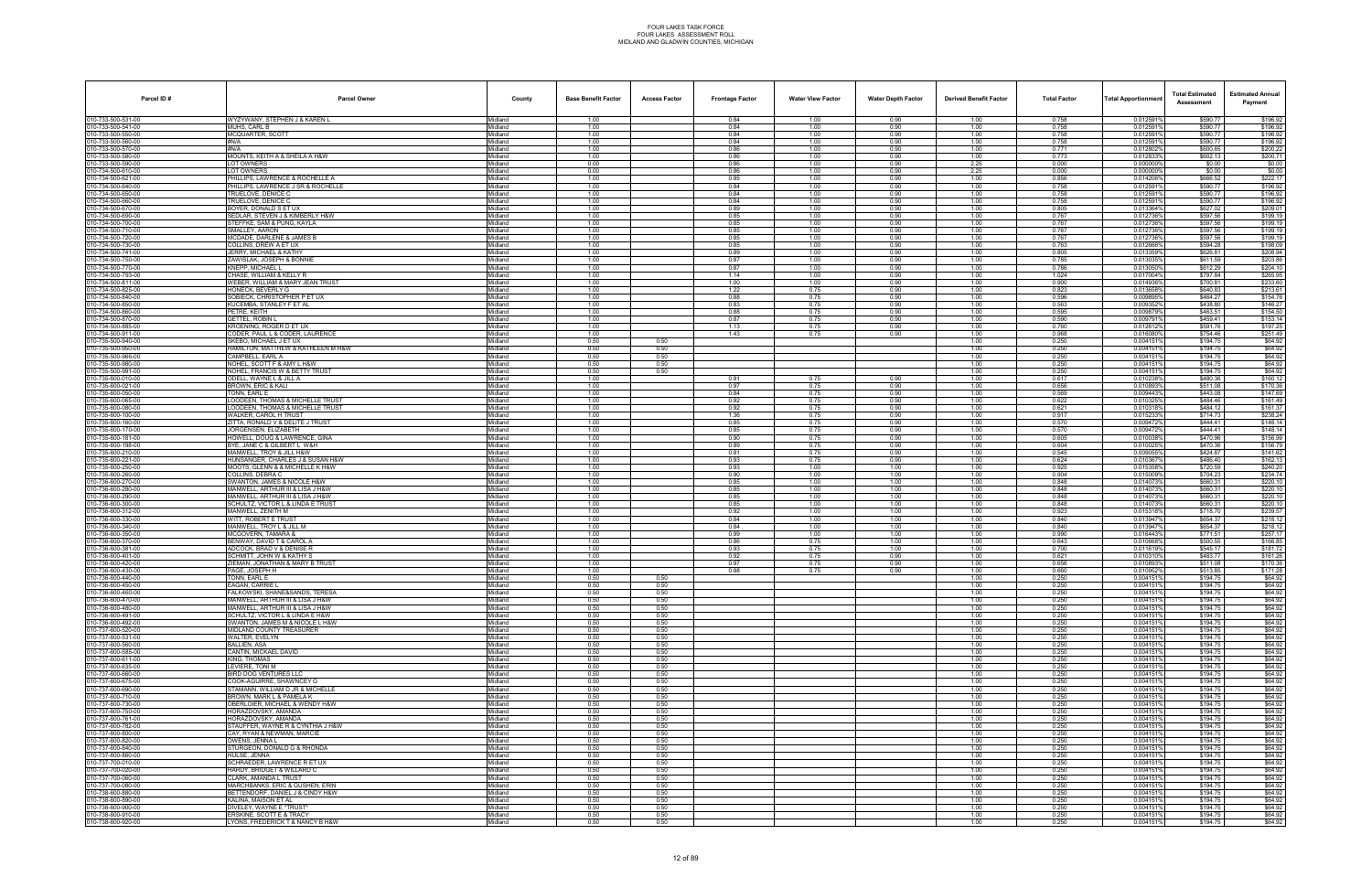| SILVA, ANTHONY R<br>0.50<br>0.50<br>0.250<br>0.004151%<br>\$194.75<br>\$64.92<br>Midland<br>1.00<br>0.50<br>0.50<br>010-738-600-960-00<br>JERRY, KELSI N<br>1.00<br>0.250<br>0.004151%<br>\$194.75<br>\$64.92<br>Midland<br>0.50<br>0.50<br>0.250<br><b>BURGESS, JOELLEN</b><br>1.00<br>0.0041519<br>\$194.75<br>\$64.92<br>10-738-600-970-00<br>Midland<br>010-738-600-980-00<br><b>BURGESS, JOELLEN</b><br>0.50<br>0.0041519<br>\$194.75<br>\$64.92<br>Midland<br>0.50<br>1.00<br>0.250<br>0.0041519<br>\$194.75<br>\$64.92<br>010-738-600-990-00<br>ARNOLD, LYNN E & GARRIA H&W<br>Midland<br>0.50<br>0.50<br>1.00<br>0.250<br>10-739-700-001-00<br>TOWNE, MELANEE R<br>0.50<br>0.50<br>0.250<br>0.0041519<br>\$194.75<br>\$64.92<br>Midland<br>1.00<br>PAGE, JOSEPH H<br>0.50<br>0.50<br>1.00<br>0.250<br>0.004151%<br>\$194.75<br>\$64.92<br>010-739-700-020-00<br>Midland<br>0.50<br>0.250<br>0.50<br>1.00<br>0.0041519<br>\$194.75<br>\$64.92<br>10-739-700-030-00<br>MITCHELL, DUSTIN<br>Midland<br>0.50<br>0.250<br>0.0041519<br>\$194.75<br>\$64.92<br>10-739-700-040-00<br>HUNTOON, CARLA M<br>0.50<br>1.00<br>Midland<br>0.250<br>0.0041519<br>\$194.75<br>\$64.92<br>10-739-700-050-00<br>MANWELL, TROY & JILL H&W<br>0.50<br>0.50<br>1.00<br>Midland<br>010-739-700-060-00<br>MALECKI, JAMES<br>0.50<br>0.50<br>1.00<br>0.250<br>0.0041519<br>\$194.75<br>\$64.92<br>Midland<br>1.00<br>1.00<br>0.678<br>0.011253%<br>\$528.01<br>\$176.00<br>010-770-500-351-00<br>MILLER, BOBBY D & THERESA F H&W<br>Midland<br>0.90<br>0.75<br>1.00<br>1.00<br>\$166.52<br>0.75<br>1.00<br>1.00<br>0.641<br>0.010647%<br>\$499.56<br>10-770-500-352-00<br>MILLER, BOBBY D & THERESA F H&W<br>Midland<br>0.86<br>010-770-500-951-00<br>OWNER UNKNOWN<br>0.019318%<br>\$906.41<br>\$302.14<br>Midland<br>1.00<br>0.75<br>1.00<br>1.00<br>1.164<br>1.55<br>\$0.00<br>010-770-600-051-00<br>EDENVILLE TOWNSHIP<br>Midland<br>0.00<br>0.000<br>0.0000009<br>\$0.00<br>1.06<br>0.75<br>1.00<br>1.00<br>10-850-000-011-00<br>SMITH, MATTHEW & JULIE<br>1.00<br>0.91<br>1.00<br>0.913<br>0.015154%<br>\$711.03<br>\$237.01<br>Midland<br>1.00<br>1.00<br>1.00<br>10-850-000-020-00<br><b>KEPLER, SARAH TRUST</b><br>1.18<br>1.00<br>1.00<br>1.00<br>1.183<br>0.019635%<br>\$921.26<br>\$307.09<br>Midland<br>0.687<br>1.00<br>0.81<br>0.85<br>0.0114039<br>\$178.34<br>80-001-200-003-00<br><b>TODD JAMES &amp; KAREN</b><br><b>Gladwin</b><br>1.00<br>1.00<br>\$535.03<br>30-001-200-004-00<br>PETIPREN STEVEN<br>0.704<br>0.011693%<br>\$548.65<br>\$182.88<br>1.00<br>0.83<br>0.85<br>1.00<br>1.00<br><b>Gladwin</b><br>BALABUCH ADAM & JENNY<br>1.00<br>0.83<br>0.704<br>0.0116939<br>\$548.65<br>\$182.88<br>30-001-200-005-00<br>Gladwin<br>0.85<br>1.00<br>1.00<br>030-001-202-001-00<br><b><i>TERRY DAVID H</i></b><br>1.00<br>0.88<br>0.85<br>1.00<br>1.00<br>0.745<br>0.012368%<br>\$580.30<br>\$193.43<br>Gladwin<br>1.00<br>\$1,162.16<br>\$387.39<br>SMITH MICHAEL & TED J<br>1.76<br>0.85<br>1.00<br>1.00<br>1.492<br>0.024769%<br>Gladwin<br>1.00<br>0.81<br>1.00<br>1.00<br>0.812<br>0.013478%<br>\$632.38<br>\$210.79<br>30-001-300-005-00<br>BUCKNER DALE A<br><b>Gladwin</b><br>1.00<br>30-001-300-006-00<br>STASSER FREDERICK & MARGARET<br>0.812<br>0.013478%<br>\$210.79<br><b>Gladwin</b><br>1.00<br>0.81<br>1.00<br>1.00<br>1.00<br>\$632.38<br>030-001-300-007-00<br>NEUMANN ANDREW J<br>Gladwin<br>\$211.73<br>1.00<br>0.82<br>1.00<br>1.00<br>1.00<br>0.815<br>0.013538%<br>\$635.20<br>030-001-300-008-00<br>LILU RADU & DEBRA TRUST<br>1.00<br>0.82<br>1.00<br>0.822<br>0.013651%<br>\$640.52<br>\$213.51<br>Gladwin<br>1.00<br>1.00<br>1.00<br>0.832<br>0.0138079<br>030-001-300-009-00<br>THOMPSON ROBERT & MARYILN<br>0.83<br>1.00<br>1.00<br>1.00<br>\$647.81<br>\$215.94<br><b>Gladwin</b><br>0.815<br>80-001-300-010-00<br>DEMARIA JOSEPH & PARENT LYNN &<br><b>Gladwin</b><br>1.00<br>0.82<br>1.00<br>1.00<br>1.00<br>0.013538%<br>\$635.20<br>\$211.73<br>30-001-300-011-00<br>HEISLER JOSEPH M & MCKAY DARLENE J<br>0.840<br>0.013947%<br>\$654.37<br><b>Gladwin</b><br>1.00<br>0.84<br>1.00<br>1.00<br>1.00<br>\$218.12<br>0.90<br>0.758<br>\$590.77<br>\$196.92<br>30-001-300-012-00<br><b>JAKUBIEC JOHN</b><br><b>Gladwin</b><br>1.00<br>0.84<br>1.00<br>1.00<br>0.012591<br>030-002-100-001-00<br><b>BLEVINS CABIN LLC</b><br>1.00<br>1.76<br>1.00<br>1.00<br>1.00<br>1.759<br>0.0292019<br>\$1,370.12<br>\$456.71<br>Gladwin<br>1.00<br>1.557<br>0.025849%<br>\$404.29<br>MURPHY JOSEPH A<br>1.56<br>1.00<br>1.00<br>1.00<br>\$1,212.86<br>030-002-100-005-00<br><b>Gladwin</b><br>2.890<br>1.00<br>1.00<br>2.25<br>0.047979%<br>\$750.39<br>30-002-100-007-0<br>KERREY WILMA G ESTATE<br><b>Gladwin</b><br>1.61<br>0.80<br>\$2,251.18<br>30-002-401-001-00<br><b>MURPHY JOSEPH A</b><br>1.74<br>1.562<br>\$1,216.54<br>\$405.51<br><b>Gladwin</b><br>1.00<br>1.00<br>0.90<br>1.00<br>0.025928%<br>30-002-404-001-00<br>MURPHY JOSEPH A<br>1.71<br>1.537<br>0.025515%<br>\$1,197.18<br>\$399.06<br>Gladwin<br>1.00<br>1.00<br>0.90<br>1.00<br>030-011-100-003-00<br>MCCRANDALL WILLIAM ETAL<br>1.00<br>1.66<br>1.662<br>0.027601%<br>\$1,295.05<br>\$431.68<br>Gladwin<br>1.00<br>1.00<br>1.00<br>1.00<br>0.96<br>1.00<br>0.963<br>0.0159839<br>\$249.98<br>030-011-100-004-00<br>FORBEY ALBERT C ET UX<br>1.00<br>1.00<br>\$749.93<br><b>Gladwin</b><br>80-011-101-001-0<br>MARSH RIVER LLC<br><b>Gladwin</b><br>1.00<br>1.60<br>1.00<br>0.90<br>1.00<br>1.439<br>0.023900%<br>\$1,121.37<br>\$373.79<br>30-011-300-010-00<br>RAU JOSEPH & DAWN<br>1.00<br>0.706<br>0.011726%<br>\$183.39<br><b>Gladwin</b><br>1.18<br>0.75<br>0.80<br>1.00<br>\$550.16<br>30-011-400-001-00<br>0.90<br>\$1,309.66<br>\$436.55<br>PAASCHE JO ANN<br><b>Gladwin</b><br>1.00<br>1.87<br>1.00<br>1.00<br>1.681<br>0.0279139<br>030-012-100-001-00<br>MI DNR GRANTS ADMIN DIVISION<br>1.00<br>1.91<br>0.75<br>0.90<br>2.00<br>2.579<br>0.0428119<br>\$2,008.69<br>\$669.56<br>Gladwin<br>1.00<br>0.90<br>0.024005%<br>\$1,126.34<br>\$375.45<br>030-012-200-003-00<br>LIPP AUDREY JEAN<br>1.61<br>1.00<br>1.00<br>1.446<br><b>Gladwin</b><br>1.00<br>1.260<br>\$327.07<br>30-012-200-004-0<br>PETERS MICHAEL J & STACEY M<br><b>Gladwin</b><br>1.40<br>1.00<br>0.90<br>1.00<br>0.020913%<br>\$981.22<br>030-012-200-004-02<br><b>MOREAU PATRICIA &amp; HUNTLEY</b><br>1.00<br>0.90<br>1.00<br>0.770<br>0.012779%<br>\$599.57<br>\$199.86<br>Gladwin<br>1.14<br>0.75<br>30-012-200-005-00<br>MCCOV DON & LYNN<br>0.91<br>\$476.01<br>\$158.67<br><b>Gladwin</b><br>1.00<br>0.75<br>0.90<br>1.00<br>0.611<br>0.010145%<br>030-012-200-006-01<br>LOUMANIS MARILYN J<br>1.00<br>0.90<br>1.169<br>0.019408%<br>\$303.54<br>Gladwin<br>1.30<br>1.00<br>1.00<br>\$910.61<br>1.00<br>0.90<br>1.00<br>0.90<br>1.00<br>0.814<br>0.0135089<br>\$211.27<br>30-012-200-007-01<br>RINGLEY CHAD & JULIE<br>\$633.81<br><b>Gladwin</b><br>BOGARDE LYNN M<br>1.00<br>0.84<br>1.00<br>0.90<br>1.00<br>0.756<br>0.0125529<br>\$588.93<br>\$196.3<br>80-012-200-008-0<br><b>Gladwin</b><br>30-012-200-011-01<br>SUGIMOTO KIMIKO<br>1.00<br>0.90<br>0.727<br>0.012074%<br>\$566.50<br>\$188.83<br><b>Gladwin</b><br>0.81<br>1.00<br>1.00<br>30-012-300-005-00<br>FREEMAN PATRICIA M<br>1.00<br>1.770<br>\$1,378.46<br>\$459.49<br><b>Gladwin</b><br>1.77<br>1.00<br>1.00<br>1.00<br>0.029379%<br>0.50<br>0.250<br>0.004151%<br>\$194.75<br>\$64.92<br>ROSE JANEL L<br>Gladwin<br>0.25<br>1.00<br>0.50<br>1.00<br>0.250<br>0.0041519<br>\$194.75<br>\$64.92<br>030-013-202-002-10<br>JUST KEVIN & SUSAN E<br>0.25<br><b>Gladwin</b><br>0.50<br>0.004151<br>30-013-202-002-1<br>DEMOINES CHAD M & JANEL L<br><b>Gladwin</b><br>0.25<br>1.00<br>0.250<br>\$194.75<br>\$64.92<br>030-013-202-003-00<br>HALL CAMERON & BARBARA<br>0.50<br>1.00<br>0.250<br>0.004151%<br>\$194.75<br>\$64.92<br>Gladwin<br>0.25<br>\$1,067.05<br>30-014-100-003-0<br>MONROE GEORGE & SUSAN<br>1.370<br>0.022742%<br>\$355.68<br><b>Gladwin</b><br>1.00<br>1.52<br>1.00<br>0.90<br>1.00<br>030-014-100-004-01<br><b>BORDEAU ERIC &amp; JESSY</b><br>1.180<br>0.019596%<br>\$919.44<br>\$306.48<br>Gladwin<br>1.00<br>1.31<br>1.00<br>0.90<br>1.00<br>1.00<br>1.49<br>0.75<br>0.80<br>1.00<br>0.895<br>0.014864%<br>\$697.42<br>\$232.47<br>30-014-300-001-00<br>WATEROUS JEROME E & FAITH<br><b>Gladwin</b><br>0-014-300-004-00<br>O'BOYLE KEITH & IRENE TRUST<br>1.00<br>1.40<br>0.75<br>0.80<br>1.00<br>0.842<br>0.013986%<br>\$656.22<br>\$218.74<br>ladwin<br>30-014-300-005-00<br><b>TROMBLEY MICHAEL S</b><br>1.00<br>0.80<br>1.00<br>0.548<br>0.009092%<br>\$426.62<br>\$142.21<br>Gladwin<br>0.91<br>0.75<br>80-014-300-009-0<br>BILLINGS TOWNSHIP<br>0.00<br>1.00<br>0.000<br>0.0000009<br><b>Gladwin</b><br>1.47<br>1.00<br>1.00<br>\$0.00<br>\$0.00<br>1.00<br>0.93<br>0.80<br>0.556<br>\$432.89<br>\$144.30<br><b><i>VAUGHAN KATIE</i></b><br>Gladwin<br>0.75<br>1.00<br>0.009226%<br>1.00<br>1.00<br>0.870<br>\$225.98<br>030-023-200-001-00<br>MULHOLLAND WAYNE & PAMELA<br>0.87<br>1.00<br>1.00<br>0.014449%<br>\$677.95<br><b>Gladwin</b><br>2.25<br>NIKKIS PROPERTY SERVICES LLC<br>1.00<br>0.75<br>0.80<br>1.324<br>\$1,031.29<br>\$343.76<br><b>Gladwin</b><br>0.98<br>0.021980%<br>SOMMERFIELD EDWARD & BRENDA<br>0.009553%<br>\$448.24<br>1.00<br>0.96<br>0.75<br>0.80<br>1.00<br>0.575<br>\$149.41<br>Gladwin<br>BYCE ANDREW & KAREN<br>1.00<br>0.90<br>0.80<br>0.009015%<br>30-023-200-002-30<br><b>Gladwin</b><br>0.75<br>1.00<br>0.543<br>\$422.99<br>\$141.00<br>ANDREWS GARY L & HELEN P<br>1.00<br>0.009243%<br>\$433.67<br>\$144.56<br>Gladwin<br>0.93<br>0.75<br>0.80<br>1.00<br>0.557<br>30-023-200-002-52<br>1.00<br>0.75<br>0.80<br>0.548<br>0.009092%<br>\$426.62<br>\$142.21<br>ECKLER JERRY SR & TERRY J<br><b>Gladwin</b><br>0.91<br>1.00<br>30-023-200-002-53<br>PETERSON PETER<br><b>Gladwin</b><br>1.00<br>0.91<br>0.75<br>0.80<br>1.00<br>0.548<br>0.009092%<br>\$426.62<br>\$142.21<br>30-023-200-002-62<br>RYAN RAY & ERIKO<br>Gladwin<br>1.00<br>0.91<br>0.75<br>0.80<br>1.00<br>0.548<br>0.009106%<br>\$427.26<br>\$142.42<br>30-023-200-003-01<br>YALE HARRY L & SUSAN D<br>1.00<br>0.80<br>0.529<br>0.008785%<br>\$137.39<br><b>Gladwin</b><br>0.88<br>0.75<br>1.00<br>\$412.18<br>030-023-200-003-12<br>SCHAAL GARY E & DIANA L<br>1.00<br>1.17<br>0.75<br>0.80<br>0.701<br>0.011630%<br>\$545.70<br>\$181.90<br>Gladwin<br>1.00<br>1.00<br>0.81<br>0.75<br>0.80<br>2.25<br>1.091<br>0.018111%<br>\$283.25<br>030-023-200-004-00<br>NIKKIS PROPERTY SERVICES LLC<br><b>Gladwin</b><br>\$849.75<br>1.00<br>30-023-200-005-00<br>SYSAK PROPERTIES LLC<br><b>Gladwin</b><br>1.22<br>0.75<br>0.80<br>2.25<br>1.645<br>0.027305%<br>\$1,281.17<br>\$427.06<br>030-023-200-006-00<br><b>BILLINGS TOWNHALL</b><br>Gladwin<br>0.00<br>0.81<br>0.75<br>0.80<br>1.00<br>0.000<br>0.000000%<br>\$0.00<br>\$0.00<br>30-023-200-009-00<br>VERKENNES VERNON & COLLEY BO<br>1.00<br>1.54<br>0.75<br>0.90<br>1.00<br>1.036<br>0.017209%<br>\$807.43<br>\$269.14<br>Gladwin<br>030-023-200-009-03<br>BIDDINGER CHERYL A<br>1.00<br>0.92<br>0.75<br>0.554<br>0.009197%<br>\$431.51<br>\$143.84<br>Gladwin<br>0.80<br>1.00<br>1.00<br>0.99<br>0.75<br>0.80<br>0.594<br>0.009866%<br>\$462.90<br>\$154.30<br>30-023-200-009-04<br>MATHER EUGENE & BRENDA<br>Gladwin<br>1.00<br>30-023-200-009-05<br>SCHNEIDER AMY<br><b>Gladwin</b><br>1.00<br>0.88<br>0.75<br>0.80<br>1.00<br>0.530<br>0.0088079<br>\$413.24<br>\$137.75<br>030-023-201-001-00<br><b>GRANT SUBN ASSN</b><br>Gladwin<br>1.00<br>1.26<br>1.00<br>1.00<br>2.50<br>3.143<br>0.052180%<br>\$2,448.29<br>\$816.10<br>30-023-201-002-01<br>BROUGHMAN MICHAEL J & DEANA L<br>1.00<br>0.86<br>1.00<br>1.00<br>0.863<br>0.014333%<br>\$672.50<br>\$224.17<br><b>Gladwin</b><br>1.00<br>JOHNSON BRIAN & ATASHA<br>1.00<br>0.93<br>1.00<br>1.00<br>1.00<br>0.927<br>0.015391%<br>\$722.14<br>\$240.71<br>Gladwin<br>MODAFFARI THOMAS P<br>1.00<br>0.84<br>1.00<br>1.00<br>1.00<br>0.840<br>0.013947%<br>\$654.37<br>\$218.12<br>Gladwin<br>1.00<br>\$684.35<br>30-023-201-004-00<br>BERGER ROBERT & ELISE TRUST<br><b>Gladwin</b><br>0.88<br>1.00<br>1.00<br>1.00<br>0.878<br>0.014585%<br>\$228.12<br>PYTLAK LEONARD/DIANN/FODALE/STEPHEN<br>Gladwin<br>1.00<br>0.88<br>1.00<br>1.00<br>1.00<br>0.881<br>0.014635%<br>\$686.69<br>\$228.90<br>0.886<br>0.014717%<br>\$690.51<br>\$230.17<br>030-023-201-008-00<br><b>TUCKER JAMES &amp; DENISE</b><br>1.00<br>0.89<br>1.00<br>1.00<br>1.00<br>Gladwin<br>030-023-201-010-00<br><b>HENDERSON KEITH E</b><br>1.00<br>0.80<br>0.90<br>0.720<br>0.011954%<br>\$560.89<br>\$186.96<br>Gladwin<br>1.00<br>1.00<br>1.00<br>1.00<br>0.90<br>0.720<br>0.011954%<br>\$560.89<br>030-023-201-011-00<br>SMITH MICHELLE L<br>Gladwin<br>0.80<br>1.00<br>\$186.96<br>1.00<br>1.00<br>0.90<br>0.720<br>30-023-201-012-00<br>SMITH MICHELLE L<br><b>Gladwin</b><br>0.80<br>1.00<br>0.011954%<br>\$560.89<br>\$186.96<br>030-023-201-013-00<br><b>MCFARLAND JAMES &amp; FRANCES</b><br>Gladwin<br>1.00<br>0.88<br>1.00<br>0.90<br>1.00<br>0.792<br>0.013157%<br>\$617.31<br>\$205.77<br>30-023-201-015-00<br>ARQUETTE FREDERICK J ETAL<br>1.00<br>0.80<br>0.90<br>1.00<br>0.720<br>0.011954%<br>\$560.89<br>\$186.96<br>Gladwin<br>1.00<br>030-023-201-016-00<br><b>COOK FAMILY TRUST</b><br>1.00<br>0.90<br>1.00<br>0.90<br>1.00<br>0.808<br>0.013417%<br>\$629.55<br>\$209.85<br>Gladwin<br>030-023-201-018-00<br>1.00<br>1.00<br>0.90<br>1.00<br>0.720<br>0.011954%<br>\$186.96<br>SALVATI LORI J & WORKMAN SANDRA K &<br>Gladwin<br>0.80<br>\$560.89<br>PARKS SCOTT & ROBIN<br>1.00<br>1.00<br>0.90<br>0.014814%<br>30-023-201-019-00<br><b>Gladwin</b><br>0.99<br>1.00<br>0.892<br>\$695.09<br>\$231.70<br><b>GRUMELOT CHRISTY</b><br>Gladwin<br>1.00<br>0.80<br>1.00<br>1.00<br>1.00<br>0.800<br>0.013282%<br>\$623.21<br>\$207.74<br>\$207.74<br>030-023-201-024-00<br>LABAZA BRIAN S & CASEY M<br>Gladwin<br>1.00<br>0.80<br>1.00<br>1.00<br>0.800<br>0.013282%<br>\$623.21<br>1.00<br>LABAZA BRIAN<br>Gladwin<br>1.00<br>0.88<br>1.00<br>1.00<br>1.00<br>0.885<br>0.014688%<br>\$689.18<br>\$229.73 | Parcel ID#         | <b>Parcel Owner</b> | County | <b>Base Benefit Factor</b> | <b>Access Factor</b> | <b>Frontage Factor</b> | <b>Water View Factor</b> | <b>Water Depth Factor</b> | <b>Derived Benefit Factor</b> | <b>Total Factor</b> | <b>Total Apportionmen</b> | <b>Total Estimated</b><br>Assessment | <b>Estimated Annual</b><br>Payment |
|----------------------------------------------------------------------------------------------------------------------------------------------------------------------------------------------------------------------------------------------------------------------------------------------------------------------------------------------------------------------------------------------------------------------------------------------------------------------------------------------------------------------------------------------------------------------------------------------------------------------------------------------------------------------------------------------------------------------------------------------------------------------------------------------------------------------------------------------------------------------------------------------------------------------------------------------------------------------------------------------------------------------------------------------------------------------------------------------------------------------------------------------------------------------------------------------------------------------------------------------------------------------------------------------------------------------------------------------------------------------------------------------------------------------------------------------------------------------------------------------------------------------------------------------------------------------------------------------------------------------------------------------------------------------------------------------------------------------------------------------------------------------------------------------------------------------------------------------------------------------------------------------------------------------------------------------------------------------------------------------------------------------------------------------------------------------------------------------------------------------------------------------------------------------------------------------------------------------------------------------------------------------------------------------------------------------------------------------------------------------------------------------------------------------------------------------------------------------------------------------------------------------------------------------------------------------------------------------------------------------------------------------------------------------------------------------------------------------------------------------------------------------------------------------------------------------------------------------------------------------------------------------------------------------------------------------------------------------------------------------------------------------------------------------------------------------------------------------------------------------------------------------------------------------------------------------------------------------------------------------------------------------------------------------------------------------------------------------------------------------------------------------------------------------------------------------------------------------------------------------------------------------------------------------------------------------------------------------------------------------------------------------------------------------------------------------------------------------------------------------------------------------------------------------------------------------------------------------------------------------------------------------------------------------------------------------------------------------------------------------------------------------------------------------------------------------------------------------------------------------------------------------------------------------------------------------------------------------------------------------------------------------------------------------------------------------------------------------------------------------------------------------------------------------------------------------------------------------------------------------------------------------------------------------------------------------------------------------------------------------------------------------------------------------------------------------------------------------------------------------------------------------------------------------------------------------------------------------------------------------------------------------------------------------------------------------------------------------------------------------------------------------------------------------------------------------------------------------------------------------------------------------------------------------------------------------------------------------------------------------------------------------------------------------------------------------------------------------------------------------------------------------------------------------------------------------------------------------------------------------------------------------------------------------------------------------------------------------------------------------------------------------------------------------------------------------------------------------------------------------------------------------------------------------------------------------------------------------------------------------------------------------------------------------------------------------------------------------------------------------------------------------------------------------------------------------------------------------------------------------------------------------------------------------------------------------------------------------------------------------------------------------------------------------------------------------------------------------------------------------------------------------------------------------------------------------------------------------------------------------------------------------------------------------------------------------------------------------------------------------------------------------------------------------------------------------------------------------------------------------------------------------------------------------------------------------------------------------------------------------------------------------------------------------------------------------------------------------------------------------------------------------------------------------------------------------------------------------------------------------------------------------------------------------------------------------------------------------------------------------------------------------------------------------------------------------------------------------------------------------------------------------------------------------------------------------------------------------------------------------------------------------------------------------------------------------------------------------------------------------------------------------------------------------------------------------------------------------------------------------------------------------------------------------------------------------------------------------------------------------------------------------------------------------------------------------------------------------------------------------------------------------------------------------------------------------------------------------------------------------------------------------------------------------------------------------------------------------------------------------------------------------------------------------------------------------------------------------------------------------------------------------------------------------------------------------------------------------------------------------------------------------------------------------------------------------------------------------------------------------------------------------------------------------------------------------------------------------------------------------------------------------------------------------------------------------------------------------------------------------------------------------------------------------------------------------------------------------------------------------------------------------------------------------------------------------------------------------------------------------------------------------------------------------------------------------------------------------------------------------------------------------------------------------------------------------------------------------------------------------------------------------------------------------------------------------------------------------------------------------------------------------------------------------------------------------------------------------------------------------------------------------------------------------------------------------------------------------------------------------------------------------------------------------------------------------------------------------------------------------------------------------------------------------------------------------------------------------------------------------------------------------------------------------------------------------------------------------------------------------------------------------------------------------------------------------------------------------------------------------------------------------------------------------------------------------------------------------------------------------------------------------------------------------------------------------------------------------------------------------------------------------------------------------------------------------------------------------------------------------------------------------------------------------------------------------------------------------------------------------------------------------------------------------------------------------------------------------------------------------------------------------------------------------------------------------------------------------------------------------------------------------------------------------------------------------------------------------------------------------------------------------------------------------------------------------------------------------------------------------------------------------------------------------------------------------------------------------------------------------------------------------------------------------------------------------------------------------------------------------------------------------------------------------------------------------------------------------------------------------------------------------------------------------------------------------------------------------------------------------------------------------------------------------------------------------------------------------------------------------------------------------------------------------------------------------------------------------------------------------------------------------------------------------------------------------------------------------------------------------------------------------------------------------------------------------------------------------------------------------------------------------------------------------------------------------------------------------------------------------------------------------------------------------------------------------------------------------------------------------------------------------------------------------------------------------------------------------------------------------------------------------------------------------------------------------------------------------------------------------------------------------------------------------------------------------------------------------------------------------------------------------------------------------------------------------------------------------------------------------------------------------------------------------------------------------------------------------------------------------------------------------------------------------------------------------------------------------------------------------------------------------------------------------------------------------------------------------------------------------------------------------------------------------------------------------------------------------------------------------------------------------------------------------------------------------------------------------------------------------------------------------------------------------------------------------------------------------------------------------------------------------------------------------------------------------------------------------------------------------------------------------------------------------------------------------------------------------------------------------------------------------------------------------------------------------------------------------------------------------------------------------------------------------------------------------------|--------------------|---------------------|--------|----------------------------|----------------------|------------------------|--------------------------|---------------------------|-------------------------------|---------------------|---------------------------|--------------------------------------|------------------------------------|
|                                                                                                                                                                                                                                                                                                                                                                                                                                                                                                                                                                                                                                                                                                                                                                                                                                                                                                                                                                                                                                                                                                                                                                                                                                                                                                                                                                                                                                                                                                                                                                                                                                                                                                                                                                                                                                                                                                                                                                                                                                                                                                                                                                                                                                                                                                                                                                                                                                                                                                                                                                                                                                                                                                                                                                                                                                                                                                                                                                                                                                                                                                                                                                                                                                                                                                                                                                                                                                                                                                                                                                                                                                                                                                                                                                                                                                                                                                                                                                                                                                                                                                                                                                                                                                                                                                                                                                                                                                                                                                                                                                                                                                                                                                                                                                                                                                                                                                                                                                                                                                                                                                                                                                                                                                                                                                                                                                                                                                                                                                                                                                                                                                                                                                                                                                                                                                                                                                                                                                                                                                                                                                                                                                                                                                                                                                                                                                                                                                                                                                                                                                                                                                                                                                                                                                                                                                                                                                                                                                                                                                                                                                                                                                                                                                                                                                                                                                                                                                                                                                                                                                                                                                                                                                                                                                                                                                                                                                                                                                                                                                                                                                                                                                                                                                                                                                                                                                                                                                                                                                                                                                                                                                                                                                                                                                                                                                                                                                                                                                                                                                                                                                                                                                                                                                                                                                                                                                                                                                                                                                                                                                                                                                                                                                                                                                                                                                                                                                                                                                                                                                                                                                                                                                                                                                                                                                                                                                                                                                                                                                                                                                                                                                                                                                                                                                                                                                                                                                                                                                                                                                                                                                                                                                                                                                                                                                                                                                                                                                                                                                                                                                                                                                                                                                                                                                                                                                                                                                                                                                                                                                                                                                                                                                                                                                                                                                                                                                                                                                                                                                                                                                                                                                                                                                                                                                                                                                                                                                                                                                                                                                                                                                                                                                                                                                                                                                                                                                                                                                                                                                                                                                                                                                                                                                                                                                                                                                                                                                                                                                                                                                                                                                                                                                                                    | 010-738-600-940-00 |                     |        |                            |                      |                        |                          |                           |                               |                     |                           |                                      |                                    |
|                                                                                                                                                                                                                                                                                                                                                                                                                                                                                                                                                                                                                                                                                                                                                                                                                                                                                                                                                                                                                                                                                                                                                                                                                                                                                                                                                                                                                                                                                                                                                                                                                                                                                                                                                                                                                                                                                                                                                                                                                                                                                                                                                                                                                                                                                                                                                                                                                                                                                                                                                                                                                                                                                                                                                                                                                                                                                                                                                                                                                                                                                                                                                                                                                                                                                                                                                                                                                                                                                                                                                                                                                                                                                                                                                                                                                                                                                                                                                                                                                                                                                                                                                                                                                                                                                                                                                                                                                                                                                                                                                                                                                                                                                                                                                                                                                                                                                                                                                                                                                                                                                                                                                                                                                                                                                                                                                                                                                                                                                                                                                                                                                                                                                                                                                                                                                                                                                                                                                                                                                                                                                                                                                                                                                                                                                                                                                                                                                                                                                                                                                                                                                                                                                                                                                                                                                                                                                                                                                                                                                                                                                                                                                                                                                                                                                                                                                                                                                                                                                                                                                                                                                                                                                                                                                                                                                                                                                                                                                                                                                                                                                                                                                                                                                                                                                                                                                                                                                                                                                                                                                                                                                                                                                                                                                                                                                                                                                                                                                                                                                                                                                                                                                                                                                                                                                                                                                                                                                                                                                                                                                                                                                                                                                                                                                                                                                                                                                                                                                                                                                                                                                                                                                                                                                                                                                                                                                                                                                                                                                                                                                                                                                                                                                                                                                                                                                                                                                                                                                                                                                                                                                                                                                                                                                                                                                                                                                                                                                                                                                                                                                                                                                                                                                                                                                                                                                                                                                                                                                                                                                                                                                                                                                                                                                                                                                                                                                                                                                                                                                                                                                                                                                                                                                                                                                                                                                                                                                                                                                                                                                                                                                                                                                                                                                                                                                                                                                                                                                                                                                                                                                                                                                                                                                                                                                                                                                                                                                                                                                                                                                                                                                                                                                                                                    |                    |                     |        |                            |                      |                        |                          |                           |                               |                     |                           |                                      |                                    |
|                                                                                                                                                                                                                                                                                                                                                                                                                                                                                                                                                                                                                                                                                                                                                                                                                                                                                                                                                                                                                                                                                                                                                                                                                                                                                                                                                                                                                                                                                                                                                                                                                                                                                                                                                                                                                                                                                                                                                                                                                                                                                                                                                                                                                                                                                                                                                                                                                                                                                                                                                                                                                                                                                                                                                                                                                                                                                                                                                                                                                                                                                                                                                                                                                                                                                                                                                                                                                                                                                                                                                                                                                                                                                                                                                                                                                                                                                                                                                                                                                                                                                                                                                                                                                                                                                                                                                                                                                                                                                                                                                                                                                                                                                                                                                                                                                                                                                                                                                                                                                                                                                                                                                                                                                                                                                                                                                                                                                                                                                                                                                                                                                                                                                                                                                                                                                                                                                                                                                                                                                                                                                                                                                                                                                                                                                                                                                                                                                                                                                                                                                                                                                                                                                                                                                                                                                                                                                                                                                                                                                                                                                                                                                                                                                                                                                                                                                                                                                                                                                                                                                                                                                                                                                                                                                                                                                                                                                                                                                                                                                                                                                                                                                                                                                                                                                                                                                                                                                                                                                                                                                                                                                                                                                                                                                                                                                                                                                                                                                                                                                                                                                                                                                                                                                                                                                                                                                                                                                                                                                                                                                                                                                                                                                                                                                                                                                                                                                                                                                                                                                                                                                                                                                                                                                                                                                                                                                                                                                                                                                                                                                                                                                                                                                                                                                                                                                                                                                                                                                                                                                                                                                                                                                                                                                                                                                                                                                                                                                                                                                                                                                                                                                                                                                                                                                                                                                                                                                                                                                                                                                                                                                                                                                                                                                                                                                                                                                                                                                                                                                                                                                                                                                                                                                                                                                                                                                                                                                                                                                                                                                                                                                                                                                                                                                                                                                                                                                                                                                                                                                                                                                                                                                                                                                                                                                                                                                                                                                                                                                                                                                                                                                                                                                                                                    |                    |                     |        |                            |                      |                        |                          |                           |                               |                     |                           |                                      |                                    |
|                                                                                                                                                                                                                                                                                                                                                                                                                                                                                                                                                                                                                                                                                                                                                                                                                                                                                                                                                                                                                                                                                                                                                                                                                                                                                                                                                                                                                                                                                                                                                                                                                                                                                                                                                                                                                                                                                                                                                                                                                                                                                                                                                                                                                                                                                                                                                                                                                                                                                                                                                                                                                                                                                                                                                                                                                                                                                                                                                                                                                                                                                                                                                                                                                                                                                                                                                                                                                                                                                                                                                                                                                                                                                                                                                                                                                                                                                                                                                                                                                                                                                                                                                                                                                                                                                                                                                                                                                                                                                                                                                                                                                                                                                                                                                                                                                                                                                                                                                                                                                                                                                                                                                                                                                                                                                                                                                                                                                                                                                                                                                                                                                                                                                                                                                                                                                                                                                                                                                                                                                                                                                                                                                                                                                                                                                                                                                                                                                                                                                                                                                                                                                                                                                                                                                                                                                                                                                                                                                                                                                                                                                                                                                                                                                                                                                                                                                                                                                                                                                                                                                                                                                                                                                                                                                                                                                                                                                                                                                                                                                                                                                                                                                                                                                                                                                                                                                                                                                                                                                                                                                                                                                                                                                                                                                                                                                                                                                                                                                                                                                                                                                                                                                                                                                                                                                                                                                                                                                                                                                                                                                                                                                                                                                                                                                                                                                                                                                                                                                                                                                                                                                                                                                                                                                                                                                                                                                                                                                                                                                                                                                                                                                                                                                                                                                                                                                                                                                                                                                                                                                                                                                                                                                                                                                                                                                                                                                                                                                                                                                                                                                                                                                                                                                                                                                                                                                                                                                                                                                                                                                                                                                                                                                                                                                                                                                                                                                                                                                                                                                                                                                                                                                                                                                                                                                                                                                                                                                                                                                                                                                                                                                                                                                                                                                                                                                                                                                                                                                                                                                                                                                                                                                                                                                                                                                                                                                                                                                                                                                                                                                                                                                                                                                                                                    |                    |                     |        |                            |                      |                        |                          |                           |                               |                     |                           |                                      |                                    |
|                                                                                                                                                                                                                                                                                                                                                                                                                                                                                                                                                                                                                                                                                                                                                                                                                                                                                                                                                                                                                                                                                                                                                                                                                                                                                                                                                                                                                                                                                                                                                                                                                                                                                                                                                                                                                                                                                                                                                                                                                                                                                                                                                                                                                                                                                                                                                                                                                                                                                                                                                                                                                                                                                                                                                                                                                                                                                                                                                                                                                                                                                                                                                                                                                                                                                                                                                                                                                                                                                                                                                                                                                                                                                                                                                                                                                                                                                                                                                                                                                                                                                                                                                                                                                                                                                                                                                                                                                                                                                                                                                                                                                                                                                                                                                                                                                                                                                                                                                                                                                                                                                                                                                                                                                                                                                                                                                                                                                                                                                                                                                                                                                                                                                                                                                                                                                                                                                                                                                                                                                                                                                                                                                                                                                                                                                                                                                                                                                                                                                                                                                                                                                                                                                                                                                                                                                                                                                                                                                                                                                                                                                                                                                                                                                                                                                                                                                                                                                                                                                                                                                                                                                                                                                                                                                                                                                                                                                                                                                                                                                                                                                                                                                                                                                                                                                                                                                                                                                                                                                                                                                                                                                                                                                                                                                                                                                                                                                                                                                                                                                                                                                                                                                                                                                                                                                                                                                                                                                                                                                                                                                                                                                                                                                                                                                                                                                                                                                                                                                                                                                                                                                                                                                                                                                                                                                                                                                                                                                                                                                                                                                                                                                                                                                                                                                                                                                                                                                                                                                                                                                                                                                                                                                                                                                                                                                                                                                                                                                                                                                                                                                                                                                                                                                                                                                                                                                                                                                                                                                                                                                                                                                                                                                                                                                                                                                                                                                                                                                                                                                                                                                                                                                                                                                                                                                                                                                                                                                                                                                                                                                                                                                                                                                                                                                                                                                                                                                                                                                                                                                                                                                                                                                                                                                                                                                                                                                                                                                                                                                                                                                                                                                                                                                                                                    |                    |                     |        |                            |                      |                        |                          |                           |                               |                     |                           |                                      |                                    |
|                                                                                                                                                                                                                                                                                                                                                                                                                                                                                                                                                                                                                                                                                                                                                                                                                                                                                                                                                                                                                                                                                                                                                                                                                                                                                                                                                                                                                                                                                                                                                                                                                                                                                                                                                                                                                                                                                                                                                                                                                                                                                                                                                                                                                                                                                                                                                                                                                                                                                                                                                                                                                                                                                                                                                                                                                                                                                                                                                                                                                                                                                                                                                                                                                                                                                                                                                                                                                                                                                                                                                                                                                                                                                                                                                                                                                                                                                                                                                                                                                                                                                                                                                                                                                                                                                                                                                                                                                                                                                                                                                                                                                                                                                                                                                                                                                                                                                                                                                                                                                                                                                                                                                                                                                                                                                                                                                                                                                                                                                                                                                                                                                                                                                                                                                                                                                                                                                                                                                                                                                                                                                                                                                                                                                                                                                                                                                                                                                                                                                                                                                                                                                                                                                                                                                                                                                                                                                                                                                                                                                                                                                                                                                                                                                                                                                                                                                                                                                                                                                                                                                                                                                                                                                                                                                                                                                                                                                                                                                                                                                                                                                                                                                                                                                                                                                                                                                                                                                                                                                                                                                                                                                                                                                                                                                                                                                                                                                                                                                                                                                                                                                                                                                                                                                                                                                                                                                                                                                                                                                                                                                                                                                                                                                                                                                                                                                                                                                                                                                                                                                                                                                                                                                                                                                                                                                                                                                                                                                                                                                                                                                                                                                                                                                                                                                                                                                                                                                                                                                                                                                                                                                                                                                                                                                                                                                                                                                                                                                                                                                                                                                                                                                                                                                                                                                                                                                                                                                                                                                                                                                                                                                                                                                                                                                                                                                                                                                                                                                                                                                                                                                                                                                                                                                                                                                                                                                                                                                                                                                                                                                                                                                                                                                                                                                                                                                                                                                                                                                                                                                                                                                                                                                                                                                                                                                                                                                                                                                                                                                                                                                                                                                                                                                                                                    |                    |                     |        |                            |                      |                        |                          |                           |                               |                     |                           |                                      |                                    |
|                                                                                                                                                                                                                                                                                                                                                                                                                                                                                                                                                                                                                                                                                                                                                                                                                                                                                                                                                                                                                                                                                                                                                                                                                                                                                                                                                                                                                                                                                                                                                                                                                                                                                                                                                                                                                                                                                                                                                                                                                                                                                                                                                                                                                                                                                                                                                                                                                                                                                                                                                                                                                                                                                                                                                                                                                                                                                                                                                                                                                                                                                                                                                                                                                                                                                                                                                                                                                                                                                                                                                                                                                                                                                                                                                                                                                                                                                                                                                                                                                                                                                                                                                                                                                                                                                                                                                                                                                                                                                                                                                                                                                                                                                                                                                                                                                                                                                                                                                                                                                                                                                                                                                                                                                                                                                                                                                                                                                                                                                                                                                                                                                                                                                                                                                                                                                                                                                                                                                                                                                                                                                                                                                                                                                                                                                                                                                                                                                                                                                                                                                                                                                                                                                                                                                                                                                                                                                                                                                                                                                                                                                                                                                                                                                                                                                                                                                                                                                                                                                                                                                                                                                                                                                                                                                                                                                                                                                                                                                                                                                                                                                                                                                                                                                                                                                                                                                                                                                                                                                                                                                                                                                                                                                                                                                                                                                                                                                                                                                                                                                                                                                                                                                                                                                                                                                                                                                                                                                                                                                                                                                                                                                                                                                                                                                                                                                                                                                                                                                                                                                                                                                                                                                                                                                                                                                                                                                                                                                                                                                                                                                                                                                                                                                                                                                                                                                                                                                                                                                                                                                                                                                                                                                                                                                                                                                                                                                                                                                                                                                                                                                                                                                                                                                                                                                                                                                                                                                                                                                                                                                                                                                                                                                                                                                                                                                                                                                                                                                                                                                                                                                                                                                                                                                                                                                                                                                                                                                                                                                                                                                                                                                                                                                                                                                                                                                                                                                                                                                                                                                                                                                                                                                                                                                                                                                                                                                                                                                                                                                                                                                                                                                                                                                                                                    |                    |                     |        |                            |                      |                        |                          |                           |                               |                     |                           |                                      |                                    |
|                                                                                                                                                                                                                                                                                                                                                                                                                                                                                                                                                                                                                                                                                                                                                                                                                                                                                                                                                                                                                                                                                                                                                                                                                                                                                                                                                                                                                                                                                                                                                                                                                                                                                                                                                                                                                                                                                                                                                                                                                                                                                                                                                                                                                                                                                                                                                                                                                                                                                                                                                                                                                                                                                                                                                                                                                                                                                                                                                                                                                                                                                                                                                                                                                                                                                                                                                                                                                                                                                                                                                                                                                                                                                                                                                                                                                                                                                                                                                                                                                                                                                                                                                                                                                                                                                                                                                                                                                                                                                                                                                                                                                                                                                                                                                                                                                                                                                                                                                                                                                                                                                                                                                                                                                                                                                                                                                                                                                                                                                                                                                                                                                                                                                                                                                                                                                                                                                                                                                                                                                                                                                                                                                                                                                                                                                                                                                                                                                                                                                                                                                                                                                                                                                                                                                                                                                                                                                                                                                                                                                                                                                                                                                                                                                                                                                                                                                                                                                                                                                                                                                                                                                                                                                                                                                                                                                                                                                                                                                                                                                                                                                                                                                                                                                                                                                                                                                                                                                                                                                                                                                                                                                                                                                                                                                                                                                                                                                                                                                                                                                                                                                                                                                                                                                                                                                                                                                                                                                                                                                                                                                                                                                                                                                                                                                                                                                                                                                                                                                                                                                                                                                                                                                                                                                                                                                                                                                                                                                                                                                                                                                                                                                                                                                                                                                                                                                                                                                                                                                                                                                                                                                                                                                                                                                                                                                                                                                                                                                                                                                                                                                                                                                                                                                                                                                                                                                                                                                                                                                                                                                                                                                                                                                                                                                                                                                                                                                                                                                                                                                                                                                                                                                                                                                                                                                                                                                                                                                                                                                                                                                                                                                                                                                                                                                                                                                                                                                                                                                                                                                                                                                                                                                                                                                                                                                                                                                                                                                                                                                                                                                                                                                                                                                                                                    |                    |                     |        |                            |                      |                        |                          |                           |                               |                     |                           |                                      |                                    |
|                                                                                                                                                                                                                                                                                                                                                                                                                                                                                                                                                                                                                                                                                                                                                                                                                                                                                                                                                                                                                                                                                                                                                                                                                                                                                                                                                                                                                                                                                                                                                                                                                                                                                                                                                                                                                                                                                                                                                                                                                                                                                                                                                                                                                                                                                                                                                                                                                                                                                                                                                                                                                                                                                                                                                                                                                                                                                                                                                                                                                                                                                                                                                                                                                                                                                                                                                                                                                                                                                                                                                                                                                                                                                                                                                                                                                                                                                                                                                                                                                                                                                                                                                                                                                                                                                                                                                                                                                                                                                                                                                                                                                                                                                                                                                                                                                                                                                                                                                                                                                                                                                                                                                                                                                                                                                                                                                                                                                                                                                                                                                                                                                                                                                                                                                                                                                                                                                                                                                                                                                                                                                                                                                                                                                                                                                                                                                                                                                                                                                                                                                                                                                                                                                                                                                                                                                                                                                                                                                                                                                                                                                                                                                                                                                                                                                                                                                                                                                                                                                                                                                                                                                                                                                                                                                                                                                                                                                                                                                                                                                                                                                                                                                                                                                                                                                                                                                                                                                                                                                                                                                                                                                                                                                                                                                                                                                                                                                                                                                                                                                                                                                                                                                                                                                                                                                                                                                                                                                                                                                                                                                                                                                                                                                                                                                                                                                                                                                                                                                                                                                                                                                                                                                                                                                                                                                                                                                                                                                                                                                                                                                                                                                                                                                                                                                                                                                                                                                                                                                                                                                                                                                                                                                                                                                                                                                                                                                                                                                                                                                                                                                                                                                                                                                                                                                                                                                                                                                                                                                                                                                                                                                                                                                                                                                                                                                                                                                                                                                                                                                                                                                                                                                                                                                                                                                                                                                                                                                                                                                                                                                                                                                                                                                                                                                                                                                                                                                                                                                                                                                                                                                                                                                                                                                                                                                                                                                                                                                                                                                                                                                                                                                                                                                                                                    |                    |                     |        |                            |                      |                        |                          |                           |                               |                     |                           |                                      |                                    |
|                                                                                                                                                                                                                                                                                                                                                                                                                                                                                                                                                                                                                                                                                                                                                                                                                                                                                                                                                                                                                                                                                                                                                                                                                                                                                                                                                                                                                                                                                                                                                                                                                                                                                                                                                                                                                                                                                                                                                                                                                                                                                                                                                                                                                                                                                                                                                                                                                                                                                                                                                                                                                                                                                                                                                                                                                                                                                                                                                                                                                                                                                                                                                                                                                                                                                                                                                                                                                                                                                                                                                                                                                                                                                                                                                                                                                                                                                                                                                                                                                                                                                                                                                                                                                                                                                                                                                                                                                                                                                                                                                                                                                                                                                                                                                                                                                                                                                                                                                                                                                                                                                                                                                                                                                                                                                                                                                                                                                                                                                                                                                                                                                                                                                                                                                                                                                                                                                                                                                                                                                                                                                                                                                                                                                                                                                                                                                                                                                                                                                                                                                                                                                                                                                                                                                                                                                                                                                                                                                                                                                                                                                                                                                                                                                                                                                                                                                                                                                                                                                                                                                                                                                                                                                                                                                                                                                                                                                                                                                                                                                                                                                                                                                                                                                                                                                                                                                                                                                                                                                                                                                                                                                                                                                                                                                                                                                                                                                                                                                                                                                                                                                                                                                                                                                                                                                                                                                                                                                                                                                                                                                                                                                                                                                                                                                                                                                                                                                                                                                                                                                                                                                                                                                                                                                                                                                                                                                                                                                                                                                                                                                                                                                                                                                                                                                                                                                                                                                                                                                                                                                                                                                                                                                                                                                                                                                                                                                                                                                                                                                                                                                                                                                                                                                                                                                                                                                                                                                                                                                                                                                                                                                                                                                                                                                                                                                                                                                                                                                                                                                                                                                                                                                                                                                                                                                                                                                                                                                                                                                                                                                                                                                                                                                                                                                                                                                                                                                                                                                                                                                                                                                                                                                                                                                                                                                                                                                                                                                                                                                                                                                                                                                                                                                                                                    |                    |                     |        |                            |                      |                        |                          |                           |                               |                     |                           |                                      |                                    |
|                                                                                                                                                                                                                                                                                                                                                                                                                                                                                                                                                                                                                                                                                                                                                                                                                                                                                                                                                                                                                                                                                                                                                                                                                                                                                                                                                                                                                                                                                                                                                                                                                                                                                                                                                                                                                                                                                                                                                                                                                                                                                                                                                                                                                                                                                                                                                                                                                                                                                                                                                                                                                                                                                                                                                                                                                                                                                                                                                                                                                                                                                                                                                                                                                                                                                                                                                                                                                                                                                                                                                                                                                                                                                                                                                                                                                                                                                                                                                                                                                                                                                                                                                                                                                                                                                                                                                                                                                                                                                                                                                                                                                                                                                                                                                                                                                                                                                                                                                                                                                                                                                                                                                                                                                                                                                                                                                                                                                                                                                                                                                                                                                                                                                                                                                                                                                                                                                                                                                                                                                                                                                                                                                                                                                                                                                                                                                                                                                                                                                                                                                                                                                                                                                                                                                                                                                                                                                                                                                                                                                                                                                                                                                                                                                                                                                                                                                                                                                                                                                                                                                                                                                                                                                                                                                                                                                                                                                                                                                                                                                                                                                                                                                                                                                                                                                                                                                                                                                                                                                                                                                                                                                                                                                                                                                                                                                                                                                                                                                                                                                                                                                                                                                                                                                                                                                                                                                                                                                                                                                                                                                                                                                                                                                                                                                                                                                                                                                                                                                                                                                                                                                                                                                                                                                                                                                                                                                                                                                                                                                                                                                                                                                                                                                                                                                                                                                                                                                                                                                                                                                                                                                                                                                                                                                                                                                                                                                                                                                                                                                                                                                                                                                                                                                                                                                                                                                                                                                                                                                                                                                                                                                                                                                                                                                                                                                                                                                                                                                                                                                                                                                                                                                                                                                                                                                                                                                                                                                                                                                                                                                                                                                                                                                                                                                                                                                                                                                                                                                                                                                                                                                                                                                                                                                                                                                                                                                                                                                                                                                                                                                                                                                                                                                                                                    |                    |                     |        |                            |                      |                        |                          |                           |                               |                     |                           |                                      |                                    |
|                                                                                                                                                                                                                                                                                                                                                                                                                                                                                                                                                                                                                                                                                                                                                                                                                                                                                                                                                                                                                                                                                                                                                                                                                                                                                                                                                                                                                                                                                                                                                                                                                                                                                                                                                                                                                                                                                                                                                                                                                                                                                                                                                                                                                                                                                                                                                                                                                                                                                                                                                                                                                                                                                                                                                                                                                                                                                                                                                                                                                                                                                                                                                                                                                                                                                                                                                                                                                                                                                                                                                                                                                                                                                                                                                                                                                                                                                                                                                                                                                                                                                                                                                                                                                                                                                                                                                                                                                                                                                                                                                                                                                                                                                                                                                                                                                                                                                                                                                                                                                                                                                                                                                                                                                                                                                                                                                                                                                                                                                                                                                                                                                                                                                                                                                                                                                                                                                                                                                                                                                                                                                                                                                                                                                                                                                                                                                                                                                                                                                                                                                                                                                                                                                                                                                                                                                                                                                                                                                                                                                                                                                                                                                                                                                                                                                                                                                                                                                                                                                                                                                                                                                                                                                                                                                                                                                                                                                                                                                                                                                                                                                                                                                                                                                                                                                                                                                                                                                                                                                                                                                                                                                                                                                                                                                                                                                                                                                                                                                                                                                                                                                                                                                                                                                                                                                                                                                                                                                                                                                                                                                                                                                                                                                                                                                                                                                                                                                                                                                                                                                                                                                                                                                                                                                                                                                                                                                                                                                                                                                                                                                                                                                                                                                                                                                                                                                                                                                                                                                                                                                                                                                                                                                                                                                                                                                                                                                                                                                                                                                                                                                                                                                                                                                                                                                                                                                                                                                                                                                                                                                                                                                                                                                                                                                                                                                                                                                                                                                                                                                                                                                                                                                                                                                                                                                                                                                                                                                                                                                                                                                                                                                                                                                                                                                                                                                                                                                                                                                                                                                                                                                                                                                                                                                                                                                                                                                                                                                                                                                                                                                                                                                                                                                                                                    |                    |                     |        |                            |                      |                        |                          |                           |                               |                     |                           |                                      |                                    |
|                                                                                                                                                                                                                                                                                                                                                                                                                                                                                                                                                                                                                                                                                                                                                                                                                                                                                                                                                                                                                                                                                                                                                                                                                                                                                                                                                                                                                                                                                                                                                                                                                                                                                                                                                                                                                                                                                                                                                                                                                                                                                                                                                                                                                                                                                                                                                                                                                                                                                                                                                                                                                                                                                                                                                                                                                                                                                                                                                                                                                                                                                                                                                                                                                                                                                                                                                                                                                                                                                                                                                                                                                                                                                                                                                                                                                                                                                                                                                                                                                                                                                                                                                                                                                                                                                                                                                                                                                                                                                                                                                                                                                                                                                                                                                                                                                                                                                                                                                                                                                                                                                                                                                                                                                                                                                                                                                                                                                                                                                                                                                                                                                                                                                                                                                                                                                                                                                                                                                                                                                                                                                                                                                                                                                                                                                                                                                                                                                                                                                                                                                                                                                                                                                                                                                                                                                                                                                                                                                                                                                                                                                                                                                                                                                                                                                                                                                                                                                                                                                                                                                                                                                                                                                                                                                                                                                                                                                                                                                                                                                                                                                                                                                                                                                                                                                                                                                                                                                                                                                                                                                                                                                                                                                                                                                                                                                                                                                                                                                                                                                                                                                                                                                                                                                                                                                                                                                                                                                                                                                                                                                                                                                                                                                                                                                                                                                                                                                                                                                                                                                                                                                                                                                                                                                                                                                                                                                                                                                                                                                                                                                                                                                                                                                                                                                                                                                                                                                                                                                                                                                                                                                                                                                                                                                                                                                                                                                                                                                                                                                                                                                                                                                                                                                                                                                                                                                                                                                                                                                                                                                                                                                                                                                                                                                                                                                                                                                                                                                                                                                                                                                                                                                                                                                                                                                                                                                                                                                                                                                                                                                                                                                                                                                                                                                                                                                                                                                                                                                                                                                                                                                                                                                                                                                                                                                                                                                                                                                                                                                                                                                                                                                                                                                                                                    |                    |                     |        |                            |                      |                        |                          |                           |                               |                     |                           |                                      |                                    |
|                                                                                                                                                                                                                                                                                                                                                                                                                                                                                                                                                                                                                                                                                                                                                                                                                                                                                                                                                                                                                                                                                                                                                                                                                                                                                                                                                                                                                                                                                                                                                                                                                                                                                                                                                                                                                                                                                                                                                                                                                                                                                                                                                                                                                                                                                                                                                                                                                                                                                                                                                                                                                                                                                                                                                                                                                                                                                                                                                                                                                                                                                                                                                                                                                                                                                                                                                                                                                                                                                                                                                                                                                                                                                                                                                                                                                                                                                                                                                                                                                                                                                                                                                                                                                                                                                                                                                                                                                                                                                                                                                                                                                                                                                                                                                                                                                                                                                                                                                                                                                                                                                                                                                                                                                                                                                                                                                                                                                                                                                                                                                                                                                                                                                                                                                                                                                                                                                                                                                                                                                                                                                                                                                                                                                                                                                                                                                                                                                                                                                                                                                                                                                                                                                                                                                                                                                                                                                                                                                                                                                                                                                                                                                                                                                                                                                                                                                                                                                                                                                                                                                                                                                                                                                                                                                                                                                                                                                                                                                                                                                                                                                                                                                                                                                                                                                                                                                                                                                                                                                                                                                                                                                                                                                                                                                                                                                                                                                                                                                                                                                                                                                                                                                                                                                                                                                                                                                                                                                                                                                                                                                                                                                                                                                                                                                                                                                                                                                                                                                                                                                                                                                                                                                                                                                                                                                                                                                                                                                                                                                                                                                                                                                                                                                                                                                                                                                                                                                                                                                                                                                                                                                                                                                                                                                                                                                                                                                                                                                                                                                                                                                                                                                                                                                                                                                                                                                                                                                                                                                                                                                                                                                                                                                                                                                                                                                                                                                                                                                                                                                                                                                                                                                                                                                                                                                                                                                                                                                                                                                                                                                                                                                                                                                                                                                                                                                                                                                                                                                                                                                                                                                                                                                                                                                                                                                                                                                                                                                                                                                                                                                                                                                                                                                                                                    |                    |                     |        |                            |                      |                        |                          |                           |                               |                     |                           |                                      |                                    |
|                                                                                                                                                                                                                                                                                                                                                                                                                                                                                                                                                                                                                                                                                                                                                                                                                                                                                                                                                                                                                                                                                                                                                                                                                                                                                                                                                                                                                                                                                                                                                                                                                                                                                                                                                                                                                                                                                                                                                                                                                                                                                                                                                                                                                                                                                                                                                                                                                                                                                                                                                                                                                                                                                                                                                                                                                                                                                                                                                                                                                                                                                                                                                                                                                                                                                                                                                                                                                                                                                                                                                                                                                                                                                                                                                                                                                                                                                                                                                                                                                                                                                                                                                                                                                                                                                                                                                                                                                                                                                                                                                                                                                                                                                                                                                                                                                                                                                                                                                                                                                                                                                                                                                                                                                                                                                                                                                                                                                                                                                                                                                                                                                                                                                                                                                                                                                                                                                                                                                                                                                                                                                                                                                                                                                                                                                                                                                                                                                                                                                                                                                                                                                                                                                                                                                                                                                                                                                                                                                                                                                                                                                                                                                                                                                                                                                                                                                                                                                                                                                                                                                                                                                                                                                                                                                                                                                                                                                                                                                                                                                                                                                                                                                                                                                                                                                                                                                                                                                                                                                                                                                                                                                                                                                                                                                                                                                                                                                                                                                                                                                                                                                                                                                                                                                                                                                                                                                                                                                                                                                                                                                                                                                                                                                                                                                                                                                                                                                                                                                                                                                                                                                                                                                                                                                                                                                                                                                                                                                                                                                                                                                                                                                                                                                                                                                                                                                                                                                                                                                                                                                                                                                                                                                                                                                                                                                                                                                                                                                                                                                                                                                                                                                                                                                                                                                                                                                                                                                                                                                                                                                                                                                                                                                                                                                                                                                                                                                                                                                                                                                                                                                                                                                                                                                                                                                                                                                                                                                                                                                                                                                                                                                                                                                                                                                                                                                                                                                                                                                                                                                                                                                                                                                                                                                                                                                                                                                                                                                                                                                                                                                                                                                                                                                                                                    | 030-001-202-002-00 |                     |        |                            |                      |                        |                          |                           |                               |                     |                           |                                      |                                    |
|                                                                                                                                                                                                                                                                                                                                                                                                                                                                                                                                                                                                                                                                                                                                                                                                                                                                                                                                                                                                                                                                                                                                                                                                                                                                                                                                                                                                                                                                                                                                                                                                                                                                                                                                                                                                                                                                                                                                                                                                                                                                                                                                                                                                                                                                                                                                                                                                                                                                                                                                                                                                                                                                                                                                                                                                                                                                                                                                                                                                                                                                                                                                                                                                                                                                                                                                                                                                                                                                                                                                                                                                                                                                                                                                                                                                                                                                                                                                                                                                                                                                                                                                                                                                                                                                                                                                                                                                                                                                                                                                                                                                                                                                                                                                                                                                                                                                                                                                                                                                                                                                                                                                                                                                                                                                                                                                                                                                                                                                                                                                                                                                                                                                                                                                                                                                                                                                                                                                                                                                                                                                                                                                                                                                                                                                                                                                                                                                                                                                                                                                                                                                                                                                                                                                                                                                                                                                                                                                                                                                                                                                                                                                                                                                                                                                                                                                                                                                                                                                                                                                                                                                                                                                                                                                                                                                                                                                                                                                                                                                                                                                                                                                                                                                                                                                                                                                                                                                                                                                                                                                                                                                                                                                                                                                                                                                                                                                                                                                                                                                                                                                                                                                                                                                                                                                                                                                                                                                                                                                                                                                                                                                                                                                                                                                                                                                                                                                                                                                                                                                                                                                                                                                                                                                                                                                                                                                                                                                                                                                                                                                                                                                                                                                                                                                                                                                                                                                                                                                                                                                                                                                                                                                                                                                                                                                                                                                                                                                                                                                                                                                                                                                                                                                                                                                                                                                                                                                                                                                                                                                                                                                                                                                                                                                                                                                                                                                                                                                                                                                                                                                                                                                                                                                                                                                                                                                                                                                                                                                                                                                                                                                                                                                                                                                                                                                                                                                                                                                                                                                                                                                                                                                                                                                                                                                                                                                                                                                                                                                                                                                                                                                                                                                                                                                    |                    |                     |        |                            |                      |                        |                          |                           |                               |                     |                           |                                      |                                    |
|                                                                                                                                                                                                                                                                                                                                                                                                                                                                                                                                                                                                                                                                                                                                                                                                                                                                                                                                                                                                                                                                                                                                                                                                                                                                                                                                                                                                                                                                                                                                                                                                                                                                                                                                                                                                                                                                                                                                                                                                                                                                                                                                                                                                                                                                                                                                                                                                                                                                                                                                                                                                                                                                                                                                                                                                                                                                                                                                                                                                                                                                                                                                                                                                                                                                                                                                                                                                                                                                                                                                                                                                                                                                                                                                                                                                                                                                                                                                                                                                                                                                                                                                                                                                                                                                                                                                                                                                                                                                                                                                                                                                                                                                                                                                                                                                                                                                                                                                                                                                                                                                                                                                                                                                                                                                                                                                                                                                                                                                                                                                                                                                                                                                                                                                                                                                                                                                                                                                                                                                                                                                                                                                                                                                                                                                                                                                                                                                                                                                                                                                                                                                                                                                                                                                                                                                                                                                                                                                                                                                                                                                                                                                                                                                                                                                                                                                                                                                                                                                                                                                                                                                                                                                                                                                                                                                                                                                                                                                                                                                                                                                                                                                                                                                                                                                                                                                                                                                                                                                                                                                                                                                                                                                                                                                                                                                                                                                                                                                                                                                                                                                                                                                                                                                                                                                                                                                                                                                                                                                                                                                                                                                                                                                                                                                                                                                                                                                                                                                                                                                                                                                                                                                                                                                                                                                                                                                                                                                                                                                                                                                                                                                                                                                                                                                                                                                                                                                                                                                                                                                                                                                                                                                                                                                                                                                                                                                                                                                                                                                                                                                                                                                                                                                                                                                                                                                                                                                                                                                                                                                                                                                                                                                                                                                                                                                                                                                                                                                                                                                                                                                                                                                                                                                                                                                                                                                                                                                                                                                                                                                                                                                                                                                                                                                                                                                                                                                                                                                                                                                                                                                                                                                                                                                                                                                                                                                                                                                                                                                                                                                                                                                                                                                                                                                    |                    |                     |        |                            |                      |                        |                          |                           |                               |                     |                           |                                      |                                    |
|                                                                                                                                                                                                                                                                                                                                                                                                                                                                                                                                                                                                                                                                                                                                                                                                                                                                                                                                                                                                                                                                                                                                                                                                                                                                                                                                                                                                                                                                                                                                                                                                                                                                                                                                                                                                                                                                                                                                                                                                                                                                                                                                                                                                                                                                                                                                                                                                                                                                                                                                                                                                                                                                                                                                                                                                                                                                                                                                                                                                                                                                                                                                                                                                                                                                                                                                                                                                                                                                                                                                                                                                                                                                                                                                                                                                                                                                                                                                                                                                                                                                                                                                                                                                                                                                                                                                                                                                                                                                                                                                                                                                                                                                                                                                                                                                                                                                                                                                                                                                                                                                                                                                                                                                                                                                                                                                                                                                                                                                                                                                                                                                                                                                                                                                                                                                                                                                                                                                                                                                                                                                                                                                                                                                                                                                                                                                                                                                                                                                                                                                                                                                                                                                                                                                                                                                                                                                                                                                                                                                                                                                                                                                                                                                                                                                                                                                                                                                                                                                                                                                                                                                                                                                                                                                                                                                                                                                                                                                                                                                                                                                                                                                                                                                                                                                                                                                                                                                                                                                                                                                                                                                                                                                                                                                                                                                                                                                                                                                                                                                                                                                                                                                                                                                                                                                                                                                                                                                                                                                                                                                                                                                                                                                                                                                                                                                                                                                                                                                                                                                                                                                                                                                                                                                                                                                                                                                                                                                                                                                                                                                                                                                                                                                                                                                                                                                                                                                                                                                                                                                                                                                                                                                                                                                                                                                                                                                                                                                                                                                                                                                                                                                                                                                                                                                                                                                                                                                                                                                                                                                                                                                                                                                                                                                                                                                                                                                                                                                                                                                                                                                                                                                                                                                                                                                                                                                                                                                                                                                                                                                                                                                                                                                                                                                                                                                                                                                                                                                                                                                                                                                                                                                                                                                                                                                                                                                                                                                                                                                                                                                                                                                                                                                                                                                    |                    |                     |        |                            |                      |                        |                          |                           |                               |                     |                           |                                      |                                    |
|                                                                                                                                                                                                                                                                                                                                                                                                                                                                                                                                                                                                                                                                                                                                                                                                                                                                                                                                                                                                                                                                                                                                                                                                                                                                                                                                                                                                                                                                                                                                                                                                                                                                                                                                                                                                                                                                                                                                                                                                                                                                                                                                                                                                                                                                                                                                                                                                                                                                                                                                                                                                                                                                                                                                                                                                                                                                                                                                                                                                                                                                                                                                                                                                                                                                                                                                                                                                                                                                                                                                                                                                                                                                                                                                                                                                                                                                                                                                                                                                                                                                                                                                                                                                                                                                                                                                                                                                                                                                                                                                                                                                                                                                                                                                                                                                                                                                                                                                                                                                                                                                                                                                                                                                                                                                                                                                                                                                                                                                                                                                                                                                                                                                                                                                                                                                                                                                                                                                                                                                                                                                                                                                                                                                                                                                                                                                                                                                                                                                                                                                                                                                                                                                                                                                                                                                                                                                                                                                                                                                                                                                                                                                                                                                                                                                                                                                                                                                                                                                                                                                                                                                                                                                                                                                                                                                                                                                                                                                                                                                                                                                                                                                                                                                                                                                                                                                                                                                                                                                                                                                                                                                                                                                                                                                                                                                                                                                                                                                                                                                                                                                                                                                                                                                                                                                                                                                                                                                                                                                                                                                                                                                                                                                                                                                                                                                                                                                                                                                                                                                                                                                                                                                                                                                                                                                                                                                                                                                                                                                                                                                                                                                                                                                                                                                                                                                                                                                                                                                                                                                                                                                                                                                                                                                                                                                                                                                                                                                                                                                                                                                                                                                                                                                                                                                                                                                                                                                                                                                                                                                                                                                                                                                                                                                                                                                                                                                                                                                                                                                                                                                                                                                                                                                                                                                                                                                                                                                                                                                                                                                                                                                                                                                                                                                                                                                                                                                                                                                                                                                                                                                                                                                                                                                                                                                                                                                                                                                                                                                                                                                                                                                                                                                                                                                    |                    |                     |        |                            |                      |                        |                          |                           |                               |                     |                           |                                      |                                    |
|                                                                                                                                                                                                                                                                                                                                                                                                                                                                                                                                                                                                                                                                                                                                                                                                                                                                                                                                                                                                                                                                                                                                                                                                                                                                                                                                                                                                                                                                                                                                                                                                                                                                                                                                                                                                                                                                                                                                                                                                                                                                                                                                                                                                                                                                                                                                                                                                                                                                                                                                                                                                                                                                                                                                                                                                                                                                                                                                                                                                                                                                                                                                                                                                                                                                                                                                                                                                                                                                                                                                                                                                                                                                                                                                                                                                                                                                                                                                                                                                                                                                                                                                                                                                                                                                                                                                                                                                                                                                                                                                                                                                                                                                                                                                                                                                                                                                                                                                                                                                                                                                                                                                                                                                                                                                                                                                                                                                                                                                                                                                                                                                                                                                                                                                                                                                                                                                                                                                                                                                                                                                                                                                                                                                                                                                                                                                                                                                                                                                                                                                                                                                                                                                                                                                                                                                                                                                                                                                                                                                                                                                                                                                                                                                                                                                                                                                                                                                                                                                                                                                                                                                                                                                                                                                                                                                                                                                                                                                                                                                                                                                                                                                                                                                                                                                                                                                                                                                                                                                                                                                                                                                                                                                                                                                                                                                                                                                                                                                                                                                                                                                                                                                                                                                                                                                                                                                                                                                                                                                                                                                                                                                                                                                                                                                                                                                                                                                                                                                                                                                                                                                                                                                                                                                                                                                                                                                                                                                                                                                                                                                                                                                                                                                                                                                                                                                                                                                                                                                                                                                                                                                                                                                                                                                                                                                                                                                                                                                                                                                                                                                                                                                                                                                                                                                                                                                                                                                                                                                                                                                                                                                                                                                                                                                                                                                                                                                                                                                                                                                                                                                                                                                                                                                                                                                                                                                                                                                                                                                                                                                                                                                                                                                                                                                                                                                                                                                                                                                                                                                                                                                                                                                                                                                                                                                                                                                                                                                                                                                                                                                                                                                                                                                                                                                    |                    |                     |        |                            |                      |                        |                          |                           |                               |                     |                           |                                      |                                    |
|                                                                                                                                                                                                                                                                                                                                                                                                                                                                                                                                                                                                                                                                                                                                                                                                                                                                                                                                                                                                                                                                                                                                                                                                                                                                                                                                                                                                                                                                                                                                                                                                                                                                                                                                                                                                                                                                                                                                                                                                                                                                                                                                                                                                                                                                                                                                                                                                                                                                                                                                                                                                                                                                                                                                                                                                                                                                                                                                                                                                                                                                                                                                                                                                                                                                                                                                                                                                                                                                                                                                                                                                                                                                                                                                                                                                                                                                                                                                                                                                                                                                                                                                                                                                                                                                                                                                                                                                                                                                                                                                                                                                                                                                                                                                                                                                                                                                                                                                                                                                                                                                                                                                                                                                                                                                                                                                                                                                                                                                                                                                                                                                                                                                                                                                                                                                                                                                                                                                                                                                                                                                                                                                                                                                                                                                                                                                                                                                                                                                                                                                                                                                                                                                                                                                                                                                                                                                                                                                                                                                                                                                                                                                                                                                                                                                                                                                                                                                                                                                                                                                                                                                                                                                                                                                                                                                                                                                                                                                                                                                                                                                                                                                                                                                                                                                                                                                                                                                                                                                                                                                                                                                                                                                                                                                                                                                                                                                                                                                                                                                                                                                                                                                                                                                                                                                                                                                                                                                                                                                                                                                                                                                                                                                                                                                                                                                                                                                                                                                                                                                                                                                                                                                                                                                                                                                                                                                                                                                                                                                                                                                                                                                                                                                                                                                                                                                                                                                                                                                                                                                                                                                                                                                                                                                                                                                                                                                                                                                                                                                                                                                                                                                                                                                                                                                                                                                                                                                                                                                                                                                                                                                                                                                                                                                                                                                                                                                                                                                                                                                                                                                                                                                                                                                                                                                                                                                                                                                                                                                                                                                                                                                                                                                                                                                                                                                                                                                                                                                                                                                                                                                                                                                                                                                                                                                                                                                                                                                                                                                                                                                                                                                                                                                                                                                    |                    |                     |        |                            |                      |                        |                          |                           |                               |                     |                           |                                      |                                    |
|                                                                                                                                                                                                                                                                                                                                                                                                                                                                                                                                                                                                                                                                                                                                                                                                                                                                                                                                                                                                                                                                                                                                                                                                                                                                                                                                                                                                                                                                                                                                                                                                                                                                                                                                                                                                                                                                                                                                                                                                                                                                                                                                                                                                                                                                                                                                                                                                                                                                                                                                                                                                                                                                                                                                                                                                                                                                                                                                                                                                                                                                                                                                                                                                                                                                                                                                                                                                                                                                                                                                                                                                                                                                                                                                                                                                                                                                                                                                                                                                                                                                                                                                                                                                                                                                                                                                                                                                                                                                                                                                                                                                                                                                                                                                                                                                                                                                                                                                                                                                                                                                                                                                                                                                                                                                                                                                                                                                                                                                                                                                                                                                                                                                                                                                                                                                                                                                                                                                                                                                                                                                                                                                                                                                                                                                                                                                                                                                                                                                                                                                                                                                                                                                                                                                                                                                                                                                                                                                                                                                                                                                                                                                                                                                                                                                                                                                                                                                                                                                                                                                                                                                                                                                                                                                                                                                                                                                                                                                                                                                                                                                                                                                                                                                                                                                                                                                                                                                                                                                                                                                                                                                                                                                                                                                                                                                                                                                                                                                                                                                                                                                                                                                                                                                                                                                                                                                                                                                                                                                                                                                                                                                                                                                                                                                                                                                                                                                                                                                                                                                                                                                                                                                                                                                                                                                                                                                                                                                                                                                                                                                                                                                                                                                                                                                                                                                                                                                                                                                                                                                                                                                                                                                                                                                                                                                                                                                                                                                                                                                                                                                                                                                                                                                                                                                                                                                                                                                                                                                                                                                                                                                                                                                                                                                                                                                                                                                                                                                                                                                                                                                                                                                                                                                                                                                                                                                                                                                                                                                                                                                                                                                                                                                                                                                                                                                                                                                                                                                                                                                                                                                                                                                                                                                                                                                                                                                                                                                                                                                                                                                                                                                                                                                                                                                    |                    |                     |        |                            |                      |                        |                          |                           |                               |                     |                           |                                      |                                    |
|                                                                                                                                                                                                                                                                                                                                                                                                                                                                                                                                                                                                                                                                                                                                                                                                                                                                                                                                                                                                                                                                                                                                                                                                                                                                                                                                                                                                                                                                                                                                                                                                                                                                                                                                                                                                                                                                                                                                                                                                                                                                                                                                                                                                                                                                                                                                                                                                                                                                                                                                                                                                                                                                                                                                                                                                                                                                                                                                                                                                                                                                                                                                                                                                                                                                                                                                                                                                                                                                                                                                                                                                                                                                                                                                                                                                                                                                                                                                                                                                                                                                                                                                                                                                                                                                                                                                                                                                                                                                                                                                                                                                                                                                                                                                                                                                                                                                                                                                                                                                                                                                                                                                                                                                                                                                                                                                                                                                                                                                                                                                                                                                                                                                                                                                                                                                                                                                                                                                                                                                                                                                                                                                                                                                                                                                                                                                                                                                                                                                                                                                                                                                                                                                                                                                                                                                                                                                                                                                                                                                                                                                                                                                                                                                                                                                                                                                                                                                                                                                                                                                                                                                                                                                                                                                                                                                                                                                                                                                                                                                                                                                                                                                                                                                                                                                                                                                                                                                                                                                                                                                                                                                                                                                                                                                                                                                                                                                                                                                                                                                                                                                                                                                                                                                                                                                                                                                                                                                                                                                                                                                                                                                                                                                                                                                                                                                                                                                                                                                                                                                                                                                                                                                                                                                                                                                                                                                                                                                                                                                                                                                                                                                                                                                                                                                                                                                                                                                                                                                                                                                                                                                                                                                                                                                                                                                                                                                                                                                                                                                                                                                                                                                                                                                                                                                                                                                                                                                                                                                                                                                                                                                                                                                                                                                                                                                                                                                                                                                                                                                                                                                                                                                                                                                                                                                                                                                                                                                                                                                                                                                                                                                                                                                                                                                                                                                                                                                                                                                                                                                                                                                                                                                                                                                                                                                                                                                                                                                                                                                                                                                                                                                                                                                                                                                    |                    |                     |        |                            |                      |                        |                          |                           |                               |                     |                           |                                      |                                    |
|                                                                                                                                                                                                                                                                                                                                                                                                                                                                                                                                                                                                                                                                                                                                                                                                                                                                                                                                                                                                                                                                                                                                                                                                                                                                                                                                                                                                                                                                                                                                                                                                                                                                                                                                                                                                                                                                                                                                                                                                                                                                                                                                                                                                                                                                                                                                                                                                                                                                                                                                                                                                                                                                                                                                                                                                                                                                                                                                                                                                                                                                                                                                                                                                                                                                                                                                                                                                                                                                                                                                                                                                                                                                                                                                                                                                                                                                                                                                                                                                                                                                                                                                                                                                                                                                                                                                                                                                                                                                                                                                                                                                                                                                                                                                                                                                                                                                                                                                                                                                                                                                                                                                                                                                                                                                                                                                                                                                                                                                                                                                                                                                                                                                                                                                                                                                                                                                                                                                                                                                                                                                                                                                                                                                                                                                                                                                                                                                                                                                                                                                                                                                                                                                                                                                                                                                                                                                                                                                                                                                                                                                                                                                                                                                                                                                                                                                                                                                                                                                                                                                                                                                                                                                                                                                                                                                                                                                                                                                                                                                                                                                                                                                                                                                                                                                                                                                                                                                                                                                                                                                                                                                                                                                                                                                                                                                                                                                                                                                                                                                                                                                                                                                                                                                                                                                                                                                                                                                                                                                                                                                                                                                                                                                                                                                                                                                                                                                                                                                                                                                                                                                                                                                                                                                                                                                                                                                                                                                                                                                                                                                                                                                                                                                                                                                                                                                                                                                                                                                                                                                                                                                                                                                                                                                                                                                                                                                                                                                                                                                                                                                                                                                                                                                                                                                                                                                                                                                                                                                                                                                                                                                                                                                                                                                                                                                                                                                                                                                                                                                                                                                                                                                                                                                                                                                                                                                                                                                                                                                                                                                                                                                                                                                                                                                                                                                                                                                                                                                                                                                                                                                                                                                                                                                                                                                                                                                                                                                                                                                                                                                                                                                                                                                                                                                    |                    |                     |        |                            |                      |                        |                          |                           |                               |                     |                           |                                      |                                    |
|                                                                                                                                                                                                                                                                                                                                                                                                                                                                                                                                                                                                                                                                                                                                                                                                                                                                                                                                                                                                                                                                                                                                                                                                                                                                                                                                                                                                                                                                                                                                                                                                                                                                                                                                                                                                                                                                                                                                                                                                                                                                                                                                                                                                                                                                                                                                                                                                                                                                                                                                                                                                                                                                                                                                                                                                                                                                                                                                                                                                                                                                                                                                                                                                                                                                                                                                                                                                                                                                                                                                                                                                                                                                                                                                                                                                                                                                                                                                                                                                                                                                                                                                                                                                                                                                                                                                                                                                                                                                                                                                                                                                                                                                                                                                                                                                                                                                                                                                                                                                                                                                                                                                                                                                                                                                                                                                                                                                                                                                                                                                                                                                                                                                                                                                                                                                                                                                                                                                                                                                                                                                                                                                                                                                                                                                                                                                                                                                                                                                                                                                                                                                                                                                                                                                                                                                                                                                                                                                                                                                                                                                                                                                                                                                                                                                                                                                                                                                                                                                                                                                                                                                                                                                                                                                                                                                                                                                                                                                                                                                                                                                                                                                                                                                                                                                                                                                                                                                                                                                                                                                                                                                                                                                                                                                                                                                                                                                                                                                                                                                                                                                                                                                                                                                                                                                                                                                                                                                                                                                                                                                                                                                                                                                                                                                                                                                                                                                                                                                                                                                                                                                                                                                                                                                                                                                                                                                                                                                                                                                                                                                                                                                                                                                                                                                                                                                                                                                                                                                                                                                                                                                                                                                                                                                                                                                                                                                                                                                                                                                                                                                                                                                                                                                                                                                                                                                                                                                                                                                                                                                                                                                                                                                                                                                                                                                                                                                                                                                                                                                                                                                                                                                                                                                                                                                                                                                                                                                                                                                                                                                                                                                                                                                                                                                                                                                                                                                                                                                                                                                                                                                                                                                                                                                                                                                                                                                                                                                                                                                                                                                                                                                                                                                                                                                    |                    |                     |        |                            |                      |                        |                          |                           |                               |                     |                           |                                      |                                    |
|                                                                                                                                                                                                                                                                                                                                                                                                                                                                                                                                                                                                                                                                                                                                                                                                                                                                                                                                                                                                                                                                                                                                                                                                                                                                                                                                                                                                                                                                                                                                                                                                                                                                                                                                                                                                                                                                                                                                                                                                                                                                                                                                                                                                                                                                                                                                                                                                                                                                                                                                                                                                                                                                                                                                                                                                                                                                                                                                                                                                                                                                                                                                                                                                                                                                                                                                                                                                                                                                                                                                                                                                                                                                                                                                                                                                                                                                                                                                                                                                                                                                                                                                                                                                                                                                                                                                                                                                                                                                                                                                                                                                                                                                                                                                                                                                                                                                                                                                                                                                                                                                                                                                                                                                                                                                                                                                                                                                                                                                                                                                                                                                                                                                                                                                                                                                                                                                                                                                                                                                                                                                                                                                                                                                                                                                                                                                                                                                                                                                                                                                                                                                                                                                                                                                                                                                                                                                                                                                                                                                                                                                                                                                                                                                                                                                                                                                                                                                                                                                                                                                                                                                                                                                                                                                                                                                                                                                                                                                                                                                                                                                                                                                                                                                                                                                                                                                                                                                                                                                                                                                                                                                                                                                                                                                                                                                                                                                                                                                                                                                                                                                                                                                                                                                                                                                                                                                                                                                                                                                                                                                                                                                                                                                                                                                                                                                                                                                                                                                                                                                                                                                                                                                                                                                                                                                                                                                                                                                                                                                                                                                                                                                                                                                                                                                                                                                                                                                                                                                                                                                                                                                                                                                                                                                                                                                                                                                                                                                                                                                                                                                                                                                                                                                                                                                                                                                                                                                                                                                                                                                                                                                                                                                                                                                                                                                                                                                                                                                                                                                                                                                                                                                                                                                                                                                                                                                                                                                                                                                                                                                                                                                                                                                                                                                                                                                                                                                                                                                                                                                                                                                                                                                                                                                                                                                                                                                                                                                                                                                                                                                                                                                                                                                                                                                    |                    |                     |        |                            |                      |                        |                          |                           |                               |                     |                           |                                      |                                    |
|                                                                                                                                                                                                                                                                                                                                                                                                                                                                                                                                                                                                                                                                                                                                                                                                                                                                                                                                                                                                                                                                                                                                                                                                                                                                                                                                                                                                                                                                                                                                                                                                                                                                                                                                                                                                                                                                                                                                                                                                                                                                                                                                                                                                                                                                                                                                                                                                                                                                                                                                                                                                                                                                                                                                                                                                                                                                                                                                                                                                                                                                                                                                                                                                                                                                                                                                                                                                                                                                                                                                                                                                                                                                                                                                                                                                                                                                                                                                                                                                                                                                                                                                                                                                                                                                                                                                                                                                                                                                                                                                                                                                                                                                                                                                                                                                                                                                                                                                                                                                                                                                                                                                                                                                                                                                                                                                                                                                                                                                                                                                                                                                                                                                                                                                                                                                                                                                                                                                                                                                                                                                                                                                                                                                                                                                                                                                                                                                                                                                                                                                                                                                                                                                                                                                                                                                                                                                                                                                                                                                                                                                                                                                                                                                                                                                                                                                                                                                                                                                                                                                                                                                                                                                                                                                                                                                                                                                                                                                                                                                                                                                                                                                                                                                                                                                                                                                                                                                                                                                                                                                                                                                                                                                                                                                                                                                                                                                                                                                                                                                                                                                                                                                                                                                                                                                                                                                                                                                                                                                                                                                                                                                                                                                                                                                                                                                                                                                                                                                                                                                                                                                                                                                                                                                                                                                                                                                                                                                                                                                                                                                                                                                                                                                                                                                                                                                                                                                                                                                                                                                                                                                                                                                                                                                                                                                                                                                                                                                                                                                                                                                                                                                                                                                                                                                                                                                                                                                                                                                                                                                                                                                                                                                                                                                                                                                                                                                                                                                                                                                                                                                                                                                                                                                                                                                                                                                                                                                                                                                                                                                                                                                                                                                                                                                                                                                                                                                                                                                                                                                                                                                                                                                                                                                                                                                                                                                                                                                                                                                                                                                                                                                                                                                                                                                    |                    |                     |        |                            |                      |                        |                          |                           |                               |                     |                           |                                      |                                    |
|                                                                                                                                                                                                                                                                                                                                                                                                                                                                                                                                                                                                                                                                                                                                                                                                                                                                                                                                                                                                                                                                                                                                                                                                                                                                                                                                                                                                                                                                                                                                                                                                                                                                                                                                                                                                                                                                                                                                                                                                                                                                                                                                                                                                                                                                                                                                                                                                                                                                                                                                                                                                                                                                                                                                                                                                                                                                                                                                                                                                                                                                                                                                                                                                                                                                                                                                                                                                                                                                                                                                                                                                                                                                                                                                                                                                                                                                                                                                                                                                                                                                                                                                                                                                                                                                                                                                                                                                                                                                                                                                                                                                                                                                                                                                                                                                                                                                                                                                                                                                                                                                                                                                                                                                                                                                                                                                                                                                                                                                                                                                                                                                                                                                                                                                                                                                                                                                                                                                                                                                                                                                                                                                                                                                                                                                                                                                                                                                                                                                                                                                                                                                                                                                                                                                                                                                                                                                                                                                                                                                                                                                                                                                                                                                                                                                                                                                                                                                                                                                                                                                                                                                                                                                                                                                                                                                                                                                                                                                                                                                                                                                                                                                                                                                                                                                                                                                                                                                                                                                                                                                                                                                                                                                                                                                                                                                                                                                                                                                                                                                                                                                                                                                                                                                                                                                                                                                                                                                                                                                                                                                                                                                                                                                                                                                                                                                                                                                                                                                                                                                                                                                                                                                                                                                                                                                                                                                                                                                                                                                                                                                                                                                                                                                                                                                                                                                                                                                                                                                                                                                                                                                                                                                                                                                                                                                                                                                                                                                                                                                                                                                                                                                                                                                                                                                                                                                                                                                                                                                                                                                                                                                                                                                                                                                                                                                                                                                                                                                                                                                                                                                                                                                                                                                                                                                                                                                                                                                                                                                                                                                                                                                                                                                                                                                                                                                                                                                                                                                                                                                                                                                                                                                                                                                                                                                                                                                                                                                                                                                                                                                                                                                                                                                                                                                    |                    |                     |        |                            |                      |                        |                          |                           |                               |                     |                           |                                      |                                    |
|                                                                                                                                                                                                                                                                                                                                                                                                                                                                                                                                                                                                                                                                                                                                                                                                                                                                                                                                                                                                                                                                                                                                                                                                                                                                                                                                                                                                                                                                                                                                                                                                                                                                                                                                                                                                                                                                                                                                                                                                                                                                                                                                                                                                                                                                                                                                                                                                                                                                                                                                                                                                                                                                                                                                                                                                                                                                                                                                                                                                                                                                                                                                                                                                                                                                                                                                                                                                                                                                                                                                                                                                                                                                                                                                                                                                                                                                                                                                                                                                                                                                                                                                                                                                                                                                                                                                                                                                                                                                                                                                                                                                                                                                                                                                                                                                                                                                                                                                                                                                                                                                                                                                                                                                                                                                                                                                                                                                                                                                                                                                                                                                                                                                                                                                                                                                                                                                                                                                                                                                                                                                                                                                                                                                                                                                                                                                                                                                                                                                                                                                                                                                                                                                                                                                                                                                                                                                                                                                                                                                                                                                                                                                                                                                                                                                                                                                                                                                                                                                                                                                                                                                                                                                                                                                                                                                                                                                                                                                                                                                                                                                                                                                                                                                                                                                                                                                                                                                                                                                                                                                                                                                                                                                                                                                                                                                                                                                                                                                                                                                                                                                                                                                                                                                                                                                                                                                                                                                                                                                                                                                                                                                                                                                                                                                                                                                                                                                                                                                                                                                                                                                                                                                                                                                                                                                                                                                                                                                                                                                                                                                                                                                                                                                                                                                                                                                                                                                                                                                                                                                                                                                                                                                                                                                                                                                                                                                                                                                                                                                                                                                                                                                                                                                                                                                                                                                                                                                                                                                                                                                                                                                                                                                                                                                                                                                                                                                                                                                                                                                                                                                                                                                                                                                                                                                                                                                                                                                                                                                                                                                                                                                                                                                                                                                                                                                                                                                                                                                                                                                                                                                                                                                                                                                                                                                                                                                                                                                                                                                                                                                                                                                                                                                                                                                    |                    |                     |        |                            |                      |                        |                          |                           |                               |                     |                           |                                      |                                    |
|                                                                                                                                                                                                                                                                                                                                                                                                                                                                                                                                                                                                                                                                                                                                                                                                                                                                                                                                                                                                                                                                                                                                                                                                                                                                                                                                                                                                                                                                                                                                                                                                                                                                                                                                                                                                                                                                                                                                                                                                                                                                                                                                                                                                                                                                                                                                                                                                                                                                                                                                                                                                                                                                                                                                                                                                                                                                                                                                                                                                                                                                                                                                                                                                                                                                                                                                                                                                                                                                                                                                                                                                                                                                                                                                                                                                                                                                                                                                                                                                                                                                                                                                                                                                                                                                                                                                                                                                                                                                                                                                                                                                                                                                                                                                                                                                                                                                                                                                                                                                                                                                                                                                                                                                                                                                                                                                                                                                                                                                                                                                                                                                                                                                                                                                                                                                                                                                                                                                                                                                                                                                                                                                                                                                                                                                                                                                                                                                                                                                                                                                                                                                                                                                                                                                                                                                                                                                                                                                                                                                                                                                                                                                                                                                                                                                                                                                                                                                                                                                                                                                                                                                                                                                                                                                                                                                                                                                                                                                                                                                                                                                                                                                                                                                                                                                                                                                                                                                                                                                                                                                                                                                                                                                                                                                                                                                                                                                                                                                                                                                                                                                                                                                                                                                                                                                                                                                                                                                                                                                                                                                                                                                                                                                                                                                                                                                                                                                                                                                                                                                                                                                                                                                                                                                                                                                                                                                                                                                                                                                                                                                                                                                                                                                                                                                                                                                                                                                                                                                                                                                                                                                                                                                                                                                                                                                                                                                                                                                                                                                                                                                                                                                                                                                                                                                                                                                                                                                                                                                                                                                                                                                                                                                                                                                                                                                                                                                                                                                                                                                                                                                                                                                                                                                                                                                                                                                                                                                                                                                                                                                                                                                                                                                                                                                                                                                                                                                                                                                                                                                                                                                                                                                                                                                                                                                                                                                                                                                                                                                                                                                                                                                                                                                                                                                    |                    |                     |        |                            |                      |                        |                          |                           |                               |                     |                           |                                      |                                    |
|                                                                                                                                                                                                                                                                                                                                                                                                                                                                                                                                                                                                                                                                                                                                                                                                                                                                                                                                                                                                                                                                                                                                                                                                                                                                                                                                                                                                                                                                                                                                                                                                                                                                                                                                                                                                                                                                                                                                                                                                                                                                                                                                                                                                                                                                                                                                                                                                                                                                                                                                                                                                                                                                                                                                                                                                                                                                                                                                                                                                                                                                                                                                                                                                                                                                                                                                                                                                                                                                                                                                                                                                                                                                                                                                                                                                                                                                                                                                                                                                                                                                                                                                                                                                                                                                                                                                                                                                                                                                                                                                                                                                                                                                                                                                                                                                                                                                                                                                                                                                                                                                                                                                                                                                                                                                                                                                                                                                                                                                                                                                                                                                                                                                                                                                                                                                                                                                                                                                                                                                                                                                                                                                                                                                                                                                                                                                                                                                                                                                                                                                                                                                                                                                                                                                                                                                                                                                                                                                                                                                                                                                                                                                                                                                                                                                                                                                                                                                                                                                                                                                                                                                                                                                                                                                                                                                                                                                                                                                                                                                                                                                                                                                                                                                                                                                                                                                                                                                                                                                                                                                                                                                                                                                                                                                                                                                                                                                                                                                                                                                                                                                                                                                                                                                                                                                                                                                                                                                                                                                                                                                                                                                                                                                                                                                                                                                                                                                                                                                                                                                                                                                                                                                                                                                                                                                                                                                                                                                                                                                                                                                                                                                                                                                                                                                                                                                                                                                                                                                                                                                                                                                                                                                                                                                                                                                                                                                                                                                                                                                                                                                                                                                                                                                                                                                                                                                                                                                                                                                                                                                                                                                                                                                                                                                                                                                                                                                                                                                                                                                                                                                                                                                                                                                                                                                                                                                                                                                                                                                                                                                                                                                                                                                                                                                                                                                                                                                                                                                                                                                                                                                                                                                                                                                                                                                                                                                                                                                                                                                                                                                                                                                                                                                                                                                    |                    |                     |        |                            |                      |                        |                          |                           |                               |                     |                           |                                      |                                    |
|                                                                                                                                                                                                                                                                                                                                                                                                                                                                                                                                                                                                                                                                                                                                                                                                                                                                                                                                                                                                                                                                                                                                                                                                                                                                                                                                                                                                                                                                                                                                                                                                                                                                                                                                                                                                                                                                                                                                                                                                                                                                                                                                                                                                                                                                                                                                                                                                                                                                                                                                                                                                                                                                                                                                                                                                                                                                                                                                                                                                                                                                                                                                                                                                                                                                                                                                                                                                                                                                                                                                                                                                                                                                                                                                                                                                                                                                                                                                                                                                                                                                                                                                                                                                                                                                                                                                                                                                                                                                                                                                                                                                                                                                                                                                                                                                                                                                                                                                                                                                                                                                                                                                                                                                                                                                                                                                                                                                                                                                                                                                                                                                                                                                                                                                                                                                                                                                                                                                                                                                                                                                                                                                                                                                                                                                                                                                                                                                                                                                                                                                                                                                                                                                                                                                                                                                                                                                                                                                                                                                                                                                                                                                                                                                                                                                                                                                                                                                                                                                                                                                                                                                                                                                                                                                                                                                                                                                                                                                                                                                                                                                                                                                                                                                                                                                                                                                                                                                                                                                                                                                                                                                                                                                                                                                                                                                                                                                                                                                                                                                                                                                                                                                                                                                                                                                                                                                                                                                                                                                                                                                                                                                                                                                                                                                                                                                                                                                                                                                                                                                                                                                                                                                                                                                                                                                                                                                                                                                                                                                                                                                                                                                                                                                                                                                                                                                                                                                                                                                                                                                                                                                                                                                                                                                                                                                                                                                                                                                                                                                                                                                                                                                                                                                                                                                                                                                                                                                                                                                                                                                                                                                                                                                                                                                                                                                                                                                                                                                                                                                                                                                                                                                                                                                                                                                                                                                                                                                                                                                                                                                                                                                                                                                                                                                                                                                                                                                                                                                                                                                                                                                                                                                                                                                                                                                                                                                                                                                                                                                                                                                                                                                                                                                                                                                    |                    |                     |        |                            |                      |                        |                          |                           |                               |                     |                           |                                      |                                    |
|                                                                                                                                                                                                                                                                                                                                                                                                                                                                                                                                                                                                                                                                                                                                                                                                                                                                                                                                                                                                                                                                                                                                                                                                                                                                                                                                                                                                                                                                                                                                                                                                                                                                                                                                                                                                                                                                                                                                                                                                                                                                                                                                                                                                                                                                                                                                                                                                                                                                                                                                                                                                                                                                                                                                                                                                                                                                                                                                                                                                                                                                                                                                                                                                                                                                                                                                                                                                                                                                                                                                                                                                                                                                                                                                                                                                                                                                                                                                                                                                                                                                                                                                                                                                                                                                                                                                                                                                                                                                                                                                                                                                                                                                                                                                                                                                                                                                                                                                                                                                                                                                                                                                                                                                                                                                                                                                                                                                                                                                                                                                                                                                                                                                                                                                                                                                                                                                                                                                                                                                                                                                                                                                                                                                                                                                                                                                                                                                                                                                                                                                                                                                                                                                                                                                                                                                                                                                                                                                                                                                                                                                                                                                                                                                                                                                                                                                                                                                                                                                                                                                                                                                                                                                                                                                                                                                                                                                                                                                                                                                                                                                                                                                                                                                                                                                                                                                                                                                                                                                                                                                                                                                                                                                                                                                                                                                                                                                                                                                                                                                                                                                                                                                                                                                                                                                                                                                                                                                                                                                                                                                                                                                                                                                                                                                                                                                                                                                                                                                                                                                                                                                                                                                                                                                                                                                                                                                                                                                                                                                                                                                                                                                                                                                                                                                                                                                                                                                                                                                                                                                                                                                                                                                                                                                                                                                                                                                                                                                                                                                                                                                                                                                                                                                                                                                                                                                                                                                                                                                                                                                                                                                                                                                                                                                                                                                                                                                                                                                                                                                                                                                                                                                                                                                                                                                                                                                                                                                                                                                                                                                                                                                                                                                                                                                                                                                                                                                                                                                                                                                                                                                                                                                                                                                                                                                                                                                                                                                                                                                                                                                                                                                                                                                                                                                    |                    |                     |        |                            |                      |                        |                          |                           |                               |                     |                           |                                      |                                    |
|                                                                                                                                                                                                                                                                                                                                                                                                                                                                                                                                                                                                                                                                                                                                                                                                                                                                                                                                                                                                                                                                                                                                                                                                                                                                                                                                                                                                                                                                                                                                                                                                                                                                                                                                                                                                                                                                                                                                                                                                                                                                                                                                                                                                                                                                                                                                                                                                                                                                                                                                                                                                                                                                                                                                                                                                                                                                                                                                                                                                                                                                                                                                                                                                                                                                                                                                                                                                                                                                                                                                                                                                                                                                                                                                                                                                                                                                                                                                                                                                                                                                                                                                                                                                                                                                                                                                                                                                                                                                                                                                                                                                                                                                                                                                                                                                                                                                                                                                                                                                                                                                                                                                                                                                                                                                                                                                                                                                                                                                                                                                                                                                                                                                                                                                                                                                                                                                                                                                                                                                                                                                                                                                                                                                                                                                                                                                                                                                                                                                                                                                                                                                                                                                                                                                                                                                                                                                                                                                                                                                                                                                                                                                                                                                                                                                                                                                                                                                                                                                                                                                                                                                                                                                                                                                                                                                                                                                                                                                                                                                                                                                                                                                                                                                                                                                                                                                                                                                                                                                                                                                                                                                                                                                                                                                                                                                                                                                                                                                                                                                                                                                                                                                                                                                                                                                                                                                                                                                                                                                                                                                                                                                                                                                                                                                                                                                                                                                                                                                                                                                                                                                                                                                                                                                                                                                                                                                                                                                                                                                                                                                                                                                                                                                                                                                                                                                                                                                                                                                                                                                                                                                                                                                                                                                                                                                                                                                                                                                                                                                                                                                                                                                                                                                                                                                                                                                                                                                                                                                                                                                                                                                                                                                                                                                                                                                                                                                                                                                                                                                                                                                                                                                                                                                                                                                                                                                                                                                                                                                                                                                                                                                                                                                                                                                                                                                                                                                                                                                                                                                                                                                                                                                                                                                                                                                                                                                                                                                                                                                                                                                                                                                                                                                                                                                    | 030-013-202-001-00 |                     |        |                            |                      |                        |                          |                           |                               |                     |                           |                                      |                                    |
|                                                                                                                                                                                                                                                                                                                                                                                                                                                                                                                                                                                                                                                                                                                                                                                                                                                                                                                                                                                                                                                                                                                                                                                                                                                                                                                                                                                                                                                                                                                                                                                                                                                                                                                                                                                                                                                                                                                                                                                                                                                                                                                                                                                                                                                                                                                                                                                                                                                                                                                                                                                                                                                                                                                                                                                                                                                                                                                                                                                                                                                                                                                                                                                                                                                                                                                                                                                                                                                                                                                                                                                                                                                                                                                                                                                                                                                                                                                                                                                                                                                                                                                                                                                                                                                                                                                                                                                                                                                                                                                                                                                                                                                                                                                                                                                                                                                                                                                                                                                                                                                                                                                                                                                                                                                                                                                                                                                                                                                                                                                                                                                                                                                                                                                                                                                                                                                                                                                                                                                                                                                                                                                                                                                                                                                                                                                                                                                                                                                                                                                                                                                                                                                                                                                                                                                                                                                                                                                                                                                                                                                                                                                                                                                                                                                                                                                                                                                                                                                                                                                                                                                                                                                                                                                                                                                                                                                                                                                                                                                                                                                                                                                                                                                                                                                                                                                                                                                                                                                                                                                                                                                                                                                                                                                                                                                                                                                                                                                                                                                                                                                                                                                                                                                                                                                                                                                                                                                                                                                                                                                                                                                                                                                                                                                                                                                                                                                                                                                                                                                                                                                                                                                                                                                                                                                                                                                                                                                                                                                                                                                                                                                                                                                                                                                                                                                                                                                                                                                                                                                                                                                                                                                                                                                                                                                                                                                                                                                                                                                                                                                                                                                                                                                                                                                                                                                                                                                                                                                                                                                                                                                                                                                                                                                                                                                                                                                                                                                                                                                                                                                                                                                                                                                                                                                                                                                                                                                                                                                                                                                                                                                                                                                                                                                                                                                                                                                                                                                                                                                                                                                                                                                                                                                                                                                                                                                                                                                                                                                                                                                                                                                                                                                                                                                                    |                    |                     |        |                            |                      |                        |                          |                           |                               |                     |                           |                                      |                                    |
|                                                                                                                                                                                                                                                                                                                                                                                                                                                                                                                                                                                                                                                                                                                                                                                                                                                                                                                                                                                                                                                                                                                                                                                                                                                                                                                                                                                                                                                                                                                                                                                                                                                                                                                                                                                                                                                                                                                                                                                                                                                                                                                                                                                                                                                                                                                                                                                                                                                                                                                                                                                                                                                                                                                                                                                                                                                                                                                                                                                                                                                                                                                                                                                                                                                                                                                                                                                                                                                                                                                                                                                                                                                                                                                                                                                                                                                                                                                                                                                                                                                                                                                                                                                                                                                                                                                                                                                                                                                                                                                                                                                                                                                                                                                                                                                                                                                                                                                                                                                                                                                                                                                                                                                                                                                                                                                                                                                                                                                                                                                                                                                                                                                                                                                                                                                                                                                                                                                                                                                                                                                                                                                                                                                                                                                                                                                                                                                                                                                                                                                                                                                                                                                                                                                                                                                                                                                                                                                                                                                                                                                                                                                                                                                                                                                                                                                                                                                                                                                                                                                                                                                                                                                                                                                                                                                                                                                                                                                                                                                                                                                                                                                                                                                                                                                                                                                                                                                                                                                                                                                                                                                                                                                                                                                                                                                                                                                                                                                                                                                                                                                                                                                                                                                                                                                                                                                                                                                                                                                                                                                                                                                                                                                                                                                                                                                                                                                                                                                                                                                                                                                                                                                                                                                                                                                                                                                                                                                                                                                                                                                                                                                                                                                                                                                                                                                                                                                                                                                                                                                                                                                                                                                                                                                                                                                                                                                                                                                                                                                                                                                                                                                                                                                                                                                                                                                                                                                                                                                                                                                                                                                                                                                                                                                                                                                                                                                                                                                                                                                                                                                                                                                                                                                                                                                                                                                                                                                                                                                                                                                                                                                                                                                                                                                                                                                                                                                                                                                                                                                                                                                                                                                                                                                                                                                                                                                                                                                                                                                                                                                                                                                                                                                                                                                                    |                    |                     |        |                            |                      |                        |                          |                           |                               |                     |                           |                                      |                                    |
|                                                                                                                                                                                                                                                                                                                                                                                                                                                                                                                                                                                                                                                                                                                                                                                                                                                                                                                                                                                                                                                                                                                                                                                                                                                                                                                                                                                                                                                                                                                                                                                                                                                                                                                                                                                                                                                                                                                                                                                                                                                                                                                                                                                                                                                                                                                                                                                                                                                                                                                                                                                                                                                                                                                                                                                                                                                                                                                                                                                                                                                                                                                                                                                                                                                                                                                                                                                                                                                                                                                                                                                                                                                                                                                                                                                                                                                                                                                                                                                                                                                                                                                                                                                                                                                                                                                                                                                                                                                                                                                                                                                                                                                                                                                                                                                                                                                                                                                                                                                                                                                                                                                                                                                                                                                                                                                                                                                                                                                                                                                                                                                                                                                                                                                                                                                                                                                                                                                                                                                                                                                                                                                                                                                                                                                                                                                                                                                                                                                                                                                                                                                                                                                                                                                                                                                                                                                                                                                                                                                                                                                                                                                                                                                                                                                                                                                                                                                                                                                                                                                                                                                                                                                                                                                                                                                                                                                                                                                                                                                                                                                                                                                                                                                                                                                                                                                                                                                                                                                                                                                                                                                                                                                                                                                                                                                                                                                                                                                                                                                                                                                                                                                                                                                                                                                                                                                                                                                                                                                                                                                                                                                                                                                                                                                                                                                                                                                                                                                                                                                                                                                                                                                                                                                                                                                                                                                                                                                                                                                                                                                                                                                                                                                                                                                                                                                                                                                                                                                                                                                                                                                                                                                                                                                                                                                                                                                                                                                                                                                                                                                                                                                                                                                                                                                                                                                                                                                                                                                                                                                                                                                                                                                                                                                                                                                                                                                                                                                                                                                                                                                                                                                                                                                                                                                                                                                                                                                                                                                                                                                                                                                                                                                                                                                                                                                                                                                                                                                                                                                                                                                                                                                                                                                                                                                                                                                                                                                                                                                                                                                                                                                                                                                                                                                                    |                    |                     |        |                            |                      |                        |                          |                           |                               |                     |                           |                                      |                                    |
|                                                                                                                                                                                                                                                                                                                                                                                                                                                                                                                                                                                                                                                                                                                                                                                                                                                                                                                                                                                                                                                                                                                                                                                                                                                                                                                                                                                                                                                                                                                                                                                                                                                                                                                                                                                                                                                                                                                                                                                                                                                                                                                                                                                                                                                                                                                                                                                                                                                                                                                                                                                                                                                                                                                                                                                                                                                                                                                                                                                                                                                                                                                                                                                                                                                                                                                                                                                                                                                                                                                                                                                                                                                                                                                                                                                                                                                                                                                                                                                                                                                                                                                                                                                                                                                                                                                                                                                                                                                                                                                                                                                                                                                                                                                                                                                                                                                                                                                                                                                                                                                                                                                                                                                                                                                                                                                                                                                                                                                                                                                                                                                                                                                                                                                                                                                                                                                                                                                                                                                                                                                                                                                                                                                                                                                                                                                                                                                                                                                                                                                                                                                                                                                                                                                                                                                                                                                                                                                                                                                                                                                                                                                                                                                                                                                                                                                                                                                                                                                                                                                                                                                                                                                                                                                                                                                                                                                                                                                                                                                                                                                                                                                                                                                                                                                                                                                                                                                                                                                                                                                                                                                                                                                                                                                                                                                                                                                                                                                                                                                                                                                                                                                                                                                                                                                                                                                                                                                                                                                                                                                                                                                                                                                                                                                                                                                                                                                                                                                                                                                                                                                                                                                                                                                                                                                                                                                                                                                                                                                                                                                                                                                                                                                                                                                                                                                                                                                                                                                                                                                                                                                                                                                                                                                                                                                                                                                                                                                                                                                                                                                                                                                                                                                                                                                                                                                                                                                                                                                                                                                                                                                                                                                                                                                                                                                                                                                                                                                                                                                                                                                                                                                                                                                                                                                                                                                                                                                                                                                                                                                                                                                                                                                                                                                                                                                                                                                                                                                                                                                                                                                                                                                                                                                                                                                                                                                                                                                                                                                                                                                                                                                                                                                                                                                                    |                    |                     |        |                            |                      |                        |                          |                           |                               |                     |                           |                                      |                                    |
|                                                                                                                                                                                                                                                                                                                                                                                                                                                                                                                                                                                                                                                                                                                                                                                                                                                                                                                                                                                                                                                                                                                                                                                                                                                                                                                                                                                                                                                                                                                                                                                                                                                                                                                                                                                                                                                                                                                                                                                                                                                                                                                                                                                                                                                                                                                                                                                                                                                                                                                                                                                                                                                                                                                                                                                                                                                                                                                                                                                                                                                                                                                                                                                                                                                                                                                                                                                                                                                                                                                                                                                                                                                                                                                                                                                                                                                                                                                                                                                                                                                                                                                                                                                                                                                                                                                                                                                                                                                                                                                                                                                                                                                                                                                                                                                                                                                                                                                                                                                                                                                                                                                                                                                                                                                                                                                                                                                                                                                                                                                                                                                                                                                                                                                                                                                                                                                                                                                                                                                                                                                                                                                                                                                                                                                                                                                                                                                                                                                                                                                                                                                                                                                                                                                                                                                                                                                                                                                                                                                                                                                                                                                                                                                                                                                                                                                                                                                                                                                                                                                                                                                                                                                                                                                                                                                                                                                                                                                                                                                                                                                                                                                                                                                                                                                                                                                                                                                                                                                                                                                                                                                                                                                                                                                                                                                                                                                                                                                                                                                                                                                                                                                                                                                                                                                                                                                                                                                                                                                                                                                                                                                                                                                                                                                                                                                                                                                                                                                                                                                                                                                                                                                                                                                                                                                                                                                                                                                                                                                                                                                                                                                                                                                                                                                                                                                                                                                                                                                                                                                                                                                                                                                                                                                                                                                                                                                                                                                                                                                                                                                                                                                                                                                                                                                                                                                                                                                                                                                                                                                                                                                                                                                                                                                                                                                                                                                                                                                                                                                                                                                                                                                                                                                                                                                                                                                                                                                                                                                                                                                                                                                                                                                                                                                                                                                                                                                                                                                                                                                                                                                                                                                                                                                                                                                                                                                                                                                                                                                                                                                                                                                                                                                                                                                                    |                    |                     |        |                            |                      |                        |                          |                           |                               |                     |                           |                                      |                                    |
|                                                                                                                                                                                                                                                                                                                                                                                                                                                                                                                                                                                                                                                                                                                                                                                                                                                                                                                                                                                                                                                                                                                                                                                                                                                                                                                                                                                                                                                                                                                                                                                                                                                                                                                                                                                                                                                                                                                                                                                                                                                                                                                                                                                                                                                                                                                                                                                                                                                                                                                                                                                                                                                                                                                                                                                                                                                                                                                                                                                                                                                                                                                                                                                                                                                                                                                                                                                                                                                                                                                                                                                                                                                                                                                                                                                                                                                                                                                                                                                                                                                                                                                                                                                                                                                                                                                                                                                                                                                                                                                                                                                                                                                                                                                                                                                                                                                                                                                                                                                                                                                                                                                                                                                                                                                                                                                                                                                                                                                                                                                                                                                                                                                                                                                                                                                                                                                                                                                                                                                                                                                                                                                                                                                                                                                                                                                                                                                                                                                                                                                                                                                                                                                                                                                                                                                                                                                                                                                                                                                                                                                                                                                                                                                                                                                                                                                                                                                                                                                                                                                                                                                                                                                                                                                                                                                                                                                                                                                                                                                                                                                                                                                                                                                                                                                                                                                                                                                                                                                                                                                                                                                                                                                                                                                                                                                                                                                                                                                                                                                                                                                                                                                                                                                                                                                                                                                                                                                                                                                                                                                                                                                                                                                                                                                                                                                                                                                                                                                                                                                                                                                                                                                                                                                                                                                                                                                                                                                                                                                                                                                                                                                                                                                                                                                                                                                                                                                                                                                                                                                                                                                                                                                                                                                                                                                                                                                                                                                                                                                                                                                                                                                                                                                                                                                                                                                                                                                                                                                                                                                                                                                                                                                                                                                                                                                                                                                                                                                                                                                                                                                                                                                                                                                                                                                                                                                                                                                                                                                                                                                                                                                                                                                                                                                                                                                                                                                                                                                                                                                                                                                                                                                                                                                                                                                                                                                                                                                                                                                                                                                                                                                                                                                                                                                                    |                    |                     |        |                            |                      |                        |                          |                           |                               |                     |                           |                                      |                                    |
|                                                                                                                                                                                                                                                                                                                                                                                                                                                                                                                                                                                                                                                                                                                                                                                                                                                                                                                                                                                                                                                                                                                                                                                                                                                                                                                                                                                                                                                                                                                                                                                                                                                                                                                                                                                                                                                                                                                                                                                                                                                                                                                                                                                                                                                                                                                                                                                                                                                                                                                                                                                                                                                                                                                                                                                                                                                                                                                                                                                                                                                                                                                                                                                                                                                                                                                                                                                                                                                                                                                                                                                                                                                                                                                                                                                                                                                                                                                                                                                                                                                                                                                                                                                                                                                                                                                                                                                                                                                                                                                                                                                                                                                                                                                                                                                                                                                                                                                                                                                                                                                                                                                                                                                                                                                                                                                                                                                                                                                                                                                                                                                                                                                                                                                                                                                                                                                                                                                                                                                                                                                                                                                                                                                                                                                                                                                                                                                                                                                                                                                                                                                                                                                                                                                                                                                                                                                                                                                                                                                                                                                                                                                                                                                                                                                                                                                                                                                                                                                                                                                                                                                                                                                                                                                                                                                                                                                                                                                                                                                                                                                                                                                                                                                                                                                                                                                                                                                                                                                                                                                                                                                                                                                                                                                                                                                                                                                                                                                                                                                                                                                                                                                                                                                                                                                                                                                                                                                                                                                                                                                                                                                                                                                                                                                                                                                                                                                                                                                                                                                                                                                                                                                                                                                                                                                                                                                                                                                                                                                                                                                                                                                                                                                                                                                                                                                                                                                                                                                                                                                                                                                                                                                                                                                                                                                                                                                                                                                                                                                                                                                                                                                                                                                                                                                                                                                                                                                                                                                                                                                                                                                                                                                                                                                                                                                                                                                                                                                                                                                                                                                                                                                                                                                                                                                                                                                                                                                                                                                                                                                                                                                                                                                                                                                                                                                                                                                                                                                                                                                                                                                                                                                                                                                                                                                                                                                                                                                                                                                                                                                                                                                                                                                                                                                                    | 030-023-100-002-00 |                     |        |                            |                      |                        |                          |                           |                               |                     |                           |                                      |                                    |
|                                                                                                                                                                                                                                                                                                                                                                                                                                                                                                                                                                                                                                                                                                                                                                                                                                                                                                                                                                                                                                                                                                                                                                                                                                                                                                                                                                                                                                                                                                                                                                                                                                                                                                                                                                                                                                                                                                                                                                                                                                                                                                                                                                                                                                                                                                                                                                                                                                                                                                                                                                                                                                                                                                                                                                                                                                                                                                                                                                                                                                                                                                                                                                                                                                                                                                                                                                                                                                                                                                                                                                                                                                                                                                                                                                                                                                                                                                                                                                                                                                                                                                                                                                                                                                                                                                                                                                                                                                                                                                                                                                                                                                                                                                                                                                                                                                                                                                                                                                                                                                                                                                                                                                                                                                                                                                                                                                                                                                                                                                                                                                                                                                                                                                                                                                                                                                                                                                                                                                                                                                                                                                                                                                                                                                                                                                                                                                                                                                                                                                                                                                                                                                                                                                                                                                                                                                                                                                                                                                                                                                                                                                                                                                                                                                                                                                                                                                                                                                                                                                                                                                                                                                                                                                                                                                                                                                                                                                                                                                                                                                                                                                                                                                                                                                                                                                                                                                                                                                                                                                                                                                                                                                                                                                                                                                                                                                                                                                                                                                                                                                                                                                                                                                                                                                                                                                                                                                                                                                                                                                                                                                                                                                                                                                                                                                                                                                                                                                                                                                                                                                                                                                                                                                                                                                                                                                                                                                                                                                                                                                                                                                                                                                                                                                                                                                                                                                                                                                                                                                                                                                                                                                                                                                                                                                                                                                                                                                                                                                                                                                                                                                                                                                                                                                                                                                                                                                                                                                                                                                                                                                                                                                                                                                                                                                                                                                                                                                                                                                                                                                                                                                                                                                                                                                                                                                                                                                                                                                                                                                                                                                                                                                                                                                                                                                                                                                                                                                                                                                                                                                                                                                                                                                                                                                                                                                                                                                                                                                                                                                                                                                                                                                                                                                                                    | 030-023-200-002-02 |                     |        |                            |                      |                        |                          |                           |                               |                     |                           |                                      |                                    |
|                                                                                                                                                                                                                                                                                                                                                                                                                                                                                                                                                                                                                                                                                                                                                                                                                                                                                                                                                                                                                                                                                                                                                                                                                                                                                                                                                                                                                                                                                                                                                                                                                                                                                                                                                                                                                                                                                                                                                                                                                                                                                                                                                                                                                                                                                                                                                                                                                                                                                                                                                                                                                                                                                                                                                                                                                                                                                                                                                                                                                                                                                                                                                                                                                                                                                                                                                                                                                                                                                                                                                                                                                                                                                                                                                                                                                                                                                                                                                                                                                                                                                                                                                                                                                                                                                                                                                                                                                                                                                                                                                                                                                                                                                                                                                                                                                                                                                                                                                                                                                                                                                                                                                                                                                                                                                                                                                                                                                                                                                                                                                                                                                                                                                                                                                                                                                                                                                                                                                                                                                                                                                                                                                                                                                                                                                                                                                                                                                                                                                                                                                                                                                                                                                                                                                                                                                                                                                                                                                                                                                                                                                                                                                                                                                                                                                                                                                                                                                                                                                                                                                                                                                                                                                                                                                                                                                                                                                                                                                                                                                                                                                                                                                                                                                                                                                                                                                                                                                                                                                                                                                                                                                                                                                                                                                                                                                                                                                                                                                                                                                                                                                                                                                                                                                                                                                                                                                                                                                                                                                                                                                                                                                                                                                                                                                                                                                                                                                                                                                                                                                                                                                                                                                                                                                                                                                                                                                                                                                                                                                                                                                                                                                                                                                                                                                                                                                                                                                                                                                                                                                                                                                                                                                                                                                                                                                                                                                                                                                                                                                                                                                                                                                                                                                                                                                                                                                                                                                                                                                                                                                                                                                                                                                                                                                                                                                                                                                                                                                                                                                                                                                                                                                                                                                                                                                                                                                                                                                                                                                                                                                                                                                                                                                                                                                                                                                                                                                                                                                                                                                                                                                                                                                                                                                                                                                                                                                                                                                                                                                                                                                                                                                                                                                                                                    | 030-023-200-002-03 |                     |        |                            |                      |                        |                          |                           |                               |                     |                           |                                      |                                    |
|                                                                                                                                                                                                                                                                                                                                                                                                                                                                                                                                                                                                                                                                                                                                                                                                                                                                                                                                                                                                                                                                                                                                                                                                                                                                                                                                                                                                                                                                                                                                                                                                                                                                                                                                                                                                                                                                                                                                                                                                                                                                                                                                                                                                                                                                                                                                                                                                                                                                                                                                                                                                                                                                                                                                                                                                                                                                                                                                                                                                                                                                                                                                                                                                                                                                                                                                                                                                                                                                                                                                                                                                                                                                                                                                                                                                                                                                                                                                                                                                                                                                                                                                                                                                                                                                                                                                                                                                                                                                                                                                                                                                                                                                                                                                                                                                                                                                                                                                                                                                                                                                                                                                                                                                                                                                                                                                                                                                                                                                                                                                                                                                                                                                                                                                                                                                                                                                                                                                                                                                                                                                                                                                                                                                                                                                                                                                                                                                                                                                                                                                                                                                                                                                                                                                                                                                                                                                                                                                                                                                                                                                                                                                                                                                                                                                                                                                                                                                                                                                                                                                                                                                                                                                                                                                                                                                                                                                                                                                                                                                                                                                                                                                                                                                                                                                                                                                                                                                                                                                                                                                                                                                                                                                                                                                                                                                                                                                                                                                                                                                                                                                                                                                                                                                                                                                                                                                                                                                                                                                                                                                                                                                                                                                                                                                                                                                                                                                                                                                                                                                                                                                                                                                                                                                                                                                                                                                                                                                                                                                                                                                                                                                                                                                                                                                                                                                                                                                                                                                                                                                                                                                                                                                                                                                                                                                                                                                                                                                                                                                                                                                                                                                                                                                                                                                                                                                                                                                                                                                                                                                                                                                                                                                                                                                                                                                                                                                                                                                                                                                                                                                                                                                                                                                                                                                                                                                                                                                                                                                                                                                                                                                                                                                                                                                                                                                                                                                                                                                                                                                                                                                                                                                                                                                                                                                                                                                                                                                                                                                                                                                                                                                                                                                                                                                    | 030-023-200-002-51 |                     |        |                            |                      |                        |                          |                           |                               |                     |                           |                                      |                                    |
|                                                                                                                                                                                                                                                                                                                                                                                                                                                                                                                                                                                                                                                                                                                                                                                                                                                                                                                                                                                                                                                                                                                                                                                                                                                                                                                                                                                                                                                                                                                                                                                                                                                                                                                                                                                                                                                                                                                                                                                                                                                                                                                                                                                                                                                                                                                                                                                                                                                                                                                                                                                                                                                                                                                                                                                                                                                                                                                                                                                                                                                                                                                                                                                                                                                                                                                                                                                                                                                                                                                                                                                                                                                                                                                                                                                                                                                                                                                                                                                                                                                                                                                                                                                                                                                                                                                                                                                                                                                                                                                                                                                                                                                                                                                                                                                                                                                                                                                                                                                                                                                                                                                                                                                                                                                                                                                                                                                                                                                                                                                                                                                                                                                                                                                                                                                                                                                                                                                                                                                                                                                                                                                                                                                                                                                                                                                                                                                                                                                                                                                                                                                                                                                                                                                                                                                                                                                                                                                                                                                                                                                                                                                                                                                                                                                                                                                                                                                                                                                                                                                                                                                                                                                                                                                                                                                                                                                                                                                                                                                                                                                                                                                                                                                                                                                                                                                                                                                                                                                                                                                                                                                                                                                                                                                                                                                                                                                                                                                                                                                                                                                                                                                                                                                                                                                                                                                                                                                                                                                                                                                                                                                                                                                                                                                                                                                                                                                                                                                                                                                                                                                                                                                                                                                                                                                                                                                                                                                                                                                                                                                                                                                                                                                                                                                                                                                                                                                                                                                                                                                                                                                                                                                                                                                                                                                                                                                                                                                                                                                                                                                                                                                                                                                                                                                                                                                                                                                                                                                                                                                                                                                                                                                                                                                                                                                                                                                                                                                                                                                                                                                                                                                                                                                                                                                                                                                                                                                                                                                                                                                                                                                                                                                                                                                                                                                                                                                                                                                                                                                                                                                                                                                                                                                                                                                                                                                                                                                                                                                                                                                                                                                                                                                                                                                                    |                    |                     |        |                            |                      |                        |                          |                           |                               |                     |                           |                                      |                                    |
|                                                                                                                                                                                                                                                                                                                                                                                                                                                                                                                                                                                                                                                                                                                                                                                                                                                                                                                                                                                                                                                                                                                                                                                                                                                                                                                                                                                                                                                                                                                                                                                                                                                                                                                                                                                                                                                                                                                                                                                                                                                                                                                                                                                                                                                                                                                                                                                                                                                                                                                                                                                                                                                                                                                                                                                                                                                                                                                                                                                                                                                                                                                                                                                                                                                                                                                                                                                                                                                                                                                                                                                                                                                                                                                                                                                                                                                                                                                                                                                                                                                                                                                                                                                                                                                                                                                                                                                                                                                                                                                                                                                                                                                                                                                                                                                                                                                                                                                                                                                                                                                                                                                                                                                                                                                                                                                                                                                                                                                                                                                                                                                                                                                                                                                                                                                                                                                                                                                                                                                                                                                                                                                                                                                                                                                                                                                                                                                                                                                                                                                                                                                                                                                                                                                                                                                                                                                                                                                                                                                                                                                                                                                                                                                                                                                                                                                                                                                                                                                                                                                                                                                                                                                                                                                                                                                                                                                                                                                                                                                                                                                                                                                                                                                                                                                                                                                                                                                                                                                                                                                                                                                                                                                                                                                                                                                                                                                                                                                                                                                                                                                                                                                                                                                                                                                                                                                                                                                                                                                                                                                                                                                                                                                                                                                                                                                                                                                                                                                                                                                                                                                                                                                                                                                                                                                                                                                                                                                                                                                                                                                                                                                                                                                                                                                                                                                                                                                                                                                                                                                                                                                                                                                                                                                                                                                                                                                                                                                                                                                                                                                                                                                                                                                                                                                                                                                                                                                                                                                                                                                                                                                                                                                                                                                                                                                                                                                                                                                                                                                                                                                                                                                                                                                                                                                                                                                                                                                                                                                                                                                                                                                                                                                                                                                                                                                                                                                                                                                                                                                                                                                                                                                                                                                                                                                                                                                                                                                                                                                                                                                                                                                                                                                                                                                                    |                    |                     |        |                            |                      |                        |                          |                           |                               |                     |                           |                                      |                                    |
|                                                                                                                                                                                                                                                                                                                                                                                                                                                                                                                                                                                                                                                                                                                                                                                                                                                                                                                                                                                                                                                                                                                                                                                                                                                                                                                                                                                                                                                                                                                                                                                                                                                                                                                                                                                                                                                                                                                                                                                                                                                                                                                                                                                                                                                                                                                                                                                                                                                                                                                                                                                                                                                                                                                                                                                                                                                                                                                                                                                                                                                                                                                                                                                                                                                                                                                                                                                                                                                                                                                                                                                                                                                                                                                                                                                                                                                                                                                                                                                                                                                                                                                                                                                                                                                                                                                                                                                                                                                                                                                                                                                                                                                                                                                                                                                                                                                                                                                                                                                                                                                                                                                                                                                                                                                                                                                                                                                                                                                                                                                                                                                                                                                                                                                                                                                                                                                                                                                                                                                                                                                                                                                                                                                                                                                                                                                                                                                                                                                                                                                                                                                                                                                                                                                                                                                                                                                                                                                                                                                                                                                                                                                                                                                                                                                                                                                                                                                                                                                                                                                                                                                                                                                                                                                                                                                                                                                                                                                                                                                                                                                                                                                                                                                                                                                                                                                                                                                                                                                                                                                                                                                                                                                                                                                                                                                                                                                                                                                                                                                                                                                                                                                                                                                                                                                                                                                                                                                                                                                                                                                                                                                                                                                                                                                                                                                                                                                                                                                                                                                                                                                                                                                                                                                                                                                                                                                                                                                                                                                                                                                                                                                                                                                                                                                                                                                                                                                                                                                                                                                                                                                                                                                                                                                                                                                                                                                                                                                                                                                                                                                                                                                                                                                                                                                                                                                                                                                                                                                                                                                                                                                                                                                                                                                                                                                                                                                                                                                                                                                                                                                                                                                                                                                                                                                                                                                                                                                                                                                                                                                                                                                                                                                                                                                                                                                                                                                                                                                                                                                                                                                                                                                                                                                                                                                                                                                                                                                                                                                                                                                                                                                                                                                                                                                                    |                    |                     |        |                            |                      |                        |                          |                           |                               |                     |                           |                                      |                                    |
|                                                                                                                                                                                                                                                                                                                                                                                                                                                                                                                                                                                                                                                                                                                                                                                                                                                                                                                                                                                                                                                                                                                                                                                                                                                                                                                                                                                                                                                                                                                                                                                                                                                                                                                                                                                                                                                                                                                                                                                                                                                                                                                                                                                                                                                                                                                                                                                                                                                                                                                                                                                                                                                                                                                                                                                                                                                                                                                                                                                                                                                                                                                                                                                                                                                                                                                                                                                                                                                                                                                                                                                                                                                                                                                                                                                                                                                                                                                                                                                                                                                                                                                                                                                                                                                                                                                                                                                                                                                                                                                                                                                                                                                                                                                                                                                                                                                                                                                                                                                                                                                                                                                                                                                                                                                                                                                                                                                                                                                                                                                                                                                                                                                                                                                                                                                                                                                                                                                                                                                                                                                                                                                                                                                                                                                                                                                                                                                                                                                                                                                                                                                                                                                                                                                                                                                                                                                                                                                                                                                                                                                                                                                                                                                                                                                                                                                                                                                                                                                                                                                                                                                                                                                                                                                                                                                                                                                                                                                                                                                                                                                                                                                                                                                                                                                                                                                                                                                                                                                                                                                                                                                                                                                                                                                                                                                                                                                                                                                                                                                                                                                                                                                                                                                                                                                                                                                                                                                                                                                                                                                                                                                                                                                                                                                                                                                                                                                                                                                                                                                                                                                                                                                                                                                                                                                                                                                                                                                                                                                                                                                                                                                                                                                                                                                                                                                                                                                                                                                                                                                                                                                                                                                                                                                                                                                                                                                                                                                                                                                                                                                                                                                                                                                                                                                                                                                                                                                                                                                                                                                                                                                                                                                                                                                                                                                                                                                                                                                                                                                                                                                                                                                                                                                                                                                                                                                                                                                                                                                                                                                                                                                                                                                                                                                                                                                                                                                                                                                                                                                                                                                                                                                                                                                                                                                                                                                                                                                                                                                                                                                                                                                                                                                                                                                                    |                    |                     |        |                            |                      |                        |                          |                           |                               |                     |                           |                                      |                                    |
|                                                                                                                                                                                                                                                                                                                                                                                                                                                                                                                                                                                                                                                                                                                                                                                                                                                                                                                                                                                                                                                                                                                                                                                                                                                                                                                                                                                                                                                                                                                                                                                                                                                                                                                                                                                                                                                                                                                                                                                                                                                                                                                                                                                                                                                                                                                                                                                                                                                                                                                                                                                                                                                                                                                                                                                                                                                                                                                                                                                                                                                                                                                                                                                                                                                                                                                                                                                                                                                                                                                                                                                                                                                                                                                                                                                                                                                                                                                                                                                                                                                                                                                                                                                                                                                                                                                                                                                                                                                                                                                                                                                                                                                                                                                                                                                                                                                                                                                                                                                                                                                                                                                                                                                                                                                                                                                                                                                                                                                                                                                                                                                                                                                                                                                                                                                                                                                                                                                                                                                                                                                                                                                                                                                                                                                                                                                                                                                                                                                                                                                                                                                                                                                                                                                                                                                                                                                                                                                                                                                                                                                                                                                                                                                                                                                                                                                                                                                                                                                                                                                                                                                                                                                                                                                                                                                                                                                                                                                                                                                                                                                                                                                                                                                                                                                                                                                                                                                                                                                                                                                                                                                                                                                                                                                                                                                                                                                                                                                                                                                                                                                                                                                                                                                                                                                                                                                                                                                                                                                                                                                                                                                                                                                                                                                                                                                                                                                                                                                                                                                                                                                                                                                                                                                                                                                                                                                                                                                                                                                                                                                                                                                                                                                                                                                                                                                                                                                                                                                                                                                                                                                                                                                                                                                                                                                                                                                                                                                                                                                                                                                                                                                                                                                                                                                                                                                                                                                                                                                                                                                                                                                                                                                                                                                                                                                                                                                                                                                                                                                                                                                                                                                                                                                                                                                                                                                                                                                                                                                                                                                                                                                                                                                                                                                                                                                                                                                                                                                                                                                                                                                                                                                                                                                                                                                                                                                                                                                                                                                                                                                                                                                                                                                                                                                                    |                    |                     |        |                            |                      |                        |                          |                           |                               |                     |                           |                                      |                                    |
|                                                                                                                                                                                                                                                                                                                                                                                                                                                                                                                                                                                                                                                                                                                                                                                                                                                                                                                                                                                                                                                                                                                                                                                                                                                                                                                                                                                                                                                                                                                                                                                                                                                                                                                                                                                                                                                                                                                                                                                                                                                                                                                                                                                                                                                                                                                                                                                                                                                                                                                                                                                                                                                                                                                                                                                                                                                                                                                                                                                                                                                                                                                                                                                                                                                                                                                                                                                                                                                                                                                                                                                                                                                                                                                                                                                                                                                                                                                                                                                                                                                                                                                                                                                                                                                                                                                                                                                                                                                                                                                                                                                                                                                                                                                                                                                                                                                                                                                                                                                                                                                                                                                                                                                                                                                                                                                                                                                                                                                                                                                                                                                                                                                                                                                                                                                                                                                                                                                                                                                                                                                                                                                                                                                                                                                                                                                                                                                                                                                                                                                                                                                                                                                                                                                                                                                                                                                                                                                                                                                                                                                                                                                                                                                                                                                                                                                                                                                                                                                                                                                                                                                                                                                                                                                                                                                                                                                                                                                                                                                                                                                                                                                                                                                                                                                                                                                                                                                                                                                                                                                                                                                                                                                                                                                                                                                                                                                                                                                                                                                                                                                                                                                                                                                                                                                                                                                                                                                                                                                                                                                                                                                                                                                                                                                                                                                                                                                                                                                                                                                                                                                                                                                                                                                                                                                                                                                                                                                                                                                                                                                                                                                                                                                                                                                                                                                                                                                                                                                                                                                                                                                                                                                                                                                                                                                                                                                                                                                                                                                                                                                                                                                                                                                                                                                                                                                                                                                                                                                                                                                                                                                                                                                                                                                                                                                                                                                                                                                                                                                                                                                                                                                                                                                                                                                                                                                                                                                                                                                                                                                                                                                                                                                                                                                                                                                                                                                                                                                                                                                                                                                                                                                                                                                                                                                                                                                                                                                                                                                                                                                                                                                                                                                                                                                                    |                    |                     |        |                            |                      |                        |                          |                           |                               |                     |                           |                                      |                                    |
|                                                                                                                                                                                                                                                                                                                                                                                                                                                                                                                                                                                                                                                                                                                                                                                                                                                                                                                                                                                                                                                                                                                                                                                                                                                                                                                                                                                                                                                                                                                                                                                                                                                                                                                                                                                                                                                                                                                                                                                                                                                                                                                                                                                                                                                                                                                                                                                                                                                                                                                                                                                                                                                                                                                                                                                                                                                                                                                                                                                                                                                                                                                                                                                                                                                                                                                                                                                                                                                                                                                                                                                                                                                                                                                                                                                                                                                                                                                                                                                                                                                                                                                                                                                                                                                                                                                                                                                                                                                                                                                                                                                                                                                                                                                                                                                                                                                                                                                                                                                                                                                                                                                                                                                                                                                                                                                                                                                                                                                                                                                                                                                                                                                                                                                                                                                                                                                                                                                                                                                                                                                                                                                                                                                                                                                                                                                                                                                                                                                                                                                                                                                                                                                                                                                                                                                                                                                                                                                                                                                                                                                                                                                                                                                                                                                                                                                                                                                                                                                                                                                                                                                                                                                                                                                                                                                                                                                                                                                                                                                                                                                                                                                                                                                                                                                                                                                                                                                                                                                                                                                                                                                                                                                                                                                                                                                                                                                                                                                                                                                                                                                                                                                                                                                                                                                                                                                                                                                                                                                                                                                                                                                                                                                                                                                                                                                                                                                                                                                                                                                                                                                                                                                                                                                                                                                                                                                                                                                                                                                                                                                                                                                                                                                                                                                                                                                                                                                                                                                                                                                                                                                                                                                                                                                                                                                                                                                                                                                                                                                                                                                                                                                                                                                                                                                                                                                                                                                                                                                                                                                                                                                                                                                                                                                                                                                                                                                                                                                                                                                                                                                                                                                                                                                                                                                                                                                                                                                                                                                                                                                                                                                                                                                                                                                                                                                                                                                                                                                                                                                                                                                                                                                                                                                                                                                                                                                                                                                                                                                                                                                                                                                                                                                                                                                                    |                    |                     |        |                            |                      |                        |                          |                           |                               |                     |                           |                                      |                                    |
|                                                                                                                                                                                                                                                                                                                                                                                                                                                                                                                                                                                                                                                                                                                                                                                                                                                                                                                                                                                                                                                                                                                                                                                                                                                                                                                                                                                                                                                                                                                                                                                                                                                                                                                                                                                                                                                                                                                                                                                                                                                                                                                                                                                                                                                                                                                                                                                                                                                                                                                                                                                                                                                                                                                                                                                                                                                                                                                                                                                                                                                                                                                                                                                                                                                                                                                                                                                                                                                                                                                                                                                                                                                                                                                                                                                                                                                                                                                                                                                                                                                                                                                                                                                                                                                                                                                                                                                                                                                                                                                                                                                                                                                                                                                                                                                                                                                                                                                                                                                                                                                                                                                                                                                                                                                                                                                                                                                                                                                                                                                                                                                                                                                                                                                                                                                                                                                                                                                                                                                                                                                                                                                                                                                                                                                                                                                                                                                                                                                                                                                                                                                                                                                                                                                                                                                                                                                                                                                                                                                                                                                                                                                                                                                                                                                                                                                                                                                                                                                                                                                                                                                                                                                                                                                                                                                                                                                                                                                                                                                                                                                                                                                                                                                                                                                                                                                                                                                                                                                                                                                                                                                                                                                                                                                                                                                                                                                                                                                                                                                                                                                                                                                                                                                                                                                                                                                                                                                                                                                                                                                                                                                                                                                                                                                                                                                                                                                                                                                                                                                                                                                                                                                                                                                                                                                                                                                                                                                                                                                                                                                                                                                                                                                                                                                                                                                                                                                                                                                                                                                                                                                                                                                                                                                                                                                                                                                                                                                                                                                                                                                                                                                                                                                                                                                                                                                                                                                                                                                                                                                                                                                                                                                                                                                                                                                                                                                                                                                                                                                                                                                                                                                                                                                                                                                                                                                                                                                                                                                                                                                                                                                                                                                                                                                                                                                                                                                                                                                                                                                                                                                                                                                                                                                                                                                                                                                                                                                                                                                                                                                                                                                                                                                                                                                                    |                    |                     |        |                            |                      |                        |                          |                           |                               |                     |                           |                                      |                                    |
|                                                                                                                                                                                                                                                                                                                                                                                                                                                                                                                                                                                                                                                                                                                                                                                                                                                                                                                                                                                                                                                                                                                                                                                                                                                                                                                                                                                                                                                                                                                                                                                                                                                                                                                                                                                                                                                                                                                                                                                                                                                                                                                                                                                                                                                                                                                                                                                                                                                                                                                                                                                                                                                                                                                                                                                                                                                                                                                                                                                                                                                                                                                                                                                                                                                                                                                                                                                                                                                                                                                                                                                                                                                                                                                                                                                                                                                                                                                                                                                                                                                                                                                                                                                                                                                                                                                                                                                                                                                                                                                                                                                                                                                                                                                                                                                                                                                                                                                                                                                                                                                                                                                                                                                                                                                                                                                                                                                                                                                                                                                                                                                                                                                                                                                                                                                                                                                                                                                                                                                                                                                                                                                                                                                                                                                                                                                                                                                                                                                                                                                                                                                                                                                                                                                                                                                                                                                                                                                                                                                                                                                                                                                                                                                                                                                                                                                                                                                                                                                                                                                                                                                                                                                                                                                                                                                                                                                                                                                                                                                                                                                                                                                                                                                                                                                                                                                                                                                                                                                                                                                                                                                                                                                                                                                                                                                                                                                                                                                                                                                                                                                                                                                                                                                                                                                                                                                                                                                                                                                                                                                                                                                                                                                                                                                                                                                                                                                                                                                                                                                                                                                                                                                                                                                                                                                                                                                                                                                                                                                                                                                                                                                                                                                                                                                                                                                                                                                                                                                                                                                                                                                                                                                                                                                                                                                                                                                                                                                                                                                                                                                                                                                                                                                                                                                                                                                                                                                                                                                                                                                                                                                                                                                                                                                                                                                                                                                                                                                                                                                                                                                                                                                                                                                                                                                                                                                                                                                                                                                                                                                                                                                                                                                                                                                                                                                                                                                                                                                                                                                                                                                                                                                                                                                                                                                                                                                                                                                                                                                                                                                                                                                                                                                                                                                                    |                    |                     |        |                            |                      |                        |                          |                           |                               |                     |                           |                                      |                                    |
|                                                                                                                                                                                                                                                                                                                                                                                                                                                                                                                                                                                                                                                                                                                                                                                                                                                                                                                                                                                                                                                                                                                                                                                                                                                                                                                                                                                                                                                                                                                                                                                                                                                                                                                                                                                                                                                                                                                                                                                                                                                                                                                                                                                                                                                                                                                                                                                                                                                                                                                                                                                                                                                                                                                                                                                                                                                                                                                                                                                                                                                                                                                                                                                                                                                                                                                                                                                                                                                                                                                                                                                                                                                                                                                                                                                                                                                                                                                                                                                                                                                                                                                                                                                                                                                                                                                                                                                                                                                                                                                                                                                                                                                                                                                                                                                                                                                                                                                                                                                                                                                                                                                                                                                                                                                                                                                                                                                                                                                                                                                                                                                                                                                                                                                                                                                                                                                                                                                                                                                                                                                                                                                                                                                                                                                                                                                                                                                                                                                                                                                                                                                                                                                                                                                                                                                                                                                                                                                                                                                                                                                                                                                                                                                                                                                                                                                                                                                                                                                                                                                                                                                                                                                                                                                                                                                                                                                                                                                                                                                                                                                                                                                                                                                                                                                                                                                                                                                                                                                                                                                                                                                                                                                                                                                                                                                                                                                                                                                                                                                                                                                                                                                                                                                                                                                                                                                                                                                                                                                                                                                                                                                                                                                                                                                                                                                                                                                                                                                                                                                                                                                                                                                                                                                                                                                                                                                                                                                                                                                                                                                                                                                                                                                                                                                                                                                                                                                                                                                                                                                                                                                                                                                                                                                                                                                                                                                                                                                                                                                                                                                                                                                                                                                                                                                                                                                                                                                                                                                                                                                                                                                                                                                                                                                                                                                                                                                                                                                                                                                                                                                                                                                                                                                                                                                                                                                                                                                                                                                                                                                                                                                                                                                                                                                                                                                                                                                                                                                                                                                                                                                                                                                                                                                                                                                                                                                                                                                                                                                                                                                                                                                                                                                                                                                                    | 030-023-201-002-10 |                     |        |                            |                      |                        |                          |                           |                               |                     |                           |                                      |                                    |
|                                                                                                                                                                                                                                                                                                                                                                                                                                                                                                                                                                                                                                                                                                                                                                                                                                                                                                                                                                                                                                                                                                                                                                                                                                                                                                                                                                                                                                                                                                                                                                                                                                                                                                                                                                                                                                                                                                                                                                                                                                                                                                                                                                                                                                                                                                                                                                                                                                                                                                                                                                                                                                                                                                                                                                                                                                                                                                                                                                                                                                                                                                                                                                                                                                                                                                                                                                                                                                                                                                                                                                                                                                                                                                                                                                                                                                                                                                                                                                                                                                                                                                                                                                                                                                                                                                                                                                                                                                                                                                                                                                                                                                                                                                                                                                                                                                                                                                                                                                                                                                                                                                                                                                                                                                                                                                                                                                                                                                                                                                                                                                                                                                                                                                                                                                                                                                                                                                                                                                                                                                                                                                                                                                                                                                                                                                                                                                                                                                                                                                                                                                                                                                                                                                                                                                                                                                                                                                                                                                                                                                                                                                                                                                                                                                                                                                                                                                                                                                                                                                                                                                                                                                                                                                                                                                                                                                                                                                                                                                                                                                                                                                                                                                                                                                                                                                                                                                                                                                                                                                                                                                                                                                                                                                                                                                                                                                                                                                                                                                                                                                                                                                                                                                                                                                                                                                                                                                                                                                                                                                                                                                                                                                                                                                                                                                                                                                                                                                                                                                                                                                                                                                                                                                                                                                                                                                                                                                                                                                                                                                                                                                                                                                                                                                                                                                                                                                                                                                                                                                                                                                                                                                                                                                                                                                                                                                                                                                                                                                                                                                                                                                                                                                                                                                                                                                                                                                                                                                                                                                                                                                                                                                                                                                                                                                                                                                                                                                                                                                                                                                                                                                                                                                                                                                                                                                                                                                                                                                                                                                                                                                                                                                                                                                                                                                                                                                                                                                                                                                                                                                                                                                                                                                                                                                                                                                                                                                                                                                                                                                                                                                                                                                                                                                                                    | 030-023-201-003-10 |                     |        |                            |                      |                        |                          |                           |                               |                     |                           |                                      |                                    |
|                                                                                                                                                                                                                                                                                                                                                                                                                                                                                                                                                                                                                                                                                                                                                                                                                                                                                                                                                                                                                                                                                                                                                                                                                                                                                                                                                                                                                                                                                                                                                                                                                                                                                                                                                                                                                                                                                                                                                                                                                                                                                                                                                                                                                                                                                                                                                                                                                                                                                                                                                                                                                                                                                                                                                                                                                                                                                                                                                                                                                                                                                                                                                                                                                                                                                                                                                                                                                                                                                                                                                                                                                                                                                                                                                                                                                                                                                                                                                                                                                                                                                                                                                                                                                                                                                                                                                                                                                                                                                                                                                                                                                                                                                                                                                                                                                                                                                                                                                                                                                                                                                                                                                                                                                                                                                                                                                                                                                                                                                                                                                                                                                                                                                                                                                                                                                                                                                                                                                                                                                                                                                                                                                                                                                                                                                                                                                                                                                                                                                                                                                                                                                                                                                                                                                                                                                                                                                                                                                                                                                                                                                                                                                                                                                                                                                                                                                                                                                                                                                                                                                                                                                                                                                                                                                                                                                                                                                                                                                                                                                                                                                                                                                                                                                                                                                                                                                                                                                                                                                                                                                                                                                                                                                                                                                                                                                                                                                                                                                                                                                                                                                                                                                                                                                                                                                                                                                                                                                                                                                                                                                                                                                                                                                                                                                                                                                                                                                                                                                                                                                                                                                                                                                                                                                                                                                                                                                                                                                                                                                                                                                                                                                                                                                                                                                                                                                                                                                                                                                                                                                                                                                                                                                                                                                                                                                                                                                                                                                                                                                                                                                                                                                                                                                                                                                                                                                                                                                                                                                                                                                                                                                                                                                                                                                                                                                                                                                                                                                                                                                                                                                                                                                                                                                                                                                                                                                                                                                                                                                                                                                                                                                                                                                                                                                                                                                                                                                                                                                                                                                                                                                                                                                                                                                                                                                                                                                                                                                                                                                                                                                                                                                                                                                                                                    | 030-023-201-006-00 |                     |        |                            |                      |                        |                          |                           |                               |                     |                           |                                      |                                    |
|                                                                                                                                                                                                                                                                                                                                                                                                                                                                                                                                                                                                                                                                                                                                                                                                                                                                                                                                                                                                                                                                                                                                                                                                                                                                                                                                                                                                                                                                                                                                                                                                                                                                                                                                                                                                                                                                                                                                                                                                                                                                                                                                                                                                                                                                                                                                                                                                                                                                                                                                                                                                                                                                                                                                                                                                                                                                                                                                                                                                                                                                                                                                                                                                                                                                                                                                                                                                                                                                                                                                                                                                                                                                                                                                                                                                                                                                                                                                                                                                                                                                                                                                                                                                                                                                                                                                                                                                                                                                                                                                                                                                                                                                                                                                                                                                                                                                                                                                                                                                                                                                                                                                                                                                                                                                                                                                                                                                                                                                                                                                                                                                                                                                                                                                                                                                                                                                                                                                                                                                                                                                                                                                                                                                                                                                                                                                                                                                                                                                                                                                                                                                                                                                                                                                                                                                                                                                                                                                                                                                                                                                                                                                                                                                                                                                                                                                                                                                                                                                                                                                                                                                                                                                                                                                                                                                                                                                                                                                                                                                                                                                                                                                                                                                                                                                                                                                                                                                                                                                                                                                                                                                                                                                                                                                                                                                                                                                                                                                                                                                                                                                                                                                                                                                                                                                                                                                                                                                                                                                                                                                                                                                                                                                                                                                                                                                                                                                                                                                                                                                                                                                                                                                                                                                                                                                                                                                                                                                                                                                                                                                                                                                                                                                                                                                                                                                                                                                                                                                                                                                                                                                                                                                                                                                                                                                                                                                                                                                                                                                                                                                                                                                                                                                                                                                                                                                                                                                                                                                                                                                                                                                                                                                                                                                                                                                                                                                                                                                                                                                                                                                                                                                                                                                                                                                                                                                                                                                                                                                                                                                                                                                                                                                                                                                                                                                                                                                                                                                                                                                                                                                                                                                                                                                                                                                                                                                                                                                                                                                                                                                                                                                                                                                                                                                    |                    |                     |        |                            |                      |                        |                          |                           |                               |                     |                           |                                      |                                    |
|                                                                                                                                                                                                                                                                                                                                                                                                                                                                                                                                                                                                                                                                                                                                                                                                                                                                                                                                                                                                                                                                                                                                                                                                                                                                                                                                                                                                                                                                                                                                                                                                                                                                                                                                                                                                                                                                                                                                                                                                                                                                                                                                                                                                                                                                                                                                                                                                                                                                                                                                                                                                                                                                                                                                                                                                                                                                                                                                                                                                                                                                                                                                                                                                                                                                                                                                                                                                                                                                                                                                                                                                                                                                                                                                                                                                                                                                                                                                                                                                                                                                                                                                                                                                                                                                                                                                                                                                                                                                                                                                                                                                                                                                                                                                                                                                                                                                                                                                                                                                                                                                                                                                                                                                                                                                                                                                                                                                                                                                                                                                                                                                                                                                                                                                                                                                                                                                                                                                                                                                                                                                                                                                                                                                                                                                                                                                                                                                                                                                                                                                                                                                                                                                                                                                                                                                                                                                                                                                                                                                                                                                                                                                                                                                                                                                                                                                                                                                                                                                                                                                                                                                                                                                                                                                                                                                                                                                                                                                                                                                                                                                                                                                                                                                                                                                                                                                                                                                                                                                                                                                                                                                                                                                                                                                                                                                                                                                                                                                                                                                                                                                                                                                                                                                                                                                                                                                                                                                                                                                                                                                                                                                                                                                                                                                                                                                                                                                                                                                                                                                                                                                                                                                                                                                                                                                                                                                                                                                                                                                                                                                                                                                                                                                                                                                                                                                                                                                                                                                                                                                                                                                                                                                                                                                                                                                                                                                                                                                                                                                                                                                                                                                                                                                                                                                                                                                                                                                                                                                                                                                                                                                                                                                                                                                                                                                                                                                                                                                                                                                                                                                                                                                                                                                                                                                                                                                                                                                                                                                                                                                                                                                                                                                                                                                                                                                                                                                                                                                                                                                                                                                                                                                                                                                                                                                                                                                                                                                                                                                                                                                                                                                                                                                                                                                    |                    |                     |        |                            |                      |                        |                          |                           |                               |                     |                           |                                      |                                    |
|                                                                                                                                                                                                                                                                                                                                                                                                                                                                                                                                                                                                                                                                                                                                                                                                                                                                                                                                                                                                                                                                                                                                                                                                                                                                                                                                                                                                                                                                                                                                                                                                                                                                                                                                                                                                                                                                                                                                                                                                                                                                                                                                                                                                                                                                                                                                                                                                                                                                                                                                                                                                                                                                                                                                                                                                                                                                                                                                                                                                                                                                                                                                                                                                                                                                                                                                                                                                                                                                                                                                                                                                                                                                                                                                                                                                                                                                                                                                                                                                                                                                                                                                                                                                                                                                                                                                                                                                                                                                                                                                                                                                                                                                                                                                                                                                                                                                                                                                                                                                                                                                                                                                                                                                                                                                                                                                                                                                                                                                                                                                                                                                                                                                                                                                                                                                                                                                                                                                                                                                                                                                                                                                                                                                                                                                                                                                                                                                                                                                                                                                                                                                                                                                                                                                                                                                                                                                                                                                                                                                                                                                                                                                                                                                                                                                                                                                                                                                                                                                                                                                                                                                                                                                                                                                                                                                                                                                                                                                                                                                                                                                                                                                                                                                                                                                                                                                                                                                                                                                                                                                                                                                                                                                                                                                                                                                                                                                                                                                                                                                                                                                                                                                                                                                                                                                                                                                                                                                                                                                                                                                                                                                                                                                                                                                                                                                                                                                                                                                                                                                                                                                                                                                                                                                                                                                                                                                                                                                                                                                                                                                                                                                                                                                                                                                                                                                                                                                                                                                                                                                                                                                                                                                                                                                                                                                                                                                                                                                                                                                                                                                                                                                                                                                                                                                                                                                                                                                                                                                                                                                                                                                                                                                                                                                                                                                                                                                                                                                                                                                                                                                                                                                                                                                                                                                                                                                                                                                                                                                                                                                                                                                                                                                                                                                                                                                                                                                                                                                                                                                                                                                                                                                                                                                                                                                                                                                                                                                                                                                                                                                                                                                                                                                                                                                    |                    |                     |        |                            |                      |                        |                          |                           |                               |                     |                           |                                      |                                    |
|                                                                                                                                                                                                                                                                                                                                                                                                                                                                                                                                                                                                                                                                                                                                                                                                                                                                                                                                                                                                                                                                                                                                                                                                                                                                                                                                                                                                                                                                                                                                                                                                                                                                                                                                                                                                                                                                                                                                                                                                                                                                                                                                                                                                                                                                                                                                                                                                                                                                                                                                                                                                                                                                                                                                                                                                                                                                                                                                                                                                                                                                                                                                                                                                                                                                                                                                                                                                                                                                                                                                                                                                                                                                                                                                                                                                                                                                                                                                                                                                                                                                                                                                                                                                                                                                                                                                                                                                                                                                                                                                                                                                                                                                                                                                                                                                                                                                                                                                                                                                                                                                                                                                                                                                                                                                                                                                                                                                                                                                                                                                                                                                                                                                                                                                                                                                                                                                                                                                                                                                                                                                                                                                                                                                                                                                                                                                                                                                                                                                                                                                                                                                                                                                                                                                                                                                                                                                                                                                                                                                                                                                                                                                                                                                                                                                                                                                                                                                                                                                                                                                                                                                                                                                                                                                                                                                                                                                                                                                                                                                                                                                                                                                                                                                                                                                                                                                                                                                                                                                                                                                                                                                                                                                                                                                                                                                                                                                                                                                                                                                                                                                                                                                                                                                                                                                                                                                                                                                                                                                                                                                                                                                                                                                                                                                                                                                                                                                                                                                                                                                                                                                                                                                                                                                                                                                                                                                                                                                                                                                                                                                                                                                                                                                                                                                                                                                                                                                                                                                                                                                                                                                                                                                                                                                                                                                                                                                                                                                                                                                                                                                                                                                                                                                                                                                                                                                                                                                                                                                                                                                                                                                                                                                                                                                                                                                                                                                                                                                                                                                                                                                                                                                                                                                                                                                                                                                                                                                                                                                                                                                                                                                                                                                                                                                                                                                                                                                                                                                                                                                                                                                                                                                                                                                                                                                                                                                                                                                                                                                                                                                                                                                                                                                                                                                    |                    |                     |        |                            |                      |                        |                          |                           |                               |                     |                           |                                      |                                    |
|                                                                                                                                                                                                                                                                                                                                                                                                                                                                                                                                                                                                                                                                                                                                                                                                                                                                                                                                                                                                                                                                                                                                                                                                                                                                                                                                                                                                                                                                                                                                                                                                                                                                                                                                                                                                                                                                                                                                                                                                                                                                                                                                                                                                                                                                                                                                                                                                                                                                                                                                                                                                                                                                                                                                                                                                                                                                                                                                                                                                                                                                                                                                                                                                                                                                                                                                                                                                                                                                                                                                                                                                                                                                                                                                                                                                                                                                                                                                                                                                                                                                                                                                                                                                                                                                                                                                                                                                                                                                                                                                                                                                                                                                                                                                                                                                                                                                                                                                                                                                                                                                                                                                                                                                                                                                                                                                                                                                                                                                                                                                                                                                                                                                                                                                                                                                                                                                                                                                                                                                                                                                                                                                                                                                                                                                                                                                                                                                                                                                                                                                                                                                                                                                                                                                                                                                                                                                                                                                                                                                                                                                                                                                                                                                                                                                                                                                                                                                                                                                                                                                                                                                                                                                                                                                                                                                                                                                                                                                                                                                                                                                                                                                                                                                                                                                                                                                                                                                                                                                                                                                                                                                                                                                                                                                                                                                                                                                                                                                                                                                                                                                                                                                                                                                                                                                                                                                                                                                                                                                                                                                                                                                                                                                                                                                                                                                                                                                                                                                                                                                                                                                                                                                                                                                                                                                                                                                                                                                                                                                                                                                                                                                                                                                                                                                                                                                                                                                                                                                                                                                                                                                                                                                                                                                                                                                                                                                                                                                                                                                                                                                                                                                                                                                                                                                                                                                                                                                                                                                                                                                                                                                                                                                                                                                                                                                                                                                                                                                                                                                                                                                                                                                                                                                                                                                                                                                                                                                                                                                                                                                                                                                                                                                                                                                                                                                                                                                                                                                                                                                                                                                                                                                                                                                                                                                                                                                                                                                                                                                                                                                                                                                                                                                                                                                    |                    |                     |        |                            |                      |                        |                          |                           |                               |                     |                           |                                      |                                    |
|                                                                                                                                                                                                                                                                                                                                                                                                                                                                                                                                                                                                                                                                                                                                                                                                                                                                                                                                                                                                                                                                                                                                                                                                                                                                                                                                                                                                                                                                                                                                                                                                                                                                                                                                                                                                                                                                                                                                                                                                                                                                                                                                                                                                                                                                                                                                                                                                                                                                                                                                                                                                                                                                                                                                                                                                                                                                                                                                                                                                                                                                                                                                                                                                                                                                                                                                                                                                                                                                                                                                                                                                                                                                                                                                                                                                                                                                                                                                                                                                                                                                                                                                                                                                                                                                                                                                                                                                                                                                                                                                                                                                                                                                                                                                                                                                                                                                                                                                                                                                                                                                                                                                                                                                                                                                                                                                                                                                                                                                                                                                                                                                                                                                                                                                                                                                                                                                                                                                                                                                                                                                                                                                                                                                                                                                                                                                                                                                                                                                                                                                                                                                                                                                                                                                                                                                                                                                                                                                                                                                                                                                                                                                                                                                                                                                                                                                                                                                                                                                                                                                                                                                                                                                                                                                                                                                                                                                                                                                                                                                                                                                                                                                                                                                                                                                                                                                                                                                                                                                                                                                                                                                                                                                                                                                                                                                                                                                                                                                                                                                                                                                                                                                                                                                                                                                                                                                                                                                                                                                                                                                                                                                                                                                                                                                                                                                                                                                                                                                                                                                                                                                                                                                                                                                                                                                                                                                                                                                                                                                                                                                                                                                                                                                                                                                                                                                                                                                                                                                                                                                                                                                                                                                                                                                                                                                                                                                                                                                                                                                                                                                                                                                                                                                                                                                                                                                                                                                                                                                                                                                                                                                                                                                                                                                                                                                                                                                                                                                                                                                                                                                                                                                                                                                                                                                                                                                                                                                                                                                                                                                                                                                                                                                                                                                                                                                                                                                                                                                                                                                                                                                                                                                                                                                                                                                                                                                                                                                                                                                                                                                                                                                                                                                                                                                    |                    |                     |        |                            |                      |                        |                          |                           |                               |                     |                           |                                      |                                    |
|                                                                                                                                                                                                                                                                                                                                                                                                                                                                                                                                                                                                                                                                                                                                                                                                                                                                                                                                                                                                                                                                                                                                                                                                                                                                                                                                                                                                                                                                                                                                                                                                                                                                                                                                                                                                                                                                                                                                                                                                                                                                                                                                                                                                                                                                                                                                                                                                                                                                                                                                                                                                                                                                                                                                                                                                                                                                                                                                                                                                                                                                                                                                                                                                                                                                                                                                                                                                                                                                                                                                                                                                                                                                                                                                                                                                                                                                                                                                                                                                                                                                                                                                                                                                                                                                                                                                                                                                                                                                                                                                                                                                                                                                                                                                                                                                                                                                                                                                                                                                                                                                                                                                                                                                                                                                                                                                                                                                                                                                                                                                                                                                                                                                                                                                                                                                                                                                                                                                                                                                                                                                                                                                                                                                                                                                                                                                                                                                                                                                                                                                                                                                                                                                                                                                                                                                                                                                                                                                                                                                                                                                                                                                                                                                                                                                                                                                                                                                                                                                                                                                                                                                                                                                                                                                                                                                                                                                                                                                                                                                                                                                                                                                                                                                                                                                                                                                                                                                                                                                                                                                                                                                                                                                                                                                                                                                                                                                                                                                                                                                                                                                                                                                                                                                                                                                                                                                                                                                                                                                                                                                                                                                                                                                                                                                                                                                                                                                                                                                                                                                                                                                                                                                                                                                                                                                                                                                                                                                                                                                                                                                                                                                                                                                                                                                                                                                                                                                                                                                                                                                                                                                                                                                                                                                                                                                                                                                                                                                                                                                                                                                                                                                                                                                                                                                                                                                                                                                                                                                                                                                                                                                                                                                                                                                                                                                                                                                                                                                                                                                                                                                                                                                                                                                                                                                                                                                                                                                                                                                                                                                                                                                                                                                                                                                                                                                                                                                                                                                                                                                                                                                                                                                                                                                                                                                                                                                                                                                                                                                                                                                                                                                                                                                                                                                    | 030-023-201-023-00 |                     |        |                            |                      |                        |                          |                           |                               |                     |                           |                                      |                                    |
|                                                                                                                                                                                                                                                                                                                                                                                                                                                                                                                                                                                                                                                                                                                                                                                                                                                                                                                                                                                                                                                                                                                                                                                                                                                                                                                                                                                                                                                                                                                                                                                                                                                                                                                                                                                                                                                                                                                                                                                                                                                                                                                                                                                                                                                                                                                                                                                                                                                                                                                                                                                                                                                                                                                                                                                                                                                                                                                                                                                                                                                                                                                                                                                                                                                                                                                                                                                                                                                                                                                                                                                                                                                                                                                                                                                                                                                                                                                                                                                                                                                                                                                                                                                                                                                                                                                                                                                                                                                                                                                                                                                                                                                                                                                                                                                                                                                                                                                                                                                                                                                                                                                                                                                                                                                                                                                                                                                                                                                                                                                                                                                                                                                                                                                                                                                                                                                                                                                                                                                                                                                                                                                                                                                                                                                                                                                                                                                                                                                                                                                                                                                                                                                                                                                                                                                                                                                                                                                                                                                                                                                                                                                                                                                                                                                                                                                                                                                                                                                                                                                                                                                                                                                                                                                                                                                                                                                                                                                                                                                                                                                                                                                                                                                                                                                                                                                                                                                                                                                                                                                                                                                                                                                                                                                                                                                                                                                                                                                                                                                                                                                                                                                                                                                                                                                                                                                                                                                                                                                                                                                                                                                                                                                                                                                                                                                                                                                                                                                                                                                                                                                                                                                                                                                                                                                                                                                                                                                                                                                                                                                                                                                                                                                                                                                                                                                                                                                                                                                                                                                                                                                                                                                                                                                                                                                                                                                                                                                                                                                                                                                                                                                                                                                                                                                                                                                                                                                                                                                                                                                                                                                                                                                                                                                                                                                                                                                                                                                                                                                                                                                                                                                                                                                                                                                                                                                                                                                                                                                                                                                                                                                                                                                                                                                                                                                                                                                                                                                                                                                                                                                                                                                                                                                                                                                                                                                                                                                                                                                                                                                                                                                                                                                                                                                                    | 030-023-201-025-00 |                     |        |                            |                      |                        |                          |                           |                               |                     |                           |                                      |                                    |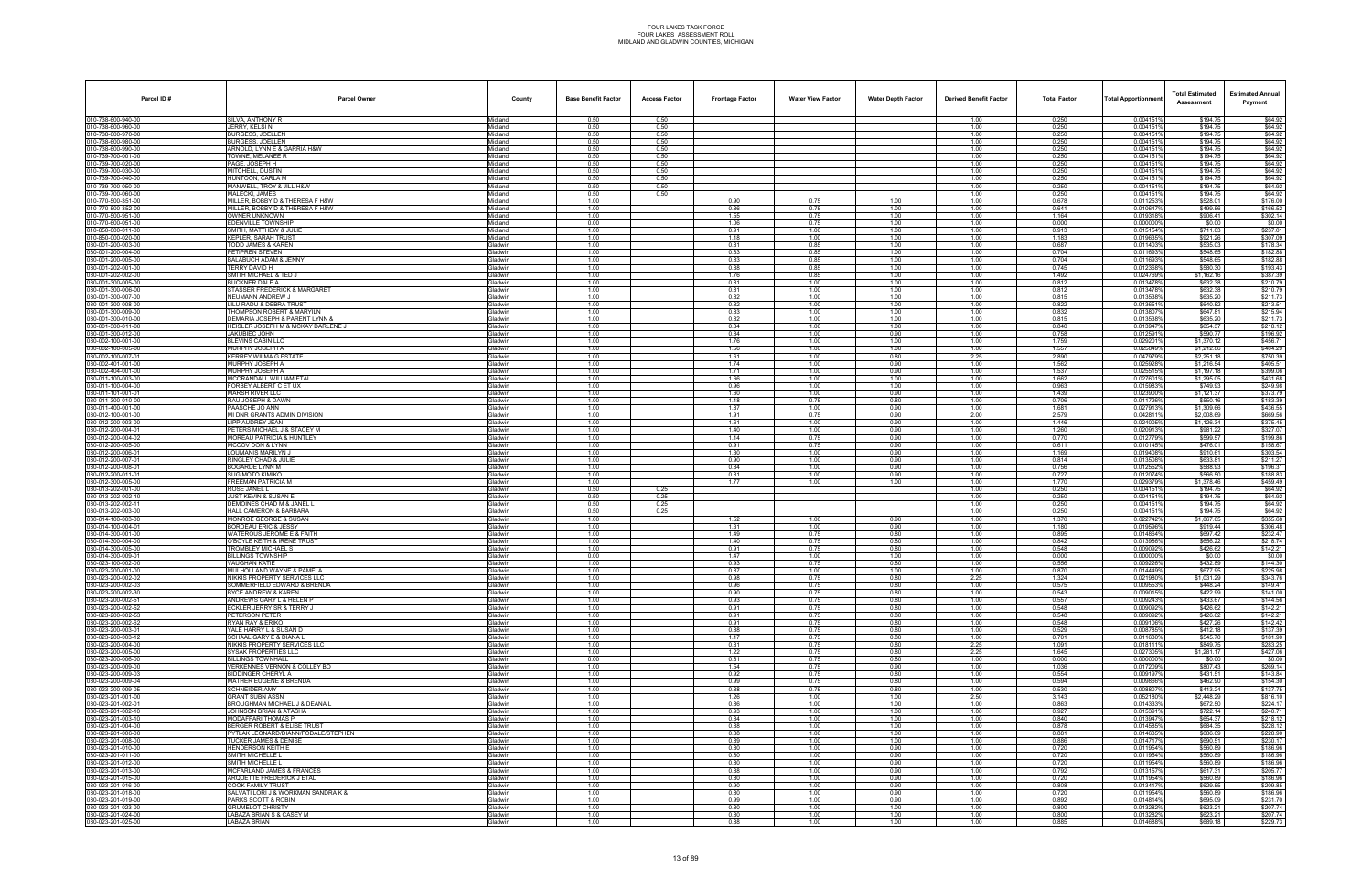| Parcel ID#                               | <b>Parcel Owner</b>                                                 | County                           | <b>Base Benefit Factor</b> | <b>Access Factor</b> | <b>Frontage Factor</b> | <b>Water View Factor</b> | <b>Water Depth Factor</b> | <b>Derived Benefit Factor</b> | <b>Total Factor</b> | Total Apportionmer     | <b>Total Estimated</b><br>Assessment | <b>Estimated Annual</b><br>Payment |
|------------------------------------------|---------------------------------------------------------------------|----------------------------------|----------------------------|----------------------|------------------------|--------------------------|---------------------------|-------------------------------|---------------------|------------------------|--------------------------------------|------------------------------------|
| 030-023-201-027-00                       | PIKE DOUGLAS & CAROL                                                | <b>Gladwin</b>                   | 1.00                       |                      | 0.80                   | 1.00                     | 1.00                      | 1.00                          | 0.800               | 0.013282%              | \$623.21                             | \$207.74                           |
| 030-023-201-028-00<br>30-023-201-029-00  | <b>HENDON ROBERT &amp; GAIL</b><br>3OCKMAN JOHN H & ROBIN D         | Gladwin<br>iladwin               | 1.00<br>1.00               |                      | 0.80<br>0.89           | 1.00<br>1.00             | 1.00<br>1.00              | 1.00<br>1.00                  | 0.800<br>0.890      | 0.013282%<br>0.014771% | \$623.21<br>\$693.05                 | \$207.74<br>\$231.02               |
| 030-023-201-031-10                       | MALLEK MICHAEL & MICHELLE TRUST                                     | <b>Gladwin</b>                   | 1.00                       |                      | 1.40                   | 1.00                     | 1.00                      | 1.00                          | 1.398               | 0.0232119              | \$1,089.07                           | \$363.02                           |
| 30-023-201-037-00                        | RAYMOND LORRAINE                                                    | Gladwin                          | 1.00                       |                      | 0.80                   | 0.75                     | 0.90                      | 1.00                          | 0.540               | 0.008966%              | \$420.67                             | \$140.22                           |
| 30-023-201-038-00<br>30-023-201-040-00   | WARGNIER DAVID & ANITA TRUST<br>WARGNIER DAVID M & ANITA M TRUST    | <b>Gladwin</b><br><b>Gladwin</b> | 1.00<br>1.00               |                      | 0.83<br>0.86           | 0.75<br>0.75             | 0.90<br>0.90              | 1.00<br>1.00                  | 0.557<br>0.582      | 0.0092519<br>0.009670% | \$434.05<br>\$453.72                 | \$144.68<br>\$151.24               |
| 80-023-201-043-00                        | KURON ROBERT & ARLENE                                               | iladwin                          | 1.00                       |                      | 0.89                   | 0.75                     | 0.90                      | 1.00                          | 0.601               | 0.009970               | \$467.81                             | \$155.94                           |
| 30-023-201-045-00<br>30-023-201-046-00   | RHEAUME WAYNE/ROSEMARY<br>THARP WILLIAM J & VICKI LEE ETAL          | <b>i</b> ladwin<br>Gladwin       | 1.00<br>1.00               |                      | 0.86<br>0.80           | 0.75<br>0.75             | 0.90<br>0.90              | 1.00<br>1.00                  | 0.582<br>0.540      | 0.0096709<br>0.008966% | \$453.72<br>\$420.67                 | \$151.24<br>\$140.22               |
| 30-023-201-047-00                        | FOLEY KENNETH & JANICE                                              | <b>Sladwin</b>                   | 1.00                       |                      | 0.80                   | 0.75                     | 0.90                      | 1.00                          | 0.540               | 0.008966%              | \$420.67                             | \$140.22                           |
| 030-023-201-048-00                       | FOLEY KENNETH & JANICE                                              | <b>Gladwin</b>                   | 1.00<br>1.00               |                      | 0.80                   | 0.75<br>0.75             | 0.90<br>0.90              | 1.00<br>1.00                  | 0.540<br>0.603      | 0.008966%              | \$420.67                             | \$140.22<br>\$156.71               |
| 30-023-201-049-00<br>30-023-201-051-00   | FURLO HOLLY S & CORLISS I<br><b>BALEY BRIAN &amp; PENNY</b>         | iladwin<br><b>Gladwin</b>        | 1.00                       |                      | 0.89<br>0.95           | 0.75                     | 0.90                      | 1.00                          | 0.643               | 0.0100209<br>0.010678% | \$470.12<br>\$500.99                 | \$167.00                           |
| 30-023-201-053-00                        | MICHIGAN EXCHANGE                                                   | Gladwin                          | 1.00                       |                      | 0.94                   | 0.75                     | 0.90                      | 1.00                          | 0.633               | 0.0105129              | \$493.23                             | \$164.41                           |
| 30-023-201-054-00<br>30-023-201-055-00   | <b>MICHIGAN EXCHANGE</b><br>DUPUIS ERIC & SANDRA D                  | <b>Gladwin</b><br><b>Gladwin</b> | 1.00<br>1.00               |                      | 0.80<br>0.80           | 0.75<br>0.75             | 0.90<br>0.90              | 1.00<br>1.00                  | 0.540<br>0.540      | 0.008966%<br>0.008966% | \$420.67<br>\$420.67                 | \$140.22<br>\$140.22               |
| 80-023-201-056-00                        | ROGERS NEAL & CHERYL ETAL                                           | iladwin                          | 1.00                       |                      | 0.96                   | 0.75                     | 0.90                      | 1.00                          | 0.646               | 0.010732%              | \$503.54                             | \$167.85                           |
| 30-023-202-001-01<br>30-023-203-001-00   | EVANS WAYNE & NYLA ETAL<br>THAYER THERON T & TONI M TRUS'           | <b>i</b> ladwin<br>Gladwin       | 1.00<br>1.00               |                      | 1.58<br>1.84           | 0.75<br>0.75             | 0.80<br>0.80              | 1.00<br>1.00                  | 0.949<br>1.107      | 0.0157639<br>0.0183779 | \$739.61<br>\$862.24                 | \$246.54<br>\$287.41               |
| 30-023-203-002-00                        | WELLS KENNETH R & DEBORAH                                           | <b>Gladwin</b>                   | 1.00                       |                      | 1.28                   | 0.75                     | 0.80                      | 1.00                          | 0.770               | 0.012783%              | \$599.79                             | \$199.93                           |
| 030-023-400-002-01                       | DOWNING RICHARD E                                                   | <b>Gladwin</b>                   | 1.00<br>1.00               |                      | 1.21                   | 0.75<br>0.75             | 0.90<br>0.90              | 1.00<br>1.00                  | 0.819<br>0.827      | 0.013606%              | \$638.39<br>\$643.95                 | \$212.80<br>\$214.65               |
| 30-023-400-002-21<br>30-023-400-002-22   | THORINGTON JOANNE I<br>SEARFOSS RICK A & YVONNE                     | iladwin<br><b>Gladwin</b>        | 1.00                       |                      | 1.22<br>1.43           | 0.75                     | 0.90                      | 1.00                          | 0.967               | 0.013724%<br>0.016052% | \$753.14                             | \$251.05                           |
| 30-023-402-001-00                        | PACHOLKA JEFFRY J                                                   | Gladwin                          | 1.00                       |                      | 1.22                   | 0.75                     | 0.90                      | 1.00                          | 0.826               | 0.013707               | \$643.14                             | \$214.38                           |
| 130-023-403-001-01<br>30-023-403-001-02  | SMOLARKIEWICZ KAREN<br>PASCHKE STEVEN & CATHY TRUST                 | <b>Gladwin</b><br><b>Gladwin</b> | 1.00<br>1.00               |                      | 1.32<br>1.07           | 0.75<br>0.75             | 0.90<br>0.90              | 1.00<br>1.00                  | 0.894<br>0.724      | 0.014845%<br>0.0120139 | \$696.54<br>\$563.66                 | \$232.18<br>\$187.89               |
| 30-023-403-001-03                        | <b>AGNELLO ROSARIO &amp; MARY</b>                                   | iladwin                          | 1.00                       |                      | 1.57                   | 0.75                     | 0.90                      | 1.00                          | 1.062               | 0.0176379              | \$827.54                             | \$275.85                           |
| 30-023-403-002-01<br>30-023-403-002-12   | <b>DUNBAR JOEL &amp; JANICE</b><br>JIMENEZ JUAN JR                  | <b>Sladwin</b><br><b>Gladwin</b> | 1.00<br>1.00               |                      | 0.96<br>1.27           | 0.75<br>0.75             | 0.90<br>0.90              | 1.00<br>1.00                  | 0.650<br>0.859      | 0.010785%<br>0.014264% | \$506.02<br>\$669.26                 | \$168.67                           |
| 030-023-403-003-00                       | SHUMATE ROBERT D & PEGGY A                                          | <b>Gladwin</b>                   | 1.00                       |                      | 1.42                   | 0.75                     | 0.90                      | 1.00                          | 0.958               | 0.015899%              | \$745.98                             | \$223.09<br>\$248.66               |
| 30-023-403-004-10                        | OLSON RICHARD & LAURA                                               | <b>Gladwin</b>                   | 1.00                       |                      | 0.96                   | 0.75                     | 0.90                      | 1.00                          | 0.647               | 0.010739%              | \$503.86                             | \$167.95                           |
| 30-026-100-002-00<br>30-026-100-004-00   | AUSTIN MELISSA<br>OPALACZ KAYOKO                                    | iladwin<br><b>Gladwin</b>        | 1.00<br>1.00               |                      | 1.38<br>1.35           | 0.75<br>0.75             | 0.80<br>0.80              | 1.00<br>1.00                  | 0.830<br>0.810      | 0.013781<br>0.013455%  | \$646.62<br>\$631.33                 | \$215.54<br>\$210.44               |
| 30-026-100-005-00                        | TOLKSDORF FRANK & HELGA TRUST                                       | Gladwin                          | 1.00                       |                      | 1.64                   | 0.75                     | 0.80                      | 1.00                          | 0.984               | 0.016345%              | \$766.92                             | \$255.64                           |
| (30-026-100-012-00<br>30-026-100-013-00  | FOREMAN GRADY & DONEITA<br>ORLIKOWSKI DAVID & ORLIKOSWKI PAUL       | <b>Gladwin</b><br>iladwin        | 1.00<br>1.00               |                      | 1.39<br>1.39           | 0.75<br>0.75             | 0.80<br>0.80              | 1.00<br>1.00                  | 0.833<br>0.833      | 0.013838%<br>0.0138299 | \$649.30<br>\$648.85                 | \$216.43<br>\$216.28               |
| 30-026-100-014-00                        | <b>/ANNESTE RICHARD J &amp; HOLLY</b>                               | iladwin                          | 1.00                       |                      | 1.36                   | 0.75                     | 0.80                      | 1.00                          | 0.817               | 0.0135739              | \$636.84                             | \$212.28                           |
| 30-026-100-015-00                        | LIND KENNETH J & DONNA J ETAI                                       | <b>Gladwin</b>                   | 1.00                       |                      | 1.39                   | 0.75                     | 0.80                      | 1.00                          | 0.831               | 0.0138019              | \$647.52                             | \$215.84                           |
| 30-026-200-001-03<br>030-026-200-001-04  | KAR KISHORE K & SANGEETA<br>ALTENBERNT JACOB & BRITTANY             | iladwin<br><b>Gladwin</b>        | 1.00<br>1.00               |                      | 1.00<br>0.92           | 1.00<br>1.00             | 1.00<br>1.00              | 1.00<br>1.00                  | 1.002<br>0.919      | 0.0166419<br>0.015252% | \$780.80<br>\$715.64                 | \$260.27<br>\$238.55               |
| 30-026-200-001-05                        | <b>STARK KELLIE</b>                                                 | <b>Gladwin</b>                   | 1.00                       |                      | 0.92                   | 1.00                     | 1.00                      | 1.00                          | 0.918               | 0.015249%              | \$715.50                             | \$238.50                           |
| 30-026-200-001-09<br>30-026-200-001-11   | ALTENBERNT DAVID & CONNIE ETAL<br><b>MARIN LANAI &amp; BRANDON</b>  | iladwin<br><b>Gladwin</b>        | 1.00<br>1.00               |                      | 0.92<br>1.10           | 1.00<br>0.75             | 1.00<br>0.80              | 1.00<br>1.00                  | 0.916<br>0.657      | 0.015208%<br>0.010911% | \$713.56<br>\$511.97                 | \$237.85<br>\$170.66               |
| 30-026-200-001-16                        | LAWRENCE SANDRA K TRUST                                             | <b>Gladwin</b>                   | 1.00                       |                      | 0.91                   | 1.00                     | 1.00                      | 1.00                          | 0.912               | 0.015143%              | \$710.51                             | \$236.84                           |
| 030-026-200-001-21<br>30-026-200-001-31  | CAVANAUGH JEANNE & KALEITA SUSAN<br><b>MATHEWS DORIS TRUST</b>      | <b>Gladwin</b>                   | 1.00<br>1.00               |                      | 1.10<br>0.92           | 1.00<br>0.75             | 1.00<br>0.80              | 1.00<br>1.00                  | 1.100<br>0.552      | 0.018270%<br>0.0091719 | \$857.24<br>\$430.32                 | \$285.75<br>\$143.44               |
| 30-026-200-001-32                        | RUNDAGE TIMOTHY D & LINDA A                                         | iladwin<br>iladwin               | 1.00                       |                      | 0.92                   | 0.75                     | 0.80                      | 1.00                          | 0.550               | 0.0091309              | \$428.39                             | \$142.80                           |
| 30-026-200-001-33                        | SUTSCHEK ROBERT & PARKS TIMOTHY                                     | <b>Sladwin</b>                   | 1.00                       |                      | 0.92                   | 0.75                     | 0.80                      | 1.00                          | 0.552               | 0.009158%              | \$429.68                             | \$143.23                           |
| 30-026-200-001-3!<br>030-026-200-001-50  | JOHNSON SARAH J & TOMKINSON TRICIA<br>ALTENBERNT DAVID & CONNIE     | iladwin<br><b>Gladwin</b>        | 1.00<br>1.00               |                      | 1.27<br>1.33           | 0.75<br>0.75             | 0.90<br>0.80              | 1.00<br>1.00                  | 0.858<br>0.800      | 0.014248%<br>0.013277% | \$668.53<br>\$622.96                 | \$222.84<br>\$207.65               |
| 30-026-200-004-00                        | MUSSELMAN ROBERT S TRUST                                            | iladwin                          | 1.00                       |                      | 1.79                   | 1.00                     | 1.00                      | 1.00                          | 1.786               | 0.0296619              | \$1,391.68                           | \$463.89                           |
| 30-026-200-005-01<br>30-026-200-005-02   | WRIGHT MILAN<br>WAGONER RODNEY W TRUST                              | iladwin<br><b>Gladwin</b>        | 1.00<br>1.00               |                      | 1.13<br>1.26           | 0.75<br>0.75             | 1.00<br>1.00              | 1.00<br>1.00                  | 0.851<br>0.942      | 0.0141309<br>0.015638% | \$662.98<br>\$733.74                 | \$220.99<br>\$244.58               |
| 30-026-200-005-03                        | WATSON FAMILY LIVING TRUST                                          | <b>Gladwin</b>                   | 1.00                       |                      | 1.30                   | 0.75                     | 1.00                      | 1.00                          | 0.977               | 0.0162179              | \$760.89                             | \$253.63                           |
| (30-026-200-005-04<br>30-026-200-005-06  | HARDY WILLARD & BRIDGET<br>THOMAS LOWELL G TRUST                    | <b>Gladwin</b><br>iladwin        | 1.00<br>1.00               |                      | 1.38<br>1.09           | 0.75<br>0.75             | 0.80<br>1.00              | 1.00<br>1.00                  | 0.830<br>0.819      | 0.013772%<br>0.0135919 | \$646.20<br>\$637.68                 | \$215.40<br>\$212.56               |
| 30-026-200-005-12                        | CHAPMAN MICHAEL J & MEYETTE ROBERT                                  | iladwin                          | 1.00                       |                      | 1.28                   | 0.75                     | 1.00                      | 1.00                          | 0.958               | 0.015904%              | \$746.20                             | \$248.73                           |
| 030-026-200-005-13                       | CHAPMAN MICHAEL J & MEYETTE ROBERT                                  | <b>Sladwin</b>                   | 1.00                       |                      | 1.47                   | 1.00                     | 1.00                      | 1.00                          | 1.470               | 0.024402%              | \$1,144.93                           | \$381.64                           |
| 30-026-200-005-14<br>030-026-200-007-00  | CHAPMAN MICHAEL J & MEYETTE ROBERT<br>LIND KENNETH J & DONNA J ETAL | iladwin<br><b>Gladwin</b>        | 1.00<br>1.00               |                      | 1.37<br>1.10           | 1.00<br>0.75             | 1.00<br>0.80              | 1.00<br>1.00                  | 1.372<br>0.657      | 0.0227829<br>0.010913% | \$1,068.94<br>\$512.04               | \$356.31<br>\$170.68               |
| 030-026-204-001-00                       | WRIGHT JOSHUA L                                                     | iladwin                          | 1.00                       |                      | 1.22                   | 0.75                     | 0.80                      | 1.00                          | 0.732               | 0.012146%              | \$569.90                             | \$189.97                           |
| 030-026-204-004-01<br>030-026-300-005-00 | WRIGHT JOSHUA L<br>JOHNSON DARRIN & JANET TRUST                     | iladwin<br>Gladwin               | 1.00<br>1.00               |                      | 1.19<br>0.92           | 0.75<br>0.75             | 0.80<br>0.80              | 1.00<br>1.00                  | 0.716<br>0.555      | 0.0118879<br>0.009211% | \$557.75<br>\$432.20                 | \$185.92<br>\$144.07               |
| 30-026-300-005-01                        | KABALKA WALTER & MYRNA                                              | <b>Gladwin</b>                   | 1.00                       |                      | 0.92                   | 0.75                     | 0.80                      | 1.00                          | 0.552               | 0.009158%              | \$429.70                             | \$143.23                           |
| 30-026-300-005-02<br>30-026-300-007-00   | <b>WIXOM BAIT LLC</b><br>JOHNSON DARRIN & JANET TRUST               | Gladwin<br><b>Gladwin</b>        | 1.00<br>1.00               |                      | 0.80<br>0.87           | 0.75<br>0.75             | 0.80<br>0.80              | 2.50<br>1.00                  | 1.200<br>0.523      | 0.019924%<br>0.0086879 | \$934.82<br>\$407.58                 | \$311.61<br>\$135.86               |
| 30-026-300-008-00                        | ROTTMAN DALE                                                        | iladwin                          | 1.00                       |                      | 0.87                   | 0.75                     | 0.80                      | 1.00                          | 0.523               | 0.008687               | \$407.58                             | \$135.86                           |
| 30-026-300-009-00                        | KEUSCH JOSEPH G & KRISTINE A<br><b>HENDERSON PRETORIA F</b>         | Gladwin                          | 1.00                       |                      | 0.87                   | 0.75                     | 0.80                      | 1.00                          | 0.523               | 0.008687%              | \$407.58                             | \$135.86                           |
| 30-026-300-010-00<br>030-026-300-011-00  | DODGE ALLEN                                                         | <b>Gladwin</b><br>Gladwin        | 1.00<br>1.00               |                      | 0.87<br>0.87           | 0.75<br>0.75             | 0.80<br>0.80              | 1.00<br>1.00                  | 0.523<br>0.523      | 0.008687%<br>0.008687% | \$407.58<br>\$407.58                 | \$135.86<br>\$135.86               |
| 030-026-300-012-00                       | <b>KASSABIAN MALACHI R</b>                                          | <b>Gladwin</b>                   | 1.00                       |                      | 0.87                   | 0.75                     | 0.80                      | 1.00                          | 0.523               | 0.0086879              | \$407.58                             | \$135.86                           |
| 30-026-300-013-10<br>030-026-300-014-10  | KANG SONG CHA<br><b>GRELL LARRY &amp; RUTH</b>                      | iladwin<br>Gladwin               | 1.00<br>1.00               |                      | 0.87<br>0.92           | 0.75<br>0.75             | 0.80<br>0.80              | 1.00<br>1.00                  | 0.523<br>0.551      | 0.0086879<br>0.009156% | \$407.58<br>\$429.62                 | \$135.86<br>\$143.21               |
| 30-026-300-015-00                        | HOLMES JOHNATHON & MELISSA                                          | <b>Gladwin</b>                   | 1.00                       |                      | 0.95                   | 0.75                     | 0.80                      | 1.00                          | 0.567               | 0.009416%              | \$441.82                             | \$147.27                           |
| 30-026-300-016-00<br>30-026-300-017-00   | HAHN JEFFREY F<br>MILLS CARLTON & JANICE                            | Gladwin<br><b>Gladwin</b>        | 1.00<br>1.00               |                      | 1.22<br>0.91           | 0.75<br>0.75             | 0.80<br>0.80              | 1.00<br>1.00                  | 0.735<br>0.544      | 0.012200%<br>0.009029% | \$572.40<br>\$423.63                 | \$190.80<br>\$141.21               |
| 30-026-300-018-00                        | STORCK DONALD                                                       | iladwin                          | 1.00                       |                      | 1.01                   | 0.75                     | 0.80                      | 1.00                          | 0.604               | 0.010027               | \$470.46                             | \$156.82                           |
| 30-026-300-019-00<br>30-026-300-024-00   | WIESKE NORMAN A REV TRUST<br>JOHNS D JOAN                           | <b>Gladwin</b><br><b>Sladwin</b> | 1.00<br>1.00               |                      | 0.97<br>1.19           | 0.75<br>0.75             | 0.80<br>0.80              | 1.00<br>1.00                  | 0.584<br>0.712      | 0.009691%<br>0.011827% | \$454.71<br>\$554.91                 | \$151.57<br>\$184.97               |
| 030-026-300-025-00                       | LAPHAM RONALD & LISA                                                | Gladwin                          | 1.00                       |                      | 0.87                   | 0.75                     | 0.80                      | 1.00                          | 0.523               | 0.008687%              | \$407.58                             | \$135.86                           |
| 030-026-300-027-00                       | STASA JOHN T & RICHARD ETAL                                         | <b>Gladwin</b>                   | 1.00                       |                      | 0.86                   | 0.75                     | 0.80                      | 1.00                          | 0.518               | 0.008596%              | \$403.31                             | \$134.44                           |
| 30-027-100-006-00<br>030-027-100-008-00  | THOMAS DAVE & VICKI<br>#N/A                                         | iladwin<br>Gladwin               | 0.00<br>1.00               |                      | 1.02                   | 1.00                     | 1.00<br>0.90              | 1.00<br>1.00                  | 0.000<br>0.916      | 0.000000%<br>0.015204% | \$0.00<br>\$713.38                   | \$0.00<br>\$237.79                 |
| 030-027-100-009-00                       | SUMMERFIELD CHARLES                                                 | <b>Gladwin</b>                   | 1.00                       |                      | 0.81                   | 1.00                     | 0.90                      | 1.00                          | 0.727               | 0.012074%              | \$566.50                             | \$188.83                           |
| 030-027-100-010-00<br>030-027-100-011-00 | DANIELS ALFRED & KAREN<br>PARSONS BRIAN D                           | Gladwin<br><b>Gladwin</b>        | 1.00<br>1.00               |                      | 0.81<br>0.80           | 1.00<br>1.00             | 0.90<br>0.90              | 1.00<br>1.00                  | 0.727<br>0.720      | 0.012074%<br>0.011954% | \$566.50<br>\$560.89                 | \$188.83<br>\$186.96               |
| 30-027-100-011-01                        | EVON MARVIN & CLARA TRUST                                           | iladwin                          | 1.00                       |                      | 0.89                   | 1.00                     | 0.90                      | 1.00                          | 0.798               | 0.0132559              | \$621.93                             | \$207.31                           |
| 030-027-100-012-00                       | FRANKLIN WILLIAM F JR & RUTH ANN                                    | <b>Gladwin</b>                   | 1.00                       |                      | 0.90                   | 1.00                     | 0.90                      | 1.00                          | 0.814               | 0.013508%              | \$633.81                             | \$211.27                           |
| 030-027-100-013-00<br>030-027-100-014-00 | RICKARD CARL & ROBERTA<br><b>DEARDORFF TODD &amp; MONICA</b>        | <b>Sladwin</b><br><b>Gladwin</b> | 1.00<br>1.00               |                      | 0.81<br>0.81           | 1.00<br>1.00             | 0.90<br>0.90              | 1.00<br>1.00                  | 0.727<br>0.727      | 0.012074%<br>0.012074% | \$566.50<br>\$566.50                 | \$188.83<br>\$188.83               |
| 030-027-100-016-00                       | ADDAIR NORMAN R                                                     | Gladwin                          | 1.00                       |                      | 0.81                   | 1.00                     | 0.90                      | 1.00                          | 0.727               | 0.012074%              | \$566.50                             | \$188.83                           |
| 30-027-100-021-00<br>030-027-400-027-50  | <b>GLOMSON SHIRLEY M</b><br><b>CLARKSON DAVID &amp; CAROL</b>       | iladwin<br>Gladwin               | 0.00<br>1.00               |                      | 0.84                   | 1.00<br>1.00             | 0.90<br>0.90              | 1.00<br>1.00                  | 0.000<br>0.756      | 0.000000%<br>0.012552% | \$0.00<br>\$588.93                   | \$0.00<br>\$196.31                 |
| 030-027-400-029-00                       | PLEASANT BEACH MOBILE HM RESORT LLC                                 | Gladwin                          | 1.00                       |                      | 1.57                   | 1.00                     | 0.90                      | 7.00                          | 9.919               | 0.164687%              | \$7,727.12                           | \$2,575.71                         |
| 030-027-400-040-00                       | JODWAY CLARENCE M & JENNIFER L                                      | Gladwin                          | 1.00                       |                      | 0.81                   | 1.00                     | 0.90                      | 1.00                          | 0.727               | 0.012074%              | \$566.50                             | \$188.83                           |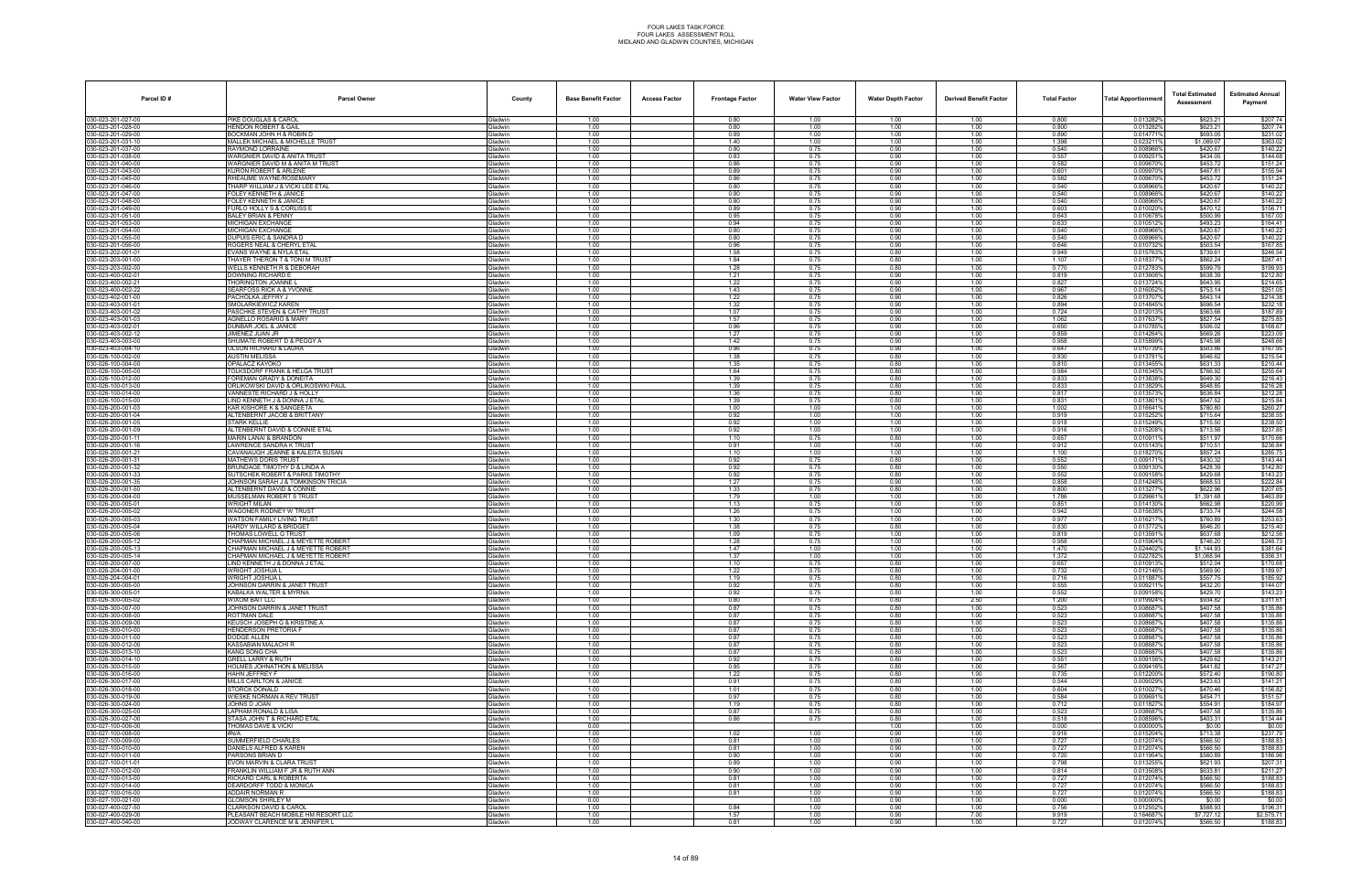| Parcel ID#                              | <b>Parcel Owner</b>                                                   | County                           | <b>Base Benefit Factor</b> | <b>Access Factor</b> | <b>Frontage Factor</b> | <b>Water View Factor</b> | <b>Water Depth Factor</b> | <b>Derived Benefit Factor</b> | <b>Total Factor</b> | <b>Total Apportionmer</b> | <b>Total Estimated</b><br>Assessment | <b>Estimated Annual</b><br>Payment |
|-----------------------------------------|-----------------------------------------------------------------------|----------------------------------|----------------------------|----------------------|------------------------|--------------------------|---------------------------|-------------------------------|---------------------|---------------------------|--------------------------------------|------------------------------------|
| 030-033-100-006-00                      | <b>LEVI ELIZABETH &amp; PEARL</b>                                     | <b>Gladwin</b>                   | 1.00                       |                      | 1.56                   | 0.75                     | 0.90                      | 1.00                          | 1.053               | 0.017484%                 | \$820.36                             | \$273.45                           |
| 030-033-100-007-00<br>30-033-300-001-10 | LEVI ELIZABETH & PEARL<br><b>DAVIES ROBERT &amp; BETTY</b>            | Gladwin<br><b>Gladwin</b>        | 1.00<br>1.00               |                      | 0.83<br>1.04           | 0.75<br>0.75             | 0.90<br>0.90              | 1.00<br>1.00                  | 0.557<br>0.699      | 0.009248%<br>0.011614%    | \$433.92<br>\$544.91                 | \$144.64<br>\$181.64               |
| 030-033-300-001-11                      | <b>DAVIES ROBERT &amp; BETTY</b>                                      | Gladwin                          | 1.00                       |                      | 0.88                   | 0.75                     | 0.90                      | 1.00                          | 0.593               | 0.009848%                 | \$462.07                             | \$154.02                           |
| 30-033-300-001-14                       | BARBER ROBERT M & RONDA                                               | Gladwin                          | 1.00                       |                      | 1.09                   | 0.75                     | 0.90                      | 1.00                          | 0.735               | 0.012195%                 | \$572.20                             | \$190.73                           |
| 30-033-301-001-01<br>30-033-301-002-00  | WOLFE PATRICK E & SUSAN JANE<br>LOPER JEFF & WENDY                    | Gladwin<br>Gladwin               | 1.00<br>1.00               |                      | 1.00<br>1.21           | 0.75<br>0.75             | 0.90<br>0.90              | 1.00<br>1.00                  | 0.673<br>0.820      | 0.0111679<br>0.0136179    | \$523.98<br>\$638.89                 | \$174.66<br>\$212.96               |
| 30-033-301-003-00                       | AVERY PAUL & KAREN                                                    | <b>Gladwin</b>                   | 1.00                       |                      | 1.22                   | 0.75                     | 0.90                      | 1.00                          | 0.820               | 0.0136179                 | \$638.90                             | \$212.97                           |
| 30-033-301-004-01                       | WILLIAMS SHAYNE & WILLIAMS RONALD                                     | Gladwin                          | 1.00                       |                      | 0.89                   | 0.75                     | 0.90                      | 1.00                          | 0.603               | 0.0100129                 | \$469.75                             | \$156.58                           |
| 30-033-301-004-02<br>30-033-301-004-03  | KLEINHANS ARLENE F TRUST<br>OGSDON HOWARD & KAY                       | Gladwin<br><b>Gladwin</b>        | 1.00<br>1.00               |                      | 0.90<br>0.90           | 0.75<br>0.75             | 0.90<br>0.90              | 1.00<br>1.00                  | 0.610<br>0.610      | 0.0101319<br>0.0101319    | \$475.35<br>\$475.35                 | \$158.45<br>\$158.45               |
| 030-033-301-005-00                      | KELLY EMILY M & BRANDON M                                             | Gladwin                          | 1.00                       |                      | 1.22                   | 0.75                     | 0.90                      | 1.00                          | 0.820               | 0.013617%                 | \$638.90                             | \$212.97                           |
| 30-033-302-001-00                       | RELAND CHARLES & GERALDINE                                            | <b>Gladwin</b>                   | 1.00                       |                      | 1.59                   | 0.75                     | 0.90                      | 1.00                          | 1.077               | 0.017875%                 | \$838.68                             | \$279.56                           |
| 30-033-303-001-0<br>30-033-303-001-02   | HUPFER MATHIAS J<br>STACY LARRY D & TONI K                            | Gladwin<br>Gladwin               | 1.00<br>1.00               |                      | 1.56<br>1.11           | 0.75<br>1.00             | 0.90<br>0.90              | 1.00<br>1.00                  | 1.055<br>0.995      | 0.0175109<br>0.0165159    | \$821.58<br>\$774.89                 | \$273.86<br>\$258.30               |
| 30-033-303-001-03                       | JACOVITCH JASON & REDEANA &                                           | Gladwin                          | 1.00                       |                      | 1.04                   | 0.75                     | 0.90                      | 1.00                          | 0.701               | 0.011647%                 | \$546.48                             | \$182.16                           |
| 30-033-303-001-04                       | ERVANS BRADLEY S & SARA E                                             | Gladwin                          | 1.00                       |                      | 1.07<br>1.19           | 1.00                     | 0.90                      | 1.00                          | 0.959<br>0.801      | 0.015925%                 | \$747.21                             | \$249.07                           |
| 30-033-303-001-05<br>30-033-303-001-06  | VIMMER CLIFFORD T JR<br>WIMMER CLIFFORD T JR                          | <b>Gladwin</b><br>Gladwin        | 1.00<br>1.00               |                      | 0.91                   | 0.75<br>0.75             | 0.90<br>0.90              | 1.00<br>1.00                  | 0.616               | 0.013296%<br>0.010234%    | \$623.87<br>\$480.19                 | \$207.96<br>\$160.06               |
| 30-033-303-001-11                       | <b>BOMAN DENISE</b>                                                   | Gladwin                          | 1.00                       |                      | 0.80                   | 0.75                     | 0.90                      | 1.00                          | 0.540               | 0.008966%                 | \$420.67                             | \$140.22                           |
| 30-033-303-001-20<br>30-033-400-001-00  | <b>TURNER SHAWN B &amp; CAROLINE S</b><br>AMBROSE CHRIS J & LINDA L   | Gladwin                          | 1.00<br>1.00               |                      | 1.85<br>0.92           | 1.00<br>0.75             | 0.90<br>0.90              | 1.00<br>1.00                  | 1.661<br>0.621      | 0.0275819<br>0.010314%    | \$1,294.08<br>\$483.95               | \$431.36<br>\$161.32               |
| 30-034-200-013-10                       | NOLPERT GLENN & ARLENE TRUST                                          | Gladwin<br><b>Gladwin</b>        | 1.00                       |                      | 0.92                   | 0.75                     | 0.90                      | 1.00                          | 0.621               | 0.0103109                 | \$483.77                             | \$161.26                           |
| 30-034-200-015-00                       | WISNIEWSKI PATRICIA                                                   | <b>Gladwin</b>                   | 1.00                       |                      | 0.84                   | 0.75                     | 0.90                      | 1.00                          | 0.567               | 0.009414%                 | \$441.70                             | \$147.23                           |
| 30-034-200-016-00<br>030-034-200-025-00 | GIBSON SHIRLEY ETAL<br>ST JOHN LUTHERAN CHURCH OF SAGINAW             | Gladwin<br>Gladwin               | 1.00<br>1.00               |                      | 0.84<br>1.41           | 0.75<br>1.00             | 0.90<br>0.90              | 1.00<br>2.00                  | 0.567<br>2.541      | 0.009414%<br>0.042196%    | \$441.70<br>\$1,979.84               | \$147.23<br>\$659.95               |
| 30-034-200-026-00                       | TRINITY LUTHERAN CHURCH                                               | Gladwin                          | 1.00                       |                      | 1.07                   | 1.00                     | 0.90                      | 2.00                          | 1.929               | 0.0320359                 | \$1,503.09                           | \$501.03                           |
| 80-034-304-001-00                       | )NGART KUNCHORN LVG TRUST ETAL                                        | <b>Jadwin</b>                    | 1.00                       |                      | 0.93                   | 1.00                     | 0.90                      | 1.00                          | 0.840               | 0.0139439                 | \$654.20                             | \$218.07                           |
| 30-034-304-002-00<br>30-034-304-003-00  | VALLIERE THOMAS L<br>KRISTAL FRANK D & KATHY                          | Gladwin<br>Gladwin               | 1.00<br>1.00               |                      | 0.93<br>0.94           | 1.00<br>1.00             | 0.90<br>0.90              | 1.00<br>1.00                  | 0.840<br>0.844      | 0.0139439<br>0.0140129    | \$654.20<br>\$657.42                 | \$218.07<br>\$219.14               |
| 030-034-304-004-00                      | <b>HOPKINS JAMES T &amp; DOROTHY L TRUST</b>                          | Gladwin                          | 1.00                       |                      | 0.94                   | 1.00                     | 0.90                      | 1.00                          | 0.844               | 0.0140119                 | \$657.41                             | \$219.14                           |
| 30-034-304-005-00                       | PRESIDIO DERRICK R & CAROL W TRUST                                    | Gladwin                          | 1.00                       |                      | 0.94                   | 1.00                     | 0.90                      | 1.00                          | 0.844               | 0.0140129                 | \$657.42                             | \$219.14                           |
| 30-034-304-006-00<br>30-034-304-007-00  | 30YS DONALD W & TOWSLEY ANN TRUST<br>MUSLEH MICHAEL & CATHERINE TRUST | <b>Gladwin</b><br><b>Gladwin</b> | 1.00<br>1.00               |                      | 0.94<br>0.94           | 1.00<br>1.00             | 0.90<br>0.90              | 1.00<br>1.00                  | 0.846<br>0.846      | 0.014045%<br>0.014045%    | \$659.00<br>\$659.00                 | \$219.67<br>\$219.67               |
| 30-034-304-008-00                       | <b>QUADERER RUDOLPH &amp; MARGARET</b>                                | Gladwin                          | 1.00                       |                      | 0.94                   | 1.00                     | 0.90                      | 1.00                          | 0.848               | 0.0140789                 | \$660.54                             | \$220.18                           |
| 030-034-304-009-10                      | TOWSLEY COTTAGE LLC                                                   | Gladwin                          | 1.00                       |                      | 1.25                   | 1.00                     | 0.90                      | 1.00                          | 1.128               | 0.018728%                 | \$878.71                             | \$292.90                           |
| 30-034-304-011-20<br>80-034-304-013-01  | BARTLETT LYNN W TRUST<br>VILLIAMS WILLIAM K & MARGARET TRUST          | <b>Gladwin</b><br>iladwin        | 1.00<br>1.00               |                      | 1.37<br>1.50           | 1.00<br>0.75             | 0.90<br>0.90              | 1.00<br>1.00                  | 1.232<br>1.015      | 0.0204479<br>0.0168529    | \$959.39<br>\$790.71                 | \$319.80<br>\$263.57               |
| 30-034-304-015-00                       | BARTLETT LYNN W TRUST                                                 | <b>Gladwin</b>                   | 1.00                       |                      | 0.95                   | 0.75                     | 0.90                      | 1.00                          | 0.643               | 0.010668%                 | \$500.56                             | \$166.85                           |
| 30-034-304-016-00                       | BARTLETT LYNN W TRUST                                                 | Gladwin                          | 1.00                       |                      | 0.91                   | 0.75                     | 0.90                      | 1.00                          | 0.613               | 0.010173                  | \$477.30                             | \$159.10                           |
| 030-034-304-017-00<br>30-034-304-018-00 | TOWSLEY MARJORIE W TRUST<br>WILLIAMS WILLIAM & MARGARET TRUST         | Gladwin<br><b>Gladwin</b>        | 1.00<br>1.00               |                      | 0.91<br>0.91           | 0.75<br>0.75             | 0.90<br>0.90              | 1.00<br>1.00                  | 0.613<br>0.613      | 0.010173%<br>0.0101739    | \$477.30<br>\$477.30                 | \$159.10<br>\$159.10               |
| 30-034-304-019-00                       | <i>NILLIAMS WILLIAM &amp; MARGARET TRUST</i>                          | <b>Gladwin</b>                   | 0.00                       |                      |                        | 1.00                     | 0.90                      | 1.00                          | 0.000               | 0.0000009                 | \$0.00                               | \$0.00                             |
| 30-045-000-030-00                       | CULLEN CEDRIC W                                                       | <b>Gladwin</b>                   | 1.00                       |                      | 0.90                   | 1.00                     | 0.90                      | 1.00                          | 0.809               | 0.013433%                 | \$630.26                             | \$210.09                           |
| 30-045-000-031-00<br>030-045-000-032-00 | YOST JOHN & JACQUELYN ET AL<br>VANBECELAERE MARK J                    | Gladwin<br>Gladwin               | 1.00<br>1.00               |                      | 0.86<br>0.84           | 1.00<br>1.00             | 0.90<br>0.90              | 1.00<br>1.00                  | 0.771<br>0.758      | 0.012802<br>0.0125919     | \$600.65<br>\$590.77                 | \$200.22<br>\$196.92               |
| 30-045-000-033-00                       | BURKHART DAVID & LYNN                                                 | <b>Gladwin</b>                   | 1.00                       |                      | 0.84                   | 1.00                     | 0.90                      | 1.00                          | 0.758               | 0.0125919                 | \$590.77                             | \$196.92                           |
| 30-045-000-034-00<br>30-045-000-035-00  | BUDNIK MARK PAUL & SHERI LYNN<br><b>MANN DANNY J &amp; LUANN ETAL</b> | iladwin<br><b>Gladwin</b>        | 1.00<br>1.00               |                      | 0.84<br>0.84           | 1.00<br>1.00             | 0.90<br>0.90              | 1.00<br>1.00                  | 0.758<br>0.758      | 0.012591<br>0.012591%     | \$590.77<br>\$590.77                 | \$196.92<br>\$196.92               |
| 30-045-000-036-00                       | ROBINSON WILLIAM & REBECCA                                            | Gladwin                          | 1.00                       |                      | 0.84                   | 1.00                     | 0.90                      | 1.00                          | 0.758               | 0.0125919                 | \$590.77                             | \$196.92                           |
| 030-045-000-037-00                      | TRELFA GARY F & DIANE M                                               | Gladwin                          | 1.00                       |                      | 0.84                   | 1.00                     | 0.90                      | 1.00                          | 0.758               | 0.012591%                 | \$590.77                             | \$196.92                           |
| 30-045-000-038-00<br>30-045-000-039-00  | <b>BUKOSKY JEFFREY L</b><br>ZIMMERMAN P MARLISE TRUST                 | <b>Gladwin</b><br><b>Gladwin</b> | 1.00<br>1.00               |                      | 0.84<br>0.84           | 1.00<br>1.00             | 0.90<br>0.90              | 1.00<br>1.00                  | 0.758<br>0.758      | 0.0125919<br>0.012591     | \$590.77<br>\$590.77                 | \$196.92<br>\$196.92               |
| 30-045-000-040-00                       | <b>O'BOYLE ERIC &amp; SHARI TRUST</b>                                 | <b>Gladwin</b>                   | 1.00                       |                      | 0.88                   | 1.00                     | 0.90                      | 1.00                          | 0.792               | 0.013150%                 | \$616.98                             | \$205.66                           |
| 30-045-000-041-00                       | TORRES WILLIAM J & RIVA R TRUST                                       | Gladwin                          | 1.00                       |                      | 0.88                   | 1.00                     | 0.90                      | 1.00                          | 0.789               | 0.013104%                 | \$614.82                             | \$204.94                           |
| 030-045-000-042-00<br>30-045-000-043-00 | <b>MCNALLY RANDY &amp; MARY</b><br>CLEES ROXANNE E ETAL               | Gladwin<br><b>Gladwin</b>        | 1.00<br>1.00               |                      | 0.84<br>0.84           | 1.00<br>1.00             | 0.90<br>0.90              | 1.00<br>1.00                  | 0.758<br>0.758      | 0.012591%<br>0.0125919    | \$590.77<br>\$590.77                 | \$196.92<br>\$196.92               |
| 80-045-000-044-00                       | CLEES ROXANNE E ETAL                                                  | <b>Gladwin</b>                   | 1.00                       |                      | 0.84                   | 1.00                     | 0.90                      | 1.00                          | 0.756               | 0.012552                  | \$588.93                             | \$196.31                           |
| 30-045-000-045-00                       | <b>NARRILOW R/L TRUST &amp; WARRILOW D</b>                            | <b>Gladwin</b>                   | 1.00                       |                      | 0.84                   | 1.00                     | 0.90                      | 1.00                          | 0.756               | 0.012552%                 | \$588.93                             | \$196.31                           |
| 30-045-000-046-00<br>030-045-000-047-00 | DONLEY KEITH & LINDA TRUST<br>THEUT DAVID & THEUT AARON               | <b>Gladwin</b><br>Gladwin        | 1.00<br>1.00               |                      | 0.84<br>0.84           | 1.00<br>1.00             | 0.90<br>0.90              | 1.00<br>1.00                  | 0.756<br>0.756      | 0.012552<br>0.012552%     | \$588.93<br>\$588.93                 | \$196.31<br>\$196.31               |
| 030-045-000-048-00                      | BAKER JAMES JR & MARLENA TRUST                                        | <b>Jadwin</b>                    | 1.00                       |                      | 0.84                   | 1.00                     | 0.90                      | 1.00                          | 0.756               | 0.0125529                 | \$588.93                             | \$196.31                           |
| 030-045-000-049-00                      | YANKO THEODORE AND YANKOPULOS NANCY                                   | <b>i</b> ladwin                  | 1.00                       |                      | 0.84                   | 1.00                     | 0.90                      | 1.00                          | 0.756               | 0.012552%                 | \$588.93                             | \$196.31                           |
| 030-045-000-050-00<br>30-045-000-051-00 | GERMAIN RICHARD L & VERLA M ETAL<br>SEIGLA JAMES & CAROL              | Gladwin<br>Gladwin               | 1.00<br>1.00               |                      | 0.84<br>0.84           | 1.00<br>1.00             | 0.90<br>0.90              | 1.00<br>1.00                  | 0.756<br>0.756      | 0.012552%<br>0.012552%    | \$588.93<br>\$588.93                 | \$196.31<br>\$196.31               |
| 030-045-000-052-00                      | ARDT CAROL                                                            | Gladwin                          | 1.00                       |                      | 0.84                   | 1.00                     | 0.90                      | 1.00                          | 0.756               | 0.012552%                 | \$588.93                             | \$196.31                           |
| 30-045-000-053-00<br>80-045-000-054-00  | ENNIS JEFFERY A &<br>NOJTAS RONALD & SHARON                           | <b>Gladwin</b><br><b>Gladwin</b> | 1.00<br>1.00               |                      | 0.84<br>0.84           | 1.00<br>1.00             | 1.00<br>1.00              | 1.00<br>1.00                  | 0.840<br>0.843      | 0.0139479<br>0.013990%    | \$654.37<br>\$656.41                 | \$218.12<br>\$218.80               |
| 30-045-000-055-00                       | CLARK PAUL                                                            | Gladwin                          | 1.00                       |                      | 0.84                   | 1.00                     | 1.00                      | 1.00                          | 0.843               | 0.013990%                 | \$656.41                             | \$218.80                           |
| 30-045-000-056-00                       | DEATSMAN CODY L & NATALIE L                                           | Gladwin                          | 1.00                       |                      | 0.84                   | 1.00                     | 1.00                      | 1.00                          | 0.843               | 0.013990%                 | \$656.41                             | \$218.80                           |
| 030-046-000-089-00<br>30-046-000-090-00 | GIBAUD JOSEPH & LORI<br><b>KALMANOVICH GARRY TRUST</b>                | Gladwin<br><b>Gladwin</b>        | 1.00<br>1.00               |                      | 0.85<br>0.85           | 1.00<br>1.00             | 1.00<br>1.00              | 1.00<br>1.00                  | 0.845<br>0.850      | 0.014032%<br>0.0141139    | \$658.39<br>\$662.16                 | \$219.46<br>\$220.72               |
| 30-046-000-091-00                       | LATOUF RONALD J & DONNA A                                             | <b>Gladwin</b>                   | 1.00                       |                      | 0.85                   | 1.00                     | 1.00                      | 1.00                          | 0.850               | 0.0141139                 | \$662.16                             | \$220.72                           |
| 030-046-000-092-00<br>30-046-000-093-00 | HIRSCH ELIZABETH A<br><b>EICH HENRY E JR &amp; CHERYL A ETAL</b>      | Gladwin                          | 1.00<br>1.00               |                      | 0.85<br>0.87           | 1.00<br>1.00             | 0.90<br>0.90              | 1.00<br>1.00                  | 0.765<br>0.785      | 0.012701%<br>0.013030%    | \$595.95<br>\$611.37                 | \$198.65<br>\$203.79               |
| 030-046-000-094-00                      | <b>HOLLY NICHOLAS E &amp; DEENA M</b>                                 | Gladwin<br>Gladwin               | 1.00                       |                      | 0.92                   | 1.00                     | 0.90                      | 1.00                          | 0.830               | 0.013786%                 | \$646.83                             | \$215.61                           |
| 30-046-000-096-00                       | ARNOLD DONNA & ALEXANDER WANDA                                        | <b>Gladwin</b>                   | 1.00                       |                      | 0.84                   | 1.00                     | 0.90                      | 1.00                          | 0.758               | 0.0125919                 | \$590.77                             | \$196.92                           |
| 80-046-000-097-00<br>030-046-000-098-00 | JAMES PROPERTIES INC<br>PANGLE PATRICK & PATRICIA                     | <b>Gladwin</b><br>Gladwin        | 1.00<br>1.00               |                      | 0.84<br>0.84           | 1.00<br>1.00             | 0.90<br>0.90              | 1.00<br>1.00                  | 0.758<br>0.758      | 0.012591<br>0.012591%     | \$590.77<br>\$590.77                 | \$196.92<br>\$196.92               |
| 30-046-000-099-00                       | EVANS LARRY & LINDA                                                   | <b>Gladwin</b>                   | 1.00                       |                      | 0.84                   | 1.00                     | 0.90                      | 1.00                          | 0.758               | 0.0125919                 | \$590.77                             | \$196.92                           |
| 030-046-000-100-00                      | KIELB JOHN & JUDITH                                                   | Gladwin                          | 1.00                       |                      | 0.84                   | 1.00                     | 0.90                      | 1.00                          | 0.758               | 0.012591%                 | \$590.77                             | \$196.92                           |
| 30-046-000-101-00<br>30-046-000-102-00  | EVANS KENNETH & BETTY<br>OLYNSKY REVOCABLE TRUST &                    | <b>Gladwin</b><br><b>Gladwin</b> | 1.00<br>1.00               |                      | 0.84<br>0.84           | 1.00<br>1.00             | 0.90<br>0.90              | 1.00<br>1.00                  | 0.758<br>0.758      | 0.012591%<br>0.0125919    | \$590.77<br>\$590.77                 | \$196.92<br>\$196.92               |
| 030-046-000-103-00                      | BARINGER JANA M                                                       | Gladwin                          | 1.00                       |                      | 0.84                   | 1.00                     | 0.90                      | 1.00                          | 0.758               | 0.012591%                 | \$590.77                             | \$196.92                           |
| 30-046-000-104-00                       | KELLY MICHAEL & GRACIE ANN                                            | Gladwin                          | 1.00                       |                      | 0.84                   | 1.00                     | 0.90                      | 1.00                          | 0.758               | 0.012591%                 | \$590.77                             | \$196.92                           |
| 030-046-000-105-00<br>30-046-000-106-00 | STOINSKI LARRY & RUTH TRUST<br>TRINKLEIN SCOTT & KRUGER DOUG          | Gladwin<br>Gladwin               | 1.00<br>1.00               |                      | 0.84<br>0.84           | 1.00<br>1.00             | 0.90<br>0.90              | 1.00<br>1.00                  | 0.758<br>0.758      | 0.012591%<br>0.0125919    | \$590.77<br>\$590.77                 | \$196.92<br>\$196.92               |
| 80-046-000-107-00                       | KORT FAMILY TRUST                                                     | <b>Gladwin</b>                   | 1.00                       |                      | 0.84                   | 1.00                     | 0.90                      | 1.00                          | 0.758               | 0.012591                  | \$590.77                             | \$196.92                           |
| 030-046-000-108-00                      | KLAWUHN DAVID                                                         | Gladwin                          | 1.00                       |                      | 0.84                   | 1.00                     | 0.90                      | 1.00                          | 0.758               | 0.012591%                 | \$590.77                             | \$196.92                           |
| 30-046-000-109-00<br>30-046-000-110-00  | SOUTHWORTH DAVID J JR &<br>SHINN DAVID P & JENKS ANNETTE E            | Gladwin<br>Gladwin               | 1.00<br>1.00               |                      | 0.84<br>0.84           | 1.00<br>1.00             | 0.90<br>0.90              | 1.00<br>1.00                  | 0.758<br>0.758      | 0.0125919<br>0.012591%    | \$590.77<br>\$590.77                 | \$196.92<br>\$196.92               |
| 30-046-000-111-00                       | SCHEMBER L & SCHEMBER L& SCHEMBER                                     | Gladwin                          | 1.00                       |                      | 0.84                   | 1.00                     | 0.90                      | 1.00                          | 0.758               | 0.012591%                 | \$590.77                             | \$196.92                           |
| 80-046-000-112-00<br>030-046-000-114-00 | BARKER HELEN                                                          | <b>Gladwin</b><br>Gladwin        | 1.00<br>1.00               |                      | 0.92<br>0.84           | 1.00<br>1.00             | 0.90<br>0.90              | 1.00                          | 0.829               | 0.0137679<br>0.012591%    | \$645.94                             | \$215.31<br>\$196.92               |
| 030-046-000-115-00                      | WALT LEO & LINDA JEAN<br>VARNEY PAUL M & LAURA L TRUST                | Gladwin                          | 1.00                       |                      | 0.92                   | 1.00                     | 0.90                      | 1.00<br>1.00                  | 0.758<br>0.826      | 0.013706%                 | \$590.77<br>\$643.09                 | \$214.36                           |
| 030-046-000-117-00                      | NELSON ROBERT & CHERYL                                                | Gladwin                          | 1.00                       |                      | 1.09                   | 1.00                     | 0.90                      | 1.00                          | 0.978               | 0.016234%                 | \$761.71                             | \$253.90                           |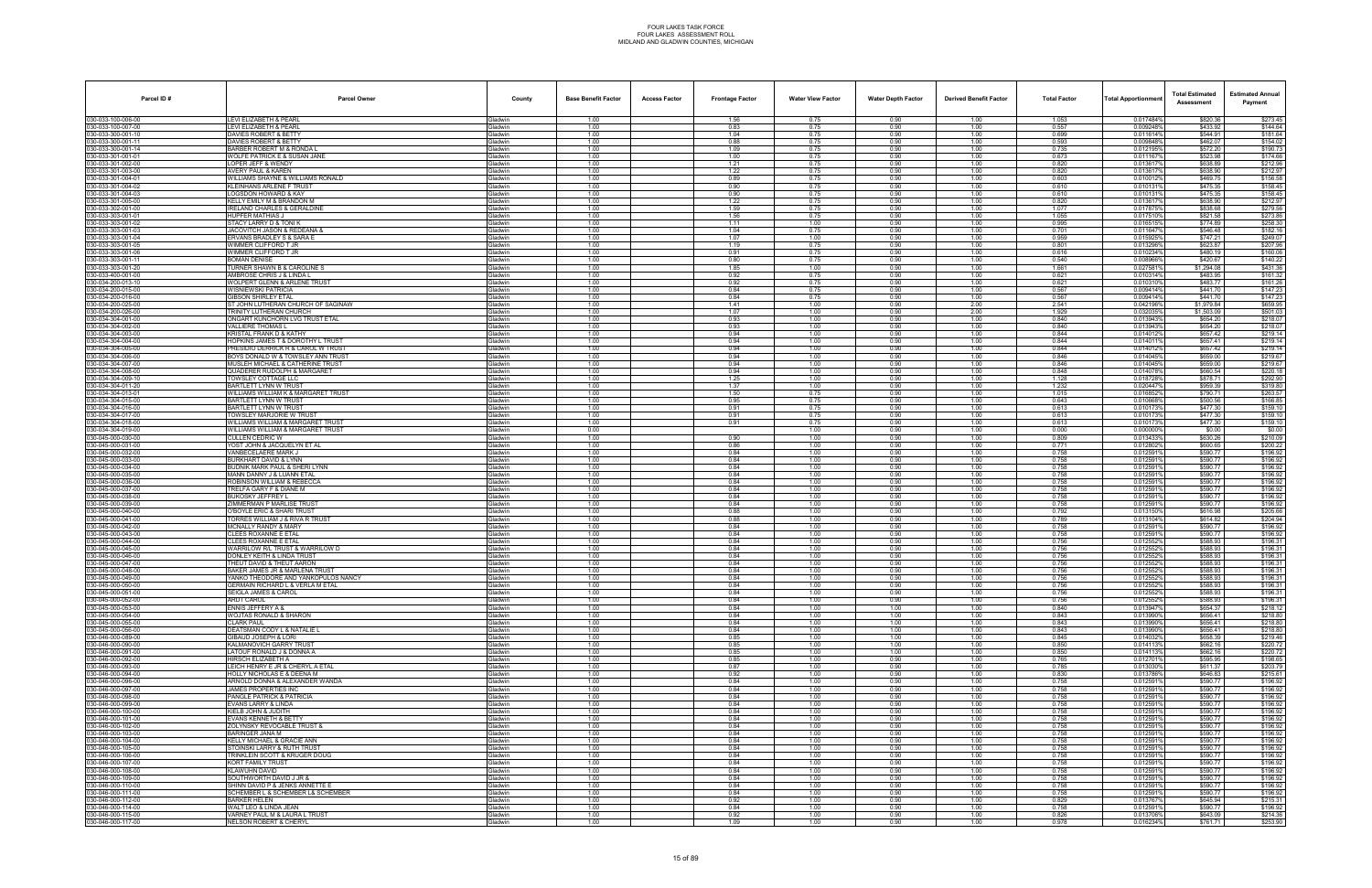| Parcel ID#                               | <b>Parcel Owner</b>                                                   | County                           | <b>Base Benefit Factor</b> | <b>Access Factor</b> | <b>Frontage Factor</b> | <b>Water View Factor</b> | <b>Water Depth Factor</b> | <b>Derived Benefit Factor</b> | <b>Total Factor</b> | Total Apportionmer     | <b>Total Estimated</b><br>Assessment | <b>Estimated Annual</b><br>Payment |
|------------------------------------------|-----------------------------------------------------------------------|----------------------------------|----------------------------|----------------------|------------------------|--------------------------|---------------------------|-------------------------------|---------------------|------------------------|--------------------------------------|------------------------------------|
| 030-046-000-119-00                       | SCHALLER FRANK L & DEBRA L                                            | <b>Gladwin</b>                   | 1.00                       |                      | 0.91                   | 1.00                     | 0.90                      | 1.00                          | 0.819               | 0.013602%              | \$638.21                             | \$212.74                           |
| 030-050-000-001-00<br>30-050-000-003-00  | MCCONNELL JASON<br>WAGNER MELISA & SEARIGHT NATHAN                    | Gladwin<br><b>Gladwin</b>        | 1.00<br>1.00               |                      | 0.90<br>0.91           | 0.75<br>0.75             | 0.90<br>0.90              | 1.00<br>1.00                  | 0.607<br>0.614      | 0.010075%<br>0.010192% | \$472.70<br>\$478.21                 | \$157.57<br>\$159.40               |
| 030-050-000-005-00                       | JENSEN LINDA LOU                                                      | Gladwin                          | 1.00                       |                      | 0.94                   | 0.75                     | 0.90                      | 1.00                          | 0.637               | 0.010583%              | \$496.56                             | \$165.52                           |
| 30-050-000-008-10                        | VANSICKLE VERDE H & ROSE A                                            | Gladwin                          | 1.00                       |                      | 0.80                   | 0.75                     | 0.90                      | 1.00                          | 0.540               | 0.008966%              | \$420.67                             | \$140.22                           |
| 30-050-000-012-00<br>30-050-000-013-10   | WORKMAN SANDRA K<br>VANSICKLE VERDE H & ROSE A                        | Gladwin<br>Gladwin               | 1.00<br>1.00               |                      | 0.80<br>0.84           | 0.75<br>0.75             | 0.90<br>0.90              | 1.00<br>1.00                  | 0.540<br>0.567      | 0.0089669<br>0.009414% | \$420.67<br>\$441.70                 | \$140.22<br>\$147.23               |
| 80-050-000-014-00                        | BERRY DONALD & KIM ETAL                                               | <b>Gladwin</b>                   | 1.00                       |                      | 0.91                   | 0.75                     | 0.90                      | 1.00                          | 0.614               | 0.0102029              | \$478.66                             | \$159.55                           |
| 30-050-000-017-00                        | <b>GULLIFORD JANET M</b>                                              | Gladwin                          | 1.00                       |                      | 0.86                   | 0.75                     | 0.90                      | 1.00                          | 0.581               | 0.009648%              | \$452.67                             | \$150.89                           |
| 30-050-000-019-00<br>30-050-000-020-01   | ROYALTY PATRICK<br>ROSS ROBERT & TRICIA LYNN                          | Gladwin<br><b>Gladwin</b>        | 1.00<br>1.00               |                      | 0.80<br>0.87           | 0.75<br>0.75             | 0.90<br>0.90              | 1.00<br>1.00                  | 0.540<br>0.587      | 0.008966%<br>0.0097539 | \$420.67<br>\$457.62                 | \$140.22<br>\$152.54               |
| 30-050-000-022-01                        | SUMMERS KIP L                                                         | Gladwin                          | 1.00                       |                      | 1.36                   | 0.75                     | 0.90                      | 1.00                          | 0.915               | 0.015196%              | \$713.02                             | \$237.67                           |
| 80-050-000-024-00                        | <b>LEMKE GARY S &amp; TERRY J TRUST</b>                               | <b>Gladwin</b>                   | 1.00                       |                      | 1.05                   | 1.00                     | 1.00                      | 1.00                          | 1.052               | 0.0174729              | \$819.77                             | \$273.26                           |
| 30-050-000-027-00<br>30-050-000-029-00   | ROSS ROBERT J & TRICIA<br>RILEY C & UMPHREY ROBERT                    | <b>Gladwin</b><br>Gladwin        | 1.00<br>1.00               |                      | 0.92<br>0.88           | 1.00<br>1.00             | 1.00<br>1.00              | 1.00<br>1.00                  | 0.917<br>0.880      | 0.015229%<br>0.0146119 | \$714.54<br>\$685.53                 | \$238.18<br>\$228.51               |
| 30-050-000-031-00                        | KIZY PELE                                                             | Gladwin                          | 1.00                       |                      | 0.80                   | 1.00                     | 1.00                      | 1.00                          | 0.800               | 0.0132829              | \$623.21                             | \$207.74                           |
| 30-050-000-032-00                        | RILEY C & UMPHREY ROBERT                                              | Gladwin                          | 1.00                       |                      | 0.80                   | 1.00                     | 1.00                      | 1.00                          | 0.800               | 0.013282%<br>0.014585% | \$623.21                             | \$207.74                           |
| 80-050-000-033-00<br>30-050-000-035-00   | ARSONS HAZEL M ETAL<br><b>MANSON TAMMY L TRUST</b>                    | <b>Gladwin</b><br>Gladwin        | 1.00<br>1.00               |                      | 0.88<br>0.88           | 1.00<br>1.00             | 1.00<br>1.00              | 1.00<br>1.00                  | 0.878<br>0.883      | 0.014659%              | \$684.35<br>\$687.81                 | \$228.12<br>\$229.27               |
| 30-050-000-037-00                        | MANSON TAMMY TRUST                                                    | Gladwin                          | 1.00                       |                      | 0.80                   | 1.00                     | 1.00                      | 1.00                          | 0.800               | 0.0132829              | \$623.21                             | \$207.74                           |
| 30-050-000-038-00<br>30-060-000-001-00   | MULHOLLAND WAYNE & PAMELA<br>LARA RICHARD J SR                        | <b>Gladwin</b><br>Gladwin        | 1.00<br>1.00               |                      | 0.80<br>0.92           | 1.00<br>1.00             | 1.00<br>0.90              | 1.00<br>1.00                  | 0.800<br>0.830      | 0.013282%<br>0.013776% | \$623.21<br>\$646.39                 | \$207.74<br>\$215.46               |
| 80-060-000-004-00                        | BORN BARBARA H REVOCABLE LIVING TRU                                   | <b>Gladwin</b>                   | 1.00                       |                      | 0.80                   | 1.00                     | 0.90                      | 1.00                          | 0.720               | 0.0119549              | \$560.89                             | \$186.96                           |
| 30-060-000-005-00                        | <b>LEVI ELIZABETH &amp; PEARL</b>                                     | <b>Gladwin</b>                   | 1.00                       |                      | 0.80                   | 0.75                     | 0.90                      | 1.00                          | 0.540               | 0.008966%              | \$420.67                             | \$140.22                           |
| 30-060-000-006-00<br>30-060-000-007-00   | HAGER THOMAS J<br>HALL DENNIS C & CONSTANCE M                         | Gladwin<br>Gladwin               | 1.00<br>1.00               |                      | 0.80<br>0.86           | 0.75<br>0.75             | 0.90<br>0.90              | 1.00<br>1.00                  | 0.540<br>0.584      | 0.008966%<br>0.0096929 | \$420.67<br>\$454.74                 | \$140.22<br>\$151.58               |
| 30-060-000-009-00                        | MYNDERSE DONALD & SUSAN                                               | <b>Gladwin</b>                   | 1.00                       |                      | 0.82                   | 0.75                     | 0.90                      | 1.00                          | 0.553               | 0.0091779              | \$430.59                             | \$143.53                           |
| 30-060-000-010-00                        | SMITH RONALD G                                                        | <b>Jadwin</b>                    | 1.00                       |                      | 0.92                   | 0.75                     | 0.90                      | 1.00                          | 0.621               | 0.010310               | \$483.77                             | \$161.26                           |
| 30-060-000-013-10<br>30-060-000-014-10   | APINSKI JACQUELINE NORA ETAL<br><b>CLEMENTS KEVIN</b>                 | Gladwin<br>Gladwin               | 1.00<br>1.00               |                      | 0.80<br>0.87           | 0.75<br>0.75             | 0.90<br>0.90              | 1.00<br>1.00                  | 0.540<br>0.590      | 0.0089669<br>0.009791  | \$420.67<br>\$459.41                 | \$140.22<br>\$153.14               |
| 30-060-000-016-00                        | ATHEY DENNIS & PATRICIA                                               | Gladwin                          | 1.00                       |                      | 0.89                   | 0.75                     | 0.90                      | 1.00                          | 0.600               | 0.009956%              | \$467.14                             | \$155.71                           |
| 30-060-000-018-00                        | ALLEN VERA TRUSTEE                                                    | <b>Gladwin</b>                   | 1.00                       |                      | 0.81                   | 0.75                     | 0.90                      | 1.00                          | 0.548               | 0.0090979              | \$426.85                             | \$142.28                           |
| 30-060-000-019-10<br>30-060-000-021-10   | PETERS JOHN & PATRICIA ETAL<br>CLARK CAROL J                          | <b>Gladwin</b><br><b>Gladwin</b> | 1.00<br>1.00               |                      | 0.87<br>1.17           | 0.75<br>0.75             | 0.90<br>0.90              | 1.00<br>1.00                  | 0.590<br>0.790      | 0.009791<br>0.013124%  | \$459.41<br>\$615.76                 | \$153.14<br>\$205.25               |
| 30-060-000-023-00                        | MITCHELL MICHAEL & CAROL                                              | Gladwin                          | 1.00                       |                      | 0.88                   | 1.00                     | 0.90                      | 1.00                          | 0.793               | 0.0131729              | \$618.02                             | \$206.01                           |
| 030-060-000-024-00                       | MITCHELL MICHAEL & CAROL                                              | Gladwin                          | 1.00                       |                      | 0.88                   | 1.00                     | 0.90                      | 1.00                          | 0.793               | 0.013172%              | \$618.02                             | \$206.01                           |
| 30-060-000-025-00<br>80-060-000-026-00   | ROTTMAN LORRAINE J ETAL<br><b>NEWCOMB DAVID</b>                       | <b>Gladwin</b><br><b>Gladwin</b> | 1.00<br>1.00               |                      | 0.88<br>0.89           | 1.00<br>1.00             | 0.90<br>0.90              | 1.00<br>1.00                  | 0.793<br>0.797      | 0.0131729<br>0.0132359 | \$618.02<br>\$620.99                 | \$206.01<br>\$207.00               |
| 30-060-000-027-00                        | SOWERBY CHAD                                                          | <b>Gladwin</b>                   | 1.00                       |                      | 0.89                   | 1.00                     | 0.90                      | 1.00                          | 0.797               | 0.013235%              | \$620.99                             | \$207.00                           |
| 30-060-000-028-00                        | VENICE SUBDIVISION ASSOCIATION                                        | Gladwin                          | 1.00                       |                      | 0.89                   | 1.00                     | 0.90                      | 2.50                          | 1.993               | 0.0330879              | \$1,552.46                           | \$517.49                           |
| 030-060-000-029-10<br>30-060-000-032-00  | CHURCH JOHN E & KELLY S TRUST<br>SWEET RODNEY L & KATHI L             | Gladwin<br><b>Gladwin</b>        | 1.00<br>1.00               |                      | 0.92<br>0.88           | 1.00<br>1.00             | 0.90<br>0.90              | 1.00<br>1.00                  | 0.828<br>0.792      | 0.013747%<br>0.0131509 | \$645.02<br>\$616.98                 | \$215.01<br>\$205.66               |
| 80-060-000-034-00                        | MCINTYRE JAMES & GEORGETTE                                            | <b>Gladwin</b>                   | 1.00                       |                      | 0.86                   | 1.00                     | 0.90                      | 1.00                          | 0.771               | 0.012802%              | \$600.65                             | \$200.22                           |
| 30-060-000-036-10                        | MATUSIAK JOHN & DELPHINE                                              | <b>Gladwin</b>                   | 1.00                       |                      | 0.93                   | 1.00                     | 0.90                      | 1.00                          | 0.833               | 0.013822%              | \$648.53                             | \$216.18                           |
| 30-060-000-038-50<br>030-060-000-040-00  | DESJARDINS LINDSEY<br>MCLAUGHLIN ROBYN H                              | Gladwin<br>Gladwin               | 1.00<br>1.00               |                      | 0.80<br>0.89           | 1.00<br>1.00             | 0.90<br>0.90              | 1.00<br>1.00                  | 0.720<br>0.805      | 0.011954%<br>0.013366% | \$560.89<br>\$627.15                 | \$186.96<br>\$209.05               |
| 30-060-000-042-00                        | MANNERS PAUL & MCCREA ROBERT G JR                                     | <b>Gladwin</b>                   | 1.00                       |                      | 0.90                   | 1.00                     | 0.90                      | 1.00                          | 0.806               | 0.0133839              | \$627.95                             | \$209.32                           |
| 30-060-000-044-00<br>30-060-000-046-10   | ANDALE LEONARD & BETH<br>BRETERNITZ DIANNE TRUST #1                   | iladwin<br><b>Gladwin</b>        | 1.00<br>1.00               |                      | 0.88<br>0.95           | 1.00<br>1.00             | 0.90<br>0.90              | 1.00<br>1.00                  | 0.792<br>0.857      | 0.0131509<br>0.014237% | \$616.98<br>\$667.99                 | \$205.66<br>\$222.66               |
| 30-060-000-049-00                        | ELLIOTT MICHAEL E & KARIN                                             | <b>Gladwin</b>                   | 1.00                       |                      | 0.86                   | 1.00                     | 0.90                      | 1.00                          | 0.775               | 0.012864%              | \$603.57                             | \$201.19                           |
| 030-060-000-050-00                       | KAFOURY CHARLIE                                                       | Gladwin                          | 1.00                       |                      | 0.80                   | 1.00                     | 0.90                      | 1.00                          | 0.720               | 0.011954%              | \$560.89                             | \$186.96                           |
| 30-060-000-051-00<br>80-060-000-056-00   | <b>O'HARA GEORGE ET AL</b><br>LODER GREGORY E                         | <b>Gladwin</b><br><b>Gladwin</b> | 1.00<br>1.00               |                      | 1.07<br>0.88           | 1.00<br>1.00             | 0.90<br>0.90              | 1.00<br>1.00                  | 0.959<br>0.796      | 0.0159259<br>0.013214% | \$747.21<br>\$620.02                 | \$249.07<br>\$206.67               |
| 30-060-000-058-00                        | ALLEN JASON O & STEPHANIE MA                                          | Gladwin                          | 1.00                       |                      | 0.88                   | 1.00                     | 0.90                      | 1.00                          | 0.792               | 0.013150%              | \$616.98                             | \$205.66                           |
| 30-060-000-060-00                        | MESSING JOHN D & HEATHER                                              | Gladwin                          | 1.00                       |                      | 0.88                   | 1.00                     | 0.90                      | 1.00                          | 0.792               | 0.013150%              | \$616.98                             | \$205.66                           |
| 030-060-000-062-00<br>30-060-000-065-00  | <b>SATEK ANNE MARIE</b><br>SAVAGE PATRICK & KIM                       | Gladwin<br><b>Gladwin</b>        | 1.00<br>1.00               |                      | 0.92<br>0.92           | 1.00<br>1.00             | 0.90<br>0.90              | 1.00<br>1.00                  | 0.828<br>0.828      | 0.013747%<br>0.0137479 | \$645.02<br>\$645.02                 | \$215.01<br>\$215.01               |
| 30-060-000-068-10                        | <b><i>NHITTINGTON DONALD &amp; TRACY</i></b>                          | <b>Gladwin</b>                   | 1.00                       |                      | 0.86                   | 1.00                     | 0.90                      | 1.00                          | 0.777               | 0.012893               | \$604.96                             | \$201.65                           |
| 30-060-000-070-00                        | WHITTINGTON DONALD & TRACY<br>YAGER ROBERT G & SHEILA L               | <b>Gladwin</b>                   | 1.00<br>1.00               |                      | 0.80                   | 1.00                     | 0.90<br>0.90              | 1.00                          | 0.720<br>0.792      | 0.011954%              | \$560.89<br>\$616.98                 | \$186.96                           |
| 30-060-000-071-00<br>030-060-000-073-10  | SMITH JANICE A TRUST                                                  | <b>Gladwin</b><br>Gladwin        | 1.00                       |                      | 0.88<br>0.93           | 1.00<br>1.00             | 0.90                      | 1.00<br>1.00                  | 0.834               | 0.013150<br>0.013839%  | \$649.34                             | \$205.66<br>\$216.45               |
| 30-060-000-075-00                        | ROGERS JON & JUDITH ETAL                                              | <b>Gladwin</b>                   | 1.00                       |                      | 0.88                   | 1.00                     | 0.90                      | 1.00                          | 0.792               | 0.0131509              | \$616.98                             | \$205.66                           |
| 030-060-000-077-00<br>030-060-000-078-00 | ZDENEK RANDY<br>LODUCA JAMES & JILL                                   | <b>Gladwin</b>                   | 1.00<br>1.00               |                      | 0.80<br>0.92           | 1.00<br>1.00             | 0.90<br>0.90              | 1.00<br>1.00                  | 0.720<br>0.828      | 0.011954%<br>0.013747% | \$560.89<br>\$645.02                 | \$186.96                           |
| 30-060-000-081-00                        | SITTARO ERNEST R & NANCY A ETAL                                       | Gladwin<br>Gladwin               | 1.00                       |                      | 0.81                   | 1.00                     | 0.90                      | 1.00                          | 0.731               | 0.0121309              | \$569.14                             | \$215.01<br>\$189.71               |
| 030-060-000-082-00                       | HUGHES HOWARD H & HUGHES LANCE                                        | Gladwin                          | 1.00                       |                      | 0.90                   | 1.00                     | 0.90                      | 1.00                          | 0.814               | 0.013508%              | \$633.81                             | \$211.27                           |
| 30-060-000-084-00<br>30-060-000-086-00   | BOLT RAYMOND J & JACQUELINE J ETAL<br><b>BOLT DENNIS</b>              | <b>Gladwin</b><br><b>Gladwin</b> | 1.00<br>1.00               |                      | 0.89<br>0.88           | 1.00<br>1.00             | 0.90<br>0.90              | 1.00<br>1.00                  | 0.803<br>0.791      | 0.0133319<br>0.0131279 | \$625.49<br>\$615.91                 | \$208.50<br>\$205.30               |
| 30-060-000-088-00                        | MITCHELL VINCENT E & TERRI L                                          | Gladwin                          | 1.00                       |                      | 0.88                   | 1.00                     | 0.90                      | 1.00                          | 0.791               | 0.013127%              | \$615.91                             | \$205.30                           |
| 30-060-000-090-00                        | MITCHELL FRANK & ELENA TRUST                                          | Gladwin                          | 1.00                       |                      | 0.88                   | 1.00                     | 0.90                      | 1.00                          | 0.792               | 0.013150%              | \$616.98                             | \$205.66                           |
| 030-060-000-092-00<br>30-065-000-001-00  | SMITH GEORGE R & GAIL F<br><b>STOKES TIMOTHY &amp; MARIANNE</b>       | Gladwin<br><b>Gladwin</b>        | 1.00<br>1.00               |                      | 1.25<br>0.89           | 1.00<br>0.75             | 0.90<br>0.80              | 1.00<br>1.00                  | 1.129<br>0.537      | 0.018738%<br>0.0089119 | \$879.21<br>\$418.10                 | \$293.07<br>\$139.37               |
| 30-065-000-002-00                        | TRUMBLE WILLIAM C                                                     | <b>Gladwin</b>                   | 1.00                       |                      | 0.90                   | 0.75                     | 0.80                      | 1.00                          | 0.543               | 0.009015               | \$422.98                             | \$140.99                           |
| 030-065-000-004-00<br>30-065-000-005-10  | GREEN STEVEN & JOHNSON HASKELL L<br>TITUS JESSICA & SZWED CHRISTOPHER | Gladwin                          | 1.00<br>1.00               |                      | 0.87<br>0.88           | 0.75<br>0.75             | 0.80<br>1.00              | 1.00<br>1.00                  | 0.523<br>0.656      | 0.008687%<br>0.010900% | \$407.58<br>\$511.42                 | \$135.86<br>\$170.47               |
| 030-065-000-007-00                       | WOJTUNIECKI JOHN A TRUST                                              | Gladwin<br>Gladwin               | 1.00                       |                      | 0.82                   | 0.75                     | 1.00                      | 1.00                          | 0.612               | 0.010153%              | \$476.40                             | \$158.80                           |
| 30-065-000-008-00                        | HANNAHS LEE W & LILA M                                                | <b>Gladwin</b>                   | 1.00                       |                      | 0.91                   | 0.75                     | 1.00                      | 1.00                          | 0.683               | 0.0113359              | \$531.84                             | \$177.28                           |
| 80-065-000-010-00<br>030-065-000-012-00  | APELING ROBERT J & JENNIFER A<br>YASCOLT GEOFFREY E & VERNON J        | <b>Gladwin</b><br>Gladwin        | 1.00<br>1.00               |                      | 0.89<br>0.88           | 0.75<br>0.75             | 1.00<br>1.00              | 1.00<br>1.00                  | 0.665<br>0.663      | 0.011046%<br>0.011012% | \$518.27<br>\$516.68                 | \$172.76<br>\$172.23               |
| 30-065-000-013-10                        | VANSUMEREN BERNARD & MARY LOU                                         | Gladwin                          | 1.00                       |                      | 0.81                   | 0.75                     | 1.00                      | 1.00                          | 0.609               | 0.010108%              | \$474.28                             | \$158.09                           |
| 030-065-000-014-00                       | VANSUMEREN BERNARD & MARY LOU                                         | Gladwin                          | 1.00                       |                      | 0.81                   | 0.75                     | 1.00                      | 1.00                          | 0.609               | 0.010108%              | \$474.28                             | \$158.09                           |
| 30-065-000-015-00<br>30-065-000-018-00   | KAVANAUGH BRIAN W & LYNDA J ETAL<br>VARMBIER WILLIAM H TRUST &        | <b>Gladwin</b><br><b>Gladwin</b> | 1.00<br>1.00               |                      | 0.97<br>0.89           | 0.75<br>0.75             | 1.00<br>1.00              | 1.00<br>1.00                  | 0.725<br>0.665      | 0.012034%<br>0.0110469 | \$564.66<br>\$518.27                 | \$188.22<br>\$172.76               |
| 030-065-000-020-00                       | <b>BODEIS CLARE &amp; RUTH</b>                                        | Gladwin                          | 1.00                       |                      | 0.86                   | 0.75                     | 1.00                      | 1.00                          | 0.646               | 0.010720%              | \$502.97                             | \$167.66                           |
| 30-065-000-022-00                        | WHITE RANDAL S                                                        | Gladwin                          | 1.00                       |                      | 0.97                   | 1.00                     | 1.00                      | 1.00                          | 0.974               | 0.016167%              | \$758.54                             | \$252.85                           |
| 030-065-000-024-00<br>030-065-000-026-00 | KAISER KATHLEEN G REVOCABLE TRUST<br>SHAGENA SHARON ETAL              | Gladwin<br>Gladwin               | 1.00<br>1.00               |                      | 0.92<br>0.92           | 1.00<br>1.00             | 1.00<br>1.00              | 1.00<br>1.00                  | 0.923<br>0.917      | 0.015328%<br>0.0152179 | \$719.19<br>\$713.98                 | \$239.73<br>\$237.99               |
| 80-065-000-028-00                        | RADEN BRIAN & SARAH                                                   | <b>Gladwin</b>                   | 1.00                       |                      | 0.85                   | 1.00                     | 1.00                      | 1.00                          | 0.850               | 0.0141139              | \$662.16                             | \$220.72                           |
| 030-070-000-001-00                       | BRYANT DARRELLEMILY                                                   | Gladwin                          | 0.50                       | 0.50                 |                        |                          |                           | 1.00                          | 0.250               | 0.004151%              | \$194.75                             | \$64.92                            |
| 30-070-000-002-00<br>030-070-000-003-00  | MINAUDO JESSE J<br><b>GARZA HERIBERTO &amp; KATHLEEN</b>              | Gladwin<br>Gladwin               | 0.50<br>0.50               | 0.50<br>0.50         |                        |                          |                           | 1.00<br>1.00                  | 0.250<br>0.250      | 0.004151%<br>0.0041519 | \$194.75<br>\$194.75                 | \$64.92<br>\$64.92                 |
| 030-070-000-004-00                       | BENNETT DEL                                                           | Gladwin                          | 0.50                       | 0.50                 |                        |                          |                           | 1.00                          | 0.250               | 0.0041519              | \$194.75                             | \$64.92                            |
| 30-070-000-005-00<br>030-070-000-006-00  | VERHART TAYLOR & OLAUGHLIN RYAN<br>WANDREY THOMAS L & TERI J          | <b>Gladwin</b><br>Gladwin        | 0.50                       | 0.50<br>0.50         |                        |                          |                           | 1.00                          | 0.250               | 0.0041519<br>0.004151% | \$194.75                             | \$64.92<br>\$64.92                 |
| 030-070-000-007-00                       | WANDREY THOMAS L & TERI J                                             | Gladwin                          | 0.50<br>0.50               | 0.50                 |                        |                          |                           | 1.00<br>1.00                  | 0.250<br>0.250      | 0.004151%              | \$194.75<br>\$194.75                 | \$64.92                            |
| 030-070-000-008-00                       | WANDREY THOMAS L & TERI JO                                            | Gladwin                          | 0.50                       | 0.50                 |                        |                          |                           | 1.00                          | 0.250               | 0.004151%              | \$194.75                             | \$64.92                            |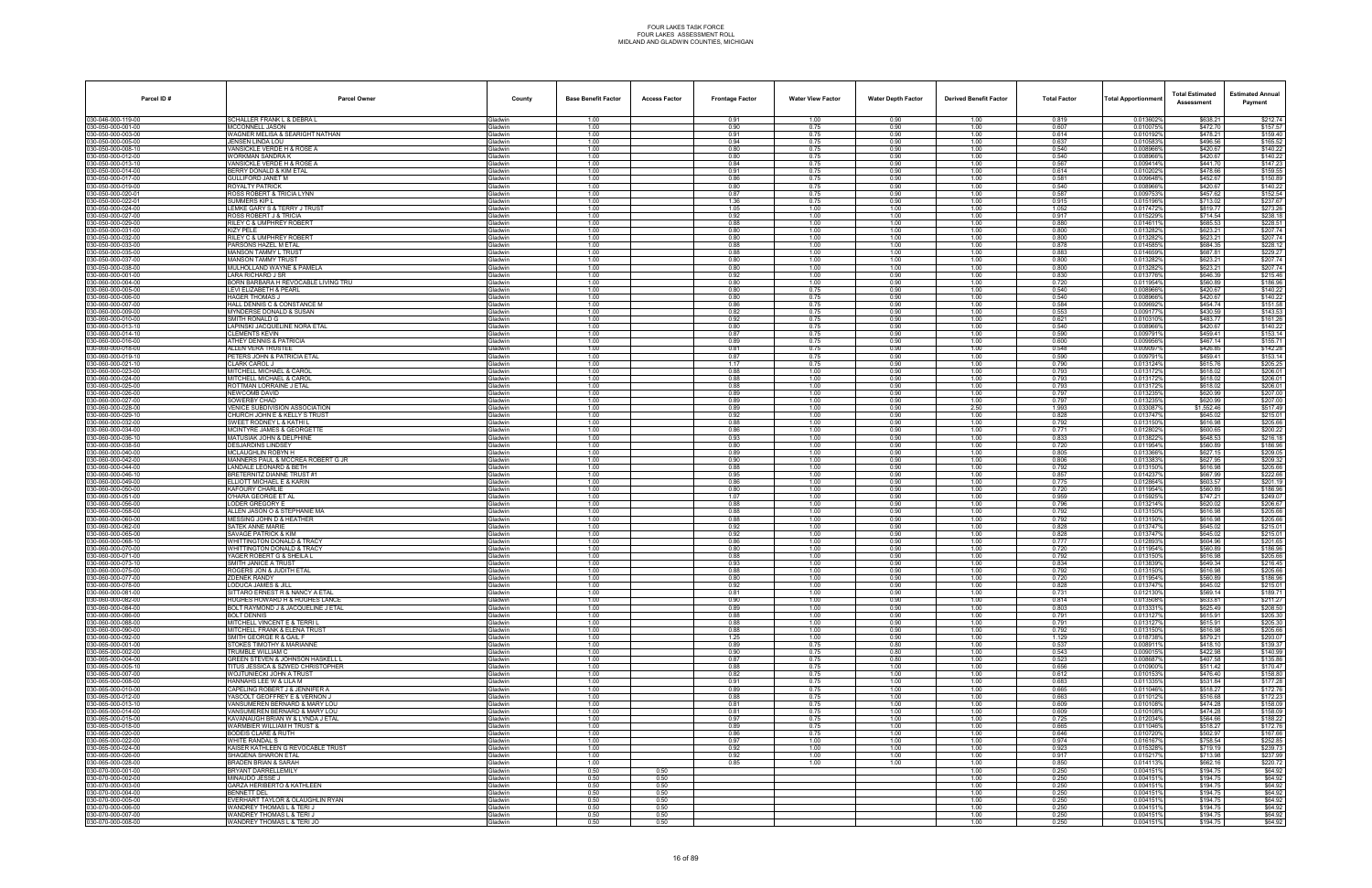| Parcel ID#                               | <b>Parcel Owner</b>                                              | County                           | <b>Base Benefit Factor</b> | <b>Access Factor</b><br><b>Frontage Factor</b> | <b>Water View Factor</b> | <b>Water Depth Factor</b> | <b>Derived Benefit Factor</b> | <b>Total Factor</b> | <b>Total Apportionmen</b> | <b>Total Estimated</b><br><b>Assessment</b> | <b>Estimated Annual</b><br>Payment |
|------------------------------------------|------------------------------------------------------------------|----------------------------------|----------------------------|------------------------------------------------|--------------------------|---------------------------|-------------------------------|---------------------|---------------------------|---------------------------------------------|------------------------------------|
| 030-070-000-009-00                       | VANSICKLE WILLIAM D                                              | Gladwin                          | 0.50                       | 0.50                                           |                          |                           | 1.00                          | 0.250               | 0.004151%                 | \$194.75                                    | \$64.92                            |
| 030-070-000-010-00                       | KUHN CLINTON & MARIA<br>KUHN CLINTON & MARIA                     | <b>Gladwin</b>                   | 0.50                       | 0.50                                           |                          |                           | 1.00                          | 0.250               | 0.004151<br>0.004151      | \$194.75                                    | \$64.92                            |
| 00-070-000-011-00<br>030-070-000-012-01  | MARKVA DARWIN R ESTATE                                           | <b>Gladwin</b><br><b>Sladwin</b> | 0.50<br>0.50               | 0.50<br>0.50                                   |                          |                           | 1.00<br>1.00                  | 0.250<br>0.250      | 0.0041519                 | \$194.75<br>\$194.75                        | \$64.92<br>\$64.92                 |
| 30-070-000-016-00                        | <b>JERVIS KENNETH &amp; ANDREA</b>                               | <b>Gladwin</b>                   | 0.50                       | 0.50                                           |                          |                           | 1.00                          | 0.250               | 0.0041519                 | \$194.75                                    | \$64.92                            |
| 030-070-000-017-00                       | SWIDORSKI BRANDON M & KATIE H&W                                  | <b>Gladwin</b>                   | 0.50                       | 0.50                                           |                          |                           | 1.00                          | 0.250               | 0.0041519                 | \$194.75                                    | \$64.92                            |
| 030-070-000-017-01<br>30-070-000-018-00  | SWIFT BARBARA A<br>SIEGGREEN JASON R & JOLEEN M                  | <b>Gladwin</b><br><b>Gladwin</b> | 0.50<br>0.50               | 0.50<br>0.50                                   |                          |                           | 1.00<br>1.00                  | 0.250<br>0.250      | 0.004151<br>0.004151      | \$194.75<br>\$194.75                        | \$64.92<br>\$64.92                 |
| 30-070-000-018-02                        | SIEGGREEN JASON R & JOLEEN M                                     | <b>Sladwin</b>                   | 0.50                       | 0.50                                           |                          |                           | 1.00                          | 0.250               | 0.0041519                 | \$194.75                                    | \$64.92                            |
| 30-070-000-019-00                        | GREEN SHAWN M                                                    | <b>Sladwin</b>                   | 0.50                       | 0.50                                           |                          |                           | 1.00                          | 0.250               | 0.0041519                 | \$194.75                                    | \$64.92                            |
| 030-070-000-019-02<br>030-070-000-020-00 | PRINCE BRANDON & MARTHA<br>COMMIRE KENNETH A & SCOTT K           | <b>Sladwin</b><br>iladwin        | 0.50<br>0.50               | 0.50<br>0.50                                   |                          |                           | 1.00<br>1.00                  | 0.250<br>0.250      | 0.0041519<br>0.0041519    | \$194.75<br>\$194.75                        | \$64.92<br>\$64.92                 |
| 30-070-000-021-00                        | COMMIRE KENNETH A & SCOTT K                                      | <b>Gladwin</b>                   | 0.50                       | 0.50                                           |                          |                           | 1.00                          | 0.250               | 0.004151'                 | \$194.75                                    | \$64.92                            |
| 30-070-000-023-00                        | <b>MCDONALD FLOYD &amp; CAROL</b>                                | <b>Gladwin</b>                   | 0.50                       | 0.50                                           |                          |                           | 1.00                          | 0.250               | 0.0041519                 | \$194.75                                    | \$64.92                            |
| 30-070-000-025-10<br>030-070-000-026-10  | SOUSLEY ECKENBERG THOMAS/LUKE JAC<br>LADUKE WILFRED J            | <b>Gladwin</b><br><b>Gladwin</b> | 0.50<br>0.50               | 0.50<br>0.50                                   |                          |                           | 1.00<br>1.00                  | 0.250<br>0.250      | 0.0041519<br>0.0041519    | \$194.75<br>\$194.75                        | \$64.92<br>\$64.92                 |
| 030-070-000-027-00                       | SIEGGREEN JASON                                                  | <b>Gladwin</b>                   | 0.50                       | 0.50                                           |                          |                           | 1.00                          | 0.250               | 0.0041519                 | \$194.75                                    | \$64.92                            |
| 30-070-000-028-00                        | COMMIRE KENNETH                                                  | <b>Gladwin</b>                   | 0.50                       | 0.50                                           |                          |                           | 1.00                          | 0.250               | 0.004151                  | \$194.75                                    | \$64.92                            |
| 30-070-000-030-00<br>30-070-000-031-00   | DARABOS STEVEN MICHAEL<br>SWIDORSKI BRANDON & KATIE              | <b>Sladwin</b><br>iladwin        | 0.50<br>0.50               | 0.50<br>0.50                                   |                          |                           | 1.00<br>1.00                  | 0.250<br>0.250      | 0.0041519<br>0.0041519    | \$194.75<br>\$194.75                        | \$64.92<br>\$64.92                 |
| 130-070-000-032-01                       | STANFILL JAMES F JR                                              | <b>Sladwin</b>                   | 0.50                       | 0.50                                           |                          |                           | 1.00                          | 0.250               | 0.0041519                 | \$194.75                                    | \$64.92                            |
| 030-070-000-033-11                       | <b>STANFILL JAMES</b>                                            | <b>Gladwin</b>                   | 0.50                       | 0.50                                           |                          |                           | 1.00                          | 0.250               | 0.0041519                 | \$194.75                                    | \$64.92                            |
| 30-070-000-035-00                        | SALOIS KEITH A                                                   | <b>Gladwin</b>                   | 0.50                       | 0.50                                           |                          |                           | 1.00                          | 0.250               | 0.0041519                 | \$194.75                                    | \$64.92                            |
| 30-070-000-036-00<br>30-070-000-037-00   | <b>SALOIS KEITH</b><br><b>SALOIS KEITH</b>                       | <b>Gladwin</b><br>Gladwin        | 0.50<br>0.50               | 0.50<br>0.50                                   |                          |                           | 1.00<br>1.00                  | 0.250<br>0.250      | 0.0041519<br>0.0041519    | \$194.75<br>\$194.75                        | \$64.92<br>\$64.92                 |
| 030-070-000-039-10                       | <b>ORTIZ DANIEL</b>                                              | <b>Gladwin</b>                   | 0.50                       | 0.50                                           |                          |                           | 1.00                          | 0.250               | 0.0041519                 | \$194.75                                    | \$64.92                            |
| 30-070-000-040-00                        | JAMES RANDY DALE                                                 | <b>Gladwin</b>                   | 0.50                       | 0.50                                           |                          |                           | 1.00                          | 0.250               | 0.0041519                 | \$194.75                                    | \$64.92                            |
| 30-070-000-041-00<br>30-070-000-042-00   | YODER LAURA<br>MALNSTEN RONALD ALAN                              | iladwin<br><b>Gladwin</b>        | 0.50<br>0.50               | 0.50<br>0.50                                   |                          |                           | 1.00<br>1.00                  | 0.250<br>0.250      | 0.004151<br>0.0041519     | \$194.75<br>\$194.75                        | \$64.92<br>\$64.92                 |
| 30-070-000-043-00                        | AULTMAN SANDRA                                                   | <b>Sladwin</b>                   | 0.50                       | 0.50                                           |                          |                           | 1.00                          | 0.250               | 0.0041519                 | \$194.75                                    | \$64.92                            |
| 130-070-000-044-00                       | AULTMAN SANDRA                                                   | <b>Sladwin</b>                   | 0.50                       | 0.50                                           |                          |                           | 1.00                          | 0.250               | 0.0041519                 | \$194.75                                    | \$64.92                            |
| 030-070-000-045-00                       | ROBNOLTE DAMON & TONYA                                           | <b>Gladwin</b>                   | 0.50                       | 0.50                                           |                          |                           | 1.00                          | 0.250               | 0.0041519                 | \$194.75                                    | \$64.92                            |
| 30-070-000-046-00<br>030-070-000-047-10  | SAUNDERS DEBORAH<br>GRUBB DENIS L & KATHY L                      | iladwin<br><b>Gladwin</b>        | 0.50<br>0.50               | 0.50<br>0.50                                   |                          |                           | 1.00<br>1.00                  | 0.250<br>0.250      | 0.0041519<br>0.004151%    | \$194.75<br>\$194.75                        | \$64.92<br>\$64.92                 |
| 30-070-000-050-00                        | GLADWIN COUNTY LAND BANK AUTHORITY                               | <b>Gladwin</b>                   | 0.50                       | 0.50                                           |                          |                           | 1.00                          | 0.250               | 0.0041519                 | \$194.75                                    | \$64.92                            |
| 130-070-000-052-01                       | CRAWFORD MICHAEL L                                               | <b>Sladwin</b>                   | 0.50                       | 0.50                                           |                          |                           | 1.00                          | 0.250               | 0.004151                  | \$194.75                                    | \$64.92                            |
| 030-070-000-053-00<br>30-070-000-054-00  | <b>MACDORMOTT MICHAEL &amp;</b><br><b>HORSTMAN MATTHEW</b>       | <b>Gladwin</b><br>iladwin        | 0.50<br>0.50               | 0.50<br>0.50                                   |                          |                           | 1.00<br>1.00                  | 0.250<br>0.250      | 0.0041519<br>0.0041519    | \$194.75<br>\$194.75                        | \$64.92<br>\$64.92                 |
| 30-070-000-055-00                        | N I KOLE COMPANY CORPORATION                                     | <b>Gladwin</b>                   | 0.50                       | 0.50                                           |                          |                           | 1.00                          | 0.250               | 0.0041519                 | \$194.75                                    | \$64.92                            |
| 30-070-000-056-00                        | <b>JABLONSKI TERRENCE</b>                                        | <b>Gladwin</b>                   | 0.50                       | 0.50                                           |                          |                           | 1.00                          | 0.250               | 0.0041519                 | \$194.75                                    | \$64.92                            |
| 30-070-000-057-00<br>030-070-000-058-00  | <b>MEDURI SURENDRA</b><br>LATIMER THERESA A                      | <b>Sladwin</b><br>Gladwin        | 0.50<br>0.50               | 0.50<br>0.50                                   |                          |                           | 1.00<br>1.00                  | 0.250<br>0.250      | 0.004151<br>0.0041519     | \$194.75<br>\$194.75                        | \$64.92<br>\$64.92                 |
| 30-070-000-059-00                        | <b>GLADWIN COUNTY TREASURER FGU</b>                              | iladwin                          | 0.50                       | 0.50                                           |                          |                           | 1.00                          | 0.250               | 0.0041519                 | \$194.75                                    | \$64.92                            |
| 30-070-000-060-00                        | DELECKI DOUGLAS A                                                | <b>Gladwin</b>                   | 0.50                       | 0.50                                           |                          |                           | 1.00                          | 0.250               | 0.0041519                 | \$194.75                                    | \$64.92                            |
| 030-070-000-061-00                       | MCPHERSON DON JR & YOTT JANICE L &                               | Gladwin                          | 0.50                       | 0.50                                           |                          |                           | 1.00                          | 0.250               | 0.0041519                 | \$194.75                                    | \$64.92                            |
| 130-070-000-062-00<br>30-070-000-064-00  | MCPHERSON DON JR & YOTT JANICE L &<br>BATE GREGORY & KHRISTINA V | <b>Sladwin</b><br>Gladwin        | 0.50<br>0.50               | 0.50<br>0.50                                   |                          |                           | 1.00<br>1.00                  | 0.250<br>0.250      | 0.004151<br>0.0041519     | \$194.75<br>\$194.75                        | \$64.92<br>\$64.92                 |
| 30-070-000-065-10                        | <b>CARLTON THOMAS</b>                                            | iladwin                          | 0.50                       | 0.50                                           |                          |                           | 1.00                          | 0.250               | 0.0041519                 | \$194.75                                    | \$64.92                            |
| 30-070-000-068-00                        | COLEMAN ALEXANDER                                                | <b>Gladwin</b>                   | 0.50                       | 0.50                                           |                          |                           | 1.00                          | 0.250               | 0.004151%                 | \$194.75                                    | \$64.92                            |
| 030-070-000-069-00<br>30-070-000-070-00  | <b>HARRELL THOMAS &amp; MARILYN</b><br><b>JABLONSKI TERRENCE</b> | <b>Gladwin</b><br><b>Gladwin</b> | 0.50<br>0.50               | 0.50<br>0.50                                   |                          |                           | 1.00<br>1.00                  | 0.250<br>0.250      | 0.0041519<br>0.004151     | \$194.75<br>\$194.75                        | \$64.92<br>\$64.92                 |
| 030-070-000-071-00                       | JABLONSKI TERRENCE                                               | Gladwin                          | 0.50                       | 0.50                                           |                          |                           | 1.00                          | 0.250               | 0.0041519                 | \$194.75                                    | \$64.92                            |
| 30-070-000-072-00                        | <b>GLADWIN COUNTY TREASURER FGU</b>                              | iladwin                          | 0.50                       | 0.50                                           |                          |                           | 1.00                          | 0.250               | 0.0041519                 | \$194.75                                    | \$64.92                            |
| 030-070-000-073-00<br>030-070-000-074-00 | <b>HATFIELD ROGER</b><br>MAY JEREMY A                            | <b>Gladwin</b><br>Gladwin        | 0.50<br>0.50               | 0.50<br>0.50                                   |                          |                           | 1.00<br>1.00                  | 0.250<br>0.250      | 0.0041519<br>0.0041519    | \$194.75<br>\$194.75                        | \$64.92<br>\$64.92                 |
| 30-070-000-075-00                        | MAY JEREMY A                                                     | <b>Gladwin</b>                   | 0.50                       | 0.50                                           |                          |                           | 1.00                          | 0.250               | 0.004151                  | \$194.75                                    | \$64.92                            |
| 030-070-000-076-01                       | CONGER ROBBY J & DEBRA L                                         | Gladwin                          | 0.50                       | 0.50                                           |                          |                           | 1.00                          | 0.250               | 0.0041519                 | \$194.75                                    | \$64.92                            |
| 30-070-000-080-00<br>30-070-000-081-00   | OBERLE WILLIAM<br>GLADWIN COUNTY TREASURER FGU                   | iladwin<br><b>Gladwin</b>        | 0.50<br>0.50               | 0.50<br>0.50                                   |                          |                           | 1.00<br>1.00                  | 0.250<br>0.250      | 0.0041519<br>0.0041519    | \$194.75<br>\$194.75                        | \$64.92<br>\$64.92                 |
| 30-070-000-082-00                        | BUOY 10 LLC                                                      | <b>Gladwin</b>                   | 0.50                       | 0.50                                           |                          |                           | 1.00                          | 0.250               | 0.0041519                 | \$194.75                                    | \$64.92                            |
| 30-070-000-083-00                        | <b>HENRY CECIL J JR</b>                                          | <b>Gladwin</b>                   | 0.50                       | 0.50                                           |                          |                           | 1.00                          | 0.250               | 0.004151                  | \$194.75                                    | \$64.92                            |
| 030-070-000-084-00                       | COATES COLBY & LAURA                                             | <b>Gladwin</b>                   | 0.50                       | 0.50                                           |                          |                           | 1.00<br>1.00                  | 0.250               | 0.0041519                 | \$194.75                                    | \$64.92                            |
| 030-070-000-085-00<br>030-070-000-086-00 | <b>GHUMAN AMARINDERPAL</b><br>GHUMAN AMARINDERPAL                | iladwin<br>Gladwin               | 0.50<br>0.50               | 0.50<br>0.50                                   |                          |                           | 1.00                          | 0.250<br>0.250      | 0.0041519<br>0.004151%    | \$194.75<br>\$194.75                        | \$64.92<br>\$64.92                 |
| 030-070-000-087-00                       | GHUMAN AMARINDERPAL                                              | Gladwin                          | 0.50                       | 0.50                                           |                          |                           | 1.00                          | 0.250               | 0.0041519                 | \$194.75                                    | \$64.92                            |
| 030-070-000-088-00                       | HYATT MANUEL & SHARON                                            | <b>Gladwin</b>                   | 0.50                       | 0.50                                           |                          |                           | 1.00                          | 0.250               | 0.0041519                 | \$194.75                                    | \$64.92                            |
| 030-070-000-089-10<br>030-070-000-091-00 | JOHNSON BARBARA L<br>CORNMAN DAVID PAUL & PATRICIA M             | Gladwin<br>Gladwin               | 0.50<br>0.50               | 0.50<br>0.50                                   |                          |                           | 1.00<br>1.00                  | 0.250<br>0.250      | 0.004151%<br>0.0041519    | \$194.75<br>\$194.75                        | \$64.92<br>\$64.92                 |
| 30-070-000-092-00                        | BERTHIAUME DANIEL H                                              | Gladwin                          | 0.50                       | 0.50                                           |                          |                           | 1.00                          | 0.250               | 0.004151%                 | \$194.75                                    | \$64.92                            |
| 030-070-000-093-00                       | ZOMERFIELD CASMIER E & ANDREA ETAL                               | Gladwin                          | 0.50                       | 0.50                                           |                          |                           | 1.00                          | 0.250               | 0.0041519                 | \$194.75                                    | \$64.92                            |
| 030-070-000-094-00<br>030-070-000-095-00 | ZOMERFELD SHARON<br>ZOMERFELD SHARON E                           | <b>Gladwin</b><br>Gladwin        | 0.00<br>0.50               | 0.50<br>0.50                                   |                          |                           | 1.00<br>1.00                  | 0.000<br>0.250      | 0.0000009<br>0.004151%    | \$0.00<br>\$194.75                          | \$0.00<br>\$64.92                  |
| 030-070-000-096-00                       | HEOFT DAVID E & DAPHNE L ETAL                                    | Gladwin                          | 0.50                       | 0.50                                           |                          |                           | 1.00                          | 0.250               | 0.004151%                 | \$194.75                                    | \$64.92                            |
| 030-070-000-097-00                       | WALLS DENNIS                                                     | <b>Gladwin</b>                   | 0.50                       | 0.50                                           |                          |                           | 1.00                          | 0.250               | 0.004151%                 | \$194.75                                    | \$64.92                            |
| 030-070-000-098-00<br>030-070-000-099-00 | <b>CARLTON THOMAS J</b><br>NIEZGODA AUDRI                        | Gladwin<br>Gladwin               | 0.50<br>0.50               | 0.50<br>0.50                                   |                          |                           | 1.00<br>1.00                  | 0.250<br>0.250      | 0.0041519<br>0.0041519    | \$194.75<br>\$194.75                        | \$64.92<br>\$64.92                 |
| 030-070-000-100-00                       | WOODCOCK TERRY J SR & MARIE C                                    | Gladwin                          | 0.50                       | 0.50                                           |                          |                           | 1.00                          | 0.250               | 0.0041519                 | \$194.75                                    | \$64.92                            |
| 030-070-000-101-10                       | <b>COOK KENNETH</b>                                              | Gladwin                          | 0.50                       | 0.50                                           |                          |                           | 1.00                          | 0.250               | 0.0041519                 | \$194.75                                    | \$64.92                            |
| 30-070-000-103-00<br>030-070-000-104-00  | DUPUIS RUSSELL L<br><b>MCCANN TINA J</b>                         | Gladwin                          | 0.50                       | 0.50<br>0.50                                   |                          |                           | 1.00<br>1.00                  | 0.250               | 0.004151%<br>0.0041519    | \$194.75<br>\$194.75                        | \$64.92<br>\$64.92                 |
| 030-070-000-105-00                       | LIVERNOIS LEAH                                                   | Gladwin<br><b>Gladwin</b>        | 0.50<br>0.50               | 0.50                                           |                          |                           | 1.00                          | 0.250<br>0.250      | 0.004151%                 | \$194.75                                    | \$64.92                            |
| 030-070-000-106-00                       | KIGER STEVEN R                                                   | Gladwin                          | 0.50                       | 0.50                                           |                          |                           | 1.00                          | 0.250               | 0.004151%                 | \$194.75                                    | \$64.92                            |
| 030-070-000-107-00                       | SLIGER BARRY & SHELLEY                                           | Gladwin                          | 0.50                       | 0.50                                           |                          |                           | 1.00                          | 0.250               | 0.004151%                 | \$194.75                                    | \$64.92                            |
| 030-070-000-108-00<br>030-070-000-109-00 | HOEFT DAVID E & DAPHNE L ETAL<br>RAKIEC KIMBERLY A               | Gladwin<br>Gladwin               | 0.50<br>0.50               | 0.50<br>0.50                                   |                          |                           | 1.00<br>1.00                  | 0.250<br>0.250      | 0.004151%<br>0.0041519    | \$194.75<br>\$194.75                        | \$64.92<br>\$64.92                 |
| 030-070-000-110-00                       | <b>BALOGH STEVEN &amp; KIMBERLY</b>                              | Gladwin                          | 0.50                       | 0.50                                           |                          |                           | 1.00                          | 0.250               | 0.004151%                 | \$194.75                                    | \$64.92                            |
| 030-070-000-111-00                       | ZOMERFELD CASMIER & ANDREA                                       | Gladwin                          | 0.50                       | 0.50                                           |                          |                           | 1.00                          | 0.250               | 0.0041519                 | \$194.75                                    | \$64.92                            |
| 030-070-000-111-01                       | ZOMERFELD CASMIER & ANDREA<br>FENGER NIKKI                       | Gladwin<br><b>Gladwin</b>        | 0.50                       | 0.50<br>0.50                                   |                          |                           | 1.00<br>1.00                  | 0.250               | 0.0041519<br>0.0041519    | \$194.75<br>\$194.75                        | \$64.92<br>\$64.92                 |
| 30-070-000-113-00<br>030-070-000-114-00  | BREWER ALTON L JR                                                | Gladwin                          | 0.50<br>0.50               | 0.50                                           |                          |                           | 1.00                          | 0.250<br>0.250      | 0.0041519                 | \$194.75                                    | \$64.92                            |
| 030-070-000-115-00                       | BREWER ALTON L JR                                                | Gladwin                          | 0.50                       | 0.50                                           |                          |                           | 1.00                          | 0.250               | 0.004151%                 | \$194.75                                    | \$64.92                            |
| 030-070-000-116-00                       | BREWER ALTON L JR                                                | Gladwin                          | 0.50                       | 0.50                                           |                          |                           | 1.00                          | 0.250               | 0.0041519                 | \$194.75                                    | \$64.92                            |
| 00-070-000-117-00<br>30-070-000-118-10   | LAWRUKOVICH MICHAEL P &<br><b>ROSS MORRICE</b>                   | Gladwin<br>Gladwin               | 0.50<br>0.50               | 0.50<br>0.50                                   |                          |                           | 1.00<br>1.00                  | 0.250<br>0.250      | 0.004151%<br>0.004151%    | \$194.75<br>\$194.75                        | \$64.92<br>\$64.92                 |
| 030-070-000-120-00                       | <b>VOORHEIS DAVID</b>                                            | Gladwin                          | 0.50                       | 0.50                                           |                          |                           | 1.00                          | 0.250               | 0.0041519                 | \$194.75                                    | \$64.92                            |
| 030-070-000-121-00                       | <b>VOORHEIS DAVID</b>                                            | Gladwin                          | 0.50                       | 0.50                                           |                          |                           | 1.00                          | 0.250               | 0.004151%                 | \$194.75                                    | \$64.92                            |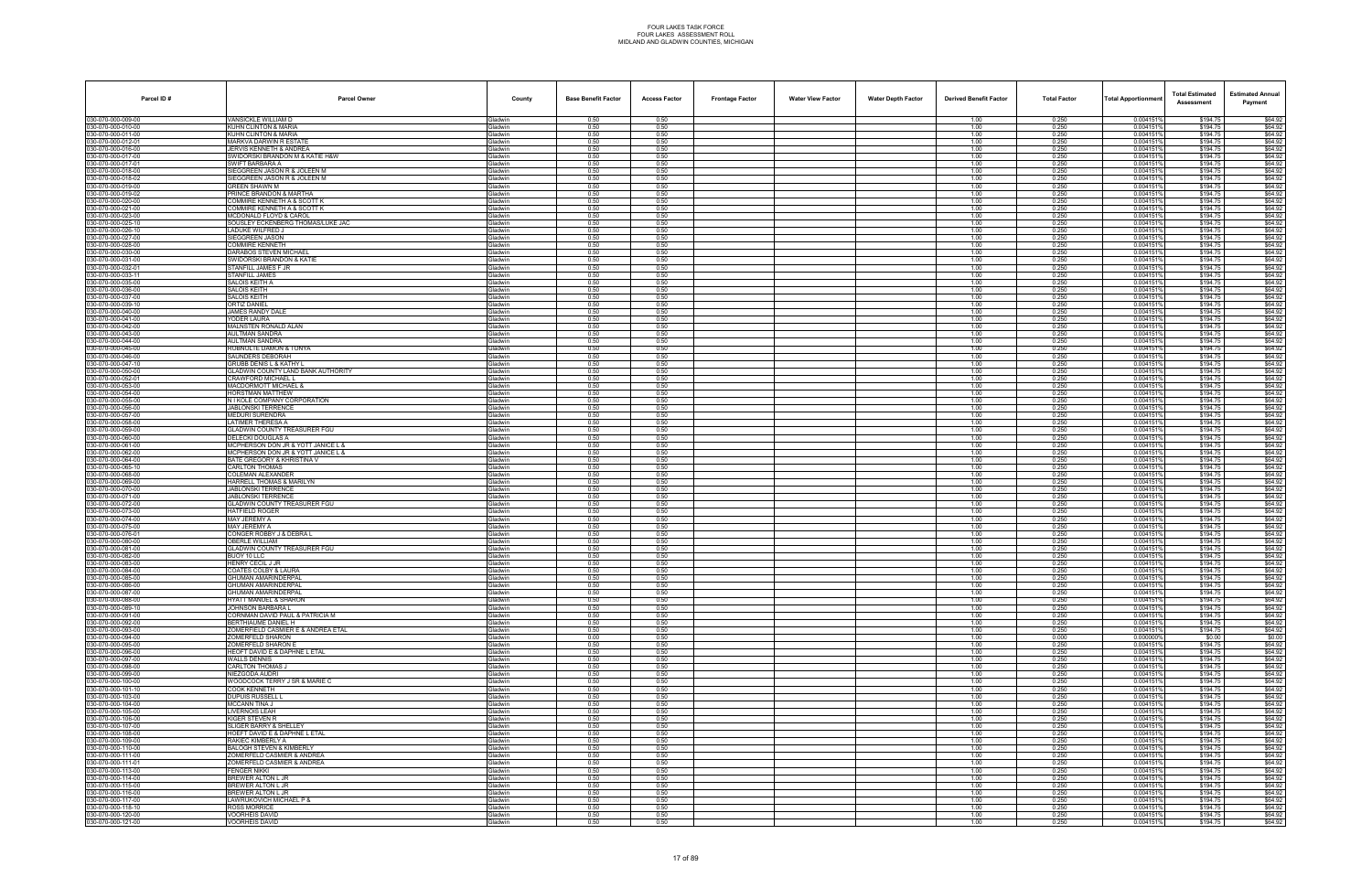| Parcel ID#                               | <b>Parcel Owner</b>                                                   | County                           | <b>Base Benefit Factor</b> | <b>Access Factor</b> | <b>Frontage Factor</b> | <b>Water View Factor</b> | <b>Water Depth Factor</b> | <b>Derived Benefit Factor</b> | <b>Total Factor</b> | Total Apportionmer     | <b>Total Estimated</b><br>Assessment | <b>Estimated Annual</b><br>Payment |
|------------------------------------------|-----------------------------------------------------------------------|----------------------------------|----------------------------|----------------------|------------------------|--------------------------|---------------------------|-------------------------------|---------------------|------------------------|--------------------------------------|------------------------------------|
| 030-070-000-122-00                       | MAIER INVESTMENT COMPANY LLC                                          | <b>Gladwin</b>                   | 0.50                       | 0.50                 |                        |                          |                           | 1.00                          | 0.250               | 0.004151%              | \$194.75                             | \$64.92                            |
| 030-070-000-123-00<br>30-070-000-124-00  | SUBBIAH PROPERTIES LLC<br><b>BENCHLEY JOYCE</b>                       | Gladwin<br>iladwin               | 0.50<br>1.00               | 0.50                 | 0.93                   | 0.75                     | 0.90                      | 1.50<br>1.00                  | 0.375<br>0.627      | 0.006226%<br>0.010404% | \$292.13<br>\$488.16                 | \$97.38<br>\$162.72                |
| 030-070-000-125-00                       | MCDONALD FLOYD & CAROL TRUST                                          | <b>Gladwin</b>                   | 1.00                       |                      | 0.91                   | 0.75                     | 0.90                      | 1.00                          | 0.616               | 0.010229%              | \$479.94                             | \$159.98                           |
| 30-070-000-126-00<br>30-070-000-127-00   | UNDERGROUND PROPERTIES LLC<br>FEJEDELEM MICHAEL & DIANE ETAI          | Gladwin                          | 1.00<br>1.00               |                      | 1.32<br>0.96           | 1.00<br>0.75             | 0.90<br>0.90              | 2.50<br>1.00                  | 2.964<br>0.646      | 0.049219%<br>0.0107239 | \$2,309.34<br>\$503.12               | \$769.78<br>\$167.71               |
| 30-070-000-128-00                        | <b>KELLY MICHAEL D</b>                                                | <b>Gladwin</b><br>Gladwin        | 1.00                       |                      | 0.88                   | 0.75                     | 0.90                      | 1.00                          | 0.592               | 0.009828%              | \$461.12                             | \$153.71                           |
| 80-070-000-129-00                        | FEJEDELEM MICHAEL & DIANE ETAL                                        | iladwin                          | 1.00                       |                      | 0.85                   | 1.00                     | 0.90                      | 1.00                          | 0.761               | 0.012629%              | \$592.55                             | \$197.52                           |
| 30-070-000-130-00<br>30-070-000-131-00   | FEJEDELEM MICHAEL & DIANE ETAL<br><b>KELLY PHILIP ARTHUR</b>          | <b>i</b> ladwin<br>Gladwin       | 1.00<br>1.00               |                      | 0.85<br>0.85           | 1.00<br>1.00             | 0.90<br>0.90              | 1.00<br>1.00                  | 0.761<br>0.761      | 0.012629%<br>0.012629% | \$592.55<br>\$592.55                 | \$197.52<br>\$197.52               |
| 30-070-000-132-00                        | BAILEY LYNNSEY M                                                      | <b>Gladwin</b>                   | 1.00                       |                      | 0.85                   | 1.00                     | 0.90                      | 1.00                          | 0.761               | 0.012629%              | \$592.55                             | \$197.52                           |
| 030-070-000-133-00<br>30-070-000-134-00  | TRUST OF MICHAEL P LAWRUKOVICH &<br>DROUILLARD ANTHONY J & BREANN M & | <b>Gladwin</b><br>iladwin        | 1.00<br>1.00               |                      | 0.84<br>0.84           | 1.00<br>1.00             | 0.90<br>0.90              | 1.00<br>1.00                  | 0.756<br>0.756      | 0.012552%<br>0.0125529 | \$588.93<br>\$588.93                 | \$196.31<br>\$196.31               |
| 30-070-000-135-00                        | NAJMOWICZ SUSAN TRUST                                                 | <b>Gladwin</b>                   | 1.00                       |                      | 0.91                   | 1.00                     | 0.90                      | 1.00                          | 0.818               | 0.0135779              | \$637.01                             | \$212.34                           |
| 30-070-000-136-00                        | RAY JEFFREY & REBECCA<br>ZOMERFELD CASMIER & ANDREA                   | Gladwin                          | 1.00                       |                      | 0.84                   | 1.00                     | 0.90                      | 1.00                          | 0.756               | 0.0125529              | \$588.93                             | \$196.31                           |
| 30-070-000-137-00<br>30-070-000-138-00   | BENEDICT BRIAN & TAMMY                                                | <b>Gladwin</b><br><b>Gladwin</b> | 1.00<br>1.00               |                      | 0.84<br>0.84           | 1.00<br>1.00             | 0.90<br>0.90              | 1.00<br>1.00                  | 0.756<br>0.756      | 0.012552%<br>0.012552% | \$588.93<br>\$588.93                 | \$196.31<br>\$196.31               |
| 80-070-000-139-00                        | KLEIBER JENNA                                                         | iladwin                          | 1.00                       |                      | 0.84                   | 1.00                     | 0.90                      | 1.00                          | 0.756               | 0.012552%              | \$588.93                             | \$196.31                           |
| 30-070-000-140-00<br>30-070-000-141-00   | MORRIS JOHN D & TERESA G<br><b>BALOGH STEVEN &amp; KIMBERLY TRUST</b> | <b>i</b> ladwin<br>Gladwin       | 1.00<br>1.00               |                      | 0.85<br>0.92           | 1.00<br>1.00             | 0.90<br>0.90              | 1.00<br>1.00                  | 0.763<br>0.830      | 0.012666%<br>0.013776% | \$594.28<br>\$646.39                 | \$198.09<br>\$215.46               |
| 30-070-000-142-00                        | <b>TERBUSH MARK &amp; KIMBERLY</b>                                    | <b>Gladwin</b>                   | 1.00                       |                      | 0.85                   | 1.00                     | 0.90                      | 1.00                          | 0.763               | 0.012666%              | \$594.28                             | \$198.09                           |
| 030-070-000-143-00<br>30-070-000-144-00  | <b>REER ALEC</b><br>BERGER JAMES JR & RENEE                           | <b>Gladwin</b><br>iladwin        | 1.00<br>1.00               |                      | 0.85<br>0.91           | 1.00<br>1.00             | 0.90<br>0.90              | 1.00<br>1.00                  | 0.763<br>0.817      | 0.012666%<br>0.0135639 | \$594.28<br>\$636.39                 | \$198.09<br>\$212.13               |
| 30-070-000-146-00                        | TRELFA LESLIE & BARBARA                                               | <b>Gladwin</b>                   | 1.00                       |                      | 0.92                   | 1.00                     | 0.90                      | 1.00                          | 0.825               | 0.013695%              | \$642.58                             | \$214.19                           |
| 30-070-000-147-00                        | CIRISAN JOHN                                                          | Gladwin                          | 1.00                       |                      | 0.88                   | 1.00                     | 0.80                      | 1.00                          | 0.700               | 0.0116269              | \$545.51                             | \$181.84                           |
| 030-070-000-148-00<br>30-070-000-148-01  | THURSTON WILMA & MARCHINGTON R & J<br>LOT OWNERS OF ALBERT WHITNEY &  | Gladwin<br><b>Gladwin</b>        | 1.00<br>0.00               |                      | 0.88<br>0.90           | 0.75<br>1.00             | 0.80<br>0.90              | 1.00<br>1.00                  | 0.531<br>0.000      | 0.008810%<br>0.0000009 | \$413.35<br>\$0.00                   | \$137.78<br>\$0.00                 |
| 30-070-000-149-00                        | FORD LAWRENCE & DONNA                                                 | iladwin                          | 1.00                       |                      | 0.89                   | 0.75                     | 0.80                      | 1.00                          | 0.531               | 0.0088239              | \$413.99                             | \$138.00                           |
| 30-070-000-150-00<br>30-070-000-151-00   | MITCHELL SAMUEL D<br><b>MIESKE DALE</b>                               | <b>Gladwin</b><br><b>Gladwin</b> | 1.00<br>1.00               |                      | 0.81<br>0.80           | 0.75<br>0.75             | 0.80<br>0.80              | 1.00<br>1.00                  | 0.485<br>0.480      | 0.008049%<br>0.0079699 | \$377.67<br>\$373.93                 | \$125.89<br>\$124.64               |
| 30-070-000-152-00                        | WING EDWARD                                                           | <b>Gladwin</b>                   | 1.00                       |                      | 0.99                   | 0.75                     | 0.80                      | 1.00                          | 0.595               | 0.0098819              | \$463.63                             | \$154.54                           |
| 30-070-000-153-00                        | WING EDWARD                                                           | <b>Gladwin</b>                   | 1.00                       |                      | 0.84                   | 0.75                     | 0.80                      | 1.00                          | 0.506               | 0.008394%              | \$393.85                             | \$131.28                           |
| 30-070-000-154-00<br>30-070-000-155-00   | ALLEN NATHAN & FESING JESSICA<br><b>HENSLEY ANTHONY</b>               | iladwin<br><b>Gladwin</b>        | 1.00<br>1.00               |                      | 0.85<br>0.86           | 0.75<br>0.75             | 0.80<br>0.80              | 1.00<br>1.00                  | 0.509<br>0.517      | 0.0084449<br>0.008576% | \$396.18<br>\$402.38                 | \$132.06<br>\$134.13               |
| 30-070-000-156-00                        | HENSLEY ANTHONY D                                                     | Gladwin                          | 1.00                       |                      | 0.82                   | 0.75                     | 0.80                      | 1.00                          | 0.491               | 0.008157               | \$382.75                             | \$127.58                           |
| (30-070-000-157-00<br>30-070-000-158-10  | <b>SMITH TRAVIS L</b><br>RAMOS ARMANDO & JAIME                        | Gladwin<br>iladwin               | 1.00<br>1.00               |                      | 0.81<br>0.90           | 0.75<br>0.75             | 0.80<br>0.80              | 1.00<br>1.00                  | 0.487<br>0.543      | 0.0080879<br>0.009015  | \$379.43<br>\$422.98                 | \$126.48<br>\$140.99               |
| 30-070-000-160-01                        | BATE GREGORY & KHRISTINA                                              | iladwin                          | 1.00                       |                      | 0.90                   | 0.75                     | 0.80                      | 1.00                          | 0.543               | 0.009015               | \$422.98                             | \$140.99                           |
| 30-070-000-162-00                        | VERHELLE MELISSA A                                                    | <b>Gladwin</b>                   | 1.00                       |                      | 0.80                   | 0.75                     | 0.80                      | 1.00                          | 0.480<br>0.000      | 0.007969%              | \$373.93                             | \$124.64<br>\$0.00                 |
| 30-075-000-001-01<br>030-075-000-002-10  | ADER RIC & SALLY<br>STEWART SCOTT ALLEN & CRUZ EDGAR                  | <b>Gladwin</b><br><b>Gladwin</b> | 0.00<br>1.00               |                      | 0.88<br>0.84           | 1.00<br>1.00             | 1.00<br>1.00              | 1.00<br>1.00                  | 0.840               | 0.000000<br>0.013947%  | \$0.00<br>\$654.37                   | \$218.12                           |
| 30-075-000-003-00                        | REES RICHARD K & KATHY A (WITER)                                      | <b>Gladwin</b>                   | 1.00                       |                      | 0.90                   | 1.00                     | 1.00                      | 1.00                          | 0.899               | 0.0149259              | \$700.29                             | \$233.43                           |
| 30-075-000-005-00<br>30-075-000-006-00   | OCWEN LOAN SERVICING LLC<br>KOBLER WM & WILTRUD TRUST                 | iladwin<br><b>Gladwin</b>        | 1.00<br>1.00               |                      | 0.84<br>0.92           | 1.00<br>1.00             | 1.00<br>1.00              | 1.00<br>1.00                  | 0.840<br>0.920      | 0.0139479<br>0.015275% | \$654.37<br>\$716.69                 | \$218.12<br>\$238.90               |
| 30-075-000-008-10                        | <b>MATHIS ROBERT &amp; LYNNE</b>                                      | <b>Gladwin</b>                   | 1.00                       |                      | 0.92                   | 1.00                     | 1.00                      | 1.00                          | 0.923               | 0.0153189              | \$718.70                             | \$239.57                           |
| 030-075-000-010-00<br>30-075-000-011-00  | JINKS RUSSELL & RONALD JINKS<br>PEACE RYAN T L & ANTOSZ SAMANTHA      | <b>Gladwin</b><br><b>Gladwin</b> | 1.00<br>1.00               |                      | 0.85<br>0.86           | 1.00<br>1.00             | 1.00<br>1.00              | 1.00<br>1.00                  | 0.852<br>0.863      | 0.0141519<br>0.0143269 | \$663.96<br>\$672.18                 | \$221.32<br>\$224.06               |
| 30-075-000-012-00                        | MESSER SAM & ROBIN                                                    | iladwin                          | 1.00                       |                      | 0.85                   | 1.00                     | 1.00                      | 1.00                          | 0.852               | 0.014151               | \$663.96                             | \$221.32                           |
| 30-075-000-013-00                        | DELATORE GREGORY E & CHARI                                            | <b>Sladwin</b>                   | 1.00                       |                      | 0.85                   | 1.00                     | 1.00                      | 1.00                          | 0.852               | 0.0141519              | \$663.96                             | \$221.32                           |
| 30-075-000-014-00<br>30-075-000-015-00   | FULTON ELIZABETH & CHAD<br><b>LATWINSKI MICHAEL &amp; JOSEPHINE</b>   | iladwin<br><b>Gladwin</b>        | 1.00<br>1.00               |                      | 0.86<br>1.06           | 1.00<br>1.00             | 1.00<br>1.00              | 1.00<br>1.00                  | 0.865<br>1.064      | 0.014358%<br>0.017658% | \$673.68<br>\$828.53                 | \$224.56<br>\$276.18               |
| 30-075-000-017-00                        | WENDLING ALBERT L & BETTY J ETAL                                      | iladwin                          | 1.00                       |                      | 0.94                   | 1.00                     | 1.00                      | 1.00                          | 0.938               | 0.015568%              | \$730.47                             | \$243.49                           |
| 30-075-000-019-00<br>030-075-000-019-10  | ROSE HUGH & JODIE<br>ROSE HUGH & JODIE                                | iladwin<br><b>Gladwin</b>        | 0.00<br>1.00               |                      | 0.88<br>1.10           | 1.00<br>1.00             | 1.00<br>1.00              | 1.00<br>1.00                  | 0.000<br>1.102      | 0.0000009<br>0.018290% | \$0.00<br>\$858.17                   | \$0.00<br>\$286.06                 |
| 30-075-000-020-00                        | ROSE HUGH & JODIE                                                     | <b>Gladwin</b>                   | 0.00                       |                      | 0.86                   | 1.00                     | 1.00                      | 1.00                          | 0.000               | 0.0000009              | \$0.00                               | \$0.00                             |
| 030-075-000-021-00<br>30-075-000-022-00  | ROSE HUGH & JODIE<br>HOPE KEVIN M & KARRIE S ETAL                     | Gladwin<br><b>Gladwin</b>        | 0.00<br>1.00               |                      | 0.86<br>0.87           | 1.00<br>1.00             | 1.00<br>1.00              | 1.00<br>1.00                  | 0.000<br>0.867      | 0.000000%<br>0.0143899 | \$0.00<br>\$675.15                   | \$0.00<br>\$225.05                 |
| 30-075-000-023-00                        | LARSON ERIC                                                           | iladwin                          | 1.00                       |                      | 0.86                   | 1.00                     | 1.00                      | 1.00                          | 0.859               | 0.0142599              | \$669.04                             | \$223.01                           |
| 030-075-000-024-00<br>30-075-000-024-01  | <b>VEITENGRUBER RANDY</b><br><b><i>FITABAWASSE RVR ACCESS</i></b>     | <b>Gladwin</b><br>iladwin        | 1.00<br>0.00               |                      | 0.81<br>0.80           | 1.00<br>1.00             | 1.00<br>1.00              | 1.00<br>1.00                  | 0.808<br>0.000      | 0.013415%<br>0.000000  | \$629.44<br>\$0.00                   | \$209.81<br>\$0.00                 |
| 030-076-000-025-00                       | <b>VEITENGRUBER RANDY</b>                                             | <b>Gladwin</b>                   | 1.00                       |                      | 0.85                   | 1.00                     | 1.00                      | 1.00                          | 0.848               | 0.014073%              | \$660.31                             | \$220.10                           |
| 030-076-000-026-00                       | CHARBONNEAU DAVID & JANE ETAL                                         | iladwin                          | 1.00                       |                      | 0.91                   | 1.00                     | 1.00                      | 1.00                          | 0.910               | 0.015113               | \$709.12                             | \$236.37                           |
| 030-076-000-028-00<br>030-076-000-030-01 | HUNTOON ROBERT & EVELYN<br>STARCH MICHAEL S & CATHRYN M TRUST         | ladwin<br>Gladwin                | 1.00<br>1.00               |                      | 0.84<br>1.00           | 1.00<br>1.00             | 1.00<br>1.00              | 1.00<br>1.00                  | 0.840<br>1.004      | 0.0139479<br>0.016665% | \$654.37<br>\$781.91                 | \$218.12<br>\$260.64               |
| 30-076-000-031-00                        | STARCH MICHAEL S & CATHRYN M TRUST                                    | Gladwin                          | 1.00                       |                      | 0.92                   | 1.00                     | 1.00                      | 1.00                          | 0.918               | 0.015241%              | \$715.09                             | \$238.36                           |
| 030-076-000-032-10<br>030-076-000-041-00 | <b>JACQUES PENNY</b><br>MCCRUDDEN JOHN & DIANA TRUST                  | Gladwin<br><b>Gladwin</b>        | 1.00<br>1.00               |                      | 0.80<br>0.89           | 0.75<br>0.75             | 1.00<br>0.90              | 1.00<br>1.00                  | 0.600<br>0.599      | 0.009962%<br>0.0099419 | \$467.41<br>\$466.45                 | \$155.80<br>\$155.48               |
| 30-076-000-042-11                        | MCCRUDDEN JOHN & DIANA TRUST                                          | iladwin                          | 1.00                       |                      | 0.89                   | 1.00                     | 0.90                      | 1.00                          | 0.800               | 0.0132759              | \$622.85                             | \$207.62                           |
| 030-076-000-044-10<br>30-080-000-001-00  | ENRIGHT JAMES & M GAIL<br>ADER RIC & SALLY                            | <b>Gladwin</b>                   | 1.00<br>1.00               |                      | 0.89                   | 1.00                     | 0.90<br>1.00              | 1.00                          | 0.800<br>1.247      | 0.013275%<br>0.020704% | \$622.85<br>\$971.42                 | \$207.62<br>\$323.81               |
| 30-080-000-003-00                        | CUMPER JESSE E                                                        | <b>Gladwin</b><br>Gladwin        | 1.00                       |                      | 1.25<br>1.22           | 1.00<br>0.75             | 0.80                      | 1.00<br>1.00                  | 0.731               | 0.012141%              | \$569.64                             | \$189.88                           |
| 30-080-000-004-00                        | NUNN MARK & SHEILA                                                    | <b>Gladwin</b>                   | 0.50                       | 0.25                 |                        |                          |                           | 1.00                          | 0.250               | 0.004151%              | \$194.75                             | \$64.92                            |
| 30-080-000-005-00<br>30-080-000-006-00   | NUNN MARK & SHEILA<br><b>NUNN MARK &amp; SHEILA</b>                   | iladwin<br>Gladwin               | 1.00<br>1.00               |                      | 0.84<br>0.84           | 0.75<br>0.75             | 0.80<br>0.80              | 1.00<br>1.00                  | 0.504<br>0.504      | 0.0083689<br>0.008368% | \$392.62<br>\$392.62                 | \$130.87<br>\$130.87               |
| 30-080-000-007-00                        | NUNN WESLEY J                                                         | Gladwin                          | 1.00                       |                      | 0.84                   | 0.75                     | 0.80                      | 1.00                          | 0.504               | 0.008368%              | \$392.62                             | \$130.87                           |
| 30-080-000-008-00<br>30-080-000-009-10   | NUNN WESLEY J<br><b>WYATT VOWELL &amp; SHARON</b>                     | Gladwin<br><b>Gladwin</b>        | 1.00<br>1.00               |                      | 0.84<br>1.05           | 0.75<br>1.00             | 0.80<br>0.80              | 1.00<br>1.00                  | 0.504<br>0.840      | 0.008368%<br>0.013947% | \$392.62<br>\$654.37                 | \$130.87<br>\$218.12               |
| 0-080-000-011-00                         | WELCH MARK & JOY                                                      | iladwin                          | 1.00                       |                      | 0.92                   | 1.00                     | 1.00                      | 1.00                          | 0.923               | 0.015328%              | \$719.19                             | \$239.73                           |
| 030-080-000-013-00<br>30-080-000-014-10  | <b>LENK JEAN</b><br><b>BEGHDADI FADI</b>                              | <b>Gladwin</b><br><b>Gladwin</b> | 1.00<br>1.00               |                      | 0.85<br>0.92           | 1.00<br>1.00             | 1.00<br>1.00              | 1.00<br>1.00                  | 0.848<br>0.923      | 0.014073%<br>0.015328% | \$660.31<br>\$719.19                 | \$220.10<br>\$239.73               |
| 030-080-000-016-10                       | ZIMMERMAN CHRISTOPHER                                                 | Gladwin                          | 1.00                       |                      | 0.92                   | 1.00                     | 1.00                      | 1.00                          | 0.919               | 0.015252%              | \$715.64                             | \$238.55                           |
| 030-080-000-018-10                       | ZIMMERMAN PAUL & SANDRA                                               | Gladwin                          | 1.00                       |                      | 0.84                   | 1.00                     | 1.00                      | 1.00                          | 0.840               | 0.013947%              | \$654.37                             | \$218.12                           |
| 30-080-000-019-10<br>030-080-000-022-00  | ROYAL DAVID W & SANDRA L<br><b>KROEGER CHARLES F</b>                  | iladwin<br>Gladwin               | 1.00<br>1.00               |                      | 0.99<br>1.26           | 1.00<br>1.00             | 1.00<br>1.00              | 1.00<br>1.00                  | 0.986<br>1.261      | 0.016364%<br>0.020934% | \$767.78<br>\$982.23                 | \$255.93<br>\$327.41               |
| 30-080-000-024-00                        | STEEL THOMAS & BEVERLY TRUST                                          | Gladwin                          | 1.00                       |                      | 0.85                   | 1.00                     | 1.00                      | 1.00                          | 0.855               | 0.014188%              | \$665.70                             | \$221.90                           |
| 30-080-000-025-00<br>30-080-000-026-00   | STEEL THOMAS & BEVERLY TRUST<br>STEEL THOMAS/BEVERLY TRUST            | Gladwin<br>Gladwin               | 1.00<br>1.00               |                      | 0.85<br>0.93           | 1.00<br>1.00             | 1.00<br>1.00              | 1.00<br>1.00                  | 0.855<br>0.927      | 0.014188%<br>0.015396% | \$665.70<br>\$722.36                 | \$221.90<br>\$240.79               |
| 30-085-000-001-00                        | PICKARD JASON & MOLLY                                                 | iladwin                          | 1.00                       |                      | 0.81                   | 1.00                     | 1.00                      | 1.00                          | 0.808               | 0.013415%              | \$629.44                             | \$209.81                           |
| 30-085-000-002-00                        | FOERSTER KYNAN & ROUSSEAU NICOLE                                      | <b>Gladwin</b>                   | 1.00                       |                      | 0.81                   | 1.00                     | 1.00                      | 1.00                          | 0.808               | 0.013415%              | \$629.44<br>\$629.44                 | \$209.81                           |
| 30-085-000-003-00<br>30-085-000-004-00   | FOERSTER KYNAN & ROUSSEAU NICOLE<br>PEARISO PAUL & STACEY             | <b>Gladwin</b><br>Gladwin        | 1.00<br>1.00               |                      | 0.81<br>0.92           | 1.00<br>1.00             | 1.00<br>1.00              | 1.00<br>1.00                  | 0.808<br>0.917      | 0.013415%<br>0.015229% | \$714.54                             | \$209.81<br>\$238.18               |
| 030-085-000-006-00                       | HANNAHS LOGAN & ALICE                                                 | Gladwin                          | 1.00                       |                      | 0.83                   | 1.00                     | 1.00                      | 1.00                          | 0.834               | 0.013855%              | \$650.07                             | \$216.69                           |
| 30-085-000-007-00<br>30-085-000-008-00   | HANNAHS RONALD & LINDA<br>DECOE WILLIAM B & JILL DENISE ETAL          | iladwin<br>Gladwin               | 1.00<br>1.00               |                      | 0.81<br>0.87           | 1.00<br>1.00             | 1.00<br>1.00              | 1.00<br>1.00                  | 0.808<br>0.868      | 0.013415%<br>0.014420% | \$629.44<br>\$676.57                 | \$209.81<br>\$225.52               |
| 030-085-000-009-00                       | THURSTON BILLIE J & SHANE                                             | Gladwin                          | 1.00                       |                      | 0.88                   | 1.00                     | 1.00                      | 1.00                          | 0.878               | 0.014585%              | \$684.35                             | \$228.12                           |
| 030-085-000-011-00                       | HARTLEY RANDY & LISA TRUST                                            | Gladwin                          | 1.00                       |                      | 0.86                   | 1.00                     | 0.90                      | 1.00                          | 0.773               | 0.012833%              | \$602.13                             | \$200.71                           |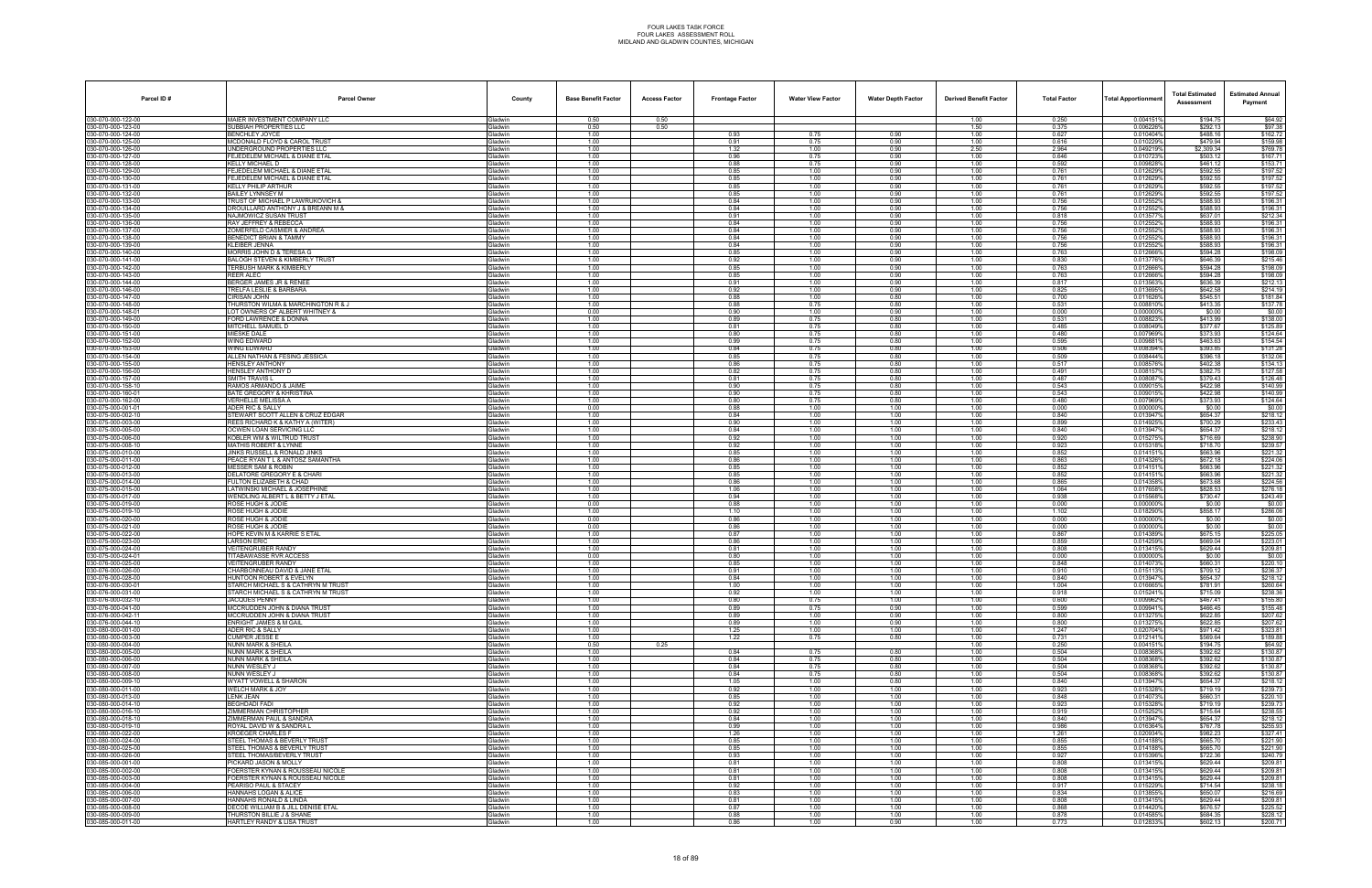| Parcel ID#                               | <b>Parcel Owner</b>                                                     | County                           | <b>Base Benefit Factor</b> | <b>Access Factor</b> | <b>Frontage Factor</b> | <b>Water View Factor</b> | <b>Water Depth Factor</b> | <b>Derived Benefit Factor</b> | <b>Total Factor</b> | <b>Total Apportionmen</b> | <b>Total Estimated</b><br>Assessment | <b>Estimated Annual</b><br>Payment |
|------------------------------------------|-------------------------------------------------------------------------|----------------------------------|----------------------------|----------------------|------------------------|--------------------------|---------------------------|-------------------------------|---------------------|---------------------------|--------------------------------------|------------------------------------|
| 030-085-000-019-01                       | <b>KREAGER RICHARD CHARLES II</b>                                       | Gladwin                          | 1.00                       |                      | 0.86                   | 1.00                     | 0.90                      | 1.00                          | 0.777               | 0.012893%                 | \$604.96                             | \$201.65                           |
| 030-085-000-020-10<br>030-085-000-022-00 | CASSELLS MARK A & LINDA J TRUST<br><b>GRIMMETT MARSHALL &amp; LAURI</b> | <b>Gladwin</b><br>ladwin         | 1.00<br>1.00               |                      | 0.92<br>1.22           | 1.00<br>1.00             | 0.90<br>0.90              | 1.00<br>1.00                  | 0.825<br>1.095      | 0.013695%<br>0.0181819    | \$642.58<br>\$853.06                 | \$214.19<br>\$284.35               |
| 030-085-000-023-00                       | BOYER GERALD & KIMBERLY H&W                                             | <b>Sladwin</b>                   | 1.00                       |                      | 0.93                   | 1.00                     | 0.80                      | 1.00                          | 0.746               | 0.012394%                 | \$581.51                             | \$193.84                           |
| 030-085-000-024-00                       | CASSELLS MARK A & LINDA J TRUST                                         | Gladwin                          | 1.00                       |                      | 1.00                   | 0.75                     | 0.80                      | 1.00                          | 0.600               | 0.0099569                 | \$467.14                             | \$155.71                           |
| 030-085-000-027-00<br>030-085-000-028-00 | MILLS IAN M<br>MCCARGAR MARK & DERUS JASON                              | Gladwin<br><b>Gladwin</b>        | 1.00<br>1.00               |                      | 0.86<br>0.81           | 0.75<br>0.75             | 0.80<br>0.80              | 1.00<br>1.00                  | 0.519<br>0.485      | 0.008615%<br>0.008049%    | \$404.21<br>\$377.67                 | \$134.74<br>\$125.89               |
| 030-085-000-029-01                       | MCCARGAR MARK & DERUS JASON                                             | ladwin                           | 1.00                       |                      | 0.83                   | 0.75                     | 0.80                      | 1.00                          | 0.497               | 0.008254%                 | \$387.28                             | \$129.09                           |
| 030-085-000-030-00                       | KRAFT KEVIN M & DONA E                                                  | <b>Sladwin</b>                   | 1.00                       |                      | 0.84                   | 0.75                     | 0.80                      | 1.00                          | 0.504               | 0.008368%                 | \$392.62                             | \$130.87                           |
| 030-085-000-031-00<br>030-085-000-032-00 | STUDEBAKER DONALD & CSAFTIS MARY<br>BLIESENER NORMAN & JACQUELINE       | <b>Gladwin</b><br>Gladwin        | 1.00<br>1.00               |                      | 0.81<br>0.89           | 0.75<br>0.75             | 0.80<br>0.80              | 1.00<br>1.00                  | 0.485<br>0.532      | 0.008049%<br>0.008837%    | \$377.67<br>\$414.62                 | \$125.89<br>\$138.21               |
| 030-085-000-033-00                       | BLIESENER NORMAN & JACQUELINE ETAL                                      | <b>Gladwin</b>                   | 1.00                       |                      | 0.84                   | 0.75                     | 0.80                      | 1.00                          | 0.506               | 0.008394%                 | \$393.85                             | \$131.28                           |
| 030-085-000-034-00                       | HANNAHS DARWIN & NANCY                                                  | <b>Gladwin</b>                   | 1.00                       |                      | 0.88                   | 0.75                     | 0.80                      | 1.00                          | 0.529               | 0.008781                  | \$412.01                             | \$137.34                           |
| 030-100-000-008-10                       | POINDEXTER KURT & KATHLEEN                                              | <b>Gladwin</b>                   | 1.00                       |                      | 0.95                   | 0.75                     | 0.90                      | 1.00                          | 0.640               | 0.010631%                 | \$498.81                             | \$166.27                           |
| 030-100-000-010-00<br>030-100-000-011-00 | METZGER KENNETH & LINDA<br><b>LADACH STEPHEN R</b>                      | <b>Gladwin</b><br>Gladwin        | 1.00<br>1.00               |                      | 0.87<br>0.87           | 0.75<br>0.75             | 0.90<br>0.90              | 1.00<br>1.00                  | 0.585<br>0.585      | 0.009713<br>0.009713%     | \$455.72<br>\$455.72                 | \$151.91<br>\$151.91               |
| 030-100-000-012-00                       | MATTHESS CHRISTOPHER M & MARY E                                         | <b>Gladwin</b>                   | 1.00                       |                      | 0.87                   | 0.75                     | 0.90                      | 1.00                          | 0.585               | 0.009713                  | \$455.72                             | \$151.91                           |
| 030-100-000-013-00                       | <b>SIMECKI KAREN</b>                                                    | 3ladwin                          | 1.00                       |                      | 0.87                   | 1.00                     | 0.90                      | 1.00                          | 0.786               | 0.013055                  | \$612.55                             | \$204.18                           |
| 030-100-000-014-00<br>030-100-000-015-00 | SIMECKI KAREN<br>WONTORCIK ROBIN R                                      | <b>Gladwin</b><br><b>Gladwin</b> | 1.00<br>1.00               |                      | 0.87<br>0.88           | 1.00<br>0.75             | 0.90<br>0.90              | 1.00<br>1.00                  | 0.786<br>0.594      | 0.013055%<br>0.0098629    | \$612.55<br>\$462.73                 | \$204.18<br>\$154.24               |
| 030-100-000-016-10                       | <b>HOLCOMB CONNOR</b>                                                   | Gladwin                          | 1.00                       |                      | 0.97                   | 0.75                     | 0.90                      | 1.00                          | 0.656               | 0.010893%                 | \$511.08                             | \$170.36                           |
| 030-100-000-018-00                       | BUDRY MICHAEL A                                                         | <b>Gladwin</b>                   | 1.00                       |                      | 0.88                   | 0.75                     | 0.90                      | 1.00                          | 0.592               | 0.0098289                 | \$461.12                             | \$153.71                           |
| 030-100-000-019-00<br>030-100-000-020-00 | <b>GLICKMAN STEVEN S</b><br><b>GLICKMAN STEVEN S</b>                    | <b>Gladwin</b><br>Gladwin        | 1.00<br>1.00               |                      | 0.89<br>0.89           | 0.75<br>0.75             | 0.90<br>0.90              | 1.00<br>1.00                  | 0.599<br>0.603      | 0.0099419<br>0.010012%    | \$466.45<br>\$469.75                 | \$155.48<br>\$156.58               |
| 030-100-000-021-00                       | <b>CRAIG BARBARA &amp;</b>                                              | Gladwin                          | 1.00                       |                      | 0.90                   | 0.75                     | 0.90                      | 1.00                          | 0.609               | 0.010109%                 | \$474.32                             | \$158.11                           |
| 030-100-000-023-00                       | STEWART DANIEL R & SHANNON L                                            | Gladwin                          | 1.00                       |                      | 0.89                   | 0.75                     | 0.90                      | 1.00                          | 0.599               | 0.0099419                 | \$466.45                             | \$155.48                           |
| 030-100-000-024-00<br>030-100-000-026-00 | <b>LEMMER RICHARD</b><br>THON GARY & JENNIFER                           | Gladwin<br><b>Gladwin</b>        | 1.00<br>1.00               |                      | 0.85<br>0.85           | 0.75<br>0.75             | 0.90<br>0.90              | 1.00<br>1.00                  | 0.575<br>0.575      | 0.0095529<br>0.009552     | \$448.17<br>\$448.17                 | \$149.39<br>\$149.39               |
| 030-100-000-027-00                       | DRAVES DUANE & PATTIE ETAL                                              | Gladwin                          | 1.00                       |                      | 0.85                   | 0.75                     | 0.90                      | 1.00                          | 0.575               | 0.009552%                 | \$448.17                             | \$149.39                           |
| 030-100-000-028-00                       | <b>HELLMAN ERIC &amp; HELEN</b>                                         | Gladwin                          | 1.00                       |                      | 0.85                   | 0.75                     | 0.90                      | 1.00                          | 0.575               | 0.0095529                 | \$448.17                             | \$149.39                           |
| 030-100-000-029-00                       | CHRISTMAN SHARON ET AL                                                  | Gladwin                          | 1.00                       |                      | 0.85                   | 0.75                     | 0.90                      | 1.00                          | 0.575               | 0.0095529                 | \$448.17                             | \$149.39                           |
| 030-100-000-030-00<br>030-100-000-031-00 | POLAKOWSKI PETER J<br>MESSING CHRISTOPHER M                             | Gladwin<br><b>Gladwin</b>        | 1.00<br>1.00               |                      | 0.90<br>0.85           | 0.75<br>0.75             | 0.90<br>0.90              | 1.00<br>1.00                  | 0.607<br>0.577      | 0.010075%<br>0.0095779    | \$472.70<br>\$449.35                 | \$157.57<br>\$149.78               |
| 030-100-000-032-00                       | <b>GRIFFIND</b>                                                         | Gladwin                          | 1.00                       |                      | 0.85                   | 0.75                     | 0.90                      | 1.00                          | 0.575               | 0.009552%                 | \$448.17                             | \$149.39                           |
| 030-100-000-033-00                       | <b>GRAHAM THOMAS &amp; PAMELA</b>                                       | Gladwin                          | 1.00                       |                      | 0.85                   | 0.75                     | 0.90                      | 1.00                          | 0.575               | 0.009552%                 | \$448.17                             | \$149.39                           |
| 030-100-000-035-00<br>030-100-000-037-00 | LEVI ASHLEY & CAMERIN<br><b>PRIOR KEVIN P</b>                           | Gladwin<br>Gladwin               | 1.00<br>1.00               |                      | 0.96<br>0.98           | 0.75<br>0.75             | 0.90<br>0.90              | 1.00<br>1.00                  | 0.647<br>0.661      | 0.010745%<br>0.0109719    | \$504.16<br>\$514.76                 | \$168.05<br>\$171.59               |
| 030-100-000-038-10                       | CALCATERRA JOSEPH & MICHELLE                                            | <b>Gladwin</b>                   | 1.00                       |                      | 0.91                   | 0.75                     | 0.90                      | 1.00                          | 0.614               | 0.010202%                 | \$478.66                             | \$159.55                           |
| 030-100-000-039-00                       | <b>TYREE BEATRICE ETAL</b>                                              | <b>Gladwin</b>                   | 1.00                       |                      | 0.91                   | 0.75                     | 0.90                      | 1.00                          | 0.614               | 0.010202%                 | \$478.66                             | \$159.55                           |
| 030-100-000-040-00<br>030-100-000-041-00 | HUCKINS GORDON J<br><b>HUCKINS GORDON J</b>                             | Gladwin                          | 1.00<br>1.00               |                      | 0.91<br>0.91           | 0.75<br>0.75             | 0.90<br>0.90              | 1.00<br>1.00                  | 0.617<br>0.615      | 0.010238%<br>0.010211%    | \$480.36<br>\$479.09                 | \$160.12<br>\$159.70               |
| 030-100-000-042-00                       | CALCATERRA JOSEPH & MICHELLE                                            | <b>Gladwin</b><br>Gladwin        | 1.00                       |                      | 1.17                   | 0.75                     | 0.90                      | 1.00                          | 0.792               | 0.013150%                 | \$617.00                             | \$205.67                           |
| 030-100-000-043-00                       | BLAINE ROBERT & DONNA                                                   | <b>Gladwin</b>                   | 1.00                       |                      | 0.96                   | 0.75                     | 0.90                      | 1.00                          | 0.648               | 0.0107679                 | \$505.19                             | \$168.40                           |
| 030-100-000-044-00                       | CALCATERRA JOSEPH & MICHELLE                                            | <b>Gladwin</b>                   | 1.00                       |                      | 0.90                   | 0.75                     | 0.90                      | 1.00                          | 0.607               | 0.010075%                 | \$472.70                             | \$157.57                           |
| 030-100-000-045-00<br>030-100-000-046-00 | <b>TUCK MAUREEN S</b><br>ROSS JOSEPH J                                  | Gladwin<br>Gladwin               | 1.00<br>1.00               |                      | 0.90<br>0.92           | 0.75<br>0.75             | 0.90<br>0.90              | 1.00<br>1.00                  | 0.607<br>0.619      | 0.010075%<br>0.0102719    | \$472.70<br>\$481.94                 | \$157.57<br>\$160.65               |
| 030-105-000-001-00                       | LYONS KRISS J                                                           | Gladwin                          | 1.00                       |                      | 0.91                   | 1.00                     | 1.00                      | 1.00                          | 0.912               | 0.0151419                 | \$710.40                             | \$236.80                           |
| 030-105-000-003-10                       | COMISKEY JAMES P & LORI E                                               | ladwin                           | 1.00                       |                      | 0.90                   | 1.00                     | 1.00                      | 1.00                          | 0.900               | 0.014943%                 | \$701.11                             | \$233.70                           |
| 030-105-000-005-10<br>030-105-000-007-00 | <b>TRUDELL TIMOTHY &amp; TERRY</b><br><b>GROVE CONNIE</b>               | <b>Sladwin</b><br>Gladwin        | 1.00<br>1.00               |                      | 0.92<br>0.91           | 1.00<br>1.00             | 1.00<br>1.00              | 1.00<br>1.00                  | 0.916<br>0.909      | 0.0152059<br>0.0150859    | \$713.41<br>\$707.79                 | \$237.80<br>\$235.93               |
| 030-105-000-009-00                       | WOOD TAMARA ANN & WOOD BOBBY J                                          | Gladwin                          | 1.00                       |                      | 0.91                   | 1.00                     | 1.00                      | 1.00                          | 0.909               | 0.015085%                 | \$707.79                             | \$235.93                           |
| 030-105-000-011-00                       | PALMATEER DONALD R TRUST                                                | <b>Gladwin</b>                   | 1.00                       |                      | 0.82                   | 1.00                     | 1.00                      | 1.00                          | 0.822               | 0.0136519                 | \$640.52                             | \$213.51                           |
| 030-105-000-012-00<br>030-105-000-013-00 | GALLINAGH J & GALLINAGH S<br><b>MAST MADILYN</b>                        | <b>Gladwin</b><br><b>Gladwin</b> | 1.00<br>1.00               |                      | 0.82<br>0.82           | 1.00<br>1.00             | 1.00<br>1.00              | 1.00<br>1.00                  | 0.819<br>0.819      | 0.013596%<br>0.013596%    | \$637.91<br>\$637.91                 | \$212.64<br>\$212.64               |
| 030-105-000-014-00                       | ERTMAN GARY & VAL                                                       | Gladwin                          | 1.00                       |                      | 0.82                   | 1.00                     | 1.00                      | 1.00                          | 0.819               | 0.013596%                 | \$637.91                             | \$212.64                           |
| 030-105-000-015-00                       | DONNER DONALD & LINDA                                                   | Gladwin                          | 1.00                       |                      | 0.82                   | 1.00                     | 1.00                      | 1.00                          | 0.819               | 0.013596%                 | \$637.91                             | \$212.64                           |
| 030-105-000-016-00<br>030-105-000-017-00 | <b>OWENS JAMES</b><br>KACIN ANTHONY M & JUDY ANN                        | <b>Gladwin</b>                   | 1.00<br>1.00               |                      | 0.82<br>0.82           | 1.00<br>1.00             | 1.00<br>1.00              | 1.00<br>1.00                  | 0.819<br>0.819      | 0.013596%<br>0.013596%    | \$637.91<br>\$637.91                 | \$212.64<br>\$212.64               |
| 030-105-000-018-00                       | KACIN ANTHONY & JUDY                                                    | ladwin<br><b>Gladwin</b>         | 1.00                       |                      | 0.82                   | 1.00                     | 1.00                      | 1.00                          | 0.819               | 0.013596%                 | \$637.91                             | \$212.64                           |
| 030-105-000-019-00                       | KACIN RONALD & JULIE                                                    | 3ladwin                          | 1.00                       |                      | 0.82                   | 1.00                     | 1.00                      | 1.00                          | 0.819               | 0.013596%                 | \$637.91                             | \$212.64                           |
| 030-105-000-020-00                       | MOORE JOHN D JR TRUST                                                   | Gladwin                          | 1.00                       |                      | 0.81                   | 1.00                     | 1.00                      | 1.00                          | 0.812               | 0.013478%                 | \$632.38                             | \$210.79                           |
| 030-105-000-021-00<br>030-105-000-022-00 | DANIELS LISA & FRANCIS J<br>VERELLEN MICHAEL L                          | <b>Gladwin</b><br><b>Sladwin</b> | 1.00<br>1.00               |                      | 0.81<br>0.90           | 1.00<br>1.00             | 1.00<br>1.00              | 1.00<br>1.00                  | 0.812<br>0.905      | 0.0134789<br>0.015025%    | \$632.38<br>\$704.97                 | \$210.79<br>\$234.99               |
| 030-105-000-024-00                       | WRIGHT DAVID & LEONA TRUST                                              | Gladwin                          | 1.00                       |                      | 0.81                   | 1.00                     | 1.00                      | 1.00                          | 0.812               | 0.013478%                 | \$632.38                             | \$210.79                           |
| 030-105-000-025-00                       | WILLETT KIM & KOCISKY KELLY &                                           | <b>Gladwin</b>                   | 1.00                       |                      | 0.81                   | 1.00                     | 1.00                      | 1.00                          | 0.812               | 0.013478%                 | \$632.38                             | \$210.79                           |
| 030-105-000-026-00<br>030-105-000-028-00 | <b>GOAD DAVID &amp; ERIKA</b><br>HOCKEMEYER SHANA & STEPHEN J           | Gladwin<br>Gladwin               | 1.00<br>1.00               |                      | 0.90<br>0.82           | 1.00<br>1.00             | 1.00<br>1.00              | 1.00<br>1.00                  | 0.905<br>0.815      | 0.015025%<br>0.013538%    | \$704.97<br>\$635.20                 | \$234.99<br>\$211.73               |
| 030-105-000-029-00                       | KRAUSE NICHOLAS J                                                       | <b>Gladwin</b>                   | 1.00                       |                      | 0.82                   | 1.00                     | 1.00                      | 1.00                          | 0.815               | 0.013538%                 | \$635.20                             | \$211.73                           |
| 030-105-000-030-00                       | HOCKEMEYER CURTIS & MOONEY CHRISTINE                                    | Gladwin                          | 1.00                       |                      | 0.88                   | 1.00                     | 1.00                      | 1.00                          | 0.875               | 0.014533%                 | \$681.89                             | \$227.30                           |
| 030-105-000-032-00<br>030-105-000-034-10 | SCHMITTLING GREGORY & LISA<br>GARNER GLENN B & LISA M                   | <b>Gladwin</b><br>Gladwin        | 1.00<br>1.00               |                      | 0.93<br>0.91           | 1.00<br>1.00             | 1.00<br>1.00              | 1.00<br>1.00                  | 0.927<br>0.908      | 0.015386%<br>0.015070%    | \$721.93<br>\$707.10                 | \$240.64<br>\$235.70               |
| 030-105-000-036-00                       | LAWRUKOVICH MICHAEL P &                                                 | Gladwin                          | 1.00                       |                      | 0.81                   | 1.00                     | 1.00                      | 1.00                          | 0.808               | 0.013415%                 | \$629.44                             | \$209.81                           |
| 030-105-000-037-00                       | <b>MACALPINE WAYNE &amp; PATRICIA</b>                                   | <b>Gladwin</b>                   | 1.00                       |                      | 0.90                   | 1.00                     | 0.90                      | 1.00                          | 0.814               | 0.013508%                 | \$633.81                             | \$211.27                           |
| 030-105-000-039-00<br>030-105-000-041-00 | <b>KEEL RONALD R</b><br>KOCH THOMAS & DIANE                             | Gladwin                          | 1.00<br>1.00               |                      | 0.90<br>0.81           | 1.00<br>1.00             | 0.90<br>0.90              | 1.00<br>1.00                  | 0.814<br>0.727      | 0.013508%<br>0.012074%    | \$633.81<br>\$566.50                 | \$211.27<br>\$188.83               |
| 030-105-000-042-00                       | WILLIAMS GERALD R & KELLI ANN                                           | Gladwin<br>Gladwin               | 1.00                       |                      | 0.81                   | 1.00                     | 0.90                      | 1.00                          | 0.727               | 0.012074%                 | \$566.50                             | \$188.83                           |
| 030-105-000-043-00                       | DEWULF DONNIE                                                           | Gladwin                          | 1.00                       |                      | 0.81                   | 1.00                     | 0.90                      | 1.00                          | 0.727               | 0.012074%                 | \$566.50                             | \$188.83                           |
| 030-105-000-044-00                       | FORBES SHELLY & CASEY                                                   | <b>Gladwin</b>                   | 1.00                       |                      | 0.81                   | 1.00                     | 0.90                      | 1.00                          | 0.727               | 0.012074%                 | \$566.50                             | \$188.83                           |
| 030-105-000-045-00<br>030-105-000-046-00 | WHEELER TIMOTHY & TERRY<br><b>BILBEY STEPHEN &amp; ELAINE</b>           | Gladwin<br>Gladwin               | 1.00<br>1.00               |                      | 0.81<br>0.81           | 1.00<br>1.00             | 0.90<br>0.90              | 1.00<br>1.00                  | 0.727<br>0.727      | 0.012074%<br>0.012074%    | \$566.50<br>\$566.50                 | \$188.83<br>\$188.83               |
| 030-105-000-047-00                       | FLEES FRANK & JOAN                                                      | Gladwin                          | 1.00                       |                      | 0.81                   | 1.00                     | 0.90                      | 1.00                          | 0.727               | 0.012074%                 | \$566.50                             | \$188.83                           |
| 030-105-000-048-00                       | <b>FROST LAURA LEE</b>                                                  | Gladwin                          | 1.00                       |                      | 0.81                   | 1.00                     | 0.90                      | 1.00                          | 0.727               | 0.012074%                 | \$566.50                             | \$188.83                           |
| 030-105-000-049-00<br>030-105-000-050-00 | ROBERTSON DALE & TENA<br>KENNEDY ROBERT & CAROL                         | <b>Sladwin</b><br>Gladwin        | 1.00<br>1.00               |                      | 0.81<br>0.81           | 1.00<br>1.00             | 0.90<br>0.90              | 1.00<br>1.00                  | 0.727<br>0.727      | 0.012074%<br>0.012074%    | \$566.50<br>\$566.50                 | \$188.83<br>\$188.83               |
| 030-105-000-051-00                       | TILLMAN DON & CHAMPION-MISNER ELLEN                                     | Gladwin                          | 1.00                       |                      | 0.81                   | 1.00                     | 0.90                      | 1.00                          | 0.727               | 0.012074%                 | \$566.50                             | \$188.83                           |
| 030-105-000-053-00                       | SMITH TIMOTHY & ALYSSA                                                  | Gladwin                          | 1.00                       |                      | 0.90                   | 1.00                     | 0.90                      | 1.00                          | 0.814               | 0.013508%                 | \$633.81                             | \$211.27                           |
| 030-107-000-001-00<br>030-107-000-002-10 | WOODSIDE DOUGLAS & ANITA<br>BREWER MALYNDA MARIE ESTATE                 | Gladwin<br><b>Sladwin</b>        | 0.00<br>0.00               | 0.50<br>0.50         |                        |                          |                           | 1.00<br>1.00                  | 0.000<br>0.000      | 0.000000%<br>0.000000%    | \$0.00<br>\$0.00                     | \$0.00<br>\$0.00                   |
| 030-107-000-004-00                       | PASCARELLA DAVID                                                        | <b>Sladwin</b>                   | 0.00                       | 0.50                 |                        |                          |                           | 1.00                          | 0.000               | 0.000000%                 | \$0.00                               | \$0.00                             |
| 030-107-000-005-00                       | GLADWIN COUNTY TREASURER FGU                                            | Gladwin                          | 0.00                       | 0.50                 |                        |                          |                           | 1.00                          | 0.000               | 0.000000%                 | \$0.00                               | \$0.00                             |
| 030-107-000-006-10<br>030-107-000-008-10 | SMITH MICHELLE L<br>NIGRO AIMEE                                         | Gladwin<br>Gladwin               | 0.00<br>0.00               | 0.50<br>0.50         |                        |                          |                           | 1.00<br>1.00                  | 0.000<br>0.000      | 0.000000%<br>0.000000%    | \$0.00<br>\$0.00                     | \$0.00<br>\$0.00                   |
| 030-107-000-009-00                       | THOMPSON GRANT & CATHERINE                                              | <b>Gladwin</b>                   | 0.00                       | 0.50                 |                        |                          |                           | 1.00                          | 0.000               | 0.000000%                 | \$0.00                               | \$0.00                             |
| 030-107-000-010-01                       | HANDLEY JERRY & AMY                                                     | <b>Gladwin</b>                   | 0.00                       | 0.50                 |                        |                          |                           | 1.00                          | 0.000               | 0.000000%                 | \$0.00                               | \$0.00                             |
| 030-107-000-011-01                       | BERGER NOAH<br>SANTAMARIA JEFFREY J &                                   | Gladwin<br>Gladwin               | 0.00<br>0.00               | 0.50<br>0.50         |                        |                          |                           | 1.00<br>1.00                  | 0.000<br>0.000      | 0.0000009<br>0.000000%    | \$0.00                               | \$0.00                             |
| 030-107-000-012-00                       |                                                                         |                                  |                            |                      |                        |                          |                           |                               |                     |                           | \$0.00                               | \$0.00                             |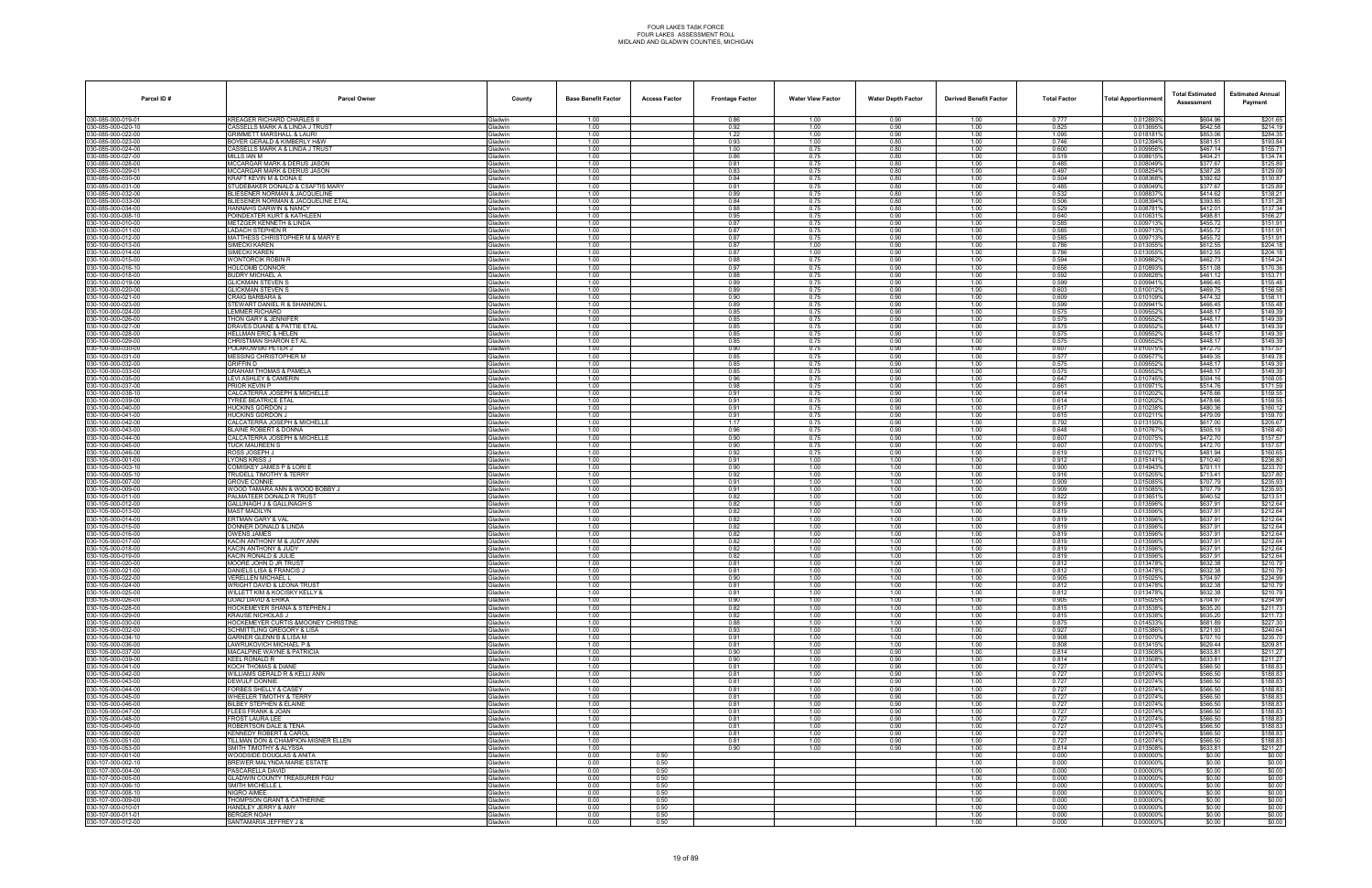| Parcel ID#                               | <b>Parcel Owner</b>                                              | County             | <b>Base Benefit Factor</b> | <b>Access Factor</b> | <b>Frontage Factor</b> | <b>Water View Factor</b> | <b>Water Depth Factor</b> | <b>Derived Benefit Factor</b> | <b>Total Factor</b> | <b>Total Apportionmen</b> | <b>Total Estimated</b><br>Assessment | <b>Estimated Annual</b><br>Payment |
|------------------------------------------|------------------------------------------------------------------|--------------------|----------------------------|----------------------|------------------------|--------------------------|---------------------------|-------------------------------|---------------------|---------------------------|--------------------------------------|------------------------------------|
| 030-107-000-013-01                       | CAMELET TRACY & CUNNINGHAM HEATHER                               | Gladwin            | 0.00                       | 0.50                 |                        |                          |                           | 1.00                          | 0.000               | 0.000000%                 | \$0.00                               | \$0.00                             |
| 030-107-000-013-10                       | SPIKER RAYMOND JR                                                | Gladwin            | 0.00                       | 0.50                 |                        |                          |                           | 1.00                          | 0.000               | 0.0000009                 | \$0.00                               | \$0.00                             |
| 030-107-000-014-00<br>030-107-000-015-10 | NOREEN JEAN & JOHN E<br><b>BROUGHMAN MICHAEL J &amp; DEANA L</b> | Gladwin<br>Gladwin | 0.00<br>0.00               | 0.50<br>0.50         |                        |                          |                           | 1.00<br>1.00                  | 0.000<br>0.000      | 0.000000'<br>0.000000%    | \$0.00<br>\$0.00                     | \$0.00<br>\$0.00                   |
| 030-107-000-017-00                       | O'MARA DANIEL L                                                  | Gladwin            | 0.00                       | 0.50                 |                        |                          |                           | 1.00                          | 0.000               | 0.0000009                 | \$0.00                               | \$0.00                             |
| 030-107-000-018-00                       | KUMPELIS JASON                                                   | Gladwin            | 0.00                       | 0.50                 |                        |                          |                           | 1.00                          | 0.000               | 0.0000009                 | \$0.00                               | \$0.00                             |
| 030-107-000-019-10                       | <b>WALDING CHERYL</b>                                            | Gladwin            | 0.00                       | 0.50                 |                        |                          |                           | 1.00                          | 0.000               | 0.0000009                 | \$0.00                               | \$0.00                             |
| 030-107-000-021-00<br>030-107-000-022-00 | GIERALTOWSKI THADDEUS & MARYANN<br>SCHWARTZ TIMOTHY A            | Gladwin<br>Gladwin | 0.00<br>0.00               | 0.50<br>0.50         |                        |                          |                           | 1.00<br>1.00                  | 0.000<br>0.000      | 0.000000<br>0.000000%     | \$0.00<br>\$0.00                     | \$0.00<br>\$0.00                   |
| 030-107-000-023-00                       | <b>TRIMMER JANICE M ETAL</b>                                     | Gladwin            | 0.00                       | 0.50                 |                        |                          |                           | 1.00                          | 0.000               | 0.0000009                 | \$0.00                               | \$0.00                             |
| 030-107-000-024-00                       | KUMPELIS JASON                                                   | Gladwin            | 0.00                       | 0.50                 |                        |                          |                           | 1.00                          | 0.000               | 0.0000009                 | \$0.00                               | \$0.00                             |
| 030-107-000-025-00                       | <b>MERCURIO DONATO &amp; MARY</b>                                | Gladwin            | 0.00                       | 0.50                 |                        |                          |                           | 1.00                          | 0.000               | 0.0000009                 | \$0.00                               | \$0.00                             |
| 030-107-000-026-01                       | KUMPELIS JASON                                                   | Gladwin            | 0.00                       | 0.50                 |                        |                          |                           | 1.00                          | 0.000               | 0.000000'                 | \$0.00                               | \$0.00                             |
| 030-107-000-026-10<br>030-107-000-027-00 | CAMPBELL ROBIN & VICKI<br>WONSITIER GILES KADE JR                | Gladwin<br>Gladwin | 0.00<br>0.00               | 0.50<br>0.50         |                        |                          |                           | 1.00<br>1.00                  | 0.000<br>0.000      | 0.000000%<br>0.0000009    | \$0.00<br>\$0.00                     | \$0.00<br>\$0.00                   |
| 030-107-000-028-00                       | MACK RYAN M & DAWN E                                             | Gladwin            | 0.00                       | 0.50                 |                        |                          |                           | 1.00                          | 0.000               | 0.0000009                 | \$0.00                               | \$0.00                             |
| 030-107-000-029-00                       | MACK RYAN M & DAWN E                                             | Gladwin            | 0.00                       | 0.50                 |                        |                          |                           | 1.00                          | 0.000               | 0.0000009                 | \$0.00                               | \$0.00                             |
| 030-107-000-030-00                       | ARQUETTE FREDERICK J ETAL                                        | Gladwin            | 0.00                       | 0.50                 |                        |                          |                           | 1.00                          | 0.000               | 0.000000                  | \$0.00                               | \$0.00                             |
| 030-107-000-031-00<br>030-107-000-032-00 | GRANDY BEN<br><b>CULP ROBERT &amp; CULP NIKOLE</b>               | Gladwin<br>Gladwin | 0.00<br>0.00               | 0.50<br>0.50         |                        |                          |                           | 1.00<br>1.00                  | 0.000<br>0.000      | 0.000000%<br>0.000000%    | \$0.00<br>\$0.00                     | \$0.00<br>\$0.00                   |
| 030-107-000-033-00                       | CULP RALPH & JANICE                                              | Gladwin            | 0.00                       | 0.50                 |                        |                          |                           | 1.00                          | 0.000               | 0.000000                  | \$0.00                               | \$0.00                             |
| 030-107-000-033-10                       | CULP RALPH & JANICE                                              | Gladwin            | 0.00                       | 0.50                 |                        |                          |                           | 1.00                          | 0.000               | 0.0000009                 | \$0.00                               | \$0.00                             |
| 030-107-000-034-00                       | CULP RALPH & JANICE                                              | Gladwin            | 0.00                       | 0.50                 |                        |                          |                           | 1.00                          | 0.000               | 0.0000009                 | \$0.00                               | \$0.00                             |
| 030-107-000-035-01                       | PAWLOSKI STEVEN                                                  | Gladwin            | 0.00                       | 0.50                 |                        |                          |                           | 1.00                          | 0.000               | 0.000000%                 | \$0.00                               | \$0.00                             |
| 030-107-000-037-00<br>030-107-000-038-00 | <b>MERCURIO DONATO &amp; MARY</b><br>VICTORY BRIAN D             | Gladwin<br>Gladwin | 0.00<br>0.00               | 0.50<br>0.50         |                        |                          |                           | 1.00<br>1.00                  | 0.000<br>0.000      | 0.000000%<br>0.000000     | \$0.00<br>\$0.00                     | \$0.00<br>\$0.00                   |
| 030-107-000-039-00                       | <b>VICTORY BRIAN</b>                                             | Gladwin            | 0.00                       | 0.50                 |                        |                          |                           | 1.00                          | 0.000               | 0.0000009                 | \$0.00                               | \$0.00                             |
| 030-107-000-040-00                       | SMOKEY BLUE PROPERTIES LLC                                       | Gladwin            | 0.00                       | 0.50                 |                        |                          |                           | 1.00                          | 0.000               | 0.000000'                 | \$0.00                               | \$0.00                             |
| 030-107-000-041-00                       | LAFFERY ROBERT J JR                                              | Gladwin            | 0.00                       | 0.50                 |                        |                          |                           | 1.00                          | 0.000               | 0.000000%                 | \$0.00                               | \$0.00                             |
| 030-107-000-042-00                       | GIERALTOWSKI TED & MARY A                                        | Gladwin            | 0.00                       | 0.50                 |                        |                          |                           | 1.00                          | 0.000               | 0.000000%                 | \$0.00                               | \$0.00                             |
| 030-107-000-043-01<br>030-107-000-044-10 | ROOT TIMOTHY A<br>LAROCHE RONNIE L & MARIANNE ETAL               | Gladwin<br>Gladwin | 0.00<br>0.00               | 0.50<br>0.50         |                        |                          |                           | 1.00<br>1.00                  | 0.000<br>0.000      | 0.000000<br>0.0000009     | \$0.00<br>\$0.00                     | \$0.00<br>\$0.00                   |
| 030-107-000-045-00                       | <b>BURGESS LAURA</b>                                             | Gladwin            | 0.00                       | 0.50                 |                        |                          |                           | 1.00                          | 0.000               | 0.0000009                 | \$0.00                               | \$0.00                             |
| 030-107-000-046-00                       | ROOT TIMOTHY                                                     | Gladwin            | 0.00                       | 0.50                 |                        |                          |                           | 1.00                          | 0.000               | 0.000000%                 | \$0.00                               | \$0.00                             |
| 030-107-000-047-00                       | <b>GIBBS KRYSTLE M</b>                                           | Gladwin            | 0.00                       | 0.50                 |                        |                          |                           | 1.00                          | 0.000               | 0.000000%                 | \$0.00                               | \$0.00                             |
| 030-107-000-048-00                       | <b>KRAMER NORMAN &amp; JANE</b>                                  | Gladwin            | 0.00                       | 0.50                 |                        |                          |                           | 1.00                          | 0.000               | 0.000000                  | \$0.00                               | \$0.00                             |
| 030-107-000-049-00<br>030-107-000-050-00 | KRAMER BRIAN LEE<br><b>MALOTT CARL &amp; ROSEMARY</b>            | Gladwin<br>Gladwin | 0.00<br>0.00               | 0.50<br>0.50         |                        |                          |                           | 1.00<br>1.00                  | 0.000<br>0.000      | 0.0000009<br>0.000000'    | \$0.00<br>\$0.00                     | \$0.00<br>\$0.00                   |
| 030-110-000-025-00                       | PETRILL SHARON ET AL                                             | Gladwin            | 1.00                       |                      | 0.87                   | 0.75                     | 0.90                      | 1.00                          | 0.589               | 0.009773%                 | \$458.53                             | \$152.84                           |
| 030-110-000-026-00                       | KRUEGER DUANE K TRUST &                                          | Gladwin            | 1.00                       |                      | 0.91                   | 0.75                     | 0.90                      | 1.00                          | 0.613               | 0.0101739                 | \$477.30                             | \$159.10                           |
| 030-110-000-029-01                       | TERWILLEGAR JACK A &                                             | Gladwin            | 1.00                       |                      | 0.94                   | 0.75                     | 0.90                      | 1.00                          | 0.636               | 0.010559                  | \$495.41                             | \$165.14                           |
| 030-110-000-030-00<br>030-110-000-031-00 | <b>ABRAHAM ROBERT &amp; CELENE ETAL</b><br>NICKEL JARED J        | Gladwin            | 1.00<br>1.00               |                      | 0.85<br>0.92           | 0.75<br>0.75             | 0.90<br>0.90              | 1.00<br>1.00                  | 0.570<br>0.621      | 0.009472%<br>0.010310     | \$444.41<br>\$483.77                 | \$148.14<br>\$161.26               |
| 030-110-000-033-00                       | KUPIEC ARTHUR & LOUISE FAMILY TRUST                              | Gladwin<br>Gladwin | 1.00                       |                      | 0.85                   | 0.75                     | 0.90                      | 1.00                          | 0.577               | 0.009577%                 | \$449.35                             | \$149.78                           |
| 030-110-000-034-00                       | DEFRANCESCO NANCY & AMY                                          | Gladwin            | 1.00                       |                      | 0.85                   | 0.75                     | 0.90                      | 1.00                          | 0.570               | 0.0094729                 | \$444.41                             | \$148.14                           |
| 030-110-000-035-00                       | TITUS MARK & GAIL                                                | Gladwin            | 1.00                       |                      | 0.85                   | 0.75                     | 0.90                      | 1.00                          | 0.570               | 0.009472                  | \$444.41                             | \$148.14                           |
| 030-110-000-036-00                       | TOWALSKI CRAIG & SYLVESTRE KATHRYN                               | Gladwin            | 1.00                       |                      | 0.84                   | 0.75                     | 0.90                      | 1.00                          | 0.569               | 0.009443%                 | \$443.08                             | \$147.69                           |
| 030-110-000-037-01<br>030-110-000-039-11 | MARSH JAMES H & SHIRLEY J<br>JAFFKE JEAN A TRUST                 | Gladwin<br>Gladwin | 1.00<br>1.00               |                      | 0.90<br>1.01           | 0.75<br>0.75             | 0.90<br>0.90              | 1.00<br>1.00                  | 0.605<br>0.681      | 0.010050%<br>0.011312%    | \$471.55<br>\$530.74                 | \$157.18<br>\$176.91               |
| 030-110-000-041-00                       | SITES JEFFERY J II & CARD JENNA M                                | Gladwin            | 1.00                       |                      | 0.84                   | 0.75                     | 0.90                      | 1.00                          | 0.567               | 0.009414%                 | \$441.70                             | \$147.23                           |
| 030-110-000-042-00                       | SITES JEFFERY J II & CARD JENNA M                                | Gladwin            | 1.00                       |                      | 0.85                   | 0.75                     | 0.90                      | 1.00                          | 0.574               | 0.009526                  | \$446.96                             | \$148.99                           |
| 030-115-001-001-00                       | RYAN FAYE                                                        | Gladwin            | 1.00                       |                      | 0.80                   | 0.75                     | 0.80                      | 1.00                          | 0.480               | 0.007969%                 | \$373.93                             | \$124.64                           |
| 030-115-001-002-10                       | ALLEN JANET & MICHAEL                                            | Gladwin            | 1.00                       |                      | 0.91                   | 0.75                     | 0.80                      | 1.00                          | 0.549               | 0.009108%                 | \$427.34                             | \$142.45                           |
| 030-115-001-005-00<br>030-115-002-001-10 | REARDON WILLIAM & SUSAN<br>NAYLOR ERNEST LEE                     | Gladwin<br>Gladwin | 1.00<br>1.00               |                      | 0.80<br>0.87           | 0.75<br>0.75             | 0.80<br>0.80              | 1.00<br>1.00                  | 0.480<br>0.522      | 0.007969%<br>0.008669%    | \$373.93<br>\$406.77                 | \$124.64<br>\$135.59               |
| 030-115-002-003-10                       | <b>WOODRUFF REBECCA</b>                                          | Gladwin            | 1.00                       |                      | 0.80                   | 0.75                     | 0.80                      | 1.00                          | 0.480               | 0.0079699                 | \$373.93                             | \$124.64                           |
| 030-115-002-004-00                       | SPISHAK LILLIAN & JOHN                                           | Gladwin            | 1.00                       |                      | 0.87                   | 0.75                     | 0.80                      | 1.00                          | 0.522               | 0.008669%                 | \$406.77                             | \$135.59                           |
| 030-115-003-001-00                       | WASALASKI PHILIP & DEBORAH                                       | Gladwin            | 1.00                       |                      | 0.80                   | 0.75                     | 0.80                      | 1.00                          | 0.480               | 0.007969%                 | \$373.93                             | \$124.64                           |
| 030-115-003-002-01<br>030-115-004-001-00 | LITTLE MARK E & ROSETTE L<br><b>CARTER SYLVIA B TRUST</b>        | Gladwin<br>Gladwin | 1.00<br>1.00               |                      | 0.87<br>0.80           | 0.75<br>0.75             | 0.80<br>0.90              | 1.00<br>1.00                  | 0.520<br>0.540      | 0.008634%<br>0.008966%    | \$405.09<br>\$420.67                 | \$135.03<br>\$140.22               |
| 030-115-004-002-10                       | COBEIL JEFFREY S                                                 | Gladwin            | 1.00                       |                      | 0.84                   | 0.75                     | 0.90                      | 1.00                          | 0.567               | 0.0094149                 | \$441.70                             | \$147.23                           |
| 030-115-004-004-01                       | PHILLIPS FAMILY TRUST ETAL                                       | Gladwin            | 1.00                       |                      | 0.86                   | 0.75                     | 0.90                      | 1.00                          | 0.582               | 0.009670%                 | \$453.72                             | \$151.24                           |
| 030-115-004-005-00                       | RECK GREGORY C & CASEY L                                         | Gladwin            | 1.00                       |                      | 0.80                   | 0.75                     | 0.90                      | 1.00                          | 0.540               | 0.008966%                 | \$420.67                             | \$140.22                           |
| 030-115-005-001-00                       | DEMARIA JOSEPH & DEBRA FAYE                                      | Gladwin            | 1.00<br>1.00               |                      | 0.89<br>0.87           | 0.75                     | 0.90<br>0.90              | 1.00<br>1.00                  | 0.599<br>0.586      | 0.009941%                 | \$466.45                             | \$155.48                           |
| 030-115-005-003-00<br>030-115-005-005-00 | CURTIS KEN A & MAST JOSEPH<br>SCHROEDER RICHARD & LINDA          | Gladwin<br>Gladwin | 1.00                       |                      | 0.80                   | 0.75<br>0.75             | 0.90                      | 1.00                          | 0.540               | 0.009733%<br>0.008966%    | \$456.68<br>\$420.67                 | \$152.23<br>\$140.22               |
| 030-115-006-002-10                       | DION LAWRENCE M & AMBER                                          | Gladwin            | 1.00                       |                      | 0.90                   | 0.75                     | 0.90                      | 1.00                          | 0.608               | 0.010086%                 | \$473.25                             | \$157.75                           |
| 030-115-006-003-00                       | ALTER ROBERT & SANDRA                                            | Gladwin            | 1.00                       |                      | 0.90                   | 0.75                     | 0.90                      | 1.00                          | 0.611               | 0.010142%                 | \$475.85                             | \$158.62                           |
| 030-115-010-004-01                       | #N/A                                                             | Gladwin            | 1.00                       |                      | 0.86                   | 0.75                     | 0.80                      | 1.00                          | 0.518               | 0.008596%                 | \$403.31                             | \$134.44                           |
| 030-120-001-001-00                       | DAVIS JAMES & DOROTHY                                            | Gladwin            | 1.00                       |                      | 0.87                   | 1.00                     | 0.90                      | 1.00                          | 0.782               | 0.012978%                 | \$608.91                             | \$202.97                           |
| 030-120-001-003-00<br>030-120-001-004-10 | JOHNSON STEPHEN & NORMA<br>MUSSELMAN ROBERT S TRUST              | Gladwin<br>Gladwin | 1.00<br>0.00               |                      | 0.80<br>0.80           | 1.00<br>1.00             | 0.90<br>0.90              | 1.00<br>1.00                  | 0.720<br>0.000      | 0.011954%<br>0.000000%    | \$560.89<br>\$0.00                   | \$186.96<br>\$0.00                 |
| 030-120-001-005-00                       | VERELLEN MICHAEL J & COURTNEY                                    | Gladwin            | 1.00                       |                      | 0.80                   | 1.00                     | 0.90                      | 1.00                          | 0.720               | 0.011954%                 | \$560.89                             | \$186.96                           |
| 030-120-001-006-10                       | GROSS FRANKLIN H III & CYNTHIA A                                 | Gladwin            | 1.00                       |                      | 0.85                   | 1.00                     | 0.90                      | 1.00                          | 0.763               | 0.012666%                 | \$594.28                             | \$198.09                           |
| 030-120-001-008-01                       | URBICK THOMAS E & JOANETTE M                                     | Gladwin            | 1.00                       |                      | 0.80                   | 1.00                     | 0.90                      | 1.00                          | 0.720               | 0.011954%                 | \$560.89                             | \$186.96                           |
| 030-120-002-001-10<br>030-120-002-005-00 | <b>WENZEL THOMAS E TRUST &amp;</b><br>PRETZER ELDINE M           | Gladwin<br>Gladwin | 1.00<br>1.00               |                      | 0.98<br>0.88           | 1.00<br>1.00             | 0.90<br>0.90              | 1.00<br>1.00                  | 0.879<br>0.796      | 0.014602%<br>0.013214%    | \$685.14<br>\$620.02                 | \$228.38<br>\$206.67               |
| 030-120-002-007-10                       | HEINEMANN ADAM & ROXANNE                                         | Gladwin            | 1.00                       |                      | 0.92                   | 1.00                     | 0.90                      | 1.00                          | 0.825               | 0.013695%                 | \$642.58                             | \$214.19                           |
| 030-120-002-009-00                       | PRETZER KENNETH & CHRISTINA TRUST                                | Gladwin            | 1.00                       |                      | 0.80                   | 1.00                     | 0.90                      | 1.00                          | 0.720               | 0.011954%                 | \$560.89                             | \$186.96                           |
| 030-120-002-010-00                       | CHASTAIN ARTHUR                                                  | Gladwin            | 1.00                       |                      | 0.80                   | 1.00                     | 0.90                      | 1.00                          | 0.720               | 0.011954%                 | \$560.89                             | \$186.96                           |
| 030-120-002-011-00                       | LAUER ROBERT A & STACEY A                                        | Gladwin            | 1.00                       |                      | 0.80                   | 1.00                     | 0.90                      | 1.00                          | 0.720               | 0.011954%                 | \$560.89                             | \$186.96                           |
| 030-120-002-013-01<br>030-120-003-001-00 | <b>SCHNELL COTTAGE TRUST</b><br>YADEN KIMBERLY ANN TRUST         | Gladwin<br>Gladwin | 1.00<br>1.00               |                      | 0.89<br>0.80           | 1.00<br>1.00             | 0.90<br>0.90              | 1.00<br>1.00                  | 0.803<br>0.720      | 0.013331%<br>0.011954%    | \$625.49<br>\$560.89                 | \$208.50<br>\$186.96               |
| 030-120-003-002-00                       | YADEN KIMBERLY TRUST                                             | Gladwin            | 1.00                       |                      | 0.88                   | 1.00                     | 0.90                      | 1.00                          | 0.792               | 0.013150%                 | \$616.98                             | \$205.66                           |
| 030-120-003-004-00                       | BATTISTA ROBERT & DOLORIA TRUST                                  | Gladwin            | 1.00                       |                      | 0.92                   | 1.00                     | 0.90                      | 1.00                          | 0.825               | 0.013695%                 | \$642.58                             | \$214.19                           |
| 030-120-004-001-00                       | KRZCIOK GREGORY J & DEBRA J                                      | Gladwin            | 1.00                       |                      | 0.86                   | 1.00                     | 0.90                      | 1.00                          | 0.777               | 0.012893%                 | \$604.96                             | \$201.65                           |
| 030-120-004-003-10                       | <b>KRZCIOK LEONARD J &amp; DONNA L</b>                           | Gladwin            | 1.00                       |                      | 0.88                   | 1.00                     | 0.90                      | 1.00                          | 0.788               | 0.013080%                 | \$613.70                             | \$204.57                           |
| 030-125-000-001-10<br>030-125-000-003-00 | PROUX ROBERT & DOROTHY ETAL<br>BONTOMASI KEVIN P & LESJA         | Gladwin<br>Gladwin | 1.00<br>1.00               |                      | 0.92<br>0.85           | 0.75<br>0.75             | 0.90<br>0.90              | 1.00<br>1.00                  | 0.622<br>0.570      | 0.0103329<br>0.0094729    | \$484.79<br>\$444.41                 | \$161.60<br>\$148.14               |
| 030-125-000-004-00                       | TAPP JEANNIE A & CAROL A                                         | Gladwin            | 1.00                       |                      | 0.85                   | 0.75                     | 0.90                      | 1.00                          | 0.570               | 0.009472%                 | \$444.41                             | \$148.14                           |
| 030-125-000-005-10                       | MERRILL FAMILY COTTAGE IRREVOC                                   | Gladwin            | 1.00                       |                      | 0.92                   | 0.75                     | 0.90                      | 1.00                          | 0.622               | 0.010332%                 | \$484.79                             | \$161.60                           |
| 030-125-000-007-00                       | SHEPARD CHARLES E                                                | Gladwin            | 1.00                       |                      | 0.85                   | 0.75                     | 0.90                      | 1.00                          | 0.570               | 0.009472%                 | \$444.41                             | \$148.14                           |
| 030-125-000-008-00                       | <b>EWELL CHARLES &amp; RANDI</b>                                 | Gladwin            | 1.00                       |                      | 0.85                   | 0.75                     | 0.90                      | 1.00                          | 0.570               | 0.009472%                 | \$444.41                             | \$148.14                           |
| 030-125-000-009-00<br>030-125-000-010-00 | DUST PAUL W & GERALYN M<br>GARMAN JAMES M & KATHLEEN A ETAL      | Gladwin<br>Gladwin | 1.00<br>1.00               |                      | 0.85<br>0.85           | 0.75<br>0.75             | 0.90<br>0.90              | 1.00<br>1.00                  | 0.570<br>0.570      | 0.0094729<br>0.009472%    | \$444.41<br>\$444.41                 | \$148.14<br>\$148.14               |
| 030-125-000-011-00                       | BROCK A J JR & CYNTHIA                                           | Gladwin            | 1.00                       |                      | 0.85                   | 0.75                     | 0.90                      | 1.00                          | 0.570               | 0.009472%                 | \$444.41                             | \$148.14                           |
|                                          |                                                                  |                    |                            |                      |                        |                          |                           |                               |                     |                           |                                      |                                    |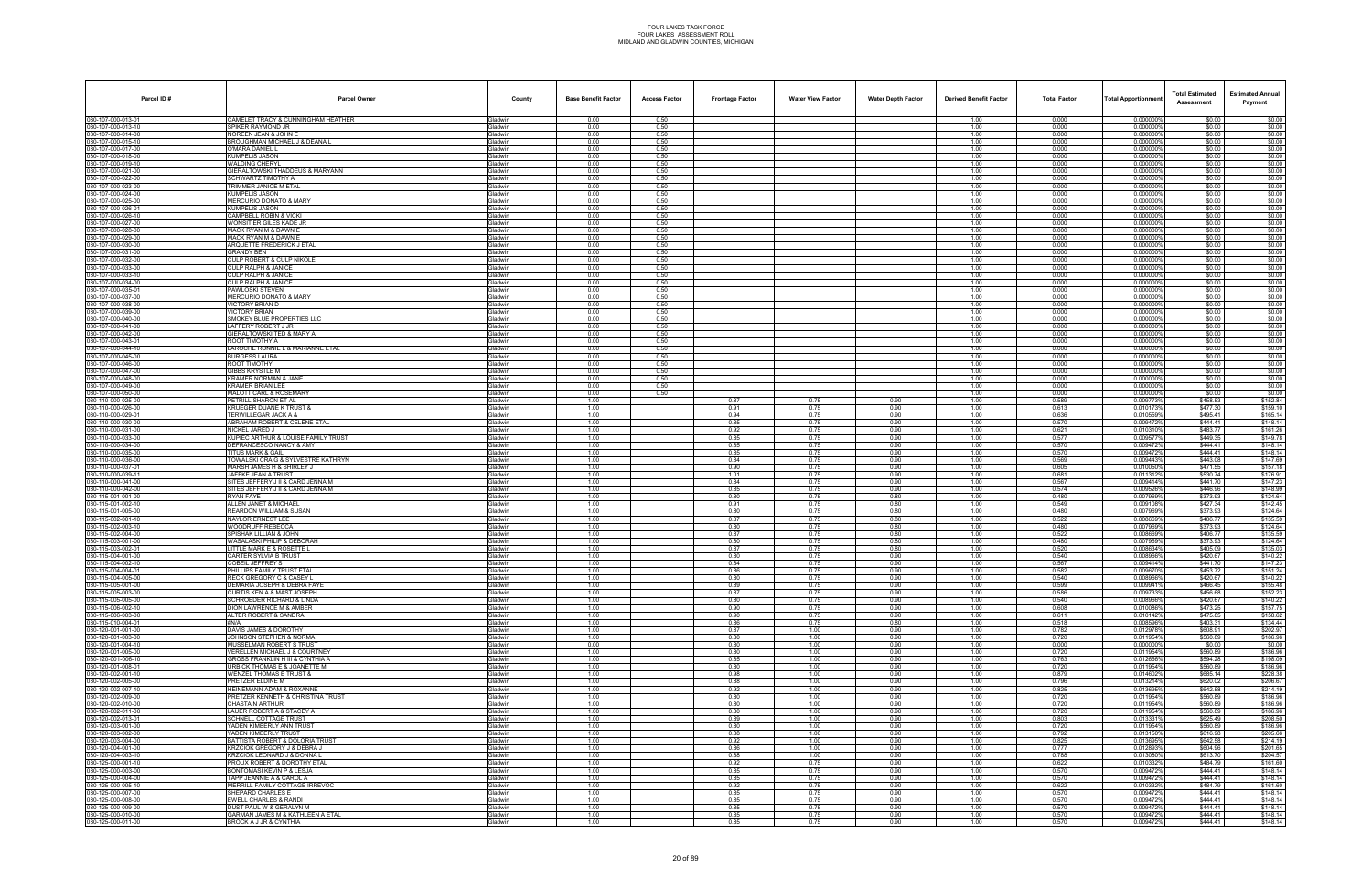| Parcel ID#                               | <b>Parcel Owner</b>                                                          | County                    | <b>Base Benefit Factor</b> | <b>Access Factor</b> | <b>Frontage Factor</b> | <b>Water View Factor</b> | <b>Water Depth Factor</b> | <b>Derived Benefit Factor</b> | <b>Total Factor</b> | <b>Total Apportionmen</b> | <b>Total Estimated</b><br>Assessment | <b>Estimated Annual</b><br>Payment |
|------------------------------------------|------------------------------------------------------------------------------|---------------------------|----------------------------|----------------------|------------------------|--------------------------|---------------------------|-------------------------------|---------------------|---------------------------|--------------------------------------|------------------------------------|
| 030-125-000-012-00                       | <b>GAGNON RUSSELL &amp; TONIE</b>                                            | Gladwin                   | 1.00                       |                      | 0.89                   | 0.75                     | 0.90                      | 1.00                          | 0.601               | 0.009970%                 | \$467.81                             | \$155.94                           |
| 030-125-000-013-00                       | BARINGER KRIS & MARY ANN                                                     | Gladwin                   | 1.00                       |                      | 0.89                   | 0.75                     | 0.90                      | 1.00                          | 0.601               | 0.0099709                 | \$467.81                             | \$155.94                           |
| 30-125-000-014-00<br>030-125-000-015-00  | COX DAVID M<br>TOTTEN CHELSEA                                                | Gladwin<br>Gladwin        | 1.00<br>1.00               |                      | 0.84<br>0.84           | 0.75<br>0.75             | 0.90<br>0.90              | 1.00<br>1.00                  | 0.569<br>0.569      | 0.0094439<br>0.009443%    | \$443.08<br>\$443.08                 | \$147.69<br>\$147.69               |
| 30-125-000-016-00                        | PHILLIPS THOMAS J                                                            | Gladwin                   | 1.00                       |                      | 0.84                   | 0.75                     | 0.90                      | 1.00                          | 0.569               | 0.009443%                 | \$443.08                             | \$147.69                           |
| 030-125-000-017-00                       | HOMMEL GARY & MARY JO                                                        | Gladwin                   | 1.00                       |                      | 0.92                   | 0.75                     | 0.90                      | 1.00                          | 0.622               | 0.010332%                 | \$484.79                             | \$161.60                           |
| 30-125-000-019-00<br>30-125-000-020-00   | <b>SOWINSKI RONALD</b><br>FOLLETT LUANN                                      | Gladwin<br>Gladwin        | 1.00<br>1.00               |                      | 0.84<br>0.92           | 0.75<br>0.75             | 0.90<br>0.90              | 1.00<br>1.00                  | 0.569<br>0.622      | 0.009443%<br>0.010325     | \$443.08<br>\$484.46                 | \$147.69<br>\$161.49               |
| 30-125-000-022-00                        | VESPRINI JERRY J                                                             | Gladwin                   | 1.00                       |                      | 0.93                   | 0.75                     | 0.90                      | 1.00                          | 0.625               | 0.010379%                 | \$487.00                             | \$162.33                           |
| 30-125-000-023-00                        | <b>RI AIR AMIF</b>                                                           | Gladwin                   | 1.00                       |                      | 0.84                   | 0.75                     | 0.90                      | 1.00                          | 0.567               | 0.009414%                 | \$441.70                             | \$147.23                           |
| 030-125-000-024-00<br>030-125-000-025-00 | CASTANIER JAMES J & CYTHIA F<br>PHIPPS LLOYD & VICTORIA L                    | Gladwin<br>Gladwin        | 1.00<br>1.00               |                      | 0.84<br>0.84           | 0.75<br>0.75             | 0.90<br>0.90              | 1.00<br>1.00                  | 0.567<br>0.567      | 0.009414%<br>0.009414%    | \$441.70<br>\$441.70                 | \$147.23<br>\$147.23               |
| 30-125-000-026-00                        | PIETZ NANCY ANN                                                              | Gladwin                   | 1.00                       |                      | 0.84                   | 0.75                     | 0.90                      | 1.00                          | 0.567               | 0.009414%                 | \$441.70                             | \$147.23                           |
| 030-125-000-027-00                       | CASTRO RICHARD R & PIETZ NANCY A                                             | Gladwin                   | 1.00                       |                      | 1.40                   | 0.75                     | 0.90                      | 1.00                          | 0.948               | 0.015735%                 | \$738.28                             | \$246.09                           |
| 30-125-000-028-00<br>030-125-000-030-00  | STEELE KENNETH P JR<br>WEAVER RANDOLPH A JR & JENNIFER                       | Gladwin<br>Gladwin        | 1.00<br>1.00               |                      | 0.92<br>0.84           | 0.75<br>0.75             | 0.90<br>0.90              | 1.00<br>1.00                  | 0.621<br>0.567      | 0.010310%<br>0.009414%    | \$483.77<br>\$441.70                 | \$161.26<br>\$147.23               |
| 30-125-000-031-00                        | BOWERS MICHAEL/WILDROSE AMY                                                  | Gladwin                   | 1.00                       |                      | 0.84                   | 0.75                     | 0.90                      | 1.00                          | 0.567               | 0.009414%                 | \$441.70                             | \$147.23                           |
| 30-125-000-032-00                        | BLUMLO DAVID                                                                 | Gladwin                   | 1.00                       |                      | 0.84                   | 0.75                     | 0.90                      | 1.00                          | 0.567               | 0.009414%                 | \$441.70                             | \$147.23                           |
| 30-125-000-033-00<br>30-125-000-035-00   | SLOCUM WAYNE & REBECCA<br><b>TREMPER LAWRENCE</b>                            | Gladwin<br>Gladwin        | 1.00<br>1.00               |                      | 0.92<br>0.84           | 0.75<br>0.75             | 0.90<br>0.90              | 1.00<br>1.00                  | 0.621<br>0.567      | 0.010310%<br>0.009414%    | \$483.77<br>\$441.70                 | \$161.26<br>\$147.23               |
| 030-125-000-036-00                       | POPOFF DANIEL J ETAL                                                         | Gladwin                   | 1.00                       |                      | 0.84                   | 0.75                     | 0.90                      | 1.00                          | 0.567               | 0.009414%                 | \$441.70                             | \$147.23                           |
| 030-125-000-037-00                       | JAMES SHELDON L & HELEN M ETAL                                               | Gladwin                   | 1.00                       |                      | 0.93                   | 0.75                     | 0.90                      | 1.00                          | 0.627               | 0.010404%                 | \$488.16                             | \$162.72                           |
| 30-125-000-039-00                        | EATON ANDREW JR & JUANITA                                                    | Gladwin                   | 1.00                       |                      | 0.98                   | 0.75                     | 0.90                      | 1.00                          | 0.662               | 0.010990%                 | \$515.65                             | \$171.88                           |
| 030-126-000-041-00<br>30-126-000-042-00  | CARLSON DUANE & JOANNE TRUST<br><b><i>NENZEL GARY &amp; PAMELA TRUST</i></b> | Gladwin<br>Gladwin        | 1.00<br>1.00               |                      | 0.91<br>0.91           | 0.75<br>0.75             | 0.90<br>0.90              | 1.00<br>1.00                  | 0.612<br>0.612      | 0.010162%<br>0.010162%    | \$476.82<br>\$476.82                 | \$158.94<br>\$158.94               |
| 030-126-000-043-00                       | SANFORD ROGER & L'HUILLIER DENISE                                            | Gladwin                   | 1.00                       |                      | 0.92                   | 0.75                     | 0.90                      | 1.00                          | 0.624               | 0.010353%                 | \$485.77                             | \$161.92                           |
| 030-126-000-045-00                       | WOODARD LARRY & SWITZER JEAN                                                 | Gladwin                   | 1.00                       |                      | 0.84                   | 0.75                     | 0.90                      | 1.00                          | 0.567               | 0.009414%                 | \$441.70                             | \$147.23                           |
| 30-126-000-046-00<br>30-126-000-047-00   | WILLS DON & CARRIE<br><b>GOSCHKE TERRY &amp; LYDIA</b>                       | Gladwin<br>Gladwin        | 1.00<br>1.00               |                      | 0.84<br>0.84           | 0.75<br>0.75             | 0.90<br>0.90              | 1.00<br>1.00                  | 0.567<br>0.567      | 0.009414%<br>0.009414%    | \$441.70<br>\$441.70                 | \$147.23<br>\$147.23               |
| 30-126-000-048-00                        | SARGENT TANNA                                                                | Gladwin                   | 1.00                       |                      | 0.84                   | 0.75                     | 0.90                      | 1.00                          | 0.567               | 0.009414%                 | \$441.70                             | \$147.23                           |
| 030-126-000-049-00                       | HUBER MICHAEL J                                                              | Gladwin                   | 1.00                       |                      | 0.84                   | 0.75                     | 0.90                      | 1.00                          | 0.567               | 0.009414%                 | \$441.70                             | \$147.23                           |
| 030-126-000-050-00                       | HUBER MICHAEL J                                                              | Gladwin                   | 1.00                       |                      | 0.84                   | 0.75                     | 0.90                      | 1.00                          | 0.567               | 0.009414%                 | \$441.70                             | \$147.23                           |
| 30-126-000-051-00<br>030-126-000-052-00  | PIGION MICHAEL & BETHANY & MICHAEL<br><b>RSKINE DANA S</b>                   | <b>Gladwin</b><br>Gladwin | 1.00<br>1.00               |                      | 0.84<br>0.84           | 0.75<br>0.75             | 0.90<br>0.90              | 1.00<br>1.00                  | 0.567<br>0.567      | 0.009414%<br>0.009414%    | \$441.70<br>\$441.70                 | \$147.23<br>\$147.23               |
| 030-126-000-053-00                       | SHULER TODD M & LYNN A                                                       | Gladwin                   | 1.00                       |                      | 0.84                   | 0.75                     | 0.90                      | 1.00                          | 0.567               | 0.009414%                 | \$441.70                             | \$147.23                           |
| 030-126-000-054-00                       | SCHWERIN JACOB                                                               | Gladwin                   | 1.00                       |                      | 0.84                   | 0.75                     | 0.90                      | 1.00                          | 0.567               | 0.009414%                 | \$441.70                             | \$147.23                           |
| 030-126-000-055-00<br>30-126-000-056-00  | ROSENBROCK PHYLLIS A<br>SWAYZE PAUL & MARSHA                                 | Gladwin<br><b>Gladwin</b> | 1.00<br>1.00               |                      | 0.84<br>0.84           | 0.75<br>0.75             | 0.90<br>0.90              | 1.00<br>1.00                  | 0.567<br>0.567      | 0.009414%<br>0.009414%    | \$441.70<br>\$441.70                 | \$147.23<br>\$147.23               |
| 30-130-000-001-00                        | KNIEPER JAMES                                                                | Gladwin                   | 1.00                       |                      | 0.92                   | 1.00                     | 1.00                      | 1.00                          | 0.923               | 0.015318%                 | \$718.70                             | \$239.57                           |
| 30-130-000-002-00                        | <b>FIELD REBECCA</b>                                                         | Gladwin                   | 1.00                       |                      | 0.90                   | 1.00                     | 1.00                      | 1.00                          | 0.899               | 0.014925%                 | \$700.29                             | \$233.43                           |
| 030-130-000-003-00                       | ARSON MADELINE ET AL                                                         | Gladwin                   | 1.00                       |                      | 0.87                   | 1.00                     | 1.00                      | 1.00                          | 0.870               | 0.0144499                 | \$677.95                             | \$225.98                           |
| 030-130-000-004-00<br>30-130-000-005-01  | PELLIZZON GREGORY G & SUSAN M<br>SCHULTZ RICHARD M & WENDY A                 | Gladwin<br><b>Gladwin</b> | 1.00<br>1.00               |                      | 0.88<br>0.88           | 1.00<br>1.00             | 1.00<br>1.00              | 1.00<br>1.00                  | 0.883<br>0.883      | 0.014659%<br>0.014659%    | \$687.81<br>\$687.81                 | \$229.27<br>\$229.27               |
| 030-130-000-006-00                       | BERGER MICHAEL                                                               | Gladwin                   | 1.00                       |                      | 0.88                   | 1.00                     | 1.00                      | 1.00                          | 0.883               | 0.014659%                 | \$687.81                             | \$229.27                           |
| 030-130-000-007-00                       | FOREN KEITH M                                                                | Gladwin                   | 1.00                       |                      | 0.88                   | 1.00                     | 1.00                      | 1.00                          | 0.883               | 0.014659%                 | \$687.81                             | \$229.27                           |
| 030-130-000-008-00<br>030-130-000-009-00 | SCHLICHT ERIC & SANDRA ET AL<br>YNCH PATRICK TRUST                           | Gladwin<br>Gladwin        | 1.00<br>1.00               |                      | 0.93<br>0.87           | 1.00<br>1.00             | 1.00<br>1.00              | 1.00<br>1.00                  | 0.926<br>0.868      | 0.0153679<br>0.014420%    | \$721.04<br>\$676.57                 | \$240.35<br>\$225.52               |
| 30-130-000-010-00                        | HANSEN SIDNEY & POLLY                                                        | <b>Gladwin</b>            | 1.00                       |                      | 0.95                   | 1.00                     | 1.00                      | 1.00                          | 0.955               | 0.0158529                 | \$743.80                             | \$247.93                           |
| 30-130-000-011-00                        | RAZER ROGER & JUDITH                                                         | Gladwin                   | 1.00                       |                      | 0.89                   | 1.00                     | 1.00                      | 1.00                          | 0.887               | 0.014728%                 | \$691.03                             | \$230.34                           |
| 030-130-000-012-00                       | <b>LEONARD CHRISTINA J TRUS</b>                                              | Gladwin                   | 1.00                       |                      | 0.89                   | 1.00                     | 1.00                      | 1.00                          | 0.887               | 0.014728%                 | \$691.03                             | \$230.34                           |
| 30-130-000-013-00<br>030-130-000-014-00  | ROSS CLIFFORD L & KELLY A<br><b>BUNCHEK ROBERT J &amp; LYNE</b>              | Gladwin<br>Gladwin        | 1.00<br>1.00               |                      | 0.89<br>0.89           | 1.00<br>1.00             | 1.00<br>1.00              | 1.00<br>1.00                  | 0.887<br>0.887      | 0.0147289<br>0.014728%    | \$691.03<br>\$691.03                 | \$230.34<br>\$230.34               |
| 30-130-000-015-00                        | DAENZER JEFFREY & JANICE                                                     | Gladwin                   | 1.00                       |                      | 0.89                   | 1.00                     | 1.00                      | 1.00                          | 0.887               | 0.014728%                 | \$691.03                             | \$230.34                           |
| 30-130-000-016-00                        | <b>GRAY MICKEY F &amp; MARY L ETAL</b>                                       | Gladwin                   | 1.00                       |                      | 0.89                   | 1.00                     | 1.00                      | 1.00                          | 0.887               | 0.014728%                 | \$691.03                             | \$230.34                           |
| 030-130-000-017-00<br>30-130-000-018-00  | KROENING DEBRA M<br>DOAN BRITTANEY                                           | Gladwin<br>Gladwin        | 1.00<br>1.00               |                      | 0.89<br>0.87           | 1.00<br>0.75             | 1.00<br>0.80              | 1.00<br>1.00                  | 0.887<br>0.521      | 0.014728%<br>0.0086529    | \$691.03<br>\$405.94                 | \$230.34<br>\$135.31               |
| 030-130-000-019-00                       | WIRTZ BARBARA J & FREDERICK S                                                | Gladwin                   | 1.00                       |                      | 1.14                   | 0.75                     | 0.80                      | 1.00                          | 0.686               | 0.011394%                 | \$534.62                             | \$178.21                           |
| 30-130-000-022-02                        | <b>NOJTUNIECKI JOHN TRUST</b>                                                | Gladwin                   | 0.50                       | 0.58                 |                        |                          |                           | 1.00                          | 0.288               | 0.004782%                 | \$224.36                             | \$74.79                            |
| 30-130-000-023-00                        | <b>GREEN STEVE &amp; CATHEE</b><br>LAMBERT THOMAS D & BEVERLY J              | Gladwin                   | 0.50<br>0.50               | 0.58<br>0.58         |                        |                          |                           | 1.00<br>1.00                  | 0.288<br>0.288      | 0.004782%<br>0.004782%    | \$224.36<br>\$224.36                 | \$74.79<br>\$74.79                 |
| 30-130-000-024-00<br>30-130-000-025-00   | GRAY MICKEY F & MARY L ETAL                                                  | Gladwin<br>Gladwin        | 0.50                       | 0.58                 |                        |                          |                           | 1.00                          | 0.288               | 0.0047829                 | \$224.36                             | \$74.79                            |
| 030-130-000-026-00                       | KAISER KATHLEEN G REVOCABLE TRUST                                            | Gladwin                   | 0.50                       | 0.58                 |                        |                          |                           | 1.00                          | 0.288               | 0.004782%                 | \$224.36                             | \$74.79                            |
| 030-130-000-028-00                       | <b>ERRIS MICHAEL G</b>                                                       | <b>Gladwin</b>            | 0.50                       | 0.58                 |                        |                          |                           | 1.00                          | 0.288               | 0.004782%                 | \$224.36                             | \$74.79                            |
| 030-130-000-029-00<br>030-130-000-030-00 | WILCOX MARY<br><b>HALL LARRY A</b>                                           | Gladwin<br>Gladwin        | 0.50<br>0.50               | 0.58<br>0.58         |                        |                          |                           | 1.00<br>1.00                  | 0.288<br>0.288      | 0.004782%<br>0.004782%    | \$224.36<br>\$224.36                 | \$74.79<br>\$74.79                 |
| 30-130-000-032-00                        | LEONARD ALLAN D JF                                                           | Gladwin                   | 0.50                       | 0.58                 |                        |                          |                           | 1.00                          | 0.288               | 0.004782%                 | \$224.36                             | \$74.79                            |
| 030-130-000-033-00                       | LEONARD ALLAN D JR                                                           | Gladwin                   | 0.50                       | 0.58                 |                        |                          |                           | 1.00                          | 0.288               | 0.004782%                 | \$224.36                             | \$74.79                            |
| 30-130-000-034-00<br>30-130-000-035-10   | <b>MERCIER DAWN</b><br>SEARSON DAVID                                         | Gladwin<br>Gladwin        | 0.50<br>0.50               | 0.58<br>0.58         |                        |                          |                           | 1.00<br>1.00                  | 0.288<br>0.288      | 0.004782%<br>0.004782%    | \$224.36<br>\$224.36                 | \$74.79<br>\$74.79                 |
| 030-130-000-037-10                       | OSTRANDER LARRY A & WORDEN TRACY K                                           | Gladwin                   | 0.50                       | 0.58                 |                        |                          |                           | 1.00                          | 0.288               | 0.004782%                 | \$224.36                             | \$74.79                            |
| 30-130-000-039-00                        | BODEIS CLARE & RUTH                                                          | Gladwin                   | 0.50                       | 0.58                 |                        |                          |                           | 1.00                          | 0.288               | 0.004782%                 | \$224.36                             | \$74.79                            |
| 030-130-000-041-00                       | WELLING WILLIAM & GRETCHEN                                                   | Gladwin                   | 0.50                       | 0.58                 |                        |                          |                           | 1.00                          | 0.288               | 0.004782%                 | \$224.36                             | \$74.79                            |
| 030-130-000-042-00<br>030-130-000-044-00 | <b>GLOBKE FRED A TRUST</b><br>DAENZER JEFF & JANICE                          | Gladwin<br>Gladwin        | 0.50<br>0.50               | 0.58<br>0.58         |                        |                          |                           | 1.00<br>1.00                  | 0.288<br>0.288      | 0.004782%<br>0.004782%    | \$224.36<br>\$224.36                 | \$74.79<br>\$74.79                 |
| 030-130-000-045-00                       | LEONARD CHRISTINA J TRUST                                                    | Gladwin                   | 0.50                       | 0.58                 |                        |                          |                           | 1.00                          | 0.288               | 0.004782%                 | \$224.36                             | \$74.79                            |
| 30-130-000-046-00                        | MCSWEYN JASON E & PENNY J                                                    | Gladwin                   | 1.00                       |                      | 0.86                   | 0.75                     | 0.90                      | 1.00                          | 0.582               | 0.009670%                 | \$453.72                             | \$151.24                           |
| 030-130-000-047-00<br>30-130-000-048-00  | KETELHUT JOHN & DEBRA ETAL<br>MICHAELS MARK ALLEN & JEANETTE                 | Gladwin<br>Gladwin        | 1.00<br>1.00               |                      | 0.86<br>0.86           | 0.75<br>0.75             | 0.90<br>0.90              | 1.00<br>1.00                  | 0.582<br>0.582      | 0.009670%<br>0.0096709    | \$453.72<br>\$453.72                 | \$151.24<br>\$151.24               |
| 30-130-000-049-00                        | <b>MICHAELS MARK</b>                                                         | Gladwin                   | 1.00                       |                      | 0.80                   | 0.75                     | 0.90                      | 1.00                          | 0.540               | 0.008966%                 | \$420.67                             | \$140.22                           |
| 030-130-000-050-00                       | ATWOOD CRAIG & CARRIE                                                        | Gladwin                   | 1.00                       |                      | 0.97                   | 0.75                     | 0.90                      | 1.00                          | 0.654               | 0.010852%                 | \$509.17                             | \$169.72                           |
| 30-130-000-051-00                        | PURSER ROBERT                                                                | Gladwin                   | 1.00                       |                      | 0.86                   | 0.75                     | 0.90                      | 1.00                          | 0.584               | 0.009692%                 | \$454.74                             | \$151.58                           |
| 030-130-000-053-00<br>030-130-000-054-01 | THIERRY MARK & BEATA<br>TILLEY BRANDON CHRISTOPHER                           | Gladwin<br>Gladwin        | 1.00<br>1.00               |                      | 0.86<br>0.86           | 0.75<br>0.75             | 0.90<br>0.90              | 1.00<br>1.00                  | 0.582<br>0.582      | 0.009670%<br>0.009670%    | \$453.72<br>\$453.72                 | \$151.24<br>\$151.24               |
| 30-130-000-055-02                        | CATTERFELD KEGAN & STEPHANIE L                                               | Gladwin                   | 1.00                       |                      | 0.94                   | 0.75                     | 0.90                      | 1.00                          | 0.636               | 0.010559%                 | \$495.41                             | \$165.14                           |
| 030-130-000-057-00                       | SUROWIEC DIANNA & ROMAN                                                      | Gladwin                   | 1.00                       |                      | 0.86                   | 0.75                     | 0.90                      | 1.00                          | 0.582               | 0.009670%                 | \$453.72                             | \$151.24                           |
| 030-130-000-058-10<br>030-130-000-060-00 | ANDERSON MICHAEL P<br><b>TINNEY BEVERLY</b>                                  | Gladwin<br>Gladwin        | 1.00<br>1.00               |                      | 0.94<br>0.86           | 0.75<br>0.75             | 0.90<br>0.90              | 1.00<br>1.00                  | 0.636<br>0.582      | 0.010559%<br>0.009670%    | \$495.41<br>\$453.72                 | \$165.14<br>\$151.24               |
| 30-130-000-061-00                        | SULLIVAN DAVID D                                                             | Gladwin                   | 1.00                       |                      | 0.86                   | 0.75                     | 0.90                      | 1.00                          | 0.582               | 0.0096709                 | \$453.72                             | \$151.24                           |
| 30-130-000-062-00                        | NEUBACHER TERRY & SOPHIA TRUST                                               | Gladwin                   | 1.00                       |                      | 0.86                   | 0.75                     | 0.90                      | 1.00                          | 0.582               | 0.0096709                 | \$453.72                             | \$151.24                           |
| 030-130-000-063-00                       | HAWKINS RODNEY R ETAL                                                        | Gladwin                   | 1.00                       |                      | 0.86                   | 0.75                     | 0.90                      | 1.00                          | 0.582               | 0.009670%                 | \$453.72                             | \$151.24                           |
| 30-130-000-064-00<br>030-130-000-065-00  | PAGE LARRY & JERI TRUST<br>WISNELL RICHARD J                                 | Gladwin<br>Gladwin        | 1.00<br>1.00               |                      | 0.86<br>0.93           | 0.75<br>0.75             | 0.90<br>0.90              | 1.00<br>1.00                  | 0.582<br>0.626      | 0.009670%<br>0.010386%    | \$453.72<br>\$487.30                 | \$151.24<br>\$162.43               |
| 30-130-000-067-00                        | MIDDLEDITCH LORRIE & ET AL                                                   | Gladwin                   | 1.00                       |                      | 0.89                   | 0.75                     | 0.90                      | 1.00                          | 0.600               | 0.009956%                 | \$467.14                             | \$155.71                           |
| 30-130-000-069-00                        | STIEHL BURNETTA L ETAL                                                       | Gladwin                   | 1.00                       |                      | 0.86                   | 0.75                     | 0.90                      | 1.00                          | 0.582               | 0.009670%                 | \$453.72                             | \$151.24                           |
| 030-130-000-070-00<br>030-130-000-071-00 | WISWELL RICHARD J<br>CLANTON PAUL J & LORI J                                 | Gladwin<br>Gladwin        | 1.00<br>1.00               |                      | 0.86<br>0.86           | 0.75<br>0.75             | 0.90<br>0.90              | 1.00<br>1.00                  | 0.582<br>0.582      | 0.009670%<br>0.009670%    | \$453.72<br>\$453.72                 | \$151.24<br>\$151.24               |
|                                          |                                                                              |                           |                            |                      |                        |                          |                           |                               |                     |                           |                                      |                                    |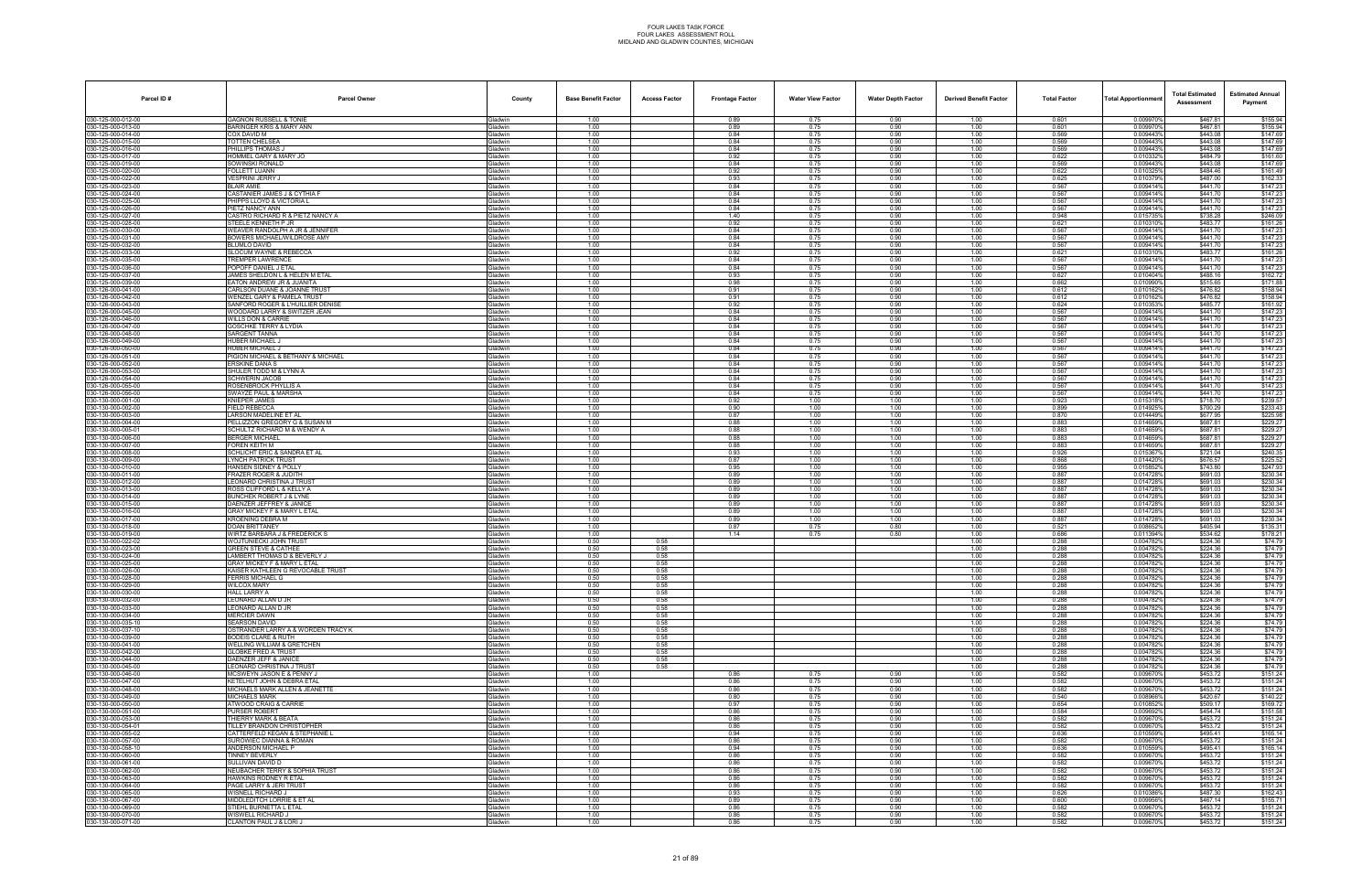| Parcel ID#                               | <b>Parcel Owner</b>                                               | County                           | <b>Base Benefit Factor</b> | <b>Access Factor</b> | <b>Frontage Factor</b> | <b>Water View Factor</b> | <b>Water Depth Factor</b> | <b>Derived Benefit Factor</b> | <b>Total Factor</b> | <b>Total Apportionmen</b> | <b>Total Estimated</b><br>Assessment | <b>Estimated Annual</b><br>Payment |
|------------------------------------------|-------------------------------------------------------------------|----------------------------------|----------------------------|----------------------|------------------------|--------------------------|---------------------------|-------------------------------|---------------------|---------------------------|--------------------------------------|------------------------------------|
| 030-130-000-072-00                       | BELANGER TRACY & LORI                                             | Gladwin                          | 1.00                       |                      | 0.86                   | 0.75                     | 0.90                      | 1.00                          | 0.582               | 0.009670%                 | \$453.72                             | \$151.24                           |
| 030-130-000-073-00                       | HOHENSEE THOMAS                                                   | <b>Gladwin</b>                   | 1.00                       |                      | 0.86                   | 0.75                     | 0.90                      | 1.00                          | 0.582               | 0.009670%                 | \$453.72                             | \$151.24                           |
| 030-130-000-074-00<br>030-130-000-076-10 | HARTLEY BRUCE J & BETH A<br><b>MESTER TIMOTHY G &amp; BETTY J</b> | ladwin<br><b>Sladwin</b>         | 1.00<br>0.50               | 1.44                 | 0.94                   | 0.75                     | 0.90                      | 1.00<br>1.00                  | 0.636<br>0.500      | 0.010559%<br>0.0083029    | \$495.41<br>\$389.51                 | \$165.14<br>\$129.84               |
| 030-130-000-079-00                       | WALKER JEAN & BRADLEY                                             | Gladwin                          | 0.50                       | 0.15                 |                        |                          |                           | 1.00                          | 0.250               | 0.0041519                 | \$194.75                             | \$64.92                            |
| 030-130-000-080-05                       | <b>HOTTOIS JOE &amp; JENNIFER</b>                                 | Gladwin                          | 0.50                       | 0.15                 |                        |                          |                           | 1.00                          | 0.250               | 0.0041519                 | \$194.75                             | \$64.92                            |
| 030-130-000-083-00                       | SASSE KAREN & WORTMAN JUDY A                                      | <b>Gladwin</b>                   | 0.50                       | 0.15                 |                        |                          |                           | 1.00                          | 0.250               | 0.0041519                 | \$194.75                             | \$64.92                            |
| 030-130-000-084-10                       | <b>BERGER MICHAEL</b><br>MIDDLEDITCH LORRIE & ET AL               | ladwin<br><b>Gladwin</b>         | 0.50                       | 0.15                 |                        |                          |                           | 1.00                          | 0.250               | 0.004151<br>0.0041519     | \$194.75<br>\$194.75                 | \$64.92<br>\$64.92                 |
| 030-130-000-085-01<br>030-130-000-086-01 | MIDDLEDITCH LORRIE L                                              | <b>Gladwin</b>                   | 0.50<br>0.50               | 0.15<br>0.15         |                        |                          |                           | 1.00<br>1.00                  | 0.250<br>0.250      | 0.004151                  | \$194.75                             | \$64.92                            |
| 030-130-000-087-10                       | FOREN KEITH M                                                     | Gladwin                          | 0.50                       | 0.15                 |                        |                          |                           | 1.00                          | 0.250               | 0.0041519                 | \$194.75                             | \$64.92                            |
| 030-130-000-090-10                       | <b>DECKER KRISTOPHER H</b>                                        | <b>Gladwin</b>                   | 0.50                       | 0.15                 |                        |                          |                           | 1.00                          | 0.250               | 0.0041519                 | \$194.75                             | \$64.92                            |
| 030-130-000-094-20                       | WYLIE JAMES & JOEANN                                              | <b>Gladwin</b>                   | 0.50                       | 0.15                 |                        |                          |                           | 1.00                          | 0.250               | 0.004151                  | \$194.75                             | \$64.92                            |
| 030-130-000-096-10<br>030-130-000-097-10 | WYLIE JAMES & JOEANN<br>ORTIZ SAMUEL & SHELLY A                   | <b>Gladwin</b><br><b>Gladwin</b> | 0.50<br>0.50               | 0.15<br>0.15         |                        |                          |                           | 1.00<br>1.00                  | 0.250<br>0.250      | 0.004151%<br>0.0041519    | \$194.75<br>\$194.75                 | \$64.92<br>\$64.92                 |
| 030-130-000-098-10                       | ORTIZ SAMUEL & SHELLY A                                           | Gladwin                          | 0.50                       | 0.15                 |                        |                          |                           | 1.00                          | 0.250               | 0.0041519                 | \$194.75                             | \$64.92                            |
| 030-130-000-099-00                       | ORTIZ SAMUEL & SHELLY A                                           | <b>Gladwin</b>                   | 0.50                       | 0.15                 |                        |                          |                           | 1.00                          | 0.250               | 0.0041519                 | \$194.75                             | \$64.92                            |
| 030-130-000-100-00                       | WALKER JEAN & BRADLEY                                             | 3ladwin                          | 0.50                       | 0.15                 |                        |                          |                           | 1.00                          | 0.250               | 0.004151                  | \$194.75                             | \$64.92                            |
| 030-131-000-011-00<br>030-131-000-013-00 | THAYER THERON TONI REVOCABLE TRUS<br>HARTLEY BRUCE J & BETH A     | <b>Gladwin</b><br><b>Gladwin</b> | 1.00<br>1.00               |                      | 0.94<br>0.80           | 0.75<br>0.75             | 0.90<br>0.90              | 1.00<br>1.00                  | 0.636<br>0.540      | 0.010559%<br>0.008966%    | \$495.41<br>\$420.67                 | \$165.14<br>\$140.22               |
| 030-135-000-001-00                       | SPAGNOLO DANTE & TERRI                                            | Gladwin                          | 1.00                       |                      | 0.85                   | 1.00                     | 0.90                      | 1.00                          | 0.761               | 0.012629%                 | \$592.55                             | \$197.52                           |
| 030-135-000-002-00                       | OKONIEWSKI DANNY & ANN                                            | <b>Gladwin</b>                   | 1.00                       |                      | 0.85                   | 1.00                     | 0.90                      | 1.00                          | 0.761               | 0.0126299                 | \$592.55                             | \$197.52                           |
| 030-135-000-003-00                       | HASSE WAYNE & ROBERTA                                             | <b>Gladwin</b>                   | 1.00                       |                      | 0.85                   | 1.00                     | 0.90                      | 1.00                          | 0.761               | 0.012629%                 | \$592.55                             | \$197.52                           |
| 030-135-000-004-00<br>030-135-000-006-00 | FERGUSON ROBERT & SHARON<br><b>HYNES VICTOR &amp; PATRICIA</b>    | Gladwin<br>Gladwin               | 1.00<br>1.00               |                      | 0.95<br>0.89           | 1.00<br>1.00             | 0.90<br>0.90              | 1.00<br>1.00                  | 0.852<br>0.802      | 0.014143%<br>0.0133139    | \$663.59<br>\$624.63                 | \$221.20<br>\$208.21               |
| 030-135-000-008-00                       | MILLER GEORGE JR & SHIRLEY TR                                     | Gladwin                          | 1.00                       |                      | 0.90                   | 1.00                     | 0.90                      | 1.00                          | 0.814               | 0.0135229                 | \$634.47                             | \$211.49                           |
| 030-135-000-009-00                       | <b>COLE FAMILY TRUST</b>                                          | Gladwin                          | 1.00                       |                      | 0.85                   | 1.00                     | 0.90                      | 1.00                          | 0.763               | 0.0126669                 | \$594.28                             | \$198.09                           |
| 030-135-000-010-00                       | COLE FAMILY TRUST                                                 | <b>Gladwin</b>                   | 1.00                       |                      | 0.85                   | 1.00                     | 0.90                      | 1.00                          | 0.763               | 0.0126669                 | \$594.28                             | \$198.09                           |
| 030-135-000-011-00                       | SPITZ JANNA L & DAILEY CHELSEY L                                  | Gladwin                          | 1.00                       |                      | 0.86                   | 1.00                     | 0.90                      | 1.00                          | 0.773               | 0.012833%                 | \$602.13                             | \$200.71                           |
| 030-135-000-012-01<br>030-135-000-012-02 | <b>KASPER JASON E</b><br>BELL NEIL & LINDA ETAL                   | Gladwin<br>Gladwin               | 1.00<br>1.00               |                      | 0.80<br>0.86           | 1.00<br>1.00             | 0.90<br>0.90              | 1.00<br>1.00                  | 0.720<br>0.778      | 0.011954%<br>0.0129229    | \$560.89<br>\$606.31                 | \$186.96<br>\$202.10               |
| 030-135-000-012-10                       | <b>KASPER JASON</b>                                               | Gladwin                          | 1.00                       |                      | 0.86                   | 1.00                     | 0.90                      | 1.00                          | 0.778               | 0.012922%                 | \$606.31                             | \$202.10                           |
| 030-135-000-013-00                       | BELL NEIL & LINDA ETAL                                            | <b>Gladwin</b>                   | 1.00                       |                      | 0.92                   | 1.00                     | 0.90                      | 1.00                          | 0.829               | 0.0137579                 | \$645.49                             | \$215.16                           |
| 030-135-000-015-00                       | KARCH ROBERT & DOROTHY                                            | Gladwin                          | 1.00                       |                      | 0.84                   | 1.00                     | 0.90                      | 1.00                          | 0.758               | 0.012591%                 | \$590.77                             | \$196.92                           |
| 030-135-000-016-10                       | KAUFMAN NANCY TRUST<br><b>WAZNY JAMES</b>                         | Gladwin                          | 1.00                       |                      | 0.92                   | 1.00                     | 0.90                      | 1.00                          | 0.829               | 0.013767%                 | \$645.94                             | \$215.31                           |
| 030-135-000-018-00<br>030-135-000-021-10 | MOSHIER KAILEE & LYONS JOSEPH                                     | Gladwin<br>Gladwin               | 1.00<br>0.50               | 0.48                 | 1.03                   | 1.00                     | 0.90                      | 1.00<br>1.00                  | 0.923<br>0.250      | 0.015322<br>0.0041519     | \$718.93<br>\$194.75                 | \$239.64<br>\$64.92                |
| 030-135-000-023-00                       | <b>HABBERT ANNAL</b>                                              | <b>Gladwin</b>                   | 0.50                       | 0.48                 |                        |                          |                           | 1.00                          | 0.250               | 0.0041519                 | \$194.75                             | \$64.92                            |
| 030-135-000-024-00                       | <b>LEONARD ROBERT &amp; ANN</b>                                   | <b>Gladwin</b>                   | 0.50                       | 0.48                 |                        |                          |                           | 1.00                          | 0.250               | 0.004151%                 | \$194.75                             | \$64.92                            |
| 030-140-001-001-00                       | <b>FREIMAN MARTIN &amp; LYNN</b>                                  | Gladwin                          | 1.00                       |                      | 0.87                   | 1.00                     | 0.90                      | 1.00                          | 0.783               | 0.013004%                 | \$610.16                             | \$203.39                           |
| 030-140-001-003-00<br>030-140-002-001-00 | GRACE DONNIE & DIANE M<br>REGINEK AMY L & JAMIE T                 | <b>Gladwin</b><br>Gladwin        | 1.00<br>1.00               |                      | 0.91<br>0.87           | 1.00<br>1.00             | 0.90<br>0.90              | 1.00<br>1.00                  | 0.822<br>0.786      | 0.013650%<br>0.013055%    | \$640.48<br>\$612.55                 | \$213.49<br>\$204.18               |
| 030-140-002-003-00                       | DOUGHERTY ROXANNA                                                 | <b>Gladwin</b>                   | 1.00                       |                      | 0.87                   | 1.00                     | 0.90                      | 1.00                          | 0.786               | 0.013055%                 | \$612.55                             | \$204.18                           |
| 030-140-002-005-00                       | MARSH JOHN & JUDITH                                               | <b>Gladwin</b>                   | 1.00                       |                      | 0.80                   | 1.00                     | 0.90                      | 1.00                          | 0.720               | 0.011954%                 | \$560.89                             | \$186.96                           |
| 030-140-003-001-00                       | HILBERT WAYNE & ANN                                               | Gladwin                          | 1.00                       |                      | 0.87                   | 1.00                     | 0.90                      | 1.00                          | 0.786               | 0.013055%                 | \$612.55                             | \$204.18                           |
| 030-140-003-003-00                       | PETHERS SCOTT N<br>REAUME LAWRENCE                                | Gladwin                          | 1.00<br>1.00               |                      | 0.82<br>0.87           | 1.00<br>1.00             | 0.90<br>0.90              | 1.00<br>1.00                  | 0.734<br>0.782      | 0.012184%<br>0.012978%    | \$571.68<br>\$608.91                 | \$190.56<br>\$202.97               |
| 030-140-004-001-10<br>030-140-004-003-00 | <b>ADAMS MARY &amp; DENNIS</b>                                    | Gladwin<br>ladwin                | 1.00                       |                      | 0.80                   | 1.00                     | 0.90                      | 1.00                          | 0.720               | 0.011954%                 | \$560.89                             | \$186.96                           |
| 030-140-004-004-00                       | HORTON DOUGLAS P & PAMELA S TRUST                                 | <b>Sladwin</b>                   | 1.00                       |                      | 0.80                   | 1.00                     | 0.90                      | 1.00                          | 0.720               | 0.011954%                 | \$560.89                             | \$186.96                           |
| 030-140-004-005-00                       | RICHNAK DENNIS & CONNIE                                           | Gladwin                          | 1.00                       |                      | 0.80                   | 1.00                     | 0.90                      | 1.00                          | 0.720               | 0.011954%                 | \$560.89                             | \$186.96                           |
| 030-140-005-001-00                       | <b>BRALEY WILLIAM &amp; CHARLENE</b>                              | Gladwin                          | 1.00                       |                      | 0.88                   | 1.00                     | 0.90                      | 1.00                          | 0.788               | 0.013080%                 | \$613.70                             | \$204.57                           |
| 030-140-005-003-10<br>030-140-006-001-00 | BRALEY WM & CHARLENE<br>GRITZINGER SUZANNE                        | <b>Gladwin</b><br><b>Gladwin</b> | 1.00<br>1.00               |                      | 0.92<br>0.80           | 1.00<br>1.00             | 0.90<br>0.90              | 1.00<br>1.00                  | 0.826<br>0.720      | 0.0137179<br>0.0119549    | \$643.59<br>\$560.89                 | \$214.53<br>\$186.96               |
| 030-140-006-002-00                       | TORRES MARCOS & VALERIE                                           | <b>Gladwin</b>                   | 1.00                       |                      | 0.81                   | 1.00                     | 0.90                      | 1.00                          | 0.731               | 0.012130%                 | \$569.14                             | \$189.71                           |
| 030-140-006-004-00                       | TRICE DONALD                                                      | Gladwin                          | 1.00                       |                      | 0.81                   | 1.00                     | 0.90                      | 1.00                          | 0.731               | 0.0121309                 | \$569.14                             | \$189.71                           |
| 030-140-006-005-00                       | HILDEN SALLY J & DAVID A                                          | Gladwin                          | 1.00                       |                      | 0.80                   | 1.00                     | 0.90                      | 1.00                          | 0.720               | 0.011954%                 | \$560.89                             | \$186.96                           |
| 030-140-007-001-00<br>030-140-007-002-00 | <b>WILLIAMS BARBARA</b><br>SERYLO COLLEEN                         | <b>Gladwin</b><br>3ladwin        | 0.00<br>0.00               | 1.44<br>1.44         |                        |                          | 1.00<br>1.00              | 1.00<br>1.00                  | 0.000<br>0.000      | 0.0000009<br>0.0000009    | \$0.00<br>\$0.00                     | \$0.00<br>\$0.00                   |
| 030-140-007-004-00                       | KENNEDY TERRENCE T & RUTH E                                       | <b>Gladwin</b>                   | 0.00                       | 1.44                 |                        |                          | 1.00                      | 1.00                          | 0.000               | 0.000000%                 | \$0.00                               | \$0.00                             |
| 030-140-007-005-10                       | COUCH GABRIEL & COUCH JEANNE                                      | <b>Gladwin</b>                   | 0.00                       | 1.44                 |                        |                          | 1.00                      | 1.00                          | 0.000               | 0.000000                  | \$0.00                               | \$0.00                             |
| 030-140-007-008-00                       | <b>HOTTOIS JOSEPH D</b>                                           | Gladwin                          | 0.00                       | 1.44                 |                        |                          | 1.00                      | 1.00                          | 0.000               | 0.000000%                 | \$0.00                               | \$0.00                             |
| 030-140-007-011-00<br>030-140-007-013-00 | <b>ROLL RICHARD J</b><br>FLATT DANNY & SANDRA                     | <b>Gladwin</b><br><b>Sladwin</b> | 0.00<br>0.00               | 1.44<br>1.44         |                        |                          | 1.00<br>1.00              | 1.00<br>1.00                  | 0.000<br>0.000      | 0.0000009<br>0.000000%    | \$0.00<br>\$0.00                     | \$0.00<br>\$0.00                   |
| 030-140-007-015-00                       | ARMSTRONG MARY T ETAL                                             | Gladwin                          | 0.00                       | 1.44                 |                        |                          | 1.00                      | 1.00                          | 0.000               | 0.000000%                 | \$0.00                               | \$0.00                             |
| 030-140-007-017-00                       | COLGAN NICHOLAS                                                   | <b>Gladwin</b>                   | 0.00                       | 1.44                 |                        |                          | 1.00                      | 1.00                          | 0.000               | 0.000000%                 | \$0.00                               | \$0.00                             |
| 030-140-007-019-00                       | GUAJARDO SARAH                                                    | Gladwin                          | 0.00                       | 1.44                 |                        |                          | 1.00                      | 1.00                          | 0.000               | 0.000000%                 | \$0.00                               | \$0.00                             |
| 030-140-007-021-00                       | ERTMAN GARY & VALARIE                                             | Gladwin                          | 0.00                       | 1.44                 |                        |                          | 1.00                      | 1.00                          | 0.000               | 0.0000009                 | \$0.00                               | \$0.00                             |
| 030-140-007-022-00<br>030-140-007-023-00 | ERTMAN GARY & VALARIE<br>SPAYTH LAWRENCE L                        | <b>Gladwin</b><br>Gladwin        | 0.00<br>0.00               | 1.44<br>1.44         |                        |                          | 1.00<br>1.00              | 1.00<br>1.00                  | 0.000<br>0.000      | 0.0000009<br>0.000000%    | \$0.00<br>\$0.00                     | \$0.00<br>\$0.00                   |
| 030-140-008-001-00                       | <b>SCHMIDT DAVID &amp; BERNIECE</b>                               | <b>Gladwin</b>                   | 0.00                       | 1.44                 |                        |                          | 1.00                      | 1.00                          | 0.000               | 0.000000%                 | \$0.00                               | \$0.00                             |
| 030-140-008-004-00                       | <b>SCHMIDT DAVID L</b>                                            | Gladwin                          | 0.00                       | 1.44                 |                        |                          | 1.00                      | 1.00                          | 0.000               | 0.000000%                 | \$0.00                               | \$0.00                             |
| 030-140-008-006-00                       | ROSE DAVID & BETTY                                                | Gladwin                          | 0.00                       | 1.44                 |                        |                          | 1.00                      | 1.00                          | 0.000               | 0.0000009                 | \$0.00                               | \$0.00                             |
| 030-140-008-008-00<br>030-140-008-010-00 | WIXOM LAKE PROPERTIES LLC<br><b>DICK DENNIS</b>                   | <b>Gladwin</b><br>Gladwin        | 0.00<br>0.00               | 1.44<br>1.44         |                        |                          | 1.00<br>1.00              | 1.00<br>1.00                  | 0.000<br>0.000      | 0.000000%<br>0.000000%    | \$0.00<br>\$0.00                     | \$0.00<br>\$0.00                   |
| 030-140-008-012-00                       | LAMOUNTAIN HEATHER M & BARRY TYLER                                | Gladwin                          | 0.00                       | 1.44                 |                        |                          | 1.00                      | 1.00                          | 0.000               | 0.000000%                 | \$0.00                               | \$0.00                             |
| 030-140-008-014-00                       | <b>JOHNSON SUSAN</b>                                              | Gladwin                          | 0.00                       | 1.44                 |                        |                          | 1.00                      | 1.00                          | 0.000               | 0.000000%                 | \$0.00                               | \$0.00                             |
| 030-140-008-015-00                       | <b>HELM TERRIA</b>                                                | Gladwin                          | 0.00                       | 1.44                 |                        |                          | 1.00                      | 1.00                          | 0.000               | 0.000000%                 | \$0.00                               | \$0.00                             |
| 030-140-008-017-01<br>030-140-008-019-00 | <b>MELDRUM DALE &amp; TERESA</b><br>PRICE JEFFERY TYLER           | <b>Sladwin</b><br>Gladwin        | 0.00<br>0.00               | 1.44<br>1.44         |                        |                          | 1.00<br>1.00              | 1.00<br>1.00                  | 0.000<br>0.000      | 0.000000%<br>0.000000%    | \$0.00<br>\$0.00                     | \$0.00<br>\$0.00                   |
| 030-140-008-021-00                       | <b>OSBORN WILLIAM K ETAL</b>                                      | Gladwin                          | 0.00                       | 1.44                 |                        |                          | 1.00                      | 1.00                          | 0.000               | 0.000000%                 | \$0.00                               | \$0.00                             |
| 030-140-008-024-00                       | ARNOLD MARION & ARNOLD CHRISTOPHER                                | Gladwin                          | 0.00                       | 1.44                 |                        |                          | 1.00                      | 1.00                          | 0.000               | 0.000000%                 | \$0.00                               | \$0.00                             |
| 030-140-008-027-00                       | BREGENZER CHARLES                                                 | Gladwin                          | 0.00                       | 1.44                 |                        |                          | 1.00                      | 1.00                          | 0.000               | 0.000000%                 | \$0.00                               | \$0.00                             |
| 030-140-008-028-10                       | HILDEN SALLY J                                                    | <b>Sladwin</b>                   | 0.00                       | 1.44                 |                        |                          | 1.00                      | 1.00                          | 0.000               | 0.000000%                 | \$0.00                               | \$0.00                             |
| 030-140-008-031-10<br>030-140-008-033-00 | LIGNEY MICHAEL E & SANDRA J<br>LIGNEY MICHAEL & WYZKIEWICZ SANDRA | Gladwin<br>Gladwin               | 0.00<br>0.00               | 1.44<br>1.44         |                        |                          | 1.00<br>1.00              | 1.00<br>1.00                  | 0.000<br>0.000      | 0.000000%<br>0.000000%    | \$0.00<br>\$0.00                     | \$0.00<br>\$0.00                   |
| 030-140-009-001-10                       | SWIFT CHARLES D & SARAH B                                         | Gladwin                          | 0.00                       | 1.44                 |                        |                          | 1.00                      | 1.00                          | 0.000               | 0.0000009                 | \$0.00                               | \$0.00                             |
| 030-140-009-003-00                       | EDDY JASON B                                                      | Gladwin                          | 0.00                       | 1.44                 |                        |                          | 1.00                      | 1.00                          | 0.000               | 0.000000%                 | \$0.00                               | \$0.00                             |
| 030-140-009-004-00                       | FORBES RICHARD W & MARY E                                         | <b>Sladwin</b>                   | 0.00                       | 1.44                 |                        |                          | 1.00                      | 1.00                          | 0.000               | 0.000000%                 | \$0.00                               | \$0.00                             |
| 030-140-009-005-00<br>030-140-009-007-10 | <b>COGGINS TERRI</b><br>ADAMS DENNIS W & MARY C                   | <b>Gladwin</b><br>Gladwin        | 0.00<br>0.00               | 1.44                 |                        |                          | 1.00<br>1.00              | 1.00<br>1.00                  | 0.000<br>0.000      | 0.000000%<br>0.000000%    | \$0.00<br>\$0.00                     | \$0.00<br>\$0.00                   |
| 030-140-009-007-20                       | ADAMS DENNIS W & MARY C                                           | Gladwin                          | 0.00                       | 1.44                 |                        |                          | 1.00                      | 1.00                          | 0.000               | 0.000000%                 | \$0.00                               | \$0.00                             |
| 030-140-009-010-00                       | <b>BURTON AMY</b>                                                 | Gladwin                          | 0.00                       | 1.44                 |                        |                          | 1.00                      | 1.00                          | 0.000               | 0.000000%                 | \$0.00                               | \$0.00                             |
| 030-140-009-012-00                       | <b>BURTON AMY</b>                                                 | <b>Gladwin</b>                   | 0.00                       | 1.44                 |                        |                          | 1.00                      | 1.00                          | 0.000               | 0.000000%                 | \$0.00                               | \$0.00                             |
| 030-140-009-014-00                       | SAKUTA DALE & KELLY                                               | <b>Gladwin</b>                   | 0.00                       | 1.44                 |                        |                          | 1.00                      | 1.00                          | 0.000               | 0.000000%                 | \$0.00                               | \$0.00                             |
| 030-140-009-016-00<br>030-140-009-017-00 | BLASIUS THOMAS & KELLY TERRY<br>FILLOON DOROTHY M ETAL            | Gladwin<br>Gladwin               | 0.00<br>0.00               | 1.44<br>1.44         |                        |                          | 1.00<br>1.00              | 1.00<br>1.00                  | 0.000<br>0.000      | 0.000000%<br>0.000000%    | \$0.00<br>\$0.00                     | \$0.00<br>\$0.00                   |
|                                          |                                                                   |                                  |                            |                      |                        |                          |                           |                               |                     |                           |                                      |                                    |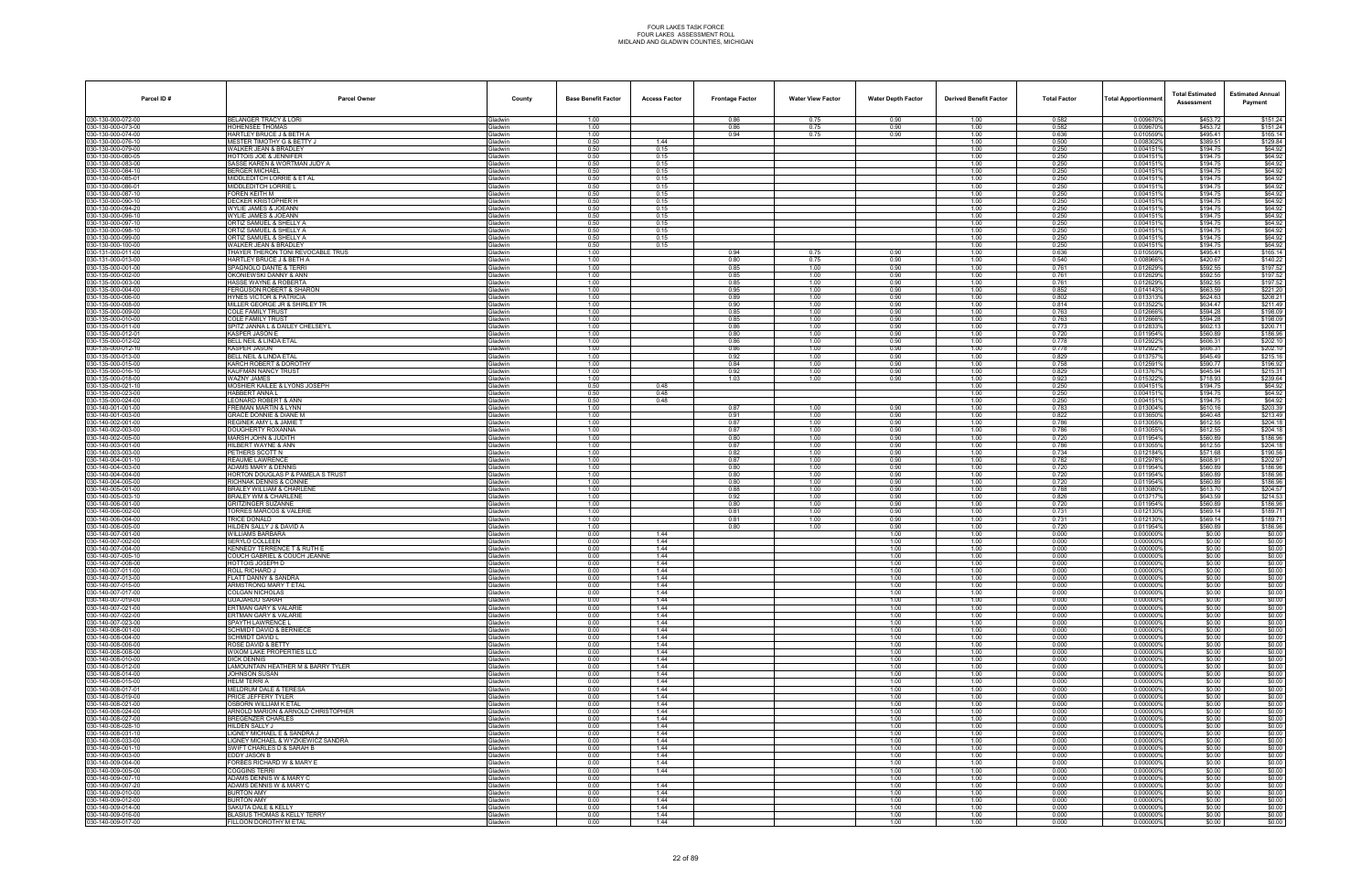| Parcel ID#                              | <b>Parcel Owner</b>                                                    | County                           | <b>Base Benefit Factor</b> | <b>Access Factor</b> | <b>Frontage Factor</b> | <b>Water View Factor</b> | <b>Water Depth Factor</b> | <b>Derived Benefit Factor</b> | <b>Total Factor</b> | <b>Total Apportionmen</b> | <b>Total Estimated</b><br>Assessment | <b>Estimated Annual</b><br>Payment |
|-----------------------------------------|------------------------------------------------------------------------|----------------------------------|----------------------------|----------------------|------------------------|--------------------------|---------------------------|-------------------------------|---------------------|---------------------------|--------------------------------------|------------------------------------|
| 030-140-009-019-10                      | ULLOM JOSEPH M                                                         | Gladwin                          | 0.00                       | 1.44                 |                        |                          | 1.00                      | 1.00                          | 0.000               | 0.000000%                 | \$0.00                               | \$0.00                             |
| 30-140-009-022-00                       | <b>MANDICH MICHAEL J &amp; ANGELA R</b>                                | <b>Gladwin</b>                   | 0.00                       | 1.44                 |                        |                          | 1.00                      | 1.00                          | 0.000               | 0.0000009                 | \$0.00                               | \$0.00                             |
| 30-140-009-024-00<br>30-140-009-026-00  | OBERLE DEBRA J<br>OGGINS ERIC                                          | <b>Gladwin</b><br><b>Gladwin</b> | 0.00<br>0.00               | 1.44<br>1.44         |                        |                          | 1.00<br>1.00              | 1.00<br>1.00                  | 0.000<br>0.000      | 0.000000'<br>0.000000%    | \$0.00<br>\$0.00                     | \$0.00<br>\$0.00                   |
| 30-140-009-027-00                       | <b>BLASIUS THOMAS &amp; KELLY TERRY</b>                                | <b>Gladwin</b>                   | 0.00                       | 1.44                 |                        |                          | 1.00                      | 1.00                          | 0.000               | 0.0000009                 | \$0.00                               | \$0.00                             |
| 30-140-009-029-00                       | COX RICHARD MICHAEL                                                    | Gladwin                          | 0.00                       | 1.44                 |                        |                          | 1.00                      | 1.00                          | 0.000               | 0.0000009                 | \$0.00                               | \$0.00                             |
| 30-140-009-030-00<br>30-140-009-031-00  | COUNTS ERIC ANTHONY<br>COUNTS ERIC ANTHONY                             | Gladwin<br>Gladwin               | 0.00<br>0.00               | 1.44<br>1.44         |                        |                          | 1.00<br>1.00              | 1.00<br>1.00                  | 0.000<br>0.000      | 0.0000009<br>0.000000     | \$0.00<br>\$0.00                     | \$0.00<br>\$0.00                   |
| 30-140-009-032-00                       | ADAMS MARY & DENNIS                                                    | <b>Gladwin</b>                   | 0.00                       | 1.44                 |                        |                          | 1.00                      | 1.00                          | 0.000               | 0.0000009                 | \$0.00                               | \$0.00                             |
| 30-140-009-035-00                       | ADAMS MARY & DENNIS                                                    | <b>Gladwin</b>                   | 0.00                       | 1.44                 |                        |                          | 1.00                      | 1.00                          | 0.000               | 0.0000009                 | \$0.00                               | \$0.00                             |
| 30-140-009-037-00<br>30-140-009-039-10  | SCHMIDT DAVID L<br>SWIFT CHARLES D & SARAH B                           | <b>Gladwin</b><br><b>Gladwin</b> | 0.00<br>0.00               | 1.44<br>1.44         |                        |                          | 1.00<br>1.00              | 1.00<br>1.00                  | 0.000<br>0.000      | 0.0000009<br>0.0000009    | \$0.00<br>\$0.00                     | \$0.00<br>\$0.00                   |
| 30-140-010-001-00                       | ASPIN ROBERT A ETAL                                                    | Gladwin                          | 0.00                       | 1.44                 |                        |                          | 1.00                      | 1.00                          | 0.000               | 0.000000'                 | \$0.00                               | \$0.00                             |
| 30-140-010-004-00                       | <b>AMBERT FAITH</b>                                                    | <b>Gladwin</b>                   | 0.00                       | 1.44                 |                        |                          | 1.00                      | 1.00                          | 0.000               | 0.000000%                 | \$0.00                               | \$0.00                             |
| 30-140-010-007-00                       | JOHNSON BRIAN & ATASHA                                                 | Gladwin                          | 0.00                       | 1.44                 |                        |                          | 1.00                      | 1.00                          | 0.000               | 0.0000009                 | \$0.00                               | \$0.00                             |
| 30-140-010-009-00<br>30-140-010-011-00  | ASPIN ROBERT A ETAL<br>HUNT DEBORAH L                                  | <b>Gladwin</b><br>Gladwin        | 0.00<br>0.00               | 1.44<br>1.44         |                        |                          | 1.00<br>1.00              | 1.00<br>1.00                  | 0.000<br>0.000      | 0.0000009<br>0.0000009    | \$0.00<br>\$0.00                     | \$0.00<br>\$0.00                   |
| 30-140-010-014-00                       | LUOTONEN KEITH B & KERRY                                               | <b>Gladwin</b>                   | 0.00                       | 1.44                 |                        |                          | 1.00                      | 1.00                          | 0.000               | 0.000000                  | \$0.00                               | \$0.00                             |
| 30-140-010-015-30                       | <b>UOTONEN KEITH B &amp; KERRY</b>                                     | <b>Gladwin</b>                   | 0.00                       | 1.44                 |                        |                          | 1.00                      | 1.00                          | 0.000               | 0.000000%                 | \$0.00                               | \$0.00                             |
| 30-140-010-020-00<br>30-140-010-023-10  | VILLIAMS FRED L & ILA J ETAL<br>WILLIAMS FRED L & ILA J ETAL           | <b>Gladwin</b><br><b>Gladwin</b> | 0.00<br>0.00               | 1.44<br>1.44         |                        |                          | 1.00<br>1.00              | 1.00<br>1.00                  | 0.000<br>0.000      | 0.000000%<br>0.000000     | \$0.00<br>\$0.00                     | \$0.00<br>\$0.00                   |
| 30-140-010-026-00                       | COMMIRE ROBERT                                                         | <b>Gladwin</b>                   | 0.00                       | 1.44                 |                        |                          | 1.00                      | 1.00                          | 0.000               | 0.0000009                 | \$0.00                               | \$0.00                             |
| 30-140-010-036-00                       | <b>BURTON AMY</b>                                                      | Gladwin                          | 0.00                       | 1.44                 |                        |                          | 1.00                      | 1.00                          | 0.000               | 0.0000009                 | \$0.00                               | \$0.00                             |
| 30-140-010-038-00                       | <b>CROSS AMY MARIE</b>                                                 | Gladwin                          | 0.00                       | 1.44                 |                        |                          | 1.00                      | 1.00                          | 0.000               | 0.000000%                 | \$0.00                               | \$0.00                             |
| 30-140-010-039-00<br>30-140-010-041-00  | <b>CROSS AMY MARIE</b><br>CROSS AMY MARIE                              | Gladwin<br><b>Gladwin</b>        | 0.00<br>0.00               | 1.44<br>1.44         |                        |                          | 1.00<br>1.00              | 1.00<br>1.00                  | 0.000<br>0.000      | 0.0000009<br>0.000000     | \$0.00<br>\$0.00                     | \$0.00<br>\$0.00                   |
| 30-140-010-043-00                       | FALK AMANDA J                                                          | Gladwin                          | 0.00                       | 1.44                 |                        |                          | 1.00                      | 1.00                          | 0.000               | 0.0000009                 | \$0.00                               | \$0.00                             |
| 80-140-010-045-00                       | KUBACKI MICHAEL G                                                      | <b>Gladwin</b>                   | 0.00                       | 1.44                 |                        |                          | 1.00                      | 1.00                          | 0.000               | 0.000000'                 | \$0.00                               | \$0.00                             |
| 30-140-010-048-00<br>30-140-011-001-00  | DEWEY CHERYL H<br>VANCISE CHAD & RHONDA                                | <b>Gladwin</b><br><b>Gladwin</b> | 0.00<br>0.00               | 1.44<br>1.44         |                        |                          | 1.00<br>1.00              | 1.00<br>1.00                  | 0.000<br>0.000      | 0.000000%<br>0.000000%    | \$0.00<br>\$0.00                     | \$0.00<br>\$0.00                   |
| 30-140-011-002-00                       | VANCISE CHAD & RHONDA                                                  | <b>Gladwin</b>                   | 0.00                       | 1.44                 |                        |                          | 1.00                      | 1.00                          | 0.000               | 0.000000                  | \$0.00                               | \$0.00                             |
| 30-140-011-003-00                       | WILLIAMS MARYJO & MICHAEL                                              | Gladwin                          | 0.00                       | 1.44                 |                        |                          | 1.00                      | 1.00                          | 0.000               | 0.000000%                 | \$0.00                               | \$0.00                             |
| 30-140-011-006-00                       | HILDEN SALLY JANE                                                      | <b>Gladwin</b>                   | 0.00                       | 1.44                 |                        |                          | 1.00                      | 1.00                          | 0.000               | 0.0000009                 | \$0.00                               | \$0.00                             |
| 30-140-011-008-00<br>30-140-011-011-00  | KERN RYAN<br><b>NIXOM LAKE PROPERTIES LLC</b>                          | Gladwin<br>Gladwin               | 0.00<br>0.00               | 1.44<br>1.44         |                        |                          | 1.00<br>1.00              | 1.00<br>1.00                  | 0.000<br>0.000      | 0.000000%<br>0.0000009    | \$0.00<br>\$0.00                     | \$0.00<br>\$0.00                   |
| 30-140-011-013-00                       | DROUSE CYNTHIA J REV TRUST                                             | <b>Gladwin</b>                   | 0.00                       | 1.44                 |                        |                          | 1.00                      | 1.00                          | 0.000               | 0.000000                  | \$0.00                               | \$0.00                             |
| 30-140-011-015-11                       | <b>GARY ROBERT LEE III</b>                                             | Gladwin                          | 0.00                       | 1.44                 |                        |                          | 1.00                      | 1.00                          | 0.000               | 0.0000009                 | \$0.00                               | \$0.00                             |
| 80-140-011-019-01<br>30-140-011-021-00  | PETHERS SCOTT & WOODS REBEKAH<br><b>MCATEER PATRICIA &amp; JAMES B</b> | <b>Gladwin</b><br><b>Gladwin</b> | 0.00<br>0.00               | 1.44<br>1.44         |                        |                          | 1.00<br>1.00              | 1.00<br>1.00                  | 0.000<br>0.000      | 0.000000'<br>0.000000%    | \$0.00<br>\$0.00                     | \$0.00<br>\$0.00                   |
| 30-140-011-023-11                       | HAUT JEFFREY C JR                                                      | <b>Gladwin</b>                   | 0.00                       | 1.44                 |                        |                          | 1.00                      | 1.00                          | 0.000               | 0.000000%                 | \$0.00                               | \$0.00                             |
| 30-140-011-035-00                       | MCATEER PATRICIA                                                       | <b>Gladwin</b>                   | 0.00                       | 1.44                 |                        |                          | 1.00                      | 1.00                          | 0.000               | 0.000000                  | \$0.00                               | \$0.00                             |
| 030-140-011-042-00                      | DROUSE CYNTHIA J REV TRUST                                             | Gladwin                          | 0.00                       | 1.44                 |                        |                          | 1.00                      | 1.00                          | 0.000               | 0.000000%                 | \$0.00                               | \$0.00                             |
| 30-140-011-046-01<br>30-140-011-049-01  | <b>HUNT GARRY B &amp; DEBORAH L</b><br>30YL SANDRA & BRYAN M           | <b>Gladwin</b><br>Gladwin        | 0.00<br>0.00               | 1.44<br>1.44         |                        |                          | 1.00<br>1.00              | 1.00<br>1.00                  | 0.000<br>0.000      | 0.0000009<br>0.000000%    | \$0.00<br>\$0.00                     | \$0.00<br>\$0.00                   |
| 30-140-011-050-00                       | <b>GUTZMER ELEANOR M TRUST</b>                                         | Gladwin                          | 0.00                       | 1.44                 |                        |                          | 1.00                      | 1.00                          | 0.000               | 0.0000009                 | \$0.00                               | \$0.00                             |
| 30-140-011-052-00                       | TOCCO ANTHONY J & PAULA J                                              | <b>Gladwin</b>                   | 0.00                       | 1.44                 |                        |                          | 1.00                      | 1.00                          | 0.000               | 0.000000                  | \$0.00                               | \$0.00                             |
| 30-140-012-001-00<br>80-140-012-003-00  | ABUSH CORDEN L & KAILEE D<br>ABUSH CORDEN L & KAILEE D                 | Gladwin<br><b>Gladwin</b>        | 0.00<br>0.00               | 1.44<br>1.44         |                        |                          | 1.00<br>1.00              | 1.00<br>1.00                  | 0.000<br>0.000      | 0.000000%<br>0.000000     | \$0.00<br>\$0.00                     | \$0.00<br>\$0.00                   |
| 30-140-012-004-00                       | SYKES AARON E & YOUNGBLADE VIVIAN                                      | <b>Gladwin</b>                   | 0.00                       | 1.44                 |                        |                          | 1.00                      | 1.00                          | 0.000               | 0.000000%                 | \$0.00                               | \$0.00                             |
| 30-140-012-006-01                       | VOGT JAMES R & SUSAN K & VOGT DUANE                                    | <b>Gladwin</b>                   | 0.00                       | 1.44                 |                        |                          | 1.00                      | 1.00                          | 0.000               | 0.000000%                 | \$0.00                               | \$0.00                             |
| 30-140-012-008-00                       | HOWE DAVID & KELLY                                                     | <b>Gladwin</b>                   | 0.00                       | 1.44                 |                        |                          | 1.00                      | 1.00                          | 0.000               | 0.000000                  | \$0.00                               | \$0.00                             |
| 030-140-012-010-00<br>30-140-012-012-00 | ADAMS SUSAN<br>ADAMS SUSAN K                                           | Gladwin<br>Gladwin               | 0.00<br>0.00               | 1.44<br>1.44         |                        |                          | 1.00<br>1.00              | 1.00<br>1.00                  | 0.000<br>0.000      | 0.000000%<br>0.0000009    | \$0.00<br>\$0.00                     | \$0.00<br>\$0.00                   |
| 30-140-012-014-00                       | ADAMS SUSAN K                                                          | Gladwin                          | 0.00                       | 1.44                 |                        |                          | 1.00                      | 1.00                          | 0.000               | 0.000000%                 | \$0.00                               | \$0.00                             |
| 30-140-012-015-10                       | MAYBERRY BARNEY W & YVONNE M                                           | Gladwin                          | 0.00                       | 1.44                 |                        |                          | 1.00                      | 1.00                          | 0.000               | 0.0000009                 | \$0.00                               | \$0.00                             |
| 30-140-012-020-10<br>30-140-012-023-00  | GENNETTE KAYLIN<br>#N/A                                                | Gladwin<br>Gladwin               | 0.00<br>0.00               | 1.44<br>1.44         |                        |                          | 1.00<br>1.00              | 1.00<br>1.00                  | 0.000<br>0.000      | 0.000000<br>0.000000%     | \$0.00<br>\$0.00                     | \$0.00<br>\$0.00                   |
| 30-140-012-024-10                       | <b>MANSFIELD ROBERT &amp; JOYCE</b>                                    | <b>Gladwin</b>                   | 0.00                       | 1.44                 |                        |                          | 1.00                      | 1.00                          | 0.000               | 0.000000                  | \$0.00                               | \$0.00                             |
| 30-140-012-025-10                       | ORNMAN JAMIE R                                                         | <b>Gladwin</b>                   | 0.00                       | 1.44                 |                        |                          | 1.00                      | 1.00                          | 0.000               | 0.000000%                 | \$0.00                               | \$0.00                             |
| 30-140-012-030-00                       | ASPIN ROBERT A ETAL                                                    | Gladwin                          | 0.00                       | 1.44                 |                        |                          | 1.00                      | 1.00                          | 0.000               | 0.0000009                 | \$0.00                               | \$0.00                             |
| 30-140-012-032-00<br>030-140-012-036-00 | GROVE INVESTMENT GROUP LLC<br>#N/A                                     | <b>Gladwin</b><br>Gladwin        | 0.00<br>0.00               | 1.44<br>1.44         |                        |                          | 1.00<br>1.00              | 1.00<br>1.00                  | 0.000<br>0.000      | 0.000000<br>0.000000%     | \$0.00<br>\$0.00                     | \$0.00<br>\$0.00                   |
| 030-140-012-045-00                      | DROUSE CYNTHIA/OSHEA MICHAEL                                           | <b>Gladwin</b>                   | 0.00                       | 1.44                 |                        |                          | 1.00                      | 1.00                          | 0.000               | 0.000000%                 | \$0.00                               | \$0.00                             |
| 030-140-012-047-00                      | ANDERS MICHAEL                                                         | Gladwin                          | 0.00                       | 1.44                 |                        |                          | 1.00                      | 1.00                          | 0.000               | 0.000000%                 | \$0.00                               | \$0.00                             |
| 030-140-012-049-00<br>30-140-012-051-00 | CLARK ROBERT L & NANCY J<br>HOWE DAVID & KELLY                         | Gladwin<br>Gladwin               | 0.00<br>0.00               | 1.44<br>1.44         |                        |                          | 1.00<br>1.00              | 1.00<br>1.00                  | 0.000<br>0.000      | 0.000000%<br>0.0000009    | \$0.00<br>\$0.00                     | \$0.00<br>\$0.00                   |
| 030-140-012-054-00                      | HILDEN SALLY JANE                                                      | Gladwin                          | 0.00                       | 1.44                 |                        |                          | 1.00                      | 1.00                          | 0.000               | 0.000000%                 | \$0.00                               | \$0.00                             |
| 30-140-012-056-00                       | <b>GARY ETHAN T &amp; TODD JENNIFER J</b>                              | Gladwin                          | 0.00                       | 1.44                 |                        |                          | 1.00                      | 1.00                          | 0.000               | 0.000000%                 | \$0.00                               | \$0.00                             |
| 30-140-013-001-00<br>30-140-014-001-01  | ROSTICK JEFFRY C & TAMMY L<br>MI DNR GRANTS ADMIN DIVISION             | Gladwin<br>Gladwin               | 1.00<br>1.00               |                      | 1.02<br>1.02           | 0.85<br>0.85             | 0.90<br>0.90              | 1.00<br>1.00                  | 0.782<br>0.782      | 0.012991%<br>0.012991%    | \$609.53<br>\$609.53                 | \$203.18<br>\$203.18               |
| 30-140-015-001-02                       | SELDEN JERRY W & MARISA J                                              | Gladwin                          | 1.00                       |                      | 1.04                   | 1.00                     | 0.90                      | 1.00                          | 0.932               | 0.015474%                 | \$726.04                             | \$242.01                           |
| 030-140-016-001-00                      | <b>TCF NATIONAL BANK</b>                                               | Gladwin                          | 1.00                       |                      | 0.80                   | 1.00                     | 0.90                      | 1.00                          | 0.720               | 0.011954%                 | \$560.89                             | \$186.96                           |
| 30-140-016-002-00                       | TCF NATIONAL BANK                                                      | Gladwin                          | 1.00                       |                      | 0.80                   | 1.00                     | 0.90                      | 1.00                          | 0.720               | 0.011954%                 | \$560.89                             | \$186.96                           |
| 30-140-016-003-10<br>030-140-016-005-00 | CUMMINGS MICHAEL & KIMBERLY A<br>SHERMAN RONALD E & LINDA              | Gladwin<br>Gladwin               | 1.00<br>1.00               |                      | 0.87<br>0.80           | 1.00<br>1.00             | 0.90<br>0.90              | 1.00<br>1.00                  | 0.786<br>0.720      | 0.013055%<br>0.011954%    | \$612.55<br>\$560.89                 | \$204.18<br>\$186.96               |
| 30-140-017-001-00                       | MANDICH MICHAEL J & ANGELA R                                           | Gladwin                          | 1.00                       |                      | 0.80                   | 1.00                     | 0.90                      | 1.00                          | 0.720               | 0.011954%                 | \$560.89                             | \$186.96                           |
| 030-140-017-002-00                      | MELDRUM DALE & TERESA                                                  | Gladwin                          | 1.00                       |                      | 0.87                   | 1.00                     | 0.90                      | 1.00                          | 0.786               | 0.013055%                 | \$612.55                             | \$204.18                           |
| 30-140-017-004-00<br>30-140-018-001-00  | <b>SCHMITZ MARK &amp; WENDY</b><br>RAMSEY DOUGLAS G                    | Gladwin<br>Gladwin               | 1.00<br>1.00               |                      | 0.87<br>0.85           | 1.00<br>1.00             | 0.90<br>0.90              | 1.00<br>1.00                  | 0.786<br>0.767      | 0.013055%<br>0.012736%    | \$612.55<br>\$597.56                 | \$204.18<br>\$199.19               |
| 030-140-018-003-00                      | KISCHNICK BETTY L TRUST                                                | Gladwin                          | 1.00                       |                      | 0.90                   | 1.00                     | 0.90                      | 1.00                          | 0.811               | 0.013464%                 | \$631.72                             | \$210.57                           |
| 30-140-019-001-10                       | ROMAN MICHAEL & LAURA                                                  | Gladwin                          | 1.00                       |                      | 1.02                   | 0.85                     | 0.90                      | 1.00                          | 0.780               | 0.012957%                 | \$607.96                             | \$202.65                           |
| 030-140-020-001-00                      | KILBORN JOEL                                                           | Gladwin                          | 0.00                       |                      | 1.02                   | 0.85                     | 0.90                      | 1.00                          | 0.000               | 0.000000%                 | \$0.00                               | \$0.00                             |
| 30-140-020-001-10<br>30-140-021-001-00  | KILBORN JOEL<br>KILBORN JOEL                                           | Gladwin<br>Gladwin               | 1.00<br>0.00               |                      | 1.12<br>0.80           | 0.85<br>0.85             | 0.90<br>0.90              | 1.00<br>1.00                  | 0.859<br>0.000      | 0.014255%<br>0.000000%    | \$668.86<br>\$0.00                   | \$222.95<br>\$0.00                 |
| 130-140-021-002-00                      | WISE DENNIS H & MICHELE J TRUST                                        | Gladwin                          | 1.00                       |                      | 0.80                   | 0.85                     | 0.90                      | 1.00                          | 0.612               | 0.010161%                 | \$476.76                             | \$158.92                           |
| 30-140-021-005-00                       | TRAN HUONG                                                             | Gladwin                          | 1.00                       |                      | 0.89                   | 0.85                     | 0.90                      | 1.00                          | 0.684               | 0.011361%                 | \$533.08                             | \$177.69                           |
| 030-140-022-001-00<br>30-140-022-002-00 | BEILHARZ LAWRENCE L & ARLENE C<br><b>SCHOMER BARBARA K (PATRICK)</b>   | Gladwin<br>Gladwin               | 1.00<br>1.00               |                      | 0.80<br>0.85           | 1.00<br>1.00             | 0.90<br>0.90              | 1.00<br>1.00                  | 0.720<br>0.765      | 0.011954%<br>0.0127019    | \$560.89<br>\$595.95                 | \$186.96<br>\$198.65               |
| 30-140-022-004-00                       | JEWELL EVA                                                             | <b>Gladwin</b>                   | 1.00                       |                      | 0.89                   | 1.00                     | 0.90                      | 1.00                          | 0.797               | 0.013235%                 | \$620.99                             | \$207.00                           |
| 30-140-022-007-00                       | BREASBOIS SUSAN M                                                      | Gladwin                          | 1.00                       |                      | 0.80                   | 1.00                     | 0.90                      | 1.00                          | 0.720               | 0.011954%                 | \$560.89                             | \$186.96                           |
| 30-140-022-008-00                       | BREASBOIS SUSAN M                                                      | Gladwin                          | 1.00                       |                      | 0.91                   | 1.00                     | 0.90                      | 1.00                          | 0.815               | 0.013536%                 | \$635.13                             | \$211.71                           |
| 030-140-022-011-10<br>30-140-022-015-00 | <b>KESSLER MICHAEL F</b><br>STREET MARSHALL & MICHELLE                 | Gladwin<br>Gladwin               | 1.00<br>1.00               |                      | 1.15<br>0.90           | 1.00<br>1.00             | 0.90<br>0.90              | 1.00<br>1.00                  | 1.032<br>0.807      | 0.017130%<br>0.013400%    | \$803.74<br>\$628.74                 | \$267.91<br>\$209.58               |
| 30-145-000-028-00                       | RUSSELL ALEXANDER M                                                    | <b>Gladwin</b>                   | 1.00                       |                      | 1.26                   | 0.75                     | 0.80                      | 1.00                          | 0.758               | 0.012587%                 | \$590.60                             | \$196.87                           |
| 030-150-000-013-10                      | WASCHER RONALD & MARY                                                  | Gladwin                          | 1.00                       |                      | 0.86                   | 0.75                     | 0.80                      | 1.00                          | 0.518               | 0.008596%                 | \$403.31                             | \$134.44                           |
| 030-150-000-018-00                      | WILLIAMS CLAUDIA M                                                     | Gladwin                          | 1.00                       |                      | 0.88                   | 0.75                     | 0.80                      | 1.00                          | 0.530               | 0.008796%                 | \$412.69                             | \$137.56                           |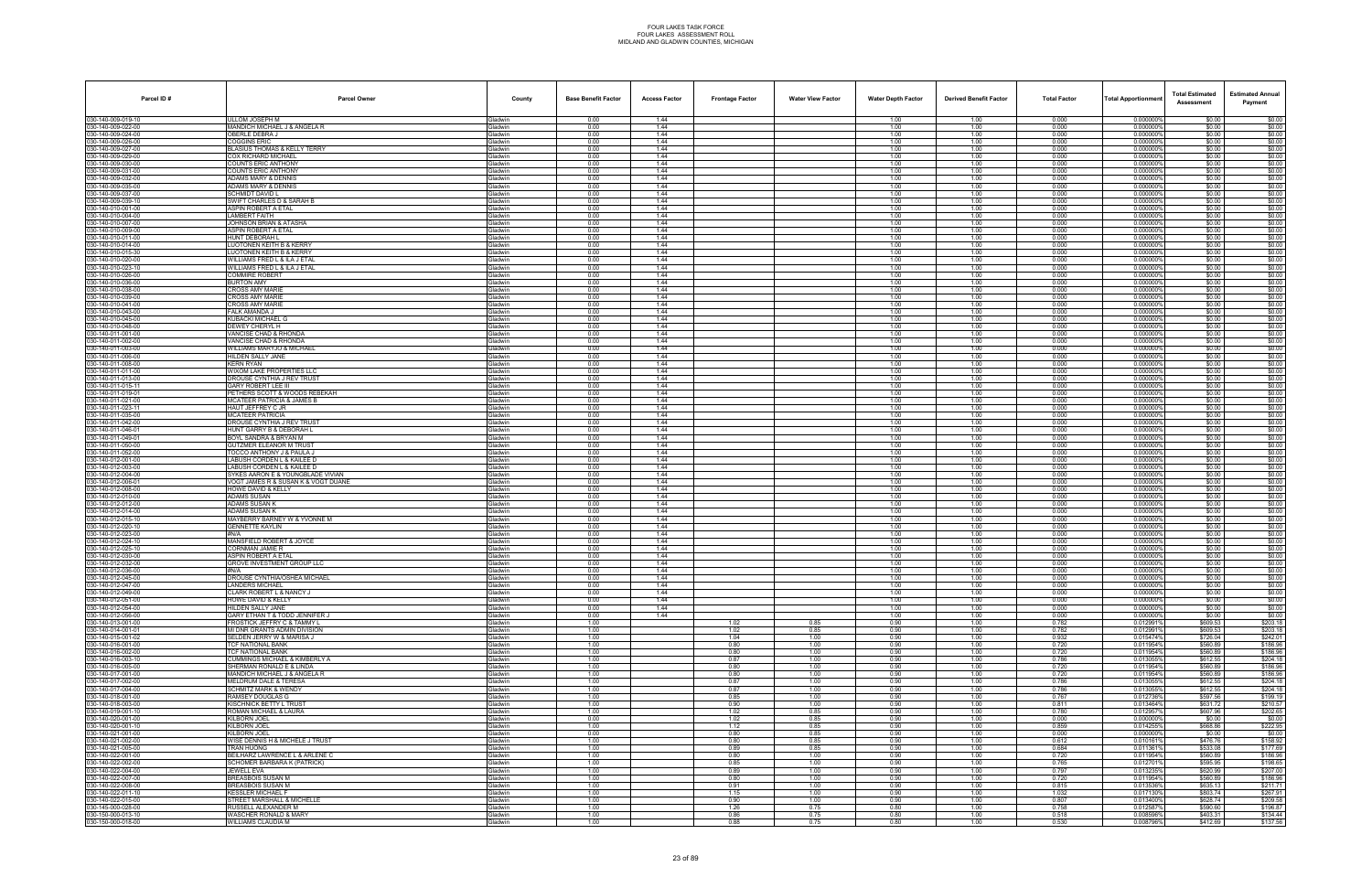| Parcel ID#                               | <b>Parcel Owner</b>                                                      | County                    | <b>Base Benefit Factor</b> | <b>Access Factor</b> | <b>Frontage Factor</b> | <b>Water View Factor</b> | <b>Water Depth Factor</b> | <b>Derived Benefit Factor</b> | <b>Total Factor</b> | Total Apportionmen     | <b>Total Estimated</b><br>Assessment | <b>Estimated Annual</b><br>Payment |
|------------------------------------------|--------------------------------------------------------------------------|---------------------------|----------------------------|----------------------|------------------------|--------------------------|---------------------------|-------------------------------|---------------------|------------------------|--------------------------------------|------------------------------------|
| 030-150-000-019-00                       | WILLIAMS CLAUDIA M                                                       | Gladwin                   | 1.00                       |                      | 0.85                   | 0.75                     | 0.80                      | 1.00                          | 0.507               | 0.008419%              | \$395.04                             | \$131.68                           |
| 030-155-000-001-00                       | BRADY JOSEPH & SUZANNE ETAL                                              | Gladwin                   | 1.00                       |                      | 1.13                   | 0.75                     | 0.80                      | 1.00                          | 0.677               | 0.011235%              | \$527.17                             | \$175.72                           |
| 030-155-000-004-10<br>030-155-000-008-00 | GRIGGS DANIEL & BETTY ETAL<br>SANDERSON JAMES & CATHERINE ETAL           | <b>Gladwin</b><br>Gladwin | 1.00<br>1.00               |                      | 1.04<br>0.92           | 0.75<br>0.75             | 0.80<br>0.80              | 1.00<br>1.00                  | 0.623<br>0.552      | 0.0103419<br>0.009165% | \$485.18<br>\$430.02                 | \$161.73<br>\$143.34               |
| 030-155-000-009-10                       | PEYCHICH GREGORY C & CINDY L                                             | Gladwin                   | 1.00                       |                      | 0.98                   | 0.75                     | 1.00                      | 1.00                          | 0.735               | 0.0122119              | \$572.94                             | \$190.98                           |
| 030-155-000-011-10                       | <b>GLOBKE FRED A TRUST</b>                                               | Gladwin                   | 1.00                       |                      | 0.92                   | 0.75                     | 1.00                      | 1.00                          | 0.688               | 0.011422               | \$535.91                             | \$178.64                           |
| 030-155-000-013-00<br>030-155-000-014-00 | ROULEAU EMILY<br>ROULEAU EMILY                                           | Gladwin<br>Gladwin        | 1.00<br>1.00               |                      | 0.84<br>0.84           | 0.75<br>0.75             | 1.00<br>1.00              | 1.00<br>1.00                  | 0.630<br>0.630      | 0.010460%<br>0.010460% | \$490.78<br>\$490.78                 | \$163.59<br>\$163.59               |
| 030-155-000-015-00                       | TROGDEN KATHY M & DIPONIO JOHN                                           | Gladwin                   | 1.00                       |                      | 0.87                   | 0.75                     | 1.00                      | 1.00                          | 0.653               | 0.0108379              | \$508.46                             | \$169.49                           |
| 030-155-000-016-00                       | TROGDEN KATHY M & DIPONIO JOHN                                           | Gladwin                   | 1.00                       |                      | 0.88                   | 0.75                     | 1.00                      | 1.00                          | 0.658               | 0.0109209              | \$512.35                             | \$170.78                           |
| 030-155-000-017-00<br>030-155-000-020-00 | WELLS PAUL S & ANNETTE ETAL<br>SLAUGHTER RICKY D & DIANE E TRUST         | Gladwin<br>Gladwin        | 1.00<br>1.00               |                      | 1.43<br>0.93           | 1.00<br>1.00             | 1.00<br>1.00              | 1.00<br>1.00                  | 1.429<br>0.927      | 0.0237279<br>0.015386% | \$1,113.27<br>\$721.93               | \$371.09<br>\$240.64               |
| 030-155-000-022-00                       | ADDESSO DONALD & NANCY                                                   | Gladwin                   | 1.00                       |                      | 0.84                   | 1.00                     | 1.00                      | 1.00                          | 0.840               | 0.013947%              | \$654.37                             | \$218.12                           |
| 030-155-000-023-00                       | PFUEHLER DONALD & PAMELA                                                 | Gladwin                   | 1.00                       |                      | 0.85                   | 1.00                     | 1.00                      | 1.00                          | 0.852               | 0.0141519              | \$663.96                             | \$221.32                           |
| 030-155-000-024-00                       | CARL WILBER L & ANN L                                                    | Gladwin                   | 1.00                       |                      | 0.85                   | 1.00                     | 1.00                      | 1.00                          | 0.845               | 0.0140329              | \$658.39                             | \$219.46                           |
| 030-155-000-025-00<br>030-155-000-026-00 | COX CAROLYN S & HEISER BRIANT D<br>COX CAROLYN S & HEISER BRIANT D       | Gladwin<br>Gladwin        | 1.00<br>1.00               |                      | 0.84<br>0.84           | 1.00<br>1.00             | 1.00<br>1.00              | 1.00<br>1.00                  | 0.840<br>0.840      | 0.013947%<br>0.013947% | \$654.37<br>\$654.37                 | \$218.12<br>\$218.12               |
| 030-155-000-027-00                       | SMELTZER KENNETH                                                         | Gladwin                   | 1.00                       |                      | 0.84                   | 1.00                     | 1.00                      | 1.00                          | 0.840               | 0.0139479              | \$654.37                             | \$218.12                           |
| 030-155-000-028-00                       | VOLTATTORNI DANIEL & REBECCA                                             | Gladwin                   | 1.00                       |                      | 0.84                   | 1.00                     | 1.00                      | 1.00                          | 0.840               | 0.0139479              | \$654.37                             | \$218.12                           |
| 030-155-000-029-00<br>030-155-000-030-10 | VOLTATTORNI DANIEL & REBECCA<br>MALONE RICHARD A                         | Gladwin<br>Gladwin        | 0.50<br>0.50               | 0.25<br>0.25         |                        |                          |                           | 1.00<br>1.00                  | 0.250<br>0.250      | 0.0041519<br>0.0041519 | \$194.75<br>\$194.75                 | \$64.92<br>\$64.92                 |
| 030-155-000-032-00                       | CARL WILBUR & ANN                                                        | Gladwin                   | 0.50                       | 0.58                 |                        |                          |                           | 1.00                          | 0.288               | 0.004782%              | \$224.36                             | \$74.79                            |
| 030-155-000-033-00                       | MALONE RICHARD A                                                         | Gladwin                   | 0.50                       | 0.25                 |                        |                          |                           | 1.00                          | 0.250               | 0.004151               | \$194.75                             | \$64.92                            |
| 030-155-000-034-00                       | <b>BURGESS LAURA</b>                                                     | Gladwin                   | 0.50                       | 0.25                 |                        |                          |                           | 1.00                          | 0.250               | 0.0041519              | \$194.75                             | \$64.92                            |
| 030-155-000-036-02<br>030-155-000-036-10 | <b>BILLINGS TOWNSHIP</b><br><b>BURGESS LAURA</b>                         | Gladwin<br>Gladwin        | 0.00<br>0.50               | 0.25<br>0.25         |                        |                          |                           | 1.00<br>1.00                  | 0.000<br>0.250      | 0.000000<br>0.0041519  | \$0.00<br>\$194.75                   | \$0.00<br>\$64.92                  |
| 030-160-000-001-00                       | DODGE DENNIS & NANCY ETAL                                                | Gladwin                   | 1.00                       |                      | 0.92                   | 1.00                     | 0.90                      | 1.00                          | 0.827               | 0.0137379              | \$644.55                             | \$214.85                           |
| 030-160-000-002-00                       | O'GRADY GAIL TRUST                                                       | <b>Gladwin</b>            | 1.00                       |                      | 0.81                   | 1.00                     | 0.90                      | 1.00                          | 0.727               | 0.012074%              | \$566.50                             | \$188.83                           |
| 030-160-000-003-00                       | <b>MOLINARO WILLIAM F</b>                                                | Gladwin                   | 1.00                       |                      | 0.81                   | 1.00                     | 0.90                      | 1.00                          | 0.727               | 0.012074%              | \$566.50                             | \$188.83                           |
| 030-160-000-004-00<br>030-160-000-005-00 | <b>MOLINARO WILLIAM F</b><br>EDDY KAREN                                  | Gladwin<br>Gladwin        | 1.00<br>1.00               |                      | 0.81<br>0.90           | 1.00<br>1.00             | 0.90<br>0.90              | 1.00<br>1.00                  | 0.727<br>0.814      | 0.012074%<br>0.013508% | \$566.50<br>\$633.81                 | \$188.83<br>\$211.27               |
| 030-160-000-007-00                       | BRUBAKER JAMES & HELEN                                                   | Gladwin                   | 1.00                       |                      | 0.81                   | 1.00                     | 0.90                      | 1.00                          | 0.727               | 0.012074%              | \$566.50                             | \$188.83                           |
| 030-160-000-008-00                       | KALAHAR JOSEPH G                                                         | Gladwin                   | 1.00                       |                      | 0.81                   | 1.00                     | 0.90                      | 1.00                          | 0.727               | 0.012074%              | \$566.50                             | \$188.83                           |
| 030-160-000-009-00                       | PEMBER EDWARD & LYNN                                                     | Gladwin                   | 1.00                       |                      | 0.81                   | 1.00                     | 0.90                      | 1.00                          | 0.727               | 0.012074%              | \$566.50                             | \$188.83                           |
| 030-160-000-010-00<br>030-160-000-011-00 | <b>MOORE KENNETH TRUST</b><br><b>VREELAND JAMES</b>                      | Gladwin<br>Gladwin        | 1.00<br>1.00               |                      | 0.81<br>0.81           | 1.00<br>1.00             | 0.90<br>0.90              | 1.00<br>1.00                  | 0.727<br>0.727      | 0.012074%<br>0.012074% | \$566.50<br>\$566.50                 | \$188.83<br>\$188.83               |
| 030-160-000-012-00                       | DIMECH MARCEL & SUSAN                                                    | Gladwin                   | 1.00                       |                      | 0.81                   | 1.00                     | 0.90                      | 1.00                          | 0.727               | 0.012074%              | \$566.50                             | \$188.83                           |
| 030-160-000-013-00                       | ANDERSON KEITH & DEBBIE                                                  | <b>Gladwin</b>            | 1.00                       |                      | 0.81                   | 1.00                     | 0.90                      | 1.00                          | 0.727               | 0.012074%              | \$566.50                             | \$188.83                           |
| 030-160-000-014-01                       | SCHWIND DONALD & MARGARET<br>NEGRO KENNETH M & KATHY A TRUST             | Gladwin                   | 1.00                       |                      | 0.83                   | 1.00                     | 0.90                      | 1.00                          | 0.748<br>0.812      | 0.012426%              | \$583.03                             | \$194.34<br>\$210.81               |
| 030-161-000-001-00<br>030-161-000-002-00 | TRAUB GARRY W & MICHELLE A                                               | Gladwin<br>Gladwin        | 1.00<br>1.00               |                      | 0.90<br>0.90           | 1.00<br>1.00             | 0.90<br>0.90              | 1.00<br>1.00                  | 0.814               | 0.013479%<br>0.013508% | \$632.43<br>\$633.81                 | \$211.27                           |
| 030-161-000-004-00                       | O'BRIEN-WALKER CYNTHIA                                                   | Gladwin                   | 1.00                       |                      | 0.81                   | 1.00                     | 0.90                      | 1.00                          | 0.727               | 0.012074%              | \$566.50                             | \$188.83                           |
| 030-161-000-005-00                       | BEEBE MICHAEL H                                                          | Gladwin                   | 1.00                       |                      | 0.81                   | 1.00                     | 0.90                      | 1.00                          | 0.727               | 0.012074%              | \$566.50                             | \$188.83                           |
| 030-161-000-006-00<br>030-161-000-007-00 | HOLM REBECCA & OLMSTEAD ERIC &<br>BAILEY ERIK & FRAZEE DANIEL J          | Gladwin<br>Gladwin        | 1.00<br>1.00               |                      | 0.81<br>0.81           | 1.00<br>1.00             | 0.90<br>0.90              | 1.00<br>1.00                  | 0.727<br>0.727      | 0.012074%<br>0.012074% | \$566.50<br>\$566.50                 | \$188.83<br>\$188.83               |
| 030-161-000-008-00                       | COLLINS SARAH M & BAILEY MATTHEW L                                       | Gladwin                   | 1.00                       |                      | 0.81                   | 1.00                     | 0.90                      | 1.00                          | 0.727               | 0.012074%              | \$566.50                             | \$188.83                           |
| 030-161-000-009-00                       | <b>BAUER SHARON ETAL</b>                                                 | Gladwin                   | 0.00                       |                      | 0.81                   | 1.00                     | 0.90                      | 1.00                          | 0.000               | 0.0000009              | \$0.00                               | \$0.00                             |
| 030-161-000-010-00                       | <b>BAUER SHARON ETAL</b>                                                 | <b>Gladwin</b>            | 1.00                       |                      | 0.90                   | 1.00                     | 0.90                      | 1.00                          | 0.814               | 0.013508%              | \$633.81                             | \$211.27                           |
| 030-161-000-011-00<br>030-161-000-012-00 | <b>BURGESS KEVIN &amp; CHERYL</b><br>MATOUKA JEFFRY & SUSAN TRUST        | Gladwin<br>Gladwin        | 1.00<br>1.00               |                      | 0.81<br>0.87           | 1.00<br>1.00             | 0.90<br>0.90              | 1.00<br>1.00                  | 0.727<br>0.785      | 0.012074%<br>0.0130309 | \$566.50<br>\$611.37                 | \$188.83<br>\$203.79               |
| 030-161-000-013-00                       | MACKEY KEVIN L & MACKEY BRUCE T                                          | Gladwin                   | 1.00                       |                      | 0.87                   | 1.00                     | 0.90                      | 1.00                          | 0.785               | 0.013030%              | \$611.37                             | \$203.79                           |
| 030-161-000-015-00                       | DUKE KIMBERLY A & TAYLOR LAURA &                                         | Gladwin                   | 1.00                       |                      | 0.84                   | 1.00                     | 0.90                      | 1.00                          | 0.756               | 0.0125529              | \$588.93                             | \$196.31                           |
| 030-161-000-016-00<br>030-161-000-017-00 | KEENE BRYAN & KELLY &<br>KEENE BRYAN & KELLY &                           | Gladwin<br>Gladwin        | 1.00<br>1.00               |                      | 0.80<br>0.81           | 1.00<br>1.00             | 0.90<br>0.90              | 1.00<br>1.00                  | 0.720<br>0.727      | 0.011954%<br>0.012074% | \$560.89<br>\$566.50                 | \$186.96<br>\$188.83               |
| 030-161-000-018-00                       | <b>MCIVOR MARGO L</b>                                                    | Gladwin                   | 1.00                       |                      | 0.81                   | 1.00                     | 0.90                      | 1.00                          | 0.727               | 0.012074%              | \$566.50                             | \$188.83                           |
| 030-161-000-019-00                       | ADE JOHN DAVID & KIMBERLY SUE                                            | Gladwin                   | 1.00                       |                      | 0.81                   | 1.00                     | 0.90                      | 1.00                          | 0.727               | 0.012074%              | \$566.50                             | \$188.83                           |
| 030-161-000-020-00                       | TRAUB RICK & DIANE TRUST                                                 | Gladwin                   | 1.00                       |                      | 0.81                   | 1.00                     | 0.90                      | 1.00                          | 0.727               | 0.012074%              | \$566.50                             | \$188.83                           |
| 030-161-000-021-00<br>030-161-000-022-00 | <b>SUTTON TIMOTHY A &amp; KARA L</b><br>BRANDT GARY & JANET              | <b>Gladwin</b><br>Gladwin | 1.00<br>1.00               |                      | 0.81<br>0.81           | 1.00<br>1.00             | 0.90<br>0.90              | 1.00<br>1.00                  | 0.727<br>0.727      | 0.012074%<br>0.012074% | \$566.50<br>\$566.50                 | \$188.83<br>\$188.83               |
| 030-161-000-023-00                       | SAUVE JEREMY & CHELSEA                                                   | Gladwin                   | 1.00                       |                      | 0.81                   | 1.00                     | 0.90                      | 1.00                          | 0.727               | 0.012074%              | \$566.50                             | \$188.83                           |
| 030-161-000-024-00                       | <b>CLEMENCE WILLIAM &amp; SYLVIA</b>                                     | Gladwin                   | 1.00                       |                      | 0.81                   | 1.00                     | 0.90                      | 1.00                          | 0.727               | 0.012074%              | \$566.50                             | \$188.83                           |
| 030-161-000-025-00<br>030-161-000-026-00 | PRUIETT A STEVEN & MELANIE<br>BERTHIAUME DANIEL H                        | Gladwin<br>Gladwin        | 1.00<br>1.00               |                      | 0.81                   | 1.00<br>1.00             | 0.90<br>0.90              | 1.00<br>1.00                  | 0.727<br>0.801      | 0.012074%<br>0.013294% | \$566.50<br>\$623.75                 | \$188.83<br>\$207.92               |
| 030-162-000-009-01                       | <b>INGLES SHAWN &amp; MELISSA</b>                                        | Gladwin                   | 1.00                       |                      | 0.89<br>0.90           | 1.00                     | 0.90                      | 1.00                          | 0.811               | 0.013464%              | \$631.72                             | \$210.57                           |
| 030-162-000-010-00                       | RATAJCZAK RONALD V                                                       | Gladwin                   | 1.00                       |                      | 0.90                   | 1.00                     | 0.90                      | 1.00                          | 0.814               | 0.013508%              | \$633.81                             | \$211.27                           |
| 030-162-000-011-00                       | BOYD WILLIAM & GLENDA                                                    | Gladwin                   | 1.00                       |                      | 0.81                   | 1.00                     | 0.90                      | 1.00                          | 0.727               | 0.012074%              | \$566.50                             | \$188.83                           |
| 030-162-000-012-00<br>030-162-000-013-00 | TERRELL JAMES E ETAL<br>TERRELL MARK & KATHLEEN REVOCABLE T              | Gladwin<br>Gladwin        | 1.00<br>1.00               |                      | 0.81<br>0.81           | 1.00<br>1.00             | 0.90<br>0.90              | 1.00<br>1.00                  | 0.727<br>0.727      | 0.012074%<br>0.012074% | \$566.50<br>\$566.50                 | \$188.83<br>\$188.83               |
| 030-162-000-014-00                       | THATCHER JAMES & PATRICIA                                                | Gladwin                   | 1.00                       |                      | 0.81                   | 1.00                     | 0.90                      | 1.00                          | 0.727               | 0.012074%              | \$566.50                             | \$188.83                           |
| 030-162-000-015-00                       | WIELAND JAMES N & CHERYL A ETAL                                          | Gladwin                   | 1.00                       |                      | 0.91                   | 1.00                     | 0.90                      | 1.00                          | 0.817               | 0.013563%              | \$636.39                             | \$212.13                           |
| 030-162-000-017-00                       | KALAHAR JOSEPH G                                                         | Gladwin                   | 1.00                       |                      | 0.91                   | 1.00                     | 0.90                      | 1.00                          | 0.817               | 0.013563%              | \$636.39                             | \$212.13                           |
| 030-162-000-019-00<br>030-162-000-020-00 | KALAHAR PATRICK<br>MASON ROBERT & BRIDGET TRUST                          | Gladwin<br>Gladwin        | 1.00<br>1.00               |                      | 0.81<br>0.81           | 1.00<br>1.00             | 0.90<br>0.90              | 1.00<br>1.00                  | 0.727<br>0.727      | 0.012074%<br>0.012074% | \$566.50<br>\$566.50                 | \$188.83<br>\$188.83               |
| 030-162-000-021-00                       | <b>GREBE WILLIAM &amp; ELLEN</b>                                         | Gladwin                   | 1.00                       |                      | 0.91                   | 1.00                     | 0.90                      | 1.00                          | 0.817               | 0.013563%              | \$636.39                             | \$212.13                           |
| 030-162-000-023-00                       | <b>BENCE OTTO J</b>                                                      | Gladwin                   | 1.00                       |                      | 0.91                   | 1.00                     | 0.90                      | 1.00                          | 0.817               | 0.013563%              | \$636.39                             | \$212.13                           |
| 030-162-000-025-00<br>030-162-000-027-00 | PARSONS KATHYLEEN L ETAL<br>GOKEY ROBERT L JR & CONNIE L                 | Gladwin<br>Gladwin        | 1.00<br>1.00               |                      | 0.91<br>0.88           | 1.00<br>1.00             | 0.90<br>0.90              | 1.00<br>1.00                  | 0.817<br>0.789      | 0.013563%<br>0.013104% | \$636.39<br>\$614.82                 | \$212.13<br>\$204.94               |
| 030-162-000-029-00                       | KRUEGER JOSEPH R                                                         | Gladwin                   | 1.00                       |                      | 0.88                   | 1.00                     | 0.90                      | 1.00                          | 0.789               | 0.013104%              | \$614.82                             | \$204.94                           |
| 030-162-000-030-00                       | JESSMORE JOYCE                                                           | Gladwin                   | 1.00                       |                      | 0.81                   | 1.00                     | 0.90                      | 1.00                          | 0.727               | 0.012074%              | \$566.50                             | \$188.83                           |
| 030-162-000-031-00                       | <b>JESSMORE JOYCE</b>                                                    | Gladwin                   | 1.00                       |                      | 0.83                   | 1.00                     | 0.90                      | 1.00                          | 0.751               | 0.012469%              | \$585.07                             | \$195.02                           |
| 030-162-000-032-00<br>030-162-000-033-00 | <b>REIS JAMES</b><br>STANGLEWICZ GARY & MARYBETH REV TR                  | Gladwin<br>Gladwin        | 1.00<br>1.00               |                      | 0.83<br>0.82           | 1.00<br>1.00             | 0.90<br>0.90              | 1.00<br>1.00                  | 0.751<br>0.734      | 0.012469%<br>0.012184% | \$585.07<br>\$571.68                 | \$195.02<br>\$190.56               |
| 030-162-000-034-00                       | VICAN ROBERT P                                                           | Gladwin                   | 1.00                       |                      | 0.87                   | 1.00                     | 0.90                      | 1.00                          | 0.786               | 0.013055%              | \$612.55                             | \$204.18                           |
| 030-162-000-035-00                       | WENZEL FREDERICK R & CHLOETTE TRUST                                      | Gladwin                   | 1.00                       |                      | 0.81                   | 1.00                     | 0.90                      | 1.00                          | 0.727               | 0.012074%              | \$566.50                             | \$188.83                           |
| 030-162-000-036-00                       | RAPPLEY DONALD D ETAL                                                    | Gladwin                   | 1.00                       |                      | 0.83                   | 1.00                     | 0.90                      | 1.00                          | 0.743               | 0.012335%              | \$578.74                             | \$192.91                           |
| 030-162-000-037-00<br>030-162-000-038-00 | <b>KRAUKLIS IVARS &amp; RITA</b><br>SCHMIDT CATHERINE & GLEN D           | Gladwin<br>Gladwin        | 1.00<br>1.00               |                      | 0.83<br>0.90           | 1.00<br>1.00             | 0.90<br>0.90              | 1.00<br>1.00                  | 0.743<br>0.814      | 0.012335%<br>0.013508% | \$578.74<br>\$633.81                 | \$192.91<br>\$211.27               |
| 030-162-000-040-00                       | <b>GERARD CLAYTON D &amp; LISA L</b>                                     | Gladwin                   | 1.00                       |                      | 0.83                   | 1.00                     | 0.90                      | 1.00                          | 0.743               | 0.012335               | \$578.74                             | \$192.91                           |
| 030-162-000-041-10                       | PEER MATTHEW & TERI                                                      | Gladwin                   | 1.00                       |                      | 0.81                   | 1.00                     | 0.90                      | 1.00                          | 0.727               | 0.012074%              | \$566.50                             | \$188.83                           |
| 030-162-000-042-00<br>030-162-000-044-00 | PETERS STEPHANIE D<br>SEPESY JOSEPH G & TRACEY A TRUST                   | Gladwin<br>Gladwin        | 1.00<br>1.00               |                      | 0.90<br>0.81           | 1.00<br>1.00             | 0.90<br>0.90              | 1.00<br>1.00                  | 0.813<br>0.727      | 0.013494%<br>0.012074% | \$633.13<br>\$566.50                 | \$211.04<br>\$188.83               |
| 030-162-000-045-00                       | SEPESY JOSEPH G & TRACEY A TRUST                                         | Gladwin                   | 1.00                       |                      | 0.81                   | 1.00                     | 0.90                      | 1.00                          | 0.727               | 0.012074%              | \$566.50                             | \$188.83                           |
| 030-162-000-046-00                       | DRYER CHARLES & DIANE TRUST                                              | Gladwin                   | 1.00                       |                      | 0.81                   | 1.00                     | 0.90                      | 1.00                          | 0.727               | 0.012074%              | \$566.50                             | \$188.83                           |
| 030-162-000-047-00                       | <b>GREGOR STEVEN &amp; DIANE</b>                                         | Gladwin                   | 1.00                       |                      | 0.90                   | 1.00                     | 0.90                      | 1.00                          | 0.813               | 0.013494%              | \$633.13                             | \$211.04                           |
| 030-162-000-049-00<br>030-162-000-050-00 | KNIELING DANIEL J & YOLANDA H ETAL<br>KNIELING DANIEL J & YOLANDA H ETAL | Gladwin<br>Gladwin        | 0.00<br>1.00               |                      | 0.81<br>0.90           | 1.00<br>1.00             | 0.90<br>0.90              | 1.00<br>1.00                  | 0.000<br>0.814      | 0.000000%<br>0.013508% | \$0.00<br>\$633.81                   | \$0.00<br>\$211.27                 |
|                                          |                                                                          |                           |                            |                      |                        |                          |                           |                               |                     |                        |                                      |                                    |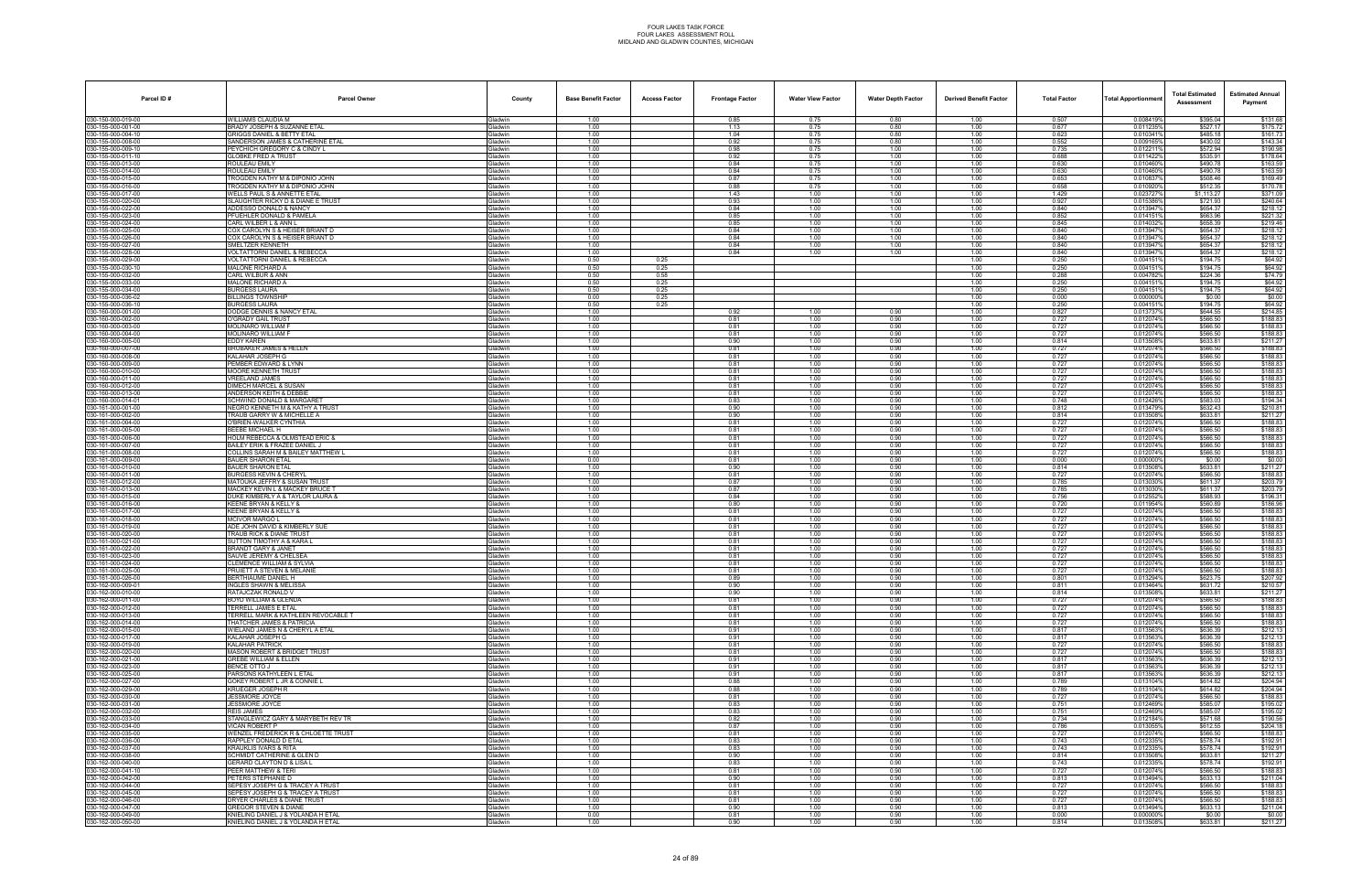| Parcel ID#                               | <b>Parcel Owner</b>                                                    | County                    | <b>Base Benefit Factor</b> | <b>Access Factor</b> | <b>Frontage Factor</b> | <b>Water View Factor</b> | <b>Water Depth Factor</b> | <b>Derived Benefit Factor</b> | <b>Total Factor</b> | <b>Total Apportionmen</b> | <b>Total Estimated</b><br>Assessment | <b>Estimated Annual</b><br>Payment |
|------------------------------------------|------------------------------------------------------------------------|---------------------------|----------------------------|----------------------|------------------------|--------------------------|---------------------------|-------------------------------|---------------------|---------------------------|--------------------------------------|------------------------------------|
| 030-162-000-052-10                       | KALAHAR JAMES & DEBORAH TRUST                                          | Gladwin                   | 1.00                       |                      | 0.93                   | 1.00                     | 0.90                      | 1.00                          | 0.838               | 0.013908%                 | \$652.55                             | \$217.52                           |
| 030-162-000-055-00<br>030-162-000-056-00 | VARGO ROBERT & VIRGINIA TRUST<br>FINNEY JEREMY & TRACEY                | Gladwin                   | 1.00<br>1.00               |                      | 0.90                   | 1.00<br>1.00             | 0.90                      | 1.00<br>1.00                  | 0.806<br>0.814      | 0.013383%<br>0.0135229    | \$627.95<br>\$634.47                 | \$209.32<br>\$211.49               |
| 030-162-000-058-00                       | TRINITY LUTHERAN CHURCH                                                | Gladwin<br>Gladwin        | 0.00                       |                      | 0.90                   |                          | 0.90<br>0.90              | 2.00                          | 0.000               | 0.000000%                 | \$0.00                               | \$0.00                             |
| 030-162-000-062-00                       | ST JOHN ELCA LEGACY FOUNDATION OF                                      | Gladwin                   | 0.00                       |                      |                        |                          | 0.90                      | 2.00                          | 0.000               | 0.000000%                 | \$0.00                               | \$0.00                             |
| 030-162-000-073-00<br>030-162-000-074-00 | CORNELL DUANE M & PAULA A TRUST<br><b>BORCH SUSAN M</b>                | Gladwin                   | 1.00<br>1.00               |                      | 0.90                   | 1.00<br>1.00             | 0.90<br>0.90              | 1.00<br>1.00                  | 0.814<br>0.727      | 0.0135089<br>0.012074%    | \$633.81<br>\$566.50                 | \$211.27<br>\$188.83               |
| 030-162-000-075-00                       | MACLAUGHLIN ERIC L & MONA LISA                                         | Gladwin<br><b>Gladwin</b> | 1.00                       |                      | 0.81<br>0.81           | 1.00                     | 0.90                      | 1.00                          | 0.727               | 0.012074%                 | \$566.50                             | \$188.83                           |
| 030-162-000-076-00                       | NIESLUCHOWSKI JOHN L & MELISSA B                                       | Gladwin                   | 1.00                       |                      | 0.81                   | 1.00                     | 0.90                      | 1.00                          | 0.727               | 0.012074%                 | \$566.50                             | \$188.83                           |
| 030-162-000-077-00<br>030-162-000-078-00 | CHURCH TINA M<br>PATTERSON CHARLES & KAREN                             | Gladwin<br>Gladwin        | 1.00<br>1.00               |                      | 0.81<br>1.07           | 1.00<br>1.00             | 0.90<br>0.90              | 1.00<br>1.00                  | 0.727<br>0.967      | 0.012074%<br>0.016052%    | \$566.50<br>\$753.18                 | \$188.83<br>\$251.06               |
| 030-162-000-080-10                       | EWERT TIMOTHY & RUTH                                                   | Gladwin                   | 1.00                       |                      | 1.00                   | 1.00                     | 0.90                      | 1.00                          | 0.898               | 0.014912%                 | \$699.68                             | \$233.23                           |
| 030-165-000-001-00                       | GIANNATTASIO TRUSTEE OF JANE T RLT                                     | Gladwin                   | 1.00                       |                      | 0.89                   | 1.00                     | 0.90                      | 1.00                          | 0.800               | 0.0132759                 | \$622.85                             | \$207.62                           |
| 030-165-000-002-00<br>030-165-000-004-01 | <b>BURDICK JOHN &amp; KATHLEEN</b><br>THRUNE CHARLES J TRUST           | Gladwin<br>Gladwin        | 1.00<br>1.00               |                      | 0.90<br>1.18           | 1.00<br>1.00             | 0.90<br>0.90              | 1.00<br>1.00                  | 0.809<br>1.064      | 0.0134339<br>0.0176719    | \$630.26<br>\$829.14                 | \$210.09<br>\$276.38               |
| 030-165-000-009-00                       | KRUGER RODNEY E & SHARON K TRUST                                       | Gladwin                   | 1.00                       |                      | 0.90                   | 1.00                     | 0.90                      | 1.00                          | 0.814               | 0.013508%                 | \$633.81                             | \$211.27                           |
| 030-165-000-011-00<br>030-165-000-013-00 | <b>MILLS JULIE</b>                                                     | Gladwin<br><b>Gladwin</b> | 1.00<br>1.00               |                      | 0.90                   | 1.00                     | 0.90                      | 1.00                          | 0.814<br>0.866      | 0.013508%<br>0.014385%    | \$633.81<br>\$674.94                 | \$211.27<br>\$224.98               |
| 030-165-000-016-00                       | <b>MCATEER JAMES &amp; PATRICIA</b><br>STRZELECKI STEVEN & LINDA       | Gladwin                   | 1.00                       |                      | 0.96<br>0.81           | 1.00<br>1.00             | 0.90<br>0.90              | 1.00<br>1.00                  | 0.727               | 0.012074%                 | \$566.50                             | \$188.83                           |
| 030-165-000-017-00                       | HARBRON BRADY                                                          | Gladwin                   | 1.00                       |                      | 0.81                   | 1.00                     | 0.90                      | 1.00                          | 0.727               | 0.012074%                 | \$566.50                             | \$188.83                           |
| 030-165-000-018-11<br>030-165-000-020-11 | REDMAN DOREEN TRUST<br><b>GOLANSKI MICHAEL &amp; BONNIE</b>            | Gladwin<br>Gladwin        | 1.00<br>1.00               |                      | 0.90<br>0.81           | 1.00<br>1.00             | 0.90<br>0.90              | 1.00<br>1.00                  | 0.814<br>0.727      | 0.013508%<br>0.012074%    | \$633.81<br>\$566.50                 | \$211.27<br>\$188.83               |
| 030-165-000-021-00                       | OWENS LARRY & MICHAEL                                                  | Gladwin                   | 1.00                       |                      | 0.81                   | 1.00                     | 0.90                      | 1.00                          | 0.727               | 0.012074%                 | \$566.50                             | \$188.83                           |
| 030-165-000-022-00                       | HUSSEY CRAIG J & JILL HUSSEY TRUST                                     | Gladwin                   | 1.00                       |                      | 0.87                   | 1.00                     | 0.90                      | 1.00                          | 0.785               | 0.013030%                 | \$611.37                             | \$203.79                           |
| 030-165-000-024-00<br>030-165-000-025-00 | WASILIUS ALEXANDER & BARBARA<br>COGSWELL STANLEY & RHODA E &           | Gladwin<br>Gladwin        | 1.00<br>1.00               |                      | 0.87<br>0.81           | 1.00<br>1.00             | 0.90<br>0.90              | 1.00<br>1.00                  | 0.785<br>0.727      | 0.013030%<br>0.012074%    | \$611.37<br>\$566.50                 | \$203.79<br>\$188.83               |
| 030-165-000-026-00                       | STASA JOHN T ETAL                                                      | Gladwin                   | 1.00                       |                      | 0.81                   | 1.00                     | 0.90                      | 1.00                          | 0.727               | 0.012074%                 | \$566.50                             | \$188.83                           |
| 030-165-000-027-00                       | DICKERSON PHYLLIS M & COX CATHERINE<br>WITTBRODT TODD & DAWN           | <b>Gladwin</b>            | 1.00                       |                      | 0.81                   | 1.00                     | 0.90                      | 1.00                          | 0.727               | 0.012074%                 | \$566.50                             | \$188.83                           |
| 030-165-000-028-01<br>030-165-000-029-00 | SOWINSKI JOSEPH & CYNTHIA                                              | Gladwin<br>Gladwin        | 1.00<br>1.00               |                      | 0.81<br>0.81           | 1.00<br>1.00             | 0.90<br>0.90              | 1.00<br>1.00                  | 0.727<br>0.727      | 0.012074%<br>0.012074%    | \$566.50<br>\$566.50                 | \$188.83<br>\$188.83               |
| 030-165-000-030-00                       | GRZEGORCZYK JAMES E &                                                  | Gladwin                   | 1.00                       |                      | 0.81                   | 1.00                     | 0.90                      | 1.00                          | 0.727               | 0.012074%                 | \$566.50                             | \$188.83                           |
| 030-165-000-031-00<br>030-165-000-032-00 | MARSHALL KAY L<br>OSBORNE RICHARD & MARILYN TRUST                      | Gladwin<br>Gladwin        | 1.00<br>1.00               |                      | 0.81<br>0.90           | 1.00<br>1.00             | 0.90<br>0.90              | 1.00<br>1.00                  | 0.727<br>0.814      | 0.012074%<br>0.013508%    | \$566.50<br>\$633.81                 | \$188.83<br>\$211.27               |
| 030-165-000-034-00                       | AULT RONALD W & JENNELE                                                | Gladwin                   | 1.00                       |                      | 0.81                   | 1.00                     | 0.90                      | 1.00                          | 0.727               | 0.012074%                 | \$566.50                             | \$188.83                           |
| 030-165-000-035-00                       | WENDLING JOHN & TAMMY                                                  | Gladwin                   | 1.00                       |                      | 0.81                   | 1.00                     | 0.90                      | 1.00                          | 0.727               | 0.012074%                 | \$566.50                             | \$188.83                           |
| 030-165-000-036-00<br>030-165-000-037-00 | <b>BASSIL CHRISTOPHER E</b><br>O'BRIEN DENNIS & PATRICIA               | Gladwin<br>Gladwin        | 1.00<br>1.00               |                      | 0.81<br>0.81           | 1.00<br>1.00             | 0.90<br>0.90              | 1.00<br>1.00                  | 0.727<br>0.727      | 0.012074%<br>0.012074%    | \$566.50<br>\$566.50                 | \$188.83<br>\$188.83               |
| 030-165-000-038-00                       | BRINK ROBERT J & HODGES KIMBERLY Y                                     | <b>Gladwin</b>            | 1.00                       |                      | 0.81                   | 1.00                     | 0.90                      | 1.00                          | 0.727               | 0.012074%                 | \$566.50                             | \$188.83                           |
| 030-165-000-039-00                       | DOUROUJALIAN YVETTE M & GEORGE A                                       | Gladwin                   | 1.00                       |                      | 0.81                   | 1.00                     | 0.90                      | 1.00                          | 0.727               | 0.012074%                 | \$566.50                             | \$188.83                           |
| 030-165-000-040-00<br>030-165-000-041-00 | SCHULZ ANDREW & SARAH<br><b>MIDDLETON GARY &amp; ANNETTE</b>           | Gladwin<br>Gladwin        | 1.00<br>1.00               |                      | 0.81<br>0.81           | 1.00<br>1.00             | 0.90<br>0.90              | 1.00<br>1.00                  | 0.727<br>0.727      | 0.012074%<br>0.012074%    | \$566.50<br>\$566.50                 | \$188.83<br>\$188.83               |
| 030-165-000-042-00                       | <b>HELDT THOMAS &amp; JODI</b>                                         | Gladwin                   | 1.00                       |                      | 0.81                   | 1.00                     | 0.90                      | 1.00                          | 0.727               | 0.012074%                 | \$566.50                             | \$188.83                           |
| 030-165-000-050-00<br>030-165-000-050-01 | <b>GIANNATTASIO JANE TRUSTEE</b><br>GIANNATTASIO JANE T                | Gladwin<br>Gladwin        | 1.00<br>1.00               |                      | 0.96<br>0.80           | 1.00<br>1.00             | 0.90<br>0.90              | 1.00<br>1.00                  | 0.863<br>0.720      | 0.0143279<br>0.011954%    | \$672.22<br>\$560.89                 | \$224.07<br>\$186.96               |
| 030-165-000-051-00                       | YOUNG RONALD & MICHELLE LIVING TRUS                                    | Gladwin                   | 1.00                       |                      | 0.95                   | 1.00                     | 0.90                      | 1.00                          | 0.852               | 0.0141439                 | \$663.59                             | \$221.20                           |
| 030-165-000-052-00                       | JUDD DENIS L & DEBBIE R ETAL                                           | Gladwin                   | 1.00                       |                      | 0.90                   | 1.00                     | 0.90                      | 1.00                          | 0.814               | 0.013508%                 | \$633.81                             | \$211.27                           |
| 030-165-000-053-00<br>030-165-000-054-00 | SCHULZ ANDREW & SARAH<br>LACKEY DANIEL                                 | Gladwin<br><b>Gladwin</b> | 1.00<br>1.00               |                      | 0.90<br>0.90           | 1.00<br>1.00             | 0.90<br>0.90              | 1.00<br>1.00                  | 0.814<br>0.814      | 0.0135089<br>0.013508%    | \$633.81<br>\$633.81                 | \$211.27<br>\$211.27               |
| 030-165-000-055-00                       | JUDD DENIS L & DEBBIE R ETAL                                           | Gladwin                   | 1.00                       |                      | 1.07                   | 1.00                     | 0.90                      | 1.00                          | 0.959               | 0.015925%                 | \$747.21                             | \$249.07                           |
| 030-165-000-056-00                       | DETGEN WAYNE R JR                                                      | Gladwin                   | 1.00                       |                      | 0.90                   | 1.00                     | 0.90                      | 1.00                          | 0.814               | 0.013508%                 | \$633.81                             | \$211.27                           |
| 030-165-000-057-00<br>030-170-000-001-00 | <b>SCHULZ SARAH &amp; ANDREW</b><br>GONSALEZ ANTONIO & ELEANOR M &     | Gladwin<br>Gladwin        | 1.00<br>1.00               |                      | 0.95<br>0.84           | 1.00<br>1.00             | 0.90<br>0.90              | 1.00<br>1.00                  | 0.856<br>0.756      | 0.014206%<br>0.0125529    | \$666.54<br>\$588.93                 | \$222.18<br>\$196.31               |
| 030-170-000-002-00                       | ITTLE DAVID                                                            | Gladwin                   | 1.00                       |                      | 0.84                   | 1.00                     | 0.90                      | 1.00                          | 0.756               | 0.0125529                 | \$588.93                             | \$196.31                           |
| 030-170-000-003-00<br>030-170-000-004-00 | <b>MYER JEREMY &amp; KRISTY</b><br>SWAID DENNIS & NANCY                | Gladwin<br>Gladwin        | 1.00<br>1.00               |                      | 0.84<br>0.91           | 1.00<br>1.00             | 0.90<br>0.90              | 1.00<br>1.00                  | 0.756<br>0.821      | 0.012552%<br>0.013639%    | \$588.93<br>\$639.92                 | \$196.31<br>\$213.31               |
| 030-170-000-006-00                       | CHRISTODOLU CHRIST & DARLENE                                           | Gladwin                   | 1.00                       |                      | 0.92                   | 1.00                     | 0.90                      | 1.00                          | 0.825               | 0.013695%                 | \$642.58                             | \$214.19                           |
| 030-170-000-007-00                       | <b>BAXTER CHARLES &amp; CAROL</b>                                      | Gladwin                   | 1.00                       |                      | 0.85                   | 1.00                     | 0.90                      | 1.00                          | 0.767               | 0.0127369                 | \$597.56                             | \$199.19                           |
| 030-170-000-009-00<br>030-170-000-010-10 | HUOT RENALD L & RYMERSON STACIA A<br>SYERSON DIANA J ETAL              | Gladwin<br>Gladwin        | 1.00<br>1.00               |                      | 0.84<br>0.86           | 1.00<br>1.00             | 0.90<br>0.90              | 1.00<br>1.00                  | 0.756<br>0.777      | 0.0125529<br>0.012893%    | \$588.93<br>\$604.96                 | \$196.31<br>\$201.65               |
| 030-170-000-011-10                       | SIKORA THOMAS JR & CARA                                                | Gladwin                   | 1.00                       |                      | 0.90                   | 1.00                     | 0.90                      | 1.00                          | 0.809               | 0.013433                  | \$630.26                             | \$210.09                           |
| 030-170-000-013-00<br>030-170-000-014-00 | HUNTER FAMILY REVOCABLE LIVING TRUS<br>SCHOWALTER GREGORY P & TAMARA S | Gladwin<br>Gladwin        | 1.00<br>1.00               |                      | 0.90<br>0.80           | 1.00<br>1.00             | 0.90<br>0.90              | 1.00<br>1.00                  | 0.813<br>0.720      | 0.013494%<br>0.011954%    | \$633.13<br>\$560.89                 | \$211.04<br>\$186.96               |
| 030-170-000-014-01                       | WALTERS RICHARD & HEATHER                                              | Gladwin                   | 1.00                       |                      | 0.88                   | 1.00                     | 0.90                      | 1.00                          | 0.792               | 0.013150%                 | \$616.98                             | \$205.66                           |
| 030-170-000-014-02                       | THOMAS DAVE & VICKI                                                    | Gladwin                   | 1.00                       |                      | 0.80                   | 1.00                     | 0.90                      | 1.00                          | 0.720               | 0.011954%                 | \$560.89                             | \$186.96                           |
| 030-170-000-014-03<br>030-170-000-014-04 | THOMAS DAVID S<br><b>GLOMSON SHIRLEY MAY</b>                           | Gladwin<br>Gladwin        | 1.00<br>1.00               |                      | 0.86<br>0.89           | 1.00<br>1.00             | 0.90<br>0.90              | 1.00<br>1.00                  | 0.771<br>0.804      | 0.0128029<br>0.013349%    | \$600.65<br>\$626.33                 | \$200.22<br>\$208.78               |
| 030-170-000-014-05                       | CHAVORA KARY D ETAL                                                    | Gladwin                   | 1.00                       |                      | 0.87                   | 1.00                     | 0.90                      | 1.00                          | 0.782               | 0.0129789                 | \$608.91                             | \$202.97                           |
| 030-170-000-014-06<br>030-170-000-020-00 | JONES LARRY & JEANENE<br>BILLINGS TOWNSHIP                             | Gladwin<br>Gladwin        | 1.00<br>0.00               |                      | 0.91<br>0.95           | 1.00<br>1.00             | 0.90<br>0.80              | 1.00<br>1.00                  | 0.821<br>0.000      | 0.0136279<br>0.000000%    | \$639.36<br>\$0.00                   | \$213.12<br>\$0.00                 |
| 030-170-000-021-00                       | BILLINGS TOWNSHIP                                                      | Gladwin                   | 1.00                       |                      | 0.88                   | 1.00                     | 0.90                      | 1.00                          | 0.792               | 0.013150%                 | \$616.98                             | \$205.66                           |
| 030-170-000-022-00                       | ARMENTROUT OK SHIL & YUN KYUSANG                                       | Gladwin                   | 1.00                       |                      | 0.95                   | 1.00                     | 0.90                      | 1.00                          | 0.859               | 0.014267%                 | \$669.42                             | \$223.14                           |
| 030-170-000-023-00<br>030-170-000-024-00 | BURGER JUDITH A & BURGER KATHRYN A<br>CLEVINGER JAMES & MARY           | Gladwin<br>Gladwin        | 1.00<br>1.00               |                      | 0.87<br>0.87           | 1.00<br>1.00             | 0.90<br>0.90              | 1.00<br>1.00                  | 0.785<br>0.785      | 0.013030%<br>0.013030%    | \$611.37<br>\$611.37                 | \$203.79<br>\$203.79               |
| 030-170-000-025-00                       | MCCONNELL JASON & NICOLE                                               | Gladwin                   | 1.00                       |                      | 0.87                   | 1.00                     | 0.90                      | 1.00                          | 0.785               | 0.013030%                 | \$611.37                             | \$203.79                           |
| 030-170-000-026-00<br>030-170-000-027-00 | <b>BURNETT ROBERT</b><br><b>IWEN AMY ETAL</b>                          | Gladwin<br>Gladwin        | 1.00<br>1.00               |                      | 0.87<br>0.83           | 1.00<br>1.00             | 0.90<br>0.90              | 1.00<br>1.00                  | 0.786<br>0.743      | 0.013055%<br>0.012335%    | \$612.55<br>\$578.74                 | \$204.18<br>\$192.91               |
| 030-170-000-028-00                       | SHEPICH JAMES & ANITA                                                  | Gladwin                   | 1.00                       |                      | 0.91                   | 1.00                     | 0.90                      | 1.00                          | 0.821               | 0.013639%                 | \$639.92                             | \$213.31                           |
| 030-170-000-029-00                       | FITZPATRICK PATRICK                                                    | Gladwin                   | 1.00                       |                      | 0.85                   | 1.00                     | 0.90                      | 1.00                          | 0.769               | 0.0127699                 | \$599.13                             | \$199.71                           |
| 030-170-000-030-00<br>030-170-000-031-00 | YATES ROBERT J<br>POULSON KEITH A & CHERYL S                           | Gladwin<br>Gladwin        | 1.00<br>1.00               |                      | 0.85<br>0.85           | 1.00<br>1.00             | 0.90<br>0.90              | 1.00<br>1.00                  | 0.769<br>0.769      | 0.012769%<br>0.012769%    | \$599.13<br>\$599.13                 | \$199.71<br>\$199.71               |
| 030-170-000-032-00                       | RAJEWSKI CODY A & DUBIE BROOKE A                                       | Gladwin                   | 1.00                       |                      | 0.85                   | 1.00                     | 0.90                      | 1.00                          | 0.769               | 0.012769%                 | \$599.13                             | \$199.71                           |
| 030-175-000-001-00<br>030-175-000-003-00 | JOHNSON SR WILLIAM JOHN & PAMELA                                       | Gladwin                   | 1.00                       |                      | 0.93                   | 0.75                     | 0.80                      | 1.00                          | 0.557               | 0.009248%                 | \$433.92                             | \$144.64                           |
| 030-175-000-004-00                       | STARK LUCAS & JENNIFER<br><b>GERMAIN DAVID &amp; RENEE</b>             | Gladwin<br>Gladwin        | 1.00<br>1.00               |                      | 0.86<br>0.87           | 0.75<br>0.75             | 0.80<br>0.80              | 1.00<br>1.00                  | 0.517<br>0.524      | 0.0085769<br>0.008703%    | \$402.38<br>\$408.37                 | \$134.13<br>\$136.12               |
| 030-175-000-005-00                       | MCKELLAR MAC & DARLENE TRUST                                           | Gladwin                   | 1.00                       |                      | 0.88                   | 0.75                     | 0.80                      | 1.00                          | 0.530               | 0.008796%                 | \$412.69                             | \$137.56                           |
| 030-175-000-006-00<br>030-175-000-007-00 | CZAPP RICHARD A JR & DONA<br>HOWE FLOYD & NORMA                        | Gladwin<br>Gladwin        | 1.00<br>1.00               |                      | 0.87<br>1.25           | 0.75<br>0.75             | 0.80<br>0.80              | 1.00<br>1.00                  | 0.522<br>0.747      | 0.008669%<br>0.012404%    | \$406.77<br>\$582.01                 | \$135.59<br>\$194.00               |
| 030-175-000-008-00                       | NEWPORT DWIGHT E & DEBRA L &                                           | Gladwin                   | 1.00                       |                      | 1.02                   | 0.75                     | 0.80                      | 1.00                          | 0.611               | 0.0101369                 | \$475.59                             | \$158.53                           |
| 030-175-000-009-00                       | SMITH CLAUDE E & LESLIE A ETAL                                         | Gladwin                   | 1.00                       |                      | 0.86                   | 0.75                     | 0.80                      | 1.00                          | 0.518               | 0.008596%                 | \$403.31                             | \$134.44                           |
| 030-175-000-010-00<br>030-175-000-011-00 | STARK LUCAS & JENNIFER<br><b>WOLF STEVEN H</b>                         | Gladwin<br>Gladwin        | 1.00<br>1.00               |                      | 0.86<br>0.86           | 0.75<br>0.75             | 0.80<br>0.80              | 1.00<br>1.00                  | 0.518<br>0.518      | 0.008596%<br>0.008596%    | \$403.31<br>\$403.31                 | \$134.44<br>\$134.44               |
| 030-175-000-012-00                       | DRAKE JAMES W & DIANA L                                                | Gladwin                   | 1.00                       |                      | 0.86                   | 0.75                     | 0.80                      | 1.00                          | 0.518               | 0.008596%                 | \$403.31                             | \$134.44                           |
| 030-175-000-013-00<br>030-175-000-014-00 | DRAKE JAMES W & DIANA L<br>WILSON WOODROW L & WILSON EARL D            | Gladwin<br>Gladwin        | 1.00<br>1.00               |                      | 0.86<br>0.86           | 0.75<br>0.75             | 0.80<br>0.80              | 1.00<br>1.00                  | 0.518<br>0.518      | 0.008596%<br>0.008596%    | \$403.31<br>\$403.31                 | \$134.44<br>\$134.44               |
| 030-175-000-015-00                       | <b>FAUST LORRIANE LIFE ESTATE</b>                                      | Gladwin                   | 1.00                       |                      | 0.86                   | 0.75                     | 0.80                      | 1.00                          | 0.518               | 0.008596%                 | \$403.31                             | \$134.44                           |
| 030-175-000-016-00                       | AIKEN DAVID & KELLY                                                    | Gladwin                   | 1.00                       |                      | 0.86                   | 0.75                     | 0.80                      | 1.00                          | 0.518               | 0.008596%                 | \$403.31                             | \$134.44                           |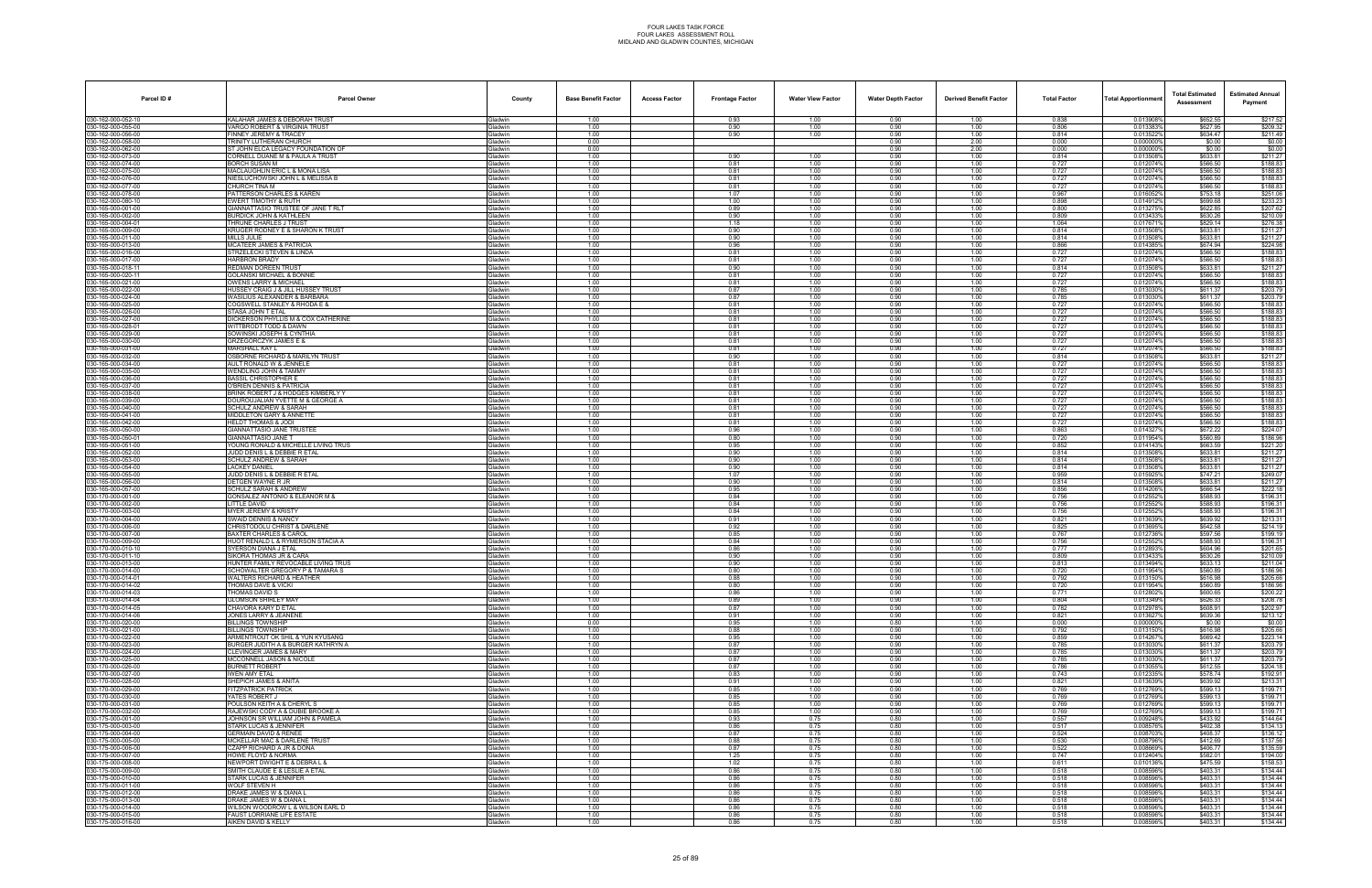| Parcel ID#                               | <b>Parcel Owner</b>                                               | County             | <b>Base Benefit Factor</b> | <b>Access Factor</b> | <b>Frontage Factor</b> | <b>Water View Factor</b> | <b>Water Depth Factor</b> | <b>Derived Benefit Factor</b> | <b>Total Factor</b> | <b>Total Apportionmen</b> | <b>Total Estimated</b><br>Assessment | <b>Estimated Annual</b><br>Payment |
|------------------------------------------|-------------------------------------------------------------------|--------------------|----------------------------|----------------------|------------------------|--------------------------|---------------------------|-------------------------------|---------------------|---------------------------|--------------------------------------|------------------------------------|
| 030-175-000-017-00                       | PASMANTER BRIAN & TERESA                                          | Gladwin            | 1.00                       |                      | 0.86                   | 0.75                     | 0.80                      | 1.00                          | 0.518               | 0.008596%                 | \$403.31                             | \$134.44                           |
| 030-175-000-018-00                       | MANN JAMES ALFRED & CHRISTINE                                     | Gladwin            | 1.00                       |                      | 0.86                   | 0.75                     | 0.80                      | 1.00                          | 0.518               | 0.008596%                 | \$403.31                             | \$134.44                           |
| 030-175-000-019-00<br>030-175-000-020-00 | KRICK LOUIS & ANITA<br>WIATR DAVID W & SUSANA J                   | Gladwin<br>Gladwin | 1.00<br>1.00               |                      | 0.86<br>0.87           | 0.75<br>0.75             | 0.80<br>0.80              | 1.00<br>1.00                  | 0.518<br>0.520      | 0.0085969<br>0.008634%    | \$403.31<br>\$405.09                 | \$134.44<br>\$135.03               |
| 030-175-000-021-02                       | WOLF STEVEN H                                                     | Gladwin            | 0.50                       | 0.50                 |                        |                          |                           | 1.00                          | 0.250               | 0.0041519                 | \$194.75                             | \$64.92                            |
| 030-175-000-021-10                       | STRZELECKI STEVEN M & LINDA                                       | Gladwin            | 0.50                       | 0.50                 |                        |                          |                           | 1.00                          | 0.250               | 0.0041519                 | \$194.75                             | \$64.92                            |
| 030-175-000-021-20<br>030-175-000-021-30 | <b>KRICK LOUIS &amp; ANITA</b><br>GOLANSKI MICHAEL & BONNIE       | Gladwin<br>Gladwin | 0.50<br>0.50               | 0.50<br>0.50         |                        |                          |                           | 1.00<br>1.00                  | 0.250<br>0.250      | 0.004151<br>0.004151      | \$194.75<br>\$194.75                 | \$64.92<br>\$64.92                 |
| 030-175-000-021-41                       | WILSON WOODROW L & WILSON EARL D &                                | Gladwin            | 0.50                       | 0.50                 |                        |                          |                           | 1.00                          | 0.250               | 0.0041519                 | \$194.75                             | \$64.92                            |
| 030-180-000-001-00                       | <b>HEROLD GAIL</b>                                                | Gladwin            | 1.00                       |                      | 0.88                   | 0.85                     | 0.90                      | 1.00                          | 0.673               | 0.011177                  | \$524.43                             | \$174.81                           |
| 030-180-000-002-01<br>030-180-000-003-00 | <b>HEROLD GAIL</b><br>LEIGHT JOHN & MARY                          | Gladwin<br>Gladwin | 1.00<br>1.00               |                      | 0.88<br>0.88           | 0.75<br>0.75             | 0.90<br>0.90              | 1.00<br>1.00                  | 0.594<br>0.594      | 0.0098629<br>0.0098629    | \$462.73<br>\$462.73                 | \$154.24<br>\$154.24               |
| 030-180-000-004-00                       | <b>ARDT ROBERT T</b>                                              | Gladwin            | 1.00                       |                      | 0.88                   | 0.75                     | 0.90                      | 1.00                          | 0.594               | 0.0098629                 | \$462.73                             | \$154.24                           |
| 030-180-000-005-00                       | DOYLE JEFFERY A                                                   | Gladwin            | 1.00                       |                      | 0.90                   | 0.75                     | 0.90                      | 1.00                          | 0.605               | 0.010050%                 | \$471.55                             | \$157.18                           |
| 030-180-000-006-10                       | NELSON DANIEL & KENDRA                                            | Gladwin            | 1.00                       |                      | 0.91                   | 0.75                     | 0.90                      | 1.00                          | 0.615               | 0.010211%                 | \$479.09                             | \$159.70                           |
| 030-180-000-007-10<br>030-180-000-008-00 | <b>WESTPHAL THOMAS J II</b><br>WITBECK JEFFERY R & SWANSON JANELL | Gladwin<br>Gladwin | 1.00<br>1.00               |                      | 0.90<br>0.99           | 0.75<br>0.75             | 0.90<br>0.90              | 1.00<br>1.00                  | 0.608<br>0.672      | 0.010098%<br>0.0111519    | \$473.79<br>\$523.19                 | \$157.93<br>\$174.40               |
| 030-180-000-010-00                       | MITCHELL WAYNE & FAY                                              | Gladwin            | 1.00                       |                      | 0.87                   | 0.75                     | 0.80                      | 1.00                          | 0.524               | 0.008703                  | \$408.37                             | \$136.12                           |
| 030-180-000-011-00                       | OGDEN EVELYN & JERRY                                              | Gladwin            | 1.00                       |                      | 0.87                   | 0.75                     | 0.80                      | 1.00                          | 0.524               | 0.008703%                 | \$408.37                             | \$136.12                           |
| 030-180-000-012-00<br>030-180-000-013-00 | WITTSTOCK LEO & PAULA<br>LUTZ PAUL BRADLEY                        | Gladwin<br>Gladwin | 1.00<br>1.00               |                      | 0.87<br>0.87           | 0.75<br>0.75             | 0.80<br>0.80              | 1.00<br>1.00                  | 0.524<br>0.524      | 0.0087039<br>0.008703     | \$408.37<br>\$408.37                 | \$136.12<br>\$136.12               |
| 030-180-000-014-00                       | LUTZ PAUL BRADLEY                                                 | Gladwin            | 1.00                       |                      | 0.87                   | 0.75                     | 0.80                      | 1.00                          | 0.524               | 0.0087039                 | \$408.37                             | \$136.12                           |
| 030-180-000-015-00                       | COMSTOCK PATRICE                                                  | Gladwin            | 1.00                       |                      | 0.87                   | 0.75                     | 0.80                      | 1.00                          | 0.524               | 0.008703                  | \$408.37                             | \$136.12                           |
| 030-180-000-016-00<br>030-180-000-017-00 | LEDWICK ANTHONY & LISA<br><b>LEDWICK ANTHONY &amp; LISA</b>       | Gladwin            | 1.00<br>1.00               |                      | 0.87<br>0.87           | 0.75<br>0.75             | 0.80<br>0.80              | 1.00<br>1.00                  | 0.524<br>0.524      | 0.008703%<br>0.008703%    | \$408.37<br>\$408.37                 | \$136.12                           |
| 030-180-000-018-00                       | BILLINGS BIBLE CHURCH                                             | Gladwin<br>Gladwin | 1.00                       |                      | 1.40                   | 0.75                     | 0.80                      | 2.00                          | 1.683               | 0.0279399                 | \$1,310.92                           | \$136.12<br>\$436.97               |
| 030-185-000-001-00                       | JOHNSON SHERRIL & CHARLES                                         | Gladwin            | 1.00                       |                      | 1.55                   | 1.00                     | 0.90                      | 1.00                          | 1.391               | 0.0230879                 | \$1,083.23                           | \$361.08                           |
| 030-185-000-002-10                       | MIER RANDELL W & KIM L                                            | Gladwin            | 1.00                       |                      | 1.42                   | 1.00                     | 0.90                      | 1.00                          | 1.281               | 0.0212669                 | \$997.79                             | \$332.60                           |
| 030-185-000-002-21<br>030-185-000-003-00 | TEER DANIEL & JILL<br>OSTLUND SUB PROPERTY OWNERS                 | Gladwin<br>Gladwin | 1.00<br>1.00               |                      | 1.03<br>0.86           | 1.00<br>1.00             | 0.90<br>0.90              | 1.00<br>1.00                  | 0.927<br>0.777      | 0.015399%<br>0.012893%    | \$722.52<br>\$604.96                 | \$240.84<br>\$201.65               |
| 030-185-000-004-00                       | OSTRANDER JOYCE ETAL                                              | Gladwin            | 1.00                       |                      | 0.88                   | 1.00                     | 0.90                      | 1.00                          | 0.788               | 0.0130809                 | \$613.70                             | \$204.57                           |
| 030-185-000-005-00                       | THOMPSON DEAN R & REBECCA S TRUST                                 | Gladwin            | 1.00                       |                      | 0.88                   | 1.00                     | 0.90                      | 1.00                          | 0.788               | 0.013080%                 | \$613.70                             | \$204.57                           |
| 030-185-000-006-00<br>030-185-000-007-00 | DAVIS DONNA LEE ETAL<br><b>DOMINE PATRICK L TRUST</b>             | Gladwin            | 1.00<br>1.00               |                      | 0.88                   | 1.00<br>1.00             | 0.90<br>0.90              | 1.00<br>1.00                  | 0.788<br>0.788      | 0.0130809<br>0.013080%    | \$613.70                             | \$204.57<br>\$204.57               |
| 030-185-000-008-00                       | LOVELACE BRUCE G & KAREN J TRUST                                  | Gladwin<br>Gladwin | 1.00                       |                      | 0.88<br>0.88           | 1.00                     | 0.90                      | 1.00                          | 0.788               | 0.013080%                 | \$613.70<br>\$613.70                 | \$204.57                           |
| 030-185-000-009-00                       | WILLIAMS J LARRY & KATHERINE                                      | Gladwin            | 1.00                       |                      | 0.88                   | 1.00                     | 0.90                      | 1.00                          | 0.788               | 0.0130809                 | \$613.70                             | \$204.57                           |
| 030-185-000-010-00                       | FUSCO PHILIP & WALTRAUD TRUST                                     | Gladwin            | 1.00                       |                      | 0.88                   | 1.00                     | 0.90                      | 1.00                          | 0.788               | 0.013080%                 | \$613.70                             | \$204.57                           |
| 030-185-000-011-00<br>030-185-000-012-00 | LAKE COTTAGE LLC<br>DANKO ANDREW & PATRICIA TRUST                 | Gladwin<br>Gladwin | 1.00<br>1.00               |                      | 0.88<br>0.88           | 1.00<br>1.00             | 0.90<br>0.90              | 1.00<br>1.00                  | 0.788<br>0.788      | 0.0130809<br>0.013080%    | \$613.70<br>\$613.70                 | \$204.5<br>\$204.57                |
| 030-185-000-013-00                       | RICHMOND SARAH                                                    | Gladwin            | 1.00                       |                      | 0.87                   | 1.00                     | 0.90                      | 1.00                          | 0.782               | 0.012978%                 | \$608.91                             | \$202.97                           |
| 030-185-000-014-00                       | BELL GERALD & JOAN                                                | Gladwin            | 1.00                       |                      | 0.87                   | 1.00                     | 0.90                      | 1.00                          | 0.782               | 0.012978                  | \$608.91                             | \$202.97                           |
| 030-185-000-015-00<br>030-185-000-017-01 | WAGNER HARRY & MELISSA<br>MCPEAK ERIC & BARBARA ETAL              | Gladwin            | 1.00<br>1.00               |                      | 0.96<br>0.97           | 1.00<br>1.00             | 0.90<br>0.90              | 1.00<br>1.00                  | 0.868<br>0.870      | 0.0144139<br>0.0144419    | \$676.27<br>\$677.59                 | \$225.42<br>\$225.86               |
| 030-185-000-019-00                       | MCPEAK ERIC & BARBARA ETAL                                        | Gladwin<br>Gladwin | 1.00                       |                      | 1.44                   | 1.00                     | 0.90                      | 1.00                          | 1.294               | 0.021481%                 | \$1,007.89                           | \$335.96                           |
| 030-185-000-023-10                       | <b>INMAN PATTY ETAL</b>                                           | Gladwin            | 1.00                       |                      | 1.17                   | 0.75                     | 0.80                      | 1.00                          | 0.701               | 0.011642%                 | \$546.24                             | \$182.08                           |
| 030-185-000-025-00                       | BURLINGAME KENNETH E & KATHRYN A                                  | Gladwin            | 1.00                       |                      | 0.90                   | 0.75                     | 0.80                      | 1.00                          | 0.542               | 0.0089969                 | \$422.08                             | \$140.69                           |
| 030-185-000-026-10<br>030-185-000-027-00 | WHITE RANDAL S<br>SPENCER GERALD R III & TABITHA L                | Gladwin<br>Gladwin | 1.00<br>1.00               |                      | 0.92<br>0.92           | 0.75<br>0.75             | 0.80<br>0.80              | 1.00<br>1.00                  | 0.552<br>0.553      | 0.0091719<br>0.0091789    | \$430.32<br>\$430.63                 | \$143.44<br>\$143.54               |
| 030-185-000-029-00                       | ARNOLD DOUGLAS & PAULA                                            | Gladwin            | 1.00                       |                      | 0.90                   | 0.75                     | 0.80                      | 1.00                          | 0.542               | 0.008996%                 | \$422.08                             | \$140.69                           |
| 030-185-000-030-00                       | GAUDARD BARBARA A & WILLIAM P                                     | Gladwin            | 1.00                       |                      | 1.10                   | 0.75                     | 0.80                      | 1.00                          | 0.662               | 0.010992%                 | \$515.75                             | \$171.92                           |
| 030-185-000-033-00<br>030-185-000-034-00 | CLUFF BRIAN J & MICHELLE L<br>OSTRANDER JOYCE & GEMPEL S          | Gladwin<br>Gladwin | 1.00<br>1.00               |                      | 0.90<br>0.90           | 0.75<br>0.75             | 0.80<br>0.80              | 1.00<br>1.00                  | 0.542<br>0.542      | 0.0089969<br>0.008996%    | \$422.08<br>\$422.08                 | \$140.69<br>\$140.69               |
| 030-185-000-035-00                       | OSTRANDER JOYCE ET AL                                             | Gladwin            | 1.00                       |                      | 0.90                   | 0.75                     | 0.80                      | 1.00                          | 0.542               | 0.008996%                 | \$422.08                             | \$140.69                           |
| 030-185-000-036-00                       | MATTHIAS BRIAN G & CYNTHIA J ETAL                                 | Gladwin            | 1.00                       |                      | 0.90                   | 0.75                     | 0.80                      | 1.00                          | 0.542               | 0.008996%                 | \$422.08                             | \$140.69                           |
| 030-185-000-037-00                       | <b>BURTCH DOUGLAS P &amp; PEGGY</b>                               | Gladwin            | 1.00                       |                      | 0.90                   | 0.75                     | 0.80                      | 1.00                          | 0.542               | 0.008996%                 | \$422.08                             | \$140.69                           |
| 030-185-000-038-10<br>030-185-000-039-01 | STREETER RONALD C II &<br><b>HOOVER JERRY &amp; KIM</b>           | Gladwin<br>Gladwin | 1.00<br>1.00               |                      | 1.02<br>1.02           | 0.75<br>0.75             | 0.80<br>0.80              | 1.00<br>1.00                  | 0.611<br>0.611      | 0.0101369<br>0.010136%    | \$475.59<br>\$475.59                 | \$158.53<br>\$158.53               |
| 030-185-000-040-10                       | <b>MCGOWAN BRUCE &amp; HEIDE</b>                                  | Gladwin            | 1.00                       |                      | 0.80                   | 0.75                     | 0.80                      | 1.00                          | 0.480               | 0.007969%                 | \$373.93                             | \$124.64                           |
| 030-185-000-041-00                       | <b>MCGOWAN BRUCE &amp; HEIDE</b>                                  | Gladwin            | 1.00                       |                      | 0.93                   | 0.75                     | 0.80                      | 1.00                          | 0.556               | 0.009226%                 | \$432.89                             | \$144.30                           |
| 030-185-000-042-00<br>030-185-000-043-10 | <b>HYCKI CINDY &amp; HYCKI MATTHEW</b><br>COLLINS STEVEN          | Gladwin<br>Gladwin | 1.00<br>1.00               |                      | 0.89<br>0.95           | 0.75<br>0.75             | 0.80<br>0.80              | 1.00<br>1.00                  | 0.536<br>0.570      | 0.008899%<br>0.009471     | \$417.55<br>\$444.36                 | \$139.18<br>\$148.12               |
| 030-185-000-045-01                       | ROGERS JAMES J & KRISTINA L                                       | Gladwin            | 1.00                       |                      | 0.89                   | 0.75                     | 0.80                      | 1.00                          | 0.536               | 0.008899%                 | \$417.55                             | \$139.18                           |
| 030-185-000-046-01                       | SWARTZMILLER FRANK ET UX                                          | <b>Gladwin</b>     | 1.00                       |                      | 0.96                   | 0.75                     | 0.80                      | 1.00                          | 0.574               | 0.0095319                 | \$447.22                             | \$149.07                           |
| 030-185-000-048-00<br>030-185-000-050-00 | DOWNEY GERALD A & SUZANNE<br><b>GIVENS NICHOLAS</b>               | Gladwin<br>Gladwin | 1.00<br>1.00               |                      | 0.95<br>0.98           | 0.75<br>0.75             | 0.80<br>0.80              | 1.00<br>1.00                  | 0.570<br>0.590      | 0.009471%<br>0.009802%    | \$444.36<br>\$459.91                 | \$148.12<br>\$153.30               |
| 030-185-000-052-00                       | GIVENS NICHOLAS                                                   | Gladwin            | 1.00                       |                      | 0.89                   | 0.75                     | 0.80                      | 1.00                          | 0.536               | 0.008899%                 | \$417.55                             | \$139.18                           |
| 030-185-000-053-10                       | DOUGLAS MATTHEW J                                                 | Gladwin            | 1.00                       |                      | 1.28                   | 0.75                     | 0.80                      | 1.00                          | 0.771               | 0.012800%                 | \$600.58                             | \$200.19                           |
| 030-185-000-056-01                       | SPENCER WILMER & PATRICIA                                         | Gladwin            | 1.00                       |                      | 0.80                   | 0.75                     | 0.90                      | 1.00                          | 0.540               | 0.008966%                 | \$420.67                             | \$140.22                           |
| 030-200-000-001-00<br>030-200-000-002-00 | ZUNICH BARBARA A & ZUNICH DANIEL A<br>RICHARDSON JONATHAN G       | Gladwin<br>Gladwin | 1.00<br>1.00               |                      | 0.80<br>0.85           | 1.00<br>1.00             | 0.90<br>0.90              | 1.00<br>1.00                  | 0.720<br>0.767      | 0.011954%<br>0.012736%    | \$560.89<br>\$597.56                 | \$186.96<br>\$199.19               |
| 030-200-000-003-00                       | LAUTNER KEVIN & SPITZER ANN                                       | Gladwin            | 1.00                       |                      | 0.85                   | 1.00                     | 0.90                      | 1.00                          | 0.767               | 0.012736%                 | \$597.56                             | \$199.19                           |
| 030-200-000-004-00                       | WILSON IAN R & CHRISTIANNE TRUST                                  | Gladwin            | 1.00                       |                      | 0.85                   | 1.00                     | 0.90                      | 1.00                          | 0.767               | 0.012736%                 | \$597.56                             | \$199.19                           |
| 030-200-000-005-00<br>030-200-000-006-00 | WHITE MARCIA C<br>CLARK TERRY & URSULA ETAL                       | Gladwin<br>Gladwin | 1.00<br>1.00               |                      | 0.85<br>0.85           | 1.00<br>1.00             | 0.90<br>0.90              | 1.00<br>1.00                  | 0.767<br>0.767      | 0.012736%<br>0.012736%    | \$597.56<br>\$597.56                 | \$199.19<br>\$199.19               |
| 030-200-000-007-00                       | CEBULA DEBRA                                                      | Gladwin            | 1.00                       |                      | 0.85                   | 1.00                     | 0.90                      | 1.00                          | 0.767               | 0.012736%                 | \$597.56                             | \$199.19                           |
| 030-200-000-008-00                       | WAKEMAN HAROLD & JUDY TRUSTEE                                     | Gladwin            | 1.00                       |                      | 0.85                   | 1.00                     | 0.90                      | 1.00                          | 0.767               | 0.012736%                 | \$597.56                             | \$199.19                           |
| 030-200-000-009-00                       | SMITH JAMES & SUZANNE                                             | Gladwin            | 1.00                       |                      | 0.85                   | 1.00                     | 0.90                      | 1.00                          | 0.767               | 0.012736%                 | \$597.56                             | \$199.19                           |
| 030-200-000-010-00<br>030-200-000-011-00 | VEZINA MICHAEL C & SUZANNE K<br>VEZINA MICHAEL & SUZANNE          | Gladwin<br>Gladwin | 1.00<br>1.00               |                      | 0.85<br>0.85           | 1.00<br>1.00             | 0.90<br>0.90              | 1.00<br>1.00                  | 0.767<br>0.767      | 0.012736%<br>0.012736%    | \$597.56<br>\$597.56                 | \$199.19<br>\$199.19               |
| 030-200-000-012-00                       | STERN MELVIN L ET UX TRUST                                        | Gladwin            | 1.00                       |                      | 0.85                   | 1.00                     | 0.90                      | 1.00                          | 0.767               | 0.012736%                 | \$597.56                             | \$199.19                           |
| 030-200-000-013-00                       | PARK LOT                                                          | Gladwin            | 0.00                       |                      | 0.85                   | 1.00                     | 0.90                      | 2.50                          | 0.000               | 0.000000%                 | \$0.00                               | \$0.00                             |
| 030-200-000-014-00<br>030-200-000-015-00 | RYAN JAMES P & DONNA A<br>ZUNICH VICKI L                          | Gladwin<br>Gladwin | 1.00<br>1.00               |                      | 0.85<br>0.85           | 1.00<br>1.00             | 0.90<br>0.90              | 1.00<br>1.00                  | 0.767<br>0.767      | 0.012736%<br>0.012736%    | \$597.56<br>\$597.56                 | \$199.19<br>\$199.19               |
| 030-200-000-016-00                       | YONS KIM P                                                        | Gladwin            | 1.00                       |                      | 0.85                   | 1.00                     | 0.90                      | 1.00                          | 0.767               | 0.012736%                 | \$597.56                             | \$199.19                           |
| 030-200-000-017-00                       | COPLEY CASEY & LINDA                                              | Gladwin            | 1.00                       |                      | 0.85                   | 1.00                     | 0.90                      | 1.00                          | 0.767               | 0.012736%                 | \$597.56                             | \$199.19                           |
| 030-200-000-018-00                       | ZUNICH DORIA J                                                    | Gladwin            | 1.00                       |                      | 0.87                   | 1.00                     | 0.90                      | 1.00                          | 0.786               | 0.013055%                 | \$612.55                             | \$204.18                           |
| 030-200-000-019-00<br>030-200-000-020-00 | ZUNICH DORIA J<br>WICHLINSKI TIMOTHY M & JOANNE TRUST             | Gladwin<br>Gladwin | 1.00<br>1.00               |                      | 0.85<br>0.85           | 1.00<br>1.00             | 0.90<br>0.90              | 1.00<br>1.00                  | 0.767<br>0.767      | 0.012736%<br>0.012736%    | \$597.56<br>\$597.56                 | \$199.19<br>\$199.19               |
| 030-200-000-021-00                       | SPITZER DALICE M & FERGUSON SAI                                   | Gladwin            | 1.00                       |                      | 0.85                   | 0.75                     | 0.90                      | 1.00                          | 0.575               | 0.0095529                 | \$448.17                             | \$149.39                           |
| 030-200-000-022-00                       | <b>ZDENEK RANDY</b>                                               | Gladwin            | 1.00                       |                      | 0.86                   | 0.75                     | 0.90                      | 1.00                          | 0.580               | 0.009625%                 | \$451.60                             | \$150.53                           |
| 030-200-000-023-00<br>030-200-000-024-00 | JEZEWSKI BRIAN & KATHIE<br>AMES JEANNINE K & LARRY R              | Gladwin<br>Gladwin | 1.00<br>1.00               |                      | 0.84<br>0.85           | 0.75<br>0.75             | 0.90<br>0.90              | 1.00<br>1.00                  | 0.567<br>0.575      | 0.009414%<br>0.009552%    | \$441.70<br>\$448.17                 | \$147.23<br>\$149.39               |
| 030-200-000-025-00                       | JOHNSON KEITH & PAULA JO                                          | Gladwin            | 1.00                       |                      | 0.85                   | 0.75                     | 0.90                      | 1.00                          | 0.575               | 0.009552%                 | \$448.17                             | \$149.39                           |
| 030-200-000-026-00                       | <b>MCQUADE ARTHUR &amp; KAREN TRUST</b>                           | Gladwin            | 1.00                       |                      | 0.85                   | 0.75                     | 0.90                      | 1.00                          | 0.575               | 0.009552%                 | \$448.17                             | \$149.39                           |
| 030-200-000-027-00                       | HILLBOM LORE A & WERNER RICHARD P                                 | Gladwin            | 1.00                       |                      | 0.85                   | 0.75                     | 0.90                      | 1.00                          | 0.575               | 0.009552%                 | \$448.17                             | \$149.39                           |
| 030-200-000-028-00                       | STECK JAMES & SUSAN                                               | Gladwin            | 1.00                       |                      | 0.93                   | 0.75                     | 0.90                      | 1.00                          | 0.625               | 0.010379%                 | \$487.00                             | \$162.33                           |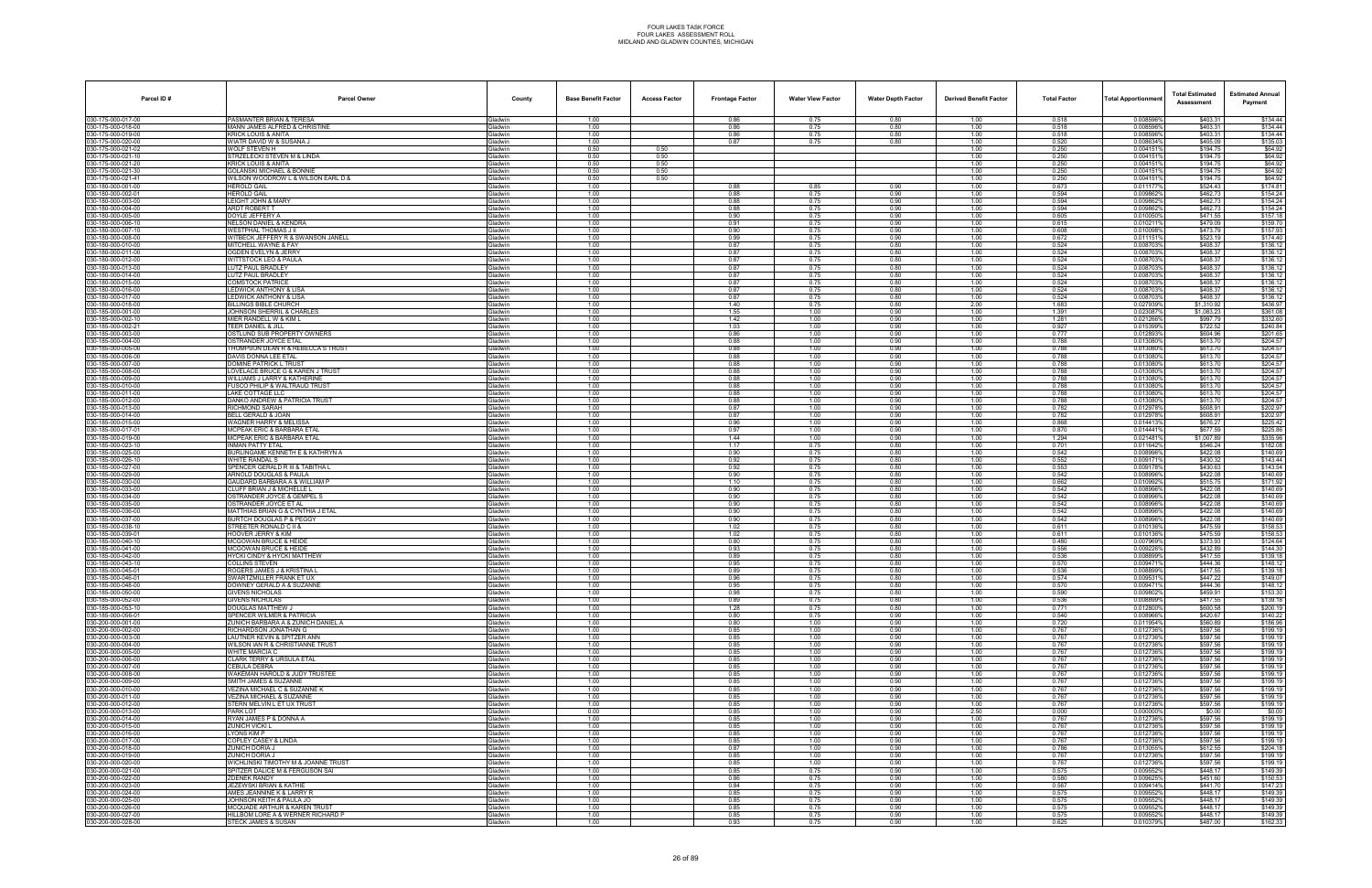| Parcel ID#                               | <b>Parcel Owner</b>                                                | County                           | <b>Base Benefit Factor</b> | <b>Access Factor</b> | <b>Frontage Factor</b> | <b>Water View Factor</b> | <b>Water Depth Factor</b> | <b>Derived Benefit Factor</b> | <b>Total Factor</b> | <b>Total Apportionmen</b> | <b>Total Estimated</b><br>Assessment | <b>Estimated Annual</b><br>Payment |
|------------------------------------------|--------------------------------------------------------------------|----------------------------------|----------------------------|----------------------|------------------------|--------------------------|---------------------------|-------------------------------|---------------------|---------------------------|--------------------------------------|------------------------------------|
| 030-200-000-030-00                       | STECK JAMES & SUSAN                                                | Gladwin                          | 1.00                       |                      | 0.85                   | 0.75                     | 0.90                      | 1.00                          | 0.575               | 0.009552%                 | \$448.17                             | \$149.39                           |
| 030-200-000-031-00<br>030-200-000-033-10 | HENRY BURTON A & CHERYL L<br>FLORKA JAMES A & JANET E              | <b>Gladwin</b>                   | 1.00<br>1.00               |                      | 0.85<br>0.93           | 0.75<br>0.75             | 0.90<br>0.80              | 1.00<br>1.00                  | 0.575<br>0.556      | 0.009552%                 | \$448.17<br>\$432.89                 | \$149.39<br>\$144.30               |
| 030-200-000-034-00                       | <b>VASICEK WILLIAM</b>                                             | ladwin<br><b>Sladwin</b>         | 1.00                       |                      | 0.89                   | 0.75                     | 0.80                      | 1.00                          | 0.536               | 0.0092269<br>0.008899%    | \$417.55                             | \$139.18                           |
| 030-200-000-035-00                       | <b>VASICEK WILLIAM</b>                                             | Gladwin                          | 1.00                       |                      | 0.89                   | 0.75                     | 0.80                      | 1.00                          | 0.536               | 0.0088999                 | \$417.55                             | \$139.18                           |
| 030-200-000-036-20<br>030-200-000-038-00 | SIMS ROBERT & TRACY<br>STADE RICHARD & LORI                        | Gladwin                          | 1.00<br>1.00               |                      | 0.93<br>0.86           | 0.75<br>0.75             | 0.80<br>0.80              | 1.00<br>1.00                  | 0.557<br>0.514      | 0.009243%<br>0.008534%    | \$433.67<br>\$400.44                 | \$144.56<br>\$133.48               |
| 030-200-000-039-00                       | <b>TWORK MICHAEL &amp; KRISTI</b>                                  | <b>Gladwin</b><br>ladwin         | 1.00                       |                      | 0.89                   | 0.75                     | 0.80                      | 1.00                          | 0.536               | 0.0088999                 | \$417.55                             | \$139.18                           |
| 030-200-000-040-00                       | WELLS ROBERT ALFRED                                                | <b>Sladwin</b>                   | 1.00                       |                      | 0.80                   | 0.75                     | 0.80                      | 1.00                          | 0.480               | 0.007969%                 | \$373.93                             | \$124.64                           |
| 030-200-000-041-20<br>030-200-000-045-00 | DARK EVELYN L<br>DARK EVELYN L                                     | <b>Gladwin</b><br>Gladwin        | 0.50<br>1.00               | 0.58                 | 0.89                   | 0.75                     | 0.80                      | 1.00<br>1.00                  | 0.288<br>0.535      | 0.0047829<br>0.008875%    | \$224.36<br>\$416.42                 | \$74.79<br>\$138.81                |
| 030-200-000-046-00                       | SPALLINGER HOWARD G & MONIKA M                                     | <b>Gladwin</b>                   | 1.00                       |                      | 1.01                   | 0.75                     | 0.80                      | 1.00                          | 0.604               | 0.010027                  | \$470.46                             | \$156.82                           |
| 030-200-000-048-00                       | BENCHLEY JOE LLC                                                   | <b>Gladwin</b>                   | 1.00                       |                      | 0.90                   | 0.75                     | 0.80                      | 1.00                          | 0.539               | 0.008944%                 | \$419.67                             | \$139.89                           |
| 030-200-000-049-00<br>030-200-000-051-00 | SPENCER WILMER & PATRICIA<br><b>MCPEAK ERIC &amp; BARBARA ETAL</b> | <b>Gladwin</b><br><b>Gladwin</b> | 1.00<br>1.00               |                      | 0.90<br>1.49           | 0.75<br>0.75             | 0.80<br>0.90              | 1.00<br>1.00                  | 0.539<br>1.008      | 0.008944%<br>0.016738%    | \$419.67<br>\$785.33                 | \$139.89<br>\$261.78               |
| 030-200-000-053-00                       | PLOTZKA NORMAN & CAROLE                                            | Gladwin                          | 1.00                       |                      | 1.44                   | 1.00                     | 0.90                      | 1.00                          | 1.298               | 0.021552%                 | \$1.011.21                           | \$337.07                           |
| 030-200-000-055-00                       | PLOTZKA MARVIN & DONNA                                             | <b>Gladwin</b>                   | 1.00                       |                      | 1.31                   | 1.00                     | 0.90                      | 1.00                          | 1.176               | 0.0195269                 | \$916.16                             | \$305.39                           |
| 030-200-000-056-00<br>030-200-000-056-01 | HALT ANN M & HALT JAMES J<br>WILSON ROBERT & CHRISTIANNE TRUST     | 3ladwin<br><b>Gladwin</b>        | 0.50<br>0.50               | 0.50<br>0.50         |                        |                          |                           | 1.00<br>1.00                  | 0.250<br>0.250      | 0.004151<br>0.004151%     | \$194.75<br>\$194.75                 | \$64.92<br>\$64.92                 |
| 030-200-000-057-00                       | WHITE MARCIA C                                                     | <b>Gladwin</b>                   | 0.50                       | 0.50                 |                        |                          |                           | 1.00                          | 0.250               | 0.004151                  | \$194.75                             | \$64.92                            |
| 030-200-000-058-00                       | CHAMPION DONALD & DIANE<br>PIQUET THOMAS & DIANE TRUST             | Gladwin                          | 0.50                       | 0.50                 |                        |                          |                           | 1.00                          | 0.250               | 0.0041519<br>0.0041519    | \$194.75<br>\$194.75                 | \$64.92                            |
| 030-200-000-059-00<br>030-200-000-060-00 | KRAUSS JEFFERY & NICOLE                                            | <b>Gladwin</b><br><b>Gladwin</b> | 0.50<br>0.50               | 0.50<br>0.50         |                        |                          |                           | 1.00<br>1.00                  | 0.250<br>0.250      | 0.004151                  | \$194.75                             | \$64.92<br>\$64.92                 |
| 030-200-000-061-00                       | HALT EDWARD P                                                      | Gladwin                          | 0.50                       | 0.50                 |                        |                          |                           | 1.00                          | 0.250               | 0.004151%                 | \$194.75                             | \$64.92                            |
| 030-200-000-062-00<br>030-200-000-063-00 | STERN MELVIN & HELEN TRUST<br>DATE JIM & BOMAN JERRI               | Gladwin<br>Gladwin               | 0.50<br>0.50               | 0.50<br>0.50         |                        |                          |                           | 1.00<br>1.00                  | 0.250<br>0.250      | 0.0041519<br>0.0041519    | \$194.75<br>\$194.75                 | \$64.92<br>\$64.92                 |
| 030-200-000-064-00                       | <b>ZUNICH VICKI LYNN</b>                                           | Gladwin                          | 0.50                       | 0.50                 |                        |                          |                           | 1.00                          | 0.250               | 0.0041519                 | \$194.75                             | \$64.92                            |
| 030-200-000-065-00                       | LEMMER SCOTT B                                                     | <b>Gladwin</b>                   | 0.50                       | 0.50                 |                        |                          |                           | 1.00                          | 0.250               | 0.004151                  | \$194.75                             | \$64.92                            |
| 030-200-000-066-00<br>030-200-000-067-00 | <b>LOGSDON SUSAN G</b><br><b>MYERS MICHAEL &amp; KATHRYN</b>       | Gladwin<br>Gladwin               | 0.50<br>0.50               | 0.50<br>0.50         |                        |                          |                           | 1.00<br>1.00                  | 0.250<br>0.250      | 0.0041519<br>0.0041519    | \$194.75<br>\$194.75                 | \$64.92<br>\$64.92                 |
| 030-200-000-068-00                       | <b>BISSONNETTE MILAN &amp; CHERYL</b>                              | Gladwin                          | 0.50                       | 0.50                 |                        |                          |                           | 1.00                          | 0.250               | 0.0041519                 | \$194.75                             | \$64.92                            |
| 030-200-000-069-00                       | <b>MALAS JACOB</b>                                                 | Gladwin                          | 0.50                       | 0.50                 |                        |                          |                           | 1.00                          | 0.250               | 0.0041519                 | \$194.75                             | \$64.92                            |
| 030-200-000-070-00<br>030-200-000-071-00 | LAUTNER KEVIN W & SPITZER ANN M<br>PLOTZKA MARVIN                  | <b>Gladwin</b><br>Gladwin        | 0.50<br>0.50               | 0.50<br>0.50         |                        |                          |                           | 1.00<br>1.00                  | 0.250<br>0.250      | 0.0041519<br>0.0041519    | \$194.75<br>\$194.75                 | \$64.92<br>\$64.92                 |
| 030-200-000-072-00                       | PLOTZKA NORMAN & CAROLE                                            | Gladwin                          | 0.50                       | 0.50                 |                        |                          |                           | 1.00                          | 0.250               | 0.0041519                 | \$194.75                             | \$64.92                            |
| 030-200-000-073-00                       | SNYDER MITCHELL L & AMANDA M TRUST                                 | Gladwin                          | 0.50                       | 0.50                 |                        |                          |                           | 1.00                          | 0.250               | 0.0041519                 | \$194.75                             | \$64.92                            |
| 030-200-000-075-00<br>030-200-000-076-10 | LAUTNER KEVIN & SPITZER ANN MARIE<br>ALDRICH JASON                 | Gladwin<br><b>Gladwin</b>        | 0.50<br>0.50               | 0.50<br>0.50         |                        |                          |                           | 1.00<br>1.00                  | 0.250<br>0.250      | 0.0041519<br>0.004151     | \$194.75<br>\$194.75                 | \$64.92<br>\$64.92                 |
| 030-200-000-078-00                       | QUADE ALEXANDREA E                                                 | <b>Gladwin</b>                   | 0.50                       | 0.50                 |                        |                          |                           | 1.00                          | 0.250               | 0.0041519                 | \$194.75                             | \$64.92                            |
| 030-200-000-080-00                       | ROYALTY JEFFERY                                                    | Gladwin                          | 0.50                       | 0.50                 |                        |                          |                           | 1.00                          | 0.250               | 0.0041519                 | \$194.75                             | \$64.92                            |
| 030-200-000-081-00<br>030-200-000-082-00 | VASICEK WILLIAM M<br><b>VASICEK WILLIAM M</b>                      | Gladwin<br>Gladwin               | 0.50<br>0.50               | 0.50<br>0.50         |                        |                          |                           | 1.00<br>1.00                  | 0.250<br>0.250      | 0.0041519<br>0.0041519    | \$194.75<br>\$194.75                 | \$64.92<br>\$64.92                 |
| 030-200-000-083-00                       | SIMS ROBERT & TRACY                                                | <b>Gladwin</b>                   | 0.50                       | 0.50                 |                        |                          |                           | 1.00                          | 0.250               | 0.0041519                 | \$194.75                             | \$64.92                            |
| 030-200-000-084-01                       | <b>HAWLEY JAMES &amp; KIM</b>                                      | <b>Gladwin</b>                   | 0.50                       | 0.50                 |                        |                          |                           | 1.00                          | 0.250               | 0.0041519<br>0.0041519    | \$194.75<br>\$194.75                 | \$64.92<br>\$64.92                 |
| 030-200-000-087-00<br>030-200-000-088-00 | ALBURG JAMES J<br>DANKO ANDREW D & PATRICIA A TRUST                | Gladwin<br>Gladwin               | 0.50<br>0.50               | 0.50<br>0.50         |                        |                          |                           | 1.00<br>1.00                  | 0.250<br>0.250      | 0.0041519                 | \$194.75                             | \$64.92                            |
| 030-200-000-089-00                       | LYONS KIM                                                          | Gladwin                          | 0.50                       | 0.50                 |                        |                          |                           | 1.00                          | 0.250               | 0.0041519                 | \$194.75                             | \$64.92                            |
| 030-200-000-090-00<br>030-203-000-001-00 | CURRAN JOSEPH & GINA<br><b>SERRELL LARRY &amp; BARBARA</b>         | <b>Gladwin</b><br><b>Sladwin</b> | 0.50<br>1.00               | 0.50                 |                        | 1.00                     |                           | 1.00<br>1.00                  | 0.250<br>0.939      | 0.004151<br>0.0155849     | \$194.75<br>\$731.19                 | \$64.92<br>\$243.73                |
| 030-203-000-002-00                       | SERRELL LARRY & BARBARA                                            | <b>Gladwin</b>                   | 1.00                       |                      | 1.04<br>1.26           | 0.75                     | 0.90<br>0.90              | 1.00                          | 0.850               | 0.014112                  | \$662.11                             | \$220.70                           |
| 030-205-000-001-00                       | PETTY TODD & KANDI                                                 | Gladwin                          | 1.00                       |                      | 0.84                   | 0.75                     | 0.80                      | 1.00                          | 0.502               | 0.008341%                 | \$391.36                             | \$130.45                           |
| 030-205-000-002-00<br>030-205-000-003-00 | CIARAVINO MARK & WILCOX RITA S<br>UHELSKI JAMIE M & JOSEPH B       | <b>Gladwin</b><br><b>Gladwin</b> | 1.00<br>1.00               |                      | 0.86<br>0.85           | 0.75<br>0.75             | 0.80<br>0.80              | 1.00<br>1.00                  | 0.515<br>0.511      | 0.0085559<br>0.008491     | \$401.42<br>\$398.38                 | \$133.81<br>\$132.79               |
| 030-205-000-004-10                       | PARKER WILLIAM                                                     | <b>Gladwin</b>                   | 1.00                       |                      | 0.93                   | 0.75                     | 0.80                      | 1.00                          | 0.555               | 0.009215%                 | \$432.35                             | \$144.12                           |
| 030-205-000-006-00                       | SWAYZE ROBERT E                                                    | Gladwin                          | 1.00                       |                      | 0.91                   | 0.75                     | 0.80                      | 1.00                          | 0.546               | 0.0090609                 | \$425.08                             | \$141.69                           |
| 030-205-000-007-00<br>030-205-000-008-00 | F & A LIFESTYLE LLC<br>MUSIAL JENNIFER & RONALD                    | Gladwin<br><b>Gladwin</b>        | 1.00<br>1.00               |                      | 0.85<br>0.84           | 0.75<br>0.75             | 0.80<br>0.80              | 1.00<br>1.00                  | 0.511<br>0.504      | 0.0084919<br>0.0083689    | \$398.38<br>\$392.62                 | \$132.79<br>\$130.87               |
| 030-205-000-009-00                       | HART DONALD & DELORES                                              | ladwin                           | 1.00                       |                      | 0.85                   | 0.75                     | 0.80                      | 1.00                          | 0.507               | 0.0084199                 | \$395.04                             | \$131.68                           |
| 030-205-000-010-00                       | <b>STEVENS ANN L</b><br>TROMBLEY DAVID G & CORNMAN KRISTIE         | <b>Gladwin</b><br>3ladwin        | 1.00<br>1.00               |                      | 0.85<br>0.85           | 0.75<br>0.75             | 0.80<br>0.80              | 1.00<br>1.00                  | 0.507<br>0.509      | 0.008419%<br>0.008444%    | \$395.04<br>\$396.18                 | \$131.68<br>\$132.06               |
| 030-205-000-011-00<br>030-205-000-011-01 | DARABOS JOHN E & DARABOS KEVIN J                                   | Gladwin                          | 1.00                       |                      | 0.85                   | 0.75                     | 0.80                      | 1.00                          | 0.507               | 0.008419%                 | \$395.04                             | \$131.68                           |
| 030-205-000-012-00<br>030-205-000-013-00 | FRANK JIM & SARA                                                   | <b>Gladwin</b>                   | 1.00                       |                      | 0.84                   | 0.75                     | 0.80                      | 1.00                          | 0.504               | 0.0083689                 | \$392.62                             | \$130.87                           |
| 030-205-000-014-00                       | BUNTING JORDAN & KATYA R<br>DEFOUR DAVID                           | <b>Gladwin</b><br>Gladwin        | 1.00<br>1.00               |                      | 0.84<br>0.84           | 0.75<br>0.75             | 0.80<br>0.80              | 1.00<br>1.00                  | 0.504<br>0.504      | 0.008368%<br>0.008368%    | \$392.62<br>\$392.62                 | \$130.87<br>\$130.87               |
| 030-205-000-015-00                       | <b>FRUCHEY BRADLEY</b>                                             | <b>Gladwin</b>                   | 1.00                       |                      | 0.91                   | 0.75                     | 0.80                      | 1.00                          | 0.546               | 0.009068%                 | \$425.47                             | \$141.82                           |
| 030-205-000-016-00                       | ARTHUR RANDY & KATHRYN TRUST                                       | Gladwin                          | 1.00                       |                      | 1.41                   | 0.75                     | 0.80                      | 1.00                          | 0.848               | 0.014085%                 | \$660.85                             | \$220.28                           |
| 030-205-000-016-01<br>030-205-000-017-00 | HARRELL THOMAS & MARILYN<br>AHMED NADIA & MOORE NICKOLE            | Gladwin<br><b>Gladwin</b>        | 0.50<br>0.50               | 0.15<br>0.15         |                        |                          |                           | 1.00<br>1.00                  | 0.250<br>0.250      | 0.0041519<br>0.0041519    | \$194.75<br>\$194.75                 | \$64.92<br>\$64.92                 |
| 030-205-000-017-01                       | <b>HARRELL THOMAS &amp; MARILYN</b>                                | Gladwin                          | 0.50                       | 0.15                 |                        |                          |                           | 1.00                          | 0.250               | 0.004151%                 | \$194.75                             | \$64.92                            |
| 030-205-000-017-02<br>030-205-000-018-00 | <b>HARRELL THOMAS &amp; MARILYN</b><br>BARROSO ALONSO M            | <b>Gladwin</b><br>Gladwin        | 0.50<br>0.50               | 0.15<br>0.15         |                        |                          |                           | 1.00<br>1.00                  | 0.250<br>0.250      | 0.0041519<br>0.004151%    | \$194.75<br>\$194.75                 | \$64.92<br>\$64.92                 |
| 030-205-000-020-00                       | HARRELL THOMAS & MARILYN                                           | Gladwin                          | 0.50                       | 0.15                 |                        |                          |                           | 1.00                          | 0.250               | 0.0041519                 | \$194.75                             | \$64.92                            |
| 030-205-000-021-00                       | <b>MACKLEM MONICA</b>                                              | <b>Gladwin</b>                   | 0.50                       | 0.15                 |                        |                          |                           | 1.00                          | 0.250               | 0.0041519                 | \$194.75                             | \$64.92                            |
| 030-205-000-023-00<br>030-205-000-025-00 | STEVENS LLOYD & ANN L<br>NEWCOMB NATALIE                           | Gladwin<br>Gladwin               | 0.50<br>0.50               | 0.15<br>0.15         |                        |                          |                           | 1.00<br>1.00                  | 0.250<br>0.250      | 0.004151%<br>0.004151%    | \$194.75<br>\$194.75                 | \$64.92<br>\$64.92                 |
| 030-205-000-027-00                       | LOWES CHRISTINE C                                                  | Gladwin                          | 0.50                       | 0.15                 |                        |                          |                           | 1.00                          | 0.250               | 0.0041519                 | \$194.75                             | \$64.92                            |
| 030-205-000-029-00                       | BOCK INVESTMENT LLC                                                | Gladwin                          | 0.50                       | 0.15                 |                        |                          |                           | 1.00                          | 0.250               | 0.0041519                 | \$194.75                             | \$64.92                            |
| 030-205-000-030-00<br>030-205-000-031-00 | BOCK INVESTMENT LLC<br>HUGHES CECELIA J                            | <b>Gladwin</b><br>Gladwin        | 0.50<br>0.50               | 0.15<br>0.15         |                        |                          |                           | 1.00<br>1.00                  | 0.250<br>0.250      | 0.0041519<br>0.004151%    | \$194.75<br>\$194.75                 | \$64.92<br>\$64.92                 |
| 030-205-000-032-00                       | MADER MARJORIE J ESTATE                                            | Gladwin                          | 0.50                       | 0.15                 |                        |                          |                           | 1.00                          | 0.250               | 0.004151%                 | \$194.75                             | \$64.92                            |
| 030-205-000-033-00                       | RADIAN GUARANTY INC                                                | Gladwin                          | 0.50<br>0.50               | 0.15<br>0.15         |                        |                          |                           | 1.00<br>1.00                  | 0.250               | 0.004151%<br>0.004151%    | \$194.75<br>\$194.75                 | \$64.92<br>\$64.92                 |
| 030-205-000-034-00<br>030-205-000-034-10 | HARRELL THOMAS & MARILYN<br>REARDON WILLIAM J & SUSAN L            | Gladwin<br><b>Sladwin</b>        | 0.50                       | 0.15                 |                        |                          |                           | 1.00                          | 0.250<br>0.250      | 0.0041519                 | \$194.75                             | \$64.92                            |
| 030-210-000-001-00                       | STRINE ELLSWORTH L ETAL                                            | Gladwin                          | 1.00                       |                      | 0.91                   | 1.00                     | 1.00                      | 1.00                          | 0.912               | 0.015141%                 | \$710.40                             | \$236.80                           |
| 030-210-000-001-01<br>030-210-000-002-00 | MAXSON STEPHANIE & MAXSON JANET<br>JOHNSON ROBERT G ETAL           | Gladwin<br>Gladwin               | 1.00<br>1.00               |                      | 0.94<br>0.91           | 1.00<br>1.00             | 1.00<br>1.00              | 1.00<br>1.00                  | 0.938<br>0.914      | 0.015568%<br>0.015167%    | \$730.47<br>\$711.64                 | \$243.49<br>\$237.21               |
| 030-210-000-003-00                       | BARKS JEANINE & PAUL T                                             | Gladwin                          | 1.00                       |                      | 0.86                   | 1.00                     | 1.00                      | 1.00                          | 0.865               | 0.014358%                 | \$673.68                             | \$224.56                           |
| 030-210-000-005-00                       | LOPICCOLA JOHN & SHARON                                            | <b>Gladwin</b>                   | 1.00                       |                      | 0.88                   | 1.00                     | 1.00                      | 1.00                          | 0.880               | 0.014611%                 | \$685.53                             | \$228.51                           |
| 030-210-000-006-00<br>030-210-000-007-00 | RIZZO KATHRYN M & MATTHEW L &<br>CHEVALIER CHARLES & CORALYN       | <b>Gladwin</b><br>Gladwin        | 1.00<br>1.00               |                      | 0.81<br>0.81           | 1.00<br>1.00             | 1.00<br>1.00              | 1.00<br>1.00                  | 0.808<br>0.808      | 0.013415%<br>0.013415%    | \$629.44<br>\$629.44                 | \$209.81<br>\$209.81               |
| 030-210-000-008-00                       | COMERFORD DAVID N & SHARON A ETAL                                  | Gladwin                          | 1.00                       |                      | 0.81                   | 1.00                     | 1.00                      | 1.00                          | 0.808               | 0.013415%                 | \$629.44                             | \$209.81                           |
| 030-210-000-009-00                       | LUNDBERG JOEL & DENISE                                             | Gladwin                          | 1.00                       |                      | 0.81                   | 1.00                     | 1.00                      | 1.00                          | 0.808               | 0.013415%                 | \$629.44                             | \$209.81                           |
| 030-210-000-010-10<br>030-210-000-011-00 | THEISEN DAVID E & JONI E<br>SHOEBOTTOM JANET                       | <b>Gladwin</b><br><b>Gladwin</b> | 1.00<br>1.00               |                      | 0.81<br>0.81           | 1.00<br>1.00             | 1.00<br>1.00              | 1.00<br>1.00                  | 0.808<br>0.808      | 0.013415%<br>0.013415%    | \$629.44<br>\$629.44                 | \$209.81<br>\$209.81               |
| 030-210-000-012-00                       | SCHAEFER HARMOND & SANDRA                                          | Gladwin                          | 1.00                       |                      | 0.81                   | 1.00                     | 1.00                      | 1.00                          | 0.812               | 0.013478%                 | \$632.38                             | \$210.79                           |
| 030-210-000-013-10                       | <b>MCQUARTER RANDY J</b>                                           | Gladwin                          | 1.00                       |                      | 0.81                   | 1.00                     | 1.00                      | 1.00                          | 0.812               | 0.013478%                 | \$632.38                             | \$210.79                           |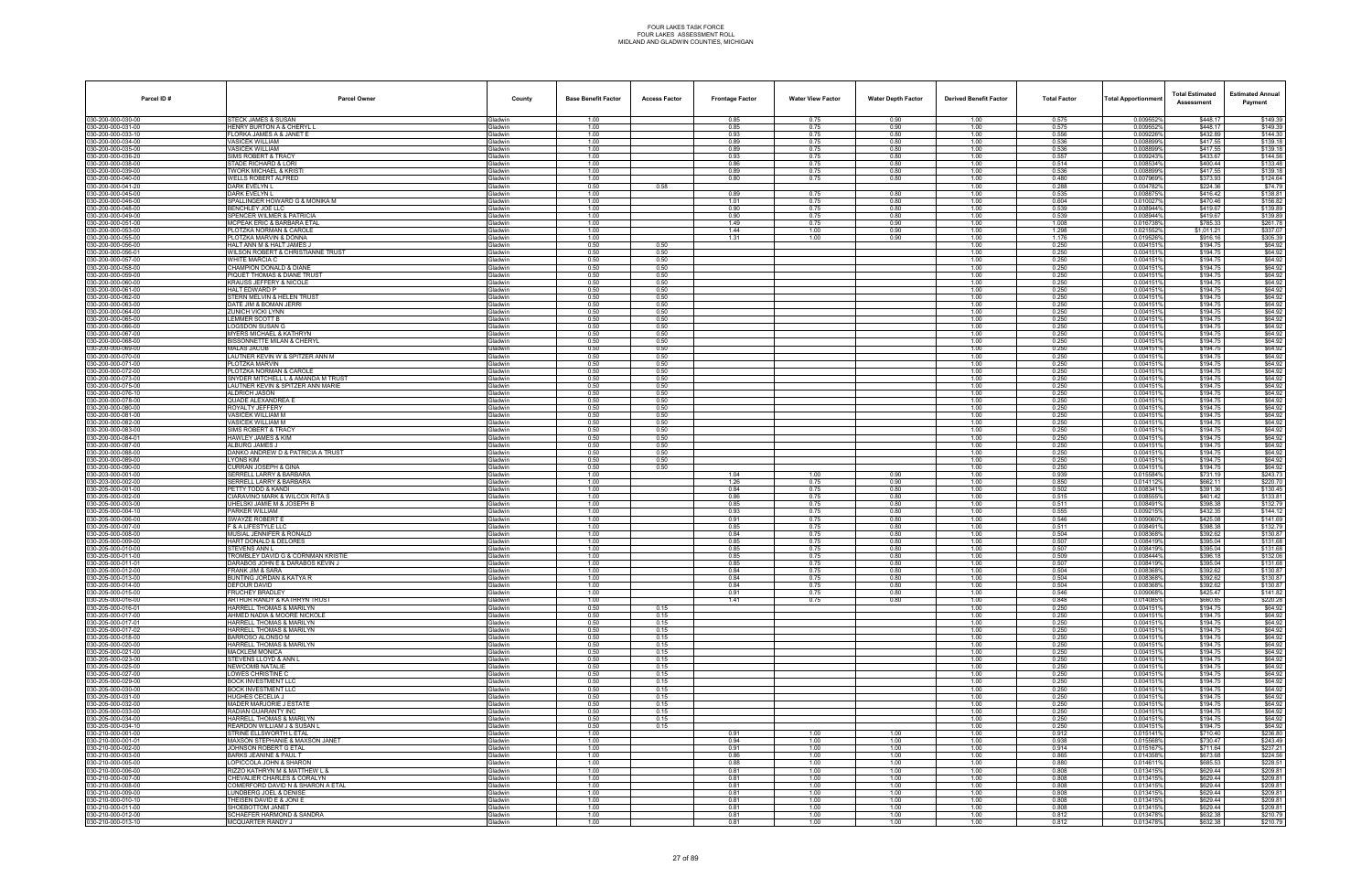| Parcel ID#                              | <b>Parcel Owner</b>                                                        | County                           | <b>Base Benefit Factor</b> | <b>Access Factor</b> | <b>Frontage Factor</b> | <b>Water View Factor</b> | <b>Water Depth Factor</b> | <b>Derived Benefit Factor</b> | <b>Total Factor</b> | Total Apportionmer     | <b>Total Estimated</b><br>Assessment | <b>Estimated Annual</b><br>Payment |
|-----------------------------------------|----------------------------------------------------------------------------|----------------------------------|----------------------------|----------------------|------------------------|--------------------------|---------------------------|-------------------------------|---------------------|------------------------|--------------------------------------|------------------------------------|
| 030-210-000-014-00                      | WORKMAN ROBERT                                                             | <b>Gladwin</b>                   | 1.00                       |                      | 0.90                   | 1.00                     | 1.00                      | 1.00                          | 0.905               | 0.015025%              | \$704.97                             | \$234.99                           |
| 030-210-000-016-00<br>30-210-000-017-00 | JODOIN KURTIS L & JULIA E TRUST<br>JODOIN KURTIS L & JULIA E TRUST         | Gladwin<br>iladwin               | 1.00<br>1.00               |                      | 0.81<br>0.81           | 1.00<br>1.00             | 1.00<br>1.00              | 1.00<br>1.00                  | 0.812<br>0.812      | 0.013478%<br>0.013478% | \$632.38<br>\$632.38                 | \$210.79<br>\$210.79               |
| 030-210-000-018-00                      | MATICH ALVIN N                                                             | <b>Gladwin</b>                   | 1.00                       |                      | 0.81                   | 1.00                     | 1.00                      | 1.00                          | 0.812               | 0.013478%              | \$632.38                             | \$210.79                           |
| 30-210-000-019-00                       | FROEHLICH FRED & SANDRA                                                    | Gladwin                          | 1.00                       |                      | 0.90                   | 1.00                     | 1.00                      | 1.00                          | 0.897               | 0.014889%              | \$698.60                             | \$232.87                           |
| 30-210-000-020-00<br>30-210-000-021-00  | STRUSSIONE MARIA & ALBERTO<br>AGLE THOMAS & SANDRA ETAL                    | <b>Gladwin</b><br>Gladwin        | 1.00<br>1.00               |                      | 0.83<br>0.85           | 1.00<br>1.00             | 1.00<br>1.00              | 1.00<br>1.00                  | 0.825<br>0.848      | 0.0137059<br>0.014073% | \$643.04<br>\$660.31                 | \$214.35<br>\$220.10               |
| 0-210-000-021-0                         | AGLE THOMAS & SANDRA ETAL                                                  | iladwin                          | 1.00                       |                      | 0.84                   | 1.00                     | 1.00                      | 1.00                          | 0.843               | 0.013990%              | \$656.41                             | \$218.80                           |
| 30-210-000-022-00                       | PADD PROPERTIES LLC                                                        | <b>i</b> ladwin                  | 1.00                       |                      | 0.91                   | 1.00                     | 1.00                      | 1.00                          | 0.909               | 0.015099%              | \$708.46                             | \$236.15                           |
| 30-215-000-001-00<br>30-215-000-002-00  | ZUNIGA ORLANDO<br>ORRYS ROBERT & ANNA                                      | Gladwin<br><b>Gladwin</b>        | 1.00<br>1.00               |                      | 0.82<br>0.85           | 0.75<br>0.75             | 0.90<br>0.90              | 1.00<br>1.00                  | 0.550<br>0.572      | 0.009138%<br>0.009499% | \$428.76<br>\$445.71                 | \$142.92<br>\$148.57               |
| 030-215-000-003-00                      | DISE HAROLD & LOUANN                                                       | Gladwin                          | 1.00                       |                      | 0.92                   | 0.75                     | 0.90                      | 1.00                          | 0.619               | 0.010280%              | \$482.32                             | \$160.77                           |
| 30-215-000-005-00                       | BENNETT THOMAS E                                                           | <b>Gladwin</b>                   | 1.00                       |                      | 0.84                   | 0.75                     | 0.90                      | 1.00                          | 0.567               | 0.009414%              | \$441.70                             | \$147.23                           |
| 30-215-000-006-00<br>30-215-000-007-00  | SPADAFORA FRANCESCO & DENISE<br><b>SYTS NICHOLE</b>                        | <b>Gladwin</b><br>Gladwin        | 1.00<br>1.00               |                      | 0.82<br>0.84           | 0.75<br>0.75             | 0.90<br>0.90              | 1.00<br>1.00                  | 0.555<br>0.565      | 0.009215%<br>0.0093849 | \$432.35<br>\$440.27                 | \$144.12<br>\$146.76               |
| 30-215-000-008-00                       | <b>BRUCI PATRICK K</b>                                                     | <b>Gladwin</b>                   | 1.00                       |                      | 0.84                   | 0.75                     | 0.90                      | 1.00                          | 0.567               | 0.009414%              | \$441.70                             | \$147.23                           |
| 30-215-000-009-00                       | <b>BRUCI PATRICK K</b>                                                     | <b>Gladwin</b>                   | 1.00                       |                      | 0.84                   | 0.75                     | 0.90                      | 1.00                          | 0.567               | 0.009414%              | \$441.70                             | \$147.23                           |
| 80-215-000-010-00                       | WOJCIECHOWSKI ROBERT A JR & SANDRA<br>HAGERTY PATRICK L JR & BETH R        | iladwin<br><b>i</b> ladwin       | 1.00                       |                      | 0.80                   | 0.75                     | 0.90                      | 1.00                          | 0.543<br>0.559      | 0.009011<br>0.0092869  | \$422.81<br>\$435.69                 | \$140.94<br>\$145.23               |
| 30-215-000-011-00<br>30-215-000-012-00  | HAGERTY JR PATRICK L & BETH                                                | Gladwin                          | 1.00<br>1.00               |                      | 0.83<br>0.91           | 0.75<br>0.75             | 0.90<br>0.90              | 1.00<br>1.00                  | 0.611               | 0.0101529              | \$476.34                             | \$158.78                           |
| 30-215-000-014-00                       | SPRUNGER GAIL L & RINAS LAURIE A &                                         | <b>Gladwin</b>                   | 1.00                       |                      | 0.92                   | 0.75                     | 0.90                      | 1.00                          | 0.621               | 0.010310%              | \$483.77                             | \$161.26                           |
| 30-215-000-016-00                       | VINCENT CAROLYN ET AL                                                      | <b>Gladwin</b>                   | 1.00<br>1.00               |                      | 0.92                   | 0.75<br>0.75             | 0.90<br>0.90              | 1.00<br>1.00                  | 0.618<br>0.563      | 0.010263%<br>0.009352% | \$481.55                             | \$160.52<br>\$146.27               |
| 30-215-000-018-00<br>30-215-000-019-00  | <b>MCSWEYN LINDA &amp; THOMAS</b><br>EVES MICHAEL A & SUSAN M ETAL         | iladwin<br><b>Gladwin</b>        | 1.00                       |                      | 0.83<br>0.84           | 0.75                     | 0.90                      | 1.00                          | 0.567               | 0.009414%              | \$438.80<br>\$441.70                 | \$147.23                           |
| 30-215-000-020-00                       | MUNDY ROY L TRUST                                                          | Gladwin                          | 1.00                       |                      | 0.84                   | 0.75                     | 0.90                      | 1.00                          | 0.567               | 0.009414%              | \$441.70                             | \$147.23                           |
| 030-215-000-021-00                      | MUNDY ROY L TRUST                                                          | Gladwin                          | 1.00                       |                      | 0.84                   | 0.75                     | 0.90                      | 1.00                          | 0.567               | 0.009414%              | \$441.70                             | \$147.23                           |
| 30-215-000-022-00<br>80-215-000-023-00  | LINDSAY MARY TRUST<br>HOYT GREGORY & CHRISTINE TRUST                       | <b>Gladwin</b><br>iladwin        | 1.00<br>1.00               |                      | 0.89<br>0.87           | 0.75<br>0.75             | 0.90<br>0.90              | 1.00<br>1.00                  | 0.601<br>0.589      | 0.0099709<br>0.0097739 | \$467.81<br>\$458.53                 | \$155.94<br>\$152.84               |
| 30-215-000-024-00                       | KREUSCH JOSEPH M & JILL M                                                  | iladwin                          | 1.00                       |                      | 0.84                   | 0.75                     | 0.90                      | 1.00                          | 0.567               | 0.009414%              | \$441.70                             | \$147.23                           |
| 30-215-000-025-00                       | YOUNG JAMES & AMANDA                                                       | <b>Gladwin</b>                   | 1.00                       |                      | 0.86                   | 0.75                     | 0.90                      | 1.00                          | 0.580               | 0.0096259              | \$451.60                             | \$150.53                           |
| 030-215-000-026-00<br>30-215-000-027-00 | YOUNG JAMES & AMANDA<br>WRIGHT DANIEL R & ROBYN A                          | <b>Gladwin</b><br><b>Gladwin</b> | 1.00<br>1.00               |                      | 0.90<br>0.90           | 0.75<br>0.75             | 0.90<br>0.90              | 1.00<br>1.00                  | 0.607<br>0.608      | 0.010075%<br>0.010086% | \$472.70<br>\$473.25                 | \$157.57<br>\$157.75               |
| 30-215-000-028-00                       | <b>RESMER KENNETH &amp; NANCY</b>                                          | iladwin                          | 1.00                       |                      | 0.99                   | 0.75                     | 0.90                      | 1.00                          | 0.665               | 0.011045%              | \$518.25                             | \$172.75                           |
| 30-215-000-030-00                       | SPARKS BRIAN W & SAVARD TRACEY                                             | <b>Gladwin</b>                   | 1.00                       |                      | 0.92                   | 0.75                     | 0.90                      | 1.00                          | 0.624               | 0.0103539              | \$485.77                             | \$161.92                           |
| 30-215-000-032-00<br>030-215-000-033-00 | YOUR TRANQUILITY SPACE LLC<br>PAYNE CRAIG & KRYSTAL F                      | Gladwin                          | 1.00<br>1.00               |                      | 0.91<br>0.89           | 0.75<br>0.75             | 0.90<br>0.90              | 2.00                          | 1.234<br>0.600      | 0.0204939<br>0.009956% | \$961.53<br>\$467.14                 | \$320.51<br>\$155.71               |
| 30-215-000-035-00                       | KOCH CHRISTOPHER & JEANETTE                                                | <b>Gladwin</b><br><b>Gladwin</b> | 1.00                       |                      | 0.94                   | 0.75                     | 0.90                      | 1.00<br>1.00                  | 0.636               | 0.0105599              | \$495.41                             | \$165.14                           |
| 80-220-000-001-00                       | HARRELL DENNIS B                                                           | iladwin                          | 1.00                       |                      | 0.84                   | 0.75                     | 0.90                      | 1.00                          | 0.569               | 0.009443%              | \$443.08                             | \$147.69                           |
| 30-220-000-002-00                       | HARRELL DENNIS B                                                           | <b>Gladwin</b>                   | 1.00                       |                      | 0.84                   | 0.75                     | 0.90                      | 1.00                          | 0.569               | 0.009443%              | \$443.08                             | \$147.69                           |
| 30-220-000-003-00<br>030-220-000-005-00 | KELLAN DANIEL A & ROBERTA K<br>RAMER MARK L                                | iladwin<br><b>Gladwin</b>        | 1.00<br>1.00               |                      | 0.92<br>0.92           | 0.75<br>0.75             | 0.90<br>0.90              | 1.00<br>1.00                  | 0.621<br>0.621      | 0.0103189<br>0.010310% | \$484.12<br>\$483.77                 | \$161.37<br>\$161.26               |
| 30-220-000-007-00                       | SWIX NANCY                                                                 | <b>Gladwin</b>                   | 1.00                       |                      | 0.84                   | 0.75                     | 0.90                      | 1.00                          | 0.567               | 0.009414%              | \$441.70                             | \$147.23                           |
| 30-220-000-008-00                       | SCHENCK LEE & COLLEEN                                                      | iladwin                          | 1.00                       |                      | 0.84                   | 0.75                     | 0.90                      | 1.00                          | 0.567               | 0.0094149              | \$441.70                             | \$147.23                           |
| 30-220-000-009-00<br>30-220-000-010-00  | <b>MANSFIELD ROBERT &amp; JOYCE</b><br><b>MANSFIELD ROBERT &amp; JOYCE</b> | <b>Gladwin</b><br><b>Gladwin</b> | 1.00<br>1.00               |                      | 0.84<br>0.92           | 0.75<br>0.75             | 0.90<br>0.90              | 1.00<br>1.00                  | 0.567<br>0.621      | 0.009414%<br>0.010310  | \$441.70<br>\$483.77                 | \$147.23<br>\$161.26               |
| 030-221-000-012-00                      | MANSFIELD ROBERT & JOYCE                                                   | <b>Gladwin</b>                   | 1.00                       |                      | 0.86                   | 0.75                     | 0.90                      | 1.00                          | 0.581               | 0.009648%              | \$452.67                             | \$150.89                           |
| 30-221-000-013-00                       | WHEATLEY RANDALL & DEBRA                                                   | iladwin                          | 1.00                       |                      | 0.90                   | 0.75                     | 0.90                      | 1.00                          | 0.610               | 0.0101209              | \$474.84                             | \$158.28                           |
| 80-221-000-014-00<br>30-221-000-016-00  | HOUGH LETTIE & HOUGH STEPHEN &<br><b>WHITTINGTON DONALD &amp; TRACY</b>    | iladwin<br><b>Sladwin</b>        | 1.00<br>1.00               |                      | 0.89<br>0.84           | 0.75<br>0.75             | 0.90<br>0.90              | 1.00<br>1.00                  | 0.604<br>0.569      | 0.010025<br>0.009443%  | \$470.36<br>\$443.08                 | \$156.79<br>\$147.69               |
| 30-221-000-017-10                       | DINNINGER ERNEST E & JOAN                                                  | iladwin                          | 1.00                       |                      | 0.92                   | 0.75                     | 0.90                      | 1.00                          | 0.621               | 0.0103189              | \$484.12                             | \$161.37                           |
| 030-221-000-019-00                      | WOOD LAURA & BLUMKE KAREN ETAL                                             | <b>Gladwin</b>                   | 1.00                       |                      | 0.84                   | 0.75                     | 0.90                      | 1.00                          | 0.569               | 0.009443%              | \$443.08                             | \$147.69                           |
| 30-221-000-020-00<br>30-221-000-022-00  | WOOD LAURA L ETAL<br>BUNKOSKY FRANK & CHRISTINE                            | iladwin<br>iladwin               | 1.00<br>1.00               |                      | 0.92<br>0.87           | 0.75<br>0.75             | 0.90<br>0.90              | 1.00<br>1.00                  | 0.621<br>0.586      | 0.0103189<br>0.009733  | \$484.12<br>\$456.68                 | \$161.37<br>\$152.23               |
| 30-221-000-023-00                       | KIRKEY DIANE L & SHERI L                                                   | <b>Gladwin</b>                   | 1.00                       |                      | 0.83                   | 0.75                     | 0.90                      | 1.00                          | 0.557               | 0.009251%              | \$434.05                             | \$144.68                           |
| 30-221-000-024-00                       | KEHOE ROBERT W & JEANETTE M                                                | <b>Gladwin</b>                   | 1.00                       |                      | 0.83                   | 0.75                     | 0.90                      | 1.00                          | 0.557               | 0.0092519              | \$434.05                             | \$144.68                           |
| 30-221-000-025-00<br>30-221-000-026-00  | <b>FENNELLY JAMES &amp; JANICE</b><br>CLEVER GARY & LINDA                  | <b>Gladwin</b><br>iladwin        | 1.00<br>1.00               |                      | 0.83<br>0.84           | 0.75<br>0.75             | 0.90<br>0.90              | 1.00<br>1.00                  | 0.557<br>0.569      | 0.0092519<br>0.0094439 | \$434.05<br>\$443.08                 | \$144.68<br>\$147.69               |
| 80-221-000-027-00                       | EVANS CHRISTOPHER                                                          | iladwin                          | 1.00                       |                      | 0.84                   | 0.75                     | 0.90                      | 1.00                          | 0.569               | 0.0094439              | \$443.08                             | \$147.69                           |
| 30-221-000-028-00                       | MACLACHLAN RANDY & KERSTIN                                                 | <b>Sladwin</b>                   | 1.00                       |                      | 0.84                   | 0.75                     | 0.90                      | 1.00                          | 0.569               | 0.009443%              | \$443.08                             | \$147.69                           |
| 30-221-000-029-10<br>030-221-000-031-00 | GRIMES MATTHEW & ANGELA<br>ARTHUR AMY                                      | iladwin<br><b>Gladwin</b>        | 1.00<br>1.00               |                      | 0.92<br>0.85           | 0.75<br>0.75             | 0.90<br>0.90              | 1.00<br>1.00                  | 0.621<br>0.570      | 0.010318<br>0.009472%  | \$484.12<br>\$444.41                 | \$161.37<br>\$148.14               |
| 030-221-000-032-00                      | LEGACY FRANK JR & CHRISTINE                                                | iladwin                          | 1.00                       |                      | 0.92                   | 0.75                     | 0.90                      | 1.00                          | 0.622               | 0.010332               | \$484.79                             | \$161.60                           |
| 030-221-000-034-10                      | TOMKINS DALE E                                                             | iladwin                          | 1.00                       |                      | 0.92                   | 0.75                     | 0.90                      | 1.00                          | 0.622               | 0.010332%              | \$484.79                             | \$161.60                           |
| 030-221-000-036-00<br>30-221-000-037-00 | YAGER ROBERT G & SHEILA L<br><b>SHICK NANCY K TRUST</b>                    | Gladwin                          | 1.00<br>1.00               |                      | 0.85<br>0.85           | 0.75<br>0.75             | 0.90<br>0.90              | 1.00                          | 0.570<br>0.570      | 0.009472%<br>0.009472% | \$444.41<br>\$444.41                 | \$148.14<br>\$148.14               |
| 030-221-000-038-10                      | PATRICK WILLIAM R & BARBARA                                                | <b>Gladwin</b><br>Gladwin        | 1.00                       |                      | 0.90                   | 0.75                     | 0.90                      | 1.00<br>1.00                  | 0.607               | 0.010075%              | \$472.70                             | \$157.57                           |
| 30-221-000-040-10                       | EICHMAN DALLAS & JUDY ETAL                                                 | <b>Gladwin</b>                   | 1.00                       |                      | 0.89                   | 0.75                     | 0.90                      | 1.00                          | 0.599               | 0.0099419              | \$466.45                             | \$155.48                           |
| 30-221-000-041-00<br>030-221-000-042-00 | WISEMAN MONTY & JILL<br>COLLINS AMY L                                      | iladwin<br><b>Gladwin</b>        | 1.00<br>1.00               |                      | 0.81<br>0.85           | 0.75                     | 0.90<br>0.90              | 1.00<br>1.00                  | 0.545<br>0.570      | 0.0090559<br>0.009472% | \$424.87<br>\$444.41                 | \$141.62<br>\$148.14               |
| 30-221-000-043-00                       | <b>COLLINS AMY L</b>                                                       | <b>Gladwin</b>                   | 1.00                       |                      | 0.83                   | 0.75<br>0.75             | 0.90                      | 1.00                          | 0.557               | 0.0092519              | \$434.05                             | \$144.68                           |
| 030-221-000-044-00                      | <b>COLLINS AMY L</b>                                                       | Gladwin                          | 1.00                       |                      | 0.83                   | 0.75                     | 0.90                      | 1.00                          | 0.557               | 0.009251%              | \$434.05                             | \$144.68                           |
| 030-221-000-045-00<br>30-221-000-046-00 | HILL MARY A                                                                | <b>Gladwin</b>                   | 1.00                       |                      | 0.85                   | 0.75                     | 0.90                      | 1.00                          | 0.575               | 0.0095529              | \$448.17                             | \$149.39                           |
| 030-221-000-047-00                      | ALTMAN NICHOLAS C & DEBORAH L<br>WILD DOUGLAS L & LAURIE J TRUST           | iladwin<br>Gladwin               | 1.00<br>1.00               |                      | 0.84<br>0.84           | 0.75<br>0.75             | 0.90<br>0.90              | 1.00<br>1.00                  | 0.567<br>0.567      | 0.009414%<br>0.009414% | \$441.70<br>\$441.70                 | \$147.23<br>\$147.23               |
| 030-221-000-048-00                      | STYERS LESLIE T & ROBERTS LACEY L                                          | <b>Gladwin</b>                   | 1.00                       |                      | 0.84                   | 0.75                     | 0.90                      | 1.00                          | 0.567               | 0.009414%              | \$441.70                             | \$147.23                           |
| 030-221-000-049-11                      | OARD YVETTE                                                                | Gladwin                          | 1.00                       |                      | 0.92                   | 0.75                     | 0.90                      | 1.00                          | 0.621               | 0.010310%              | \$483.77                             | \$161.26                           |
| 30-221-000-051-00<br>30-221-000-052-00  | <b>HUCKINS CARRIE</b><br>MARTIN MARK A & MARY BETH                         | <b>Gladwin</b><br>iladwin        | 1.00<br>1.00               |                      | 0.84<br>0.83           | 0.75<br>0.75             | 0.90<br>0.90              | 1.00<br>1.00                  | 0.567<br>0.563      | 0.009414%<br>0.0093529 | \$441.70<br>\$438.80                 | \$147.23<br>\$146.27               |
| 030-222-000-053-00                      | BASS JAMES D & CHERYL A                                                    | <b>Gladwin</b>                   | 1.00                       |                      | 0.89                   | 0.75                     | 0.90                      | 1.00                          | 0.598               | 0.009926%              | \$465.74                             | \$155.25                           |
| 30-222-000-054-00                       | STYERS GENE & RETA                                                         | <b>Sladwin</b>                   | 1.00                       |                      | 0.82                   | 0.75                     | 0.90                      | 1.00                          | 0.555               | 0.009215%              | \$432.35                             | \$144.12                           |
| 30-222-000-055-00<br>030-222-000-056-10 | STYERS GERALD & BARBARA ETAL<br>STYERS TERRANCE & BETTY JANE               | <b>Gladwin</b><br>Gladwin        | 1.00<br>1.00               |                      | 0.84<br>0.92           | 0.75<br>0.75             | 0.90<br>0.90              | 1.00<br>1.00                  | 0.569<br>0.621      | 0.009443%<br>0.010318% | \$443.08<br>\$484.12                 | \$147.69<br>\$161.37               |
| 30-222-000-058-00                       | MILLER CHRISTOPHER RAY & TERRY LEE                                         | iladwin                          | 1.00                       |                      | 0.84                   | 0.75                     | 0.90                      | 1.00                          | 0.569               | 0.009443%              | \$443.08                             | \$147.69                           |
| 030-222-000-059-01                      | <b>KLAWENDER KARIN</b>                                                     | Gladwin                          | 1.00                       |                      | 0.94                   | 0.75                     | 0.90                      | 1.00                          | 0.633               | 0.010509%              | \$493.06                             | \$164.35                           |
| 030-222-000-061-00<br>30-222-000-062-00 | <b>TROUT THOMAS E</b><br>BILBEY PATRICK A & BONNIE S TRUST                 | <b>Gladwin</b><br><b>Gladwin</b> | 1.00<br>1.00               |                      | 0.91<br>1.08           | 0.75<br>0.75             | 0.90<br>0.90              | 1.00<br>1.00                  | 0.616<br>0.731      | 0.010229%<br>0.012131% | \$479.94<br>\$569.19                 | \$159.98<br>\$189.73               |
| 030-222-000-064-20                      | MOTHORPE FAMILY PROTECTION TRUST                                           | <b>Gladwin</b>                   | 1.00                       |                      | 1.19                   | 0.75                     | 0.90                      | 1.00                          | 0.804               | 0.013354%              | \$626.55                             | \$208.85                           |
| 30-222-000-067-00                       | HILL MARY A                                                                | iladwin                          | 0.00                       |                      |                        |                          | 1.00                      | 1.00                          | 0.000               | 0.000000%              | \$0.00                               | \$0.00                             |
| 030-222-000-068-10<br>30-222-000-069-00 | BILBEY PATRICK A & BONNIE S<br><b>TROUT THOMAS E</b>                       | <b>Gladwin</b><br><b>Gladwin</b> | 0.00<br>0.00               |                      |                        |                          | 1.00<br>1.00              | 1.00<br>1.00                  | 0.000<br>0.000      | 0.000000%<br>0.000000% | \$0.00<br>\$0.00                     | \$0.00<br>\$0.00                   |
| 130-222-000-071-10                      | MILLER CHRISTOPHER RAY & TERRY LEE                                         | <b>Gladwin</b>                   | 0.00                       |                      |                        |                          | 1.00                      | 1.00                          | 0.000               | 0.000000%              | \$0.00                               | \$0.00                             |
| 030-222-000-075-10                      | <b>STACY LYNN</b>                                                          | Gladwin                          | 0.00                       |                      |                        |                          | 1.00                      | 1.00                          | 0.000               | 0.0000009              | \$0.00                               | \$0.00                             |
| 30-222-000-079-00<br>030-222-000-081-12 | WOLFE PATRICK & SUSAN<br><b>WOLFE PATRICK &amp; SUSAN</b>                  | iladwin<br>Gladwin               | 0.00<br>0.00               |                      |                        |                          | 1.00<br>1.00              | 1.00<br>1.00                  | 0.000<br>0.000      | 0.000000%<br>0.000000% | \$0.00<br>\$0.00                     | \$0.00<br>\$0.00                   |
| 030-222-000-082-01                      | BATTISTA ROBERT D & DOLORIA                                                | Gladwin                          | 0.00                       |                      |                        |                          | 1.00                      | 1.00                          | 0.000               | 0.000000%              | \$0.00                               | \$0.00                             |
| 030-222-000-083-10                      | STYERS TERRENCE P &                                                        | Gladwin                          | 0.00                       |                      |                        |                          | 1.00                      | 1.00                          | 0.000               | 0.000000%              | \$0.00                               | \$0.00                             |
|                                         |                                                                            |                                  |                            |                      |                        |                          |                           |                               |                     |                        |                                      |                                    |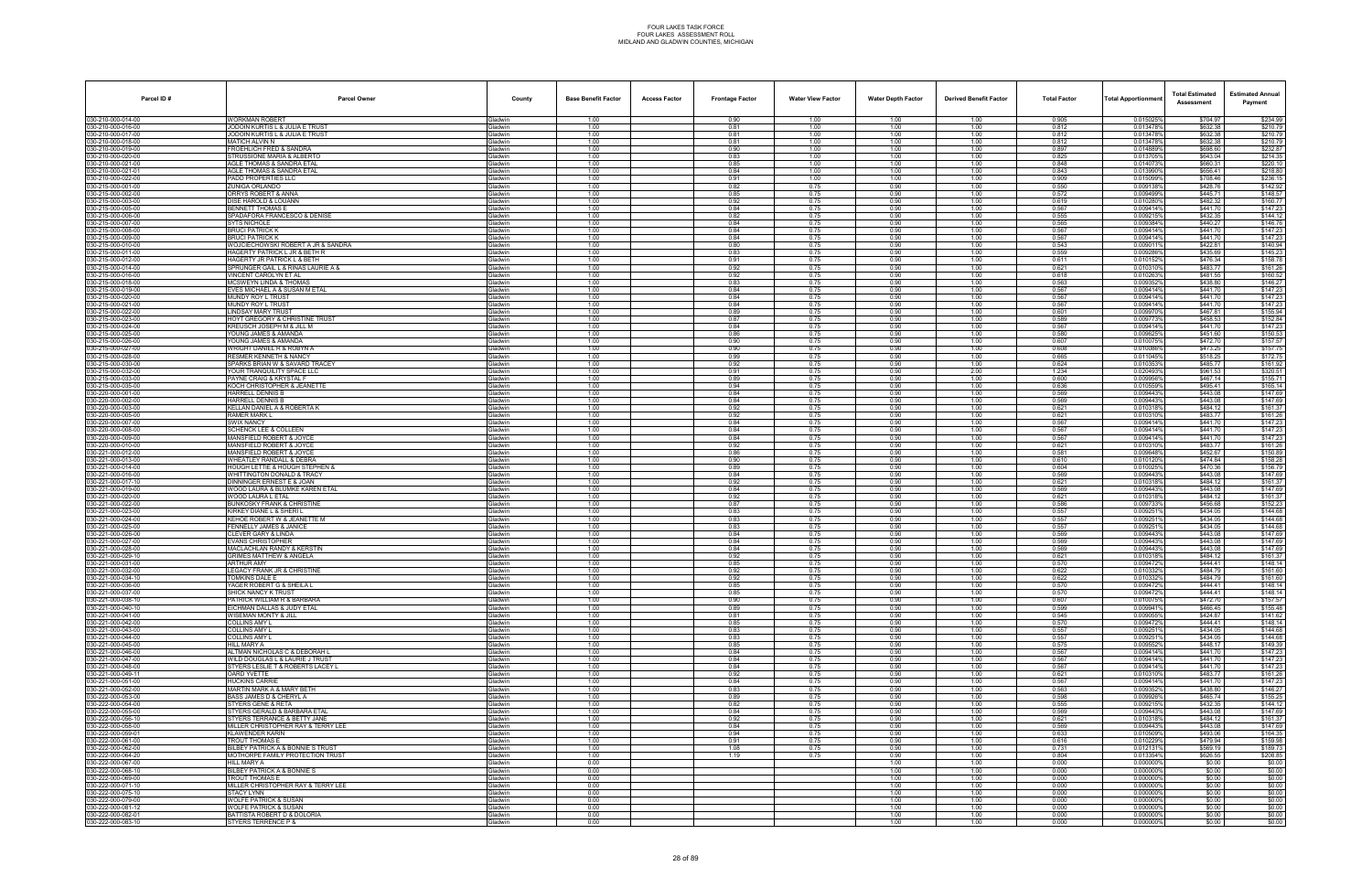| Parcel ID#                               | <b>Parcel Owner</b>                                                     | County                           | <b>Base Benefit Factor</b> | <b>Access Factor</b> | <b>Frontage Factor</b> | <b>Water View Factor</b> | <b>Water Depth Factor</b> | <b>Derived Benefit Factor</b> | <b>Total Factor</b> | <b>Total Apportionmer</b> | <b>Total Estimated</b><br>Assessment | <b>Estimated Annual</b><br>Payment |
|------------------------------------------|-------------------------------------------------------------------------|----------------------------------|----------------------------|----------------------|------------------------|--------------------------|---------------------------|-------------------------------|---------------------|---------------------------|--------------------------------------|------------------------------------|
| 030-222-000-085-01                       | POPOUR TRUST NO 1                                                       | Gladwin                          | 0.00                       |                      |                        |                          | 1.00                      | 1.00                          | 0.000               | 0.000000%                 | \$0.00                               | \$0.00                             |
| 030-222-000-086-10<br>30-222-000-088-00  | REYES STEVEN M & STEFANIE A<br>NENZEL GARY & PAM TRUST                  | Gladwin<br><b>Gladwin</b>        | 0.00<br>1.00               |                      | 0.92                   | 0.75                     | 1.00<br>0.90              | 1.00<br>1.00                  | 0.000<br>0.619      | 0.000000%<br>0.010271%    | \$0.00<br>\$481.94                   | \$0.00<br>\$160.65                 |
| 030-222-000-092-00                       | DIPKA DAVID & PATRICIA                                                  | Gladwin                          | 1.00                       |                      | 0.88                   | 0.75                     | 0.90                      | 1.00                          | 0.594               | 0.0098629                 | \$462.73                             | \$154.24                           |
| 030-222-000-093-00                       | DICKEY ROBERT L & JUNDT JULIE A                                         | Gladwin                          | 1.00                       |                      | 1.11                   | 0.75                     | 0.90                      | 1.00                          | 0.750               | 0.0124519                 | \$584.22                             | \$194.74                           |
| 30-222-000-094-00<br>30-222-000-095-01   | WHITTINGTON GERALD A & CYNTHIA A<br>WHITTINGTON GERALD A & CYNTHIA A    | Gladwin<br>Gladwin               | 1.00<br>0.00               |                      | 1.19                   | 0.75                     | 0.90<br>1.00              | 1.00<br>1.00                  | 0.803<br>0.000      | 0.0133299<br>0.000000%    | \$625.39<br>\$0.00                   | \$208.46<br>\$0.00                 |
| 30-222-000-096-01                        | BLUMKE RUSSELL & KAREN                                                  | <b>Gladwin</b>                   | 0.00                       |                      |                        |                          | 0.90                      | 1.00                          | 0.000               | 0.000000%                 | \$0.00                               | \$0.00                             |
| 30-222-000-097-00                        | <b>BLUMKE RUSSELL &amp; KAREN</b>                                       | Gladwin                          | 0.00                       |                      |                        |                          | 1.00                      | 1.00                          | 0.000               | 0.000000%                 | \$0.00                               | \$0.00                             |
| 30-222-000-098-10                        | O'DONNELL ROBERT & TAMMARA S<br>O'DONNELL ROBERT & TAMMARA S            | Gladwin<br><b>Gladwin</b>        | 0.00<br>0.00               |                      |                        |                          | 1.00<br>1.00              | 1.00<br>1.00                  | 0.000<br>0.000      | 0.0000009<br>0.0000009    | \$0.00<br>\$0.00                     | \$0.00<br>\$0.00                   |
| 030-222-000-100-00<br>030-222-000-103-01 | <b>BODEN TONI</b>                                                       | Gladwin                          | 0.00                       |                      |                        |                          | 1.00                      | 1.00                          | 0.000               | 0.000000%                 | \$0.00                               | \$0.00                             |
| 30-222-000-104-00                        | <b>SODEN TONI</b>                                                       | <b>Gladwin</b>                   | 0.00                       |                      |                        |                          | 1.00                      | 1.00                          | 0.000               | 0.000000%                 | \$0.00                               | \$0.00                             |
| 030-222-000-105-02                       | YORKS CARL R JR & TAMARA J                                              | <b>Gladwin</b>                   | 0.00                       |                      |                        |                          | 1.00                      | 1.00                          | 0.000               | 0.0000009                 | \$0.00                               | \$0.00                             |
| 30-222-000-107-00<br>030-222-000-108-00  | KEHOE ROBERT W & JEANETTE<br>PARKER MATT & ROBIN                        | Gladwin<br>Gladwin               | 0.00<br>0.00               |                      |                        |                          | 1.00<br>1.00              | 1.00<br>1.00                  | 0.000<br>0.000      | 0.0000009<br>0.000000     | \$0.00<br>\$0.00                     | \$0.00<br>\$0.00                   |
| 30-222-000-111-02                        | LARSON SCOTT A & LEIGH A                                                | Gladwin                          | 0.00                       |                      |                        |                          | 1.00                      | 1.00                          | 0.000               | 0.0000009                 | \$0.00                               | \$0.00                             |
| 30-222-000-112-00                        | <b>INNEY JEREMY W</b>                                                   | <b>Gladwin</b>                   | 0.00                       |                      |                        |                          | 1.00                      | 1.00                          | 0.000               | 0.0000009                 | \$0.00                               | \$0.00                             |
| 30-222-000-113-00<br>30-222-000-115-00   | LABERGE ROSEMARY<br>TURKSEY GLENN E & VICKI L                           | <b>Gladwin</b><br>Gladwin        | 0.00<br>0.00               |                      |                        |                          | 1.00<br>1.00              | 1.00<br>1.00                  | 0.000<br>0.000      | 0.0000009<br>0.000000     | \$0.00<br>\$0.00                     | \$0.00<br>\$0.00                   |
| 030-222-000-118-00                       | OPER JEFFERY & WENDY                                                    | <b>Gladwin</b>                   | 0.00                       |                      |                        |                          | 1.00                      | 1.00                          | 0.000               | 0.0000009                 | \$0.00                               | \$0.00                             |
| 30-222-000-120-01                        | <b>FLOREY TRACY V &amp; CARRIE</b>                                      | Gladwin                          | 0.00                       |                      |                        |                          | 1.00                      | 1.00                          | 0.000               | 0.0000009                 | \$0.00                               | \$0.00                             |
| 30-222-000-121-00<br>30-222-000-122-0    | ONRAD CHRISTINE BRANDON JOHN<br><b>O'DONNELL ROBERT &amp; TAMMARA S</b> | <b>Gladwin</b><br><b>Gladwin</b> | 0.00<br>0.00               |                      |                        |                          | 1.00<br>1.00              | 1.00<br>1.00                  | 0.000<br>0.000      | 0.000000%<br>0.0000009    | \$0.00<br>\$0.00                     | \$0.00<br>\$0.00                   |
| 30-222-000-123-00                        | CASSISE BRIAN M TRUST                                                   | Gladwin                          | 0.00                       |                      |                        |                          | 1.00                      | 1.00                          | 0.000               | 0.000000                  | \$0.00                               | \$0.00                             |
| 030-222-000-124-00                       | <b>BRIGHTON CYNTHIA</b>                                                 | Gladwin                          | 0.00                       |                      |                        |                          | 1.00                      | 1.00                          | 0.000               | 0.0000009                 | \$0.00                               | \$0.00                             |
| 30-222-000-125-00<br>80-222-000-126-00   | <b>BAGNALL MICHELLE &amp; DONN</b><br>HURCH JOHN E & KELLY C TRUST:     | <b>Gladwin</b><br><b>Gladwin</b> | 0.00<br>0.00               |                      |                        |                          | 1.00<br>1.00              | 1.00<br>1.00                  | 0.000<br>0.000      | 0.0000009<br>0.0000009    | \$0.00<br>\$0.00                     | \$0.00<br>\$0.00                   |
| 30-222-000-127-00                        | OLEMAN STEVEN S & DEBRA                                                 | <b>Gladwin</b>                   | 0.00                       |                      |                        |                          | 1.00                      | 1.00                          | 0.000               | 0.0000009                 | \$0.00                               | \$0.00                             |
| 30-222-000-128-00                        | NIEMCZYK GARY & DIANA                                                   | Gladwin                          | 0.00                       |                      |                        |                          | 1.00                      | 1.00                          | 0.000               | 0.000000                  | \$0.00                               | \$0.00                             |
| 030-222-000-130-11                       | WISEMAN MONTY CARL & JILL                                               | Gladwin                          | 0.00                       |                      |                        |                          | 1.00                      | 1.00                          | 0.000               | 0.000000%                 | \$0.00                               | \$0.00                             |
| 30-222-000-132-00<br>30-222-000-133-00   | MEISTER DIRK L & JAMIE M<br>BLAINE WILLAM A & MARY E                    | <b>Gladwin</b><br><b>Gladwin</b> | 0.00<br>0.00               |                      |                        |                          | 1.00<br>1.00              | 1.00<br>1.00                  | 0.000<br>0.000      | 0.0000009<br>0.000000%    | \$0.00<br>\$0.00                     | \$0.00<br>\$0.00                   |
| 30-222-000-134-01                        | WINTERS KELLY & DEBORAH                                                 | <b>Gladwin</b>                   | 0.00                       |                      |                        |                          | 1.00                      | 1.00                          | 0.000               | 0.0000009                 | \$0.00                               | \$0.00                             |
| 30-222-000-136-01                        | HARTMAN MATTHEW & KIMBELRY                                              | Gladwin                          | 0.00                       |                      |                        |                          | 1.00                      | 1.00                          | 0.000               | 0.0000009                 | \$0.00                               | \$0.00                             |
| 030-222-000-137-00<br>30-222-000-138-00  | <b>HARTMAN MATTHEW &amp; KIMBERLY</b><br>JOSLIN TRENTON & ASHLEY        | Gladwin<br><b>Gladwin</b>        | 1.00<br>1.00               |                      | 0.85<br>0.89           | 0.75<br>0.75             | 0.90<br>0.90              | 1.00<br>1.00                  | 0.575<br>0.603      | 0.009552%<br>0.010012     | \$448.17<br>\$469.75                 | \$149.39<br>\$156.58               |
| 30-222-000-139-00                        | IMMONS JEFFREY M & LISA J                                               | iladwin                          | 1.00                       |                      | 0.95                   | 0.75                     | 0.90                      | 1.00                          | 0.640               | 0.010631                  | \$498.81                             | \$166.27                           |
| 30-222-000-140-01                        | SHANGLE MICHAEL R & CONNIE M                                            | <b>Gladwin</b>                   | 1.00                       |                      | 1.31                   | 0.75                     | 0.90                      | 1.00                          | 0.885               | 0.0146919                 | \$689.28                             | \$229.76                           |
| 30-222-000-141-0                         | HUNT BEATRICE M ETAL<br>HUNT BEATRICE M ETAL                            | Gladwin<br>Gladwin               | 1.00<br>1.00               |                      | 0.80<br>0.86           | 0.75<br>0.75             | 0.90<br>0.90              | 1.00<br>1.00                  | 0.543<br>0.582      | 0.009011<br>0.009670%     | \$422.81<br>\$453.72                 | \$140.94<br>\$151.24               |
| 030-222-000-142-00<br>30-222-000-143-10  | ASHMORE DANIEL J TRUST                                                  | <b>Gladwin</b>                   | 1.00                       |                      | 0.93                   | 0.75                     | 0.90                      | 1.00                          | 0.627               | 0.010404%                 | \$488.16                             | \$162.72                           |
| 30-222-000-145-10                        | ASHMORE DANIEL J TRUST                                                  | <b>Gladwin</b>                   | 1.00                       |                      | 0.84                   | 0.75                     | 0.90                      | 1.00                          | 0.567               | 0.009414%                 | \$441.70                             | \$147.23                           |
| 030-222-000-146-01                       | CUTINO SALVATORE R                                                      | <b>Gladwin</b>                   | 1.00                       |                      | 0.84                   | 0.75                     | 0.90                      | 1.00                          | 0.567               | 0.009414%                 | \$441.70                             | \$147.23                           |
| 30-222-000-147-00<br>030-222-000-148-00  | JOHNSON TIMOTHY L & BRENDA D<br>WINTERS KELLY & DEBORAH                 | Gladwin<br>Gladwin               | 1.00<br>1.00               |                      | 0.84<br>0.84           | 0.75<br>0.75             | 0.90<br>0.90              | 1.00<br>1.00                  | 0.567<br>0.567      | 0.009414%<br>0.009414%    | \$441.70<br>\$441.70                 | \$147.23<br>\$147.23               |
| 30-222-000-149-01                        | SCZEPANSKI SCOTT & NATASHA                                              | <b>Gladwin</b>                   | 1.00                       |                      | 0.84                   | 0.75                     | 0.90                      | 1.00                          | 0.567               | 0.009414%                 | \$441.70                             | \$147.23                           |
| 30-222-000-150-00                        | <i>I</i> EISTER DIRK L & JAMIE M                                        | iladwin                          | 1.00                       |                      | 0.84                   | 0.75                     | 0.90                      | 1.00                          | 0.567               | 0.009414%                 | \$441.70                             | \$147.23                           |
| 30-222-000-151-01<br>30-222-000-153-00   | NIEMCZYK FAMILY TRUST<br>RYBERG RICHARD & BONNIE                        | <b>Gladwin</b><br><b>Gladwin</b> | 1.00<br>1.00               |                      | 0.92<br>0.92           | 0.75<br>0.75             | 0.90<br>0.90              | 1.00<br>1.00                  | 0.620<br>0.620      | 0.010287%<br>0.010287     | \$482.69<br>\$482.69                 | \$160.90<br>\$160.90               |
| 030-222-000-155-00                       | <b>BAUMAN KENNETH &amp; JOYCE</b>                                       | Gladwin                          | 1.00                       |                      | 0.84                   | 0.75                     | 0.90                      | 1.00                          | 0.567               | 0.009414%                 | \$441.70                             | \$147.23                           |
| 30-222-000-156-00                        | <b>BRIGHTON CYNTHIA</b>                                                 | <b>Gladwin</b>                   | 1.00                       |                      | 0.84                   | 0.75                     | 0.90                      | 1.00                          | 0.567               | 0.009414%                 | \$441.70                             | \$147.23                           |
| 30-222-000-157-00<br>030-222-000-158-00  | RIGGLE BROOKLYNN D<br>WISE CHARLES SR                                   | <b>Gladwin</b><br>Gladwin        | 1.00<br>1.00               |                      | 0.84<br>0.84           | 0.75<br>0.75             | 0.90<br>0.90              | 1.00<br>1.00                  | 0.567<br>0.567      | 0.009414%<br>0.009414%    | \$441.70<br>\$441.70                 | \$147.23<br>\$147.23               |
| 30-222-000-159-00                        | BRANDON JOHN CONRAD CHRISTINE                                           | Gladwin                          | 1.00                       |                      | 0.84                   | 0.75                     | 0.90                      | 1.00                          | 0.567               | 0.009414%                 | \$441.70                             | \$147.23                           |
| 030-222-000-160-00                       | <b>FLOREY TRACY V &amp; CARRIE</b>                                      | Gladwin                          | 1.00                       |                      | 0.84                   | 0.75                     | 0.90                      | 1.00                          | 0.567               | 0.009414%                 | \$441.70                             | \$147.23                           |
| 30-222-000-161-00                        | ROUSSEAU APRIL                                                          | <b>Gladwin</b>                   | 1.00                       |                      | 0.85                   | 0.75                     | 0.90                      | 1.00                          | 0.572               | 0.009499%                 | \$445.71                             | \$148.57                           |
| 30-222-000-162-00<br>030-222-000-164-01  | OPER JEFF & WENDY<br><b>TURKSEY GLENN E &amp; VICKI L</b>               | <b>Gladwin</b><br>Gladwin        | 1.00<br>1.00               |                      | 0.92<br>0.92           | 0.75<br>0.75             | 0.90<br>0.90              | 1.00<br>1.00                  | 0.623<br>0.623      | 0.010339<br>0.010339%     | \$485.12<br>\$485.12                 | \$161.71<br>\$161.71               |
| 30-222-000-166-00                        | KOEHLER LUCILLE M TRUST                                                 | <b>Gladwin</b>                   | 1.00                       |                      | 0.92                   | 0.75                     | 0.90                      | 1.00                          | 0.618               | 0.010255                  | \$481.16                             | \$160.39                           |
| 030-222-000-167-10                       | EPPERSON DAVID G & RENEE D                                              | Gladwin                          | 1.00                       |                      | 0.90                   | 0.75                     | 0.90                      | 1.00                          | 0.607               | 0.010075%                 | \$472.70                             | \$157.57                           |
| 030-222-000-169-00<br>030-222-000-170-00 | PIOTROWSKI LAWRENCE & LINDA<br>SHOLLACK ROBERT & CATHERINE TRUST        | <b>Jadwin</b><br><b>i</b> ladwin | 1.00<br>1.00               |                      | 0.83<br>0.83           | 0.75<br>0.75             | 0.90<br>0.90              | 1.00<br>1.00                  | 0.557<br>0.557      | 0.0092519<br>0.009251     | \$434.05<br>\$434.05                 | \$144.68<br>\$144.68               |
| 030-222-000-171-01                       | SLEIGHT ARTHUR L                                                        | Gladwin                          | 1.00                       |                      | 0.84                   | 0.75                     | 0.90                      | 1.00                          | 0.569               | 0.009443%                 | \$443.08                             | \$147.69                           |
| 30-222-000-172-01                        | SLEIGHT RONALD L                                                        | Gladwin                          | 1.00                       |                      | 0.86                   | 0.75                     | 0.90                      | 1.00                          | 0.581               | 0.009648%                 | \$452.67                             | \$150.89                           |
| 030-222-000-173-00                       | SLEIGHT RONALD L & JANICE C<br>SLEIGHT RONALD L & JANICE C              | Gladwin                          | 1.00                       |                      | 0.84                   | 0.75                     | 0.90                      | 1.00                          | 0.567               | 0.009414%                 | \$441.70                             | \$147.23                           |
| 30-222-000-174-00<br>30-222-000-175-01   | <b>FLUM JAMES &amp; FLUM DANIEL</b>                                     | <b>Gladwin</b><br><b>Gladwin</b> | 1.00<br>1.00               |                      | 0.84<br>0.92           | 0.75<br>0.75             | 0.90<br>0.90              | 1.00<br>1.00                  | 0.567<br>0.621      | 0.009414%<br>0.0103109    | \$441.70<br>\$483.77                 | \$147.23<br>\$161.26               |
| 030-222-000-177-00                       | SMITH GREGORY R                                                         | Gladwin                          | 1.00                       |                      | 0.84                   | 0.75                     | 0.90                      | 1.00                          | 0.567               | 0.009414%                 | \$441.70                             | \$147.23                           |
| 30-222-000-178-00                        | WILLARD BRYAN J & KELLY L                                               | Gladwin                          | 1.00                       |                      | 0.84                   | 0.75                     | 0.90                      | 1.00                          | 0.567               | 0.009414%                 | \$441.70                             | \$147.23                           |
| 030-222-000-179-00<br>30-222-000-181-00  | DRENNAN GORDON E & KAREN S<br>MAITLAND CHRISTOPHER                      | Gladwin<br><b>Gladwin</b>        | 1.00<br>1.00               |                      | 0.92<br>0.84           | 0.75<br>0.75             | 0.90<br>0.90              | 1.00<br>1.00                  | 0.621<br>0.567      | 0.010310%<br>0.009414%    | \$483.77<br>\$441.70                 | \$161.26<br>\$147.23               |
| 30-222-000-182-00                        | PAIGE GORDON & EILEEN TRUST                                             | <b>Gladwin</b>                   | 1.00                       |                      | 0.84                   | 0.75                     | 0.90                      | 1.00                          | 0.567               | 0.009414%                 | \$441.70                             | \$147.23                           |
| 030-222-000-183-00                       | PAIGE GORDON & EILEEN TRUST                                             | Gladwin                          | 1.00                       |                      | 0.85                   | 0.75                     | 0.90                      | 1.00                          | 0.574               | 0.009526%                 | \$446.96                             | \$148.99                           |
| 030-222-000-184-00<br>030-222-000-185-00 | ROSS TRISH & TOMCZAK JEREMY D<br>RANDAZZO JEROME & PORZIA               | Gladwin<br>Gladwin               | 1.00<br>1.00               |                      | 0.84<br>0.84           | 0.75<br>0.75             | 0.90<br>0.90              | 1.00<br>1.00                  | 0.567<br>0.567      | 0.009414%<br>0.009414%    | \$441.70<br>\$441.70                 | \$147.23<br>\$147.23               |
| 30-222-000-186-00                        | MCINTOSH DOUGLAS R & LAURIE A ETAL                                      | <b>Gladwin</b>                   | 1.00                       |                      | 0.92                   | 0.75                     | 0.90                      | 1.00                          | 0.621               | 0.0103109                 | \$483.77                             | \$161.26                           |
| 30-222-000-188-01                        | QUICK DAVID & KELLI                                                     | <b>Gladwin</b>                   | 1.00                       |                      | 0.92                   | 0.75                     | 0.90                      | 1.00                          | 0.621               | 0.010310                  | \$483.77                             | \$161.26                           |
| 030-222-000-190-10                       | <b>HOURIGAN PATRICK &amp; JOAN TRUST</b>                                | Gladwin                          | 1.00                       |                      | 1.18                   | 1.00                     | 0.90                      | 1.00                          | 1.064               | 0.017671%                 | \$829.14                             | \$276.38                           |
| 30-222-000-193-00<br>030-222-000-195-00  | ODONNELL ROBERT & TAMMARA<br>NIZINSKI MICHAEL J                         | Gladwin<br>Gladwin               | 1.00<br>1.00               |                      | 0.90<br>0.99           | 0.75<br>0.75             | 0.90<br>0.90              | 1.00<br>1.00                  | 0.609<br>0.668      | 0.010109%<br>0.011099%    | \$474.32<br>\$520.77                 | \$158.11<br>\$173.59               |
| 030-222-000-196-00                       | LAPOINTE BONNIE L TRUST                                                 | Gladwin                          | 1.00                       |                      | 0.86                   | 0.75                     | 0.90                      | 1.00                          | 0.582               | 0.009670%                 | \$453.72                             | \$151.24                           |
| 30-222-000-197-00                        | <b>MCDONALD ROBERT L</b>                                                | <b>Gladwin</b>                   | 1.00                       |                      | 0.92                   | 0.75                     | 0.90                      | 1.00                          | 0.624               | 0.0103539                 | \$485.77                             | \$161.92                           |
| 030-222-000-198-00<br>030-222-000-199-00 | MCDONALD ROBERT<br><b>MCDONALD ROBERT</b>                               | Gladwin<br>Gladwin               | 1.00<br>1.00               |                      | 1.31<br>0.86           | 0.75<br>0.75             | 0.90<br>0.90              | 1.00<br>1.00                  | 0.885<br>0.584      | 0.014691%<br>0.009692%    | \$689.28<br>\$454.74                 | \$229.76<br>\$151.58               |
| 030-222-000-200-00                       | MCDONALD AGNES & HACKWORTH ELIZABET                                     | Gladwin                          | 1.00                       |                      | 0.86                   | 0.75                     | 0.90                      | 1.00                          | 0.584               | 0.009692%                 | \$454.74                             | \$151.58                           |
| 030-222-000-201-00                       | DESHONE DANIELPATRICIA                                                  | Gladwin                          | 1.00                       |                      | 0.86                   | 0.75                     | 0.90                      | 1.00                          | 0.584               | 0.009692%                 | \$454.74                             | \$151.58                           |
| 30-222-000-202-00<br>030-222-000-203-01  | FABER GERALD & MARY<br>JAHNKE THOMAS L TRUST                            | <b>Gladwin</b><br>Gladwin        | 1.00<br>1.00               |                      | 0.85<br>0.92           | 0.75<br>0.75             | 0.90<br>0.90              | 1.00<br>1.00                  | 0.575<br>0.621      | 0.0095529<br>0.010318%    | \$448.17<br>\$484.12                 | \$149.39<br>\$161.37               |
| 30-222-000-205-00                        | STEMMERICH INGRID F                                                     | Gladwin                          | 1.00                       |                      | 0.84                   | 0.75                     | 0.90                      | 1.00                          | 0.569               | 0.009443%                 | \$443.08                             | \$147.69                           |
| 030-222-000-206-00                       | STEMMERICH INGRID F                                                     | Gladwin                          | 1.00                       |                      | 0.84                   | 0.75                     | 0.90                      | 1.00                          | 0.569               | 0.009443%                 | \$443.08                             | \$147.69                           |
| 030-222-000-207-00                       | SIMCIK PHYLLIS ETAL                                                     | Gladwin                          | 1.00                       |                      | 0.84                   | 0.75                     | 0.90                      | 1.00                          | 0.569               | 0.009443%                 | \$443.08                             | \$147.69                           |
| 30-222-000-208-00<br>030-222-000-209-00  | IURD JUDITH F<br>POPOUR KEITH G & JEANINE M TRUST                       | <b>Gladwin</b><br>Gladwin        | 1.00<br>1.00               |                      | 0.84<br>0.84           | 0.75<br>0.75             | 0.90<br>0.90              | 1.00<br>1.00                  | 0.569<br>0.569      | 0.009443%<br>0.009443%    | \$443.08<br>\$443.08                 | \$147.69<br>\$147.69               |
| 030-222-000-210-00                       | BLAINE WILLIAM & MARY                                                   | Gladwin                          | 1.00                       |                      | 0.84                   | 0.75                     | 0.90                      | 1.00                          | 0.569               | 0.009443%                 | \$443.08                             | \$147.69                           |
| 030-222-000-211-00                       | SMITH DENNIS S & BETHANY JO                                             | Gladwin                          | 1.00                       |                      | 0.92                   | 0.75                     | 0.90                      | 1.00                          | 0.621               | 0.010318%                 | \$484.12                             | \$161.37                           |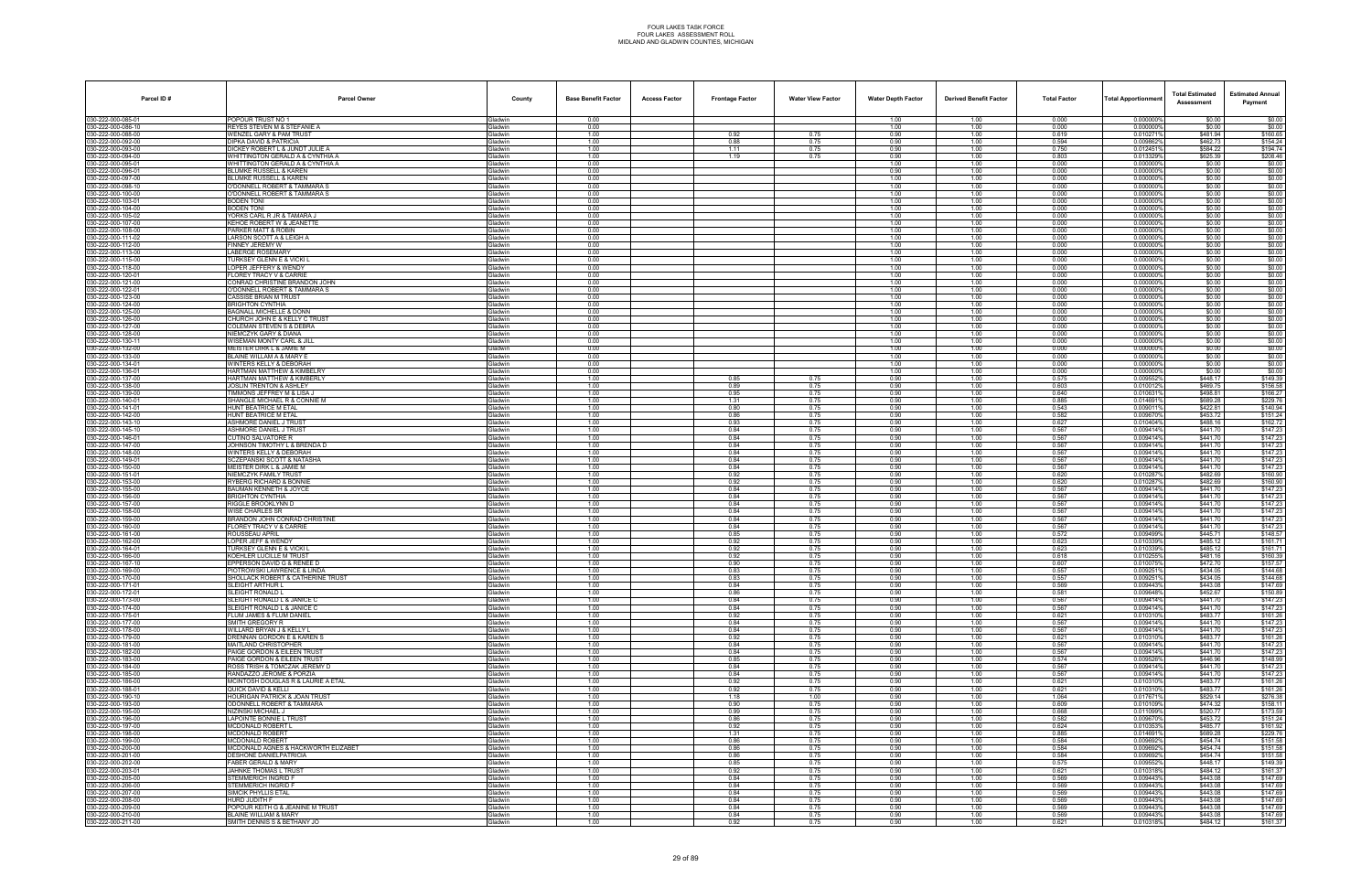| Parcel ID#                               | <b>Parcel Owner</b>                                                    | County                           | <b>Base Benefit Factor</b> | <b>Access Factor</b> | <b>Frontage Factor</b> | <b>Water View Factor</b> | <b>Water Depth Factor</b> | <b>Derived Benefit Factor</b> | <b>Total Factor</b> | <b>Total Apportionmer</b> | <b>Total Estimated</b><br>Assessment | <b>Estimated Annual</b><br>Payment |
|------------------------------------------|------------------------------------------------------------------------|----------------------------------|----------------------------|----------------------|------------------------|--------------------------|---------------------------|-------------------------------|---------------------|---------------------------|--------------------------------------|------------------------------------|
| 030-222-000-213-00                       | COLEMAN STEVEN & DEBRA                                                 | Gladwin                          | 1.00                       |                      | 0.86                   | 0.75                     | 0.90                      | 1.00                          | 0.582               | 0.009670%                 | \$453.72                             | \$151.24                           |
| 030-222-000-214-00                       | <b>ORKS CARL &amp; TAMARA</b>                                          | <b>Gladwin</b>                   | 1.00                       |                      | 0.86                   | 0.75                     | 0.90                      | 1.00                          | 0.582<br>0.621      | 0.0096709                 | \$453.72                             | \$151.24                           |
| 30-222-000-215-10<br>030-222-000-217-00  | SMITH KEVIN & TAMMY<br>YORKS CARL R JR & TAMARA J                      | Gladwin<br><b>Gladwin</b>        | 1.00<br>1.00               |                      | 0.92<br>0.84           | 0.75<br>0.75             | 0.90<br>0.90              | 1.00<br>1.00                  | 0.567               | 0.0103189<br>0.009414%    | \$484.12<br>\$441.70                 | \$161.37<br>\$147.23               |
| 30-222-000-218-00                        | ROMSTAD ANN MARIE                                                      | <b>Gladwin</b>                   | 1.00                       |                      | 0.84                   | 0.75                     | 0.90                      | 1.00                          | 0.569               | 0.0094439                 | \$443.08                             | \$147.69                           |
| 030-222-000-219-00                       | <b>JACKSON DANIEL &amp; TRISHA</b>                                     | Gladwin                          | 1.00                       |                      | 0.84                   | 0.75                     | 0.90                      | 1.00                          | 0.569               | 0.009443%                 | \$443.08                             | \$147.69                           |
| 30-222-000-220-00<br>30-222-000-221-00   | <b>LEMOS RICKY W</b><br>PRATT LEE P & MARILYN S                        | Gladwin<br><b>Gladwin</b>        | 1.00<br>1.00               |                      | 0.84<br>0.84           | 0.75<br>0.75             | 0.90<br>0.90              | 1.00<br>1.00                  | 0.569<br>0.569      | 0.0094439<br>0.0094439    | \$443.08<br>\$443.08                 | \$147.69<br>\$147.69               |
| 30-222-000-222-00                        | JOHNSON DWAYNE & LORI TRUST                                            | <b>Gladwin</b>                   | 1.00                       |                      | 0.92                   | 0.75                     | 0.90                      | 1.00                          | 0.620               | 0.010295%                 | \$483.05                             | \$161.02                           |
| 30-222-000-224-10                        | PHILLIPS WILLIAM C & SONYA F                                           | <b>Gladwin</b>                   | 1.00                       |                      | 0.92                   | 0.75                     | 0.90                      | 1.00                          | 0.621               | 0.0103109                 | \$483.77                             | \$161.26                           |
| 030-222-000-226-00<br>30-222-000-227-00  | BODEN TONI<br>AVERY JAMES & MARY REVOC TRUST                           | <b>Gladwin</b><br><b>Gladwin</b> | 1.00<br>1.00               |                      | 0.83<br>0.91           | 0.75<br>0.75             | 0.90<br>0.90              | 1.00<br>1.00                  | 0.557<br>0.616      | 0.009251%<br>0.010229%    | \$434.05<br>\$479.94                 | \$144.68<br>\$159.98               |
| 30-222-000-229-00                        | WHEATLEY DOUGLAS & LUANN                                               | <b>Gladwin</b>                   | 1.00                       |                      | 0.80                   | 0.75                     | 0.90                      | 1.00                          | 0.540               | 0.008966%                 | \$420.67                             | \$140.22                           |
| 030-222-000-230-00                       | <b><i>NHEATLEY DOUGLAS &amp; LUANN</i></b>                             | <b>Gladwin</b>                   | 1.00                       |                      | 0.80                   | 0.75                     | 0.90                      | 1.00                          | 0.540               | 0.008966%                 | \$420.67                             | \$140.22                           |
| 30-230-000-001-00<br>030-230-000-002-00  | <b>BLUMENFELD GARY &amp; EILEEN</b><br>FEDERAL NATIONAL MORTGAGE ASSOC | <b>Gladwin</b><br><b>Gladwin</b> | 1.00<br>1.00               |                      | 0.88<br>0.86           | 0.75<br>0.75             | 0.80<br>0.80              | 1.00<br>1.00                  | 0.530<br>0.518      | 0.008796%<br>0.0085969    | \$412.69<br>\$403.31                 | \$137.56<br>\$134.44               |
| 30-230-000-002-01                        | <b>BURGESS SUE L</b>                                                   | Gladwin                          | 1.00                       |                      | 0.86                   | 0.75                     | 0.80                      | 1.00                          | 0.518               | 0.008596%                 | \$403.31                             | \$134.44                           |
| 30-230-000-003-00                        | <b>KINNE WAYNE C III</b>                                               | <b>Gladwin</b>                   | 1.00                       |                      | 0.91                   | 0.75                     | 0.80                      | 1.00                          | 0.544               | 0.009033                  | \$423.84                             | \$141.28                           |
| 30-230-000-004-00<br>30-230-000-005-00   | <b>BENAWAY MARTIN J TRUST</b><br>MIDDLETON DELBERT P & MARGARET M      | <b>Gladwin</b><br><b>Gladwin</b> | 1.00<br>1.00               |                      | 0.90<br>0.87           | 0.75<br>0.75             | 0.80<br>0.80              | 1.00<br>1.00                  | 0.543<br>0.524      | 0.009015%<br>0.0087039    | \$422.98<br>\$408.37                 | \$140.99<br>\$136.12               |
| 030-235-000-001-00                       | BOBOLA EDWARD A III                                                    | <b>Gladwin</b>                   | 1.00                       |                      | 0.85                   | 1.00                     | 0.90                      | 1.00                          | 0.761               | 0.0126299                 | \$592.55                             | \$197.52                           |
| 30-235-000-002-00                        | <b>FLATT DANNY &amp; SANDRA</b>                                        | <b>Gladwin</b>                   | 1.00                       |                      | 0.88                   | 1.00                     | 0.90                      | 1.00                          | 0.792               | 0.013150%                 | \$616.98                             | \$205.66                           |
| 30-235-000-003-00                        | FLATT DANNY & SANDRA                                                   | Gladwin                          | 1.00                       |                      | 0.87                   | 1.00                     | 0.90                      | 1.00                          | 0.785               | 0.0130309                 | \$611.37                             | \$203.79                           |
| 030-235-000-004-00<br>30-235-000-005-00  | PASCHAL PRESTON & JO ANN<br><b>MANIAL FAMILY TRUST</b>                 | <b>Gladwin</b><br>Gladwin        | 1.00<br>1.00               |                      | 0.85<br>0.85           | 1.00<br>1.00             | 0.90<br>0.90              | 1.00<br>1.00                  | 0.765<br>0.765      | 0.012701%<br>0.012701%    | \$595.95<br>\$595.95                 | \$198.65<br>\$198.65               |
| 030-235-000-006-00                       | GRANDY MELVIN & ELIZABETH ETAL                                         | <b>Gladwin</b>                   | 1.00                       |                      | 0.85                   | 1.00                     | 0.90                      | 1.00                          | 0.765               | 0.0127019                 | \$595.95                             | \$198.65                           |
| 30-235-000-007-00                        | JOHNSTON RALPH D                                                       | Gladwin                          | 1.00                       |                      | 0.90                   | 1.00                     | 0.90                      | 1.00                          | 0.809               | 0.0134339                 | \$630.26                             | \$210.09                           |
| 30-235-000-008-00<br>30-235-000-009-00   | GORNEY MICHAEL A<br><b>HAMLIN PERCY &amp; KATHERINE</b>                | <b>Gladwin</b><br><b>Gladwin</b> | 1.00<br>1.00               |                      | 1.01<br>1.05           | 1.00<br>1.00             | 0.90<br>0.90              | 1.00<br>1.00                  | 0.911<br>0.943      | 0.015123<br>0.015655%     | \$709.58<br>\$734.52                 | \$236.53<br>\$244.84               |
| 30-235-000-010-00                        | BABCOCK LEONARD & NANCY                                                | <b>Gladwin</b>                   | 1.00                       |                      | 0.91                   | 1.00                     | 0.90                      | 1.00                          | 0.821               | 0.013639%                 | \$639.92                             | \$213.31                           |
| 030-235-000-011-00                       | SOVA CLARENCE & KATHY                                                  | <b>Gladwin</b>                   | 1.00                       |                      | 0.80                   | 1.00                     | 0.90                      | 1.00                          | 0.720               | 0.011954%                 | \$560.89                             | \$186.96                           |
| 030-235-000-012-00                       | <b>HEDRICH JERRY A &amp; CYNTHIA S</b>                                 | Gladwin                          | 1.00                       |                      | 0.84                   | 1.00                     | 0.90                      | 1.00                          | 0.756               | 0.012552%                 | \$588.93                             | \$196.31                           |
| 30-235-000-013-00<br>030-235-000-014-00  | RAJEWSKI THOMAS & KAREN LYNN TRUST<br>RAJEWSKI THOMAS & KAREN          | <b>Gladwin</b><br><b>Gladwin</b> | 1.00<br>1.00               |                      | 0.84<br>0.84           | 1.00<br>1.00             | 0.90<br>0.90              | 1.00<br>1.00                  | 0.756<br>0.756      | 0.0125529<br>0.012552%    | \$588.93<br>\$588.93                 | \$196.31<br>\$196.31               |
| 30-235-000-015-00                        | <b>GUTZMER ELEANOR M TRUST</b>                                         | Gladwin                          | 1.00                       |                      | 0.84                   | 1.00                     | 0.90                      | 1.00                          | 0.756               | 0.012552%                 | \$588.93                             | \$196.31                           |
| 030-235-000-016-00                       | LOWER BROOKE A & LOWER TABER M                                         | <b>Gladwin</b>                   | 1.00                       |                      | 0.84                   | 1.00                     | 0.90                      | 1.00                          | 0.756               | 0.0125529                 | \$588.93                             | \$196.31                           |
| 030-235-000-017-00<br>30-235-000-018-00  | FOX GENE EDWARD TRUST &<br>ROSS NEIL JAMES                             | Gladwin<br><b>Gladwin</b>        | 1.00<br>1.00               |                      | 0.84<br>0.98           | 1.00<br>1.00             | 0.90<br>0.90              | 1.00<br>1.00                  | 0.756<br>0.878      | 0.012552%<br>0.0145769    | \$588.93<br>\$683.92                 | \$196.31<br>\$227.97               |
| 30-240-000-001-00                        | <b>BURDICK JOHN &amp; KATHLEEN</b>                                     | <b>Gladwin</b>                   | 1.00                       |                      | 0.96                   | 1.00                     | 0.90                      | 1.00                          | 0.866               | 0.014385%                 | \$674.94                             | \$224.98                           |
| 30-240-000-004-10                        | <b>BURDICK JOHN L &amp; KATHLEEN I</b>                                 | <b>Gladwin</b>                   | 1.00                       |                      | 0.90                   | 1.00                     | 0.90                      | 1.00                          | 0.814               | 0.013508%                 | \$633.81                             | \$211.27                           |
| 030-240-000-006-10                       | ARGYLE DENNIS J & LAURA L                                              | <b>Gladwin</b>                   | 1.00                       |                      | 0.90                   | 1.00                     | 0.90                      | 1.00                          | 0.814               | 0.013522                  | \$634.47                             | \$211.49                           |
| 030-240-000-008-00<br>30-240-000-010-00  | AWRENCE JEFFREY A & PATRICIA ETAL<br>ARNOLD DAVID J & ROBERTA N TRUST  | Gladwin<br><b>Gladwin</b>        | 1.00<br>1.00               |                      | 0.90<br>0.92           | 1.00<br>1.00             | 0.90<br>0.90              | 1.00<br>1.00                  | 0.814<br>0.831      | 0.013508%<br>0.0137959    | \$633.81<br>\$647.27                 | \$211.27<br>\$215.76               |
| 030-240-000-013-00                       | NELSON ROBERT G JR & ROBIN R                                           | Gladwin                          | 1.00                       |                      | 0.92                   | 1.00                     | 0.90                      | 1.00                          | 0.831               | 0.013795%                 | \$647.27                             | \$215.76                           |
| 30-240-000-015-00                        | <b>GRAPPIN DEAN &amp; JANET ETAL</b>                                   | Gladwin                          | 1.00                       |                      | 1.25                   | 1.00                     | 1.00                      | 1.00                          | 1.249               | 0.020733%                 | \$972.80                             | \$324.27                           |
| 030-240-000-017-00<br>030-240-000-020-00 | OK PROPERTY MANGEMENT LLC<br>OK PROPERTIES MANAGEMENT LLO              | <b>Gladwin</b><br>Gladwin        | 1.00<br>1.00               |                      | 0.92<br>0.89           | 0.75<br>0.75             | 1.00<br>1.00              | 1.00<br>1.00                  | 0.687<br>0.665      | 0.011413<br>0.011046%     | \$535.49<br>\$518.27                 | \$178.50<br>\$172.76               |
| 30-240-000-021-00                        | KONSDORF MARK R & SUSAN C                                              | <b>Gladwin</b>                   | 1.00                       |                      | 0.90                   | 0.75                     | 1.00                      | 1.00                          | 0.678               | 0.011257                  | \$528.17                             | \$176.06                           |
| 30-240-000-023-00                        | <b>SCHMIDT BEN &amp; JOANN ETAL</b>                                    | <b>Gladwin</b>                   | 1.00                       |                      | 0.90                   | 0.75                     | 1.00                      | 1.00                          | 0.678               | 0.011257%                 | \$528.17                             | \$176.06                           |
| 30-240-000-025-00<br>30-240-000-026-00   | LAWRENCE JOSEPH A & JEANNE M<br>SHAFFER LEILA MAE                      | <b>Gladwin</b><br><b>Gladwin</b> | 1.00<br>1.00               |                      | 0.81<br>0.81           | 0.75<br>0.75             | 1.00<br>1.00              | 1.00<br>1.00                  | 0.606<br>0.606      | 0.0100619<br>0.010061     | \$472.08<br>\$472.08                 | \$157.36<br>\$157.36               |
| 030-240-000-027-00                       | SHAFFER LEILA MAE                                                      | Gladwin                          | 1.00                       |                      | 0.81                   | 0.75                     | 1.00                      | 1.00                          | 0.606               | 0.0100619                 | \$472.08                             | \$157.36                           |
| 30-240-000-028-00                        | LIND KENNETH J & DONNA J ETAL                                          | <b>Gladwin</b>                   | 1.00                       |                      | 0.90                   | 0.75                     | 1.00                      | 1.00                          | 0.678               | 0.011257                  | \$528.17                             | \$176.06                           |
| 30-240-000-030-00<br>030-240-000-032-00  | ATHEY DIRK & ROXANNE<br><b>FRIEND STEVEN &amp; VICKI TRUST</b>         | Gladwin<br>Gladwin               | 1.00<br>1.00               |                      | 0.97<br>0.90           | 0.75<br>0.75             | 1.00<br>1.00              | 1.00<br>1.00                  | 0.729<br>0.678      | 0.012103%<br>0.0112579    | \$567.86<br>\$528.17                 | \$189.29<br>\$176.06               |
| 30-240-000-034-00                        | DESHANO TIFFANY                                                        | Gladwin                          | 1.00                       |                      | 0.95                   | 0.75                     | 1.00                      | 1.00                          | 0.711               | 0.011812                  | \$554.23                             | \$184.74                           |
| 030-240-000-037-00                       | <b>MAAS KATHLEEN TRUST</b>                                             | Gladwin                          | 1.00                       |                      | 0.90                   | 0.75                     | 1.00                      | 1.00                          | 0.673               | 0.0111679                 | \$523.95                             | \$174.65                           |
| 30-240-000-038-00                        | <b>BURRELL ELLEN</b>                                                   | <b>Gladwin</b>                   | 1.00                       |                      | 0.88                   | 0.75                     | 1.00                      | 1.00                          | 0.660               | 0.0109589                 | \$514.15                             | \$171.38                           |
| 30-240-000-040-00<br>30-245-000-101-00   | IND KENNETH J & DONNA J ETAL<br><b>GARLOUGH GARY &amp; LORRAINE</b>    | <b>Gladwin</b><br>Gladwin        | 1.00<br>1.00               |                      | 0.81<br>0.81           | 0.75<br>0.85             | 0.80<br>1.00              | 1.00<br>1.00                  | 0.485<br>0.687      | 0.008049%<br>0.0114039    | \$377.67<br>\$535.03                 | \$125.89<br>\$178.34               |
| 30-245-000-102-00                        | LEMIER JEFF & ANGELA                                                   | <b>Gladwin</b>                   | 1.00                       |                      | 0.81                   | 0.85                     | 1.00                      | 1.00                          | 0.687               | 0.011403                  | \$535.03                             | \$178.34                           |
| 030-245-000-103-00                       | LEMIER JEFF & ANGELA                                                   | Gladwin                          | 1.00                       |                      | 0.81                   | 0.85                     | 1.00                      | 1.00                          | 0.687               | 0.011403%                 | \$535.03                             | \$178.34                           |
| 030-245-000-104-00<br>030-246-000-105-00 | TERRY DAVID H<br>LAKE KATHY                                            | <b>Gladwin</b><br>Gladwin        | 1.00<br>1.00               |                      | 0.88<br>0.86           | 0.85<br>0.85             | 1.00<br>1.00              | 1.00<br>1.00                  | 0.752<br>0.730      | 0.012484%<br>0.012120%    | \$585.75<br>\$568.68                 | \$195.25<br>\$189.56               |
| 030-246-000-106-00                       | <b>WILT TRACEY A</b>                                                   | Gladwin                          | 1.00                       |                      | 0.92                   | 0.85                     | 1.00                      | 1.00                          | 0.781               | 0.012974%                 | \$608.74                             | \$202.91                           |
| 030-246-000-107-00                       | FALL CYNTHIA                                                           | Gladwin                          | 1.00                       |                      | 0.89                   | 0.85                     | 1.00                      | 1.00                          | 0.755               | 0.0125379                 | \$588.25                             | \$196.08                           |
| 030-246-000-108-00<br>30-246-000-108-01  | <b>HEAGN DAVID &amp; DEBRA TRUST</b><br>ERNST GERALD JR & NANCI        | Gladwin<br>Gladwin               | 1.00<br>1.00               |                      | 0.86<br>0.88           | 0.85<br>0.85             | 1.00<br>1.00              | 1.00<br>1.00                  | 0.730<br>0.752      | 0.012120%<br>0.012480%    | \$568.68<br>\$585.57                 | \$189.56<br>\$195.19               |
| 30-246-000-109-01                        | HILL JON K & LONNA K L TRUST                                           | Gladwin                          | 1.00                       |                      | 0.92                   | 1.00                     | 1.00                      | 1.00                          | 0.918               | 0.015241%                 | \$715.09                             | \$238.36                           |
| 030-246-000-110-01                       | <b>GAYLORD JOHN E &amp; PATRICIA L</b>                                 | Gladwin                          | 1.00                       |                      | 0.87                   | 1.00                     | 1.00                      | 1.00                          | 0.867               | 0.014389%                 | \$675.15                             | \$225.05                           |
| 30-246-000-111-01                        | TOUPIN KEITH G & SANDRA A                                              | Gladwin                          | 1.00                       |                      | 1.26                   | 1.00                     | 0.80                      | 1.00                          | 1.005               | 0.016679%                 | \$782.60                             | \$260.87                           |
| 030-246-000-115-00<br>30-246-000-116-00  | PEEK GREGORY<br>WERDERMAN CORBIN & KATHY                               | Gladwin<br>Gladwin               | 1.00<br>1.00               |                      | 0.87<br>0.87           | 1.00<br>1.00             | 0.80<br>0.80              | 1.00<br>1.00                  | 0.693<br>0.693      | 0.011511%<br>0.011511%    | \$540.12<br>\$540.12                 | \$180.04<br>\$180.04               |
| 030-246-000-117-00                       | <b>MCCARTY JEFFREY G &amp; STEPHANIE L &amp;</b>                       | Gladwin                          | 1.00                       |                      | 0.94                   | 1.00                     | 0.80                      | 1.00                          | 0.754               | 0.012514%                 | \$587.15                             | \$195.72                           |
| 030-246-000-119-00                       | <b>GARLOW JEFFREY K &amp; CANDICE L</b>                                | Gladwin                          | 1.00                       |                      | 0.99                   | 1.00                     | 0.80                      | 1.00                          | 0.791               | 0.013133%                 | \$616.22                             | \$205.41                           |
| 030-246-000-121-00<br>030-246-000-122-10 | TROMLEY DONNA M FAMILY TRUST<br>THOMPSON ROBERT JOE & MARILYN T &      | Gladwin<br>Gladwin               | 1.00<br>1.00               |                      | 0.86<br>1.17           | 1.00<br>1.00             | 0.80<br>0.80              | 1.00<br>1.00                  | 0.690<br>0.937      | 0.011461%<br>0.015554%    | \$537.74<br>\$729.79                 | \$179.25<br>\$243.26               |
| 30-246-000-125-10                        | LUCKE ARTHUR & VIOLA                                                   | Gladwin                          | 1.00                       |                      | 0.99                   | 1.00                     | 0.80                      | 1.00                          | 0.791               | 0.013133%                 | \$616.22                             | \$205.41                           |
| 30-246-000-127-00                        | MAY JENNIFER M & RYAN A                                                | <b>Gladwin</b>                   | 1.00                       |                      | 0.99                   | 1.00                     | 0.80                      | 1.00                          | 0.791               | 0.013133%                 | \$616.22                             | \$205.41                           |
| 030-246-000-129-00                       | <b>MORRIS ERIC M &amp; CYMAN DANIELLE</b>                              | Gladwin                          | 1.00<br>1.00               |                      | 0.85                   | 1.00                     | 0.80                      | 1.00                          | 0.682<br>0.692      | 0.011321%<br>0.011486%    | \$531.17<br>\$538.95                 | \$177.06                           |
| 30-246-000-130-00<br>030-246-000-131-01  | MAY RYAN & JENNIFER<br>BLOOM MICHAEL S & CHRISTINE R                   | Gladwin<br>Gladwin               | 1.00                       |                      | 0.86<br>0.94           | 1.00<br>1.00             | 0.80<br>0.80              | 1.00<br>1.00                  | 0.754               | 0.012514%                 | \$587.15                             | \$179.65<br>\$195.72               |
| 030-246-000-133-00                       | MCDONALD RANDALL T                                                     | Gladwin                          | 1.00                       |                      | 0.92                   | 1.00                     | 0.80                      | 1.00                          | 0.740               | 0.012278%                 | \$576.10                             | \$192.03                           |
| 30-246-000-135-00                        | <b>MCDONALD RANDALL T</b>                                              | Gladwin                          | 1.00                       |                      | 0.92                   | 1.00                     | 1.00                      | 1.00                          | 0.924               | 0.015348%                 | \$720.13                             | \$240.04                           |
| 030-246-000-137-00<br>030-246-000-138-00 | <b>HURTIG BEVERLY J</b><br>VANHORN JAMES & DEBRAH ETAL                 | Gladwin<br>Gladwin               | 1.00<br>1.00               |                      | 0.85<br>0.92           | 1.00<br>1.00             | 1.00<br>1.00              | 1.00<br>1.00                  | 0.850<br>0.915      | 0.014113%<br>0.015192%    | \$662.16<br>\$712.83                 | \$220.72<br>\$237.61               |
| 030-246-000-139-00                       | CASKEY WAYNE M & JOSETTE ANN                                           | Gladwin                          | 1.00                       |                      | 0.90                   | 1.00                     | 1.00                      | 1.00                          | 0.904               | 0.015009%                 | \$704.23                             | \$234.74                           |
| 30-246-000-140-00                        | DYER BRIAN & LORRAINE                                                  | Gladwin                          | 1.00                       |                      | 0.90                   | 1.00                     | 1.00                      | 1.00                          | 0.900               | 0.014943%                 | \$701.11                             | \$233.70                           |
| 30-246-000-141-00<br>030-246-000-142-00  | LANGE JOSHUA & JODIE<br>KELEL JAMES P SR TRUST                         | <b>Gladwin</b><br>Gladwin        | 1.00<br>1.00               |                      | 0.84<br>0.84           | 1.00<br>1.00             | 1.00<br>1.00              | 1.00<br>1.00                  | 0.840<br>0.840      | 0.013947%<br>0.013947%    | \$654.37<br>\$654.37                 | \$218.12<br>\$218.12               |
| 30-246-000-143-00                        | TUTEN ROBERT J JR & JUDY A ETAL                                        | Gladwin                          | 1.00                       |                      | 0.84                   | 1.00                     | 1.00                      | 1.00                          | 0.840               | 0.013947%                 | \$654.37                             | \$218.12                           |
| 030-246-000-144-00                       | KUHLOW SCOTT ALAN                                                      | Gladwin                          | 1.00                       |                      | 0.84                   | 1.00                     | 1.00                      | 1.00                          | 0.840               | 0.013947%                 | \$654.37                             | \$218.12                           |
| 30-246-000-145-00                        | HEISLER JOSEPH M & MCKAY DARLENE J<br>WARD JAMES B & WENDY S           | Gladwin<br><b>Gladwin</b>        | 1.00                       |                      | 0.80                   | 1.00                     | 0.90                      | 1.00                          | 0.720               | 0.011954%<br>0.014771%    | \$560.89                             | \$186.96                           |
| 30-246-000-146-00<br>030-246-000-147-00  | <b>MASCARO WILLIAM &amp; KITTY</b>                                     | Gladwin                          | 1.00<br>1.00               |                      | 0.89<br>0.99           | 1.00<br>1.00             | 1.00<br>1.00              | 1.00<br>1.00                  | 0.890<br>0.986      | 0.016364%                 | \$693.05<br>\$767.78                 | \$231.02<br>\$255.93               |
| 030-246-000-148-00                       | VESPRINI DINO & KELLY                                                  | Gladwin                          | 1.00                       |                      | 0.84                   | 1.00                     | 0.90                      | 1.00                          | 0.758               | 0.012591%                 | \$590.77                             | \$196.92                           |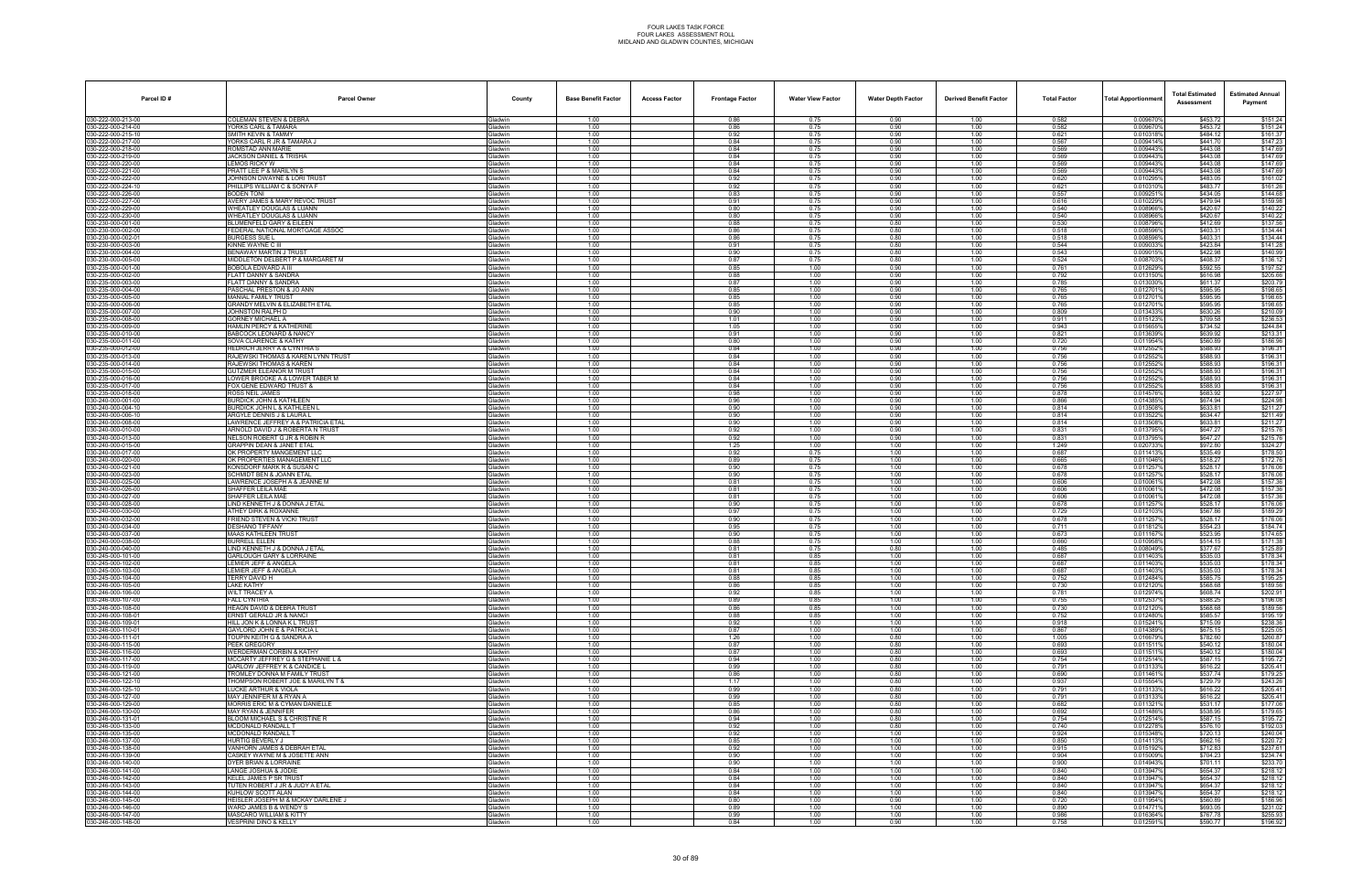| Parcel ID#                               | <b>Parcel Owner</b>                                                            | County                           | <b>Base Benefit Factor</b> | <b>Access Factor</b> | <b>Frontage Factor</b> | <b>Water View Factor</b> | <b>Water Depth Factor</b> | <b>Derived Benefit Factor</b> | <b>Total Factor</b> | Total Apportionmer     | <b>Total Estimated</b><br>Assessment | <b>Estimated Annual</b><br>Payment |
|------------------------------------------|--------------------------------------------------------------------------------|----------------------------------|----------------------------|----------------------|------------------------|--------------------------|---------------------------|-------------------------------|---------------------|------------------------|--------------------------------------|------------------------------------|
| 030-246-000-149-00                       | <b>KAISER DEBORAH A &amp; FREDERICK C</b>                                      | <b>Gladwin</b>                   | 1.00                       |                      | 0.85                   | 1.00                     | 0.90                      | 1.00                          | 0.761               | 0.012629%              | \$592.55                             | \$197.52                           |
| 030-246-000-150-00<br>30-246-000-151-00  | LANSING BRIAN R<br><b>BONELLO DAVID &amp; CATHERINE</b>                        | Gladwin<br><b>Gladwin</b>        | 1.00<br>1.00               |                      | 0.85<br>0.85           | 1.00<br>1.00             | 0.90<br>0.90              | 1.00<br>1.00                  | 0.761<br>0.761      | 0.012629%<br>0.012629% | \$592.55<br>\$592.55                 | \$197.52<br>\$197.52               |
| 030-246-000-152-00                       | MALLOY JOHN & DENISE                                                           | Gladwin                          | 1.00                       |                      | 0.85                   | 1.00                     | 0.90                      | 1.00                          | 0.761               | 0.012629%              | \$592.55                             | \$197.52                           |
| 30-246-000-153-00                        | <b>HAYS DIANE M</b>                                                            | Gladwin                          | 1.00                       |                      | 0.94                   | 1.00                     | 0.90                      | 1.00                          | 0.846               | 0.014045%              | \$659.00                             | \$219.67                           |
| 30-246-000-155-01<br>30-246-000-156-01   | <b>BURKHART CAROL A ETAL</b><br>SPAGNOLO DANTE C & TERRI L                     | Gladwin<br>Gladwin               | 1.00<br>1.00               |                      | 0.85<br>0.93           | 1.00<br>1.00             | 0.90<br>0.90              | 1.00<br>1.00                  | 0.765<br>0.833      | 0.0127019<br>0.0138319 | \$595.95<br>\$648.94                 | \$198.65<br>\$216.31               |
| 30-250-000-001-00                        | SMITH RICHARD & CONSTANCE TRUST                                                | <b>Gladwin</b>                   | 0.00                       |                      | 1.31                   | 1.00                     | 0.90                      | 1.00                          | 0.000               | 0.000000%              | \$0.00                               | \$0.00                             |
| 30-250-000-003-00                        | SMITH WILLIAM                                                                  | Gladwin                          | 0.50                       | 0.25                 |                        |                          |                           | 2.50                          | 0.313               | 0.0051889              | \$243.44                             | \$81.15                            |
| 30-250-000-004-10<br>30-250-000-006-00   | FOGLE ALLEN<br><b>WESSON TIMOTHY</b>                                           | Gladwin<br><b>Gladwin</b>        | 0.50<br>0.50               | 0.25<br>0.25         |                        |                          |                           | 2.50<br>1.00                  | 0.313<br>0.250      | 0.0051889<br>0.0041519 | \$243.44<br>\$194.75                 | \$81.15<br>\$64.92                 |
| 30-250-000-007-00                        | ZUBKIEWICZ ALEX & JOSEPHINE                                                    | Gladwin                          | 1.00                       |                      | 0.85                   | 0.75                     | 0.90                      | 1.00                          | 0.574               | 0.009526%              | \$446.96                             | \$148.99                           |
| 30-250-000-008-00                        | <b>NEWCOMB DAVID</b>                                                           | <b>Gladwin</b>                   | 1.00                       |                      | 0.85                   | 0.75                     | 0.90                      | 1.00                          | 0.570               | 0.009472%              | \$444.41                             | \$148.14                           |
| 30-250-000-009-00<br>30-250-000-010-00   | <b>WESSON TIMOTHY</b><br>DESHANO HOMES INC                                     | Gladwin<br>Gladwin               | 1.00<br>1.00               |                      | 0.97<br>0.94           | 0.75<br>1.00             | 0.90<br>0.90              | 1.00<br>1.00                  | 0.654<br>0.848      | 0.010852%<br>0.014078% | \$509.17<br>\$660.55                 | \$169.72<br>\$220.18               |
| 30-250-000-012-00                        | MANYEN DONALD & HELEN                                                          | Gladwin                          | 1.00                       |                      | 0.92                   | 1.00                     | 0.90                      | 1.00                          | 0.825               | 0.013695%              | \$642.58                             | \$214.19                           |
| 30-250-000-014-00                        | COLLVER MARC A<br>COLLVER MARCIA P TRUST                                       | Gladwin<br><b>Gladwin</b>        | 1.00<br>1.00               |                      | 0.90                   | 1.00                     | 0.90<br>0.90              | 1.00                          | 0.807<br>0.720      | 0.013400%<br>0.0119549 | \$628.74<br>\$560.89                 | \$209.58<br>\$186.96               |
| 30-250-000-015-01<br>30-250-000-016-00   | COLLVER KIM R & KATHRYN L ETAL                                                 | Gladwin                          | 1.00                       |                      | 0.80<br>0.83           | 1.00<br>1.00             | 0.90                      | 1.00<br>1.00                  | 0.743               | 0.0123359              | \$578.74                             | \$192.91                           |
| 30-250-000-017-00                        | BUDRY MICHAEL & JENNIFER                                                       | Gladwin                          | 1.00                       |                      | 0.84                   | 1.00                     | 0.90                      | 1.00                          | 0.754               | 0.012511               | \$587.03                             | \$195.68                           |
| 030-250-000-018-00<br>30-250-000-019-00  | JAMES PROPERTIES INC<br>HISEY WILLIAM & MICHELLE                               | Gladwin<br>Gladwin               | 1.00<br>1.00               |                      | 0.84<br>0.90           | 1.00<br>1.00             | 0.90<br>0.90              | 1.00<br>1.00                  | 0.756<br>0.814      | 0.012552%<br>0.013508% | \$588.93<br>\$633.81                 | \$196.31<br>\$211.27               |
| 30-250-000-019-01                        | IAMILTON KAREN A ETAL                                                          | <b>Gladwin</b>                   | 1.00                       |                      | 0.89                   | 1.00                     | 0.90                      | 1.00                          | 0.798               | 0.013255%              | \$621.93                             | \$207.31                           |
| 30-250-000-020-00                        | <b>HAMILTON KAREN A ETAL</b>                                                   | <b>Gladwin</b>                   | 1.00                       |                      | 0.80                   | 1.00                     | 0.90                      | 1.00                          | 0.720               | 0.011954%              | \$560.89                             | \$186.96                           |
| 30-250-000-021-00<br>030-260-000-018-00  | ZUBKIEWICZ ALEX & JOSEPHINE<br>FOSGARD MELVIN & CHARLOTTE                      | Gladwin<br>Gladwin               | 0.50<br>1.00               | 0.25                 | 0.85                   | 0.75                     | 0.90                      | 1.00<br>1.00                  | 0.250<br>0.577      | 0.0041519<br>0.0095779 | \$194.75<br>\$449.35                 | \$64.92<br>\$149.78                |
| 30-260-000-019-00                        | LASKE PAUL & ROBIN                                                             | <b>Gladwin</b>                   | 1.00                       |                      | 0.86                   | 0.75                     | 0.90                      | 1.00                          | 0.584               | 0.0096929              | \$454.74                             | \$151.58                           |
| 30-260-000-020-00                        | SMOOT SCOTT                                                                    | <b>Gladwin</b>                   | 1.00                       |                      | 0.86                   | 0.75                     | 0.90                      | 1.00                          | 0.584               | 0.0096929              | \$454.74                             | \$151.58                           |
| 30-260-000-021-00<br>30-345-000-001-00   | DAVIES ROBERT & BETTY<br>LOWE DOUGLAS & CHRISTINE                              | Gladwin<br>Gladwin               | 1.00<br>1.00               |                      | 0.86<br>0.90           | 0.75<br>0.75             | 0.90<br>0.80              | 1.00<br>1.00                  | 0.584<br>0.540      | 0.0096929<br>0.008968% | \$454.74<br>\$420.77                 | \$151.58<br>\$140.26               |
| 030-345-000-002-00                       | BERRY DONALD B & KIM M ETAL                                                    | Gladwin                          | 1.00                       |                      | 1.06                   | 0.75                     | 0.80                      | 1.00                          | 0.639               | 0.010607%              | \$497.68                             | \$165.89                           |
| 30-345-000-003-00                        | KOMLASSAN KOSSI                                                                | <b>Gladwin</b>                   | 1.00                       |                      | 0.91                   | 0.75                     | 0.80                      | 1.00                          | 0.545               | 0.0090539              | \$424.75                             | \$141.58                           |
| 30-345-000-004-10<br>30-345-000-007-00   | <b>MURPHY HAROLD E &amp; LORI L ETAL</b><br>UEBBERT PHILLIP & GRZESIAK SHANNON | <b>Gladwin</b><br><b>Gladwin</b> | 1.00<br>1.00               |                      | 1.28<br>0.91           | 0.75<br>1.00             | 0.80<br>0.90              | 1.00<br>1.00                  | 0.771<br>0.815      | 0.012800%<br>0.013536% | \$600.58<br>\$635.12                 | \$200.19<br>\$211.71               |
| 30-345-000-008-00                        | LUEBBERT PHILLIP & GRZESIAK SHANNON                                            | Gladwin                          | 1.00                       |                      | 0.91                   | 1.00                     | 0.90                      | 1.00                          | 0.815               | 0.013536%              | \$635.12                             | \$211.71                           |
| 030-345-000-009-10                       | ALHOLINNA ARNO & EMMA                                                          | Gladwin                          | 1.00                       |                      | 1.07                   | 1.00                     | 0.90                      | 1.00                          | 0.967               | 0.016052%              | \$753.18                             | \$251.06                           |
| 30-345-000-011-00<br>30-345-000-012-00   | DUNN CHARLES A & ENGELS NIKKI M<br>)UNN CHARLES A & ENGELS NIKKI M             | <b>Gladwin</b><br><b>Jadwin</b>  | 1.00<br>1.00               |                      | 0.97<br>0.94           | 1.00<br>1.00             | 0.90<br>0.90              | 1.00<br>1.00                  | 0.871<br>0.848      | 0.014469%<br>0.014078% | \$678.88<br>\$660.53                 | \$226.29<br>\$220.18               |
| 30-345-000-013-00                        | JIDOMENICO JOSH                                                                | <b>Gladwin</b>                   | 1.00                       |                      | 1.28                   | 1.00                     | 0.90                      | 1.00                          | 1.149               | 0.019080%              | \$895.24                             | \$298.41                           |
| 30-345-000-014-00                        | FIX DENISE TRUST                                                               | Gladwin                          | 1.00                       |                      | 1.06                   | 0.75                     | 0.90                      | 1.00                          | 0.713               | 0.0118419              | \$555.57                             | \$185.19                           |
| 030-345-000-015-00<br>30-345-000-015-02  | MASKENY DONALD D JR<br>MONROE GEORGE & SUSAN                                   | Gladwin<br><b>Gladwin</b>        | 1.00<br>1.00               |                      | 1.29<br>1.01           | 1.00<br>0.75             | 0.90<br>0.90              | 1.00<br>1.00                  | 1.161<br>0.679      | 0.019268%<br>0.0112719 | \$904.05<br>\$528.83                 | \$301.35<br>\$176.28               |
| 30-355-000-001-00                        | VIMMER CLIFFORD T JR                                                           | <b>Gladwin</b>                   | 1.00                       |                      | 0.80                   | 0.75                     | 0.90                      | 1.00                          | 0.540               | 0.008966%              | \$420.67                             | \$140.22                           |
| 030-355-000-002-00<br>30-355-000-003-00  | AVIOLETTE & PLOHOCKY TRUST                                                     | <b>Gladwin</b>                   | 1.00                       |                      | 0.90                   | 0.75                     | 0.90                      | 1.00                          | 0.610               | 0.010131%              | \$475.35                             | \$158.45<br>\$158.45               |
| 030-355-000-004-00                       | CLAVELOUX MADELINE Y<br>HALIFAX DAVID & SHELLEY                                | Gladwin<br>Gladwin               | 1.00<br>1.00               |                      | 0.90<br>0.92           | 0.75<br>0.75             | 0.90<br>0.90              | 1.00<br>1.00                  | 0.610<br>0.621      | 0.0101319<br>0.010310% | \$475.35<br>\$483.77                 | \$161.26                           |
| 30-355-000-005-00                        | SAKUTA DALE & KELLY                                                            | <b>Gladwin</b>                   | 1.00                       |                      | 0.96                   | 0.75                     | 0.90                      | 1.00                          | 0.650               | 0.0107899              | \$506.20                             | \$168.73                           |
| 30-355-000-006-00<br>30-355-000-007-00   | )IFFIN KYLE & STEPHANIE<br>ROTTMAN DALE JR & GAYLE L                           | iladwin<br><b>Gladwin</b>        | 1.00<br>1.00               |                      | 1.16<br>1.22           | 0.75<br>0.75             | 0.90<br>0.90              | 1.00<br>1.00                  | 0.782<br>0.827      | 0.0129889<br>0.013724% | \$609.42<br>\$643.95                 | \$203.14<br>\$214.65               |
| 30-360-000-000-00                        | HARBOR COVE CONDO PROPERTY OWNERS                                              | <b>Gladwin</b>                   | 1.00                       |                      | 0.96                   | 1.00                     | 0.90                      | 1.50                          | 1.300               | 0.021577               | \$1,012.41                           | \$337.47                           |
| 030-360-000-001-00                       | <b>JAGER REBECCA TRUST</b>                                                     | Gladwin                          | 1.00                       |                      | 0.92                   | 0.75                     | 0.90                      | 1.00                          | 0.623               | 0.010346%              | \$485.45                             | \$161.82                           |
| 30-360-000-002-00<br>30-360-000-003-00   | <b>BROWN BRIAN &amp; WANDA</b><br><b>BOWLES CHRISTINA</b>                      | <b>Gladwin</b><br><b>Gladwin</b> | 1.00<br>1.00               |                      | 0.93<br>0.96           | 0.75<br>0.75             | 0.90<br>0.90              | 1.00<br>1.00                  | 0.625<br>0.650      | 0.0103799<br>0.010789% | \$487.00<br>\$506.20                 | \$162.33<br>\$168.73               |
| 030-360-000-004-00                       | <b>ISCHER GRANT J &amp; WENDI JO</b>                                           | Gladwin                          | 1.00                       |                      | 0.94                   | 0.75                     | 0.90                      | 1.00                          | 0.636               | 0.010559%              | \$495.41                             | \$165.14                           |
| 30-360-000-005-00                        | <b>ISCHER GRANT J</b><br>HARCO OF MID MI LLC                                   | Gladwin                          | 1.00                       |                      | 0.98<br>0.91           | 0.75                     | 0.90                      | 1.00                          | 0.662<br>0.616      | 0.010990%              | \$515.65                             | \$171.88<br>\$159.98               |
| 030-360-000-006-00<br>30-360-000-007-00  | HARCO OF MID MI LLC                                                            | Gladwin<br><b>Gladwin</b>        | 1.00<br>1.00               |                      | 0.91                   | 0.75<br>0.75             | 0.90<br>0.90              | 1.00<br>1.00                  | 0.616               | 0.010229%<br>0.0102299 | \$479.94<br>\$479.94                 | \$159.98                           |
| 30-360-000-008-00                        | HARCO OF MID MI LLC                                                            | <b>Gladwin</b>                   | 1.00                       |                      | 0.91                   | 0.75                     | 0.90                      | 1.00                          | 0.616               | 0.0102299              | \$479.94                             | \$159.98                           |
| 30-360-000-009-00<br>30-360-000-010-00   | JAGER REBECCA B TRUST<br>JAGER REBECCA B TRUST                                 | <b>Gladwin</b><br><b>Gladwin</b> | 1.00<br>1.00               |                      | 0.96<br>0.93           | 0.75<br>0.75             | 0.90<br>0.90              | 1.00<br>1.00                  | 0.650<br>0.625      | 0.010789%<br>0.0103799 | \$506.20<br>\$487.00                 | \$168.73<br>\$162.33               |
| 030-360-000-011-00                       | DESCO MICHAEL G & JENNIFER J                                                   | Gladwin                          | 1.00                       |                      | 1.00                   | 0.75                     | 0.90                      | 1.00                          | 0.673               | 0.0111679              | \$523.98                             | \$174.66                           |
| 030-360-000-012-00                       | DITTMAN WAYNE A TRUST                                                          | <b>Gladwin</b>                   | 1.00                       |                      | 0.96                   | 0.75                     | 0.90                      | 1.00                          | 0.650               | 0.010789%              | \$506.20                             | \$168.73                           |
| 030-360-000-013-00<br>030-360-000-014-00 | DITTMAN WAYNE A TRUST<br>DITTMAN WAYNE A TRUST                                 | <b>i</b> ladwin<br>Gladwin       | 1.00<br>0.50               | 1.00                 | 0.92                   | 0.75                     | 0.90                      | 1.00<br>1.00                  | 0.621<br>0.500      | 0.010310%<br>0.008302% | \$483.77<br>\$389.51                 | \$161.26<br>\$129.84               |
| 30-360-000-015-00                        | <b>JITTMAN WAYNE A TRUST</b>                                                   | Gladwin                          | 0.50                       | 1.00                 |                        |                          |                           | 1.00                          | 0.500               | 0.008302%              | \$389.51                             | \$129.84                           |
| 040-020-300-001-00                       | MI DNR GRANTS ADMIN DIVISION                                                   | Gladwin                          | 1.00                       |                      | 1.90                   | 0.75                     | 1.00                      | 1.00                          | 1.426               | 0.023679%              | \$1,111.00                           | \$370.33                           |
| 040-020-303-001-01<br>40-020-303-001-25  | LEE KIMBERLY J<br>WEIR TIMOTHY                                                 | <b>Gladwin</b><br><b>Gladwin</b> | 1.00<br>1.00               |                      | 1.06<br>0.92           | 0.75<br>0.75             | 1.00<br>1.00              | 1.00<br>1.00                  | 0.792<br>0.692      | 0.0131429<br>0.0114919 | \$616.61<br>\$539.14                 | \$205.54<br>\$179.71               |
| 040-020-303-001-27                       | WEIR TIMOTHY A &                                                               | Gladwin                          | 1.00                       |                      | 0.98                   | 0.75                     | 1.00                      | 1.00                          | 0.737               | 0.012232%              | \$573.94                             | \$191.31                           |
| 040-020-303-001-28<br>040-029-100-001-00 | WEIR TIMOTHY A &                                                               | Gladwin                          | 1.00                       |                      | 0.97                   | 0.75                     | 1.00                      | 1.00                          | 0.730               | 0.012112%              | \$568.31                             | \$189.44                           |
| 040-029-200-002-02                       | MI DNR GRANTS ADMIN DIVISION<br>DRYS DWAYNE & DEBORAH                          | Gladwin<br><b>Gladwin</b>        | 1.00<br>1.00               |                      | 1.84<br>1.18           | 0.75<br>0.75             | 1.00<br>1.00              | 1.00<br>1.00                  | 1.378<br>0.882      | 0.022882%<br>0.014651% | \$1,073.63<br>\$687.44               | \$357.88<br>\$229.15               |
| 40-029-200-002-03                        | ANTEAU ROGER A                                                                 | <b>Gladwin</b>                   | 1.00                       |                      | 1.25                   | 0.75                     | 1.00                      | 1.00                          | 0.935               | 0.015532%              | \$728.76                             | \$242.92                           |
| 040-029-200-002-04<br>040-029-200-002-07 | ANTEAU ROGER A<br><b>GERASYMCHUK GRYGORI</b>                                   | Gladwin<br>Gladwin               | 1.00<br>1.00               |                      | 1.25<br>1.13           | 0.75<br>0.75             | 1.00<br>1.00              | 1.00<br>1.00                  | 0.935<br>0.849      | 0.015530%<br>0.014097% | \$728.65<br>\$661.43                 | \$242.88<br>\$220.48               |
| 040-029-200-002-08                       | TONTI CRAIG & KRISTYN                                                          | Gladwin                          | 1.00                       |                      | 1.27                   | 0.75                     | 1.00                      | 1.00                          | 0.951               | 0.015785%              | \$740.62                             | \$246.87                           |
| 040-029-200-002-12                       | WEIR TIMOTHY                                                                   | <b>Gladwin</b>                   | 1.00                       |                      | 1.49                   | 0.75                     | 1.00                      | 1.00                          | 1.115               | 0.018506%              | \$868.32                             | \$289.44                           |
| 40-029-200-008-05<br>040-029-200-008-10  | 3ACHER MICHAEL A & MELINDA S &<br>BACHER MICHAEL A & MELINDA S &               | <b>Gladwin</b><br>Gladwin        | 1.00<br>0.00               |                      | 1.82<br>0.80           | 0.75<br>0.75             | 1.00<br>1.00              | 1.00<br>1.00                  | 1.364<br>0.000      | 0.022643%<br>0.000000% | \$1,062.39<br>\$0.00                 | \$354.13<br>\$0.00                 |
| 040-029-201-002-05                       | ABBS CYNTHIA E & TROIA LENORE                                                  | Gladwin                          | 1.00                       |                      | 1.50                   | 0.75                     | 1.00                      | 1.00                          | 1.124               | 0.018660%              | \$875.54                             | \$291.85                           |
| 040-029-204-001-01                       | BLEHM CAROL J & HERMAN W                                                       | Gladwin                          | 1.00                       |                      | 1.68                   | 0.75                     | 1.00                      | 1.00                          | 1.260               | 0.020920%              | \$981.57                             | \$327.19                           |
| 040-029-204-002-01<br>40-029-300-001-04  | <b>GIBBS STUART &amp; BERTHA</b><br>NGEL STEVEN K & ENGEL LEONARD P            | Gladwin<br><b>Gladwin</b>        | 1.00<br>1.00               |                      | 1.39<br>1.09           | 0.75<br>0.75             | 1.00<br>1.00              | 1.00<br>1.00                  | 1.046<br>0.814      | 0.017359%<br>0.0135199 | \$814.48<br>\$634.32                 | \$271.49<br>\$211.44               |
| 040-029-300-001-05                       | GENIGESKI RITA H TRUST                                                         | Gladwin                          | 1.00                       |                      | 1.36                   | 0.75                     | 1.00                      | 1.00                          | 1.018               | 0.016909%              | \$793.39                             | \$264.46                           |
| 040-029-300-001-06                       | BACHER MICHAEL A & MELINDA S &                                                 | Gladwin                          | 1.00                       |                      | 1.80                   | 0.75                     | 1.00                      | 1.00                          | 1.351               | 0.022423%              | \$1,052.10                           | \$350.70                           |
| 040-030-100-002-00<br>040-031-100-002-00 | MI DNR GRANTS ADMIN DIVISION<br>STANEK MICHAEL A &                             | Gladwin<br>Gladwin               | 1.00<br>1.00               |                      | 1.59<br>0.83           | 0.85<br>0.85             | 1.00<br>1.00              | 1.00<br>1.00                  | 1.356<br>0.703      | 0.022508%<br>0.011671% | \$1,056,08<br>\$547.58               | \$352.03<br>\$182.53               |
| 40-031-100-003-00                        | LACENCIA KRISTI & SALVADOR                                                     | <b>Gladwin</b>                   | 1.00                       |                      | 0.86                   | 0.85                     | 1.00                      | 1.00                          | 0.733               | 0.0121779              | \$571.35                             | \$190.45                           |
| 040-031-100-005-00<br>040-031-100-006-01 | ZASTROW EDWARD F LIVING TRUST<br>GLASS EVELYN C ETAL                           | Gladwin<br>Gladwin               | 1.00<br>1.00               |                      | 0.84<br>0.80           | 0.85<br>0.85             | 1.00<br>1.00              | 1.00<br>1.00                  | 0.711<br>0.680      | 0.011809%<br>0.011290% | \$554.09<br>\$529.73                 | \$184.70<br>\$176.58               |
| 040-031-100-007-00                       | <b>MOORE KEVIN J</b>                                                           | Gladwin                          | 1.00                       |                      | 0.80                   | 0.85                     | 1.00                      | 1.00                          | 0.683               | 0.011332%              | \$531.71                             | \$177.24                           |
| 040-031-100-008-00                       | WILSON STEWART & VICKI                                                         | Gladwin                          | 1.00                       |                      | 0.80                   | 0.85                     | 1.00                      | 1.00                          | 0.680               | 0.011290%              | \$529.73                             | \$176.58                           |
| 40-031-200-004-00<br>040-031-200-007-01  | ERGUSON GEORGE & LYNDA<br>ENGERER PAIGE M & ENGERER CRAIG A &                  | <b>Gladwin</b><br>Gladwin        | 1.00<br>1.00               |                      | 1.07<br>1.05           | 0.85<br>0.85             | 1.00<br>1.00              | 1.00<br>1.00                  | 0.908<br>0.895      | 0.015079%<br>0.014862% | \$707.48<br>\$697.31                 | \$235.83<br>\$232.44               |
| 040-031-200-007-02                       | RICKERT JAY C & KRISTINE K                                                     | Gladwin                          | 1.00                       |                      | 1.25                   | 0.85                     | 1.00                      | 1.00                          | 1.061               | 0.017608%              | \$826.19                             | \$275.40                           |
| 040-031-200-007-03                       | GOODWIN ARTHUR L & RHONDA L TRUST                                              | Gladwin                          | 1.00                       |                      | 1.35                   | 0.85                     | 1.00                      | 1.00                          | 1.148               | 0.019062%              | \$894.39                             | \$298.13                           |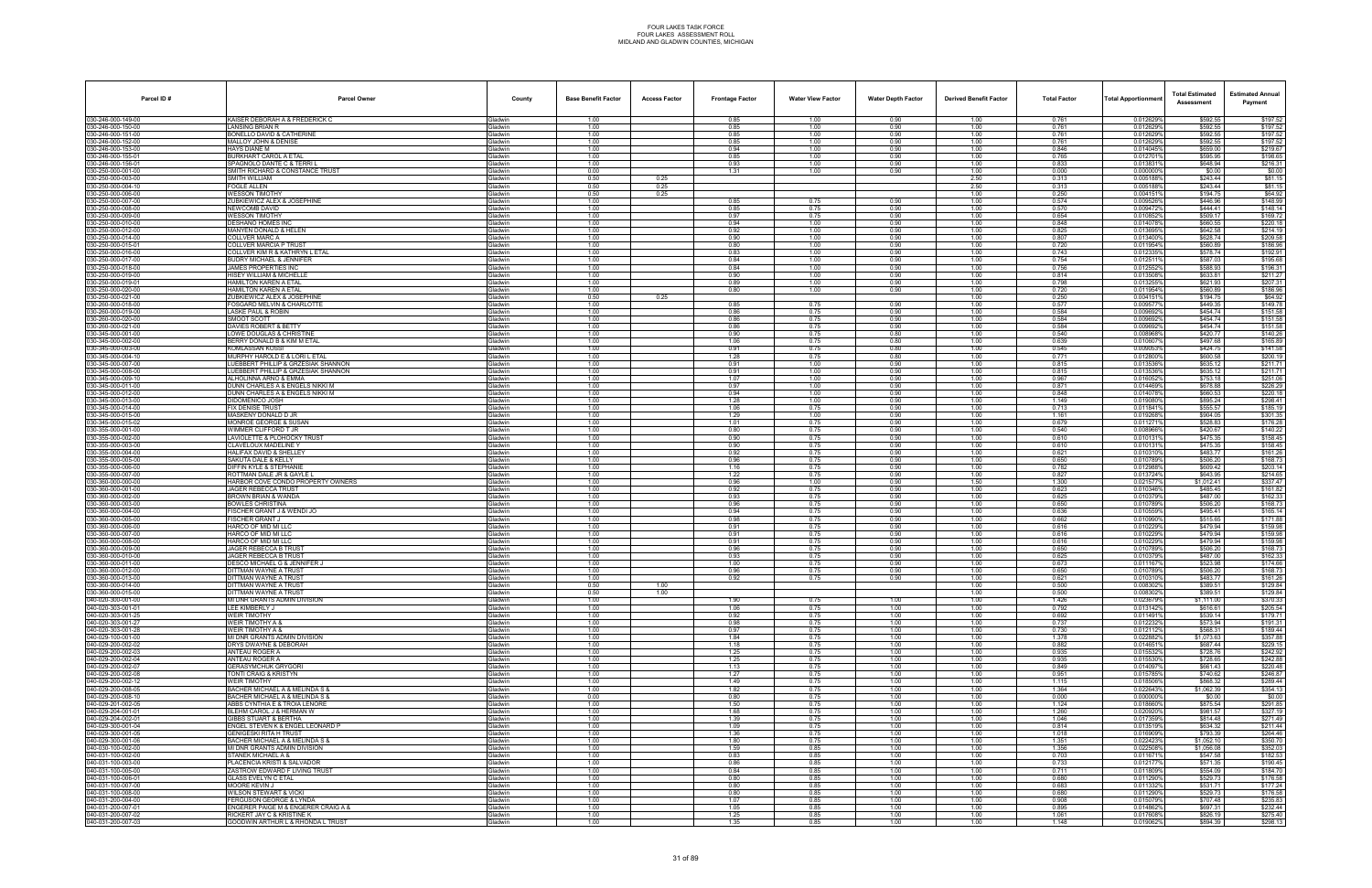| Parcel ID#                               | <b>Parcel Owner</b>                                               | County                            | <b>Base Benefit Factor</b> | <b>Access Factor</b> | <b>Frontage Factor</b> | <b>Water View Factor</b> | <b>Water Depth Factor</b> | <b>Derived Benefit Factor</b> | <b>Total Factor</b> | Total Apportionmer     | <b>Total Estimated</b><br>Assessment | <b>Estimated Annual</b><br>Payment |
|------------------------------------------|-------------------------------------------------------------------|-----------------------------------|----------------------------|----------------------|------------------------|--------------------------|---------------------------|-------------------------------|---------------------|------------------------|--------------------------------------|------------------------------------|
| 040-031-200-009-01                       | ZASTROW EDWARD F LIVING TRUST                                     | <b>Gladwin</b>                    | 1.00                       |                      | 0.94                   | 0.85                     | 1.00                      | 1.00                          | 0.799               | 0.013265%              | \$622.38                             | \$207.46                           |
| 040-031-200-009-02<br>40-031-200-009-03  | RADLICK DAVID & RENA<br>ARSON BRUCE E & ROXANNE D                 | Gladwin<br><b>Gladwin</b>         | 1.00<br>1.00               |                      | 0.88<br>1.00           | 0.85<br>0.85             | 1.00<br>1.00              | 1.00<br>1.00                  | 0.748<br>0.850      | 0.012417%<br>0.0141049 | \$582.59<br>\$661.78                 | \$194.20<br>\$220.59               |
| 040-031-200-011-01                       | ACOVSKI VANO & DESA                                               | Gladwin                           | 1.00                       |                      | 1.34                   | 0.85                     | 1.00                      | 1.00                          | 1.141               | 0.018948%              | \$889.02                             | \$296.34                           |
| 040-031-200-011-02                       | <b>GENSON RONALD &amp; SUSAN</b>                                  | Gladwin                           | 1.00                       |                      | 1.04                   | 0.85                     | 1.00                      | 1.00                          | 0.885               | 0.014693%              | \$689.38                             | \$229.79                           |
| 040-031-202-003-01<br>040-031-202-003-02 | ZAHLER MARGARET M TRUST<br>DURANCZYK JOHN T & RIDENOUR ANGELYN    | Gladwin<br>Gladwin                | 1.00<br>1.00               |                      | 1.56<br>1.31           | 0.85<br>0.85             | 1.00<br>1.00              | 1.00<br>1.00                  | 1.328<br>1.111      | 0.0220509<br>0.018441% | \$1.034.57<br>\$865.26               | \$344.86<br>\$288.42               |
| 40-031-203-001-00                        | <b>NELSON GREGORY J &amp; ANNETTE E</b>                           | <b>Gladwin</b>                    | 1.00                       |                      | 1.14                   | 0.85                     | 1.00                      | 1.00                          | 0.965               | 0.016024%              | \$751.85                             | \$250.62                           |
| 040-031-203-002-00                       | BELINC STEPHEN B                                                  | Gladwin                           | 1.00                       |                      | 1.50                   | 0.85                     | 1.00                      | 1.00                          | 1.275               | 0.0211629              | \$992.93                             | \$330.98                           |
| 040-031-203-003-00<br>040-031-203-004-00 | CARL KIMBERLY & REIS CRAIG<br><b>TACOMA REVOCABLE TRUST</b>       | Gladwin<br><b>Gladwin</b>         | 1.00<br>1.00               |                      | 1.23<br>0.97           | 0.85<br>0.85             | 1.00<br>1.00              | 1.00<br>1.00                  | 1.048<br>0.826      | 0.0173959<br>0.0137179 | \$816.19<br>\$643.58                 | \$272.06<br>\$214.53               |
| 040-031-203-005-00                       | LUDWIG AARON J & PATRICIA A                                       | Gladwin                           | 1.00                       |                      | 1.24                   | 0.85                     | 1.00                      | 1.00                          | 1.056               | 0.017540%              | \$822.97                             | \$274.32                           |
| 40-031-203-006-00                        | HARVILLE KENNETH S                                                | <b>Gladwin</b>                    | 1.00                       |                      | 1.12                   | 0.85                     | 1.00                      | 1.00                          | 0.953               | 0.0158179              | \$742.12                             | \$247.37                           |
| 040-031-203-007-00<br>040-031-203-008-00 | BECK BERNARD III & SANDRA<br>SWAYTIN MIN & JODY                   | Gladwin<br>Gladwin                | 1.00<br>1.00               |                      | 1.30<br>1.43           | 0.85<br>0.85             | 1.00<br>1.00              | 1.00<br>1.00                  | 1.108<br>1.211      | 0.0183979<br>0.0201119 | \$863.19<br>\$943.60                 | \$287.73<br>\$314.53               |
| 040-031-203-009-00                       | <b>WINTERLEE SCOTT &amp; TERRI</b>                                | Gladwin                           | 1.00                       |                      | 1.23                   | 0.85                     | 1.00                      | 1.00                          | 1.045               | 0.017349%              | \$814.03                             | \$271.34                           |
| 040-031-204-001-01                       | GORANS PAUL J                                                     | Gladwin                           | 1.00                       |                      | 1.37                   | 0.85                     | 1.00                      | 1.00                          | 1.166               | 0.019359%              | \$908.34                             | \$302.78                           |
| 40-031-204-001-02<br>040-031-204-002-0   | <b>BIGELOW SCOTT &amp; DIANE</b><br>REIS WILLIAM & ALICE          | <b>Jadwin</b><br>Gladwin          | 1.00<br>1.00               |                      | 1.35<br>0.86           | 0.85<br>0.85             | 1.00<br>1.00              | 1.00<br>1.00                  | 1.149<br>0.728      | 0.0190719<br>0.0120949 | \$894.80<br>\$567.47                 | \$298.27<br>\$189.16               |
| 040-031-204-002-02                       | PRZYWARA DENNIS L & JANICE                                        | Gladwin                           | 1.00                       |                      | 0.86                   | 0.85                     | 1.00                      | 1.00                          | 0.728               | 0.012094%              | \$567.47                             | \$189.16                           |
| 040-031-204-002-03                       | RHODE ROY C JR & DEBORAH L                                        | <b>Gladwin</b>                    | 1.00                       |                      | 0.86                   | 0.85                     | 1.00                      | 1.00                          | 0.728               | 0.012094%              | \$567.47                             | \$189.16                           |
| 040-031-204-003-01<br>40-031-204-003-02  | BRIGGS CELESTE D<br>′USCHAK SUSAN R TRUST                         | Gladwin<br><b>Gladwin</b>         | 1.00<br>1.00               |                      | 0.92<br>0.89           | 0.85<br>0.85             | 1.00<br>1.00              | 1.00<br>1.00                  | 0.779<br>0.756      | 0.012934%<br>0.012545% | \$606.89<br>\$588.59                 | \$202.30<br>\$196.20               |
| 040-031-204-004-00                       | <b>HOBBS WILLIAM &amp; CHRISTINA &amp;</b>                        | <b>Gladwin</b>                    | 1.00                       |                      | 1.16                   | 0.85                     | 1.00                      | 1.00                          | 0.990               | 0.016441%              | \$771.39                             | \$257.13                           |
| 040-031-204-005-00                       | GALLT DAVID M                                                     | Gladwin                           | 1.00                       |                      | 1.53                   | 0.75                     | 1.00                      | 1.00                          | 1.149               | 0.019074%              | \$894.95                             | \$298.32                           |
| 040-031-204-006-02<br>040-031-204-006-05 | HORN ROBERT L & DIANE L<br>SIZELAND RONALD & SUSAN ETAL           | Gladwin<br><b>Gladwin</b>         | 1.00<br>1.00               |                      | 1.34<br>1.28           | 0.75<br>0.75             | 1.00<br>1.00              | 1.00<br>1.00                  | 1.005<br>0.958      | 0.016688%<br>0.015904% | \$782.99<br>\$746.20                 | \$261.00<br>\$248.73               |
| 40-031-301-001-02                        | VOGEL ROBERT & DENISE                                             | <b>Jadwin</b>                     | 0.00                       |                      |                        | 0.85                     | 1.00                      | 1.00                          | 0.000               | 0.000000%              | \$0.00                               | \$0.00                             |
| 040-040-000-001-50                       | <b>BUSCH MICHAEL</b>                                              | Gladwin                           | 1.00                       |                      | 1.15                   | 0.85                     | 1.00                      | 1.00                          | 0.974               | 0.0161789              | \$759.09                             | \$253.03                           |
| 040-040-000-004-00<br>040-040-000-005-00 | BONK JOSEPH<br><b>IRVINE CRAIG &amp; JACQUELINE</b>               | Gladwin<br>Gladwin                | 1.00<br>1.00               |                      | 0.87<br>0.87           | 0.85<br>0.85             | 1.00<br>1.00              | 1.00<br>1.00                  | 0.741<br>0.741      | 0.0123069<br>0.012306% | \$577.40<br>\$577.40                 | \$192.47<br>\$192.47               |
| 040-040-000-006-00                       | SHURTZ LILLIAN ETAL                                               | Gladwin                           | 1.00                       |                      | 0.88                   | 0.85                     | 1.00                      | 1.00                          | 0.748               | 0.012419%              | \$582.70                             | \$194.23                           |
| 40-040-000-007-00                        | URTAK MICHAEL & APRIL                                             | <b>Gladwin</b>                    | 1.00                       |                      | 0.86                   | 0.85                     | 1.00                      | 1.00                          | 0.733               | 0.0121779              | \$571.35                             | \$190.45                           |
| 040-040-000-008-00<br>040-040-000-010-00 | PUZINOWSKI LEONARD & WALENTYNA<br>RAY THOMAS                      | <b>Gladwin</b><br>Gladwin         | 1.00<br>1.00               |                      | 1.01<br>0.90           | 0.85<br>0.85             | 1.00<br>1.00              | 1.00<br>1.00                  | 0.863<br>0.761      | 0.0143219<br>0.012640% | \$671.96<br>\$593.07                 | \$223.99<br>\$197.69               |
| 040-040-000-012-00                       | THOMSON THOMAS R & KELLY M                                        | Gladwin                           | 1.00                       |                      | 1.45                   | 0.85                     | 1.00                      | 1.00                          | 1.234               | 0.0204919              | \$961.46                             | \$320.49                           |
| 040-040-000-012-01                       | THOMSON THOMAS & LINDA                                            | <b>Gladwin</b>                    | 1.00                       |                      | 0.91                   | 0.85                     | 1.00                      | 1.00                          | 0.770               | 0.0127849              | \$599.84                             | \$199.95                           |
| 40-040-000-012-02<br>040-040-000-013-10  | THOMSON THOMAS RICHARD<br>WHITTEN TIMOTHY D & CHRISTINA M         | <b>i</b> ladwin<br><b>Gladwin</b> | 1.00<br>1.00               |                      | 0.81<br>0.89           | 0.85<br>0.85             | 1.00<br>1.00              | 1.00<br>1.00                  | 0.690<br>0.753      | 0.011456%<br>0.012500% | \$537.52<br>\$586.49                 | \$179.17<br>\$195.50               |
| 040-040-000-014-10                       | WHITTEN MARK                                                      | Gladwin                           | 1.00                       |                      | 0.89                   | 0.85                     | 1.00                      | 1.00                          | 0.754               | 0.0125199              | \$587.38                             | \$195.79                           |
| 040-040-000-016-00                       | <b>VANHORN LYLE</b>                                               | Gladwin                           | 1.00                       |                      | 1.37                   | 0.85                     | 1.00                      | 1.00                          | 1.167               | 0.019373%              | \$908.98                             | \$302.99                           |
| 040-045-000-001-00<br>40-045-000-002-00  | TAYLOR JAMES & TAYLOR CHRISTY<br>PITTS JEFFERY & JUDITH           | Gladwin<br><b>Gladwin</b>         | 1.00<br>1.00               |                      | 0.83<br>0.83           | 0.75<br>0.75             | 1.00<br>1.00              | 1.00<br>1.00                  | 0.619<br>0.619      | 0.010279%<br>0.010279% | \$482.28<br>\$482.28                 | \$160.76<br>\$160.76               |
| 040-045-000-003-00                       | ALLEN HERBERT & MARLENE TRUST                                     | <b>Gladwin</b>                    | 1.00                       |                      | 0.83                   | 0.75                     | 1.00                      | 1.00                          | 0.619               | 0.010279%              | \$482.28                             | \$160.76                           |
| 040-045-000-004-00                       | HALL JAMES & ELIZABETH                                            | Gladwin                           | 1.00                       |                      | 0.83                   | 0.75                     | 1.00                      | 1.00                          | 0.619               | 0.010279%              | \$482.28                             | \$160.76                           |
| 040-045-000-005-00<br>040-045-000-006-00 | FORD GERALD G & MARY ET AL<br>HONDZINSKI THOMAS                   | Gladwin<br><b>Gladwin</b>         | 1.00<br>1.00               |                      | 0.83<br>0.88           | 0.75<br>0.75             | 1.00<br>1.00              | 1.00<br>1.00                  | 0.619<br>0.663      | 0.010279%<br>0.011012  | \$482.28<br>\$516.68                 | \$160.76<br>\$172.23               |
| 40-045-000-007-00                        | <b>IOOK THAD LEE</b>                                              | iladwin                           | 1.00                       |                      | 0.97                   | 0.75                     | 1.00                      | 1.00                          | 0.728               | 0.0120809              | \$566.81                             | \$188.94                           |
| 040-045-000-009-00                       | <b>BEARDSLEE WILLIAM JR &amp; DANIEL</b>                          | <b>Gladwin</b>                    | 1.00                       |                      | 0.88                   | 0.75                     | 1.00                      | 1.00                          | 0.659               | 0.010939%              | \$513.26                             | \$171.09                           |
| 040-045-000-010-00<br>040-045-000-011-00 | ALLEN DENNIS B & JANELL<br>FIRST RULE PROPERTIES LLC              | <b>Gladwin</b><br>Gladwin         | 1.00<br>1.00               |                      | 0.99<br>0.91           | 0.75<br>0.75             | 1.00<br>1.00              | 1.00<br>1.00                  | 0.739<br>0.684      | 0.012273<br>0.011356%  | \$575.84<br>\$532.80                 | \$191.95<br>\$177.60               |
| 040-045-000-013-00                       | <b>STACKPOLE THOMAS F &amp; BETH</b>                              | <b>Gladwin</b>                    | 1.00                       |                      | 1.08                   | 0.75                     | 1.00                      | 1.00                          | 0.809               | 0.0134289              | \$630.07                             | \$210.02                           |
| 40-045-000-014-00                        | JONES SHAWNA & NICHOLAS                                           | <b>Gladwin</b>                    | 1.00                       |                      | 0.90                   | 0.75                     | 1.00                      | 1.00                          | 0.677               | 0.011232%              | \$527.03                             | \$175.68                           |
| 040-045-000-015-00<br>040-045-000-016-00 | PENIX WILLIAM & KIMBERLY<br>PENIX WILLIAM & KIMBERLY              | Gladwin<br>Gladwin                | 1.00<br>1.00               |                      | 0.88<br>0.88           | 0.75<br>0.75             | 1.00<br>1.00              | 1.00<br>1.00                  | 0.659<br>0.659      | 0.010939%<br>0.010939% | \$513.26<br>\$513.26                 | \$171.09<br>\$171.09               |
| 040-045-000-017-00                       | PENIX WILLIAM & KIMBERLY                                          | Gladwin                           | 1.00                       |                      | 1.32                   | 0.75                     | 1.00                      | 1.00                          | 0.992               | 0.016471%              | \$772.82                             | \$257.61                           |
| 040-045-000-020-00<br>40-045-000-021-00  | <b>GEORGE ROBERT W</b><br>HENDERSON BILLY                         | <b>Gladwin</b>                    | 1.00<br>1.00               |                      | 0.86<br>0.86           | 0.75<br>0.75             | 1.00<br>1.00              | 1.00<br>1.00                  | 0.647<br>0.647      | 0.0107459<br>0.0107459 | \$504.13<br>\$504.13                 | \$168.04<br>\$168.04               |
| 040-045-000-022-00                       | <b>HENDERSON BILLY</b>                                            | <b>Gladwin</b><br><b>Gladwin</b>  | 1.00                       |                      | 0.94                   | 0.75                     | 1.00                      | 1.00                          | 0.707               | 0.011732%              | \$550.46                             | \$183.49                           |
| 40-045-000-024-00                        | <b>HENDERSON BILLY J</b>                                          | Gladwin                           | 1.00                       |                      | 0.95                   | 0.75                     | 1.00                      | 1.00                          | 0.710               | 0.0117869              | \$552.99                             | \$184.33                           |
| 040-045-000-026-00<br>040-045-000-027-00 | KECA JOVAN<br>KECA JOVAN                                          | Gladwin<br><b>Gladwin</b>         | 1.00<br>0.00               |                      | 1.07<br>0.90           | 0.75<br>0.75             | 1.00<br>1.00              | 1.00<br>1.00                  | 0.799<br>0.000      | 0.0132719<br>0.0000009 | \$622.68<br>\$0.00                   | \$207.56<br>\$0.00                 |
| 040-045-000-028-10                       | SAVILLE THOMAS & SAVILLE PENELOPE                                 | <b>i</b> ladwin                   | 1.00                       |                      | 1.04                   | 0.75                     | 1.00                      | 1.00                          | 0.779               | 0.012926%              | \$606.48                             | \$202.16                           |
| 040-045-000-030-50                       | MILLER JOSEPH M & GINGER A                                        | Gladwin                           | 1.00                       |                      | 1.15                   | 0.75                     | 1.00                      | 1.00                          | 0.864               | 0.014338%              | \$672.76                             | \$224.25                           |
| 040-045-000-033-10<br>040-045-000-035-00 | POPE DARIN<br>PENIX WILLIAM & KIMBERLY                            | Gladwin<br>Gladwin                | 1.00<br>0.50               | 0.60                 | 1.13                   | 0.75                     | 1.00                      | 1.00<br>1.00                  | 0.850<br>0.300      | 0.0141129<br>0.004981% | \$662.12<br>\$233.70                 | \$220.71<br>\$77.90                |
| 040-045-000-036-10                       | <b>BIRCHARD JON &amp; SHERRIL</b>                                 | <b>Gladwin</b>                    | 0.50                       | 0.60                 |                        |                          |                           | 1.00                          | 0.300               | 0.0049819              | \$233.70                             | \$77.90                            |
| 40-045-000-037-00                        | KLEMCZEWSKI KENNETH R & FRANCES L                                 | <b>Gladwin</b>                    | 0.50                       | 0.60                 |                        |                          |                           | 1.00                          | 0.300               | 0.0049819              | \$233.70                             | \$77.90                            |
| 040-045-000-038-00<br>040-045-000-040-20 | TAUCK ROGER<br>O'BRIEN JAMES R JR                                 | Gladwin<br>Gladwin                | 0.50<br>0.50               | 0.60<br>0.60         |                        |                          |                           | 1.00<br>1.00                  | 0.300<br>0.300      | 0.004981%<br>0.0049819 | \$233.70<br>\$233.70                 | \$77.90<br>\$77.90                 |
| 040-045-000-041-10                       | O'BRIEN JAMES R JR                                                | Gladwin                           | 0.50                       | 0.60                 |                        |                          |                           | 1.00                          | 0.300               | 0.0049819              | \$233.70                             | \$77.90                            |
| 040-045-000-042-00                       | COOK JESSE W                                                      | <b>Gladwin</b>                    | 0.50                       | 0.60                 |                        |                          |                           | 1.00                          | 0.300               | 0.0049819              | \$233.70                             | \$77.90                            |
| 40-045-000-043-10<br>040-045-000-047-00  | <b>IELDER LEONARD W &amp; MARSHA L</b><br>HETZEL DONNA            | <b>Gladwin</b><br>Gladwin         | 0.50<br>0.50               | 0.60<br>0.60         |                        |                          |                           | 1.00<br>1.00                  | 0.300<br>0.300      | 0.0049819<br>0.004981% | \$233.70<br>\$233.70                 | \$77.90<br>\$77.90                 |
| 040-045-000-049-00                       | STACKPOLE THOMAS & STACKPOLE BETH                                 | Gladwin                           | 0.50                       | 0.60                 |                        |                          |                           | 1.00                          | 0.300               | 0.004981%              | \$233.70                             | \$77.90                            |
| 040-045-000-050-00                       | WEIR TIMOTHY A                                                    | Gladwin                           | 0.50                       | 0.60                 |                        |                          |                           | 1.00                          | 0.300               | 0.0049819              | \$233.70                             | \$77.90                            |
| 040-045-000-051-00<br>40-045-000-052-00  | WEIR TIMOTHY A<br>HALL JAMES W & ELIZABETH J                      | <b>Gladwin</b><br><b>Gladwin</b>  | 0.50<br>0.50               | 0.60<br>0.60         |                        |                          |                           | 1.00<br>1.00                  | 0.300<br>0.300      | 0.0049819<br>0.004981  | \$233.70<br>\$233.70                 | \$77.90<br>\$77.90                 |
| 040-045-000-055-00                       | RYBAK MICHAEL & CHRISTINE                                         | Gladwin                           | 1.00                       |                      | 0.95                   | 0.75                     | 1.00                      | 1.00                          | 0.715               | 0.011864%              | \$556.66                             | \$185.55                           |
| 040-050-000-000-01                       | ASSESSED TO ALL LOT OWNERS                                        | Gladwin                           | 1.00                       |                      | 0.97                   | 0.75                     | 1.00                      | 1.00                          | 0.730               | 0.0121279              | \$569.01                             | \$189.67                           |
| 040-050-000-001-01<br>040-050-000-002-10 | <b>VOGEL ROBERT &amp; DENISE</b><br>ROBERTS MICHIGAN HOLDINGS LLC | Gladwin<br><b>Gladwin</b>         | 1.00<br>1.00               |                      | 0.86<br>1.17           | 0.85<br>0.85             | 1.00<br>1.00              | 1.00<br>1.00                  | 0.730<br>0.991      | 0.012120%<br>0.016459% | \$568.68<br>\$772.25                 | \$189.56<br>\$257.42               |
| 40-050-000-003-00                        | ROBERTS MICHIGAN HOLDINGS LLC                                     | <b>Gladwin</b>                    | 1.00                       |                      | 1.10                   | 0.85                     | 1.00                      | 1.00                          | 0.936               | 0.015546%              | \$729.44                             | \$243.15                           |
| 040-050-000-005-00<br>040-050-000-005-02 | WISTINGHAUSEN GLEN A & GINA M<br>D'ADDARIO STEPHEN & MARGARET     | Gladwin                           | 1.00<br>1.00               |                      | 0.89<br>1.21           | 0.85<br>0.85             | 1.00<br>1.00              | 1.00<br>1.00                  | 0.760<br>1.027      | 0.012624%<br>0.017056% | \$592.31<br>\$800.28                 | \$197.44<br>\$266.76               |
| 040-050-000-008-00                       | MATTHEW RICHARD A & SUSAN M ETAL                                  | Gladwin<br>Gladwin                | 1.00                       |                      | 0.92                   | 0.85                     | 1.00                      | 1.00                          | 0.778               | 0.012924%              | \$606.40                             | \$202.13                           |
| 040-050-000-009-00                       | HILBRECHT JOHN ALLEN                                              | Gladwin                           | 1.00                       |                      | 0.88                   | 0.85                     | 1.00                      | 1.00                          | 0.744               | 0.0123539              | \$579.61                             | \$193.20                           |
| 40-050-000-010-00<br>040-050-000-011-00  | VASLEY DEBORAH & VASLEY GARY JR<br>FRIEND GREGORY H & ELIZABETH A | <b>Gladwin</b><br>Gladwin         | 1.00<br>1.00               |                      | 0.87<br>0.87           | 0.85<br>0.85             | 1.00<br>1.00              | 1.00<br>1.00                  | 0.741<br>0.741      | 0.012306%<br>0.012306% | \$577.40<br>\$577.40                 | \$192.47<br>\$192.47               |
| 040-050-000-012-00                       | VAN DUSEN WILLIAM & LINDA                                         | Gladwin                           | 1.00                       |                      | 0.87                   | 0.85                     | 1.00                      | 1.00                          | 0.741               | 0.012306%              | \$577.40                             | \$192.47                           |
| 040-050-000-013-00                       | NICHOLS GORDON R JR & KINDRA K ETAL                               | Gladwin                           | 1.00                       |                      | 0.87                   | 0.85                     | 1.00                      | 1.00                          | 0.741               | 0.012306%              | \$577.40                             | \$192.47                           |
| 040-050-000-014-00<br>40-050-000-015-00  | SYLVESTER DAVID G<br>ALMASSY DOUGLAS SCOTT                        | Gladwin<br><b>Gladwin</b>         | 1.00<br>1.00               |                      | 0.87<br>1.14           | 0.85<br>0.85             | 1.00<br>1.00              | 1.00<br>1.00                  | 0.741<br>0.968      | 0.012306%<br>0.016068% | \$577.40                             | \$192.47                           |
| 040-050-000-017-00                       | FITCH DAVID O & APRIL A                                           | Gladwin                           | 1.00                       |                      | 1.20                   | 0.85                     | 1.00                      | 1.00                          | 1.018               | 0.016908%              | \$753.92<br>\$793.31                 | \$251.31<br>\$264.44               |
| 040-050-000-018-00                       | HANSHAW BARBARA M ET AL                                           | Gladwin                           | 1.00                       |                      | 0.88                   | 0.85                     | 1.00                      | 1.00                          | 0.748               | 0.012419%              | \$582.70                             | \$194.23                           |
| 040-050-000-019-00                       | <b>GERMAIN DENNIS &amp; ROSE</b>                                  | Gladwin                           | 1.00                       |                      | 0.88                   | 0.85                     | 1.00                      | 1.00                          | 0.748               | 0.012419%              | \$582.70                             | \$194.23                           |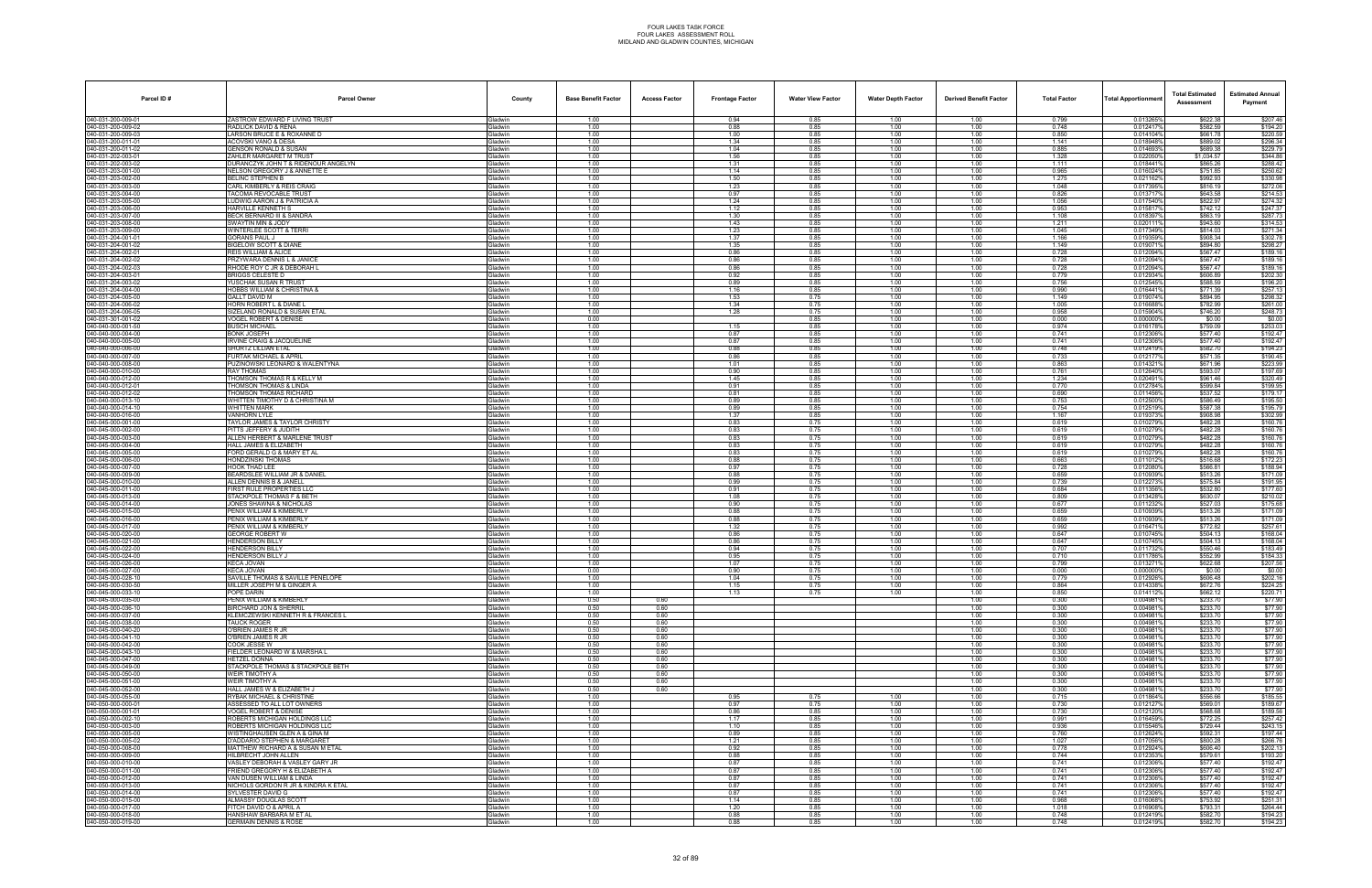| Parcel ID#                               | <b>Parcel Owner</b>                                           | County                           | <b>Base Benefit Factor</b> | <b>Access Factor</b> | <b>Frontage Factor</b> | <b>Water View Factor</b> | <b>Water Depth Factor</b> | <b>Derived Benefit Factor</b> | <b>Total Factor</b> | Total Apportionmer     | <b>Total Estimated</b><br>Assessment | <b>Estimated Annual</b><br>Payment |
|------------------------------------------|---------------------------------------------------------------|----------------------------------|----------------------------|----------------------|------------------------|--------------------------|---------------------------|-------------------------------|---------------------|------------------------|--------------------------------------|------------------------------------|
| 040-050-000-020-00                       | LISS JOHN R                                                   | Gladwin                          | 1.00                       |                      | 0.87                   | 0.85                     | 1.00                      | 1.00                          | 0.741               | 0.012306%              | \$577.40                             | \$192.47                           |
| 040-050-000-021-00<br>40-080-000-001-00  | FLISS JOHN<br>EPIN JOHN L & CINDY T                           | Gladwin<br><b>Gladwin</b>        | 1.00<br>1.00               |                      | 0.87<br>1.12           | 0.75<br>0.85             | 1.00<br>1.00              | 1.00<br>1.00                  | 0.654<br>0.954      | 0.010858%<br>0.015839% | \$509.47<br>\$743.17                 | \$169.82<br>\$247.72               |
| 040-080-000-003-00                       | <b>TAFOYA JASON</b>                                           | Gladwin                          | 1.00                       |                      | 0.93                   | 0.85                     | 1.00                      | 1.00                          | 0.788               | 0.013086%              | \$614.00                             | \$204.67                           |
| 040-080-000-005-10                       | GETSOIAN MICHAEL & REBECCA                                    | Gladwin                          | 1.00                       |                      | 0.92                   | 0.75                     | 1.00                      | 1.00                          | 0.692               | 0.011488%              | \$539.03                             | \$179.68                           |
| 040-080-000-006-10<br>040-080-000-007-00 | <b>GUNSELL BRYAN E</b><br>CHRZANOWSKI JOSEPH & CRESCENCE      | Gladwin<br>Gladwin               | 1.00<br>1.00               |                      | 0.93<br>0.87           | 0.75<br>0.75             | 1.00<br>1.00              | 1.00<br>1.00                  | 0.694<br>0.650      | 0.011526%<br>0.010792% | \$540.78<br>\$506.36                 | \$180.26<br>\$168.79               |
| 40-080-000-008-00                        | VINDHURST JEFFREY JOHN & LINDA SUI                            | <b>Gladwin</b>                   | 1.00                       |                      | 0.89                   | 0.75                     | 1.00                      | 1.00                          | 0.666               | 0.0110629              | \$519.04                             | \$173.01                           |
| 040-080-000-009-00                       | THEISEN LAWRENCE J JR & ELIZABETH A                           | <b>Gladwin</b>                   | 1.00                       |                      | 0.87                   | 0.85                     | 1.00                      | 1.00                          | 0.737               | 0.0122319              | \$573.87                             | \$191.29                           |
| 040-080-000-010-00<br>040-080-000-011-00 | PFEIFFELMAN EDSON LYLE<br><b>CUBBA ROBERT &amp; RITA</b>      | Gladwin<br><b>Gladwin</b>        | 1.00<br>1.00               |                      | 0.87<br>0.85           | 0.85<br>0.85             | 1.00<br>1.00              | 1.00<br>1.00                  | 0.737<br>0.724      | 0.0122319<br>0.0120289 | \$573.87<br>\$564.37                 | \$191.29<br>\$188.12               |
| 040-080-000-012-01                       | <b>VENETTIS MARK &amp; RENA</b>                               | Gladwin                          | 1.00                       |                      | 0.85                   | 0.85                     | 1.00                      | 1.00                          | 0.724               | 0.012028%              | \$564.37                             | \$188.12                           |
| 40-080-000-013-00                        | ANDRZEJEWSKI PATRICK S ETAL                                   | <b>Gladwin</b>                   | 1.00                       |                      | 0.85                   | 0.85                     | 1.00                      | 1.00                          | 0.726               | 0.012060%              | \$565.85                             | \$188.62                           |
| 040-080-000-014-00<br>040-080-000-016-00 | GALLOWAY REBECCA JOHANNAH &<br>PAWELSKI PATRICIA              | Gladwin<br>Gladwin               | 1.00<br>1.00               |                      | 0.96<br>1.40           | 0.85<br>0.85             | 1.00                      | 1.00                          | 0.818<br>1.192      | 0.013586%<br>0.019790% | \$637.44<br>\$928.57                 | \$212.48<br>\$309.52               |
| 040-090-000-001-00                       | DANIEL FANAR F                                                | Gladwin                          | 1.00                       |                      | 1.06                   | 0.75                     | 1.00<br>1.00              | 1.00<br>1.00                  | 0.794               | 0.0131899              | \$618.81                             | \$206.27                           |
| 040-090-000-001-02                       | PONNAPPAN BINOJ                                               | Gladwin                          | 1.00                       |                      | 0.92                   | 0.75                     | 1.00                      | 1.00                          | 0.690               | 0.011456%              | \$537.52                             | \$179.17                           |
| 40-090-000-002-00                        | STEVENS JEFFERY A                                             | <b>Gladwin</b>                   | 1.00                       |                      | 0.81                   | 0.75                     | 1.00                      | 1.00                          | 0.606               | 0.0100619              | \$472.08                             | \$157.36                           |
| 040-090-000-003-00<br>040-090-000-004-00 | ARGYRIS AMY<br>POTCHYNOK EUGENE M & EVELYN J TRUST            | <b>Gladwin</b><br>Gladwin        | 1.00<br>1.00               |                      | 0.81<br>0.90           | 0.75<br>0.75             | 1.00<br>1.00              | 1.00<br>1.00                  | 0.606<br>0.678      | 0.0100619<br>0.011257  | \$472.08<br>\$528.17                 | \$157.36<br>\$176.06               |
| 040-090-000-006-00                       | <b>GOODRICH KEITH &amp; LINDA</b>                             | <b>Gladwin</b>                   | 1.00                       |                      | 0.87                   | 0.75                     | 1.00                      | 1.00                          | 0.654               | 0.010858%              | \$509.47                             | \$169.82                           |
| 040-090-000-008-00                       | OWCZAREK JESSICA & DAVID                                      | <b>Gladwin</b>                   | 1.00                       |                      | 0.89                   | 0.75                     | 1.00                      | 1.00                          | 0.664               | 0.011029%              | \$517.49                             | \$172.50                           |
| 40-090-000-009-10<br>040-090-000-011-00  | BALMFORTH GLENN & JOAN<br>ZIENKIEWICZ JEFFREY                 | <b>Gladwin</b><br><b>Gladwin</b> | 1.00<br>1.00               |                      | 0.90<br>0.90           | 0.75<br>0.75             | 1.00<br>1.00              | 1.00<br>1.00                  | 0.674<br>0.679      | 0.0111949<br>0.011269% | \$525.22<br>\$528.73                 | \$175.07<br>\$176.24               |
| 040-090-000-017-00                       | ORDIWAY WILLIAM & ELIZABETH                                   | Gladwin                          | 1.00                       |                      | 1.09                   | 0.75                     | 1.00                      | 1.00                          | 0.815               | 0.0135289              | \$634.76                             | \$211.59                           |
| 040-090-000-020-00                       | <b>KOPER ROBERT &amp; SANDRA</b>                              | Gladwin                          | 1.00                       |                      | 1.04                   | 0.75                     | 1.00                      | 1.00                          | 0.779               | 0.012938%              | \$607.05                             | \$202.35                           |
| 040-090-000-021-00<br>40-090-000-023-00  | WALKER THOMAS & JENNIFER<br>'HELPS WALTER ETAL                | <b>Gladwin</b><br><b>Jadwin</b>  | 1.00<br>1.00               |                      | 0.94<br>0.81           | 0.75<br>0.75             | 1.00<br>1.00              | 1.00<br>1.00                  | 0.707<br>0.606      | 0.0117329<br>0.010061  | \$550.46<br>\$472.08                 | \$183.49<br>\$157.36               |
| 40-090-000-024-00                        | MILES BLANCHE M TRUST                                         | <b>Gladwin</b>                   | 1.00                       |                      | 0.81                   | 0.75                     | 1.00                      | 1.00                          | 0.606               | 0.0100619              | \$472.08                             | \$157.36                           |
| 040-090-000-025-00                       | HILLEY JENNIE D & KULL RITA K                                 | Gladwin                          | 1.00                       |                      | 0.81                   | 0.75                     | 1.00                      | 1.00                          | 0.606               | 0.0100619              | \$472.08                             | \$157.36                           |
| 040-090-000-026-00                       | KULL RITA                                                     | Gladwin                          | 1.00                       |                      | 0.81                   | 0.75                     | 1.00                      | 1.00                          | 0.606               | 0.0100619              | \$472.08                             | \$157.36                           |
| 040-090-000-027-00<br>40-090-000-028-00  | <b>LEVENICK FRANK</b><br>GUNDY HYLAND L                       | <b>Gladwin</b><br><b>Gladwin</b> | 1.00<br>1.00               |                      | 0.81<br>0.81           | 0.75<br>0.75             | 1.00<br>1.00              | 1.00<br>1.00                  | 0.606<br>0.606      | 0.0100619<br>0.010061  | \$472.08<br>\$472.08                 | \$157.36<br>\$157.36               |
| 040-090-000-029-00                       | <b>EVENICK FRANK &amp; MICHELLE</b>                           | <b>Gladwin</b>                   | 1.00                       |                      | 0.81                   | 0.75                     | 1.00                      | 1.00                          | 0.606               | 0.010061%              | \$472.08                             | \$157.36                           |
| 040-090-000-030-00<br>040-090-000-031-00 | LEVENICK FRANK C & MICHELLE A                                 | Gladwin                          | 1.00                       |                      | 0.81                   | 0.75                     | 1.00                      | 1.00                          | 0.606               | 0.0100619              | \$472.08                             | \$157.36                           |
| 040-090-000-034-00                       | PLOWMAN BRUCE & LISA<br>MAYVILLE BERNARD III & JOSEPHINE      | Gladwin<br><b>Gladwin</b>        | 1.00<br>1.00               |                      | 0.96<br>0.81           | 0.75<br>0.75             | 1.00<br>1.00              | 1.00<br>1.00                  | 0.722<br>0.606      | 0.011987%<br>0.0100619 | \$562.45<br>\$472.08                 | \$187.48<br>\$157.36               |
| 40-090-000-035-00                        | BAILER RALPH T                                                | <b>Gladwin</b>                   | 1.00                       |                      | 0.81                   | 0.75                     | 1.00                      | 1.00                          | 0.606               | 0.010061               | \$472.08                             | \$157.36                           |
| 040-090-000-036-00                       | BAILER RALPH T                                                | <b>Gladwin</b>                   | 1.00                       |                      | 0.81                   | 0.75                     | 1.00                      | 1.00                          | 0.606               | 0.0100619              | \$472.08                             | \$157.36                           |
| 40-090-000-037-00<br>040-090-000-038-00  | CAMERON SYLVIA L TRUST<br>BAILER RALPH & ROGERS JENNIFER      | Gladwin<br>Gladwin               | 1.00<br>1.00               |                      | 0.81<br>0.94           | 0.75<br>0.75             | 1.00<br>1.00              | 1.00<br>1.00                  | 0.606<br>0.703      | 0.0100619<br>0.011676% | \$472.08<br>\$547.85                 | \$157.36<br>\$182.62               |
| 040-090-000-041-00                       | <b>KOZLOWSKI THOMAS D &amp; DIANE M TRUST</b>                 | <b>Gladwin</b>                   | 1.00                       |                      | 0.85                   | 0.75                     | 1.00                      | 1.00                          | 0.634               | 0.010524%              | \$493.79                             | \$164.60                           |
| 40-090-000-042-00                        | JOCKWIG BENJAMIN R & MARCELLA J                               | <b>Gladwin</b>                   | 1.00                       |                      | 0.81                   | 0.75                     | 1.00                      | 1.00                          | 0.606               | 0.010061               | \$472.08                             | \$157.36                           |
| 040-090-000-043-00<br>040-090-000-044-00 | JOCKWIG BENJAMIN R & MARCELLA J<br>RAMIREZ JOSE T             | <b>Gladwin</b><br>Gladwin        | 1.00<br>1.00               |                      | 0.81<br>0.91           | 0.75<br>0.75             | 1.00<br>1.00              | 1.00<br>1.00                  | 0.606<br>0.680      | 0.010061%<br>0.0112929 | \$472.08<br>\$529.80                 | \$157.36<br>\$176.60               |
| 040-110-000-001-00                       | RUTH JEFFERY J                                                | Gladwin                          | 1.00                       |                      | 0.88                   | 0.75                     | 1.00                      | 1.00                          | 0.662               | 0.010994%              | \$515.86                             | \$171.95                           |
| 040-110-000-002-00                       | <b>GLINSKI JILL &amp; JEROME V</b>                            | <b>Gladwin</b>                   | 1.00                       |                      | 0.86                   | 0.75                     | 1.00                      | 1.00                          | 0.649               | 0.0107699              | \$505.26                             | \$168.42                           |
| 40-110-000-003-00<br>040-110-000-004-00  | SLINSKI JILL & JEROME V<br>HOLLO PAUL J                       | iladwin<br><b>Gladwin</b>        | 1.00<br>1.00               |                      | 0.81<br>0.84           | 0.75<br>0.75             | 1.00<br>1.00              | 1.00<br>1.00                  | 0.606<br>0.630      | 0.010061<br>0.010460%  | \$472.08<br>\$490.78                 | \$157.36<br>\$163.59               |
| 040-110-000-005-00                       | GALLORO PHILIP A & PATRICIA                                   | <b>Gladwin</b>                   | 1.00                       |                      | 0.84                   | 0.75                     | 1.00                      | 1.00                          | 0.630               | 0.010460%              | \$490.78                             | \$163.59                           |
| 040-110-000-006-01                       | GALLORO PHILIP A & PATRICIA I                                 | Gladwin                          | 1.00                       |                      | 0.84                   | 0.75                     | 1.00                      | 1.00                          | 0.630               | 0.010460%              | \$490.78                             | \$163.59                           |
| 040-110-000-006-02                       | <b>GERRIE-HERNANDEZ JUDY R ETA</b>                            | <b>Gladwin</b>                   | 1.00                       |                      | 0.84                   | 0.75                     | 1.00                      | 1.00                          | 0.630               | 0.010460%              | \$490.78                             | \$163.59                           |
| 40-110-000-007-00<br>040-110-000-009-00  | GERRIE-HERNANDEZ JUDY R ETAL<br>HANNA JEREMIE & DANIELLE      | <b>Gladwin</b><br><b>Gladwin</b> | 1.00<br>1.00               |                      | 0.85<br>0.84           | 0.75<br>0.75             | 1.00<br>1.00              | 1.00<br>1.00                  | 0.636<br>0.630      | 0.0105559<br>0.010460% | \$495.23<br>\$490.78                 | \$165.08<br>\$163.59               |
| 040-110-000-010-00                       | MYERS DALE R & KAREN A                                        | Gladwin                          | 1.00                       |                      | 0.88                   | 0.75                     | 1.00                      | 1.00                          | 0.660               | 0.010958%              | \$514.15                             | \$171.38                           |
| 040-110-000-011-00                       | SIELOFF JERE & KIMBERLY                                       | Gladwin                          | 1.00                       |                      | 0.87                   | 0.75                     | 1.00                      | 1.00                          | 0.651               | 0.010815%              | \$507.43                             | \$169.14                           |
| 040-110-000-012-00<br>40-110-000-014-00  | BACHER MICHAEL A & MELINDA<br>BACHER MELINDA S                | <b>Gladwin</b><br><b>Gladwin</b> | 1.00<br>0.00               |                      | 1.39<br>1.06           | 0.75<br>0.75             | 1.00<br>1.00              | 1.00<br>1.00                  | 1.041<br>0.000      | 0.0172859<br>0.0000009 | \$811.03<br>\$0.00                   | \$270.34<br>\$0.00                 |
| 040-110-000-015-00                       | <b>GABEL WILLIAM L</b>                                        | <b>Gladwin</b>                   | 1.00                       |                      | 0.93                   | 0.75                     | 1.00                      | 1.00                          | 0.695               | 0.011533%              | \$541.11                             | \$180.37                           |
| 040-110-000-016-20                       | HAID KRISTINE M                                               | <b>Gladwin</b>                   | 1.00                       |                      | 1.07                   | 0.85                     | 1.00                      | 1.00                          | 0.906               | 0.0150409              | \$705.70                             | \$235.23                           |
| 040-110-000-018-10<br>040-110-000-019-00 | HALL JON R & DIANA K &<br>HARVILLE JOSHUA & MINARD JESSICA    | Gladwin<br><b>Jadwin</b>         | 1.00<br>1.00               |                      | 0.89<br>1.07           | 0.85<br>0.75             | 1.00<br>1.00              | 1.00<br>1.00                  | 0.754<br>0.799      | 0.012519%<br>0.0132719 | \$587.38<br>\$622.68                 | \$195.79<br>\$207.56               |
| 040-110-000-020-00                       | DUBAY JAMIE E & JOLENE K                                      | <b>i</b> ladwin                  | 1.00                       |                      | 0.89                   | 0.75                     | 1.00                      | 1.00                          | 0.669               | 0.011109%              | \$521.24                             | \$173.75                           |
| 040-110-000-021-00                       | LEVENICK FRANK & MICHELLE                                     | Gladwin                          | 1.00                       |                      | 0.93                   | 0.75                     | 1.00                      | 1.00                          | 0.695               | 0.011533%              | \$541.11                             | \$180.37                           |
| 040-110-000-023-00<br>040-110-000-024-00 | PALMER VALERIE<br>ADAMS ALEXANDER & JULIE                     | Gladwin<br>Gladwin               | 1.00<br>1.00               |                      | 0.84<br>0.85           | 0.75<br>0.75             | 1.00<br>1.00              | 1.00<br>1.00                  | 0.630<br>0.639      | 0.010460%<br>0.010613% | \$490.78<br>\$497.97                 | \$163.59<br>\$165.99               |
| 040-110-000-025-00                       | <b>KOMOROWSKI GEORGE &amp; ROSE MARIE</b>                     | <b>Gladwin</b>                   | 1.00                       |                      | 0.84                   | 0.75                     | 1.00                      | 1.00                          | 0.628               | 0.010426%              | \$489.19                             | \$163.06                           |
| 40-110-000-026-00                        | WHITMAN THOMAS S & WILK VIRGINIA L                            | <b>Gladwin</b>                   | 1.00                       |                      | 0.86                   | 0.75                     | 1.00                      | 1.00                          | 0.647               | 0.010745%              | \$504.13                             | \$168.04                           |
| 040-110-000-027-00<br>040-110-000-028-00 | MCCLURE COLLEEN<br><b>FLUES FREDRICK A</b>                    | Gladwin<br>Gladwin               | 1.00<br>1.00               |                      | 0.86<br>0.92           | 0.75<br>0.75             | 1.00<br>1.00              | 1.00<br>1.00                  | 0.647<br>0.693      | 0.010745%<br>0.011511% | \$504.13<br>\$540.10                 | \$168.04<br>\$180.03               |
| 040-110-000-030-00                       | FOSKETT MICHAEL W ETAL                                        | Gladwin                          | 1.00                       |                      | 0.98                   | 0.75                     | 1.00                      | 1.00                          | 0.735               | 0.012211%              | \$572.94                             | \$190.98                           |
| 040-110-000-032-00                       | OONEY CHRISTINE                                               | <b>Gladwin</b>                   | 1.00                       |                      | 1.02                   | 0.75                     | 1.00                      | 1.00                          | 0.763               | 0.0126709              | \$594.48                             | \$198.16                           |
| 40-110-000-034-10<br>040-131-008-001-10  | STREET JOSEPH & PAULA<br>PUBLIC BOAT RAMP                     | <b>Gladwin</b><br>Gladwin        | 1.00<br>1.00               |                      | 1.03<br>0.80           | 0.75<br>0.85             | 1.00<br>1.00              | 1.00<br>1.00                  | 0.775<br>0.680      | 0.012864%<br>0.011290% | \$603.58<br>\$529.73                 | \$201.19<br>\$176.58               |
| 040-131-008-004-01                       | KNIGHT KELLY & KNIGHT KARI &                                  | Gladwin                          | 1.00                       |                      | 0.98                   | 0.85                     | 1.00                      | 1.00                          | 0.831               | 0.013791%              | \$647.07                             | \$215.69                           |
| 040-131-009-001-00                       | KULA KENNETH P & DONNA J                                      | Gladwin                          | 1.00                       |                      | 0.81                   | 0.85                     | 1.00                      | 1.00                          | 0.687               | 0.011403%              | \$535.03                             | \$178.34                           |
| 040-131-009-003-00<br>40-131-009-004-00  | HAGGADONE JANET & HAGGADONE DAVID R<br>MURRAY DAVID & SHIRLEY | <b>Gladwin</b><br><b>Gladwin</b> | 1.00<br>1.00               |                      | 0.83<br>0.89           | 0.85<br>0.85             | 1.00<br>1.00              | 1.00<br>1.00                  | 0.709<br>0.758      | 0.0117779<br>0.012590% | \$552.56<br>\$590.74                 | \$184.19<br>\$196.91               |
| 040-131-014-001-00                       | POULOS TRACY                                                  | Gladwin                          | 1.00                       |                      | 0.87                   | 0.85                     | 1.00                      | 1.00                          | 0.743               | 0.012330%              | \$578.52                             | \$192.84                           |
| 040-131-014-003-10                       | RUNDEL KEVIN & REBECCA L                                      | Gladwin                          | 1.00                       |                      | 0.88                   | 0.85                     | 1.00                      | 1.00                          | 0.745               | 0.012376%              | \$580.66                             | \$193.55                           |
| 040-131-014-005-00<br>040-131-015-001-00 | SHOWEK TORY<br>RENTIS JOHN & TERRI                            | Gladwin                          | 1.00<br>1.00               |                      | 0.80<br>0.80           | 0.85<br>0.85             | 1.00<br>1.00              | 1.00<br>1.00                  | 0.680<br>0.680      | 0.011290%              | \$529.73                             | \$176.58<br>\$176.58               |
| 40-131-015-002-00                        | <b>ILSON TERRY DAVID</b>                                      | Gladwin<br><b>Gladwin</b>        | 1.00                       |                      | 0.80                   | 0.85                     | 1.00                      | 1.00                          | 0.680               | 0.011290%<br>0.011290% | \$529.73<br>\$529.73                 | \$176.58                           |
| 040-131-015-003-00                       | OLSON SANDRA M TRUST                                          | Gladwin                          | 1.00                       |                      | 0.91                   | 0.85                     | 1.00                      | 1.00                          | 0.776               | 0.012892%              | \$604.89                             | \$201.63                           |
| 040-131-019-001-00                       | JOHNSON KENNETH R & DENISE &                                  | Gladwin                          | 1.00                       |                      | 0.87                   | 0.85                     | 1.00                      | 1.00                          | 0.740               | 0.012282%              | \$576.26                             | \$192.09                           |
| 040-131-019-003-00<br>040-131-019-005-00 | SMITH DANIEL & SUSAN<br>HAVERKATE TERRY & CONSTANCE           | Gladwin<br>Gladwin               | 1.00<br>1.00               |                      | 0.92<br>0.80           | 0.85<br>0.85             | 1.00<br>1.00              | 1.00<br>1.00                  | 0.785<br>0.680      | 0.013029%<br>0.011290% | \$611.31<br>\$529.73                 | \$203.77<br>\$176.58               |
| 40-131-020-001-00                        | HIER KERRY & MARY                                             | <b>Gladwin</b>                   | 1.00                       |                      | 0.80                   | 0.85                     | 1.00                      | 1.00                          | 0.680               | 0.011290%              | \$529.73                             | \$176.58                           |
| 040-131-020-003-00                       | BALDWIN RONALD & PATRICIA                                     | Gladwin                          | 1.00                       |                      | 1.20                   | 0.85                     | 1.00                      | 1.00                          | 1.020               | 0.016938%              | \$794.72                             | \$264.91                           |
| 040-131-024-001-00<br>040-131-024-002-00 | FRISBY CHARLES & DELORIS<br>ROOT ALBERT TRUST                 | Gladwin<br>Gladwin               | 1.00<br>1.00               |                      | 0.80<br>0.88           | 0.85<br>0.85             | 1.00<br>1.00              | 1.00<br>1.00                  | 0.680<br>0.747      | 0.011290%<br>0.012397% | \$529.73<br>\$581.66                 | \$176.58<br>\$193.89               |
| 040-131-024-004-00                       | KAPPAZ DAVID J                                                | Gladwin                          | 1.00                       |                      | 0.89                   | 0.85                     | 1.00                      | 1.00                          | 0.756               | 0.012555%              | \$589.10                             | \$196.37                           |
| 40-131-025-001-01                        | <b>SINGLETON NICHOLAS J &amp; KELLY E</b>                     | <b>Gladwin</b>                   | 1.00                       |                      | 0.88                   | 0.85                     | 1.00                      | 1.00                          | 0.749               | 0.012440%              | \$583.68                             | \$194.56                           |
| 040-131-025-002-00<br>040-131-025-003-00 | SINGLETON NICHOLAS J & KELLY E<br>SNOOK JAMES M ETAL          | Gladwin<br>Gladwin               | 1.00<br>1.00               |                      | 0.83<br>0.80           | 0.85<br>0.85             | 1.00<br>1.00              | 1.00<br>1.00                  | 0.702<br>0.680      | 0.011649%<br>0.011290% | \$546.58<br>\$529.73                 | \$182.19<br>\$176.58               |
| 040-131-025-004-00                       | JESSELAITIS JAMES TRUST                                       | Gladwin                          | 1.00                       |                      | 0.80                   | 0.85                     | 1.00                      | 1.00                          | 0.680               | 0.011290%              | \$529.73                             | \$176.58                           |
|                                          |                                                               |                                  |                            |                      |                        |                          |                           |                               |                     |                        |                                      |                                    |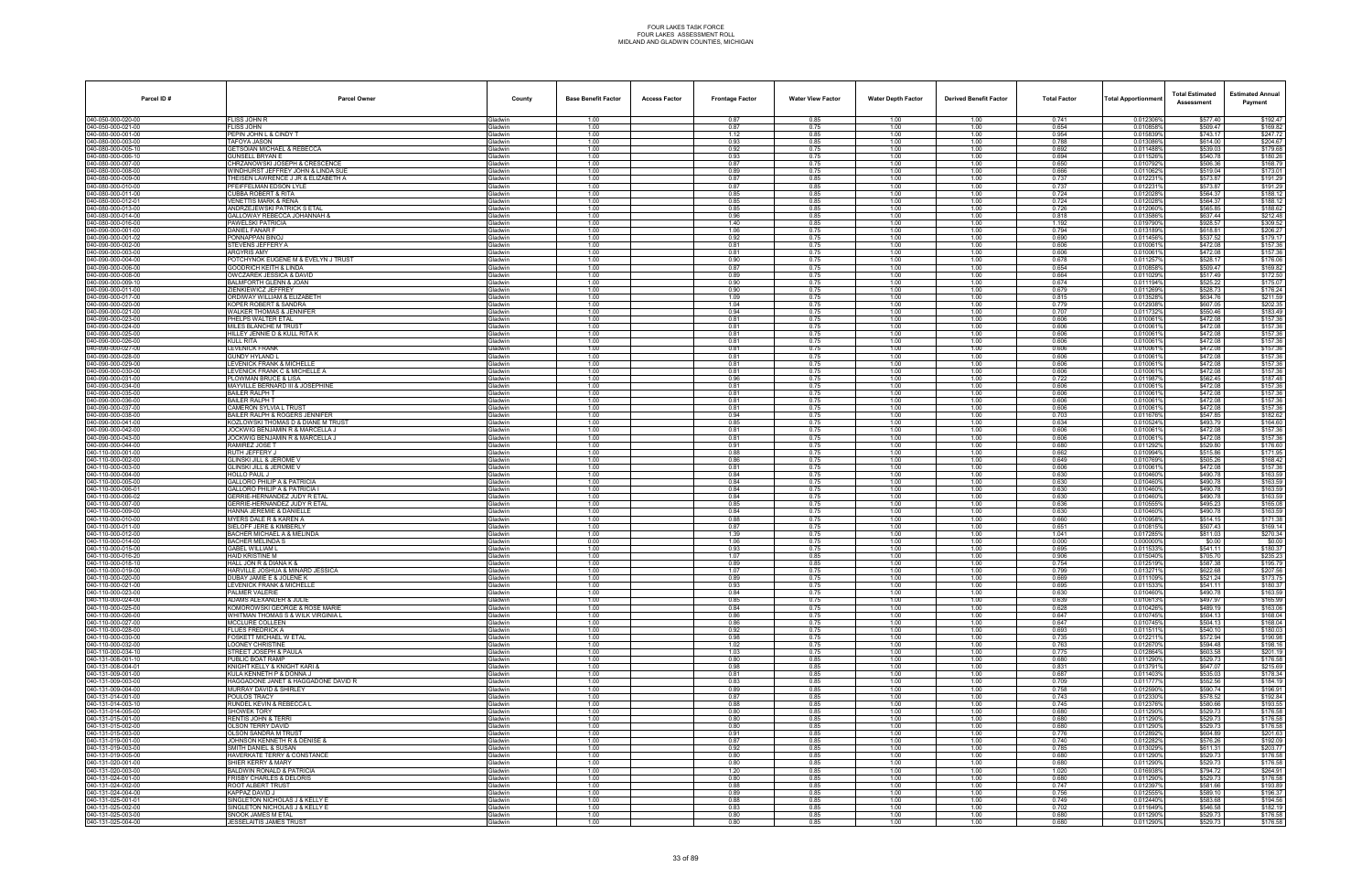| Parcel ID#                               | <b>Parcel Owner</b>                                               | County                    | <b>Base Benefit Factor</b> | <b>Access Factor</b> | <b>Frontage Factor</b> | <b>Water View Factor</b> | <b>Water Depth Factor</b> | <b>Derived Benefit Factor</b> | <b>Total Factor</b> | Total Apportionmer     | <b>Total Estimated</b><br>Assessment | <b>Estimated Annual</b><br>Payment |
|------------------------------------------|-------------------------------------------------------------------|---------------------------|----------------------------|----------------------|------------------------|--------------------------|---------------------------|-------------------------------|---------------------|------------------------|--------------------------------------|------------------------------------|
| 040-131-025-005-00                       | <b>BROWN ROBERT L</b>                                             | Gladwin                   | 1.00                       |                      | 0.80                   | 0.85                     | 1.00                      | 1.00                          | 0.680               | 0.011290%              | \$529.73                             | \$176.58                           |
| 040-131-025-006-00<br>40-131-025-007-00  | <b>HADACZ ROBERT J</b><br>CLYNICK L                               | Gladwin<br><b>Gladwin</b> | 1.00<br>1.00               |                      | 0.80<br>0.88           | 0.85<br>0.85             | 1.00<br>1.00              | 1.00<br>1.00                  | 0.680<br>0.751      | 0.011290%<br>0.012468% | \$529.73<br>\$584.98                 | \$176.58<br>\$194.99               |
| 040-131-027-003-10                       | PAPPAS GREGG & PAT                                                | Gladwin                   | 1.00                       |                      | 0.81                   | 0.85                     | 1.00                      | 1.00                          | 0.687               | 0.0114039              | \$535.03                             | \$178.34                           |
| 040-131-028-001-01                       | PAPP CHRISTOPHER                                                  | Gladwin                   | 1.00                       |                      | 0.89                   | 0.85                     | 1.00                      | 1.00                          | 0.754               | 0.0125199              | \$587.38                             | \$195.79                           |
| 040-131-028-002-00<br>040-131-028-004-00 | PAPP JANET ETAI<br>PAPP JANET ETAL                                | Gladwin<br>Gladwin        | 1.00<br>1.00               |                      | 0.87<br>0.80           | 0.85<br>0.85             | 1.00<br>1.00              | 1.00<br>1.00                  | 0.737<br>0.680      | 0.0122319<br>0.011290% | \$573.87<br>\$529.73                 | \$191.29<br>\$176.58               |
| 40-131-028-005-00                        | HARDY BRUCE & RENE                                                | <b>Gladwin</b>            | 1.00                       |                      | 0.80                   | 0.85                     | 1.00                      | 1.00                          | 0.680               | 0.011290%              | \$529.73                             | \$176.58                           |
| 040-131-028-006-00                       | <b>BEDROSIAN PATRICK M &amp; JANET E</b>                          | Gladwin                   | 1.00                       |                      | 0.80                   | 0.85                     | 1.00                      | 1.00                          | 0.680               | 0.011290%              | \$529.73                             | \$176.58                           |
| 040-131-028-007-00<br>040-131-029-001-12 | WEBER MARK J & BECKY L<br>PAPPAS GREGG & PAT                      | Gladwin<br><b>Gladwin</b> | 1.00<br>1.00               |                      | 0.90<br>0.87           | 0.85<br>0.85             | 1.00<br>1.00              | 1.00<br>1.00                  | 0.768<br>0.740      | 0.012758%<br>0.0122829 | \$598.59<br>\$576.26                 | \$199.53<br>\$192.09               |
| 040-131-029-005-00                       | MCNABB CURTIS P & CAROL B                                         | Gladwin                   | 1.00                       |                      | 0.87                   | 0.85                     | 1.00                      | 1.00                          | 0.740               | 0.012282%              | \$576.26                             | \$192.09                           |
| 40-131-029-007-00                        | ZASTROW STEVEN & LORI                                             | <b>Gladwin</b>            | 1.00                       |                      | 0.80                   | 0.85                     | 1.00                      | 1.00                          | 0.680               | 0.011290%              | \$529.73                             | \$176.58                           |
| 040-131-029-008-00<br>040-131-030-001-00 | BUDD JEFFREY C & ANNALISE<br>WOODWARD PHILLIP G                   | <b>Gladwin</b><br>Gladwin | 1.00<br>1.00               |                      | 1.02<br>0.90           | 0.85<br>0.85             | 1.00<br>1.00              | 1.00<br>1.00                  | 0.869<br>0.769      | 0.014434%<br>0.0127719 | \$677.26<br>\$599.22                 | \$225.75<br>\$199.74               |
| 040-131-030-003-00                       | <b>COLASINSKI PATRICIA M &amp;</b>                                | Gladwin                   | 1.00                       |                      | 0.80                   | 0.85                     | 1.00                      | 1.00                          | 0.680               | 0.0112909              | \$529.73                             | \$176.58                           |
| 040-132-031-001-00                       | PFENNINGER MARK & LAWRENCE PAMELA                                 | <b>Gladwin</b>            | 0.00                       |                      | 0.80                   | 0.85<br>0.85             | 1.00                      | 1.00                          | 0.000               | 0.000000%              | \$0.00                               | \$0.00                             |
| 40-132-031-002-00<br>040-132-031-003-00  | FENNINGER MARK & LAWRENCE PAMELA<br>3URT ROSEMARY L               | <b>Jadwin</b><br>Gladwin  | 1.00<br>1.00               |                      | 0.87<br>0.80           | 0.85                     | 1.00<br>1.00              | 1.00<br>1.00                  | 0.743<br>0.680      | 0.012330%<br>0.011290% | \$578.52<br>\$529.73                 | \$192.84<br>\$176.58               |
| 040-132-031-004-00                       | ROMSKA TERRY                                                      | Gladwin                   | 1.00                       |                      | 0.80                   | 0.85                     | 1.00                      | 1.00                          | 0.680               | 0.011290%              | \$529.73                             | \$176.58                           |
| 040-132-031-005-10<br>040-132-033-026-00 | WING RICHARD & THERESA TRUST<br>ULBRICH CRAIGE & CYNTHIA          | <b>Gladwin</b>            | 1.00<br>1.00               |                      | 0.83<br>0.92           | 0.85<br>0.85             | 1.00<br>1.00              | 1.00<br>1.00                  | 0.709<br>0.780      | 0.0117779<br>0.012945% | \$552.56<br>\$607.36                 | \$184.19<br>\$202.45               |
| 40-132-035-001-00                        | <b>HERMANN JOSEPH</b>                                             | Gladwin<br><b>Gladwin</b> | 1.00                       |                      | 0.95                   | 0.85                     | 1.00                      | 1.00                          | 0.810               | 0.013446%              | \$630.88                             | \$210.29                           |
| 040-132-035-004-00                       | <b>IRVINE CRAIG &amp; FRASIK JOHN B</b>                           | <b>Gladwin</b>            | 1.00                       |                      | 0.85                   | 0.85                     | 1.00                      | 1.00                          | 0.724               | 0.0120289              | \$564.37                             | \$188.12                           |
| 040-132-035-005-00<br>040-132-036-001-10 | PATTERSON GEORGE & TAMMY<br>TAMBURRO KELLIE TRUST                 | Gladwin<br>Gladwin        | 1.00<br>1.00               |                      | 0.89<br>1.05           | 0.85<br>0.85             | 1.00<br>1.00              | 1.00<br>1.00                  | 0.756<br>0.893      | 0.0125559<br>0.014818% | \$589.10<br>\$695.27                 | \$196.37<br>\$231.76               |
| 040-132-039-001-00                       | BRANDT RAYMOND F & DORIS E ETAL                                   | <b>Gladwin</b>            | 1.00                       |                      | 1.18                   | 0.85                     | 1.00                      | 1.00                          | 0.999               | 0.0165929              | \$778.51                             | \$259.50                           |
| 40-132-039-004-00                        | RADLEY BARRY M & ALICIA R &                                       | <b>Jadwin</b>             | 1.00                       |                      | 0.88                   | 0.85                     | 1.00                      | 1.00                          | 0.750               | 0.012460%              | \$584.64                             | \$194.88                           |
| 040-132-039-006-00<br>040-132-039-008-00 | PARTRIDGE DAVID E & CINDY D<br>CZYMBOR SUZANNE M                  | Gladwin<br>Gladwin        | 1.00<br>1.00               |                      | 0.89<br>0.95           | 0.85<br>0.85             | 1.00<br>1.00              | 1.00<br>1.00                  | 0.757<br>0.805      | 0.0125739<br>0.013357  | \$589.93<br>\$626.72                 | \$196.64<br>\$208.91               |
| 040-132-039-011-00                       | KARTSONAS GUS P TRUST                                             | Gladwin                   | 1.00                       |                      | 0.97                   | 0.85                     | 1.00                      | 1.00                          | 0.825               | 0.013691%              | \$642.38                             | \$214.13                           |
| 050-001-100-001-00                       | <b>BALZER ROBERT E</b>                                            | Gladwin                   | 1.00                       |                      | 1.72                   | 0.75                     | 1.00                      | 1.00                          | 1.289               | 0.0213939              | \$1,003.78                           | \$334.59                           |
| 50-003-100-021-00<br>50-003-100-026-00   | ESPERANCE, CLIFFORD A<br>ESPERANCE, CLIFFORD A                    | Aidland<br>Midland        | 1.00<br>1.00               |                      | 0.92<br>0.96           | 0.75<br>0.75             | 0.90<br>0.90              | 1.00<br>1.00                  | 0.623<br>0.648      | 0.010348%<br>0.010760% | \$485.52<br>\$504.87                 | \$161.84<br>\$168.29               |
| 50-003-100-028-00                        | STACKHOUSE, MICHAEL &TERESA H&W                                   | Midland                   | 1.00                       |                      | 0.93                   | 0.75                     | 0.90                      | 1.00                          | 0.625               | 0.0103739              | \$486.70                             | \$162.23                           |
| 050-003-100-032-00                       | STACKHOUSE. MICHAEL D & TERESA M                                  | Midland                   | 1.00                       |                      | 0.95                   | 0.75                     | 0.90                      | 1.00                          | 0.639               | 0.010617%              | \$498.15                             | \$166.05                           |
| 50-003-100-035-00<br>50-003-100-051-00   | <b>BROWN, CHAD</b><br>NEWCOMB. DAVID II                           | Midland<br><b>lidland</b> | 1.00<br>1.00               |                      | 1.02<br>1.04           | 0.75<br>0.75             | 0.90<br>0.90              | 1.00<br>1.00                  | 0.690<br>0.704      | 0.0114609<br>0.0116889 | \$537.71<br>\$548.39                 | \$179.24<br>\$182.80               |
| 50-003-100-052-00                        | <b>KOHTZ, JEFFREY L &amp; GERRI A TRUST</b>                       | Midland                   | 1.00                       |                      | 0.93                   | 0.75                     | 0.90                      | 1.00                          | 0.627               | 0.010408%              | \$488.33                             | \$162.78                           |
| 50-003-100-054-00                        | STANSON, STANLEY G TRUST                                          | Midland                   | 1.00                       |                      | 0.93                   | 0.75                     | 0.90                      | 1.00                          | 0.627               | 0.010408%              | \$488.33                             | \$162.78                           |
| 050-003-100-056-00<br>50-003-100-060-00  | KRENZKE, KEVIN<br><b>INGERER, CRAIG ET AL</b>                     | Midland<br>Midland        | 1.00<br>1.00               |                      | 1.34<br>1.53           | 0.75<br>0.75             | 0.90<br>0.90              | 1.00<br>1.00                  | 0.902<br>1.030      | 0.014977%<br>0.0171089 | \$702.72<br>\$802.71                 | \$234.24<br>\$267.57               |
| 50-003-100-250-00                        | CHULTZ, MATTHEW & JENNIFER                                        | Aidland                   | 1.00                       |                      | 1.21                   | 0.75                     | 0.90                      | 1.00                          | 0.816               | 0.0135489              | \$635.67                             | \$211.89                           |
| 50-003-200-000-00                        | <b>THOMPSON, CONNIE J</b>                                         | Midland                   | 1.00                       |                      | 0.95                   | 0.75                     | 0.90                      | 1.00                          | 0.638               | 0.010600%              | \$497.35                             | \$165.78                           |
| 50-003-200-009-00<br>050-003-200-012-00  | ABEL, SCOTT R & MELISSA C TRUST<br>BUSHONG, ARTHUR                | Midland<br>Midland        | 1.00<br>1.00               |                      | 1.00<br>1.39           | 0.75<br>0.75             | 0.90<br>0.90              | 1.00<br>1.00                  | 0.676<br>0.936      | 0.0112269<br>0.015544% | \$526.74<br>\$729.32                 | \$175.58<br>\$243.11               |
| 50-003-200-032-00                        | <b>GERSTACKER, LISA JAYNE TRUST</b>                               | Midland                   | 1.00                       |                      | 1.23                   | 0.75                     | 0.90                      | 1.00                          | 0.829               | 0.0137609              | \$645.61                             | \$215.20                           |
| 50-003-200-050-00<br>50-003-200-070-00   | SERSTACKER, LISA JAYNE TRUST<br>TROSKO. WILLIAM M ET UX           | Aidland<br>Midland        | 1.00<br>1.00               |                      | 1.39<br>1.09           | 0.75<br>0.75             | 0.90<br>0.90              | 1.00<br>1.00                  | 0.942<br>0.736      | 0.0156339<br>0.012215% | \$733.48<br>\$573.12                 | \$244.49<br>\$191.04               |
| 50-003-200-090-00                        | ABEL, SCOTT & MELISSA C TRUST                                     | Midland                   | 1.00                       |                      | 1.25                   | 0.75                     | 0.90                      | 1.00                          | 0.846               | 0.014049%              | \$659.19                             | \$219.73                           |
| 050-003-200-103-00                       | SCHEFKA, MICHAEL J & SHELLY M                                     | Midland                   | 1.00                       |                      | 0.91                   | 0.75                     | 0.90                      | 1.00                          | 0.613               | 0.010179%              | \$477.61                             | \$159.20                           |
| 50-003-200-105-00<br>50-003-200-115-00   | KRESSLER, CRAIG R<br>)RAVES, JAMES R & CHERYL Y                   | Midland<br>Aidland        | 1.00<br>1.00               |                      | 0.91<br>0.91           | 0.75<br>0.75             | 0.90<br>0.90              | 1.00<br>1.00                  | 0.615<br>0.613      | 0.0102189<br>0.010172% | \$479.41<br>\$477.27                 | \$159.80<br>\$159.09               |
| 050-003-200-140-00                       | WILLIAM, WILLIAM K & MARGARET TRUST                               | Midland                   | 1.00                       |                      | 1.54                   | 0.75                     | 0.90                      | 1.00                          | 1.037               | 0.017211%              | \$807.55                             | \$269.18                           |
| 50-003-200-150-00                        | CONNER, DONN B                                                    | Midland                   | 1.00                       |                      | 1.16                   | 0.75                     | 0.90                      | 1.00                          | 0.786               | 0.013046%              | \$612.12                             | \$204.04                           |
| 050-003-200-160-00<br>50-003-200-170-00  | BROWN, JAY D & PATRICIA H&W<br><b>KENDALL FAMILY TRUST</b>        | Midland<br>Midland        | 1.00<br>1.00               |                      | 1.38<br>0.92           | 1.00<br>1.00             | 0.90<br>0.90              | 1.00<br>1.00                  | 1.244<br>0.828      | 0.0206619<br>0.0137479 | \$969.43<br>\$645.02                 | \$323.14<br>\$215.01               |
| 50-003-200-180-00                        | RYAN, SHAWN W & EMILY A                                           | Aidland                   | 1.00                       |                      | 0.92                   | 1.00                     | 0.90                      | 1.00                          | 0.828               | 0.0137479              | \$645.02                             | \$215.01                           |
| 50-003-200-190-00<br>50-003-200-200-00   | HARDY, WILLIAM G & PATRICIA A H&W<br>ROWN. WILLIAM D & RENEE L    | Midland                   | 1.00                       |                      | 0.92                   | 1.00                     | 0.90                      | 1.00                          | 0.828               | 0.013747%              | \$645.02                             | \$215.01                           |
| 050-003-200-210-00                       | <b>BLACKMORE, JOSEPH IV &amp; LYNN TRUST</b>                      | Midland<br>Midland        | 1.00<br>1.00               |                      | 0.92<br>0.93           | 1.00<br>1.00             | 0.90<br>0.90              | 1.00<br>1.00                  | 0.828<br>0.834      | 0.013747<br>0.0138519  | \$645.02<br>\$649.89                 | \$215.01<br>\$216.63               |
| 050-003-200-220-00                       | SPINOZA, DIANE                                                    | Midland                   | 1.00                       |                      | 1.16                   | 1.00                     | 0.90                      | 1.00                          | 1.048               | 0.0174009              | \$816.39                             | \$272.13                           |
| 050-003-200-230-00<br>050-003-400-000-00 | AQUETTE, JAMES G & JOSIE B<br>BERGER, JAMES & CLEMENTINE TRUST    | Aidland<br>Midland        | 1.00<br>1.00               |                      | 0.80<br>1.47           | 1.00                     | 0.90<br>0.90              | 1.00<br>1.00                  | 0.720<br>0.990      | 0.011954%<br>0.016433% | \$560.89<br>\$771.03                 | \$186.96<br>\$257.01               |
| 50-004-200-000-00                        | <b>JITTMAN, WAYNE A TRUST</b>                                     | Midland                   | 1.00                       |                      | 1.01                   | 0.75<br>1.00             | 0.90                      | 1.00                          | 0.908               | 0.0150709              | \$707.08                             | \$235.69                           |
| 050-004-200-011-00                       | DITTMAN, WAYNE A TRUST                                            | Midland                   | 1.00                       |                      | 1.85                   | 1.00                     | 0.90                      | 1.00                          | 1.668               | 0.027692%              | \$1,299.33                           | \$433.11                           |
| 50-045-000-010-00<br>50-045-000-020-00   | SCHULTZ, MATTHEW & JENNIFER<br>SCHULTZ, MATTHEW & JENNIFER        | Midland<br>Midland        | 1.00<br>1.00               |                      | 0.93<br>0.92           | 0.75<br>0.75             | 0.90<br>0.90              | 1.00<br>1.00                  | 0.626<br>0.620      | 0.010392%<br>0.010295% | \$487.61<br>\$483.06                 | \$162.54<br>\$161.02               |
| 50-045-000-030-00                        | SCHULTZ, MATTHEW & JENNIFER                                       | Midland                   | 1.00                       |                      | 1.03                   | 0.75                     | 0.90                      | 1.00                          | 0.693               | 0.011500%              | \$539.57                             | \$179.86                           |
| 50-045-000-040-00<br>050-045-000-055-00  | HEDRICH, JOHN T & LORRAINE TRUST<br>THOMPSON. LEWIS A & DARLENE M | Midland                   | 1.00<br>1.00               |                      | 1.10<br>1.22           | 0.75<br>0.75             | 0.90<br>0.90              | 1.00                          | 0.742<br>0.825      | 0.012316%<br>0.013703% | \$577.88<br>\$642.93                 | \$192.63<br>\$214.31               |
| 50-045-000-070-00                        | THOMPSON, LEWIS A & DARLENE M                                     | Midland<br>Midland        | 1.00                       |                      | 0.90                   | 0.75                     | 0.90                      | 1.00<br>1.00                  | 0.610               | 0.0101339              | \$475.46                             | \$158.49                           |
| 50-045-000-080-00                        | BELTZ, C ROBERT & ANNA K H&W                                      | Midland                   | 1.00                       |                      | 0.91                   | 0.75                     | 0.90                      | 1.00                          | 0.611               | 0.010152%              | \$476.33                             | \$158.78                           |
| 050-045-000-090-00<br>50-045-000-100-00  | BELTZ. C ROBERT & ANNA K H&W<br>BELTZ, C ROBERT & ANNA K H&W      | Midland<br>Midland        | 1.00<br>1.00               |                      | 0.88<br>0.86           | 0.75<br>0.75             | 0.90<br>0.90              | 1.00<br>1.00                  | 0.593<br>0.580      | 0.009839%<br>0.009624% | \$461.64<br>\$451.56                 | \$153.88<br>\$150.52               |
| 050-045-000-110-00                       | BELTZ. C ROBERT & ANNA K H&W                                      | Midland                   | 1.00                       |                      | 0.90                   | 0.75                     | 0.90                      | 1.00                          | 0.606               | 0.010069%              | \$472.46                             | \$157.49                           |
| 50-045-000-120-00                        | BELTZ, C ROBERT & ANNA K H&W                                      | Midland                   | 1.00                       |                      | 0.84                   | 0.75                     | 0.90                      | 1.00                          | 0.569               | 0.009450%              | \$443.40                             | \$147.80                           |
| 50-045-000-130-00<br>050-045-000-140-00  | BELTZ, C ROBERT & ANNA K H&W<br>BELTZ. C ROBERT & ANNA K H&W      | Midland<br>Midland        | 1.00<br>1.00               |                      | 0.87<br>0.87           | 0.75<br>0.75             | 0.90<br>0.90              | 1.00<br>1.00                  | 0.590<br>0.587      | 0.009797<br>0.009747%  | \$459.66<br>\$457.31                 | \$153.22<br>\$152.44               |
| 50-045-000-150-00                        | BELTZ. C ROBERT & ANNA K H&W                                      | Midland                   | 1.00                       |                      | 0.89                   | 0.75                     | 0.90                      | 1.00                          | 0.599               | 0.009940%              | \$466.38                             | \$155.46                           |
| 050-045-000-170-00                       | BELTZ. C ROBERT & ANNA K H&W                                      | Midland                   | 1.00                       |                      | 0.86                   | 0.75                     | 0.90                      | 1.00                          | 0.578               | 0.009602%              | \$450.52                             | \$150.17                           |
| 50-045-000-180-00<br>50-045-000-190-00   | BELTZ, C ROBERT & ANNA K H&W<br>BELTZ, C ROBERT & ANNA K H&W      | Midland<br>Midland        | 1.00<br>1.00               |                      | 0.93<br>0.92           | 0.75<br>0.75             | 0.90<br>0.90              | 1.00<br>1.00                  | 0.628<br>0.620      | 0.0104239<br>0.010295% | \$489.04<br>\$483.04                 | \$163.01<br>\$161.01               |
| 050-045-000-200-00                       | BELTZ, C ROBERT & ANNA K H&W                                      | Midland                   | 1.00                       |                      | 1.00                   | 0.75                     | 0.90                      | 1.00                          | 0.674               | 0.011194%              | \$525.24                             | \$175.08                           |
| 50-045-000-210-00                        | BELTZ. C ROBERT & ANNA K H&W                                      | Midland                   | 1.00                       |                      | 0.95                   | 0.75                     | 0.90                      | 1.00                          | 0.641               | 0.010644%              | \$499.41                             | \$166.47                           |
| 50-045-000-220-00<br>50-045-000-230-00   | <b>IRELAND, CARL J</b><br>BELTZ, C ROBERT & ANNA K H&W            | Midland<br>Midland        | 1.00<br>1.00               |                      | 0.99<br>1.09           | 0.75<br>0.75             | 0.90<br>0.90              | 1.00<br>1.00                  | 0.667<br>0.736      | 0.011077%<br>0.0122279 | \$519.75<br>\$573.68                 | \$173.25<br>\$191.23               |
| 50-045-000-240-00                        | BIRKMEIER, GORDON C ET AL                                         | Midland                   | 1.00                       |                      | 1.26                   | 0.75                     | 0.90                      | 1.00                          | 0.852               | 0.014150%              | \$663.93                             | \$221.31                           |
| 050-045-000-250-00<br>50-045-000-260-00  | OSBORN. TROY D & KELLY A<br>VANCE, JEFFERY W & PAMELA A           | Midland<br>Midland        | 1.00<br>1.00               |                      | 1.00<br>1.01           | 0.75<br>0.75             | 0.90<br>0.90              | 1.00<br>1.00                  | 0.674<br>0.679      | 0.011185%<br>0.011270% | \$524.79<br>\$528.77                 | \$174.93<br>\$176.26               |
| 50-045-000-270-00                        | MCDONALD, SONYA M                                                 | Midland                   | 1.00                       |                      | 0.92                   | 0.75                     | 0.90                      | 1.00                          | 0.623               | 0.0103519              | \$485.69                             | \$161.90                           |
| 50-045-000-280-00                        | PEIL, BRETT R & LAURA L                                           | Midland                   | 1.00                       |                      | 0.98                   | 0.75                     | 0.90                      | 1.00                          | 0.662               | 0.010987%              | \$515.52                             | \$171.84                           |
| 50-045-000-290-00<br>050-045-000-300-00  | MONROE, JOHN C & CORAZON G<br>ROBINSON, WILLIAM L & BARBARA       | Midland<br>Midland        | 1.00<br>1.00               |                      | 1.01<br>1.10           | 0.75<br>0.75             | 0.90<br>0.90              | 1.00<br>1.00                  | 0.684<br>0.745      | 0.0113559<br>0.012377% | \$532.79<br>\$580.75                 | \$177.60<br>\$193.58               |
| 050-045-000-310-00                       | BELTZ. C ROBERT & ANNA K H&W                                      | Midland                   | 1.00                       |                      | 0.94                   | 0.75                     | 0.90                      | 1.00                          | 0.638               | 0.010589%              | \$496.85                             | \$165.62                           |
| 050-045-000-320-00                       | BELTZ, C ROBERT & ANNA K H&W                                      | Midland                   | 1.00                       |                      | 0.92                   | 0.75                     | 0.90                      | 1.00                          | 0.622               | 0.010332%              | \$484.79                             | \$161.60                           |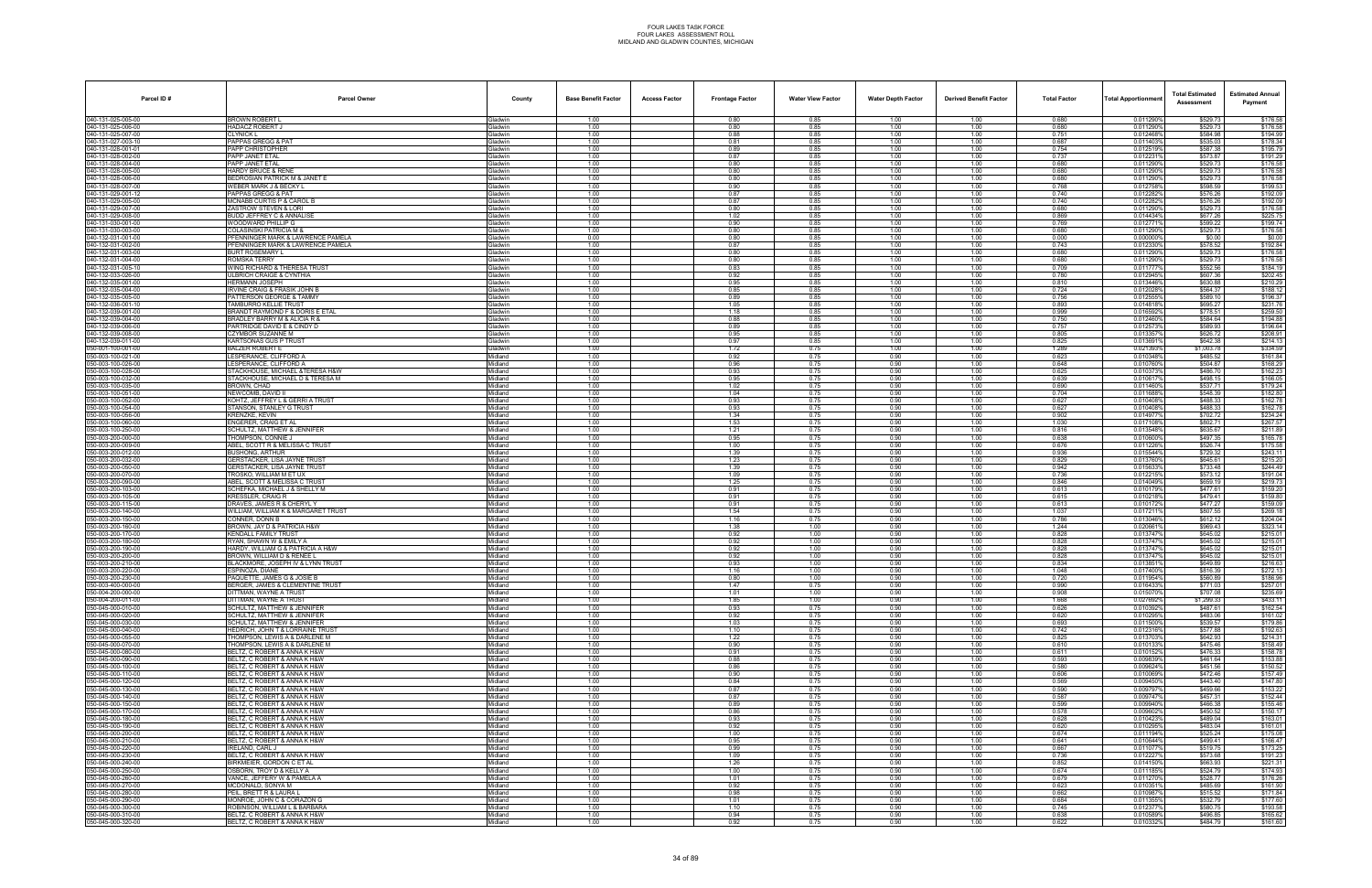| Parcel ID#                               | <b>Parcel Owner</b>                                                          | County                     | <b>Base Benefit Factor</b> | <b>Access Factor</b> | <b>Frontage Factor</b> | <b>Water View Factor</b> | <b>Water Depth Factor</b> | <b>Derived Benefit Factor</b> | <b>Total Factor</b> | Total Apportionmer     | <b>Total Estimated</b><br>Assessment | <b>Estimated Annual</b><br>Payment |
|------------------------------------------|------------------------------------------------------------------------------|----------------------------|----------------------------|----------------------|------------------------|--------------------------|---------------------------|-------------------------------|---------------------|------------------------|--------------------------------------|------------------------------------|
| 050-045-000-330-00                       | BELTZ, C ROBERT & ANNA K H&W                                                 | Midland                    | 1.00                       |                      | 0.95                   | 0.75                     | 0.90                      | 1.00                          | 0.643               | 0.010673%              | \$500.77                             | \$166.92                           |
| 050-045-000-340-00<br>50-045-000-350-00  | BELTZ, C ROBERT & ANNA K H&W<br>BELTZ, C ROBERT & ANNA K H&W                 | Midland<br>Midland         | 1.00<br>1.00               |                      | 1.09<br>0.92           | 0.75<br>0.75             | 0.90<br>0.90              | 1.00<br>1.00                  | 0.736<br>0.621      | 0.012222%<br>0.0103079 | \$573.44<br>\$483.62                 | \$191.15<br>\$161.21               |
| 50-045-000-360-00                        | SAYLOR, JEFFREY L & CATHERINE M                                              | Midland                    | 1.00                       |                      | 0.94                   | 0.75                     | 0.90                      | 1.00                          | 0.632               | 0.010485%              | \$491.96                             | \$163.99                           |
| 50-045-000-370-00<br>50-045-000-380-00   | BELTZ, C ROBERT & ANNA K H&W<br>BELTZ. C ROBERT & ANNA K H&W                 | Midland<br>Midland         | 1.00<br>1.00               |                      | 0.91<br>0.91           | 0.75<br>0.75             | 0.90<br>0.90              | 1.00<br>1.00                  | 0.612<br>0.613      | 0.010165%<br>0.010180% | \$476.93<br>\$477.66                 | \$158.98<br>\$159.22               |
| 50-045-000-390-00                        | BELTZ, C ROBERT & ANNA K H&W                                                 | Midland                    | 1.00                       |                      | 0.92                   | 0.75                     | 0.90                      | 1.00                          | 0.620               | 0.010296%              | \$483.09                             | \$161.03                           |
| 60-045-000-400-00<br>50-045-000-410-00   | ROBINSON, WILLIAM L & BARBARA<br>ROBINSON. WILLIAM L                         | Midland<br>Midland         | 1.00<br>1.00               |                      | 0.93<br>0.92           | 0.75<br>0.75             | 0.90<br>0.90              | 1.00<br>1.00                  | 0.626<br>0.623      | 0.010396%<br>0.010335% | \$487.78<br>\$484.94                 | \$162.59<br>\$161.65               |
| 50-045-000-420-00                        | ROBINSON, WILLIAM L & BARBARA A                                              | Midland                    | 1.00                       |                      | 0.91                   | 0.75                     | 0.90                      | 1.00                          | 0.615               | 0.010215%              | \$479.30                             | \$159.77                           |
| 50-045-000-430-00                        | LAPIERRE, SARAH R                                                            | Midland                    | 1.00                       |                      | 0.97                   | 0.75                     | 0.90                      | 1.00                          | 0.657               | 0.010915%              | \$512.15                             | \$170.72                           |
| 50-045-000-440-00<br>50-045-000-450-00   | ROBINSON, WILLIAM & BARBARA H&W<br>ROGERS, RICHARD M & JUNKO I H&W           | Midland<br>Midland         | 1.00<br>1.00               |                      | 1.05<br>1.43           | 0.75<br>0.75             | 0.90<br>0.90              | 1.00<br>1.00                  | 0.711<br>0.967      | 0.011803%<br>0.016058% | \$553.78<br>\$753.46                 | \$184.59<br>\$251.15               |
| 50-045-000-460-00                        | SEDLACEK, DONALD L & JUDITH A H&W                                            | Midland                    | 1.00                       |                      | 1.38                   | 0.75                     | 0.90                      | 1.00                          | 0.932               | 0.0154739              | \$726.01                             | \$242.00                           |
| 50-051-500-013-00<br>50-051-500-021-00   | <b>HOCK, BRIAN &amp; TAMARA TRUST</b><br>ALVORD, ROSETA                      | Midland<br>Midland         | 1.00<br>1.00               |                      | 0.84<br>0.84           | 1.00<br>1.00             | 0.90<br>0.90              | 1.00<br>1.00                  | 0.755<br>0.755      | 0.012536%<br>0.012532% | \$588.18<br>\$587.99                 | \$196.06<br>\$196.00               |
| 050-051-500-030-00                       | STEARNS, JOSEPH A & NANCY H&W                                                | Midland                    | 1.00                       |                      | 0.84                   | 1.00                     | 0.90                      | 1.00                          | 0.755               | 0.012532%              | \$587.99                             | \$196.00                           |
| 50-051-500-040-00<br>50-051-500-050-00   | LAZZARO, JAMES D & ANN M<br>GEILING, JAMES M & KALLIE J H&W                  | <i>l</i> idland<br>Midland | 1.00<br>1.00               |                      | 0.84<br>0.84           | 1.00<br>1.00             | 0.90<br>0.90              | 1.00<br>1.00                  | 0.755<br>0.755      | 0.012532%<br>0.012532% | \$587.99<br>\$587.99                 | \$196.00<br>\$196.00               |
| 50-051-500-060-00                        | CHARTRAND, THOMAS A & LINDA S                                                | Midland                    | 1.00                       |                      | 0.92                   | 1.00                     | 0.90                      | 1.00                          | 0.828               | 0.013752%              | \$645.26                             | \$215.09                           |
| 50-051-500-080-00<br>050-051-500-090-00  | INMAN, BEVERLY R TRUST<br>VANMETER, DAN L                                    | Midland<br>Midland         | 1.00<br>1.00               |                      | 0.84<br>0.84           | 1.00<br>1.00             | 0.90<br>0.90              | 1.00<br>1.00                  | 0.757<br>0.757      | 0.012572%<br>0.012572% | \$589.86<br>\$589.86                 | \$196.62<br>\$196.62               |
| 50-051-500-100-00                        | PRYBYSKI, DAVID & KERI TRUST                                                 | Midland                    | 1.00                       |                      | 0.84                   | 1.00                     | 0.90                      | 1.00                          | 0.757               | 0.0125729              | \$589.86                             | \$196.62                           |
| 50-051-500-110-00<br>50-051-500-140-00   | DUFORD, RANDY & LISA H&W<br>TROMMER, JAMES D & REBECCA I                     | Midland<br>Midland         | 1.00<br>1.00               |                      | 1.07<br>0.92           | 1.00<br>1.00             | 0.90<br>0.90              | 1.00<br>1.00                  | 0.959<br>0.828      | 0.015925%<br>0.013749% | \$747.21<br>\$645.12                 | \$249.07<br>\$215.04               |
| 150-051-500-160-00                       | VANDEVELDE, CRAIG R ET UX                                                    | Midland                    | 1.00                       |                      | 0.84                   | 1.00                     | 0.90                      | 1.00                          | 0.754               | 0.0125119              | \$587.03                             | \$195.68                           |
| 150-051-500-170-00<br>50-051-500-190-00  | GIBLIN, NORBORNE A JR & CAROLINE B<br>ROTHMAN, ANN LOUISE TRUST              | Midland<br><i>l</i> idland | 1.00<br>1.00               |                      | 0.92<br>0.92           | 1.00<br>1.00             | 0.90<br>0.90              | 1.00<br>1.00                  | 0.827<br>0.827      | 0.0137279<br>0.013727  | \$644.07<br>\$644.07                 | \$214.69<br>\$214.69               |
| 50-051-500-210-00                        | OLIVER, GARY & JACQUELYN                                                     | Midland                    | 1.00                       |                      | 0.92                   | 1.00                     | 0.90                      | 1.00                          | 0.827               | 0.0137279              | \$644.07                             | \$214.69                           |
| 50-051-500-230-00                        | WAGNER, MATTHEW M & DAWN M                                                   | Midland                    | 1.00                       |                      | 0.92                   | 1.00                     | 0.90                      | 1.00                          | 0.828               | 0.013747%              | \$645.02                             | \$215.01                           |
| 050-051-500-260-00<br>150-051-500-270-00 | RINN, DONALD W & SHIRLEY A TRUST<br>PIKE. WILLIAM C & KATHLEEN D H&W         | Midland<br>Midland         | 1.00<br>1.00               |                      | 0.92<br>0.84           | 1.00<br>1.00             | 0.90<br>0.90              | 1.00<br>1.00                  | 0.828<br>0.756      | 0.013747%<br>0.0125529 | \$645.02<br>\$588.93                 | \$215.01<br>\$196.31               |
| 50-051-500-280-00                        | PFUNDT, HERBERT                                                              | <i>l</i> idland            | 1.00                       |                      | 0.89                   | 1.00                     | 0.90                      | 1.00                          | 0.804               | 0.013352%              | \$626.49                             | \$208.83                           |
| 50-051-500-300-00<br>50-051-500-310-00   | <b>THOMPSON, ROBERT B</b><br>FICK, DAVID R & KAREN L H&W                     | Midland<br>Midland         | 1.00<br>1.00               |                      | 0.89<br>1.21           | 1.00<br>1.00             | 0.90<br>0.90              | 1.00<br>1.00                  | 0.804<br>1.092      | 0.013349%<br>0.018136% | \$626.33<br>\$850.94                 | \$208.78<br>\$283.65               |
| 150-051-500-342-00                       | SMITH, CATHY A                                                               | Midland                    | 1.00                       |                      | 1.08                   | 0.75                     | 0.90                      | 1.00                          | 0.727               | 0.012074%              | \$566.52                             | \$188.84                           |
| 150-051-500-380-00<br>50-052-500-410-00  | SCHENK, ROBERT & KATHRYN J<br>BRIGGS, EDWARD J TRUST                         | Midland<br>lidland         | 1.00<br>1.00               |                      | 1.00<br>0.93           | 0.75<br>0.75             | 0.90<br>0.90              | 1.00<br>1.00                  | 0.673<br>0.625      | 0.0111719<br>0.010379% | \$524.13<br>\$487.00                 | \$174.71<br>\$162.33               |
| 50-052-500-431-00                        | DITTENBER, ARTHUR C TRUST                                                    | Midland                    | 1.00                       |                      | 1.22                   | 0.75                     | 0.90                      | 1.00                          | 0.821               | 0.013636%              | \$639.80                             | \$213.27                           |
| 50-052-500-471-00<br>050-052-500-495-00  | NICHOLS, SCOTT A & DAWN M<br>HART. GLEN A ET UX                              | Midland<br>Midland         | 1.00<br>1.00               |                      | 1.01<br>0.93           | 0.75<br>0.75             | 0.90<br>0.90              | 1.00<br>1.00                  | 0.679<br>0.625      | 0.0112809<br>0.010373% | \$529.27<br>\$486.70                 | \$176.42<br>\$162.23               |
| 50-052-500-510-00                        | GRIMES, DYLAN P                                                              | Midland                    | 1.00                       |                      | 0.84                   | 0.75                     | 0.90                      | 1.00                          | 0.567               | 0.009414%              | \$441.70                             | \$147.23                           |
| 50-052-500-520-00                        | NACHTWEIH, HOLLY E & KEITH M<br>JODOIN, KEITH                                | <i>l</i> idland            | 1.00                       |                      | 0.84                   | 0.75                     | 0.90                      | 1.00                          | 0.567               | 0.0094149              | \$441.70                             | \$147.23                           |
| 50-052-500-530-00<br>50-052-500-541-00   | SMITH, DEAN A & KAY A H&W                                                    | Midland<br>Midland         | 1.00<br>1.00               |                      | 0.84<br>0.97           | 0.75<br>0.75             | 0.90<br>0.90              | 1.00<br>1.00                  | 0.567<br>0.655      | 0.009414%<br>0.0108729 | \$441.70<br>\$510.13                 | \$147.23<br>\$170.04               |
| 050-052-500-562-00                       | ANTONUCCI, DINO & DAYLE                                                      | Midland                    | 1.00                       |                      | 1.16                   | 0.75                     | 0.90                      | 1.00                          | 0.781               | 0.012961%              | \$608.12                             | \$202.71                           |
| 50-052-500-581-00<br>50-052-500-585-00   | FETTEROLF, MARK E ET AL<br>OT OWNERS LAGOON BCH 2 &3                         | Midland<br>lidland         | 1.00<br>1.00               |                      | 1.32<br>0.80           | 0.75<br>0.75             | 0.90<br>0.90              | 1.00<br>1.00                  | 0.894<br>0.540      | 0.0148389<br>0.008966% | \$696.22<br>\$420.67                 | \$232.07<br>\$140.22               |
| 50-052-500-620-00                        | <b>GRUZIN, ANATOLE D &amp; PATTI L H&amp;W</b>                               | Midland                    | 1.00                       |                      | 1.29                   | 0.75                     | 0.90                      | 1.00                          | 0.870               | 0.014451%              | \$678.04                             | \$226.01                           |
| 50-052-500-653-00<br>050-052-500-672-00  | TEER, THOMAS E & MARION L TRUST<br>DOWNING, LOUIS                            | Midland<br>Midland         | 1.00<br>1.00               |                      | 1.28<br>0.97           | 0.75<br>0.75             | 0.90<br>0.90              | 1.00<br>1.00                  | 0.865<br>0.656      | 0.014366%<br>0.010893% | \$674.04<br>\$511.08                 | \$224.68<br>\$170.36               |
| 50-052-500-681-00                        | CRICHTON, GREGORY & MELINDA TRUST                                            | Midland                    | 1.00                       |                      | 1.08                   | 0.75                     | 0.90                      | 1.00                          | 0.731               | 0.0121319              | \$569.19                             | \$189.73                           |
| 50-053-500-700-00<br>50-053-500-720-00   | OLINZOCK, RICHARD & MARGARET<br>GRAY, KENNETH L JR ET UX                     | <i>l</i> idland<br>Midland | 1.00<br>1.00               |                      | 1.28<br>0.84           | 0.75<br>0.75             | 0.90<br>0.90              | 1.00<br>1.00                  | 0.865<br>0.567      | 0.014366%<br>0.009414% | \$674.04<br>\$441.70                 | \$224.68<br>\$147.23               |
| 50-053-500-730-00                        | ZASTROW, KARA & LEROY                                                        | Midland                    | 1.00                       |                      | 0.93                   | 0.75                     | 0.90                      | 1.00                          | 0.630               | 0.0104579              | \$490.65                             | \$163.55                           |
| 050-053-500-750-00<br>50-053-500-760-00  | POST. WAYNE & CATHY<br>JARVIS, GARY P & NANCY L H&W                          | Midland<br>Midland         | 1.00<br>1.00               |                      | 0.84<br>0.84           | 0.75<br>0.75             | 0.90<br>0.90              | 1.00<br>1.00                  | 0.567<br>0.567      | 0.009414%<br>0.009414% | \$441.70<br>\$441.70                 | \$147.23<br>\$147.23               |
| 50-053-500-770-00                        | SHADRACH, RICHARD & CATHERINE TRUST                                          | lidland                    | 0.00                       |                      | 0.94                   | 1.00                     | 0.90                      | 1.00                          | 0.000               | 0.0000009              | \$0.00                               | \$0.00                             |
| 50-053-500-791-00<br>50-053-500-810-00   | KOVACH. WADE L<br>LEDUC, PAULA                                               | Midland<br>Midland         | 1.00<br>1.00               |                      | 0.92<br>0.93           | 1.00<br>1.00             | 0.90<br>0.90              | 1.00<br>1.00                  | 0.824<br>0.835      | 0.013673%<br>0.013856% | \$641.55<br>\$650.12                 | \$213.85<br>\$216.71               |
| 050-053-500-830-00                       | FUSON. SCOTT E & SUZANNE M *TRUST*                                           | Midland                    | 1.00                       |                      | 0.84                   | 1.00                     | 0.90                      | 1.00                          | 0.756               | 0.012552%              | \$588.93                             | \$196.31                           |
| 050-053-500-840-00<br>050-053-500-850-00 | <b>BUDRICK, SANDRA L BARNES- TRUST</b><br>FILLMORE, DOUGLAS & MICHELLE TRUST | Midland<br>lidland         | 1.00<br>1.00               |                      | 0.84<br>0.93           | 1.00<br>1.00             | 0.90<br>0.90              | 1.00<br>1.00                  | 0.756<br>0.834      | 0.0125529<br>0.013839% | \$588.93<br>\$649.34                 | \$196.31<br>\$216.45               |
| 050-053-500-870-00                       | STEARNS, DAVID J                                                             | Midland                    | 1.00                       |                      | 0.84                   | 1.00                     | 0.90                      | 1.00                          | 0.758               | 0.012591%              | \$590.77                             | \$196.92                           |
| 50-053-500-880-00<br>150-053-500-890-00  | HAKES, TIMOTHY M<br>STANKEWICZ, DENNIS & MERRILEE                            | Midland<br>Midland         | 1.00<br>1.00               |                      | 0.85<br>0.86           | 1.00<br>1.00             | 0.90<br>0.90              | 1.00<br>1.00                  | 0.767<br>0.775      | 0.012736%<br>0.012864% | \$597.56<br>\$603.57                 | \$199.19<br>\$201.19               |
| 050-053-500-910-00                       | MCLOSKY, JOSEPH E & JENNIFER H&W                                             | Midland                    | 1.00                       |                      | 0.93                   | 1.00                     | 0.90                      | 1.00                          | 0.835               | 0.013856%              | \$650.12                             | \$216.71                           |
| 50-053-500-920-00<br>50-053-500-935-00   | SOMERVILLE, JAMES M<br>HELLEBUYCK REVOCABLE TRUST                            | <i>l</i> idland<br>Midland | 1.00                       |                      | 0.86<br>0.84           | 1.00<br>1.00             | 0.90<br>0.90              | 1.00<br>1.00                  | 0.771               | 0.012802%<br>0.012591% | \$600.65<br>\$590.77                 | \$200.22<br>\$196.92               |
| 50-053-500-941-00                        | FLEMINGER, WAYNE & MELINDA TRUST                                             | Midland                    | 1.00<br>1.00               |                      | 1.29                   | 1.00                     | 0.90                      | 1.00                          | 0.758<br>1.161      | 0.019268%              | \$904.05                             | \$301.35                           |
| 150-053-500-960-00                       | WISE, R & J WISE FAMILY TRUST                                                | Midland                    | 1.00                       |                      | 1.06                   | 0.75                     | 0.90                      | 1.00                          | 0.716               | 0.011895%              | \$558.10                             | \$186.03                           |
| 050-053-500-992-00<br>50-053-600-020-00  | DAVIDSON FAMILY TRUST<br>ANTONUCCI, ANDREW D & GERI E H&W                    | Midland<br>Midland         | 1.00<br>1.00               |                      | 1.15<br>1.23           | 0.75<br>0.75             | 0.90<br>0.90              | 1.00<br>1.00                  | 0.777<br>0.832      | 0.012905%<br>0.013810% | \$605.49<br>\$647.99                 | \$201.83<br>\$216.00               |
| 050-053-600-051-00                       | GAMBLIN, GERALD E ET AL                                                      | Midland                    | 1.00                       |                      | 0.92                   | 0.75                     | 0.90                      | 1.00                          | 0.620               | 0.010295%              | \$483.05                             | \$161.02                           |
| 50-053-600-055-00<br>50-065-500-010-00   | LEE, RUTH B<br>SCHNEIDER, LESLIE A                                           | Midland<br>Midland         | 1.00<br>0.50               | 0.77                 | 0.95                   | 0.75                     | 0.90                      | 1.00<br>1.00                  | 0.642<br>0.384      | 0.010654%<br>0.006367% | \$499.91<br>\$298.75                 | \$166.64<br>\$99.58                |
| 50-065-500-021-00                        | COGGINS, ANTHONY                                                             | Midland                    | 1.00                       |                      | 0.92                   | 0.75                     | 0.90                      | 1.00                          | 0.621               | 0.0103109              | \$483.77                             | \$161.26                           |
| 50-065-500-040-00<br>50-065-500-050-00   | SCHNEIDER, LESLIE A<br>KOHTZ RENTALS LLC                                     | <i>l</i> idland<br>Midland | 1.00<br>1.00               |                      | 0.84<br>0.88           | 0.75<br>0.75             | 0.90<br>0.90              | 1.00<br>1.00                  | 0.567<br>0.592      | 0.009414%<br>0.009835% | \$441.70<br>\$461.47                 | \$147.23<br>\$153.82               |
| 50-065-500-090-00                        | SMITH, MARY ELLEN                                                            | Midland                    | 1.00                       |                      | 0.96                   | 0.75                     | 0.90                      | 1.00                          | 0.648               | 0.010758%              | \$504.78                             | \$168.26                           |
| 50-065-500-140-00<br>050-065-500-160-00  | SWINSON, KYLE D<br>RAMIREZ. TERRY M & CHERYL L H&W                           | Midland<br>Midland         | 1.00<br>0.50               | 0.77                 | 0.94                   | 0.75                     | 0.90                      | 1.00<br>1.00                  | 0.633<br>0.384      | 0.010511%<br>0.006367% | \$493.18<br>\$298.75                 | \$164.39<br>\$99.58                |
| 50-065-500-211-00                        | IRISH, MICKY L & LYNN M H&W                                                  | Midland                    | 1.00                       |                      | 1.14                   | 0.75                     | 0.90                      | 1.00                          | 0.766               | 0.012724%              | \$597.03                             | \$199.01                           |
| 050-065-500-230-00<br>50-065-500-250-00  | PRIME, DAWN<br>MACKENZIE, DEBORAH H                                          | Midland<br>Midland         | 1.00<br>1.00               |                      | 0.92<br>1.00           | 0.75<br>0.75             | 0.90<br>0.90              | 1.00<br>1.00                  | 0.621<br>0.675      | 0.010313%<br>0.011209% | \$483.91<br>\$525.91                 | \$161.30<br>\$175.30               |
| 50-065-500-270-00                        | ALVORD, ANDREW & AMANDA H&W                                                  | Midland                    | 1.00                       |                      | 0.92                   | 0.75                     | 0.90                      | 1.00                          | 0.621               | 0.010305%              | \$483.52                             | \$161.17                           |
| 50-065-500-301-00                        | NELLIS, DAVID A ET UX                                                        | Midland                    | 1.00                       |                      | 1.08                   | 0.75                     | 0.90                      | 1.00                          | 0.728               | 0.012093%              | \$567.38                             | \$189.13                           |
| 50-065-500-321-00<br>150-065-500-331-00  | REEVES, MAMIKO *TRUST*<br>ROPER. TROY & STACIE                               | <i>l</i> idland<br>Midland | 1.00<br>1.00               |                      | 0.84<br>0.92           | 0.75<br>0.75             | 0.90<br>0.90              | 1.00<br>1.00                  | 0.564<br>0.619      | 0.009362%<br>0.010284% | \$439.25<br>\$482.54                 | \$146.42<br>\$160.85               |
| 50-065-500-355-00                        | SWINSON, JASON R & JANEL R H&W                                               | Midland                    | 1.00                       |                      | 0.84                   | 0.75                     | 0.90                      | 1.00                          | 0.564               | 0.009362%              | \$439.25                             | \$146.42                           |
| 50-065-500-360-00<br>050-065-500-385-00  | HANSON, DALE M ET UX<br>ERSKINE, ALAN L                                      | Midland<br>Midland         | 1.00<br>0.50               | 0.77                 | 0.89                   | 0.75                     | 0.90                      | 1.00<br>1.00                  | 0.601<br>0.384      | 0.009973%<br>0.006367% | \$467.94<br>\$298.75                 | \$155.98<br>\$99.58                |
| 50-065-500-386-00                        | STENGER, JASON L & MELISSA A H&W                                             | Midland                    | 0.50                       | 0.77                 |                        |                          |                           | 1.00                          | 0.384               | 0.0063679              | \$298.75                             | \$99.58                            |
| 150-065-500-389-00<br>050-065-500-395-00 | WRIGHT, JAMES & BETH<br>MACK, RYAN & DAWN E H&W                              | Midland<br>Midland         | 0.50<br>0.50               | 0.77<br>0.77         |                        |                          |                           | 1.00<br>1.00                  | 0.384<br>0.384      | 0.006367%<br>0.006367% | \$298.75<br>\$298.75                 | \$99.58<br>\$99.58                 |
| 050-065-500-410-00                       | HENRY, GARY & TERESA H&W                                                     | Midland                    | 0.50                       | 0.77                 |                        |                          |                           | 1.00                          | 0.384               | 0.006367%              | \$298.75                             | \$99.58                            |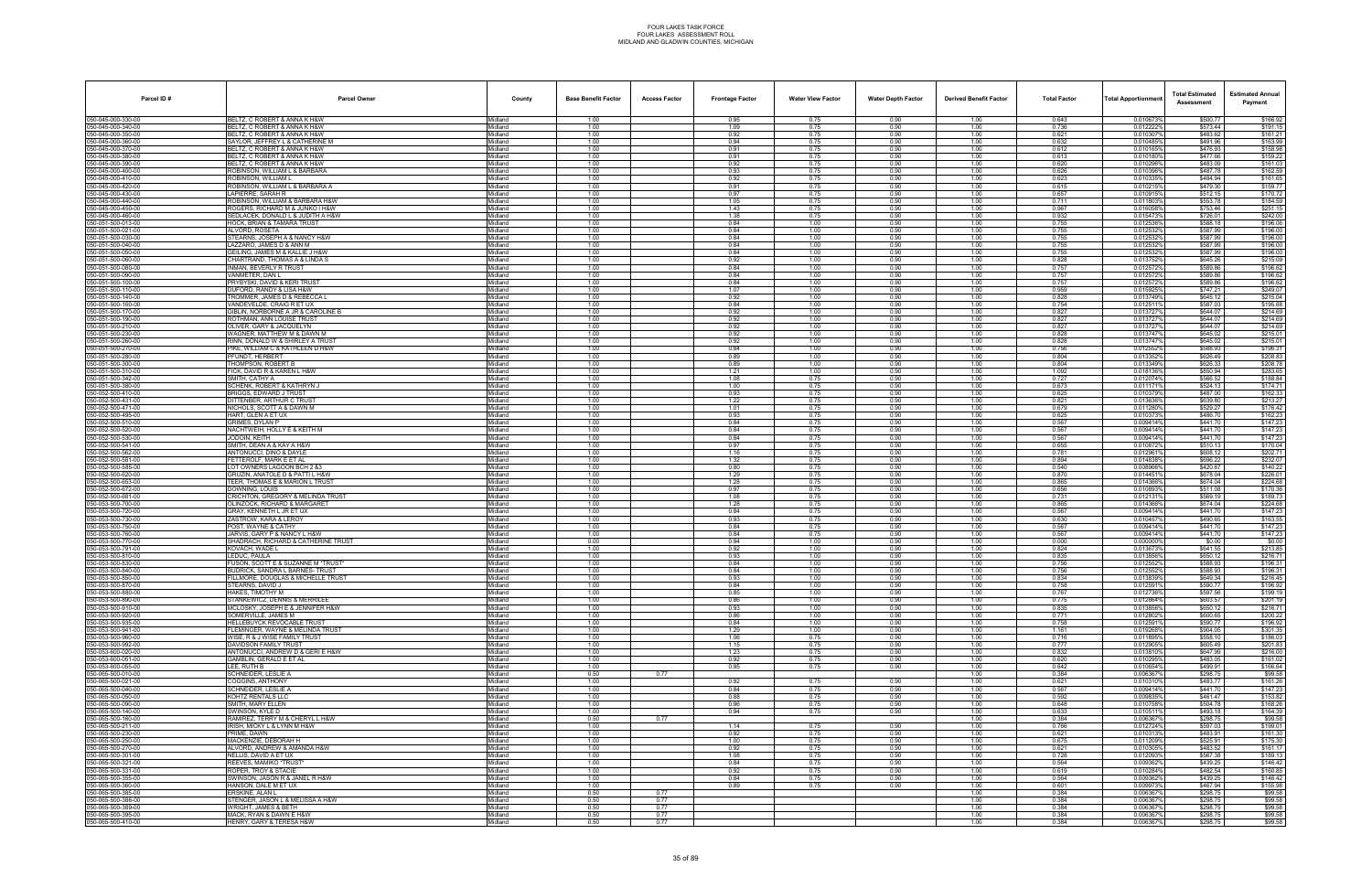| Parcel ID#                               | <b>Parcel Owner</b>                                           | County             | <b>Base Benefit Factor</b> | <b>Access Factor</b> | <b>Frontage Factor</b> | <b>Water View Factor</b> | <b>Water Depth Factor</b> | <b>Derived Benefit Factor</b> | <b>Total Factor</b> | <b>Total Apportionmen</b> | <b>Total Estimated</b><br>Assessment | <b>Estimated Annual</b><br>Payment |
|------------------------------------------|---------------------------------------------------------------|--------------------|----------------------------|----------------------|------------------------|--------------------------|---------------------------|-------------------------------|---------------------|---------------------------|--------------------------------------|------------------------------------|
| 050-065-500-422-00                       | TANNER, AUSTIN L                                              | Midland            | 0.50                       | 0.77                 |                        |                          |                           | 1.00                          | 0.384               | 0.006367%                 | \$298.75                             | \$99.58                            |
| 050-065-500-423-00<br>050-065-500-435-00 | THURSTON, SHAUN<br><b>GUNTHER, JAMIE</b>                      | Midland            | 0.50<br>0.50               | 0.77<br>0.77         |                        |                          |                           | 1.00<br>1.00                  | 0.384<br>0.384      | 0.006367%<br>0.006367     | \$298.75<br>\$298.75                 | \$99.58<br>\$99.58                 |
| 050-065-500-461-00                       | DORMAN, RYAN & TIFFANY                                        | Midland<br>Midland | 0.50                       | 0.77                 |                        |                          |                           | 1.00                          | 0.384               | 0.0063679                 | \$298.75                             | \$99.58                            |
| 050-065-500-481-00                       | BOWEN, MICHAEL D & LINDA M TRUST                              | Midland            | 0.50                       | 0.77                 |                        |                          |                           | 1.00                          | 0.384               | 0.0063679                 | \$298.75                             | \$99.58                            |
| 050-065-500-500-00                       | STENGER, JASON J & MELISSA A H&W                              | Midland            | 0.50                       | 0.77                 |                        |                          |                           | 1.00                          | 0.384               | 0.006367                  | \$298.75                             | \$99.58                            |
| 050-065-500-520-00<br>050-065-500-561-00 | WASKEVICH, KENNETH & MARYLIN H&W<br>ELLIS. MARK & JUSTINA     | Midland<br>Midland | 1.00<br>1.00               |                      | 0.90<br>0.83           | 0.75<br>0.75             | 0.90<br>0.90              | 1.00<br>1.00                  | 0.610<br>0.561      | 0.010124%<br>0.0093209    | \$475.00<br>\$437.27                 | \$158.33<br>\$145.76               |
| 050-065-500-585-00                       | HAIR, KRISTIN K                                               | Midland            | 1.00                       |                      | 0.87                   | 0.75                     | 0.90                      | 1.00                          | 0.586               | 0.009735%                 | \$456.78                             | \$152.26                           |
| 050-065-500-601-00                       | POLLARD, JINNINE                                              | Midland            | 1.00                       |                      | 0.85                   | 0.75                     | 0.90                      | 1.00                          | 0.570               | 0.009472%                 | \$444.41                             | \$148.14                           |
| 050-065-500-610-00<br>050-065-500-620-00 | POLLARD, JINNINE<br>BOETTCHER, GEORGE T ET AL                 | Midland<br>Midland | 1.00<br>1.00               |                      | 0.85<br>0.85           | 0.75<br>0.75             | 0.90<br>0.90              | 1.00<br>1.00                  | 0.570<br>0.570      | 0.0094729<br>0.009472%    | \$444.41<br>\$444.41                 | \$148.14<br>\$148.14               |
| 050-065-500-630-00                       | #N/A                                                          | Midland            | 1.00                       |                      | 0.85                   | 0.75                     | 0.90                      | 1.00                          | 0.570               | 0.009472%                 | \$444.41                             | \$148.14                           |
| 050-065-500-640-00                       | #N/A                                                          | Midland            | 1.00                       |                      | 0.99                   | 0.75                     | 0.90                      | 1.00                          | 0.669               | 0.0111119                 | $$52\overline{1.34}$                 | \$173.78                           |
| 050-065-500-650-00<br>050-065-500-660-00 | NOEL, GARY<br>NOEL, GARY                                      | Midland<br>Midland | 1.00<br>1.00               |                      | 0.84<br>0.86           | 0.75<br>0.75             | 0.90<br>0.90              | 1.00                          | 0.570<br>0.577      | 0.0094669<br>0.009584%    | \$444.15<br>\$449.70                 | \$148.05<br>\$149.90               |
| 050-065-500-670-00                       | SOKOL FAMILY TRUST                                            | Midland            | 1.00                       |                      | 0.97                   | 0.75                     | 0.90                      | 1.00<br>1.00                  | 0.651               | 0.010816%                 | \$507.50                             | \$169.17                           |
| 050-065-500-680-00                       | SOKOL FAMILY TRUST                                            | Midland            | 1.00                       |                      | 0.83                   | 0.75                     | 0.90                      | 1.00                          | 0.563               | 0.0093529                 | \$438.80                             | \$146.27                           |
| 050-065-500-690-00                       | NULL. MITCHELL & ANGELA                                       | Midland            | 1.00                       |                      | 0.83                   | 0.75                     | 0.90                      | 1.00                          | 0.562               | 0.009336%                 | \$438.04                             | \$146.01                           |
| 050-065-500-700-00<br>050-065-500-730-00 | CHAPPEL, BILLY & PATRICIA M H&W<br>BRANNAM, RYAN & JESSICA    | Midland<br>Midland | 1.00<br>0.50               | 0.77                 | 1.18                   | 0.75                     | 0.90                      | 1.00<br>1.00                  | 0.800<br>0.384      | 0.013279%<br>0.0063679    | \$623.04<br>\$298.75                 | \$207.68<br>\$99.58                |
| 050-065-500-750-00                       | BOETTCHER, THOMAS                                             | Midland            | 0.50                       | 0.77                 |                        |                          |                           | 1.00                          | 0.384               | 0.0063679                 | \$298.75                             | \$99.58                            |
| 050-065-500-770-00                       | ABEL, SCOTT R & MELISSA C TRUST                               | Midland            | 0.50                       | 0.77                 |                        |                          |                           | 1.00                          | 0.384               | 0.006367                  | \$298.75                             | \$99.58                            |
| 050-065-500-780-00<br>050-065-500-790-00 | WOOLEY, EDNA<br>WILLS, PHILIP                                 | Midland<br>Midland | 1.00<br>1.00               |                      | 1.34<br>1.26           | 0.75<br>0.75             | 0.90<br>0.90              | 1.00<br>1.00                  | 0.905<br>0.848      | 0.015028%<br>0.0140739    | \$705.13<br>\$660.32                 | \$235.04<br>\$220.11               |
| 050-065-500-800-00                       | GREEN, RETTA E & GREEN, JEFFREY R                             | Midland            | 1.00                       |                      | 1.05                   | 0.75                     | 0.90                      | 1.00                          | 0.708               | 0.011762%                 | \$551.88                             | \$183.96                           |
| 050-065-500-815-00                       | HARBRON, BART L & KAREN                                       | Midland            | 1.00                       |                      | 0.95                   | 0.75                     | 0.90                      | 1.00                          | 0.638               | 0.010595%                 | \$497.13                             | \$165.71                           |
| 050-065-500-830-00                       | GREEN, KEVIN & RETTA                                          | Midland            | 1.00                       |                      | 0.92                   | 0.75                     | 0.90                      | 1.00                          | 0.624               | 0.010361                  | \$486.12                             | \$162.04                           |
| 050-065-500-850-00<br>050-065-500-890-00 | GREEN, RETTA E & GREEN, KEVIN M<br>CRYDERMAN, DAVID S         | Midland<br>Midland | 1.00<br>1.00               |                      | 1.17<br>1.25           | 0.75<br>0.75             | 0.90<br>0.90              | 1.00<br>1.00                  | 0.787<br>0.846      | 0.013065%<br>0.014038%    | \$613.00<br>\$658.67                 | \$204.33<br>\$219.56               |
| 050-065-500-900-00                       | CRYDERMAN, DAVID S                                            | Midland            | 1.00                       |                      | 0.88                   | 0.75                     | 0.90                      | 1.00                          | 0.592               | 0.009833%                 | \$461.36                             | \$153.79                           |
| 050-065-500-910-00                       | CRYDERMAN, DAVID                                              | Midland            | 1.00                       |                      | 0.85                   | 0.75                     | 0.90                      | 1.00                          | 0.570               | 0.009472%                 | \$444.41                             | \$148.14                           |
| 050-065-500-930-00<br>050-065-500-940-00 | SINGLERES LLC<br>MEAD. EDITH A                                | Midland<br>Midland | 1.00<br>1.00               |                      | 0.92<br>1.26           | 0.75<br>0.75             | 0.90<br>0.90              | 1.00<br>1.00                  | 0.623<br>0.851      | 0.010350%<br>0.014127%    | \$485.64<br>\$662.83                 | \$161.88<br>\$220.94               |
| 050-065-500-970-00                       | HOLLAND, DANIEL L ET UX                                       | Midland            | 1.00                       |                      | 0.88                   | 0.75                     | 0.90                      | 1.00                          | 0.594               | 0.0098629                 | \$462.73                             | \$154.24                           |
| 050-065-500-981-00                       | RYTLEWSKI, ROBERT D & BRENDA G                                | Midland            | 1.00                       |                      | 1.09                   | 0.75                     | 0.90                      | 1.00                          | 0.736               | 0.012217%                 | \$573.23                             | \$191.08                           |
| 050-065-600-012-00<br>050-065-600-110-00 | SCHULTZ, MATTHEW & JENNIFER<br>GREEN, RETTA E ET AL           | Midland<br>Midland | 1.00<br>0.50               | 0.77                 | 1.58                   | 0.75                     | 0.90                      | 1.00<br>1.00                  | 1.063<br>0.384      | 0.0176559<br>0.006367     | \$828.39<br>\$298.75                 | \$276.13<br>\$99.58                |
| 050-071-500-000-00                       | THOMAS SHORES PARK                                            | Midland            | 1.00                       |                      | 0.97                   | 0.75                     | 0.90                      | 1.00                          | 0.652               | 0.010825%                 | \$507.89                             | \$169.30                           |
| 050-071-500-010-00                       | ROGERS, JAMES W S III                                         | Midland            | 1.00                       |                      | 1.01                   | 1.00                     | 0.90                      | 1.00                          | 0.910               | 0.015113                  | \$709.12                             | \$236.37                           |
| 050-071-500-030-00                       | HUDLER. CHALRES & ANTOINETTE                                  | Midland            | 1.00                       |                      | 0.89                   | 1.00                     | 0.90                      | 1.00                          | 0.801               | 0.0133019                 | \$624.08                             | \$208.03                           |
| 050-071-500-040-00<br>050-071-500-050-00 | SPENCER, BILLY J & WENDLYN R<br>COYLE, CAROL S *TRUST         | Midland<br>Midland | 1.00<br>1.00               |                      | 0.89<br>0.89           | 1.00<br>1.00             | 0.90<br>0.90              | 1.00<br>1.00                  | 0.801<br>0.801      | 0.0133019<br>0.013301     | \$624.08<br>\$624.08                 | \$208.03<br>\$208.03               |
| 050-071-500-060-00                       | BRUSHABER, JEFFREY R & JENNIFER I                             | Midland            | 1.00                       |                      | 0.90                   | 1.00                     | 0.90                      | 1.00                          | 0.813               | 0.013503%                 | \$633.54                             | \$211.18                           |
| 050-071-500-070-00                       | SMITH, WARREN R ET UX                                         | Midland            | 1.00                       |                      | 0.90                   | 1.00                     | 0.90                      | 0.70                          | 0.569               | 0.009452%                 | \$443.47                             | \$147.82                           |
| 050-071-500-076-00<br>050-071-500-090-00 | CARLL, AMBER M<br>DEITZ, SCOTT & LINDA H&W                    | Midland<br>Midland | 1.00<br>1.00               |                      | 0.88<br>0.87           | 1.00<br>1.00             | 0.90<br>0.90              | 1.00<br>1.00                  | 0.792<br>0.785      | 0.013150%<br>0.0130309    | \$616.98<br>\$611.37                 | \$205.66<br>\$203.79               |
| 050-071-500-100-00                       | GRAY. PAMELA                                                  | Midland            | 1.00                       |                      | 0.87                   | 1.00                     | 0.90                      | 1.00                          | 0.785               | 0.0130309                 | \$611.37                             | \$203.79                           |
| 050-071-500-110-00                       | WEBB. JAMES A & BARBARA H&W TRUST                             | Midland            | 1.00                       |                      | 0.97                   | 1.00                     | 0.90                      | 1.00                          | 0.869               | 0.014429%                 | \$677.02                             | \$225.67                           |
| 050-071-500-120-00                       | SNEED, LILA M & GARLAND C                                     | Midland            | 1.00                       |                      | 0.87                   | 1.00                     | 0.90                      | 1.00                          | 0.781               | 0.0129719                 | \$608.59                             | \$202.86                           |
| 050-071-500-130-00<br>050-071-500-140-00 | KOSHT, DIANE & BURTCH, SUSAN<br>STRYKER, AMANDA R             | Midland<br>Midland | 1.00<br>1.00               |                      | 0.86<br>0.86           | 1.00<br>1.00             | 0.90<br>0.90              | 1.00<br>1.00                  | 0.772<br>0.770      | 0.012819%<br>0.012791%    | \$601.47<br>\$600.17                 | \$200.49<br>\$200.06               |
| 050-071-500-150-00                       | SALISBURY, JENNIFER                                           | Midland            | 1.00                       |                      | 0.83                   | 1.00                     | 0.90                      | 1.00                          | 0.743               | 0.012335                  | \$578.74                             | \$192.91                           |
| 050-071-500-160-00                       | SNEED. LILA M & GARLAND C                                     | Midland            | 0.00                       |                      |                        |                          |                           | 1.00                          | 0.000               | 0.000000%                 | \$0.00                               | \$0.00                             |
| 050-071-500-170-00<br>050-071-500-180-00 | MEYERS, HELEN W<br>STROHM, BRANDON C                          | Midland<br>Midland | 1.00<br>1.00               |                      | 0.86<br>0.86           | 1.00<br>1.00             | 0.90<br>0.90              | 1.00<br>1.00                  | 0.773<br>0.773      | 0.0128339<br>0.012833%    | \$602.13<br>\$602.13                 | \$200.71<br>\$200.71               |
| 050-071-500-190-00                       | MUNGER, RICHARD & JACQUELINE H&W                              | Midland            | 1.00                       |                      | 0.86                   | 1.00                     | 0.90                      | 1.00                          | 0.777               | 0.0128939                 | \$604.96                             | \$201.65                           |
| 050-071-500-200-00                       | COMISKA, SAMANTHA & ANTHONY                                   | Midland            | 1.00                       |                      | 0.86                   | 1.00                     | 0.90                      | 1.00                          | 0.777               | 0.0128939                 | \$604.96                             | \$201.65                           |
| 050-071-500-210-00<br>050-071-500-220-00 | EDDY, KELLY A<br>DIMOVSKI, DONCE Z & STOJNA H&W               | Midland<br>Midland | 1.00<br>1.00               |                      | 0.86<br>0.86           | 1.00<br>1.00             | 0.90<br>0.90              | 1.00<br>1.00                  | 0.777<br>0.777      | 0.012893%<br>0.012893     | \$604.96<br>\$604.96                 | \$201.65<br>\$201.65               |
| 050-071-500-230-00                       | WILKIN, MATTHEW C & CYNTHIA L                                 | Midland            | 1.00                       |                      | 0.87                   | 1.00                     | 0.90                      | 1.00                          | 0.780               | 0.012949%                 | \$607.55                             | \$202.52                           |
| 050-071-500-240-00                       | RINGEY, BRUCE W ET UX                                         | Midland            | 1.00                       |                      | 0.87                   | 1.00                     | 0.90                      | 1.00                          | 0.785               | 0.0130309                 | \$611.37                             | \$203.79                           |
| 050-071-500-250-00                       | BURGESS, JAMES R ET UX<br><b>KASTL, PATRICK ET UX</b>         | Midland            | 1.00                       |                      | 0.87                   | 1.00                     | 0.90                      | 1.00                          | 0.785               | 0.013030%                 | \$611.37                             | \$203.79                           |
| 050-071-500-260-00<br>050-071-500-270-00 | KELLEY, ROBERT & FABER, WENDY                                 | Midland<br>Midland | 1.00<br>1.00               |                      | 0.87<br>0.87           | 1.00<br>1.00             | 0.90<br>0.90              | 1.00<br>1.00                  | 0.785<br>0.785      | 0.013030%<br>0.013030%    | \$611.37<br>\$611.37                 | \$203.79<br>\$203.79               |
| 050-071-500-280-00                       | THOMAS-BLOOMFIELD, JONNA                                      | Midland            | 1.00                       |                      | 0.87                   | 1.00                     | 0.90                      | 1.00                          | 0.785               | 0.013030%                 | \$611.37                             | \$203.79                           |
| 050-071-500-290-00<br>050-071-500-310-00 | THOMAS, EDNA M TRUST                                          | Midland            | 1.00                       |                      | 1.22                   | 1.00                     | 0.90                      | 1.00                          | 1.098               | 0.0182359                 | \$855.58                             | \$285.19                           |
| 050-071-500-320-00                       | THOMAS, DAVID L<br>MILLS, GERALD L ET UX                      | Midland<br>Midland | 1.00<br>1.00               |                      | 1.00<br>0.90           | 0.75<br>0.75             | 0.90<br>0.90              | 1.00<br>1.00                  | 0.675<br>0.610      | 0.0112109<br>0.010131%    | \$525.99<br>\$475.35                 | \$175.33<br>\$158.45               |
| 050-071-500-330-00                       | WEBBER, ROBB A ET UX                                          | Midland            | 1.00                       |                      | 0.90                   | 0.75                     | 0.90                      | 1.00                          | 0.609               | 0.010104%                 | \$474.09                             | \$158.03                           |
| 050-071-500-340-00                       | #N/A                                                          | Midland            | 1.00                       |                      | 0.84                   | 0.75                     | 0.90                      | 1.00                          | 0.567               | 0.009414%                 | \$441.70                             | \$147.23                           |
| 050-071-500-350-00<br>050-071-500-370-00 | #N/A<br>BLAZEJEWSKI, ROBERT P                                 | Midland<br>Midland | 1.00<br>1.00               |                      | 0.84<br>0.92           | 0.75<br>0.75             | 0.90<br>0.90              | 1.00<br>1.00                  | 0.567<br>0.621      | 0.009414%<br>0.0103109    | \$441.70<br>\$483.77                 | \$147.23<br>\$161.26               |
| 050-071-500-380-00                       | MOE. MICHAEL & JERRILYNN                                      | Midland            | 1.00                       |                      | 0.83                   | 0.75                     | 0.90                      | 1.00                          | 0.562               | 0.009334%                 | \$437.97                             | \$145.99                           |
| 050-071-500-390-00                       | PROSS, EUGENE A                                               | Midland            | 1.00                       |                      | 0.81                   | 0.75                     | 0.90                      | 1.00                          | 0.549               | 0.0091139                 | \$427.57                             | \$142.52                           |
| 050-071-500-400-00                       | KATAJAMAKI. JARI P ET UX                                      | Midland            | 1.00                       |                      | 0.81<br>0.81           | 0.75<br>0.75             | 0.90<br>0.90              | 1.00<br>1.00                  | 0.549<br>0.549      | 0.009113%<br>0.0091129    | \$427.57<br>\$427.55                 | \$142.52<br>\$142.52               |
| 050-071-500-410-00<br>050-071-500-420-00 | JOHNSON, RYAN R & KELLY<br>CROOK, ROBIN & GARRETT, DOLORES    | Midland<br>Midland | 1.00<br>1.00               |                      | 1.11                   | 0.75                     | 0.90                      | 1.00                          | 0.751               | 0.012466%                 | \$584.90                             | \$194.97                           |
| 050-071-500-440-00                       | MIESKE, DANIEL J & DIANA L                                    | Midland            | 1.00                       |                      | 0.91                   | 0.75                     | 0.90                      | 1.00                          | 0.616               | 0.010221%                 | \$479.58                             | \$159.86                           |
| 050-071-500-460-00                       | ZMICH, SHELLEY R                                              | Midland            | 1.00                       |                      | 0.85                   | 0.75                     | 0.90                      | 1.00                          | 0.574               | 0.009538%                 | \$447.51                             | \$149.17                           |
| 050-071-500-470-00<br>050-071-500-491-00 | GOUL, DENNIS & RITA<br>DAVIS, ESTER AGNES                     | Midland<br>Midland | 1.00<br>1.00               |                      | 0.93<br>0.92           | 0.75<br>0.75             | 0.90<br>0.90              | 1.00<br>1.00                  | 0.625<br>0.621      | 0.010372%<br>0.0103109    | \$486.67<br>\$483.77                 | \$162.22<br>\$161.26               |
| 050-071-500-510-00                       | MCGREGOR, BRIAN D & SALLY A H&W                               | Midland            | 1.00                       |                      | 0.84                   | 0.75                     | 0.90                      | 1.00                          | 0.567               | 0.009414%                 | \$441.70                             | \$147.23                           |
| 050-071-500-520-00                       | KOZLOWSKI, JOSEPH J ET UX *TRUST*                             | Midland            | 1.00                       |                      | 0.86                   | 0.75                     | 0.90                      | 1.00                          | 0.582               | 0.009660%                 | \$453.25                             | \$151.08                           |
| 050-071-500-530-00<br>050-071-500-540-00 | KONIECNY, DAN E TRUST<br>SCHNEIDER. KAY M ET AL               | Midland<br>Midland | 1.00<br>1.00               |                      | 1.09<br>0.87           | 0.75<br>0.75             | 0.90<br>0.90              | 1.00<br>1.00                  | 0.738<br>0.589      | 0.012260%<br>0.009775%    | \$575.24<br>\$458.66                 | \$191.75<br>\$152.89               |
| 050-071-500-550-00                       | CROOK, SCOTT R                                                | Midland            | 1.00                       |                      | 0.87                   | 0.75                     | 0.90                      | 1.00                          | 0.589               | 0.0097759                 | \$458.66                             | \$152.89                           |
| 050-071-500-560-00                       | HENRY, CECIL J & PATRICIA                                     | Midland            | 1.00                       |                      | 0.87                   | 0.75                     | 0.90                      | 1.00                          | 0.589               | 0.009775                  | \$458.66                             | \$152.89                           |
| 050-071-500-570-00<br>050-071-500-580-00 | COON. DOUGLAS J & TRACY E<br>HOWDEN, KENNETH A ET AL          | Midland<br>Midland | 1.00<br>1.00               |                      | 0.90<br>0.89           | 0.75<br>0.75             | 0.90<br>0.90              | 1.00<br>1.00                  | 0.605<br>0.599      | 0.010044%<br>0.009944%    | \$471.26<br>\$466.57                 | \$157.09<br>\$155.52               |
| 050-071-500-590-00                       | SCHARBONEAU, GREGORY & MARY ANN                               | Midland            | 1.00                       |                      | 1.10                   | 1.00                     | 0.90                      | 1.00                          | 0.994               | 0.016503%                 | \$774.31                             | \$258.10                           |
| 050-071-500-600-00                       | ROESE, JACOB                                                  | Midland            | 1.00                       |                      | 1.04                   | 1.00                     | 0.90                      | 1.00                          | 0.936               | 0.015548%                 | \$729.52                             | \$243.17                           |
| 050-071-500-620-00                       | SHADRACH, RICHARD & CATHERINE TRUST                           | Midland            | 1.00                       |                      | 1.14                   | 1.00                     | 0.90                      | 1.00                          | 1.028               | 0.017076%                 | \$801.21                             | \$267.07                           |
| 050-081-500-010-00<br>050-081-500-021-00 | MILLER. JAMES & CONSTANCE H&W<br>MEALBACK, WAYNE & ARICKA H&W | Midland<br>Midland | 1.00<br>1.00               |                      | 0.99<br>0.90           | 0.75<br>0.75             | 0.90<br>0.90              | 1.00<br>1.00                  | 0.668<br>0.609      | 0.011091%<br>0.010118%    | \$520.41<br>\$474.76                 | \$173.47<br>\$158.25               |
| 050-081-500-030-00                       | DAVIS, CLAUDE G                                               | Midland            | 1.00                       |                      | 0.99                   | 0.75                     | 0.90                      | 1.00                          | 0.668               | 0.011096%                 | \$520.60                             | \$173.53                           |
|                                          |                                                               |                    |                            |                      |                        |                          |                           |                               |                     |                           |                                      |                                    |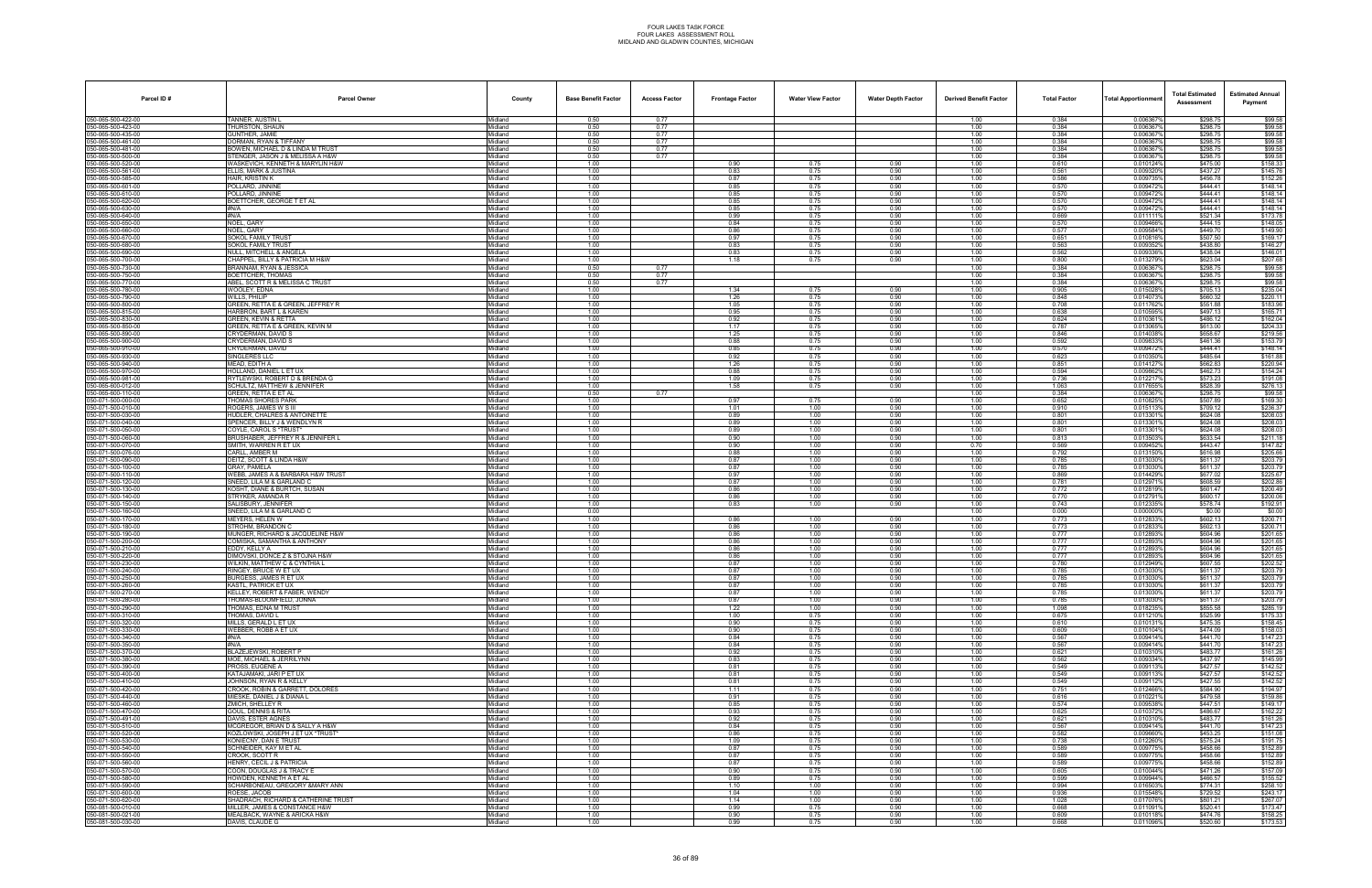| Parcel ID#                              | <b>Parcel Owner</b>                                                  | County                           | <b>Base Benefit Factor</b> | <b>Access Factor</b> | <b>Frontage Factor</b> | <b>Water View Factor</b> | <b>Water Depth Factor</b> | <b>Derived Benefit Factor</b> | <b>Total Factor</b> | <b>Total Apportionmer</b> | <b>Total Estimated</b><br>Assessment | <b>Estimated Annual</b><br>Payment |
|-----------------------------------------|----------------------------------------------------------------------|----------------------------------|----------------------------|----------------------|------------------------|--------------------------|---------------------------|-------------------------------|---------------------|---------------------------|--------------------------------------|------------------------------------|
| 050-081-500-040-00                      | STALSBERG, THERESA                                                   | Midland                          | 1.00                       |                      | 0.93                   | 0.75                     | 0.90                      | 1.00                          | 0.625               | 0.010372%                 | \$486.66                             | \$162.22                           |
| 050-081-500-051-00<br>50-081-500-061-00 | SLAVENS, RAYMOND J ET UX<br>VERNICKE, CHAD & SILVIA                  | Midland<br>Midland               | 1.00<br>1.00               |                      | 0.90<br>0.87           | 0.75<br>0.75             | 0.90<br>0.90              | 1.00<br>1.00                  | 0.608<br>0.589      | 0.010090%<br>0.009782%    | \$473.41<br>\$458.99                 | \$157.80<br>\$153.00               |
| 70-023-100-001-00                       | MI DNR GRANTS ADMIN DIVISION                                         | Gladwin                          | 1.00                       |                      | 1.94                   | 0.75                     | 1.00                      | 2.00                          | 2.910               | 0.048308%                 | \$2,266.60                           | \$755.53                           |
| 70-024-100-002-00                       | FRANKS BARBARA & FRANKS ROBERT W JR                                  | Gladwin                          | 0.00                       |                      | 0.89                   | 0.75                     | 1.00                      | 1.00                          | 0.000               | 0.0000009                 | \$0.00                               | \$0.00                             |
| 70-024-100-003-00<br>70-024-100-004-00  | TIMMERMAN ANN<br>#N/A                                                | Gladwin<br>Gladwin               | 1.00<br>1.00               |                      | 1.10<br>1.93           | 0.75<br>0.75             | 0.90<br>1.00              | 1.00<br>1.00                  | 0.744<br>1.447      | 0.0123559<br>0.024025%    | \$579.69<br>\$1,127.26               | \$193.23<br>\$375.75               |
| 70-024-102-004-02                       | MI DNR GRANTS ADMIN DIVISION                                         | <b>Gladwin</b>                   | 1.00                       |                      | 1.93                   | 0.75                     | 1.00                      | 1.50                          | 2.167               | 0.035983%                 | \$1,688.32                           | \$562.77                           |
| 70-024-102-004-03                       | <b>HEINLEN BENJAMIN &amp; STEPHANIE</b>                              | Gladwin                          | 1.00                       |                      | 1.28                   | 0.75                     | 0.90                      | 1.00                          | 0.865               | 0.0143619                 | \$673.80                             | \$224.60                           |
| 70-024-102-004-04<br>70-024-102-004-05  | MORK NEIL E & SANDRA W<br><b>NAIDUS GERLAD &amp; GEORGIA</b>         | Gladwin<br><b>Gladwin</b>        | 1.00<br>1.00               |                      | 0.96<br>1.16           | 0.75<br>0.75             | 0.90<br>0.90              | 1.00<br>1.00                  | 0.650<br>0.780      | 0.010789%<br>0.012950%    | \$506.20<br>\$607.60                 | \$168.73<br>\$202.53               |
| 70-024-102-004-06                       | FRANKS ROBERT W JR & BARBARA J                                       | Gladwin                          | 0.00                       |                      | 1.17                   | 0.75                     | 0.90                      | 1.00                          | 0.000               | 0.000000%                 | \$0.00                               | \$0.00                             |
| 70-024-102-004-07                       | RANKS FRANKS ROBERT W JR & BARBARA                                   | <b>Gladwin</b>                   | 1.00                       |                      | 1.33                   | 0.75                     | 0.90                      | 1.00                          | 0.894               | 0.0148519                 | \$696.82                             | \$232.27                           |
| 70-024-300-001-00<br>70-024-301-001-00  | <b>MI DNR GRANTS ADMIN DIVISION</b><br>BRIGGS WILLIAM & NANCY TRUST  | Gladwin<br>Gladwin               | 1.00<br>0.00               |                      | 1.94<br>0.80           | 0.75                     | 1.00<br>1.00              | 2.00                          | 2.913<br>0.000      | 0.0483719<br>0.0000009    | \$2,269.55                           | \$756.52<br>\$0.00                 |
| 070-025-100-001-00                      | MI DNR GRANTS ADMIN DIVISION                                         | Gladwin                          | 1.00                       |                      | 1.76                   | 0.85<br>0.85             | 1.00                      | 1.00<br>1.50                  | 2.242               | 0.0372189                 | \$0.00<br>\$1,746.27                 | \$582.09                           |
| 70-025-200-009-01                       | MURDOCK MICHAEL & MILDRED                                            | Gladwin                          | 1.00                       |                      | 1.03                   | 0.85                     | 1.00                      | 1.00                          | 0.879               | 0.014592%                 | \$684.64                             | \$228.21                           |
| 70-025-200-009-03                       | <b>SENSEL JOHN &amp; KATHY</b>                                       | <b>Gladwin</b>                   | 1.00                       |                      | 1.04<br>1.47           | 0.85                     | 1.00                      | 1.00                          | 0.887               | 0.0147209                 | \$690.64                             | \$230.21                           |
| 70-025-200-009-04<br>70-025-203-001-00  | PITCHERD & WATSONV TRUSTS<br>BURKE MARY AND                          | Gladwin<br>Gladwin               | 1.00<br>1.00               |                      | 0.90                   | 0.85<br>0.85             | 1.00<br>1.00              | 1.00<br>1.00                  | 1.253<br>0.763      | 0.0207989<br>0.0126669    | \$975.83<br>\$594.29                 | \$325.28<br>\$198.10               |
| 070-025-203-002-00                      | <b>BURKE MARY AND</b>                                                | Gladwin                          | 1.00                       |                      | 0.90                   | 0.85                     | 1.00                      | 1.00                          | 0.763               | 0.012666%                 | \$594.29                             | \$198.10                           |
| 70-025-300-001-00                       | TOMS CHAD MICHAEL & DAWN MARIE TR                                    | <b>Gladwin</b>                   | 1.00                       |                      | 1.40                   | 0.85                     | 1.00                      | 1.00                          | 1.186               | 0.019692%                 | \$923.96                             | \$307.99                           |
| 70-025-300-002-00<br>70-025-300-003-00  | EWIS EARL & RITA TRUST.<br><b>BLIND EDWARD &amp; ANDREA</b>          | <b>Gladwin</b><br><b>Gladwin</b> | 1.00<br>1.00               |                      | 1.51<br>1.34           | 0.85<br>0.85             | 1.00<br>1.00              | 1.00<br>1.00                  | 1.287<br>1.141      | 0.021361<br>0.018940%     | \$1,002.24<br>\$888.66               | \$334.08<br>\$296.22               |
| 70-025-300-004-00                       | BELCHER KENDRICK A ETAL                                              | Gladwin                          | 1.00                       |                      | 1.34                   | 0.85                     | 1.00                      | 1.00                          | 1.142               | 0.018965%                 | \$889.85                             | \$296.62                           |
| 070-025-300-005-00                      | WHITMORE KRIS L & CHRISTINE M TRUST                                  | Gladwin                          | 1.00                       |                      | 1.30                   | 0.85                     | 1.00                      | 1.00                          | 1.102               | 0.018290%                 | \$858.19                             | \$286.06                           |
| 70-025-300-006-02<br>70-025-300-006-03  | ROMEO RAYMOND JOSEPH & CHERYL ANN<br><b>DWENS JACQUELINE</b>         | <b>Gladwin</b><br><b>Jadwin</b>  | 0.00<br>0.00               |                      |                        | 0.85<br>0.85             | 1.00<br>1.00              | 1.00<br>1.00                  | 0.000<br>0.000      | 0.0000009<br>0.0000009    | \$0.00<br>\$0.00                     | \$0.00<br>\$0.00                   |
| 70-025-300-006-04                       | PODOJIL RAYMOND & TIFFANY                                            | Gladwin                          | 0.00                       |                      |                        | 0.85                     | 1.00                      | 1.00                          | 0.000               | 0.0000009                 | \$0.00                               | \$0.00                             |
| 70-025-300-007-01                       | BARLOW DEBORAH &                                                     | Gladwin                          | 0.00                       |                      |                        | 0.85                     | 1.00                      | 1.00                          | 0.000               | 0.000000                  | \$0.00                               | \$0.00                             |
| 070-025-300-007-02                      | OZERAJTYS LEONARD R & SHAWN M                                        | Gladwin                          | 0.00                       |                      |                        | 1.00                     | 1.00                      | 1.00                          | 0.000               | 0.000000%                 | \$0.00                               | \$0.00                             |
| 70-025-300-008-00<br>70-025-300-009-00  | ROMEO RAYMOND & CHERYL<br><b>RAIG JANET</b>                          | Gladwin<br><b>Gladwin</b>        | 0.00<br>1.00               |                      | 1.21                   | 0.85<br>0.85             | 1.00<br>1.00              | 1.00<br>1.00                  | 0.000<br>1.029      | 0.0000009<br>0.017080%    | \$0.00<br>\$801.37                   | \$0.00<br>\$267.12                 |
| 70-025-300-010-00                       | JOHANSON TODD & TAMI                                                 | <b>Gladwin</b>                   | 1.00                       |                      | 0.94                   | 0.85                     | 1.00                      | 1.00                          | 0.801               | 0.0132919                 | \$623.62                             | \$207.87                           |
| 70-025-300-011-00                       | MARTIN RACHEL R                                                      | Gladwin                          | 1.00                       |                      | 0.92                   | 0.85                     | 1.00                      | 1.00                          | 0.781               | 0.012975                  | \$608.79                             | \$202.93                           |
| 070-026-100-001-00<br>70-027-100-001-00 | MI DNR GRANTS ADMIN DIVISION<br>MI DNR GRANTS ADMIN DIVISION         | Gladwin<br>Gladwin               | 1.00<br>1.00               |                      | 1.46<br>1.91           | 0.85<br>1.00             | 1.00<br>1.00              | 2.00<br>2.00                  | 2.484<br>3.826      | 0.041235%<br>0.0635219    | \$1,934.75<br>\$2,980.39             | \$644.92<br>\$993.46               |
| 70-033-100-001-00                       | MI DNR GRANTS ADMIN DIVISION                                         | <b>Gladwin</b>                   | 1.00                       |                      | 1.76                   | 0.75                     | 0.90                      | 1.50                          | 1.786               | 0.0296529                 | \$1,391.27                           | \$463.76                           |
| 70-033-300-002-20                       | <b>CATTON THOMAS A</b>                                               | <b>Gladwin</b>                   | 1.00                       |                      | 0.91                   | 0.75                     | 0.90                      | 1.00                          | 0.616               | 0.010229%                 | \$479.94                             | \$159.98                           |
| 70-033-300-002-25<br>70-033-303-001-10  | PHALEN TINA<br>CALAHAN PATRICK J & JENNIFER L                        | Gladwin<br>Gladwin               | 1.00<br>1.00               |                      | 0.92<br>1.59           | 0.75<br>0.75             | 0.90<br>0.90              | 1.00<br>1.00                  | 0.624<br>1.071      | 0.0103599<br>0.017783%    | \$486.03<br>\$834.37                 | \$162.01<br>\$278.12               |
| 70-034-100-001-00                       | MI DNR GRANTS ADMIN DIVISION                                         | <b>Gladwin</b>                   | 1.00                       |                      | 0.97                   | 0.75                     | 1.00                      | 2.00                          | 1.453               | 0.0241269                 | \$1,132.00                           | \$377.33                           |
| 70-035-100-001-00                       | MI DNR GRANTS ADMIN DIVISION                                         | <b>Gladwin</b>                   | 1.00                       |                      | 1.95                   | 0.85                     | 1.00                      | 2.00                          | 3.313               | 0.055013                  | \$2,581.20                           | \$860.40                           |
| 70-035-100-002-01<br>70-035-100-002-02  | COCHRAN RICHARD D<br>CHANEY KENNETH W ETAL                           | Gladwin<br>Gladwin               | 1.00<br>1.00               |                      | 1.02<br>1.47           | 0.85<br>0.85             | 1.00<br>1.00              | 1.00<br>1.00                  | 0.870<br>1.253      | 0.014443%<br>0.0208019    | \$677.67<br>\$975.96                 | \$225.89<br>\$325.32               |
| 070-035-100-002-03                      | <b>GRADOWSKI ROBERT &amp; JULIE</b>                                  | Gladwin                          | 1.00                       |                      | 1.61                   | 0.85                     | 1.00                      | 1.00                          | 1.366               | 0.022684%                 | \$1.064.34                           | \$354.78                           |
| 70-035-300-009-01                       | <b>SHOOK NORMAN L &amp; MARILYN J &amp;</b>                          | <b>Gladwin</b>                   | 1.00                       |                      | 0.80                   | 0.75                     | 1.00                      | 1.00                          | 0.600               | 0.0099629                 | \$467.41                             | \$155.80                           |
| 70-035-300-009-02<br>70-035-400-001-00  | INKSTON EDWARD M<br><b>ITZSIMONS JEFFREY &amp; DONNA</b>             | iladwin<br><b>Gladwin</b>        | 1.00<br>1.00               |                      | 0.80<br>1.39           | 0.75<br>0.85             | 1.00<br>1.00              | 1.00<br>1.00                  | 0.600<br>1.182      | 0.0099629<br>0.019627%    | \$467.41<br>\$920.92                 | \$155.80<br>\$306.97               |
| 70-035-400-002-00                       | LINDROTH DELORES L ETAL                                              | Gladwin                          | 1.00                       |                      | 0.84                   | 0.85                     | 1.00                      | 1.00                          | 0.714               | 0.0118559                 | \$556.22                             | \$185.41                           |
| 070-035-400-003-00                      | <b>LESTER ROBERT</b>                                                 | Gladwin                          | 1.00                       |                      | 0.92                   | 0.85                     | 1.00                      | 1.00                          | 0.784               | 0.013013%                 | \$610.56                             | \$203.52                           |
| 70-035-400-004-00                       | <b>KANTZLER TIMOTHY J &amp; AIMEE</b>                                | <b>Gladwin</b>                   | 1.00<br>1.00               |                      | 0.84                   | 0.85                     | 1.00                      | 1.00                          | 0.714               | 0.0118559                 | \$556.22                             | \$185.41                           |
| 70-035-400-005-00<br>070-035-400-006-01 | ENKINS JENNIFER<br>RAY SCOTT & PANIZZOLI TINA L                      | <b>Gladwin</b><br>Gladwin        | 1.00                       |                      | 0.80<br>0.90           | 0.85<br>0.85             | 1.00<br>1.00              | 1.00<br>1.00                  | 0.680<br>0.768      | 0.011290%<br>0.012753%    | \$529.73<br>\$598.39                 | \$176.58<br>\$199.46               |
| 70-035-400-006-02                       | GRAY JEFF                                                            | Gladwin                          | 1.00                       |                      | 0.91                   | 0.85                     | 1.00                      | 1.00                          | 0.772               | 0.0128219                 | \$601.55                             | \$200.52                           |
| 070-035-400-006-03                      | <b>SULLIVAN MARK</b>                                                 | Gladwin                          | 1.00                       |                      | 0.93                   | 0.85                     | 1.00                      | 1.00                          | 0.787               | 0.013066%                 | \$613.07                             | \$204.36                           |
| 70-035-400-006-04<br>70-035-400-007-02  | CALDWELL RYAN E<br>FLETCHER MICHAEL & JUDITH                         | <b>Gladwin</b><br>iladwin        | 1.00<br>1.00               |                      | 1.26<br>1.18           | 0.85<br>0.85             | 1.00<br>1.00              | 1.00<br>1.00                  | 1.071<br>1.005      | 0.0177889<br>0.016690%    | \$834.59<br>\$783.09                 | \$278.20<br>\$261.03               |
| 070-035-400-007-10                      | BENTLEY RIVARD LLC                                                   | <b>Gladwin</b>                   | 1.00                       |                      | 1.55                   | 0.85                     | 1.00                      | 10.00                         | 13.183              | 0.218877%                 | \$10,269.69                          | \$3,423.23                         |
| 70-035-400-007-15                       | STERLING PROPERTY MANAGEMENT INC                                     | <b>Gladwin</b>                   | 1.00                       |                      | 0.92                   | 0.85                     | 1.00                      | 5.00                          | 3.924               | 0.065151                  | \$3,056.89                           | \$1,018.96                         |
| 070-035-400-008-00<br>70-035-400-009-00 | <b>HUDSON HAROLD &amp; WILLIAM</b><br>FORTUNE BARBARA L              | Gladwin<br><b>Gladwin</b>        | 1.00<br>1.00               |                      | 0.81<br>0.81           | 0.85<br>0.85             | 1.00<br>1.00              | 1.00<br>1.00                  | 0.690<br>0.690      | 0.011459%<br>0.011459%    | \$537.67<br>\$537.67                 | \$179.22<br>\$179.22               |
| 070-035-400-010-00                      | REDDY MICHAEL & AIMEE                                                | <b>i</b> ladwin                  | 1.00                       |                      | 0.81                   | 0.85                     | 1.00                      | 1.00                          | 0.690               | 0.011459%                 | \$537.67                             | \$179.22                           |
| 070-035-400-011-00                      | NEWTON EDWARD F ETAL                                                 | Gladwin                          | 1.00                       |                      | 0.81                   | 0.85                     | 1.00                      | 1.00                          | 0.690               | 0.011459%                 | \$537.67                             | \$179.22                           |
| 70-035-400-012-00<br>070-035-400-013-00 | WILFORD LEE ARTHUR & TRACY TRUST<br>KARALSI KELLY M & ROBERT D       | Gladwin<br>Gladwin               | 1.00<br>1.00               |                      | 0.82<br>0.88           | 0.85<br>0.85             | 1.00<br>1.00              | 1.00<br>1.00                  | 0.693<br>0.748      | 0.0115119<br>0.012421%    | \$540.10<br>\$582.78                 | \$180.03<br>\$194.26               |
| 70-035-400-015-00                       | MARTIN JAMES B & JENNIFER P                                          | <b>Gladwin</b>                   | 1.00                       |                      | 1.29                   | 0.85                     | 1.00                      | 1.00                          | 1.093               | 0.0181539                 | \$851.76                             | \$283.92                           |
| 70-035-400-016-01                       | <b>MECHURA DIANA</b>                                                 | <b>Gladwin</b>                   | 1.00                       |                      | 1.35                   | 0.85                     | 1.00                      | 1.00                          | 1.148               | 0.019062%                 | \$894.38                             | \$298.13                           |
| 070-035-400-017-00<br>70-035-400-018-00 | KELLER MICHELLE K<br><b>FAUST ALLAN &amp; PHYLLIS</b>                | Gladwin<br>Gladwin               | 1.00<br>1.00               |                      | 0.89<br>0.84           | 0.85<br>0.85             | 1.00<br>1.00              | 1.00<br>1.00                  | 0.757<br>0.712      | 0.012570%<br>0.011816%    | \$589.77<br>\$554.42                 | \$196.59<br>\$184.81               |
| 070-035-400-019-00                      | STEINHARDT TIMOTHY & LINDA                                           | Gladwin                          | 1.00                       |                      | 0.98                   | 0.85                     | 1.00                      | 1.00                          | 0.834               | 0.013839%                 | \$649.33                             | \$216.44                           |
| 70-036-103-001-12                       | <b>TYRELL BRIAN &amp; KELLY ETAL</b>                                 | <b>Gladwin</b>                   | 1.00                       |                      | 0.83                   | 0.85                     | 1.00                      | 1.00                          | 0.702               | 0.011649%                 | \$546.58                             | \$182.19                           |
| 70-036-103-001-15<br>070-036-200-001-10 | <b>BRANCHEAU SHAWN &amp; ELAINE</b><br><b>HALE JAMES &amp; SARAH</b> | <b>Gladwin</b><br>Gladwin        | 0.00<br>1.00               |                      | 0.92                   | 0.85<br>0.75             | 1.00<br>1.00              | 1.00<br>1.00                  | 0.000<br>0.691      | 0.000000%<br>0.011465%    | \$0.00<br>\$537.92                   | \$0.00<br>\$179.31                 |
| 70-036-200-001-12                       | CHANTINY TERRY & LYNNE                                               | Gladwin                          | 1.00                       |                      | 1.08                   | 0.75                     | 1.00                      | 1.00                          | 0.807               | 0.013405%                 | \$628.97                             | \$209.66                           |
| 070-036-200-001-13                      | OZERAJTYS LEONARD & SHAWN &                                          | Gladwin                          | 1.00                       |                      | 1.49                   | 0.75                     | 1.00                      | 1.00                          | 1.121               | 0.018607%                 | \$873.03                             | \$291.01                           |
| 70-036-200-001-20<br>70-036-200-001-21  | <b>DZIATCZAK MARK &amp; LISA</b><br><b>BRANCHEAU ELAINE K TRUST</b>  | Gladwin<br><b>Gladwin</b>        | 1.00<br>1.00               |                      | 1.44<br>1.15           | 0.75<br>1.00             | 1.00<br>1.00              | 1.00<br>1.00                  | 1.079<br>1.146      | 0.0179209<br>0.0190269    | \$840.82<br>\$892.71                 | \$280.27<br>\$297.57               |
| 070-036-200-002-00                      | HOPPER BILLY R III & ANGELA D                                        | Gladwin                          | 1.00                       |                      | 0.99                   | 0.85                     | 1.00                      | 1.00                          | 0.843               | 0.013990%                 | \$656.40                             | \$218.80                           |
| 70-036-200-003-00                       | HALE JAMES & SARAH                                                   | Gladwin                          | 1.00                       |                      | 1.40                   | 0.75                     | 1.00                      | 1.00                          | 1.053               | 0.017483%                 | \$820.32                             | \$273.44                           |
| 070-036-200-004-00<br>70-036-200-007-00 | CHAPMAN JOHN R & VIRGINIA A ETAL<br>ROBINSON COREY M                 | Gladwin<br>Gladwin               | 1.00<br>1.00               |                      | 0.91<br>1.20           | 0.85<br>0.75             | 1.00<br>0.80              | 1.00<br>1.00                  | 0.773<br>0.719      | 0.012842%<br>0.011936%    | \$602.56<br>\$560.03                 | \$200.85<br>\$186.68               |
| 70-036-200-007-01                       | BRANCHEAU ELAINE K TRUST                                             | <b>Gladwin</b>                   | 1.00                       |                      | 0.84                   | 0.75                     | 0.80                      | 1.00                          | 0.504               | 0.0083689                 | \$392.62                             | \$130.87                           |
| 070-036-200-007-02                      | BRANCHEAU SHAWN & ELAINE                                             | Gladwin                          | 1.00                       |                      | 0.84                   | 0.75                     | 0.80                      | 1.00                          | 0.504               | 0.008368%                 | \$392.62                             | \$130.87                           |
| 70-036-200-007-03                       | KLINE JEFFREY D                                                      | Gladwin                          | 1.00                       |                      | 0.84                   | 0.75                     | 0.80                      | 1.00                          | 0.504               | 0.008368%                 | \$392.62                             | \$130.87                           |
| 70-036-200-007-05<br>70-036-200-008-10  | LETTS VAL & MARTHA<br><b>GAHRY MARK &amp; YVONNE M</b>               | Gladwin<br>Gladwin               | 1.00<br>1.00               |                      | 1.30<br>1.16           | 0.75<br>0.75             | 0.80<br>1.00              | 1.00<br>1.00                  | 0.778<br>0.870      | 0.0129219<br>0.014449%    | \$606.25<br>\$677.94                 | \$202.08<br>\$225.98               |
| 70-036-200-010-00                       | ORNWELL DAVID C & SANDRA S TRUST                                     | <b>Gladwin</b>                   | 1.00                       |                      | 1.14                   | 0.75                     | 0.80                      | 1.00                          | 0.685               | 0.0113719                 | \$533.53                             | \$177.84                           |
| 070-036-200-010-01                      | CORNWELL TRUST                                                       | Gladwin                          | 1.00                       |                      | 0.87                   | 0.75                     | 0.80                      | 1.00                          | 0.523               | 0.008688%                 | \$407.63                             | \$135.88                           |
| 70-036-200-012-00<br>70-036-200-013-00  | MAXFIELD DALE A & DEBORAH K<br>KAUFLIN JOSEPH & SANDRA               | Gladwin<br>Gladwin               | 1.00<br>1.00               |                      | 0.91<br>0.90           | 0.75<br>0.75             | 1.00<br>0.80              | 1.00<br>1.00                  | 0.681<br>0.537      | 0.011310%<br>0.008924%    | \$530.68<br>\$418.69                 | \$176.89<br>\$139.56               |
| 70-036-200-014-00                       | KAUFLIN JOSEPH & SANDRA                                              | Gladwin                          | 1.00                       |                      | 0.84                   | 0.75                     | 0.80                      | 1.00                          | 0.501               | 0.0083209                 | \$390.36                             | \$130.12                           |
| 70-036-200-015-00                       | KALUSH BRENDA K                                                      | <b>Gladwin</b>                   | 1.00                       |                      | 1.08                   | 0.75                     | 1.00                      | 1.00                          | 0.813               | 0.0134919                 | \$633.01                             | \$211.00                           |
| 070-036-200-016-00<br>70-036-200-017-00 | CARVER PAUL E<br>GILTINAN BRIAN & GILTINAN GERY/JUDY                 | Gladwin<br>Gladwin               | 1.00<br>0.00               |                      | 0.86                   | 0.75<br>0.85             | 1.00<br>1.00              | 1.00<br>1.00                  | 0.644<br>0.000      | 0.010698%<br>0.000000%    | \$501.96<br>\$0.00                   | \$167.32<br>\$0.00                 |
| 70-036-202-006-02                       | #N/A                                                                 | Gladwin                          | 1.00                       |                      | 0.87                   | 0.75                     | 1.00                      | 1.00                          | 0.655               | 0.010876%                 | \$510.28                             | \$170.09                           |
|                                         |                                                                      |                                  |                            |                      |                        |                          |                           |                               |                     |                           |                                      |                                    |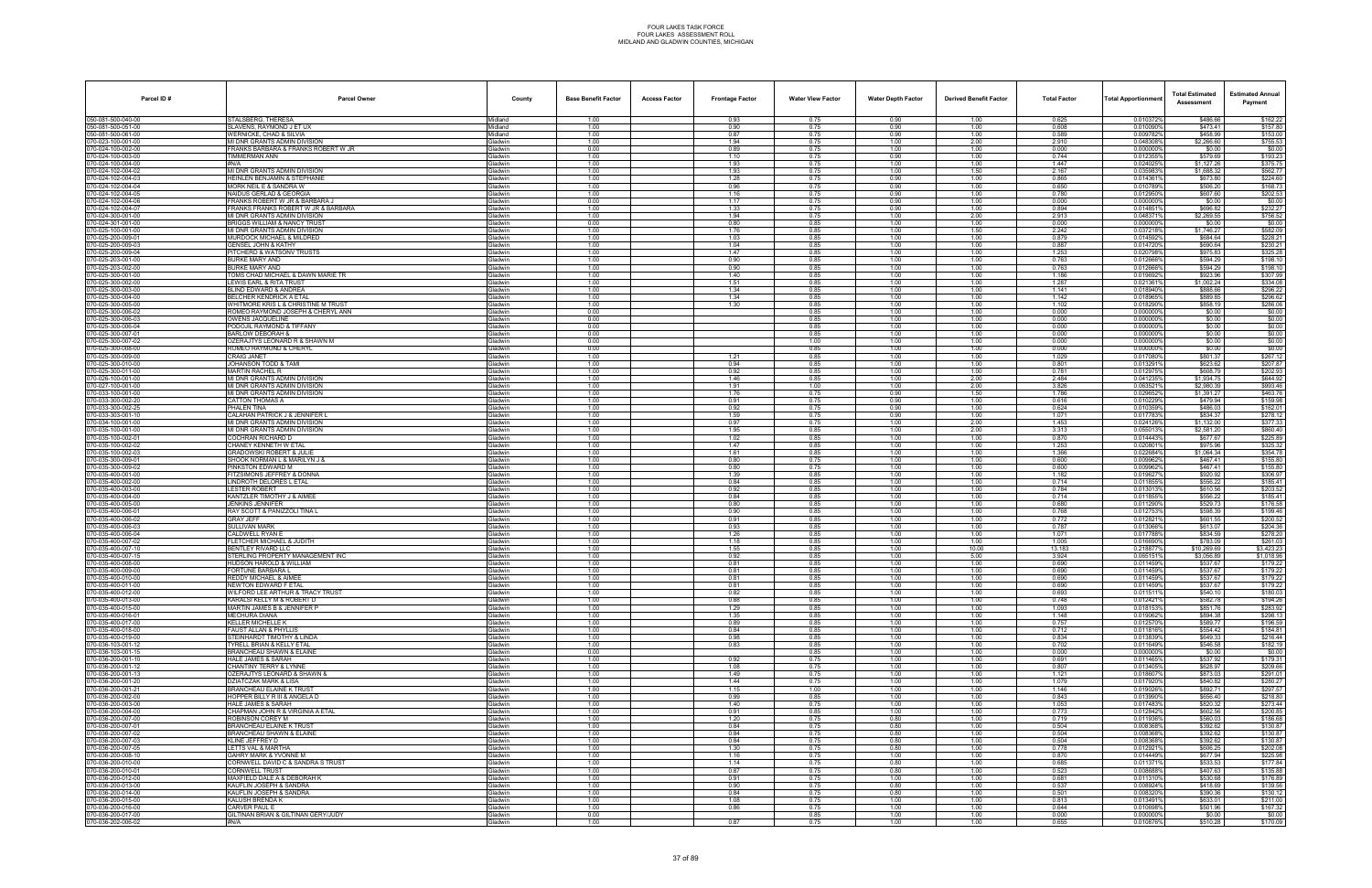| Parcel ID#                             | <b>Parcel Owner</b>                                                  | County                           | <b>Base Benefit Factor</b> | <b>Access Factor</b> | <b>Frontage Factor</b> | <b>Water View Factor</b> | <b>Water Depth Factor</b> | <b>Derived Benefit Factor</b> | <b>Total Factor</b> | Total Apportionmer     | <b>Total Estimated</b><br>Assessment | <b>Estimated Annual</b><br>Payment |
|----------------------------------------|----------------------------------------------------------------------|----------------------------------|----------------------------|----------------------|------------------------|--------------------------|---------------------------|-------------------------------|---------------------|------------------------|--------------------------------------|------------------------------------|
| 70-036-202-006-03                      | #N/A                                                                 | <b>Gladwin</b>                   | 1.00                       |                      | 0.86                   | 0.75                     | 1.00                      | 1.00                          | 0.649               | 0.010770%              | \$505.32                             | \$168.44                           |
| 70-036-202-006-04<br>0-036-202-007-01  | #N/A<br><b>BARLOW DEBORAH &amp;</b>                                  | Gladwin<br>iladwin               | 1.00<br>1.00               |                      | 0.85<br>0.80           | 0.75<br>0.75             | 1.00<br>1.00              | 1.00<br>1.00                  | 0.641<br>0.600      | 0.010643%<br>0.009962% | \$499.35<br>\$467.41                 | \$166.45<br>\$155.80               |
| 70-036-202-007-02                      | OZERAJTYS LEONARD R & SHAWN M                                        | <b>Gladwin</b>                   | 1.00                       |                      | 0.80                   | 0.75                     | 1.00                      | 1.00                          | 0.600               | 0.009962%              | \$467.41                             | \$155.80                           |
| 70-036-202-008-00                      | ROMEO RAYMOND & CHERYL                                               | Gladwin                          | 1.00                       |                      | 1.21                   | 0.75                     | 1.00                      | 1.00                          | 0.908               | 0.015069%              | \$707.04                             | \$235.68                           |
| 70-036-202-009-00<br>70-036-300-003-10 | <b>CRAIG JANET</b><br><b>LEVELY TIMMY</b>                            | <b>Gladwin</b><br>Gladwin        | 1.00<br>1.00               |                      | 1.39<br>1.18           | 0.75<br>0.85             | 1.00<br>1.00              | 1.00<br>1.00                  | 1.043<br>1.005      | 0.017313<br>0.016683%  | \$812.33<br>\$782.77                 | \$270.78<br>\$260.92               |
| 0-036-300-004-00                       | CRAMER ERNIE ETAL                                                    | iladwin                          | 1.00                       |                      | 0.90                   | 0.85                     | 1.00                      | 1.00                          | 0.768               | 0.012758%              | \$598.59                             | \$199.53                           |
| 0-036-300-005-00                       | CRAMER ERNIE & SALLY                                                 | <b>i</b> ladwin                  | 1.00                       |                      | 0.85                   | 0.85                     | 1.00                      | 1.00                          | 0.724               | 0.0120289              | \$564.36                             | \$188.12                           |
| 0-036-301-001-01"<br>70-036-301-001-02 | FARRUGIA MARK & NANCY<br><b>OUIMET JOSEPH</b>                        | Gladwin<br><b>Sladwin</b>        | 1.00<br>1.00               |                      | 0.92<br>0.92           | 0.85<br>0.85             | 1.00<br>1.00              | 1.00<br>1.00                  | 0.780<br>0.779      | 0.012949%<br>0.012941% | \$607.59<br>\$607.21                 | \$202.53<br>\$202.40               |
| 70-036-301-001-03                      | <b>OUIMET JOSEPH</b>                                                 | Gladwin                          | 1.00                       |                      | 0.91                   | 0.85                     | 1.00                      | 1.00                          | 0.772               | 0.012820%              | \$601.53                             | \$200.51                           |
| 0-036-301-002-00                       | ARNAUDO MATHEW & GAIL ETAL                                           | iladwin                          | 1.00                       |                      | 0.91                   | 0.85                     | 1.00                      | 1.00                          | 0.777               | 0.012901%              | \$605.30                             | \$201.77                           |
| 70-036-301-002-01<br>70-036-301-002-02 | HOPGOOD DANIEL & TAMMY<br>ZALEWSKI NICHOLAS A & LILA M               | <b>Gladwin</b><br>Gladwin        | 1.00<br>1.00               |                      | 0.92<br>0.92           | 0.85<br>0.85             | 1.00<br>1.00              | 1.00<br>1.00                  | 0.780<br>0.779      | 0.012955%<br>0.012936% | \$607.83<br>\$606.94                 | \$202.61<br>\$202.31               |
| 70-036-301-003-01                      | KUSZPIT GARY & CHRISTINE                                             | <b>Gladwin</b>                   | 1.00                       |                      | 0.92                   | 0.85                     | 1.00                      | 1.00                          | 0.779               | 0.0129279              | \$606.53                             | \$202.18                           |
| 70-036-301-003-02                      | KLOKEID JOHN & GINA<br>YON FAMILY TRUST                              | <b>Gladwin</b><br>iladwin        | 1.00<br>1.00               |                      | 0.92                   | 0.85<br>0.85             | 1.00<br>1.00              | 1.00                          | 0.780<br>0.780      | 0.012952%<br>0.012946% | \$607.69<br>\$607.42                 | \$202.56<br>\$202.47               |
| 0-036-301-003-03<br>0-036-301-004-1    | MALONE CATHY J TRUST                                                 | <b>Gladwin</b>                   | 1.00                       |                      | 0.92<br>1.00           | 0.85                     | 1.00                      | 1.00<br>1.00                  | 0.850               | 0.014105%              | \$661.82                             | \$220.61                           |
| 0-036-301-004-13"                      | DAVIS KATHY L & EWING MONICA ETAL                                    | Gladwin                          | 1.00                       |                      | 1.03                   | 0.85                     | 1.00                      | 1.00                          | 0.877               | 0.0145619              | \$683.19                             | \$227.73                           |
| 70-036-400-001-00<br>70-036-400-002-00 | <b>GOLL CURTIS K &amp; MARTHA</b><br>SMITH JAMES & KAREN             | <b>Gladwin</b><br><b>Gladwin</b> | 1.00<br>1.00               |                      | 1.43<br>1.19           | 0.85<br>0.85             | 1.00<br>1.00              | 1.00<br>1.00                  | 1.212<br>1.015      | 0.0201219<br>0.016847% | \$944.06<br>\$790.44                 | \$314.69<br>\$263.48               |
| 0-036-400-003-00                       | GOLL ROBERTSON II ET AL                                              | iladwin                          | 1.00                       |                      | 0.86                   | 0.85                     | 1.00                      | 1.00                          | 0.734               | 0.0121839              | \$571.64                             | \$190.55                           |
| 70-036-400-004-00                      | WISTINGHAUSEN GLEN & GINA                                            | <b>Gladwin</b>                   | 1.00                       |                      | 0.84                   | 0.85                     | 1.00                      | 1.00                          | 0.714               | 0.011855%              | \$556.22                             | \$185.41                           |
| 70-036-400-005-00<br>70-036-400-007-00 | WEIR RICHARD M TRUST<br>TITTABAWASSEE RESORT LLC                     | Gladwin<br><b>Gladwin</b>        | 1.00<br>1.00               |                      | 0.90<br>0.91           | 0.85<br>0.85             | 1.00<br>1.00              | 1.00<br>2.50                  | 0.767<br>1.933      | 0.0127379<br>0.032093% | \$597.64<br>\$1,505.82               | \$199.21<br>\$501.94               |
| 70-036-400-007-01                      | <b>MILES JAMES J</b>                                                 | <b>Gladwin</b>                   | 1.00                       |                      | 1.26                   | 0.85                     | 1.00                      | 1.00                          | 1.073               | 0.0178229              | \$836.19                             | \$278.73                           |
| 0-036-400-007-02                       | WOODWARD PHILLIP SR ETAL                                             | iladwin                          | 1.00                       |                      | 1.60                   | 0.85                     | 1.00                      | 1.00                          | 1.361               | 0.022604%              | \$1,060.60                           | \$353.53                           |
| 0-036-400-007-03<br>0-036-400-007-04"  | KOHLSCHMIDT FONALD & JUDY<br>SKYNER CHAD                             | iladwin<br><b>Gladwin</b>        | 1.00<br>1.00               |                      | 1.35<br>1.06           | 0.85<br>0.85             | 1.00<br>1.00              | 1.00<br>1.00                  | 1.150<br>0.904      | 0.019090%<br>0.015004% | \$895.70<br>\$704.01                 | \$298.57<br>\$234.67               |
| 70-036-400-008-00                      | LA GRAFF ROBERT & BRENDA                                             | <b>Gladwin</b>                   | 1.00                       |                      | 0.84                   | 0.85                     | 1.00                      | 1.00                          | 0.713               | 0.011833%              | \$555.18                             | \$185.06                           |
| 70-036-400-009-00                      | ANKENBAUER MARK K & DAWN L                                           | <b>Gladwin</b>                   | 1.00                       |                      | 0.88                   | 0.85                     | 1.00                      | 1.00                          | 0.750               | 0.012449%              | \$584.11                             | \$194.70                           |
| 0-036-400-010-00<br>70-036-400-011-00  | LESTER LARRY GARY<br>CAIN JIMMY J & CATHY L                          | iladwin<br><b>Gladwin</b>        | 1.00<br>1.00               |                      | 0.88<br>0.92           | 0.85<br>0.85             | 1.00<br>1.00              | 1.00<br>1.00                  | 0.749<br>0.778      | 0.012438%<br>0.012923% | \$583.58<br>\$606.33                 | \$194.53<br>\$202.11               |
| 0-036-400-012-00                       | SOWA EDWARD & FRANCESCUTTI DINA                                      | Gladwin                          | 1.00                       |                      | 0.91                   | 0.85                     | 1.00                      | 1.00                          | 0.773               | 0.012834%              | \$602.19                             | \$200.73                           |
| 70-036-400-013-00                      | CALDWELL JAMES & PATRICIA                                            | <b>Gladwin</b>                   | 1.00                       |                      | 0.89                   | 0.85                     | 1.00                      | 1.00                          | 0.757               | 0.012569%              | \$589.75                             | \$196.58                           |
| 70-036-400-015-00<br>0-036-401-001-00  | <b>TITTABAWASSEE RESORT LLC</b><br>CLEMENT JOEL JR & JILL            | iladwin<br>iladwin               | 1.00<br>1.00               |                      | 1.55<br>1.24           | 0.85<br>0.85             | 1.00<br>1.00              | 4.00<br>1.00                  | 5.277<br>1.053      | 0.0876189<br>0.0174779 | \$4,111.03<br>\$820.02               | \$1,370.34<br>\$273.34             |
| 70-036-401-002-00                      | KENNISTON ELIZABETH G &                                              | <b>Gladwin</b>                   | 1.00                       |                      | 1.00                   | 0.85                     | 1.00                      | 1.00                          | 0.853               | 0.014165%              | \$664.62                             | \$221.54                           |
| 0-036-401-003-00"                      | <b>KENNISTON ELIZABETH G &amp;</b>                                   | iladwin                          | 1.00                       |                      | 1.11                   | 0.85                     | 1.00                      | 1.00                          | 0.946               | 0.0157139              | \$737.26                             | \$245.75                           |
| 70-036-401-014-01<br>70-060-000-003-00 | BAIER STEPHEN E & DIANE C<br>JENKINS JENNIFER                        | <b>Gladwin</b><br><b>Gladwin</b> | 1.00<br>1.00               |                      | 0.80<br>0.90           | 0.85<br>0.85             | 1.00<br>1.00              | 1.00<br>1.00                  | 0.680<br>0.765      | 0.011290%<br>0.0127019 | \$529.73<br>\$595.95                 | \$176.58<br>\$198.65               |
| 0-060-000-004-00                       | MCCAULEY MARK & KATRINA                                              | iladwin                          | 1.00                       |                      | 0.95                   | 0.85                     | 1.00                      | 1.00                          | 0.806               | 0.013387               | \$628.13                             | \$209.38                           |
| 70-060-000-005-00                      | CHERRY DIANNE ETAL                                                   | <b>Gladwin</b>                   | 1.00                       |                      | 0.90                   | 0.85                     | 1.00                      | 1.00                          | 0.762               | 0.012656%              | \$593.81                             | \$197.94                           |
| 0-060-000-006-00<br>0-060-000-006-0    | CARTER KENNETH R & LINDA G<br>CARTER KENNETH & LINDA                 | <b>Gladwin</b><br><b>Gladwin</b> | 1.00<br>1.00               |                      | 0.90<br>0.92           | 0.85<br>0.75             | 1.00<br>1.00              | 1.00<br>1.00                  | 0.762<br>0.690      | 0.012656%<br>0.011456% | \$593.81<br>\$537.52                 | \$197.94<br>\$179.17               |
| 0-060-000-008-00                       | LONG J & BLOOD S                                                     | iladwin                          | 1.00                       |                      | 0.84                   | 0.75                     | 1.00                      | 1.00                          | 0.628               | 0.0104269              | \$489.19                             | \$163.06                           |
| 0-060-000-009-00                       | )'NEILL RUTH A ETAL<br>RIEDEL FREDERICK JR & JUDITH                  | iladwin                          | 1.00                       |                      | 0.83                   | 0.75                     | 1.00                      | 1.00                          | 0.624               | 0.010355               | \$485.86<br>\$485.86                 | \$161.95                           |
| 0-060-000-010-00<br>0-060-000-011-00   | LONG FAMILY TRUST                                                    | <b>Sladwin</b><br>iladwin        | 1.00<br>1.00               |                      | 0.83<br>0.84           | 0.75<br>0.75             | 1.00<br>1.00              | 1.00<br>1.00                  | 0.624<br>0.628      | 0.010355%<br>0.010426% | \$489.19                             | \$161.95<br>\$163.06               |
| 70-060-000-012-00                      | LONG ROBERT JR & BRENDA                                              | <b>Gladwin</b>                   | 1.00                       |                      | 0.84                   | 0.75                     | 1.00                      | 1.00                          | 0.630               | 0.010460%              | \$490.78                             | \$163.59                           |
| 0-060-000-013-00<br>0-060-000-014-00   | WULFF PENELOPE L ETAL<br>NUYTTENS SCOTT & PATRICIA                   | iladwin<br>iladwin               | 1.00<br>1.00               |                      | 0.90<br>0.93           | 0.75<br>0.75             | 1.00<br>1.00              | 1.00<br>1.00                  | 0.675<br>0.694      | 0.0112079<br>0.0115269 | \$525.83<br>\$540.78                 | \$175.28<br>\$180.26               |
| 70-060-000-015-00                      | CORRADO MICHAEL & FREDERICK SUZANNE                                  | <b>Gladwin</b>                   | 1.00                       |                      | 1.00                   | 0.75                     | 1.00                      | 1.00                          | 0.747               | 0.012408%              | \$582.20                             | \$194.07                           |
| 0-060-000-016-00                       | <b>CORRADO MICHAEL</b>                                               | <b>Gladwin</b>                   | 1.00                       |                      | 0.81                   | 0.75                     | 1.00                      | 1.00                          | 0.609               | 0.010108%              | \$474.28                             | \$158.09                           |
| 70-060-000-017-00<br>0-060-000-018-00  | <b>WHITED HEATHER L</b><br>CARVER PAUL E                             | Gladwin<br>iladwin               | 1.00<br>1.00               |                      | 0.81<br>1.03           | 0.75<br>0.75             | 1.00<br>1.00              | 1.00<br>1.00                  | 0.609<br>0.769      | 0.010108%<br>0.0127699 | \$474.28<br>\$599.11                 | \$158.09<br>\$199.70               |
| 0-060-000-018-0                        | GILTINAN BRIAN & GILTINAN GERY/JUDY                                  | iladwin                          | 1.00                       |                      | 0.92                   | 0.75                     | 1.00                      | 1.00                          | 0.688               | 0.011431               | \$536.32                             | \$178.77                           |
| 70-060-000-019-10                      | FEIGEL DOUGLAS & STEPHANIE &                                         | <b>Sladwin</b>                   | 1.00                       |                      | 0.91                   | 0.75                     | 1.00                      | 1.00                          | 0.685               | 0.011375%              | \$533.73                             | \$177.91                           |
| 0-060-000-020-10<br>70-060-000-021-00  | GRABING MICHAEL R & MARTHA K<br>MUDGET WILLIAM JR                    | iladwin<br><b>Gladwin</b>        | 1.00<br>1.00               |                      | 0.91<br>0.91           | 0.75<br>0.75             | 1.00<br>1.00              | 1.00<br>1.00                  | 0.683<br>0.685      | 0.0113459<br>0.011375% | \$532.33<br>\$533.73                 | \$177.44<br>\$177.91               |
| 70-060-000-022-00                      | LANG JAMES & JENNIFER                                                | iladwin                          | 1.00                       |                      | 0.88                   | 0.75                     | 1.00                      | 1.00                          | 0.662               | 0.010994%              | \$515.86                             | \$171.95                           |
| 70-060-000-023-00                      | MUDGET WILLIAM SR & DARLENE                                          | iladwin                          | 1.00                       |                      | 0.87                   | 0.75                     | 1.00                      | 1.00                          | 0.655               | 0.010879%              | \$510.46                             | \$170.15                           |
| 70-060-000-024-00<br>0-060-000-025-00  | WYRABKIEWICZ NIKKOLE<br>CARROLL DONALD & CHRISTINE ETAL              | Gladwin<br><b>Sladwin</b>        | 1.00<br>1.00               |                      | 0.81<br>0.81           | 0.75<br>0.75             | 1.00<br>1.00              | 1.00<br>1.00                  | 0.609<br>0.609      | 0.010108%<br>0.010108% | \$474.28<br>\$474.28                 | \$158.09<br>\$158.09               |
| 70-060-000-026-00                      | <b>GLAY PHYLLIS ET AL</b>                                            | Gladwin                          | 0.50                       | 0.80                 |                        |                          |                           | 1.00                          | 0.400               | 0.006641%              | \$311.61                             | \$103.87                           |
| 0-060-000-032-00<br>0-060-000-032-02   | BRAUNSCHEIDEL THOMAS & CHRISTINE<br>BRAUNSCHEIDEL THOMAS & CHRISTINE | <b>Gladwin</b><br>iladwin        | 1.00<br>1.00               |                      | 1.28<br>0.90           | 0.85<br>0.75             | 1.00<br>1.00              | 1.00<br>1.00                  | 1.086<br>0.675      | 0.018024%<br>0.0112079 | \$845.69<br>\$525.83                 | \$281.90<br>\$175.28               |
| 70-060-000-033-00                      | HAGGADONE DONALD ETAL                                                | <b>Gladwin</b>                   | 1.00                       |                      | 0.81                   | 0.85                     | 1.00                      | 1.00                          | 0.690               | 0.011456%              | \$537.52                             | \$179.17                           |
| 0-060-000-034-00                       | <b>SESTO FRANK &amp; SHERYL</b>                                      | iladwin                          | 1.00                       |                      | 0.90                   | 0.85                     | 1.00                      | 1.00                          | 0.768               | 0.012758%              | \$598.59                             | \$199.53                           |
| 70-060-000-035-00<br>70-060-000-036-00 | FORMENTINI PATRICIA<br><b>GRADOWSKI LEWIS &amp; CATHERINE</b>        | Gladwin<br><b>Gladwin</b>        | 1.00<br>1.00               |                      | 0.90<br>0.85           | 0.85<br>0.85             | 1.00<br>1.00              | 1.00<br>1.00                  | 0.768<br>0.718      | 0.012758%<br>0.0119279 | \$598.59<br>\$559.63                 | \$199.53<br>\$186.54               |
| 0-060-000-037-00                       | GRADOWSKI GARY R & PATRICIA E ETAL                                   | iladwin                          | 1.00                       |                      | 0.85                   | 0.85                     | 1.00                      | 1.00                          | 0.718               | 0.011927%              | \$559.63                             | \$186.54                           |
| 70-060-000-038-00                      | ABRO LAYLA                                                           | Gladwin                          | 1.00                       |                      | 0.82                   | 0.85                     | 1.00                      | 1.00                          | 0.699               | 0.011604%              | \$544.44                             | \$181.48                           |
| 70-060-000-039-00<br>70-060-000-040-00 | ABRO LAYLA<br>CRAWFORD KEVIN & MARIANN                               | <b>Gladwin</b><br>Gladwin        | 1.00<br>1.00               |                      | 0.82<br>0.82           | 0.85<br>0.85             | 1.00<br>1.00              | 1.00<br>1.00                  | 0.696<br>0.696      | 0.011556%<br>0.011556% | \$542.22<br>\$542.22                 | \$180.74<br>\$180.74               |
| 70-060-000-041-00                      | CRAWFORD KEVIN & MARIANN                                             | <b>Gladwin</b>                   | 1.00                       |                      | 0.82                   | 0.85                     | 1.00                      | 1.00                          | 0.696               | 0.011556%              | \$542.22                             | \$180.74                           |
| 0-060-000-042-00                       | SESTO KENNETH R & CATHERINE T                                        | iladwin                          | 1.00                       |                      | 0.82                   | 0.85                     | 1.00                      | 1.00                          | 0.696               | 0.011556%              | \$542.22                             | \$180.74                           |
| 70-060-000-043-00<br>70-060-000-044-00 | SESTO KENNETH & CATHERINE<br>SILER KENNETH G & TONYA L TRUST         | <b>Gladwin</b><br><b>Gladwin</b> | 1.00<br>1.00               |                      | 0.82<br>0.92           | 0.85<br>0.85             | 1.00<br>1.00              | 1.00<br>1.00                  | 0.696<br>0.778      | 0.011556%<br>0.012924% | \$542.22<br>\$606.40                 | \$180.74<br>\$202.13               |
| 70-060-000-046-00                      | <b>BOWMAN MARY</b>                                                   | Gladwin                          | 1.00                       |                      | 0.90                   | 0.85                     | 1.00                      | 1.00                          | 0.769               | 0.012771%              | \$599.22                             | \$199.74                           |
| 70-060-000-047-00                      | RICH RUSSELL & BEVERLY TRUST                                         | Gladwin                          | 1.00                       |                      | 0.91                   | 0.85                     | 1.00<br>1.00              | 1.00                          | 0.777<br>0.927      | 0.012903%              | \$605.40<br>\$721.97                 | \$201.80<br>\$240.66               |
| 0-060-000-048-10<br>70-060-000-050-00  | PORN DENISE L & PATRICK J ETAL<br><b>CUTSHALL MARK &amp; DEBRA</b>   | iladwin<br><b>Gladwin</b>        | 1.00<br>1.00               |                      | 1.09<br>0.90           | 0.85<br>0.85             | 1.00                      | 1.00<br>1.00                  | 0.769               | 0.0153879<br>0.012771% | \$599.22                             | \$199.74                           |
| 70-061-000-001-00                      | DOBRESCU IOAN & ANGELICA                                             | Gladwin                          | 1.00                       |                      | 0.94                   | 0.85                     | 1.00                      | 1.00                          | 0.795               | 0.013201%              | \$619.39                             | \$206.46                           |
| 70-061-000-002-00                      | MARQUARDT GREGORY                                                    | Gladwin                          | 1.00<br>1.00               |                      | 0.83<br>0.83           | 0.85<br>0.85             | 1.00<br>1.00              | 1.00                          | 0.704<br>0.704      | 0.011693%<br>0.011693% | \$548.65<br>\$548.65                 | \$182.88<br>\$182.88               |
| 70-061-000-003-00<br>0-061-000-004-00  | VAN SLAMBROUCK DEAN & SHANNON<br>SIKORA CHARLES & SANDRA             | Gladwin<br>iladwin               | 1.00                       |                      | 0.83                   | 0.85                     | 1.00                      | 1.00<br>1.00                  | 0.709               | 0.0117779              | \$552.56                             | \$184.19                           |
| 70-061-000-005-00                      | SCHABEL RICHARD J & NANCY A ETAL                                     | Gladwin                          | 1.00                       |                      | 0.90                   | 0.85                     | 1.00                      | 1.00                          | 0.768               | 0.012758%              | \$598.59                             | \$199.53                           |
| 70-061-000-006-00<br>70-061-000-008-00 | CLEMENS TERRY W & KATHY A<br>BEHRMANN PAMELA                         | <b>Gladwin</b><br><b>Gladwin</b> | 1.00<br>1.00               |                      | 0.99<br>0.84           | 0.85<br>0.85             | 1.00<br>1.00              | 1.00<br>1.00                  | 0.843<br>0.714      | 0.013998%<br>0.011855% | \$656.81<br>\$556.22                 | \$218.94<br>\$185.41               |
| 70-061-000-009-00                      | <b>START ROBERT</b>                                                  | Gladwin                          | 1.00                       |                      | 0.84                   | 0.85                     | 1.00                      | 1.00                          | 0.714               | 0.011855%              | \$556.22                             | \$185.41                           |
| 0-061-000-010-00                       | [HORSON THOMAS O & JOYCE A                                           | iladwin                          | 1.00                       |                      | 0.84                   | 0.85                     | 1.00                      | 1.00                          | 0.714               | 0.011855%              | \$556.22                             | \$185.41                           |
| 70-061-000-011-00<br>70-061-000-012-00 | FERGUSON ROBERT D<br>POMERVILLE ALFRED & SHARON                      | Gladwin<br>Gladwin               | 1.00<br>1.00               |                      | 0.90<br>0.86           | 0.85<br>0.85             | 1.00<br>1.00              | 1.00<br>1.00                  | 0.768<br>0.732      | 0.012758%<br>0.012149% | \$598.59<br>\$570.03                 | \$199.53<br>\$190.01               |
| 70-061-000-013-00                      | FERGUSON BOYD D & SANDRA G ETAL                                      | Gladwin                          | 1.00                       |                      | 0.89                   | 0.85                     | 1.00                      | 1.00                          | 0.757               | 0.012573%              | \$589.93                             | \$196.64                           |
|                                        |                                                                      |                                  |                            |                      |                        |                          |                           |                               |                     |                        |                                      |                                    |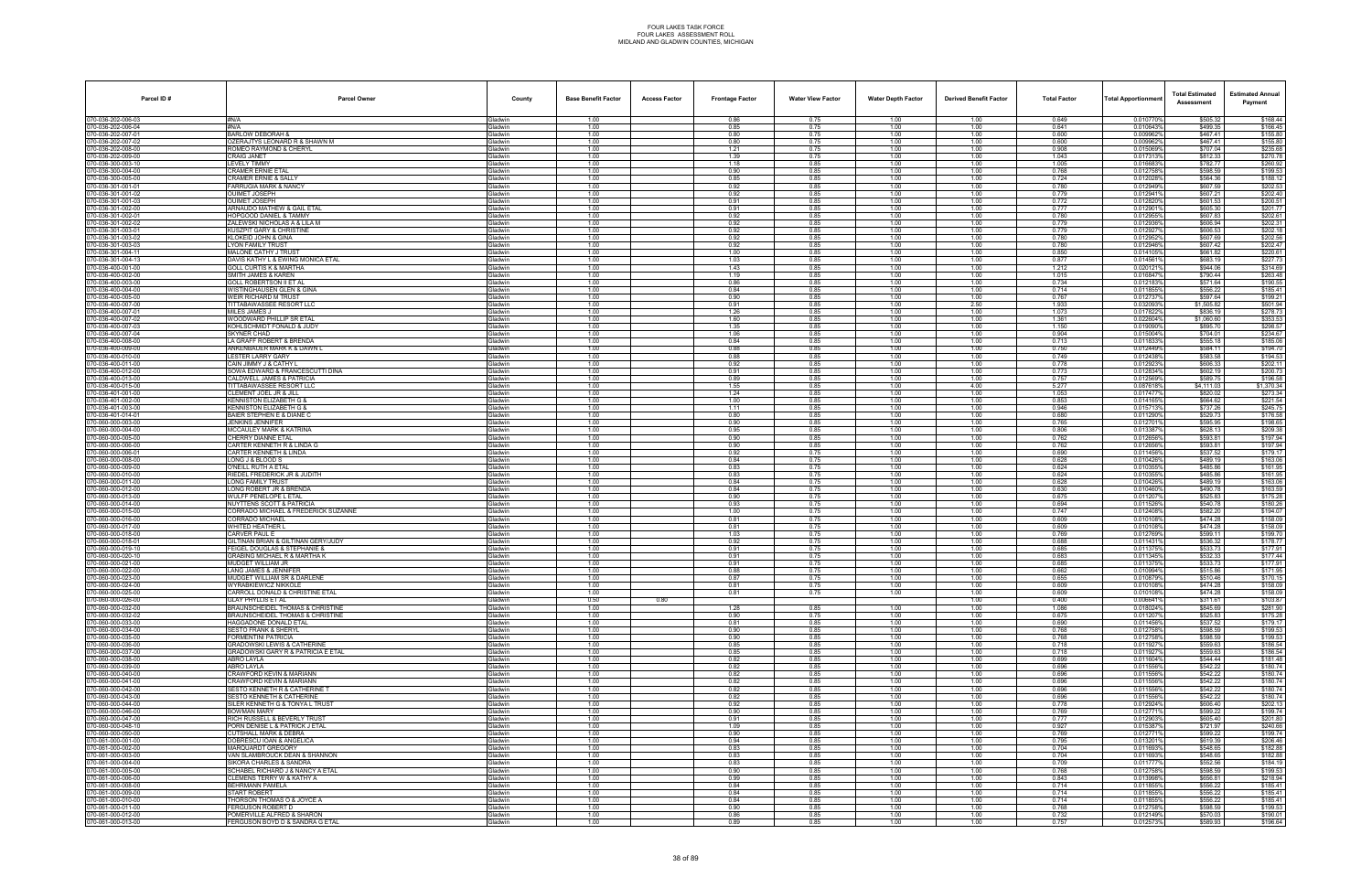| Parcel ID#                               | <b>Parcel Owner</b>                                              | County                           | <b>Base Benefit Factor</b> | <b>Access Factor</b> | <b>Frontage Factor</b> | <b>Water View Factor</b> | <b>Water Depth Factor</b> | <b>Derived Benefit Factor</b> | <b>Total Factor</b> | Total Apportionmer     | <b>Total Estimated</b><br>Assessment | <b>Estimated Annual</b><br>Payment |
|------------------------------------------|------------------------------------------------------------------|----------------------------------|----------------------------|----------------------|------------------------|--------------------------|---------------------------|-------------------------------|---------------------|------------------------|--------------------------------------|------------------------------------|
| 070-061-000-014-00                       | <b>GAUGER JEFFREY A &amp; SUSAN M</b>                            | Gladwin                          | 1.00                       |                      | 0.88                   | 0.85                     | 1.00                      | 1.00                          | 0.750               | 0.012460%              | \$584.64                             | \$194.88                           |
| 070-061-000-015-00<br>70-061-000-016-00  | GAUGER JEFFREY A & SUSAN M<br>KOVALCIK LAURA & RICHARD           | Gladwin<br><b>Gladwin</b>        | 1.00<br>1.00               |                      | 0.88<br>0.89           | 0.85<br>0.85             | 1.00<br>1.00              | 1.00<br>1.00                  | 0.750<br>0.753      | 0.012460%<br>0.012500% | \$584.64<br>\$586.49                 | \$194.88<br>\$195.50               |
| 70-061-000-017-00                        | <b>HERR FAMILY TRUST</b>                                         | Gladwin                          | 1.00                       |                      | 0.82                   | 0.85                     | 1.00                      | 1.00                          | 0.696               | 0.011556%              | \$542.22                             | \$180.74                           |
| 70-061-000-018-00<br>70-061-000-019-00   | WISKUP GEORGE & JULIE<br><b>SCHABEL RICHARD &amp; NANCY</b>      | Gladwin<br>Gladwin               | 1.00<br>0.00               | 0.80                 | 0.84                   | 0.85                     | 1.00                      | 1.00<br>1.00                  | 0.716<br>0.000      | 0.0118929<br>0.0000009 | \$557.95<br>\$0.00                   | \$185.98<br>\$0.00                 |
| 70-061-000-020-00                        | SCHABEL RICHARD & NANCY                                          | Gladwin                          | 0.50                       | 0.80                 |                        |                          |                           | 1.00                          | 0.400               | 0.006641%              | \$311.61                             | \$103.87                           |
| 0-061-000-021-00<br>70-061-000-022-00    | MOEBIUS A & VAN VOLKENBURG C<br>MOEBIUS AARO & VAN VOLKENBURG C  | <b>Gladwin</b><br><b>Gladwin</b> | 0.50<br>0.50               | 0.80<br>0.80         |                        |                          |                           | 1.00<br>1.00                  | 0.400<br>0.400      | 0.0066419<br>0.0066419 | \$311.61<br>\$311.61                 | \$103.87<br>\$103.87               |
| 70-061-000-023-00                        | VAN VOLKENBURG BRIAN M &                                         | Gladwin                          | 0.50                       | 0.80                 |                        |                          |                           | 1.00                          | 0.400               | 0.0066419              | \$311.61                             | \$103.87                           |
| 70-061-000-024-00                        | MILLER JOHN                                                      | Gladwin                          | 0.50                       | 0.80                 |                        |                          |                           | 1.00                          | 0.400               | 0.006641%              | \$311.61                             | \$103.87                           |
| 70-061-000-025-00<br>70-065-000-015-00   | MILLER JOHN<br>STADLER THOMAS                                    | Gladwin<br><b>Gladwin</b>        | 0.50<br>1.00               | 0.80                 | 0.90                   | 0.75                     | 0.90                      | 1.00<br>1.00                  | 0.400<br>0.610      | 0.006641%<br>0.0101319 | \$311.61<br>\$475.35                 | \$103.87<br>\$158.45               |
| 70-065-000-016-1                         | <b>GILDERSLEEVE MICHAEL</b>                                      | <b>Gladwin</b>                   | 1.00                       |                      | 0.92                   | 0.75                     | 0.90                      | 1.00                          | 0.621               | 0.010310%              | \$483.77                             | \$161.26                           |
| 70-065-000-018-00<br>70-065-000-019-00   | MEAD PAUL E & DEAN LAURIE E<br>DOLAN JOHN L & TERRI I            | Gladwin<br>Gladwin               | 1.00<br>1.00               |                      | 0.84<br>0.84           | 0.75<br>0.75             | 0.90<br>0.90              | 1.00<br>1.00                  | 0.567<br>0.567      | 0.009414%<br>0.009414% | \$441.70<br>\$441.70                 | \$147.23<br>\$147.23               |
| 70-065-000-020-00                        | CAMPBELL BRETTMAN & DEBORAH                                      | Gladwin                          | 1.00                       |                      | 0.89                   | 0.75                     | 0.90                      | 1.00                          | 0.603               | 0.010012%              | \$469.75                             | \$156.58                           |
| 0-065-000-021-00<br>70-080-000-001-00    | CLEMENT TOWNSHIP<br>KENNISTON ELIZABETH G &                      | <b>Gladwin</b><br><b>Gladwin</b> | 0.00<br>1.00               |                      | 0.80<br>0.91           | 0.75<br>0.85             | 1.00<br>1.00              | 1.00<br>1.00                  | 0.000<br>0.775      | 0.000000%<br>0.0128709 | \$0.00<br>\$603.84                   | \$0.00<br>\$201.28                 |
| 70-080-000-002-00                        | HANSEN JOHN & LAURA                                              | Gladwin                          | 1.00                       |                      | 0.91                   | 0.85                     | 1.00                      | 1.00                          | 0.776               | 0.0128819              | \$604.37                             | \$201.46                           |
| 70-080-000-003-01<br>70-080-000-004-01   | <b>BEATTIE DAVID F &amp; JANICE M</b><br>JASINSKI MICHAEL & MARY | Gladwin<br>Gladwin               | 1.00<br>1.00               |                      | 0.93<br>0.91           | 0.85<br>0.85             | 1.00<br>1.00              | 1.00<br>1.00                  | 0.787<br>0.772      | 0.013070%<br>0.012810% | \$613.26<br>\$601.04                 | \$204.42<br>\$200.35               |
| 70-080-000-005-00                        | KURYVIAL MARTIN & CHRISTINE                                      | <b>Gladwin</b>                   | 1.00                       |                      | 0.90                   | 0.85                     | 1.00                      | 1.00                          | 0.768               | 0.012758%              | \$598.59                             | \$199.53                           |
| 70-080-000-006-00<br>70-080-000-007-00   | SAVINE KAREN<br>WALTERHOUSER & C & WALTERHOUSET                  | <b>Gladwin</b><br>Gladwin        | 1.00<br>1.00               |                      | 0.90<br>0.90           | 0.85<br>0.85             | 1.00<br>1.00              | 1.00<br>1.00                  | 0.761<br>0.761      | 0.012640%<br>0.012640% | \$593.07<br>\$593.07                 | \$197.69<br>\$197.69               |
| 70-080-000-008-00                        | ROACH STEPHEN D & DIANE M                                        | Gladwin                          | 1.00                       |                      | 0.90                   | 0.85                     | 1.00                      | 1.00                          | 0.768               | 0.012744%              | \$597.95                             | \$199.32                           |
| 70-080-000-009-00<br>0-080-000-010-00"   | DELCOTTO MARTIN & ROSE<br>PEUGH LONNIE W & KRISTIE M             | <b>Gladwin</b><br>ladwin         | 1.00<br>1.00               |                      | 0.88<br>0.89           | 0.85<br>0.85             | 1.00<br>1.00              | 1.00<br>1.00                  | 0.748<br>0.759      | 0.012419%<br>0.0126079 | \$582.70<br>\$591.53                 | \$194.23<br>\$197.18               |
| 70-080-000-011-00                        | <b>GERMAIN VELMA R ETAL</b>                                      | <b>Gladwin</b>                   | 1.00                       |                      | 1.40                   | 0.85                     | 1.00                      | 1.00                          | 1.191               | 0.019766%              | \$927.43                             | \$309.14                           |
| 70-080-000-013-00                        | TOWNLEY BRUCE L & SUSAN D                                        | <b>Gladwin</b>                   | 1.00                       |                      | 0.92                   | 0.85                     | 1.00                      | 1.00                          | 0.785               | 0.013029%              | \$611.31                             | \$203.77                           |
| 70-080-000-014-00<br>70-080-000-015-00   | CHICK AL<br>CHICK AL                                             | Gladwin<br><b>Gladwin</b>        | 1.00<br>1.00               |                      | 0.92<br>0.88           | 0.85<br>0.85             | 1.00<br>1.00              | 1.00<br>1.00                  | 0.778<br>0.748      | 0.012914%<br>0.012419% | \$605.91<br>\$582.70                 | \$201.97<br>\$194.23               |
| 70-080-000-016-00                        | BECKER TODD M & MELINDA R                                        | <b>Gladwin</b>                   | 1.00                       |                      | 0.86                   | 0.85                     | 1.00                      | 1.00                          | 0.733               | 0.0121779              | \$571.35                             | \$190.45                           |
| 70-080-000-017-00<br>70-080-000-018-00   | <b>WALEGA KENNETH PAUL &amp; KAREN J</b><br>JASINSKI BARBARA     | <b>Gladwin</b><br>Gladwin        | 1.00<br>1.00               |                      | 0.86<br>0.87           | 0.85<br>0.85             | 1.00<br>1.00              | 1.00<br>1.00                  | 0.733<br>0.741      | 0.012177%<br>0.012306% | \$571.35<br>\$577.40                 | \$190.45<br>\$192.47               |
| 70-080-000-019-00                        | MARINO RICHARD & MARY JO &                                       | Gladwin                          | 1.00                       |                      | 0.86                   | 0.85                     | 1.00                      | 1.00                          | 0.733               | 0.012177%              | \$571.35                             | \$190.45                           |
| 70-080-000-020-10<br>0-080-000-022-00"   | WALEGA KENNETH P & KAREN J<br>WALEGA KENNETH PAUL & KAREN .      | <b>Gladwin</b><br><b>Gladwin</b> | 0.50<br>0.50               | 0.50<br>0.50         |                        |                          |                           | 1.00<br>1.00                  | 0.250<br>0.250      | 0.0041519<br>0.004151  | \$194.75<br>\$194.75                 | \$64.92<br>\$64.92                 |
| 70-080-000-023-00                        | BECKER TODD M & MELINDA R                                        | <b>Gladwin</b>                   | 0.50                       | 0.50                 |                        |                          |                           | 1.00                          | 0.250               | 0.004151%              | \$194.75                             | \$64.92                            |
| 70-080-000-024-10<br>70-080-000-026-10   | BECKER TODD M & MELINDA R<br>CHARD CHARLES & MARY                | <b>Gladwin</b><br>Gladwin        | 0.50<br>0.50               | 0.50<br>0.50         |                        |                          |                           | 1.00<br>1.00                  | 0.250<br>0.250      | 0.0041519<br>0.0041519 | \$194.75<br>\$194.75                 | \$64.92<br>\$64.92                 |
| 70-080-000-028-00                        | <b>GRIESBECK KENNETH &amp; KARIE</b>                             | <b>Gladwin</b>                   | 0.50                       | 0.50                 |                        |                          |                           | 1.00                          | 0.250               | 0.0041519              | \$194.75                             | \$64.92                            |
| 70-080-000-029-00<br>70-080-000-030-00   | COPES TRUST NO 1<br>COPES TRUST NO 1                             | <b>Gladwin</b><br>Gladwin        | 0.50<br>0.50               | 0.50<br>0.50         |                        |                          |                           | 1.00<br>1.00                  | 0.250<br>0.250      | 0.004151<br>0.0041519  | \$194.75<br>\$194.75                 | \$64.92<br>\$64.92                 |
| 70-080-000-031-00                        | BUCK JIMMY & AUDREY                                              | <b>Gladwin</b>                   | 0.50                       | 0.50                 |                        |                          |                           | 1.00                          | 0.250               | 0.0041519              | \$194.75                             | \$64.92                            |
| 70-111-000-001-10<br>70-111-000-002-00   | STULL DAVID & LAURELAN<br>BALL STEPHEN                           | Gladwin<br><b>Gladwin</b>        | 1.00<br>1.00               |                      | 0.89<br>0.86           | 0.85<br>0.85             | 1.00<br>1.00              | 1.00<br>1.00                  | 0.759<br>0.732      | 0.012607%<br>0.012149% | \$591.53<br>\$570.03                 | \$197.18<br>\$190.01               |
| 0-111-000-003-00"                        | DAVIS MARK & CANDICE                                             | <b>Gladwin</b>                   | 1.00                       |                      | 0.86                   | 0.85                     | 1.00                      | 1.00                          | 0.732               | 0.012149%              | \$570.03                             | \$190.01                           |
| 70-111-000-004-00<br>70-111-000-005-00   | SCHRIBNER SHAWN D & DERICA L<br>DAVIS ROY & LAURENA              | <b>Gladwin</b>                   | 1.00<br>1.00               |                      | 0.87                   | 0.85                     | 1.00                      | 1.00                          | 0.740<br>0.776      | 0.012282%              | \$576.26<br>\$604.37                 | \$192.09<br>\$201.46               |
| 070-111-000-007-00                       | SOUVA KEVIN & LOIS                                               | <b>Gladwin</b><br>Gladwin        | 1.00                       |                      | 0.91<br>0.92           | 0.85<br>0.85             | 1.00<br>1.00              | 1.00<br>1.00                  | 0.786               | 0.012881%<br>0.013046% | \$612.11                             | \$204.04                           |
| 70-111-000-008-0                         | <b>TRASTER MICHAEL &amp; DARCIE</b>                              | <b>Gladwin</b>                   | 1.00                       |                      | 0.89                   | 0.85                     | 1.00                      | 1.00                          | 0.759               | 0.0126079              | \$591.53                             | \$197.18                           |
| 70-111-000-009-00<br>70-111-000-010-00   | TRASTER EDITH ANN<br>WHITNEY HEI EN                              | <b>Gladwin</b><br>Gladwin        | 1.00<br>1.00               |                      | 0.87<br>0.87           | 0.85<br>0.85             | 1.00<br>1.00              | 1.00<br>1.00                  | 0.741<br>0.741      | 0.012306%<br>0.012306% | \$577.40<br>\$577.40                 | \$192.47<br>\$192.47               |
| 70-111-000-011-00<br>070-111-000-012-00  | PLOTZKE ROBERT                                                   | <b>Gladwin</b>                   | 1.00                       |                      | 0.87                   | 0.85                     | 1.00                      | 1.00                          | 0.741               | 0.012306%              | \$577.40                             | \$192.47                           |
| 70-111-000-013-00                        | YEE CHRISTOPHER A & SANDRA L<br><b>GOTFRIED RICHARD ETAL</b>     | Gladwin<br><b>Gladwin</b>        | 1.00<br>1.00               |                      | 0.87<br>0.84           | 0.85<br>0.85             | 1.00<br>1.00              | 1.00<br>1.00                  | 0.741<br>0.714      | 0.012306%<br>0.0118559 | \$577.40<br>\$556.22                 | \$192.47<br>\$185.41               |
| 0-111-000-014-00                         | LAI WILLIAM JR & MARINA                                          | 3ladwin                          | 1.00                       |                      | 0.84                   | 0.85                     | 1.00                      | 1.00                          | 0.714               | 0.0118559              | \$556.22                             | \$185.41                           |
| 70-111-000-015-00<br>70-111-000-016-00   | ZAPORSKI JEFFRY J & JOAN C<br>DICE JASON E & KELLY JO            | <b>Gladwin</b><br>3ladwin        | 1.00<br>1.00               |                      | 0.84<br>0.87           | 0.85<br>0.85             | 1.00<br>1.00              | 1.00<br>1.00                  | 0.714<br>0.738      | 0.011855%<br>0.012257  | \$556.22<br>\$575.08                 | \$185.41<br>\$191.69               |
| 070-111-000-017-00                       | COOPER PATRICK & STACY                                           | Gladwin                          | 1.00                       |                      | 0.85                   | 0.85                     | 1.00                      | 1.00                          | 0.724               | 0.012028%              | \$564.37                             | \$188.12                           |
| 070-111-000-018-00<br>070-111-000-019-00 | <b>MCCANN JOHN &amp; MARY</b><br>MEYETTE PATRICK J & KIMBERLY J  | <b>Gladwin</b><br><b>Gladwin</b> | 1.00<br>1.00               |                      | 0.84<br>0.89           | 0.85<br>0.85             | 1.00<br>1.00              | 1.00<br>1.00                  | 0.714<br>0.759      | 0.0118559<br>0.012607  | \$556.22<br>\$591.53                 | \$185.41<br>\$197.18               |
| 070-111-000-021-00                       | RENSBERGER MICHAEL & MARY                                        | Gladwin                          | 1.00                       |                      | 0.90                   | 0.85                     | 1.00                      | 1.00                          | 0.761               | 0.012640%              | \$593.07                             | \$197.69                           |
| 70-111-000-022-00<br>070-111-000-023-00  | <b>HALLORAN PATRICIA L</b><br>DICOCCO RENATO & AMIE              | <b>Gladwin</b><br>Gladwin        | 1.00<br>1.00               |                      | 0.84<br>0.84           | 0.85<br>0.85             | 1.00<br>1.00              | 1.00<br>1.00                  | 0.714<br>0.714      | 0.011855%<br>0.011855% | \$556.22<br>\$556.22                 | \$185.41<br>\$185.41               |
| 70-111-000-024-00                        | BROWN DENNIS & DELORES                                           | <b>Gladwin</b>                   | 1.00                       |                      | 0.84                   | 0.85                     | 1.00                      | 1.00                          | 0.714               | 0.011855%              | \$556.22                             | \$185.41                           |
| 70-111-000-025-00<br>70-111-000-026-00   | BROWN JENNY M & BROWN GERALD W<br>TAYLOR DAVID J & COLLEEN M     | <b>Gladwin</b><br>Gladwin        | 1.00<br>1.00               |                      | 0.84<br>1.06           | 0.85<br>0.85             | 1.00<br>1.00              | 1.00<br>1.00                  | 0.714<br>0.904      | 0.011855%<br>0.015010% | \$556.22<br>\$704.25                 | \$185.41<br>\$234.75               |
| 70-111-000-028-00                        | DEFRANE JOHN E JR & ERMA E                                       | <b>Gladwin</b>                   | 1.00                       |                      | 0.94                   | 0.85                     | 1.00                      | 1.00                          | 0.801               | 0.013296%              | \$623.85                             | \$207.95                           |
| 070-111-000-030-00<br>070-111-000-031-01 | DEFRANE ROBERT<br>HENNESSY KEVIN S & SANDRA J                    | Gladwin<br><b>Gladwin</b>        | 1.00<br>1.00               |                      | 0.87<br>1.29           | 0.85<br>0.85             | 1.00<br>1.00              | 1.00<br>1.00                  | 0.743<br>1.093      | 0.012330%<br>0.018155% | \$578.52<br>\$851.83                 | \$192.84<br>\$283.94               |
| 70-111-000-033-00                        | DEFRANE ROBERT                                                   | <b>Gladwin</b>                   | 1.00                       |                      | 0.91                   | 0.75                     | 1.00                      | 1.00                          | 0.679               | 0.011280%              | \$529.27                             | \$176.42                           |
| 070-111-000-034-00<br>70-111-000-035-00  | DEFRANE ROBERT<br>CENTOFANTI KAREN & CENFOFANTI                  | Gladwin<br><b>Gladwin</b>        | 1.00<br>1.00               |                      | 0.86<br>0.89           | 0.75<br>0.75             | 1.00<br>1.00              | 1.00<br>1.00                  | 0.644<br>0.670      | 0.010694%<br>0.011124% | \$501.78<br>\$521.94                 | \$167.26<br>\$173.98               |
| 070-111-000-036-00                       | CENTOFANTI KAREN & CENFOFANTI                                    | Gladwin                          | 1.00                       |                      | 0.89                   | 0.75                     | 0.80                      | 1.00                          | 0.536               | 0.008899%              | \$417.55                             | \$139.18                           |
| 70-111-000-037-10<br>70-111-000-039-00   | ZEESTRATEN DOUG & LUCY<br>GORECKI ROBERT & KARON                 | Gladwin<br><b>Gladwin</b>        | 1.00<br>1.00               |                      | 0.80<br>0.91           | 0.75<br>0.75             | 0.80<br>1.00              | 1.00<br>1.00                  | 0.480<br>0.685      | 0.007969%<br>0.011366% | \$373.93<br>\$533.27                 | \$124.64<br>\$177.76               |
| 70-111-000-040-00                        | WINKLES ERNEST & EVELYN TRUST                                    | Gladwin                          | 1.00                       |                      | 1.00                   | 0.75                     | 1.00                      | 1.00                          | 0.753               | 0.012499%              | \$586.43                             | \$195.48                           |
| 70-111-000-042-00<br>070-111-000-043-00  | CLEM WALTER H III<br>STATEN DENNIS & LISA                        | <b>Gladwin</b><br>Gladwin        | 1.00<br>1.00               |                      | 1.00<br>0.92           | 0.85<br>0.85             | 1.00<br>1.00              | 1.00<br>1.00                  | 0.851<br>0.782      | 0.014125%<br>0.012984% | \$662.74<br>\$609.19                 | \$220.91<br>\$203.06               |
| 070-111-000-044-00                       | GATES JOSEPH D & HILL NICHOLAS J                                 | Gladwin                          | 0.00                       |                      |                        | 1.00                     | 1.00                      | 1.00                          | 0.000               | 0.000000%              | \$0.00                               | \$0.00                             |
| 70-111-000-045-01<br>070-111-000-045-11  | <b>GOTFRIED RICHARD ETAL</b><br>ZAPORSKI JEFFRY J & JOAN C       | <b>Gladwin</b><br>Gladwin        | 0.00<br>0.00               | 0.80                 |                        |                          |                           | 1.00<br>1.00                  | 0.000<br>0.000      | 0.000000%<br>0.000000% | \$0.00<br>\$0.00                     | \$0.00<br>\$0.00                   |
| 070-111-000-045-12                       | <b>HALLORAN PATRICIA</b>                                         | Gladwin                          | 0.00                       | 0.80                 |                        |                          |                           | 1.00                          | 0.000               | 0.000000%              | \$0.00                               | \$0.00                             |
| 70-111-000-045-13<br>70-111-000-045-14   | BROWN DENNIS & DOLORES<br>PFIRRMANN MICHAEL & RESEIGH DIANE      | Gladwin                          | 0.00<br>0.00               | 0.80                 |                        |                          |                           | 1.00                          | 0.000<br>0.000      | 0.000000%<br>0.000000% | \$0.00<br>\$0.00                     | \$0.00<br>\$0.00                   |
| 70-112-000-047-00                        | SPARBECK JAMES & JEFFREY                                         | Gladwin<br><b>Gladwin</b>        | 1.00                       | 0.80                 | 0.87                   | 0.85                     | 1.00                      | 1.00<br>1.00                  | 0.741               | 0.012306%              | \$577.40                             | \$192.47                           |
| 070-112-000-048-00                       | <b>GREER PETER &amp; THERESA</b>                                 | Gladwin                          | 1.00                       |                      | 0.88                   | 0.85                     | 1.00                      | 1.00                          | 0.744<br>0.744      | 0.012353%              | \$579.61                             | \$193.20                           |
| 70-112-000-049-00<br>70-112-000-050-00   | RESEIGH DIANE & PFIRRMANN M<br>STAUFFER MATTHEW & CHRISTINE M    | Gladwin<br>Gladwin               | 1.00<br>1.00               |                      | 0.88<br>0.88           | 0.85<br>0.85             | 1.00<br>1.00              | 1.00<br>1.00                  | 0.744               | 0.012353%<br>0.012353% | \$579.61<br>\$579.61                 | \$193.20<br>\$193.20               |
| 070-112-000-051-00                       | MCCUEN LARRY & KAREN                                             | Gladwin                          | 1.00                       |                      | 0.88                   | 0.85                     | 1.00                      | 1.00                          | 0.744               | 0.012353%              | \$579.61                             | \$193.20                           |
| 70-112-000-052-00<br>070-112-000-053-00  | STEELE FRANCIS J & KATHLEEN C<br><b>FARR LEONARD L</b>           | <b>Gladwin</b><br>Gladwin        | 1.00<br>1.00               |                      | 0.91<br>0.89           | 0.85<br>0.85             | 1.00<br>1.00              | 1.00<br>1.00                  | 0.774<br>0.754      | 0.012858%<br>0.012519% | \$603.30<br>\$587.38                 | \$201.10<br>\$195.79               |
| 070-112-000-054-00                       | ROWE KEVIN & PHYLLIS                                             | Gladwin                          | 1.00                       |                      | 0.91                   | 0.85                     | 1.00                      | 1.00                          | 0.773               | 0.012834%              | \$602.19                             | \$200.73                           |
| 070-112-000-055-10                       | BECHAMP WILLIAM G & DAWN R &                                     | Gladwin                          | 1.00                       |                      | 0.91                   | 0.85                     | 1.00                      | 1.00                          | 0.773               | 0.012834%              | \$602.19                             | \$200.73                           |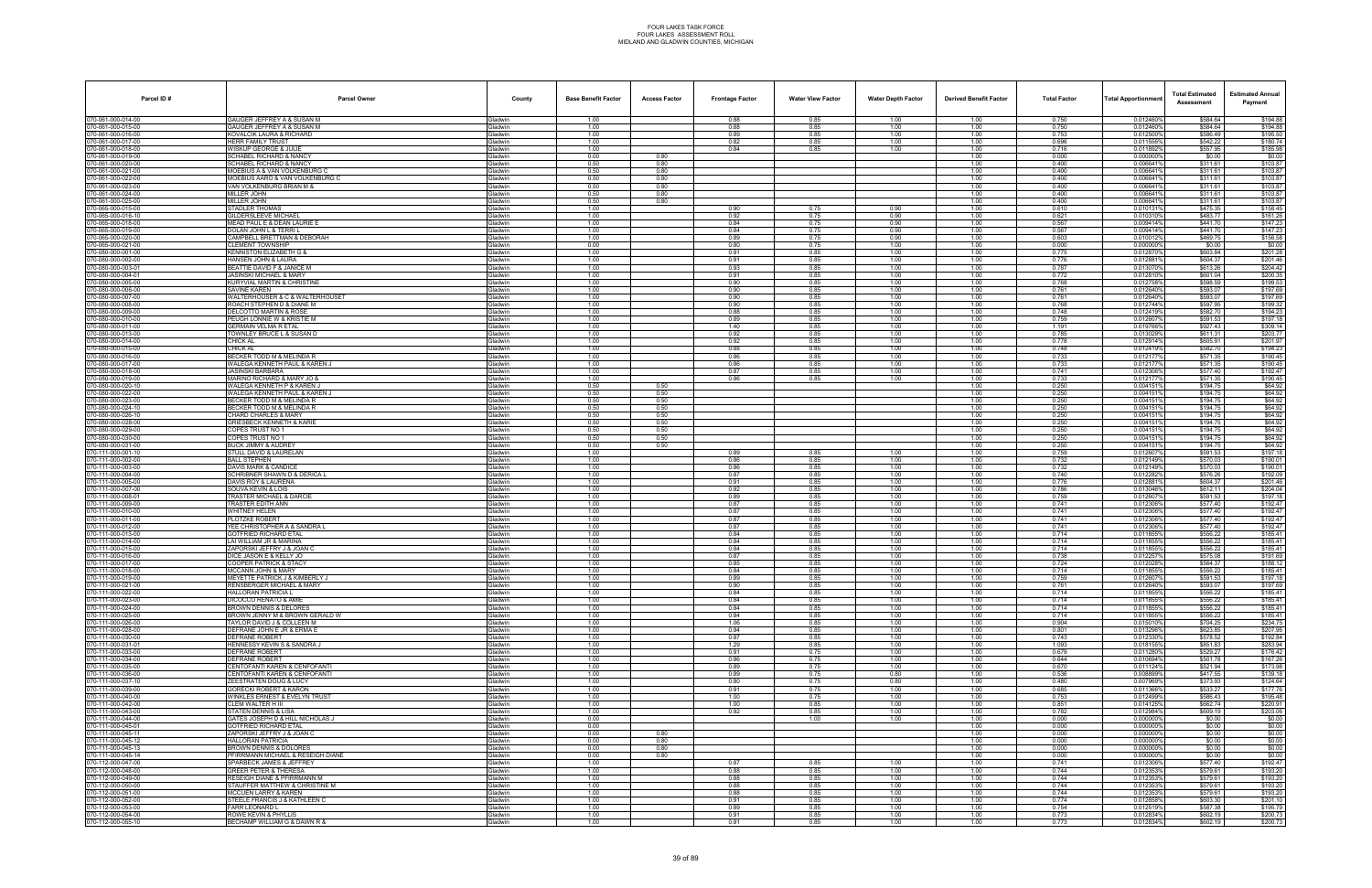| Parcel ID#                               | <b>Parcel Owner</b>                                                         | County                            | <b>Base Benefit Factor</b> | <b>Access Factor</b> | <b>Frontage Factor</b> | <b>Water View Factor</b> | <b>Water Depth Factor</b> | <b>Derived Benefit Factor</b> | <b>Total Factor</b> | Total Apportionmer     | <b>Total Estimated</b><br>Assessment | <b>Estimated Annual</b><br>Payment |
|------------------------------------------|-----------------------------------------------------------------------------|-----------------------------------|----------------------------|----------------------|------------------------|--------------------------|---------------------------|-------------------------------|---------------------|------------------------|--------------------------------------|------------------------------------|
| 070-112-000-057-00                       | RAHN JOHN B & MARY BETH TRUST                                               | <b>Gladwin</b>                    | 1.00                       |                      | 0.81                   | 0.85                     | 1.00                      | 1.00                          | 0.690               | 0.011456%              | \$537.52                             | \$179.17                           |
| 070-112-000-058-10<br>70-112-000-060-20  | GRAPPIN JOHN & GLORIA<br>BEEKER MARTIN JR & LISA                            | Gladwin<br><b>Gladwin</b>         | 1.00<br>1.00               |                      | 0.81<br>0.94           | 0.85<br>0.85             | 1.00<br>1.00              | 1.00<br>1.00                  | 0.687<br>0.801      | 0.011403%<br>0.013296% | \$535.03<br>\$623.85                 | \$178.34<br>\$207.95               |
| 70-112-000-062-00                        | KLENK DANIEL                                                                | Gladwin                           | 1.00                       |                      | 0.99                   | 0.85                     | 1.00                      | 1.00                          | 0.846               | 0.0140429              | \$658.83                             | \$219.61                           |
| 70-112-000-064-00                        | CARRARA GENEVIEVE TRUST                                                     | Gladwin                           | 1.00                       |                      | 1.04                   | 0.85                     | 1.00                      | 1.00                          | 0.884               | 0.014684%              | \$688.96                             | \$229.65                           |
| 70-112-000-065-00<br>70-112-000-067-00   | CIARAMITARO JAMES & DEBORAH<br>VAN TOL WILLIAM F                            | Gladwin<br>Gladwin                | 1.00<br>1.00               |                      | 0.92<br>0.84           | 0.75<br>0.75             | 1.00<br>1.00              | 1.00<br>1.00                  | 0.690<br>0.630      | 0.011456%<br>0.010460% | \$537.52<br>\$490.78                 | \$179.17<br>\$163.59               |
| 70-112-000-068-00                        | VAN TOL WILLIAM F                                                           | <b>Gladwin</b>                    | 1.00                       |                      | 0.84                   | 0.75                     | 1.00                      | 1.00                          | 0.630               | 0.010460%              | \$490.78                             | \$163.59                           |
| 70-112-000-069-00                        | KRETSCH JEFFREY D SR & TAMMY M                                              | Gladwin                           | 1.00                       |                      | 0.90                   | 0.75                     | 1.00                      | 1.00                          | 0.678               | 0.0112579              | \$528.17                             | \$176.06                           |
| 70-112-000-070-00<br>70-112-000-071-00   | KRETSCH JEFFREY & TAMMY<br><b>KRETSCH JEFFREY &amp; TAMMY</b>               | Gladwin<br><b>Gladwin</b>         | 1.00<br>1.00               |                      | 0.91<br>0.89           | 0.75<br>0.75             | 1.00<br>1.00              | 1.00<br>1.00                  | 0.679<br>0.666      | 0.0112809<br>0.0110629 | \$529.27<br>\$519.04                 | \$176.42<br>\$173.01               |
| 70-112-000-072-00                        | KRETSCH JEFFREY & TAMMY                                                     | Gladwin                           | 1.00                       |                      | 0.92                   | 0.75                     | 1.00                      | 1.00                          | 0.691               | 0.011480%              | \$538.66                             | \$179.55                           |
| 70-112-000-077-10                        | ZAREMBSKI KEITH & HEATHER                                                   | <b>Gladwin</b>                    | 1.00                       |                      | 1.33                   | 0.75                     | 1.00                      | 1.00                          | 1.000               | 0.016596%              | \$778.70                             | \$259.57                           |
| 70-112-000-078-10<br>70-112-000-082-00   | BROOKS NATHAN & KRISTIN<br>ODETTE MICHAEL A & DOYLE AMANDA N                | <b>Gladwin</b><br>Gladwin         | 1.00<br>1.00               |                      | 0.85<br>0.86           | 0.75<br>0.75             | 1.00<br>1.00              | 1.00<br>1.00                  | 0.636<br>0.647      | 0.010555%<br>0.010745% | \$495.23<br>\$504.13                 | \$165.08<br>\$168.04               |
| 70-112-000-083-00                        | ODETTE MICHAEL A & DOYLE AMANDA N                                           | Gladwin                           | 1.00                       |                      | 0.86                   | 0.75                     | 1.00                      | 1.00                          | 0.647               | 0.010745%              | \$504.13                             | \$168.04                           |
| 70-112-000-084-00                        | SKYNER KEVIN & JOYCE                                                        | Gladwin                           | 1.00                       |                      | 0.86                   | 0.75                     | 1.00                      | 1.00                          | 0.647               | 0.010745%              | \$504.13                             | \$168.04                           |
| 70-112-000-085-00<br>70-112-000-086-00   | SKYNER KEVIN & JOYCE<br><b>MESSINA MICHAEL &amp; KARI</b>                   | <b>Gladwin</b><br>Gladwin         | 1.00<br>1.00               |                      | 0.87<br>0.87           | 0.75<br>0.75             | 1.00<br>1.00              | 1.00<br>1.00                  | 0.651<br>0.651      | 0.010815%<br>0.0108159 | \$507.43<br>\$507.43                 | \$169.14<br>\$169.14               |
| 70-112-000-087-50                        | MULCAHY GREGORY & COLLEEN                                                   | Gladwin                           | 1.00                       |                      | 1.36                   | 0.85                     | 1.00                      | 1.00                          | 1.154               | 0.019152%              | \$898.60                             | \$299.53                           |
| 070-112-000-089-10                       | <b>SCHMITZ HELMUT &amp; ROSA</b>                                            | <b>Gladwin</b>                    | 1.00                       |                      | 0.92                   | 0.85                     | 1.00                      | 1.00                          | 0.783               | 0.0130029              | \$610.06                             | \$203.35                           |
| 70-112-000-091-00<br>70-120-000-013-00   | MESSINA MICHAEL & KARI<br>CLEMENS TERRY W & KATHY A                         | <b>Gladwin</b><br><b>Gladwin</b>  | 0.00<br>1.00               |                      | 1.40                   | 0.85<br>0.85             | 1.00<br>1.00              | 1.00<br>1.00                  | 0.000<br>1.188      | 0.000000%<br>0.019730% | \$0.00<br>\$925.71                   | \$0.00<br>\$308.57                 |
| 70-120-000-014-00                        | <b>NINGATE CURTIS</b>                                                       | <b>Gladwin</b>                    | 1.00                       |                      | 0.87                   | 0.75                     | 1.00                      | 1.00                          | 0.655               | 0.010879%              | \$510.46                             | \$170.15                           |
| 70-120-000-015-00                        | BLAIR MARK & MARY                                                           | Gladwin                           | 1.00                       |                      | 1.00                   | 0.75                     | 1.00                      | 1.00                          | 0.747               | 0.012408%              | \$582.20                             | \$194.07                           |
| 070-120-000-017-00<br>70-120-000-018-00  | RENKO KEVIN & MELISSA<br>RENKO KEVIN & MELISSA                              | Gladwin<br><b>Gladwin</b>         | 1.00<br>1.00               |                      | 0.87<br>0.88           | 0.75<br>0.75             | 1.00<br>1.00              | 1.00<br>1.00                  | 0.655<br>0.659      | 0.010879%<br>0.0109399 | \$510.46<br>\$513.26                 | \$170.15<br>\$171.09               |
| 70-120-000-019-00                        | VILD WILLIAM & JUDITH                                                       | <b>Gladwin</b>                    | 1.00                       |                      | 0.87                   | 0.75                     | 1.00                      | 1.00                          | 0.655               | 0.010879%              | \$510.46                             | \$170.15                           |
| 70-120-000-020-00                        | MULLIN EDWARD R & BETTY J                                                   | Gladwin                           | 1.00                       |                      | 0.87                   | 0.75                     | 1.00                      | 1.00                          | 0.655               | 0.010879%              | \$510.46                             | \$170.15                           |
| 70-120-000-021-00                        | MULLIN EDWARD R & BETTY J<br>MULLIN EDWARD R & BETTY J                      | Gladwin                           | 1.00<br>0.00               |                      | 0.88<br>0.88           | 0.75<br>0.75             | 1.00<br>1.00              | 1.00<br>1.00                  | 0.656<br>0.000      | 0.010900%<br>0.000000% | \$511.42                             | \$170.47                           |
| 070-120-000-022-00<br>70-120-000-023-00  | WILLIAMS WILLIAM M                                                          | Gladwin<br><b>Gladwin</b>         | 1.00                       |                      | 0.92                   | 0.75                     | 1.00                      | 1.00                          | 0.691               | 0.0114729              | \$0.00<br>\$538.29                   | \$0.00<br>\$179.43                 |
| 70-120-000-024-00                        | NILLIAMS WILLIAM M                                                          | <b>Gladwin</b>                    | 0.00                       |                      | 0.84                   | 0.75                     | 1.00                      | 1.00                          | 0.000               | 0.0000009              | \$0.00                               | \$0.00                             |
| 070-120-000-025-00                       | WILLIAMS WILLIAM M                                                          | <b>Gladwin</b>                    | 0.00                       |                      | 0.84                   | 0.75                     | 1.00                      | 1.00                          | 0.000               | 0.0000009              | \$0.00                               | \$0.00                             |
| 70-120-000-026-00<br>070-120-000-027-00  | COLSTON JAMES & TOMMA<br>WILDBORE LARRY & KAREN                             | Gladwin<br>Gladwin                | 1.00<br>1.00               |                      | 0.87<br>0.84           | 0.75<br>0.75             | 1.00<br>1.00              | 1.00<br>1.00                  | 0.655<br>0.632      | 0.010879%<br>0.010493% | \$510.46<br>\$492.31                 | \$170.15<br>\$164.10               |
| 70-120-000-028-00                        | MARSHALL SHARON                                                             | <b>Gladwin</b>                    | 1.00                       |                      | 0.84                   | 0.75                     | 1.00                      | 1.00                          | 0.632               | 0.0104939              | \$492.31                             | \$164.10                           |
| 70-120-000-029-00                        | KILLINGSWORTH DAVID & EVELYN<br>SANDERS WILLIAM & DEBORAH                   | <b>Jadwin</b>                     | 1.00                       |                      | 0.84                   | 0.75                     | 1.00                      | 1.00                          | 0.632               | 0.0104939<br>0.000000% | \$492.31                             | \$164.10                           |
| 70-120-000-030-00<br>70-120-000-031-00   | SANDERS WILLIAM & DEBORAH                                                   | <b>Gladwin</b><br><b>Gladwin</b>  | 0.00<br>1.00               |                      | 0.86<br>0.86           | 0.75<br>0.75             | 1.00<br>1.00              | 1.00<br>1.00                  | 0.000<br>0.649      | 0.0107699              | \$0.00<br>\$505.26                   | \$0.00<br>\$168.42                 |
| 070-120-000-032-00                       | ATKINS MARK P & KAREN M                                                     | Gladwin                           | 1.00                       |                      | 0.92                   | 0.75                     | 1.00                      | 1.00                          | 0.689               | 0.011448%              | \$537.13                             | \$179.04                           |
| 70-120-000-033-00                        | <b>DURANCZYK ANTHONY &amp; KAY</b>                                          | <b>Gladwin</b>                    | 1.00<br>1.00               |                      | 1.35                   | 0.85<br>0.75             | 1.00                      | 1.00                          | 1.147<br>0.718      | 0.0190429              | \$893.45                             | \$297.82<br>\$186.34               |
| 70-120-000-034-00<br>070-120-000-036-00  | SZCZEPANSKI DAVID<br><b>MARKO BRENT</b>                                     | <b>Gladwin</b><br><b>Gladwin</b>  | 1.00                       |                      | 0.96<br>0.89           | 0.75                     | 1.00<br>1.00              | 1.00<br>1.00                  | 0.670               | 0.011914%<br>0.011124% | \$559.02<br>\$521.94                 | \$173.98                           |
| 70-120-000-037-00                        | HOSNER SHAWN & KRISTI                                                       | Gladwin                           | 1.00                       |                      | 0.84                   | 0.75                     | 1.00                      | 1.00                          | 0.630               | 0.010460%              | \$490.78                             | \$163.59                           |
| 070-120-000-038-00                       | WARREN E M                                                                  | Gladwin                           | 1.00                       |                      | 0.84                   | 0.75                     | 1.00                      | 1.00                          | 0.632               | 0.010493%              | \$492.31                             | \$164.10                           |
| 70-120-000-039-00<br>70-120-000-041-00   | <b>GREEN MICHAEL</b><br><b>REEN MICHAEL</b>                                 | <b>Gladwin</b><br>iladwin         | 1.00<br>1.00               |                      | 0.90<br>0.90           | 0.75<br>0.75             | 1.00<br>1.00              | 1.00<br>1.00                  | 0.672<br>0.673      | 0.0111539<br>0.011167  | \$523.29<br>\$523.95                 | \$174.43<br>\$174.65               |
| 70-120-000-042-00                        | STOWE GERALD & SUSAN                                                        | <b>Gladwin</b>                    | 1.00                       |                      | 0.84                   | 0.75                     | 1.00                      | 1.00                          | 0.630               | 0.010460%              | \$490.78                             | \$163.59                           |
| 70-120-000-043-00<br>070-120-000-044-00  | PATRICK RAYMOND & MICHELE<br>SANDFORD ETHEL M ETAL                          | <b>Gladwin</b><br>Gladwin         | 1.00<br>1.00               |                      | 0.85<br>1.10           | 0.75<br>0.75             | 1.00<br>1.00              | 1.00<br>1.00                  | 0.638<br>0.822      | 0.010584%<br>0.013648% | \$496.62<br>\$640.38                 | \$165.54<br>\$213.46               |
| 70-120-000-045-00                        | <b>STROHECKER ALEXANDER &amp; SUSAN</b>                                     | <b>Gladwin</b>                    | 1.00                       |                      | 0.94                   | 0.75                     | 1.00                      | 1.00                          | 0.708               | 0.0117599              | \$551.73                             | \$183.91                           |
| 70-120-000-046-00                        | )ANIELS KEITH JOSEPH & PATRICIA JO                                          | <b>Gladwin</b>                    | 1.00                       |                      | 0.94                   | 0.75                     | 1.00                      | 1.00                          | 0.708               | 0.0117599              | \$551.73                             | \$183.91                           |
| 070-120-000-047-00<br>70-120-000-048-00  | WALDROP JAMES SR & SHIRLEY<br>WALDROP JAMES SR & SHIRLEY                    | <b>Gladwin</b><br>Gladwin         | 1.00<br>1.00               |                      | 0.97<br>0.97           | 0.75<br>0.75             | 1.00<br>1.00              | 1.00<br>1.00                  | 0.725<br>0.725      | 0.012034%<br>0.012034% | \$564.66<br>\$564.66                 | \$188.22<br>\$188.22               |
| 070-120-000-049-00                       | PRICE GEORGE & YOUNG JENNIFER                                               | Gladwin                           | 1.00                       |                      | 0.90                   | 0.75                     | 1.00                      | 1.00                          | 0.673               | 0.0111819              | \$524.59                             | \$174.86                           |
| 70-120-000-050-00                        | RICE GEORGE & YOUNG JENNIFER                                                | <b>Gladwin</b>                    | 1.00                       |                      | 0.83                   | 0.75                     | 1.00                      | 1.00                          | 0.626               | 0.0103919              | \$487.56                             | \$162.52                           |
| 70-120-000-051-00<br>070-120-000-052-00  | TACHLEWITZ RICHARD A & STACHLEWITZ<br>RACEL JAMES M & CHERYL G              | <b>Gladwin</b><br><b>Gladwin</b>  | 1.00<br>1.00               |                      | 0.81<br>0.84           | 0.75<br>0.75             | 1.00<br>1.00              | 1.00<br>1.00                  | 0.609<br>0.632      | 0.0101089<br>0.010493% | \$474.28<br>\$492.31                 | \$158.09<br>\$164.10               |
| 70-120-000-053-00                        | RACEL JAMES M & CHERYL G                                                    | <b>Gladwin</b>                    | 1.00                       |                      | 0.84                   | 0.75                     | 1.00                      | 1.00                          | 0.632               | 0.0104939              | \$492.31                             | \$164.10                           |
| 070-120-000-054-00                       | SUBOCH JOHN & SUSAN                                                         | Gladwin                           | 1.00                       |                      | 0.84                   | 0.75                     | 1.00                      | 1.00                          | 0.632               | 0.010493%              | \$492.31                             | \$164.10                           |
| 070-120-000-055-00<br>070-120-000-056-00 | <b>REIS RANDY L</b><br>SMITH MICHAEL A                                      | <b>Gladwin</b><br><b>i</b> ladwin | 1.00<br>1.00               |                      | 0.84<br>0.92           | 0.75<br>0.75             | 1.00<br>1.00              | 1.00<br>1.00                  | 0.632<br>0.688      | 0.0104939<br>0.0114319 | \$492.31<br>\$536.32                 | \$164.10<br>\$178.77               |
| 070-120-000-058-00                       | CRAIG ARTHUR D & DIANNE L                                                   | Gladwin                           | 1.00                       |                      | 0.84                   | 0.75                     | 1.00                      | 1.00                          | 0.632               | 0.010493%              | \$492.31                             | \$164.10                           |
| 70-120-000-059-00                        | INDENMUTH MARK D & PERRI R ETAL                                             | Gladwin                           | 1.00                       |                      | 0.84                   | 0.75                     | 1.00                      | 1.00                          | 0.632               | 0.010493%              | \$492.31                             | \$164.10                           |
| 070-120-000-060-00<br>70-120-000-061-00  | <b>BALLARD CRAIG &amp; JEANNETTE</b><br>HEADINGS TROY & BERGER-HEADINGS SUE | Gladwin<br><b>Gladwin</b>         | 1.00<br>1.00               |                      | 0.84<br>0.84           | 0.75<br>0.75             | 1.00<br>1.00              | 1.00<br>1.00                  | 0.632<br>0.632      | 0.010493%<br>0.010493% | \$492.31<br>\$492.31                 | \$164.10<br>\$164.10               |
| 70-120-000-062-00                        | GNACE DANIEL & DANA                                                         | <b>Gladwin</b>                    | 1.00                       |                      | 0.84                   | 0.75                     | 1.00                      | 1.00                          | 0.632               | 0.010493%              | \$492.31                             | \$164.10                           |
| 070-120-000-063-00                       | EBENDICK DAVID & EBENDICK REBECCA                                           | Gladwin                           | 1.00                       |                      | 0.91                   | 0.75                     | 1.00                      | 1.00                          | 0.682               | 0.011325%              | \$531.35                             | \$177.12                           |
| 70-120-000-064-00<br>070-120-000-066-00  | EBENDICK DAVID & EBENDICK REBECCA<br>ROOKS DANIEL & JANET                   | Gladwin<br>Gladwin                | 1.00<br>1.00               |                      | 1.32<br>0.95           | 0.85<br>0.85             | 1.00<br>1.00              | 1.00<br>1.00                  | 1.124<br>0.808      | 0.018667%<br>0.013417% | \$875.87<br>\$629.51                 | \$291.96<br>\$209.84               |
| 70-120-000-067-00                        | <b>GONZALES TOMASA ETAL</b>                                                 | <b>Gladwin</b>                    | 1.00                       |                      | 0.84                   | 0.85                     | 1.00                      | 1.00                          | 0.716               | 0.0118929              | \$557.95                             | \$185.98                           |
| 70-120-000-068-00                        | <b>IERBERT MICHAEL JAMES</b>                                                | <b>Gladwin</b>                    | 1.00                       |                      | 0.84                   | 0.85                     | 1.00                      | 1.00                          | 0.716               | 0.011892%              | \$557.95                             | \$185.98                           |
| 070-120-000-069-00<br>70-120-000-070-00  | BARTLETT MICHAEL G ETAL<br>ROWLEY CYNTHIA A                                 | Gladwin<br>Gladwin                | 1.00<br>1.00               |                      | 0.84<br>0.84           | 0.85<br>0.85             | 1.00<br>1.00              | 1.00<br>1.00                  | 0.716<br>0.716      | 0.011892%<br>0.011892% | \$557.95<br>\$557.95                 | \$185.98<br>\$185.98               |
| 070-120-000-071-00                       | RYMAS DAVID & AMY                                                           | Gladwin                           | 1.00                       |                      | 0.92                   | 0.85                     | 1.00                      | 1.00                          | 0.784               | 0.013011%              | \$610.48                             | \$203.49                           |
| 70-120-000-073-00                        | JOHNSON RICHARD JR & YVONNE                                                 | <b>Gladwin</b>                    | 1.00                       |                      | 0.85                   | 0.85                     | 1.00                      | 1.00                          | 0.718               | 0.0119279              | \$559.63                             | \$186.54                           |
| 70-120-000-074-00<br>070-120-000-075-00  | LUES RANDOLPH P & TAMMY J<br>SILEO DAVID & DEBORAH                          | <b>Gladwin</b><br>Gladwin         | 1.00<br>1.00               |                      | 0.87<br>0.87           | 0.85<br>0.85             | 1.00<br>1.00              | 1.00<br>1.00                  | 0.743<br>0.743      | 0.0123309<br>0.012330% | \$578.52<br>\$578.52                 | \$192.84<br>\$192.84               |
| 70-120-000-076-00                        | EASON KERRY LEO & TAMMIE SUE                                                | Gladwin                           | 1.00                       |                      | 0.92                   | 0.85                     | 1.00                      | 1.00                          | 0.779               | 0.012934%              | \$606.89                             | \$202.30                           |
| 070-120-000-077-00                       | EASON KERRY LEO & TAMMIE SUE                                                | Gladwin                           | 1.00                       |                      | 1.30                   | 0.85                     | 1.00                      | 1.00                          | 1.101               | 0.018281%              | \$857.73                             | \$285.91                           |
| 70-120-000-079-00<br>70-120-000-080-00   | WURDOCK GLORIA A TRUST<br><b>DSTERHOUT RICHARD &amp; LITA</b>               | Gladwin<br><b>Gladwin</b>         | 1.00<br>1.00               |                      | 0.89<br>0.88           | 0.85<br>0.85             | 1.00<br>1.00              | 1.00<br>1.00                  | 0.759<br>0.744      | 0.012607%<br>0.0123539 | \$591.53<br>\$579.61                 | \$197.18<br>\$193.20               |
| 070-120-000-081-00                       | MCAULIFFE KEVIN                                                             | Gladwin                           | 1.00                       |                      | 0.88                   | 0.85                     | 1.00                      | 1.00                          | 0.749               | 0.012440%              | \$583.68                             | \$194.56                           |
| 70-120-000-082-00                        | KARTES KYLE J & JESSICA M                                                   | Gladwin                           | 1.00                       |                      | 0.87                   | 0.75                     | 1.00                      | 1.00                          | 0.655               | 0.010879%              | \$510.46                             | \$170.15                           |
| 070-120-000-083-00<br>70-120-000-084-00  | GEHOSKI LYNN M COTTAGE TRUST<br>GRONDIN ADAM J & SHAUN H                    | Gladwin<br>Gladwin                | 1.00<br>1.00               |                      | 1.15<br>0.98           | 0.75<br>0.75             | 1.00<br>1.00              | 1.00<br>1.00                  | 0.864<br>0.735      | 0.014338%<br>0.0122119 | \$672.76<br>\$572.94                 | \$224.25<br>\$190.98               |
| 70-120-000-086-00                        | RONDIN ADAM J & SHAUN H                                                     | <b>Gladwin</b>                    | 1.00                       |                      | 1.48                   | 0.85                     | 1.00                      | 1.00                          | 1.258               | 0.020884%              | \$979.87                             | \$326.62                           |
| 070-120-000-088-00                       | O'REILLY RONALD E JR & VIRGINIA F                                           | Gladwin                           | 1.00                       |                      | 1.44                   | 0.85                     | 1.00                      | 1.00                          | 1.227               | 0.020373%              | \$955.92                             | \$318.64                           |
| 70-120-000-089-00<br>70-120-000-090-00   | WILSON MARK D & LETISIA A<br><b>HENGTGEN MARK</b>                           | Gladwin<br>Gladwin                | 1.00<br>1.00               |                      | 0.92<br>0.87           | 0.85<br>0.85             | 1.00<br>1.00              | 1.00<br>1.00                  | 0.786<br>0.741      | 0.013046%<br>0.012306% | \$612.11<br>\$577.40                 | \$204.04<br>\$192.47               |
| 070-120-000-091-00                       | KRUSZEWSKI STEVEN & SHAWN                                                   | Gladwin                           | 1.00                       |                      | 0.87                   | 0.85                     | 1.00                      | 1.00                          | 0.741               | 0.012306%              | \$577.40                             | \$192.47                           |
| 70-120-000-092-00                        | HARVEY NOLAN D II & HAMMOND DIANE C                                         | <b>Gladwin</b>                    | 1.00                       |                      | 0.88                   | 0.85                     | 1.00                      | 1.00                          | 0.745               | 0.012376%              | \$580.66                             | \$193.55                           |
| 070-120-000-094-00<br>070-120-000-095-00 | ROWLEY SHERMAN&SHIRLEY TRUST<br>ROWLEY SHERMAN&SHIRLEY TRUST                | Gladwin<br>Gladwin                | 1.00<br>1.00               |                      | 0.86<br>0.86           | 0.85<br>0.85             | 1.00<br>1.00              | 1.00<br>1.00                  | 0.735<br>0.735      | 0.012204%<br>0.012204% | \$572.63<br>\$572.63                 | \$190.88<br>\$190.88               |
| 070-120-000-096-00                       | SHAFFER CLARENCE & JOYCE                                                    | Gladwin                           | 1.00                       |                      | 0.90                   | 0.85                     | 1.00                      | 1.00                          | 0.761               | 0.012640%              | \$593.07                             | \$197.69                           |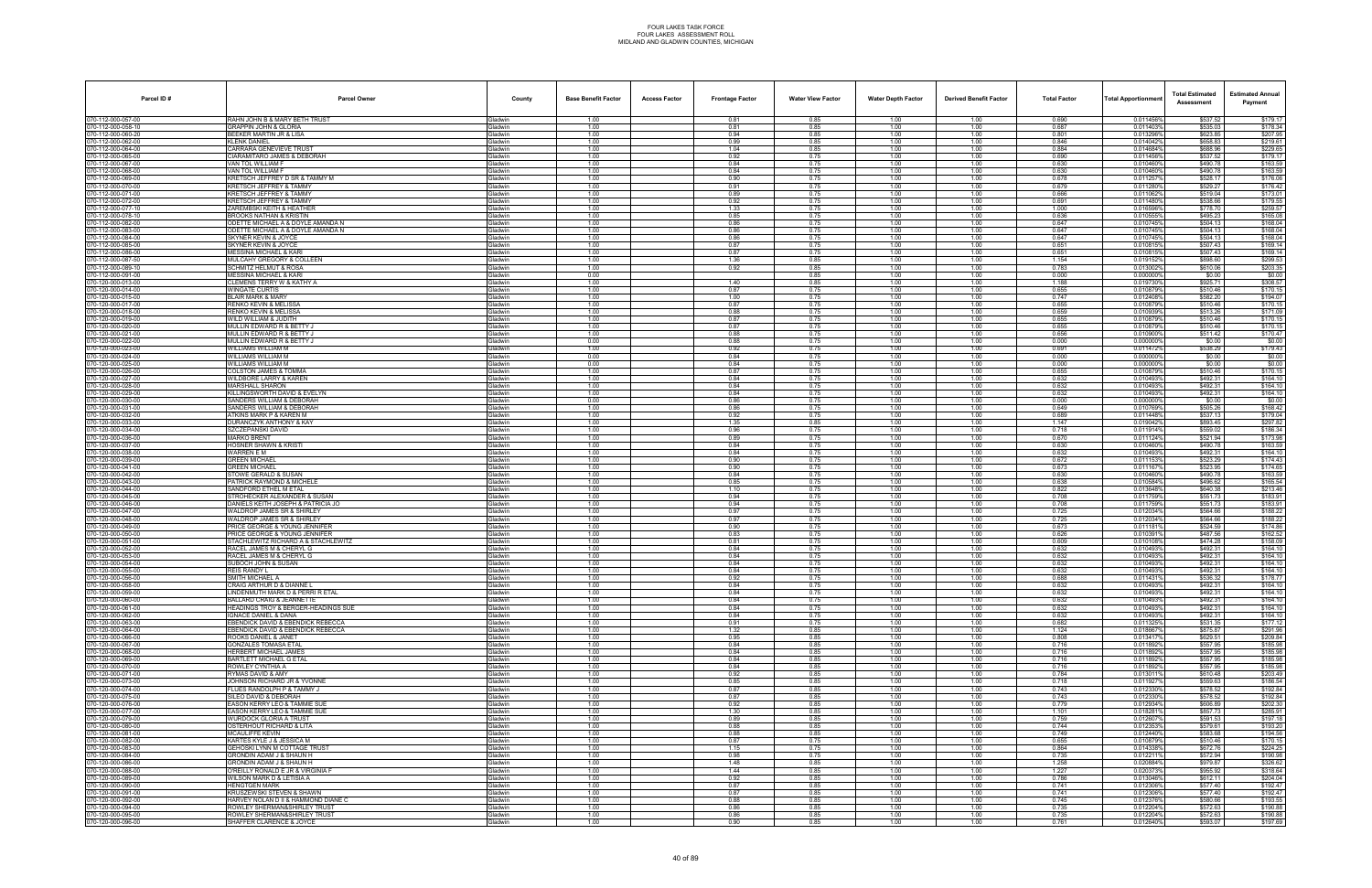| Parcel ID#                             | <b>Parcel Owner</b>                                                    | County                           | <b>Base Benefit Factor</b> | <b>Access Factor</b> | <b>Frontage Factor</b> | <b>Water View Factor</b> | <b>Water Depth Factor</b> | <b>Derived Benefit Factor</b> | <b>Total Factor</b> | Total Apportionmer     | <b>Total Estimated</b><br>Assessment | <b>Estimated Annual</b><br>Payment |
|----------------------------------------|------------------------------------------------------------------------|----------------------------------|----------------------------|----------------------|------------------------|--------------------------|---------------------------|-------------------------------|---------------------|------------------------|--------------------------------------|------------------------------------|
| 070-120-000-103-00                     | ENGELHARDT PARK (PUBLIC)                                               | <b>Gladwin</b>                   | 0.00                       |                      | 1.49                   | 0.85                     | 1.00                      | 1.00                          | 0.000               | 0.000000%              | \$0.00                               | \$0.00                             |
| 70-130-000-001-00<br>70-130-000-002-00 | BAZZANI RUTH & MACKEY ANGELA ETAL<br>STEVENSON IRENE V REV TRUST       | <b>Gladwin</b><br>iladwin        | 1.00<br>1.00               |                      | 0.80<br>0.83           | 0.85<br>0.85             | 1.00<br>1.00              | 1.00<br>1.00                  | 0.680<br>0.702      | 0.011290%<br>0.011649% | \$529.73<br>\$546.58                 | \$176.58<br>\$182.19               |
| 70-130-000-003-00                      | THERN JAMES & MULLINS FRANKLIN                                         | <b>Gladwin</b>                   | 1.00                       |                      | 0.83                   | 0.85                     | 1.00                      | 1.00                          | 0.702               | 0.011649%              | \$546.58                             | \$182.19                           |
| 70-130-000-004-00                      | CASS DIANA LYN & STEWART TRACI I                                       | Gladwin                          | 1.00                       |                      | 0.88                   | 0.85                     | 1.00                      | 1.00                          | 0.750               | 0.012460%              | \$584.64                             | \$194.88                           |
| 70-130-000-005-00<br>70-130-000-006-00 | BOYCE SHANNON E & JOHN D/SUSAN K<br>MOTT DANIEL P & KAREN L            | <b>Gladwin</b><br><b>Gladwin</b> | 1.00<br>1.00               |                      | 0.88<br>0.99           | 0.85<br>0.85             | 1.00<br>1.00              | 1.00<br>1.00                  | 0.750<br>0.838      | 0.012460%<br>0.013909% | \$584.64<br>\$652.62                 | \$194.88<br>\$217.54               |
| 0-130-000-007-00                       | PYLES JACQUELINE REV LIVING TRUST                                      | iladwin                          | 1.00                       |                      | 0.92                   | 0.85                     | 1.00                      | 1.00                          | 0.780               | 0.012945%              | \$607.36                             | \$202.45                           |
| 0-130-000-008-00<br>70-130-000-009-00  | GREZESZAK C & J & GREZESZAK C & T<br>MILLER WILLIAM & SANDRA A         | <b>i</b> ladwin<br>Gladwin       | 1.00<br>1.00               |                      | 0.91<br>0.81           | 0.85<br>0.85             | 1.00<br>1.00              | 1.00<br>1.00                  | 0.774<br>0.687      | 0.012846%<br>0.0114039 | \$602.75<br>\$535.03                 | \$200.92<br>\$178.34               |
| 70-130-000-009-01                      | FINAZZO LOUIS & KATHRYN                                                | <b>Sladwin</b>                   | 1.00                       |                      | 0.81                   | 0.85                     | 1.00                      | 1.00                          | 0.690               | 0.011456%              | \$537.52                             | \$179.17                           |
| 70-130-000-010-00                      | EDLER BRUCE H JR                                                       | Gladwin                          | 1.00                       |                      | 0.81                   | 0.85                     | 1.00                      | 1.00                          | 0.690               | 0.011456%              | \$537.52                             | \$179.17                           |
| 0-130-000-011-00<br>70-130-000-012-00  | WATSON CHELSEA<br>WITTIG ROBERT & MARSHA                               | <b>Gladwin</b><br><b>Gladwin</b> | 1.00<br>1.00               |                      | 0.81<br>0.81           | 0.85<br>0.85             | 1.00<br>1.00              | 1.00<br>1.00                  | 0.690<br>0.690      | 0.011456%<br>0.011456% | \$537.52<br>\$537.52                 | \$179.17<br>\$179.17               |
| 70-130-000-013-00                      | <b>DAWSON DAVID A ESTATE</b>                                           | Gladwin                          | 1.00                       |                      | 0.96                   | 0.85                     | 1.00                      | 1.00                          | 0.820               | 0.0136139              | \$638.70                             | \$212.90                           |
| 70-130-000-015-00<br>70-130-000-016-10 | <b>BENNETT ROBERT &amp; TAMMY</b><br>PORTER PAUL & DEANNE              | <b>Gladwin</b><br><b>Gladwin</b> | 1.00<br>1.00               |                      | 1.08<br>1.11           | 0.85<br>0.85             | 1.00<br>1.00              | 1.00<br>1.00                  | 0.917<br>0.939      | 0.015219%<br>0.015598% | \$714.07<br>\$731.84                 | \$238.02<br>\$243.95               |
| 0-130-000-020-00                       | RISTAU-GILLETTE ROSANNA                                                | iladwin                          | 1.00                       |                      | 0.89                   | 0.85                     | 1.00                      | 1.00                          | 0.758               | 0.012590%              | \$590.74                             | \$196.91                           |
| 0-130-000-021-00                       | <b>MORRELL DENNIS &amp; CHARLOTTE</b><br>PENKALA CHESTER JR & MARY     | iladwin                          | 1.00<br>1.00               |                      | 0.87                   | 0.85                     | 1.00                      | 1.00                          | 0.741<br>0.690      | 0.012306%<br>0.011456% | \$577.40<br>\$537.52                 | \$192.47<br>\$179.17               |
| 70-130-000-023-00<br>70-130-000-024-00 | PENKALA MARY C TRUST                                                   | Gladwin<br><b>Gladwin</b>        | 1.00                       |                      | 0.81<br>0.81           | 0.85<br>0.85             | 1.00<br>1.00              | 1.00<br>1.00                  | 0.690               | 0.011456%              | \$537.52                             | \$179.17                           |
| 70-130-000-025-01                      | BAILEY BARBARA A                                                       | <b>Gladwin</b>                   | 1.00                       |                      | 0.81                   | 0.85                     | 1.00                      | 1.00                          | 0.690               | 0.011456%              | \$537.52                             | \$179.17                           |
| 0-130-000-026-00<br>70-145-000-001-00  | BAILEY BARBARA A<br>COCHRAN RICHARD & GAYLE                            | iladwin<br><b>Gladwin</b>        | 1.00<br>1.00               |                      | 0.80<br>1.08           | 0.85<br>0.85             | 1.00<br>1.00              | 1.00<br>1.00                  | 0.680<br>0.920      | 0.011290%<br>0.015276% | \$529.73<br>\$716.76                 | \$176.58<br>\$238.92               |
| 70-145-000-002-00                      | SMRECAK DONALD L & LORI F                                              | Gladwin                          | 1.00                       |                      | 0.95                   | 0.85                     | 1.00                      | 1.00                          | 0.806               | 0.0133879              | \$628.13                             | \$209.38                           |
| 70-145-000-003-00                      | SMRECAK DONALD L & LORI P                                              | <b>Gladwin</b>                   | 1.00                       |                      | 0.95                   | 0.85                     | 1.00                      | 1.00                          | 0.805               | 0.013357%              | \$626.72                             | \$208.91                           |
| 0-145-000-004-00<br>0-145-000-005-00   | ALLMAN MARJORIE<br>GRIESER RANDY & KIMBERLY                            | <b>Gladwin</b><br>iladwin        | 1.00<br>1.00               |                      | 0.91<br>0.92           | 0.85<br>0.85             | 1.00<br>1.00              | 1.00<br>1.00                  | 0.776<br>0.780      | 0.0128819<br>0.012955% | \$604.37<br>\$607.83                 | \$201.46<br>\$202.61               |
| 0-145-000-006-00                       | PLATZ NEIL & LESLEY ETAL                                               | iladwin                          | 1.00                       |                      | 0.91                   | 0.85                     | 1.00                      | 1.00                          | 0.776               | 0.012881%              | \$604.37                             | \$201.46                           |
| 0-145-000-007-00<br>70-145-000-008-00  | DUPUY GREGORY C & VIVIAN E ETAL<br><b>STIMPSON GLEN &amp; NANCY</b>    | <b>Gladwin</b><br><b>Gladwin</b> | 1.00<br>1.00               |                      | 0.90<br>0.90           | 0.85<br>0.85             | 1.00<br>1.00              | 1.00<br>1.00                  | 0.768<br>0.768      | 0.012758%<br>0.012758% | \$598.59<br>\$598.59                 | \$199.53<br>\$199.53               |
| 70-145-000-009-00                      | KOELZER LEONARD 111 & DEBRA                                            | <b>Gladwin</b>                   | 1.00                       |                      | 0.90                   | 0.85                     | 1.00                      | 1.00                          | 0.768               | 0.012758%              | \$598.59                             | \$199.53                           |
| 0-145-000-010-00                       | REAMER LEROY & TINA                                                    | iladwin                          | 1.00                       |                      | 0.90                   | 0.85                     | 1.00                      | 1.00                          | 0.768               | 0.012758%              | \$598.59                             | \$199.53                           |
| 70-145-000-011-00<br>70-145-000-012-00 | WIATER DAVID<br>DAVIS ALICIA & CLARK BRADLEY                           | <b>Gladwin</b><br>Gladwin        | 1.00<br>1.00               |                      | 0.91<br>0.90           | 0.85<br>0.85             | 1.00<br>1.00              | 1.00<br>1.00                  | 0.776<br>0.768      | 0.012881%<br>0.012758% | \$604.37<br>\$598.59                 | \$201.46<br>\$199.53               |
| 70-145-000-013-00                      | <b>CLARK PHILIP S</b>                                                  | Gladwin                          | 1.00                       |                      | 0.90                   | 0.85                     | 1.00                      | 1.00                          | 0.768               | 0.012758%              | \$598.59                             | \$199.53                           |
| 0-145-000-014-00<br>0-145-000-015-00   | FRANKS PAUL W & LYNN M<br>SALEM SAMUEL J & PAULA L                     | iladwin<br>iladwin               | 1.00<br>1.00               |                      | 0.92<br>0.92           | 0.85<br>0.85             | 1.00<br>1.00              | 1.00<br>1.00                  | 0.780<br>0.782      | 0.0129459<br>0.012984% | \$607.36<br>\$609.19                 | \$202.45<br>\$203.06               |
| 0-146-000-016-00                       | PITTOORS JOHN & DEBORAH                                                | <b>Gladwin</b>                   | 1.00                       |                      | 0.94                   | 0.85                     | 1.00                      | 1.00                          | 0.797               | 0.0132339              | \$620.90                             | \$206.97                           |
| 0-146-000-017-00                       | HORNE GARY & DIANE                                                     | iladwin                          | 1.00                       |                      | 0.91                   | 0.85                     | 1.00                      | 1.00                          | 0.772               | 0.0128229              | \$601.62                             | \$200.54                           |
| 70-146-000-018-00<br>70-146-000-019-00 | <b>DALANEY FRANK &amp; MARIA</b><br>WIESECKEL CHARLES J & SANDEE LS    | <b>Gladwin</b><br><b>Gladwin</b> | 1.00<br>1.00               |                      | 0.90<br>0.90           | 0.85<br>0.85             | 1.00<br>1.00              | 1.00<br>1.00                  | 0.768<br>0.768      | 0.012758%<br>0.012758% | \$598.59<br>\$598.59                 | \$199.53<br>\$199.53               |
| 0-146-000-020-00                       | ZUMBRUNNEN KEITH & NANCY                                               | iladwin                          | 1.00                       |                      | 1.08                   | 0.85                     | 1.00                      | 1.00                          | 0.922               | 0.015304%              | \$718.08                             | \$239.36                           |
| 70-146-000-021-00<br>0-146-000-022-00  | <b>MOCHER STEPHEN &amp; MARY</b><br>WHITE PAUL & PATRICIA              | <b>Gladwin</b><br><b>Gladwin</b> | 1.00<br>1.00               |                      | 0.92<br>0.91           | 0.85<br>0.85             | 1.00<br>1.00              | 1.00<br>1.00                  | 0.783<br>0.772      | 0.012993%<br>0.0128229 | \$609.63<br>\$601.62                 | \$203.21<br>\$200.54               |
| 70-147-000-023-00                      | ROBINSON MARK E & JILL M &                                             | <b>Gladwin</b>                   | 1.00                       |                      | 0.92                   | 0.85                     | 1.00                      | 1.00                          | 0.779               | 0.012934%              | \$606.89                             | \$202.30                           |
| 70-147-000-024-00                      | GOUGH DEBORAH L                                                        | iladwin                          | 1.00                       |                      | 0.92                   | 0.85                     | 1.00                      | 1.00                          | 0.778               | 0.012924%              | \$606.40                             | \$202.13                           |
| 0-147-000-025-00<br>70-147-000-026-00  | MEININGER BRENT & STACEY<br><b>SCHREMS MARK J &amp; PAMELA S TRUST</b> | iladwin<br><b>Sladwin</b>        | 1.00<br>1.00               |                      | 0.91<br>0.91           | 0.85<br>0.85             | 1.00<br>1.00              | 1.00<br>1.00                  | 0.776<br>0.776      | 0.012881<br>0.012881%  | \$604.37<br>\$604.37                 | \$201.46<br>\$201.46               |
| 0-147-000-027-00                       | WISTINGHAUSEN BRUCE A & LISA R                                         | iladwin                          | 1.00                       |                      | 0.89                   | 0.85                     | 1.00                      | 1.00                          | 0.759               | 0.0126079              | \$591.53                             | \$197.18                           |
| 70-147-000-028-00<br>70-147-000-029-00 | CLAYTON GERALD L & ANN M<br>BOYNTON DANIEL S & BRIDGET D               | <b>Gladwin</b><br>iladwin        | 1.00<br>1.00               |                      | 0.89<br>0.90           | 0.85<br>0.85             | 1.00<br>1.00              | 1.00<br>1.00                  | 0.760<br>0.762      | 0.012624%<br>0.012656% | \$592.31<br>\$593.81                 | \$197.44<br>\$197.94               |
| 0-150-000-001-00                       | DETZLER TRUST NO 1                                                     | iladwin                          | 1.00                       |                      | 1.10                   | 0.85                     | 1.00                      | 1.00                          | 0.936               | 0.015546%              | \$729.44                             | \$243.15                           |
| 70-150-000-002-00                      | DETZLER TRUST NO 1                                                     | <b>Gladwin</b>                   | 1.00                       |                      | 1.00                   | 0.85                     | 1.00                      | 1.00                          | 0.848               | 0.014084%              | \$660.81                             | \$220.27                           |
| 70-150-000-003-00<br>70-150-000-004-00 | MEININGER JOHN & AGNES<br>CUNNINGHAM CHERYL TRUST                      | <b>Gladwin</b><br>Gladwin        | 1.00<br>1.00               |                      | 0.90<br>0.86           | 0.85<br>0.85             | 1.00<br>1.00              | 1.00<br>1.00                  | 0.762<br>0.733      | 0.012656%<br>0.012177% | \$593.81<br>\$571.35                 | \$197.94<br>\$190.45               |
| 70-150-000-005-00                      | UNNINGHAM CHERYL TRUST                                                 | iladwin                          | 1.00                       |                      | 0.86                   | 0.85                     | 1.00                      | 1.00                          | 0.733               | 0.012177               | \$571.35                             | \$190.45                           |
| 0-150-000-006-10<br>70-150-000-009-00  | ERICKSON RICHARD C & THERESA TRUST<br>JANTZ THEOPHIL & GERALDINE       | iladwin<br><b>Sladwin</b>        | 1.00<br>1.00               |                      | 1.06<br>0.93           | 0.85<br>0.85             | 1.00<br>1.00              | 1.00<br>1.00                  | 0.900<br>0.787      | 0.014947<br>0.013062%  | \$701.32<br>\$612.88                 | \$233.77<br>\$204.29               |
| 0-150-000-010-00                       | SARACINO PETER & MAURA                                                 | iladwin                          | 1.00                       |                      | 0.83                   | 0.85                     | 1.00                      | 1.00                          | 0.707               | 0.0117369              | \$550.64                             | \$183.55                           |
| 70-150-000-011-00                      | <b>HOPKINS MICHAEL &amp; CHARLENE</b>                                  | <b>Gladwin</b>                   | 1.00                       |                      | 0.84                   | 0.85                     | 1.00                      | 1.00                          | 0.714               | 0.011855%              | \$556.22                             | \$185.41                           |
| 70-150-000-012-00<br>70-150-000-013-00 | BALCOFF KENNETH & CLAUDIA<br>SANDER MICHAEL & JO ANN                   | iladwin<br>iladwin               | 1.00<br>1.00               |                      | 0.84<br>0.92           | 0.85<br>0.85             | 1.00<br>1.00              | 1.00<br>1.00                  | 0.714<br>0.781      | 0.0118559<br>0.012974% | \$556.22<br>\$608.74                 | \$185.41<br>\$202.91               |
| 70-150-000-014-00                      | MANEES CHRISTOPHER R & HILARY D                                        | Gladwin                          | 1.00                       |                      | 0.89                   | 0.85                     | 1.00                      | 1.00                          | 0.754               | 0.012519%              | \$587.38                             | \$195.79                           |
| 70-150-000-015-00<br>70-150-000-016-00 | MEDEMA DONALD J & JACQUELINE M<br>MCNULTY EUGENE & MADORA TRUST        | <b>Gladwin</b><br>Gladwin        | 1.00<br>1.00               |                      | 0.88<br>0.88           | 0.85<br>0.85             | 1.00<br>1.00              | 1.00<br>1.00                  | 0.748<br>0.748      | 0.012419%<br>0.012419% | \$582.70<br>\$582.70                 | \$194.23<br>\$194.23               |
| 70-150-000-018-00                      | WEST RICHARD W & SHARYN J                                              | <b>Gladwin</b>                   | 1.00                       |                      | 1.07                   | 0.85                     | 1.00                      | 1.00                          | 0.906               | 0.015040%              | \$705.70                             | \$235.23                           |
| 0-150-000-019-00                       | DELUGE CHRISTOPHER J                                                   | iladwin                          | 1.00                       |                      | 1.29                   | 0.85                     | 1.00                      | 1.00                          | 1.096               | 0.0181979              | \$853.82                             | \$284.61                           |
| 70-150-000-020-00<br>70-150-000-021-00 | HASELHUHN MITCHELL & SHARON<br>WARING WALLACE & JANICE TRUST           | <b>Gladwin</b><br><b>Gladwin</b> | 1.00<br>1.00               |                      | 0.93<br>0.92           | 0.85<br>0.85             | 1.00<br>1.00              | 1.00<br>1.00                  | 0.787<br>0.786      | 0.013070%<br>0.013046% | \$613.26<br>\$612.11                 | \$204.42<br>\$204.04               |
| 70-150-000-023-00                      | HAMACHER DENNIS H & STARLEEN A ETAL                                    | Gladwin                          | 1.00                       |                      | 0.90                   | 0.85                     | 1.00                      | 1.00                          | 0.768               | 0.012744%              | \$597.95                             | \$199.32                           |
| 70-150-000-024-00<br>0-150-000-025-00  | <b>FLORES MARIO ET AL</b><br>FLORES MARIO ET AL                        | <b>Gladwin</b><br>iladwin        | 1.00<br>0.00               |                      | 0.92                   | 0.85<br>0.85             | 1.00<br>1.00              | 1.00<br>1.00                  | 0.778<br>0.000      | 0.012924%<br>0.000000% | \$606.40<br>\$0.00                   | \$202.13<br>\$0.00                 |
| 70-150-000-026-00                      | ARTHUR DICK D & DOREEN S                                               | Gladwin                          | 1.00                       |                      | 0.86                   | 0.85                     | 1.00                      | 1.00                          | 0.735               | 0.012204%              | \$572.63                             | \$190.88                           |
| 70-150-000-027-00                      | KUKULKA DOROTHY                                                        | <b>Gladwin</b>                   | 1.00                       |                      | 0.86                   | 0.85                     | 1.00                      | 1.00                          | 0.735               | 0.012204%              | \$572.63                             | \$190.88                           |
| 70-151-000-028-00<br>70-151-000-029-00 | LIVINGSTONE RONALD & JACQUELINE<br>RICE TERRY L & TERI                 | Gladwin<br><b>Gladwin</b>        | 1.00<br>1.00               |                      | 0.84<br>0.84           | 0.85<br>0.85             | 1.00<br>1.00              | 1.00<br>1.00                  | 0.714<br>0.714      | 0.011855%<br>0.011855% | \$556.22<br>\$556.22                 | \$185.41<br>\$185.41               |
| 0-151-000-030-00                       | KALETO JEFFREY L & KALETO RYAN S                                       | iladwin                          | 1.00                       |                      | 0.84                   | 0.85                     | 1.00                      | 1.00                          | 0.714               | 0.0118559              | \$556.22                             | \$185.41                           |
| 70-151-000-031-10<br>70-151-000-033-00 | HOFFMAN KARON L TRUST<br>JOHNSON RICHARD M JR & YVONNE M               | <b>Gladwin</b><br><b>Sladwin</b> | 1.00<br>1.00               |                      | 0.92<br>0.93           | 0.85<br>0.85             | 1.00<br>1.00              | 1.00<br>1.00                  | 0.785<br>0.788      | 0.013029%<br>0.013078% | \$611.31<br>\$613.64                 | \$203.77<br>\$204.55               |
| 70-151-000-035-00                      | LEAHY WILLIAM & CAROL                                                  | Gladwin                          | 1.00                       |                      | 0.85                   | 0.85                     | 1.00                      | 1.00                          | 0.724               | 0.012028%              | \$564.37                             | \$188.12                           |
| 70-151-000-036-00                      | ALMASSY MICHAEL A LIVING TRUST                                         | Gladwin                          | 1.00                       |                      | 0.85                   | 0.85                     | 1.00                      | 1.00                          | 0.724               | 0.012028%              | \$564.37                             | \$188.12                           |
| 70-151-000-038-10<br>70-151-000-039-00 | HOLMES DORIS I ETAL<br>BASSO MICHAEL & DEBRA TRUST                     | iladwin<br>Gladwin               | 1.00<br>1.00               |                      | 1.07<br>0.91           | 0.85<br>0.85             | 1.00<br>1.00              | 1.00<br>1.00                  | 0.913<br>0.772      | 0.0151619<br>0.012822% | \$711.34<br>\$601.62                 | \$237.11<br>\$200.54               |
| 70-151-000-040-00                      | PETERS LAURA                                                           | Gladwin                          | 1.00                       |                      | 0.96                   | 0.85                     | 1.00                      | 1.00                          | 0.818               | 0.013586%              | \$637.44                             | \$212.48                           |
| 70-151-000-041-00<br>70-151-000-042-00 | CLASHMAN JOYCE TRUST<br>TURNMIRE WILLIAM & DANA KAE                    | <b>Gladwin</b><br>Gladwin        | 1.00<br>1.00               |                      | 0.91<br>0.90           | 0.75<br>0.75             | 1.00<br>1.00              | 1.00<br>1.00                  | 0.685<br>0.673      | 0.011366%<br>0.0111679 | \$533.27<br>\$523.95                 | \$177.76<br>\$174.65               |
| 0-151-000-043-00                       | LADD DALE R                                                            | iladwin                          | 1.00                       |                      | 0.84                   | 0.75                     | 1.00                      | 1.00                          | 0.632               | 0.010493%              | \$492.31                             | \$164.10                           |
| 70-151-000-044-00                      | LADD DALE R                                                            | <b>Gladwin</b>                   | 1.00                       |                      | 0.88                   | 0.75                     | 1.00                      | 1.00                          | 0.658               | 0.010920%<br>0.010460% | \$512.35                             | \$170.78                           |
| 70-151-000-045-00<br>70-151-000-046-00 | <b>DALLAS MARK &amp; SHARON</b><br>PROTAS MARK J                       | <b>Gladwin</b><br><b>Gladwin</b> | 1.00<br>0.50               | 0.50                 | 0.84                   | 0.75                     | 1.00                      | 1.00<br>1.00                  | 0.630<br>0.250      | 0.004151%              | \$490.78<br>\$194.75                 | \$163.59<br>\$64.92                |
| 70-151-000-047-00                      | BASSO MICHAEL & DEBRA TRUST                                            | Gladwin                          | 0.50                       | 0.50                 |                        |                          |                           | 1.00                          | 0.250               | 0.004151%              | \$194.75                             | \$64.92                            |
| 0-151-000-048-00<br>70-151-000-049-00  | LEAHY WILLIAM & CAROL<br><b>DALLAS MARK &amp; SHARON</b>               | iladwin<br>Gladwin               | 0.50<br>0.50               | 0.50<br>0.50         |                        |                          |                           | 1.00<br>1.00                  | 0.250<br>0.250      | 0.0041519<br>0.004151% | \$194.75<br>\$194.75                 | \$64.92<br>\$64.92                 |
| 70-151-000-050-00                      | LADD GERALD & THERESA TRUST                                            | Gladwin                          | 0.50                       | 0.50                 |                        |                          |                           | 1.00                          | 0.250               | 0.004151%              | \$194.75                             | \$64.92                            |
| 70-151-000-051-00                      | LADD GERALD & THERESA TRUST                                            | Gladwin                          | 0.50                       | 0.50                 |                        |                          |                           | 1.00                          | 0.250               | 0.004151%              | \$194.75                             | \$64.92                            |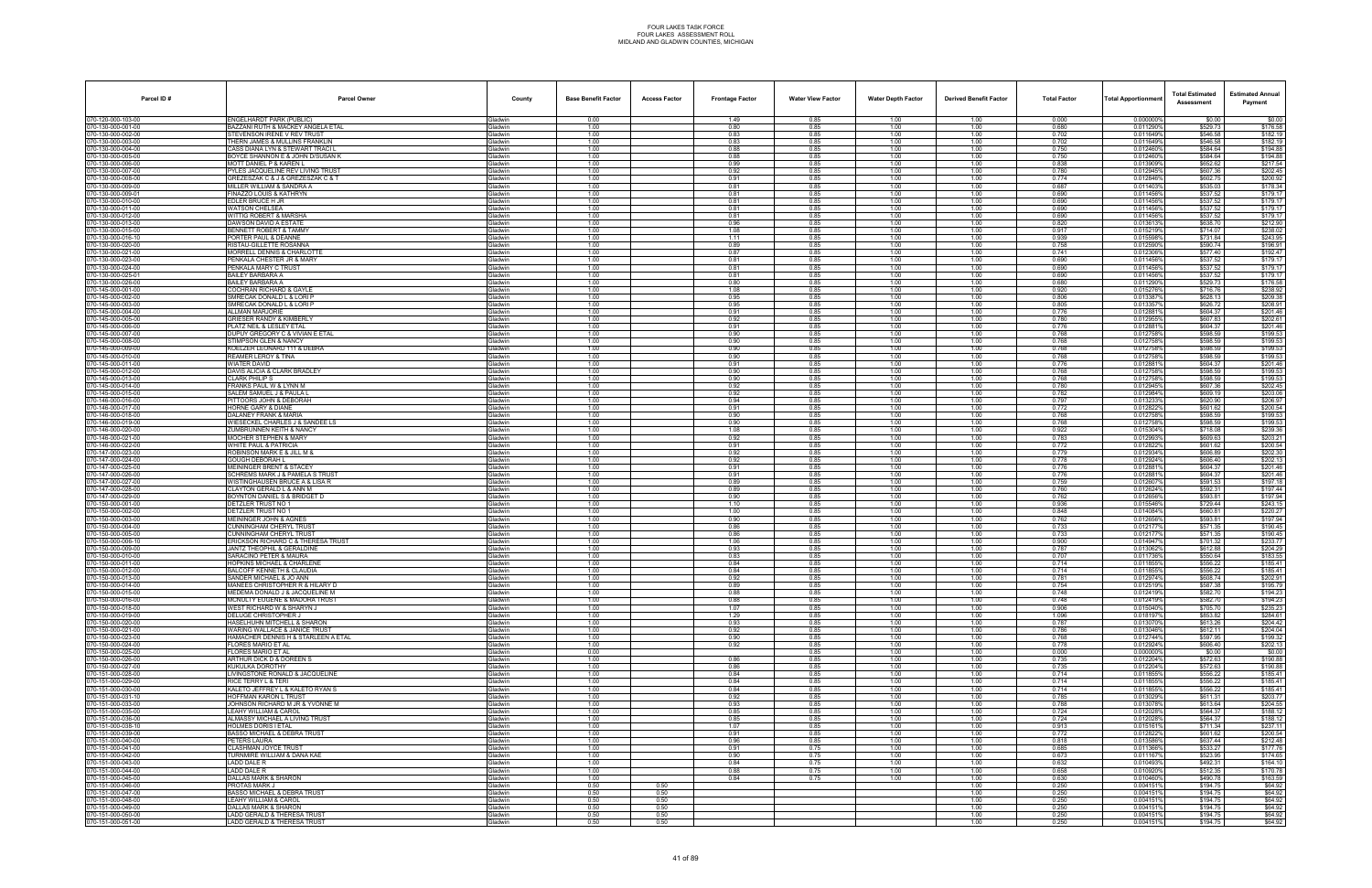| Parcel ID#                               | <b>Parcel Owner</b>                                                 | County                           | <b>Base Benefit Factor</b> | <b>Access Factor</b> | <b>Frontage Factor</b> | <b>Water View Factor</b> | <b>Water Depth Factor</b> | <b>Derived Benefit Factor</b> | <b>Total Factor</b> | <b>Total Apportionmen</b> | <b>Total Estimated</b><br>Assessment | <b>Estimated Annual</b><br>Payment |
|------------------------------------------|---------------------------------------------------------------------|----------------------------------|----------------------------|----------------------|------------------------|--------------------------|---------------------------|-------------------------------|---------------------|---------------------------|--------------------------------------|------------------------------------|
| 070-151-000-052-00                       | KUKULKA DOROTHY                                                     | Gladwin                          | 0.50                       | 0.50                 |                        |                          |                           | 1.00                          | 0.250               | 0.004151%                 | \$194.75                             | \$64.92                            |
| 070-151-000-053-00                       | <b>UKULKA DOROTHY</b>                                               | <b>Gladwin</b>                   | 0.50                       | 0.50                 |                        |                          |                           | 1.00                          | 0.250               | 0.004151                  | \$194.75                             | \$64.92                            |
| 70-151-000-054-00                        | DIMITROFF PHYLLIS A TRUST                                           | Gladwin                          | 0.50                       | 0.50                 |                        |                          |                           | 1.00                          | 0.250               | 0.004151                  | \$194.75                             | \$64.92                            |
| 070-151-000-055-00<br>70-151-000-056-00  | <b>DIMITROFF PHYLLIS TRUST</b><br><b>DIMITROFF PHYLLIS TRUST</b>    | <b>Gladwin</b><br><b>Gladwin</b> | 0.50<br>0.50               | 0.50<br>0.50         |                        |                          |                           | 1.00<br>1.00                  | 0.250<br>0.250      | 0.0041519<br>0.0041519    | \$194.75<br>\$194.75                 | \$64.92<br>\$64.92                 |
| 070-151-000-057-00                       | ERICKSON RICHARD & THERESA                                          | Gladwin                          | 0.50                       | 0.50                 |                        |                          |                           | 1.00                          | 0.250               | 0.0041519                 | \$194.75                             | \$64.92                            |
| 070-151-000-059-00                       | JANTZ THEOPHILL & GERALDINE                                         | <b>Gladwin</b>                   | 0.50                       | 0.50                 |                        |                          |                           | 1.00                          | 0.250               | 0.004151                  | \$194.75                             | \$64.92                            |
| 70-151-000-060-00                        | CUNNINGHAM CHERYL TRUST                                             | Gladwin                          | 0.50                       | 0.50                 |                        |                          |                           | 1.00                          | 0.250               | 0.004151                  | \$194.75                             | \$64.92                            |
| 70-151-000-061-00                        | UNNINGHAM CHERYL TRUST                                              | <b>Gladwin</b>                   | 0.50                       | 0.50                 |                        |                          |                           | 1.00                          | 0.250               | 0.0041519                 | \$194.75                             | \$64.92                            |
| 70-151-000-062-00<br>070-160-000-001-00  | SZYDLOWSKI BEVERLY J ESTAT<br><b>GOODEMOOT JILL R ETAL</b>          | <b>Gladwin</b><br><b>Gladwin</b> | 0.50<br>1.00               | 0.50                 | 0.97                   | 0.85                     | 1.00                      | 1.00<br>1.00                  | 0.250<br>0.828      | 0.0041519<br>0.013742%    | \$194.75<br>\$644.76                 | \$64.92<br>\$214.92                |
| 70-160-000-002-00                        | INGHAM DANIEL L & DENISE I                                          | <b>Gladwin</b>                   | 1.00                       |                      | 0.84                   | 0.85                     | 1.00                      | 1.00                          | 0.716               | 0.011892%                 | \$557.95                             | \$185.98                           |
| 70-160-000-003-00                        | INGHAM DANIEL L & DENISE L                                          | Gladwin                          | 1.00                       |                      | 0.87                   | 0.85                     | 1.00                      | 1.00                          | 0.738               | 0.012257                  | \$575.08                             | \$191.69                           |
| 070-160-000-004-00                       | <b>WEATHERINGTON REV TRUST</b>                                      | <b>Gladwin</b>                   | 1.00                       |                      | 0.99                   | 0.85                     | 1.00                      | 1.00                          | 0.839               | 0.013932%                 | \$653.68                             | \$217.89                           |
| 70-160-000-005-00                        | <b>MAGNUS DARWIN K &amp; DIANE I</b>                                | <b>Gladwin</b>                   | 1.00                       |                      | 0.92                   | 0.85                     | 1.00                      | 1.00                          | 0.783               | 0.013002%                 | \$610.06                             | \$203.35                           |
| 070-160-000-006-00                       | GRYKA DENNIS & PAMELA K                                             | <b>Gladwin</b>                   | 1.00                       |                      | 0.92                   | 0.85                     | 1.00                      | 1.00                          | 0.785               | 0.013029%                 | \$611.31                             | \$203.77                           |
| 070-160-000-007-00<br>70-160-000-008-00  | MURPHEY DAN & KIM<br>CAMPBELL SCOTT & NANCY                         | Gladwin<br><b>Gladwin</b>        | 1.00<br>1.00               |                      | 0.89<br>0.89           | 0.85<br>0.85             | 1.00<br>1.00              | 1.00<br>1.00                  | 0.757<br>0.754      | 0.0125739<br>0.0125199    | \$589.93<br>\$587.38                 | \$196.64<br>\$195.79               |
| 70-160-000-009-00                        | IEN WAYNE & MARCIA                                                  | <b>Gladwin</b>                   | 1.00                       |                      | 0.83                   | 0.85                     | 1.00                      | 1.00                          | 0.702               | 0.011649%                 | \$546.58                             | \$182.19                           |
| 70-160-000-010-00                        | COUSINEAU KENT & LAURIE ETAL                                        | <b>Gladwin</b>                   | 1.00                       |                      | 0.81                   | 0.85                     | 1.00                      | 1.00                          | 0.687               | 0.0114039                 | \$535.03                             | \$178.34                           |
| 70-160-000-011-00                        | FRIESE MICHAEL D & KELLY C                                          | <b>Gladwin</b>                   | 1.00                       |                      | 0.90                   | 0.85                     | 1.00                      | 1.00                          | 0.768               | 0.012744%                 | \$597.95                             | \$199.32                           |
| 70-160-000-012-00                        | TUCKER WILLIAM S & CYNTHIA                                          | <b>Gladwin</b>                   | 1.00                       |                      | 0.83                   | 0.85                     | 1.00                      | 1.00                          | 0.704               | 0.011693%                 | \$548.65                             | \$182.88                           |
| 70-160-000-013-00                        | <b>BERGEVIN GEORGE</b>                                              | <b>Gladwin</b>                   | 1.00                       |                      | 0.83                   | 0.85                     | 1.00                      | 1.00                          | 0.704               | 0.0116939                 | \$548.65                             | \$182.88                           |
| 070-160-000-014-00<br>70-160-000-015-00  | <b>BERGEVIN GEORGE &amp; LORRAINE</b><br><b>CRONKRIGHT DENNIS F</b> | <b>Gladwin</b><br>Gladwin        | 1.00<br>1.00               |                      | 0.92<br>0.87           | 0.85<br>0.85             | 1.00<br>1.00              | 1.00<br>1.00                  | 0.781<br>0.740      | 0.012974%<br>0.012282%    | \$608.74<br>\$576.26                 | \$202.91<br>\$192.09               |
| 070-160-000-041-00                       | GUERNSEY JEFFREY & DEBORAH TRUST                                    | <b>Gladwin</b>                   | 1.00                       |                      | 1.10                   | 0.85                     | 1.00                      | 1.00                          | 0.936               | 0.015546%                 | \$729.44                             | \$243.15                           |
| 070-191-000-001-00                       | <b>NELSON ANNETTE &amp; GREGORY</b>                                 | Gladwin                          | 0.50                       | 0.15                 |                        |                          |                           | 1.00                          | 0.250               | 0.0041519                 | \$194.75                             | \$64.92                            |
| 70-191-000-002-00                        | STEWART CHERYL A LIVING TRUST                                       | <b>Gladwin</b>                   | 1.00                       |                      | 0.85                   | 0.85                     | 1.00                      | 1.00                          | 0.718               | 0.011927                  | \$559.63                             | \$186.54                           |
| 070-191-000-003-00                       | <b>TURNER LIVINGSTON FAMILY COTTAGE</b>                             | <b>Gladwin</b>                   | 1.00                       |                      | 1.05                   | 0.85                     | 1.00                      | 1.00                          | 0.894               | 0.014851%                 | \$696.81                             | \$232.27                           |
| 70-191-000-004-00                        | <b>MILI MIHAELA &amp; MICHAEL</b>                                   | <b>Gladwin</b>                   | 1.00                       |                      | 0.89                   | 0.85                     | 1.00                      | 1.00                          | 0.759               | 0.0126079                 | \$591.53                             | \$197.18                           |
| 070-191-000-005-00<br>070-191-000-006-10 | SINKE CHAD & DEBORAH ETAL<br>#N/A                                   | <b>Gladwin</b><br>Gladwin        | 1.00<br>1.00               |                      | 0.85<br>0.92           | 0.85<br>0.85             | 1.00<br>1.00              | 1.00<br>1.00                  | 0.718<br>0.780      | 0.011927                  | \$559.63<br>\$607.36                 | \$186.54                           |
| 70-191-000-008-00                        | NEPHEW JOHN & DORIS                                                 | <b>Gladwin</b>                   | 1.00                       |                      | 0.89                   | 0.85                     | 1.00                      | 1.00                          | 0.757               | 0.012945%<br>0.012573     | \$589.93                             | \$202.45<br>\$196.64               |
| 070-191-000-009-00                       | THELEN GLENN & SANDRA TRUST                                         | Gladwin                          | 1.00                       |                      | 0.86                   | 0.85                     | 1.00                      | 1.00                          | 0.728               | 0.012090%                 | \$567.28                             | \$189.09                           |
| 070-191-000-010-00                       | HASSETT PAUL L ETAL                                                 | Gladwin                          | 0.50                       | 0.15                 |                        |                          |                           | 1.00                          | 0.250               | 0.004151%                 | \$194.75                             | \$64.92                            |
| 070-191-000-012-00                       | VANDERKARR SCOTT & BONNIE                                           | <b>Gladwin</b>                   | 1.00                       |                      | 0.90                   | 0.85                     | 1.00                      | 1.00                          | 0.761               | 0.0126409                 | \$593.07                             | \$197.69                           |
| 070-191-000-013-00                       | SCHMIDT KITTY A                                                     | Gladwin                          | 1.00                       |                      | 0.87                   | 0.85                     | 1.00                      | 1.00                          | 0.743<br>0.743      | 0.012330%                 | \$578.52                             | \$192.84                           |
| 70-191-000-014-00<br>70-191-000-015-00   | WILSON CARLA J<br>KISH JUSTIN SR &                                  | <b>Gladwin</b><br><b>Gladwin</b> | 1.00<br>1.00               |                      | 0.87<br>1.07           | 0.85<br>0.85             | 1.00<br>1.00              | 1.00<br>1.00                  | 0.911               | 0.012330<br>0.0151319     | \$578.52<br>\$709.95                 | \$192.84<br>\$236.65               |
| 70-191-000-016-00                        | <b><i>NISE TONY &amp; KARLA</i></b>                                 | <b>Gladwin</b>                   | 1.00                       |                      | 0.87                   | 0.85                     | 1.00                      | 1.00                          | 0.741               | 0.012306%                 | \$577.40                             | \$192.47                           |
| 70-191-000-017-00                        | NOVAK ROGER & ANNE                                                  | <b>Gladwin</b>                   | 1.00                       |                      | 0.88                   | 0.85                     | 1.00                      | 1.00                          | 0.745               | 0.012376                  | \$580.66                             | \$193.55                           |
| 070-191-000-018-00                       | SORG ERIC M & SHERIDAN L                                            | Gladwin                          | 1.00                       |                      | 0.90                   | 0.85                     | 1.00                      | 1.00                          | 0.762               | 0.012656%                 | \$593.81                             | \$197.94                           |
| 70-200-000-001-00                        | IBILSKY GLADYS & SIBILSKY GARY &                                    | <b>Gladwin</b>                   | 1.00                       |                      | 0.89                   | 0.85                     | 1.00                      | 1.00                          | 0.758               | 0.012590%                 | \$590.74                             | \$196.91                           |
| 70-200-000-003-00<br>70-200-000-004-00   | <b>BOWMAN LONNIE &amp; KAREN TRUST</b><br>CLEMENS GLENN E & PENNY L | Gladwin                          | 1.00<br>1.00               |                      | 0.89<br>0.89           | 0.85<br>0.85             | 1.00<br>1.00              | 1.00<br>1.00                  | 0.756<br>0.757      | 0.012555%                 | \$589.10<br>\$589.93                 | \$196.37<br>\$196.64               |
| 70-200-000-005-00                        | SEIBERLING ROBERT & ERIKA                                           | Gladwin<br><b>Gladwin</b>        | 1.00                       |                      | 0.99                   | 0.85                     | 1.00                      | 1.00                          | 0.843               | 0.012573%<br>0.0139989    | \$656.81                             | \$218.94                           |
| 070-200-000-006-00                       | SEIBERLING ROBERT & ERIKA                                           | Gladwin                          | 1.00                       |                      | 0.84                   | 0.85                     | 1.00                      | 1.00                          | 0.716               | 0.011892%                 | \$557.95                             | \$185.98                           |
| 70-200-000-007-00                        | <b>MONTILLA KATHERINE</b>                                           | <b>Gladwin</b>                   | 1.00                       |                      | 0.92                   | 0.85                     | 1.00                      | 1.00                          | 0.781               | 0.012964%                 | \$608.29                             | \$202.76                           |
| 70-200-000-009-00                        | <b><i>NILLIAMS COOPER &amp; DAWN</i></b>                            | <b>Gladwin</b>                   | 0.00                       |                      | 0.85                   | 0.85                     | 1.00                      | 1.00                          | 0.000               | 0.000000%                 | \$0.00                               | \$0.00                             |
| 70-200-000-010-00                        | WILLIAMS COOPER & DAWN                                              | <b>Gladwin</b>                   | 1.00                       |                      | 0.92                   | 0.85                     | 1.00                      | 1.00                          | 0.786               | 0.013046%                 | \$612.11                             | \$204.04                           |
| 70-200-000-011-00<br>070-200-000-012-00  | MCBEE JEREMY<br>SLAGA JOSEPH & JACQUELINE                           | <b>Gladwin</b><br>Gladwin        | 1.00<br>1.00               |                      | 0.85<br>0.94           | 0.85<br>0.85             | 1.00<br>1.00              | 1.00<br>1.00                  | 0.720<br>0.797      | 0.0119629<br>0.013233%    | \$561.26<br>\$620.90                 | \$187.09<br>\$206.97               |
| 70-200-000-014-00                        | <b>CHASEY TY</b>                                                    | Gladwin                          | 1.00                       |                      | 0.87                   | 0.85                     | 1.00                      | 1.00                          | 0.741               | 0.012306%                 | \$577.40                             | \$192.47                           |
| 70-200-000-015-00                        | CHASEY FRED & SANDRA                                                | Gladwin                          | 1.00                       |                      | 1.14                   | 0.85                     | 1.00                      | 1.00                          | 0.968               | 0.016068%                 | \$753.92                             | \$251.31                           |
| 70-200-000-018-00                        | <b><i>NADE JAMES S</i></b>                                          | Gladwin                          | 1.00                       |                      | 0.84                   | 0.85                     | 1.00                      | 1.00                          | 0.716               | 0.011892%                 | \$557.95                             | \$185.98                           |
| 70-200-000-019-10                        | JK BYRNE FAMILY TRUST                                               | <b>Gladwin</b>                   | 1.00                       |                      | 0.92                   | 0.85                     | 1.00                      | 1.00                          | 0.781               | 0.012974%                 | \$608.74                             | \$202.91                           |
| 070-200-000-021-00<br>70-200-000-022-00  | SMITH AUGUST & DELORES<br>JK BYRNE FAMILY TRUST                     | Gladwin<br><b>Gladwin</b>        | 1.00<br>1.00               |                      | 0.85<br>0.85           | 0.85<br>0.85             | 1.00<br>1.00              | 1.00<br>1.00                  | 0.724<br>0.724      | 0.012028%<br>0.0120289    | \$564.37<br>\$564.37                 | \$188.12<br>\$188.12               |
| 70-200-000-023-10                        | #N/A                                                                | <b>Gladwin</b>                   | 1.00                       |                      | 0.95                   | 0.85                     | 1.00                      | 1.00                          | 0.808               | 0.013417%                 | \$629.51                             | \$209.84                           |
| 70-200-000-025-00                        | LEE RENEE ETAL                                                      | Gladwin                          | 1.00                       |                      | 0.88                   | 0.85                     | 1.00                      | 1.00                          | 0.748               | 0.0124199                 | \$582.70                             | \$194.23                           |
| 70-200-000-026-00                        | NIENHAUS ROBERT & SHERYL                                            | <b>Gladwin</b>                   | 1.00                       |                      | 0.88                   | 0.85                     | 1.00                      | 1.00                          | 0.752               | 0.012480                  | \$585.57                             | \$195.19                           |
| 070-200-000-027-00                       | <b>URBAN ROBERTA L</b>                                              | Gladwin                          | 1.00                       |                      | 0.85                   | 0.85                     | 1.00                      | 1.00                          | 0.720               | 0.011962%                 | \$561.26                             | \$187.09                           |
| 70-200-000-028-00                        | RESTAURI DONALD A JR & ALLISON<br>TAYLOR CRIPPS PROPERTY LLC        | <b>Gladwin</b><br>Gladwin        | 1.00                       |                      | 0.88<br>0.84           | 0.85                     | 1.00                      | 1.00                          | 0.744<br>0.000      | 0.012353%<br>0.000000%    | \$579.61<br>\$0.00                   | \$193.20                           |
| 070-200-000-029-00<br>070-200-000-030-00 | TAYLOR CRIPPS PROPERTY LLC                                          | Gladwin                          | 0.00<br>1.00               |                      | 1.17                   | 0.85<br>0.85             | 1.00<br>1.00              | 1.00<br>1.00                  | 0.995               | 0.016526%                 | \$775.40                             | \$0.00<br>\$258.47                 |
| 70-200-000-032-00                        | TAYLOR CRIPPS PROPERTY LLC                                          | Gladwin                          | 0.00                       |                      | 0.85                   | 0.85                     | 1.00                      | 1.00                          | 0.000               | 0.0000009                 | \$0.00                               | \$0.00                             |
| 070-200-000-033-10                       | <b>HART JAMES &amp; FAITH</b>                                       | Gladwin                          | 1.00                       |                      | 0.90                   | 0.85                     | 1.00                      | 1.00                          | 0.765               | 0.012701%                 | \$595.95                             | \$198.65                           |
| 70-200-000-035-10                        | <b>BRIGGS WILLIAM &amp; NANCY TRUST</b>                             | Gladwin                          | 1.00                       |                      | 0.98                   | 0.85                     | 1.00                      | 1.00                          | 0.834               | 0.013839%                 | \$649.33                             | \$216.44                           |
| 70-241-000-001-00                        | STEINHARDT TIMOTHY & LINDA                                          | Gladwin                          | 1.00                       |                      | 0.89<br>0.88           | 0.85                     | 1.00                      | 1.00                          | 0.753<br>0.748      | 0.012500%                 | \$586.49<br>\$582.70                 | \$195.50                           |
| 70-241-000-002-00<br>70-241-000-003-00   | SPANSKE ADAM B & SPANSKE AMY E &<br>CATTON THOMAS A & KAREN A       | Gladwin<br><b>Gladwin</b>        | 1.00<br>1.00               |                      | 0.88                   | 0.85<br>0.85             | 1.00<br>1.00              | 1.00<br>1.00                  | 0.748               | 0.012419%<br>0.012419%    | \$582.70                             | \$194.23<br>\$194.23               |
| 070-241-000-004-00                       | MARSIN ROBERT P & PATRICIA M TRUST                                  | Gladwin                          | 1.00                       |                      | 0.88                   | 0.85                     | 1.00                      | 1.00                          | 0.748               | 0.012419%                 | \$582.70                             | \$194.23                           |
| 70-241-000-005-00                        | WINDLE HEATHER & MICHAEL                                            | Gladwin                          | 1.00                       |                      | 0.80                   | 0.85                     | 1.00                      | 1.00                          | 0.680               | 0.011290%                 | \$529.73                             | \$176.58                           |
| 70-241-000-005-01                        | WILDRICK LAUREN                                                     | Gladwin                          | 1.00                       |                      | 0.80                   | 0.85                     | 1.00                      | 1.00                          | 0.680               | 0.011290%                 | \$529.73                             | \$176.58                           |
| 070-241-000-007-00                       | <b>BRAATHEN RYAN</b>                                                | Gladwin                          | 1.00                       |                      | 0.94                   | 0.85                     | 1.00                      | 1.00                          | 0.797               | 0.013233%                 | \$620.90                             | \$206.97                           |
| 70-241-000-009-00                        | <b>CROSBY JEFFREY &amp; GAIL</b><br>PUBLIC WALKWAY                  | Gladwin<br>Gladwin               | 1.00                       |                      | 0.88<br>0.80           | 0.85<br>0.85             | 1.00<br>1.00              | 1.00                          | 0.748<br>0.000      | 0.012419%<br>0.000000%    | \$582.70<br>\$0.00                   | \$194.23                           |
| 070-241-000-010-00<br>70-241-000-011-00  | CARDINAL FAMILY TRUST                                               | Gladwin                          | 0.00<br>1.00               |                      | 0.88                   | 0.85                     | 1.00                      | 1.00<br>1.00                  | 0.748               | 0.012419%                 | \$582.70                             | \$0.00<br>\$194.23                 |
| 70-241-000-012-00                        | <b>AUER BRAD &amp; KRISTY</b>                                       | <b>Gladwin</b>                   | 1.00                       |                      | 0.80                   | 0.85                     | 1.00                      | 1.00                          | 0.680               | 0.011290%                 | \$529.73                             | \$176.58                           |
| 70-241-000-013-00                        | <b>BUTUCEL KAREN</b>                                                | Gladwin                          | 1.00                       |                      | 0.80                   | 0.85                     | 1.00                      | 1.00                          | 0.680               | 0.011290%                 | \$529.73                             | \$176.58                           |
| 70-241-000-014-00                        | STOCKER MICHAEL & STOCKER DENVER JR                                 | Gladwin                          | 1.00                       |                      | 0.85                   | 0.85                     | 1.00                      | 1.00                          | 0.724               | 0.012028%                 | \$564.37                             | \$188.12                           |
| 070-241-000-015-00                       | <b>HUNT LAWRENCE TRUST</b>                                          | Gladwin                          | 1.00                       |                      | 0.80                   | 0.85                     | 1.00                      | 1.00                          | 0.680               | 0.011290%                 | \$529.73                             | \$176.58                           |
| 70-241-000-016-00<br>70-241-000-017-00   | HUNT LAWRENCE TRUST<br><b>HUNT LAWRENCE TRUST</b>                   | Gladwin<br>Gladwin               | 1.00<br>1.00               |                      | 0.80<br>0.80           | 0.85<br>0.85             | 1.00<br>1.00              | 1.00<br>1.00                  | 0.680<br>0.680      | 0.011290%                 | \$529.73<br>\$529.73                 | \$176.58<br>\$176.58               |
| 070-241-000-018-00                       | LIMRON BETTY TRUST                                                  | Gladwin                          | 1.00                       |                      | 0.92                   | 0.85                     | 1.00                      | 1.00                          | 0.780               | 0.011290%<br>0.012955%    | \$607.83                             | \$202.61                           |
| 070-241-000-020-00                       | <b>OCHAB CAROLYN S</b>                                              | Gladwin                          | 1.00                       |                      | 0.83                   | 0.85                     | 1.00                      | 1.00                          | 0.704               | 0.011693%                 | \$548.65                             | \$182.88                           |
| 070-241-000-021-00                       | LUCAS AARON                                                         | Gladwin                          | 1.00                       |                      | 0.83                   | 0.85                     | 1.00                      | 1.00                          | 0.704               | 0.011693%                 | \$548.65                             | \$182.88                           |
| 70-241-000-022-00                        | SHIMKO JOAN S ETAL                                                  | Gladwin                          | 1.00                       |                      | 0.86                   | 0.85                     | 1.00                      | 1.00                          | 0.730               | 0.012120%                 | \$568.68                             | \$189.56                           |
| 70-241-000-023-00                        | <b>ERARD FREDERICK W</b>                                            | <b>Gladwin</b>                   | 1.00                       |                      | 0.81                   | 0.85                     | 1.00                      | 1.00                          | 0.687               | 0.011403%                 | \$535.03                             | \$178.34                           |
| 70-241-000-024-00<br>70-241-000-024-01   | <b>CLEMENT TOWNSHIP</b><br><b>CLEMENT TOWNSHIP</b>                  | Gladwin<br>Gladwin               | 0.00<br>1.00               |                      | 0.89<br>0.80           | 0.85<br>0.85             | 1.00<br>1.00              | 1.00<br>1.00                  | 0.000<br>0.680      | 0.000000%<br>0.011290%    | \$0.00<br>\$529.73                   | \$0.00<br>\$176.58                 |
| 070-241-000-025-00                       | MARTIN YVONNE ETAL                                                  | Gladwin                          | 1.00                       |                      | 0.81                   | 0.85                     | 1.00                      | 1.00                          | 0.687               | 0.011403%                 | \$535.03                             | \$178.34                           |
| 70-241-000-026-00                        | MCDANIEL RICHARD & NANCY ETAL                                       | Gladwin                          | 1.00                       |                      | 0.83                   | 0.85                     | 1.00                      | 1.00                          | 0.704               | 0.011693%                 | \$548.65                             | \$182.88                           |
| 70-241-000-027-00                        | <b>MCDANIEL RICHARD &amp; NANCY ETAL</b>                            | <b>Gladwin</b>                   | 1.00                       |                      | 0.80                   | 0.85                     | 1.00                      | 1.00                          | 0.680               | 0.011290%                 | \$529.73                             | \$176.58                           |
| 70-250-000-001-00                        | <b>MCNISH VINCENT</b>                                               | Gladwin                          | 1.00                       |                      | 0.81                   | 0.85                     | 1.00                      | 1.00                          | 0.687               | 0.011403%                 | \$535.03                             | \$178.34                           |
| 070-250-000-002-00                       | COTE BRUCE & SUE                                                    | Gladwin                          | 1.00                       |                      | 0.81                   | 0.85                     | 1.00                      | 1.00                          | 0.687               | 0.011403%                 | \$535.03                             | \$178.34                           |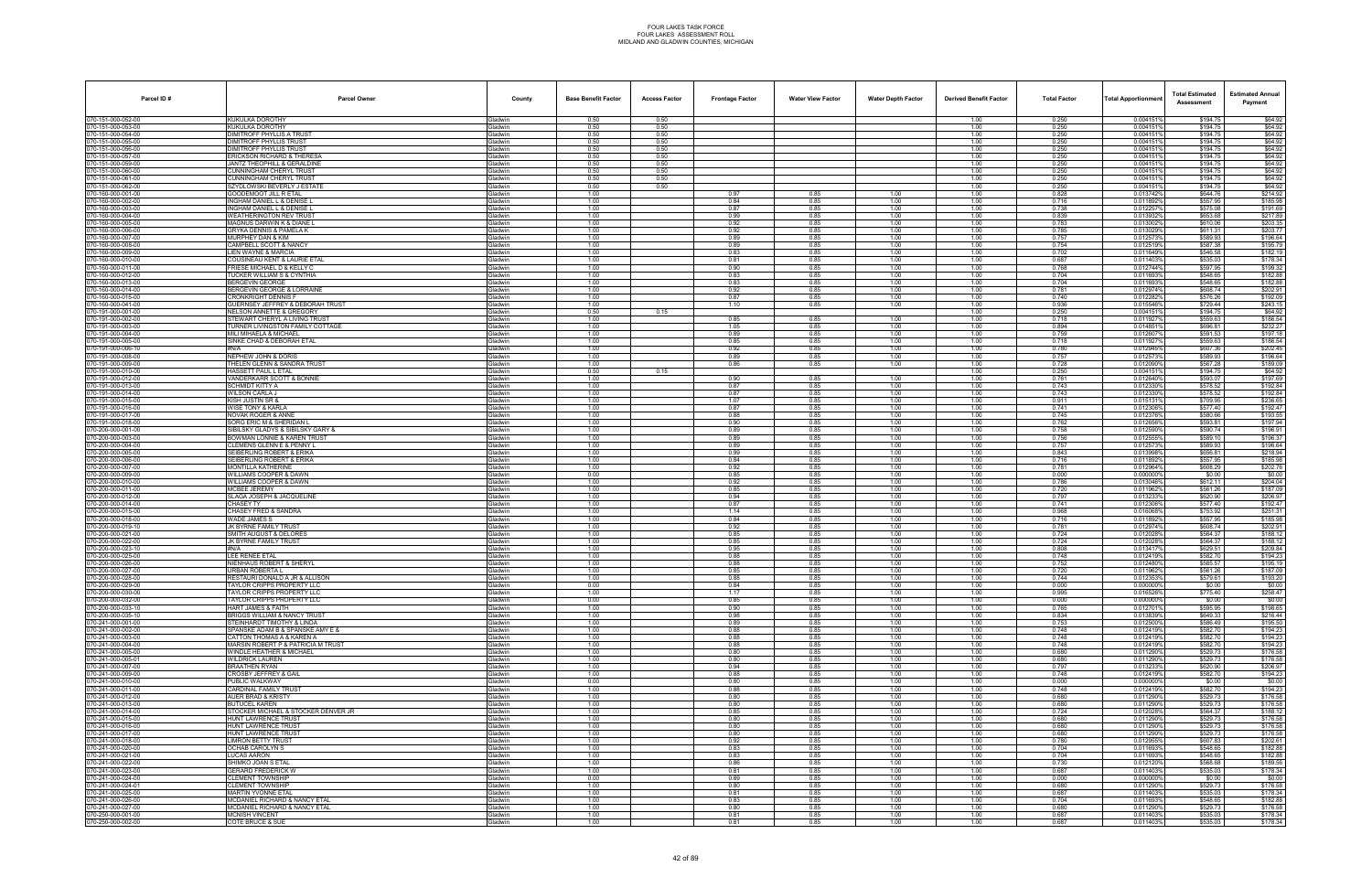| Parcel ID#                               | <b>Parcel Owner</b>                                                           | County                            | <b>Base Benefit Factor</b> | <b>Access Factor</b> | <b>Frontage Factor</b> | <b>Water View Factor</b> | <b>Water Depth Factor</b> | <b>Derived Benefit Factor</b> | <b>Total Factor</b> | Total Apportionmer     | <b>Total Estimated</b><br>Assessment | <b>Estimated Annual</b><br>Payment |
|------------------------------------------|-------------------------------------------------------------------------------|-----------------------------------|----------------------------|----------------------|------------------------|--------------------------|---------------------------|-------------------------------|---------------------|------------------------|--------------------------------------|------------------------------------|
| 070-250-000-003-00                       | SMITH ARLONE & SMITHHALL DIANNE                                               | Gladwin                           | 1.00                       |                      | 0.81                   | 0.85                     | 1.00                      | 1.00                          | 0.690               | 0.011456%              | \$537.52                             | \$179.17                           |
| 070-250-000-004-00                       | MCMATH MICHAEL & ANGELA                                                       | Gladwin                           | 1.00                       |                      | 0.81                   | 0.85                     | 1.00                      | 1.00                          | 0.687               | 0.011403%              | \$535.03                             | \$178.34                           |
| 70-250-000-005-00<br>070-250-000-006-00  | ESTER LARRY & TERESA<br>GROSSMAN DOUGLAS & KIMBERLY                           | <b>Gladwin</b><br>Gladwin         | 1.00<br>1.00               |                      | 0.83<br>0.81           | 0.85<br>0.85             | 1.00<br>1.00              | 1.00<br>1.00                  | 0.707<br>0.687      | 0.011736%<br>0.0114039 | \$550.64<br>\$535.03                 | \$183.55<br>\$178.34               |
| 70-250-000-007-00                        | SULLIVAN MICHAEL T                                                            | Gladwin                           | 1.00                       |                      | 0.81                   | 0.85                     | 1.00                      | 1.00                          | 0.687               | 0.0114039              | \$535.03                             | \$178.34                           |
| 70-250-000-008-00                        | YOMBOR RAYMOND A IRREVOCABLE TR                                               | Gladwin                           | 1.00                       |                      | 0.80                   | 0.85                     | 1.00                      | 1.00                          | 0.683               | 0.0113489              | \$532.43                             | \$177.48                           |
| 70-250-000-009-00<br>70-250-000-010-00   | YOMBOR-REEDY MAUREEN<br>O'DWYER B & JENNINGS K                                | Gladwin<br><b>Jadwin</b>          | 1.00<br>1.00               |                      | 0.81<br>0.81           | 0.85<br>0.85             | 1.00<br>1.00              | 1.00<br>1.00                  | 0.687<br>0.687      | 0.011403%<br>0.0114039 | \$535.03<br>\$535.03                 | \$178.34<br>\$178.34               |
| 70-250-000-011-00                        | WILLETT FAMILY TRUST                                                          | Gladwin                           | 1.00                       |                      | 0.81                   | 0.85                     | 1.00                      | 1.00                          | 0.687               | 0.011403%              | \$535.03                             | \$178.34                           |
| 70-250-000-012-00                        | HURD RICHARD JR                                                               | Gladwin                           | 1.00                       |                      | 0.90                   | 0.85                     | 1.00                      | 1.00                          | 0.768               | 0.012758%              | \$598.59                             | \$199.53                           |
| 70-250-000-014-00<br>70-250-000-015-00   | UNGARO RONNY & BARBARA ANN<br>O'DWYER BRYANT R & KAREN A                      | <b>Gladwin</b><br>Gladwin         | 1.00<br>1.00               |                      | 0.81<br>0.97           | 0.85<br>0.85             | 1.00<br>1.00              | 1.00<br>1.00                  | 0.687<br>0.825      | 0.0114039<br>0.013691% | \$535.03<br>\$642.38                 | \$178.34<br>\$214.13               |
| 70-250-000-016-00                        | SEDMAK MARK REV TRUST                                                         | <b>Gladwin</b>                    | 1.00                       |                      | 0.93                   | 0.85                     | 1.00                      | 1.00                          | 0.787               | 0.0130709              | \$613.26                             | \$204.42                           |
| 70-250-000-018-00                        | DOEBLER ALAN & MARILYN                                                        | <b>Gladwin</b>                    | 1.00                       |                      | 0.80                   | 0.85                     | 1.00                      | 1.00                          | 0.683               | 0.0113489              | \$532.43                             | \$177.48                           |
| 70-250-000-019-00<br>70-250-000-020-00   | OSTASZEWSKI AARON & ERIKA<br>LAMB PAUL & DEBRA                                | Gladwin<br>Gladwin                | 1.00<br>1.00               |                      | 0.80<br>0.80           | 0.85<br>0.85             | 1.00<br>1.00              | 1.00<br>1.00                  | 0.683<br>0.683      | 0.011348%<br>0.011348% | \$532.43<br>\$532.43                 | \$177.48<br>\$177.48               |
| 70-250-000-021-00                        | LAMB PAUL & DEBRA                                                             | Gladwin                           | 1.00                       |                      | 0.80                   | 0.85                     | 1.00                      | 1.00                          | 0.683               | 0.011348%              | \$532.43                             | \$177.48                           |
| 70-250-000-022-00                        | COLEMAN BRITTEN & ROXANE L                                                    | <b>Gladwin</b>                    | 1.00                       |                      | 0.80                   | 0.85                     | 1.00                      | 1.00                          | 0.683               | 0.011348%              | \$532.43                             | \$177.48                           |
| 70-250-000-023-00                        | POTERE JEFFREY & CAROL                                                        | Gladwin                           | 1.00                       |                      | 0.81                   | 0.85                     | 1.00                      | 1.00                          | 0.687               | 0.011403%              | \$535.03                             | \$178.34                           |
| 70-250-000-024-00<br>70-250-000-025-00   | GUERNSEY JEFFREY S<br><b>SULLIVAN TODD</b>                                    | Gladwin<br>Gladwin                | 1.00<br>1.00               |                      | 0.81<br>0.80           | 0.85<br>0.85             | 1.00<br>1.00              | 1.00<br>1.00                  | 0.687<br>0.680      | 0.0114039<br>0.011290% | \$535.03<br>\$529.73                 | \$178.34<br>\$176.58               |
| 70-260-000-001-00                        | <b>BRADY SHIRLEY TRUST</b>                                                    | Gladwin                           | 1.00                       |                      | 0.82                   | 0.85                     | 1.00                      | 1.00                          | 0.693               | 0.011507%              | \$539.92                             | \$179.97                           |
| 70-260-000-002-00                        | )WENS GARY & DENKINS-OWENS LESLIE                                             | <b>Gladwin</b>                    | 1.00                       |                      | 0.82                   | 0.85                     | 1.00                      | 1.00                          | 0.693               | 0.011507               | \$539.92                             | \$179.97                           |
| 70-260-000-003-00<br>70-260-000-004-00   | <b>GEORGE DAVID</b><br>GRIFFEN STEVEN C & JOAN A ETAL                         | <b>Gladwin</b><br>Gladwin         | 1.00<br>1.00               |                      | 0.82<br>0.85           | 0.85<br>0.85             | 1.00<br>1.00              | 1.00<br>1.00                  | 0.693<br>0.718      | 0.0115079<br>0.011927  | \$539.92<br>\$559.63                 | \$179.97<br>\$186.54               |
| 070-260-000-005-00                       | DOBIS FREDERICK L & TERESA A ETAL                                             | Gladwin                           | 1.00                       |                      | 1.03                   | 0.85                     | 1.00                      | 1.00                          | 0.876               | 0.014544%              | \$682.38                             | \$227.46                           |
| 70-260-000-006-00                        | <b>GENDREGSKE MARK</b>                                                        | <b>Gladwin</b>                    | 1.00                       |                      | 0.90                   | 0.85                     | 1.00                      | 1.00                          | 0.769               | 0.0127719              | \$599.22                             | \$199.74                           |
| 70-260-000-008-00                        | <b>SENDREGSKE MARK &amp; TRACI</b>                                            | <b>Gladwin</b>                    | 1.00                       |                      | 0.84                   | 0.85                     | 1.00                      | 1.00                          | 0.714               | 0.0118559              | \$556.22                             | \$185.41                           |
| 70-260-000-009-00<br>70-290-000-001-00   | SIENKIEWICZ FRANCISZEK & STEFANIA &<br>KONEVAL KEVIN & MICHELLE ETAL          | <b>Gladwin</b><br>Gladwin         | 1.00<br>1.00               |                      | 0.89<br>0.91           | 0.85<br>0.75             | 1.00<br>1.00              | 1.00<br>1.00                  | 0.753<br>0.685      | 0.012500%<br>0.011366% | \$586.49<br>\$533.27                 | \$195.50<br>\$177.76               |
| 070-290-000-002-00                       | <b>BREWIS CARY &amp; KATHLEEN ETAL</b>                                        | Gladwin                           | 1.00                       |                      | 0.98                   | 0.75                     | 1.00                      | 1.00                          | 0.735               | 0.012211%              | \$572.94                             | \$190.98                           |
| 70-290-000-003-01                        | <b>CHRYCZYK JOSEPH F &amp; STROBEL ANDREA</b>                                 | <b>Gladwin</b>                    | 1.00                       |                      | 0.91                   | 0.75                     | 1.00                      | 1.00                          | 0.681               | 0.0113039              | \$530.33                             | \$176.78                           |
| 70-290-000-004-00<br>70-290-000-005-00   | JORDAN JOHN & CINDY<br>HARRISON DEBORAH & HALL AMANDA &                       | <b>Gladwin</b><br><b>Gladwin</b>  | 1.00<br>1.00               |                      | 0.88<br>0.91           | 0.75<br>0.75             | 1.00<br>1.00              | 1.00<br>1.00                  | 0.660<br>0.685      | 0.010958%<br>0.011375% | \$514.15<br>\$533.73                 | \$171.38<br>\$177.91               |
| 70-290-000-006-00                        | CHRISTENSEN JAMES E & KATHY L                                                 | Gladwin                           | 1.00                       |                      | 0.93                   | 0.75                     | 1.00                      | 1.00                          | 0.698               | 0.011590%              | \$543.79                             | \$181.26                           |
| 70-290-000-007-10                        | <b>MCHUGH PAT &amp; TRACY</b>                                                 | Gladwin                           | 1.00                       |                      | 1.31                   | 0.75                     | 1.00                      | 1.00                          | 0.980               | 0.016272%              | \$763.46                             | \$254.49                           |
| 70-290-000-009-00                        | MCHUGH PAT & TRACY<br><b>REWIS CARY &amp; KATHLEEN</b>                        | Gladwin                           | 1.00                       |                      | 0.97                   | 0.75                     | 1.00                      | 1.00                          | 0.728               | 0.0120809              | \$566.81                             | \$188.94                           |
| 70-290-000-010-00<br>70-290-000-011-00   | <b>FLETCHER JEFFREY</b>                                                       | <b>i</b> ladwin<br><b>Gladwin</b> | 1.00<br>1.00               |                      | 0.83<br>0.87           | 0.75<br>0.75             | 1.00<br>1.00              | 1.00<br>1.00                  | 0.619<br>0.654      | 0.0102799<br>0.010858% | \$482.28<br>\$509.47                 | \$160.76<br>\$169.82               |
| 70-290-000-012-00                        | <b>BAUMGART SCOTT</b>                                                         | Gladwin                           | 1.00                       |                      | 1.00                   | 0.75                     | 1.00                      | 1.00                          | 0.748               | 0.012427               | \$583.06                             | \$194.35                           |
| 070-290-000-013-00                       | <b>TARRANT THOMAS G ETAL</b>                                                  | Gladwin                           | 1.00                       |                      | 0.90                   | 0.75                     | 1.00                      | 1.00                          | 0.677               | 0.011232%              | \$527.03                             | \$175.68                           |
| 70-290-000-014-00<br>70-290-000-015-00   | DOWNIE KENNETH L & BRADSHAW SASHA A<br>IOCKING JAY & SUE                      | <b>Gladwin</b><br><b>Gladwin</b>  | 1.00<br>1.00               |                      | 0.90<br>0.86           | 0.75<br>0.75             | 1.00<br>1.00              | 1.00<br>1.00                  | 0.678<br>0.644      | 0.0112579<br>0.010694% | \$528.17<br>\$501.78                 | \$176.06<br>\$167.26               |
| 70-290-000-016-00                        | <b>TOCKING JAY R &amp; SUSAN L</b>                                            | <b>Gladwin</b>                    | 1.00                       |                      | 0.86                   | 0.75                     | 1.00                      | 1.00                          | 0.649               | 0.010769%              | \$505.26                             | \$168.42                           |
| 70-290-000-017-00                        | JOHNSON STEVEN & JENNIFER                                                     | Gladwin                           | 1.00                       |                      | 0.91                   | 0.75                     | 1.00                      | 1.00                          | 0.679               | 0.0112809              | \$529.27                             | \$176.42                           |
| 70-290-000-019-10                        | BENTLEY MELISSA                                                               | Gladwin                           | 1.00<br>1.00               |                      | 0.99<br>0.93           | 0.75<br>0.75             | 1.00<br>1.00              | 1.00<br>1.00                  | 0.742<br>0.700      | 0.012313%<br>0.0116199 | \$577.71<br>\$545.17                 | \$192.57                           |
| 70-290-000-021-10<br>70-290-000-023-00   | DUMOULIN TERRENCE R & JULIE L<br>OHNSON RHONDAL & REBECCA L &                 | <b>Gladwin</b><br>iladwin         | 1.00                       |                      | 0.85                   | 0.75                     | 1.00                      | 1.00                          | 0.641               | 0.010641               | \$499.28                             | \$181.72<br>\$166.43               |
| 70-290-000-024-00                        | <b>HENDERSON GAYLE &amp; HOYAL BRIAN</b>                                      | <b>Gladwin</b>                    | 1.00                       |                      | 0.84                   | 0.75                     | 1.00                      | 1.00                          | 0.632               | 0.010493%              | \$492.31                             | \$164.10                           |
| 70-290-000-025-00                        | PINKSTON EDWARD M                                                             | <b>Gladwin</b>                    | 1.00                       |                      | 0.91                   | 0.75                     | 1.00                      | 1.00                          | 0.681               | 0.011314%              | \$530.84                             | \$176.95                           |
| 070-291-000-026-00<br>70-291-000-027-00  | SHOOK NORMAN L & MARILYN J &<br><b>GEROMETTE REV LIVING TRUST</b>             | Gladwin<br><b>Gladwin</b>         | 1.00<br>1.00               |                      | 0.90<br>0.92           | 0.75<br>0.85             | 1.00<br>1.00              | 1.00<br>1.00                  | 0.679<br>0.786      | 0.011269%<br>0.013046% | \$528.73<br>\$612.11                 | \$176.24<br>\$204.04               |
| 70-291-000-028-00                        | LE BLANC DAVID & JOANNE                                                       | <b>Gladwin</b>                    | 1.00                       |                      | 0.92                   | 0.85                     | 1.00                      | 1.00                          | 0.782               | 0.012984%              | \$609.19                             | \$203.06                           |
| 070-291-000-029-00                       | HARWORTH PAUL & DEBORAH                                                       | Gladwin                           | 1.00                       |                      | 0.94                   | 0.85                     | 1.00                      | 1.00                          | 0.795               | 0.013201%              | \$619.39                             | \$206.46                           |
| 70-291-000-030-00<br>070-291-000-031-00  | SCHROEDER JOHN & KATHLEEN<br>ZARACKI THOMAS F                                 | Gladwin<br>Gladwin                | 1.00<br>1.00               |                      | 0.93<br>0.95           | 0.85<br>0.85             | 1.00<br>1.00              | 1.00<br>1.00                  | 0.787<br>0.810      | 0.013070<br>0.013446%  | \$613.26<br>\$630.88                 | \$204.42<br>\$210.29               |
| 70-291-000-032-00                        | <b>KEEHN CHARLES &amp; PATRICIA ETAL</b>                                      | <b>Gladwin</b>                    | 1.00                       |                      | 0.90                   | 0.85                     | 1.00                      | 1.00                          | 0.762               | 0.0126569              | \$593.81                             | \$197.94                           |
| 70-291-000-033-00                        | YONS DENNIS & VICKI                                                           | <b>Gladwin</b>                    | 1.00                       |                      | 0.92                   | 0.85                     | 1.00                      | 1.00                          | 0.783               | 0.0130029              | \$610.06                             | \$203.35                           |
| 070-291-000-034-00                       | YONS DENNIS & VICKI                                                           | <b>Gladwin</b>                    | 1.00                       |                      | 1.02                   | 0.85                     | 1.00                      | 1.00                          | 0.867               | 0.014397%              | \$675.51                             | \$225.17                           |
| 70-291-000-035-00<br>070-291-000-036-00  | DAVIS GENE R & KIM M ETAL<br>NOYCE DENNIS G ETAL                              | <b>Gladwin</b><br>Gladwin         | 1.00<br>1.00               |                      | 0.89<br>0.88           | 0.85<br>0.85             | 1.00<br>1.00              | 1.00<br>1.00                  | 0.759<br>0.752      | 0.012607<br>0.012480%  | \$591.53<br>\$585.57                 | \$197.18<br>\$195.19               |
| 070-291-000-037-00                       | STONE DELMAR & ELAINE                                                         | <b>Jadwin</b>                     | 1.00                       |                      | 0.99                   | 0.85                     | 1.00                      | 1.00                          | 0.844               | 0.0140209              | \$657.83                             | \$219.28                           |
| 070-291-000-038-00                       | LEITHAUSER GWENDOLYN &                                                        | <b>i</b> ladwin                   | 1.00                       |                      | 0.99                   | 0.85                     | 1.00                      | 1.00                          | 0.843               | 0.013998%              | \$656.81                             | \$218.94                           |
| 070-291-000-039-00<br>70-291-000-040-00  | KOCHANEK JOHN A & KATHERINE S<br>PUTNAM JASON W & SUMMER A                    | Gladwin<br>Gladwin                | 1.00<br>1.00               |                      | 0.95<br>1.02           | 0.85<br>0.85             | 1.00<br>1.00              | 1.00<br>1.00                  | 0.805<br>0.869      | 0.013357%<br>0.014434% | \$626.72<br>\$677.26                 | \$208.91<br>\$225.75               |
| 070-291-000-041-00                       | MONDOUX FAMILY TRUST                                                          | Gladwin                           | 1.00                       |                      | 1.06                   | 0.85                     | 1.00                      | 1.00                          | 0.902               | 0.014979%              | \$702.79                             | \$234.26                           |
| 70-291-000-042-00                        | BREWER PAUL & STEVEN                                                          | <b>Gladwin</b>                    | 1.00                       |                      | 0.94                   | 0.85                     | 1.00                      | 1.00                          | 0.801               | 0.013296%              | \$623.85                             | \$207.95                           |
| 70-291-000-043-00<br>070-291-000-044-00  | RICCINTO BRETT & NICOLE<br>HOGREBE WILLIAM JR & PATRICIA                      | <b>Gladwin</b><br>Gladwin         | 1.00<br>1.00               |                      | 0.91<br>0.96           | 0.85<br>0.85             | 1.00<br>1.00              | 1.00<br>1.00                  | 0.774<br>0.817      | 0.012846%<br>0.013558% | \$602.75<br>\$636.16                 | \$200.92<br>\$212.05               |
| 70-291-000-045-10                        | RICE LAWRENCE & PETRINA                                                       | Gladwin                           | 1.00                       |                      | 1.51                   | 0.85                     | 1.00                      | 1.00                          | 1.284               | 0.0213159              | \$1,000.12                           | \$333.37                           |
| 070-291-000-047-00                       | NOWACKI HARRY & CHRISTA                                                       | Gladwin                           | 1.00                       |                      | 1.34                   | 0.85                     | 1.00                      | 1.00                          | 1.136               | 0.018861%              | \$884.94                             | \$294.98                           |
| 70-291-000-048-00                        | NOWACKI HARRY & CHRISTA                                                       | <b>Gladwin</b>                    | 1.00                       |                      | 0.92                   | 0.85                     | 1.00                      | 1.00                          | 0.782               | 0.012984%              | \$609.19                             | \$203.06                           |
| 70-291-000-049-10<br>070-291-000-052-00  | DERTHICK ROBERT A & SUSAN L<br>DRAYTON DAVE & SHERRI                          | <b>Gladwin</b><br>Gladwin         | 1.00<br>1.00               |                      | 1.33<br>0.92           | 0.85<br>0.85             | 1.00<br>1.00              | 1.00<br>1.00                  | 1.127<br>0.782      | 0.0187039<br>0.012984% | \$877.56<br>\$609.19                 | \$292.52<br>\$203.06               |
| 70-291-000-053-00                        | DRAYTON DAVID A & SHERRI I                                                    | Gladwin                           | 1.00                       |                      | 0.93                   | 0.85                     | 1.00                      | 1.00                          | 0.793               | 0.013168%              | \$617.86                             | \$205.95                           |
| 070-291-000-054-00                       | <b>BUNKER ROBERT &amp; JANICE</b>                                             | Gladwin                           | 1.00                       |                      | 0.95                   | 0.85                     | 1.00                      | 1.00                          | 0.810               | 0.013446%              | \$630.88                             | \$210.29                           |
| 70-291-000-055-00<br>70-291-000-056-00   | <b>BUNKER ROBERT &amp; JANICE</b><br>YAROCH SCOTT A & GLENNA M ETAL           | <b>Gladwin</b><br><b>Gladwin</b>  | 1.00<br>1.00               |                      | 0.95<br>1.01           | 0.85<br>0.85             | 1.00<br>1.00              | 1.00<br>1.00                  | 0.810<br>0.856      | 0.013446%<br>0.014205% | \$630.88<br>\$666.49                 | \$210.29<br>\$222.16               |
| 070-291-000-057-00                       | RUFF SHAWN & KINDRA                                                           | Gladwin                           | 1.00                       |                      | 0.91                   | 0.85                     | 1.00                      | 1.00                          | 0.776               | 0.012881%              | \$604.37                             | \$201.46                           |
| 70-291-000-058-00                        | ROSELLI ANTHONY D                                                             | Gladwin                           | 1.00                       |                      | 0.86                   | 0.85                     | 1.00                      | 1.00                          | 0.733               | 0.0121779              | \$571.35                             | \$190.45                           |
| 070-291-000-059-00<br>70-291-000-060-00  | ROSELLI ANTHONY D<br><b>ISCHER MICHAEL E &amp; CANDICE A</b>                  | Gladwin<br>Gladwin                | 1.00<br>1.00               |                      | 0.86<br>0.86           | 0.85<br>0.85             | 1.00<br>1.00              | 1.00<br>1.00                  | 0.733<br>0.733      | 0.012177%<br>0.0121779 | \$571.35<br>\$571.35                 | \$190.45<br>\$190.45               |
| 70-291-000-061-00                        | HISM RANDALL:                                                                 | <b>Gladwin</b>                    | 1.00                       |                      | 0.85                   | 0.85                     | 1.00                      | 1.00                          | 0.724               | 0.0120289              | \$564.37                             | \$188.12                           |
| 070-291-000-062-00                       | HENNESSEY MARQUETTE GALLEGO                                                   | Gladwin                           | 1.00                       |                      | 0.86                   | 0.85                     | 1.00                      | 1.00                          | 0.733               | 0.012177%              | \$571.35                             | \$190.45                           |
| 070-291-000-063-00<br>070-291-000-064-00 | <b>PROCTOR BARBARA &amp; ANDREW</b><br><b>GRADOWSKI EDWARD &amp; CHARLOTT</b> | Gladwin                           | 1.00<br>1.00               |                      | 0.88<br>0.91           | 0.85<br>0.85             | 1.00<br>1.00              | 1.00                          | 0.748<br>0.771      | 0.012419%              | \$582.70<br>\$600.45                 | \$194.23<br>\$200.15               |
| 70-291-000-065-00                        | JANKOWSKI DANIEL & MARGARET                                                   | Gladwin<br>Gladwin                | 1.00                       |                      | 0.80                   | 0.85                     | 1.00                      | 1.00<br>1.00                  | 0.680               | 0.012797%<br>0.011290% | \$529.73                             | \$176.58                           |
| 70-291-000-066-00                        | KAY ANTHONY & LINDA                                                           | <b>Gladwin</b>                    | 0.00                       |                      |                        | 0.85                     | 1.00                      | 1.00                          | 0.000               | 0.000000%              | \$0.00                               | \$0.00                             |
| 070-291-000-068-00                       | JORDAN JOHN & CINDY                                                           | Gladwin                           | 1.00                       |                      | 0.88                   | 0.85                     | 1.00                      | 1.00                          | 0.749               | 0.012440%              | \$583.68                             | \$194.56                           |
| 70-291-000-069-00<br>080-001-200-000-00  | NOWACKI HARRY & CHRISTA<br>COPELAND, JAMES F ET UX                            | Gladwin<br>Midland                | 1.00<br>1.00               |                      | 0.85<br>0.93           | 0.85<br>1.00             | 1.00<br>1.00              | 1.00<br>1.00                  | 0.723<br>0.935      | 0.011996%<br>0.015518% | \$562.84<br>\$728.09                 | \$187.61<br>\$242.70               |
| 080-001-200-020-00                       | <b>MYERS, TRAVIS R</b>                                                        | Midland                           | 1.00                       |                      | 0.90                   | 1.00                     | 1.00                      | 1.00                          | 0.904               | 0.015007%              | \$704.12                             | \$234.71                           |
| 80-001-200-040-00                        | MYERS, TRAVIS R                                                               | Midland                           | 1.00                       |                      | 0.80                   | 1.00                     | 1.00                      | 1.00                          | 0.800               | 0.013282%              | \$623.21                             | \$207.74                           |
| 080-001-200-060-00<br>080-001-200-080-00 | NIXON, GARY<br>BERNIER. GILBERT A                                             | Midland<br>Midland                | 1.00<br>1.00               |                      | 0.88<br>0.88           | 1.00<br>1.00             | 1.00<br>1.00              | 1.00<br>1.00                  | 0.880<br>0.880      | 0.014611%<br>0.014611% | \$685.53<br>\$685.53                 | \$228.51<br>\$228.51               |
| 080-001-200-100-00                       | DEGEER, BETH J & DEGEER, JACK E                                               | Midland                           | 1.00                       |                      | 0.90                   | 1.00                     | 1.00                      | 1.00                          | 0.904               | 0.015009%              | \$704.23                             | \$234.74                           |
|                                          |                                                                               |                                   |                            |                      |                        |                          |                           |                               |                     |                        |                                      |                                    |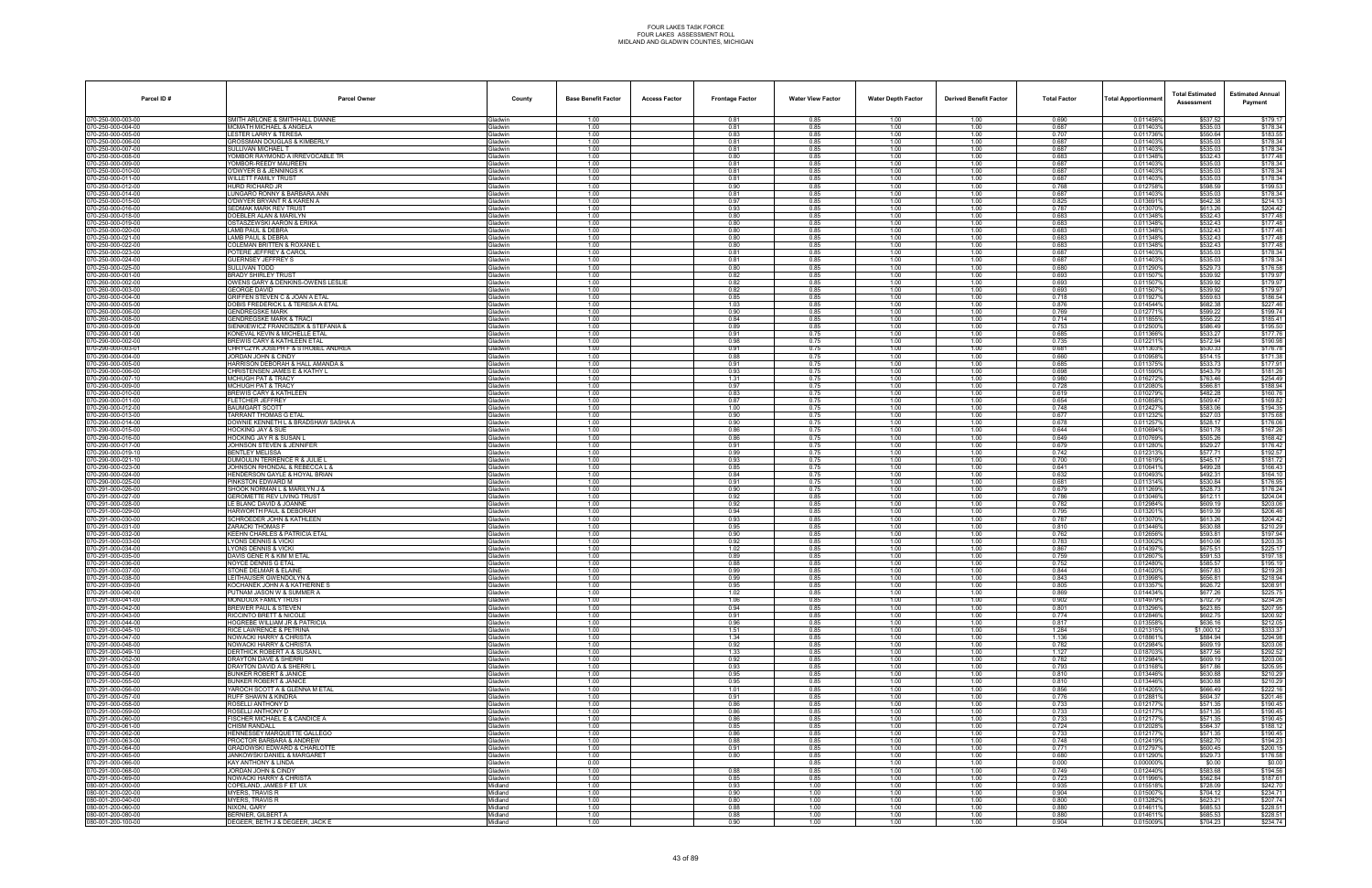| HUSS, MARGARET G<br>0.016061%<br>\$753.60<br>1.00<br>0.97<br>1.00<br>1.00<br>1.00<br>0.967<br>\$251.20<br>Midland<br>HUSS, BILLY J ET AL<br>1.00<br>0.904<br>\$704.23<br>080-001-200-140-00<br>Midland<br>0.90<br>1.00<br>1.00<br>1.00<br>0.015009%<br>\$234.74<br>080-001-200-160-00<br>MCGUIRE, JAMES & CARR<br>Midland<br>1.00<br>0.88<br>1.00<br>1.00<br>1.00<br>0.880<br>0.0146119<br>\$685.53<br>\$228.51<br>KEYES, JAMES & LORI H&W<br>1.00<br>0.887<br>0.014728%<br>\$691.03<br>\$230.34<br>Midland<br>0.89<br>1.00<br>1.00<br>1.00<br>0.81<br>0.727<br>80-001-200-190-00<br><b>BACALL, IKE</b><br>Midland<br>1.00<br>1.00<br>0.90<br>1.00<br>0.012074%<br>\$566.50<br>\$188.83<br>0.00<br>0.91<br>1.00<br>0.90<br>\$0.00<br>\$0.00<br>080-001-200-200-00<br>FAN, NAIYUN<br>Midland<br>1.00<br>0.000<br>0.000000%<br>0.90<br>0.000<br>\$0.00<br>\$0.00<br>80-001-200-220-00<br>SCHALK, KIMBERLY S & CHRIS A W&H<br>Midland<br>0.00<br>0.80<br>1.00<br>1.00<br>0.0000009<br>\$604.96<br>80-001-200-230-00<br>BOOTH, CASEY & DANIELLE<br>Midland<br>1.00<br>0.86<br>1.00<br>0.90<br>1.00<br>0.777<br>0.0128939<br>\$201.65<br>GEIGER, LINDA<br>1.00<br>1.44<br>0.90<br>0.70<br>0.908<br>0.015079%<br>\$707.52<br>\$235.84<br>Midland<br>1.00<br>0.00<br>0.85<br>0.000<br>80-001-200-250-00<br>MCNALLY, HENRY & RHONDA B<br>Midland<br>1.00<br>0.90<br>1.00<br>0.000000%<br>\$0.00<br>\$0.00<br>080-001-200-255-00<br>SIEG, KENNETH G & CAROL R H&W<br>0.00<br>0.87<br>1.00<br>1.00<br>1.00<br>0.000<br>0.000000%<br>\$0.00<br>\$0.00<br>Midland<br>0.00<br>0.94<br>1.00<br>1.00<br>0.000<br>\$0.00<br>SURPRENANT, DAVID C ET UX<br>Midland<br>1.00<br>0.000000%<br>\$0.00<br>MARTIN, DONALD J ET UX<br>Midland<br>0.00<br>0.90<br>1.00<br>0.90<br>1.00<br>0.000<br>0.000000%<br>\$0.00<br>080-001-200-280-00<br><b>BASORE, SARA L</b><br>1.00<br>0.92<br>0.915<br>0.015192%<br>\$712.83<br>\$237.61<br>Midland<br>1.00<br>1.00<br>1.00<br>0.99<br>0.000<br>HOLLOMAN, KEVIN L & ANN K<br>Midland<br>0.00<br>1.00<br>1.00<br>1.00<br>0.000000%<br>\$0.00<br>\$0.00<br>0.00<br>1.00<br>1.00<br>0.000<br>0.000000%<br>\$0.00<br>\$0.00<br>SCHOENHERR, STEVEN & BETHANY TRUST<br>Midland<br>1.06<br>1.00<br>1.00<br>1.00<br>1.271<br>0.021104%<br>\$330.07<br>80-001-300-010-00<br>FIRTH. THOMAS M & STACY H&W<br>Midland<br>1.27<br>1.00<br>1.00<br>\$990.20<br>\$239.40<br>80-001-300-026-00<br><i>NI</i> LLIAMS. THOMAS E & SANDRA J<br>Midland<br>1.00<br>0.92<br>1.00<br>1.00<br>1.00<br>0.922<br>0.0153079<br>\$718.21<br>\$238.56<br>LAUR, DANIEL T& SUZANN BARRY H&W<br>1.00<br>1.00<br>0.919<br>0.015253%<br>Midland<br>0.92<br>1.00<br>1.00<br>\$715.67<br>\$416.34<br>80-001-300-041-00<br>REENE, MARK E & KATHY T<br>Midland<br>1.00<br>1.60<br>1.00<br>1.00<br>1.00<br>1.603<br>0.026620%<br>\$1,249.01<br>KINKEMA, JOHN E & KATHY G H&W<br>0.00<br>0.91<br>1.00<br>1.00<br>1.00<br>0.000<br>0.000000%<br>\$0.00<br>\$0.00<br>Midland<br>1.00<br>1.00<br>0.903<br>0.014988%<br>\$703.23<br>\$234.41<br>FINK, PAULINE<br>Midland<br>0.90<br>1.00<br>1.00<br>080-001-300-250-00<br>PATRZIK, ADOLPH G ET UX *TRUST<br>Midland<br>0.00<br>0.88<br>1.00<br>1.00<br>1.00<br>0.000<br>0.000000%<br>\$0.00<br>\$0.00<br>HOUK, ERIC W & LYNETTE S TRUST<br>0.00<br>0.87<br>0.000<br>0.000000%<br>\$0.00<br>Midland<br>1.00<br>1.00<br>1.00<br>0.000<br>DEC. DORIS E<br>Midland<br>0.00<br>0.87<br>1.00<br>1.00<br>1.00<br>0.000000%<br>\$0.00<br>080-001-300-280-00<br>DEC, DORIS E<br>0.00<br>0.87<br>1.00<br>1.00<br>1.00<br>0.000<br>0.0000009<br>\$0.00<br>\$0.00<br>Midland<br>0.00<br>0.000<br>\$0.00<br>SCHEIBERT, SEBASTIAN E<br>Midland<br>0.87<br>1.00<br>1.00<br>1.00<br>0.000000%<br>0.000<br>\$0.00<br>80-001-300-300-00<br>SALGANSKI, DAVID & STEPHANIE<br>Midland<br>0.00<br>0.87<br>1.00<br>1.00<br>1.00<br>0.000000%<br>\$0.00<br>080-001-300-310-00<br>GALLANT, DAVID F & JERILYN M<br>0.00<br>0.87<br>1.00<br>0.000<br>\$0.00<br>\$0.00<br>Midland<br>1.00<br>1.00<br>0.000000%<br>SIMMET, STEPHEN S JR<br>Midland<br>0.00<br>0.94<br>1.00<br>1.00<br>1.00<br>0.000<br>0.000000%<br>\$0.00<br>HILL, RICHARD L & KAREN L TRUST<br>0.00<br>0.91<br>1.00<br>1.00<br>1.00<br>0.000<br>0.0000009<br>\$0.00<br>\$0.00<br>Midland<br>0.00<br>1.00<br>0.000<br>0.000000%<br>\$0.00<br>080-001-300-340-00<br>COLLIE, WILLIAM H & CAROL<br>Midland<br>0.81<br>1.00<br>1.00<br>\$0.00<br>CORBAT. RICHARD D JR & SHARLYN L<br>Midland<br>0.00<br>0.81<br>1.00<br>1.00<br>1.00<br>0.000<br>0.000000%<br>\$0.00<br>GENSEL, BETTY & GENSEL, MICHAEL<br>0.00<br>0.000000%<br>Midland<br>0.88<br>1.00<br>1.00<br>1.00<br>0.000<br>\$0.00<br>080-001-300-370-00<br>WATTS. SUZANNE M<br>Midland<br>0.00<br>0.81<br>1.00<br>1.00<br>1.00<br>0.000<br>0.0000009<br>\$0.00<br>\$0.00<br>DODMAN, RICHARD JR & SALENA S<br>0.00<br>0.90<br>1.00<br>1.00<br>1.00<br>0.000<br>0.0000009<br>\$0.00<br>\$0.00<br>Midland<br>1.00<br>0.928<br>DIAMOND S INC<br>Midland<br>1.55<br>0.75<br>0.80<br>1.00<br>0.015411%<br>\$723.10<br>\$241.03<br>1.00<br>0.84<br>0.840<br>\$654.37<br>\$218.12<br>80-002-100-221-00<br>PHILLIPS, JOHN & LESLIE<br>Midland<br>1.00<br>1.00<br>1.00<br>0.0139479<br>\$224.06<br>BAILEY, BRIAN E & LISA A<br>1.00<br>1.00<br>0.863<br>0.014326%<br>\$672.18<br>Midland<br>0.86<br>1.00<br>1.00<br>\$218.12<br>80-002-100-250-00<br>THORNTON FAMILY TRUST<br>Midland<br>1.00<br>0.84<br>1.00<br>1.00<br>1.00<br>0.840<br>0.013947%<br>\$654.37<br>080-002-100-260-00<br>THORNTON FAMILY TRUST<br>1.00<br>0.80<br>1.00<br>1.00<br>1.00<br>0.800<br>0.013282%<br>\$623.21<br>\$207.74<br>Midland<br>1.00<br>0.840<br>0.013947%<br>\$218.12<br>FRAKES, WILMA D & DRURY, LISA<br>Midland<br>0.84<br>1.00<br>1.00<br>1.00<br>\$654.37<br>1.00<br>0.840<br>0.013947%<br>\$654.37<br>\$218.12<br>80-002-100-290-00<br>FINI. DELFO<br>Midland<br>0.84<br>1.00<br>1.00<br>1.00<br>\$231.97<br>080-002-100-300-00<br>SWANSON, PALMER C ET UX TRUST<br>1.00<br>0.89<br>0.014832%<br>\$695.92<br>Midland<br>1.00<br>1.00<br>1.00<br>0.893<br>SMITH, WILLIAM E & CORINNE K H&W<br>Midland<br>1.00<br>0.90<br>1.00<br>1.00<br>1.00<br>0.904<br>0.015009%<br>\$704.23<br>\$234.74<br>WRONA, JEFFREY M ET UX<br>1.00<br>0.91<br>1.00<br>1.00<br>1.00<br>0.913<br>0.015154%<br>\$711.03<br>\$237.01<br>Midland<br>\$218.12<br>80-002-100-340-00<br>BARDEN, CATHY J & FRED T TRUST<br>Midland<br>1.00<br>0.84<br>1.00<br>1.00<br>1.00<br>0.840<br>0.013947%<br>\$654.37<br>1.00<br>1.018<br>\$264.22<br>80-002-100-350-00<br>WIEDENBEIN, MICHELLE<br>Midland<br>1.02<br>1.00<br>1.00<br>1.00<br>0.016894%<br>\$792.65<br>1.00<br>0.015275%<br>\$238.90<br>80-002-100-380-00<br>NICHOLS, RUSSELL W<br>0.92<br>1.00<br>1.00<br>1.00<br>0.920<br>\$716.69<br>Midland<br>\$251.44<br>80-002-100-400-00<br>BERTHIAUME. LOIS J<br>Midland<br>1.00<br>0.97<br>1.00<br>1.00<br>1.00<br>0.968<br>0.0160779<br>\$754.32<br>MILLER, RANDALL S & MELISSA P ET AL<br>1.00<br>1.15<br>1.00<br>1.00<br>1.00<br>1.151<br>0.019118%<br>\$897.02<br>\$299.01<br>Midland<br>1.00<br>\$227.30<br>BOWLAND, CURTICE & RHONDA<br>Midland<br>0.88<br>1.00<br>1.00<br>1.00<br>0.875<br>0.014533%<br>\$681.89<br>1.00<br>0.88<br>0.875<br>0.014533%<br>\$681.89<br>\$227.30<br>80-002-100-440-00<br><b>3OWLAND, CURTICE</b><br>Midland<br>1.00<br>1.00<br>1.00<br>PAETZ, JAMES C & JANET R H&W<br>\$757.04<br>\$252.35<br>1.00<br>0.97<br>0.972<br>0.016135%<br>Midland<br>1.00<br>1.00<br>1.00<br>SIMMET, STEPHEN S JR<br>Midland<br>0.00<br>1.00<br>1.00<br>0.000<br>0.000000%<br>\$0.00<br>\$0.00<br>080-002-400-010-00<br>HILL, RICHARD L & KAREN L TRUST<br>Midland<br>1.00<br>0.94<br>1.00<br>0.90<br>1.00<br>0.848<br>0.014078%<br>\$660.55<br>\$220.18<br>\$201.65<br>80-002-400-030-00<br>COLLIE, WILLIAM H & CAROL A H&W<br>Midland<br>1.00<br>0.86<br>1.00<br>0.90<br>1.00<br>0.777<br>0.012893%<br>\$604.96<br>CORBAT. RICHARD D JR & SHARLYN L<br>1.00<br>0.777<br>\$604.96<br>\$201.65<br>80-002-400-040-00<br>Midland<br>0.86<br>1.00<br>0.90<br>1.00<br>0.012893%<br>080-002-400-050-00<br>1.00<br>\$213.31<br>GENSEL, BETTY & GENSEL, MICHAEL<br>0.91<br>1.00<br>0.90<br>1.00<br>0.821<br>0.013639%<br>\$639.92<br>Midland<br>80-002-400-060-00<br>WATTS. SUZANNE M<br>Midland<br>1.00<br>0.86<br>1.00<br>0.90<br>1.00<br>0.777<br>0.012893<br>\$604.96<br>\$201.65<br>KELLY, DANNY L JR<br>Midland<br>1.00<br>0.91<br>1.00<br>1.00<br>1.00<br>0.912<br>0.0151419<br>\$710.40<br>\$236.80<br>080-002-400-088-00<br>DRAVES REVOCABLE TRUST<br>Midland<br>1.00<br>0.91<br>1.00<br>1.00<br>1.00<br>0.912<br>0.0151419<br>\$710.40<br>\$236.80<br>DODMAN, RICHARD JR & SALENA S<br>Midland<br>1.00<br>1.00<br>0.838<br>0.013908%<br>\$652.55<br>\$217.52<br>0.93<br>1.00<br>0.90<br>WAGNER, DENNIS A ET AL<br>0.017529%<br>\$822.45<br>Midland<br>1.00<br>1.06<br>1.00<br>1.00<br>1.00<br>1.056<br>080-002-400-320-00<br>WEISBRODT, JAMES E ET UX<br>Midland<br>1.00<br>0.94<br>1.00<br>1.00<br>1.00<br>0.939<br>0.015591%<br>\$731.52<br>\$243.84<br>WALKER, PHILIP R ET UX<br>Midland<br>1.00<br>0.91<br>1.00<br>1.00<br>1.00<br>0.913<br>0.015154%<br>\$711.03<br>\$237.01<br>0.016515%<br>STARK, LARRY D ET UX<br>Midland<br>1.00<br>0.99<br>1.00<br>1.00<br>1.00<br>0.995<br>\$774.88<br>\$258.29<br>MORSE, JONATHAN W & ELLEN M TRUST<br>1.00<br>0.926<br>0.015377%<br>\$240.50<br>80-002-400-360-00<br>Midland<br>0.93<br>1.00<br>1.00<br>1.00<br>\$721.49<br>\$240.93<br>PROCUNIER, KIM & DENISE H&W<br>1.00<br>1.00<br>0.928<br>0.015405%<br>\$722.78<br>Midland<br>0.93<br>1.00<br>1.00<br>CLARK. THOMAS ET UX<br>Midland<br>1.00<br>0.90<br>1.00<br>1.00<br>1.00<br>0.905<br>0.015025%<br>\$704.97<br>\$234.99<br>080-002-400-450-00<br>WOLOHAN, TIMOTHY & KRISTI TRUSTS<br>Midland<br>1.00<br>0.90<br>1.00<br>1.00<br>1.00<br>0.904<br>0.015009%<br>\$704.23<br>\$234.74<br>1.00<br>0.974<br>0.016167%<br>\$758.54<br>LABONVILLE, MARK O & SUE A TRUST<br>Midland<br>0.97<br>1.00<br>1.00<br>1.00<br>\$252.85<br>Midland<br>1.00<br>1.00<br>2.00<br>3.473<br>0.057662%<br>\$2,705.49<br>\$901.83<br>LATTER DAY SAINTS CHURCH<br>1.74<br>1.00<br>080-011-100-065-00<br>HOUGH, J CHRISTOPHER & CHERYL TRUST<br>1.00<br>0.92<br>0.923<br>0.015328%<br>\$719.19<br>\$239.73<br>Midland<br>1.00<br>1.00<br>1.00<br>JEROME TOWNSHIP LAND LLC<br>Midland<br>0.00<br>0.93<br>0.75<br>0.90<br>2.00<br>0.000<br>0.000000%<br>\$0.00<br>\$0.00<br>080-011-100-250-00<br>Midland<br>1.00<br>0.86<br>0.75<br>0.80<br>1.00<br>0.515<br>0.008555%<br>\$401.42<br>\$133.81<br>#N/A<br>ARMSTRONG, KENT C & TONYA M<br>0.548<br>080-011-100-260-00<br>Midland<br>1.00<br>0.91<br>0.75<br>0.80<br>1.00<br>0.009092%<br>\$426.62<br>\$142.21<br>0.80<br>0.495<br>\$385.82<br>\$128.61<br>BAYLIS, LIZA<br>Midland<br>1.00<br>0.83<br>0.75<br>1.00<br>0.008223%<br>0.009178%<br>080-011-100-290-00<br>ARSON, KENNETH J & MELANIE<br>1.00<br>0.92<br>0.80<br>0.553<br>\$430.63<br>\$143.54<br>Midland<br>0.75<br>1.00<br>080-011-100-295-00<br><b>BOBBIES REAL ESTATE LLC</b><br>Midland<br>1.00<br>0.80<br>0.75<br>0.80<br>1.00<br>0.480<br>0.007969%<br>\$373.93<br>\$124.64<br>COMSTOCK, DARIN<br>Midland<br>1.00<br>0.90<br>0.75<br>0.80<br>1.00<br>0.541<br>0.008976%<br>\$421.15<br>\$140.38<br>1.00<br>0.500<br>0.008303%<br>\$389.56<br>080-011-100-305-00<br>BETRON, RICHARD E JR ET UX<br>Midland<br>0.83<br>0.75<br>0.80<br>1.00<br>\$129.85<br>BETRON, RICHARD E SR<br>1.00<br>0.83<br>0.80<br>1.00<br>0.501<br>0.008313%<br>\$390.04<br>\$130.01<br>080-011-100-310-00<br>Midland<br>0.75<br>0.009769%<br>1.00<br>0.98<br>0.588<br>\$458.35<br>\$152.78<br>Midland<br>0.75<br>0.80<br>1.00<br>#N/A<br>NEVEAU, JAMES C JR & BRIGETTE A<br>Midland<br>1.00<br>0.80<br>0.75<br>0.80<br>1.00<br>0.480<br>0.007969%<br>\$373.93<br>\$124.64<br>080-011-400-060-00<br>Midland<br>1.00<br>1.47<br>0.75<br>0.80<br>1.00<br>0.879<br>0.014596%<br>\$684.83<br>\$228.28<br>#N/A<br>0.80<br>0.007969%<br>\$373.93<br>NEVEAU, JAMES JR & BRIGETTE H&W<br>Midland<br>1.00<br>0.80<br>0.75<br>1.00<br>0.480<br>\$124.64<br>0.80<br>0.498<br>\$387.71<br>FRISBIE, JARED<br>Midland<br>1.00<br>0.83<br>0.75<br>1.00<br>0.008263%<br>\$129.24<br>0.480<br>080-011-400-130-00<br>CROWL, JASON B<br>1.00<br>0.80<br>0.007969%<br>\$373.93<br>\$124.64<br>Midland<br>0.80<br>0.75<br>1.00<br>KOLE, TERASA A *TRUST #1*<br>Midland<br>1.00<br>0.80<br>0.75<br>0.80<br>1.00<br>0.480<br>0.007969%<br>\$373.93<br>\$124.64<br>PRECZEWSKI, WILLIAM<br>Midland<br>1.00<br>0.84<br>0.75<br>0.80<br>1.00<br>0.504<br>0.008375%<br>\$392.93<br>\$130.98<br>1.00<br>0.550<br>0.009134%<br>\$428.56<br>080-011-400-170-00<br>JNCOMMON VALLER LLC<br>Midland<br>0.92<br>0.75<br>0.80<br>1.00<br>\$142.85<br>0.931<br>0.015453%<br>\$725.06<br>\$241.69<br>TORRES. NATHAN H ET UX<br>Midland<br>1.00<br>0.93<br>1.00<br>1.00<br>1.00<br>KASTL, PAUL C TRUST<br>1.00<br>0.834<br>0.013855%<br>\$650.07<br>\$216.69<br>Midland<br>0.83<br>1.00<br>1.00<br>1.00<br>080-011-400-370-00<br>KING, TARA S<br>Midland<br>1.00<br>0.86<br>1.00<br>1.00<br>1.00<br>0.863<br>0.014326%<br>\$672.18<br>\$224.06<br>ALCANTARA, CLIFF M<br>Midland<br>1.00<br>0.86<br>1.00<br>1.00<br>1.00<br>0.863<br>0.014326%<br>\$672.18<br>\$224.06 | Parcel ID#         | <b>Parcel Owner</b> | County | <b>Base Benefit Factor</b> | <b>Access Factor</b> | <b>Frontage Factor</b> | <b>Water View Factor</b> | <b>Water Depth Factor</b> | <b>Derived Benefit Factor</b> | <b>Total Factor</b> | <b>Total Apportionmer</b> | <b>Total Estimated</b><br>Assessment | <b>Estimated Annual</b><br>Payment |
|------------------------------------------------------------------------------------------------------------------------------------------------------------------------------------------------------------------------------------------------------------------------------------------------------------------------------------------------------------------------------------------------------------------------------------------------------------------------------------------------------------------------------------------------------------------------------------------------------------------------------------------------------------------------------------------------------------------------------------------------------------------------------------------------------------------------------------------------------------------------------------------------------------------------------------------------------------------------------------------------------------------------------------------------------------------------------------------------------------------------------------------------------------------------------------------------------------------------------------------------------------------------------------------------------------------------------------------------------------------------------------------------------------------------------------------------------------------------------------------------------------------------------------------------------------------------------------------------------------------------------------------------------------------------------------------------------------------------------------------------------------------------------------------------------------------------------------------------------------------------------------------------------------------------------------------------------------------------------------------------------------------------------------------------------------------------------------------------------------------------------------------------------------------------------------------------------------------------------------------------------------------------------------------------------------------------------------------------------------------------------------------------------------------------------------------------------------------------------------------------------------------------------------------------------------------------------------------------------------------------------------------------------------------------------------------------------------------------------------------------------------------------------------------------------------------------------------------------------------------------------------------------------------------------------------------------------------------------------------------------------------------------------------------------------------------------------------------------------------------------------------------------------------------------------------------------------------------------------------------------------------------------------------------------------------------------------------------------------------------------------------------------------------------------------------------------------------------------------------------------------------------------------------------------------------------------------------------------------------------------------------------------------------------------------------------------------------------------------------------------------------------------------------------------------------------------------------------------------------------------------------------------------------------------------------------------------------------------------------------------------------------------------------------------------------------------------------------------------------------------------------------------------------------------------------------------------------------------------------------------------------------------------------------------------------------------------------------------------------------------------------------------------------------------------------------------------------------------------------------------------------------------------------------------------------------------------------------------------------------------------------------------------------------------------------------------------------------------------------------------------------------------------------------------------------------------------------------------------------------------------------------------------------------------------------------------------------------------------------------------------------------------------------------------------------------------------------------------------------------------------------------------------------------------------------------------------------------------------------------------------------------------------------------------------------------------------------------------------------------------------------------------------------------------------------------------------------------------------------------------------------------------------------------------------------------------------------------------------------------------------------------------------------------------------------------------------------------------------------------------------------------------------------------------------------------------------------------------------------------------------------------------------------------------------------------------------------------------------------------------------------------------------------------------------------------------------------------------------------------------------------------------------------------------------------------------------------------------------------------------------------------------------------------------------------------------------------------------------------------------------------------------------------------------------------------------------------------------------------------------------------------------------------------------------------------------------------------------------------------------------------------------------------------------------------------------------------------------------------------------------------------------------------------------------------------------------------------------------------------------------------------------------------------------------------------------------------------------------------------------------------------------------------------------------------------------------------------------------------------------------------------------------------------------------------------------------------------------------------------------------------------------------------------------------------------------------------------------------------------------------------------------------------------------------------------------------------------------------------------------------------------------------------------------------------------------------------------------------------------------------------------------------------------------------------------------------------------------------------------------------------------------------------------------------------------------------------------------------------------------------------------------------------------------------------------------------------------------------------------------------------------------------------------------------------------------------------------------------------------------------------------------------------------------------------------------------------------------------------------------------------------------------------------------------------------------------------------------------------------------------------------------------------------------------------------------------------------------------------------------------------------------------------------------------------------------------------------------------------------------------------------------------------------------------------------------------------------------------------------------------------------------------------------------------------------------------------------------------------------------------------------------------------------------------------------------------------------------------------------------------------------------------------------------------------------------------------------------------------------------------------------------------------------------------------------------------------------------------------------------------------------------------------------------------------------------------------------------------------------------------------------------------------------------------------------------------------------------------------------------------------------------------------------------------------------------------------------------------------------------------------------------------------------------------------------------------------------------------------------------------------------------------------------------------------------------------------------------------------------------------------------------------------------------------------------------------------------------------------------------------------------------------------------------------------------------------------------------------------------------------------------------------------------------------------------------------------------------------------------------------------------------------------------------------------------------------------------------------------------------------------------------------------------------------------------------------------------------------------------------------------------------------------------------------------------------------------------------------------------------------------------------------------------------------------------------------------------------------------------------------------------------------------------------------------------------------------------------------------------------------------------------------------------------------------------------------------------------------------------------------------------------------------------------------------------------------------------------------------------------------------------------------------------------------------------------------------------------------------------------------------------------------------------------------------------------------------------------------------------------------------------------------------------------------------------------------------------------------------------------------------------------------------------------------------------------------------------------------------------------------------------------------------------------------------------------------------------------------------------------------------------------------------------------------------------------------------------------------------------------------------------------------------------------------------------------------------------------------------------------------------------------------------------------------------------------------------------------------------------------------------------------------------------------------------------------------------------------------------------------------------------------------------------------------------------------------------------------------------------------------------------------------------------------------------------------------------------------------------------------------------------------------------------------------------------------------------------------------------------------------------------------------------------------------------------------------------------------------------------------------------------------------------------------------------------------------------------------------------------------------------------------------------------------------------------------------------------------------------------------------------------------------------------------------------------------------------------------------------------------------------------------------------------------------------------------------------------------------------------------------------------------------------|--------------------|---------------------|--------|----------------------------|----------------------|------------------------|--------------------------|---------------------------|-------------------------------|---------------------|---------------------------|--------------------------------------|------------------------------------|
|                                                                                                                                                                                                                                                                                                                                                                                                                                                                                                                                                                                                                                                                                                                                                                                                                                                                                                                                                                                                                                                                                                                                                                                                                                                                                                                                                                                                                                                                                                                                                                                                                                                                                                                                                                                                                                                                                                                                                                                                                                                                                                                                                                                                                                                                                                                                                                                                                                                                                                                                                                                                                                                                                                                                                                                                                                                                                                                                                                                                                                                                                                                                                                                                                                                                                                                                                                                                                                                                                                                                                                                                                                                                                                                                                                                                                                                                                                                                                                                                                                                                                                                                                                                                                                                                                                                                                                                                                                                                                                                                                                                                                                                                                                                                                                                                                                                                                                                                                                                                                                                                                                                                                                                                                                                                                                                                                                                                                                                                                                                                                                                                                                                                                                                                                                                                                                                                                                                                                                                                                                                                                                                                                                                                                                                                                                                                                                                                                                                                                                                                                                                                                                                                                                                                                                                                                                                                                                                                                                                                                                                                                                                                                                                                                                                                                                                                                                                                                                                                                                                                                                                                                                                                                                                                                                                                                                                                                                                                                                                                                                                                                                                                                                                                                                                                                                                                                                                                                                                                                                                                                                                                                                                                                                                                                                                                                                                                                                                                                                                                                                                                                                                                                                                                                                                                                                                                                                                                                                                                                                                                                                                                                                                                                                                                                                                                                                                                                                                                                                                                                                                                                                                                                                                                                                                                                                                                                                                                                                                                                                                                                                                                                                                                                                                                                                                                                                                                                                                                                                                                                                                                                                                                                                                                                                                                                                                                                                                                                                                                                                                                                                                                                                                                                                                                                                                                                                                                                                                                                                                                                                                                                                                                                                                                                                                                                                                                                                                                                                                                                                                                                                                                                                                                                                                                                                                                                                                                                                                                                                                                                                                                                                                                                                                                                                                                                    | 080-001-200-120-00 |                     |        |                            |                      |                        |                          |                           |                               |                     |                           |                                      |                                    |
|                                                                                                                                                                                                                                                                                                                                                                                                                                                                                                                                                                                                                                                                                                                                                                                                                                                                                                                                                                                                                                                                                                                                                                                                                                                                                                                                                                                                                                                                                                                                                                                                                                                                                                                                                                                                                                                                                                                                                                                                                                                                                                                                                                                                                                                                                                                                                                                                                                                                                                                                                                                                                                                                                                                                                                                                                                                                                                                                                                                                                                                                                                                                                                                                                                                                                                                                                                                                                                                                                                                                                                                                                                                                                                                                                                                                                                                                                                                                                                                                                                                                                                                                                                                                                                                                                                                                                                                                                                                                                                                                                                                                                                                                                                                                                                                                                                                                                                                                                                                                                                                                                                                                                                                                                                                                                                                                                                                                                                                                                                                                                                                                                                                                                                                                                                                                                                                                                                                                                                                                                                                                                                                                                                                                                                                                                                                                                                                                                                                                                                                                                                                                                                                                                                                                                                                                                                                                                                                                                                                                                                                                                                                                                                                                                                                                                                                                                                                                                                                                                                                                                                                                                                                                                                                                                                                                                                                                                                                                                                                                                                                                                                                                                                                                                                                                                                                                                                                                                                                                                                                                                                                                                                                                                                                                                                                                                                                                                                                                                                                                                                                                                                                                                                                                                                                                                                                                                                                                                                                                                                                                                                                                                                                                                                                                                                                                                                                                                                                                                                                                                                                                                                                                                                                                                                                                                                                                                                                                                                                                                                                                                                                                                                                                                                                                                                                                                                                                                                                                                                                                                                                                                                                                                                                                                                                                                                                                                                                                                                                                                                                                                                                                                                                                                                                                                                                                                                                                                                                                                                                                                                                                                                                                                                                                                                                                                                                                                                                                                                                                                                                                                                                                                                                                                                                                                                                                                                                                                                                                                                                                                                                                                                                                                                                                                                                                                    |                    |                     |        |                            |                      |                        |                          |                           |                               |                     |                           |                                      |                                    |
|                                                                                                                                                                                                                                                                                                                                                                                                                                                                                                                                                                                                                                                                                                                                                                                                                                                                                                                                                                                                                                                                                                                                                                                                                                                                                                                                                                                                                                                                                                                                                                                                                                                                                                                                                                                                                                                                                                                                                                                                                                                                                                                                                                                                                                                                                                                                                                                                                                                                                                                                                                                                                                                                                                                                                                                                                                                                                                                                                                                                                                                                                                                                                                                                                                                                                                                                                                                                                                                                                                                                                                                                                                                                                                                                                                                                                                                                                                                                                                                                                                                                                                                                                                                                                                                                                                                                                                                                                                                                                                                                                                                                                                                                                                                                                                                                                                                                                                                                                                                                                                                                                                                                                                                                                                                                                                                                                                                                                                                                                                                                                                                                                                                                                                                                                                                                                                                                                                                                                                                                                                                                                                                                                                                                                                                                                                                                                                                                                                                                                                                                                                                                                                                                                                                                                                                                                                                                                                                                                                                                                                                                                                                                                                                                                                                                                                                                                                                                                                                                                                                                                                                                                                                                                                                                                                                                                                                                                                                                                                                                                                                                                                                                                                                                                                                                                                                                                                                                                                                                                                                                                                                                                                                                                                                                                                                                                                                                                                                                                                                                                                                                                                                                                                                                                                                                                                                                                                                                                                                                                                                                                                                                                                                                                                                                                                                                                                                                                                                                                                                                                                                                                                                                                                                                                                                                                                                                                                                                                                                                                                                                                                                                                                                                                                                                                                                                                                                                                                                                                                                                                                                                                                                                                                                                                                                                                                                                                                                                                                                                                                                                                                                                                                                                                                                                                                                                                                                                                                                                                                                                                                                                                                                                                                                                                                                                                                                                                                                                                                                                                                                                                                                                                                                                                                                                                                                                                                                                                                                                                                                                                                                                                                                                                                                                                                                                                    | 080-001-200-180-00 |                     |        |                            |                      |                        |                          |                           |                               |                     |                           |                                      |                                    |
|                                                                                                                                                                                                                                                                                                                                                                                                                                                                                                                                                                                                                                                                                                                                                                                                                                                                                                                                                                                                                                                                                                                                                                                                                                                                                                                                                                                                                                                                                                                                                                                                                                                                                                                                                                                                                                                                                                                                                                                                                                                                                                                                                                                                                                                                                                                                                                                                                                                                                                                                                                                                                                                                                                                                                                                                                                                                                                                                                                                                                                                                                                                                                                                                                                                                                                                                                                                                                                                                                                                                                                                                                                                                                                                                                                                                                                                                                                                                                                                                                                                                                                                                                                                                                                                                                                                                                                                                                                                                                                                                                                                                                                                                                                                                                                                                                                                                                                                                                                                                                                                                                                                                                                                                                                                                                                                                                                                                                                                                                                                                                                                                                                                                                                                                                                                                                                                                                                                                                                                                                                                                                                                                                                                                                                                                                                                                                                                                                                                                                                                                                                                                                                                                                                                                                                                                                                                                                                                                                                                                                                                                                                                                                                                                                                                                                                                                                                                                                                                                                                                                                                                                                                                                                                                                                                                                                                                                                                                                                                                                                                                                                                                                                                                                                                                                                                                                                                                                                                                                                                                                                                                                                                                                                                                                                                                                                                                                                                                                                                                                                                                                                                                                                                                                                                                                                                                                                                                                                                                                                                                                                                                                                                                                                                                                                                                                                                                                                                                                                                                                                                                                                                                                                                                                                                                                                                                                                                                                                                                                                                                                                                                                                                                                                                                                                                                                                                                                                                                                                                                                                                                                                                                                                                                                                                                                                                                                                                                                                                                                                                                                                                                                                                                                                                                                                                                                                                                                                                                                                                                                                                                                                                                                                                                                                                                                                                                                                                                                                                                                                                                                                                                                                                                                                                                                                                                                                                                                                                                                                                                                                                                                                                                                                                                                                                                                                    |                    |                     |        |                            |                      |                        |                          |                           |                               |                     |                           |                                      |                                    |
|                                                                                                                                                                                                                                                                                                                                                                                                                                                                                                                                                                                                                                                                                                                                                                                                                                                                                                                                                                                                                                                                                                                                                                                                                                                                                                                                                                                                                                                                                                                                                                                                                                                                                                                                                                                                                                                                                                                                                                                                                                                                                                                                                                                                                                                                                                                                                                                                                                                                                                                                                                                                                                                                                                                                                                                                                                                                                                                                                                                                                                                                                                                                                                                                                                                                                                                                                                                                                                                                                                                                                                                                                                                                                                                                                                                                                                                                                                                                                                                                                                                                                                                                                                                                                                                                                                                                                                                                                                                                                                                                                                                                                                                                                                                                                                                                                                                                                                                                                                                                                                                                                                                                                                                                                                                                                                                                                                                                                                                                                                                                                                                                                                                                                                                                                                                                                                                                                                                                                                                                                                                                                                                                                                                                                                                                                                                                                                                                                                                                                                                                                                                                                                                                                                                                                                                                                                                                                                                                                                                                                                                                                                                                                                                                                                                                                                                                                                                                                                                                                                                                                                                                                                                                                                                                                                                                                                                                                                                                                                                                                                                                                                                                                                                                                                                                                                                                                                                                                                                                                                                                                                                                                                                                                                                                                                                                                                                                                                                                                                                                                                                                                                                                                                                                                                                                                                                                                                                                                                                                                                                                                                                                                                                                                                                                                                                                                                                                                                                                                                                                                                                                                                                                                                                                                                                                                                                                                                                                                                                                                                                                                                                                                                                                                                                                                                                                                                                                                                                                                                                                                                                                                                                                                                                                                                                                                                                                                                                                                                                                                                                                                                                                                                                                                                                                                                                                                                                                                                                                                                                                                                                                                                                                                                                                                                                                                                                                                                                                                                                                                                                                                                                                                                                                                                                                                                                                                                                                                                                                                                                                                                                                                                                                                                                                                                                                                    |                    |                     |        |                            |                      |                        |                          |                           |                               |                     |                           |                                      |                                    |
|                                                                                                                                                                                                                                                                                                                                                                                                                                                                                                                                                                                                                                                                                                                                                                                                                                                                                                                                                                                                                                                                                                                                                                                                                                                                                                                                                                                                                                                                                                                                                                                                                                                                                                                                                                                                                                                                                                                                                                                                                                                                                                                                                                                                                                                                                                                                                                                                                                                                                                                                                                                                                                                                                                                                                                                                                                                                                                                                                                                                                                                                                                                                                                                                                                                                                                                                                                                                                                                                                                                                                                                                                                                                                                                                                                                                                                                                                                                                                                                                                                                                                                                                                                                                                                                                                                                                                                                                                                                                                                                                                                                                                                                                                                                                                                                                                                                                                                                                                                                                                                                                                                                                                                                                                                                                                                                                                                                                                                                                                                                                                                                                                                                                                                                                                                                                                                                                                                                                                                                                                                                                                                                                                                                                                                                                                                                                                                                                                                                                                                                                                                                                                                                                                                                                                                                                                                                                                                                                                                                                                                                                                                                                                                                                                                                                                                                                                                                                                                                                                                                                                                                                                                                                                                                                                                                                                                                                                                                                                                                                                                                                                                                                                                                                                                                                                                                                                                                                                                                                                                                                                                                                                                                                                                                                                                                                                                                                                                                                                                                                                                                                                                                                                                                                                                                                                                                                                                                                                                                                                                                                                                                                                                                                                                                                                                                                                                                                                                                                                                                                                                                                                                                                                                                                                                                                                                                                                                                                                                                                                                                                                                                                                                                                                                                                                                                                                                                                                                                                                                                                                                                                                                                                                                                                                                                                                                                                                                                                                                                                                                                                                                                                                                                                                                                                                                                                                                                                                                                                                                                                                                                                                                                                                                                                                                                                                                                                                                                                                                                                                                                                                                                                                                                                                                                                                                                                                                                                                                                                                                                                                                                                                                                                                                                                                                                                                    | 080-001-200-240-00 |                     |        |                            |                      |                        |                          |                           |                               |                     |                           |                                      |                                    |
|                                                                                                                                                                                                                                                                                                                                                                                                                                                                                                                                                                                                                                                                                                                                                                                                                                                                                                                                                                                                                                                                                                                                                                                                                                                                                                                                                                                                                                                                                                                                                                                                                                                                                                                                                                                                                                                                                                                                                                                                                                                                                                                                                                                                                                                                                                                                                                                                                                                                                                                                                                                                                                                                                                                                                                                                                                                                                                                                                                                                                                                                                                                                                                                                                                                                                                                                                                                                                                                                                                                                                                                                                                                                                                                                                                                                                                                                                                                                                                                                                                                                                                                                                                                                                                                                                                                                                                                                                                                                                                                                                                                                                                                                                                                                                                                                                                                                                                                                                                                                                                                                                                                                                                                                                                                                                                                                                                                                                                                                                                                                                                                                                                                                                                                                                                                                                                                                                                                                                                                                                                                                                                                                                                                                                                                                                                                                                                                                                                                                                                                                                                                                                                                                                                                                                                                                                                                                                                                                                                                                                                                                                                                                                                                                                                                                                                                                                                                                                                                                                                                                                                                                                                                                                                                                                                                                                                                                                                                                                                                                                                                                                                                                                                                                                                                                                                                                                                                                                                                                                                                                                                                                                                                                                                                                                                                                                                                                                                                                                                                                                                                                                                                                                                                                                                                                                                                                                                                                                                                                                                                                                                                                                                                                                                                                                                                                                                                                                                                                                                                                                                                                                                                                                                                                                                                                                                                                                                                                                                                                                                                                                                                                                                                                                                                                                                                                                                                                                                                                                                                                                                                                                                                                                                                                                                                                                                                                                                                                                                                                                                                                                                                                                                                                                                                                                                                                                                                                                                                                                                                                                                                                                                                                                                                                                                                                                                                                                                                                                                                                                                                                                                                                                                                                                                                                                                                                                                                                                                                                                                                                                                                                                                                                                                                                                                                                                    |                    |                     |        |                            |                      |                        |                          |                           |                               |                     |                           |                                      |                                    |
|                                                                                                                                                                                                                                                                                                                                                                                                                                                                                                                                                                                                                                                                                                                                                                                                                                                                                                                                                                                                                                                                                                                                                                                                                                                                                                                                                                                                                                                                                                                                                                                                                                                                                                                                                                                                                                                                                                                                                                                                                                                                                                                                                                                                                                                                                                                                                                                                                                                                                                                                                                                                                                                                                                                                                                                                                                                                                                                                                                                                                                                                                                                                                                                                                                                                                                                                                                                                                                                                                                                                                                                                                                                                                                                                                                                                                                                                                                                                                                                                                                                                                                                                                                                                                                                                                                                                                                                                                                                                                                                                                                                                                                                                                                                                                                                                                                                                                                                                                                                                                                                                                                                                                                                                                                                                                                                                                                                                                                                                                                                                                                                                                                                                                                                                                                                                                                                                                                                                                                                                                                                                                                                                                                                                                                                                                                                                                                                                                                                                                                                                                                                                                                                                                                                                                                                                                                                                                                                                                                                                                                                                                                                                                                                                                                                                                                                                                                                                                                                                                                                                                                                                                                                                                                                                                                                                                                                                                                                                                                                                                                                                                                                                                                                                                                                                                                                                                                                                                                                                                                                                                                                                                                                                                                                                                                                                                                                                                                                                                                                                                                                                                                                                                                                                                                                                                                                                                                                                                                                                                                                                                                                                                                                                                                                                                                                                                                                                                                                                                                                                                                                                                                                                                                                                                                                                                                                                                                                                                                                                                                                                                                                                                                                                                                                                                                                                                                                                                                                                                                                                                                                                                                                                                                                                                                                                                                                                                                                                                                                                                                                                                                                                                                                                                                                                                                                                                                                                                                                                                                                                                                                                                                                                                                                                                                                                                                                                                                                                                                                                                                                                                                                                                                                                                                                                                                                                                                                                                                                                                                                                                                                                                                                                                                                                                                                                                    | 080-001-200-261-00 |                     |        |                            |                      |                        |                          |                           |                               |                     |                           |                                      |                                    |
|                                                                                                                                                                                                                                                                                                                                                                                                                                                                                                                                                                                                                                                                                                                                                                                                                                                                                                                                                                                                                                                                                                                                                                                                                                                                                                                                                                                                                                                                                                                                                                                                                                                                                                                                                                                                                                                                                                                                                                                                                                                                                                                                                                                                                                                                                                                                                                                                                                                                                                                                                                                                                                                                                                                                                                                                                                                                                                                                                                                                                                                                                                                                                                                                                                                                                                                                                                                                                                                                                                                                                                                                                                                                                                                                                                                                                                                                                                                                                                                                                                                                                                                                                                                                                                                                                                                                                                                                                                                                                                                                                                                                                                                                                                                                                                                                                                                                                                                                                                                                                                                                                                                                                                                                                                                                                                                                                                                                                                                                                                                                                                                                                                                                                                                                                                                                                                                                                                                                                                                                                                                                                                                                                                                                                                                                                                                                                                                                                                                                                                                                                                                                                                                                                                                                                                                                                                                                                                                                                                                                                                                                                                                                                                                                                                                                                                                                                                                                                                                                                                                                                                                                                                                                                                                                                                                                                                                                                                                                                                                                                                                                                                                                                                                                                                                                                                                                                                                                                                                                                                                                                                                                                                                                                                                                                                                                                                                                                                                                                                                                                                                                                                                                                                                                                                                                                                                                                                                                                                                                                                                                                                                                                                                                                                                                                                                                                                                                                                                                                                                                                                                                                                                                                                                                                                                                                                                                                                                                                                                                                                                                                                                                                                                                                                                                                                                                                                                                                                                                                                                                                                                                                                                                                                                                                                                                                                                                                                                                                                                                                                                                                                                                                                                                                                                                                                                                                                                                                                                                                                                                                                                                                                                                                                                                                                                                                                                                                                                                                                                                                                                                                                                                                                                                                                                                                                                                                                                                                                                                                                                                                                                                                                                                                                                                                                                                                    | 080-001-200-270-00 |                     |        |                            |                      |                        |                          |                           |                               |                     |                           |                                      | \$0.00                             |
|                                                                                                                                                                                                                                                                                                                                                                                                                                                                                                                                                                                                                                                                                                                                                                                                                                                                                                                                                                                                                                                                                                                                                                                                                                                                                                                                                                                                                                                                                                                                                                                                                                                                                                                                                                                                                                                                                                                                                                                                                                                                                                                                                                                                                                                                                                                                                                                                                                                                                                                                                                                                                                                                                                                                                                                                                                                                                                                                                                                                                                                                                                                                                                                                                                                                                                                                                                                                                                                                                                                                                                                                                                                                                                                                                                                                                                                                                                                                                                                                                                                                                                                                                                                                                                                                                                                                                                                                                                                                                                                                                                                                                                                                                                                                                                                                                                                                                                                                                                                                                                                                                                                                                                                                                                                                                                                                                                                                                                                                                                                                                                                                                                                                                                                                                                                                                                                                                                                                                                                                                                                                                                                                                                                                                                                                                                                                                                                                                                                                                                                                                                                                                                                                                                                                                                                                                                                                                                                                                                                                                                                                                                                                                                                                                                                                                                                                                                                                                                                                                                                                                                                                                                                                                                                                                                                                                                                                                                                                                                                                                                                                                                                                                                                                                                                                                                                                                                                                                                                                                                                                                                                                                                                                                                                                                                                                                                                                                                                                                                                                                                                                                                                                                                                                                                                                                                                                                                                                                                                                                                                                                                                                                                                                                                                                                                                                                                                                                                                                                                                                                                                                                                                                                                                                                                                                                                                                                                                                                                                                                                                                                                                                                                                                                                                                                                                                                                                                                                                                                                                                                                                                                                                                                                                                                                                                                                                                                                                                                                                                                                                                                                                                                                                                                                                                                                                                                                                                                                                                                                                                                                                                                                                                                                                                                                                                                                                                                                                                                                                                                                                                                                                                                                                                                                                                                                                                                                                                                                                                                                                                                                                                                                                                                                                                                                                                                    | 080-001-200-651-00 |                     |        |                            |                      |                        |                          |                           |                               |                     |                           |                                      |                                    |
|                                                                                                                                                                                                                                                                                                                                                                                                                                                                                                                                                                                                                                                                                                                                                                                                                                                                                                                                                                                                                                                                                                                                                                                                                                                                                                                                                                                                                                                                                                                                                                                                                                                                                                                                                                                                                                                                                                                                                                                                                                                                                                                                                                                                                                                                                                                                                                                                                                                                                                                                                                                                                                                                                                                                                                                                                                                                                                                                                                                                                                                                                                                                                                                                                                                                                                                                                                                                                                                                                                                                                                                                                                                                                                                                                                                                                                                                                                                                                                                                                                                                                                                                                                                                                                                                                                                                                                                                                                                                                                                                                                                                                                                                                                                                                                                                                                                                                                                                                                                                                                                                                                                                                                                                                                                                                                                                                                                                                                                                                                                                                                                                                                                                                                                                                                                                                                                                                                                                                                                                                                                                                                                                                                                                                                                                                                                                                                                                                                                                                                                                                                                                                                                                                                                                                                                                                                                                                                                                                                                                                                                                                                                                                                                                                                                                                                                                                                                                                                                                                                                                                                                                                                                                                                                                                                                                                                                                                                                                                                                                                                                                                                                                                                                                                                                                                                                                                                                                                                                                                                                                                                                                                                                                                                                                                                                                                                                                                                                                                                                                                                                                                                                                                                                                                                                                                                                                                                                                                                                                                                                                                                                                                                                                                                                                                                                                                                                                                                                                                                                                                                                                                                                                                                                                                                                                                                                                                                                                                                                                                                                                                                                                                                                                                                                                                                                                                                                                                                                                                                                                                                                                                                                                                                                                                                                                                                                                                                                                                                                                                                                                                                                                                                                                                                                                                                                                                                                                                                                                                                                                                                                                                                                                                                                                                                                                                                                                                                                                                                                                                                                                                                                                                                                                                                                                                                                                                                                                                                                                                                                                                                                                                                                                                                                                                                                                                    | 080-001-200-652-00 |                     |        |                            |                      |                        |                          |                           |                               |                     |                           |                                      |                                    |
|                                                                                                                                                                                                                                                                                                                                                                                                                                                                                                                                                                                                                                                                                                                                                                                                                                                                                                                                                                                                                                                                                                                                                                                                                                                                                                                                                                                                                                                                                                                                                                                                                                                                                                                                                                                                                                                                                                                                                                                                                                                                                                                                                                                                                                                                                                                                                                                                                                                                                                                                                                                                                                                                                                                                                                                                                                                                                                                                                                                                                                                                                                                                                                                                                                                                                                                                                                                                                                                                                                                                                                                                                                                                                                                                                                                                                                                                                                                                                                                                                                                                                                                                                                                                                                                                                                                                                                                                                                                                                                                                                                                                                                                                                                                                                                                                                                                                                                                                                                                                                                                                                                                                                                                                                                                                                                                                                                                                                                                                                                                                                                                                                                                                                                                                                                                                                                                                                                                                                                                                                                                                                                                                                                                                                                                                                                                                                                                                                                                                                                                                                                                                                                                                                                                                                                                                                                                                                                                                                                                                                                                                                                                                                                                                                                                                                                                                                                                                                                                                                                                                                                                                                                                                                                                                                                                                                                                                                                                                                                                                                                                                                                                                                                                                                                                                                                                                                                                                                                                                                                                                                                                                                                                                                                                                                                                                                                                                                                                                                                                                                                                                                                                                                                                                                                                                                                                                                                                                                                                                                                                                                                                                                                                                                                                                                                                                                                                                                                                                                                                                                                                                                                                                                                                                                                                                                                                                                                                                                                                                                                                                                                                                                                                                                                                                                                                                                                                                                                                                                                                                                                                                                                                                                                                                                                                                                                                                                                                                                                                                                                                                                                                                                                                                                                                                                                                                                                                                                                                                                                                                                                                                                                                                                                                                                                                                                                                                                                                                                                                                                                                                                                                                                                                                                                                                                                                                                                                                                                                                                                                                                                                                                                                                                                                                                                                                                    |                    |                     |        |                            |                      |                        |                          |                           |                               |                     |                           |                                      |                                    |
|                                                                                                                                                                                                                                                                                                                                                                                                                                                                                                                                                                                                                                                                                                                                                                                                                                                                                                                                                                                                                                                                                                                                                                                                                                                                                                                                                                                                                                                                                                                                                                                                                                                                                                                                                                                                                                                                                                                                                                                                                                                                                                                                                                                                                                                                                                                                                                                                                                                                                                                                                                                                                                                                                                                                                                                                                                                                                                                                                                                                                                                                                                                                                                                                                                                                                                                                                                                                                                                                                                                                                                                                                                                                                                                                                                                                                                                                                                                                                                                                                                                                                                                                                                                                                                                                                                                                                                                                                                                                                                                                                                                                                                                                                                                                                                                                                                                                                                                                                                                                                                                                                                                                                                                                                                                                                                                                                                                                                                                                                                                                                                                                                                                                                                                                                                                                                                                                                                                                                                                                                                                                                                                                                                                                                                                                                                                                                                                                                                                                                                                                                                                                                                                                                                                                                                                                                                                                                                                                                                                                                                                                                                                                                                                                                                                                                                                                                                                                                                                                                                                                                                                                                                                                                                                                                                                                                                                                                                                                                                                                                                                                                                                                                                                                                                                                                                                                                                                                                                                                                                                                                                                                                                                                                                                                                                                                                                                                                                                                                                                                                                                                                                                                                                                                                                                                                                                                                                                                                                                                                                                                                                                                                                                                                                                                                                                                                                                                                                                                                                                                                                                                                                                                                                                                                                                                                                                                                                                                                                                                                                                                                                                                                                                                                                                                                                                                                                                                                                                                                                                                                                                                                                                                                                                                                                                                                                                                                                                                                                                                                                                                                                                                                                                                                                                                                                                                                                                                                                                                                                                                                                                                                                                                                                                                                                                                                                                                                                                                                                                                                                                                                                                                                                                                                                                                                                                                                                                                                                                                                                                                                                                                                                                                                                                                                                                                                    | 080-001-300-032-00 |                     |        |                            |                      |                        |                          |                           |                               |                     |                           |                                      |                                    |
|                                                                                                                                                                                                                                                                                                                                                                                                                                                                                                                                                                                                                                                                                                                                                                                                                                                                                                                                                                                                                                                                                                                                                                                                                                                                                                                                                                                                                                                                                                                                                                                                                                                                                                                                                                                                                                                                                                                                                                                                                                                                                                                                                                                                                                                                                                                                                                                                                                                                                                                                                                                                                                                                                                                                                                                                                                                                                                                                                                                                                                                                                                                                                                                                                                                                                                                                                                                                                                                                                                                                                                                                                                                                                                                                                                                                                                                                                                                                                                                                                                                                                                                                                                                                                                                                                                                                                                                                                                                                                                                                                                                                                                                                                                                                                                                                                                                                                                                                                                                                                                                                                                                                                                                                                                                                                                                                                                                                                                                                                                                                                                                                                                                                                                                                                                                                                                                                                                                                                                                                                                                                                                                                                                                                                                                                                                                                                                                                                                                                                                                                                                                                                                                                                                                                                                                                                                                                                                                                                                                                                                                                                                                                                                                                                                                                                                                                                                                                                                                                                                                                                                                                                                                                                                                                                                                                                                                                                                                                                                                                                                                                                                                                                                                                                                                                                                                                                                                                                                                                                                                                                                                                                                                                                                                                                                                                                                                                                                                                                                                                                                                                                                                                                                                                                                                                                                                                                                                                                                                                                                                                                                                                                                                                                                                                                                                                                                                                                                                                                                                                                                                                                                                                                                                                                                                                                                                                                                                                                                                                                                                                                                                                                                                                                                                                                                                                                                                                                                                                                                                                                                                                                                                                                                                                                                                                                                                                                                                                                                                                                                                                                                                                                                                                                                                                                                                                                                                                                                                                                                                                                                                                                                                                                                                                                                                                                                                                                                                                                                                                                                                                                                                                                                                                                                                                                                                                                                                                                                                                                                                                                                                                                                                                                                                                                                                                                    | 080-001-300-220-00 |                     |        |                            |                      |                        |                          |                           |                               |                     |                           |                                      |                                    |
|                                                                                                                                                                                                                                                                                                                                                                                                                                                                                                                                                                                                                                                                                                                                                                                                                                                                                                                                                                                                                                                                                                                                                                                                                                                                                                                                                                                                                                                                                                                                                                                                                                                                                                                                                                                                                                                                                                                                                                                                                                                                                                                                                                                                                                                                                                                                                                                                                                                                                                                                                                                                                                                                                                                                                                                                                                                                                                                                                                                                                                                                                                                                                                                                                                                                                                                                                                                                                                                                                                                                                                                                                                                                                                                                                                                                                                                                                                                                                                                                                                                                                                                                                                                                                                                                                                                                                                                                                                                                                                                                                                                                                                                                                                                                                                                                                                                                                                                                                                                                                                                                                                                                                                                                                                                                                                                                                                                                                                                                                                                                                                                                                                                                                                                                                                                                                                                                                                                                                                                                                                                                                                                                                                                                                                                                                                                                                                                                                                                                                                                                                                                                                                                                                                                                                                                                                                                                                                                                                                                                                                                                                                                                                                                                                                                                                                                                                                                                                                                                                                                                                                                                                                                                                                                                                                                                                                                                                                                                                                                                                                                                                                                                                                                                                                                                                                                                                                                                                                                                                                                                                                                                                                                                                                                                                                                                                                                                                                                                                                                                                                                                                                                                                                                                                                                                                                                                                                                                                                                                                                                                                                                                                                                                                                                                                                                                                                                                                                                                                                                                                                                                                                                                                                                                                                                                                                                                                                                                                                                                                                                                                                                                                                                                                                                                                                                                                                                                                                                                                                                                                                                                                                                                                                                                                                                                                                                                                                                                                                                                                                                                                                                                                                                                                                                                                                                                                                                                                                                                                                                                                                                                                                                                                                                                                                                                                                                                                                                                                                                                                                                                                                                                                                                                                                                                                                                                                                                                                                                                                                                                                                                                                                                                                                                                                                                                                    | 080-001-300-230-00 |                     |        |                            |                      |                        |                          |                           |                               |                     |                           |                                      |                                    |
|                                                                                                                                                                                                                                                                                                                                                                                                                                                                                                                                                                                                                                                                                                                                                                                                                                                                                                                                                                                                                                                                                                                                                                                                                                                                                                                                                                                                                                                                                                                                                                                                                                                                                                                                                                                                                                                                                                                                                                                                                                                                                                                                                                                                                                                                                                                                                                                                                                                                                                                                                                                                                                                                                                                                                                                                                                                                                                                                                                                                                                                                                                                                                                                                                                                                                                                                                                                                                                                                                                                                                                                                                                                                                                                                                                                                                                                                                                                                                                                                                                                                                                                                                                                                                                                                                                                                                                                                                                                                                                                                                                                                                                                                                                                                                                                                                                                                                                                                                                                                                                                                                                                                                                                                                                                                                                                                                                                                                                                                                                                                                                                                                                                                                                                                                                                                                                                                                                                                                                                                                                                                                                                                                                                                                                                                                                                                                                                                                                                                                                                                                                                                                                                                                                                                                                                                                                                                                                                                                                                                                                                                                                                                                                                                                                                                                                                                                                                                                                                                                                                                                                                                                                                                                                                                                                                                                                                                                                                                                                                                                                                                                                                                                                                                                                                                                                                                                                                                                                                                                                                                                                                                                                                                                                                                                                                                                                                                                                                                                                                                                                                                                                                                                                                                                                                                                                                                                                                                                                                                                                                                                                                                                                                                                                                                                                                                                                                                                                                                                                                                                                                                                                                                                                                                                                                                                                                                                                                                                                                                                                                                                                                                                                                                                                                                                                                                                                                                                                                                                                                                                                                                                                                                                                                                                                                                                                                                                                                                                                                                                                                                                                                                                                                                                                                                                                                                                                                                                                                                                                                                                                                                                                                                                                                                                                                                                                                                                                                                                                                                                                                                                                                                                                                                                                                                                                                                                                                                                                                                                                                                                                                                                                                                                                                                                                                                                    | 080-001-300-260-00 |                     |        |                            |                      |                        |                          |                           |                               |                     |                           |                                      | \$0.00                             |
|                                                                                                                                                                                                                                                                                                                                                                                                                                                                                                                                                                                                                                                                                                                                                                                                                                                                                                                                                                                                                                                                                                                                                                                                                                                                                                                                                                                                                                                                                                                                                                                                                                                                                                                                                                                                                                                                                                                                                                                                                                                                                                                                                                                                                                                                                                                                                                                                                                                                                                                                                                                                                                                                                                                                                                                                                                                                                                                                                                                                                                                                                                                                                                                                                                                                                                                                                                                                                                                                                                                                                                                                                                                                                                                                                                                                                                                                                                                                                                                                                                                                                                                                                                                                                                                                                                                                                                                                                                                                                                                                                                                                                                                                                                                                                                                                                                                                                                                                                                                                                                                                                                                                                                                                                                                                                                                                                                                                                                                                                                                                                                                                                                                                                                                                                                                                                                                                                                                                                                                                                                                                                                                                                                                                                                                                                                                                                                                                                                                                                                                                                                                                                                                                                                                                                                                                                                                                                                                                                                                                                                                                                                                                                                                                                                                                                                                                                                                                                                                                                                                                                                                                                                                                                                                                                                                                                                                                                                                                                                                                                                                                                                                                                                                                                                                                                                                                                                                                                                                                                                                                                                                                                                                                                                                                                                                                                                                                                                                                                                                                                                                                                                                                                                                                                                                                                                                                                                                                                                                                                                                                                                                                                                                                                                                                                                                                                                                                                                                                                                                                                                                                                                                                                                                                                                                                                                                                                                                                                                                                                                                                                                                                                                                                                                                                                                                                                                                                                                                                                                                                                                                                                                                                                                                                                                                                                                                                                                                                                                                                                                                                                                                                                                                                                                                                                                                                                                                                                                                                                                                                                                                                                                                                                                                                                                                                                                                                                                                                                                                                                                                                                                                                                                                                                                                                                                                                                                                                                                                                                                                                                                                                                                                                                                                                                                                                                    | 080-001-300-270-00 |                     |        |                            |                      |                        |                          |                           |                               |                     |                           |                                      | \$0.00                             |
|                                                                                                                                                                                                                                                                                                                                                                                                                                                                                                                                                                                                                                                                                                                                                                                                                                                                                                                                                                                                                                                                                                                                                                                                                                                                                                                                                                                                                                                                                                                                                                                                                                                                                                                                                                                                                                                                                                                                                                                                                                                                                                                                                                                                                                                                                                                                                                                                                                                                                                                                                                                                                                                                                                                                                                                                                                                                                                                                                                                                                                                                                                                                                                                                                                                                                                                                                                                                                                                                                                                                                                                                                                                                                                                                                                                                                                                                                                                                                                                                                                                                                                                                                                                                                                                                                                                                                                                                                                                                                                                                                                                                                                                                                                                                                                                                                                                                                                                                                                                                                                                                                                                                                                                                                                                                                                                                                                                                                                                                                                                                                                                                                                                                                                                                                                                                                                                                                                                                                                                                                                                                                                                                                                                                                                                                                                                                                                                                                                                                                                                                                                                                                                                                                                                                                                                                                                                                                                                                                                                                                                                                                                                                                                                                                                                                                                                                                                                                                                                                                                                                                                                                                                                                                                                                                                                                                                                                                                                                                                                                                                                                                                                                                                                                                                                                                                                                                                                                                                                                                                                                                                                                                                                                                                                                                                                                                                                                                                                                                                                                                                                                                                                                                                                                                                                                                                                                                                                                                                                                                                                                                                                                                                                                                                                                                                                                                                                                                                                                                                                                                                                                                                                                                                                                                                                                                                                                                                                                                                                                                                                                                                                                                                                                                                                                                                                                                                                                                                                                                                                                                                                                                                                                                                                                                                                                                                                                                                                                                                                                                                                                                                                                                                                                                                                                                                                                                                                                                                                                                                                                                                                                                                                                                                                                                                                                                                                                                                                                                                                                                                                                                                                                                                                                                                                                                                                                                                                                                                                                                                                                                                                                                                                                                                                                                                                                                    | 080-001-300-290-00 |                     |        |                            |                      |                        |                          |                           |                               |                     |                           |                                      | \$0.00                             |
|                                                                                                                                                                                                                                                                                                                                                                                                                                                                                                                                                                                                                                                                                                                                                                                                                                                                                                                                                                                                                                                                                                                                                                                                                                                                                                                                                                                                                                                                                                                                                                                                                                                                                                                                                                                                                                                                                                                                                                                                                                                                                                                                                                                                                                                                                                                                                                                                                                                                                                                                                                                                                                                                                                                                                                                                                                                                                                                                                                                                                                                                                                                                                                                                                                                                                                                                                                                                                                                                                                                                                                                                                                                                                                                                                                                                                                                                                                                                                                                                                                                                                                                                                                                                                                                                                                                                                                                                                                                                                                                                                                                                                                                                                                                                                                                                                                                                                                                                                                                                                                                                                                                                                                                                                                                                                                                                                                                                                                                                                                                                                                                                                                                                                                                                                                                                                                                                                                                                                                                                                                                                                                                                                                                                                                                                                                                                                                                                                                                                                                                                                                                                                                                                                                                                                                                                                                                                                                                                                                                                                                                                                                                                                                                                                                                                                                                                                                                                                                                                                                                                                                                                                                                                                                                                                                                                                                                                                                                                                                                                                                                                                                                                                                                                                                                                                                                                                                                                                                                                                                                                                                                                                                                                                                                                                                                                                                                                                                                                                                                                                                                                                                                                                                                                                                                                                                                                                                                                                                                                                                                                                                                                                                                                                                                                                                                                                                                                                                                                                                                                                                                                                                                                                                                                                                                                                                                                                                                                                                                                                                                                                                                                                                                                                                                                                                                                                                                                                                                                                                                                                                                                                                                                                                                                                                                                                                                                                                                                                                                                                                                                                                                                                                                                                                                                                                                                                                                                                                                                                                                                                                                                                                                                                                                                                                                                                                                                                                                                                                                                                                                                                                                                                                                                                                                                                                                                                                                                                                                                                                                                                                                                                                                                                                                                                                                                                    |                    |                     |        |                            |                      |                        |                          |                           |                               |                     |                           |                                      |                                    |
|                                                                                                                                                                                                                                                                                                                                                                                                                                                                                                                                                                                                                                                                                                                                                                                                                                                                                                                                                                                                                                                                                                                                                                                                                                                                                                                                                                                                                                                                                                                                                                                                                                                                                                                                                                                                                                                                                                                                                                                                                                                                                                                                                                                                                                                                                                                                                                                                                                                                                                                                                                                                                                                                                                                                                                                                                                                                                                                                                                                                                                                                                                                                                                                                                                                                                                                                                                                                                                                                                                                                                                                                                                                                                                                                                                                                                                                                                                                                                                                                                                                                                                                                                                                                                                                                                                                                                                                                                                                                                                                                                                                                                                                                                                                                                                                                                                                                                                                                                                                                                                                                                                                                                                                                                                                                                                                                                                                                                                                                                                                                                                                                                                                                                                                                                                                                                                                                                                                                                                                                                                                                                                                                                                                                                                                                                                                                                                                                                                                                                                                                                                                                                                                                                                                                                                                                                                                                                                                                                                                                                                                                                                                                                                                                                                                                                                                                                                                                                                                                                                                                                                                                                                                                                                                                                                                                                                                                                                                                                                                                                                                                                                                                                                                                                                                                                                                                                                                                                                                                                                                                                                                                                                                                                                                                                                                                                                                                                                                                                                                                                                                                                                                                                                                                                                                                                                                                                                                                                                                                                                                                                                                                                                                                                                                                                                                                                                                                                                                                                                                                                                                                                                                                                                                                                                                                                                                                                                                                                                                                                                                                                                                                                                                                                                                                                                                                                                                                                                                                                                                                                                                                                                                                                                                                                                                                                                                                                                                                                                                                                                                                                                                                                                                                                                                                                                                                                                                                                                                                                                                                                                                                                                                                                                                                                                                                                                                                                                                                                                                                                                                                                                                                                                                                                                                                                                                                                                                                                                                                                                                                                                                                                                                                                                                                                                                                                    | 080-001-300-320-00 |                     |        |                            |                      |                        |                          |                           |                               |                     |                           |                                      | \$0.00                             |
|                                                                                                                                                                                                                                                                                                                                                                                                                                                                                                                                                                                                                                                                                                                                                                                                                                                                                                                                                                                                                                                                                                                                                                                                                                                                                                                                                                                                                                                                                                                                                                                                                                                                                                                                                                                                                                                                                                                                                                                                                                                                                                                                                                                                                                                                                                                                                                                                                                                                                                                                                                                                                                                                                                                                                                                                                                                                                                                                                                                                                                                                                                                                                                                                                                                                                                                                                                                                                                                                                                                                                                                                                                                                                                                                                                                                                                                                                                                                                                                                                                                                                                                                                                                                                                                                                                                                                                                                                                                                                                                                                                                                                                                                                                                                                                                                                                                                                                                                                                                                                                                                                                                                                                                                                                                                                                                                                                                                                                                                                                                                                                                                                                                                                                                                                                                                                                                                                                                                                                                                                                                                                                                                                                                                                                                                                                                                                                                                                                                                                                                                                                                                                                                                                                                                                                                                                                                                                                                                                                                                                                                                                                                                                                                                                                                                                                                                                                                                                                                                                                                                                                                                                                                                                                                                                                                                                                                                                                                                                                                                                                                                                                                                                                                                                                                                                                                                                                                                                                                                                                                                                                                                                                                                                                                                                                                                                                                                                                                                                                                                                                                                                                                                                                                                                                                                                                                                                                                                                                                                                                                                                                                                                                                                                                                                                                                                                                                                                                                                                                                                                                                                                                                                                                                                                                                                                                                                                                                                                                                                                                                                                                                                                                                                                                                                                                                                                                                                                                                                                                                                                                                                                                                                                                                                                                                                                                                                                                                                                                                                                                                                                                                                                                                                                                                                                                                                                                                                                                                                                                                                                                                                                                                                                                                                                                                                                                                                                                                                                                                                                                                                                                                                                                                                                                                                                                                                                                                                                                                                                                                                                                                                                                                                                                                                                                                                                    | 080-001-300-330-00 |                     |        |                            |                      |                        |                          |                           |                               |                     |                           |                                      |                                    |
|                                                                                                                                                                                                                                                                                                                                                                                                                                                                                                                                                                                                                                                                                                                                                                                                                                                                                                                                                                                                                                                                                                                                                                                                                                                                                                                                                                                                                                                                                                                                                                                                                                                                                                                                                                                                                                                                                                                                                                                                                                                                                                                                                                                                                                                                                                                                                                                                                                                                                                                                                                                                                                                                                                                                                                                                                                                                                                                                                                                                                                                                                                                                                                                                                                                                                                                                                                                                                                                                                                                                                                                                                                                                                                                                                                                                                                                                                                                                                                                                                                                                                                                                                                                                                                                                                                                                                                                                                                                                                                                                                                                                                                                                                                                                                                                                                                                                                                                                                                                                                                                                                                                                                                                                                                                                                                                                                                                                                                                                                                                                                                                                                                                                                                                                                                                                                                                                                                                                                                                                                                                                                                                                                                                                                                                                                                                                                                                                                                                                                                                                                                                                                                                                                                                                                                                                                                                                                                                                                                                                                                                                                                                                                                                                                                                                                                                                                                                                                                                                                                                                                                                                                                                                                                                                                                                                                                                                                                                                                                                                                                                                                                                                                                                                                                                                                                                                                                                                                                                                                                                                                                                                                                                                                                                                                                                                                                                                                                                                                                                                                                                                                                                                                                                                                                                                                                                                                                                                                                                                                                                                                                                                                                                                                                                                                                                                                                                                                                                                                                                                                                                                                                                                                                                                                                                                                                                                                                                                                                                                                                                                                                                                                                                                                                                                                                                                                                                                                                                                                                                                                                                                                                                                                                                                                                                                                                                                                                                                                                                                                                                                                                                                                                                                                                                                                                                                                                                                                                                                                                                                                                                                                                                                                                                                                                                                                                                                                                                                                                                                                                                                                                                                                                                                                                                                                                                                                                                                                                                                                                                                                                                                                                                                                                                                                                                                                    | 080-001-300-350-00 |                     |        |                            |                      |                        |                          |                           |                               |                     |                           |                                      | \$0.00                             |
|                                                                                                                                                                                                                                                                                                                                                                                                                                                                                                                                                                                                                                                                                                                                                                                                                                                                                                                                                                                                                                                                                                                                                                                                                                                                                                                                                                                                                                                                                                                                                                                                                                                                                                                                                                                                                                                                                                                                                                                                                                                                                                                                                                                                                                                                                                                                                                                                                                                                                                                                                                                                                                                                                                                                                                                                                                                                                                                                                                                                                                                                                                                                                                                                                                                                                                                                                                                                                                                                                                                                                                                                                                                                                                                                                                                                                                                                                                                                                                                                                                                                                                                                                                                                                                                                                                                                                                                                                                                                                                                                                                                                                                                                                                                                                                                                                                                                                                                                                                                                                                                                                                                                                                                                                                                                                                                                                                                                                                                                                                                                                                                                                                                                                                                                                                                                                                                                                                                                                                                                                                                                                                                                                                                                                                                                                                                                                                                                                                                                                                                                                                                                                                                                                                                                                                                                                                                                                                                                                                                                                                                                                                                                                                                                                                                                                                                                                                                                                                                                                                                                                                                                                                                                                                                                                                                                                                                                                                                                                                                                                                                                                                                                                                                                                                                                                                                                                                                                                                                                                                                                                                                                                                                                                                                                                                                                                                                                                                                                                                                                                                                                                                                                                                                                                                                                                                                                                                                                                                                                                                                                                                                                                                                                                                                                                                                                                                                                                                                                                                                                                                                                                                                                                                                                                                                                                                                                                                                                                                                                                                                                                                                                                                                                                                                                                                                                                                                                                                                                                                                                                                                                                                                                                                                                                                                                                                                                                                                                                                                                                                                                                                                                                                                                                                                                                                                                                                                                                                                                                                                                                                                                                                                                                                                                                                                                                                                                                                                                                                                                                                                                                                                                                                                                                                                                                                                                                                                                                                                                                                                                                                                                                                                                                                                                                                                                                    | 080-001-300-360-00 |                     |        |                            |                      |                        |                          |                           |                               |                     |                           |                                      | \$0.00                             |
|                                                                                                                                                                                                                                                                                                                                                                                                                                                                                                                                                                                                                                                                                                                                                                                                                                                                                                                                                                                                                                                                                                                                                                                                                                                                                                                                                                                                                                                                                                                                                                                                                                                                                                                                                                                                                                                                                                                                                                                                                                                                                                                                                                                                                                                                                                                                                                                                                                                                                                                                                                                                                                                                                                                                                                                                                                                                                                                                                                                                                                                                                                                                                                                                                                                                                                                                                                                                                                                                                                                                                                                                                                                                                                                                                                                                                                                                                                                                                                                                                                                                                                                                                                                                                                                                                                                                                                                                                                                                                                                                                                                                                                                                                                                                                                                                                                                                                                                                                                                                                                                                                                                                                                                                                                                                                                                                                                                                                                                                                                                                                                                                                                                                                                                                                                                                                                                                                                                                                                                                                                                                                                                                                                                                                                                                                                                                                                                                                                                                                                                                                                                                                                                                                                                                                                                                                                                                                                                                                                                                                                                                                                                                                                                                                                                                                                                                                                                                                                                                                                                                                                                                                                                                                                                                                                                                                                                                                                                                                                                                                                                                                                                                                                                                                                                                                                                                                                                                                                                                                                                                                                                                                                                                                                                                                                                                                                                                                                                                                                                                                                                                                                                                                                                                                                                                                                                                                                                                                                                                                                                                                                                                                                                                                                                                                                                                                                                                                                                                                                                                                                                                                                                                                                                                                                                                                                                                                                                                                                                                                                                                                                                                                                                                                                                                                                                                                                                                                                                                                                                                                                                                                                                                                                                                                                                                                                                                                                                                                                                                                                                                                                                                                                                                                                                                                                                                                                                                                                                                                                                                                                                                                                                                                                                                                                                                                                                                                                                                                                                                                                                                                                                                                                                                                                                                                                                                                                                                                                                                                                                                                                                                                                                                                                                                                                                                                    | 080-001-300-400-00 |                     |        |                            |                      |                        |                          |                           |                               |                     |                           |                                      |                                    |
|                                                                                                                                                                                                                                                                                                                                                                                                                                                                                                                                                                                                                                                                                                                                                                                                                                                                                                                                                                                                                                                                                                                                                                                                                                                                                                                                                                                                                                                                                                                                                                                                                                                                                                                                                                                                                                                                                                                                                                                                                                                                                                                                                                                                                                                                                                                                                                                                                                                                                                                                                                                                                                                                                                                                                                                                                                                                                                                                                                                                                                                                                                                                                                                                                                                                                                                                                                                                                                                                                                                                                                                                                                                                                                                                                                                                                                                                                                                                                                                                                                                                                                                                                                                                                                                                                                                                                                                                                                                                                                                                                                                                                                                                                                                                                                                                                                                                                                                                                                                                                                                                                                                                                                                                                                                                                                                                                                                                                                                                                                                                                                                                                                                                                                                                                                                                                                                                                                                                                                                                                                                                                                                                                                                                                                                                                                                                                                                                                                                                                                                                                                                                                                                                                                                                                                                                                                                                                                                                                                                                                                                                                                                                                                                                                                                                                                                                                                                                                                                                                                                                                                                                                                                                                                                                                                                                                                                                                                                                                                                                                                                                                                                                                                                                                                                                                                                                                                                                                                                                                                                                                                                                                                                                                                                                                                                                                                                                                                                                                                                                                                                                                                                                                                                                                                                                                                                                                                                                                                                                                                                                                                                                                                                                                                                                                                                                                                                                                                                                                                                                                                                                                                                                                                                                                                                                                                                                                                                                                                                                                                                                                                                                                                                                                                                                                                                                                                                                                                                                                                                                                                                                                                                                                                                                                                                                                                                                                                                                                                                                                                                                                                                                                                                                                                                                                                                                                                                                                                                                                                                                                                                                                                                                                                                                                                                                                                                                                                                                                                                                                                                                                                                                                                                                                                                                                                                                                                                                                                                                                                                                                                                                                                                                                                                                                                                                                    | 080-001-400-155-00 |                     |        |                            |                      |                        |                          |                           |                               |                     |                           |                                      |                                    |
|                                                                                                                                                                                                                                                                                                                                                                                                                                                                                                                                                                                                                                                                                                                                                                                                                                                                                                                                                                                                                                                                                                                                                                                                                                                                                                                                                                                                                                                                                                                                                                                                                                                                                                                                                                                                                                                                                                                                                                                                                                                                                                                                                                                                                                                                                                                                                                                                                                                                                                                                                                                                                                                                                                                                                                                                                                                                                                                                                                                                                                                                                                                                                                                                                                                                                                                                                                                                                                                                                                                                                                                                                                                                                                                                                                                                                                                                                                                                                                                                                                                                                                                                                                                                                                                                                                                                                                                                                                                                                                                                                                                                                                                                                                                                                                                                                                                                                                                                                                                                                                                                                                                                                                                                                                                                                                                                                                                                                                                                                                                                                                                                                                                                                                                                                                                                                                                                                                                                                                                                                                                                                                                                                                                                                                                                                                                                                                                                                                                                                                                                                                                                                                                                                                                                                                                                                                                                                                                                                                                                                                                                                                                                                                                                                                                                                                                                                                                                                                                                                                                                                                                                                                                                                                                                                                                                                                                                                                                                                                                                                                                                                                                                                                                                                                                                                                                                                                                                                                                                                                                                                                                                                                                                                                                                                                                                                                                                                                                                                                                                                                                                                                                                                                                                                                                                                                                                                                                                                                                                                                                                                                                                                                                                                                                                                                                                                                                                                                                                                                                                                                                                                                                                                                                                                                                                                                                                                                                                                                                                                                                                                                                                                                                                                                                                                                                                                                                                                                                                                                                                                                                                                                                                                                                                                                                                                                                                                                                                                                                                                                                                                                                                                                                                                                                                                                                                                                                                                                                                                                                                                                                                                                                                                                                                                                                                                                                                                                                                                                                                                                                                                                                                                                                                                                                                                                                                                                                                                                                                                                                                                                                                                                                                                                                                                                                                                    | 080-002-100-241-00 |                     |        |                            |                      |                        |                          |                           |                               |                     |                           |                                      |                                    |
|                                                                                                                                                                                                                                                                                                                                                                                                                                                                                                                                                                                                                                                                                                                                                                                                                                                                                                                                                                                                                                                                                                                                                                                                                                                                                                                                                                                                                                                                                                                                                                                                                                                                                                                                                                                                                                                                                                                                                                                                                                                                                                                                                                                                                                                                                                                                                                                                                                                                                                                                                                                                                                                                                                                                                                                                                                                                                                                                                                                                                                                                                                                                                                                                                                                                                                                                                                                                                                                                                                                                                                                                                                                                                                                                                                                                                                                                                                                                                                                                                                                                                                                                                                                                                                                                                                                                                                                                                                                                                                                                                                                                                                                                                                                                                                                                                                                                                                                                                                                                                                                                                                                                                                                                                                                                                                                                                                                                                                                                                                                                                                                                                                                                                                                                                                                                                                                                                                                                                                                                                                                                                                                                                                                                                                                                                                                                                                                                                                                                                                                                                                                                                                                                                                                                                                                                                                                                                                                                                                                                                                                                                                                                                                                                                                                                                                                                                                                                                                                                                                                                                                                                                                                                                                                                                                                                                                                                                                                                                                                                                                                                                                                                                                                                                                                                                                                                                                                                                                                                                                                                                                                                                                                                                                                                                                                                                                                                                                                                                                                                                                                                                                                                                                                                                                                                                                                                                                                                                                                                                                                                                                                                                                                                                                                                                                                                                                                                                                                                                                                                                                                                                                                                                                                                                                                                                                                                                                                                                                                                                                                                                                                                                                                                                                                                                                                                                                                                                                                                                                                                                                                                                                                                                                                                                                                                                                                                                                                                                                                                                                                                                                                                                                                                                                                                                                                                                                                                                                                                                                                                                                                                                                                                                                                                                                                                                                                                                                                                                                                                                                                                                                                                                                                                                                                                                                                                                                                                                                                                                                                                                                                                                                                                                                                                                                                                                    |                    |                     |        |                            |                      |                        |                          |                           |                               |                     |                           |                                      |                                    |
|                                                                                                                                                                                                                                                                                                                                                                                                                                                                                                                                                                                                                                                                                                                                                                                                                                                                                                                                                                                                                                                                                                                                                                                                                                                                                                                                                                                                                                                                                                                                                                                                                                                                                                                                                                                                                                                                                                                                                                                                                                                                                                                                                                                                                                                                                                                                                                                                                                                                                                                                                                                                                                                                                                                                                                                                                                                                                                                                                                                                                                                                                                                                                                                                                                                                                                                                                                                                                                                                                                                                                                                                                                                                                                                                                                                                                                                                                                                                                                                                                                                                                                                                                                                                                                                                                                                                                                                                                                                                                                                                                                                                                                                                                                                                                                                                                                                                                                                                                                                                                                                                                                                                                                                                                                                                                                                                                                                                                                                                                                                                                                                                                                                                                                                                                                                                                                                                                                                                                                                                                                                                                                                                                                                                                                                                                                                                                                                                                                                                                                                                                                                                                                                                                                                                                                                                                                                                                                                                                                                                                                                                                                                                                                                                                                                                                                                                                                                                                                                                                                                                                                                                                                                                                                                                                                                                                                                                                                                                                                                                                                                                                                                                                                                                                                                                                                                                                                                                                                                                                                                                                                                                                                                                                                                                                                                                                                                                                                                                                                                                                                                                                                                                                                                                                                                                                                                                                                                                                                                                                                                                                                                                                                                                                                                                                                                                                                                                                                                                                                                                                                                                                                                                                                                                                                                                                                                                                                                                                                                                                                                                                                                                                                                                                                                                                                                                                                                                                                                                                                                                                                                                                                                                                                                                                                                                                                                                                                                                                                                                                                                                                                                                                                                                                                                                                                                                                                                                                                                                                                                                                                                                                                                                                                                                                                                                                                                                                                                                                                                                                                                                                                                                                                                                                                                                                                                                                                                                                                                                                                                                                                                                                                                                                                                                                                                                                    | 080-002-100-280-00 |                     |        |                            |                      |                        |                          |                           |                               |                     |                           |                                      |                                    |
|                                                                                                                                                                                                                                                                                                                                                                                                                                                                                                                                                                                                                                                                                                                                                                                                                                                                                                                                                                                                                                                                                                                                                                                                                                                                                                                                                                                                                                                                                                                                                                                                                                                                                                                                                                                                                                                                                                                                                                                                                                                                                                                                                                                                                                                                                                                                                                                                                                                                                                                                                                                                                                                                                                                                                                                                                                                                                                                                                                                                                                                                                                                                                                                                                                                                                                                                                                                                                                                                                                                                                                                                                                                                                                                                                                                                                                                                                                                                                                                                                                                                                                                                                                                                                                                                                                                                                                                                                                                                                                                                                                                                                                                                                                                                                                                                                                                                                                                                                                                                                                                                                                                                                                                                                                                                                                                                                                                                                                                                                                                                                                                                                                                                                                                                                                                                                                                                                                                                                                                                                                                                                                                                                                                                                                                                                                                                                                                                                                                                                                                                                                                                                                                                                                                                                                                                                                                                                                                                                                                                                                                                                                                                                                                                                                                                                                                                                                                                                                                                                                                                                                                                                                                                                                                                                                                                                                                                                                                                                                                                                                                                                                                                                                                                                                                                                                                                                                                                                                                                                                                                                                                                                                                                                                                                                                                                                                                                                                                                                                                                                                                                                                                                                                                                                                                                                                                                                                                                                                                                                                                                                                                                                                                                                                                                                                                                                                                                                                                                                                                                                                                                                                                                                                                                                                                                                                                                                                                                                                                                                                                                                                                                                                                                                                                                                                                                                                                                                                                                                                                                                                                                                                                                                                                                                                                                                                                                                                                                                                                                                                                                                                                                                                                                                                                                                                                                                                                                                                                                                                                                                                                                                                                                                                                                                                                                                                                                                                                                                                                                                                                                                                                                                                                                                                                                                                                                                                                                                                                                                                                                                                                                                                                                                                                                                                                                                    |                    |                     |        |                            |                      |                        |                          |                           |                               |                     |                           |                                      |                                    |
|                                                                                                                                                                                                                                                                                                                                                                                                                                                                                                                                                                                                                                                                                                                                                                                                                                                                                                                                                                                                                                                                                                                                                                                                                                                                                                                                                                                                                                                                                                                                                                                                                                                                                                                                                                                                                                                                                                                                                                                                                                                                                                                                                                                                                                                                                                                                                                                                                                                                                                                                                                                                                                                                                                                                                                                                                                                                                                                                                                                                                                                                                                                                                                                                                                                                                                                                                                                                                                                                                                                                                                                                                                                                                                                                                                                                                                                                                                                                                                                                                                                                                                                                                                                                                                                                                                                                                                                                                                                                                                                                                                                                                                                                                                                                                                                                                                                                                                                                                                                                                                                                                                                                                                                                                                                                                                                                                                                                                                                                                                                                                                                                                                                                                                                                                                                                                                                                                                                                                                                                                                                                                                                                                                                                                                                                                                                                                                                                                                                                                                                                                                                                                                                                                                                                                                                                                                                                                                                                                                                                                                                                                                                                                                                                                                                                                                                                                                                                                                                                                                                                                                                                                                                                                                                                                                                                                                                                                                                                                                                                                                                                                                                                                                                                                                                                                                                                                                                                                                                                                                                                                                                                                                                                                                                                                                                                                                                                                                                                                                                                                                                                                                                                                                                                                                                                                                                                                                                                                                                                                                                                                                                                                                                                                                                                                                                                                                                                                                                                                                                                                                                                                                                                                                                                                                                                                                                                                                                                                                                                                                                                                                                                                                                                                                                                                                                                                                                                                                                                                                                                                                                                                                                                                                                                                                                                                                                                                                                                                                                                                                                                                                                                                                                                                                                                                                                                                                                                                                                                                                                                                                                                                                                                                                                                                                                                                                                                                                                                                                                                                                                                                                                                                                                                                                                                                                                                                                                                                                                                                                                                                                                                                                                                                                                                                                                                                    | 080-002-100-310-00 |                     |        |                            |                      |                        |                          |                           |                               |                     |                           |                                      |                                    |
|                                                                                                                                                                                                                                                                                                                                                                                                                                                                                                                                                                                                                                                                                                                                                                                                                                                                                                                                                                                                                                                                                                                                                                                                                                                                                                                                                                                                                                                                                                                                                                                                                                                                                                                                                                                                                                                                                                                                                                                                                                                                                                                                                                                                                                                                                                                                                                                                                                                                                                                                                                                                                                                                                                                                                                                                                                                                                                                                                                                                                                                                                                                                                                                                                                                                                                                                                                                                                                                                                                                                                                                                                                                                                                                                                                                                                                                                                                                                                                                                                                                                                                                                                                                                                                                                                                                                                                                                                                                                                                                                                                                                                                                                                                                                                                                                                                                                                                                                                                                                                                                                                                                                                                                                                                                                                                                                                                                                                                                                                                                                                                                                                                                                                                                                                                                                                                                                                                                                                                                                                                                                                                                                                                                                                                                                                                                                                                                                                                                                                                                                                                                                                                                                                                                                                                                                                                                                                                                                                                                                                                                                                                                                                                                                                                                                                                                                                                                                                                                                                                                                                                                                                                                                                                                                                                                                                                                                                                                                                                                                                                                                                                                                                                                                                                                                                                                                                                                                                                                                                                                                                                                                                                                                                                                                                                                                                                                                                                                                                                                                                                                                                                                                                                                                                                                                                                                                                                                                                                                                                                                                                                                                                                                                                                                                                                                                                                                                                                                                                                                                                                                                                                                                                                                                                                                                                                                                                                                                                                                                                                                                                                                                                                                                                                                                                                                                                                                                                                                                                                                                                                                                                                                                                                                                                                                                                                                                                                                                                                                                                                                                                                                                                                                                                                                                                                                                                                                                                                                                                                                                                                                                                                                                                                                                                                                                                                                                                                                                                                                                                                                                                                                                                                                                                                                                                                                                                                                                                                                                                                                                                                                                                                                                                                                                                                                                                    | 080-002-100-330-00 |                     |        |                            |                      |                        |                          |                           |                               |                     |                           |                                      |                                    |
|                                                                                                                                                                                                                                                                                                                                                                                                                                                                                                                                                                                                                                                                                                                                                                                                                                                                                                                                                                                                                                                                                                                                                                                                                                                                                                                                                                                                                                                                                                                                                                                                                                                                                                                                                                                                                                                                                                                                                                                                                                                                                                                                                                                                                                                                                                                                                                                                                                                                                                                                                                                                                                                                                                                                                                                                                                                                                                                                                                                                                                                                                                                                                                                                                                                                                                                                                                                                                                                                                                                                                                                                                                                                                                                                                                                                                                                                                                                                                                                                                                                                                                                                                                                                                                                                                                                                                                                                                                                                                                                                                                                                                                                                                                                                                                                                                                                                                                                                                                                                                                                                                                                                                                                                                                                                                                                                                                                                                                                                                                                                                                                                                                                                                                                                                                                                                                                                                                                                                                                                                                                                                                                                                                                                                                                                                                                                                                                                                                                                                                                                                                                                                                                                                                                                                                                                                                                                                                                                                                                                                                                                                                                                                                                                                                                                                                                                                                                                                                                                                                                                                                                                                                                                                                                                                                                                                                                                                                                                                                                                                                                                                                                                                                                                                                                                                                                                                                                                                                                                                                                                                                                                                                                                                                                                                                                                                                                                                                                                                                                                                                                                                                                                                                                                                                                                                                                                                                                                                                                                                                                                                                                                                                                                                                                                                                                                                                                                                                                                                                                                                                                                                                                                                                                                                                                                                                                                                                                                                                                                                                                                                                                                                                                                                                                                                                                                                                                                                                                                                                                                                                                                                                                                                                                                                                                                                                                                                                                                                                                                                                                                                                                                                                                                                                                                                                                                                                                                                                                                                                                                                                                                                                                                                                                                                                                                                                                                                                                                                                                                                                                                                                                                                                                                                                                                                                                                                                                                                                                                                                                                                                                                                                                                                                                                                                                                                    |                    |                     |        |                            |                      |                        |                          |                           |                               |                     |                           |                                      |                                    |
|                                                                                                                                                                                                                                                                                                                                                                                                                                                                                                                                                                                                                                                                                                                                                                                                                                                                                                                                                                                                                                                                                                                                                                                                                                                                                                                                                                                                                                                                                                                                                                                                                                                                                                                                                                                                                                                                                                                                                                                                                                                                                                                                                                                                                                                                                                                                                                                                                                                                                                                                                                                                                                                                                                                                                                                                                                                                                                                                                                                                                                                                                                                                                                                                                                                                                                                                                                                                                                                                                                                                                                                                                                                                                                                                                                                                                                                                                                                                                                                                                                                                                                                                                                                                                                                                                                                                                                                                                                                                                                                                                                                                                                                                                                                                                                                                                                                                                                                                                                                                                                                                                                                                                                                                                                                                                                                                                                                                                                                                                                                                                                                                                                                                                                                                                                                                                                                                                                                                                                                                                                                                                                                                                                                                                                                                                                                                                                                                                                                                                                                                                                                                                                                                                                                                                                                                                                                                                                                                                                                                                                                                                                                                                                                                                                                                                                                                                                                                                                                                                                                                                                                                                                                                                                                                                                                                                                                                                                                                                                                                                                                                                                                                                                                                                                                                                                                                                                                                                                                                                                                                                                                                                                                                                                                                                                                                                                                                                                                                                                                                                                                                                                                                                                                                                                                                                                                                                                                                                                                                                                                                                                                                                                                                                                                                                                                                                                                                                                                                                                                                                                                                                                                                                                                                                                                                                                                                                                                                                                                                                                                                                                                                                                                                                                                                                                                                                                                                                                                                                                                                                                                                                                                                                                                                                                                                                                                                                                                                                                                                                                                                                                                                                                                                                                                                                                                                                                                                                                                                                                                                                                                                                                                                                                                                                                                                                                                                                                                                                                                                                                                                                                                                                                                                                                                                                                                                                                                                                                                                                                                                                                                                                                                                                                                                                                                                                    |                    |                     |        |                            |                      |                        |                          |                           |                               |                     |                           |                                      |                                    |
|                                                                                                                                                                                                                                                                                                                                                                                                                                                                                                                                                                                                                                                                                                                                                                                                                                                                                                                                                                                                                                                                                                                                                                                                                                                                                                                                                                                                                                                                                                                                                                                                                                                                                                                                                                                                                                                                                                                                                                                                                                                                                                                                                                                                                                                                                                                                                                                                                                                                                                                                                                                                                                                                                                                                                                                                                                                                                                                                                                                                                                                                                                                                                                                                                                                                                                                                                                                                                                                                                                                                                                                                                                                                                                                                                                                                                                                                                                                                                                                                                                                                                                                                                                                                                                                                                                                                                                                                                                                                                                                                                                                                                                                                                                                                                                                                                                                                                                                                                                                                                                                                                                                                                                                                                                                                                                                                                                                                                                                                                                                                                                                                                                                                                                                                                                                                                                                                                                                                                                                                                                                                                                                                                                                                                                                                                                                                                                                                                                                                                                                                                                                                                                                                                                                                                                                                                                                                                                                                                                                                                                                                                                                                                                                                                                                                                                                                                                                                                                                                                                                                                                                                                                                                                                                                                                                                                                                                                                                                                                                                                                                                                                                                                                                                                                                                                                                                                                                                                                                                                                                                                                                                                                                                                                                                                                                                                                                                                                                                                                                                                                                                                                                                                                                                                                                                                                                                                                                                                                                                                                                                                                                                                                                                                                                                                                                                                                                                                                                                                                                                                                                                                                                                                                                                                                                                                                                                                                                                                                                                                                                                                                                                                                                                                                                                                                                                                                                                                                                                                                                                                                                                                                                                                                                                                                                                                                                                                                                                                                                                                                                                                                                                                                                                                                                                                                                                                                                                                                                                                                                                                                                                                                                                                                                                                                                                                                                                                                                                                                                                                                                                                                                                                                                                                                                                                                                                                                                                                                                                                                                                                                                                                                                                                                                                                                                                                    | 080-002-100-421-00 |                     |        |                            |                      |                        |                          |                           |                               |                     |                           |                                      |                                    |
|                                                                                                                                                                                                                                                                                                                                                                                                                                                                                                                                                                                                                                                                                                                                                                                                                                                                                                                                                                                                                                                                                                                                                                                                                                                                                                                                                                                                                                                                                                                                                                                                                                                                                                                                                                                                                                                                                                                                                                                                                                                                                                                                                                                                                                                                                                                                                                                                                                                                                                                                                                                                                                                                                                                                                                                                                                                                                                                                                                                                                                                                                                                                                                                                                                                                                                                                                                                                                                                                                                                                                                                                                                                                                                                                                                                                                                                                                                                                                                                                                                                                                                                                                                                                                                                                                                                                                                                                                                                                                                                                                                                                                                                                                                                                                                                                                                                                                                                                                                                                                                                                                                                                                                                                                                                                                                                                                                                                                                                                                                                                                                                                                                                                                                                                                                                                                                                                                                                                                                                                                                                                                                                                                                                                                                                                                                                                                                                                                                                                                                                                                                                                                                                                                                                                                                                                                                                                                                                                                                                                                                                                                                                                                                                                                                                                                                                                                                                                                                                                                                                                                                                                                                                                                                                                                                                                                                                                                                                                                                                                                                                                                                                                                                                                                                                                                                                                                                                                                                                                                                                                                                                                                                                                                                                                                                                                                                                                                                                                                                                                                                                                                                                                                                                                                                                                                                                                                                                                                                                                                                                                                                                                                                                                                                                                                                                                                                                                                                                                                                                                                                                                                                                                                                                                                                                                                                                                                                                                                                                                                                                                                                                                                                                                                                                                                                                                                                                                                                                                                                                                                                                                                                                                                                                                                                                                                                                                                                                                                                                                                                                                                                                                                                                                                                                                                                                                                                                                                                                                                                                                                                                                                                                                                                                                                                                                                                                                                                                                                                                                                                                                                                                                                                                                                                                                                                                                                                                                                                                                                                                                                                                                                                                                                                                                                                                                                    | 080-002-100-422-00 |                     |        |                            |                      |                        |                          |                           |                               |                     |                           |                                      |                                    |
|                                                                                                                                                                                                                                                                                                                                                                                                                                                                                                                                                                                                                                                                                                                                                                                                                                                                                                                                                                                                                                                                                                                                                                                                                                                                                                                                                                                                                                                                                                                                                                                                                                                                                                                                                                                                                                                                                                                                                                                                                                                                                                                                                                                                                                                                                                                                                                                                                                                                                                                                                                                                                                                                                                                                                                                                                                                                                                                                                                                                                                                                                                                                                                                                                                                                                                                                                                                                                                                                                                                                                                                                                                                                                                                                                                                                                                                                                                                                                                                                                                                                                                                                                                                                                                                                                                                                                                                                                                                                                                                                                                                                                                                                                                                                                                                                                                                                                                                                                                                                                                                                                                                                                                                                                                                                                                                                                                                                                                                                                                                                                                                                                                                                                                                                                                                                                                                                                                                                                                                                                                                                                                                                                                                                                                                                                                                                                                                                                                                                                                                                                                                                                                                                                                                                                                                                                                                                                                                                                                                                                                                                                                                                                                                                                                                                                                                                                                                                                                                                                                                                                                                                                                                                                                                                                                                                                                                                                                                                                                                                                                                                                                                                                                                                                                                                                                                                                                                                                                                                                                                                                                                                                                                                                                                                                                                                                                                                                                                                                                                                                                                                                                                                                                                                                                                                                                                                                                                                                                                                                                                                                                                                                                                                                                                                                                                                                                                                                                                                                                                                                                                                                                                                                                                                                                                                                                                                                                                                                                                                                                                                                                                                                                                                                                                                                                                                                                                                                                                                                                                                                                                                                                                                                                                                                                                                                                                                                                                                                                                                                                                                                                                                                                                                                                                                                                                                                                                                                                                                                                                                                                                                                                                                                                                                                                                                                                                                                                                                                                                                                                                                                                                                                                                                                                                                                                                                                                                                                                                                                                                                                                                                                                                                                                                                                                                                                    | 080-002-100-450-00 |                     |        |                            |                      |                        |                          |                           |                               |                     |                           |                                      |                                    |
|                                                                                                                                                                                                                                                                                                                                                                                                                                                                                                                                                                                                                                                                                                                                                                                                                                                                                                                                                                                                                                                                                                                                                                                                                                                                                                                                                                                                                                                                                                                                                                                                                                                                                                                                                                                                                                                                                                                                                                                                                                                                                                                                                                                                                                                                                                                                                                                                                                                                                                                                                                                                                                                                                                                                                                                                                                                                                                                                                                                                                                                                                                                                                                                                                                                                                                                                                                                                                                                                                                                                                                                                                                                                                                                                                                                                                                                                                                                                                                                                                                                                                                                                                                                                                                                                                                                                                                                                                                                                                                                                                                                                                                                                                                                                                                                                                                                                                                                                                                                                                                                                                                                                                                                                                                                                                                                                                                                                                                                                                                                                                                                                                                                                                                                                                                                                                                                                                                                                                                                                                                                                                                                                                                                                                                                                                                                                                                                                                                                                                                                                                                                                                                                                                                                                                                                                                                                                                                                                                                                                                                                                                                                                                                                                                                                                                                                                                                                                                                                                                                                                                                                                                                                                                                                                                                                                                                                                                                                                                                                                                                                                                                                                                                                                                                                                                                                                                                                                                                                                                                                                                                                                                                                                                                                                                                                                                                                                                                                                                                                                                                                                                                                                                                                                                                                                                                                                                                                                                                                                                                                                                                                                                                                                                                                                                                                                                                                                                                                                                                                                                                                                                                                                                                                                                                                                                                                                                                                                                                                                                                                                                                                                                                                                                                                                                                                                                                                                                                                                                                                                                                                                                                                                                                                                                                                                                                                                                                                                                                                                                                                                                                                                                                                                                                                                                                                                                                                                                                                                                                                                                                                                                                                                                                                                                                                                                                                                                                                                                                                                                                                                                                                                                                                                                                                                                                                                                                                                                                                                                                                                                                                                                                                                                                                                                                                                                    | 080-002-400-000-00 |                     |        |                            |                      |                        |                          |                           |                               |                     |                           |                                      |                                    |
|                                                                                                                                                                                                                                                                                                                                                                                                                                                                                                                                                                                                                                                                                                                                                                                                                                                                                                                                                                                                                                                                                                                                                                                                                                                                                                                                                                                                                                                                                                                                                                                                                                                                                                                                                                                                                                                                                                                                                                                                                                                                                                                                                                                                                                                                                                                                                                                                                                                                                                                                                                                                                                                                                                                                                                                                                                                                                                                                                                                                                                                                                                                                                                                                                                                                                                                                                                                                                                                                                                                                                                                                                                                                                                                                                                                                                                                                                                                                                                                                                                                                                                                                                                                                                                                                                                                                                                                                                                                                                                                                                                                                                                                                                                                                                                                                                                                                                                                                                                                                                                                                                                                                                                                                                                                                                                                                                                                                                                                                                                                                                                                                                                                                                                                                                                                                                                                                                                                                                                                                                                                                                                                                                                                                                                                                                                                                                                                                                                                                                                                                                                                                                                                                                                                                                                                                                                                                                                                                                                                                                                                                                                                                                                                                                                                                                                                                                                                                                                                                                                                                                                                                                                                                                                                                                                                                                                                                                                                                                                                                                                                                                                                                                                                                                                                                                                                                                                                                                                                                                                                                                                                                                                                                                                                                                                                                                                                                                                                                                                                                                                                                                                                                                                                                                                                                                                                                                                                                                                                                                                                                                                                                                                                                                                                                                                                                                                                                                                                                                                                                                                                                                                                                                                                                                                                                                                                                                                                                                                                                                                                                                                                                                                                                                                                                                                                                                                                                                                                                                                                                                                                                                                                                                                                                                                                                                                                                                                                                                                                                                                                                                                                                                                                                                                                                                                                                                                                                                                                                                                                                                                                                                                                                                                                                                                                                                                                                                                                                                                                                                                                                                                                                                                                                                                                                                                                                                                                                                                                                                                                                                                                                                                                                                                                                                                                                                    |                    |                     |        |                            |                      |                        |                          |                           |                               |                     |                           |                                      |                                    |
|                                                                                                                                                                                                                                                                                                                                                                                                                                                                                                                                                                                                                                                                                                                                                                                                                                                                                                                                                                                                                                                                                                                                                                                                                                                                                                                                                                                                                                                                                                                                                                                                                                                                                                                                                                                                                                                                                                                                                                                                                                                                                                                                                                                                                                                                                                                                                                                                                                                                                                                                                                                                                                                                                                                                                                                                                                                                                                                                                                                                                                                                                                                                                                                                                                                                                                                                                                                                                                                                                                                                                                                                                                                                                                                                                                                                                                                                                                                                                                                                                                                                                                                                                                                                                                                                                                                                                                                                                                                                                                                                                                                                                                                                                                                                                                                                                                                                                                                                                                                                                                                                                                                                                                                                                                                                                                                                                                                                                                                                                                                                                                                                                                                                                                                                                                                                                                                                                                                                                                                                                                                                                                                                                                                                                                                                                                                                                                                                                                                                                                                                                                                                                                                                                                                                                                                                                                                                                                                                                                                                                                                                                                                                                                                                                                                                                                                                                                                                                                                                                                                                                                                                                                                                                                                                                                                                                                                                                                                                                                                                                                                                                                                                                                                                                                                                                                                                                                                                                                                                                                                                                                                                                                                                                                                                                                                                                                                                                                                                                                                                                                                                                                                                                                                                                                                                                                                                                                                                                                                                                                                                                                                                                                                                                                                                                                                                                                                                                                                                                                                                                                                                                                                                                                                                                                                                                                                                                                                                                                                                                                                                                                                                                                                                                                                                                                                                                                                                                                                                                                                                                                                                                                                                                                                                                                                                                                                                                                                                                                                                                                                                                                                                                                                                                                                                                                                                                                                                                                                                                                                                                                                                                                                                                                                                                                                                                                                                                                                                                                                                                                                                                                                                                                                                                                                                                                                                                                                                                                                                                                                                                                                                                                                                                                                                                                                                                    |                    |                     |        |                            |                      |                        |                          |                           |                               |                     |                           |                                      |                                    |
|                                                                                                                                                                                                                                                                                                                                                                                                                                                                                                                                                                                                                                                                                                                                                                                                                                                                                                                                                                                                                                                                                                                                                                                                                                                                                                                                                                                                                                                                                                                                                                                                                                                                                                                                                                                                                                                                                                                                                                                                                                                                                                                                                                                                                                                                                                                                                                                                                                                                                                                                                                                                                                                                                                                                                                                                                                                                                                                                                                                                                                                                                                                                                                                                                                                                                                                                                                                                                                                                                                                                                                                                                                                                                                                                                                                                                                                                                                                                                                                                                                                                                                                                                                                                                                                                                                                                                                                                                                                                                                                                                                                                                                                                                                                                                                                                                                                                                                                                                                                                                                                                                                                                                                                                                                                                                                                                                                                                                                                                                                                                                                                                                                                                                                                                                                                                                                                                                                                                                                                                                                                                                                                                                                                                                                                                                                                                                                                                                                                                                                                                                                                                                                                                                                                                                                                                                                                                                                                                                                                                                                                                                                                                                                                                                                                                                                                                                                                                                                                                                                                                                                                                                                                                                                                                                                                                                                                                                                                                                                                                                                                                                                                                                                                                                                                                                                                                                                                                                                                                                                                                                                                                                                                                                                                                                                                                                                                                                                                                                                                                                                                                                                                                                                                                                                                                                                                                                                                                                                                                                                                                                                                                                                                                                                                                                                                                                                                                                                                                                                                                                                                                                                                                                                                                                                                                                                                                                                                                                                                                                                                                                                                                                                                                                                                                                                                                                                                                                                                                                                                                                                                                                                                                                                                                                                                                                                                                                                                                                                                                                                                                                                                                                                                                                                                                                                                                                                                                                                                                                                                                                                                                                                                                                                                                                                                                                                                                                                                                                                                                                                                                                                                                                                                                                                                                                                                                                                                                                                                                                                                                                                                                                                                                                                                                                                                                                    |                    |                     |        |                            |                      |                        |                          |                           |                               |                     |                           |                                      |                                    |
|                                                                                                                                                                                                                                                                                                                                                                                                                                                                                                                                                                                                                                                                                                                                                                                                                                                                                                                                                                                                                                                                                                                                                                                                                                                                                                                                                                                                                                                                                                                                                                                                                                                                                                                                                                                                                                                                                                                                                                                                                                                                                                                                                                                                                                                                                                                                                                                                                                                                                                                                                                                                                                                                                                                                                                                                                                                                                                                                                                                                                                                                                                                                                                                                                                                                                                                                                                                                                                                                                                                                                                                                                                                                                                                                                                                                                                                                                                                                                                                                                                                                                                                                                                                                                                                                                                                                                                                                                                                                                                                                                                                                                                                                                                                                                                                                                                                                                                                                                                                                                                                                                                                                                                                                                                                                                                                                                                                                                                                                                                                                                                                                                                                                                                                                                                                                                                                                                                                                                                                                                                                                                                                                                                                                                                                                                                                                                                                                                                                                                                                                                                                                                                                                                                                                                                                                                                                                                                                                                                                                                                                                                                                                                                                                                                                                                                                                                                                                                                                                                                                                                                                                                                                                                                                                                                                                                                                                                                                                                                                                                                                                                                                                                                                                                                                                                                                                                                                                                                                                                                                                                                                                                                                                                                                                                                                                                                                                                                                                                                                                                                                                                                                                                                                                                                                                                                                                                                                                                                                                                                                                                                                                                                                                                                                                                                                                                                                                                                                                                                                                                                                                                                                                                                                                                                                                                                                                                                                                                                                                                                                                                                                                                                                                                                                                                                                                                                                                                                                                                                                                                                                                                                                                                                                                                                                                                                                                                                                                                                                                                                                                                                                                                                                                                                                                                                                                                                                                                                                                                                                                                                                                                                                                                                                                                                                                                                                                                                                                                                                                                                                                                                                                                                                                                                                                                                                                                                                                                                                                                                                                                                                                                                                                                                                                                                                                                    | 080-002-400-083-00 |                     |        |                            |                      |                        |                          |                           |                               |                     |                           |                                      |                                    |
|                                                                                                                                                                                                                                                                                                                                                                                                                                                                                                                                                                                                                                                                                                                                                                                                                                                                                                                                                                                                                                                                                                                                                                                                                                                                                                                                                                                                                                                                                                                                                                                                                                                                                                                                                                                                                                                                                                                                                                                                                                                                                                                                                                                                                                                                                                                                                                                                                                                                                                                                                                                                                                                                                                                                                                                                                                                                                                                                                                                                                                                                                                                                                                                                                                                                                                                                                                                                                                                                                                                                                                                                                                                                                                                                                                                                                                                                                                                                                                                                                                                                                                                                                                                                                                                                                                                                                                                                                                                                                                                                                                                                                                                                                                                                                                                                                                                                                                                                                                                                                                                                                                                                                                                                                                                                                                                                                                                                                                                                                                                                                                                                                                                                                                                                                                                                                                                                                                                                                                                                                                                                                                                                                                                                                                                                                                                                                                                                                                                                                                                                                                                                                                                                                                                                                                                                                                                                                                                                                                                                                                                                                                                                                                                                                                                                                                                                                                                                                                                                                                                                                                                                                                                                                                                                                                                                                                                                                                                                                                                                                                                                                                                                                                                                                                                                                                                                                                                                                                                                                                                                                                                                                                                                                                                                                                                                                                                                                                                                                                                                                                                                                                                                                                                                                                                                                                                                                                                                                                                                                                                                                                                                                                                                                                                                                                                                                                                                                                                                                                                                                                                                                                                                                                                                                                                                                                                                                                                                                                                                                                                                                                                                                                                                                                                                                                                                                                                                                                                                                                                                                                                                                                                                                                                                                                                                                                                                                                                                                                                                                                                                                                                                                                                                                                                                                                                                                                                                                                                                                                                                                                                                                                                                                                                                                                                                                                                                                                                                                                                                                                                                                                                                                                                                                                                                                                                                                                                                                                                                                                                                                                                                                                                                                                                                                                                                                    | 080-002-400-110-00 |                     |        |                            |                      |                        |                          |                           |                               |                     |                           |                                      |                                    |
|                                                                                                                                                                                                                                                                                                                                                                                                                                                                                                                                                                                                                                                                                                                                                                                                                                                                                                                                                                                                                                                                                                                                                                                                                                                                                                                                                                                                                                                                                                                                                                                                                                                                                                                                                                                                                                                                                                                                                                                                                                                                                                                                                                                                                                                                                                                                                                                                                                                                                                                                                                                                                                                                                                                                                                                                                                                                                                                                                                                                                                                                                                                                                                                                                                                                                                                                                                                                                                                                                                                                                                                                                                                                                                                                                                                                                                                                                                                                                                                                                                                                                                                                                                                                                                                                                                                                                                                                                                                                                                                                                                                                                                                                                                                                                                                                                                                                                                                                                                                                                                                                                                                                                                                                                                                                                                                                                                                                                                                                                                                                                                                                                                                                                                                                                                                                                                                                                                                                                                                                                                                                                                                                                                                                                                                                                                                                                                                                                                                                                                                                                                                                                                                                                                                                                                                                                                                                                                                                                                                                                                                                                                                                                                                                                                                                                                                                                                                                                                                                                                                                                                                                                                                                                                                                                                                                                                                                                                                                                                                                                                                                                                                                                                                                                                                                                                                                                                                                                                                                                                                                                                                                                                                                                                                                                                                                                                                                                                                                                                                                                                                                                                                                                                                                                                                                                                                                                                                                                                                                                                                                                                                                                                                                                                                                                                                                                                                                                                                                                                                                                                                                                                                                                                                                                                                                                                                                                                                                                                                                                                                                                                                                                                                                                                                                                                                                                                                                                                                                                                                                                                                                                                                                                                                                                                                                                                                                                                                                                                                                                                                                                                                                                                                                                                                                                                                                                                                                                                                                                                                                                                                                                                                                                                                                                                                                                                                                                                                                                                                                                                                                                                                                                                                                                                                                                                                                                                                                                                                                                                                                                                                                                                                                                                                                                                                                                    | 080-002-400-310-00 |                     |        |                            |                      |                        |                          |                           |                               |                     |                           |                                      | \$274.15                           |
|                                                                                                                                                                                                                                                                                                                                                                                                                                                                                                                                                                                                                                                                                                                                                                                                                                                                                                                                                                                                                                                                                                                                                                                                                                                                                                                                                                                                                                                                                                                                                                                                                                                                                                                                                                                                                                                                                                                                                                                                                                                                                                                                                                                                                                                                                                                                                                                                                                                                                                                                                                                                                                                                                                                                                                                                                                                                                                                                                                                                                                                                                                                                                                                                                                                                                                                                                                                                                                                                                                                                                                                                                                                                                                                                                                                                                                                                                                                                                                                                                                                                                                                                                                                                                                                                                                                                                                                                                                                                                                                                                                                                                                                                                                                                                                                                                                                                                                                                                                                                                                                                                                                                                                                                                                                                                                                                                                                                                                                                                                                                                                                                                                                                                                                                                                                                                                                                                                                                                                                                                                                                                                                                                                                                                                                                                                                                                                                                                                                                                                                                                                                                                                                                                                                                                                                                                                                                                                                                                                                                                                                                                                                                                                                                                                                                                                                                                                                                                                                                                                                                                                                                                                                                                                                                                                                                                                                                                                                                                                                                                                                                                                                                                                                                                                                                                                                                                                                                                                                                                                                                                                                                                                                                                                                                                                                                                                                                                                                                                                                                                                                                                                                                                                                                                                                                                                                                                                                                                                                                                                                                                                                                                                                                                                                                                                                                                                                                                                                                                                                                                                                                                                                                                                                                                                                                                                                                                                                                                                                                                                                                                                                                                                                                                                                                                                                                                                                                                                                                                                                                                                                                                                                                                                                                                                                                                                                                                                                                                                                                                                                                                                                                                                                                                                                                                                                                                                                                                                                                                                                                                                                                                                                                                                                                                                                                                                                                                                                                                                                                                                                                                                                                                                                                                                                                                                                                                                                                                                                                                                                                                                                                                                                                                                                                                                                                                    | 080-002-400-330-00 |                     |        |                            |                      |                        |                          |                           |                               |                     |                           |                                      |                                    |
|                                                                                                                                                                                                                                                                                                                                                                                                                                                                                                                                                                                                                                                                                                                                                                                                                                                                                                                                                                                                                                                                                                                                                                                                                                                                                                                                                                                                                                                                                                                                                                                                                                                                                                                                                                                                                                                                                                                                                                                                                                                                                                                                                                                                                                                                                                                                                                                                                                                                                                                                                                                                                                                                                                                                                                                                                                                                                                                                                                                                                                                                                                                                                                                                                                                                                                                                                                                                                                                                                                                                                                                                                                                                                                                                                                                                                                                                                                                                                                                                                                                                                                                                                                                                                                                                                                                                                                                                                                                                                                                                                                                                                                                                                                                                                                                                                                                                                                                                                                                                                                                                                                                                                                                                                                                                                                                                                                                                                                                                                                                                                                                                                                                                                                                                                                                                                                                                                                                                                                                                                                                                                                                                                                                                                                                                                                                                                                                                                                                                                                                                                                                                                                                                                                                                                                                                                                                                                                                                                                                                                                                                                                                                                                                                                                                                                                                                                                                                                                                                                                                                                                                                                                                                                                                                                                                                                                                                                                                                                                                                                                                                                                                                                                                                                                                                                                                                                                                                                                                                                                                                                                                                                                                                                                                                                                                                                                                                                                                                                                                                                                                                                                                                                                                                                                                                                                                                                                                                                                                                                                                                                                                                                                                                                                                                                                                                                                                                                                                                                                                                                                                                                                                                                                                                                                                                                                                                                                                                                                                                                                                                                                                                                                                                                                                                                                                                                                                                                                                                                                                                                                                                                                                                                                                                                                                                                                                                                                                                                                                                                                                                                                                                                                                                                                                                                                                                                                                                                                                                                                                                                                                                                                                                                                                                                                                                                                                                                                                                                                                                                                                                                                                                                                                                                                                                                                                                                                                                                                                                                                                                                                                                                                                                                                                                                                                                                    | 080-002-400-340-00 |                     |        |                            |                      |                        |                          |                           |                               |                     |                           |                                      |                                    |
|                                                                                                                                                                                                                                                                                                                                                                                                                                                                                                                                                                                                                                                                                                                                                                                                                                                                                                                                                                                                                                                                                                                                                                                                                                                                                                                                                                                                                                                                                                                                                                                                                                                                                                                                                                                                                                                                                                                                                                                                                                                                                                                                                                                                                                                                                                                                                                                                                                                                                                                                                                                                                                                                                                                                                                                                                                                                                                                                                                                                                                                                                                                                                                                                                                                                                                                                                                                                                                                                                                                                                                                                                                                                                                                                                                                                                                                                                                                                                                                                                                                                                                                                                                                                                                                                                                                                                                                                                                                                                                                                                                                                                                                                                                                                                                                                                                                                                                                                                                                                                                                                                                                                                                                                                                                                                                                                                                                                                                                                                                                                                                                                                                                                                                                                                                                                                                                                                                                                                                                                                                                                                                                                                                                                                                                                                                                                                                                                                                                                                                                                                                                                                                                                                                                                                                                                                                                                                                                                                                                                                                                                                                                                                                                                                                                                                                                                                                                                                                                                                                                                                                                                                                                                                                                                                                                                                                                                                                                                                                                                                                                                                                                                                                                                                                                                                                                                                                                                                                                                                                                                                                                                                                                                                                                                                                                                                                                                                                                                                                                                                                                                                                                                                                                                                                                                                                                                                                                                                                                                                                                                                                                                                                                                                                                                                                                                                                                                                                                                                                                                                                                                                                                                                                                                                                                                                                                                                                                                                                                                                                                                                                                                                                                                                                                                                                                                                                                                                                                                                                                                                                                                                                                                                                                                                                                                                                                                                                                                                                                                                                                                                                                                                                                                                                                                                                                                                                                                                                                                                                                                                                                                                                                                                                                                                                                                                                                                                                                                                                                                                                                                                                                                                                                                                                                                                                                                                                                                                                                                                                                                                                                                                                                                                                                                                                                                                    | 080-002-400-410-00 |                     |        |                            |                      |                        |                          |                           |                               |                     |                           |                                      |                                    |
|                                                                                                                                                                                                                                                                                                                                                                                                                                                                                                                                                                                                                                                                                                                                                                                                                                                                                                                                                                                                                                                                                                                                                                                                                                                                                                                                                                                                                                                                                                                                                                                                                                                                                                                                                                                                                                                                                                                                                                                                                                                                                                                                                                                                                                                                                                                                                                                                                                                                                                                                                                                                                                                                                                                                                                                                                                                                                                                                                                                                                                                                                                                                                                                                                                                                                                                                                                                                                                                                                                                                                                                                                                                                                                                                                                                                                                                                                                                                                                                                                                                                                                                                                                                                                                                                                                                                                                                                                                                                                                                                                                                                                                                                                                                                                                                                                                                                                                                                                                                                                                                                                                                                                                                                                                                                                                                                                                                                                                                                                                                                                                                                                                                                                                                                                                                                                                                                                                                                                                                                                                                                                                                                                                                                                                                                                                                                                                                                                                                                                                                                                                                                                                                                                                                                                                                                                                                                                                                                                                                                                                                                                                                                                                                                                                                                                                                                                                                                                                                                                                                                                                                                                                                                                                                                                                                                                                                                                                                                                                                                                                                                                                                                                                                                                                                                                                                                                                                                                                                                                                                                                                                                                                                                                                                                                                                                                                                                                                                                                                                                                                                                                                                                                                                                                                                                                                                                                                                                                                                                                                                                                                                                                                                                                                                                                                                                                                                                                                                                                                                                                                                                                                                                                                                                                                                                                                                                                                                                                                                                                                                                                                                                                                                                                                                                                                                                                                                                                                                                                                                                                                                                                                                                                                                                                                                                                                                                                                                                                                                                                                                                                                                                                                                                                                                                                                                                                                                                                                                                                                                                                                                                                                                                                                                                                                                                                                                                                                                                                                                                                                                                                                                                                                                                                                                                                                                                                                                                                                                                                                                                                                                                                                                                                                                                                                                                                    | 080-002-400-420-00 |                     |        |                            |                      |                        |                          |                           |                               |                     |                           |                                      |                                    |
|                                                                                                                                                                                                                                                                                                                                                                                                                                                                                                                                                                                                                                                                                                                                                                                                                                                                                                                                                                                                                                                                                                                                                                                                                                                                                                                                                                                                                                                                                                                                                                                                                                                                                                                                                                                                                                                                                                                                                                                                                                                                                                                                                                                                                                                                                                                                                                                                                                                                                                                                                                                                                                                                                                                                                                                                                                                                                                                                                                                                                                                                                                                                                                                                                                                                                                                                                                                                                                                                                                                                                                                                                                                                                                                                                                                                                                                                                                                                                                                                                                                                                                                                                                                                                                                                                                                                                                                                                                                                                                                                                                                                                                                                                                                                                                                                                                                                                                                                                                                                                                                                                                                                                                                                                                                                                                                                                                                                                                                                                                                                                                                                                                                                                                                                                                                                                                                                                                                                                                                                                                                                                                                                                                                                                                                                                                                                                                                                                                                                                                                                                                                                                                                                                                                                                                                                                                                                                                                                                                                                                                                                                                                                                                                                                                                                                                                                                                                                                                                                                                                                                                                                                                                                                                                                                                                                                                                                                                                                                                                                                                                                                                                                                                                                                                                                                                                                                                                                                                                                                                                                                                                                                                                                                                                                                                                                                                                                                                                                                                                                                                                                                                                                                                                                                                                                                                                                                                                                                                                                                                                                                                                                                                                                                                                                                                                                                                                                                                                                                                                                                                                                                                                                                                                                                                                                                                                                                                                                                                                                                                                                                                                                                                                                                                                                                                                                                                                                                                                                                                                                                                                                                                                                                                                                                                                                                                                                                                                                                                                                                                                                                                                                                                                                                                                                                                                                                                                                                                                                                                                                                                                                                                                                                                                                                                                                                                                                                                                                                                                                                                                                                                                                                                                                                                                                                                                                                                                                                                                                                                                                                                                                                                                                                                                                                                                                                    | 080-002-400-500-00 |                     |        |                            |                      |                        |                          |                           |                               |                     |                           |                                      |                                    |
|                                                                                                                                                                                                                                                                                                                                                                                                                                                                                                                                                                                                                                                                                                                                                                                                                                                                                                                                                                                                                                                                                                                                                                                                                                                                                                                                                                                                                                                                                                                                                                                                                                                                                                                                                                                                                                                                                                                                                                                                                                                                                                                                                                                                                                                                                                                                                                                                                                                                                                                                                                                                                                                                                                                                                                                                                                                                                                                                                                                                                                                                                                                                                                                                                                                                                                                                                                                                                                                                                                                                                                                                                                                                                                                                                                                                                                                                                                                                                                                                                                                                                                                                                                                                                                                                                                                                                                                                                                                                                                                                                                                                                                                                                                                                                                                                                                                                                                                                                                                                                                                                                                                                                                                                                                                                                                                                                                                                                                                                                                                                                                                                                                                                                                                                                                                                                                                                                                                                                                                                                                                                                                                                                                                                                                                                                                                                                                                                                                                                                                                                                                                                                                                                                                                                                                                                                                                                                                                                                                                                                                                                                                                                                                                                                                                                                                                                                                                                                                                                                                                                                                                                                                                                                                                                                                                                                                                                                                                                                                                                                                                                                                                                                                                                                                                                                                                                                                                                                                                                                                                                                                                                                                                                                                                                                                                                                                                                                                                                                                                                                                                                                                                                                                                                                                                                                                                                                                                                                                                                                                                                                                                                                                                                                                                                                                                                                                                                                                                                                                                                                                                                                                                                                                                                                                                                                                                                                                                                                                                                                                                                                                                                                                                                                                                                                                                                                                                                                                                                                                                                                                                                                                                                                                                                                                                                                                                                                                                                                                                                                                                                                                                                                                                                                                                                                                                                                                                                                                                                                                                                                                                                                                                                                                                                                                                                                                                                                                                                                                                                                                                                                                                                                                                                                                                                                                                                                                                                                                                                                                                                                                                                                                                                                                                                                                                                                    | 080-011-100-001-00 |                     |        |                            |                      |                        |                          |                           |                               |                     |                           |                                      |                                    |
|                                                                                                                                                                                                                                                                                                                                                                                                                                                                                                                                                                                                                                                                                                                                                                                                                                                                                                                                                                                                                                                                                                                                                                                                                                                                                                                                                                                                                                                                                                                                                                                                                                                                                                                                                                                                                                                                                                                                                                                                                                                                                                                                                                                                                                                                                                                                                                                                                                                                                                                                                                                                                                                                                                                                                                                                                                                                                                                                                                                                                                                                                                                                                                                                                                                                                                                                                                                                                                                                                                                                                                                                                                                                                                                                                                                                                                                                                                                                                                                                                                                                                                                                                                                                                                                                                                                                                                                                                                                                                                                                                                                                                                                                                                                                                                                                                                                                                                                                                                                                                                                                                                                                                                                                                                                                                                                                                                                                                                                                                                                                                                                                                                                                                                                                                                                                                                                                                                                                                                                                                                                                                                                                                                                                                                                                                                                                                                                                                                                                                                                                                                                                                                                                                                                                                                                                                                                                                                                                                                                                                                                                                                                                                                                                                                                                                                                                                                                                                                                                                                                                                                                                                                                                                                                                                                                                                                                                                                                                                                                                                                                                                                                                                                                                                                                                                                                                                                                                                                                                                                                                                                                                                                                                                                                                                                                                                                                                                                                                                                                                                                                                                                                                                                                                                                                                                                                                                                                                                                                                                                                                                                                                                                                                                                                                                                                                                                                                                                                                                                                                                                                                                                                                                                                                                                                                                                                                                                                                                                                                                                                                                                                                                                                                                                                                                                                                                                                                                                                                                                                                                                                                                                                                                                                                                                                                                                                                                                                                                                                                                                                                                                                                                                                                                                                                                                                                                                                                                                                                                                                                                                                                                                                                                                                                                                                                                                                                                                                                                                                                                                                                                                                                                                                                                                                                                                                                                                                                                                                                                                                                                                                                                                                                                                                                                                                                                    | 080-011-100-170-00 |                     |        |                            |                      |                        |                          |                           |                               |                     |                           |                                      |                                    |
|                                                                                                                                                                                                                                                                                                                                                                                                                                                                                                                                                                                                                                                                                                                                                                                                                                                                                                                                                                                                                                                                                                                                                                                                                                                                                                                                                                                                                                                                                                                                                                                                                                                                                                                                                                                                                                                                                                                                                                                                                                                                                                                                                                                                                                                                                                                                                                                                                                                                                                                                                                                                                                                                                                                                                                                                                                                                                                                                                                                                                                                                                                                                                                                                                                                                                                                                                                                                                                                                                                                                                                                                                                                                                                                                                                                                                                                                                                                                                                                                                                                                                                                                                                                                                                                                                                                                                                                                                                                                                                                                                                                                                                                                                                                                                                                                                                                                                                                                                                                                                                                                                                                                                                                                                                                                                                                                                                                                                                                                                                                                                                                                                                                                                                                                                                                                                                                                                                                                                                                                                                                                                                                                                                                                                                                                                                                                                                                                                                                                                                                                                                                                                                                                                                                                                                                                                                                                                                                                                                                                                                                                                                                                                                                                                                                                                                                                                                                                                                                                                                                                                                                                                                                                                                                                                                                                                                                                                                                                                                                                                                                                                                                                                                                                                                                                                                                                                                                                                                                                                                                                                                                                                                                                                                                                                                                                                                                                                                                                                                                                                                                                                                                                                                                                                                                                                                                                                                                                                                                                                                                                                                                                                                                                                                                                                                                                                                                                                                                                                                                                                                                                                                                                                                                                                                                                                                                                                                                                                                                                                                                                                                                                                                                                                                                                                                                                                                                                                                                                                                                                                                                                                                                                                                                                                                                                                                                                                                                                                                                                                                                                                                                                                                                                                                                                                                                                                                                                                                                                                                                                                                                                                                                                                                                                                                                                                                                                                                                                                                                                                                                                                                                                                                                                                                                                                                                                                                                                                                                                                                                                                                                                                                                                                                                                                                                                                    |                    |                     |        |                            |                      |                        |                          |                           |                               |                     |                           |                                      |                                    |
|                                                                                                                                                                                                                                                                                                                                                                                                                                                                                                                                                                                                                                                                                                                                                                                                                                                                                                                                                                                                                                                                                                                                                                                                                                                                                                                                                                                                                                                                                                                                                                                                                                                                                                                                                                                                                                                                                                                                                                                                                                                                                                                                                                                                                                                                                                                                                                                                                                                                                                                                                                                                                                                                                                                                                                                                                                                                                                                                                                                                                                                                                                                                                                                                                                                                                                                                                                                                                                                                                                                                                                                                                                                                                                                                                                                                                                                                                                                                                                                                                                                                                                                                                                                                                                                                                                                                                                                                                                                                                                                                                                                                                                                                                                                                                                                                                                                                                                                                                                                                                                                                                                                                                                                                                                                                                                                                                                                                                                                                                                                                                                                                                                                                                                                                                                                                                                                                                                                                                                                                                                                                                                                                                                                                                                                                                                                                                                                                                                                                                                                                                                                                                                                                                                                                                                                                                                                                                                                                                                                                                                                                                                                                                                                                                                                                                                                                                                                                                                                                                                                                                                                                                                                                                                                                                                                                                                                                                                                                                                                                                                                                                                                                                                                                                                                                                                                                                                                                                                                                                                                                                                                                                                                                                                                                                                                                                                                                                                                                                                                                                                                                                                                                                                                                                                                                                                                                                                                                                                                                                                                                                                                                                                                                                                                                                                                                                                                                                                                                                                                                                                                                                                                                                                                                                                                                                                                                                                                                                                                                                                                                                                                                                                                                                                                                                                                                                                                                                                                                                                                                                                                                                                                                                                                                                                                                                                                                                                                                                                                                                                                                                                                                                                                                                                                                                                                                                                                                                                                                                                                                                                                                                                                                                                                                                                                                                                                                                                                                                                                                                                                                                                                                                                                                                                                                                                                                                                                                                                                                                                                                                                                                                                                                                                                                                                                                                    | 080-011-100-280-00 |                     |        |                            |                      |                        |                          |                           |                               |                     |                           |                                      |                                    |
|                                                                                                                                                                                                                                                                                                                                                                                                                                                                                                                                                                                                                                                                                                                                                                                                                                                                                                                                                                                                                                                                                                                                                                                                                                                                                                                                                                                                                                                                                                                                                                                                                                                                                                                                                                                                                                                                                                                                                                                                                                                                                                                                                                                                                                                                                                                                                                                                                                                                                                                                                                                                                                                                                                                                                                                                                                                                                                                                                                                                                                                                                                                                                                                                                                                                                                                                                                                                                                                                                                                                                                                                                                                                                                                                                                                                                                                                                                                                                                                                                                                                                                                                                                                                                                                                                                                                                                                                                                                                                                                                                                                                                                                                                                                                                                                                                                                                                                                                                                                                                                                                                                                                                                                                                                                                                                                                                                                                                                                                                                                                                                                                                                                                                                                                                                                                                                                                                                                                                                                                                                                                                                                                                                                                                                                                                                                                                                                                                                                                                                                                                                                                                                                                                                                                                                                                                                                                                                                                                                                                                                                                                                                                                                                                                                                                                                                                                                                                                                                                                                                                                                                                                                                                                                                                                                                                                                                                                                                                                                                                                                                                                                                                                                                                                                                                                                                                                                                                                                                                                                                                                                                                                                                                                                                                                                                                                                                                                                                                                                                                                                                                                                                                                                                                                                                                                                                                                                                                                                                                                                                                                                                                                                                                                                                                                                                                                                                                                                                                                                                                                                                                                                                                                                                                                                                                                                                                                                                                                                                                                                                                                                                                                                                                                                                                                                                                                                                                                                                                                                                                                                                                                                                                                                                                                                                                                                                                                                                                                                                                                                                                                                                                                                                                                                                                                                                                                                                                                                                                                                                                                                                                                                                                                                                                                                                                                                                                                                                                                                                                                                                                                                                                                                                                                                                                                                                                                                                                                                                                                                                                                                                                                                                                                                                                                                                                                    |                    |                     |        |                            |                      |                        |                          |                           |                               |                     |                           |                                      |                                    |
|                                                                                                                                                                                                                                                                                                                                                                                                                                                                                                                                                                                                                                                                                                                                                                                                                                                                                                                                                                                                                                                                                                                                                                                                                                                                                                                                                                                                                                                                                                                                                                                                                                                                                                                                                                                                                                                                                                                                                                                                                                                                                                                                                                                                                                                                                                                                                                                                                                                                                                                                                                                                                                                                                                                                                                                                                                                                                                                                                                                                                                                                                                                                                                                                                                                                                                                                                                                                                                                                                                                                                                                                                                                                                                                                                                                                                                                                                                                                                                                                                                                                                                                                                                                                                                                                                                                                                                                                                                                                                                                                                                                                                                                                                                                                                                                                                                                                                                                                                                                                                                                                                                                                                                                                                                                                                                                                                                                                                                                                                                                                                                                                                                                                                                                                                                                                                                                                                                                                                                                                                                                                                                                                                                                                                                                                                                                                                                                                                                                                                                                                                                                                                                                                                                                                                                                                                                                                                                                                                                                                                                                                                                                                                                                                                                                                                                                                                                                                                                                                                                                                                                                                                                                                                                                                                                                                                                                                                                                                                                                                                                                                                                                                                                                                                                                                                                                                                                                                                                                                                                                                                                                                                                                                                                                                                                                                                                                                                                                                                                                                                                                                                                                                                                                                                                                                                                                                                                                                                                                                                                                                                                                                                                                                                                                                                                                                                                                                                                                                                                                                                                                                                                                                                                                                                                                                                                                                                                                                                                                                                                                                                                                                                                                                                                                                                                                                                                                                                                                                                                                                                                                                                                                                                                                                                                                                                                                                                                                                                                                                                                                                                                                                                                                                                                                                                                                                                                                                                                                                                                                                                                                                                                                                                                                                                                                                                                                                                                                                                                                                                                                                                                                                                                                                                                                                                                                                                                                                                                                                                                                                                                                                                                                                                                                                                                                                                    | 080-011-100-301-00 |                     |        |                            |                      |                        |                          |                           |                               |                     |                           |                                      |                                    |
|                                                                                                                                                                                                                                                                                                                                                                                                                                                                                                                                                                                                                                                                                                                                                                                                                                                                                                                                                                                                                                                                                                                                                                                                                                                                                                                                                                                                                                                                                                                                                                                                                                                                                                                                                                                                                                                                                                                                                                                                                                                                                                                                                                                                                                                                                                                                                                                                                                                                                                                                                                                                                                                                                                                                                                                                                                                                                                                                                                                                                                                                                                                                                                                                                                                                                                                                                                                                                                                                                                                                                                                                                                                                                                                                                                                                                                                                                                                                                                                                                                                                                                                                                                                                                                                                                                                                                                                                                                                                                                                                                                                                                                                                                                                                                                                                                                                                                                                                                                                                                                                                                                                                                                                                                                                                                                                                                                                                                                                                                                                                                                                                                                                                                                                                                                                                                                                                                                                                                                                                                                                                                                                                                                                                                                                                                                                                                                                                                                                                                                                                                                                                                                                                                                                                                                                                                                                                                                                                                                                                                                                                                                                                                                                                                                                                                                                                                                                                                                                                                                                                                                                                                                                                                                                                                                                                                                                                                                                                                                                                                                                                                                                                                                                                                                                                                                                                                                                                                                                                                                                                                                                                                                                                                                                                                                                                                                                                                                                                                                                                                                                                                                                                                                                                                                                                                                                                                                                                                                                                                                                                                                                                                                                                                                                                                                                                                                                                                                                                                                                                                                                                                                                                                                                                                                                                                                                                                                                                                                                                                                                                                                                                                                                                                                                                                                                                                                                                                                                                                                                                                                                                                                                                                                                                                                                                                                                                                                                                                                                                                                                                                                                                                                                                                                                                                                                                                                                                                                                                                                                                                                                                                                                                                                                                                                                                                                                                                                                                                                                                                                                                                                                                                                                                                                                                                                                                                                                                                                                                                                                                                                                                                                                                                                                                                                                                                    |                    |                     |        |                            |                      |                        |                          |                           |                               |                     |                           |                                      |                                    |
|                                                                                                                                                                                                                                                                                                                                                                                                                                                                                                                                                                                                                                                                                                                                                                                                                                                                                                                                                                                                                                                                                                                                                                                                                                                                                                                                                                                                                                                                                                                                                                                                                                                                                                                                                                                                                                                                                                                                                                                                                                                                                                                                                                                                                                                                                                                                                                                                                                                                                                                                                                                                                                                                                                                                                                                                                                                                                                                                                                                                                                                                                                                                                                                                                                                                                                                                                                                                                                                                                                                                                                                                                                                                                                                                                                                                                                                                                                                                                                                                                                                                                                                                                                                                                                                                                                                                                                                                                                                                                                                                                                                                                                                                                                                                                                                                                                                                                                                                                                                                                                                                                                                                                                                                                                                                                                                                                                                                                                                                                                                                                                                                                                                                                                                                                                                                                                                                                                                                                                                                                                                                                                                                                                                                                                                                                                                                                                                                                                                                                                                                                                                                                                                                                                                                                                                                                                                                                                                                                                                                                                                                                                                                                                                                                                                                                                                                                                                                                                                                                                                                                                                                                                                                                                                                                                                                                                                                                                                                                                                                                                                                                                                                                                                                                                                                                                                                                                                                                                                                                                                                                                                                                                                                                                                                                                                                                                                                                                                                                                                                                                                                                                                                                                                                                                                                                                                                                                                                                                                                                                                                                                                                                                                                                                                                                                                                                                                                                                                                                                                                                                                                                                                                                                                                                                                                                                                                                                                                                                                                                                                                                                                                                                                                                                                                                                                                                                                                                                                                                                                                                                                                                                                                                                                                                                                                                                                                                                                                                                                                                                                                                                                                                                                                                                                                                                                                                                                                                                                                                                                                                                                                                                                                                                                                                                                                                                                                                                                                                                                                                                                                                                                                                                                                                                                                                                                                                                                                                                                                                                                                                                                                                                                                                                                                                                                                                    | 080-011-400-000-00 |                     |        |                            |                      |                        |                          |                           |                               |                     |                           |                                      |                                    |
|                                                                                                                                                                                                                                                                                                                                                                                                                                                                                                                                                                                                                                                                                                                                                                                                                                                                                                                                                                                                                                                                                                                                                                                                                                                                                                                                                                                                                                                                                                                                                                                                                                                                                                                                                                                                                                                                                                                                                                                                                                                                                                                                                                                                                                                                                                                                                                                                                                                                                                                                                                                                                                                                                                                                                                                                                                                                                                                                                                                                                                                                                                                                                                                                                                                                                                                                                                                                                                                                                                                                                                                                                                                                                                                                                                                                                                                                                                                                                                                                                                                                                                                                                                                                                                                                                                                                                                                                                                                                                                                                                                                                                                                                                                                                                                                                                                                                                                                                                                                                                                                                                                                                                                                                                                                                                                                                                                                                                                                                                                                                                                                                                                                                                                                                                                                                                                                                                                                                                                                                                                                                                                                                                                                                                                                                                                                                                                                                                                                                                                                                                                                                                                                                                                                                                                                                                                                                                                                                                                                                                                                                                                                                                                                                                                                                                                                                                                                                                                                                                                                                                                                                                                                                                                                                                                                                                                                                                                                                                                                                                                                                                                                                                                                                                                                                                                                                                                                                                                                                                                                                                                                                                                                                                                                                                                                                                                                                                                                                                                                                                                                                                                                                                                                                                                                                                                                                                                                                                                                                                                                                                                                                                                                                                                                                                                                                                                                                                                                                                                                                                                                                                                                                                                                                                                                                                                                                                                                                                                                                                                                                                                                                                                                                                                                                                                                                                                                                                                                                                                                                                                                                                                                                                                                                                                                                                                                                                                                                                                                                                                                                                                                                                                                                                                                                                                                                                                                                                                                                                                                                                                                                                                                                                                                                                                                                                                                                                                                                                                                                                                                                                                                                                                                                                                                                                                                                                                                                                                                                                                                                                                                                                                                                                                                                                                                                                    | 080-011-400-010-00 |                     |        |                            |                      |                        |                          |                           |                               |                     |                           |                                      |                                    |
|                                                                                                                                                                                                                                                                                                                                                                                                                                                                                                                                                                                                                                                                                                                                                                                                                                                                                                                                                                                                                                                                                                                                                                                                                                                                                                                                                                                                                                                                                                                                                                                                                                                                                                                                                                                                                                                                                                                                                                                                                                                                                                                                                                                                                                                                                                                                                                                                                                                                                                                                                                                                                                                                                                                                                                                                                                                                                                                                                                                                                                                                                                                                                                                                                                                                                                                                                                                                                                                                                                                                                                                                                                                                                                                                                                                                                                                                                                                                                                                                                                                                                                                                                                                                                                                                                                                                                                                                                                                                                                                                                                                                                                                                                                                                                                                                                                                                                                                                                                                                                                                                                                                                                                                                                                                                                                                                                                                                                                                                                                                                                                                                                                                                                                                                                                                                                                                                                                                                                                                                                                                                                                                                                                                                                                                                                                                                                                                                                                                                                                                                                                                                                                                                                                                                                                                                                                                                                                                                                                                                                                                                                                                                                                                                                                                                                                                                                                                                                                                                                                                                                                                                                                                                                                                                                                                                                                                                                                                                                                                                                                                                                                                                                                                                                                                                                                                                                                                                                                                                                                                                                                                                                                                                                                                                                                                                                                                                                                                                                                                                                                                                                                                                                                                                                                                                                                                                                                                                                                                                                                                                                                                                                                                                                                                                                                                                                                                                                                                                                                                                                                                                                                                                                                                                                                                                                                                                                                                                                                                                                                                                                                                                                                                                                                                                                                                                                                                                                                                                                                                                                                                                                                                                                                                                                                                                                                                                                                                                                                                                                                                                                                                                                                                                                                                                                                                                                                                                                                                                                                                                                                                                                                                                                                                                                                                                                                                                                                                                                                                                                                                                                                                                                                                                                                                                                                                                                                                                                                                                                                                                                                                                                                                                                                                                                                                                                    | 080-011-400-100-00 |                     |        |                            |                      |                        |                          |                           |                               |                     |                           |                                      |                                    |
|                                                                                                                                                                                                                                                                                                                                                                                                                                                                                                                                                                                                                                                                                                                                                                                                                                                                                                                                                                                                                                                                                                                                                                                                                                                                                                                                                                                                                                                                                                                                                                                                                                                                                                                                                                                                                                                                                                                                                                                                                                                                                                                                                                                                                                                                                                                                                                                                                                                                                                                                                                                                                                                                                                                                                                                                                                                                                                                                                                                                                                                                                                                                                                                                                                                                                                                                                                                                                                                                                                                                                                                                                                                                                                                                                                                                                                                                                                                                                                                                                                                                                                                                                                                                                                                                                                                                                                                                                                                                                                                                                                                                                                                                                                                                                                                                                                                                                                                                                                                                                                                                                                                                                                                                                                                                                                                                                                                                                                                                                                                                                                                                                                                                                                                                                                                                                                                                                                                                                                                                                                                                                                                                                                                                                                                                                                                                                                                                                                                                                                                                                                                                                                                                                                                                                                                                                                                                                                                                                                                                                                                                                                                                                                                                                                                                                                                                                                                                                                                                                                                                                                                                                                                                                                                                                                                                                                                                                                                                                                                                                                                                                                                                                                                                                                                                                                                                                                                                                                                                                                                                                                                                                                                                                                                                                                                                                                                                                                                                                                                                                                                                                                                                                                                                                                                                                                                                                                                                                                                                                                                                                                                                                                                                                                                                                                                                                                                                                                                                                                                                                                                                                                                                                                                                                                                                                                                                                                                                                                                                                                                                                                                                                                                                                                                                                                                                                                                                                                                                                                                                                                                                                                                                                                                                                                                                                                                                                                                                                                                                                                                                                                                                                                                                                                                                                                                                                                                                                                                                                                                                                                                                                                                                                                                                                                                                                                                                                                                                                                                                                                                                                                                                                                                                                                                                                                                                                                                                                                                                                                                                                                                                                                                                                                                                                                                                                    | 080-011-400-120-00 |                     |        |                            |                      |                        |                          |                           |                               |                     |                           |                                      |                                    |
|                                                                                                                                                                                                                                                                                                                                                                                                                                                                                                                                                                                                                                                                                                                                                                                                                                                                                                                                                                                                                                                                                                                                                                                                                                                                                                                                                                                                                                                                                                                                                                                                                                                                                                                                                                                                                                                                                                                                                                                                                                                                                                                                                                                                                                                                                                                                                                                                                                                                                                                                                                                                                                                                                                                                                                                                                                                                                                                                                                                                                                                                                                                                                                                                                                                                                                                                                                                                                                                                                                                                                                                                                                                                                                                                                                                                                                                                                                                                                                                                                                                                                                                                                                                                                                                                                                                                                                                                                                                                                                                                                                                                                                                                                                                                                                                                                                                                                                                                                                                                                                                                                                                                                                                                                                                                                                                                                                                                                                                                                                                                                                                                                                                                                                                                                                                                                                                                                                                                                                                                                                                                                                                                                                                                                                                                                                                                                                                                                                                                                                                                                                                                                                                                                                                                                                                                                                                                                                                                                                                                                                                                                                                                                                                                                                                                                                                                                                                                                                                                                                                                                                                                                                                                                                                                                                                                                                                                                                                                                                                                                                                                                                                                                                                                                                                                                                                                                                                                                                                                                                                                                                                                                                                                                                                                                                                                                                                                                                                                                                                                                                                                                                                                                                                                                                                                                                                                                                                                                                                                                                                                                                                                                                                                                                                                                                                                                                                                                                                                                                                                                                                                                                                                                                                                                                                                                                                                                                                                                                                                                                                                                                                                                                                                                                                                                                                                                                                                                                                                                                                                                                                                                                                                                                                                                                                                                                                                                                                                                                                                                                                                                                                                                                                                                                                                                                                                                                                                                                                                                                                                                                                                                                                                                                                                                                                                                                                                                                                                                                                                                                                                                                                                                                                                                                                                                                                                                                                                                                                                                                                                                                                                                                                                                                                                                                                                                    | 080-011-400-140-00 |                     |        |                            |                      |                        |                          |                           |                               |                     |                           |                                      |                                    |
|                                                                                                                                                                                                                                                                                                                                                                                                                                                                                                                                                                                                                                                                                                                                                                                                                                                                                                                                                                                                                                                                                                                                                                                                                                                                                                                                                                                                                                                                                                                                                                                                                                                                                                                                                                                                                                                                                                                                                                                                                                                                                                                                                                                                                                                                                                                                                                                                                                                                                                                                                                                                                                                                                                                                                                                                                                                                                                                                                                                                                                                                                                                                                                                                                                                                                                                                                                                                                                                                                                                                                                                                                                                                                                                                                                                                                                                                                                                                                                                                                                                                                                                                                                                                                                                                                                                                                                                                                                                                                                                                                                                                                                                                                                                                                                                                                                                                                                                                                                                                                                                                                                                                                                                                                                                                                                                                                                                                                                                                                                                                                                                                                                                                                                                                                                                                                                                                                                                                                                                                                                                                                                                                                                                                                                                                                                                                                                                                                                                                                                                                                                                                                                                                                                                                                                                                                                                                                                                                                                                                                                                                                                                                                                                                                                                                                                                                                                                                                                                                                                                                                                                                                                                                                                                                                                                                                                                                                                                                                                                                                                                                                                                                                                                                                                                                                                                                                                                                                                                                                                                                                                                                                                                                                                                                                                                                                                                                                                                                                                                                                                                                                                                                                                                                                                                                                                                                                                                                                                                                                                                                                                                                                                                                                                                                                                                                                                                                                                                                                                                                                                                                                                                                                                                                                                                                                                                                                                                                                                                                                                                                                                                                                                                                                                                                                                                                                                                                                                                                                                                                                                                                                                                                                                                                                                                                                                                                                                                                                                                                                                                                                                                                                                                                                                                                                                                                                                                                                                                                                                                                                                                                                                                                                                                                                                                                                                                                                                                                                                                                                                                                                                                                                                                                                                                                                                                                                                                                                                                                                                                                                                                                                                                                                                                                                                                                                    | 080-011-400-150-00 |                     |        |                            |                      |                        |                          |                           |                               |                     |                           |                                      |                                    |
|                                                                                                                                                                                                                                                                                                                                                                                                                                                                                                                                                                                                                                                                                                                                                                                                                                                                                                                                                                                                                                                                                                                                                                                                                                                                                                                                                                                                                                                                                                                                                                                                                                                                                                                                                                                                                                                                                                                                                                                                                                                                                                                                                                                                                                                                                                                                                                                                                                                                                                                                                                                                                                                                                                                                                                                                                                                                                                                                                                                                                                                                                                                                                                                                                                                                                                                                                                                                                                                                                                                                                                                                                                                                                                                                                                                                                                                                                                                                                                                                                                                                                                                                                                                                                                                                                                                                                                                                                                                                                                                                                                                                                                                                                                                                                                                                                                                                                                                                                                                                                                                                                                                                                                                                                                                                                                                                                                                                                                                                                                                                                                                                                                                                                                                                                                                                                                                                                                                                                                                                                                                                                                                                                                                                                                                                                                                                                                                                                                                                                                                                                                                                                                                                                                                                                                                                                                                                                                                                                                                                                                                                                                                                                                                                                                                                                                                                                                                                                                                                                                                                                                                                                                                                                                                                                                                                                                                                                                                                                                                                                                                                                                                                                                                                                                                                                                                                                                                                                                                                                                                                                                                                                                                                                                                                                                                                                                                                                                                                                                                                                                                                                                                                                                                                                                                                                                                                                                                                                                                                                                                                                                                                                                                                                                                                                                                                                                                                                                                                                                                                                                                                                                                                                                                                                                                                                                                                                                                                                                                                                                                                                                                                                                                                                                                                                                                                                                                                                                                                                                                                                                                                                                                                                                                                                                                                                                                                                                                                                                                                                                                                                                                                                                                                                                                                                                                                                                                                                                                                                                                                                                                                                                                                                                                                                                                                                                                                                                                                                                                                                                                                                                                                                                                                                                                                                                                                                                                                                                                                                                                                                                                                                                                                                                                                                                                                                    | 080-011-400-350-00 |                     |        |                            |                      |                        |                          |                           |                               |                     |                           |                                      |                                    |
|                                                                                                                                                                                                                                                                                                                                                                                                                                                                                                                                                                                                                                                                                                                                                                                                                                                                                                                                                                                                                                                                                                                                                                                                                                                                                                                                                                                                                                                                                                                                                                                                                                                                                                                                                                                                                                                                                                                                                                                                                                                                                                                                                                                                                                                                                                                                                                                                                                                                                                                                                                                                                                                                                                                                                                                                                                                                                                                                                                                                                                                                                                                                                                                                                                                                                                                                                                                                                                                                                                                                                                                                                                                                                                                                                                                                                                                                                                                                                                                                                                                                                                                                                                                                                                                                                                                                                                                                                                                                                                                                                                                                                                                                                                                                                                                                                                                                                                                                                                                                                                                                                                                                                                                                                                                                                                                                                                                                                                                                                                                                                                                                                                                                                                                                                                                                                                                                                                                                                                                                                                                                                                                                                                                                                                                                                                                                                                                                                                                                                                                                                                                                                                                                                                                                                                                                                                                                                                                                                                                                                                                                                                                                                                                                                                                                                                                                                                                                                                                                                                                                                                                                                                                                                                                                                                                                                                                                                                                                                                                                                                                                                                                                                                                                                                                                                                                                                                                                                                                                                                                                                                                                                                                                                                                                                                                                                                                                                                                                                                                                                                                                                                                                                                                                                                                                                                                                                                                                                                                                                                                                                                                                                                                                                                                                                                                                                                                                                                                                                                                                                                                                                                                                                                                                                                                                                                                                                                                                                                                                                                                                                                                                                                                                                                                                                                                                                                                                                                                                                                                                                                                                                                                                                                                                                                                                                                                                                                                                                                                                                                                                                                                                                                                                                                                                                                                                                                                                                                                                                                                                                                                                                                                                                                                                                                                                                                                                                                                                                                                                                                                                                                                                                                                                                                                                                                                                                                                                                                                                                                                                                                                                                                                                                                                                                                                                                    | 080-011-400-360-00 |                     |        |                            |                      |                        |                          |                           |                               |                     |                           |                                      |                                    |
|                                                                                                                                                                                                                                                                                                                                                                                                                                                                                                                                                                                                                                                                                                                                                                                                                                                                                                                                                                                                                                                                                                                                                                                                                                                                                                                                                                                                                                                                                                                                                                                                                                                                                                                                                                                                                                                                                                                                                                                                                                                                                                                                                                                                                                                                                                                                                                                                                                                                                                                                                                                                                                                                                                                                                                                                                                                                                                                                                                                                                                                                                                                                                                                                                                                                                                                                                                                                                                                                                                                                                                                                                                                                                                                                                                                                                                                                                                                                                                                                                                                                                                                                                                                                                                                                                                                                                                                                                                                                                                                                                                                                                                                                                                                                                                                                                                                                                                                                                                                                                                                                                                                                                                                                                                                                                                                                                                                                                                                                                                                                                                                                                                                                                                                                                                                                                                                                                                                                                                                                                                                                                                                                                                                                                                                                                                                                                                                                                                                                                                                                                                                                                                                                                                                                                                                                                                                                                                                                                                                                                                                                                                                                                                                                                                                                                                                                                                                                                                                                                                                                                                                                                                                                                                                                                                                                                                                                                                                                                                                                                                                                                                                                                                                                                                                                                                                                                                                                                                                                                                                                                                                                                                                                                                                                                                                                                                                                                                                                                                                                                                                                                                                                                                                                                                                                                                                                                                                                                                                                                                                                                                                                                                                                                                                                                                                                                                                                                                                                                                                                                                                                                                                                                                                                                                                                                                                                                                                                                                                                                                                                                                                                                                                                                                                                                                                                                                                                                                                                                                                                                                                                                                                                                                                                                                                                                                                                                                                                                                                                                                                                                                                                                                                                                                                                                                                                                                                                                                                                                                                                                                                                                                                                                                                                                                                                                                                                                                                                                                                                                                                                                                                                                                                                                                                                                                                                                                                                                                                                                                                                                                                                                                                                                                                                                                                                                    | 080-011-400-380-00 |                     |        |                            |                      |                        |                          |                           |                               |                     |                           |                                      |                                    |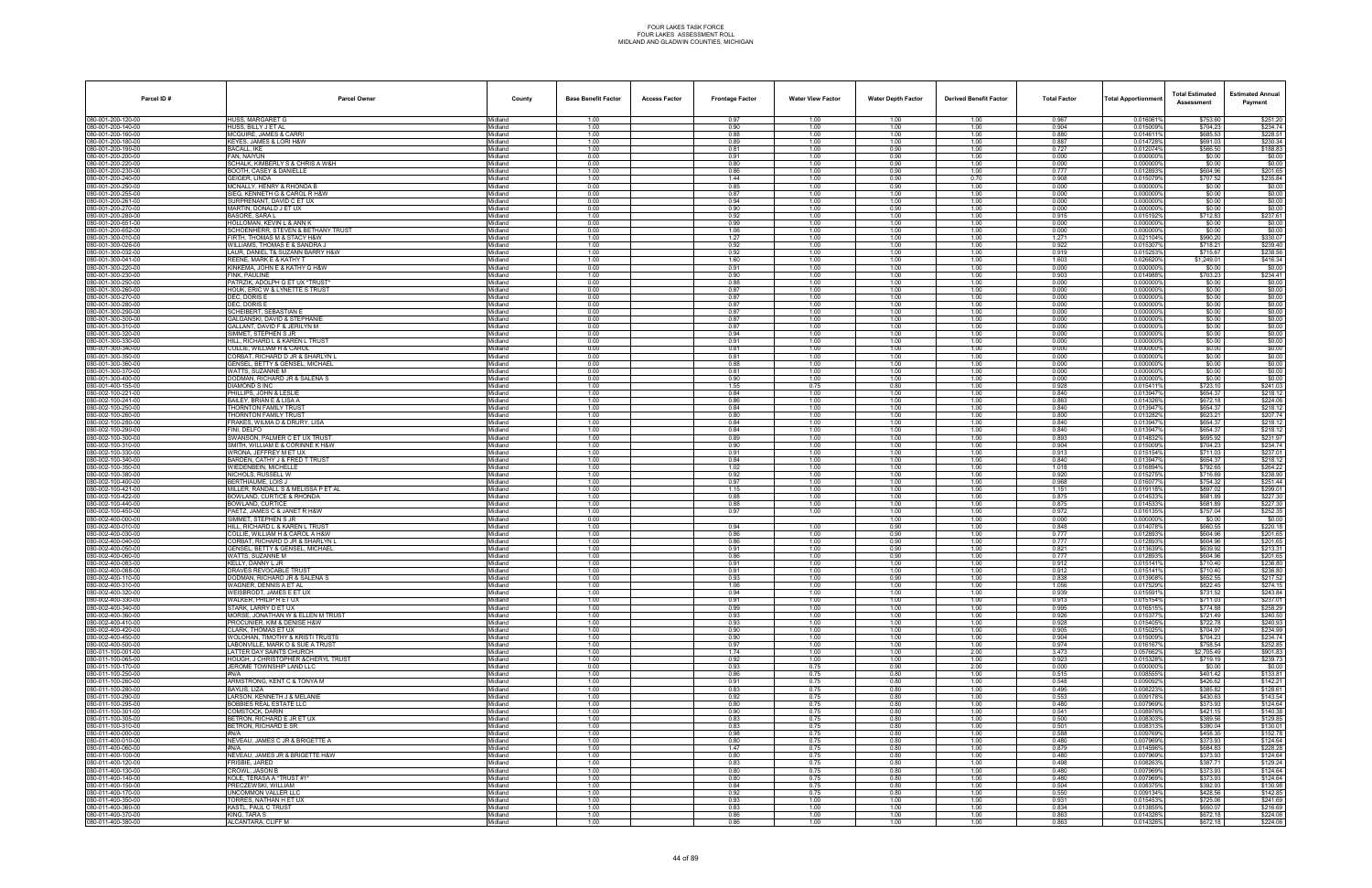| Parcel ID#                               | <b>Parcel Owner</b>                                                           | County             | <b>Base Benefit Factor</b> | <b>Access Factor</b> | <b>Frontage Factor</b> | <b>Water View Factor</b> | <b>Water Depth Factor</b> | <b>Derived Benefit Factor</b> | <b>Total Factor</b> | <b>Total Apportionmer</b> | <b>Total Estimated</b><br>Assessment | <b>Estimated Annual</b><br>Payment |
|------------------------------------------|-------------------------------------------------------------------------------|--------------------|----------------------------|----------------------|------------------------|--------------------------|---------------------------|-------------------------------|---------------------|---------------------------|--------------------------------------|------------------------------------|
| 080-011-400-390-00                       | KINSORA, JOHN S & JENNIFER H&W                                                | Midland            | 1.00                       |                      | 0.81                   | 1.00                     | 1.00                      | 1.00                          | 0.808               | 0.013415%                 | \$629.44                             | \$209.81                           |
| 00-011-400-400-00<br>080-011-400-410-00  | MAXWELL, ROBERT J<br>MAXWELL, ROBERT J                                        | Midland<br>Midland | 0.50<br>0.00               | 0.15<br>0.15         |                        |                          | 1.00                      | 1.00<br>1.00                  | 0.250<br>0.000      | 0.0041519<br>0.0000009    | \$194.75<br>\$0.00                   | \$64.92<br>\$0.00                  |
| 080-011-400-420-00                       | CALDECOURT, ALFRED V & TERRI L                                                | Midland            | 1.00                       |                      | 0.93                   | 1.00                     | 0.80                      | 1.00                          | 0.742               | 0.012324%                 | \$578.26                             | \$192.75                           |
| 080-011-400-425-00<br>080-011-400-441-00 | KANDIAH, ANUSHIYA<br>CALDECOURT, ALFRED V & TERRI L                           | Midland<br>Midland | 0.00<br>0.00               | 0.15<br>0.15         |                        |                          | 1.00<br>1.00              | 1.00<br>1.00                  | 0.000<br>0.000      | 0.000000%<br>0.000000%    | \$0.00<br>\$0.00                     | \$0.00<br>\$0.00                   |
| 080-011-400-445-00                       | HERKNER, BERNADETTE K TRUST NO 1                                              | Midland            | 1.00                       |                      | 0.89                   | 1.00                     | 1.00                      | 1.00                          | 0.893               | 0.0148329                 | \$695.92                             | \$231.97                           |
| 80-011-400-572-00                        | #N/A                                                                          | Midland            | 1.00                       |                      | 0.96                   | 1.00                     | 1.00                      | 1.00                          | 0.965               | 0.0160199                 | \$751.62                             | \$250.54                           |
| 080-011-400-580-00<br>080-012-100-043-00 | MAYNARD, MICHELLE & WILLIAM<br>MOORE, JEFFREY L ET AL                         | Midland<br>Midland | 1.00<br>1.00               |                      | 1.00<br>0.96           | 1.00<br>0.75             | 1.00<br>0.80              | 1.00<br>1.00                  | 1.000<br>0.578      | 0.016605%<br>0.009589%    | \$779.12<br>\$449.90                 | \$259.71<br>\$149.97               |
| 080-012-100-048-00                       | <b>GRASSMICK, JAY J ET UX</b>                                                 | Midland            | 1.00                       |                      | 1.44                   | 1.00                     | 0.80                      | 1.00                          | 1.154               | 0.019156%                 | \$898.79                             | \$299.60                           |
| 080-012-100-055-00<br>80-012-100-070-00  | GRASSMICK, GINA L TRUST<br>BECKS, JOHN H                                      | Midland<br>Midland | 1.00<br>0.50               | 0.25                 | 1.73                   | 0.75                     | 0.80                      | 1.00<br>1.00                  | 1.038<br>0.250      | 0.0172319<br>0.0041519    | \$808.50<br>\$194.75                 | \$269.50<br>\$64.92                |
| 080-012-100-095-00                       | WAGAR, DONALD C ET AL                                                         | Midland            | 1.00                       |                      | 1.23                   | 0.75                     | 0.80                      | 1.00                          | 0.740               | 0.012279%                 | \$576.14                             | \$192.05                           |
| 080-012-100-098-00<br>080-012-100-100-00 | KRUPER, WILLIAM & CYNTHIA TRUST<br><b>KRUPER, WILLIAM &amp; CYNTHIA TRUST</b> | Midland<br>Midland | 1.00<br>0.50               | 0.25                 | 0.92                   | 0.75                     | 0.80                      | 1.00<br>1.00                  | 0.550<br>0.250      | 0.009135%<br>0.0041519    | \$428.62<br>\$194.75                 | \$142.87<br>\$64.92                |
| 80-012-200-100-00                        | SCHWARTZ, JEFFREY A ET UX                                                     | Midland            | 1.00                       |                      | 1.09                   | 1.00                     | 1.00                      | 1.00                          | 1.086               | 0.0180329                 | \$846.07                             | \$282.02                           |
| 80-012-200-140-00                        | MILLER, JOSEPH M ET UX*TRUST                                                  | Midland            | 1.00                       |                      | 1.09                   | 0.75                     | 0.80                      | 1.00                          | 0.653               | 0.010846%                 | \$508.89                             | \$169.63                           |
| 080-012-200-150-00<br>80-012-200-160-00  | DANAHER, ANDREW & BAKER, KELLY<br>MCWILLIAMS, BOB                             | Midland<br>Midland | 1.00<br>1.00               |                      | 1.07<br>1.13           | 0.75<br>0.75             | 0.80<br>1.00              | 1.00<br>1.00                  | 0.644<br>0.848      | 0.010689%<br>0.014078%    | \$501.54<br>\$660.55                 | \$167.18<br>\$220.18               |
| 080-012-200-170-00                       | ZIAJA, JANICE ET AL                                                           | Midland            | 1.00                       |                      | 1.16                   | 1.00                     | 1.00                      | 1.00                          | 1.165               | 0.0193419                 | \$907.48                             | \$302.49                           |
| 080-012-300-002-00<br>80-012-300-003-00  | LUDINGTON, THOMAS L ET UX<br>KUNTZSCH, JEROLD ET UX                           | Midland<br>Midland | 1.00<br>1.00               |                      | 1.33<br>0.92           | 1.00<br>1.00             | 1.00<br>1.00              | 1.00<br>1.00                  | 1.333<br>0.923      | 0.022136%<br>0.015328%    | \$1,038.60<br>\$719.19               | \$346.20<br>\$239.73               |
| 080-012-300-005-00                       | BLOOMFIELD, STUART& BARBARA H&W                                               | Midland            | 1.00                       |                      | 0.92                   | 1.00                     | 1.00                      | 1.00                          | 0.917               | 0.015229%                 | \$714.54                             | \$238.18                           |
| 080-012-300-011-00<br>080-012-300-021-00 | NIES, RAYTON D & PAULA M TRUST<br>SHEAHAN, MICHAEL S & CARA A                 | Midland<br>Midland | 1.00<br>1.00               |                      | 0.90<br>0.90           | 1.00<br>1.00             | 1.00<br>1.00              | 1.00<br>1.00                  | 0.896<br>0.899      | 0.014872%<br>0.0149229    | \$697.81<br>\$700.12                 | \$232.60<br>\$233.37               |
| 80-012-300-040-00                        | TONGE, LAUREN M TRUST                                                         | Midland            | 1.00                       |                      | 0.95                   | 1.00                     | 1.00                      | 1.00                          | 0.951               | 0.015784%                 | \$740.60                             | \$246.87                           |
| 80-012-300-051-00                        | GIBLIN. CAROLINE B                                                            | Midland            | 1.00                       |                      | 0.90                   | 1.00                     | 1.00                      | 1.00                          | 0.897               | 0.014889%                 | \$698.60                             | \$232.87                           |
| 080-012-300-075-00<br>80-012-300-077-00  | PURVIS, JUSTIN & ANGELA TRUST<br>HOOPER. DANIEL ET UX                         | Midland<br>Midland | 1.00<br>0.00               |                      | 0.92<br>0.80           | 1.00<br>1.00             | 1.00<br>1.00              | 1.00<br>1.00                  | 0.924<br>0.000      | 0.015340%<br>0.000000%    | \$719.77<br>\$0.00                   | \$239.92<br>\$0.00                 |
| 080-012-300-080-00                       | ZMIKLY, WALTER P & MICHELE H&W                                                | Midland            | 1.00                       |                      | 0.92                   | 1.00                     | 1.00                      | 1.00                          | 0.922               | 0.0153079                 | \$718.21                             | \$239.40                           |
| 080-012-300-090-00<br>80-012-300-100-00  | VANDORT, PAUL C & HEIDI M H&W<br>VANDORT. PAUL C & HEIDI M H&W                | Midland<br>Midland | 1.00<br>1.00               |                      | 0.92<br>0.91           | 1.00<br>1.00             | 1.00<br>1.00              | 1.00<br>1.00                  | 0.919<br>0.909      | 0.015252%<br>0.015085%    | \$715.64<br>\$707.79                 | \$238.55<br>\$235.93               |
| 080-012-300-110-00                       | BURGHARDT, DENNIS & JOANNE TRUST                                              | Midland            | 1.00                       |                      | 0.99                   | 1.00                     | 1.00                      | 1.00                          | 0.989               | 0.016417%                 | \$770.28                             | \$256.76                           |
| 080-012-300-115-00<br>080-012-300-125-00 | RICE, STEPHEN R & BONNI S TRUST<br>RICE, STEPHEN R & BONNI TRUST              | Midland<br>Midland | 0.50<br>0.50               | 0.64<br>0.64         |                        |                          |                           | 1.00<br>1.00                  | 0.320<br>0.320      | 0.005313%<br>0.005313     | \$249.28<br>\$249.28                 | \$83.09<br>\$83.09                 |
| 80-012-300-130-00                        | RICE. STEPHEN R & BONNI S TRUST                                               | Midland            | 0.50                       | 0.64                 |                        |                          |                           | 1.00                          | 0.320               | 0.005313%                 | \$249.28                             | \$83.09                            |
| 30-012-300-140-00                        | RICE, STEPHEN R & BONNI S TRUST                                               | Midland            | 0.50                       | 0.64                 |                        |                          |                           | 1.00                          | 0.320               | 0.0053139                 | \$249.28                             | \$83.09                            |
| 080-012-300-150-00<br>80-012-300-175-00  | HARTMAN, KHRISTINE C<br>HARTMAN, KHRISTINE C                                  | Midland<br>Midland | 0.50<br>1.00               | 0.64                 | 0.90                   | 1.00                     | 1.00                      | 1.00<br>1.00                  | 0.320<br>0.899      | 0.005313%<br>0.014925%    | \$249.28<br>\$700.29                 | \$83.09<br>\$233.43                |
| 080-012-300-191-00                       | HARTMAN, KHRISTINE C                                                          | Midland            | 1.00                       |                      | 0.92                   | 1.00                     | 1.00                      | 1.00                          | 0.924               | 0.015343%                 | \$719.89                             | \$239.96                           |
| 080-012-300-200-00<br>80-012-300-205-00  | <b>BARANEK, NICHOLAS R</b><br>RICE. STEPHEN R & BONNI S TRUST                 | Midland<br>Midland | 1.00<br>1.00               |                      | 0.80<br>0.91           | 1.00<br>1.00             | 1.00<br>1.00              | 1.00<br>1.00                  | 0.800<br>0.912      | 0.013282%<br>0.015149%    | \$623.21<br>\$710.77                 | \$207.74<br>\$236.92               |
| 080-012-300-230-00                       | KLEIN, JOHN W JR ET AL                                                        | Midland            | 1.00                       |                      | 0.92                   | 1.00                     | 1.00                      | 1.00                          | 0.918               | 0.015241%                 | \$715.09                             | \$238.36                           |
| 080-012-300-240-00<br>080-012-300-300-00 | KLEIN, JOHN W JR ET AL<br>ALCANTARA, CLIFF M                                  | Midland<br>Midland | 0.50<br>0.00               | 0.80                 | 0.85                   | 1.00                     | 1.00                      | 1.00<br>1.00                  | 0.400<br>0.000      | 0.006641%<br>0.0000009    | \$311.61<br>\$0.00                   | \$103.87<br>\$0.00                 |
| 80-012-300-310-00                        | KING. TARA S                                                                  | Midland            | 0.00                       |                      | 0.81                   | 1.00                     | 1.00                      | 1.00                          | 0.000               | 0.000000%                 | \$0.00                               | \$0.00                             |
| 80-012-300-320-00                        | BASING SUB LOT OWNERS                                                         | Midland            | 0.00                       |                      | 0.80                   | 1.00                     | 1.00                      | 1.00                          | 0.000               | 0.000000%                 | \$0.00                               | \$0.00                             |
| 080-012-300-330-00<br>80-012-300-340-00  | KASTL, PAUL C TRUST<br>FORRES. NATHAN H ET UX                                 | Midland<br>Midland | 0.00<br>0.00               |                      | 0.83<br>0.89           | 1.00<br>1.00             | 1.00<br>1.00              | 1.00<br>1.00                  | 0.000<br>0.000      | 0.0000009<br>0.000000     | \$0.00<br>\$0.00                     | \$0.00<br>\$0.00                   |
| 080-012-300-360-00                       | FERNANDES, MARTINO & CHERYL TRUST                                             | Midland            | 0.00                       |                      | 0.88                   | 1.00                     | 1.00                      | 1.00                          | 0.000               | 0.0000009                 | \$0.00                               | \$0.00                             |
| 080-012-300-370-00<br>80-012-300-380-00  | HORAN, BRITTNEY<br>EASTMAN, STEVE & JEAN H&W                                  | Midland<br>Midland | 0.00<br>0.00               |                      | 0.80<br>0.80           | 1.00<br>1.00             | 1.00<br>1.00              | 1.00<br>1.00                  | 0.000<br>0.000      | 0.000000%<br>0.000000%    | \$0.00<br>\$0.00                     | \$0.00<br>\$0.00                   |
| 080-012-300-390-00                       | MERILLAT. WILLIAM D ET UX                                                     | Midland            | 0.00                       |                      | 1.15                   | 1.00                     | 0.80                      | 1.00                          | 0.000               | 0.0000009                 | \$0.00                               | \$0.00                             |
| 080-012-300-400-00<br>080-012-300-410-00 | MAXWELL, ROBERT J<br>KANDIAH, ANUSHIYA                                        | Midland<br>Midland | 1.00<br>1.00               |                      | 0.83<br>1.00           | 1.00<br>1.00             | 1.00<br>1.00              | 1.00<br>1.00                  | 0.825<br>0.996      | 0.0137059<br>0.016544%    | \$643.04<br>\$776.26                 | \$214.35<br>\$258.75               |
| 80-012-300-420-00                        | CALDECOURT, ALFRED V & TERRI L                                                | Midland            | 1.00                       |                      | 0.92                   | 1.00                     | 1.00                      | 1.00                          | 0.924               | 0.015338%                 | \$719.66                             | \$239.89                           |
| 80-012-400-020-00                        | CALKINS. STEVEN C & KAREN S H&W                                               | Midland            | 1.00<br>1.00               |                      | 0.91                   | 1.00                     | 1.00                      | 1.00                          | 0.907<br>0.904      | 0.015056%<br>0.015009%    | \$706.41<br>\$704.23                 | \$235.47<br>\$234.74               |
| 080-012-400-030-00<br>080-012-400-040-00 | HASKINS, REGG D ET UX<br>DINSMORE, JAMES B & LOUISE TRUSTS                    | Midland<br>Midland | 1.00                       |                      | 0.90<br>0.80           | 1.00<br>1.00             | 1.00<br>1.00              | 1.00<br>1.00                  | 0.800               | 0.013282                  | \$623.21                             | \$207.74                           |
| 080-012-400-060-00                       | RAILLING, DAVID L & DENISE A                                                  | Midland            | 1.00                       |                      | 0.91                   | 1.00                     | 1.00                      | 1.00                          | 0.906               | 0.015040%                 | \$705.69                             | \$235.23                           |
| 080-012-400-071-00<br>080-012-400-085-00 | WHITE, ROBERT K TRUST<br>JENSEN, JARY & MARILYN                               | Midland<br>Midland | 1.00<br>1.00               |                      | 0.91<br>0.92           | 1.00<br>1.00             | 1.00<br>1.00              | 1.00<br>1.00                  | 0.907<br>0.922      | 0.015056%<br>0.0153079    | \$706.41<br>\$718.21                 | \$235.47<br>\$239.40               |
| 080-012-400-105-00                       | MOULTON, TROY & SUSAN TRUST                                                   | Midland            | 1.00                       |                      | 1.09                   | 1.00                     | 1.00                      | 1.00                          | 1.088               | 0.018071%                 | \$847.87                             | \$282.62                           |
| 080-012-400-360-00<br>080-012-400-506-00 | HOOPER, DANIEL ET UX<br>MANGO, SCOTT J                                        | Midland<br>Midland | 0.50<br>0.50               | 0.64<br>0.64         |                        |                          |                           | 1.00<br>1.00                  | 0.320<br>0.320      | 0.005313%<br>0.005313%    | \$249.28<br>\$249.28                 | \$83.09<br>\$83.09                 |
| 080-012-400-525-00                       | COOK. TRACY L                                                                 | Midland            | 0.50                       | 0.64                 |                        |                          |                           | 1.00                          | 0.320               | 0.005313%                 | \$249.28                             | \$83.09                            |
| 80-012-400-531-00<br>080-012-400-540-00  | DUCKWORTH, PAUL ET AL<br>MILLER, DONALD & CAROL MARTINEZ-                     | Midland<br>Midland | 0.50<br>0.50               | 0.64<br>0.64         |                        |                          |                           | 1.00<br>1.00                  | 0.320<br>0.320      | 0.005313%<br>0.0053139    | \$249.28<br>\$249.28                 | \$83.09<br>\$83.09                 |
| 80-012-400-581-00                        | ALLEN, ANTHONY S ET AL                                                        | Midland            | 0.50                       | 0.64                 |                        |                          |                           | 1.00                          | 0.320               | 0.0053139                 | \$249.28                             | \$83.09                            |
| 080-012-400-590-00                       | BREWSTER, DANAE<br>MAXSON, MICHAEL J                                          | Midland            | 0.50                       | 0.64                 |                        |                          |                           | 1.00                          | 0.320               | 0.005313%                 | \$249.28                             | \$83.09                            |
| 00-012-400-600-00<br>00-012-400-610-00   | OSWALD. CRAIG                                                                 | Midland<br>Midland | 0.50<br>0.50               | 0.64<br>0.64         |                        |                          |                           | 1.00<br>1.00                  | 0.320<br>0.320      | 0.005313%<br>0.005313%    | \$249.28<br>\$249.28                 | \$83.09<br>\$83.09                 |
| 080-013-100-126-00                       | KONECHNE, TODD S TRUST                                                        | Midland            | 0.50                       | 0.80                 |                        |                          |                           | 1.00                          | 0.400               | 0.0066419                 | \$311.61                             | \$103.87                           |
| 080-013-200-105-00<br>080-013-200-110-00 | WOOD, RODNEY J ET UX<br>FITZPATRICK, BRENT A & HEATHER H&W                    | Midland<br>Midland | 0.00<br>0.00               | 0.15<br>0.15         |                        |                          | 1.00<br>1.00              | 1.00<br>1.00                  | 0.000<br>0.000      | 0.0000009<br>0.000000%    | \$0.00<br>\$0.00                     | \$0.00<br>\$0.00                   |
| 80-013-200-130-00                        | HEINZ, BRITT                                                                  | Midland            | 1.00                       |                      | 1.34                   | 1.00                     | 0.90                      | 1.00                          | 1.209               | 0.020076%                 | \$941.98                             | \$313.99                           |
| 080-013-200-135-00<br>080-013-200-140-00 | HEINZ, BRITT<br>RUSSIAN, CHARLES P ET UX                                      | Midland<br>Midland | 1.00<br>1.00               |                      | 0.88<br>0.96           | 1.00<br>1.00             | 0.90<br>0.90              | 1.00<br>1.00                  | 0.796<br>0.861      | 0.013214%<br>0.0142979    | \$620.02<br>\$670.83                 | \$206.67<br>\$223.61               |
| 080-013-200-145-00                       | HEINZ. BRITT                                                                  | Midland            | 1.00                       |                      | 0.91                   | 1.00                     | 0.90                      | 1.00                          | 0.817               | 0.0135639                 | \$636.39                             | \$212.13                           |
| 080-013-200-155-00                       | GUENTHER, JEREMY S & AMY R                                                    | Midland            | 1.00<br>1.00               |                      | 0.90                   | 1.00<br>1.00             | 0.90<br>0.90              | 1.00<br>1.00                  | 0.814               | 0.013509%<br>0.013513%    | \$633.85                             | \$211.28                           |
| 080-013-200-165-00<br>080-013-200-170-00 | CRIPE, ROBERTA L<br>MCGUIRE. W MICHAEL                                        | Midland<br>Midland | 1.00                       |                      | 0.90<br>0.92           | 1.00                     | 0.90                      | 1.00                          | 0.814<br>0.827      | 0.013732%                 | \$634.05<br>\$644.32                 | \$211.35<br>\$214.77               |
| 080-013-200-210-00                       | JORDAN, LARRY & SYLVIA                                                        | Midland            | 1.00                       |                      | 0.96                   | 1.00                     | 1.00                      | 1.00                          | 0.965               | 0.0160219                 | \$751.71                             | \$250.57                           |
| 080-013-200-230-00<br>080-013-200-242-00 | THOMPSON, MICHAEL E ET UX<br>TURVEY, ROBERT R & MARY A H&W                    | Midland<br>Midland | 0.00<br>1.00               | 0.80                 | 0.94                   | 1.00                     | 1.00                      | 1.00<br>1.00                  | 0.000<br>0.938      | 0.000000%<br>0.015577%    | \$0.00<br>\$730.89                   | \$0.00<br>\$243.63                 |
| 080-013-200-300-00                       | FETTIG. ROXANNE S                                                             | Midland            | 1.00                       |                      | 1.08                   | 1.00                     | 1.00                      | 1.00                          | 1.085               | 0.018013%                 | \$845.19                             | \$281.73                           |
| 080-013-400-090-00<br>080-013-400-101-00 | LUCE. CHARLES & MANDIE<br>BOBER, RICK E & CATHY S TRUST                       | Midland<br>Midland | 1.00<br>1.00               |                      | 0.92<br>0.93           | 1.00<br>1.00             | 0.80<br>0.80              | 1.00<br>1.00                  | 0.733<br>0.742      | 0.012167%<br>0.0123209    | \$570.87<br>\$578.06                 | \$190.29<br>\$192.69               |
| 080-013-400-155-00                       | LAFAVE, MARGARET A TRUST                                                      | Midland            | 1.00                       |                      | 0.96                   | 0.75                     | 0.80                      | 1.00                          | 0.578               | 0.009589%                 | \$449.90                             | \$149.97                           |
| 080-013-400-176-00                       | HARRIS, A SCOTT                                                               | Midland            | 1.00<br>1.00               |                      | 1.37<br>0.94           | 0.75                     | 0.80                      | 1.00                          | 0.820<br>0.942      | 0.013614%<br>0.015638%    | \$638.77<br>\$733.75                 | \$212.92<br>\$244.58               |
| 080-014-100-005-00<br>00-014-100-010-00  | WRIGHT, MARLIEE C TRUST<br>WAGNER. JEFFREY J & KAY M                          | Midland<br>Midland | 1.00                       |                      | 0.90                   | 1.00<br>1.00             | 1.00<br>1.00              | 1.00<br>1.00                  | 0.904               | 0.015010%                 | \$704.27                             | \$234.76                           |
| 080-014-100-015-00                       | LIVINGSTON, DANA A & JANINE                                                   | Midland            | 1.00                       |                      | 1.06                   | 1.00                     | 1.00                      | 1.00                          | 1.061               | 0.017608%                 | \$826.16                             | \$275.39                           |
| 080-014-100-025-00<br>080-014-100-040-00 | CURRERI, MICHAEL L & MARIE C H&W<br>CURRERI, MICHAEL L & MARIE C H&W          | Midland<br>Midland | 1.00<br>1.00               |                      | 0.94<br>0.80           | 0.75<br>0.75             | 0.80<br>0.80              | 1.00<br>1.00                  | 0.563<br>0.480      | 0.009341%<br>0.007969%    | \$438.28<br>\$373.93                 | \$146.09<br>\$124.64               |
|                                          |                                                                               |                    |                            |                      |                        |                          |                           |                               |                     |                           |                                      |                                    |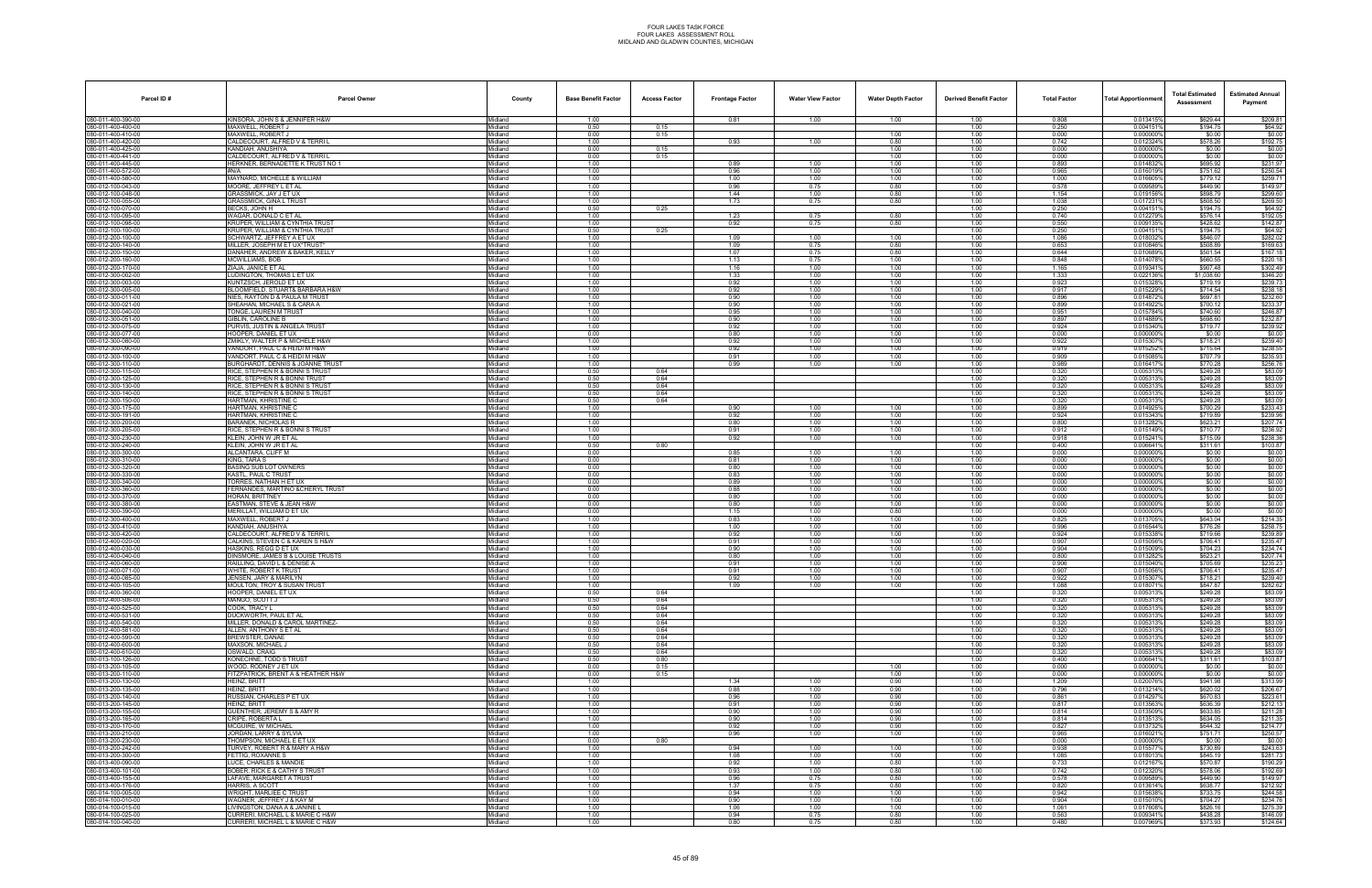| Parcel ID#                               | <b>Parcel Owner</b>                                            | County                    | <b>Base Benefit Factor</b> | <b>Access Factor</b> | <b>Frontage Factor</b> | <b>Water View Factor</b> | <b>Water Depth Factor</b> | <b>Derived Benefit Factor</b> | <b>Total Factor</b> | Total Apportionmen     | <b>Total Estimated</b><br>Assessment | <b>Estimated Annual</b><br>Payment |
|------------------------------------------|----------------------------------------------------------------|---------------------------|----------------------------|----------------------|------------------------|--------------------------|---------------------------|-------------------------------|---------------------|------------------------|--------------------------------------|------------------------------------|
| 080-014-100-090-00                       | <b>BLISS, ROBERT</b>                                           | Midland                   | 1.00                       |                      | 0.80                   | 1.00                     | 1.00                      | 1.00                          | 0.800               | 0.013282%              | \$623.21                             | \$207.74                           |
| 00-014-100-100-00<br>80-014-100-110-00   | GRIMES, CAMERON<br>STEVENS, DALE E ET UX                       | Midland<br>Midland        | 1.00<br>1.00               |                      | 1.21<br>1.10           | 1.00<br>1.00             | 1.00<br>1.00              | 1.00<br>1.00                  | 1.213<br>1.098      | 0.020145%              | \$945.22<br>\$855.34                 | \$315.07                           |
| 080-014-100-190-00                       | ENDRES, JUSTIN J                                               | Midland                   | 1.00                       |                      | 1.32                   | 1.00                     | 1.00                      | 1.00                          | 1.317               | 0.018230%<br>0.021865% | \$1,025.89                           | \$285.11<br>\$341.96               |
| 80-014-100-200-00                        | LABEAN, JAMES & MARY SUE TRUST                                 | Midland                   | 1.00                       |                      | 0.90                   | 1.00                     | 1.00                      | 1.00                          | 0.904               | 0.015009%              | \$704.23                             | \$234.74                           |
| 080-014-100-210-00                       | WOOD, MICHAEL S ET UX                                          | Midland                   | 1.00<br>1.00               |                      | 0.90                   | 1.00<br>1.00             | 1.00<br>1.00              | 1.00                          | 0.904<br>0.904      | 0.015009%<br>0.015009% | \$704.23<br>\$704.23                 | \$234.74<br>\$234.74               |
| 80-014-100-220-00<br>80-014-100-230-00   | STYERS, JEFFREY A & WEEG, LISA H&W<br><b>FHOMPSON, JASON S</b> | Midland<br>Midland        | 1.00                       |                      | 0.90<br>0.90           | 1.00                     | 1.00                      | 1.00<br>1.00                  | 0.904               | 0.015009%              | \$704.23                             | \$234.74                           |
| 080-014-100-235-00                       | WITKOP, MARTIN L ET UX                                         | Midland                   | 1.00                       |                      | 0.90                   | 1.00                     | 1.00                      | 1.00                          | 0.904               | 0.015009%              | \$704.23                             | \$234.74                           |
| 80-014-100-240-00                        | SCHAMEL. REBECCA S                                             | Midland                   | 1.00                       |                      | 0.91                   | 1.00                     | 1.00                      | 1.00                          | 0.909               | 0.015085%              | \$707.79                             | \$235.93                           |
| 00-014-100-250-00<br>80-014-100-260-00   | GANNON, JOHN E & STACEY L H&W<br>BOTTRILL FAMILY LIVING TRUST  | Midland<br>Midland        | 1.00<br>1.00               |                      | 0.91<br>0.91           | 1.00<br>1.00             | 1.00<br>1.00              | 1.00<br>1.00                  | 0.906<br>0.906      | 0.015048%<br>0.015048% | \$706.05<br>\$706.05                 | \$235.35<br>\$235.35               |
| 80-014-100-263-00                        | BARNETT, RALPH ET UX                                           | Midland                   | 1.00                       |                      | 0.92                   | 1.00                     | 1.00                      | 1.00                          | 0.924               | 0.015348%              | \$720.13                             | \$240.04                           |
| 080-014-100-265-00                       | FAGAN, J PATRICK & PAMELA TRUST                                | Midland                   | 1.00                       |                      | 0.93                   | 1.00                     | 1.00                      | 1.00                          | 0.926               | 0.015377%              | \$721.49                             | \$240.50                           |
| 80-014-100-270-00<br>080-014-100-275-00  | BREITHAUPT, DAVID & JARVIS, STACY M<br>DOHLEMANN, GUNTER       | Midland<br>Midland        | 1.00<br>1.00               |                      | 0.80<br>0.88           | 1.00<br>1.00             | 1.00<br>1.00              | 1.00<br>1.00                  | 0.800<br>0.880      | 0.013282%<br>0.0146119 | \$623.21<br>\$685.53                 | \$207.74<br>\$228.51               |
| 80-014-100-285-00                        | KUEHL, JUDITH L TRUST                                          | Midland                   | 1.00                       |                      | 0.96                   | 1.00                     | 1.00                      | 1.00                          | 0.963               | 0.015983%              | \$749.93                             | \$249.98                           |
| 80-014-100-806-00                        | SAMUEL, DANIEL ET UX                                           | Midland                   | 1.00                       |                      | 0.80                   | 1.00                     | 1.00                      | 1.00                          | 0.800               | 0.013282%              | \$623.21                             | \$207.74                           |
| 080-036-400-001-12<br>30-036-400-001-13  | <b>SARIS KIRBY</b><br>MILLER MATTHEW & AMBER                   | Gladwin<br><b>Gladwin</b> | 1.00<br>1.00               |                      | 1.18<br>1.34           | 0.75<br>0.75             | 0.90<br>0.90              | 1.00<br>1.00                  | 0.798<br>0.908      | 0.013253%<br>0.015070% | \$621.85<br>\$707.10                 | \$207.28<br>\$235.70               |
| 080-036-400-001-14                       | PLUDE BRANDON I                                                | <b>Gladwin</b>            | 1.00                       |                      | 1.03                   | 0.75                     | 0.90                      | 1.00                          | 0.697               | 0.0115779              | \$543.19                             | \$181.06                           |
| 80-036-400-001-15                        | ESTES STEPHEN JR                                               | <b>Gladwin</b>            | 1.00                       |                      | 1.25                   | 0.75                     | 0.90                      | 1.00                          | 0.847               | 0.014060%              | \$659.68                             | \$219.89                           |
| 80-036-400-004-01<br>80-036-400-004-02   | KEEN MICHAEL A<br><b>KEEN MICHAEL A</b>                        | <b>Gladwin</b><br>Gladwin | 1.00<br>1.00               |                      | 1.03<br>1.36           | 0.75<br>0.75             | 0.90<br>0.90              | 1.00<br>1.00                  | 0.692<br>0.921      | 0.011495%<br>0.015294% | \$539.36<br>\$717.58                 | \$179.79<br>\$239.19               |
| 80-036-400-004-03                        | <b>KEEN EDWARD</b>                                             | <b>Gladwin</b>            | 1.00                       |                      | 1.37                   | 0.75                     | 0.90                      | 1.00                          | 0.923               | 0.015324%              | \$719.00                             | \$239.67                           |
| 080-036-400-004-04                       | KEEN ALBERT & DOROTHY TRUST                                    | <b>Gladwin</b>            | 1.00                       |                      | 1.46                   | 0.75                     | 0.90                      | 1.00                          | 0.986               | 0.016374%              | \$768.28                             | \$256.09                           |
| 80-036-400-007-00                        | <b>GOODMAN BRIAN LEE</b>                                       | <b>Gladwin</b>            | 1.00                       |                      | 1.20                   | 0.75                     | 0.90                      | 1.00                          | 0.811               | 0.013468%              | \$631.92                             | \$210.64                           |
| 30-036-400-008-00<br>80-036-404-001-01   | LAUINGER JEROME & CLARA LOU<br>PLUDE MARIE E                   | <b>Gladwin</b><br>Gladwin | 1.00<br>1.00               |                      | 1.07<br>1.34           | 0.75<br>0.75             | 0.90<br>0.90              | 1.00<br>1.00                  | 0.721<br>0.903      | 0.011963%<br>0.014998% | \$561.32<br>\$703.69                 | \$187.11<br>\$234.56               |
| 30-036-404-001-02                        | <b>WYBLE SHARON</b>                                            | <b>Gladwin</b>            | 1.00                       |                      | 1.20                   | 0.75                     | 0.90                      | 1.00                          | 0.808               | 0.013415%              | \$629.42                             | \$209.81                           |
| 080-036-404-001-12                       | GOLDEN JUSTIN M                                                | <b>Gladwin</b>            | 1.00                       |                      | 0.97                   | 0.75                     | 0.90                      | 1.00                          | 0.656               | 0.0108879              | \$510.84                             | \$170.28                           |
| 80-036-404-001-13<br>30-060-500-010-00   | EASTERWOOD LAURA & KEEN LEONARD<br>WALKER, CYNTHIA S ET AL     | <b>Gladwin</b><br>Midland | 1.00<br>0.50               | 0.15                 | 0.94                   | 0.75                     | 0.90                      | 1.00<br>1.00                  | 0.637<br>0.250      | 0.010577%<br>0.004151% | \$496.26<br>\$194.75                 | \$165.42<br>\$64.92                |
| 80-060-500-020-00                        | <b>JKE MATERIALS LLC</b>                                       | Midland                   | 0.50                       | 0.15                 |                        |                          |                           | 1.00                          | 0.250               | 0.004151%              | \$194.75                             | \$64.92                            |
| 30-060-500-030-00                        | LISCUMB, DAVID F & ANGELA M H&W                                | Midland                   | 0.50                       | 0.15                 |                        |                          |                           | 1.00                          | 0.250               | 0.004151%              | \$194.75                             | \$64.92                            |
| 80-060-500-040-00                        | STILLWELL, BRANDON L<br>SCHUPP, LOGAN                          | Midland                   | 0.50                       | 0.15                 |                        |                          |                           | 1.00                          | 0.250               | 0.0041519<br>0.004151% | \$194.75                             | \$64.92                            |
| 80-060-500-060-00<br>30-060-500-070-00   | LEATH, BRIAN                                                   | Midland<br>Midland        | 0.50<br>0.50               | 0.15<br>0.15         |                        |                          |                           | 1.00<br>1.00                  | 0.250<br>0.250      | 0.004151%              | \$194.75<br>\$194.75                 | \$64.92<br>\$64.92                 |
| 80-060-500-080-00                        | COHEE, SHAWN A                                                 | Midland                   | 0.50                       | 0.15                 |                        |                          |                           | 1.00                          | 0.250               | 0.004151%              | \$194.75                             | \$64.92                            |
| 30-060-500-090-00                        | EAGAN, JONATHAN 、                                              | Midland                   | 0.50                       | 0.15                 |                        |                          |                           | 1.00                          | 0.250               | 0.0041519              | \$194.75                             | \$64.92                            |
| 80-060-500-100-00<br>80-060-500-110-00   | EAGAN, JONATHAN J<br>BRADFORD, RAYMOND-TOZIER, M               | Midland<br>Midland        | 0.50<br>0.50               | 0.15<br>0.15         |                        |                          |                           | 1.00<br>1.00                  | 0.250<br>0.250      | 0.0041519<br>0.004151% | \$194.75<br>\$194.75                 | \$64.92<br>\$64.92                 |
| 80-060-500-111-00                        | BRADFORD, RAYMOND & MARIE ET AL                                | Midland                   | 0.50                       | 0.15                 |                        |                          |                           | 1.00                          | 0.250               | 0.004151%              | \$194.75                             | \$64.92                            |
| 80-060-500-130-00                        | HOEPPNER, LYNNE                                                | Midland                   | 0.50                       | 0.15                 |                        |                          |                           | 1.00                          | 0.250               | 0.004151%              | \$194.75                             | \$64.92                            |
| 80-060-500-140-00<br>80-060-500-150-00   | KOSNIK. BRUCE M<br>KOSNIK, KEVIN R                             | Midland<br>Midland        | 0.50<br>0.50               | 0.15<br>0.15         |                        |                          |                           | 1.00<br>1.00                  | 0.250<br>0.250      | 0.0041519<br>0.0041519 | \$194.75<br>\$194.75                 | \$64.92<br>\$64.92                 |
| 80-060-500-161-00                        | <b>ARTHUR, TRAVIS</b>                                          | Midland                   | 0.50                       | 0.15                 |                        |                          |                           | 1.00                          | 0.250               | 0.004151%              | \$194.75                             | \$64.92                            |
| 80-060-500-165-00                        | ARTHUR. TRAVIS                                                 | Midland                   | 0.50                       | 0.15                 |                        |                          |                           | 1.00                          | 0.250               | 0.004151%              | \$194.75                             | \$64.92                            |
| 80-060-500-170-00                        | SHOCKNESSE, DAVID<br>MAGNUS. LISA A                            | Midland                   | 0.50                       | 0.15<br>0.15         |                        |                          |                           | 1.00                          | 0.250               | 0.004151%<br>0.0041519 | \$194.75                             | \$64.92<br>\$64.92                 |
| 30-060-500-180-00<br>80-060-500-191-00   | SCHNEIDER, DENISE & SHERMAN, WAYNE                             | Midland<br>Midland        | 0.50<br>0.50               | 0.15                 |                        |                          |                           | 1.00<br>1.00                  | 0.250<br>0.250      | 0.004151%              | \$194.75<br>\$194.75                 | \$64.92                            |
| 80-060-500-205-00                        | SCHNEIDER, DENISE                                              | Midland                   | 0.00                       | 0.15                 |                        |                          | 1.00                      | 1.00                          | 0.000               | 0.000000%              | \$0.00                               | \$0.00                             |
| 80-060-500-211-00                        | WHITEHEAD, JOSEPH P & TAYLOR A                                 | Midland                   | 0.50                       | 0.15                 |                        |                          |                           | 1.00                          | 0.250               | 0.004151%              | \$194.75                             | \$64.92                            |
| 80-060-500-225-00<br>80-060-500-230-00   | BLOOMFIELD, TODD D ET AL<br>BLOOMFIELD, TODD D ET AL           | Midland<br>Midland        | 0.00<br>0.50               | 0.15<br>0.15         |                        |                          | 1.00                      | 1.00<br>1.00                  | 0.000<br>0.250      | 0.0000009<br>0.0041519 | \$0.00<br>\$194.75                   | \$0.00<br>\$64.92                  |
| 80-060-500-240-00                        | LEVERT, JIM & AMY                                              | Midland                   | 0.50                       | 0.15                 |                        |                          |                           | 1.00                          | 0.250               | 0.004151%              | \$194.75                             | \$64.92                            |
| 80-060-500-260-00                        | S&D REGAN PROPERTIES LLC                                       | Midland                   | 0.50                       | 0.15                 |                        |                          |                           | 1.00                          | 0.250               | 0.004151%              | \$194.75                             | \$64.92                            |
| 80-060-500-270-00<br>80-060-500-280-00   | MAIER. SANDRA JO<br>STILLWELL, DENNIS ET AL                    | Midland                   | 0.50<br>0.50               | 0.15<br>0.15         |                        |                          |                           | 1.00<br>1.00                  | 0.250<br>0.250      | 0.004151%<br>0.0041519 | \$194.75<br>\$194.75                 | \$64.92<br>\$64.92                 |
| 30-060-500-290-00                        | DICE, JUNE A ET AL                                             | Midland<br>Midland        | 0.50                       | 0.15                 |                        |                          |                           | 1.00                          | 0.250               | 0.004151               | \$194.75                             | \$64.92                            |
| 080-120-500-010-00                       | BOLAN, JEFFREY A                                               | Midland                   | 0.50                       | 0.15                 |                        |                          |                           | 1.00                          | 0.250               | 0.004151%              | \$194.75                             | \$64.92                            |
| 080-120-500-040-00                       | HARRIS, SARAH A                                                | Midland                   | 0.50                       | 0.15                 |                        |                          |                           | 1.00                          | 0.250               | 0.0041519              | \$194.75                             | \$64.92                            |
| 080-120-500-050-00<br>080-120-500-075-00 | <b>HARRIS, SARAH A</b><br>SCHRAMM, DENI & SCHRAMM, DENNIS JT   | Midland<br>Midland        | 0.50<br>0.50               | 0.15<br>0.15         |                        |                          |                           | 1.00<br>1.00                  | 0.250<br>0.250      | 0.004151%<br>0.004151% | \$194.75<br>\$194.75                 | \$64.92<br>\$64.92                 |
| 080-120-500-082-00                       | REESE, CODY C & JONES JESSIE M                                 | Midland                   | 0.50                       | 0.15                 |                        |                          |                           | 1.00                          | 0.250               | 0.004151%              | \$194.75                             | \$64.92                            |
| 080-120-500-092-00                       | MID MICHIGAN RESIDENTIAL LLC                                   | Midland                   | 0.50                       | 0.15                 |                        |                          |                           | 1.00                          | 0.250               | 0.004151%              | \$194.75                             | \$64.92                            |
| 80-120-500-101-00<br>80-120-500-111-00   | FRITZ, DENA I<br>BOBER, SARA                                   | Midland<br>Midland        | 0.50<br>0.50               | 0.15<br>0.15         |                        |                          |                           | 1.00<br>1.00                  | 0.250<br>0.250      | 0.004151%<br>0.004151% | \$194.75<br>\$194.75                 | \$64.92<br>\$64.92                 |
| 080-120-500-130-00                       | GUZA, CAMMIE J                                                 | Midland                   | 0.50                       | 0.15                 |                        |                          |                           | 1.00                          | 0.250               | 0.004151%              | \$194.75                             | \$64.92                            |
| 080-120-500-150-00                       | RICE, LARRY D III                                              | Midland                   | 0.50                       | 0.15                 |                        |                          |                           | 1.00                          | 0.250               | 0.004151%              | \$194.75                             | \$64.92                            |
| 080-120-500-165-00                       | RICHARDSON, CRAIG J & LAURA H&W                                | Midland                   | 0.50                       | 0.15                 |                        |                          |                           | 1.00                          | 0.250               | 0.004151%              | \$194.75                             | \$64.92                            |
| 080-120-500-180-00<br>080-120-500-190-00 | GLINSKI, STEVEN A & DIANE<br>RICHARDSON, CRAIG J & LAURA H&W   | Midland<br>Midland        | 1.00<br>1.00               |                      | 0.82<br>0.98           | 1.00<br>1.00             | 1.00<br>1.00              | 1.00<br>1.00                  | 0.815<br>0.981      | 0.013538%<br>0.016281% | \$635.20<br>\$763.92                 | \$211.73<br>\$254.64               |
| 080-120-500-200-00                       | SCHAFER. MELISSA M                                             | Midland                   | 1.00                       |                      | 0.81                   | 1.00                     | 1.00                      | 1.00                          | 0.812               | 0.013478%              | \$632.38                             | \$210.79                           |
| 080-120-500-205-00                       | PAETZ, WALDEMAR C &                                            | Midland                   | 1.00                       |                      | 0.92                   | 1.00                     | 1.00                      | 1.00                          | 0.921               | 0.0152979              | \$717.71                             | \$239.24                           |
| 080-120-500-230-00<br>80-120-500-240-00  | GLESNER, RICHARD<br>MAXWELL, ROBERT J II & PENNY M H&W         | Midland<br>Midland        | 0.50<br>0.50               | 0.15<br>0.15         |                        |                          |                           | 1.00<br>1.00                  | 0.250<br>0.250      | 0.004151%<br>0.004151% | \$194.75<br>\$194.75                 | \$64.92<br>\$64.92                 |
| 80-120-500-250-00                        | CROWL. JASON B & CROWL. MARGY                                  | Midland                   | 0.50                       | 0.15                 |                        |                          |                           | 1.00                          | 0.250               | 0.004151%              | \$194.75                             | \$64.92                            |
| 080-120-500-260-00                       | MAXWELL, ROBERT J                                              | Midland                   | 0.00                       | 0.15                 |                        |                          |                           | 1.00                          | 0.000               | 0.000000%              | \$0.00                               | \$0.00                             |
| 080-120-500-270-00                       | STARKS, TERRY L                                                | Midland                   | 0.50                       | 0.15<br>0.15         |                        |                          |                           | 1.00                          | 0.250               | 0.004151%              | \$194.75                             | \$64.92                            |
| 080-120-500-280-00<br>080-120-500-290-00 | ROBERTS, PAULA A & ABBE, JEFF H&W<br>GILLESPIE, ROBERT H ET UX | Midland<br>Midland        | 0.50<br>0.50               | 0.15                 |                        |                          |                           | 1.00<br>1.00                  | 0.250<br>0.250      | 0.004151%<br>0.004151% | \$194.75<br>\$194.75                 | \$64.92<br>\$64.92                 |
| 080-120-500-300-00                       | SHEFFBUCH, JOHN C ET UX                                        | Midland                   | 0.50                       | 0.15                 |                        |                          |                           | 1.00                          | 0.250               | 0.004151%              | \$194.75                             | \$64.92                            |
| 080-120-500-320-00                       | LYNCH, SCOTT & LETTS, NICOLE                                   | Midland                   | 0.50                       | 0.15                 |                        |                          |                           | 1.00                          | 0.250               | 0.004151%              | \$194.75                             | \$64.92                            |
| 080-120-500-330-00<br>080-120-500-340-00 | DORCEY, WILLIAM JR<br>SCHULTZ, DAVE                            | Midland<br>Midland        | 0.50<br>0.50               | 0.15<br>0.15         |                        |                          |                           | 1.00<br>1.00                  | 0.250<br>0.250      | 0.004151%<br>0.004151% | \$194.75<br>\$194.75                 | \$64.92<br>\$64.92                 |
| 00-270-500-010-00                        | STEVENS, BARBARA A                                             | Midland                   | 0.00                       |                      |                        |                          | 1.00                      | 1.00                          | 0.000               | 0.000000%              | \$0.00                               | \$0.00                             |
| 080-270-500-020-00                       | SURPRENANT, DAVID C & DIANE H&W                                | Midland                   | 1.00                       |                      | 0.94                   | 1.00                     | 1.00                      | 1.00                          | 0.942               | 0.015642%              | \$733.94                             | \$244.65                           |
| 080-270-500-025-00<br>080-270-500-032-00 | SIEG, KENNETH G & CAROL R H&W<br>KURCHAK, ROBERT & EVELYN H&W  | Midland<br>Midland        | 1.00<br>1.00               |                      | 0.87<br>0.92           | 1.00<br>1.00             | 1.00<br>0.90              | 1.00<br>1.00                  | 0.872<br>0.828      | 0.014478%<br>0.013747% | \$679.30<br>\$645.02                 | \$226.43<br>\$215.01               |
| 080-270-500-040-00                       | MCNALLY, HENRY & RHONDA B                                      | Midland                   | 1.00                       |                      | 0.85                   | 1.00                     | 0.90                      | 1.00                          | 0.769               | 0.012769%              | \$599.13                             | \$199.71                           |
| 080-270-500-050-00                       | MARTIN, DONALD J ET UX                                         | Midland                   | 1.00                       |                      | 0.90                   | 1.00                     | 0.90                      | 1.00                          | 0.814               | 0.013508%              | \$633.81                             | \$211.27                           |
| 080-270-500-060-00                       | MARTIN, DONALD J ET UX                                         | Midland                   | 0.00                       |                      |                        |                          | 1.00                      | 1.00                          | 0.000               | 0.000000%              | \$0.00                               | \$0.00                             |
| 080-270-500-070-00<br>080-270-500-080-00 | SCHALK, KIMBERLY S & CHRIS A W&H<br>FAN, NAIYUN                | Midland<br>Midland        | 1.00<br>1.00               |                      | 0.80<br>0.91           | 1.00<br>1.00             | 0.90<br>0.90              | 1.00<br>1.00                  | 0.720<br>0.821      | 0.011954%<br>0.013639% | \$560.89<br>\$639.92                 | \$186.96<br>\$213.31               |
| 080-270-500-090-00                       | GRICE, TRACY M ET UX                                           | Midland                   | 0.50                       | 1.00                 |                        |                          |                           | 1.00                          | 0.500               | 0.008302%              | \$389.51                             | \$129.84                           |
|                                          |                                                                |                           |                            |                      |                        |                          |                           |                               |                     |                        |                                      |                                    |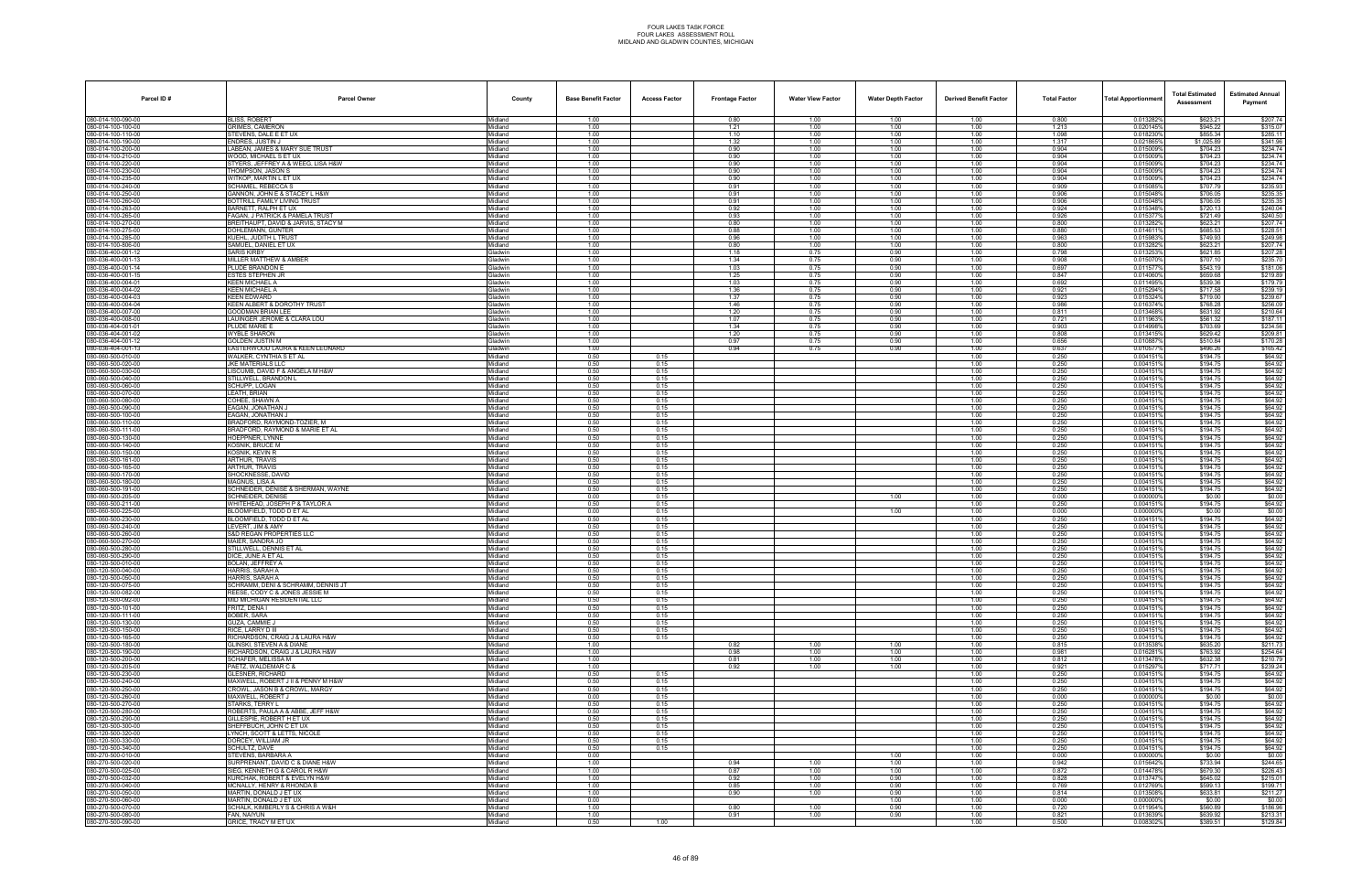| Parcel ID#                               | <b>Parcel Owner</b>                                                     | County             | <b>Base Benefit Factor</b> | <b>Access Factor</b> | <b>Frontage Factor</b> | <b>Water View Factor</b> | <b>Water Depth Factor</b> | <b>Derived Benefit Factor</b> | <b>Total Factor</b> | <b>Total Apportionmen</b> | <b>Total Estimated</b><br>Assessment | <b>Estimated Annual</b><br>Payment |
|------------------------------------------|-------------------------------------------------------------------------|--------------------|----------------------------|----------------------|------------------------|--------------------------|---------------------------|-------------------------------|---------------------|---------------------------|--------------------------------------|------------------------------------|
| 080-270-500-100-00                       | RIDENOUR, ANTHONY J                                                     | Midland            | 0.00                       |                      |                        |                          | 1.00                      | 1.00                          | 0.000               | 0.000000%                 | \$0.00                               | \$0.00                             |
| 080-270-500-110-00<br>080-270-500-120-00 | KNOWELS, FRANK<br>MARKEL, DAVID R ET UX                                 | Midland<br>Midland | 1.00<br>0.00               |                      | 1.22                   | 1.00<br>1.00             | 0.90<br>0.90              | 1.00<br>1.00                  | 1.102<br>0.000      | 0.018299%<br>0.000000%    | \$858.60<br>\$0.00                   | \$286.20<br>\$0.00                 |
| 080-270-500-135-00                       | <b>BAYBECK, BECKIE</b>                                                  | Midland            | 1.00                       |                      | 1.13                   | 1.00                     | 0.90                      | 1.00                          | 1.020               | 0.016934%                 | \$794.54                             | \$264.85                           |
| 080-270-500-155-00<br>080-270-500-160-00 | GARNER, ROGER I<br>STONG, JACK ET UX                                    | Midland<br>Midland | 0.00<br>1.00               |                      | 1.07                   | 1.00                     | 1.00<br>0.90              | 1.00<br>1.00                  | 0.000<br>0.959      | 0.000000%<br>0.015925%    | \$0.00<br>\$747.21                   | \$0.00<br>\$249.07                 |
| 80-270-500-181-00                        | CZABALA, FRANCIS A &SALLY H&W TRUST                                     | Midland            | 1.00                       |                      | 1.23                   | 1.00                     | 0.90                      | 1.00                          | 1.111               | 0.018442%                 | \$865.30                             | \$288.43                           |
| 080-270-500-200-00<br>080-270-500-210-00 | <b>NING. HARRY &amp; CHERYL H&amp;W</b><br>KEYES, JAMES N & LORI A H&W  | Midland<br>Midland | 1.00<br>1.00               |                      | 0.94<br>0.94           | 1.00<br>1.00             | 1.00<br>1.00              | 1.00<br>1.00                  | 0.938<br>0.938      | 0.0155689<br>0.015568%    | \$730.47<br>\$730.47                 | \$243.49<br>\$243.49               |
| 080-280-001-012-00                       | SCHOENHERR, STEVEN & BETHANY TRUST<br>HOLLOMAN, KEVIN L & ANN K         | Midland<br>Midland | 1.00<br>1.00               |                      | 1.11<br>1.11           | 1.00<br>1.00             | 0.90<br>0.90              | 1.00<br>1.00                  | 0.995<br>0.995      | 0.016515%<br>0.016515%    | \$774.89<br>\$774.89                 | \$258.30<br>\$258.30               |
| 080-280-001-013-00<br>080-280-001-014-00 | CORBAT, RICHARD D & SHARLYN I                                           | Midland            | 0.50                       | 0.82                 |                        |                          |                           | 1.00                          | 0.408               | 0.006769%                 | \$317.60                             | \$105.87                           |
| 080-280-001-020-00<br>080-280-001-030-00 | CORBAT, RICHARD D JR & SHARLYN L<br>GRAY, DYLAN & HAYLEE                | Midland<br>Midland | 0.50<br>0.50               | 0.82<br>0.82         |                        |                          |                           | 2.00<br>1.00                  | 0.500<br>0.408      | 0.0083029<br>0.006769%    | \$389.51<br>\$317.60                 | \$129.84<br>\$105.87               |
| 080-280-001-040-00                       | OSBOURNE, LEONA M TRUST                                                 | Midland            | 0.50                       | 0.82                 |                        |                          |                           | 1.00                          | 0.408               | 0.006769%                 | \$317.60                             | \$105.87                           |
| 080-280-001-050-00<br>80-280-001-061-00  | CORBAT, RICHARD D SR ET UX<br>CORBAT, RICHARD D SR & YVONNE M           | Midland<br>Midland | 0.50<br>0.50               | 0.82<br>0.82         |                        |                          |                           | 1.00<br>1.00                  | 0.408<br>0.408      | 0.006769%<br>0.006769%    | \$317.60<br>\$317.60                 | \$105.87<br>\$105.87               |
| 80-280-001-071-00                        | )ZARK. JULIA                                                            | Midland            | 0.50                       | 0.82                 |                        |                          |                           | 1.00                          | 0.408               | 0.006769%                 | \$317.60                             | \$105.87                           |
| 080-280-001-085-00<br>80-280-001-100-00  | BENWAY, DAVID & CAROL TRUST ET AL<br>MANCHESTER, DALE C ET AL           | Midland<br>Midland | 0.50<br>1.00               | 0.82                 | 0.87                   | 1.00                     | 0.90                      | 1.00<br>1.00                  | 0.408<br>0.785      | 0.006769%<br>0.013030%    | \$317.60<br>\$611.37                 | \$105.87<br>\$203.79               |
| 080-280-002-010-00                       | ARNDT, STEVEN P                                                         | Midland            | 0.50                       | 0.82                 |                        |                          |                           | 1.00                          | 0.408               | 0.006769%                 | \$317.60                             | \$105.87                           |
| 080-280-002-030-00<br>080-280-002-040-00 | ARNDT, STEVEN P<br>BENWAY, DAVID T AND CAROL A                          | Midland<br>Midland | 0.50<br>0.50               | 0.82<br>0.82         |                        |                          |                           | 1.00<br>1.00                  | 0.408<br>0.408      | 0.006769%<br>0.006769%    | \$317.60<br>\$317.60                 | \$105.87<br>\$105.87               |
| 080-280-002-050-00                       | CORBAT, RICHARD D JR & SHARLYN L                                        | Midland            | 0.50                       | 0.82                 |                        |                          |                           | 1.00                          | 0.408               | 0.006769%                 | \$317.60                             | \$105.87                           |
| 080-280-002-070-00<br>080-280-002-090-00 | DUNGEY, THOMAS W & BARBARA J H&W<br>RIGGIE, JACOB L & DANA H&W          | Midland<br>Midland | 0.50<br>0.50               | 0.82<br>0.82         |                        |                          |                           | 1.00<br>1.00                  | 0.408<br>0.408      | 0.006769%<br>0.006769%    | \$317.60<br>\$317.60                 | \$105.87<br>\$105.87               |
| 080-280-002-100-00                       | GILBERT. TIMOTHY J                                                      | Midland            | 0.50                       | 0.82                 |                        |                          |                           | 1.00                          | 0.408               | 0.006769%                 | \$317.60                             | \$105.87                           |
| 80-280-002-130-00<br>080-280-002-150-00  | MEDFORD, VERNON R & BEVERLY J<br>MEDFORD, VERNON R & BEVERLY J          | Midland<br>Midland | 0.50<br>0.50               | 0.82<br>0.82         |                        |                          |                           | 1.00<br>1.00                  | 0.408<br>0.408      | 0.006769%<br>0.006769%    | \$317.60<br>\$317.60                 | \$105.87<br>\$105.87               |
| 080-280-002-160-00                       | DOEHRING, DOUGLAS R                                                     | Midland            | 0.50                       | 0.82                 |                        |                          |                           | 1.00                          | 0.408               | 0.006769%                 | \$317.60                             | \$105.87                           |
| 080-280-002-170-00<br>080-280-003-010-00 | DOEHRING, DOUGLAS R<br>RUSMISEL, DENNIS M                               | Midland<br>Midland | 0.50<br>1.00               | 0.82                 | 0.81                   | 1.00                     | 0.90                      | 1.00<br>1.00                  | 0.408<br>0.727      | 0.006769%<br>0.012074%    | \$317.60<br>\$566.50                 | \$105.87<br>\$188.83               |
| 080-280-003-020-00                       | VERGA, LAWRENCE ET AL                                                   | Midland            | 1.00                       |                      | 0.89                   | 1.00                     | 0.90                      | 1.00                          | 0.800               | 0.013275%                 | \$622.85                             | \$207.62                           |
| 080-280-003-030-00<br>080-280-003-040-00 | BRETHOUR, GREGORY B & LORI A<br>MCNALLY, RHONDA B & HENRY E             | Midland<br>Midland | 1.00<br>1.00               |                      | 0.82<br>0.82           | 1.00<br>1.00             | 0.90<br>0.90              | 1.00<br>1.00                  | 0.740<br>0.740      | 0.012286%<br>0.012286%    | \$576.47<br>\$576.47                 | \$192.16<br>\$192.16               |
| 080-280-004-010-00                       | <b>SCHWEIM, JOSHUA</b>                                                  | Midland            | 1.00                       |                      | 0.82                   | 1.00                     | 0.90                      | 1.00                          | 0.740               | 0.012286%                 | \$576.47                             | \$192.16                           |
| 80-280-004-021-00<br>80-280-004-031-00   | RAKOWSKI, BARBARA A<br>DIENER, HAROLD A *TRUST                          | Midland<br>Midland | 1.00<br>1.00               |                      | 0.82<br>0.82           | 1.00<br>1.00             | 0.90<br>0.90              | 1.00<br>1.00                  | 0.740<br>0.740      | 0.012286%<br>0.012286%    | \$576.47<br>\$576.47                 | \$192.16<br>\$192.16               |
| 080-280-004-040-00                       | STUART, DONALD A II                                                     | Midland            | 1.00                       |                      | 0.82                   | 1.00                     | 0.90                      | 1.00                          | 0.740               | 0.012286%                 | \$576.47                             | \$192.16                           |
| 080-280-005-010-00<br>080-280-005-020-00 | DOEHRING, DOUGLAS<br>COUTURE, DONALD JR & SHERRY L H&W                  | Midland<br>Midland | 0.50<br>0.50               | 0.82<br>0.82         |                        |                          |                           | 1.00<br>1.00                  | 0.408<br>0.408      | 0.006769%<br>0.006769%    | \$317.60<br>\$317.60                 | \$105.87<br>\$105.87               |
| 080-280-005-040-00                       | BEILER, GERALD F ET UX                                                  | Midland            | 0.50                       | 0.82                 |                        |                          |                           | 1.00                          | 0.408               | 0.006769%                 | \$317.60                             | \$105.87                           |
| 080-280-005-050-00<br>080-280-005-080-00 | BEILER, GERALD F ET UX<br>DRESCH, SCOTT E                               | Midland<br>Midland | 0.50<br>0.50               | 0.82<br>0.82         |                        |                          |                           | 1.00<br>1.00                  | 0.408<br>0.408      | 0.006769%<br>0.006769%    | \$317.60<br>\$317.60                 | \$105.87<br>\$105.87               |
| 080-280-005-100-00                       | GRIESSEL, GREGORY V & CHRISTINE                                         | Midland            | 0.50                       | 0.82                 |                        |                          |                           | 1.00                          | 0.408               | 0.006769%                 | \$317.60                             | \$105.87                           |
| 080-280-005-130-00<br>80-280-006-010-00  | MERILLAT, DANIEL & ANGELA H&W<br>GIEDROCZ. ANDREW W & RUTH C H&W        | Midland<br>Midland | 0.50<br>1.00               | 0.82                 | 0.88                   | 1.00                     | 1.00                      | 1.00<br>1.00                  | 0.408<br>0.881      | 0.006769%<br>0.014635%    | \$317.60<br>\$686.69                 | \$105.87<br>\$228.90               |
| 80-280-006-020-00                        | MOE. MARY C                                                             | Midland            | 1.00                       |                      | 0.92                   | 1.00                     | 1.00                      | 1.00                          | 0.923               | 0.015328%                 | \$719.19                             | \$239.73                           |
| 080-280-006-041-00<br>080-280-006-050-00 | GETGOOD, JAMES L & VICKI L H&W<br>BUCHOLZ, THOMAS J ET UX               | Midland<br>Midland | 1.00<br>1.00               |                      | 0.84<br>0.90           | 1.00<br>1.00             | 1.00<br>1.00              | 1.00<br>1.00                  | 0.840<br>0.905      | 0.013947%<br>0.015025%    | \$654.37<br>\$704.97                 | \$218.12<br>\$234.99               |
| 080-280-006-070-00<br>080-280-006-090-00 | GRICAR, JOEL J<br>CRISWELL, LINDA C                                     | Midland<br>Midland | 1.00<br>1.00               |                      | 0.90<br>0.89           | 1.00<br>1.00             | 1.00<br>1.00              | 1.00<br>1.00                  | 0.904<br>0.893      | 0.015009%<br>0.014832%    | \$704.23<br>\$695.92                 | \$234.74<br>\$231.97               |
| 080-300-500-010-00                       | STREETER. CHRIS M & SUSAN J H&W                                         | Midland            | 1.00                       |                      | 0.98                   | 1.00                     | 1.00                      | 1.00                          | 0.979               | 0.016253%                 | \$762.60                             | \$254.20                           |
| 080-300-500-020-00<br>080-300-500-040-00 | MIZELL, CHESS & KRISTEN H&W TRUSTS<br>BRAND. BRUCE A ET UX              | Midland<br>Midland | 1.00<br>0.50               | 0.25                 | 0.93                   | 1.00                     | 1.00                      | 1.00<br>1.00                  | 0.925<br>0.250      | 0.015358%<br>0.0041519    | \$720.59<br>\$194.75                 | \$240.20<br>\$64.92                |
| 080-300-500-060-00                       | HORDEN REVOCABLE TRUST                                                  | Midland            | 0.50                       | 0.25                 |                        |                          |                           | 1.00                          | 0.250               | 0.0041519                 | \$194.75                             | \$64.92                            |
| 80-300-500-080-00<br>80-300-500-090-00   | POKRIEFKA, GERALD & ZOANNE<br>ALEXANDER. MATTHEW T                      | Midland<br>Midland | 1.00<br>1.00               |                      | 0.93<br>1.20           | 1.00<br>1.00             | 1.00<br>1.00              | 1.00<br>1.00                  | 0.933<br>1.202      | 0.015492%<br>0.019962%    | \$726.89<br>\$936.62                 | \$242.30<br>\$312.21               |
| 080-300-500-100-00                       | <b>FISCHER, ERIC &amp; SAMANTHA</b>                                     | Midland            | 1.00                       |                      | 0.91                   | 1.00                     | 1.00                      | 1.00                          | 0.910               | 0.0151139                 | \$709.12                             | \$236.37                           |
| 080-300-500-110-00<br>080-300-500-130-00 | LOEBRICH, GARY W TRUST<br>FIRTH. LELAND H                               | Midland<br>Midland | 1.00<br>1.00               |                      | 1.16<br>0.88           | 0.75<br>0.75             | 0.80<br>0.80              | 1.00<br>1.00                  | 0.695<br>0.528      | 0.0115459<br>0.008766%    | \$541.71<br>\$411.32                 | \$180.57<br>\$137.11               |
| 080-300-500-140-00                       | ANDERSON, GARY L & KATHLEEN E H&W                                       | Midland            | 1.00                       |                      | 0.87                   | 0.75                     | 0.80                      | 1.00                          | 0.523               | 0.008687%                 | \$407.58                             | \$135.86                           |
| 080-320-500-010-00<br>080-320-500-020-00 | FRISBIE, JARED<br>RIVES, EMILY I                                        | Midland<br>Midland | 0.50<br>0.50               | 0.80<br>0.80         |                        |                          |                           | 1.00<br>1.00                  | 0.400<br>0.400      | 0.006641%<br>0.006641%    | \$311.61<br>\$311.61                 | \$103.87<br>\$103.87               |
| 080-320-500-030-00                       | RUBENACKER, JOSEPH & JENNIFER L                                         | Midland            | 0.50                       | 0.80                 |                        |                          |                           | 1.00                          | 0.400               | 0.006641%                 | \$311.61                             | \$103.87                           |
| 080-320-500-042-00<br>080-320-500-050-00 | <b>ISAACSON, REBECCA</b><br>PARKER, RONALD                              | Midland<br>Midland | 0.50<br>0.50               | 0.80<br>0.80         |                        |                          |                           | 1.00<br>1.00                  | 0.400<br>0.400      | 0.006641%<br>0.006641%    | \$311.61<br>\$311.61                 | \$103.87<br>\$103.87               |
| 080-320-500-060-00                       | DIRETTE. JEANNINE C<br>ARNDT, DAVID L & PENNY L                         | Midland            | 0.50                       | 0.80                 |                        |                          |                           | 1.00                          | 0.400               | 0.006641%                 | \$311.61                             | \$103.87                           |
| 080-320-500-070-00<br>080-320-500-080-00 | PRECZEWSKI, WILLIAM                                                     | Midland<br>Midland | 0.50<br>0.50               | 0.80<br>0.80         |                        |                          |                           | 1.00<br>1.00                  | 0.400<br>0.400      | 0.0066419<br>0.006641%    | \$311.61<br>\$311.61                 | \$103.87<br>\$103.87               |
| 080-320-500-091-00                       | MERRYMAN, MICHAEL                                                       | Midland            | 0.50                       | 0.80                 |                        |                          |                           | 1.00                          | 0.400               | 0.006641%                 | \$311.61                             | \$103.87                           |
| 080-320-500-101-00<br>080-320-500-110-00 | BURGER, JACOB & MELANIE<br>DILLON. KEVIN                                | Midland<br>Midland | 0.50<br>0.50               | 0.80<br>0.80         |                        |                          |                           | 1.00<br>1.00                  | 0.400<br>0.400      | 0.006641%<br>0.006641%    | \$311.61<br>\$311.61                 | \$103.87<br>\$103.87               |
| 080-320-500-121-00<br>080-320-500-150-00 | HOMPSTEAD, CEAN R<br>KRANZ, KEVIN J ET UX                               | Midland<br>Midland | 0.50<br>0.50               | 0.80<br>0.80         |                        |                          |                           | 1.00<br>1.00                  | 0.400<br>0.400      | 0.006641%<br>0.006641%    | \$311.61<br>\$311.61                 | \$103.87<br>\$103.87               |
| 080-320-500-160-00                       | REYNAERT, ROSALIE D                                                     | Midland            | 0.50                       | 0.80                 |                        |                          |                           | 1.00                          | 0.400               | 0.006641%                 | \$311.61                             | \$103.87                           |
| 80-320-500-170-00<br>80-320-500-180-00   | MELCHERT. JAMES & BRIGETTE<br>RALKO, PATRICIA & DANA                    | Midland<br>Midland | 0.50<br>1.00               | 0.80                 | 0.96                   | 0.75                     | 0.80                      | 1.00<br>1.00                  | 0.400<br>0.578      | 0.006641%<br>0.009590%    | \$311.61<br>\$449.96                 | \$103.87<br>\$149.99               |
| 80-480-500-010-00                        | MCGOWAN, PAUL L & BARBARA J H&W                                         | Midland            | 1.00                       |                      | 0.80                   | 1.00                     | 1.00                      | 1.00                          | 0.800               | 0.0132829                 | \$623.21                             | \$207.74                           |
| 80-480-500-020-00<br>080-480-500-040-00  | FERNANDES, MARTINO & CHERYL TRUST<br>HORAN, BRITTNEY                    | Midland<br>Midland | 1.00<br>1.00               |                      | 0.91<br>0.83           | 1.00<br>1.00             | 1.00<br>1.00              | 1.00<br>1.00                  | 0.913<br>0.825      | 0.015154%<br>0.013705%    | \$711.03<br>\$643.04                 | \$237.01<br>\$214.35               |
| 080-480-500-050-00                       | EASTMAN, STEVE & JEAN H&W                                               | Midland            | 1.00                       |                      | 0.83                   | 1.00                     | 1.00                      | 1.00                          | 0.825               | 0.013705%                 | \$643.04                             | \$214.35                           |
| 080-480-500-060-00<br>080-480-500-110-00 | MERILLAT, FLORENCE I<br><b>GUNN-BOYCE, DEBRAK</b>                       | Midland<br>Midland | 1.00<br>1.00               |                      | 1.15<br>0.86           | 1.00<br>0.75             | 1.00<br>0.80              | 1.00<br>1.00                  | 1.154<br>0.515      | 0.019160%<br>0.008555%    | \$898.98<br>\$401.42                 | \$299.66<br>\$133.81               |
| 80-480-500-131-00                        | GARNO, JAMES C & KOURTNEY M H&W                                         | Midland            | 1.00                       |                      | 0.83                   | 0.75                     | 0.80                      | 1.00                          | 0.495               | 0.0082239                 | \$385.82                             | \$128.61                           |
| 080-480-500-141-00<br>80-480-500-150-00  | MALICOAT, BETTY<br>HONAMAN, ALISON M                                    | Midland<br>Midland | 1.00<br>1.00               |                      | 0.84<br>0.81           | 0.75<br>0.75             | 0.80<br>0.80              | 1.00<br>1.00                  | 0.502<br>0.487      | 0.008341%<br>0.008087%    | \$391.36<br>\$379.43                 | \$130.45<br>\$126.48               |
| 80-480-500-160-00                        | SHERRY, RICHARD JR & VICKI TRUST &                                      | Midland            | 1.00                       |                      | 0.81                   | 0.75                     | 0.80                      | 1.00                          | 0.487               | 0.008087%                 | \$379.43                             | \$126.48                           |
| 80-480-500-170-00<br>80-480-500-180-00   | MASHUE, OTTIE L&SPANGLER, BETTY<br>MASHUE, OTTIE L&SPANGLER, BETTY      | Midland<br>Midland | 1.00<br>1.00               |                      | 0.82<br>0.83           | 0.75<br>0.75             | 0.80<br>0.80              | 1.00<br>1.00                  | 0.493<br>0.495      | 0.008191%<br>0.0082239    | \$384.31<br>\$385.82                 | \$128.10<br>\$128.61               |
| 080-480-500-190-00                       | BYERS, DALE R ET AL                                                     | Midland            | 1.00                       |                      | 0.83                   | 0.75                     | 0.80                      | 1.00                          | 0.495               | 0.008223%                 | \$385.82                             | \$128.61                           |
| 080-500-500-121-00<br>080-500-500-136-00 | TERWILLIGER, RICKY L & SATKOWIAK, C<br>BAILEY, ROBERT G & FRANCES C H&W | Midland<br>Midland | 1.00<br>1.00               |                      | 0.91<br>0.88           | 1.00<br>1.00             | 1.00<br>1.00              | 1.00<br>1.00                  | 0.907<br>0.880      | 0.015056%<br>0.014611%    | \$706.41<br>\$685.53                 | \$235.47<br>\$228.51               |
| 080-550-500-220-00                       | KINKEMA, JOHN E & KATHY G H&W                                           | Midland            | 1.00                       |                      | 0.91                   | 1.00                     | 1.00                      | 1.00                          | 0.914               | 0.015167%                 | \$711.64                             | \$237.21                           |
| 080-550-500-231-00<br>080-550-500-240-00 | BIGGS, JANET<br><b>BIGGS, JANET</b>                                     | Midland<br>Midland | 1.00<br>0.00               |                      | 0.87                   | 1.00                     | 1.00                      | 1.00<br>1.00                  | 0.867<br>0.000      | 0.014403%<br>0.000000%    | \$675.79<br>\$0.00                   | \$225.26<br>\$0.00                 |
|                                          |                                                                         |                    |                            |                      |                        |                          |                           |                               |                     |                           |                                      |                                    |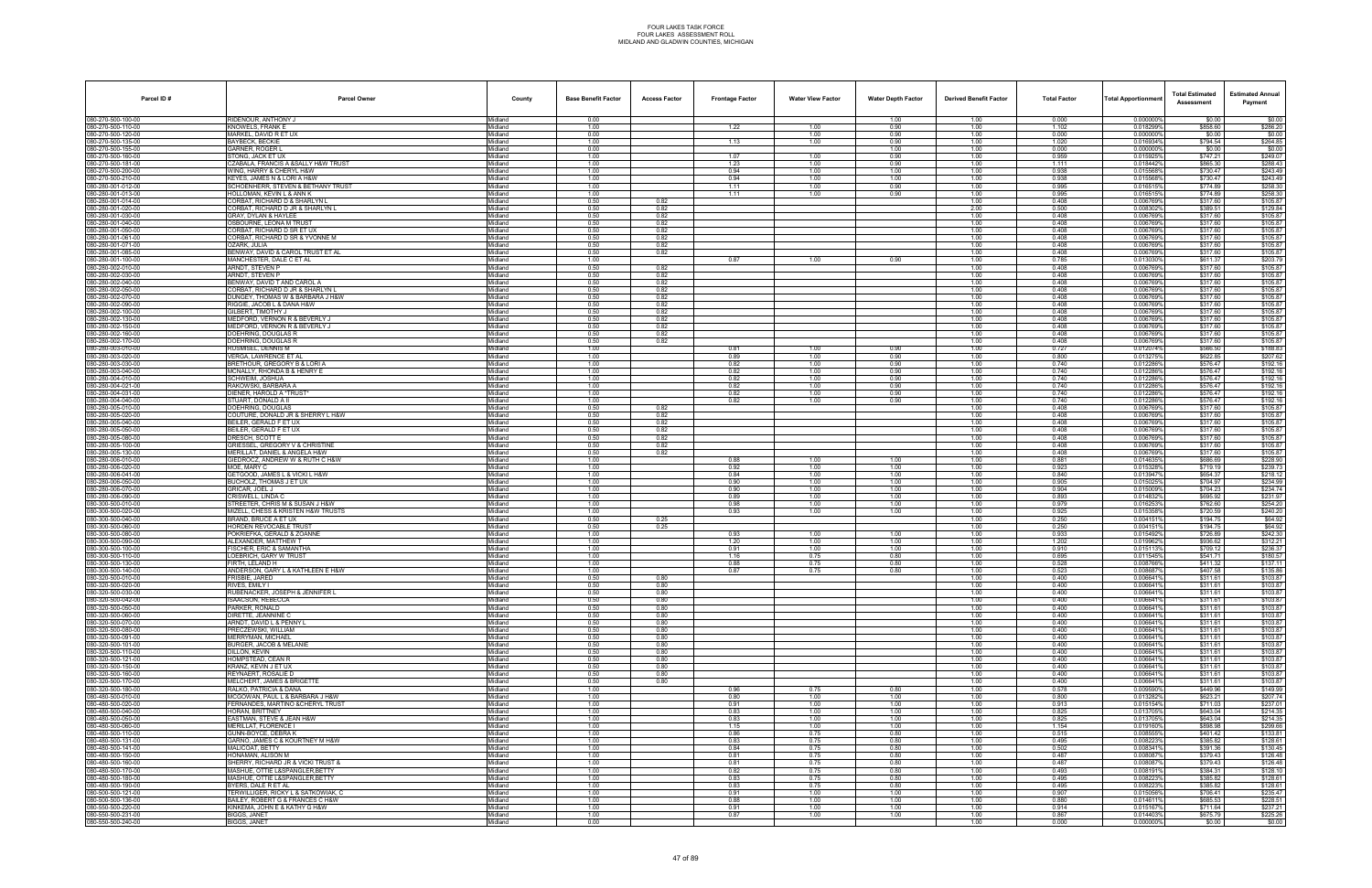| Parcel ID#                               | <b>Parcel Owner</b>                                                    | County             | <b>Base Benefit Factor</b> | <b>Access Factor</b> | <b>Frontage Factor</b> | <b>Water View Factor</b> | <b>Water Depth Factor</b> | <b>Derived Benefit Factor</b> | <b>Total Factor</b> | <b>Total Apportionmen</b> | <b>Total Estimated</b><br>Assessment | <b>Estimated Annual</b><br>Payment |
|------------------------------------------|------------------------------------------------------------------------|--------------------|----------------------------|----------------------|------------------------|--------------------------|---------------------------|-------------------------------|---------------------|---------------------------|--------------------------------------|------------------------------------|
| 080-550-500-250-00                       | PATRZIK, ADOLPH G ET UX *TRUST*                                        | Midland            | 1.00                       |                      | 0.90                   | 1.00                     | 0.90                      | 1.00                          | 0.814               | 0.013508%                 | \$633.81                             | \$211.27                           |
| 080-550-500-260-00                       | HOUK, ERIC W & LYNETTE S *TRUST*                                       | Midland            | 1.00                       |                      | 0.90                   | 1.00                     | 0.90                      | 1.00                          | 0.814               | 0.013508%                 | \$633.81                             | \$211.27                           |
| 80-550-500-270-00<br>80-550-500-280-00   | DEC, DORIS E<br>DEC. DORIS E                                           | Midland<br>Midland | 1.00<br>1.00               |                      | 0.90<br>0.90           | 1.00<br>1.00             | 0.90<br>0.90              | 1.00<br>1.00                  | 0.814<br>0.814      | 0.013508%<br>0.013508%    | \$633.81<br>\$633.81                 | \$211.27<br>\$211.27               |
| 80-550-500-290-00                        | SCHEIBERT. SEBASTIAN E & LAURA H&W                                     | Midland            | 1.00                       |                      | 0.90                   | 1.00                     | 0.90                      | 1.00                          | 0.814               | 0.013508%                 | \$633.81                             | \$211.27                           |
| 080-550-500-300-00                       | GALGANSKI, DAVID & STEPHANIE                                           | Midland            | 1.00                       |                      | 0.87                   | 1.00                     | 0.90                      | 1.00                          | 0.786               | 0.013043%                 | \$611.96                             | \$203.99                           |
| 080-550-500-310-00<br>30-550-500-320-00  | GALLANT, DAVID F & JERILYN M<br>SIMMET, STEPHEN S JR                   | Midland<br>Midland | 1.00<br>1.00               |                      | 0.87<br>0.90           | 1.00<br>1.00             | 0.90<br>0.90              | 1.00<br>1.00                  | 0.785<br>0.814      | 0.013030%<br>0.013508%    | \$611.37<br>\$633.81                 | \$203.79<br>\$211.27               |
| 80-570-500-010-00                        | EMMEL. HERBERT W & FAYE L                                              | <i>l</i> idland    | 1.00                       |                      | 0.80                   | 1.00                     | 0.90                      | 1.00                          | 0.720               | 0.011954%                 | \$560.89                             | \$186.96                           |
| 80-570-500-020-00                        | STASSER, ERIC A & JENNIFER L TRUST<br>WHITEHOUSE, JOHN R               | Midland            | 1.00                       |                      | 0.81                   | 1.00                     | 0.90                      | 1.00                          | 0.727               | 0.012074%                 | \$566.50                             | \$188.83                           |
| 080-570-500-030-00<br>080-570-500-040-00 | YOUNGBLOOD, ROBERT & KELLY H&W                                         | Midland<br>Midland | 1.00<br>1.00               |                      | 0.81<br>0.81           | 1.00<br>1.00             | 0.90<br>0.90              | 1.00<br>1.00                  | 0.727<br>0.727      | 0.012074%<br>0.012074%    | \$566.50<br>\$566.50                 | \$188.83<br>\$188.83               |
| 080-570-500-050-00                       | KONECHNE, TODD & JEFFREY, MICHELLE                                     | Viidland           | 1.00                       |                      | 0.84                   | 1.00                     | 0.90                      | 1.00                          | 0.756               | 0.0125529                 | \$588.93                             | \$196.31                           |
| 80-570-500-060-00                        | MILLER, DONALD & CAROL MARTINEZ-<br>MOORE, RICHARD D & MYRA A          | Midland<br>Midland | 1.00                       |                      | 0.89                   | 1.00                     | 0.90                      | 1.00                          | 0.802<br>0.801      | 0.013313%                 | \$624.63                             | \$208.21                           |
| 80-570-500-080-00<br>080-570-500-090-00  | JUENGEL, SANDRA L *TRUST*                                              | Midland            | 1.00<br>1.00               |                      | 0.89<br>0.86           | 1.00<br>1.00             | 0.90<br>0.90              | 1.00<br>1.00                  | 0.777               | 0.013294%<br>0.012893%    | \$623.75<br>\$604.96                 | \$207.92<br>\$201.65               |
| 080-570-500-100-00                       | GARNER, JOSEPH L ET AL                                                 | Midland            | 1.00                       |                      | 0.91                   | 1.00                     | 0.90                      | 1.00                          | 0.823               | 0.013662%                 | \$641.02                             | \$213.67                           |
| 80-570-500-120-00                        | GOODWIN, DONNA A                                                       | Midland            | 1.00                       |                      | 0.93                   | 1.00                     | 0.90                      | 1.00                          | 0.833               | 0.0138229                 | \$648.53                             | \$216.18                           |
| 80-570-500-150-00<br>80-570-500-160-00   | BORCHARD, SARA<br><b>MARKEL FAMILY TRUST</b>                           | Midland<br>Midland | 1.00<br>1.00               |                      | 0.88<br>0.88           | 1.00<br>1.00             | 0.90<br>0.90              | 1.00<br>1.00                  | 0.788<br>0.788      | 0.013080%<br>0.013080%    | \$613.70<br>\$613,70                 | \$204.57<br>\$204.57               |
| 080-570-500-180-00                       | KOLE. TERASA A TRUST                                                   | Midland            | 1.00                       |                      | 0.88                   | 1.00                     | 0.90                      | 1.00                          | 0.789               | 0.013104%                 | \$614.82                             | \$204.94                           |
| 080-570-500-190-00                       | <b>SCHMIDT, ROGER &amp; GERIANNE TRUST</b>                             | Midland            | 1.00                       |                      | 0.91                   | 1.00                     | 0.90                      | 1.00                          | 0.821               | 0.013639%                 | \$639.92                             | \$213.31                           |
| 80-570-500-200-00<br>080-570-500-220-00  | TWAROZYNSKI, MICHAEL & KIMBERLY<br>SICKENBERGER, WILLIAM & LORI        | Midland<br>Midland | 1.00<br>1.00               |                      | 0.88<br>0.90           | 1.00<br>1.00             | 0.90<br>0.90              | 1.00<br>1.00                  | 0.788<br>0.809      | 0.013080%<br>0.013433%    | \$613.70<br>\$630.26                 | \$204.57<br>\$210.09               |
| 80-570-500-250-00                        | FURST. JOSEPH G                                                        | Midland            | 0.50                       | 0.80                 |                        |                          |                           | 1.00                          | 0.400               | 0.0066419                 | \$311.61                             | \$103.87                           |
| 80-570-500-263-00                        | SICKENBERGER, WILLIAM M ETUX                                           | Midland            | 0.50                       | 0.80                 |                        |                          |                           | 1.00                          | 0.400               | 0.0066419                 | \$311.61                             | \$103.87                           |
| 080-570-500-290-00<br>80-570-500-300-00  | TWAROZYNSKI, MICHAEL & KIMBERL'<br>KOLE, TERASA A TRUST                | Midland<br>Midland | 0.50<br>0.50               | 0.80<br>0.80         |                        |                          |                           | 1.00<br>1.00                  | 0.400<br>0.400      | 0.0066419<br>0.0066419    | \$311.61<br>\$311.61                 | \$103.87<br>\$103.87               |
| 30-570-500-310-00                        | <b>MARKEL FAMILY TRUST</b>                                             | Midland            | 0.50                       | 0.80                 |                        |                          |                           | 1.00                          | 0.400               | 0.006641%                 | \$311.61                             | \$103.87                           |
| 80-570-500-320-00                        | BORCHARD, SARA                                                         | Midland            | 0.50                       | 0.80                 |                        |                          |                           | 1.00                          | 0.400               | 0.006641%                 | \$311.61                             | \$103.87                           |
| 080-570-500-330-00<br>080-570-500-340-00 | BORCHARD. SARA<br>PRIESKORN, KIMBERLY                                  | Midland<br>Midland | 0.50<br>0.50               | 0.80<br>0.80         |                        |                          |                           | 1.00<br>1.00                  | 0.400<br>0.400      | 0.006641<br>0.0066419     | \$311.61<br>\$311.61                 | \$103.87<br>\$103.87               |
| 80-570-500-371-00                        | KELLY, WHITNEY L                                                       | Midland            | 0.50                       | 0.80                 |                        |                          |                           | 1.00                          | 0.400               | 0.0066419                 | \$311.61                             | \$103.87                           |
| 80-570-500-390-00                        | MOORE. RICHARD D & MYRA A                                              | Midland            | 0.50                       | 0.80                 |                        |                          |                           | 1.00                          | 0.400               | 0.006641%                 | \$311.61                             | \$103.87                           |
| 80-570-500-410-00                        | WACKERLE, LON L TRUST                                                  | Midland            | 0.50                       | 0.80                 |                        |                          |                           | 1.00                          | 0.400               | 0.0066419                 | \$311.61                             | \$103.87                           |
| 180-570-500-432-00<br>80-570-500-441-00  | KONECHNE, TODD S TRUST<br>KONECHNE, TODD S TRUST                       | Midland<br>Midland | 0.50<br>0.50               | 0.80<br>0.80         |                        |                          |                           | 1.00<br>1.00                  | 0.400<br>0.400      | 0.006641<br>0.0066419     | \$311.61<br>\$311.61                 | \$103.87<br>\$103.87               |
| 80-570-500-471-00                        | KONECHNE, TODD S TRUST                                                 | Midland            | 0.50                       | 0.80                 |                        |                          |                           | 1.00                          | 0.400               | 0.0066419                 | \$311.61                             | \$103.87                           |
| 30-570-500-480-00                        | BAETENS, BRYAN & KIMBERLY                                              | Midland            | 0.50                       | 0.80                 |                        |                          |                           | 1.00                          | 0.400               | 0.006641%                 | \$311.61                             | \$103.87                           |
| 80-571-500-010-00<br>080-571-500-021-00  | SINKE, GERARD C & DOLORES K TRUST<br>WISNIEWSKI, ROCK & JENNIFER L H&W | Midland<br>Midland | 1.00<br>1.00               |                      | 0.93<br>0.84           | 1.00<br>1.00             | 0.90<br>0.90              | 1.00<br>1.00                  | 0.838<br>0.754      | 0.013908%<br>0.012511     | \$652.55<br>\$587.03                 | \$217.52<br>\$195.68               |
| 80-571-500-030-00                        | BENNER, PATRICIA & CHRISTOPHER W&H                                     | Midland            | 1.00                       |                      | 0.82                   | 1.00                     | 0.90                      | 1.00                          | 0.737               | 0.012236%                 | \$574.12                             | \$191.37                           |
| 80-571-500-040-00                        | <b>GORTON, RICHARD &amp; NANCY H&amp;W</b>                             | Midland            | 1.00                       |                      | 0.83                   | 1.00                     | 0.90                      | 1.00                          | 0.743               | 0.012335                  | \$578.74                             | \$192.91                           |
| 80-571-500-051-00<br>080-571-500-070-00  | DECOE. THOMAS & MICHELLE M<br>LOT OWNERS OF SANDY BEACH ANNEX          | Midland<br>Midland | 1.00<br>1.00               |                      | 0.92<br>0.80           | 1.00<br>1.00             | 0.90<br>0.90              | 1.00<br>1.00                  | 0.831<br>0.720      | 0.013804%<br>0.011954%    | \$647.69<br>\$560.89                 | \$215.90<br>\$186.96               |
| 080-571-500-080-00                       | MISHLER, ROBERT J JR & SUSAN TRUST                                     | Midland            | 1.00                       |                      | 0.81                   | 1.00                     | 0.90                      | 1.00                          | 0.727               | 0.0120749                 | \$566.50                             | \$188.83                           |
| 080-571-500-090-00                       | FERGUSON, GREGG & FRANCES ET AL                                        | Midland            | 1.00                       |                      | 0.86                   | 1.00                     | 0.90                      | 1.00                          | 0.777               | 0.012893%                 | \$604.96                             | \$201.65                           |
| 80-571-500-100-00<br>80-571-500-110-00   | BENNETT, MICHAEL<br>LITTLE, JAMES N JR & ROSANNE H&W                   | Midland<br>Midland | 1.00<br>1.00               |                      | 0.99<br>1.12           | 1.00<br>1.00             | 0.90<br>0.90              | 1.00<br>1.00                  | 0.895<br>1.005      | 0.014868%<br>0.016687%    | \$697.59<br>\$782.96                 | \$232.53<br>\$260.99               |
| 080-571-500-125-00                       | WISSMUELLER. MARTIN & DONNA TRUST                                      | Midland            | 1.00                       |                      | 0.91                   | 1.00                     | 0.90                      | 1.00                          | 0.817               | 0.0135639                 | \$636.39                             | \$212.13                           |
| 080-571-500-162-00                       | SNYDER, MARC A TRUST                                                   | Midland            | 1.00                       |                      | 1.11                   | 0.75                     | 0.90                      | 1.00                          | 0.746               | 0.0123869                 | \$581.17                             | \$193.72                           |
| 080-571-500-210-00<br>80-571-500-220-00  | WOOD, RODNEY J ET AL<br>RUSSIAN, CHARLES P & REUSHAN K                 | Midland<br>Midland | 1.00<br>0.00               |                      | 0.90<br>0.90           | 0.75<br>0.75             | 0.90<br>0.90              | 1.00<br>1.00                  | 0.610<br>0.000      | 0.010131%<br>0.000000%    | \$475.35<br>\$0.00                   | \$158.45<br>\$0.00                 |
| 80-571-500-241-00                        | RUSSIAN. CHARLES P ET UX                                               | Midland            | 1.00                       |                      | 0.90                   | 0.75                     | 0.90                      | 1.00                          | 0.605               | 0.010038%                 | \$470.96                             | \$156.99                           |
| 080-571-500-261-00                       | KONECHNE, KRISTOPHER J                                                 | Midland            | 0.50                       | 0.15                 |                        |                          |                           | 1.00                          | 0.250               | 0.0041519                 | \$194.75                             | \$64.92                            |
| 180-571-500-269-00<br>080-571-500-282-00 | MAXWELL, THOMAS & BRISTON, KAILA<br>KONECHNE, KRISTOPHER J             | Midland<br>Midland | 0.00<br>0.50               | 0.25<br>0.15         |                        |                          | 1.00                      | 1.00<br>1.00                  | 0.000<br>0.250      | 0.000000<br>0.0041519     | \$0.00<br>\$194.75                   | \$0.00<br>\$64.92                  |
| 80-571-500-290-00                        | KONECHNE, TODD S TRUST                                                 | Midland            | 0.00                       | 0.15                 |                        |                          | 1.00                      | 1.00                          | 0.000               | 0.0000009                 | \$0.00                               | \$0.00                             |
| 30-571-500-310-00                        | WOOD. RODNEY J ET UX                                                   | Midland            | 0.50                       | 0.15                 |                        |                          |                           | 1.00                          | 0.250               | 0.0041519                 | \$194.75                             | \$64.92                            |
| 80-571-500-330-00<br>080-571-500-351-00  | FITZPATRICK, BRENT A & HEATHER H&W<br>BOOTS, GARY J & BRENDA L H&W     | Midland<br>Midland | 0.50<br>0.50               | 0.15<br>0.15         |                        |                          |                           | 1.00<br>1.00                  | 0.250<br>0.250      | 0.004151<br>0.004151      | \$194.75<br>\$194.75                 | \$64.92<br>\$64.92                 |
| 080-571-500-370-00                       | DILTS, BRIANA ET AL                                                    | Midland            | 0.50                       | 0.15                 |                        |                          |                           | 1.00                          | 0.250               | 0.0041519                 | \$194.75                             | \$64.92                            |
| 080-571-500-390-00                       | <b>BENNETT, MICHAEL</b>                                                | Midland            | 0.50                       | 0.15                 |                        |                          |                           | 1.00                          | 0.250               | 0.0041519                 | \$194.75                             | \$64.92                            |
| 080-571-500-400-00<br>080-571-500-420-00 | MISHLER, ROBERT J JR & SUSAN TRUST<br>BROWN, MARK S & SUSAN H&W        | Midland<br>Midland | 0.50<br>0.50               | 0.15<br>0.15         |                        |                          |                           | 1.00<br>1.00                  | 0.250<br>0.250      | 0.004151%<br>0.0041519    | \$194.75<br>\$194.75                 | \$64.92<br>\$64.92                 |
| 080-571-500-440-00                       | VANDENBOOM, WAYNE & ESPERANZA TRUST                                    | Midland            | 0.50                       | 0.15                 |                        |                          |                           | 1.00                          | 0.250               | 0.0041519                 | \$194.75                             | \$64.92                            |
| 080-571-500-460-00                       | ALVAREZ, JORGE O                                                       | Midland            | 0.50                       | 0.15                 |                        |                          |                           | 1.00                          | 0.250               | 0.0041519                 | \$194.75                             | \$64.92                            |
| 080-640-500-010-00<br>80-640-500-025-00  | <b>SKOP, KAMARIE</b><br>MERILLAT. WILLIAM E & ANNA M H&W               | Midland<br>Midland | 1.00<br>1.00               |                      | 0.93<br>0.88           | 0.75<br>0.75             | 0.80<br>0.80              | 1.00<br>1.00                  | 0.556<br>0.528      | 0.009226%<br>0.008766%    | \$432.89<br>\$411.32                 | \$144.30<br>\$137.11               |
| 080-640-500-040-00                       | MERILLAT, WILLIAM E & ANNA M TRUST                                     | Midland            | 1.00                       |                      | 0.80                   | 0.75                     | 0.80                      | 1.00                          | 0.480               | 0.007969%                 | \$373.93                             | \$124.64                           |
| 80-640-500-050-00                        | WALLACE, JAMES L & POHL, KIMBERLY A                                    | Midland            | 1.00                       |                      | 0.89                   | 0.75                     | 0.80                      | 1.00                          | 0.534               | 0.008863%                 | \$415.83                             | \$138.61                           |
| 080-640-500-070-00<br>080-640-500-092-00 | ALBERTS, ROGER<br>RANCK, ROBERT A JR                                   | Midland<br>Midland | 1.00<br>1.00               |                      | 0.91<br>1.05           | 0.75<br>0.75             | 0.80<br>0.80              | 1.00<br>1.00                  | 0.548<br>0.631      | 0.009100%<br>0.010483%    | \$426.98<br>\$491.86                 | \$142.33<br>\$163.95               |
| 80-640-500-093-00                        | LIVINGSTON, CHRISTY PASS- & DAVID                                      | Midland            | 1.00                       |                      | 1.23                   | 1.00                     | 0.80                      | 1.00                          | 0.981               | 0.016292%                 | \$764.41                             | \$254.80                           |
| 080-640-500-101-00                       | KELLEY, JAMES & STEPHANIE                                              | Midland            | 1.00                       |                      | 0.88                   | 1.00                     | 1.00                      | 1.00                          | 0.880               | 0.014611%                 | \$685.53                             | \$228.51                           |
| 080-640-500-120-00<br>080-640-500-140-00 | FORTIER, DONALD G JR & MARTINA L<br>SMITH, MARIA                       | Midland<br>Midland | 1.00<br>1.00               |                      | 0.90<br>0.87           | 1.00<br>1.00             | 1.00<br>1.00              | 1.00<br>1.00                  | 0.903<br>0.874      | 0.014993%<br>0.014506%    | \$703.47<br>\$680.61                 | \$234.49<br>\$226.87               |
| 080-640-500-160-00                       | KELLEY, JAMES P & STEPHANIE L H&W                                      | Midland            | 1.00                       |                      | 0.87                   | 1.00                     | 1.00                      | 1.00                          | 0.874               | 0.014506%                 | \$680.61                             | \$226.87                           |
| 80-640-500-173-00                        | HEINEMAN, JAMIE & ANDREW                                               | Midland            | 1.00                       |                      | 0.91                   | 1.00                     | 1.00                      | 1.00                          | 0.911               | 0.0151279                 | \$709.77                             | \$236.59                           |
| 00-640-500-190-00<br>080-640-500-200-00  | OLENCZUK. THOMAS J ET AL<br>REEVES, FREDERICK JR & JOANN TRUST         | Midland<br>Midland | 1.00<br>1.00               |                      | 0.81<br>0.90           | 1.00<br>1.00             | 1.00<br>1.00              | 1.00<br>1.00                  | 0.808<br>0.904      | 0.013415%<br>0.015009%    | \$629.44<br>\$704.23                 | \$209.81<br>\$234.74               |
| 06-640-500-220-00                        | STALEY, MARTIN & JENNIFER                                              | Midland            | 1.00                       |                      | 0.81                   | 1.00                     | 1.00                      | 1.00                          | 0.808               | 0.013415%                 | \$629.44                             | \$209.81                           |
| 080-640-500-230-00                       | LOT OWNERS                                                             | Midland            | 0.00                       |                      | 0.90                   | 1.00                     | 1.00                      | 1.00                          | 0.000               | 0.0000009                 | \$0.00                               | \$0.00                             |
| 80-640-500-250-00<br>080-640-500-260-00  | CARSON, DANIEL & ROSE M H&W<br>ONIFER, GEOFREY & SANDRA TRUST          | Midland<br>Midland | 1.00<br>1.00               |                      | 0.81<br>0.81           | 1.00<br>1.00             | 1.00<br>1.00              | 1.00<br>1.00                  | 0.808<br>0.808      | 0.013415%<br>0.013415%    | \$629.44<br>\$629.44                 | \$209.81<br>\$209.81               |
| 080-640-500-271-00                       | WOOD, RODNEY ET AL                                                     | Midland            | 1.00                       |                      | 0.88                   | 1.00                     | 1.00                      | 1.00                          | 0.877               | 0.014560%                 | \$683.14                             | \$227.71                           |
| 080-640-500-290-00                       | MELCHI, JAMES L & ANDREA G H&W                                         | Midland            | 1.00                       |                      | 0.93                   | 1.00                     | 1.00                      | 1.00                          | 0.925               | 0.015358%                 | \$720.59                             | \$240.20                           |
| 00-640-500-310-00<br>80-640-500-330-00   | MOSHER, RONALD E & JEANNE M TRUST<br>WINTERSTEIN, SANDRA               | Midland<br>Midland | 1.00<br>1.00               |                      | 0.90<br>0.90           | 1.00<br>1.00             | 1.00<br>1.00              | 1.00<br>1.00                  | 0.905<br>0.904      | 0.015025%<br>0.015009%    | \$704.97<br>\$704.23                 | \$234.99<br>\$234.74               |
| 80-640-500-350-00                        | THOMPSON, ROBERT & DEBORAH                                             | Midland            | 1.00                       |                      | 0.90                   | 1.00                     | 1.00                      | 1.00                          | 0.905               | 0.015025%                 | \$704.97                             | \$234.99                           |
| 80-640-500-370-00                        | LOT OWNERS                                                             | Midland            | 0.00                       |                      | 0.90                   | 1.00                     | 1.00                      | 1.00                          | 0.000               | 0.000000%                 | \$0.00                               | \$0.00                             |
| 080-640-500-390-00<br>080-640-500-410-00 | SNOW, TERRY D JR & HOLLY ANN<br>BASTUK, REBECCA S *TRUST*              | Midland<br>Midland | 1.00<br>1.00               |                      | 0.90<br>0.81           | 1.00<br>1.00             | 1.00<br>1.00              | 1.00<br>1.00                  | 0.905<br>0.808      | 0.015025%<br>0.013415%    | \$704.97<br>\$629.44                 | \$234.99<br>\$209.81               |
| 80-640-500-420-00                        | DAVIDSON, DONALD & HEATHER                                             | Midland            | 1.00                       |                      | 0.84                   | 1.00                     | 1.00                      | 1.00                          | 0.840               | 0.013947%                 | \$654.37                             | \$218.12                           |
| 080-640-500-431-00                       | TAYLOR, MICHAEL                                                        | Midland            | 1.00                       |                      | 0.85                   | 1.00                     | 1.00                      | 1.00                          | 0.855               | 0.014188%                 | \$665.70                             | \$221.90                           |
| 080-640-500-450-00                       | CLARK, BARBARA A                                                       | Midland            | 1.00                       |                      | 0.90                   | 1.00                     | 0.90                      | 1.00                          | 0.807               | 0.013400%                 | \$628.74                             | \$209.58                           |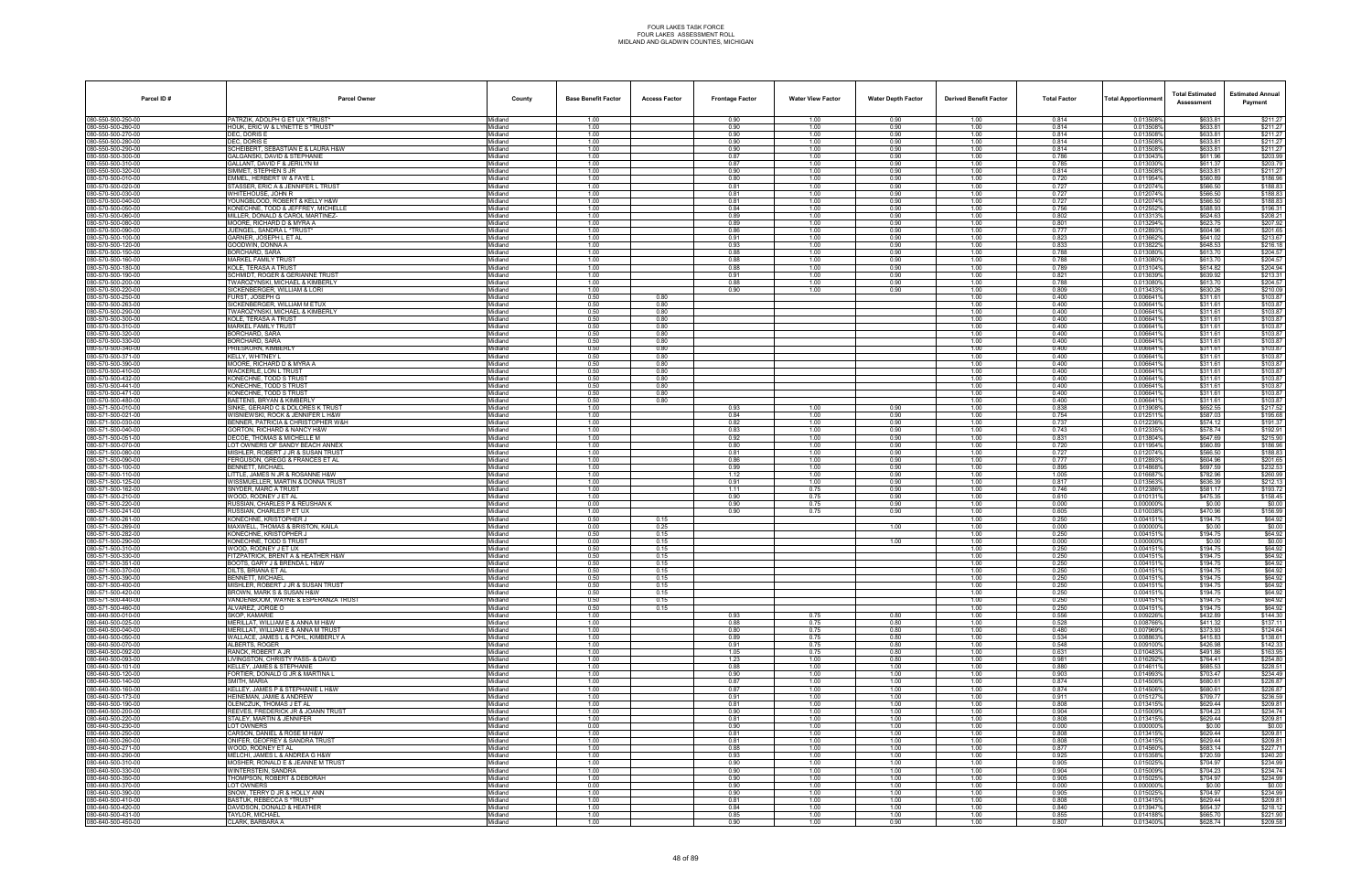| Parcel ID#                               | <b>Parcel Owner</b>                                                   | County                     | <b>Base Benefit Factor</b> | <b>Access Factor</b> | <b>Frontage Factor</b> | <b>Water View Factor</b> | <b>Water Depth Factor</b> | <b>Derived Benefit Factor</b> | <b>Total Factor</b> | <b>Total Apportionmer</b> | <b>Total Estimated</b><br>Assessment | <b>Estimated Annual</b><br>Payment |
|------------------------------------------|-----------------------------------------------------------------------|----------------------------|----------------------------|----------------------|------------------------|--------------------------|---------------------------|-------------------------------|---------------------|---------------------------|--------------------------------------|------------------------------------|
| 080-640-500-460-00                       | SHERMAN, RAMON & SHIRLEY                                              | Midland                    | 1.00                       |                      | 0.91                   | 1.00                     | 0.90                      | 1.00                          | 0.818               | 0.013589%                 | \$637.62                             | \$212.54                           |
| 080-640-500-481-00<br>80-640-500-500-00  | BENTLEY, DENNIS L & GRETA L H&W<br>HANSEN. MATTHEW                    | Midland<br>Midland         | 1.00<br>1.00               |                      | 0.89<br>0.90           | 1.00<br>1.00             | 0.90<br>0.90              | 1.00<br>1.00                  | 0.804<br>0.809      | 0.013349%<br>0.0134339    | \$626.33<br>\$630.26                 | \$208.78<br>\$210.09               |
| 80-640-500-510-00                        | COFFMAN, JANET                                                        | Midland                    | 1.00                       |                      | 0.93                   | 1.00                     | 0.90                      | 1.00                          | 0.834               | 0.013839%                 | \$649.34                             | \$216.45                           |
| 80-640-500-520-00                        | KENNEDY, THOMAS H & LINDA TRUST                                       | Midland                    | 1.00                       |                      | 0.93                   | 1.00                     | 0.90                      | 1.00                          | 0.834               | 0.013839%                 | \$649.34                             | \$216.45                           |
| 80-640-500-545-00<br>80-640-500-551-00   | KILLRAKIS, JOHN P & SUSAN<br>TAZELAAR, PETER & BARBARA A              | Midland<br>Midland         | 0.50<br>0.50               | 0.25<br>0.25         |                        |                          |                           | 1.00<br>1.00                  | 0.250<br>0.250      | 0.0041519<br>0.0041519    | \$194.75<br>\$194.75                 | \$64.92<br>\$64.92                 |
| 80-640-500-570-00                        | SUPPES, GARY & MICHELLE H&W TRUST                                     | Midland                    | 0.50                       | 0.25                 |                        |                          |                           | 1.00                          | 0.250               | 0.0041519                 | \$194.75                             | \$64.92                            |
| 80-640-500-580-00<br>80-640-500-610-00   | SHARP, DUSTIN R ET AL<br>SHARP, DUSTIN & ARNOLD, ELAINE               | Midland<br>Midland         | 0.50<br>0.00               | 0.25<br>0.25         |                        |                          |                           | 1.00<br>1.00                  | 0.250<br>0.000      | 0.0041519<br>0.0000009    | \$194.75<br>\$0.00                   | \$64.92<br>\$0.00                  |
| 80-640-500-620-00                        | ANDERSON, KANE                                                        | Midland                    | 0.50                       | 0.25                 |                        |                          |                           | 1.00                          | 0.250               | 0.0041519                 | \$194.75                             | \$64.92                            |
| 80-640-500-630-00                        | LANGBAUER, WILLIAM & JEANNE H&W                                       | Midland                    | 0.50                       | 0.25                 |                        |                          |                           | 1.00                          | 0.250               | 0.004151%                 | \$194.75                             | \$64.92                            |
| 80-640-500-650-00<br>80-640-500-670-00   | WOOD, RODNEY J ET UX<br>BAKER, MICHAEL D                              | Midland<br>Midland         | 0.50<br>0.50               | 0.25<br>0.25         |                        |                          |                           | 1.00<br>1.00                  | 0.250<br>0.250      | 0.0041519<br>0.0041519    | \$194.75<br>\$194.75                 | \$64.92<br>\$64.92                 |
| 80-640-500-690-00                        | WOOD, TONNIE S                                                        | Midland                    | 0.50                       | 0.25                 |                        |                          |                           | 1.00                          | 0.250               | 0.0041519                 | \$194.75                             | \$64.92                            |
| 80-640-500-710-00<br>80-640-500-730-00   | BRAND, HAROLD N & BETTY LOU H&W<br>BRAND, HAROLD N & BETTY LOU H&W    | Midland<br>Midland         | 0.50<br>0.50               | 0.25<br>0.25         |                        |                          |                           | 1.00<br>1.00                  | 0.250<br>0.250      | 0.0041519<br>0.0041519    | \$194.75<br>\$194.75                 | \$64.92<br>\$64.92                 |
| 80-640-500-740-00                        | BRAND, HAROLD N & BETTY LOU H&W                                       | <i>l</i> idland            | 0.50                       | 0.25                 |                        |                          |                           | 1.00                          | 0.250               | 0.0041519                 | \$194.75                             | \$64.92                            |
| 80-640-500-750-00<br>80-640-500-770-00   | SCHULTZ REVOCABLE TRUST<br>ONE STOP RENT-ALL LLC                      | Midland                    | 0.50<br>0.00               | 0.25                 |                        |                          |                           | 1.00<br>2.00                  | 0.250<br>0.000      | 0.0041519<br>0.000000     | \$194.75                             | \$64.92<br>\$0.00                  |
| 80-640-500-775-00                        | ONE STOP RENT-ALL LLC                                                 | Midland<br>Midland         | 0.50                       | 0.25                 |                        | 1.00                     | 1.00                      | 2.00                          | 0.250               | 0.0041519                 | \$0.00<br>\$194.75                   | \$64.92                            |
| 80-640-500-780-00                        | DALY, CARIN                                                           | Midland                    | 0.50                       | 0.25                 |                        |                          |                           | 1.00                          | 0.250               | 0.0041519                 | \$194.75                             | \$64.92                            |
| 80-640-500-790-00<br>80-640-500-799-00   | SCHMIDT, JAMES T & LISA D TRUST<br>CLARK, BARBARA A                   | Midland<br>Midland         | 0.50<br>0.50               | 0.25<br>0.25         |                        |                          |                           | 1.00<br>1.00                  | 0.250<br>0.250      | 0.004151<br>0.0041519     | \$194.75<br>\$194.75                 | \$64.92<br>\$64.92                 |
| 80-640-500-825-00                        | BLANCHARD LIVING TRUST                                                | Midland                    | 0.50                       | 0.25                 |                        |                          |                           | 1.00                          | 0.250               | 0.0041519                 | \$194.75                             | \$64.92                            |
| 80-640-500-850-00                        | LAKESIDE RENTALS LLC                                                  | Midland                    | 0.50                       | 0.25                 |                        |                          |                           | 2.00                          | 0.250               | 0.0041519                 | \$194.75                             | \$64.92                            |
| 80-640-500-872-00<br>80-640-500-900-00   | <b>GRACE FELLOWSHIP</b><br>CLEFT OF THE ROCK FAMILY CHURCH            | Midland<br><i>l</i> idland | 0.50<br>0.00               | 0.25<br>1.75         |                        |                          | 1.00                      | 1.00<br>2.00                  | 0.250<br>0.000      | 0.0041519<br>0.000000%    | \$194.75<br>\$0.00                   | \$64.92<br>\$0.00                  |
| 80-640-500-910-00                        | SMITH, MARIA A                                                        | Midland                    | 0.50                       | 0.25                 |                        |                          |                           | 1.00                          | 0.250               | 0.0041519                 | \$194.75                             | \$64.92                            |
| 80-640-500-940-00<br>80-640-500-960-00   | ANDERSON, STEVEN M & LEIGH A<br><b>FRYFOGLE, PATRICK &amp; BRETTE</b> | Midland<br>Midland         | 0.50<br>0.50               | 0.25<br>0.25         |                        |                          |                           | 1.00<br>1.00                  | 0.250<br>0.250      | 0.004151<br>0.0041519     | \$194.75<br>\$194.75                 | \$64.92<br>\$64.92                 |
| 80-640-500-980-00                        | WALLACE, HILDEGARD M                                                  | Midland                    | 0.50                       | 0.25                 |                        |                          |                           | 1.00                          | 0.250               | 0.0041519                 | \$194.75                             | \$64.92                            |
| 80-640-500-990-00                        | WALLACE, HILDEGARD M                                                  | <i>l</i> idland            | 0.50                       | 0.25                 |                        |                          |                           | 1.00                          | 0.250               | 0.004151                  | \$194.75                             | \$64.92                            |
| 80-640-600-000-00<br>80-640-600-030-00   | MOSHER REVOCABLE TRUST<br>COLVIN, DEVIN S & LINDA                     | Midland<br>Midland         | 0.50<br>0.50               | 0.25<br>0.25         |                        |                          |                           | 1.00<br>1.00                  | 0.250<br>0.250      | 0.0041519<br>0.0041519    | \$194.75<br>\$194.75                 | \$64.92<br>\$64.92                 |
| 80-640-600-050-00                        | LOWE, MARY (MILLER)                                                   | Midland                    | 0.50                       | 0.25                 |                        |                          |                           | 1.00                          | 0.250               | 0.0041519                 | \$194.75                             | \$64.92                            |
| 80-640-600-080-00<br>80-640-600-100-00   | WACKERLE, BEVERLY *TRUST*<br>KONECHNE, CAROLYN                        | Midland<br>lidland         | 0.50<br>0.50               | 0.25<br>0.25         |                        |                          |                           | 1.00<br>1.00                  | 0.250<br>0.250      | 0.0041519<br>0.004151     | \$194.75<br>\$194.75                 | \$64.92<br>\$64.92                 |
| 80-640-600-120-00                        | MARKS, ROBERT A ET UX                                                 | Midland                    | 0.50                       | 0.25                 |                        |                          |                           | 1.00                          | 0.250               | 0.0041519                 | \$194.75                             | \$64.92                            |
| 80-640-600-145-00                        | YUNG, STEED                                                           | Midland                    | 0.50                       | 0.25                 |                        |                          |                           | 1.00                          | 0.250               | 0.0041519                 | \$194.75                             | \$64.92                            |
| 80-641-500-010-00<br>80-641-500-020-00   | LIDDLE-LAMETI, MARTHA A & RICHARD<br>WALKER, ARLENE D TRUST           | Midland<br>Midland         | 1.00<br>1.00               |                      | 0.96<br>0.88           | 1.00<br>1.00             | 0.90<br>0.90              | 1.00<br>1.00                  | 0.861<br>0.788      | 0.014297%<br>0.0130809    | \$670.83<br>\$613.70                 | \$223.61<br>\$204.57               |
| 80-641-500-030-00                        | OMARA, REESE & JESSICA                                                | <i>l</i> idland            | 1.00                       |                      | 0.90                   | 1.00                     | 0.90                      | 1.00                          | 0.807               | 0.013400%                 | \$628.74                             | \$209.58                           |
| 80-641-500-050-00<br>80-641-500-060-00   | STALLARD, RUSSELL A & DEBRA A<br>PASHAK, THOMAS III & JENNIFER        | Midland<br>Midland         | 1.00<br>1.00               |                      | 0.87<br>0.92           | 1.00<br>1.00             | 0.90<br>0.90              | 1.00<br>1.00                  | 0.785<br>0.824      | 0.013030%<br>0.013684%    | \$611.37<br>\$642.07                 | \$203.79<br>\$214.02               |
| 80-641-500-080-00                        | GILMOUR. JOHN H & DORIS H&W                                           | Midland                    | 1.00                       |                      | 0.88                   | 0.75                     | 0.90                      | 1.00                          | 0.593               | 0.009845%                 | \$461.94                             | \$153.98                           |
| 80-641-500-100-00                        | FORTIER, DONALD G ET UX                                               | Midland                    | 1.00                       |                      | 0.88                   | 0.75                     | 0.90                      | 1.00                          | 0.592               | 0.0098289                 | \$461.12                             | \$153.71                           |
| 80-641-500-112-00<br>80-641-500-131-00   | KLAFFER, JAMES D & MELISSA J<br>MAXWELL, THOMAS & BRISTON, KAILA      | lidland<br>Midland         | 1.00<br>0.50               | 0.25                 | 1.04                   | 0.75                     | 0.90                      | 1.00<br>1.00                  | 0.704<br>0.250      | 0.0116889<br>0.004151%    | \$548.39<br>\$194.75                 | \$182.80<br>\$64.92                |
| 80-641-500-139-00                        | KONECHNE, KRISTOPHER J                                                | Midland                    | 0.00                       | 0.15                 |                        |                          | 1.00                      | 1.00                          | 0.000               | 0.000000                  | \$0.00                               | \$0.00                             |
| 80-641-500-150-00<br>80-641-500-160-00   | LAPLOW. JONATHAN A<br>LAPLOW, JONATHAN A                              | Midland<br>Midland         | 0.50<br>0.50               | 0.25<br>0.25         |                        |                          |                           | 1.00<br>1.00                  | 0.250<br>0.250      | 0.0041519<br>0.0041519    | \$194.75<br>\$194.75                 | \$64.92<br>\$64.92                 |
| 80-641-500-170-00                        | YNCH, JAMES E ET UX TRUST.                                            | <i>l</i> idland            | 0.50                       | 0.25                 |                        |                          |                           | 1.00                          | 0.250               | 0.004151                  | \$194.75                             | \$64.92                            |
| 80-641-500-181-00                        | PIOTROWSKI, RICHARD                                                   | Midland                    | 0.50                       | 0.25                 |                        |                          |                           | 1.00                          | 0.250               | 0.004151%                 | \$194.75                             | \$64.92                            |
| 80-641-500-200-00<br>080-641-500-211-00  | KLOUSE, BRIAN T & TAMARA S H&W<br>HALL. NORMA M TRUST                 | Midland<br>Midland         | 0.50<br>0.50               | 0.25<br>0.25         |                        |                          |                           | 1.00<br>1.00                  | 0.250<br>0.250      | 0.0041519<br>0.0041519    | \$194.75<br>\$194.75                 | \$64.92<br>\$64.92                 |
| 80-641-500-221-00                        | YOUNG, BARBARA E                                                      | Midland                    | 0.50                       | 0.25                 |                        |                          |                           | 1.00                          | 0.250               | 0.0041519                 | \$194.75                             | \$64.92                            |
| 80-641-500-240-00<br>00-700-500-010-00   | ORENC, VICTORIA M (OVAITT)<br>GRAY, WILLIAM H III & JANET A           | lidland<br>Midland         | 0.50<br>1.00               | 0.25                 | 0.87                   | 1.00                     | 1.00                      | 1.00<br>1.00                  | 0.250<br>0.872      | 0.004151<br>0.014478%     | \$194.75<br>\$679.30                 | \$64.92<br>\$226.43                |
| 30-700-500-020-00                        | COTTON, BRETT C                                                       | Midland                    | 1.00                       |                      | 0.87                   | 1.00                     | 1.00                      | 1.00                          | 0.872               | 0.0144789                 | \$679.30                             | \$226.43                           |
| 80-700-500-030-00                        | BURNISON, ROBERT L ET UX                                              | Midland                    | 1.00                       |                      | 0.87                   | 1.00                     | 1.00                      | 1.00                          | 0.872               | 0.014478%                 | \$679.30                             | \$226.43                           |
| 080-700-500-040-00<br>080-700-500-050-00 | MOSHER REVOCABLE TRUST<br>JUCIUS, KATHRYN & JOHN A W&H                | Midland<br>lidland         | 1.00<br>1.00               |                      | 0.87<br>0.87           | 1.00<br>1.00             | 1.00<br>1.00              | 1.00<br>1.00                  | 0.872<br>0.872      | 0.0144789<br>0.014478%    | \$679.30<br>\$679.30                 | \$226.43<br>\$226.43               |
| 06-060-060-080-080                       | JUCIUS, JOHN & KATHRYN H&W                                            | Midland                    | 1.00                       |                      | 0.87                   | 1.00                     | 1.00                      | 1.00                          | 0.872               | 0.014478%                 | \$679.30                             | \$226.43                           |
| 80-700-500-070-00<br>80-700-500-080-00   | SOVA, PATRICK W<br>HENGESBACK, PATRICK & MARIE H&W                    | Midland<br>Midland         | 1.00<br>1.00               |                      | 0.87<br>0.85           | 1.00<br>1.00             | 1.00<br>1.00              | 1.00<br>1.00                  | 0.872<br>0.850      | 0.014478%<br>0.014113%    | \$679.30<br>\$662.16                 | \$226.43<br>\$220.72               |
| 080-700-500-090-00                       | NOVAK, RAYMOND IRA                                                    | Midland                    | 1.00                       |                      | 0.87                   | 1.00                     | 1.00                      | 1.00                          | 0.872               | 0.014478%                 | \$679.30                             | \$226.43                           |
| 30-700-500-100-00<br>80-700-500-110-00   | HOWARD, BARNARD B JR & JUDY TRUST                                     | <i>l</i> idland            | 1.00                       |                      | 0.87                   | 1.00                     | 1.00                      | 1.00                          | 0.872               | 0.0144789                 | \$679.30                             | \$226.43                           |
| 80-700-500-120-00                        | LALONDE. STEVEN C ET UX<br>FORD, FREDERIC M ET UX                     | Midland<br>Midland         | 1.00<br>1.00               |                      | 0.87<br>0.87           | 1.00<br>1.00             | 1.00<br>1.00              | 1.00<br>1.00                  | 0.872<br>0.872      | 0.014478%<br>0.014478%    | \$679.30<br>\$679.30                 | \$226.43<br>\$226.43               |
| 80-700-500-130-00                        | WALKO, LEE A & PATTI J H&W                                            | Midland                    | 1.00                       |                      | 0.87                   | 1.00                     | 1.00                      | 1.00                          | 0.872               | 0.014478%                 | \$679.30                             | \$226.43                           |
| 080-700-500-140-00<br>80-700-500-150-00  | MCGLASHEN, MARK A<br>STONEBURNER, WILLIAM B ET UX                     | Midland<br>Midland         | 1.00<br>1.00               |                      | 0.87<br>0.87           | 1.00<br>1.00             | 1.00<br>1.00              | 1.00<br>1.00                  | 0.872<br>0.872      | 0.014478%<br>0.0144789    | \$679.30<br>\$679.30                 | \$226.43<br>\$226.43               |
| 080-700-500-160-00                       | MANELIS, JOSEPH J & MARY H&W *TRUST                                   | Midland                    | 1.00                       |                      | 0.87                   | 1.00                     | 1.00                      | 1.00                          | 0.872               | 0.014478%                 | \$679.30                             | \$226.43                           |
| 080-700-500-170-00                       | MROZINSKI, BRYAN G                                                    | Midland                    | 1.00                       |                      | 0.87                   | 1.00                     | 1.00                      | 1.00                          | 0.872               | 0.014478%                 | \$679.30                             | \$226.43                           |
| 80-700-500-180-00<br>080-700-500-190-00  | <b>KRAEMER, CHARLES N ET UX</b><br>#N/A                               | Midland<br>Midland         | 1.00<br>1.00               |                      | 0.88<br>0.88           | 1.00<br>1.00             | 1.00<br>1.00              | 1.00<br>1.00                  | 0.877<br>0.878      | 0.014560%<br>0.0145859    | \$683.14<br>\$684.35                 | \$227.71<br>\$228.12               |
| 80-700-500-200-00                        | #N/A                                                                  | <i>l</i> idland            | 1.00                       |                      | 0.87                   | 1.00                     | 1.00                      | 1.00                          | 0.872               | 0.014478%                 | \$679.30                             | \$226.43                           |
| 80-700-500-210-00<br>80-700-500-220-00   | SLACK, REBECCA A<br>FRANCIS, DENNIS R                                 | Midland<br>Midland         | 1.00<br>1.00               |                      | 0.87<br>1.34           | 1.00<br>1.00             | 1.00<br>1.00              | 1.00<br>1.00                  | 0.872<br>1.339      | 0.014478%<br>0.022229%    | \$679.30<br>\$1,042.98               | \$226.43<br>\$347.66               |
| 080-700-500-240-00                       | CLARK, DAVID M ET UX                                                  | Midland                    | 1.00                       |                      | 0.87                   | 1.00                     | 1.00                      | 1.00                          | 0.872               | 0.014478%                 | \$679.30                             | \$226.43                           |
| 080-700-500-250-00                       | SEHANOBISH, KALYAN & SUPRITA                                          | Midland                    | 1.00                       |                      | 0.93                   | 1.00                     | 0.80                      | 1.00                          | 0.746               | 0.012394%                 | \$581.51                             | \$193.84                           |
| 80-700-500-261-00<br>080-700-500-270-00  | SNYDER, TINA & CODLING, TIMOTHY<br>WISEMAN, JOEL R & SHELLY           | Midland<br>Midland         | 1.00<br>1.00               |                      | 0.92<br>0.88           | 0.75<br>0.75             | 0.80<br>0.80              | 1.00<br>1.00                  | 0.549<br>0.526      | 0.0091159<br>0.008736%    | \$427.70<br>\$409.88                 | \$142.57<br>\$136.63               |
| 080-700-500-280-00                       | LISEE, CHRISTOPHER C                                                  | Midland                    | 1.00                       |                      | 0.87                   | 0.75                     | 0.80                      | 1.00                          | 0.523               | 0.008687%                 | \$407.58                             | \$135.86                           |
| 080-700-500-290-00<br>080-700-500-300-00 | KEELEY, NEHIL E & HELEN K TRUST<br>DAVIS, JANET L                     | Midland<br>Midland         | 1.00<br>1.00               |                      | 0.87<br>0.87           | 0.75<br>0.75             | 0.80<br>0.80              | 1.00<br>1.00                  | 0.523<br>0.523      | 0.008687%<br>0.008687%    | \$407.58<br>\$407.58                 | \$135.86<br>\$135.86               |
| 80-700-500-310-00                        | APO, JUDITH M TRUST                                                   | Midland                    | 1.00                       |                      | 0.87                   | 0.75                     | 0.80                      | 1.00                          | 0.523               | 0.008687                  | \$407.58                             | \$135.86                           |
| 80-700-500-320-00                        | YARBROUGH, RYAN & RENE                                                | Midland                    | 1.00                       |                      | 0.87                   | 0.75                     | 0.80                      | 1.00                          | 0.524               | 0.008703%                 | \$408.37                             | \$136.12                           |
| 80-700-500-330-00<br>80-700-500-340-00   | PAXTON, GREGORY G<br>SARGENT, JESSICA & JOSEPH                        | Midland<br>Midland         | 1.00<br>1.00               |                      | 0.87<br>0.90           | 0.75<br>0.75             | 0.80<br>0.80              | 1.00<br>1.00                  | 0.523<br>0.541      | 0.008687%<br>0.008986%    | \$407.58<br>\$421.62                 | \$135.86<br>\$140.54               |
| 080-700-500-360-00                       | TUCKER, GERALD L ET UX                                                | Midland                    | 1.00                       |                      | 0.93                   | 0.75                     | 0.80                      | 1.00                          | 0.555               | 0.009220%                 | \$432.62                             | \$144.21                           |
| 80-700-500-381-00<br>080-700-500-390-00  | VESCIO, KAY TRUST<br>KRAGENBRINK, JAMES P & PAMELA H&W                | Midland<br>Midland         | 1.00<br>1.00               |                      | 0.90<br>0.87           | 0.75<br>0.75             | 0.80<br>0.80              | 1.00<br>1.00                  | 0.539<br>0.523      | 0.0089559<br>0.008687%    | \$420.18<br>\$407.58                 | \$140.06<br>\$135.86               |
| 06-700-500-400-00                        | PAETZ. SANDRA S &                                                     | Midland                    | 1.00                       |                      | 0.87                   | 0.75                     | 0.80                      | 1.00                          | 0.523               | 0.008687%                 | \$407.58                             | \$135.86                           |
| 080-700-500-410-00                       | LENK, CHARLES & DENISE TRUST                                          | Midland                    | 1.00                       |                      | 0.87                   | 0.75                     | 0.80                      | 1.00                          | 0.523               | 0.008687%                 | \$407.58                             | \$135.86                           |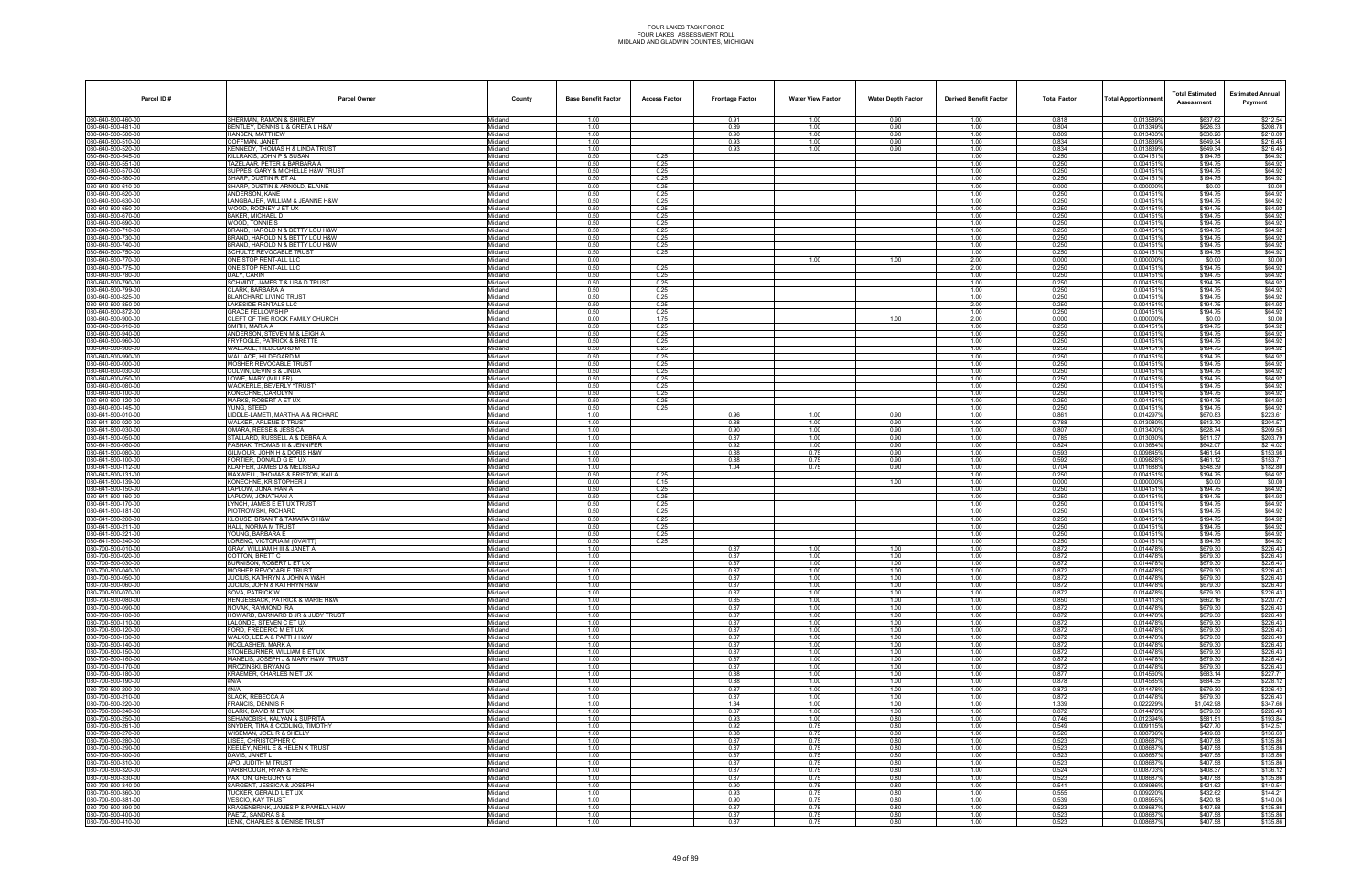| Parcel ID#                               | <b>Parcel Owner</b>                                                | County             | <b>Base Benefit Factor</b> | <b>Access Factor</b>    | <b>Frontage Factor</b> | <b>Water View Factor</b> | <b>Water Depth Factor</b> | <b>Derived Benefit Factor</b> | <b>Total Factor</b> | <b>Total Apportionment</b> | <b>Total Estimated</b><br>Assessment | <b>Estimated Annual</b><br>Payment |
|------------------------------------------|--------------------------------------------------------------------|--------------------|----------------------------|-------------------------|------------------------|--------------------------|---------------------------|-------------------------------|---------------------|----------------------------|--------------------------------------|------------------------------------|
| 080-700-500-420-00                       | GLINSKI. DENNIS R & AMBER G                                        | Midland            | 1.00                       |                         | 0.87                   | 0.75                     | 0.80                      | 1.00                          | 0.523               | 0.008687%                  | \$407.58                             | \$135.86                           |
| 080-700-500-430-00                       | HUMMEL, THEODORE ET UX *TRUST*                                     | Midland            | 1.00                       |                         | 0.92                   | 0.75                     | 0.80                      | 1.00                          | 0.550               | 0.009130%                  | \$428.39                             | \$142.80                           |
| 080-700-500-440-00<br>080-700-500-450-00 | COON, NICHOLAS L & ANN<br>ROBERTS. MATTHEW K                       | Midland<br>Midland | 1.00<br>1.00               |                         | 0.87<br>0.87           | 0.75<br>0.75             | 0.80<br>0.80              | 1.00<br>1.00                  | 0.523<br>0.523      | 0.0086879<br>0.008687%     | \$407.58<br>\$407.58                 | \$135.86<br>\$135.86               |
| 080-700-500-460-00                       | BECKER, GREGORY & KATY A TRUST                                     | Midland            | 1.00                       |                         | 0.90                   | 0.75                     | 0.80                      | 1.00                          | 0.537               | 0.008922%                  | \$418.64                             | \$139.55                           |
| 080-700-500-480-00                       | MROZ. JESSICA                                                      | Midland            | 1.00                       |                         | 0.87                   | 0.75                     | 0.80                      | 1.00                          | 0.523               | 0.008687%                  | \$407.58                             | \$135.86                           |
| 080-700-500-490-00<br>80-700-500-501-00  | AGALO, TIMOTHY G<br>GREEN, MARK D & KATHIE J TRUST                 | Midland<br>Midland | 1.00<br>1.00               |                         | 0.87<br>0.88           | 0.75<br>0.75             | 0.80<br>0.80              | 1.00<br>1.00                  | 0.523<br>0.531      | 0.0086879<br>0.008810      | \$407.58<br>\$413.35                 | \$135.86<br>\$137.78               |
| 80-700-500-510-00                        | CROTH. LEONARD J                                                   | Midland            | 1.00                       |                         | 0.88                   | 0.75                     | 0.80                      | 1.00                          | 0.528               | 0.008766%                  | \$411.32                             | \$137.11                           |
| 80-700-500-520-00                        | :GGERD, STEVEN J ET UX                                             | Midland            | 1.00                       |                         | 0.91                   | 0.75                     | 0.80                      | 1.00                          | 0.548               | 0.009100%                  | \$426.98                             | \$142.33                           |
| 080-700-500-540-00<br>080-700-500-560-00 | CATES, SAMANTHA & NATHAN<br>SHEPHERD, THOMAS R & SUSAN             | Midland<br>Midland | 0.50<br>0.50               | 1.04<br>1.04            |                        |                          |                           | 1.00<br>1.00                  | 0.500<br>0.500      | 0.008302%<br>0.008302%     | \$389.51<br>\$389.51                 | \$129.84<br>\$129.84               |
| 80-700-500-580-00                        | COOK. DAVID L & DIANA H&W                                          | Midland            | 0.50                       | 1.04                    |                        |                          |                           | 1.00                          | 0.500               | 0.0083029                  | \$389.51                             | \$129.84                           |
| 080-700-500-600-00                       | <b>KLEIN, RENEE</b>                                                | Midland            | 0.50                       | 1.04                    |                        |                          |                           | 1.00                          | 0.500               | 0.008302%                  | \$389.51                             | \$129.84                           |
| 080-700-500-625-00                       | STRADINGER, CARLI                                                  | Midland            | 0.50                       | 1.04                    |                        |                          |                           | 1.00                          | 0.500               | 0.008302%                  | \$389.51                             | \$129.84                           |
| 080-700-500-640-00<br>080-700-500-660-00 | FALES, JEFFREY L & JUDITH D H&W<br>NEUENFELDT, JOHN & TERESA H&W   | Midland<br>Midland | 0.50<br>0.50               | 1.04<br>1.04            |                        |                          |                           | 1.00<br>1.00                  | 0.500<br>0.500      | 0.008302%<br>0.008302%     | \$389.51<br>\$389.51                 | \$129.84<br>\$129.84               |
| 80-700-500-690-00                        | PFEIFFER, CHRIS A & DEBORAH G                                      | Midland            | 0.50                       | 1.04                    |                        |                          |                           | 1.00                          | 0.500               | 0.0083029                  | \$389.51                             | \$129.84                           |
| 80-700-500-710-00                        | BAKER, JAMES C & JANEL L TRUST                                     | Midland            | 0.50                       | 1.04                    |                        |                          |                           | 1.00                          | 0.500               | 0.008302%                  | \$389.51                             | \$129.84                           |
| 80-700-500-730-00<br>080-700-500-750-00  | OX. ROBERT B & LINDA M TRUST<br>FALES, JOHN P, ET AL               | Midland<br>Midland | 0.50<br>0.50               | 1 <sub>04</sub><br>1.04 |                        |                          |                           | 1.00<br>1.00                  | 0.500<br>0.500      | 0.008302%<br>0.008302%     | \$389.51<br>\$389.51                 | \$129.84<br>\$129.84               |
| 080-700-500-770-00                       | ARMSTRONG, KATELYN & PAIGE                                         | Midland            | 0.50                       | 1.04                    |                        |                          |                           | 1.00                          | 0.500               | 0.008302%                  | \$389.51                             | \$129.84                           |
| 80-700-500-790-00                        | 30SS, JOHN A                                                       | Midland            | 0.50                       | 1.04                    |                        |                          |                           | 1.00                          | 0.500               | 0.0083029                  | \$389.51                             | \$129.84                           |
| 080-700-500-810-00                       | DEROO, ANTHONY & BARBARA TRUST                                     | Midland            | 0.50                       | 1.04                    |                        |                          |                           | 1.00                          | 0.500               | 0.008302%                  | \$389.51                             | \$129.84                           |
| 080-700-500-830-00<br>080-700-500-850-00 | HAWKINS. LISA M TRUST<br>ENGEL, MICHAEL W & JUDY A                 | Midland<br>Midland | 0.50<br>0.50               | 1.04<br>1.04            |                        |                          |                           | 1.00<br>1.00                  | 0.500<br>0.500      | 0.008302%<br>0.008302%     | \$389.51<br>\$389.51                 | \$129.84<br>\$129.84               |
| 080-700-500-870-00                       | SCHRANTZ, DAVID M                                                  | Midland            | 0.50                       | 1.04                    |                        |                          |                           | 1.00                          | 0.500               | 0.008302%                  | \$389.51                             | \$129.84                           |
| 80-700-500-890-00                        | FORTIN, JOANNE K                                                   | Midland            | 0.50                       | 1.04                    |                        |                          |                           | 1.00                          | 0.500               | 0.0083029                  | \$389.51                             | \$129.84                           |
| 80-700-500-910-00<br>080-700-500-930-00  | FOOTE, GREG ET UX<br><b>BOTKA, PAUL &amp; GEORGINA</b>             | Midland<br>Midland | 0.50<br>0.50               | 1.04<br>1.04            |                        |                          |                           | 1.00<br>1.00                  | 0.500<br>0.500      | 0.008302%<br>0.008302%     | \$389.51<br>\$389.51                 | \$129.84<br>\$129.84               |
| 080-700-500-950-00                       | HUEGEL. MICHAEL S ET UX                                            | Midland            | 0.50                       | 1.04                    |                        |                          |                           | 1.00                          | 0.500               | 0.0083029                  | \$389.51                             | \$129.84                           |
| 080-700-500-960-00                       | HALE, RICHARD P & CAROL L H&W                                      | Midland            | 0.50                       | 1.04                    |                        |                          |                           | 1.00                          | 0.500               | 0.008302%                  | \$389.51                             | \$129.84                           |
| 80-700-500-985-00                        | REED, THOMAS S & SUSAN K H&W                                       | Midland            | 0.50                       | 1.04                    |                        |                          |                           | 1.00                          | 0.500               | 0.0083029                  | \$389.51                             | \$129.84                           |
| 080-700-500-990-00<br>080-700-600-010-00 | STONEBURNER, WILLIAM B ET UX<br>30KA. VALERIE J                    | Midland<br>Midland | 0.50<br>0.50               | 1.04<br>1.04            |                        |                          |                           | 1.00<br>1.00                  | 0.500<br>0.500      | 0.008302%<br>0.008302%     | \$389.51<br>\$389.51                 | \$129.84<br>\$129.84               |
| 080-700-600-020-00                       | WEISENBERGER, JONAH                                                | Midland            | 0.50                       | 1.04                    |                        |                          |                           | 1.00                          | 0.500               | 0.0083029                  | \$389.51                             | \$129.84                           |
| 080-700-600-030-00                       | <b>ABONVILLE, KALEB S &amp; ERICA A</b>                            | Midland            | 0.50                       | 1.04                    |                        |                          |                           | 1.00                          | 0.500               | 0.008302%                  | \$389.51                             | \$129.84                           |
| 80-750-000-000-00<br>80-750-000-001-00   | SUNSET SHORES CONDO ASSOC<br>GEBO. WILLIAM L & BERTHA M TRUST      | Midland<br>Midland | 0.00<br>0.50               | 1.00                    | 1.56                   | 1.00                     | 1.00                      | 2.50<br>1.00                  | 0.000<br>0.500      | 0.0000009<br>0.008302%     | \$0.00<br>\$389.51                   | \$0.00<br>\$129.84                 |
| 80-750-000-002-00                        | MYERS. HELEN E                                                     | Midland            | 0.50                       | 1.00                    |                        |                          |                           | 1.00                          | 0.500               | 0.008302%                  | \$389.51                             | \$129.84                           |
| 080-750-000-003-00                       | HARTZ, DONALD E II & CYNTHIA A                                     | Midland            | 0.50                       | 1.00                    |                        |                          |                           | 1.00                          | 0.500               | 0.0083029                  | \$389.51                             | \$129.84                           |
| 080-750-000-004-00                       | <b>VEMETH, CRAIG W &amp; VALERIE S H&amp;W</b>                     | Midland            | 0.50                       | 1.00                    |                        |                          |                           | 1.00                          | 0.500               | 0.008302%                  | \$389.51                             | \$129.84                           |
| 80-750-000-005-00<br>080-750-000-006-00  | CRUMBAUGH, LYNN & DIANE<br><b>OLSON. WALTER J &amp; NANCY E</b>    | Midland<br>Midland | 0.50<br>0.50               | 1.00<br>1.00            |                        |                          |                           | 1.00<br>1.00                  | 0.500<br>0.500      | 0.008302%<br>0.008302%     | \$389.51<br>\$389.51                 | \$129.84<br>\$129.84               |
| 080-750-000-007-00                       | <b>GLOVER, JANIS H TRUST</b>                                       | Midland            | 0.50                       | 1.00                    |                        |                          |                           | 1.00                          | 0.500               | 0.008302%                  | \$389.51                             | \$129.84                           |
| 080-750-000-008-00                       | KLOHA, ALAN R & PARK, CAROLYN                                      | Midland            | 0.50                       | 1.00                    |                        |                          |                           | 1.00                          | 0.500               | 0.0083029                  | \$389.51                             | \$129.84                           |
| 080-751-000-001-00<br>80-751-000-002-00  | HOLZINGER, RYAN J & DEBBIE M<br><b>BORA, RAJIB ET AL</b>           | Midland<br>Midland | 1.00<br>1.00               |                         | 0.90<br>0.91           | 1.00<br>1.00             | 1.00<br>1.00              | 1.00<br>1.00                  | 0.895<br>0.912      | 0.014865%<br>0.015145%     | \$697.48<br>\$710.59                 | \$232.49<br>\$236.86               |
| 080-751-000-003-00                       | MANGO. SCOTT & JEAN                                                | Midland            | 1.00                       |                         | 0.90                   | 1.00                     | 1.00                      | 1.00                          | 0.904               | 0.015011%                  | \$704.29                             | \$234.76                           |
| 080-751-000-004-00                       | WINSTONE, DAVID E & DEBORAH C                                      | Midland            | 1.00                       |                         | 0.90                   | 1.00                     | 1.00                      | 1.00                          | 0.905               | 0.015023%                  | \$704.89                             | \$234.96                           |
| 080-751-000-005-00                       | WANGENSTEEN, TED & HANNA                                           | Midland            | 1.00                       |                         | 0.90                   | 1.00                     | 1.00                      | 1.00                          | 0.904               | 0.0150129                  | \$704.34                             | \$234.78                           |
| 080-751-000-006-00<br>80-751-000-010-00  | WERNER, SUSAN & JEFF<br><b>MISCHLEY, MICHAEL &amp; LYNNE A</b>     | Midland<br>Midland | 1.00<br>1.00               |                         | 1.00<br>0.96           | 1.00<br>1.00             | 1.00<br>1.00              | 1.00<br>1.00                  | 1.004<br>0.963      | 0.016665%<br>0.015983%     | \$781.91<br>\$749.93                 | \$260.64<br>\$249.98               |
| 080-751-000-011-00                       | <b>GEBO. WILLIAM L &amp; BERTHA M TRUST</b>                        | Midland            | 1.00                       |                         | 0.98                   | 1.00                     | 1.00                      | 1.00                          | 0.981               | 0.016281%                  | \$763.92                             | \$254.64                           |
| 080-751-000-012-00                       | VILLIAMS, ALAN J ET UX                                             | Midland            | 1.00                       |                         | 1.07                   | 1.00                     | 1.00                      | 1.00                          | 1.066               | 0.017695%                  | \$830.23                             | \$276.74                           |
| 080-751-000-013-00<br>080-751-000-026-00 | KOLEVAR, KEVIN M & STEPHANI TRUST<br>COLAGIOVANNI, AMY L TRUST     | Midland<br>Midland | 1.00<br>1.00               |                         | 1.04<br>0.90           | 1.00<br>1.00             | 1.00<br>1.00              | 1.00<br>1.00                  | 1.043<br>0.904      | 0.0173159<br>0.015009%     | \$812.43<br>\$704.23                 | \$270.81<br>\$234.74               |
| 80-751-000-027-00                        | CHAKRAVARTHI, SRINIVAS                                             | Midland            | 1.00                       |                         | 0.90                   | 1.00                     | 1.00                      | 1.00                          | 0.904               | 0.015009%                  | \$704.23                             | \$234.74                           |
| 80-751-000-028-00                        | CHAKRAVARTHI, SRINIVAS                                             | Midland            | 1.00                       |                         | 0.90                   | 1.00                     | 1.00                      | 1.00                          | 0.904               | 0.015009%                  | \$704.23                             | \$234.74                           |
| 080-751-000-029-00                       | JANOWICZ, PATRICIA J                                               | Midland            | 1.00                       |                         | 0.90                   | 1.00                     | 1.00                      | 1.00                          | 0.903               | 0.015000%                  | \$703.78                             | \$234.59                           |
| 080-751-000-030-00<br>080-751-000-034-00 | ROSATI, CHRISTOPHER J & SUZANNE M<br>CROSS, JAMES L ET UX          | Midland<br>Midland | 1.00<br>1.00               |                         | 0.90<br>0.90           | 1.00<br>1.00             | 1.00<br>1.00              | 1.00<br>1.00                  | 0.904<br>0.904      | 0.0150139<br>0.015012%     | \$704.41<br>\$704.35                 | \$234.80<br>\$234.78               |
| 080-751-000-035-00                       | MOSHER, KIRK W ET AL                                               | Midland            | 1.00                       |                         | 0.93                   | 1.00                     | 1.00                      | 1.00                          | 0.926               | 0.015377%                  | \$721.49                             | \$240.50                           |
| 080-751-000-036-00                       | PEDEN. DENNIS G ET UX                                              | Midland            | 1.00                       |                         | 0.96                   | 1.00                     | 1.00                      | 1.00                          | 0.963               | 0.015991%                  | \$750.31                             | \$250.10                           |
| 080-751-001-007-00<br>080-751-001-008-00 | MINNEC. THOMAS M & KELLY A TRUST<br>IEUTER, KARL & JULIE H&W TRUST | Midland<br>Midland | 1.00<br>1.00               |                         | 0.93<br>1.02           | 1.00<br>1.00             | 1.00<br>1.00              | 1.00<br>1.00                  | 0.926<br>1.018      | 0.015377%<br>0.016894%     | \$721.49<br>\$792.65                 | \$240.50<br>\$264.22               |
| 080-751-001-009-00                       | PASSMORE, DEBORAH P & STEVEN L                                     | Midland            | 1.00                       |                         | 1.07                   | 1.00                     | 1.00                      | 1.00                          | 1.066               | 0.017695%                  | \$830.23                             | \$276.74                           |
| 080-751-001-014-00                       | GEBO, WILLIAM L & BERTHA M TRUST                                   | Midland            | 0.50                       | 0.80                    |                        |                          |                           | 1.00                          | 0.400               | 0.006641%                  | \$311.61                             | \$103.87                           |
| 080-751-001-015-00<br>080-751-001-016-00 | PASSMORE, STEVEN TRUST<br>IEUTER, KARL T & JULIE R TRUST           | Midland<br>Midland | 0.50<br>0.50               | 0.80<br>0.80            |                        |                          |                           | 1.00<br>1.00                  | 0.400<br>0.400      | 0.006641%<br>0.006641%     | \$311.61<br>\$311.61                 | \$103.87<br>\$103.87               |
| 080-751-001-017-00                       | BURNS, PAUL J & CAROL J TRUST                                      | Midland            | 0.50                       | 0.80                    |                        |                          |                           | 1.00                          | 0.400               | 0.006641%                  | \$311.61                             | \$103.87                           |
| 080-751-001-033-00                       | FOWLER, LINDA L TRUST                                              | Midland            | 1.00                       |                         | 0.96                   | 1.00                     | 1.00                      | 1.00                          | 0.963               | 0.015991%                  | \$750.32                             | \$250.11                           |
| 080-751-001-036-00                       | ROGERS, O DAVID & ANNETTE TRUSTS                                   | Midland            | 0.50                       | 0.80                    |                        |                          |                           | 1.00                          | 0.400               | 0.006641%                  | \$311.61                             | \$103.87                           |
| 080-751-001-037-00<br>080-751-001-038-00 | COLAGIOVANNI, AMY L TRUST<br>COLAGIOVANNI, AMY L TRUST             | Midland<br>Midland | 0.50<br>0.50               | 0.80<br>0.80            |                        |                          |                           | 1.00<br>1.00                  | 0.400<br>0.400      | 0.006641%<br>0.006641%     | \$311.61<br>\$311.61                 | \$103.87<br>\$103.87               |
| 080-751-001-039-00                       | ROGERS, O DAVID & ANNETTE TRUSTS                                   | Midland            | 0.50                       | 0.80                    |                        |                          |                           | 2.00                          | 0.500               | 0.008302%                  | \$389.51                             | \$129.84                           |
| 080-751-001-040-00                       | FOWLER, LINDA L TRUST                                              | Midland            | 0.50                       | 0.80                    |                        |                          |                           | 1.00                          | 0.400               | 0.006641%                  | \$311.61                             | \$103.87                           |
| 080-751-001-041-00                       | FOWLER, LINDA L TRUST                                              | Midland            | 0.50                       | 0.80                    |                        |                          |                           | 1.00                          | 0.400               | 0.006641%                  | \$311.61                             | \$103.87                           |
| 080-751-001-042-00<br>080-751-001-043-00 | ROSS, JIM:<br>IRONS, CHRIS C & OLSON, JANE TRUST                   | Midland<br>Midland | 0.50<br>0.50               | 0.80<br>0.80            |                        |                          |                           | 1.00<br>1.00                  | 0.400<br>0.400      | 0.006641%<br>0.006641%     | \$311.61<br>\$311.61                 | \$103.87<br>\$103.87               |
| 080-751-001-044-00                       | <b>IRONS, CHRIS &amp; OLSON, JANE TRUST</b>                        | Midland            | 1.00                       |                         | 1.42                   | 1.00                     | 1.00                      | 1.00                          | 1.416               | 0.023514%                  | \$1,103.27                           | \$367.76                           |
| 080-751-002-023-00                       | ROGERS, O DAVID & ANNETTE TRUSTS                                   | Midland            | 1.00                       |                         | 1.28                   | 1.00                     | 1.00                      | 1.00                          | 1.279               | 0.021227%                  | \$995.98                             | \$331.99                           |
| 080-880-500-080-00<br>081-013-300-280-00 | <b>BASORE, SARAL</b><br>BEARSS, DAVID & ALAINA H&W                 | Midland<br>Midland | 0.00<br>1.00               |                         | 0.88                   | 1.00                     | 0.90<br>1.00              | 1.00<br>1.00                  | 0.000<br>0.877      | 0.000000%<br>0.014558%     | \$0.00<br>\$683.06                   | \$0.00<br>\$227.69                 |
| 081-013-300-290-00                       | CHAPPELL, MARK C                                                   | Midland            | 1.00                       |                         | 0.89                   | 1.00                     | 1.00                      | 1.00                          | 0.893               | 0.014832%                  | \$695.92                             | \$231.97                           |
| 081-013-300-300-00                       | RUTTMANN, LINDY S                                                  | Midland            | 1.00                       |                         | 0.80                   | 1.00                     | 1.00                      | 1.00                          | 0.800               | 0.013282%                  | \$623.21                             | \$207.74                           |
| 081-013-300-310-00<br>081-013-300-320-00 | ANCIC, MARIA & TENANTS, MICHAEL<br>ANESZKO, ANTONI M               | Midland<br>Midland | 1.00<br>1.00               |                         | 0.80<br>0.80           | 1.00<br>1.00             | 1.00<br>1.00              | 1.00<br>1.00                  | 0.800<br>0.800      | 0.013282%<br>0.013282%     | \$623.21<br>\$623.21                 | \$207.74<br>\$207.74               |
| 081-013-300-331-00                       | <b>BALDWIN, RICHARD &amp; ANDREA</b>                               | Midland            | 1.00                       |                         | 0.80                   | 1.00                     | 1.00                      | 1.00                          | 0.800               | 0.013282%                  | \$623.21                             | \$207.74                           |
| 081-013-300-335-00                       | SCHWIND, MICHAEL J & DOROTHY J H&W                                 | Midland            | 1.00                       |                         | 0.80                   | 1.00                     | 1.00                      | 1.00                          | 0.800               | 0.013282%                  | \$623.21                             | \$207.74                           |
| 081-013-300-350-00                       | MCMANN, TIMOTHY TRUST                                              | Midland            | 1.00                       |                         | 0.88                   | 1.00                     | 1.00                      | 1.00                          | 0.880               | 0.014611%                  | \$685.53                             | \$228.51                           |
| 081-013-300-370-00<br>081-013-300-380-00 | DANKERT, BRIAN A & PATRICIA<br>PATTERSON TRUST NO 1                | Midland<br>Midland | 1.00<br>1.00               |                         | 0.84<br>0.84           | 1.00<br>1.00             | 1.00<br>1.00              | 1.00<br>1.00                  | 0.840<br>0.840      | 0.013947%<br>0.013947%     | \$654.37<br>\$654.37                 | \$218.12<br>\$218.12               |
| 081-013-300-390-00                       | JUEN, DONNIE R & MICHELE H&W TRUST                                 | Midland            | 1.00                       |                         | 0.80                   | 1.00                     | 1.00                      | 1.00                          | 0.800               | 0.013282%                  | \$623.21                             | \$207.74                           |
| 081-013-300-400-00                       | JUEN, DONNIE R & MICHELE H&W TRUST                                 | Midland            | 1.00                       |                         | 0.80                   | 1.00                     | 1.00                      | 1.00                          | 0.800               | 0.013282%                  | \$623.21                             | \$207.74                           |
| 081-013-300-410-00                       | CRAIG, RUSSELL &                                                   | Midland            | 1.00                       |                         | 0.88                   | 1.00                     | 1.00                      | 1.00                          | 0.880               | 0.014611%                  | \$685.53                             | \$228.51                           |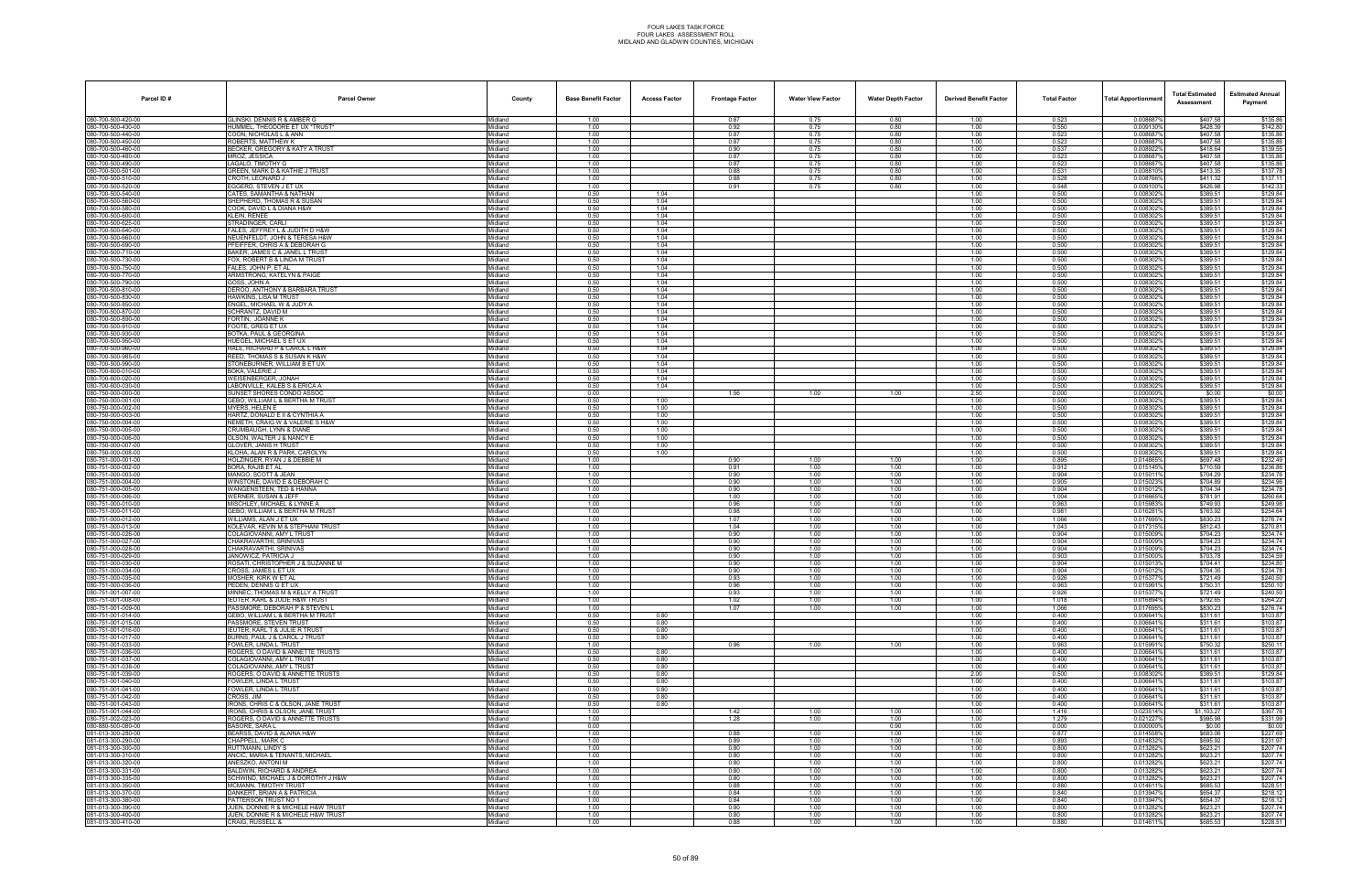| Parcel ID#                               | <b>Parcel Owner</b>                                                   | County             | <b>Base Benefit Factor</b> | <b>Access Factor</b> | <b>Frontage Factor</b> | <b>Water View Factor</b> | <b>Water Depth Factor</b> | <b>Derived Benefit Factor</b> | <b>Total Factor</b> | <b>Total Apportionmer</b> | <b>Total Estimated</b><br>Assessment | <b>Estimated Annual</b><br>Payment |
|------------------------------------------|-----------------------------------------------------------------------|--------------------|----------------------------|----------------------|------------------------|--------------------------|---------------------------|-------------------------------|---------------------|---------------------------|--------------------------------------|------------------------------------|
| 081-013-300-430-00                       | MCMANN. TIMOTHY ET UX TRUST                                           | Midland            | 1.00                       |                      | 0.88                   | 1.00                     | 1.00                      | 1.00                          | 0.880               | 0.014611%                 | \$685.53                             | \$228.51                           |
| 081-013-300-450-00<br>081-013-300-470-00 | MCMANN, PETTY J TRUST<br><b>MEYER, TRUDY M</b>                        | Midland<br>Midland | 1.00<br>1.00               |                      | 0.90<br>0.90           | 1.00<br>1.00             | 1.00<br>1.00              | 1.00<br>1.00                  | 0.904<br>0.904      | 0.015009%<br>0.015009%    | \$704.23<br>\$704.23                 | \$234.74<br>\$234.74               |
| 081-013-300-490-00                       | VEZINA, JULIE L                                                       | Midland            | 1.00                       |                      | 0.87                   | 1.00                     | 1.00                      | 1.00                          | 0.872               | 0.014474%                 | \$679.14                             | \$226.38                           |
| 081-013-300-501-00                       | VEDRODE, JANICE & LOUIS W&H                                           | Midland            | 1.00                       |                      | 0.81                   | 1.00                     | 1.00                      | 1.00                          | 0.808               | 0.013415%                 | \$629.44                             | \$209.81                           |
| 081-013-300-520-00<br>081-013-300-700-00 | COFFELL, RITA A<br>MIDLAND COUNTY                                     | Midland<br>Midland | 1.00<br>0.00               |                      | 0.86<br>1.01           | 1.00<br>1.00             | 1.00<br>1.00              | 1.00                          | 0.863<br>0.000      | 0.0143269<br>0.000000%    | \$672.18<br>\$0.00                   | \$224.06<br>\$0.00                 |
| 81-024-100-015-00                        | EVANS, TIMOTHY R ET UX                                                | Midland            | 1.00                       |                      | 0.90                   | 1.00                     | 1.00                      | 1.00                          | 0.904               | 0.015009%                 | \$704.23                             | \$234.74                           |
| 081-024-100-020-00                       | SPRYGADA. MICHELLE L                                                  | Midland            | 1.00                       |                      | 0.90                   | 1.00                     | 1.00                      | 1.00                          | 0.904               | 0.015009%                 | \$704.23                             | \$234.74                           |
| 081-024-100-030-00<br>081-024-100-040-00 | BLAKE, AARON C & AMY E<br>SUTTON, DAVID M & RUTH M TRUST              | Midland<br>Midland | 1.00<br>1.00               |                      | 0.90<br>0.92           | 1.00<br>1.00             | 1.00<br>1.00              | 1.00<br>1.00                  | 0.904<br>0.923      | 0.015009%<br>0.0153289    | \$704.23<br>\$719.19                 | \$234.74<br>\$239.73               |
| 081-024-100-080-00                       | SHARPE, PAUL & MALLORY                                                | Midland            | 1.00                       |                      | 0.91                   | 1.00                     | 1.00                      | 1.00                          | 0.911               | 0.015127%                 | \$709.77                             | \$236.59                           |
| 81-024-100-090-00                        | HAYNES. WAYNE H                                                       | Midland            | 1.00                       |                      | 0.91                   | 1.00                     | 1.00                      | 1.00                          | 0.909               | 0.015099%                 | \$708.46                             | \$236.15                           |
| 081-024-100-100-00<br>081-024-100-110-00 | GLINSKI, STEVEN G ET UX<br>ZEITLER, LEAH & LOLLAR, MARK A             | Midland<br>Midland | 1.00<br>1.00               |                      | 0.90<br>0.92           | 1.00<br>1.00             | 1.00<br>1.00              | 1.00<br>1.00                  | 0.901<br>0.918      | 0.014952%<br>0.0152419    | \$701.55<br>\$715.10                 | \$233.85<br>\$238.37               |
| 081-024-100-120-00                       | ARTHUR. RODNEY D & MARCY A H&W                                        | Midland            | 1.00                       |                      | 0.88                   | 1.00                     | 1.00                      | 1.00                          | 0.876               | 0.014545%                 | \$682.44                             | \$227.48                           |
| 081-024-100-130-00                       | ROETMAN, ROBERT & KAY J TRUST                                         | Midland            | 1.00                       |                      | 1.24                   | 1.00                     | 1.00                      | 1.00                          | 1.236               | 0.020519%                 | \$962.76                             | \$320.92                           |
| 81-024-200-000-00<br>81-024-200-095-00   | <b>MIDLAND COUNTY</b><br><b>MIDLAND COUNTY</b>                        | Aidland<br>Midland | 0.00<br>0.00               |                      | 1.78<br>1.74           | 1.00<br>1.00             | 1.00<br>1.00              | 1.00<br>1.00                  | 0.000<br>0.000      | 0.000000%<br>0.0000009    | \$0.00<br>\$0.00                     | \$0.00<br>\$0.00                   |
| 81-024-300-001-00                        | JEROME TOWNSHIP                                                       | Midland            | 0.00                       |                      | 1.47                   | 1.00                     | 1.00                      | 1.00                          | 0.000               | 0.0000009                 | \$0.00                               | \$0.00                             |
| 081-024-300-003-00                       | OUR LADY OF GRACE PARISH OF SANFORD                                   | Midland            | 0.00                       |                      | 1.32                   | 1.00                     | 1.00                      |                               | 0.000               | 0.0000009                 | \$0.00                               | \$0.00                             |
| 081-250-500-010-00<br>81-250-500-030-00  | ATARA LLC<br>ATARA LLC                                                | Midland<br>Midland | 1.00<br>0.50               | 1.00                 | 0.92                   | 1.00                     | 1.00                      | 1.00<br>1.50                  | 0.915<br>0.500      | 0.015198%<br>0.0083029    | \$713.11<br>\$389.51                 | \$237.70<br>\$129.84               |
| 081-250-500-130-00                       | FALENDER, JAMES R ET UX                                               | Midland            | 0.50                       | 1.00                 |                        |                          |                           | 1.00                          | 0.500               | 0.0083029                 | \$389.51                             | \$129.84                           |
| 081-250-500-180-00                       | RANCK, JOHN D TRUST                                                   | Midland            | 0.50                       | 1.00                 |                        |                          |                           | 1.00                          | 0.500               | 0.0083029                 | \$389.51                             | \$129.84                           |
| 081-250-500-210-00<br>081-250-500-380-00 | BERNIER, EVELYN D-TRUSTEE<br><b>FALENDER, JAMES R ET UX</b>           | Midland<br>Midland | 0.50<br>0.50               | 1.00<br>1.00         |                        |                          |                           | 1.00<br>1.00                  | 0.500<br>0.500      | 0.0083029<br>0.0083029    | \$389.51<br>\$389.51                 | \$129.84<br>\$129.84               |
| 81-250-500-520-00                        | BERNIER, EVELYN D-TRUSTEE                                             | Aidland            | 0.50                       | 1.00                 |                        |                          |                           | 1.00                          | 0.500               | 0.0083029                 | \$389.51                             | \$129.84                           |
| 81-250-500-640-00                        | FALENDER, JAMES R ET UX                                               | Midland            | 0.50                       | 1.00                 |                        |                          |                           | 1.00                          | 0.500               | 0.0083029                 | \$389.51                             | \$129.84                           |
| 81-250-500-830-00<br>081-250-500-880-00  | BERNIER, EVELYN D-TRUSTEE<br>RUSSELL, KEVIN & RHONDA                  | Midland<br>Midland | 0.50<br>1.00               | 1.00                 | 0.89                   | 0.75                     | 0.90                      | 1.00<br>1.00                  | 0.500<br>0.598      | 0.008302<br>0.009936%     | \$389.51<br>\$466.20                 | \$129.84<br>\$155.40               |
| 081-250-500-920-00                       | <b>SCHERF FAMILY TRUST</b>                                            | Midland            | 1.00                       |                      | 0.99                   | 0.75                     | 0.90                      | 1.00                          | 0.666               | 0.011064%                 | \$519.10                             | \$173.03                           |
| 81-250-500-960-00                        | BERNIER, EVELYN D-TRUSTEE                                             | Midland            | 1.00                       |                      | 0.92                   | 0.75                     | 0.90                      | 1.00                          | 0.622               | 0.0103259                 | \$484.46                             | \$161.49                           |
| 081-250-500-991-00<br>081-250-600-011-00 | ZIMMERMAN, STEVEN D & LINDA H&W<br>FALENDER, JAMES R ET UX            | Midland<br>Midland | 1.00<br>1.00               |                      | 0.80<br>0.92           | 0.75<br>1.00             | 0.90<br>1.00              | 1.00<br>1.00                  | 0.540<br>0.920      | 0.008966%<br>0.0152759    | \$420.67<br>\$716.69                 | \$140.22<br>\$238.90               |
| 081-250-600-041-00                       | FALENDER, JAMES R ET UX                                               | Midland            | 1.00                       |                      | 0.80                   | 1.00                     | 1.00                      | 1.00                          | 0.800               | 0.013282%                 | \$623.21                             | \$207.74                           |
| 81-250-600-050-00                        | WACKERLE, LON TRUST                                                   | Midland            | 1.00                       |                      | 0.88                   | 1.00                     | 1.00                      | 1.00                          | 0.880               | 0.0146119                 | \$685.53                             | \$228.51                           |
| 81-250-600-070-00<br>81-250-600-100-00   | <b>NACKERLE, LON TRUST</b><br>DRAKE, JOEL S & DENISE R                | lidland<br>Midland | 1.00<br>1.00               |                      | 0.92<br>0.98           | 1.00<br>1.00             | 1.00<br>1.00              | 1.00<br>1.00                  | 0.920<br>0.981      | 0.015275<br>0.016281%     | \$716.69<br>\$763.92                 | \$238.90<br>\$254.64               |
| 81-250-600-140-00                        | RILEY, HUGH K & MERRY K                                               | Midland            | 1.00                       |                      | 1.20                   | 0.75                     | 0.90                      | 1.00                          | 0.812               | 0.013474%                 | \$632.22                             | \$210.74                           |
| 081-250-600-180-00                       | FILHART, BRIANNA L                                                    | Midland            | 1.00                       |                      | 0.95                   | 0.75                     | 0.90                      | 1.00                          | 0.642               | 0.010654%                 | \$499.91                             | \$166.64                           |
| 081-250-600-210-00<br>81-250-600-251-00  | COOPER, RALPH & GLORIA TRUST<br>BRAWT, ZACHARY S & KRISTINA K         | Midland<br>Midland | 1.00<br>0.50               | 1.00                 | 0.89                   | 0.75                     | 0.90                      | 1.00<br>1.00                  | 0.603<br>0.500      | 0.0100129<br>0.0083029    | \$469.75<br>\$389.51                 | \$156.58<br>\$129.84               |
| 081-250-600-300-00                       | ZILINCIK, JERRY E ET UX                                               | Midland            | 0.50                       | 1.00                 |                        |                          |                           | 1.00                          | 0.500               | 0.008302%                 | \$389.51                             | \$129.84                           |
| 081-250-600-310-00                       | ZILINCIK, JERRY E ET UX                                               | Midland            | 0.50                       | 1.00                 |                        |                          |                           | 1.00                          | 0.500               | 0.0083029                 | \$389.51                             | \$129.84                           |
| 081-250-600-330-00<br>81-250-600-500-00  | ZILINCIK, JERRY E & SANDRA J TRUST<br>VHALEY, DONALD L & BONNIE A H&W | Midland<br>Midland | 1.00<br>0.50               | 1.00                 | 0.90                   | 1.00                     | 1.00                      | 1.00<br>1.00                  | 0.904<br>0.500      | 0.015009%<br>0.008302     | \$704.23<br>\$389.51                 | \$234.74<br>\$129.84               |
| 31-250-600-550-00                        | ZILINCIK, JERRY E ET UX                                               | Aidland            | 0.50                       | 1.00                 |                        |                          |                           | 1.00                          | 0.500               | 0.0083029                 | \$389.51                             | \$129.84                           |
| 081-250-600-570-00                       | ZILINCIK, JERRY E ET UX                                               | Midland            | 0.50                       | 1.00                 |                        |                          |                           | 1.00                          | 0.500               | 0.008302%                 | \$389.51                             | \$129.84                           |
| 81-250-600-590-00<br>081-250-600-740-00  | GEYER, SCOTT & LYNN<br>MARKS, ROB D                                   | Midland<br>Midland | 1.00<br>0.50               | 1.00                 | 0.90                   | 1.00                     | 1.00                      | 1.00<br>1.00                  | 0.904<br>0.500      | 0.015009%<br>0.008302%    | \$704.23<br>\$389.51                 | \$234.74<br>\$129.84               |
| 081-250-600-781-00                       | <b>SUTHRIE, THOMAS L</b>                                              | Midland            | 0.50                       | 1.00                 |                        |                          |                           | 1.00                          | 0.500               | 0.0083029                 | \$389.51                             | \$129.84                           |
| 81-250-600-825-00                        | BLACKBURN, ASHLEY E                                                   | Aidland            | 0.50                       | 1.00                 |                        |                          |                           | 1.00                          | 0.500               | 0.0083029                 | \$389.51                             | \$129.84                           |
| 081-250-600-830-00<br>081-250-600-860-00 | GEYER. SCOTT M & LYNN M<br>KAROUMI, EMAD Y & AZHAR Y H&W              | Midland<br>Midland | 1.00<br>1.00               |                      | 0.80<br>0.85           | 1.00<br>1.00             | 1.00<br>1.00              | 1.00<br>1.00                  | 0.800<br>0.848      | 0.013282%<br>0.0140739    | \$623.21<br>\$660.31                 | \$207.74<br>\$220.10               |
| 081-250-600-895-00                       | HOLBROOK, MARY A                                                      | Midland            | 0.50                       | 1.00                 |                        |                          |                           | 1.00                          | 0.500               | 0.008302%                 | \$389.51                             | \$129.84                           |
| 81-250-600-991-00                        | KIRKLEY, DOUGLAS Q & BETTY T TRUST                                    | Midland            | 1.00                       |                      | 0.90                   | 1.00                     | 1.00                      | 1.00                          | 0.904               | 0.015009%                 | \$704.23                             | \$234.74                           |
| 31-250-700-240-00<br>081-600-500-010-00  | )ILLER, MATTHEW & LEE TRUSTS<br><b>ACROSS. TIMOTHY L</b>              | Aidland<br>Midland | 1.00<br>1.00               |                      | 0.81<br>0.90           | 1.00<br>1.00             | 1.00<br>1.00              | 1.00<br>1.00                  | 0.808<br>0.904      | 0.013415<br>0.015009%     | \$629.44<br>\$704.23                 | \$209.81<br>\$234.74               |
| 81-600-500-020-00                        | BRAGG, MICHAEL J & HELEN                                              | Midland            | 1.00                       |                      | 0.90                   | 1.00                     | 1.00                      | 1.00                          | 0.904               | 0.015009%                 | \$704.23                             | \$234.74                           |
| 081-600-500-040-00                       | <b>MCMANUS. BONNIE M TRUST</b>                                        | Midland            | 1.00                       |                      | 0.80                   | 1.00                     | 1.00                      | 1.00                          | 0.800               | 0.0132829                 | \$623.21                             | \$207.74                           |
| 081-600-500-055-00<br>081-600-500-065-00 | RAYMOND, BERNARD K & JUDY H&W<br>WARMBIER, RAYMOND R & KAY TRUST      | Midland<br>Aidland | 1.00<br>1.00               |                      | 0.87<br>0.91           | 1.00<br>1.00             | 1.00<br>1.00              | 1.00<br>1.00                  | 0.867<br>0.911      | 0.014389%<br>0.0151279    | \$675.15<br>\$709.77                 | \$225.05<br>\$236.59               |
| 081-600-500-090-00                       | MASON, JOYCE E                                                        | Midland            | 1.00                       |                      | 0.90                   | 1.00                     | 1.00                      | 1.00                          | 0.904               | 0.015009%                 | \$704.23                             | \$234.74                           |
| 081-600-500-100-00                       | NITZ, JOSEPH W & STEFANIE L                                           | Midland            | 1.00                       |                      | 0.88                   | 1.00                     | 1.00                      | 1.00                          | 0.880               | 0.014611%                 | \$685.53                             | \$228.51                           |
| 081-600-500-110-00<br>081-600-500-120-00 | RIFFIL, MAXINE G *TRUST*<br>PORTE, DOLORES J                          | Midland<br>Midland | 1.00<br>1.00               |                      | 0.80<br>0.90           | 1.00<br>1.00             | 1.00<br>1.00              | 1.00<br>1.00                  | 0.800<br>0.903      | 0.013282%<br>0.0149939    | \$623.21<br>\$703.47                 | \$207.74<br>\$234.49               |
| 81-600-500-130-00                        | GILVYDIS, LINAS P ET UX                                               | Midland            | 1.00                       |                      | 0.90                   | 1.00                     | 1.00                      | 1.00                          | 0.904               | 0.015009%                 | \$704.23                             | \$234.74                           |
| 081-720-500-010-00<br>081-720-500-020-00 | THOMPSON, MICHAEL E ET UX<br>CALDWELL, WALTER & LINDA                 | Midland<br>Midland | 1.00<br>1.00               |                      | 0.83<br>0.83           | 1.00<br>1.00             | 1.00<br>1.00              | 1.00<br>1.00                  | 0.825<br>0.825      | 0.013705%<br>0.013705%    | \$643.04<br>\$643.04                 | \$214.35<br>\$214.35               |
| 081-720-500-030-00                       | MEYER. TRUDY MAE                                                      | Midland            | 1.00                       |                      | 0.83                   | 1.00                     | 1.00                      | 1.00                          | 0.825               | 0.013705%                 | \$643.04                             | \$214.35                           |
| 081-720-500-040-00                       | POLCE, ANTHONY P & MARY M H&W                                         | Midland            | 1.00                       |                      | 0.85                   | 1.00                     | 1.00                      | 1.00                          | 0.848               | 0.0140739                 | \$660.31                             | \$220.10                           |
| 081-720-500-075-00<br>081-720-500-100-00 | CURRY, CLEMENT F & SUSAN M H&W<br>KOSTRZEWA, JAMES E                  | Midland<br>Midland | 1.00<br>1.00               |                      | 0.98<br>0.92           | 1.00<br>1.00             | 1.00<br>1.00              | 1.00<br>1.00                  | 0.981<br>0.916      | 0.0162819<br>0.015205%    | \$763.92<br>\$713.41                 | \$254.64<br>\$237.80               |
| 081-720-500-120-00                       | HOLKA, SANDRA ANN                                                     | Midland            | 1.00                       |                      | 0.91                   | 1.00                     | 1.00                      | 1.00                          | 0.907               | 0.015056%                 | \$706.41                             | \$235.47                           |
| 081-720-500-140-00                       | WHITE, BARRY R & SERENA B                                             | Midland            | 1.00                       |                      | 0.91                   | 1.00                     | 1.00                      | 1.00                          | 0.913               | 0.015154%                 | \$711.03                             | \$237.01                           |
| 081-720-500-160-00<br>81-720-500-191-00  | NEWCOMB, DAVID<br>LOREE, BETHANY                                      | Midland<br>Midland | 1.00<br>0.50               | 0.80                 | 1.27                   | 1.00                     | 1.00                      | 1.00<br>1.00                  | 1.274<br>0.400      | 0.0211529<br>0.006641%    | \$992.46<br>\$311.61                 | \$330.82<br>\$103.87               |
| 081-720-500-211-00                       | BARDEN, JILL                                                          | Midland            | 0.50                       | 0.80                 |                        |                          |                           | 1.00                          | 0.400               | 0.006641%                 | \$311.61                             | \$103.87                           |
| 081-720-500-231-00                       | KOON, ISAAC J & SOLANO, TAYLA P                                       | Midland            | 0.50                       | 0.80                 |                        |                          |                           | 1.00                          | 0.400               | 0.006641%                 | \$311.61                             | \$103.87                           |
| 081-720-500-240-00<br>081-720-500-260-00 | KOON, ISAAC J & SOLANO, TAYLA P<br>TAGLAUER, DELYNN R                 | Midland<br>Midland | 0.50<br>0.50               | 0.80<br>0.80         |                        |                          |                           | 1.00<br>1.00                  | 0.400<br>0.400      | 0.006641%<br>0.0066419    | \$311.61<br>\$311.61                 | \$103.87<br>\$103.87               |
| 81-720-500-280-00                        | HABER, RICHARD T                                                      | Midland            | 0.50                       | 0.80                 |                        |                          |                           | 1.00                          | 0.400               | 0.0066419                 | \$311.61                             | \$103.87                           |
| 081-720-500-300-00                       | ELLIOTT. KATELIN                                                      | Midland            | 0.50                       | 0.80                 |                        |                          |                           | 1.00                          | 0.400               | 0.006641%                 | \$311.61                             | \$103.87                           |
| 081-720-500-310-00<br>081-720-500-331-00 | GRABILL, ETHAN T & DEBORAH R<br>DUVE. RICK A                          | Midland<br>Midland | 0.50<br>0.50               | 0.80<br>0.80         |                        |                          |                           | 1.00<br>1.00                  | 0.400<br>0.400      | 0.006641%<br>0.006641%    | \$311.61<br>\$311.61                 | \$103.87<br>\$103.87               |
| 081-720-500-335-00                       | DUVE, RICK A                                                          | Midland            | 0.50                       | 0.80                 |                        |                          |                           | 1.00                          | 0.400               | 0.0066419                 | \$311.61                             | \$103.87                           |
| 81-720-500-340-00                        | DUVE, TINA M                                                          | Midland            | 0.50                       | 0.80                 |                        |                          |                           | 1.00                          | 0.400               | 0.0066419                 | \$311.61                             | \$103.87                           |
| 081-720-500-362-00<br>081-720-500-385-00 | KNAPP. LYN E TRUST<br>STURZA, BRIAN & JENNIFER H&W                    | Midland<br>Midland | 1.00<br>1.00               |                      | 0.89<br>0.91           | 1.00<br>1.00             | 1.00<br>1.00              | 1.00<br>1.00                  | 0.895<br>0.909      | 0.014851%<br>0.015085%    | \$696.83<br>\$707.79                 | \$232.28<br>\$235.93               |
| 081-720-500-410-00                       | KADLEC, AGNES M                                                       | Midland            | 1.00                       |                      | 0.81                   | 1.00                     | 1.00                      | 1.00                          | 0.808               | 0.013415%                 | \$629.44                             | \$209.81                           |
| 081-720-500-420-00                       | CWIKLINSKI, LOIS A TRUST                                              | Midland            | 1.00                       |                      | 0.81                   | 1.00                     | 1.00                      | 1.00                          | 0.808               | 0.0134159                 | \$629.44                             | \$209.81                           |
| 81-720-500-430-00<br>081-720-500-440-00  | LEMING, RACHEL<br>HALL, WILLIAM F & SHEILA J TRUST                    | Midland<br>Midland | 1.00<br>1.00               |                      | 0.81<br>0.81           | 1.00<br>1.00             | 1.00<br>1.00              | 1.00<br>1.00                  | 0.808<br>0.808      | 0.013415%<br>0.013415%    | \$629.44<br>\$629.44                 | \$209.81<br>\$209.81               |
| 081-720-500-450-00                       | PROVOST. NEIL D                                                       | Midland            | 1.00                       |                      | 0.81                   | 1.00                     | 1.00                      | 1.00                          | 0.808               | 0.013415%                 | \$629.44                             | \$209.81                           |
| 081-720-500-460-00                       | NOPPE, NADINE & DAVID                                                 | Midland            | 1.00                       |                      | 0.81                   | 1.00                     | 1.00                      | 1.00                          | 0.808               | 0.013415%                 | \$629.44                             | \$209.81                           |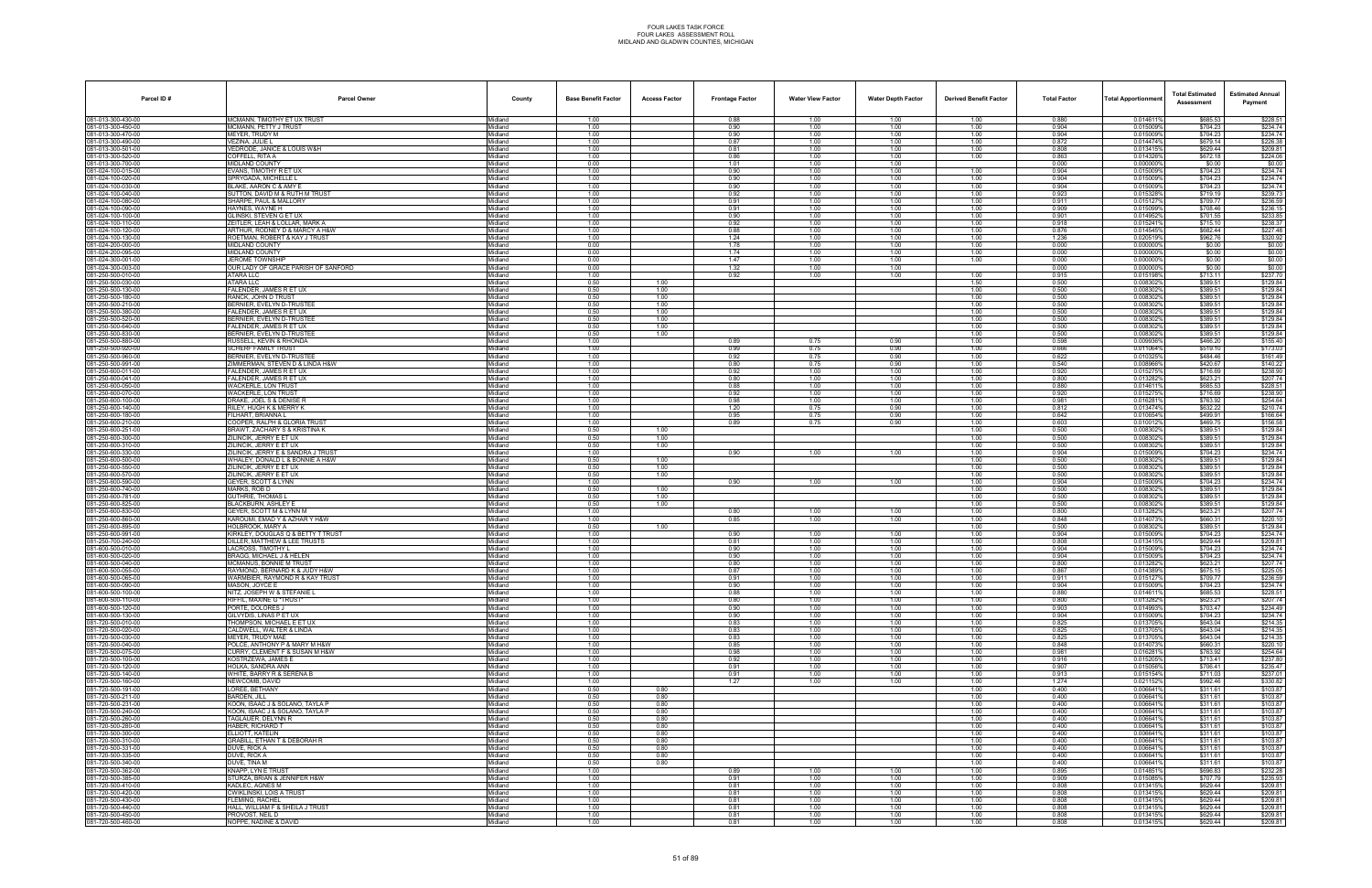| Parcel ID#                               | <b>Parcel Owner</b>                                                | County                           | <b>Base Benefit Factor</b> | <b>Access Factor</b> | <b>Frontage Factor</b> | <b>Water View Factor</b> | <b>Water Depth Factor</b> | <b>Derived Benefit Factor</b> | <b>Total Factor</b> | <b>Total Apportionmer</b> | <b>Total Estimated</b><br>Assessment | <b>Estimated Annual</b><br>Payment |
|------------------------------------------|--------------------------------------------------------------------|----------------------------------|----------------------------|----------------------|------------------------|--------------------------|---------------------------|-------------------------------|---------------------|---------------------------|--------------------------------------|------------------------------------|
| 081-720-500-470-00                       | BANKS, IRA J ET UX                                                 | Midland                          | 1.00                       |                      | 0.81                   | 1.00                     | 1.00                      | 1.00                          | 0.808               | 0.013415%                 | \$629.44                             | \$209.81                           |
| 181-720-500-480-00                       | BANKS, IRA J ET UX                                                 | Midland                          | 1.00                       |                      | 0.95                   | 1.00                     | 1.00                      | 1.00                          | 0.953               | 0.015819%                 | \$742.21                             | \$247.40<br>\$248.97               |
| 081-720-500-510-00<br>81-721-500-010-00  | SALAMON, BRENT A & COURTNEY H&W<br>CLARK. LORI                     | Midland<br>Midland               | 1.00<br>0.50               | 0.80                 | 0.96                   | 1.00                     | 1.00                      | 1.00<br>1.00                  | 0.959<br>0.400      | 0.0159199<br>0.006641%    | \$746.91<br>\$311.61                 | \$103.87                           |
| 081-721-500-020-00                       | ELSWICK, TIMOTHY MICHAEL-GRANT                                     | Midland                          | 0.50                       | 0.80                 |                        |                          |                           | 1.00                          | 0.400               | 0.0066419                 | \$311.61                             | \$103.87                           |
| 081-721-500-040-00                       | KNAPP. LYN E TRUST                                                 | Midland                          | 0.50                       | 0.80                 |                        |                          |                           | 1.00                          | 0.400               | 0.006641%                 | \$311.61                             | \$103.87                           |
| 181-721-500-060-00<br>31-721-500-070-00  | COPELAND, JAMES & BEVERLY<br>COPELAND, JAMES & BEVERLY             | Midland<br>Midland               | 0.50<br>0.50               | 0.80<br>0.80         |                        |                          |                           | 1.00<br>1.00                  | 0.400<br>0.400      | 0.006641<br>0.0066419     | \$311.61<br>\$311.61                 | \$103.87<br>\$103.87               |
| 31-721-500-080-00                        | MOORE. KRISTY L                                                    | <i>l</i> idland                  | 0.50                       | 0.80                 |                        |                          |                           | 1.00                          | 0.400               | 0.0066419                 | \$311.61                             | \$103.87                           |
| 81-721-500-090-00                        | <b>MOORE, KRISTY L</b>                                             | Midland                          | 0.50                       | 0.80                 |                        |                          |                           | 1.00                          | 0.400               | 0.0066419                 | \$311.61                             | \$103.87                           |
| 81-721-500-100-00<br>181-721-500-111-00  | WRAY, SALLY A<br>NASER, MICHAEL A                                  | Midland<br>Midland               | 0.50<br>0.50               | 0.80<br>0.80         |                        |                          |                           | 1.00<br>1.00                  | 0.400<br>0.400      | 0.006641%<br>0.0066419    | \$311.61<br>\$311.61                 | \$103.87<br>\$103.87               |
| 181-721-500-141-00                       | BRETHOUR, MARGOT (MAXWELL) G ET AL                                 | Midland                          | 0.50                       | 0.80                 |                        |                          |                           | 1.00                          | 0.400               | 0.0066419                 | \$311.61                             | \$103.87                           |
| 81-721-500-160-00                        | SOVA. BARRY A                                                      | Midland                          | 0.50                       | 0.80                 |                        |                          |                           | 1.00                          | 0.400               | 0.006641%                 | \$311.61                             | \$103.87                           |
| 081-721-500-165-00                       | BANKS, IRA J ET UX                                                 | Midland                          | 0.50                       | 0.80                 |                        |                          |                           | 1.00                          | 0.400               | 0.0066419                 | \$311.61                             | \$103.87                           |
| 181-721-500-190-00<br>181-721-500-210-00 | ST DENNIS, RICK & DEBRA H&W<br>BETZ LIVING TRUST                   | Midland<br>Midland               | 0.50<br>0.50               | 0.80<br>0.80         |                        |                          |                           | 1.00<br>1.00                  | 0.400<br>0.400      | 0.0066419<br>0.0066419    | \$311.61<br>\$311.61                 | \$103.87<br>\$103.87               |
| 81-721-500-230-00                        | JERRY, SHIANNE C & MILLER, GARRETT                                 | Midland                          | 0.50                       | 0.80                 |                        |                          |                           | 1.00                          | 0.400               | 0.0066419                 | \$311.61                             | \$103.87                           |
| 81-721-500-240-00                        | SCHWIND, MICHAEL J & DOROTHY J H&W                                 | <i>l</i> idland                  | 0.50                       | 0.80                 |                        |                          |                           | 1.00                          | 0.400               | 0.006641%                 | \$311.61                             | \$103.87                           |
| 81-750-500-010-00<br>081-750-500-020-00  | RICHARDSON, COLLEEN KAY<br>MAPES, ANN E TRUST                      | Midland<br>Midland               | 1.00<br>1.00               |                      | 0.84<br>0.85           | 1.00<br>1.00             | 1.00<br>1.00              | 1.00<br>1.00                  | 0.840<br>0.852      | 0.013947%<br>0.0141519    | \$654.37<br>\$663.96                 | \$218.12<br>\$221.32               |
| 081-750-500-030-00                       | NIEMIEC, MICHAEL E                                                 | Midland                          | 1.00                       |                      | 0.86                   | 1.00                     | 1.00                      | 1.00                          | 0.863               | 0.014326%                 | \$672.18                             | \$224.06                           |
| 81-750-500-040-00                        | JANOWIAK, ANTHONY & ANNETTE H&W                                    | Midland                          | 1.00                       |                      | 0.87                   | 1.00                     | 1.00                      | 1.00                          | 0.872               | 0.0144789                 | \$679.30                             | \$226.43                           |
| 81-750-500-050-00<br>081-750-500-060-00  | WILLERTZ, LOTHAR E & JOAN C H&W<br>GORTHY, MICHAEL J ET UX         | Midland<br>Midland               | 1.00<br>1.00               |                      | 1.07<br>0.88           | 1.00<br>1.00             | 1.00<br>0.90              | 1.00<br>1.00                  | 1.066<br>0.792      | 0.017696%<br>0.013150%    | \$830.30<br>\$616.98                 | \$276.77                           |
| 081-750-500-075-00                       | PAVLIK, DAVID J & DAVIS, JOY                                       | Midland                          | 1.00                       |                      | 0.90                   | 1.00                     | 0.90                      | 1.00                          | 0.809               | 0.0134339                 | \$630.26                             | \$205.66<br>\$210.09               |
| 81-750-500-090-00                        | MAPES. CLIFFORD L & ANN H&W                                        | Midland                          | 1.00                       |                      | 0.80                   | 0.75                     | 0.90                      | 1.00                          | 0.540               | 0.008966%                 | \$420.67                             | \$140.22                           |
| 31-750-500-100-00                        | ALVESTEFFER, TIMOTHY A                                             | Midland                          | 1.00                       |                      | 0.80                   | 0.75                     | 0.90                      | 1.00                          | 0.540               | 0.008966%                 | \$420.67                             | \$140.22                           |
| 10-004-301-001-01<br>10-004-301-002-00   | <b>LEASHER ARTHUR &amp; KATHERINE</b><br>DAVIS BRADLEY N & STACY   | <b>Gladwin</b><br><b>Gladwin</b> | 1.00<br>1.00               |                      | 1.47<br>1.47           | 0.75<br>0.75             | 0.80<br>0.90              | 1.00<br>1.00                  | 0.880<br>0.990      | 0.014607%<br>0.0164339    | \$685.36<br>\$771.03                 | \$228.45<br>\$257.01               |
| 10-004-301-003-00                        | ECKHARDT RICHARD                                                   | <b>Sladwin</b>                   | 1.00                       |                      | 1.44                   | 0.75                     | 0.90                      | 1.00                          | 0.973               | 0.016156%                 | \$758.06                             | \$252.69                           |
| 10-004-301-004-00                        | DAHLGREN GARY & SUSAN                                              | <b>Gladwin</b>                   | 1.00                       |                      | 1.42                   | 0.75                     | 0.90                      | 1.00                          | 0.957               | 0.015894%                 | \$745.74                             | \$248.58                           |
| 10-004-301-005-00                        | DAHLGREN GARY O & SUSAN V                                          | iladwin                          | 1.00                       |                      | 1.40                   | 0.75                     | 0.90                      | 1.00                          | 0.943               | 0.0156579                 | \$734.63                             | \$244.88                           |
| 10-004-301-006-00<br>10-004-301-007-00   | HALL DAVID H & KIMBERLY S<br>THARRATT OWEN & PEARSON BRYNN         | <b>Gladwin</b><br><b>Gladwin</b> | 1.00<br>1.00               |                      | 1.40<br>1.23           | 0.75<br>1.00             | 0.90<br>1.00              | 1.00<br>1.00                  | 0.942<br>1.225      | 0.015638%<br>0.020345%    | \$733.74<br>\$954.58                 | \$244.58<br>\$318.19               |
| 10-004-301-008-00                        | HARTFIELD HARRY E JR TRUST                                         | <b>Sladwin</b>                   | 1.00                       |                      | 1.18                   | 1.00                     | 1.00                      | 1.00                          | 1.184               | 0.0196519                 | \$922.02                             | \$307.34                           |
| 10-004-301-009-00                        | HARTFIELD HARRY E JR REV TRUST                                     | <b>Gladwin</b>                   | 1.00                       |                      | 1.20                   | 1.00                     | 1.00                      | 1.00                          | 1.196               | 0.019856%                 | \$931.62                             | \$310.54                           |
| 10-004-301-010-00<br>10-004-301-012-00   | STEINHAUER MARK & JENNIFER<br>CROWELL KIMBERLY K & CRACE TERI      | iladwin<br><b>Gladwin</b>        | 1.00<br>1.00               |                      | 1.06<br>1.37           | 1.00<br>0.75             | 1.00<br>0.90              | 1.00<br>1.00                  | 1.065<br>0.925      | 0.017677<br>0.0153619     | \$829.42<br>\$720.75                 | \$276.47<br>\$240.25               |
| 10-004-302-001-00                        | DAVILA ANDRES J & HELEN MARY ETAL                                  | <b>Sladwin</b>                   | 1.00                       |                      | 1.32                   | 1.00                     | 1.00                      | 1.00                          | 1.323               | 0.021966%                 | \$1,030.65                           | \$343.55                           |
| 10-004-302-003-00                        | KINGSBURY DAVID R & RITA C                                         | iladwin                          | 1.00                       |                      | 1.20                   | 1.00                     | 1.00                      | 1.00                          | 1.202               | 0.0199559                 | \$936.31                             | \$312.10                           |
| 10-004-302-004-00                        | SZADO DENNIS J & ANNETTE C ETAL                                    | <b>Gladwin</b>                   | 1.00                       |                      | 1.12                   | 1.00                     | 1.00                      | 1.00                          | 1.122               | 0.018621%                 | \$873.69                             | \$291.23                           |
| 10-004-303-011-03<br>10-004-303-011-04   | ALLEN JAYNE<br>KOPER FRANCIS B                                     | iladwin<br><b>Gladwin</b>        | 1.00<br>1.00               |                      | 1.18<br>1.23           | 0.75<br>1.00             | 0.90<br>1.00              | 1.00<br>1.00                  | 0.798<br>1.227      | 0.0132539<br>0.020365%    | \$621.85<br>\$955.51                 | \$207.28<br>\$318.50               |
| 10-004-400-001-00                        | STACK PATRICIA A                                                   | Gladwin                          | 1.00                       |                      | 0.80                   | 1.00                     | 0.90                      | 1.00                          | 0.720               | 0.011954%                 | \$560.89                             | \$186.96                           |
| 10-009-100-006-00                        | <b>HUNT THOMAS &amp; MARLENE</b>                                   | <b>Sladwin</b>                   | 1.00                       |                      | 1.45                   | 1.00                     | 1.00                      | 1.00                          | 1.449               | 0.024053                  | \$1,128.56                           | \$376.19                           |
| 10-009-200-008-00<br>10-009-200-009-00   | CASSADAY BRIAN<br><b>HOWEY MARK &amp; DEBORAH</b>                  | Gladwin<br>iladwin               | 1.00<br>1.00               |                      | 1.28<br>0.86           | 0.75<br>0.75             | 0.90<br>0.90              | 1.00<br>1.00                  | 0.862<br>0.580      | 0.0143139<br>0.009623     | \$671.58<br>\$451.49                 | \$223.86<br>\$150.50               |
| 10-009-200-010-00                        | JORDAN WILLIAM S & MILLER JOSEPH R                                 | <b>Gladwin</b>                   | 1.00                       |                      | 0.81                   | 0.75                     | 0.90                      | 1.00                          | 0.545               | 0.009055%                 | \$424.87                             | \$141.62                           |
| 10-009-200-011-00                        | FISH ROBERT H & BONNIE J                                           | <b>Sladwin</b>                   | 1.00                       |                      | 0.81                   | 0.75                     | 0.90                      | 1.00                          | 0.545               | 0.009055%                 | \$424.87                             | \$141.62                           |
| 10-009-200-012-00                        | HEDRICH KENNETH L ETAL                                             | iladwin<br>Gladwin               | 1.00<br>1.00               |                      | 0.81<br>0.99           | 0.75<br>0.75             | 0.90<br>0.90              | 1.00<br>1.00                  | 0.545<br>0.667      | 0.009055<br>0.0110819     | \$424.87<br>\$519.94                 | \$141.62                           |
| 10-009-200-013-00<br>10-009-200-016-00   | DAWSON CYNTHIA M & JAMIE C<br><b>ANDREWS GARY L</b>                | <b>Gladwin</b>                   | 1.00                       |                      | 1.22                   | 1.00                     | 1.00                      | 2.50                          | 3.058               | 0.050778%                 | \$2,382.52                           | \$173.31<br>\$794.17               |
| 10-009-200-019-00                        | KRATZCO LLC                                                        | <b>Gladwin</b>                   | 1.00                       |                      | 1.10                   | 1.00                     | 1.00                      | 2.25                          | 2.469               | 0.040989%                 | \$1,923.22                           | \$641.07                           |
| 10-009-300-001-01                        | <b>KRATZCO LLC</b>                                                 | Gladwin                          | 1.00                       |                      | 0.84                   | 1.00                     | 1.00                      | 2.50                          | 2.105               | 0.034944%                 | \$1,639.58                           | \$546.53                           |
| 10-009-300-002-0<br>10-009-300-002-05    | PAISLEY RICHARD & MARY TRUST<br><b>LOCKWOOD STEVEN &amp; KERRY</b> | <b>Gladwin</b><br>Gladwin        | 1.00<br>1.00               |                      | 1.44<br>0.93           | 0.75<br>0.75             | 0.80<br>1.00              | 1.00<br>1.00                  | 0.865<br>0.698      | 0.0143699<br>0.011583%    | \$674.17<br>\$543.46                 | \$224.72<br>\$181.15               |
| 10-009-300-002-06                        | <b>KEIL JAMIE R</b>                                                | iladwin                          | 1.00                       |                      | 0.92                   | 0.75                     | 0.90                      | 1.00                          | 0.618               | 0.010257                  | \$481.27                             | \$160.42                           |
| 10-009-300-002-10                        | <b>JAMES STEVEN &amp; GWYNNE</b>                                   | <b>Sladwin</b>                   | 1.00                       |                      | 1.15                   | 0.75                     | 0.90                      | 1.00                          | 0.773               | 0.0128419                 | \$602.48                             | \$200.83                           |
| 10-009-300-002-1<br>10-009-300-002-12    | JAMES STEVEN & GWYNNE<br>DREAMLAND GROUP LLC                       | <b>Gladwin</b><br><b>Gladwin</b> | 1.00<br>1.00               |                      | 1.02<br>1.24           | 0.75<br>0.75             | 0.80<br>0.80              | 1.00<br>2.50                  | 0.611<br>1.859      | 0.010140%<br>0.030870     | \$475.76<br>\$1,448.41               | \$158.59<br>\$482.80               |
| 110-009-300-002-13                       | <b>MARZEC BRIAN &amp; PHYLLIS</b>                                  | <b>Gladwin</b>                   | 1.00                       |                      | 0.92                   | 0.75                     | 0.90                      | 1.00                          | 0.621               | 0.010306%                 | \$483.54                             | \$161.18                           |
| 110-009-300-002-23                       | MAXSON DAVE & LINDA ETAL                                           | iladwin                          | 1.00                       |                      | 0.91                   | 0.75                     | 0.90                      | 1.00                          | 0.614               | 0.010202%                 | \$478.70                             | \$159.57                           |
| 10-009-302-001-00                        | <b>MARTONOSI JOSEPH ETAL</b>                                       | Gladwin                          | 1.00                       |                      | 1.80                   | 0.75                     | 0.90                      | 1.00                          | 1.218               | 0.020218%                 | \$948.64                             | \$316.21                           |
| 10-009-303-001-00<br>10-009-303-002-00   | PAISLEY RICHARD & MARY TRUST<br>PAISLEY RICHARD & MARY TRUST       | Gladwin<br><b>Gladwin</b>        | 0.00<br>1.00               |                      | 0.80                   | 1.00<br>1.00             | 0.80<br>0.80              | 1.00<br>1.00                  | 0.000<br>0.640      | 0.000000%<br>0.010626%    | \$0.00<br>\$498.57                   | \$0.00<br>\$166.19                 |
| 110-009-304-001-21                       | RIVER OAKS DEVELOPMENT COMPANY                                     | Gladwin                          | 1.00                       |                      | 1.85                   | 1.00                     | 1.00                      | 1.00                          | 1.846               | 0.030643%                 | \$1,437,75                           | \$479.25                           |
| 10-009-400-002-00                        | ALLEN CARL W                                                       | <b>Sladwin</b>                   | 0.00                       |                      | 0.91                   | 1.00                     | 1.00                      | 1.00                          | 0.000               | 0.000000%                 | \$0.00                               | \$0.00                             |
| 10-009-400-002-01<br>10-009-400-002-02   | BEZNITZ FAMILY TRUST<br>BENCI GEORGE JR & DIANE ETAL               | Gladwin<br><b>Gladwin</b>        | 1.00<br>1.00               |                      | 1.45<br>0.91           | 1.00<br>1.00             | 1.00<br>1.00              | 1.00<br>1.00                  | 1.454<br>0.908      | 0.024143%<br>0.0150819    | \$1,132.80<br>\$707.59               | \$377.60<br>\$235.86               |
| 10-009-400-002-03                        | ALLEN CARL W                                                       | <b>Gladwin</b>                   | 1.00                       |                      | 1.08                   | 1.00                     | 1.00                      | 1.00                          | 1.076               | 0.017871%                 | \$838.48                             | \$279.49                           |
| 110-009-400-020-00                       | <b>SOKOL PLLUMAJ</b>                                               | Gladwin                          | 1.00                       |                      | 1.37                   | 1.00                     | 1.00                      | 1.00                          | 1.367               | 0.022692%                 | \$1,064.70                           | \$354.90                           |
| 110-009-400-021-00                       | LABELLE JOHN G JR & KATHRIN K                                      | Gladwin                          | 1.00                       |                      | 0.90                   | 1.00                     | 1.00                      | 1.00                          | 0.904               | 0.015009%                 | \$704.23                             | \$234.74                           |
| 10-009-400-022-10<br>10-009-400-023-01   | VON INS JAMES & SHERRY TRUST<br>MCNALLEY JULIE A                   | <b>Gladwin</b><br>Gladwin        | 1.00<br>1.00               |                      | 0.90<br>0.97           | 1.00<br>1.00             | 1.00<br>1.00              | 1.00<br>1.00                  | 0.904<br>0.969      | 0.015009%<br>0.016089%    | \$704.23<br>\$754.89                 | \$234.74<br>\$251.63               |
| 10-009-400-023-10                        | SCHWENN RONALD & BARBARA TRUST                                     | <b>Gladwin</b>                   | 1.00                       |                      | 0.90                   | 1.00                     | 1.00                      | 1.00                          | 0.904               | 0.015009%                 | \$704.23                             | \$234.74                           |
| 110-014-300-003-01                       | EIS ERIC JOHN & VICKIE                                             | Gladwin                          | 1.00                       |                      | 1.68                   | 0.75                     | 0.80                      | 1.00                          | 1.009               | 0.016754%                 | \$786.12                             | \$262.04                           |
| 10-014-300-003-02<br>10-014-300-003-03   | DISCH TERRIL C<br>TRELFA MARY                                      | Gladwin<br><b>Sladwin</b>        | 1.00<br>1.00               |                      | 1.20<br>1.20           | 0.75<br>0.75             | 0.80<br>0.80              | 1.00<br>1.00                  | 0.723<br>0.723      | 0.011998%<br>0.011997%    | \$562.93<br>\$562.92                 | \$187.64<br>\$187.64               |
| 10-014-300-003-04                        | <b>BISKNER JASON C &amp; STACEY L</b>                              | Gladwin                          | 1.00                       |                      | 1.20                   | 0.75                     | 0.80                      | 1.00                          | 0.722               | 0.011986%                 | \$562.40                             | \$187.47                           |
| 10-014-300-003-05                        | CROSS RICHARD                                                      | <b>Gladwin</b>                   | 1.00                       |                      | 1.20                   | 0.75                     | 0.80                      | 1.00                          | 0.722               | 0.011993%                 | \$562.69                             | \$187.56                           |
| 110-014-300-003-06<br>110-015-200-004-00 | GARBACIK CARL & BUSECK ROBIN<br>LOSEY MICHAEL & BRANDY             | Gladwin<br>Gladwin               | 1.00<br>1.00               |                      | 1.46<br>0.95           | 0.75<br>0.75             | 0.80<br>1.00              | 1.00<br>1.00                  | 0.875<br>0.710      | 0.014525%<br>0.011783%    | \$681.50<br>\$552.84                 | \$227.17<br>\$184.28               |
| 10-015-200-005-00                        | MALLEK DANIEL & BETTY ET AL                                        | <b>Gladwin</b>                   | 1.00                       |                      | 1.31                   | 0.75                     | 1.00                      | 1.00                          | 0.984               | 0.016338%                 | \$766.58                             | \$255.53                           |
| 10-015-200-006-00                        | CATALDO MICHAEL J & FAGAN JOAN M                                   | Gladwin                          | 1.00                       |                      | 0.87                   | 1.00                     | 1.00                      | 1.00                          | 0.872               | 0.014478%                 | \$679.30                             | \$226.43                           |
| 10-015-200-008-00                        | FARLING KARI & MANSFIELD BETH A                                    | Gladwin                          | 1.00                       |                      | 1.33                   | 0.75                     | 1.00                      | 1.00                          | 0.995               | 0.016525%                 | \$775.37                             | \$258.46                           |
| 110-015-200-009-10<br>10-015-200-010-00  | HENDERSHOT DALE & DONNA<br><b>BOOMS CASSANDRA L &amp;</b>          | Gladwin<br>Gladwin               | 1.00<br>1.00               |                      | 1.48<br>0.92           | 0.75<br>1.00             | 1.00<br>1.00              | 1.00<br>1.00                  | 1.113<br>0.920      | 0.018479%<br>0.015275%    | \$867.02<br>\$716.69                 | \$289.01<br>\$238.90               |
| 10-015-200-011-00                        | STAFFORD DARWIN J & NANCY C ETAL                                   | <b>Sladwin</b>                   | 1.00                       |                      | 0.92                   | 1.00                     | 1.00                      | 1.00                          | 0.920               | 0.015275%                 | \$716.69                             | \$238.90                           |
| 10-015-200-012-00                        | WILDE DAVID L TRUST                                                | Gladwin                          | 1.00                       |                      | 0.88                   | 1.00                     | 1.00                      | 1.00                          | 0.880               | 0.014611%                 | \$685.53                             | \$228.51                           |
| 10-015-200-013-01                        | YATES LARRY<br>YATES LARRY                                         | Gladwin<br>Gladwin               | 1.00<br>1.00               |                      | 0.88<br>0.88           | 1.00<br>1.00             | 1.00<br>1.00              | 1.00<br>1.00                  | 0.880<br>0.880      | 0.014611%<br>0.014611%    | \$685.53<br>\$685.53                 | \$228.51<br>\$228.51               |
| 110-015-200-013-02<br>10-015-200-016-00  | <b>BAILEY LINAL &amp; RACHEL</b>                                   | Gladwin                          | 1.00                       |                      | 0.80                   | 1.00                     | 1.00                      | 1.00                          | 0.800               | 0.013282%                 | \$623.21                             | \$207.74                           |
| 10-015-200-017-00                        | MCALISTER ANNA M                                                   | <b>Gladwin</b>                   | 1.00                       |                      | 0.92                   | 1.00                     | 1.00                      | 1.00                          | 0.920               | 0.015275%                 | \$716.69                             | \$238.90                           |
| 10-015-200-019-00                        | LETTERMAN REBECCA & SARAH                                          | Gladwin                          | 1.00                       |                      | 0.98                   | 1.00                     | 1.00                      | 1.00                          | 0.976               | 0.016204%                 | \$760.30                             | \$253.43                           |
| 10-015-200-020-00                        | PIERSON DOROTHY ETAL                                               | Gladwin                          | 1.00                       |                      | 0.83                   | 1.00                     | 1.00                      | 1.00                          | 0.830               | 0.013786%                 | \$646.84                             | \$215.61                           |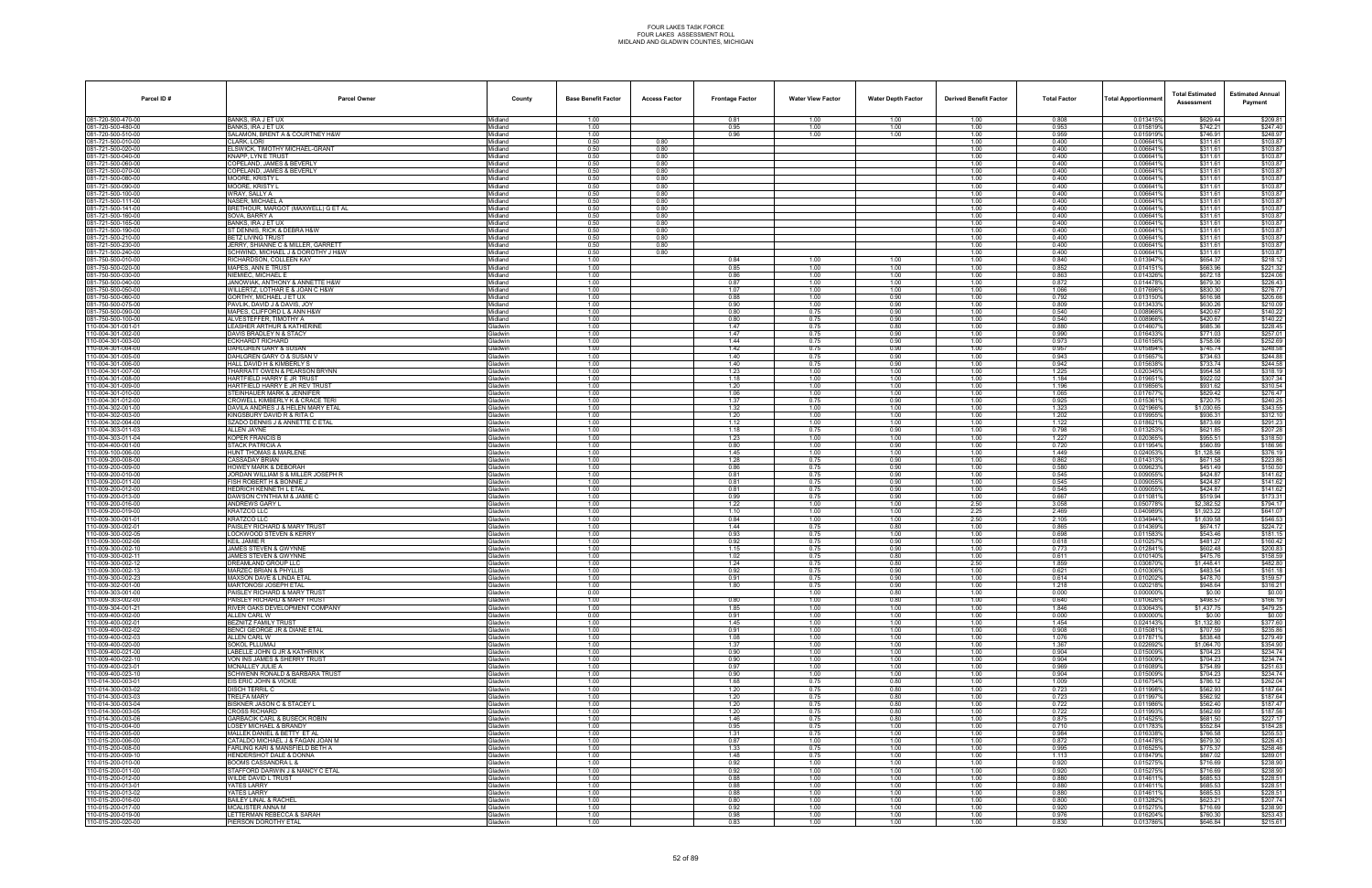| Parcel ID#                             | <b>Parcel Owner</b>                                                          | County                           | <b>Base Benefit Factor</b> | <b>Access Factor</b> | <b>Frontage Factor</b> | <b>Water View Factor</b> | <b>Water Depth Factor</b> | <b>Derived Benefit Factor</b> | <b>Total Factor</b> | Total Apportionmer     | <b>Total Estimated</b><br>Assessment | <b>Estimated Annual</b><br>Payment |
|----------------------------------------|------------------------------------------------------------------------------|----------------------------------|----------------------------|----------------------|------------------------|--------------------------|---------------------------|-------------------------------|---------------------|------------------------|--------------------------------------|------------------------------------|
| 110-015-200-021-10                     | PIERSON DOROTHY ETAL                                                         | <b>Gladwin</b>                   | 1.00                       |                      | 0.80                   | 1.00                     | 1.00                      | 1.00                          | 0.800               | 0.013282%              | \$623.21                             | \$207.74                           |
| 10-015-200-022-10<br>0-015-200-023-00  | PIERSON THOMAS & VIRGINIA<br>SLAZIER ANTONIO & ELIZABETH TRUST               | Gladwin<br><b>Gladwin</b>        | 1.00<br>0.00               |                      | 0.80                   | 1.00<br>1.00             | 1.00<br>1.00              | 1.00<br>1.00                  | 0.800<br>0.000      | 0.013282%<br>0.000000% | \$623.21<br>\$0.00                   | \$207.74<br>\$0.00                 |
| 10-015-200-024-00                      | TAYLOR MICHAEL & SONDRA &                                                    | Gladwin                          | 1.00                       |                      | 0.91                   | 1.00                     | 1.00                      | 1.00                          | 0.913               | 0.015154%              | \$711.03                             | \$237.01                           |
| 10-015-200-025-00<br>10-015-200-026-00 | TAYLOR GALE D<br>HART PHYLLIS TRUST                                          | Gladwin<br>Gladwin               | 1.00<br>1.00               |                      | 0.80<br>0.88           | 1.00<br>1.00             | 1.00<br>1.00              | 1.00<br>1.00                  | 0.800<br>0.880      | 0.013282%<br>0.0146119 | \$623.21<br>\$685.53                 | \$207.74<br>\$228.51               |
| 10-015-200-027-00                      | ANSPACH CLIFFORD & CAROLE                                                    | Gladwin                          | 1.00                       |                      | 0.80                   | 1.00                     | 1.00                      | 1.00                          | 0.800               | 0.013282%              | \$623.21                             | \$207.74                           |
| 0-015-200-028-00                       | HART JOHN TRUST                                                              | <b>Gladwin</b>                   | 1.00                       |                      | 0.80                   | 1.00                     | 1.00                      | 1.00                          | 0.800               | 0.013282%              | \$623.21                             | \$207.74                           |
| 10-015-200-029-00<br>10-015-200-030-00 | <b>WATSON TERRY L</b><br>LOOMIS FREDRIC R                                    | Gladwin<br>Gladwin               | 1.00<br>1.00               |                      | 0.80<br>0.92           | 1.00<br>1.00             | 1.00<br>1.00              | 1.00<br>1.00                  | 0.800<br>0.920      | 0.013282%<br>0.015275% | \$623.21<br>\$716.69                 | \$207.74<br>\$238.90               |
| 10-015-200-031-00                      | KANTZ JACK & JULIE                                                           | <b>Gladwin</b>                   | 1.00                       |                      | 0.80                   | 1.00                     | 1.00                      | 1.00                          | 0.800               | 0.0132829              | \$623.21                             | \$207.74                           |
| 10-015-200-032-00<br>10-015-200-033-00 | KANTZ JACK G & JULIE E<br>BALHORN JOSEPH & JACQUELINE &                      | Gladwin<br><b>Gladwin</b>        | 1.00<br>1.00               |                      | 0.92<br>0.84           | 1.00<br>1.00             | 1.00<br>1.00              | 1.00<br>1.00                  | 0.920<br>0.840      | 0.015275%<br>0.013947% | \$716.69<br>\$654.37                 | \$238.90<br>\$218.12               |
| 10-015-200-034-00                      | KENWORTHY ROBERT & KATHLEEN                                                  | <b>Gladwin</b>                   | 1.00                       |                      | 0.88                   | 1.00                     | 1.00                      | 1.00                          | 0.880               | 0.0146119              | \$685.53                             | \$228.51                           |
| 10-015-200-035-00<br>10-015-200-036-00 | COLTHROP R/J & DOAN R/T & BOSIO T/E<br>SPYCHER JOHN & CAROL TRUST            | Gladwin                          | 1.00<br>1.00               |                      | 0.84<br>0.84           | 1.00                     | 1.00<br>1.00              | 1.00                          | 0.840<br>0.840      | 0.013947%<br>0.013947% | \$654.37<br>\$654.37                 | \$218.12                           |
| 10-015-200-037-00                      | KUCHER SCOTT & BRADWAY DANEEN                                                | Gladwin<br>Gladwin               | 1.00                       |                      | 0.80                   | 1.00<br>1.00             | 1.00                      | 1.00<br>1.00                  | 0.800               | 0.013282%              | \$623.21                             | \$218.12<br>\$207.74               |
| 10-015-200-038-10                      | IECTOR MICHAEL A & KIMBERLY A                                                | <b>Jadwin</b>                    | 1.00                       |                      | 0.86                   | 1.00                     | 1.00                      | 1.00                          | 0.863               | 0.014326%              | \$672.18                             | \$224.06                           |
| 10-015-200-040-10<br>10-015-200-041-00 | DELDUCA ELLA E ETAL<br><b>SHANKEL DOUG</b>                                   | Gladwin<br>Gladwin               | 1.00<br>1.00               |                      | 0.89<br>0.81           | 1.00<br>1.00             | 1.00<br>1.00              | 1.00<br>1.00                  | 0.893<br>0.808      | 0.0148329<br>0.0134159 | \$695.92<br>\$629.44                 | \$231.97<br>\$209.81               |
| 10-015-200-042-00                      | <b>MAHON LESIA</b>                                                           | Gladwin                          | 1.00                       |                      | 0.84                   | 1.00                     | 1.00                      | 1.00                          | 0.840               | 0.013947%              | \$654.37                             | \$218.12                           |
| 10-015-200-043-00<br>10-015-200-044-00 | <b>COLTHROP DAVID B &amp; NORA R</b><br>BEARD TODD & KELLY                   | Gladwin<br><b>Gladwin</b>        | 1.00<br>1.00               |                      | 0.87<br>0.80           | 1.00<br>1.00             | 1.00<br>1.00              | 1.00<br>1.00                  | 0.868<br>0.800      | 0.0144209<br>0.013282% | \$676.57<br>\$623.21                 | \$225.52<br>\$207.74               |
| 10-015-200-045-00                      | MACZKA ALLAN G ETAL                                                          | <b>Gladwin</b>                   | 1.00                       |                      | 0.91                   | 1.00                     | 1.00                      | 1.00                          | 0.914               | 0.015180%              | \$712.24                             | \$237.41                           |
| 10-015-202-002-00<br>10-015-300-001-00 | KINNER DANIEL & CHERYL ETAL                                                  | Gladwin                          | 1.00                       |                      | 1.57                   | 0.75                     | 1.00                      | 1.00                          | 1.178               | 0.0195539              | \$917.44                             | \$305.81                           |
| 10-015-300-001-01                      | SMALLWOOD PROPERTIES LLC<br>MCCRARY ROBIN LYNN                               | Gladwin<br>Gladwin               | 0.00<br>1.00               |                      | 0.92                   | 1.00<br>1.00             | 1.00<br>1.00              | 1.00<br>1.00                  | 0.000<br>0.921      | 0.000000%<br>0.015294% | \$0.00<br>\$717.61                   | \$0.00<br>\$239.20                 |
| 10-015-300-001-02                      | :OMSTOCK CLARK & PATRICE                                                     | <b>Jadwin</b>                    | 1.00                       |                      | 1.28                   | 1.00                     | 1.00                      | 1.00                          | 1.277               | 0.0212029              | \$994.80                             | \$331.60                           |
| 10-015-300-002-0<br>10-015-300-005-10  | MACZKA ALLAN G ETAL<br>SMALLWOOD PROPERTIES LLC                              | Gladwin<br>Gladwin               | 0.00<br>1.00               |                      | 1.35                   | 1.00<br>1.00             | 1.00<br>1.00              | 1.00<br>1.00                  | 0.000<br>1.353      | 0.0000009<br>0.0224619 | \$0.00<br>\$1,053.86                 | \$0.00<br>\$351.29                 |
| 10-015-304-001-00                      | JENSEN JOHN A & DEBRA L                                                      | Gladwin                          | 1.00                       |                      | 0.92                   | 1.00                     | 1.00                      | 1.00                          | 0.917               | 0.015219%              | \$714.08                             | \$238.03                           |
| 10-015-304-002-00                      | JENSEN JOHN A & DEBRA L                                                      | Gladwin                          | 1.00                       |                      | 0.92                   | 1.00                     | 1.00                      | 1.00                          | 0.917               | 0.0152199              | \$714.08                             | \$238.03                           |
| 10-015-304-003-00<br>10-016-100-001-01 | HOZESKA JONATHAN D & CARRIE<br>ROSE ASHLEY                                   | <b>Gladwin</b><br><b>Gladwin</b> | 1.00<br>1.00               |                      | 0.92<br>0.80           | 1.00<br>0.75             | 1.00<br>0.90              | 1.00<br>1.00                  | 0.917<br>0.540      | 0.015219%<br>0.008966% | \$714.08<br>\$420.67                 | \$238.03<br>\$140.22               |
| 10-016-100-001-02                      | ROSE CHRISTOPHER H & CAREN M                                                 | Gladwin                          | 1.00                       |                      | 0.92                   | 0.75                     | 0.90                      | 1.00                          | 0.621               | 0.010304%              | \$483.45                             | \$161.15                           |
| 10-016-100-002-00<br>10-016-100-009-01 | KINNER DANIEL & CHERYL ETAL<br><b>KOSAL LISA M</b>                           | Gladwin<br>Gladwin               | 1.00<br>1.00               |                      | 1.48<br>0.88           | 0.75<br>1.00             | 0.90<br>1.00              | 1.00<br>1.00                  | 1.000<br>0.885      | 0.016607%<br>0.0146939 | \$779.19<br>\$689.39                 | \$259.73<br>\$229.80               |
| 10-016-100-009-02                      | GAGNE JOSEPH P & BRENDA J                                                    | <b>Gladwin</b>                   | 1.00                       |                      | 1.00                   | 1.00                     | 1.00                      | 1.00                          | 0.998               | 0.016569%              | \$777.42                             | \$259.14                           |
| 10-016-100-009-03<br>10-016-100-009-04 | <b>GAGNE JOSEPH P &amp; BRENDA J</b><br>BROWNFIELD DOUGLAS & LINDA           | <b>Gladwin</b><br>Gladwin        | 0.00<br>1.00               |                      | 0.89<br>0.89           | 1.00<br>1.00             | 1.00<br>1.00              | 1.00<br>1.00                  | 0.000<br>0.888      | 0.000000%<br>0.0147399 | \$0.00<br>\$691.55                   | \$0.00                             |
| 10-016-100-010-01                      | BELLER LIVING REV TRUST                                                      | Gladwin                          | 1.00                       |                      | 0.96                   | 1.00                     | 1.00                      | 1.00                          | 0.964               | 0.016009%              | \$751.15                             | \$230.52<br>\$250.38               |
| 10-016-100-010-02                      | DEGROOT JAMES M & COLETTE                                                    | <b>Gladwin</b>                   | 1.00                       |                      | 0.96                   | 1.00                     | 1.00                      | 1.00                          | 0.964               | 0.016009%              | \$751.15                             | \$250.38                           |
| 10-016-100-010-03<br>10-016-100-010-04 | OWELL ROBERT & KAREN<br><b>LINDA TRUST NO 1</b>                              | <b>Gladwin</b><br><b>Gladwin</b> | 1.00<br>1.00               |                      | 0.96<br>1.07           | 1.00<br>1.00             | 1.00<br>1.00              | 1.00<br>1.00                  | 0.964<br>1.069      | 0.016009%<br>0.017748% | \$751.15<br>\$832.75                 | \$250.38<br>\$277.58               |
| 10-016-100-011-00                      | BESSETTE CORY & MELISSA                                                      | Gladwin                          | 1.00                       |                      | 0.92                   | 1.00                     | 1.00                      | 1.00                          | 0.919               | 0.015256%              | \$715.80                             | \$238.60                           |
| 10-016-100-012-00<br>10-016-100-013-00 | <b>ADOLPH MICHAEL &amp; DARLENE</b><br><b>HERRONEN JOSEPH TRUST</b>          | Gladwin<br><b>Gladwin</b>        | 1.00<br>1.00               |                      | 0.92<br>0.93           | 1.00<br>1.00             | 1.00<br>1.00              | 1.00<br>1.00                  | 0.923<br>0.926      | 0.015333%<br>0.015375  | \$719.40<br>\$721.41                 | \$239.80<br>\$240.47               |
| 10-016-100-016-00                      | NAGORSEN DANIEL & NAGORSEN RUSSELL                                           | iladwin                          | 1.00                       |                      | 0.81                   | 1.00                     | 1.00                      | 1.00                          | 0.808               | 0.013415               | \$629.44                             | \$209.81                           |
| 10-016-100-017-01<br>10-016-100-017-10 | O'KELLY WILLIAM & ROEBUCK LYNN &<br>WORPELL STEVEN JR & MOORE KRYSTAL        | <b>Gladwin</b><br><b>Gladwin</b> | 1.00<br>1.00               |                      | 0.88<br>0.89           | 1.00<br>1.00             | 1.00<br>1.00              | 1.00<br>1.00                  | 0.880<br>0.895      | 0.0146119<br>0.014858% | \$685.53<br>\$697.12                 | \$228.51<br>\$232.37               |
| 10-016-100-018-00                      | RODERICK THOMAS & WENDY                                                      | Gladwin                          | 1.00                       |                      | 0.89                   | 1.00                     | 1.00                      | 1.00                          | 0.889               | 0.014753%              | \$692.21                             | \$230.74                           |
| 10-016-100-022-00                      | STUBBLEFIELD KEVIN                                                           | <b>Gladwin</b>                   | 0.00                       |                      |                        | 1.00                     | 1.00                      | 1.00                          | 0.000               | 0.0000009              | \$0.00                               | \$0.00                             |
| 0-016-100-023-00<br>10-016-100-024-00  | STUBBLEFIELD GARY D & MARY M &<br><b>MCKENNA ROBERT &amp; THERESA</b>        | <b>Gladwin</b><br><b>Gladwin</b> | 1.00<br>1.00               |                      | 0.80<br>0.90           | 1.00<br>1.00             | 1.00<br>1.00              | 2.00<br>1.00                  | 1.605<br>0.903      | 0.0266529<br>0.014993% | \$1,250.51<br>\$703.47               | \$416.84<br>\$234.49               |
| 10-016-100-025-00                      | GUERTIN KEITH & SHERRY                                                       | Gladwin                          | 1.00                       |                      | 0.89                   | 1.00                     | 1.00                      | 1.00                          | 0.893               | 0.0148329              | \$695.92                             | \$231.97                           |
| 10-016-103-001-00<br>10-016-103-002-00 | BRADFIELD KENNETH C<br><b>BRADFIELD KENNY</b>                                | Gladwin<br><b>Gladwin</b>        | 1.00<br>1.00               |                      | 1.02<br>0.90           | 1.00<br>1.00             | 1.00<br>1.00              | 1.00<br>1.00                  | 1.018<br>0.904      | 0.016894%<br>0.015009% | \$792.65<br>\$704.23                 | \$264.22<br>\$234.74               |
| 10-016-103-003-10                      | MOORE DEREK & KRYSTAL BETH                                                   | iladwin                          | 1.00                       |                      | 1.00                   | 1.00                     | 1.00                      | 1.00                          | 0.996               | 0.016544%              | \$776.26                             | \$258.75                           |
| 10-016-104-019-02<br>10-016-201-001-00 | <b>MCKENNA ROBERT T &amp; THERESA P ETAL</b><br>PAISLEY RICHARD & MARY TRUST | <b>Gladwin</b><br><b>Gladwin</b> | 1.00<br>1.00               |                      | 1.37<br>1.04           | 1.00<br>0.75             | 1.00<br>0.80              | 1.00<br>2.00                  | 1.369<br>1.243      | 0.022726%<br>0.020635  | \$1,066.29<br>\$968.21               | \$355.43<br>\$322.74               |
| 10-016-201-002-13                      | DREAMLAND GROUP LLC                                                          | Gladwin                          | 0.00                       |                      |                        | 1.00                     | 1.00                      | 2.00                          | 0.000               | 0.000000%              | \$0.00                               | \$0.00                             |
| 10-023-100-001-01                      | LEWIS GARTH B & MCCAFFREY LISA M                                             | <b>Gladwin</b>                   | 1.00                       |                      | 1.46                   | 0.75                     | 0.80                      | 1.00                          | 0.876               | 0.0145429              | \$682.33                             | \$227.44                           |
| 10-023-100-001-02<br>10-023-100-001-03 | _ATHROP TYLER H<br>MURPHY MICHAEL J & ALEXANDRA                              | <b>i</b> ladwin<br>Gladwin       | 1.00<br>1.00               |                      | 1.01<br>1.32           | 0.75<br>0.75             | 0.80<br>0.80              | 1.00<br>1.00                  | 0.603<br>0.789      | 0.0100159<br>0.013104% | \$469.91<br>\$614.86                 | \$156.64<br>\$204.95               |
| 10-023-100-001-04                      | <b>BOURLIER MICHAEL &amp; PAMELA TRUST</b>                                   | <b>Gladwin</b>                   | 1.00                       |                      | 1.44                   | 0.75                     | 0.80                      | 1.00                          | 0.865               | 0.014369%              | \$674.20                             | \$224.73                           |
| 10-023-100-001-05<br>10-023-100-001-06 | HICKEY KENNETH E ETAL<br>MAYBERRY KENNETH & MARION                           | Gladwin<br><b>Gladwin</b>        | 1.00<br>1.00               |                      | 1.18<br>1.61           | 0.75<br>0.75             | 0.90<br>0.90              | 1.00<br>1.00                  | 0.798<br>1.086      | 0.013253%<br>0.0180339 | \$621.85<br>\$846.09                 | \$207.28<br>\$282.03               |
| 10-023-100-001-08                      | <b>MICU GARY TRUST</b>                                                       | <b>Gladwin</b>                   | 1.00                       |                      | 1.07                   | 0.75                     | 0.90                      | 1.00                          | 0.719               | 0.011944%              | \$560.41                             | \$186.80                           |
| 10-023-100-001-09<br>10-023-100-001-10 | VANCE MARYANN R & MARKO<br>MARDIS TIMOTHY ALLEN                              | Gladwin<br>Gladwin               | 1.00<br>1.00               |                      | 1.07<br>1.07           | 0.75<br>0.75             | 0.90<br>0.90              | 1.00<br>1.00                  | 0.719<br>0.719      | 0.011944%<br>0.011944% | \$560.41<br>\$560.41                 | \$186.80<br>\$186.80               |
| 10-023-100-001-11                      | WLOTKOWSKI ANDREW & PATRICIA                                                 | Gladwin                          | 1.00                       |                      | 1.07                   | 0.75                     | 0.90                      | 1.00                          | 0.719               | 0.011944%              | \$560.41                             | \$186.80                           |
| 10-023-100-001-12                      | <b>WOODROW TRUST</b>                                                         | <b>Gladwin</b>                   | 1.00                       |                      | 1.24                   | 0.75                     | 0.90                      | 1.00                          | 0.839               | 0.013924%              | \$653.29                             | \$217.76                           |
| 10-023-100-001-13<br>10-023-100-001-14 | ATHROP TYLER H<br>MILAN FAMILY LLC                                           | <b>Gladwin</b><br>Gladwin        | 1.00<br>1.00               |                      | 1.37<br>1.29           | 0.75<br>0.75             | 0.90<br>0.90              | 1.00<br>1.00                  | 0.923<br>0.871      | 0.0153289<br>0.014468% | \$719.17<br>\$678.84                 | \$239.72<br>\$226.28               |
| 10-023-100-001-15                      | MILAN FAMILY LLC                                                             | Gladwin                          | 1.00                       |                      | 1.27                   | 0.75                     | 0.90                      | 1.00                          | 0.859               | 0.014265%              | \$669.30                             | \$223.10                           |
| 10-023-100-001-16<br>10-023-100-001-17 | MILAN FAMILY LLC<br>CLANCY KRISTINA M & EDWARD                               | Gladwin<br><b>Gladwin</b>        | 1.00<br>1.00               |                      | 1.27<br>1.49           | 0.75<br>0.75             | 0.90<br>0.90              | 1.00<br>1.00                  | 0.855<br>1.008      | 0.014188%<br>0.016734% | \$665.70<br>\$785.15                 | \$221.90<br>\$261.72               |
| 10-023-100-001-18                      | CHAPTINI PAUL                                                                | <b>Gladwin</b>                   | 1.00                       |                      | 1.47                   | 0.75                     | 0.90                      | 1.00                          | 0.991               | 0.016462%              | \$772.38                             | \$257.46                           |
| 10-023-100-001-19<br>10-023-100-002-00 | KINSEY CHARLES & CRYSTAL<br><b>MANNING LOVING TRUST</b>                      | Gladwin<br><b>Gladwin</b>        | 1.00<br>1.00               |                      | 1.56<br>1.90           | 0.75<br>0.75             | 0.90<br>0.90              | 1.00<br>1.00                  | 1.054<br>1.286      | 0.017503%<br>0.021347% | \$821.25<br>\$1,001.60               | \$273.75<br>\$333.87               |
| 10-023-200-003-00                      | MATTICE BEVERLY J TRUST                                                      | Gladwin                          | 1.00                       |                      | 1.92                   | 0.75                     | 0.90                      | 1.00                          | 1.295               | 0.021508%              | \$1,009.15                           | \$336.38                           |
| 10-023-200-004-00                      | DUBOIS CHRISTINE                                                             | Gladwin                          | 1.00                       |                      | 1.51                   | 0.75                     | 0.80                      | 1.00                          | 0.904               | 0.015011%              | \$704.29                             | \$234.76                           |
| 0-024-300-001-00<br>10-025-202-002-01  | ERENZ KURT & CHRISTIAN<br><b>HEMMING TIMOTHY</b>                             | <b>Gladwin</b><br>Gladwin        | 1.00<br>1.00               |                      | 0.92<br>0.91           | 0.75<br>0.75             | 0.80<br>0.90              | 1.00<br>1.00                  | 0.554<br>0.613      | 0.0091979<br>0.010173% | \$431.51<br>\$477.30                 | \$143.84<br>\$159.10               |
| 10-025-202-002-02                      | MURDOCH MARTIN & ROXANNE                                                     | Gladwin                          | 1.00                       |                      | 0.91                   | 0.75                     | 0.90                      | 1.00                          | 0.613               | 0.010173%              | \$477.30                             | \$159.10                           |
| 10-025-202-002-03<br>10-025-202-002-30 | THOMPSON BRIAN & CARMON<br>ALBRECHT JOHN & KOTERMANSKI J                     | Gladwin<br>Gladwin               | 1.00<br>1.00               |                      | 1.13<br>1.38           | 0.75<br>0.75             | 0.90<br>0.90              | 1.00<br>1.00                  | 0.766<br>0.929      | 0.012710%<br>0.015429% | \$596.36<br>\$723.92                 | \$198.79<br>\$241.31               |
| 10-025-203-001-10                      | EGREUS CHARLES & KIM M                                                       | <b>Gladwin</b>                   | 1.00                       |                      | 1.64                   | 0.75                     | 0.90                      | 1.00                          | 1.105               | 0.0183519              | \$861.03                             | \$287.01                           |
| 10-025-300-003-00<br>10-025-300-004-00 | ROELANDT JOHN & GLORIA<br>O'SULLIVAN MICHAEL                                 | Gladwin<br>Gladwin               | 1.00<br>1.00               |                      | 1.71<br>1.71           | 0.85<br>0.85             | 0.90<br>0.90              | 1.00<br>1.00                  | 1.307<br>1.311      | 0.021704%<br>0.021774% | \$1,018.33<br>\$1.021.64             | \$339.44<br>\$340.55               |
| 10-025-300-005-00                      | CEDERBERG CARL E TRUST                                                       | Gladwin                          | 1.00                       |                      | 1.13                   | 0.85                     | 0.90                      | 1.00                          | 0.862               | 0.014308%              | \$671.32                             | \$223.77                           |
| 10-025-300-006-00                      | <b>BANES MICHAEL &amp; LORI</b>                                              | Gladwin                          | 1.00                       |                      | 1.13                   | 0.85                     | 0.90                      | 1.00                          | 0.862               | 0.014307%              | \$671.31                             | \$223.77                           |
| 10-025-300-007-00<br>10-025-300-008-00 | KEELAN LAWRENCE M & KEELAN LOGAN L<br>EMERY ROBERT A & JOY M                 | <b>Gladwin</b><br>Gladwin        | 1.00<br>1.00               |                      | 1.11<br>1.13           | 0.85<br>0.85             | 0.90<br>0.90              | 1.00<br>1.00                  | 0.845<br>0.862      | 0.014038%<br>0.014308% | \$658.66<br>\$671.32                 | \$219.55<br>\$223.77               |
| 10-025-300-009-00                      | EMERY ROBERT A & JOY M                                                       | Gladwin                          | 1.00                       |                      | 1.13                   | 0.85                     | 0.80                      | 1.00                          | 0.766               | 0.012718%              | \$596.72                             | \$198.91                           |
| 10-025-300-010-00                      | WEBER LARRY A JR & JILL S TRUST                                              | Gladwin                          | 1.00                       |                      | 1.14                   | 0.85                     | 0.80                      | 1.00                          | 0.774               | 0.012846%              | \$602.75                             | \$200.92                           |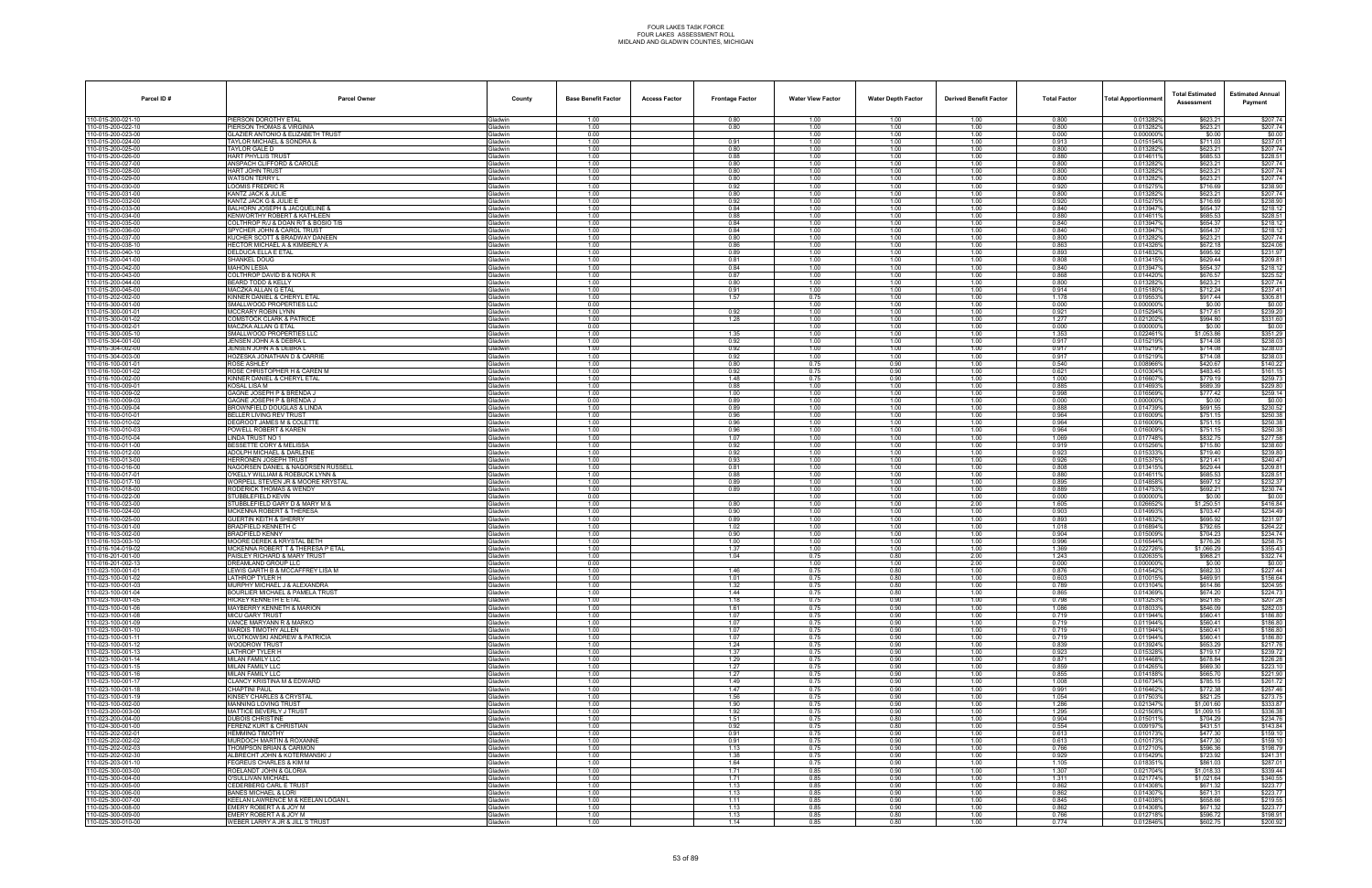| Parcel ID#                              | <b>Parcel Owner</b>                                                             | County                           | <b>Base Benefit Factor</b> | <b>Access Factor</b> | <b>Frontage Factor</b> | <b>Water View Factor</b> | <b>Water Depth Factor</b> | <b>Derived Benefit Factor</b> | <b>Total Factor</b> | <b>Total Apportionmer</b> | <b>Total Estimated</b><br>Assessment | <b>Estimated Annual</b><br>Payment |
|-----------------------------------------|---------------------------------------------------------------------------------|----------------------------------|----------------------------|----------------------|------------------------|--------------------------|---------------------------|-------------------------------|---------------------|---------------------------|--------------------------------------|------------------------------------|
| 110-025-301-001-00                      | KLASS DEBRA A TRUST                                                             | Gladwin                          | 1.00                       |                      | 1.23                   | 0.85                     | 0.90                      | 1.00                          | 0.944               | 0.015676%                 | \$735.51                             | \$245.17                           |
| 10-025-301-003-01                       | #N/A                                                                            | Gladwin                          | 1.00                       |                      | 1.28                   | 0.85                     | 0.90                      | 1.00                          | 0.977               | 0.016222%                 | \$761.12                             | \$253.71                           |
| 10-025-301-004-01<br>10-025-301-005-00  | <b>MCGUIRE JOHN R &amp; TERI</b><br><b>MCGUIRE JOHN R &amp; TER</b>             | <b>Gladwin</b><br>Gladwin        | 1.00<br>1.00               |                      | 1.57<br>0.95           | 0.85<br>0.85             | 0.90<br>0.90              | 1.00<br>1.00                  | 1.204<br>0.727      | 0.019989%<br>0.012075%    | \$937.89<br>\$566.56                 | \$312.63<br>\$188.85               |
| 10-025-301-006-00                       | MILLS STEVEN & EVELYN                                                           | Gladwin                          | 1.00                       |                      | 1.40                   | 0.75                     | 0.80                      | 1.00                          | 0.843               | 0.013994%                 | \$656.59                             | \$218.86                           |
| 10-025-301-007-00                       | <b>SEFCSIK ENDRE</b>                                                            | Gladwin                          | 1.00                       |                      | 1.40                   | 0.75                     | 0.80                      | 1.00                          | 0.837               | 0.0139009                 | \$652.21                             | \$217.40                           |
| 10-026-100-001-01<br>0-026-100-002-00   | VANDENEYNDE RAYMOND P<br><b>OLSON FRANK</b>                                     | Gladwin<br><b>Gladwin</b>        | 0.00<br>0.00               |                      |                        | 0.85<br>0.85             | 0.90<br>0.90              | 1.00<br>1.00                  | 0.000<br>0.000      | 0.000000%<br>0.0000009    | \$0.00<br>\$0.00                     | \$0.00<br>\$0.00                   |
| 10-026-100-002-01                       | <b>OLSON FRANK</b>                                                              | Gladwin                          | 0.00                       |                      |                        | 0.85                     | 0.90                      | 1.00                          | 0.000               | 0.0000009                 | \$0.00                               | \$0.00                             |
| 10-035-400-007-00                       | KUJAN JOHN BILLY & JULIE KRYSTEN                                                | Gladwin                          | 1.00                       |                      | 1.48                   | 0.75                     | 0.80                      | 1.00                          | 0.891               | 0.0147939                 | \$694.08                             | \$231.36                           |
| 10-035-400-008-00<br>10-035-400-008-01  | <b>GOODMAN REBECCA P ETAL</b><br>POTEMSKI JOSEPH E                              | <b>Gladwin</b><br>Gladwin        | 1.00<br>1.00               |                      | 0.83<br>0.92           | 0.75<br>1.00             | 0.80<br>0.80              | 1.00<br>1.00                  | 0.500<br>0.733      | 0.008307<br>0.012174%     | \$389.78<br>\$571.19                 | \$129.93<br>\$190.40               |
| 10-035-400-009-00                       | GOODMAN REBECCA P ETAL                                                          | <b>Gladwin</b>                   | 1.00                       |                      | 0.83                   | 0.75                     | 0.80                      | 1.00                          | 0.500               | 0.008307                  | \$389.78                             | \$129.93                           |
| 10-035-400-010-00                       | <b>KUJAN JOHN &amp; JULIE</b>                                                   | Gladwin                          | 1.00                       |                      | 0.83                   | 0.75                     | 0.80                      | 1.00                          | 0.500               | 0.008307                  | \$389.78                             | \$129.93                           |
| 10-035-400-013-00<br>10-035-400-014-00  | PEET BARRY & KAREN<br>YARBER ROBERT                                             | Gladwin<br>Gladwin               | 1.00<br>1.00               |                      | 0.81<br>0.92           | 1.00<br>0.75             | 0.80<br>0.80              | 1.00<br>1.00                  | 0.646<br>0.554      | 0.0107329<br>0.0091979    | \$503.55<br>\$431.51                 | \$167.85<br>\$143.84               |
| 10-035-400-014-01                       | <b>WESSEL ROBERT &amp; PAULA</b>                                                | Gladwin                          | 1.00                       |                      | 1.07                   | 0.75                     | 0.80                      | 1.00                          | 0.639               | 0.0106179                 | \$498.14                             | \$166.05                           |
| 10-035-400-015-00                       | <b>MANSFIELD MARY R</b>                                                         | <b>Gladwin</b>                   | 1.00                       |                      | 1.28                   | 0.75                     | 0.80                      | 1.00                          | 0.766               | 0.012723%                 | \$596.96                             | \$198.99                           |
| 10-035-404-016-02<br>10-036-200-001-10  | <b>MUIRHEAD CHARLES R II &amp; BARBARA A</b><br>GRIFFIN CHRISTOPHER S & ALICE J | <b>Gladwin</b><br>Gladwin        | 1.00<br>1.00               |                      | 1.07<br>1.06           | 0.75<br>0.85             | 0.80<br>0.80              | 1.00<br>1.00                  | 0.639<br>0.723      | 0.010617<br>0.012007      | \$498.14<br>\$563.39                 | \$166.05<br>\$187.80               |
| 10-036-200-001-11                       | SPANGLER JESSE E JR                                                             | Gladwin                          | 1.00                       |                      | 1.10                   | 0.85                     | 0.80                      | 1.00                          | 0.750               | 0.0124589                 | \$584.52                             | \$194.84                           |
| 10-036-200-003-02                       | PETTYES MICHAEL J & LISA M                                                      | <b>Gladwin</b>                   | 1.00                       |                      | 0.80                   | 0.85                     | 0.90                      | 1.00                          | 0.612               | 0.010161%                 | \$476.76                             | \$158.92                           |
| 0-036-200-003-20                        | WILLETT PHILLIP JOSEPH &                                                        | <b>Gladwin</b>                   | 1.00                       |                      | 1.46                   | 0.85                     | 0.90                      | 1.00                          | 1.119               | 0.018580%                 | \$871.76                             | \$290.59                           |
| 10-036-200-005-00<br>10-036-200-006-00  | OLSON JAMES R & KAREN K<br>OLSON JAMES & KAREN                                  | <b>Gladwin</b><br>Gladwin        | 1.00<br>1.00               |                      | 0.80<br>1.41           | 0.85<br>0.85             | 0.90<br>0.90              | 1.00<br>1.00                  | 0.612<br>1.076      | 0.010161%<br>0.017860%    | \$476.76<br>\$838.00                 | \$158.92<br>\$279.33               |
| 10-036-201-001-00                       | GOHEEN DALE E & JANET R                                                         | Gladwin                          | 1.00                       |                      | 1.56                   | 0.85                     | 0.90                      | 1.00                          | 1.191               | 0.019766%                 | \$927.43                             | \$309.14                           |
| 10-036-201-002-00                       | EDDY JASON                                                                      | <b>Gladwin</b>                   | 1.00                       |                      | 1.56                   | 0.85                     | 0.80                      | 1.00                          | 1.063               | 0.0176429                 | \$827.77                             | \$275.92                           |
| 0-036-302-001-10<br>10-036-302-002-00   | LOTZKE GREGORY & KATHRYN<br><b>BILOT REVOCABLE TRUST</b>                        | <b>Jadwin</b><br>Gladwin         | 1.00<br>1.00               |                      | 1.38<br>1.21           | 0.85<br>0.85             | 0.90<br>0.90              | 1.00<br>1.00                  | 1.057<br>0.928      | 0.017551<br>0.015404%     | \$823.52<br>\$722.75                 | \$274.51<br>\$240.92               |
| 10-036-302-003-02                       | SETCHEL TIMOTHY E & KRIST                                                       | Gladwin                          | 1.00                       |                      | 1.16                   | 0.85                     | 0.90                      | 1.00                          | 0.885               | 0.014698%                 | \$689.62                             | \$229.87                           |
| 10-036-302-004-00                       | OSSIA LOUIE & STEPHANIE                                                         | Gladwin                          | 1.00                       |                      | 1.46                   | 0.85                     | 1.00                      | 1.00                          | 1.245               | 0.020674%                 | \$970.04                             | \$323.35                           |
| 10-036-303-001-00<br>10-036-303-002-00  | LOSSIA LOUIE & STEPHANIE<br><b>SITARSKI PAUL</b>                                | <b>Gladwin</b><br><b>Gladwin</b> | 1.00<br>1.00               |                      | 1.40<br>1.35           | 0.85<br>0.85             | 1.00<br>0.80              | 1.00<br>1.00                  | 1.186<br>0.915      | 0.0196929<br>0.015192%    | \$923.96<br>\$712.79                 | \$307.99<br>\$237.60               |
| 10-036-303-003-00                       | SMITH MICHAEL & TED                                                             | <b>Gladwin</b>                   | 1.00                       |                      | 1.54                   | 0.85                     | 1.00                      | 1.00                          | 1.312               | 0.021791%                 | \$1,022.44                           | \$340.81                           |
| 10-080-000-001-10                       | <b>BLOXSOM MARC W</b>                                                           | Gladwin                          | 1.00                       |                      | 1.02                   | 1.00                     | 1.00                      | 1.00                          | 1.018               | 0.016894%                 | \$792.65                             | \$264.22                           |
| 10-080-000-005-10                       | LORENZEN AKSEL & HALLESY JESSICA                                                | Gladwin                          | 1.00                       |                      | 0.84                   | 1.00                     | 1.00                      | 1.00                          | 0.840               | 0.013947%                 | \$654.37                             | \$218.12                           |
| 0-080-000-007-00<br>0-080-000-008-00    | JOHNSTON GERALD R<br>JOHNSTON GERALD F                                          | Gladwin<br>iladwin               | 1.00<br>1.00               |                      | 0.84<br>0.80           | 1.00<br>1.00             | 1.00<br>1.00              | 1.00<br>1.00                  | 0.840<br>0.800      | 0.0139479<br>0.013282%    | \$654.37<br>\$623.21                 | \$218.12<br>\$207.74               |
| 0-080-000-009-00                        | ALEXANDER DAVID E                                                               | <b>Gladwin</b>                   | 1.00                       |                      | 0.80                   | 1.00                     | 1.00                      | 1.00                          | 0.800               | 0.013282%                 | \$623.21                             | \$207.74                           |
| 10-080-000-010-00                       | LANG JOHN A & BETHANY A                                                         | Gladwin                          | 1.00                       |                      | 0.80                   | 1.00                     | 1.00                      | 1.00                          | 0.800               | 0.0132829                 | \$623.21                             | \$207.74                           |
| 10-080-000-011-00<br>0-080-000-012-00   | MASON MICHAEL J & LOPEZ SHANNON &<br>MASON MICHAEL J & LOPEZ SHANNON &          | Gladwin<br><b>Gladwin</b>        | 1.00<br>1.00               |                      | 0.80<br>0.80           | 1.00<br>1.00             | 1.00<br>1.00              | 1.00<br>1.00                  | 0.800<br>0.800      | 0.013282%<br>0.013282%    | \$623.21<br>\$623.21                 | \$207.74<br>\$207.74               |
| 0-080-000-013-00                        | HASKINS ANTHONY & CLARICE                                                       | <b>Gladwin</b>                   | 1.00                       |                      | 0.80                   | 1.00                     | 1.00                      | 1.00                          | 0.800               | 0.013282%                 | \$623.21                             | \$207.74                           |
| 10-080-000-014-10                       | CARTER STEVEN D & ALICE M                                                       | <b>Gladwin</b>                   | 1.00                       |                      | 0.99                   | 1.00                     | 1.00                      | 1.00                          | 0.989               | 0.016417%                 | \$770.28                             | \$256.76                           |
| 10-080-000-015-00                       | JOHNSTON GERALD R                                                               | Gladwin                          | 0.00                       | 0.80                 |                        | 1.00                     | 0.80                      | 1.00                          | 0.000<br>0.880      | 0.0000009<br>0.0146119    | \$0.00<br>\$685.53                   | \$0.00<br>\$228.51                 |
| 10-080-000-018-00<br>0-080-000-020-00   | PALMER JESSE & STACY<br>CRACCHILO TIFFANY & KORZETZ SHARON                      | Gladwin<br><b>Gladwin</b>        | 1.00<br>1.00               |                      | 0.88<br>0.81           | 1.00<br>1.00             | 1.00<br>1.00              | 1.00<br>1.00                  | 0.808               | 0.013415                  | \$629.44                             | \$209.81                           |
| 0-080-000-021-00                        | LEISCHMANN LYLE & GRETCHEN                                                      | iladwin                          | 1.00                       |                      | 0.91                   | 1.00                     | 1.00                      | 1.00                          | 0.907               | 0.015056%                 | \$706.41                             | \$235.47                           |
| 10-080-000-022-00                       | CARTER STEVEN D & ALICE M                                                       | <b>Gladwin</b>                   | 0.00                       | 0.80                 |                        | 1.00                     | 0.80                      | 1.00                          | 0.000               | 0.000000%                 | \$0.00                               | \$0.00                             |
| 10-080-000-023-00<br>10-080-000-024-10  | SICARD DAVID TRUST<br>SICARD DAVID ET AL TRUSTEES                               | <b>Gladwin</b><br>Gladwin        | 0.00<br>0.00               | 0.80<br>0.80         |                        | 1.00<br>1.00             | 1.00<br>0.80              | 1.00<br>1.00                  | 0.000<br>0.000      | 0.000000<br>0.000000%     | \$0.00<br>\$0.00                     | \$0.00<br>\$0.00                   |
| 0-080-000-025-10                        | LANG JOHN A & BETHANY A                                                         | <b>Gladwin</b>                   | 0.50                       | 0.80                 |                        |                          |                           | 1.00                          | 0.400               | 0.0066419                 | \$311.61                             | \$103.87                           |
| 0-080-000-029-00                        | ALEXANDER DAVID & VALERIE                                                       | <b>Gladwin</b>                   | 0.00                       | 0.80                 |                        | 1.00                     | 1.00                      | 1.00                          | 0.000               | 0.0000009                 | \$0.00                               | \$0.00                             |
| 10-080-000-031-00<br>10-080-000-032-00  | YOUNKIN DANIEL A<br>YOUNKIN DANIEL A                                            | Gladwin<br>Gladwin               | 0.00<br>0.00               | 0.80<br>0.80         |                        | 1.00<br>1.00             | 1.00<br>1.00              | 1.00<br>1.00                  | 0.000<br>0.000      | 0.000000%<br>0.000000     | \$0.00<br>\$0.00                     | \$0.00<br>\$0.00                   |
| 10-080-000-035-00                       | FREESE CURTIS D II & BETHANY A                                                  | Gladwin                          | 0.00                       | 0.80                 |                        | 1.00                     | 1.00                      | 1.00                          | 0.000               | 0.000000%                 | \$0.00                               | \$0.00                             |
| 10-080-000-036-00                       | SHELTON LISA C                                                                  | <b>Gladwin</b>                   | 0.00                       | 0.80                 |                        | 1.00                     | 1.00                      | 1.00                          | 0.000               | 0.0000009                 | \$0.00                               | \$0.00                             |
| 0-080-000-037-00                        | HALLESY LARRY                                                                   | <b>Gladwin</b>                   | 0.00                       | 0.80                 |                        | 1.00                     | 1.00                      | 1.00                          | 0.000               | 0.0000009                 | \$0.00                               | \$0.00                             |
| 10-080-000-038-00<br>10-080-000-039-00  | <b>BLOXSOM MARC W</b><br>HALLESY LARRY                                          | <b>Gladwin</b><br><b>Gladwin</b> | 0.00<br>0.00               | 0.80<br>0.80         |                        | 1.00<br>1.00             | 0.80<br>0.80              | 1.00<br>1.00                  | 0.000<br>0.000      | 0.000000%<br>0.000000     | \$0.00<br>\$0.00                     | \$0.00<br>\$0.00                   |
| 10-110-000-001-00                       | ROSE ASHLEY                                                                     | Gladwin                          | 0.50                       | 0.50                 |                        |                          |                           | 1.00                          | 0.250               | 0.004151                  | \$194.75                             | \$64.92                            |
| 10-110-000-002-00                       | ROSE ASHLEY                                                                     | <b>Gladwin</b>                   | 1.00                       |                      | 0.98                   | 0.75                     | 0.90                      | 1.00                          | 0.664               | 0.011027                  | \$517.39                             | \$172.46                           |
| 110-110-000-003-00<br>10-110-000-004-00 | MORSE JAMES G<br>MORSE JAMES G                                                  | <b>Gladwin</b><br>Gladwin        | 0.00<br>1.00               |                      | 0.86<br>1.03           | 0.75<br>0.75             | 0.90<br>0.90              | 1.00<br>1.00                  | 0.000<br>0.692      | 0.000000%<br>0.011492%    | \$0.00<br>\$539.20                   | \$0.00<br>\$179.73                 |
| 10-110-000-005-00                       | WILLETT DENNIS & LINDA                                                          | Gladwin                          | 1.00                       |                      | 1.04                   | 0.75                     | 0.90                      | 1.00                          | 0.701               | 0.0116339                 | \$545.83                             | \$181.94                           |
| 10-110-000-006-00                       | WILLETT DENNIS & LINDA                                                          | Gladwin                          | 0.00                       |                      | 0.90                   | 0.75                     | 0.90                      | 1.00                          | 0.000               | 0.000000%                 | \$0.00                               | \$0.00                             |
| 10-110-000-007-01<br>10-110-000-009-00  | <b>BLAIR WILLIAM R</b>                                                          | <b>Gladwin</b>                   | 1.00                       |                      | 1.01                   | 0.75                     | 1.00                      | 1.00                          | 0.759               | 0.0126039                 | \$591.32                             | \$197.11                           |
| 10-110-000-011-10                       | LEWIS STEPHEN M & JUDITH L<br><b>MARICK KEVIN &amp; TERRY</b>                   | <b>Gladwin</b><br>Gladwin        | 1.00<br>1.00               |                      | 1.01<br>1.21           | 0.75<br>0.75             | 1.00<br>1.00              | 1.00<br>1.00                  | 0.757<br>0.910      | 0.012568%<br>0.015101%    | \$589.71<br>\$708.53                 | \$196.57<br>\$236.18               |
| 10-110-000-013-00                       | DESANA GREGORY & JOANNE                                                         | Gladwin                          | 1.00                       |                      | 0.92                   | 0.75                     | 1.00                      | 1.00                          | 0.687               | 0.011413%                 | \$535.49                             | \$178.50                           |
| 10-110-000-014-00                       | <b>BENSON WAVA</b>                                                              | Gladwin                          | 1.00                       |                      | 0.87                   | 0.75                     | 1.00                      | 1.00                          | 0.651               | 0.010815%                 | \$507.43                             | \$169.14                           |
| 10-110-000-015-00<br>10-110-000-016-00  | ORLETTA PIERINO & VIRGINIA ETAL<br><b>BURTON WILLIAM ETAL</b>                   | <b>Gladwin</b><br><b>Gladwin</b> | 1.00<br>1.00               |                      | 0.87<br>0.89           | 0.75<br>0.75             | 1.00<br>1.00              | 1.00<br>1.00                  | 0.654<br>0.665      | 0.010858%<br>0.011046%    | \$509.47<br>\$518.27                 | \$169.82<br>\$172.76               |
| 10-110-000-017-01                       | SHEBESTER ARCHIE & MARLENE ETAL                                                 | Gladwin                          | 1.00                       |                      | 0.98                   | 0.75                     | 1.00                      | 1.00                          | 0.732               | 0.012147%                 | \$569.93                             | \$189.98                           |
| 10-110-000-018-00                       | OSEY MICHAEL & BRANDY                                                           | Gladwin                          | 0.50                       | 0.48                 |                        |                          |                           | 1.00                          | 0.250               | 0.0041519                 | \$194.75                             | \$64.92                            |
| 10-110-000-019-01<br>10-110-000-020-01  | MALLEK DANIEL & BETTY ETAL<br><b>GLADWIN COUNTY TREASURER FGU</b>               | Gladwin<br>Gladwin               | 0.50                       | 0.48<br>0.48         |                        |                          |                           | 1.00<br>1.00                  | 0.250               | 0.004151%<br>0.0041519    | \$194.75<br>\$194.75                 | \$64.92<br>\$64.92                 |
| 10-110-000-020-10                       | ROWLEY KAREN & MERCER TEDD:                                                     | <b>Gladwin</b>                   | 0.50<br>0.50               | 0.48                 |                        |                          |                           | 1.00                          | 0.250<br>0.250      | 0.004151                  | \$194.75                             | \$64.92                            |
| 10-110-000-022-10                       | <b>BURRILL KATIE JO</b>                                                         | Gladwin                          | 0.50                       | 0.50                 |                        |                          |                           | 1.00                          | 0.250               | 0.004151%                 | \$194.75                             | \$64.92                            |
| 10-110-000-025-00                       | <b>HARRINGTON AMY</b>                                                           | Gladwin                          | 0.50                       | 0.50                 |                        |                          |                           | 1.00                          | 0.250               | 0.0041519                 | \$194.75                             | \$64.92                            |
| 10-110-000-026-00<br>10-110-000-027-00  | HARRINGTON AMY<br>PERKINS DEBRA A                                               | Gladwin<br>Gladwin               | 0.50<br>0.50               | 0.50<br>0.50         |                        |                          |                           | 1.00<br>1.00                  | 0.250<br>0.250      | 0.0041519<br>0.0041519    | \$194.75<br>\$194.75                 | \$64.92<br>\$64.92                 |
| 10-110-000-028-00                       | <b>ERKINS DEBRA A</b>                                                           | <b>Gladwin</b>                   | 0.50                       | 0.50                 |                        |                          |                           | 1.00                          | 0.250               | 0.0041519                 | \$194.75                             | \$64.92                            |
| 10-110-000-029-00                       | PERKINS DEBRA A                                                                 | Gladwin                          | 0.50                       | 0.50                 |                        |                          |                           | 1.00                          | 0.250               | 0.004151%                 | \$194.75                             | \$64.92                            |
| 10-110-000-030-00<br>10-110-000-031-00  | PERKINS DEBRA A<br>PERKINS DEBRA A                                              | Gladwin<br>Gladwin               | 0.50<br>0.50               | 0.50<br>0.50         |                        |                          |                           | 1.00<br>1.00                  | 0.250<br>0.250      | 0.0041519<br>0.0041519    | \$194.75<br>\$194.75                 | \$64.92<br>\$64.92                 |
| 10-110-000-032-00                       | PERKINS DEBRA A                                                                 | Gladwin                          | 0.50                       | 0.50                 |                        |                          |                           | 1.00                          | 0.250               | 0.0041519                 | \$194.75                             | \$64.92                            |
| 10-110-000-033-00                       | MARICK KEVIN & TERRY                                                            | <b>Gladwin</b>                   | 0.00                       | 0.50                 |                        |                          |                           | 1.00                          | 0.000               | 0.0000009                 | \$0.00                               | \$0.00                             |
| 10-110-000-034-00                       | <b>MARICK KEVIN &amp; TERRY</b>                                                 | Gladwin                          | 0.50                       | 0.50                 |                        |                          |                           | 1.00                          | 0.250               | 0.004151%                 | \$194.75                             | \$64.92                            |
| 10-110-000-035-00<br>10-110-000-036-00  | <b>BENSON WAVA</b><br><b>GREEN TAMARA RENEE</b>                                 | Gladwin<br>Gladwin               | 0.50<br>0.50               | 0.50<br>0.50         |                        |                          |                           | 1.00<br>1.00                  | 0.250<br>0.250      | 0.004151%<br>0.0041519    | \$194.75<br>\$194.75                 | \$64.92<br>\$64.92                 |
| 10-110-000-037-00                       | <b>GREEN TAMARA RENEE</b>                                                       | Gladwin                          | 0.50                       | 0.50                 |                        |                          |                           | 1.00                          | 0.250               | 0.0041519                 | \$194.75                             | \$64.92                            |
| 10-110-000-038-00                       | <b>HEBESTER ARCHIE &amp; MARLENE</b>                                            | <b>Gladwin</b>                   | 0.00                       | 0.50                 |                        |                          |                           | 1.00                          | 0.000               | 0.000000%                 | \$0.00                               | \$0.00                             |
| 10-110-000-039-00<br>10-110-000-040-00  | CROWLEY KAREN & MERCER TEDD<br>CROWLEY KAREN & MERCER TEDD                      | Gladwin<br>Gladwin               | 0.50<br>0.50               | 0.50<br>0.50         |                        |                          |                           | 1.00<br>1.00                  | 0.250<br>0.250      | 0.004151%<br>0.0041519    | \$194.75<br>\$194.75                 | \$64.92<br>\$64.92                 |
| 10-110-000-050-01                       | PERKINS DEBRA                                                                   | Gladwin                          | 0.50                       | 0.50                 |                        |                          |                           | 1.00                          | 0.250               | 0.004151%                 | \$194.75                             | \$64.92                            |
|                                         |                                                                                 |                                  |                            |                      |                        |                          |                           |                               |                     |                           |                                      |                                    |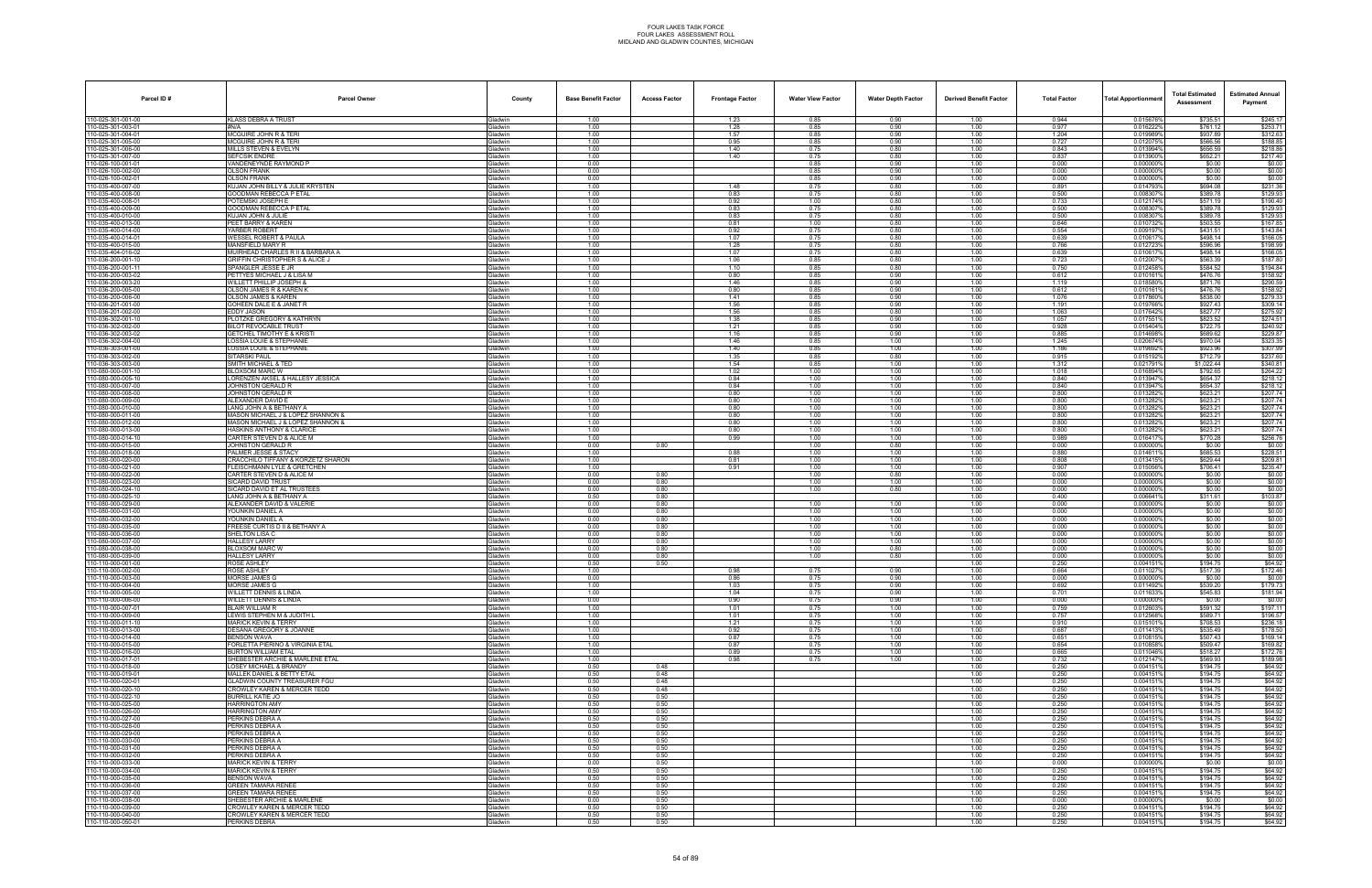| Parcel ID#                             | <b>Parcel Owner</b>                                                  | County                           | <b>Base Benefit Factor</b> | <b>Access Factor</b> | <b>Frontage Factor</b> | <b>Water View Factor</b> | <b>Water Depth Factor</b> | <b>Derived Benefit Factor</b> | <b>Total Factor</b> | Total Apportionmer     | <b>Total Estimated</b><br>Assessment | <b>Estimated Annual</b><br>Payment |
|----------------------------------------|----------------------------------------------------------------------|----------------------------------|----------------------------|----------------------|------------------------|--------------------------|---------------------------|-------------------------------|---------------------|------------------------|--------------------------------------|------------------------------------|
| 10-110-000-050-02                      | WAGAR FAMILY REVOCABLE TRUST                                         | <b>Gladwin</b>                   | 0.00                       |                      | 0.89                   | 0.75                     | 1.00                      | 1.00                          | 0.000               | 0.000000%              | \$0.00                               | \$0.00                             |
| 10-120-000-001-00<br>10-120-000-002-00 | VANDENYNDA RAYMOND<br><b>DLSON JOSEPH</b>                            | Gladwin<br><b>Gladwin</b>        | 1.00<br>1.00               |                      | 0.84<br>0.84           | 0.75<br>0.75             | 0.90<br>0.90              | 1.00<br>1.00                  | 0.567<br>0.567      | 0.009414%<br>0.009414% | \$441.70<br>\$441.70                 | \$147.23<br>\$147.23               |
| 10-120-000-003-00                      | OLSON JOSEPH I                                                       | Gladwin                          | 1.00                       |                      | 0.84                   | 0.75                     | 0.90                      | 1.00                          | 0.567               | 0.009414%              | \$441.70                             | \$147.23                           |
| 10-120-000-004-00                      | OLSON THOMAS                                                         | Gladwin                          | 1.00                       |                      | 0.84                   | 0.75                     | 0.90                      | 1.00                          | 0.567               | 0.009414%              | \$441.70                             | \$147.23                           |
| 10-120-000-005-00<br>10-120-000-006-00 | <b>OLSON THOMAS &amp; ROSWITHA</b><br>VANSTEEN JOSEPH & SUSAN        | Gladwin<br>Gladwin               | 1.00<br>1.00               |                      | 0.80<br>0.84           | 0.75<br>0.75             | 0.90<br>0.90              | 1.00<br>1.00                  | 0.540<br>0.567      | 0.0089669<br>0.009414% | \$420.67<br>\$441.70                 | \$140.22<br>\$147.23               |
| 10-120-000-007-00                      | <b>DLSON THOMAS &amp; ROSWITHA &amp;</b>                             | <b>Gladwin</b>                   | 1.00                       |                      | 0.84                   | 0.75                     | 0.90                      | 1.00                          | 0.567               | 0.009414%              | \$441.70                             | \$147.23                           |
| 10-120-000-008-00                      | <b>TANNER JAMES</b>                                                  | <b>Gladwin</b>                   | 1.00                       |                      | 0.84                   | 0.75                     | 0.90                      | 1.00                          | 0.567               | 0.009414%              | \$441.70                             | \$147.23                           |
| 10-120-000-009-00<br>10-120-000-010-00 | <b>HEMMEN DONALD &amp; GERTRUDE</b><br>TOWAS RONALD M II & LORETTA   | Gladwin<br><b>Gladwin</b>        | 1.00<br>1.00               |                      | 0.84<br>0.84           | 0.75<br>0.75             | 0.90<br>0.90              | 1.00<br>1.00                  | 0.569<br>0.567      | 0.009443%<br>0.009414% | \$443.08<br>\$441.70                 | \$147.69<br>\$147.23               |
| 10-120-000-011-00                      | HAGAN HANNAH                                                         | Gladwin                          | 1.00                       |                      | 0.84                   | 0.75                     | 0.90                      | 1.00                          | 0.567               | 0.009414%              | \$441.70                             | \$147.23                           |
| 10-120-000-012-00                      | HAGAN HANNAH                                                         | <b>Gladwin</b>                   | 1.00                       |                      | 0.85                   | 0.75                     | 0.90                      | 1.00                          | 0.577               | 0.0095779              | \$449.35                             | \$149.78                           |
| 10-120-000-013-10                      | ROUSSIN CAROL<br>ANDREWS GREGORY & BARBARA                           | Gladwin                          | 1.00                       |                      | 0.92                   | 0.75                     | 0.90                      | 1.00                          | 0.621               | 0.0103109              | \$483.77<br>\$461.94                 | \$161.26                           |
| 10-120-000-015-00<br>10-120-000-016-00 | <b>MILLER JACK</b>                                                   | Gladwin<br>Gladwin               | 1.00<br>1.00               |                      | 0.88<br>0.85           | 0.75<br>0.75             | 0.90<br>0.90              | 1.00<br>1.00                  | 0.593<br>0.572      | 0.0098459<br>0.0094999 | \$445.71                             | \$153.98<br>\$148.57               |
| 10-120-000-017-00                      | <b>MILLER JACK</b>                                                   | Gladwin                          | 1.00                       |                      | 0.85                   | 0.75                     | 0.90                      | 1.00                          | 0.572               | 0.009499%              | \$445.71                             | \$148.57                           |
| 0-120-000-018-00                       | <b>MILLER JACK</b>                                                   | <b>Gladwin</b>                   | 1.00                       |                      | 0.85                   | 0.75                     | 0.90                      | 1.00                          | 0.570               | 0.0094729              | \$444.41                             | \$148.14                           |
| 10-120-000-019-00<br>10-120-000-020-00 | WOODS AUBREY R & MAUREEN T<br>DEGOLYER REBECCA                       | <b>Gladwin</b><br>Gladwin        | 1.00<br>1.00               |                      | 0.85<br>0.85           | 0.75<br>0.75             | 0.90<br>0.90              | 1.00<br>1.00                  | 0.570<br>0.570      | 0.009472<br>0.009472   | \$444.41<br>\$444.41                 | \$148.14<br>\$148.14               |
| 10-120-000-021-00                      | LEDWICK TONY & LISA                                                  | Gladwin                          | 1.00                       |                      | 0.85                   | 0.75                     | 0.90                      | 1.00                          | 0.570               | 0.0094729              | \$444.41                             | \$148.14                           |
| 10-120-000-022-00                      | SINGLERES LLC                                                        | Gladwin                          | 1.00                       |                      | 0.86                   | 0.75                     | 0.90                      | 1.00                          | 0.581               | 0.009648%              | \$452.67                             | \$150.89                           |
| 10-120-000-023-10<br>10-120-000-025-00 | SINGLERES LLC<br>BRYANT B & BRYANT J                                 | <b>Gladwin</b><br><b>Gladwin</b> | 1.00<br>0.50               | 0.50                 | 0.94                   | 0.75                     | 0.90                      | 1.00<br>1.00                  | 0.634<br>0.250      | 0.010534%<br>0.0041519 | \$494.25<br>\$194.75                 | \$164.75<br>\$64.92                |
| 10-120-000-026-00                      | PRATT RONALD & JOYCE                                                 | Gladwin                          | 0.50                       | 0.50                 |                        |                          |                           | 1.00                          | 0.250               | 0.004151               | \$194.75                             | \$64.92                            |
| 10-120-000-027-00                      | PRATT RONALD & JOYCE                                                 | Gladwin                          | 0.50                       | 0.50                 |                        |                          |                           | 1.00                          | 0.250               | 0.0041519              | \$194.75                             | \$64.92                            |
| 10-120-000-028-00<br>10-120-000-029-00 | SINGLERES LLC<br>OUMANS CHRISTOPHER R &                              | <b>Gladwin</b><br><b>Gladwin</b> | 0.50<br>0.00               | 0.50<br>0.50         |                        |                          |                           | 1.00<br>1.00                  | 0.250<br>0.000      | 0.0041519<br>0.0000009 | \$194.75<br>\$0.00                   | \$64.92<br>\$0.00                  |
| 10-120-000-029-10                      | YOUMANS CHRIS & BECKY                                                | <b>Gladwin</b>                   | 0.50                       | 0.50                 |                        |                          |                           | 1.00                          | 0.250               | 0.0041519              | \$194.75                             | \$64.92                            |
| 10-120-000-030-00                      | YOUMANS CHRIS & BECKY                                                | Gladwin                          | 0.00                       | 0.50                 |                        |                          |                           | 1.00                          | 0.000               | 0.000000               | \$0.00                               | \$0.00                             |
| 10-120-000-031-00                      | ARNDT CONNIE ETAL                                                    | Gladwin                          | 0.50                       | 0.50                 |                        |                          |                           | 1.00                          | 0.250               | 0.0041519              | \$194.75                             | \$64.92                            |
| 10-120-000-032-00<br>10-120-000-033-00 | WRIGHT DAVID & JOAN<br>NRIGHT DAVID L                                | <b>Gladwin</b><br><b>Gladwin</b> | 0.50<br>0.50               | 0.50<br>0.50         |                        |                          |                           | 1.00<br>1.00                  | 0.250<br>0.250      | 0.0041519<br>0.004151  | \$194.75<br>\$194.75                 | \$64.92<br>\$64.92                 |
| 10-120-000-034-00                      | COX RICHARD M                                                        | <b>Gladwin</b>                   | 0.50                       | 0.50                 |                        |                          |                           | 1.00                          | 0.250               | 0.0041519              | \$194.75                             | \$64.92                            |
| 10-120-000-035-00                      | COX RICHARD M                                                        | Gladwin                          | 0.50                       | 0.50                 |                        |                          |                           | 1.00                          | 0.250               | 0.004151               | \$194.75                             | \$64.92                            |
| 10-120-000-036-00<br>10-120-000-037-00 | DESLOOVER JOSHUA M<br>DESLOOVER JOSHUA                               | Gladwin<br><b>Gladwin</b>        | 0.50<br>0.50               | 0.50<br>0.50         |                        |                          |                           | 1.00<br>1.00                  | 0.250<br>0.250      | 0.0041519<br>0.0041519 | \$194.75<br>\$194.75                 | \$64.92<br>\$64.92                 |
| 10-120-000-038-00                      | FAVEL VIRGINIA                                                       | <b>Gladwin</b>                   | 0.50                       | 0.50                 |                        |                          |                           | 1.00                          | 0.250               | 0.004151               | \$194.75                             | \$64.92                            |
| 10-120-000-039-00                      | <b>FAVEL VIRGINIA</b>                                                | <b>Gladwin</b>                   | 0.50                       | 0.50                 |                        |                          |                           | 1.00                          | 0.250               | 0.0041519              | \$194.75                             | \$64.92                            |
| 10-120-000-040-00<br>10-120-000-041-00 | FAVEL VIRGINIA ETAL<br><b>GRANSDEN DALE</b>                          | Gladwin<br>Gladwin               | 0.50<br>0.50               | 0.50<br>0.50         |                        |                          |                           | 1.00<br>1.00                  | 0.250<br>0.250      | 0.004151<br>0.0041519  | \$194.75<br>\$194.75                 | \$64.92<br>\$64.92                 |
| 10-120-000-043-00                      | MOCKRIDGE SUSAN LYNN                                                 | <b>Gladwin</b>                   | 0.50                       | 0.50                 |                        |                          |                           | 1.00                          | 0.250               | 0.0041519              | \$194.75                             | \$64.92                            |
| 10-120-000-044-00                      | DEFOUR DEBORAH                                                       | <b>Gladwin</b>                   | 0.50                       | 0.50                 |                        |                          |                           | 1.00                          | 0.250               | 0.004151               | \$194.75                             | \$64.92                            |
| 10-120-000-045-00<br>10-120-000-046-00 | <b>ACLEAR ROSA</b><br>PICKERING S & LOZENICH C                       | <b>Gladwin</b><br>Gladwin        | 0.50                       | 0.50<br>0.50         |                        |                          |                           | 1.00<br>1.00                  | 0.250               | 0.004151%<br>0.0041519 | \$194.75<br>\$194.75                 | \$64.92<br>\$64.92                 |
| 10-170-000-001-00                      | PACHOTA JOSEPH JR & REBECCA                                          | Gladwin                          | 0.50<br>1.00               |                      | 0.90                   | 1.00                     | 1.00                      | 1.00                          | 0.250<br>0.904      | 0.015009%              | \$704.22                             | \$234.74                           |
| 10-170-000-002-00                      | ASLEY MARK W & RHONDA M                                              | <b>Gladwin</b>                   | 1.00                       |                      | 0.87                   | 1.00                     | 1.00                      | 1.00                          | 0.872               | 0.0144789              | \$679.29                             | \$226.43                           |
| 10-170-000-003-00<br>10-170-000-004-00 | IENSLER DAVID H & SHARON K TRUST<br>JUIP ROBERT L & BEVERLEY A ETAL  | iladwin<br><b>Gladwin</b>        | 1.00<br>1.00               |                      | 0.87                   | 1.00                     | 1.00<br>1.00              | 1.00<br>1.00                  | 0.872<br>1.364      | 0.0144789<br>0.022652% | \$679.29<br>\$1,062.86               | \$226.43<br>\$354.29               |
| 10-170-000-008-00                      | BUDA TARAH M                                                         | <b>Gladwin</b>                   | 1.00                       |                      | 1.36<br>0.85           | 1.00<br>0.75             | 1.00                      | 1.00                          | 0.639               | 0.0106179              | \$498.16                             | \$166.05                           |
| 10-170-000-009-00                      | WOODGATE LISA C                                                      | Gladwin                          | 1.00                       |                      | 0.94                   | 0.75                     | 1.00                      | 1.00                          | 0.705               | 0.011704%              | \$549.16                             | \$183.05                           |
| 10-170-000-010-00                      | <b>IORNACK LUCILLE &amp; SANDRA</b>                                  | <b>Gladwin</b>                   | 1.00                       |                      | 0.80                   | 0.75                     | 1.00                      | 1.00                          | 0.600               | 0.0099629              | \$467.41                             | \$155.80                           |
| 10-170-000-011-02<br>10-170-000-012-00 | <b>SECRETARY OF VETERANS AFFAIRS</b><br>DAWSON CYNTHIA M & JAMIE C   | <b>Gladwin</b><br>Gladwin        | 1.00<br>1.00               |                      | 0.92<br>0.86           | 0.75<br>0.75             | 1.00<br>1.00              | 1.00<br>1.00                  | 0.693<br>0.642      | 0.011511<br>0.010660%  | \$540.09<br>\$500.16                 | \$180.03<br>\$166.72               |
| 10-171-000-001-00                      | GLADWIN COUNTY ROAD                                                  | Gladwin                          | 0.00                       | 0.60                 |                        | 1.00                     | 1.00                      | 1.00                          | 0.000               | 0.0000009              | \$0.00                               | \$0.00                             |
| 10-171-000-003-00                      | <b>GIDES DONNA</b>                                                   | Gladwin                          | 0.00                       | 0.60                 |                        | 1.00                     | 1.00                      | 1.00                          | 0.000               | 0.000000%              | \$0.00                               | \$0.00                             |
| 10-171-000-006-00<br>10-171-000-008-00 | <b>HEISE ALEXANDER</b><br><b>BURNSIDE JEFFREY A &amp; EVA M</b>      | <b>Gladwin</b><br>iladwin        | 1.00<br>1.00               |                      | 0.91<br>0.92           | 1.00<br>1.00             | 1.00<br>1.00              | 1.00<br>1.00                  | 0.913<br>0.920      | 0.0151549<br>0.015275  | \$711.03<br>\$716.69                 | \$237.01<br>\$238.90               |
| 10-171-000-010-00                      | <b>AMILZA SCOTT A &amp; NICOLE A</b>                                 | <b>Gladwin</b>                   | 1.00                       |                      | 0.84                   | 1.00                     | 1.00                      | 1.00                          | 0.840               | 0.013947%              | \$654.37                             | \$218.12                           |
| 10-171-000-011-00                      | <b>HARVEY FAMILY TRUST</b>                                           | <b>Gladwin</b>                   | 1.00                       |                      | 0.92                   | 1.00                     | 1.00                      | 1.00                          | 0.920               | 0.015275               | \$716.69                             | \$238.90                           |
| 10-171-000-013-00<br>10-171-000-014-00 | <b>KURZ HINKO &amp; PATRICIA</b><br>BUSSELL LARRY W & LORI A         | Gladwin                          | 1.00<br>1.00               |                      | 0.85<br>0.83           | 1.00<br>1.00             | 1.00<br>1.00              | 1.00<br>1.00                  | 0.848<br>0.825      | 0.014073%<br>0.0137059 | \$660.31<br>\$643.04                 | \$220.10<br>\$214.35               |
| 110-171-000-015-00                     | TENNANT DEBORAH S                                                    | <b>Jadwin</b><br><b>i</b> ladwin | 1.00                       |                      | 0.91                   | 1.00                     | 1.00                      | 1.00                          | 0.913               | 0.015154%              | \$711.03                             | \$237.01                           |
| 10-171-000-017-00                      | MILDNER KARL & KAREN ETAL                                            | Gladwin                          | 1.00                       |                      | 0.89                   | 1.00                     | 1.00                      | 1.00                          | 0.892               | 0.014812%              | \$694.99                             | \$231.66                           |
| 10-171-000-019-00                      | DEYOUNG JONATHAN & NIFOROS NICHOLAS                                  | Gladwin                          | 1.00                       |                      | 0.89                   | 1.00                     | 1.00                      | 1.00                          | 0.892               | 0.014812%              | \$694.99                             | \$231.66                           |
| 10-171-000-020-00<br>10-171-000-022-00 | FROMIUS WILLIAM & ROSALIND<br><b>ENNELL LIVING TRUST</b>             | Gladwin<br><b>Gladwin</b>        | 1.00<br>1.00               |                      | 0.92<br>0.84           | 1.00<br>1.00             | 1.00<br>1.00              | 1.00<br>1.00                  | 0.920<br>0.840      | 0.015275%<br>0.0139479 | \$716.69<br>\$654.37                 | \$238.90<br>\$218.12               |
| 10-171-000-023-00                      | IARTLEY JEFFERY D & DIANNA L                                         | <b>Gladwin</b>                   | 1.00                       |                      | 0.92                   | 1.00                     | 1.00                      | 1.00                          | 0.921               | 0.015286%              | \$717.21                             | \$239.07                           |
| 10-171-000-025-00                      | TROBAUGH MICHAEL & KRISTINE                                          | Gladwin                          | 0.00                       |                      | 0.92                   | 1.00                     | 1.00                      | 1.00                          | 0.000               | 0.000000%              | \$0.00                               | \$0.00                             |
| 10-171-000-025-10<br>10-171-000-027-00 | <b>TROBAUGH MICHAEL &amp; KRISTINE</b><br>TROBAUGHMICHAEL & KRISTINE | Gladwin<br>Gladwin               | 1.00<br>0.00               |                      | 1.02<br>0.84           | 0.85<br>0.85             | 1.00<br>1.00              | 1.00<br>1.00                  | 0.865<br>0.000      | 0.014360%<br>0.000000% | \$673.75<br>\$0.00                   | \$224.58<br>\$0.00                 |
| 10-171-000-028-00                      | <b>ETTERHOFF WM &amp; DONNA</b>                                      | <b>Gladwin</b>                   | 1.00                       |                      | 0.84                   | 0.85                     | 1.00                      | 1.00                          | 0.714               | 0.011855%              | \$556.22                             | \$185.41                           |
| 10-171-000-029-00                      | ISSMAN KEITH & MICHELE                                               | <b>Gladwin</b>                   | 1.00                       |                      | 0.92                   | 0.85                     | 1.00                      | 1.00                          | 0.782               | 0.012984%              | \$609.19                             | \$203.06                           |
| 10-180-000-001-00<br>10-180-000-004-00 | MOCKERIDGE MICHAEL JR & CHERYL<br>SIMERSON GALEN L JR                | Gladwin<br>Gladwin               | 1.00<br>1.00               |                      | 0.95<br>0.80           | 1.00<br>1.00             | 0.90<br>0.90              | 1.00<br>1.00                  | 0.857<br>0.720      | 0.014237%<br>0.011954% | \$667.99<br>\$560.89                 | \$222.66<br>\$186.96               |
| 10-180-000-005-00                      | PARZYNSKI PATRICK & BONNIE ETAL                                      | Gladwin                          | 1.00                       |                      | 0.89                   | 1.00                     | 0.90                      | 1.00                          | 0.803               | 0.013331%              | \$625.49                             | \$208.50                           |
| 10-180-000-007-00                      | LIEBERMAN HAROLD & HELEN                                             | <b>Gladwin</b>                   | 1.00                       |                      | 0.80                   | 1.00                     | 0.90                      | 1.00                          | 0.720               | 0.011954%              | \$560.89                             | \$186.96                           |
| 10-180-000-008-00<br>10-180-000-009-00 | SMITH CRAIG & NICOLE                                                 | <b>Gladwin</b><br>Gladwin        | 1.00<br>1.00               |                      | 0.80<br>0.80           | 1.00<br>1.00             | 0.90<br>0.90              | 1.00<br>1.00                  | 0.720               | 0.011954%<br>0.011954% | \$560.89<br>\$560.89                 | \$186.96<br>\$186.96               |
| 10-180-000-010-00                      | SIDOROWICZ ZBIGNIEW &<br>VIENOT CHRISTINE A                          | Gladwin                          | 1.00                       |                      | 0.80                   | 1.00                     | 0.90                      | 1.00                          | 0.720<br>0.720      | 0.011954%              | \$560.89                             | \$186.96                           |
| 10-185-000-001-00                      | BURCAR GEORGE                                                        | Gladwin                          | 1.00                       |                      | 0.97                   | 1.00                     | 1.00                      | 1.00                          | 0.974               | 0.016167%              | \$758.54                             | \$252.85                           |
| 10-185-000-001-01                      | SIESS BARBARA A                                                      | Gladwin                          | 0.00                       |                      |                        | 1.00                     | 0.90                      | 1.00                          | 0.000               | 0.0000009              | \$0.00                               | \$0.00                             |
| 10-185-000-002-00<br>10-185-000-003-10 | TRAVIS RONNY L & VIRGINIA D ETAL<br>DALTON PATRICIA & ATKINS DIANA & | <b>Gladwin</b><br>Gladwin        | 1.00<br>1.00               |                      | 0.80<br>0.90           | 1.00<br>1.00             | 0.90<br>0.90              | 1.00<br>1.00                  | 0.720<br>0.810      | 0.011954%<br>0.013448% | \$560.89<br>\$631.00                 | \$186.96<br>\$210.33               |
| 10-185-000-005-00                      | CHRONIEWICZ TADEUSZ & CHESTER                                        | Gladwin                          | 1.00                       |                      | 0.80                   | 1.00                     | 0.90                      | 1.00                          | 0.720               | 0.011954%              | \$560.89                             | \$186.96                           |
| 10-185-000-006-00                      | BARRON DUANE & FERNANDA                                              | Gladwin                          | 1.00                       |                      | 0.80                   | 1.00                     | 0.90                      | 1.00                          | 0.720               | 0.011954%              | \$560.89                             | \$186.96                           |
| 10-185-000-007-00<br>10-185-000-008-00 | GIDES DONNA<br>VIENOT CHRISTINE A                                    | Gladwin<br><b>Gladwin</b>        | 1.00<br>1.00               |                      | 0.80<br>0.80           | 1.00<br>1.00             | 0.90<br>0.90              | 1.00<br>1.00                  | 0.720<br>0.720      | 0.011954%<br>0.011954% | \$560.89<br>\$560.89                 | \$186.96<br>\$186.96               |
| 10-200-000-001-00                      | PETTY ANDREW & CANDICE                                               | Gladwin                          | 1.00                       |                      | 0.89                   | 1.00                     | 1.00                      | 1.00                          | 0.888               | 0.014750%              | \$692.05                             | \$230.68                           |
| 10-200-000-002-10                      | SAGE GLENN T & ANN M                                                 | Gladwin                          | 1.00                       |                      | 1.20                   | 1.00                     | 1.00                      | 1.00                          | 1.198               | 0.019891%              | \$933.30                             | \$311.10                           |
| 10-200-000-004-00                      | CATALDO MICHAEL A                                                    | Gladwin                          | 1.00                       |                      | 0.84                   | 1.00                     | 0.90                      | 1.00                          | 0.756               | 0.012552%              | \$588.93                             | \$196.31                           |
| 10-200-000-005-00<br>0-200-000-006-00  | PRINCING JACKIE<br>IICKEY DAVID & MAUREEN                            | Gladwin<br><b>Gladwin</b>        | 1.00<br>1.00               |                      | 0.84<br>0.84           | 1.00<br>1.00             | 0.90<br>0.90              | 1.00<br>1.00                  | 0.758<br>0.756      | 0.012591%<br>0.012552% | \$590.77<br>\$588.93                 | \$196.92<br>\$196.31               |
| 10-200-000-007-00                      | <b>KUNKLE DAVID &amp; KATHLEEN</b>                                   | Gladwin                          | 1.00                       |                      | 0.84                   | 1.00                     | 0.90                      | 1.00                          | 0.756               | 0.012552%              | \$588.93                             | \$196.31                           |
| 10-200-000-008-00                      | D'AGOSTINO ANTHONY                                                   | Gladwin                          | 1.00                       |                      | 0.84                   | 1.00                     | 0.90                      | 1.00                          | 0.756               | 0.012552%              | \$588.93                             | \$196.31                           |
| 10-200-000-009-00                      | KOPACZ CHESTER & DEBRA                                               | Gladwin                          | 1.00                       |                      | 0.84                   | 1.00                     | 0.90                      | 1.00                          | 0.756               | 0.012552%              | \$588.93                             | \$196.31                           |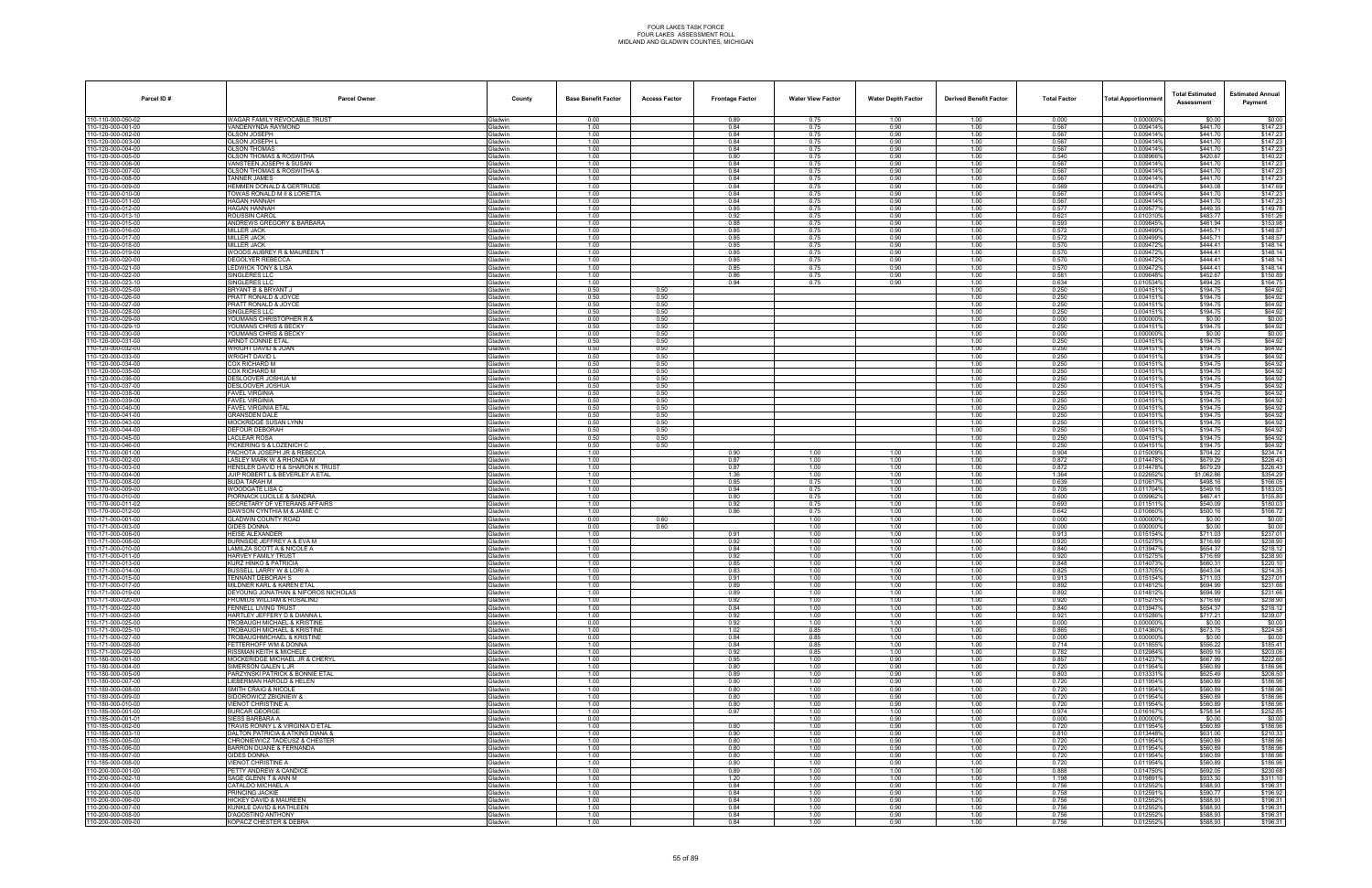| Parcel ID#                               | <b>Parcel Owner</b>                                              | County                           | <b>Base Benefit Factor</b> | <b>Access Factor</b> | <b>Frontage Factor</b> | <b>Water View Factor</b> | <b>Water Depth Factor</b> | <b>Derived Benefit Factor</b> | <b>Total Factor</b> | <b>Total Apportionmen</b> | <b>Total Estimated</b><br>Assessment | <b>Estimated Annual</b><br>Payment |
|------------------------------------------|------------------------------------------------------------------|----------------------------------|----------------------------|----------------------|------------------------|--------------------------|---------------------------|-------------------------------|---------------------|---------------------------|--------------------------------------|------------------------------------|
| 110-200-000-010-00                       | GRECH ANTHONY III & EDELTRAUD ETAL                               | Gladwin                          | 1.00                       |                      | 0.89                   | 1.00                     | 0.90                      | 1.00                          | 0.804               | 0.013349%                 | \$626.33                             | \$208.78                           |
| 110-200-000-012-00<br>110-200-000-013-00 | MALEK MIKE & CAROL<br><b>LIED ROBERT ETAL</b>                    | <b>Gladwin</b>                   | 1.00<br>1.00               |                      | 0.89<br>0.84           | 1.00<br>1.00             | 0.90<br>0.90              | 1.00<br>1.00                  | 0.803<br>0.754      | 0.013331%<br>0.0125119    | \$625.49<br>\$587.03                 | \$208.50<br>\$195.68               |
| 110-200-000-014-00                       | LIED LESLIE & SANDRA                                             | ladwin<br><b>Sladwin</b>         | 1.00                       |                      | 0.86                   | 1.00                     | 0.90                      | 1.00                          | 0.775               | 0.012864%                 | \$603.57                             | \$201.19                           |
| 110-200-000-015-00                       | <b>GRECH GEORGE II &amp; KAREN</b>                               | Gladwin                          | 1.00                       |                      | 0.81                   | 1.00                     | 0.90                      | 1.00                          | 0.727               | 0.012074%                 | \$566.50                             | \$188.83                           |
| 110-200-000-016-00                       | DRAYTON DONALD                                                   | Gladwin                          | 1.00                       |                      | 0.81                   | 1.00                     | 0.90                      | 1.00                          | 0.727               | 0.012074%                 | \$566.50                             | \$188.83                           |
| 110-200-000-017-00<br>110-200-000-018-10 | DRAYTON DONALD<br>#N/A                                           | <b>Gladwin</b><br>ladwin         | 1.00<br>1.00               |                      | 0.81<br>0.95           | 1.00<br>1.00             | 0.90<br>0.90              | 1.00<br>1.00                  | 0.731<br>0.859      | 0.0121309<br>0.014267     | \$569.14<br>\$669.42                 | \$189.71<br>\$223.14               |
| 110-200-000-020-01                       | THEOBALD JEFFREY & PATRICIA                                      | <b>Gladwin</b>                   | 1.00                       |                      | 0.87                   | 1.00                     | 0.90                      | 1.00                          | 0.780               | 0.012950%                 | \$607.63                             | \$202.54                           |
| 110-200-000-021-00                       | FOBEAR DAWN & FRED<br>FOBEAR FRED & DAWN                         | <b>Gladwin</b>                   | 1.00<br>1.00               |                      | 0.81<br>0.83           | 1.00<br>1.00             | 0.90<br>0.90              | 1.00<br>1.00                  | 0.731<br>0.743      | 0.012130<br>0.012335%     | \$569.14<br>\$578.74                 | \$189.71<br>\$192.91               |
| 110-200-000-023-00<br>110-200-000-024-00 | HERTZ DALE E & CHERYL K                                          | Gladwin<br><b>Gladwin</b>        | 0.00                       |                      | 0.90                   | 1.00                     | 0.90                      | 1.00                          | 0.000               | 0.0000009                 | \$0.00                               | \$0.00                             |
| 110-200-000-025-00                       | HERTZ DALE E & CHERYL K                                          | <b>Gladwin</b>                   | 1.00                       |                      | 1.05                   | 1.00                     | 0.90                      | 1.00                          | 0.941               | 0.0156199                 | \$732.86                             | \$244.29                           |
| 110-200-000-026-00                       | BENCI JOHN & SHARON                                              | <b>Gladwin</b>                   | 1.00                       |                      | 0.88                   | 1.00<br>1.00             | 0.90                      | 1.00                          | 0.792<br>0.800      | 0.013150%                 | \$616.98                             | \$205.66                           |
| 110-200-000-027-00<br>110-200-000-028-00 | BENCI JOHN & SHARON<br>ADOLPH MICHAEL & DARLENE                  | <b>Gladwin</b><br>Gladwin        | 1.00<br>1.00               |                      | 0.89<br>0.91           | 1.00                     | 0.90<br>0.90              | 1.00<br>1.00                  | 0.818               | 0.013275<br>0.013577%     | \$622.85<br>\$637.01                 | \$207.62<br>\$212.34               |
| 110-200-000-029-00                       | <b>ADOLPH MICHAEL &amp; DARLENE</b>                              | <b>Gladwin</b>                   | 1.00                       |                      | 0.89                   | 1.00                     | 0.90                      | 1.00                          | 0.804               | 0.0133499                 | \$626.33                             | \$208.78                           |
| 110-200-000-030-00<br>110-200-000-031-00 | <b>ADOLPH ALAN</b><br><b>ADOLPH ALAN</b>                         | 3ladwin<br><b>Gladwin</b>        | 1.00<br>1.00               |                      | 0.88<br>1.36           | 1.00<br>1.00             | 0.90<br>1.00              | 1.00<br>1.00                  | 0.795<br>1.359      | 0.0131939<br>0.022567%    | \$619.03<br>\$1.058.86               | \$206.34<br>\$352.95               |
| 110-200-000-032-00                       | <b>KOPACZ DEBRA</b>                                              | 3ladwin                          | 1.00                       |                      | 0.94                   | 1.00                     | 1.00                      | 1.00                          | 0.942               | 0.0156429                 | \$733.94                             | \$244.65                           |
| 110-200-000-034-00                       | KLOTT DENNIS & DEBORAH                                           | Gladwin                          | 1.00                       |                      | 0.91                   | 1.00                     | 1.00                      | 1.00                          | 0.909               | 0.015085%                 | \$707.79                             | \$235.93                           |
| 110-200-000-035-00<br>110-200-000-036-00 | MEAGHER JOHN & MARNIE<br>PUCHEL MICHAEL                          | <b>Gladwin</b><br><b>Gladwin</b> | 1.00<br>1.00               |                      | 0.84<br>0.84           | 1.00<br>1.00             | 1.00<br>1.00              | 1.00<br>1.00                  | 0.840<br>0.840      | 0.0139479<br>0.0139479    | \$654.37<br>\$654.37                 | \$218.12<br>\$218.12               |
| 110-200-000-037-00                       | HERTZ DALE E & CHERYL K                                          | Gladwin                          | 1.00                       |                      | 0.84                   | 1.00                     | 1.00                      | 1.00                          | 0.840               | 0.013947%                 | \$654.37                             | \$218.12                           |
| 110-200-000-038-00                       | BAILEY DAVID & JOANN                                             | Gladwin                          | 1.00                       |                      | 0.92                   | 1.00                     | 1.00                      | 1.00                          | 0.920               | 0.0152759                 | \$716.69                             | \$238.90                           |
| 110-200-000-040-00<br>110-200-000-041-10 | COLTHORP RANDY E & JEANNIE M<br>KUCHULAN THOMAS M & BRENDA A     | Gladwin<br>Gladwin               | 1.00<br>1.00               |                      | 0.84<br>1.04           | 1.00<br>1.00             | 1.00<br>1.00              | 1.00<br>1.00                  | 0.840<br>1.043      | 0.0139479<br>0.017315     | \$654.37<br>\$812.43                 | \$218.12<br>\$270.81               |
| 110-220-000-001-00                       | ANDREWS GARY L                                                   | <b>Gladwin</b>                   | 1.00                       |                      | 0.81                   | 1.00                     | 1.00                      | 2.00                          | 1.616               | 0.026830                  | \$1,258.89                           | \$419.63                           |
| 110-220-000-002-01                       | MERRIMAN SCOTT H & DEBBIE L                                      | Gladwin                          | 1.00                       |                      | 0.81                   | 1.00                     | 1.00                      | 1.00                          | 0.808               | 0.013415%                 | \$629.44                             | \$209.81                           |
| 110-220-000-003-00<br>110-220-000-005-00 | LEONARD ROBB & DUPUIS RHONDA<br>SAVAGE KENNETH & ROSEMARY        | Gladwin<br><b>Gladwin</b>        | 1.00<br>1.00               |                      | 0.90<br>0.90           | 1.00<br>1.00             | 1.00<br>1.00              | 1.00<br>1.00                  | 0.904<br>0.904      | 0.015009%<br>0.015009%    | \$704.23<br>\$704.23                 | \$234.74<br>\$234.74               |
| 110-220-000-007-00                       | SAVAGE KENNETH & ROSEMARY                                        | Gladwin                          | 1.00                       |                      | 0.91                   | 1.00                     | 1.00                      | 1.00                          | 0.914               | 0.015180%                 | \$712.24                             | \$237.41                           |
| 110-220-000-008-00                       | SAVAGE KENNETH & ROSEMARY                                        | <b>Gladwin</b>                   | 1.00                       |                      | 0.90                   | 1.00                     | 1.00                      | 1.00                          | 0.904               | 0.015009%                 | \$704.23                             | \$234.74                           |
| 110-220-000-010-00<br>110-220-000-012-00 | ST LAURENT LINDA<br>PEASE PAUL & DOROTHY                         | Gladwin<br>Gladwin               | 1.00<br>1.00               |                      | 0.90<br>0.81           | 1.00<br>1.00             | 1.00<br>1.00              | 1.00<br>1.00                  | 0.904<br>0.808      | 0.015009%<br>0.013415%    | \$704.23<br>\$629.44                 | \$234.74<br>\$209.81               |
| 110-220-000-013-00                       | SEWARD BRIAN S & CARRIE L                                        | Gladwin                          | 1.00                       |                      | 0.90                   | 1.00                     | 1.00                      | 1.00                          | 0.904               | 0.0150099                 | \$704.23                             | \$234.74                           |
| 110-220-000-015-00                       | BRENTON BRYAN D &                                                | Gladwin                          | 1.00                       |                      | 0.81                   | 1.00                     | 1.00                      | 1.00                          | 0.808               | 0.013415%                 | \$629.44                             | \$209.81                           |
| 110-220-000-016-50<br>110-220-000-017-00 | ALSKO PAUL & SUZANNE<br>FOLGMAN TROY A & MALONE KIMBERLY A       | <b>Gladwin</b><br><b>Gladwin</b> | 1.00<br>1.00               |                      | 0.81<br>0.90           | 1.00<br>1.00             | 1.00<br>1.00              | 1.00<br>1.00                  | 0.808<br>0.904      | 0.0134159<br>0.015009%    | \$629.44<br>\$704.23                 | \$209.81<br>\$234.74               |
| 110-220-000-019-00                       | <b>TOMASKI BRIAN &amp; RENEE</b>                                 | Gladwin                          | 1.00                       |                      | 1.02                   | 1.00                     | 1.00                      | 1.00                          | 1.023               | 0.016982%                 | \$796.78                             | \$265.59                           |
| 110-220-000-021-00                       | <b>DUFOUR SCOTT M &amp; JENNIFER</b>                             | <b>Gladwin</b>                   | 1.00                       |                      | 0.81                   | 1.00                     | 1.00                      | 1.00                          | 0.808               | 0.013415%                 | \$629.44                             | \$209.81                           |
| 110-220-000-022-10<br>110-220-000-024-00 | HUDSON JEFFREY W & KRISTEN R &<br>BERNINGER JACQUELINE           | Gladwin<br><b>Gladwin</b>        | 1.00<br>1.00               |                      | 0.90<br>0.98           | 1.00<br>1.00             | 1.00<br>1.00              | 1.00<br>1.00                  | 0.904<br>0.975      | 0.015009%<br>0.016196%    | \$704.23<br>\$759.91                 | \$234.74<br>\$253.30               |
| 110-220-000-026-00                       | <b>HAWKINS LYDIE TRUST</b>                                       | <b>Gladwin</b>                   | 1.00                       |                      | 0.81                   | 1.00                     | 1.00                      | 1.00                          | 0.808               | 0.013415%                 | \$629.44                             | \$209.81                           |
| 110-220-000-027-00                       | SALESKI TIMOTHY & KAREN                                          | Gladwin                          | 1.00                       |                      | 0.90                   | 1.00                     | 1.00                      | 1.00                          | 0.904               | 0.015009%                 | \$704.23                             | \$234.74                           |
| 110-220-000-029-00<br>110-220-000-031-00 | <b>LARSH DENNIS TRUST</b><br><b>MUZZIN VINCENT M</b>             | Gladwin<br>Gladwin               | 1.00<br>1.00               |                      | 0.90<br>0.81           | 1.00<br>1.00             | 1.00<br>1.00              | 1.00<br>1.00                  | 0.904<br>0.808      | 0.015009%<br>0.0134159    | \$704.23<br>\$629.44                 | \$234.74<br>\$209.81               |
| 110-220-000-032-00                       | RAKUS ANGELA & SEAN & A DOWIE                                    | ladwin                           | 1.00                       |                      | 0.81                   | 1.00                     | 1.00                      | 1.00                          | 0.808               | 0.013415                  | \$629.44                             | \$209.81                           |
| 110-220-000-033-00                       | PRINCE DOUGLAS S & PRINCE DAWSON V                               | <b>Sladwin</b>                   | 1.00                       |                      | 0.81                   | 1.00                     | 1.00                      | 1.00                          | 0.808               | 0.013415                  | \$629.44                             | \$209.81                           |
| 110-220-000-034-00<br>110-220-000-035-00 | PRINCE DAWSON V<br>TORREY BRIAN D & DEBORAH                      | Gladwin<br>Gladwin               | 1.00<br>0.00               |                      | 0.81<br>0.81           | 1.00<br>1.00             | 1.00<br>1.00              | 1.00<br>1.00                  | 0.808<br>0.000      | 0.013415<br>0.000000%     | \$629.44<br>\$0.00                   | \$209.81<br>\$0.00                 |
| 110-220-000-036-00                       | TORREY BRIAN D & DEBORAH                                         | <b>Gladwin</b>                   | 1.00                       |                      | 0.90                   | 1.00                     | 1.00                      | 1.00                          | 0.904               | 0.015009%                 | \$704.23                             | \$234.74                           |
| 110-230-000-001-10                       | HABERLAND FAMILY TRUST                                           | <b>Gladwin</b>                   | 1.00                       |                      | 1.45                   | 0.75                     | 0.80                      | 1.00                          | 0.869               | 0.0144209                 | \$676.60                             | \$225.53                           |
| 110-230-000-006-00<br>110-230-000-007-10 | PRICE ROBERT M & KAREN ANN<br>LINDBERG WILLIAM ETAL              | <b>Gladwin</b><br>Gladwin        | 1.00<br>1.00               |                      | 0.88<br>0.97           | 0.75<br>0.75             | 0.80<br>0.80              | 1.00<br>1.00                  | 0.527<br>0.581      | 0.0087519<br>0.0096469    | \$410.61<br>\$452.59                 | \$136.87<br>\$150.86               |
| 110-230-000-009-10                       | LINDBERG RONALD W & SARA L ETAL                                  | Gladwin                          | 1.00                       |                      | 0.97                   | 0.75                     | 0.80                      | 1.00                          | 0.583               | 0.009682%                 | \$454.29                             | \$151.43                           |
| 110-230-000-011-10                       | MILLS PAULETTE M & JEFFREY F<br>PRICE ROBERT M & KAREN A         | <b>Gladwin</b>                   | 1.00                       |                      | 0.98                   | 0.75                     | 0.80                      | 1.00                          | 0.589               | 0.009785                  | \$459.13                             | \$153.04                           |
| 110-230-000-013-10<br>110-230-000-015-00 | PRICE ROBERT & KAREN                                             | ladwin<br><b>Gladwin</b>         | 1.00<br>1.00               |                      | 0.97<br>0.87           | 0.75<br>0.75             | 0.80<br>0.80              | 1.00<br>1.00                  | 0.580<br>0.524      | 0.0096289<br>0.008703%    | \$451.73<br>\$408.37                 | \$150.58<br>\$136.12               |
| 110-230-000-016-00                       | ALLEN JEFFREY & LAURA                                            | 3ladwin                          | 1.00                       |                      | 0.87                   | 0.75                     | 0.80                      | 1.00                          | 0.524               | 0.008703                  | \$408.37                             | \$136.12                           |
| 110-230-000-017-00<br>110-230-000-018-00 | <b>DUGAN DAWN</b><br><b>DUGAN DAWN</b>                           | Gladwin<br><b>Gladwin</b>        | 1.00<br>1.00               |                      | 0.87<br>0.87           | 0.75<br>0.75             | 0.80<br>0.80              | 1.00<br>1.00                  | 0.524<br>0.524      | 0.008703%<br>0.008703     | \$408.37<br>\$408.37                 | \$136.12<br>\$136.12               |
| 110-230-000-019-10                       | PECK RAYMOND JR & KATHRYN                                        | <b>Gladwin</b>                   | 1.00                       |                      | 0.87                   | 0.75                     | 0.80                      | 1.00                          | 0.524               | 0.0087039                 | \$408.37                             | \$136.12                           |
| 110-230-000-020-01                       | HOWELL DEKOTA J                                                  | Gladwin                          | 1.00                       |                      | 0.89                   | 0.75                     | 0.80                      | 1.00                          | 0.533               | 0.008850%                 | \$415.23                             | \$138.41                           |
| 110-230-000-021-00<br>110-230-000-022-00 | FRANK DANIEL & POLLY<br>FRANK DANIEL & POLLY                     | <b>Gladwin</b><br>Gladwin        | 1.00<br>1.00               |                      | 0.89<br>0.87           | 0.75<br>0.75             | 0.80<br>0.80              | 1.00<br>1.00                  | 0.533<br>0.524      | 0.008850%<br>0.008703%    | \$415.23<br>\$408.37                 | \$138.41<br>\$136.12               |
| 110-230-000-023-00                       | RUSSELL CRAIG J & LISA M                                         | Gladwin                          | 1.00                       |                      | 0.87                   | 0.75                     | 0.80                      | 1.00                          | 0.524               | 0.0087039                 | \$408.37                             | \$136.12                           |
| 110-230-000-024-00                       | EDWARDS LEEANNA                                                  | <b>Gladwin</b>                   | 1.00                       |                      | 0.87                   | 0.75                     | 0.80                      | 1.00                          | 0.524               | 0.0087039                 | \$408.37                             | \$136.12                           |
| 110-230-000-025-50<br>110-230-000-028-10 | BROSIER JAMES & PAULA<br>MAUS DAVID JR & BARBARA                 | Gladwin<br><b>Gladwin</b>        | 1.00<br>1.00               |                      | 1.12<br>0.97           | 0.75<br>0.75             | 0.80<br>0.80              | 1.00<br>1.00                  | 0.673<br>0.584      | 0.011181%<br>0.009700%    | \$524.59<br>\$455.12                 | \$174.86<br>\$151.71               |
| 110-230-000-030-01                       | <b>INMAN DANIEL &amp; SHEILA</b>                                 | Gladwin                          | 1.00                       |                      | 0.92                   | 0.75                     | 0.80                      | 1.00                          | 0.552               | 0.009171%                 | \$430.32                             | \$143.44                           |
| 110-230-000-031-01                       | TORBET CHRIS & LINDA                                             | Gladwin                          | 1.00                       |                      | 0.99                   | 0.75                     | 0.90                      | 1.00                          | 0.668               | 0.011099%                 | \$520.77                             | \$173.59                           |
| 110-230-000-032-00<br>110-230-000-033-00 | SCHMITT JEANETT<br>REILLY TIMOTHY & DIANA ETAL                   | <b>Gladwin</b><br>Gladwin        | 1.00<br>1.00               |                      | 0.94<br>0.91           | 0.75<br>0.75             | 0.90<br>0.90              | 1.00<br>1.00                  | 0.633<br>0.616      | 0.010509%<br>0.010229%    | \$493.06<br>\$479.94                 | \$164.35<br>\$159.98               |
| 110-230-000-034-00                       | BRUNGER LOREN & GLENDA                                           | Gladwin                          | 1.00                       |                      | 0.87                   | 0.75                     | 0.90                      | 1.00                          | 0.589               | 0.009773%                 | \$458.53                             | \$152.84                           |
| 110-230-000-035-00                       | OTTO JEFFREY & MARY JANE TRUST                                   | Gladwin                          | 1.00                       |                      | 0.91                   | 0.75                     | 0.90                      | 1.00                          | 0.611               | 0.010152%                 | \$476.34                             | \$158.78                           |
| 110-230-000-036-00<br>110-230-000-037-00 | OTTO JEFFREY & MARY JANE TRUST<br>OTTO JEFFREY & MARY JANE TRUST | Gladwin<br><b>Sladwin</b>        | 1.00<br>1.00               |                      | 0.87<br>0.87           | 0.75<br>0.75             | 0.90<br>0.90              | 1.00<br>1.00                  | 0.590<br>0.590      | 0.009791%<br>0.0097919    | \$459.41<br>\$459.41                 | \$153.14<br>\$153.14               |
| 110-230-000-038-00                       | TIPLER REVOCABLE TRUST                                           | Gladwin                          | 1.00                       |                      | 0.87                   | 0.75                     | 0.90                      | 1.00                          | 0.590               | 0.009791%                 | \$459.41                             | \$153.14                           |
| 110-230-000-039-00                       | TIPLER REVOCABLE TRUST                                           | Gladwin                          | 1.00                       |                      | 0.87                   | 0.75                     | 0.90                      | 1.00                          | 0.590               | 0.009791%                 | \$459.41                             | \$153.14                           |
| 110-230-000-040-00<br>110-230-000-041-00 | RIDDLE HARRY & BRENDA<br>MORZINSKI RANDALL & CONNIE              | Gladwin<br>Gladwin               | 1.00<br>1.00               |                      | 0.87<br>0.87           | 0.75<br>0.75             | 0.90<br>0.90              | 1.00<br>1.00                  | 0.590<br>0.590      | 0.009791%<br>0.009791%    | \$459.41<br>\$459.41                 | \$153.14<br>\$153.14               |
| 110-230-000-042-10                       | KOMRSKA MICHAEL & SHERRY                                         | <b>Sladwin</b>                   | 1.00                       |                      | 0.97                   | 0.75                     | 0.90                      | 1.00                          | 0.652               | 0.0108319                 | \$508.19                             | \$169.40                           |
| 110-230-000-044-00<br>110-230-000-044-10 | MONDAY DARRELL W & TAMELA L<br>MONDAY DARRELL W & TAMELA L       | Gladwin                          | 0.00                       |                      | 0.87                   | 0.75                     | 0.90<br>0.90              | 1.00                          | 0.000<br>0.650      | 0.000000%<br>0.010789%    | \$0.00<br>\$506.20                   | \$0.00<br>\$168.73                 |
| 110-230-000-045-00                       | MONDAY DARRELL W & TAMELA L                                      | Gladwin<br>Gladwin               | 1.00<br>0.00               |                      | 0.96<br>0.87           | 0.75<br>0.75             | 0.90                      | 1.00<br>1.00                  | 0.000               | 0.000000%                 | \$0.00                               | \$0.00                             |
| 110-230-000-046-00                       | <b>GREEN JENNIFER M</b>                                          | Gladwin                          | 1.00                       |                      | 0.93                   | 0.75                     | 0.90                      | 1.00                          | 0.630               | 0.010457%                 | \$490.65                             | \$163.55                           |
| 110-230-000-047-00<br>110-230-000-048-00 | <b>GREEN ROBERT D</b><br><b>GREEN RICHARD M</b>                  | <b>Sladwin</b><br><b>Gladwin</b> | 1.00                       |                      | 0.87<br>0.87           | 0.75                     | 0.90<br>0.90              | 1.00                          | 0.590<br>0.590      | 0.0097919<br>0.009791%    | \$459.41<br>\$459.41                 | \$153.14<br>\$153.14               |
| 110-230-000-049-00                       | <b>GREEN ROBERT D</b>                                            | Gladwin                          | 1.00<br>1.00               |                      | 0.87                   | 0.75<br>0.75             | 0.90                      | 1.00<br>1.00                  | 0.590               | 0.009791%                 | \$459.41                             | \$153.14                           |
| 110-230-000-050-00                       | 24 HOUR GLOBAL LLC                                               | Gladwin                          | 1.00                       |                      | 0.87                   | 0.75                     | 0.90                      | 1.00                          | 0.590               | 0.009791%                 | \$459.41                             | \$153.14                           |
| 110-230-000-051-00<br>110-230-000-051-10 | MURDOCH SCOTT<br>MURDOCH SCOTT                                   | Gladwin<br><b>Gladwin</b>        | 0.00<br>1.00               |                      | 0.87<br>0.97           | 0.75<br>0.75             | 0.90<br>0.90              | 1.00<br>1.00                  | 0.000<br>0.652      | 0.000000%<br>0.0108319    | \$0.00<br>\$508.19                   | \$0.00<br>\$169.40                 |
| 110-230-000-052-00                       | MURDOCH SCOTT                                                    | <b>Gladwin</b>                   | 0.00                       |                      | 0.87                   | 0.75                     | 0.90                      | 1.00                          | 0.000               | 0.000000%                 | \$0.00                               | \$0.00                             |
| 110-230-000-053-01                       | FAVREAU ROBERT D & ALICIA                                        | Gladwin                          | 0.00                       |                      | 0.87                   | 0.75                     | 0.90                      | 1.00                          | 0.000               | 0.000000%                 | \$0.00                               | \$0.00                             |
| 110-230-000-054-00                       | FAVREAU ROBERT D & ALICIA                                        | Gladwin                          | 1.00                       |                      | 0.97                   | 0.75                     | 0.90                      | 1.00                          | 0.652               | 0.010831%                 | \$508.19                             | \$169.40                           |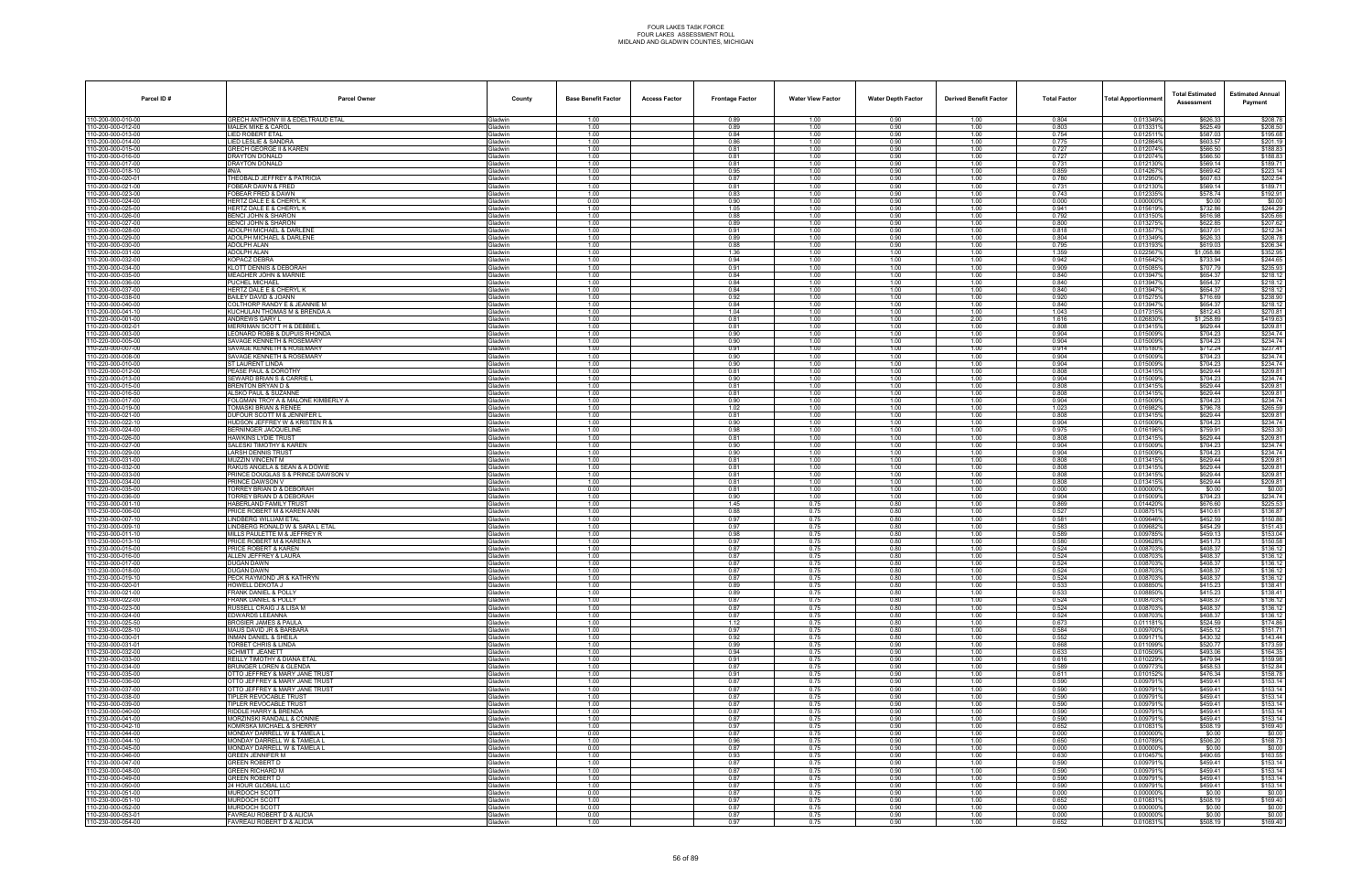| Parcel ID#                               | <b>Parcel Owner</b>                                         | County                           | <b>Base Benefit Factor</b> | <b>Access Factor</b> | <b>Frontage Factor</b> | <b>Water View Factor</b> | <b>Water Depth Factor</b> | <b>Derived Benefit Factor</b> | <b>Total Factor</b> | <b>Total Apportionmen</b> | <b>Total Estimated</b><br>Assessment | <b>Estimated Annual</b><br>Payment |
|------------------------------------------|-------------------------------------------------------------|----------------------------------|----------------------------|----------------------|------------------------|--------------------------|---------------------------|-------------------------------|---------------------|---------------------------|--------------------------------------|------------------------------------|
| 110-230-000-055-01                       | <b>WILLIAMS SAMANTHA</b>                                    | Gladwin                          | 1.00                       |                      | 0.96                   | 0.75                     | 0.90                      | 1.00                          | 0.651               | 0.010810%                 | \$507.20                             | \$169.07                           |
| 110-230-000-057-00                       | WILLIAMS TIMOTHY J                                          | <b>Gladwin</b>                   | 1.00                       |                      | 0.87                   | 0.75                     | 0.90                      | 1.00                          | 0.590               | 0.009791%                 | \$459.41                             | \$153.14                           |
| 110-230-000-058-00<br>110-230-000-059-00 | <b>BURCK GYPSY LEA</b><br>SAROS WILLIAM & LAURA             | 3ladwin<br><b>Gladwin</b>        | 1.00<br>1.00               |                      | 0.87<br>0.87           | 0.75<br>0.75             | 0.90<br>0.90              | 1.00<br>1.00                  | 0.590<br>0.590      | 0.009791<br>0.009791%     | \$459.41<br>\$459.41                 | \$153.14<br>\$153.14               |
| 110-230-000-060-00                       | SAROS WILLIAM & LAURA                                       | <b>Gladwin</b>                   | 1.00                       |                      | 0.88                   | 0.75                     | 0.90                      | 1.00                          | 0.593               | 0.009845%                 | \$461.94                             | \$153.98                           |
| 110-230-000-061-00                       | <b>GRIERSON ANTHONY</b>                                     | Gladwin                          | 1.00                       |                      | 0.92                   | 0.75                     | 0.90                      | 1.00                          | 0.624               | 0.0103539                 | \$485.77                             | \$161.92                           |
| 110-230-000-062-00                       | DESKINS CHERYL & NEEDLES RISA                               | Gladwin                          | 0.50                       | 0.48                 |                        |                          |                           | 1.00                          | 0.250               | 0.004151%                 | \$194.75                             | \$64.92                            |
| 110-230-000-063-00<br>110-230-000-064-00 | <b>BUNNICH LOUISE</b><br><b>DUNCAN MARK T</b>               | <b>Gladwin</b><br><b>Gladwin</b> | 0.50<br>0.50               | 0.48<br>0.48         |                        |                          |                           | 1.00<br>1.00                  | 0.250<br>0.250      | 0.004151<br>0.0041519     | \$194.75<br>\$194.75                 | \$64.92<br>\$64.92                 |
| 110-230-000-065-10                       | DUNCAN MICHAEL JR/MARK/MATTHEW/MERL                         | <b>Gladwin</b>                   | 0.50                       | 0.48                 |                        |                          |                           | 1.00                          | 0.250               | 0.0041519                 | \$194.75                             | \$64.92                            |
| 110-230-000-067-00                       | <b>DUNCAN MERL</b>                                          | <b>Gladwin</b>                   | 0.50                       | 0.48                 |                        |                          |                           | 1.00                          | 0.250               | 0.004151                  | \$194.75                             | \$64.92                            |
| 110-230-000-068-00                       | MATESTIC GERALD                                             | Gladwin                          | 0.50                       | 0.48                 |                        |                          |                           | 1.00                          | 0.250               | 0.0041519                 | \$194.75                             | \$64.92                            |
| 110-230-000-069-00<br>110-230-000-070-00 | <b>ROLL CARL &amp; COLETTE</b><br>LINDBERG WILLIAM E        | <b>Gladwin</b><br><b>Gladwin</b> | 0.00<br>0.00               | 0.48<br>0.48         |                        |                          |                           | 1.00<br>1.00                  | 0.000<br>0.000      | 0.0000009<br>0.000000%    | \$0.00<br>\$0.00                     | \$0.00<br>\$0.00                   |
| 110-230-000-070-10                       | <b>LINDBERG WILLIAM E</b>                                   | Gladwin                          | 0.50                       | 0.48                 |                        |                          |                           | 1.00                          | 0.250               | 0.0041519                 | \$194.75                             | \$64.92                            |
| 110-230-000-071-11                       | LINDBERG WILLIAM ETA                                        | Gladwin                          | 0.00                       | 0.48                 |                        |                          |                           | 1.00                          | 0.000               | 0.000000                  | \$0.00                               | \$0.00                             |
| 110-230-000-073-20                       | PRICE ROBERT & KAREN                                        | Gladwin                          | 0.50                       | 0.48                 |                        |                          |                           | 1.00                          | 0.250               | 0.0041519                 | \$194.75                             | \$64.92                            |
| 110-230-000-075-00<br>110-230-000-076-00 | <b>ROLL CARL &amp; COLETTE</b><br>ROLL CARL & COLETTE       | <b>Gladwin</b><br><b>Gladwin</b> | 0.00<br>0.50               | 0.48<br>0.48         |                        |                          |                           | 1.00<br>1.00                  | 0.000<br>0.250      | 0.0000009<br>0.0041519    | \$0.00<br>\$194.75                   | \$0.00<br>\$64.92                  |
| 110-230-000-077-00                       | <b>ROLL CARL &amp; COLETTE</b>                              | Gladwin                          | 0.00                       | 0.48                 |                        |                          |                           | 1.00                          | 0.000               | 0.000000%                 | \$0.00                               | \$0.00                             |
| 110-230-000-078-00                       | ROLL CARL & COLETTE                                         | Gladwin                          | 0.50                       | 0.48                 |                        |                          |                           | 1.00                          | 0.250               | 0.0041519                 | \$194.75                             | \$64.92                            |
| 110-230-000-079-10                       | PRICE ROBERT M & KAREN A                                    | Gladwin                          | 0.50                       | 0.48                 |                        |                          |                           | 1.00                          | 0.250               | 0.0041519                 | \$194.75                             | \$64.92                            |
| 110-230-000-081-01                       | PLUMMER SCOTT N                                             | <b>Gladwin</b>                   | 0.50                       | 0.48                 |                        |                          |                           | 1.00                          | 0.250               | 0.0041519                 | \$194.75                             | \$64.92                            |
| 110-230-000-082-01<br>110-230-000-083-00 | <b>GROVER LISA</b><br>PEPPLE SAMANTHA SARAH                 | <b>Gladwin</b><br>Gladwin        | 0.50<br>0.50               | 0.48<br>0.48         |                        |                          |                           | 1.00<br>1.00                  | 0.250<br>0.250      | 0.0041519<br>0.0041519    | \$194.75<br>\$194.75                 | \$64.92<br>\$64.92                 |
| 110-230-000-085-00                       | MAPLE POINT PARK ASSN                                       | Gladwin                          | 0.00                       | 0.48                 |                        |                          |                           | 1.00                          | 0.000               | 0.0000009                 | \$0.00                               | \$0.00                             |
| 110-230-000-085-10                       | <b>MAPLE POINT PARK ASSN</b>                                | Gladwin                          | 0.50                       | 0.48                 |                        |                          |                           | 1.00                          | 0.250               | 0.0041519                 | \$194.75                             | \$64.92                            |
| 110-230-000-086-00                       | <b>MAPLE POINT PARK ASSN</b>                                | Gladwin                          | 0.00                       | 0.48                 |                        |                          |                           | 1.00                          | 0.000               | 0.0000009                 | \$0.00                               | \$0.00                             |
| 110-250-000-016-00<br>110-250-000-018-00 | MARR DAVID G ETAL<br>LICQUIA GERALD & KAREN                 | <b>Sladwin</b><br>Gladwin        | 1.00<br>1.00               |                      | 0.92<br>0.91           | 1.00<br>1.00             | 1.00<br>1.00              | 1.00<br>1.00                  | 0.917<br>0.909      | 0.015217<br>0.015099%     | \$713.98<br>\$708.46                 | \$237.99<br>\$236.15               |
| 110-250-000-019-00                       | SIDOROWICZ BOGUSLAW & ERIKA                                 | Gladwin                          | 1.00                       |                      | 0.90                   | 1.00                     | 1.00                      | 1.00                          | 0.897               | 0.014889%                 | \$698.60                             | \$232.87                           |
| 110-250-000-020-00                       | ADKIN DONALD E                                              | Gladwin                          | 1.00                       |                      | 0.89                   | 1.00                     | 1.00                      | 1.00                          | 0.891               | 0.014792%                 | \$694.03                             | \$231.34                           |
| 110-250-000-023-00                       | THOMPSON DEWEY & CARMEN                                     | Gladwin                          | 1.00                       |                      | 0.89                   | 1.00                     | 1.00                      | 1.00                          | 0.890               | 0.0147719                 | \$693.05                             | \$231.02                           |
| 110-250-000-026-00<br>110-250-000-034-00 | MAIN MARVIN & JANELLE ETAL<br>KOLEVAR MATTHEW & NICOLE L    | <b>Gladwin</b><br>Gladwin        | 1.00<br>1.00               |                      | 0.89<br>0.80           | 1.00<br>1.00             | 1.00<br>1.00              | 1.00<br>1.00                  | 0.890<br>0.800      | 0.0147719<br>0.0132829    | \$693.05<br>\$623.21                 | \$231.02<br>\$207.74               |
| 110-250-000-035-00                       | KOLEVAR MATTHEW & NICOLE L                                  | Gladwin                          | 1.00                       |                      | 0.80                   | 1.00                     | 1.00                      | 1.00                          | 0.800               | 0.013282%                 | \$623.21                             | \$207.74                           |
| 110-250-000-036-20                       | SMALLWOOD BRUCE & MARY                                      | <b>Gladwin</b>                   | 0.00                       |                      | 0.88                   | 1.00                     | 1.00                      | 1.00                          | 0.000               | 0.0000009                 | \$0.00                               | \$0.00                             |
| 110-250-000-038-00                       | SMALLWOOD BRUCE & MARY                                      | <b>Gladwin</b>                   | 1.00                       |                      | 0.88                   | 1.00                     | 1.00                      | 1.00                          | 0.880               | 0.014611                  | \$685.53                             | \$228.51                           |
| 110-250-000-052-00<br>110-250-000-054-00 | BROWN PAUL J & CHRISTINE M<br>HART STEVEN & JULIE           | <b>Sladwin</b><br><b>Gladwin</b> | 1.00<br>1.00               |                      | 0.88<br>0.88           | 1.00<br>1.00             | 1.00<br>1.00              | 1.00<br>1.00                  | 0.880<br>0.880      | 0.0146119<br>0.0146119    | \$685.53<br>\$685.53                 | \$228.51<br>\$228.51               |
| 110-260-000-001-00                       | JOHNSON DENNIS W & KIM R                                    | Gladwin                          | 1.00                       |                      | 0.93                   | 1.00                     | 1.00                      | 1.00                          | 0.927               | 0.015396%                 | \$722.36                             | \$240.79                           |
| 110-260-000-002-00                       | <b>LAWRENCE PATRICIA</b>                                    | <b>Gladwin</b>                   | 1.00                       |                      | 1.08                   | 1.00                     | 1.00                      | 1.00                          | 1.080               | 0.017938%                 | \$841.67                             | \$280.56                           |
| 110-260-000-004-10                       | WATTON ROBERT L & ANN M                                     | <b>Gladwin</b>                   | 1.00                       |                      | 0.96                   | 1.00                     | 1.00                      | 1.00                          | 0.963               | 0.0159839                 | \$749.93                             | \$249.98                           |
| 110-260-000-006-00<br>110-260-000-007-00 | <b>KEIL BRUCE &amp; SHARLENE</b><br>ALLEN CLIFFORD & PAMELA | <b>Gladwin</b><br><b>Gladwin</b> | 1.00<br>1.00               |                      | 0.87<br>0.87           | 1.00<br>1.00             | 1.00<br>1.00              | 1.00<br>1.00                  | 0.872<br>0.872      | 0.014478%<br>0.014478%    | \$679.30<br>\$679.30                 | \$226.43<br>\$226.43               |
| 110-260-000-008-00                       | COMITO ANTHONY & JOANN                                      | Gladwin                          | 1.00                       |                      | 0.92                   | 1.00                     | 1.00                      | 1.00                          | 0.915               | 0.015192%                 | \$712.83                             | \$237.61                           |
| 110-260-000-010-00                       | GIESEN DOUGLAS & CHARLENE                                   | <b>Gladwin</b>                   | 1.00                       |                      | 0.92                   | 1.00                     | 1.00                      | 1.00                          | 0.915               | 0.0151929                 | \$712.83                             | \$237.61                           |
| 110-260-000-011-00                       | <b>SCHUPSKA GARY &amp; BRENDA</b>                           | <b>Gladwin</b>                   | 1.00                       |                      | 0.87                   | 1.00                     | 1.00                      | 1.00                          | 0.872               | 0.0144789                 | \$679.30                             | \$226.43                           |
| 110-260-000-012-00<br>110-260-000-013-00 | <b>BESS KAREN</b><br>EDGECOMBE B & MILLERACKELS C           | <b>Gladwin</b><br><b>Sladwin</b> | 1.00<br>1.00               |                      | 0.87<br>0.89           | 1.00<br>1.00             | 1.00<br>1.00              | 1.00<br>1.00                  | 0.872<br>0.887      | 0.014478%<br>0.014728%    | \$679.30<br>\$691.03                 | \$226.43<br>\$230.34               |
| 110-260-000-014-00                       | RIMKUS MARILYN                                              | <b>Gladwin</b>                   | 1.00                       |                      | 0.88                   | 1.00                     | 1.00                      | 1.00                          | 0.880               | 0.0146119                 | \$685.53                             | \$228.51                           |
| 110-260-000-015-00                       | <b>FEWLESS JAMIE S</b>                                      | <b>Gladwin</b>                   | 1.00                       |                      | 1.19                   | 1.00                     | 1.00                      | 1.00                          | 1.187               | 0.019709%                 | \$924.77                             | \$308.26                           |
| 110-260-000-016-00                       | SYPNIEWSKI MARY ANN                                         | <b>Gladwin</b>                   | 1.00                       |                      | 0.90                   | 0.75                     | 1.00                      | 1.00                          | 0.675               | 0.011207                  | \$525.83                             | \$175.28                           |
| 110-260-000-017-00<br>110-260-000-018-00 | SYPNIEWSKI MARY ANN<br>SLATER MICHAELROBERTCAROLE           | <b>Gladwin</b><br>Gladwin        | 1.00<br>1.00               |                      | 0.91<br>0.91           | 0.75<br>0.75             | 1.00<br>1.00              | 1.00<br>1.00                  | 0.685<br>0.685      | 0.011366%<br>0.011366%    | \$533.27<br>\$533.27                 | \$177.76<br>\$177.76               |
| 110-260-000-019-00                       | <b>GAFT RICHARD &amp; LORRIE</b>                            | <b>Gladwin</b>                   | 1.00                       |                      | 0.90                   | 0.75                     | 1.00                      | 1.00                          | 0.678               | 0.011257                  | \$528.17                             | \$176.06                           |
| 110-260-000-020-00                       | ROGERS THOMAS & DONNA                                       | Gladwin                          | 1.00                       |                      | 0.92                   | 0.75                     | 1.00                      | 1.00                          | 0.688               | 0.011422%                 | \$535.91                             | \$178.64                           |
| 110-260-000-021-00                       | ALEXANDER DALE & SUSAN                                      | <b>Gladwin</b>                   | 1.00                       |                      | 0.96                   | 0.75                     | 1.00                      | 1.00                          | 0.722               | 0.011987                  | \$562.45                             | \$187.48                           |
| 110-260-000-023-00<br>110-260-000-024-00 | LUKITY MICHAEL & CAROL ETAL<br><b>LIEBETREU KEVIN R</b>     | <b>Gladwin</b><br>Gladwin        | 1.00<br>1.00               |                      | 0.91<br>0.86           | 0.75<br>0.75             | 1.00<br>1.00              | 1.00<br>1.00                  | 0.686<br>0.647      | 0.011385%<br>0.010745%    | \$534.18<br>\$504.13                 | \$178.06<br>\$168.04               |
| 110-260-000-025-00                       | KACZMARCZYK JENNIFER G                                      | <b>Gladwin</b>                   | 1.00                       |                      | 0.86                   | 0.75                     | 1.00                      | 1.00                          | 0.647               | 0.0107459                 | \$504.13                             | \$168.04                           |
| 110-260-000-026-00                       | SIMMS JAMES & KACZMARCZYK JE                                | Gladwin                          | 1.00                       |                      | 0.86                   | 0.75                     | 1.00                      | 1.00                          | 0.647               | 0.010745%                 | \$504.13                             | \$168.04                           |
| 110-260-000-027-00                       | OILLETTE DANIEL & LISA                                      | <b>Gladwin</b>                   | 1.00                       |                      | 0.86                   | 0.75                     | 1.00                      | 1.00                          | 0.647               | 0.010745%                 | \$504.13                             | \$168.04                           |
| 110-260-000-028-00<br>110-260-000-029-00 | DZON AUSTIN JAMES ESTATE<br><b>KAREUS KRIS &amp; KIM</b>    | Gladwin<br>Gladwin               | 0.50<br>0.50               | 0.48<br>0.48         |                        |                          |                           | 1.00<br>1.00                  | 0.250<br>0.250      | 0.004151%<br>0.004151%    | \$194.75<br>\$194.75                 | \$64.92<br>\$64.92                 |
| 110-260-000-030-00                       | KAREUS KRIS & KIM                                           | Gladwin                          | 0.50                       | 0.48                 |                        |                          |                           | 1.00                          | 0.250               | 0.0041519                 | \$194.75                             | \$64.92                            |
| 110-260-000-031-00                       | <b>KAREUS KRIS &amp; KIM</b>                                | Gladwin                          | 0.50                       | 0.48                 |                        |                          |                           | 1.00                          | 0.250               | 0.0041519                 | \$194.75                             | \$64.92                            |
| 110-260-000-032-00                       | <b>KAREUS KRIS &amp; KIM</b>                                | Gladwin                          | 0.50                       | 0.48                 |                        |                          |                           | 1.00                          | 0.250               | 0.0041519                 | \$194.75                             | \$64.92                            |
| 110-260-000-033-00<br>110-260-000-034-00 | KACZMARCZYK JENNIFER G<br>KACZMARCZYK JENNIFER G            | <b>Gladwin</b><br>Gladwin        | 0.50<br>0.50               | 0.48<br>0.48         |                        |                          |                           | 1.00<br>1.00                  | 0.250<br>0.250      | 0.0041519<br>0.0041519    | \$194.75<br>\$194.75                 | \$64.92<br>\$64.92                 |
| 110-260-000-035-00                       | <b>KEIL BRUCE &amp; SHARLENE</b>                            | Gladwin                          | 0.50                       | 0.48                 |                        |                          |                           | 1.00                          | 0.250               | 0.004151%                 | \$194.75                             | \$64.92                            |
| 110-260-000-036-00                       | <b>KEIL BRUCE &amp; SHARLENE</b>                            | Gladwin                          | 0.50                       | 0.48                 |                        |                          |                           | 1.00                          | 0.250               | 0.0041519                 | \$194.75                             | \$64.92                            |
| 110-260-000-037-00                       | WATTON ROBERT L & ANN M                                     | Gladwin                          | 0.00                       | 0.48                 |                        |                          |                           | 1.00                          | 0.000               | 0.000000%                 | \$0.00                               | \$0.00                             |
| 110-260-000-037-10<br>110-260-000-038-00 | WATTON ROBERT L & ANN M<br>WATTON ROBERT L & ANN M          | <b>Gladwin</b><br>Gladwin        | 0.50<br>0.00               | 0.48<br>0.48         |                        |                          |                           | 1.00<br>1.00                  | 0.250<br>0.000      | 0.004151%<br>0.000000%    | \$194.75<br>\$0.00                   | \$64.92<br>\$0.00                  |
| 110-260-000-039-00                       | WATTON ROBERT L & ANN M                                     | Gladwin                          | 0.00                       | 0.48                 |                        |                          |                           | 1.00                          | 0.000               | 0.000000%                 | \$0.00                               | \$0.00                             |
| 110-260-000-040-00                       | CHRISTENSEN LESLIE ETAL                                     | Gladwin                          | 0.50                       | 0.48                 |                        |                          |                           | 1.00                          | 0.250               | 0.0041519                 | \$194.75                             | \$64.92                            |
| 110-260-000-041-00                       | CHRISTENSEN LESLIE ETAL                                     | Gladwin                          | 0.50                       | 0.48                 |                        |                          |                           | 1.00                          | 0.250               | 0.0041519                 | \$194.75                             | \$64.92                            |
| 110-260-000-042-00<br>110-260-000-043-00 | BORTLE DAVID D & DIANE M<br>BORTLE DAVID D & DIANE M        | <b>Gladwin</b><br><b>Gladwin</b> | 0.50<br>0.50               | 0.48<br>0.48         |                        |                          |                           | 1.00<br>1.00                  | 0.250<br>0.250      | 0.004151%<br>0.0041519    | \$194.75<br>\$194.75                 | \$64.92<br>\$64.92                 |
| 110-260-000-044-00                       | BORTLE DAVID D & DIANE M                                    | Gladwin                          | 0.50                       | 0.48                 |                        |                          |                           | 1.00                          | 0.250               | 0.004151%                 | \$194.75                             | \$64.92                            |
| 110-260-000-045-00                       | BORTLE DAVID D & DIANE M                                    | <b>Gladwin</b>                   | 0.50                       | 0.48                 |                        |                          |                           | 1.00                          | 0.250               | 0.0041519                 | \$194.75                             | \$64.92                            |
| 110-261-000-048-00                       | BRUSHABER RODNEY & CARRIE                                   | Gladwin                          | 0.50                       | 0.48                 |                        |                          |                           | 1.00                          | 0.250               | 0.0041519                 | \$194.75                             | \$64.92                            |
| 110-261-000-049-00<br>110-261-000-050-00 | YUERGENS TIMOTHY & JANET<br>VOLLMER RANDALL C & SALLY A     | <b>Gladwin</b><br><b>Gladwin</b> | 0.50<br>1.00               | 0.48                 | 1.28                   | 0.75                     | 1.00                      | 1.00<br>1.00                  | 0.250<br>0.963      | 0.004151%<br>0.015981%    | \$194.75<br>\$749.83                 | \$64.92<br>\$249.94                |
| 110-261-000-051-00                       | SAMUELS NATHAN & SAMUELS SHERRIE                            | Gladwin                          | 1.00                       |                      | 1.16                   | 0.75                     | 1.00                      | 1.00                          | 0.873               | 0.014492%                 | \$679.99                             | \$226.66                           |
| 110-261-000-052-00                       | STEPHENS STEPHANIE & MCAULEY ELAINE                         | <b>Gladwin</b>                   | 1.00                       |                      | 0.94                   | 0.75                     | 1.00                      | 1.00                          | 0.708               | 0.011759%                 | \$551.73                             | \$183.91                           |
| 110-261-000-053-00                       | DUENGEL EDWIN & GEORGIA                                     | <b>Gladwin</b>                   | 1.00                       |                      | 0.98                   | 0.75                     | 1.00                      | 1.00                          | 0.737               | 0.012232%                 | \$573.92                             | \$191.31                           |
| 110-261-000-054-00<br>110-261-000-055-00 | LAWSON MATT J<br><b>JAJO TERRANCE</b>                       | <b>Gladwin</b><br><b>Gladwin</b> | 1.00<br>1.00               |                      | 1.02<br>1.00           | 0.75<br>0.75             | 1.00<br>1.00              | 1.00<br>1.00                  | 0.767<br>0.747      | 0.012736%<br>0.012408%    | \$597.58<br>\$582.20                 | \$199.19<br>\$194.07               |
| 110-261-000-056-00                       | <b>MALEK MARVIN W</b>                                       | Gladwin                          | 1.00                       |                      | 1.04                   | 0.75                     | 1.00                      | 1.00                          | 0.777               | 0.012895%                 | \$605.04                             | \$201.68                           |
| 110-261-000-057-00                       | HAYDEN JOHN T & OLESKA LAURIE &                             | <b>Gladwin</b>                   | 1.00                       |                      | 1.04                   | 1.00                     | 1.00                      | 1.00                          | 1.036               | 0.017193%                 | \$806.72                             | \$268.91                           |
| 110-261-000-058-00                       | MACDONALD DWIGHT W II & KATHRYN L                           | <b>Gladwin</b>                   | 1.00                       |                      | 0.93                   | 1.00                     | 1.00                      | 1.00                          | 0.933               | 0.015492%                 | \$726.89                             | \$242.30                           |
| 110-261-000-059-00<br>110-261-000-060-00 | <b>LAWSON MATT J</b><br>PEELISH JOSEPH M & KELLIE J         | <b>Gladwin</b><br><b>Gladwin</b> | 1.00<br>1.00               |                      | 0.97<br>0.95           | 1.00<br>1.00             | 1.00<br>1.00              | 1.00<br>1.00                  | 0.966<br>0.953      | 0.016046%<br>0.015819%    | \$752.88<br>\$742.21                 | \$250.96<br>\$247.40               |
| 110-261-000-061-00                       | WERNER JUDY M ETAL                                          | Gladwin                          | 1.00                       |                      | 0.94                   | 1.00                     | 1.00                      | 1.00                          | 0.938               | 0.015568%                 | \$730.47                             | \$243.49                           |
|                                          |                                                             |                                  |                            |                      |                        |                          |                           |                               |                     |                           |                                      |                                    |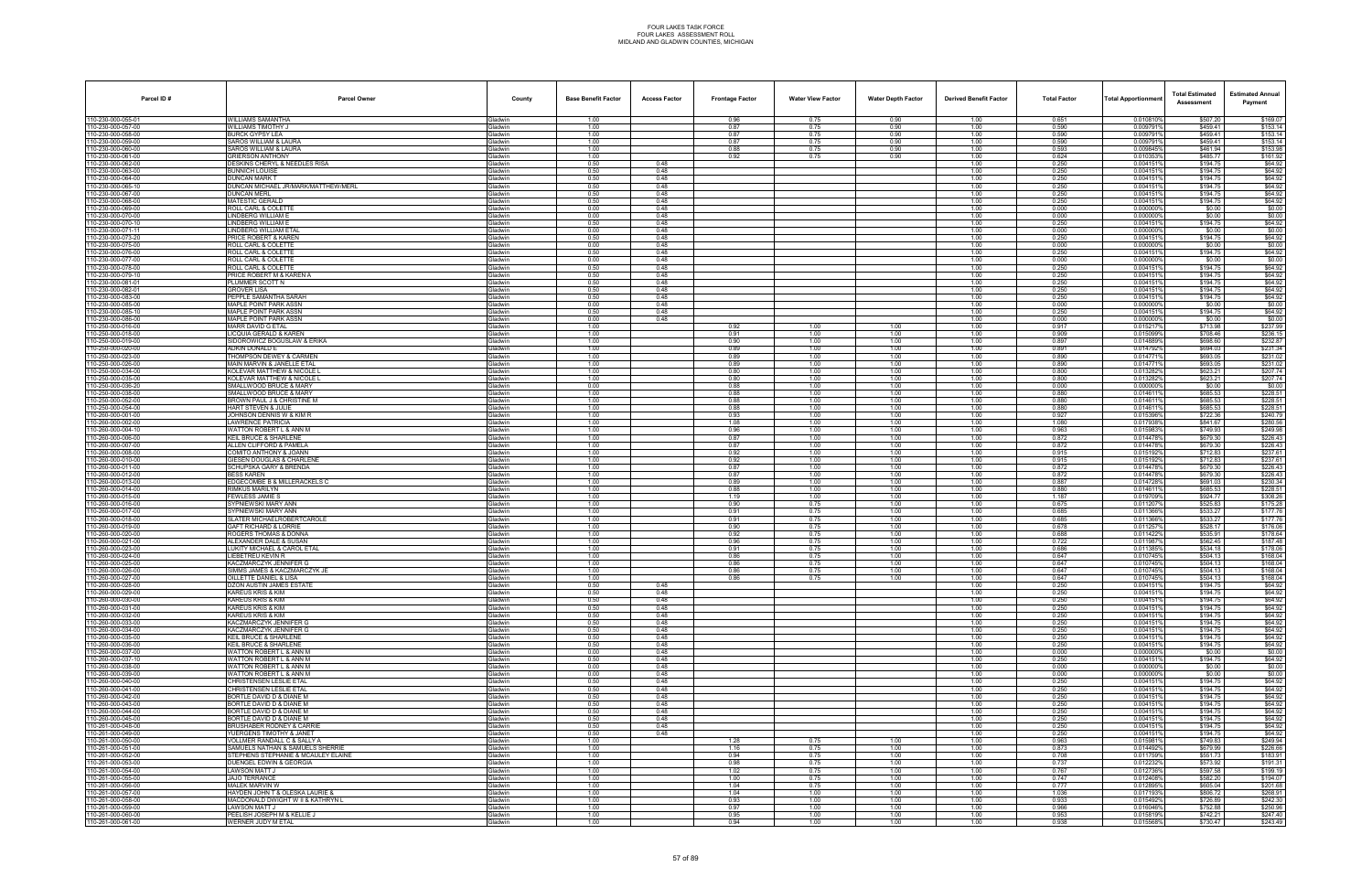| Parcel ID#                             | <b>Parcel Owner</b>                                                                 | County                           | <b>Base Benefit Factor</b> | <b>Access Factor</b> | <b>Frontage Factor</b> | <b>Water View Factor</b> | <b>Water Depth Factor</b> | <b>Derived Benefit Factor</b> | <b>Total Factor</b> | Total Apportionmer     | <b>Total Estimated</b><br>Assessment | <b>Estimated Annual</b><br>Payment |
|----------------------------------------|-------------------------------------------------------------------------------------|----------------------------------|----------------------------|----------------------|------------------------|--------------------------|---------------------------|-------------------------------|---------------------|------------------------|--------------------------------------|------------------------------------|
| 110-261-000-062-00                     | <b>TICKNER NICOLE</b>                                                               | Gladwin                          | 1.00                       |                      | 1.17                   | 1.00                     | 1.00                      | 1.00                          | 1.166               | 0.019363%              | \$908.53                             | \$302.84                           |
| 10-261-000-063-00                      | CAMPAU LARRY & MICHELLE                                                             | Gladwin                          | 1.00                       |                      | 1.20                   | 1.00                     | 1.00                      | 1.00                          | 1.196               | 0.019856%              | \$931.62                             | \$310.54                           |
| 10-265-000-001-00<br>10-265-000-002-00 | <b>TURNER ROBERT &amp; HAZEL</b><br>FREY DOUG & FROST LEE W                         | <b>Gladwin</b><br>Gladwin        | 1.00<br>1.00               |                      | 0.88<br>0.88           | 1.00<br>1.00             | 1.00<br>1.00              | 1.00<br>1.00                  | 0.880<br>0.880      | 0.0146119<br>0.0146119 | \$685.53<br>\$685.53                 | \$228.51<br>\$228.51               |
| 10-265-000-003-00                      | GARD EVERETT W & JESSICA E ETAL                                                     | Gladwin                          | 1.00                       |                      | 0.80                   | 1.00                     | 1.00                      | 1.00                          | 0.800               | 0.013282%              | \$623.21                             | \$207.74                           |
| 10-265-000-004-00                      | <b>BRAZIE DAVID &amp; DEIRDRE</b>                                                   | Gladwin                          | 1.00                       |                      | 0.80                   | 1.00                     | 1.00                      | 1.00                          | 0.800               | 0.0132829              | \$623.21                             | \$207.74                           |
| 10-265-000-005-00<br>0-265-000-006-00  | BYRD THOMAS JR & VIRGINIA<br>URBUSH JAMES & CAROL ETAL                              | Gladwin<br><b>Gladwin</b>        | 1.00<br>1.00               |                      | 0.88<br>0.88           | 1.00<br>1.00             | 1.00<br>1.00              | 1.00<br>1.00                  | 0.881<br>0.881      | 0.014635%<br>0.014635% | \$686.69<br>\$686.69                 | \$228.90<br>\$228.90               |
| 10-265-000-007-00                      | UMBARDO ROBERT N JR & DESIREE M                                                     | Gladwin                          | 1.00                       |                      | 0.92                   | 1.00                     | 1.00                      | 1.00                          | 0.921               | 0.015286%              | \$717.21                             | \$239.07                           |
| 10-265-000-008-00                      | MANNINO CHRISTOPHER TRUST                                                           | Gladwin                          | 1.00                       |                      | 0.88                   | 1.00                     | 1.00                      | 1.00                          | 0.880               | 0.0146119              | \$685.53                             | \$228.51                           |
| 10-265-000-009-00<br>10-265-000-010-00 | <b>FITZGERALD DANIEL &amp; CHRISTINE</b><br>REICHE VIRGINIA M ETAL                  | <b>Gladwin</b><br>Gladwin        | 1.00<br>1.00               |                      | 0.88<br>0.90           | 1.00<br>1.00             | 1.00<br>1.00              | 1.00<br>1.00                  | 0.880<br>0.900      | 0.0146119<br>0.014943% | \$685.53<br>\$701.11                 | \$228.51<br>\$233.70               |
| 10-271-000-001-00                      | URRAN JOSEPH & GINA                                                                 | <b>Gladwin</b>                   | 1.00                       |                      | 1.24                   | 0.85                     | 1.00                      | 1.00                          | 1.051               | 0.017444%              | \$818.47                             | \$272.82                           |
| 10-271-000-002-00                      | EASEMENT                                                                            | Gladwin                          | 1.00                       |                      | 0.94                   | 0.85                     | 1.00                      | 1.00                          | 0.803               | 0.0133279              | \$625.30                             | \$208.43                           |
| 10-271-000-003-00<br>10-271-000-004-00 | LESKO DENNIS<br><b>ESKO DENNIS</b>                                                  | Gladwin<br>Gladwin               | 1.00<br>1.00               |                      | 0.89<br>0.89           | 0.85<br>0.85             | 1.00<br>1.00              | 1.00<br>1.00                  | 0.754<br>0.759      | 0.0125199<br>0.0126079 | \$587.38<br>\$591.53                 | \$195.79<br>\$197.18               |
| 10-271-000-006-00                      | SCHILK DANIEL J & ROSLYN R ETAL                                                     | Gladwin                          | 1.00                       |                      | 0.89                   | 0.85                     | 1.00                      | 1.00                          | 0.759               | 0.012607%              | \$591.53                             | \$197.18                           |
| 10-271-000-007-00                      | <b>IENRY JAMES C</b>                                                                | <b>Gladwin</b>                   | 1.00                       |                      | 0.92                   | 0.85                     | 1.00                      | 1.00                          | 0.782               | 0.012984%              | \$609.19                             | \$203.06                           |
| 10-271-000-009-00                      | PIANCZK GARY                                                                        | Gladwin                          | 1.00                       |                      | 0.84                   | 0.85                     | 1.00                      | 1.00                          | 0.714               | 0.011855%              | \$556.22                             | \$185.41                           |
| 10-271-000-010-00<br>10-271-000-011-00 | PIANCZK GARY & HANKALA KATHERINE<br><b>NOLTON FAMILY TRUST</b>                      | Gladwin<br>Gladwin               | 1.00<br>1.00               |                      | 0.84<br>0.84           | 0.85<br>0.85             | 1.00<br>1.00              | 1.00<br>1.00                  | 0.714<br>0.714      | 0.011855%<br>0.011855% | \$556.22<br>\$556.22                 | \$185.41<br>\$185.41               |
| 10-271-000-012-00                      | NOLTON FAMILY TRUST                                                                 | Gladwin                          | 0.00                       |                      | 0.84                   | 0.85                     | 1.00                      | 1.00                          | 0.000               | 0.000000%              | \$0.00                               | \$0.00                             |
| 10-271-000-013-00                      | ARDINGER HERBERT ALLEN & SUSAN                                                      | <b>Gladwin</b>                   | 1.00                       |                      | 0.84                   | 0.85                     | 1.00                      | 1.00                          | 0.714               | 0.011855%              | \$556.22                             | \$185.41                           |
| 10-271-000-014-00<br>10-271-000-015-00 | SCHULTZ GLORIA J & WINN CHRISTINA M<br>SMITH ROGER & SUSANNE TRUST                  | <b>Gladwin</b><br>Gladwin        | 1.00<br>1.00               |                      | 0.84<br>0.90           | 0.85<br>0.85             | 1.00<br>1.00              | 1.00<br>1.00                  | 0.714<br>0.761      | 0.011855%<br>0.012640% | \$556.22<br>\$593.07                 | \$185.41<br>\$197.69               |
| 10-271-000-017-01                      | YOUNG CHARLES & STANNIE                                                             | Gladwin                          | 1.00                       |                      | 1.16                   | 0.85                     | 1.00                      | 1.00                          | 0.985               | 0.016356%              | \$767.42                             | \$255.81                           |
| 10-271-000-020-00                      | APCZYNSKI SUSAN ETAL                                                                | <b>Gladwin</b>                   | 1.00                       |                      | 0.87                   | 0.85                     | 1.00                      | 1.00                          | 0.740               | 0.0122829              | \$576.26                             | \$192.09                           |
| 10-271-000-021-00                      | UBIK KATHLEEN M                                                                     | <b>Jadwin</b>                    | 1.00                       |                      | 0.85                   | 0.85                     | 1.00                      | 1.00                          | 0.726               | 0.012060%              | \$565.85                             | \$188.62                           |
| 10-271-000-022-00<br>10-272-000-023-00 | <b><i>NICHTNER ROBERT &amp; BARBARA</i></b><br>HAAS ROBERT & DANIELLE               | Gladwin<br>Gladwin               | 1.00<br>1.00               |                      | 0.84<br>0.84           | 0.85<br>0.85             | 1.00<br>1.00              | 1.00<br>1.00                  | 0.714<br>0.714      | 0.011855%<br>0.0118559 | \$556.22<br>\$556.22                 | \$185.41<br>\$185.41               |
| 10-272-000-024-00                      | JONES TERRY E & EMILY B ETAL                                                        | Gladwin                          | 1.00                       |                      | 0.84                   | 0.85                     | 1.00                      | 1.00                          | 0.714               | 0.011855%              | \$556.22                             | \$185.41                           |
| 10-272-000-025-00                      | MACKOOL JAMES M                                                                     | Gladwin                          | 1.00                       |                      | 0.84                   | 0.85                     | 1.00                      | 1.00                          | 0.714               | 0.011855%              | \$556.22                             | \$185.41                           |
| 10-272-000-026-00<br>10-272-000-027-00 | <b>ONG ROBERT</b><br>MILLER (PRATT) CHRISTINE                                       | <b>Gladwin</b><br><b>Gladwin</b> | 1.00<br>1.00               |                      | 0.84<br>0.88           | 0.85<br>0.85             | 1.00<br>1.00              | 1.00<br>1.00                  | 0.714<br>0.744      | 0.011855%<br>0.012353% | \$556.22<br>\$579.61                 | \$185.41<br>\$193.20               |
| 10-272-000-029-00                      | KREIL JOHN & DENISE                                                                 | Gladwin                          | 1.00                       |                      | 0.87                   | 0.85                     | 1.00                      | 1.00                          | 0.741               | 0.012306%              | \$577.40                             | \$192.47                           |
| 10-272-000-030-00                      | ENSIGN WAYNE D & JANET T                                                            | Gladwin                          | 1.00                       |                      | 0.86                   | 0.85                     | 1.00                      | 1.00                          | 0.732               | 0.012149%              | \$570.03                             | \$190.01                           |
| 10-272-000-031-00                      | ALLEN DONALD & KIMBERLY                                                             | <b>Gladwin</b>                   | 1.00                       |                      | 0.85                   | 0.85                     | 1.00                      | 1.00                          | 0.724               | 0.0120289              | \$564.37                             | \$188.12                           |
| 10-272-000-032-00<br>10-272-000-033-00 | YONS BRADLEY J & BARBARA J ETAL<br>MCCONNELL DEBORAH                                | iladwin<br><b>Gladwin</b>        | 1.00<br>1.00               |                      | 0.84<br>0.84           | 0.85<br>0.85             | 1.00<br>1.00              | 1.00<br>1.00                  | 0.714<br>0.714      | 0.011855%<br>0.011855% | \$556.22<br>\$556.22                 | \$185.41<br>\$185.41               |
| 10-272-000-034-00                      | <b>WEBER DANNY LEE</b>                                                              | Gladwin                          | 1.00                       |                      | 0.84                   | 0.85                     | 1.00                      | 1.00                          | 0.714               | 0.0118559              | \$556.22                             | \$185.41                           |
| 10-272-000-035-00                      | HARTLEY JEFFERY D & DIANNA L                                                        | Gladwin                          | 1.00                       |                      | 0.84                   | 0.85                     | 1.00                      | 1.00                          | 0.714               | 0.011855%              | \$556.22                             | \$185.41                           |
| 10-272-000-036-00<br>10-272-000-037-00 | HARTLEY JEFFERY D & DIANNA L<br><b>SUPTON WILLIAM &amp; ANNE</b>                    | <b>Gladwin</b><br><b>Gladwin</b> | 1.00<br>1.00               |                      | 0.84<br>0.91           | 0.85<br>0.85             | 1.00<br>1.00              | 1.00<br>1.00                  | 0.714<br>0.776      | 0.0118559<br>0.012892% | \$556.22<br>\$604.89                 | \$185.41<br>\$201.63               |
| 10-272-000-039-00                      | PIOTTER STEVEN & CHRISTINA                                                          | <b>Gladwin</b>                   | 1.00                       |                      | 0.84                   | 0.85                     | 1.00                      | 1.00                          | 0.714               | 0.011855%              | \$556.22                             | \$185.41                           |
| 10-272-000-040-00                      | VERES GHEORGHE                                                                      | Gladwin                          | 1.00                       |                      | 0.92                   | 0.85                     | 1.00                      | 1.00                          | 0.780               | 0.012945%              | \$607.36                             | \$202.45                           |
| 10-272-000-042-00                      | <b>HEALY CAROL TRUST</b>                                                            | Gladwin                          | 1.00<br>1.00               |                      | 0.85<br>0.85           | 0.85<br>0.85             | 1.00<br>1.00              | 1.00<br>1.00                  | 0.720<br>0.720      | 0.011962%<br>0.0119629 | \$561.26                             | \$187.09<br>\$187.09               |
| 10-272-000-043-00<br>10-272-000-044-00 | )ANIOT DAVID L & DANIELLE K<br>ANIOT DAVID L & DANIELLE                             | <b>Gladwin</b><br>iladwin        | 1.00                       |                      | 0.85                   | 0.85                     | 1.00                      | 1.00                          | 0.720               | 0.011962%              | \$561.26<br>\$561.26                 | \$187.09                           |
| 10-273-000-045-00                      | SMITH THOMAS A & MELISSA M ETAL                                                     | <b>Gladwin</b>                   | 1.00                       |                      | 0.85                   | 0.85                     | 1.00                      | 1.00                          | 0.723               | 0.011996%              | \$562.84                             | \$187.61                           |
| 10-273-000-046-00                      | MARKS ROGER & LINDA                                                                 | Gladwin                          | 1.00                       |                      | 0.85                   | 0.85                     | 1.00                      | 1.00                          | 0.723               | 0.011996%              | \$562.84                             | \$187.61                           |
| 10-273-000-047-10<br>10-273-000-049-00 | <b>GIACONA LOUIS J &amp; PATRICIA A TRUST</b><br>UHN DEANNA M & SIEGERT CATHERINE 8 | Gladwin<br><b>Gladwin</b>        | 1.00<br>1.00               |                      | 0.99<br>0.84           | 0.85<br>0.85             | 1.00<br>1.00              | 1.00<br>1.00                  | 0.840<br>0.714      | 0.013954%<br>0.0118559 | \$654.74<br>\$556.22                 | \$218.25<br>\$185.41               |
| 10-273-000-050-10                      | <b>JWENS ANNA M</b>                                                                 | <b>Gladwin</b>                   | 1.00                       |                      | 0.93                   | 0.85                     | 1.00                      | 1.00                          | 0.788               | 0.013078%              | \$613.64                             | \$204.55                           |
| 10-273-000-052-10                      | BONDIE CHARLES A & MARILYNN S                                                       | Gladwin                          | 1.00                       |                      | 0.92                   | 0.85                     | 1.00                      | 1.00                          | 0.784               | 0.013020%              | \$610.90                             | \$203.63                           |
| 10-273-000-054-00<br>10-273-000-055-00 | MCEOWN SHELLY M<br>KARR REVOCABLE TRUST                                             | Gladwin<br>Gladwin               | 1.00<br>1.00               |                      | 0.84<br>0.84           | 0.85<br>0.85             | 1.00<br>1.00              | 1.00<br>1.00                  | 0.716<br>0.716      | 0.0118929<br>0.011892% | \$557.95<br>\$557.95                 | \$185.98<br>\$185.98               |
| 10-273-000-056-00                      | ROGALA JOHN EDMUND & CASEY LYNN                                                     | <b>Gladwin</b>                   | 1.00                       |                      | 0.85                   | 0.85                     | 1.00                      | 1.00                          | 0.723               | 0.011996%              | \$562.84                             | \$187.61                           |
| 10-273-000-057-00                      | (OTOWSKI PATRICIA                                                                   | <b>Gladwin</b>                   | 1.00                       |                      | 0.85                   | 0.85                     | 1.00                      | 1.00                          | 0.724               | 0.0120289              | \$564.37                             | \$188.12                           |
| 10-273-000-058-00                      | FORD EMMA REV LIVING TRUST                                                          | <b>Gladwin</b>                   | 1.00                       |                      | 0.85                   | 0.85                     | 1.00                      | 1.00                          | 0.724               | 0.012028%              | \$564.37                             | \$188.12                           |
| 10-273-000-059-00<br>10-273-000-060-00 | FORD EMMA REV LIVING TRUST<br><b>EBOURDAIS LORI</b>                                 | <b>Gladwin</b><br>Gladwin        | 1.00<br>1.00               |                      | 0.85<br>0.85           | 0.85<br>0.85             | 1.00<br>1.00              | 1.00<br>1.00                  | 0.724<br>0.724      | 0.012028<br>0.012028%  | \$564.37<br>\$564.37                 | \$188.12<br>\$188.12               |
| 10-273-000-061-01                      | HEADLEY DAVID L & LINDA C TRUST                                                     | <b>Jadwin</b>                    | 1.00                       |                      | 0.86                   | 0.85                     | 1.00                      | 1.00                          | 0.730               | 0.0121209              | \$568.68                             | \$189.56                           |
| 110-273-000-062-01                     | HEADLEY DAVID L & LINDA C TRUST                                                     | <b>i</b> ladwin                  | 1.00                       |                      | 0.86                   | 0.85                     | 1.00                      | 1.00                          | 0.728               | 0.012090%              | \$567.28                             | \$189.09                           |
| 10-273-000-063-00<br>10-274-000-000-01 | KOZUCHOWSKI GAIL M<br>ASSESSED TO ALL LOT OWNERS                                    | Gladwin<br><b>Gladwin</b>        | 1.00<br>1.00               |                      | 0.80<br>0.80           | 0.85<br>0.85             | 1.00<br>1.00              | 1.00<br>1.00                  | 0.680<br>0.680      | 0.011290%<br>0.011290% | \$529.73<br>\$529.73                 | \$176.58<br>\$176.58               |
| 10-274-000-063-10                      | FREY MIKE & DIANE J                                                                 | Gladwin                          | 1.00                       |                      | 0.89                   | 0.85                     | 1.00                      | 1.00                          | 0.753               | 0.012500%              | \$586.49                             | \$195.50                           |
| 10-274-000-064-01                      | SEIDEL RANDALL DAVID & CAROLINE M                                                   | <b>Gladwin</b>                   | 1.00                       |                      | 0.93                   | 0.85                     | 1.00                      | 1.00                          | 0.787               | 0.0130709              | \$613.26                             | \$204.42                           |
| 10-274-000-066-00<br>10-274-000-067-00 | <b>AWSON CECILIA ETAL</b><br><b>LAWSON CECILIA ETAL</b>                             | <b>Gladwin</b><br>Gladwin        | 1.00<br>1.00               |                      | 0.84<br>0.89           | 0.85<br>0.85             | 1.00<br>1.00              | 1.00                          | 0.714<br>0.756      | 0.0118559<br>0.012555% | \$556.22<br>\$589.10                 | \$185.41<br>\$196.37               |
| 10-274-000-069-00                      | CUKICH JEFFREY & MARIE                                                              | Gladwin                          | 1.00                       |                      | 0.89                   | 0.85                     | 1.00                      | 1.00<br>1.00                  | 0.757               | 0.0125739              | \$589.93                             | \$196.64                           |
| 10-274-000-070-00                      | SMITH MARK & JILL                                                                   | Gladwin                          | 1.00                       |                      | 0.84                   | 0.85                     | 1.00                      | 1.00                          | 0.714               | 0.011855%              | \$556.22                             | \$185.41                           |
| 10-274-000-071-00                      | SMITH MARK & JILL                                                                   | <b>Gladwin</b>                   | 1.00                       |                      | 0.84                   | 0.85                     | 1.00                      | 1.00                          | 0.714               | 0.011855%              | \$556.22                             | \$185.41                           |
| 10-274-000-072-00<br>10-274-000-073-00 | <b>DICKS ROBERT &amp; JANIS FAMILY TRUST</b><br>BESKI DANIEL & ELAINE               | <b>Gladwin</b><br>Gladwin        | 1.00<br>1.00               |                      | 0.84<br>0.84           | 0.85<br>0.85             | 1.00<br>1.00              | 1.00<br>1.00                  | 0.714<br>0.714      | 0.0118559<br>0.011855% | \$556.22<br>\$556.22                 | \$185.41<br>\$185.41               |
| 10-274-000-074-00                      | <b>BESKI DANIEL &amp; ELAINE</b>                                                    | Gladwin                          | 1.00                       |                      | 0.84                   | 0.85                     | 1.00                      | 1.00                          | 0.714               | 0.011855%              | \$556.22                             | \$185.41                           |
| 10-274-000-075-00                      | <b>KELBEY JEREMY</b>                                                                | Gladwin                          | 1.00                       |                      | 0.84                   | 0.85                     | 1.00                      | 1.00                          | 0.714               | 0.011855%              | \$556.22                             | \$185.41                           |
| 10-274-000-076-00<br>10-274-000-077-00 | KELBEY JEREMY<br>SCHREIBER FAMILY TRUST                                             | <b>Gladwin</b><br><b>Gladwin</b> | 1.00<br>1.00               |                      | 0.84<br>0.84           | 0.85<br>0.85             | 1.00<br>1.00              | 1.00<br>1.00                  | 0.714<br>0.714      | 0.0118559<br>0.0118559 | \$556.22<br>\$556.22                 | \$185.41<br>\$185.41               |
| 10-274-000-078-00                      | HAYNES SAMUEL & RITA TRUST                                                          | Gladwin                          | 1.00                       |                      | 0.84                   | 0.85                     | 1.00                      | 1.00                          | 0.714               | 0.011855%              | \$556.22                             | \$185.41                           |
| 10-274-000-079-00                      | <b>HAYNES SAMUEL &amp; RITA TRUST</b>                                               | Gladwin                          | 0.00                       |                      | 0.84                   | 0.85                     | 1.00                      | 1.00                          | 0.000               | 0.000000%              | \$0.00                               | \$0.00                             |
| 10-274-000-080-00                      | THOMPSON JEFFREY & JULIE                                                            | Gladwin                          | 0.00                       |                      | 0.84                   | 0.85                     | 1.00                      | 1.00                          | 0.000               | 0.000000%              | \$0.00                               | \$0.00                             |
| 10-274-000-081-00<br>10-274-000-082-00 | THOMPSON JEFFREY & JULIE<br>THOMPSON JEFFREY & JULIE                                | <b>Gladwin</b><br><b>Gladwin</b> | 0.00<br>1.00               |                      | 0.84<br>1.02           | 0.85<br>0.85             | 1.00<br>1.00              | 1.00<br>1.00                  | 0.000<br>0.865      | 0.0000009<br>0.014360% | \$0.00<br>\$673.75                   | \$0.00<br>\$224.58                 |
| 10-274-000-083-00                      | <b>LANDON DAVID &amp; CHRISTINE</b>                                                 | Gladwin                          | 1.00                       |                      | 0.92                   | 0.85                     | 1.00                      | 1.00                          | 0.781               | 0.012964%              | \$608.29                             | \$202.76                           |
| 10-274-000-085-00                      | JOHNSON HELEN K ETAL                                                                | Gladwin                          | 1.00                       |                      | 0.84                   | 0.85                     | 1.00                      | 1.00                          | 0.714               | 0.011855%              | \$556.22                             | \$185.41                           |
| 10-274-000-086-00<br>10-274-000-087-00 | LEDUC ROBERT J & MARY L TRUSTS<br>PROFANT HOLLY & MARK                              | Gladwin<br>Gladwin               | 1.00<br>1.00               |                      | 0.84<br>0.83           | 0.85<br>0.85             | 1.00<br>1.00              | 1.00<br>1.00                  | 0.714<br>0.707      | 0.011855%<br>0.011736% | \$556.22<br>\$550.64                 | \$185.41<br>\$183.55               |
| 10-274-000-088-00                      | ERNATH BERRY & MARTHA                                                               | <b>Gladwin</b>                   | 1.00                       |                      | 0.89                   | 0.85                     | 1.00                      | 1.00                          | 0.755               | 0.012537               | \$588.25                             | \$196.08                           |
| 10-274-000-089-10                      | KIEBLER FRED & SUSAN                                                                | Gladwin                          | 1.00                       |                      | 1.01                   | 0.85                     | 1.00                      | 1.00                          | 0.856               | 0.014205%              | \$666.49                             | \$222.16                           |
| 10-274-000-091-00                      | SPARKMAN EARL & RUTH                                                                | Gladwin                          | 1.00                       |                      | 0.99                   | 1.00                     | 1.00                      | 1.00                          | 0.992               | 0.016469%              | \$772.72                             | \$257.57                           |
| 10-274-000-093-00<br>10-274-000-094-00 | SHEAR ROBERT II & CHARLENE<br>CLELAND SEAN & ELIZABETH                              | Gladwin<br>Gladwin               | 1.00<br>1.00               |                      | 0.86<br>0.89           | 1.00<br>1.00             | 1.00<br>1.00              | 1.00<br>1.00                  | 0.863<br>0.891      | 0.014326%<br>0.014792% | \$672.18<br>\$694.03                 | \$224.06<br>\$231.34               |
| 10-274-000-095-00                      | IORSTEAD DOUGLAS H                                                                  | <b>Gladwin</b>                   | 1.00                       |                      | 0.89                   | 1.00                     | 1.00                      | 1.00                          | 0.891               | 0.014792%              | \$694.03                             | \$231.34                           |
| 10-274-000-096-00                      | GERENDASY JOEL H & SCHERYLL A                                                       | Gladwin                          | 0.00                       |                      | 0.86                   | 1.00                     | 1.00                      | 1.00                          | 0.000               | 0.000000%              | \$0.00                               | \$0.00                             |
| 10-274-000-097-00<br>10-274-000-098-00 | GERENDASY JOEL H & SCHERYLL A<br>PUTTONEN DALE & SHERYL                             | Gladwin<br>Gladwin               | 1.00<br>1.00               |                      | 0.93<br>0.84           | 1.00<br>1.00             | 1.00<br>1.00              | 1.00<br>1.00                  | 0.926<br>0.843      | 0.015377%<br>0.013990% | \$721.49<br>\$656.41                 | \$240.50<br>\$218.80               |
|                                        |                                                                                     |                                  |                            |                      |                        |                          |                           |                               |                     |                        |                                      |                                    |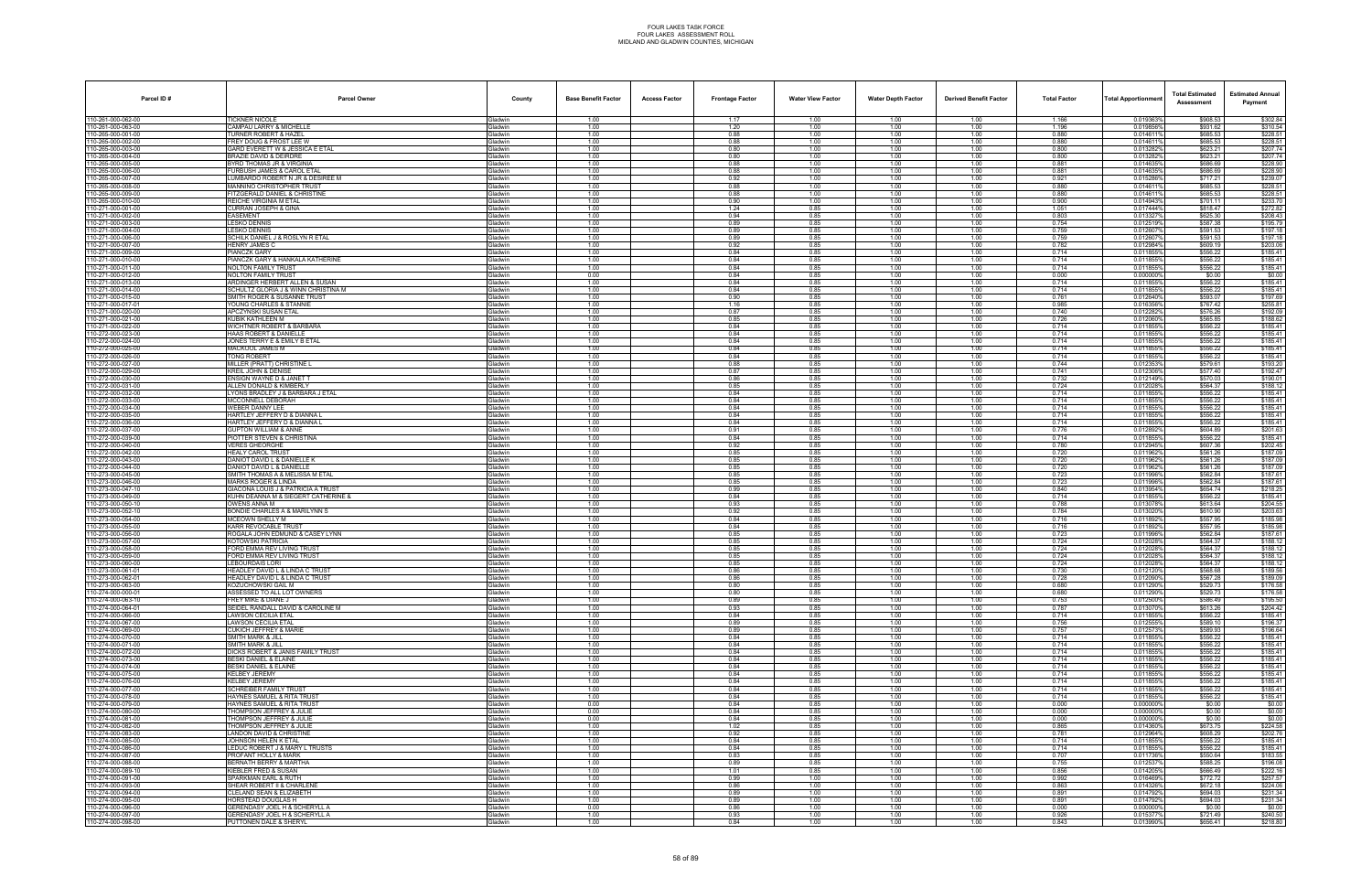| Parcel ID#                             | <b>Parcel Owner</b>                                                      | County                           | <b>Base Benefit Factor</b> | <b>Access Factor</b> | <b>Frontage Factor</b> | <b>Water View Factor</b> | <b>Water Depth Factor</b> | <b>Derived Benefit Factor</b> | <b>Total Factor</b> | <b>Total Apportionmen</b> | <b>Total Estimated</b><br>Assessment | <b>Estimated Annual</b><br>Payment |
|----------------------------------------|--------------------------------------------------------------------------|----------------------------------|----------------------------|----------------------|------------------------|--------------------------|---------------------------|-------------------------------|---------------------|---------------------------|--------------------------------------|------------------------------------|
| 110-274-000-099-00                     | STACK PATRICIA A                                                         | Gladwin                          | 1.00                       |                      | 0.84                   | 1.00                     | 1.00                      | 1.00                          | 0.843               | 0.013990%                 | \$656.41                             | \$218.80                           |
| 10-275-000-100-00                      | KNOX DAVID & JILL                                                        | <b>Gladwin</b>                   | 1.00                       |                      | 0.86                   | 0.75                     | 0.80                      | 1.00                          | 0.514               | 0.008534%                 | \$400.44                             | \$133.48                           |
| 10-275-000-101-00<br>10-275-000-102-00 | JUNEAC GREG & JESSI<br>JUNEAC GREG & JESSE                               | Gladwin<br><b>Gladwin</b>        | 1.00<br>1.00               |                      | 0.86<br>0.86           | 0.75<br>0.75             | 0.80<br>0.80              | 1.00<br>1.00                  | 0.514<br>0.514      | 0.0085349<br>0.008534%    | \$400.44<br>\$400.44                 | \$133.48<br>\$133.48               |
| 10-275-000-103-00                      | THOMPSON GARY                                                            | <b>Gladwin</b>                   | 1.00                       |                      | 0.86                   | 0.75                     | 0.80                      | 1.00                          | 0.517               | 0.0085769                 | \$402.38                             | \$134.13                           |
| 10-275-000-104-00                      | THOMPSON GARY                                                            | Gladwin                          | 1.00                       |                      | 0.87                   | 0.75                     | 0.80                      | 1.00                          | 0.522               | 0.008669%                 | \$406.77                             | \$135.59                           |
| 10-275-000-105-00<br>10-275-000-107-00 | <b>BOEVING DIANA &amp; BRIAN</b><br>KING ROY & RANAY                     | <b>Gladwin</b><br>Gladwin        | 1.00<br>1.00               |                      | 0.93<br>0.88           | 0.75<br>0.75             | 0.80<br>0.90              | 1.00<br>1.00                  | 0.556<br>0.596      | 0.0092329<br>0.009895     | \$433.16<br>\$464.27                 | \$144.39<br>\$154.76               |
| 10-275-000-108-00                      | BERTHIAUME D & MILLER P                                                  | <b>Gladwin</b>                   | 1.00                       |                      | 0.87                   | 0.75                     | 0.90                      | 1.00                          | 0.586               | 0.009733%                 | \$456.68                             | \$152.23                           |
| 10-275-000-109-00                      | <b>NESTERGAARD PAUL A &amp; AMANDA L</b>                                 | <b>Gladwin</b>                   | 1.00                       |                      | 0.85                   | 0.75                     | 0.90                      | 1.00                          | 0.575               | 0.0095529                 | \$448.17                             | \$149.39                           |
| 10-275-000-110-00<br>10-275-000-111-00 | LATHROP MARTIN & CHRISTAL &<br><b>ATHROP MARTIN &amp; CHRISTAL &amp;</b> | <b>Gladwin</b><br><b>Gladwin</b> | 1.00<br>1.00               |                      | 0.85<br>0.86           | 0.75<br>0.75             | 0.90<br>0.90              | 1.00<br>1.00                  | 0.575<br>0.578      | 0.0095529<br>0.0096019    | \$448.17<br>\$450.49                 | \$149.39<br>\$150.16               |
| 10-275-000-112-01                      | ROSSMAN WILLIAM M                                                        | Gladwin                          | 1.00                       |                      | 1.03                   | 0.75                     | 0.90                      | 1.00                          | 0.696               | 0.0115499                 | \$541.89                             | \$180.63                           |
| 10-275-000-120-00                      | PARK                                                                     | <b>Gladwin</b>                   | 0.00                       |                      | 0.80                   | 0.75                     | 0.80                      | 1.00                          | 0.000               | 0.000000%                 | \$0.00                               | \$0.00                             |
| 10-276-000-115-10                      | VESS MICHAEL STEPHEN & DEBRA JEAN                                        | <b>Gladwin</b>                   | 1.00                       |                      | 0.98                   | 0.75                     | 0.90                      | 1.00                          | 0.661               | 0.0109719                 | \$514.76                             | \$171.59                           |
| 10-276-000-117-00<br>10-276-000-118-00 | FREAR PAUL JR<br><b>FREAR PAUL JR</b>                                    | <b>Gladwin</b><br>Gladwin        | 0.00<br>1.00               |                      | 0.89<br>0.98           | 0.75<br>0.75             | 0.90<br>0.90              | 1.00<br>1.00                  | 0.000<br>0.658      | 0.0000009<br>0.0109329    | \$0.00<br>\$512.94                   | \$0.00<br>\$170.98                 |
| 10-276-000-119-00                      | CRUM CALVIN & BETH                                                       | <b>Gladwin</b>                   | 1.00                       |                      | 0.85                   | 0.75                     | 0.90                      | 1.00                          | 0.577               | 0.009577                  | \$449.35                             | \$149.78                           |
| 10-276-000-120-00                      | SHAW BEVERLY G ETAL                                                      | <b>Gladwin</b>                   | 1.00                       |                      | 0.85                   | 0.75                     | 0.90                      | 1.00                          | 0.570               | 0.0094729                 | \$444.41                             | \$148.14                           |
| 10-276-000-121-00<br>10-276-000-122-00 | SHAW BEVERLY G ETAL<br>THOMAS DONALD R                                   | <b>Gladwin</b><br><b>Gladwin</b> | 1.00<br>1.00               |                      | 0.85<br>0.85           | 0.75<br>0.75             | 0.90<br>0.90              | 1.00<br>1.00                  | 0.570<br>0.574      | 0.0094729<br>0.0095269    | \$444.41<br>\$446.96                 | \$148.14<br>\$148.99               |
| 10-276-000-123-00                      | SHEBESTER CHARLES JR & SUSAN                                             | Gladwin                          | 0.00                       |                      | 0.85                   | 0.75                     | 0.90                      | 1.00                          | 0.000               | 0.0000009                 | \$0.00                               | \$0.00                             |
| 10-276-000-123-10                      | SHEBESTER CHARLES JR & SUSAN                                             | Gladwin                          | 1.00                       |                      | 0.93                   | 0.75                     | 0.90                      | 1.00                          | 0.627               | 0.010404%                 | \$488.16                             | \$162.72                           |
| 10-276-000-124-00                      | SHEBESTER CHARLES JR & SUSAN<br>3ALDWIN JAMES M & DEBRA J                | Gladwin<br>Gladwin               | 0.00<br>1.00               |                      | 0.86<br>0.94           | 0.75                     | 0.90<br>0.90              | 1.00<br>1.00                  | 0.000<br>0.631      | 0.000000%<br>0.010483%    | \$0.00<br>\$491.87                   | \$0.00                             |
| 10-276-000-125-00<br>10-276-000-127-00 | VARCALLY JOHN A & HURSH DAWN J                                           | <b>Gladwin</b>                   | 1.00                       |                      | 0.85                   | 0.75<br>0.75             | 0.90                      | 1.00                          | 0.577               | 0.009577                  | \$449.35                             | \$163.96<br>\$149.78               |
| 10-276-000-128-01                      | <b>HUFF DARRICK</b>                                                      | Gladwin                          | 1.00                       |                      | 0.94                   | 0.75                     | 0.90                      | 1.00                          | 0.634               | 0.010534%                 | \$494.25                             | \$164.75                           |
| 10-276-000-150-00                      | ROPERTY OWNERS OF SUB                                                    | <b>Gladwin</b>                   | 1.00                       |                      | 0.80                   | 0.75                     | 0.90                      | 1.00                          | 0.540               | 0.008966%                 | \$420.67                             | \$140.22                           |
| 10-277-000-130-00<br>10-277-000-131-00 | <b>MAKOWSKI FREDRICK &amp; ANN</b><br><b>MAKOWSKI FREDRICK &amp; ANN</b> | <b>Gladwin</b><br><b>Gladwin</b> | 1.00<br>1.00               |                      | 1.04<br>1.07           | 0.75<br>1.00             | 0.90<br>0.90              | 1.00<br>1.00                  | 0.699<br>0.965      | 0.011606%<br>0.016021%    | \$544.53<br>\$751.71                 | \$181.51<br>\$250.57               |
| 10-277-000-132-00                      | DOWGIALLO JOHN & SANDRA                                                  | <b>Gladwin</b>                   | 1.00                       |                      | 1.29                   | 1.00                     | 0.90                      | 1.00                          | 1.165               | 0.0193349                 | \$907.16                             | \$302.39                           |
| 10-277-000-133-00                      | <b>TYRRELL CHRISTOPHER A &amp; SUSAN</b>                                 | Gladwin                          | 1.00                       |                      | 1.10                   | 1.00                     | 0.90                      | 1.00                          | 0.986               | 0.016378%                 | \$768.45                             | \$256.15                           |
| 10-277-000-134-00<br>10-277-000-135-00 | URRENS RANDOPH J & SHARON M<br>SHROCK GEORGE L & CHERLYN M               | <b>Gladwin</b><br>Gladwin        | 1.00<br>1.00               |                      | 1.25<br>1.11           | 1.00<br>0.75             | 0.90<br>0.90              | 1.00<br>1.00                  | 1.124<br>0.750      | 0.0186609<br>0.012451%    | \$875.52<br>\$584.22                 | \$291.84<br>\$194.74               |
| 10-277-000-136-00                      | LOCKWOOD FREDERIC A                                                      | Gladwin                          | 1.00                       |                      | 1.11                   | 0.75                     | 0.90                      | 1.00                          | 0.752               | 0.012484%                 | \$585.73                             | \$195.24                           |
| 10-277-000-137-00                      | <b>WYGENT MARK</b>                                                       | <b>Gladwin</b>                   | 1.00                       |                      | 1.05                   | 0.75                     | 0.90                      | 1.00                          | 0.710               | 0.0117939                 | \$553.35                             | \$184.45                           |
| 10-277-000-138-00                      | <b>DUNN MICHAEL &amp; AMY</b>                                            | Gladwin                          | 1.00                       |                      | 1.05                   | 0.75                     | 0.90                      | 1.00                          | 0.707               | 0.0117419                 | \$550.89                             | \$183.63                           |
| 10-277-000-139-00<br>10-277-000-140-00 | REAUME LEONARD M & JACQUELINE L<br>TRUBLOWSKI LIVING TRUST               | <b>Gladwin</b><br><b>Gladwin</b> | 1.00<br>1.00               |                      | 1.10<br>1.09           | 0.75<br>1.00             | 0.90<br>0.90              | 1.00<br>1.00                  | 0.740<br>0.980      | 0.0122839<br>0.016263%    | \$576.34<br>\$763.08                 | \$192.11<br>\$254.36               |
| 10-277-000-141-00                      | TRUBLOWSKI LIVING TRUST                                                  | <b>Gladwin</b>                   | 1.00                       |                      | 0.98                   | 1.00                     | 0.90                      | 1.00                          | 0.886               | 0.014703%                 | \$689.86                             | \$229.95                           |
| 10-277-000-142-00                      | GALLIMORE RICHARD & LYDIA ETAL                                           | <b>Gladwin</b>                   | 1.00                       |                      | 1.06                   | 1.00                     | 0.90                      | 1.00                          | 0.953               | 0.0158269                 | \$742.57                             | \$247.52                           |
| 10-277-000-151-00<br>10-280-000-001-00 | <b>LOT OWNERS</b><br>RIVER OAKS DEVELOPMENT COMPANY                      | Gladwin<br><b>Gladwin</b>        | 1.00<br>1.00               |                      | 0.80<br>1.16           | 1.00<br>1.00             | 0.80<br>1.00              | 1.00<br>1.00                  | 0.640<br>1.159      | 0.010626%<br>0.0192429    | \$498.57<br>\$902.84                 | \$166.19<br>\$300.95               |
| 10-280-000-002-00                      | LATHROP MARTIN J                                                         | Gladwin                          | 1.00                       |                      | 0.92                   | 1.00                     | 1.00                      | 1.00                          | 0.917               | 0.015217%                 | \$713.98                             | \$237.99                           |
| 10-280-000-003-00                      | RIVER OAKS DEVELOPMENT COMPANY                                           | Gladwin                          | 1.00                       |                      | 0.90                   | 1.00                     | 1.00                      | 1.00                          | 0.898               | 0.014907%                 | \$699.45                             | \$233.15                           |
| 10-280-000-004-00                      | RIVER OAKS DEVELOPMENT COMPANY                                           | <b>Gladwin</b>                   | 1.00                       |                      | 0.89                   | 1.00                     | 1.00                      | 1.00                          | 0.894               | 0.0148519                 | \$696.83                             | \$232.28                           |
| 10-280-000-005-00<br>10-280-000-006-00 | <b>TERTIPIS FRED &amp; VICKY</b><br>SCOLA FRANK TRUST                    | Gladwin<br><b>Gladwin</b>        | 1.00<br>1.00               |                      | 0.85<br>0.88           | 1.00<br>1.00             | 1.00<br>1.00              | 1.00<br>1.00                  | 0.850<br>0.880      | 0.0141129<br>0.0146119    | \$662.16<br>\$685.53                 | \$220.72<br>\$228.51               |
| 10-280-000-007-00                      | RIVER OAKS DEVELOPMENT COMPANY                                           | <b>Gladwin</b>                   | 1.00                       |                      | 0.97                   | 1.00                     | 1.00                      | 1.00                          | 0.974               | 0.016166%                 | \$758.53                             | \$252.84                           |
| 10-280-000-008-00                      | ARQUETTE FREDERICK J ETAL                                                | <b>Gladwin</b>                   | 1.00                       |                      | 0.94                   | 1.00                     | 1.00                      | 1.00                          | 0.942               | 0.0156429                 | \$733.93                             | \$244.64                           |
| 10-280-000-009-00<br>10-280-000-010-01 | SISSON ROBERT E & CINDY I<br>EASTON RICHARD L & DAWN D                   | <b>Gladwin</b><br>Gladwin        | 1.00<br>1.00               |                      | 1.13<br>1.55           | 1.00<br>1.00             | 1.00<br>1.00              | 1.00<br>1.00                  | 1.125<br>1.546      | 0.0186809<br>0.025674%    | \$876.45<br>\$1,204.62               | \$292.15<br>\$401.54               |
| 10-290-000-001-00                      | <b>BURCAR GEORGE</b>                                                     | Gladwin                          | 1.00                       |                      | 0.91                   | 1.00                     | 1.00                      | 1.00                          | 0.912               | 0.0151419                 | \$710.40                             | \$236.80                           |
| 10-290-000-002-00                      | SIESS BARBARA A                                                          | Gladwin                          | 1.00                       |                      | 0.91                   | 1.00                     | 1.00                      | 1.00                          | 0.911               | 0.015127%                 | \$709.77                             | \$236.59                           |
| 10-290-000-003-00                      | <b>HALLEAD TERRY L TRUST</b>                                             | Gladwin                          | 1.00                       |                      | 0.91                   | 1.00                     | 1.00                      | 1.00                          | 0.906               | 0.015040%                 | \$705.69                             | \$235.23                           |
| 10-290-000-004-00<br>10-290-000-005-00 | KEY MOBILE HOME COURT<br>KEY MOBILE HOME COURT                           | <b>Gladwin</b><br>Gladwin        | 1.00<br>1.00               |                      | 0.89<br>0.88           | 1.00<br>1.00             | 1.00<br>1.00              | 1.00<br>1.00                  | 0.886<br>0.880      | 0.0147069<br>0.0146119    | \$689.98<br>\$685.53                 | \$229.99<br>\$228.51               |
| 10-290-000-006-00                      | STUMP FLOYD JR & JUANITA TRUST                                           | <b>Gladwin</b>                   | 1.00                       |                      | 0.88                   | 1.00                     | 1.00                      | 1.00                          | 0.880               | 0.0146119                 | \$685.53                             | \$228.51                           |
| 10-290-000-007-00                      | REUTTER JOHN H & CORRINE M TRUST                                         | <b>Gladwin</b>                   | 1.00                       |                      | 0.89                   | 1.00                     | 1.00                      | 1.00                          | 0.887               | 0.014728%                 | \$691.03                             | \$230.34                           |
| 10-290-000-008-00<br>10-290-000-009-00 | ALLEN HOMER & LYKESHA L<br>PAVLICEK DANIEL ET UX TRUS                    | Gladwin<br>Gladwin               | 1.00<br>1.00               |                      | 0.89<br>0.88           | 1.00<br>1.00             | 1.00<br>1.00              | 1.00<br>1.00                  | 0.887<br>0.881      | 0.0147289<br>0.014635     | \$691.03<br>\$686.69                 | \$230.34<br>\$228.90               |
| 10-290-000-010-00                      | TERRY DONALD O & TERRI D TRUST                                           | Gladwin                          | 1.00                       |                      | 0.88                   | 1.00                     | 1.00                      | 1.00                          | 0.881               | 0.014635%                 | \$686.69                             | \$228.90                           |
| 10-290-000-011-00                      | ORLANDO LIVING TRUST                                                     | <b>Gladwin</b>                   | 1.00                       |                      | 0.88                   | 1.00                     | 1.00                      | 1.00                          | 0.883               | 0.014659%                 | \$687.81                             | \$229.27                           |
| 10-290-000-012-10<br>10-290-000-014-10 | OFGREN GARY E<br><b>MATHIS RUSSELL E &amp; LORI</b>                      | Gladwin<br>Gladwin               | 1.00<br>1.00               |                      | 0.88<br>0.89           | 1.00<br>1.00             | 1.00<br>1.00              | 1.00<br>1.00                  | 0.883<br>0.887      | 0.014659%<br>0.014728%    | \$687.81<br>\$691.03                 | \$229.27<br>\$230.34               |
| 10-290-000-015-00                      | PHILLIBEN F & DAWSON M                                                   | Gladwin                          | 1.00                       |                      | 0.89                   | 1.00                     | 1.00                      | 1.00                          | 0.887               | 0.0147289                 | \$691.03                             | \$230.34                           |
| 10-290-000-016-00                      | THOMPSON GLEN LIVING TRUST                                               | Gladwin                          | 1.00                       |                      | 0.90                   | 1.00                     | 1.00                      | 1.00                          | 0.900               | 0.014943%                 | \$701.11                             | \$233.70                           |
| 10-300-000-001-00                      | SPENCER THOMAS E                                                         | Gladwin                          | 1.00                       |                      | 0.93                   | 0.75                     | 0.80                      | 1.00                          | 0.555               | 0.009215%                 | \$432.35                             | \$144.12                           |
| 10-300-000-003-10<br>10-300-000-007-00 | HOPE WONDA M &<br>NAJORKA THOMAS & DEBRA                                 | Gladwin<br>Gladwin               | 1.00<br>1.00               |                      | 1.19<br>0.84           | 0.75<br>0.75             | 0.80<br>0.80              | 1.00<br>1.00                  | 0.716<br>0.506      | 0.011892%<br>0.008394%    | \$557.96<br>\$393.85                 | \$185.99<br>\$131.28               |
| 10-300-000-008-00                      | BRIESMISTER EDWIN & THELMA                                               | <b>Gladwin</b>                   | 1.00                       |                      | 0.84                   | 0.75                     | 0.80                      | 1.00                          | 0.506               | 0.008394%                 | \$393.85                             | \$131.28                           |
| 10-300-000-009-10                      | <b>BECKER GLORIA</b>                                                     | Gladwin                          | 1.00                       |                      | 0.92                   | 0.75                     | 0.80                      | 1.00                          | 0.552               | 0.009171%                 | \$430.32                             | \$143.44                           |
| 10-300-000-011-00<br>10-300-000-012-00 | GORMAN RONALD E & GAIL K<br><b>GORMAN RONALD E &amp; GAIL K</b>          | Gladwin<br>Gladwin               | 1.00<br>1.00               |                      | 0.84<br>0.85           | 0.75<br>0.75             | 0.80<br>0.80              | 1.00<br>1.00                  | 0.506<br>0.507      | 0.008394%<br>0.008419%    | \$393.85<br>\$395.04                 | \$131.28<br>\$131.68               |
| 10-300-000-013-00                      | <b>BROGAN DENNIS L &amp; SUZANNE M</b>                                   | Gladwin                          | 1.00                       |                      | 0.85                   | 0.75                     | 0.80                      | 1.00                          | 0.507               | 0.008419%                 | \$395.04                             | \$131.68                           |
| 10-300-000-014-00                      | MOULTON THOMAS JR & NORMA                                                | Gladwin                          | 1.00                       |                      | 0.85                   | 0.75                     | 0.80                      | 1.00                          | 0.507               | 0.008419%                 | \$395.04                             | \$131.68                           |
| 10-300-000-015-00                      | HAUGHTON ALAN & BREITENBUCHER JUDY                                       | Gladwin                          | 1.00                       |                      | 0.85                   | 0.75                     | 0.80                      | 1.00                          | 0.507               | 0.008419%                 | \$395.04<br>\$397.30                 | \$131.68                           |
| 10-300-000-016-00<br>10-300-000-017-00 | TABAKA ANTHONY REV LIVING TRUST<br>ANDRES REBECCA & AARON                | Gladwin<br>Gladwin               | 1.00<br>1.00               |                      | 0.85<br>0.85           | 0.75<br>0.75             | 0.80<br>0.80              | 1.00<br>1.00                  | 0.510<br>0.510      | 0.008468%<br>0.008468%    | \$397.30                             | \$132.43<br>\$132.43               |
| 10-300-000-018-00                      | MILLER DARIN & DEANNE                                                    | Gladwin                          | 1.00                       |                      | 0.85                   | 0.75                     | 0.80                      | 1.00                          | 0.510               | 0.008468%                 | \$397.30                             | \$132.43                           |
| 10-300-000-019-00                      | KOLANOWSKI MICHAEL & VICKY                                               | Gladwin                          | 1.00                       |                      | 0.85                   | 0.75                     | 0.80                      | 1.00                          | 0.510               | 0.008468%                 | \$397.30                             | \$132.43                           |
| 10-300-000-020-00<br>10-300-000-022-01 | SKURYA MIKE & DIEDERICH JOHN<br><b>BEADLE GERALD R &amp; CINDY</b>       | Gladwin<br>Gladwin               | 1.00<br>1.00               |                      | 0.93<br>0.93           | 0.75<br>0.75             | 0.80<br>0.80              | 1.00<br>1.00                  | 0.555<br>0.558      | 0.009215%<br>0.009272%    | \$432.35<br>\$435.04                 | \$144.12<br>\$145.01               |
| 0-300-000-024-00                       | <b>IECINA STACY &amp; KOLIN KELSEY</b>                                   | <b>Gladwin</b>                   | 1.00                       |                      | 0.85                   | 0.75                     | 0.80                      | 1.00                          | 0.511               | 0.008491%                 | \$398.38                             | \$132.79                           |
| 10-300-000-025-00                      | <b>GANEM DAVID &amp; BANNASCH PATR</b>                                   | Gladwin                          | 1.00                       |                      | 0.92                   | 0.75                     | 0.80                      | 1.00                          | 0.553               | 0.009184%                 | \$430.93                             | \$143.64                           |
| 10-300-000-027-10                      | LEAMAN JAMES R & JOYCE M ETAL                                            | Gladwin                          | 1.00                       |                      | 0.92                   | 0.75                     | 0.80                      | 1.00                          | 0.553               | 0.009178%                 | \$430.63                             | \$143.54                           |
| 10-300-000-029-00<br>10-300-000-030-00 | WILLIAMS GEORGE & MARILYN<br>GRIFFIN MICHAEL W                           | Gladwin<br>Gladwin               | 1.00<br>1.00               |                      | 0.84<br>0.84           | 0.75<br>0.75             | 0.80<br>0.80              | 1.00<br>1.00                  | 0.506<br>0.506      | 0.008394%<br>0.008394%    | \$393.85<br>\$393.85                 | \$131.28<br>\$131.28               |
| 10-300-000-031-00                      | ROGAN DENNIS & SUZANNE                                                   | <b>Gladwin</b>                   | 1.00                       |                      | 0.97                   | 0.75                     | 0.80                      | 1.00                          | 0.580               | 0.009628%                 | \$451.73                             | \$150.58                           |
| 10-300-000-034-00                      | STEVENS DAVID & TASHA                                                    | Gladwin                          | 1.00                       |                      | 1.03                   | 0.75                     | 0.80                      | 1.00                          | 0.618               | 0.010266%                 | \$481.68                             | \$160.56                           |
| 10-300-000-037-00<br>10-300-000-039-01 | <b>LEMMON CONNIE &amp; GANN DONALD</b><br>LEMMON CONNIE & GANN DONALD    | Gladwin<br>Gladwin               | 1.00<br>1.00               |                      | 0.97<br>0.80           | 0.75<br>0.75             | 0.80<br>0.80              | 1.00<br>1.00                  | 0.584<br>0.480      | 0.009700%<br>0.007969%    | \$455.12<br>\$373.93                 | \$151.71<br>\$124.64               |
| 10-300-000-040-10                      | <b>HALL LYNN C</b>                                                       | Gladwin                          | 1.00                       |                      | 0.91                   | 0.75                     | 0.80                      | 1.00                          | 0.545               | 0.009042%                 | \$424.26                             | \$141.42                           |
| 10-300-000-041-00                      | <b>RIEMER SANDRA MARIE</b>                                               | <b>Gladwin</b>                   | 1.00                       |                      | 0.92                   | 0.75                     | 0.80                      | 1.00                          | 0.554               | 0.009203%                 | \$431.80                             | \$143.93                           |
| 10-300-000-043-10                      | LATEST HOLDINGS LLC                                                      | Gladwin                          | 1.00                       |                      | 0.92                   | 0.75                     | 0.80                      | 1.00                          | 0.554               | 0.0091919                 | \$431.22                             | \$143.74                           |
| 10-300-000-045-00                      | HELFRECHT ARTHUR C JR                                                    | Gladwin                          | 1.00                       |                      | 0.93                   | 0.75                     | 0.80                      | 1.00                          | 0.555               | 0.009220%                 | \$432.62                             | \$144.21                           |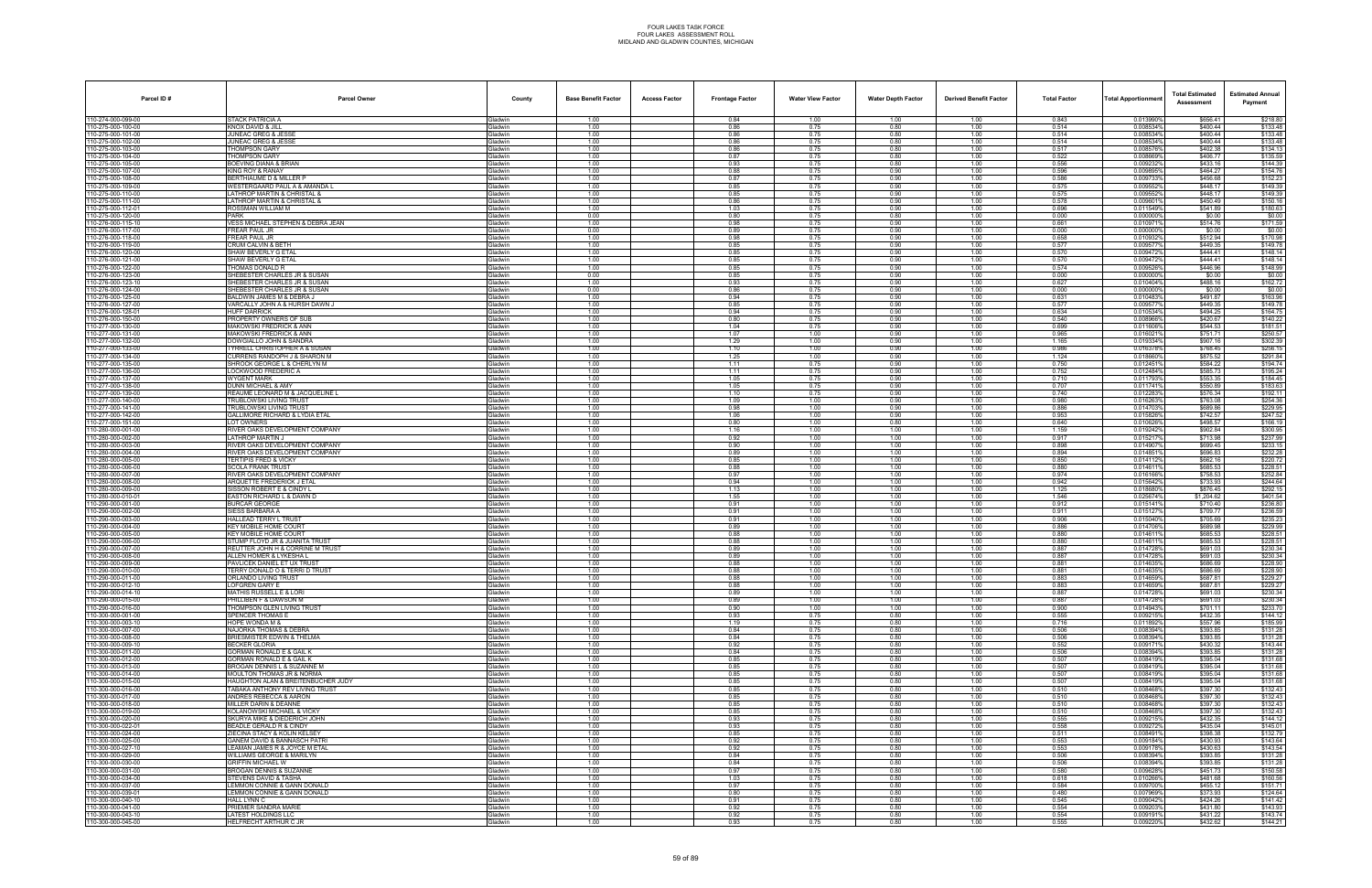| Parcel ID#                             | <b>Parcel Owner</b>                                                        | County                           | <b>Base Benefit Factor</b> | <b>Access Factor</b> | <b>Frontage Factor</b> | <b>Water View Factor</b> | <b>Water Depth Factor</b> | <b>Derived Benefit Factor</b> | <b>Total Factor</b> | <b>Total Apportionmen</b> | <b>Total Estimated</b><br>Assessment | <b>Estimated Annual</b><br>Payment |
|----------------------------------------|----------------------------------------------------------------------------|----------------------------------|----------------------------|----------------------|------------------------|--------------------------|---------------------------|-------------------------------|---------------------|---------------------------|--------------------------------------|------------------------------------|
| 10-300-000-047-00                      | LAPRADE GEORGE & SUZANNE                                                   | Gladwin                          | 1.00                       |                      | 0.96                   | 0.75                     | 0.80                      | 1.00                          | 0.574               | 0.009531%                 | \$447.22                             | \$149.07                           |
| 10-300-000-049-01                      | KNORR LORI L & ROBERTS MARK                                                | <b>Gladwin</b>                   | 1.00                       |                      | 1.12                   | 0.75                     | 0.80                      | 1.00                          | 0.670<br>0.523      | 0.0111259                 | \$521.97                             | \$173.99                           |
| 10-300-000-052-00<br>10-300-000-053-00 | SIEGGREEN JASON & JOLEEN<br><b>INCOLN ROBERT &amp; MARGARET</b>            | Gladwin<br><b>Gladwin</b>        | 1.00<br>1.00               |                      | 0.87<br>1.10           | 0.75<br>0.75             | 0.80<br>0.80              | 1.00<br>1.00                  | 0.660               | 0.008687<br>0.010956%     | \$407.58<br>\$514.04                 | \$135.86<br>\$171.35               |
| 10-300-000-055-00                      | <b>INCOLN ROBERT &amp; MARGARET</b>                                        | <b>Gladwin</b>                   | 0.00                       |                      | 0.87                   | 0.75                     | 0.80                      | 1.00                          | 0.000               | 0.0000009                 | \$0.00                               | \$0.00                             |
| 10-300-000-056-00                      | HELFRECHT ARTHUR JR                                                        | Gladwin                          | 0.00                       |                      |                        | 0.75                     | 0.80                      | 1.00                          | 0.000               | 0.0000009                 | \$0.00                               | \$0.00                             |
| 10-300-000-057-00<br>10-300-000-058-00 | HELFRECHT ARTHUR JR<br>HELFRECHT ARTHUR JR                                 | Gladwin<br>Gladwin               | 1.00<br>0.00               |                      | 1.14                   | 0.75<br>0.75             | 0.80<br>0.80              | 1.00<br>1.00                  | 0.685<br>0.000      | 0.0113689<br>0.000000     | \$533.41<br>\$0.00                   | \$177.80<br>\$0.00                 |
| 10-300-000-059-00                      | HULBURT CHARLES R ET AL                                                    | <b>Gladwin</b>                   | 1.00                       |                      | 0.92                   | 0.75                     | 0.80                      | 1.00                          | 0.552               | 0.009165%                 | \$430.02                             | \$143.34                           |
| 10-300-000-061-00                      | HULBURT CHARLES R ET AL                                                    | <b>Gladwin</b>                   | 1.00                       |                      | 0.92                   | 0.75                     | 0.80                      | 1.00                          | 0.552               | 0.0091659                 | \$430.02                             | \$143.34                           |
| 10-300-000-063-01<br>10-300-000-065-01 | KING PATTI<br>KING PATTI M                                                 | <b>Gladwin</b><br><b>Gladwin</b> | 1.00<br>1.00               |                      | 0.92<br>0.84           | 0.75<br>0.75             | 0.80<br>0.80              | 1.00<br>1.00                  | 0.553<br>0.504      | 0.009178%<br>0.008368%    | \$430.63<br>\$392.62                 | \$143.54<br>\$130.87               |
| 10-300-000-066-00                      | DUBOIS CHRISTINE                                                           | Gladwin                          | 1.00                       |                      | 0.84                   | 0.75                     | 0.80                      | 1.00                          | 0.504               | 0.0083689                 | \$392.62                             | \$130.87                           |
| 10-300-000-067-00                      | WILSON DAVID L & DIANA ETAL                                                | <b>Gladwin</b>                   | 1.00                       |                      | 0.92                   | 0.75                     | 0.80                      | 1.00                          | 0.554               | 0.009203%                 | \$431.80                             | \$143.93                           |
| 10-300-000-069-00<br>10-300-000-070-00 | JURKOWSKI LAWRENCE/DANUTA & MARK L<br>MATTICE BEVERLY J TRUST              | Gladwin<br><b>Gladwin</b>        | 1.00<br>0.50               | 0.59                 | 0.96                   | 0.75                     | 0.80                      | 1.00<br>1.00                  | 0.575<br>0.293      | 0.0095519<br>0.004856%    | \$448.14<br>\$227.86                 | \$149.38<br>\$75.95                |
| 10-302-000-071-10                      | BECKER GLORIA                                                              | Gladwin                          | 0.50                       | 0.59                 |                        |                          |                           | 1.00                          | 0.293               | 0.004856%                 | \$227.86                             | \$75.95                            |
| 10-302-000-074-10                      | HOPE WONDA M &                                                             | <b>Gladwin</b>                   | 0.50                       | 0.59                 |                        |                          |                           | 1.00                          | 0.293               | 0.004856%                 | \$227.86                             | \$75.95                            |
| 10-302-000-076-00<br>10-302-000-077-00 | NAJORKA THOMAS & DEBRA<br><b>BECKER GLORIA</b>                             | <b>Gladwin</b><br><b>Gladwin</b> | 0.50<br>0.50               | 0.59<br>0.59         |                        |                          |                           | 1.00<br>1.00                  | 0.293<br>0.293      | 0.004856%<br>0.004856%    | \$227.86<br>\$227.86                 | \$75.95<br>\$75.95                 |
| 10-302-000-078-10                      | BECKER GLORIA                                                              | <b>Gladwin</b>                   | 0.50                       | 0.59                 |                        |                          |                           | 1.00                          | 0.293               | 0.004856%                 | \$227.86                             | \$75.95                            |
| 10-302-000-080-10                      | <b>GORMAN RONALD E &amp; GAIL K</b>                                        | <b>Gladwin</b>                   | 0.50                       | 0.59                 |                        |                          |                           | 1.00                          | 0.293               | 0.004856%                 | \$227.86                             | \$75.95                            |
| 10-302-000-081-00<br>10-302-000-082-00 | BROGAN DENNIS L & SUZANNE M<br><b>MOULTON THOMAS JR &amp; NORMA</b>        | <b>Gladwin</b><br><b>Gladwin</b> | 0.50<br>0.50               | 0.59<br>0.59         |                        |                          |                           | 1.00<br>1.00                  | 0.293<br>0.293      | 0.004856%<br>0.004856%    | \$227.86<br>\$227.86                 | \$75.95<br>\$75.95                 |
| 10-302-000-083-00                      | <b>MOULTON THOMAS JR &amp; NORMA</b>                                       | Gladwin                          | 0.50                       | 0.59                 |                        |                          |                           | 1.00                          | 0.293               | 0.004856%                 | \$227.86                             | \$75.95                            |
| 10-302-000-084-00                      | HAUGHTON ALAN & BREITENBUCHER JUDY                                         | <b>Gladwin</b>                   | 0.50                       | 0.59                 |                        |                          |                           | 1.00                          | 0.293               | 0.004856%                 | \$227.86                             | \$75.95                            |
| 10-302-000-085-11                      | TABAKA ANTHONY TRUST                                                       | Gladwin                          | 0.50                       | 0.59                 |                        |                          |                           | 1.00                          | 0.293               | 0.004856%                 | \$227.86                             | \$75.95                            |
| 10-302-000-086-10<br>10-302-000-087-10 | ANDRES AARON & REBECCA<br><b>MILLER DARIN &amp; DEANNE</b>                 | <b>Gladwin</b><br><b>Gladwin</b> | 0.50<br>0.50               | 0.59<br>0.59         |                        |                          |                           | 1.00<br>1.00                  | 0.293<br>0.293      | 0.004856%<br>0.004856%    | \$227.86<br>\$227.86                 | \$75.95<br>\$75.95                 |
| 10-302-000-088-10                      | <b>KOLANOWSKI MICHAEL &amp; VICKY</b>                                      | <b>Gladwin</b>                   | 0.50                       | 0.59                 |                        |                          |                           | 1.00                          | 0.293               | 0.004856%                 | \$227.86                             | \$75.95                            |
| 10-302-000-089-10                      | BEADLE GERALD R & CINDY                                                    | <b>Gladwin</b>                   | 0.50                       | 0.59                 |                        |                          |                           | 1.00                          | 0.293               | 0.0048569                 | \$227.86                             | \$75.95                            |
| 10-302-000-093-00                      | ZIECINA STACY & KOLIN KELSEY<br>SANEM DAVID & BANNASCH PATR                | <b>Gladwin</b><br><b>Gladwin</b> | 0.50<br>0.50               | 0.59<br>0.59         |                        |                          |                           | 1.00<br>1.00                  | 0.293<br>0.293      | 0.004856%<br>0.004856%    | \$227.86<br>\$227.86                 | \$75.95<br>\$75.95                 |
| 10-302-000-094-00<br>10-302-000-096-00 | LEAMAN JAMES R & JOYCE M ETAL                                              | Gladwin                          | 0.50                       | 0.59                 |                        |                          |                           | 1.00                          | 0.293               | 0.004856%                 | \$227.86                             | \$75.95                            |
| 10-302-000-097-00                      | COREY STEPHANIE & GRAVES SCOTT &                                           | Gladwin                          | 0.50                       | 0.59                 |                        |                          |                           | 1.00                          | 0.293               | 0.004856%                 | \$227.86                             | \$75.95                            |
| 10-302-000-098-00                      | WILLIAMS GEORGE & MARILYN                                                  | <b>Gladwin</b>                   | 0.50                       | 0.59                 |                        |                          |                           | 1.00                          | 0.293               | 0.0048569                 | \$227.86                             | \$75.95                            |
| 10-302-000-099-00<br>10-302-000-101-00 | SYLVER DENNIS & ROBOTNIK MARGARET D<br>SYLVER DENNIS & ROBOTNIK MARGARET D | Gladwin<br><b>Gladwin</b>        | 0.50<br>0.50               | 0.59<br>0.59         |                        |                          |                           | 1.00<br>1.00                  | 0.293<br>0.293      | 0.004856%<br>0.004856%    | \$227.86<br>\$227.86                 | \$75.95<br>\$75.95                 |
| 10-302-000-102-00                      | SYLVER DENNIS & ROBOTNIK MARGARET D                                        | <b>Gladwin</b>                   | 0.50                       | 0.59                 |                        |                          |                           | 1.00                          | 0.293               | 0.004856%                 | \$227.86                             | \$75.95                            |
| 10-302-000-103-00                      | <b>LEMMON CONNIE &amp; GANN DONALD</b>                                     | <b>Gladwin</b>                   | 0.00                       | 0.59                 |                        |                          |                           | 1.00                          | 0.000               | 0.000000%                 | \$0.00                               | \$0.00                             |
| 10-302-000-103-10<br>10-302-000-104-00 | LEMMON CONNIE & GANN DONALD<br>EMMON CONNIE & GANN DONALD                  | <b>Gladwin</b><br>Gladwin        | 0.50<br>0.00               | 0.59<br>0.59         |                        |                          |                           | 1.00<br>1.00                  | 0.293<br>0.000      | 0.0048569<br>0.000000%    | \$227.86<br>\$0.00                   | \$75.95<br>\$0.00                  |
| 10-302-000-105-00                      | EMMON CONNIE & GANN DONALD                                                 | <b>Gladwin</b>                   | 0.00                       | 0.59                 |                        |                          |                           | 1.00                          | 0.000               | 0.0000009                 | \$0.00                               | \$0.00                             |
| 10-302-000-106-00                      | LEMMON CONNIE & GANN DONALD                                                | Gladwin                          | 0.50                       | 0.59                 |                        |                          |                           | 1.00                          | 0.293               | 0.004856%                 | \$227.86                             | \$75.95                            |
| 10-302-000-107-00                      | <b>LEMMON CONNIE &amp; GANN DONALD</b>                                     | Gladwin                          | 0.50                       | 0.59                 |                        |                          |                           | 1.00                          | 0.293               | 0.004856%                 | \$227.86                             | \$75.95                            |
| 10-302-000-108-00<br>10-302-000-109-00 | HALL LYNN C<br><b>HALL LYNN C</b>                                          | <b>Gladwin</b><br>Gladwin        | 0.50<br>0.50               | 0.59<br>0.59         |                        |                          |                           | 1.00<br>1.00                  | 0.293<br>0.293      | 0.0048569<br>0.004856%    | \$227.86<br>\$227.86                 | \$75.95<br>\$75.95                 |
| 10-302-000-110-00                      | HALL LYNN C                                                                | <b>Gladwin</b>                   | 0.50                       | 0.59                 |                        |                          |                           | 1.00                          | 0.293               | 0.004856%                 | \$227.86                             | \$75.95                            |
| 10-302-000-111-00                      | SMITH GARY M                                                               | <b>Gladwin</b>                   | 0.50                       | 0.59                 |                        |                          |                           | 1.00                          | 0.293               | 0.004856%                 | \$227.86                             | \$75.95                            |
| 10-302-000-112-10<br>10-302-000-115-00 | <b>SRIFFIN MICHAEL W</b><br>GRIFFIN MICHAEL W & CHERYL E                   | Gladwin<br><b>Gladwin</b>        | 0.50<br>0.50               | 0.59<br>0.59         |                        |                          |                           | 1.00<br>1.00                  | 0.293<br>0.293      | 0.004856%<br>0.0048569    | \$227.86<br>\$227.86                 | \$75.95<br>\$75.95                 |
| 10-302-000-117-00                      | LOONEY CHRISTINE TRUST                                                     | Gladwin                          | 0.50                       | 0.59                 |                        |                          |                           | 1.00                          | 0.293               | 0.004856%                 | \$227.86                             | \$75.95                            |
| 10-302-000-118-01                      | <b>HAUGHTON DONALD</b>                                                     | <b>Gladwin</b>                   | 0.50                       | 0.59                 |                        |                          |                           | 1.00                          | 0.293               | 0.004856%                 | \$227.86                             | \$75.95                            |
| 10-302-000-122-00<br>10-302-000-124-00 | KRISTOPANS JANINA & SCHIMIZZI IEVA<br>KING PATTI M                         | Gladwin<br>Gladwin               | 0.50<br>0.50               | 0.59<br>0.59         |                        |                          |                           | 1.00<br>1.00                  | 0.293<br>0.293      | 0.004856%<br>0.004856%    | \$227.86<br>\$227.86                 | \$75.95<br>\$75.95                 |
| 10-302-000-125-00                      | DUBOIS CHRISTINE                                                           | Gladwin                          | 0.50                       | 0.59                 |                        |                          |                           | 1.00                          | 0.293               | 0.0048569                 | \$227.86                             | \$75.95                            |
| 10-302-000-126-00                      | WILSON DAVID L & DIANA M ETAL                                              | Gladwin                          | 0.50                       | 0.59                 |                        |                          |                           | 1.00                          | 0.293               | 0.004856%                 | \$227.86                             | \$75.95                            |
| 10-302-000-127-00<br>10-302-000-128-00 | JURKOWSKI LAWRENCE/DANUTA & MARK L<br>JURKOWSKI LAWRENCE/DANUTA & MARK L   | <b>Gladwin</b><br><b>Gladwin</b> | 0.50<br>0.00               | 0.59<br>0.59         |                        |                          |                           | 1.00<br>1.00                  | 0.293<br>0.000      | 0.004856%<br>0.000000%    | \$227.86<br>\$0.00                   | \$75.95<br>\$0.00                  |
| 10-302-000-129-00                      | JURKOWSKI LAWRENCE/DANUTA & MARK L                                         | <b>Gladwin</b>                   | 0.00                       | 0.59                 |                        |                          |                           | 1.00                          | 0.000               | 0.0000009                 | \$0.00                               | \$0.00                             |
| 10-302-000-130-00                      | JURKOWSKI LAWRENCE/DANUTA & MARK I                                         | <b>Gladwin</b>                   | 0.00                       | 0.59                 |                        |                          |                           | 1.00                          | 0.000               | 0.000000                  | \$0.00                               | \$0.00                             |
| 10-302-000-131-00                      | <b>BECKER GLORIA</b>                                                       | Gladwin                          | 0.50                       | 0.59                 |                        |                          |                           | 1.00                          | 0.293               | 0.004856%                 | \$227.86                             | \$75.95                            |
| 10-320-000-028-00<br>10-320-000-029-00 | MODICA JEFFREY A & AMY B<br>MODICA JEFFREY A & AMY B                       | <b>Gladwin</b><br>Gladwin        | 0.00<br>1.00               |                      | 0.80<br>0.91           | 1.00<br>1.00             | 1.00<br>1.00              | 1.00<br>1.00                  | 0.000<br>0.908      | 0.000000%<br>0.015070%    | \$0.00<br>\$707.10                   | \$0.00<br>\$235.70                 |
| 10-320-000-031-00                      | THORP NANCY                                                                | Gladwin                          | 0.00                       |                      | 0.85                   | 1.00                     | 1.00                      | 1.00                          | 0.000               | 0.000000%                 | \$0.00                               | \$0.00                             |
| 10-320-000-031-10                      | THORP NANCY                                                                | Gladwin                          | 1.00                       |                      | 0.95                   | 1.00                     | 1.00                      | 1.00                          | 0.955               | 0.015852%                 | \$743.80                             | \$247.93                           |
| 10-320-000-033-00<br>10-320-000-034-00 | THORP NANCY<br><b>WEIDNER SCOTT &amp; SUSAN</b>                            | Gladwin<br>Gladwin               | 0.00<br>1.00               |                      | 0.88<br>0.80           | 1.00<br>1.00             | 1.00<br>1.00              | 1.00<br>1.00                  | 0.000<br>0.800      | 0.000000%<br>0.013282%    | \$0.00<br>\$623.21                   | \$0.00<br>\$207.74                 |
| 10-320-000-035-00                      | <b>KRETZ JASON S</b>                                                       | Gladwin                          | 1.00                       |                      | 0.80                   | 1.00                     | 1.00                      | 1.00                          | 0.804               | 0.013350%                 | \$626.39                             | \$208.80                           |
| 10-320-000-036-00                      | RUTKOWSKI ANDREA & YOLANDA                                                 | Gladwin                          | 1.00                       |                      | 0.80                   | 1.00                     | 1.00                      | 1.00                          | 0.804               | 0.013350%                 | \$626.39                             | \$208.80                           |
| 10-340-000-001-00<br>10-340-000-002-00 | PERRY DENNIS J ESTATE<br>HAIR NORA EILEEN                                  | Gladwin<br>Gladwin               | 0.50<br>1.00               | 0.80                 | 1.06                   | 1.00                     | 1.00                      | 1.00<br>1.00                  | 0.400<br>1.059      | 0.006641%<br>0.017585%    | \$311.61<br>\$825.08                 | \$103.87<br>\$275.03               |
| 10-340-000-004-00                      | TURKOWSKI JOHNNIE                                                          | Gladwin                          | 1.00                       |                      | 0.90                   | 1.00                     | 1.00                      | 1.00                          | 0.902               | 0.014977%                 | \$702.70                             | \$234.23                           |
| 10-340-000-006-00                      | SALEM GEORGIS & SOUHAILA                                                   | Gladwin                          | 1.00                       |                      | 0.80                   | 1.00                     | 1.00                      | 1.00                          | 0.804               | 0.013350%                 | \$626.39                             | \$208.80                           |
| 10-340-000-007-00<br>10-340-000-008-00 | SALEM GEORGIS & SOUHAILA<br>MORAN LAURA J ETAL                             | Gladwin<br>Gladwin               | 1.00<br>1.00               |                      | 0.80<br>0.80           | 1.00<br>1.00             | 1.00<br>1.00              | 1.00<br>1.00                  | 0.804<br>0.804      | 0.013350%<br>0.013350%    | \$626.39<br>\$626.39                 | \$208.80<br>\$208.80               |
| 10-340-000-009-00                      | MORAN LAURA J ETAL                                                         | Gladwin                          | 1.00                       |                      | 0.96                   | 1.00                     | 1.00                      | 1.00                          | 0.957               | 0.015886%                 | \$745.36                             | \$248.45                           |
| 10-340-000-012-00                      | WORPELL STEVEN R & TERRI L                                                 | Gladwin                          | 1.00                       |                      | 0.90                   | 1.00                     | 1.00                      | 1.00                          | 0.902               | 0.0149779                 | \$702.70                             | \$234.23                           |
| 10-340-000-014-00                      | WORPELL STEVEN ROBERT JR                                                   | <b>Gladwin</b>                   | 0.50                       | 0.80                 |                        |                          |                           | 1.00                          | 0.400               | 0.006641%                 | \$311.61                             | \$103.87                           |
| 10-340-000-015-00<br>10-340-000-016-10 | WORPELL STEVEN ROBERT JR<br>BEEBE MICHAEL & JULIE                          | Gladwin<br>Gladwin               | 0.50<br>0.50               | 0.80<br>0.80         |                        |                          |                           | 1.00<br>1.00                  | 0.400<br>0.400      | 0.006641%<br>0.006641%    | \$311.61<br>\$311.61                 | \$103.87<br>\$103.87               |
| 10-340-000-019-00                      | BEEBE MICHAEL GENE & JULIE MARIE                                           | Gladwin                          | 0.00                       | 0.80                 |                        |                          |                           | 1.00                          | 0.000               | 0.000000%                 | \$0.00                               | \$0.00                             |
| 10-340-000-021-00                      | DRAGONE PATRICK                                                            | Gladwin                          | 0.50                       | 0.80                 |                        |                          |                           | 1.00                          | 0.400               | 0.006641%                 | \$311.61                             | \$103.87                           |
| 10-350-000-001-00<br>10-350-000-002-00 | <b>CHMIDT RONALD &amp; PAMELA</b><br><b>HUGHES ROGER</b>                   | <b>Gladwin</b><br>Gladwin        | 0.50<br>0.50               | 0.72<br>0.72         |                        |                          |                           | 1.00<br>1.00                  | 0.360<br>0.360      | 0.005971%<br>0.005971%    | \$280.16<br>\$280.16                 | \$93.39<br>\$93.39                 |
| 10-350-000-003-00                      | <b>JAGGERS JAMES</b>                                                       | Gladwin                          | 0.50                       | 0.72                 |                        |                          |                           | 1.00                          | 0.360               | 0.005971%                 | \$280.16                             | \$93.39                            |
| 10-350-000-004-10                      | SAMPSON ARCHIE & PATRICIA                                                  | Gladwin                          | 0.50                       | 0.72                 |                        |                          |                           | 1.00                          | 0.360               | 0.005971%                 | \$280.16                             | \$93.39                            |
| 10-350-000-006-00<br>10-350-000-007-00 | STICKNEY BRENDA LEE<br><b>MURRAY FREDERICK &amp; ROSEMARIE</b>             | Gladwin<br><b>Gladwin</b>        | 0.50<br>0.50               | 0.72<br>0.72         |                        |                          |                           | 1.00<br>1.00                  | 0.360<br>0.360      | 0.005971%<br>0.005971%    | \$280.16<br>\$280.16                 | \$93.39<br>\$93.39                 |
| 10-350-000-008-00                      | SCHNEDER WILLIAM L JR                                                      | Gladwin                          | 0.50                       | 0.72                 |                        |                          |                           | 1.00                          | 0.360               | 0.005971%                 | \$280.16                             | \$93.39                            |
| 10-350-000-009-00                      | ROWELL JOHN II & STEPHANIE                                                 | Gladwin                          | 0.50                       | 0.72                 |                        |                          |                           | 1.00                          | 0.360               | 0.005971%                 | \$280.16                             | \$93.39                            |
| 10-360-000-001-00                      | PETTYES JOINT TRUST                                                        | Gladwin                          | 1.00<br>1.00               |                      | 0.83                   | 0.85<br>0.85             | 0.90<br>0.90              | 1.00<br>1.00                  | 0.636<br>0.624      | 0.010562%<br>0.010356%    | \$495.58<br>\$485.92                 | \$165.19<br>\$161.97               |
| 10-360-000-002-00<br>10-360-000-003-00 | VENTURELLI JEFFREY & JEAN<br><b>SRAHAMC &amp; SCHNEDERW</b>                | Gladwin<br><b>Gladwin</b>        | 1.00                       |                      | 0.82<br>0.86           | 0.85                     | 0.90                      | 1.00                          | 0.660               | 0.010959%                 | \$514.22                             | \$171.41                           |
| 10-360-000-005-00                      | MURRAY FREDERICK & ROSEMARIE                                               | Gladwin                          | 1.00                       |                      | 0.81                   | 0.85                     | 0.90                      | 1.00                          | 0.618               | 0.010263%                 | \$481.52                             | \$160.51                           |
| 10-360-000-006-00                      | MURRAY FRED & ROSE                                                         | Gladwin                          | 1.00                       |                      | 0.81                   | 0.85                     | 0.90                      | 1.00                          | 0.618               | 0.010263%                 | \$481.52                             | \$160.51                           |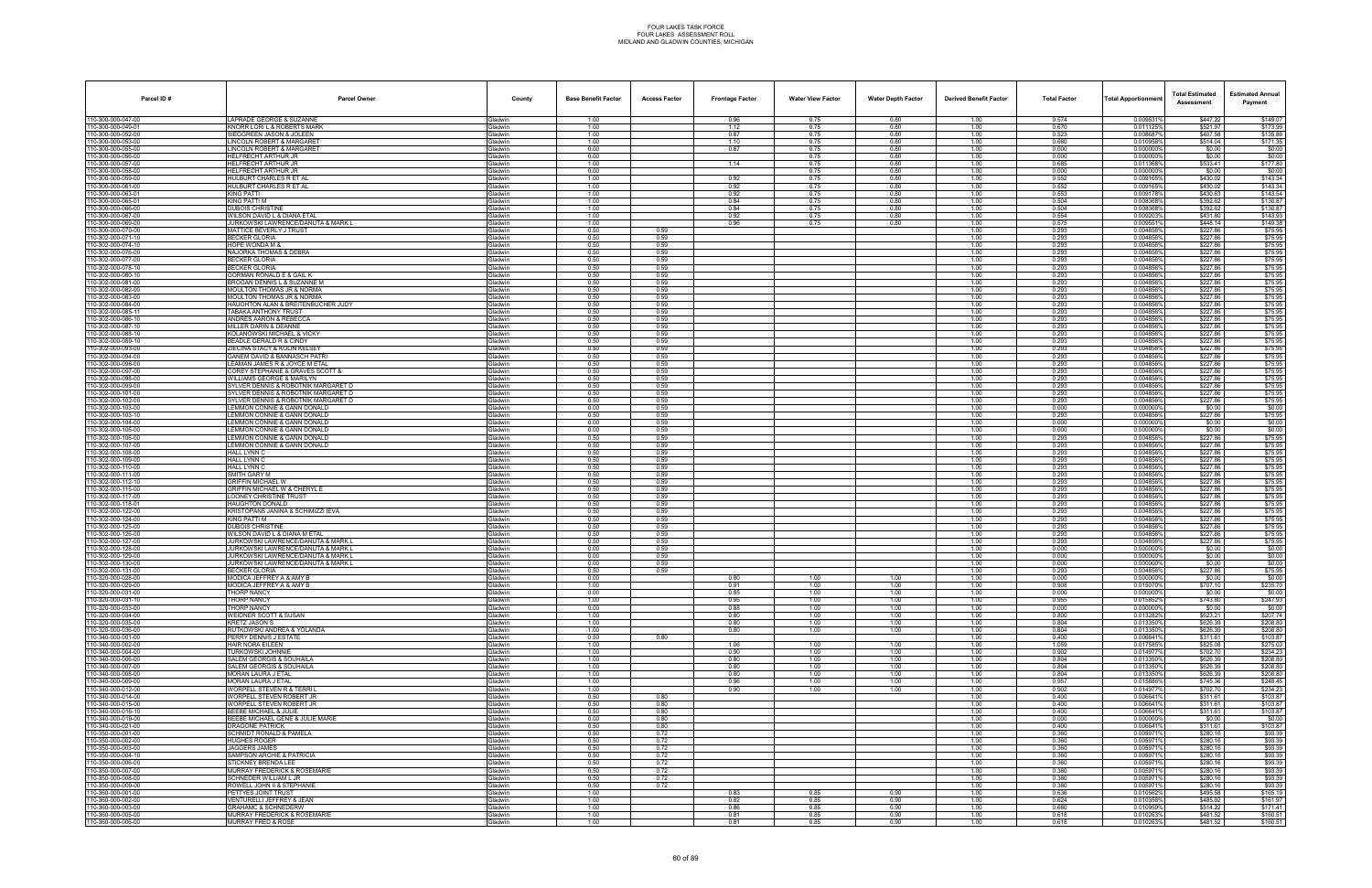| Parcel ID#                             | <b>Parcel Owner</b>                                                       | County                           | <b>Base Benefit Factor</b> | <b>Access Factor</b> | <b>Frontage Factor</b> | <b>Water View Factor</b> | <b>Water Depth Factor</b> | <b>Derived Benefit Factor</b> | <b>Total Factor</b> | Total Apportionmer     | <b>Total Estimated</b><br>Assessment | <b>Estimated Annual</b><br>Payment |
|----------------------------------------|---------------------------------------------------------------------------|----------------------------------|----------------------------|----------------------|------------------------|--------------------------|---------------------------|-------------------------------|---------------------|------------------------|--------------------------------------|------------------------------------|
| 10-360-000-007-00                      | <b>HEAD FRANK &amp; BECKY TRUST</b>                                       | <b>Gladwin</b>                   | 1.00                       |                      | 0.82                   | 0.85                     | 0.90                      | 1.00                          | 0.624               | 0.010356%              | \$485.92                             | \$161.97                           |
| 10-360-000-008-00<br>10-360-000-009-00 | COPPOLA JOSEPH & JANICE<br><b>BAHR SCOTT</b>                              | Gladwin<br><b>Gladwin</b>        | 1.00<br>1.00               |                      | 0.85<br>0.82           | 0.85<br>0.85             | 0.90<br>0.90              | 1.00<br>1.00                  | 0.647<br>0.626      | 0.010735%<br>0.0104019 | \$503.67<br>\$488.00                 | \$167.89<br>\$162.67               |
| 10-360-000-010-00                      | <b>BAHR SCOTT</b>                                                         | Gladwin                          | 1.00                       |                      | 0.81                   | 0.85                     | 0.90                      | 1.00                          | 0.618               | 0.010263%              | \$481.52                             | \$160.51                           |
| 10-360-000-011-00                      | SCHMIDT RONALD & PAMELA                                                   | Gladwin                          | 0.00                       |                      | 0.81                   | 0.85                     | 0.90                      | 1.00                          | 0.000               | 0.000000%              | \$0.00                               | \$0.00                             |
| 10-360-000-012-00                      | <b>SCHMIDT RONALD &amp; PAMELA</b><br>WALLACE JOSHUA & ANDREA             | Gladwin                          | 1.00<br>1.00               |                      | 0.90<br>0.84           | 0.85<br>0.85             | 0.90<br>0.90              | 1.00<br>1.00                  | 0.692<br>0.641      | 0.0114829<br>0.010635% | \$538.73<br>\$498.98                 | \$179.58<br>\$166.33               |
| 10-360-000-013-00<br>0-360-000-014-00  | VOIGHT FAMILY TRUST                                                       | Gladwin<br><b>Gladwin</b>        | 1.00                       |                      | 0.84                   | 0.85                     | 0.90                      | 1.00                          | 0.641               | 0.010635%              | \$498.98                             | \$166.33                           |
| 10-360-000-015-00                      | <b>DELONG AMY F</b>                                                       | <b>Gladwin</b>                   | 1.00                       |                      | 0.84                   | 0.85                     | 0.90                      | 1.00                          | 0.641               | 0.010635%              | \$498.98                             | \$166.33                           |
| 10-360-000-016-00<br>10-360-000-017-00 | OLSON JAMES R & OLSON JANET I<br><b>DLSON JAMES R &amp; OLSON JANET I</b> | Gladwin<br><b>Gladwin</b>        | 1.00<br>1.00               |                      | 0.82<br>0.80           | 0.85<br>0.85             | 0.90<br>0.90              | 1.00<br>1.00                  | 0.626<br>0.612      | 0.010401%<br>0.0101619 | \$488.00<br>\$476.76                 | \$162.67<br>\$158.92               |
| 10-360-000-018-00                      | OLSON JAMES R & KAREN K                                                   | Gladwin                          | 1.00                       |                      | 0.80                   | 0.85                     | 0.90                      | 1.00                          | 0.612               | 0.010161%              | \$476.76                             | \$158.92                           |
| 10-362-000-001-10                      | )LVERA PABLO & ELSA                                                       | <b>Gladwin</b>                   | 1.00                       |                      | 0.89                   | 1.00                     | 1.00                      | 1.00                          | 0.892               | 0.014812%              | \$694.99                             | \$231.66                           |
| 10-362-000-003-00<br>10-362-000-005-00 | POST ANDREW C<br>AUGUSTINE RICHARD L & FLOSSIE B                          | Gladwin<br>Gladwin               | 1.00<br>0.50               | 0.15                 | 0.92                   | 1.00                     | 1.00                      | 1.00<br>1.00                  | 0.921<br>0.250      | 0.015290%<br>0.0041519 | \$717.41<br>\$194.75                 | \$239.14<br>\$64.92                |
| 10-362-000-007-00                      | SHELL KALEB A                                                             | Gladwin                          | 0.50                       | 0.15                 |                        |                          |                           | 1.00                          | 0.250               | 0.0041519              | \$194.75                             | \$64.92                            |
| 10-362-000-009-10                      | SAYEN MICHAEL J & OSBORNE SUSAN                                           | <b>Gladwin</b>                   | 0.50                       | 0.15                 |                        |                          |                           | 1.00                          | 0.250               | 0.0041519              | \$194.75                             | \$64.92                            |
| 0-362-000-012-00<br>10-362-000-013-00  | PAHL DANIEL<br><b>WALTERS ASHLEE</b>                                      | <b>Gladwin</b><br><b>Gladwin</b> | 0.50<br>0.50               | 0.15<br>0.15         |                        |                          |                           | 1.00<br>1.00                  | 0.250<br>0.250      | 0.004151<br>0.004151   | \$194.75<br>\$194.75                 | \$64.92<br>\$64.92                 |
| 10-362-000-015-00                      | FOSTER BRIDGET J                                                          | Gladwin                          | 0.50                       | 0.15                 |                        |                          |                           | 1.00                          | 0.250               | 0.004151               | \$194.75                             | \$64.92                            |
| 10-362-000-016-00                      | <b>STES CHARLES</b>                                                       | Gladwin                          | 0.50                       | 0.15                 |                        |                          |                           | 1.00                          | 0.250               | 0.0041519              | \$194.75                             | \$64.92                            |
| 10-362-000-017-00<br>0-362-000-018-00  | PIORNACK LUCILLE SANDRA &<br>IORNACK LUCILLE & SANDRA &                   | Gladwin<br><b>Gladwin</b>        | 0.50<br>0.50               | 0.15<br>0.15         |                        |                          |                           | 1.00<br>1.00                  | 0.250<br>0.250      | 0.0041519<br>0.004151  | \$194.75<br>\$194.75                 | \$64.92<br>\$64.92                 |
| 10-362-000-019-00                      | PIORNACK B & PIORNACK L                                                   | <b>Gladwin</b>                   | 0.50                       | 0.15                 |                        |                          |                           | 1.00                          | 0.250               | 0.0041519              | \$194.75                             | \$64.92                            |
| 10-362-000-021-00                      | DEFEYTER STEVEN ESTATE                                                    | Gladwin                          | 0.50                       | 0.15                 |                        |                          |                           | 1.00                          | 0.250               | 0.0041519              | \$194.75                             | \$64.92                            |
| 10-371-000-001-00<br>10-371-000-002-00 | <b>IRISH EUGENE &amp; CATHY</b><br>RISH EUGENE & CATHY                    | Gladwin<br><b>Gladwin</b>        | 1.00<br>1.00               |                      | 0.80<br>0.85           | 0.85<br>0.85             | 0.80<br>0.80              | 1.00<br>1.00                  | 0.544<br>0.580      | 0.0090329<br>0.0096239 | \$423.78<br>\$451.49                 | \$141.26<br>\$150.50               |
| 10-371-000-003-00                      | <b>SELTZER DALE</b>                                                       | <b>Gladwin</b>                   | 1.00                       |                      | 0.85                   | 0.85                     | 0.80                      | 1.00                          | 0.580               | 0.0096239              | \$451.49                             | \$150.50                           |
| 10-371-000-004-10                      | RAU PAUL & WENDY                                                          | <b>Gladwin</b>                   | 1.00                       |                      | 0.92                   | 0.85                     | 0.80                      | 1.00                          | 0.624               | 0.010364%              | \$486.26                             | \$162.09                           |
| 10-371-000-006-00<br>10-371-000-007-00 | LITTLE LOIS ETAL<br>FERRIN JULIE                                          | Gladwin<br>Gladwin               | 1.00<br>1.00               |                      | 0.81<br>0.83           | 0.85<br>0.85             | 0.90<br>0.90              | 1.00<br>1.00                  | 0.618<br>0.631      | 0.010263<br>0.010484%  | \$481.52<br>\$491.93                 | \$160.51<br>\$163.98               |
| 10-371-000-008-00                      | BURDICK RICKY J                                                           | <b>Gladwin</b>                   | 1.00                       |                      | 0.97                   | 0.85                     | 0.90                      | 1.00                          | 0.742               | 0.012322%              | \$578.14                             | \$192.71                           |
| 10-371-000-010-00                      | YIATRAS DENNIS ETAL                                                       | <b>Gladwin</b>                   | 1.00                       |                      | 0.91                   | 0.85                     | 0.90                      | 1.00                          | 0.697               | 0.0115729              | \$542.97                             | \$180.99                           |
| 10-371-000-012-00<br>10-371-000-014-00 | <b>GREZLIK TIMOTHY L</b><br>GREZLIK TIMOTHY L                             | <b>Gladwin</b><br>Gladwin        | 1.00<br>1.00               |                      | 0.91<br>0.83           | 0.85<br>0.85             | 0.90<br>0.90              | 1.00<br>1.00                  | 0.699<br>0.631      | 0.0116139<br>0.010484% | \$544.86<br>\$491.93                 | \$181.62<br>\$163.98               |
| 10-371-000-015-00                      | <b>CLARK JIMMIE S</b>                                                     | Gladwin                          | 1.00                       |                      | 0.90                   | 0.85                     | 0.90                      | 1.00                          | 0.692               | 0.011494%              | \$539.30                             | \$179.77                           |
| 10-371-000-016-00                      | DEXTER THOMAS L & SHARON R                                                | <b>Gladwin</b>                   | 1.00                       |                      | 0.81                   | 0.85                     | 0.90                      | 1.00                          | 0.618               | 0.0102639              | \$481.52                             | \$160.51                           |
| 10-371-000-017-00<br>10-371-000-018-00 | DEXTER THOMAS L & SHARON R<br><b>LIEBZEIT RUSSELL &amp; BARB ETAL</b>     | <b>Jadwin</b><br><b>Gladwin</b>  | 1.00<br>1.00               |                      | 0.81<br>0.81           | 0.85<br>0.85             | 0.90<br>0.90              | 1.00<br>1.00                  | 0.618<br>0.618      | 0.0102639<br>0.010263% | \$481.52<br>\$481.52                 | \$160.51<br>\$160.51               |
| 10-371-000-019-00                      | ADAMOWICZ JOHN & CHERRY JEAN                                              | <b>Gladwin</b>                   | 1.00                       |                      | 0.81                   | 0.85                     | 0.90                      | 1.00                          | 0.618               | 0.0102639              | \$481.52                             | \$160.51                           |
| 10-371-000-020-00                      | WELCH LAWRENCE E JR                                                       | Gladwin                          | 1.00                       |                      | 0.81                   | 0.85<br>0.85             | 0.90<br>1.00              | 1.00                          | 0.618               | 0.010263%<br>0.011456% | \$481.52<br>\$537.52                 | \$160.51<br>\$179.17               |
| 10-371-000-021-00<br>10-371-000-022-00 | SULLIVAN RYAN J & MICHELLE A<br>SWARTZ GENE & ELEANOR                     | <b>Gladwin</b><br><b>Gladwin</b> | 1.00<br>1.00               |                      | 0.81<br>0.90           | 0.85                     | 1.00                      | 1.00<br>1.00                  | 0.690<br>0.768      | 0.012758%              | \$598.59                             | \$199.53                           |
| 10-371-000-024-00                      | TROWBRIDGE CARRIE L TRUST                                                 | <b>Gladwin</b>                   | 1.00                       |                      | 0.90                   | 0.85                     | 1.00                      | 1.00                          | 0.768               | 0.012758%              | \$598.59                             | \$199.53                           |
| 10-371-000-025-00<br>10-371-000-027-00 | HEISLER JOHN & BONNIE<br>STREETS                                          | Gladwin<br>Gladwin               | 1.00<br>1.00               |                      | 0.89<br>0.88           | 0.85<br>0.85             | 1.00<br>1.00              | 1.00<br>1.00                  | 0.754<br>0.750      | 0.0125199<br>0.012460% | \$587.38<br>\$584.64                 | \$195.79<br>\$194.88               |
| 10-371-000-029-10                      | HILLESHEIM PHILLIP C                                                      | <b>Gladwin</b>                   | 1.00                       |                      | 0.90                   | 0.85                     | 1.00                      | 1.00                          | 0.768               | 0.0127589              | \$598.59                             | \$199.53                           |
| 10-371-000-031-00                      | UKOWSKI BRONISLAW & GRAZYNA ETAL                                          | iladwin                          | 1.00                       |                      | 1.07                   | 0.85                     | 1.00                      | 1.00                          | 0.906               | 0.0150409              | \$705.70                             | \$235.23                           |
| 10-371-000-035-00<br>10-371-000-036-00 | PETERS GREGORY & PETERS ANDREW J &<br>PETERS GREGORY & PETERS ANDREW J &  | <b>Gladwin</b><br>Gladwin        | 1.00<br>1.00               |                      | 0.81<br>0.90           | 0.85<br>0.85             | 1.00<br>1.00              | 1.00<br>1.00                  | 0.687<br>0.768      | 0.011403%<br>0.012744% | \$535.03<br>\$597.95                 | \$178.34<br>\$199.32               |
| 10-371-000-037-00                      | PETERS GREGORY & PETERS ANDREW J &                                        | Gladwin                          | 1.00                       |                      | 0.81                   | 0.85                     | 1.00                      | 1.00                          | 0.687               | 0.011403%              | \$535.03                             | \$178.34                           |
| 10-371-000-038-00                      | WILLIAMS LAWRENCE D TRUST                                                 | <b>Gladwin</b>                   | 1.00                       |                      | 0.90                   | 0.85                     | 1.00                      | 1.00                          | 0.768               | 0.012758%              | \$598.59                             | \$199.53                           |
| 10-371-000-040-00<br>10-371-000-042-00 | <i>NILLIAMS LAWRENCE D TRUST</i><br>MARTIN SUSAN ANN                      | <b>Gladwin</b><br>Gladwin        | 1.00<br>0.50               | 0.80                 | 0.92                   | 0.85                     | 1.00                      | 1.00<br>1.00                  | 0.783<br>0.400      | 0.0130029<br>0.006635% | \$610.06<br>\$311.29                 | \$203.35<br>\$103.76               |
| 10-371-000-044-00                      | LOUCHART GERALD & GRINDLE                                                 | Gladwin                          | 0.50                       | 0.80                 |                        |                          |                           | 1.00                          | 0.400               | 0.0066359              | \$311.29                             | \$103.76                           |
| 10-371-000-048-00                      | DEBONO JOHN & LOU ANN TRUST                                               | Gladwin                          | 1.00                       |                      | 0.90                   | 0.85                     | 1.00                      | 1.00                          | 0.768               | 0.012758%              | \$598.59                             | \$199.53                           |
| 10-371-000-050-00<br>10-371-000-052-10 | DEBONO JOHN & LOU ANN TRUST<br>BEM JOHN A TRUST                           | <b>Gladwin</b><br><b>Gladwin</b> | 1.00<br>1.00               |                      | 0.91<br>0.96           | 0.85<br>0.85             | 1.00<br>1.00              | 1.00<br>1.00                  | 0.772<br>0.818      | 0.012810<br>0.0135869  | \$601.04<br>\$637.44                 | \$200.3<br>\$212.48                |
| 10-371-000-054-00                      | <b>STROHECKER DANIEL &amp; NANCY</b>                                      | <b>Gladwin</b>                   | 1.00                       |                      | 0.90                   | 0.85                     | 1.00                      | 1.00                          | 0.769               | 0.012771%              | \$599.22                             | \$199.74                           |
| 10-371-000-056-00                      | <b>STROHECKER DANIEL &amp; NANCY</b>                                      | <b>Gladwin</b>                   | 1.00                       |                      | 0.81                   | 0.85                     | 1.00                      | 1.00                          | 0.690               | 0.011456%              | \$537.52                             | \$179.17                           |
| 10-371-000-057-00<br>10-371-000-058-00 | ROETHLISBERGER RICKY & GAIL<br><b>STREET</b>                              | Gladwin<br><b>Gladwin</b>        | 1.00<br>1.00               |                      | 0.81<br>0.87           | 0.85<br>0.85             | 1.00<br>1.00              | 1.00<br>1.00                  | 0.687<br>0.741      | 0.011403%<br>0.0123069 | \$535.03<br>\$577.40                 | \$178.34<br>\$192.47               |
| 110-371-000-060-00                     | PIOSZAK LAWRENCE                                                          | <b>Gladwin</b>                   | 1.00                       |                      | 0.88                   | 0.85                     | 1.00                      | 1.00                          | 0.750               | 0.012460%              | \$584.64                             | \$194.88                           |
| 10-371-000-061-00<br>10-371-000-062-00 | MUNN EUGENE & REGINA<br>DRAPER JOSHUA J                                   | Gladwin<br>Gladwin               | 1.00<br>1.00               |                      | 0.82<br>0.96           | 0.85<br>0.85             | 1.00<br>1.00              | 1.00<br>1.00                  | 0.699<br>0.818      | 0.011604%<br>0.013586% | \$544.44<br>\$637.44                 | \$181.48<br>\$212.48               |
| 10-371-000-065-00                      | TROYANEK GORDON DUANE                                                     | Gladwin                          | 1.00                       |                      | 0.90                   | 0.85                     | 1.00                      | 1.00                          | 0.768               | 0.012758%              | \$598.59                             | \$199.53                           |
| 10-371-000-067-00                      | WERTH KENNETH & JANETTE                                                   | <b>Gladwin</b>                   | 1.00                       |                      | 0.81                   | 0.85                     | 1.00                      | 1.00                          | 0.687               | 0.0114039              | \$535.03                             | \$178.34                           |
| 10-371-000-068-00<br>10-371-000-069-00 | <b>VICKERMAN DUANE &amp; CHRISTINE</b><br>REI I HORN KENNETH A            | <b>Gladwin</b><br>Gladwin        | 1.00<br>1.00               |                      | 0.81<br>0.81           | 0.85<br>0.85             | 1.00<br>1.00              | 1.00<br>1.00                  | 0.687<br>0.687      | 0.011403%<br>0.011403% | \$535.03<br>\$535.03                 | \$178.34<br>\$178.34               |
| 10-371-000-070-00                      | WETMORE ANDREA M                                                          | Gladwin                          | 1.00                       |                      | 0.91                   | 1.00                     | 1.00                      | 1.00                          | 0.913               | 0.015154%              | \$711.03                             | \$237.01                           |
| 10-371-000-072-00                      | COOK TIMOTHY                                                              | Gladwin                          | 1.00                       |                      | 0.81                   | 0.85                     | 1.00                      | 1.00                          | 0.687               | 0.011403%              | \$535.03                             | \$178.34                           |
| 10-371-000-073-00<br>10-371-000-074-00 | COOK TIMOTHY L<br>ZAJAC ELAINE                                            | <b>Gladwin</b><br><b>Gladwin</b> | 1.00<br>1.00               |                      | 0.81<br>0.90           | 0.85<br>0.85             | 1.00<br>1.00              | 1.00<br>1.00                  | 0.687<br>0.761      | 0.011403%<br>0.012640% | \$535.03<br>\$593.07                 | \$178.34<br>\$197.69               |
| 10-371-000-076-10                      | DE ORNELLAS BRAD M & DAWN                                                 | Gladwin                          | 1.00                       |                      | 0.95                   | 0.85                     | 1.00                      | 1.00                          | 0.805               | 0.013357%              | \$626.72                             | \$208.91                           |
| 10-371-000-078-00                      | KIRBY BRIAN D & KAREN B                                                   | Gladwin                          | 1.00                       |                      | 1.02                   | 0.85                     | 1.00                      | 1.00                          | 0.865               | 0.014360%              | \$673.75                             | \$224.58                           |
| 10-371-000-081-00<br>10-371-000-082-00 | <b>KIRBY BRIAN</b><br>CARTER FAMILY TRUST                                 | Gladwin<br><b>Gladwin</b>        | 1.00<br>1.00               |                      | 0.80<br>0.89           | 0.85<br>0.85             | 1.00<br>1.00              | 1.00<br>1.00                  | 0.680<br>0.759      | 0.011290%<br>0.0126079 | \$529.73<br>\$591.53                 | \$176.58<br>\$197.18               |
| 10-371-000-084-00                      | MEAD NORMAN E                                                             | <b>Gladwin</b>                   | 1.00                       |                      | 0.90                   | 0.85                     | 1.00                      | 1.00                          | 0.768               | 0.0127589              | \$598.59                             | \$199.53                           |
| 10-371-000-086-00                      | TURNER BENJAMIN JR & SHELLY                                               | Gladwin                          | 1.00                       |                      | 0.81                   | 0.85                     | 1.00                      | 1.00                          | 0.687<br>0.687      | 0.011403%              | \$535.03                             | \$178.34                           |
| 10-371-000-087-00<br>10-371-000-088-00 | JOHNSON EDITH & RALPH<br>MOUCH JOSEPH ANTHONY SR                          | Gladwin<br>Gladwin               | 1.00<br>1.00               |                      | 0.81<br>0.81           | 0.85<br>0.85             | 1.00<br>1.00              | 1.00<br>1.00                  | 0.687               | 0.011403%<br>0.011403% | \$535.03<br>\$535.03                 | \$178.34<br>\$178.34               |
| 10-371-000-089-00                      | HUNGERFORD MARLENE                                                        | Gladwin                          | 1.00                       |                      | 0.80                   | 0.85                     | 1.00                      | 1.00                          | 0.680               | 0.011290%              | \$529.73                             | \$176.58                           |
| 10-371-000-090-00<br>10-371-000-092-00 | (INSEY FRED B & LISA M<br>FUNDARO ANTHONY J & PHYLLIS                     | <b>Gladwin</b><br>Gladwin        | 1.00<br>1.00               |                      | 0.90<br>0.96           | 0.85<br>0.85             | 1.00<br>1.00              | 1.00<br>1.00                  | 0.768<br>0.813      | 0.0127589<br>0.013503% | \$598.59<br>\$633.56                 | \$199.53<br>\$211.19               |
| 10-371-000-095-00                      | DAUP KEVIN E                                                              | Gladwin                          | 1.00                       |                      | 0.90                   | 0.85                     | 1.00                      | 1.00                          | 0.768               | 0.012758%              | \$598.59                             | \$199.53                           |
| 10-371-000-096-00                      | MCFARLAND CHRISTOPHER D & MICHELLE                                        | Gladwin                          | 0.00                       |                      | 0.81                   | 0.85                     | 1.00                      | 1.00                          | 0.000               | 0.000000%              | \$0.00                               | \$0.00                             |
| 10-371-000-097-00<br>10-371-000-099-00 | MCFARLAND CHRISTOPHER D & MICHELLE<br>ENNEY MATTHEW & JUNEAU NANC         | Gladwin<br><b>Gladwin</b>        | 1.00<br>1.00               |                      | 0.96<br>0.91           | 0.85<br>0.85             | 1.00<br>1.00              | 1.00<br>1.00                  | 0.818<br>0.776      | 0.013586%<br>0.0128929 | \$637.44<br>\$604.89                 | \$212.48<br>\$201.63               |
| 10-371-000-101-00                      | LOUCHART GERALD & GRINDLE                                                 | Gladwin                          | 1.00                       |                      | 1.01                   | 0.85                     | 1.00                      | 1.00                          | 0.856               | 0.014205%              | \$666.49                             | \$222.16                           |
| 10-375-000-229-00                      | DAUP GERALD H                                                             | Gladwin                          | 0.50                       | 0.80                 |                        |                          |                           | 1.00                          | 0.400               | 0.006635%              | \$311.29                             | \$103.76                           |
| 10-375-000-231-10<br>10-375-000-233-00 | DAVIS MARGUERITE & BETHANY<br>PETERS ANDREW J                             | Gladwin<br>Gladwin               | 0.50<br>0.50               | 0.80<br>0.80         |                        |                          |                           | 1.00<br>1.00                  | 0.400<br>0.400      | 0.006635%<br>0.006635% | \$311.29<br>\$311.29                 | \$103.76<br>\$103.76               |
| 10-375-000-234-00                      | <b>ETERS ANDREW</b>                                                       | <b>Gladwin</b>                   | 0.50                       | 0.80                 |                        |                          |                           | 1.00                          | 0.400               | 0.0066359              | \$311.29                             | \$103.76                           |
| 10-375-000-236-00                      | NEVILLE JACK H                                                            | Gladwin                          | 0.50                       | 0.80                 |                        |                          |                           | 1.00                          | 0.400               | 0.006635%              | \$311.29                             | \$103.76                           |
| 10-375-000-237-00<br>10-375-000-238-00 | SAXON JOHN A<br>TAYLOR JEFFREY & SUSAN                                    | Gladwin<br>Gladwin               | 0.50<br>0.50               | 0.80<br>0.80         |                        |                          |                           | 1.00<br>1.00                  | 0.400<br>0.400      | 0.006635%<br>0.006635% | \$311.29<br>\$311.29                 | \$103.76<br>\$103.76               |
|                                        |                                                                           |                                  |                            |                      |                        |                          |                           |                               |                     |                        |                                      |                                    |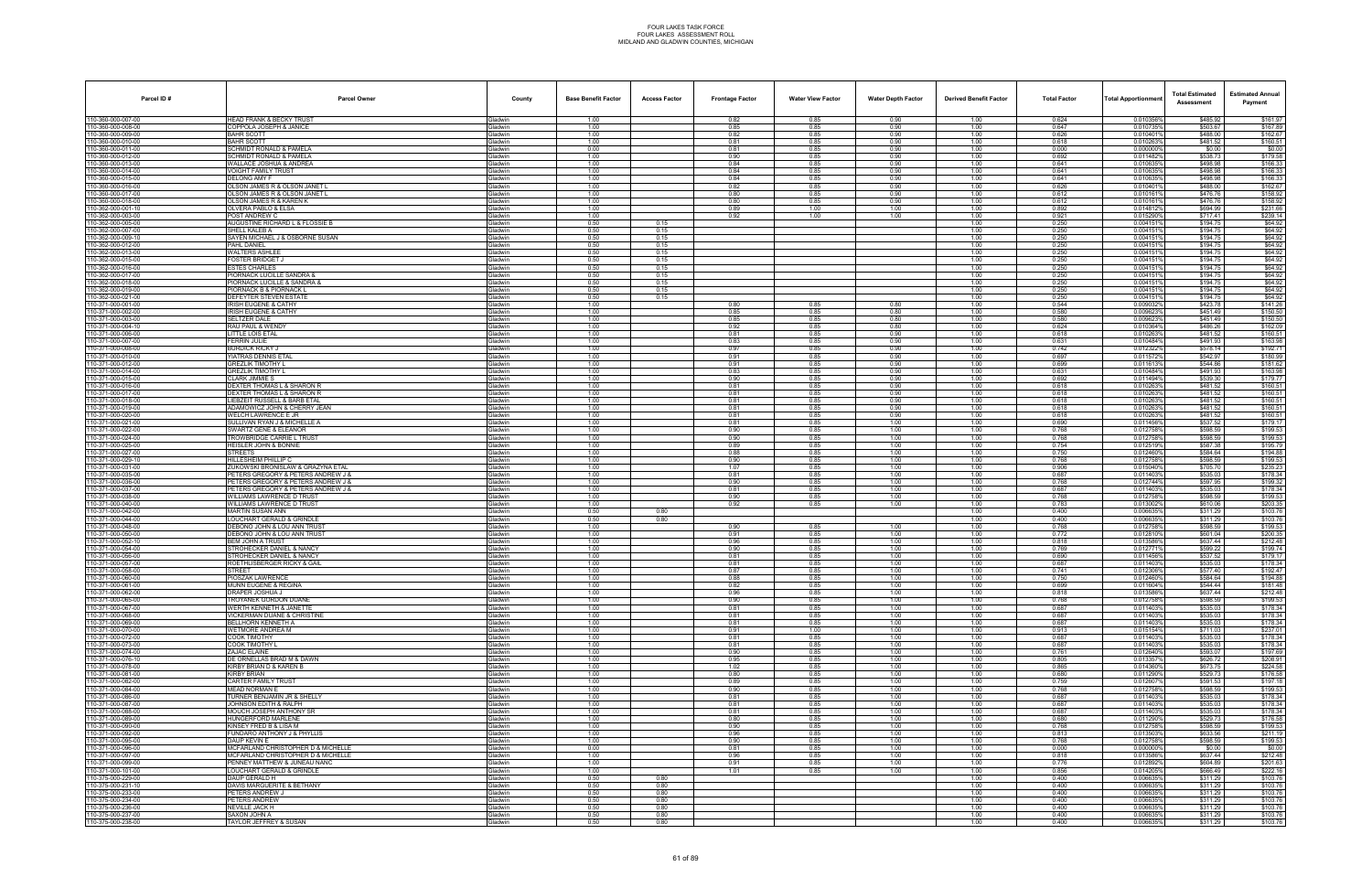| Parcel ID#                             | <b>Parcel Owner</b>                                                      | County                    | <b>Base Benefit Factor</b> | <b>Access Factor</b> | <b>Frontage Factor</b> | <b>Water View Factor</b> | <b>Water Depth Factor</b> | <b>Derived Benefit Factor</b> | <b>Total Factor</b> | <b>Total Apportionment</b> | <b>Total Estimated</b><br>Assessment | <b>Estimated Annual</b><br>Payment |
|----------------------------------------|--------------------------------------------------------------------------|---------------------------|----------------------------|----------------------|------------------------|--------------------------|---------------------------|-------------------------------|---------------------|----------------------------|--------------------------------------|------------------------------------|
| 110-375-000-239-00                     | LOBBESTAEL PAUL JR                                                       | Gladwin                   | 0.50                       | 0.80                 |                        |                          |                           | 1.00                          | 0.400               | 0.006635%                  | \$311.29                             | \$103.76                           |
| 10-375-000-240-00                      | OBBESTAEL PAUL JR                                                        | Gladwin                   | 0.50                       | 0.80                 |                        |                          |                           | 1.00                          | 0.400               | 0.006635%                  | \$311.29                             | \$103.76                           |
| 10-375-000-241-00<br>10-375-000-242-00 | CHMIEL ALICIA<br><b>HYNES VICTOR &amp; PATRICIA A</b>                    | Gladwin<br>Gladwin        | 0.50<br>0.50               | 0.80<br>0.80         |                        |                          |                           | 1.00<br>1.00                  | 0.400<br>0.400      | 0.0066359<br>0.006635%     | \$311.29<br>\$311.29                 | \$103.76<br>\$103.76               |
| 10-375-000-243-00                      | DAVIS DONALD & JUDITH                                                    | Gladwin                   | 0.50                       | 0.80                 |                        |                          |                           | 1.00                          | 0.400               | 0.006635%                  | \$311.29                             | \$103.76                           |
| 10-375-000-244-00                      | DAVIS DONALD & JUDITH                                                    | Gladwin                   | 0.50                       | 0.80                 |                        |                          |                           | 1.00                          | 0.400               | 0.006635%                  | \$311.29                             | \$103.76                           |
| 10-375-000-245-00<br>10-375-000-247-00 | DAVIS DONALD & JUDITH<br>DAVIS DONALD & JUDITH                           | Gladwin<br>Gladwin        | 0.50<br>0.50               | 0.80<br>0.80         |                        |                          |                           | 1.00<br>1.00                  | 0.400<br>0.400      | 0.0066359<br>0.006635      | \$311.29<br>\$311.29                 | \$103.76<br>\$103.76               |
| 10-375-000-249-00                      | NOWITZKE STEVEN & CHRISTIAN                                              | Gladwin                   | 0.50                       | 0.80                 |                        |                          |                           | 1.00                          | 0.400               | 0.006635%                  | \$311.29                             | \$103.76                           |
| 10-375-000-250-00                      | NOWITZKE STEVEN & CHRISTIAN                                              | Gladwin                   | 0.50                       | 0.80                 |                        |                          |                           | 1.00                          | 0.400               | 0.006635%                  | \$311.29                             | \$103.76                           |
| 10-375-000-252-10<br>10-375-000-255-00 | FRADENBURGH WILLIAM<br>FRADENBURGH WILLIAM                               | Gladwin<br>Gladwin        | 0.50<br>0.50               | 0.80<br>0.80         |                        |                          |                           | 1.00<br>1.00                  | 0.400<br>0.400      | 0.0066359<br>0.006635%     | \$311.29<br>\$311.29                 | \$103.76<br>\$103.76               |
| 10-375-000-257-00                      | WERTH KENNETH                                                            | Gladwin                   | 0.50                       | 0.80                 |                        |                          |                           | 1.00                          | 0.400               | 0.0066359                  | \$311.29                             | \$103.76                           |
| 10-375-000-258-00                      | <b>MILLER STEVEN &amp; MARCIANNE</b>                                     | Gladwin                   | 0.50                       | 0.80                 |                        |                          |                           | 1.00                          | 0.400               | 0.006635%                  | \$311.29                             | \$103.76                           |
| 10-375-000-259-00<br>10-375-000-260-00 | SCHAFFER JEFFERY<br>SCHAFFER JEFFERY R                                   | Gladwin<br>Gladwin        | 0.50<br>0.50               | 0.80<br>0.80         |                        |                          |                           | 1.00<br>1.00                  | 0.400<br>0.400      | 0.006635%<br>0.0066359     | \$311.29<br>\$311.29                 | \$103.76<br>\$103.76               |
| 10-375-000-261-00                      | STROHECKER DANIEL & NANCY                                                | Gladwin                   | 0.50                       | 0.80                 |                        |                          |                           | 1.00                          | 0.400               | 0.006635%                  | \$311.29                             | \$103.76                           |
| 10-375-000-262-00                      | TWITCHELL TRAVIS (TRAVS)                                                 | Gladwin                   | 0.50                       | 0.80                 |                        |                          |                           | 1.00                          | 0.400               | 0.0066359                  | \$311.29                             | \$103.76                           |
| 10-375-000-263-00<br>10-375-000-265-00 | KOWALSKI CARL JOHN<br><b>KOWALSKI THEODORE D JR</b>                      | Gladwin<br>Gladwin        | 0.50<br>0.50               | 0.80<br>0.80         |                        |                          |                           | 1.00<br>1.00                  | 0.400<br>0.400      | 0.006635%<br>0.006635%     | \$311.29<br>\$311.29                 | \$103.76<br>\$103.76               |
| 10-375-000-266-00                      | GRABOWSKI JEFFREY A                                                      | Gladwin                   | 0.50                       | 0.80                 |                        |                          |                           | 1.00                          | 0.400               | 0.0066359                  | \$311.29                             | \$103.76                           |
| 10-375-000-270-00                      | <b>STROHECKER DANIEL R &amp; NANCY J</b>                                 | Gladwin                   | 0.50                       | 0.80                 |                        |                          |                           | 1.00                          | 0.400               | 0.006635%                  | \$311.29                             | \$103.76                           |
| 10-375-000-273-00<br>10-375-000-274-10 | <b>LEMMON CONNIE</b><br><b>BRODAK DANIEL</b>                             | Gladwin<br>Gladwin        | 0.50<br>0.50               | 0.50<br>0.50         |                        |                          |                           | 1.00<br>1.00                  | 0.250<br>0.250      | 0.0041519<br>0.004151%     | \$194.75<br>\$194.75                 | \$64.92<br>\$64.92                 |
| 10-375-000-278-00                      | COBB TIMOTHY L & SARAH M                                                 | Gladwin                   | 0.50                       | 0.50                 |                        |                          |                           | 1.00                          | 0.250               | 0.004151%                  | \$194.75                             | \$64.92                            |
| 10-375-000-279-00                      | PULLIS DAWN                                                              | Gladwin                   | 0.50                       | 0.50                 |                        |                          |                           | 1.00                          | 0.250               | 0.004151%                  | \$194.75                             | \$64.92                            |
| 10-375-000-280-00                      | PULLIS DAWN                                                              | Gladwin                   | 0.50                       | 0.50                 |                        |                          |                           | 1.00                          | 0.250               | 0.004151%                  | \$194.75                             | \$64.92                            |
| 10-375-000-281-00<br>10-375-000-282-00 | COWELL TIMOTHY<br>COWELL TIMOTHY R                                       | Gladwin<br>Gladwin        | 0.50<br>0.50               | 0.50<br>0.50         |                        |                          |                           | 1.00<br>1.00                  | 0.250<br>0.250      | 0.0041519<br>0.004151%     | \$194.75<br>\$194.75                 | \$64.92<br>\$64.92                 |
| 10-375-000-283-00                      | <b>EDDY JASON B</b>                                                      | Gladwin                   | 0.50                       | 0.50                 |                        |                          |                           | 1.00                          | 0.250               | 0.004151%                  | \$194.75                             | \$64.92                            |
| 10-375-000-284-00                      | GORSKI JOSEPH ET AL                                                      | Gladwin                   | 0.50                       | 0.50                 |                        |                          |                           | 1.00                          | 0.250               | 0.0041519                  | \$194.75                             | \$64.92                            |
| 10-375-000-285-00<br>10-375-000-286-00 | CONE DAWN<br>VANWEZEL SHAWN                                              | Gladwin<br>Gladwin        | 0.50<br>0.50               | 0.50<br>0.50         |                        |                          |                           | 1.00<br>1.00                  | 0.250<br>0.250      | 0.004151%<br>0.0041519     | \$194.75<br>\$194.75                 | \$64.92<br>\$64.92                 |
| 10-375-000-287-00                      | HARPER LOREN W & MARILYN J                                               | Gladwin                   | 0.50                       | 0.50                 |                        |                          |                           | 1.00                          | 0.250               | 0.004151%                  | \$194.75                             | \$64.92                            |
| 10-375-000-288-00                      | HARPER LOREN W & MARILYN J                                               | Gladwin                   | 0.50                       | 0.50                 |                        |                          |                           | 1.00                          | 0.250               | 0.004151%                  | \$194.75                             | \$64.92                            |
| 10-375-000-289-00                      | HARPER LOREN W & MARILYN J                                               | Gladwin                   | 0.50                       | 0.50                 |                        |                          |                           | 1.00                          | 0.250               | 0.0041519                  | \$194.75                             | \$64.92                            |
| 10-375-000-291-00<br>10-375-000-292-00 | SAINT PETER ERIC & ELIZABETH<br>SAINT PETER ERIC & ELIZABETH             | Gladwin<br><b>Gladwin</b> | 0.50<br>0.50               | 0.50<br>0.50         |                        |                          |                           | 1.00<br>1.00                  | 0.250<br>0.250      | 0.004151%<br>0.0041519     | \$194.75<br>\$194.75                 | \$64.92<br>\$64.92                 |
| 10-375-000-293-00                      | <b>MCDONALD &amp; GOHEEN</b>                                             | Gladwin                   | 0.50                       | 0.50                 |                        |                          |                           | 1.00                          | 0.250               | 0.004151%                  | \$194.75                             | \$64.92                            |
| 10-375-000-294-00                      | <b>BOYER WILLIAM &amp; CHRISTINE</b>                                     | Gladwin                   | 0.50                       | 0.50                 |                        |                          |                           | 1.00                          | 0.250               | 0.004151%                  | \$194.75                             | \$64.92                            |
| 10-375-000-297-00<br>10-375-000-298-10 | CORNELL PATRICIA<br><b>LAFORGE TERRY</b>                                 | Gladwin<br>Gladwin        | 0.50<br>0.50               | 0.50<br>0.50         |                        |                          |                           | 1.00<br>1.00                  | 0.250<br>0.250      | 0.0041519<br>0.004151%     | \$194.75<br>\$194.75                 | \$64.92<br>\$64.92                 |
| 10-375-000-300-10                      | <b>AFORGE TERRY</b>                                                      | Gladwin                   | 0.50                       | 0.50                 |                        |                          |                           | 1.00                          | 0.250               | 0.004151%                  | \$194.75                             | \$64.92                            |
| 10-375-000-303-00                      | <b>AFORGE TERRY JR</b>                                                   | Gladwin                   | 0.50                       | 0.50                 |                        |                          |                           | 1.00                          | 0.250               | 0.004151%                  | \$194.75                             | \$64.92                            |
| 10-375-000-304-00<br>10-375-000-306-00 | <b>HARMON WILLIAM &amp; HELEN</b><br>HARMON WILLIAM & HELEN              | Gladwin<br>Gladwin        | 0.50<br>0.50               | 0.50<br>0.50         |                        |                          |                           | 1.00<br>1.00                  | 0.250<br>0.250      | 0.004151%<br>0.0041519     | \$194.75<br>\$194.75                 | \$64.92<br>\$64.92                 |
| 10-375-000-307-00                      | <b>HARMON WILLIAM &amp; HELEN</b>                                        | Gladwin                   | 0.50                       | 0.50                 |                        |                          |                           | 1.00                          | 0.250               | 0.004151%                  | \$194.75                             | \$64.92                            |
| 10-375-000-308-00                      | <b>MOUTON MAURICE</b>                                                    | <b>Gladwin</b>            | 0.50                       | 0.50                 |                        |                          |                           | 1.00                          | 0.250               | 0.0041519                  | \$194.75                             | \$64.92                            |
| 10-375-000-309-00<br>10-375-000-311-00 | <b>GAZEPIS GEORGE &amp; VIRGINIA</b><br><b>COGGINS BRAD &amp; CONNIE</b> | Gladwin<br>Gladwin        | 0.50<br>0.50               | 0.50<br>0.50         |                        |                          |                           | 1.00<br>1.00                  | 0.250<br>0.250      | 0.004151%<br>0.004151%     | \$194.75<br>\$194.75                 | \$64.92<br>\$64.92                 |
| 10-375-000-312-00                      | <b>BRODAK DANIEL</b>                                                     | Gladwin                   | 0.50                       | 0.50                 |                        |                          |                           | 1.00                          | 0.250               | 0.0041519                  | \$194.75                             | \$64.92                            |
| 10-375-000-313-00                      | GIFFORD CHARLES & REBECCA                                                | Gladwin                   | 0.50                       | 0.50                 |                        |                          |                           | 1.00                          | 0.250               | 0.004151%                  | \$194.75                             | \$64.92                            |
| 10-375-000-315-00                      | <b>O'DELL MARY LEE</b>                                                   | Gladwin                   | 0.50                       | 0.50                 |                        |                          |                           | 1.00                          | 0.250               | 0.004151%                  | \$194.75                             | \$64.92                            |
| 10-375-000-316-00<br>10-375-000-318-00 | SCOTT ELLEN<br>SPANGLER DANYALE M                                        | Gladwin<br>Gladwin        | 0.50<br>0.50               | 0.50<br>0.50         |                        |                          |                           | 1.00<br>1.00                  | 0.250<br>0.250      | 0.004151%<br>0.004151%     | \$194.75<br>\$194.75                 | \$64.92<br>\$64.92                 |
| 10-375-000-319-00                      | SHEPICH JAMES R & TEKCHANDANI ANITA                                      | Gladwin                   | 0.50                       | 0.50                 |                        |                          |                           | 1.00                          | 0.250               | 0.0041519                  | \$194.75                             | \$64.92                            |
| 10-375-000-320-00                      | PETERS ROBERT                                                            | Gladwin                   | 0.50                       | 0.50                 |                        |                          |                           | 1.00                          | 0.250               | 0.004151%                  | \$194.75                             | \$64.92                            |
| 10-375-000-322-00<br>10-375-000-323-00 | DYSON DONALD L & STEPHANIE R<br>SITTO JOHNY                              | Gladwin<br>Gladwin        | 0.50<br>0.50               | 0.50<br>0.50         |                        |                          |                           | 1.00<br>1.00                  | 0.250<br>0.250      | 0.0041519<br>0.004151%     | \$194.75<br>\$194.75                 | \$64.92<br>\$64.92                 |
| 10-375-000-324-00                      | SITTO JOHNY                                                              | Gladwin                   | 0.50                       | 0.50                 |                        |                          |                           | 1.00                          | 0.250               | 0.004151%                  | \$194.75                             | \$64.92                            |
| 10-375-000-325-00                      | <b>BINDER JEFFREY &amp; JANICE</b>                                       | Gladwin                   | 0.50                       | 0.50                 |                        |                          |                           | 1.00                          | 0.250               | 0.0041519                  | \$194.75                             | \$64.92                            |
| 10-375-000-326-00<br>10-375-000-327-00 | MOUTON AARON & MAURICE MOUTON<br>URBAN EDDIE ERNEST                      | Gladwin<br><b>Gladwin</b> | 0.50<br>0.50               | 0.50<br>0.50         |                        |                          |                           | 1.00<br>1.00                  | 0.250<br>0.250      | 0.004151%<br>0.004151%     | \$194.75<br>\$194.75                 | \$64.92<br>\$64.92                 |
| 10-375-000-329-00                      | GOLONSKA LARRY & ELSIE                                                   | Gladwin                   | 0.50                       | 0.50                 |                        |                          |                           | 1.00                          | 0.250               | 0.004151%                  | \$194.75                             | \$64.92                            |
| 10-375-000-330-00                      | <b>WEST DWAYNE</b>                                                       | Gladwin                   | 0.50                       | 0.50                 |                        |                          |                           | 1.00                          | 0.250               | 0.004151%                  | \$194.75                             | \$64.92                            |
| 10-375-000-331-00<br>10-375-000-332-00 | <b>LIEBZEIT RUSSELL &amp; BARB ETAL</b><br>LIEBZEIT RUSSELL & BARB ETAL  | Gladwin<br>Gladwin        | 0.50<br>0.50               | 0.50<br>0.50         |                        |                          |                           | 1.00<br>1.00                  | 0.250<br>0.250      | 0.004151%<br>0.004151%     | \$194.75<br>\$194.75                 | \$64.92<br>\$64.92                 |
| 10-375-000-333-00                      | <b>GARAVAGLIA MARK</b>                                                   | Gladwin                   | 0.50                       | 0.50                 |                        |                          |                           | 1.00                          | 0.250               | 0.004151%                  | \$194.75                             | \$64.92                            |
| 10-375-000-334-00                      | HILLIPS RUTH M & PIENIOZEK DONALD                                        | Gladwin                   | 0.50                       | 0.50                 |                        |                          |                           | 1.00                          | 0.250               | 0.004151%                  | \$194.75                             | \$64.92                            |
| 10-375-000-335-00                      | COWELL SHELLY<br>COWELL SHELLY                                           | Gladwin                   | 0.50                       | 0.50                 |                        |                          |                           | 1.00                          | 0.250               | 0.004151%<br>0.004151%     | \$194.75<br>\$194.75                 | \$64.92<br>\$64.92                 |
| 10-375-000-336-00<br>10-375-000-337-00 | ZOBEL BERNADINE                                                          | Gladwin<br>Gladwin        | 0.50<br>0.50               | 0.50<br>0.50         |                        |                          |                           | 1.00<br>1.00                  | 0.250<br>0.250      | 0.004151%                  | \$194.75                             | \$64.92                            |
| 10-375-000-341-00                      | RISH EUGENE C                                                            | Gladwin                   | 0.50                       | 0.50                 |                        |                          |                           | 1.00                          | 0.250               | 0.004151%                  | \$194.75                             | \$64.92                            |
| 10-375-000-343-10                      | RAU PAUL & WENDY                                                         | Gladwin                   | 0.50                       | 0.50                 |                        |                          |                           | 1.00                          | 0.250               | 0.004151%                  | \$194.75                             | \$64.92                            |
| 10-375-000-345-00<br>10-375-000-346-00 | SELTZER DALE<br>SMITH CHARLES SR & CHARLES JR                            | Gladwin<br>Gladwin        | 0.50<br>0.50               | 0.50<br>0.50         |                        |                          |                           | 1.00<br>1.00                  | 0.250<br>0.250      | 0.004151%<br>0.004151%     | \$194.75<br>\$194.75                 | \$64.92<br>\$64.92                 |
| 10-375-000-349-00                      | BALDWIN MICHELLE A                                                       | Gladwin                   | 0.50                       | 0.50                 |                        |                          |                           | 1.00                          | 0.250               | 0.004151%                  | \$194.75                             | \$64.92                            |
| 10-375-000-350-00                      | RISH EUGENE & CATHY                                                      | Gladwin                   | 0.50                       | 0.50                 |                        |                          |                           | 1.00                          | 0.250               | 0.004151%                  | \$194.75                             | \$64.92                            |
| 10-375-000-352-00<br>10-376-000-353-00 | <b>EAGLE MICHAEL ET AL</b><br><b>BENAVIDES ROSMERI</b>                   | Gladwin<br>Gladwin        | 1.00<br>0.50               | 0.25                 | 0.92                   | 0.85                     | 0.80                      | 1.00<br>1.00                  | 0.625<br>0.250      | 0.010372%<br>0.004151%     | \$486.63<br>\$194.75                 | \$162.21<br>\$64.92                |
| 10-376-000-354-00                      | BENAVIDES ROSMERI                                                        | Gladwin                   | 0.50                       | 0.25                 |                        |                          |                           | 1.00                          | 0.250               | 0.004151%                  | \$194.75                             | \$64.92                            |
| 10-376-000-355-00                      | <b>HOY WILLIAM &amp; CAROL</b>                                           | Gladwin                   | 0.50                       | 0.25                 |                        |                          |                           | 1.00                          | 0.250               | 0.004151%                  | \$194.75                             | \$64.92                            |
| 10-376-000-356-00<br>10-376-000-357-00 | TRACY SHAWN M & MEISTER ERIC F<br>TRACY SHAWN M & MEISTER ERIC F         | Gladwin<br>Gladwin        | 0.50<br>0.50               | 0.25<br>0.25         |                        |                          |                           | 1.00<br>1.00                  | 0.250<br>0.250      | 0.004151%<br>0.004151%     | \$194.75<br>\$194.75                 | \$64.92<br>\$64.92                 |
| 10-376-000-358-00                      | <b>GOWER JOHN II</b>                                                     | Gladwin                   | 0.50                       | 0.25                 |                        |                          |                           | 1.00                          | 0.250               | 0.004151%                  | \$194.75                             | \$64.92                            |
| 10-376-000-359-00                      | GOWER JOHN II                                                            | Gladwin                   | 0.50                       | 0.25                 |                        |                          |                           | 1.00                          | 0.250               | 0.004151%                  | \$194.75                             | \$64.92                            |
| 10-376-000-360-00<br>10-376-000-361-00 | GOWER JOHN II<br><b>GOWER JOHN II</b>                                    | Gladwin<br>Gladwin        | 0.50<br>0.50               | 0.25<br>0.25         |                        |                          |                           | 1.00<br>1.00                  | 0.250<br>0.250      | 0.004151%<br>0.004151%     | \$194.75<br>\$194.75                 | \$64.92<br>\$64.92                 |
| 10-376-000-364-00                      | DOYLE LEANA                                                              | Gladwin                   | 0.50                       | 0.25                 |                        |                          |                           | 1.00                          | 0.250               | 0.004151%                  | \$194.75                             | \$64.92                            |
| 10-376-000-365-00                      | DOYLE LEANA                                                              | Gladwin                   | 0.50                       | 0.25                 |                        |                          |                           | 1.00                          | 0.250               | 0.004151%                  | \$194.75                             | \$64.92                            |
| 10-376-000-366-00                      | <b>HERRING STEVE &amp; DEBRA</b>                                         | Gladwin                   | 0.50                       | 0.25                 |                        |                          |                           | 1.00                          | 0.250               | 0.004151%                  | \$194.75                             | \$64.92                            |
| 10-376-000-367-00<br>10-376-000-368-00 | HERRING STEVE & DEBRA<br>JORDAN CHRISTOPHER & DIANE                      | Gladwin<br>Gladwin        | 0.50<br>0.50               | 0.25<br>0.25         |                        |                          |                           | 1.00<br>1.00                  | 0.250<br>0.250      | 0.004151%<br>0.004151%     | \$194.75<br>\$194.75                 | \$64.92<br>\$64.92                 |
| 10-376-000-370-00                      | JORDAN CHRISTOPHER & DIANE O                                             | Gladwin                   | 0.50                       | 0.25                 |                        |                          |                           | 1.00                          | 0.250               | 0.004151%                  | \$194.75                             | \$64.92                            |
| 10-376-000-371-00                      | JORDAN CHRISTOPHER & DIANE C                                             | Gladwin                   | 1.00                       |                      | 0.93                   | 0.75                     | 0.90                      | 1.00                          | 0.627               | 0.010404%                  | \$488.16                             | \$162.72                           |
| 110-376-000-372-00                     | ATKINS RICHARD ETAL                                                      | Gladwin                   | 1.00                       |                      | 0.85                   | 0.75                     | 0.90                      | 1.00                          | 0.577               | 0.009577%                  | \$449.35                             | \$149.78                           |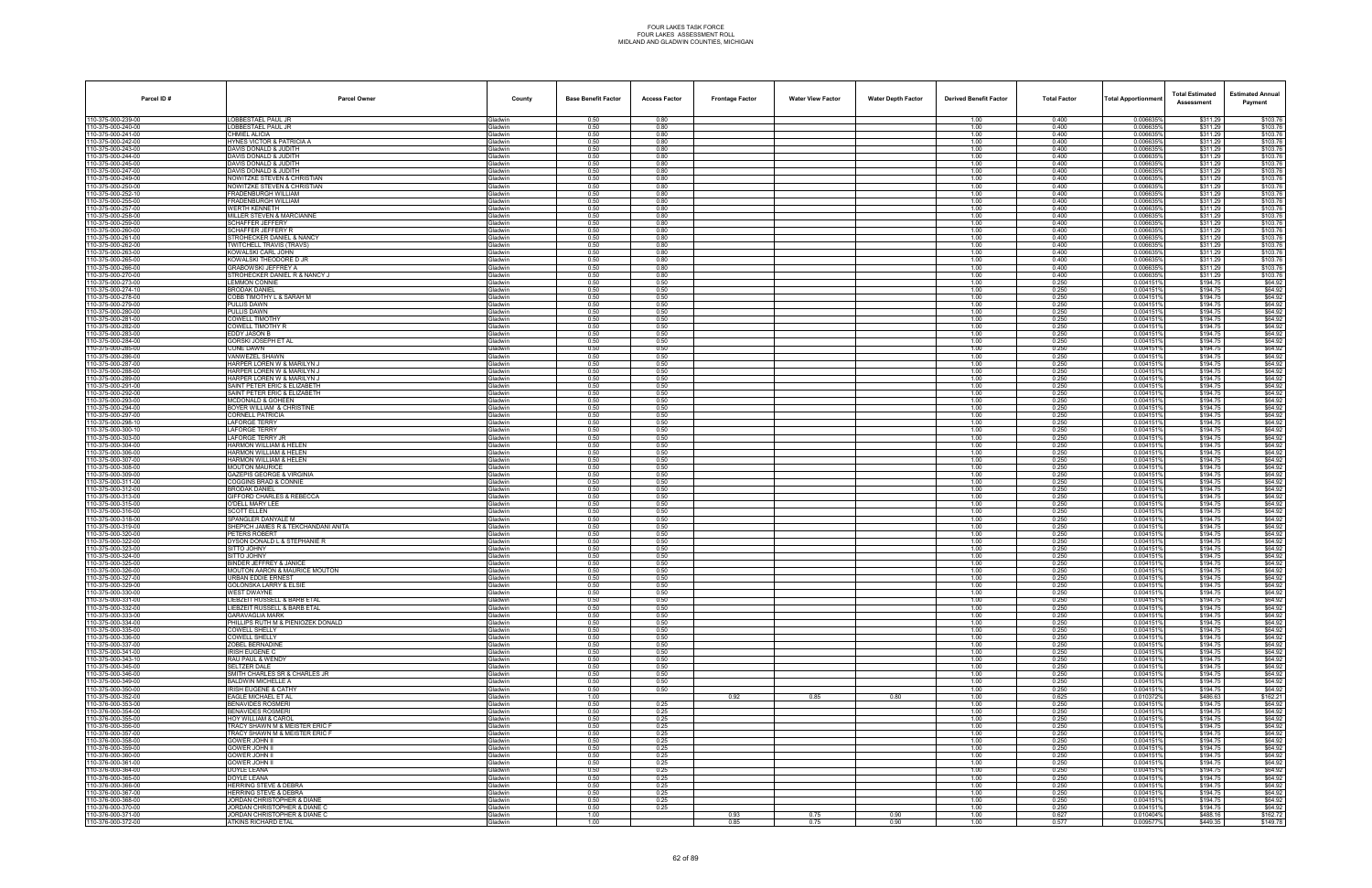| Parcel ID#                               | <b>Parcel Owner</b>                                               | County                           | <b>Base Benefit Factor</b> | <b>Access Factor</b> | <b>Frontage Factor</b> | <b>Water View Factor</b> | <b>Water Depth Factor</b> | <b>Derived Benefit Factor</b> | <b>Total Factor</b> | <b>Total Apportionmen</b> | <b>Total Estimated</b><br>Assessment | <b>Estimated Annual</b><br>Payment |
|------------------------------------------|-------------------------------------------------------------------|----------------------------------|----------------------------|----------------------|------------------------|--------------------------|---------------------------|-------------------------------|---------------------|---------------------------|--------------------------------------|------------------------------------|
| 110-376-000-373-00                       | CALHOUN RENEE MARCIA                                              | Gladwin                          | 1.00                       |                      | 0.85                   | 0.75                     | 0.90                      | 1.00                          | 0.572               | 0.009499%                 | \$445.71                             | \$148.57                           |
| 110-376-000-374-00<br>110-376-000-374-10 | SHEAHAN PATRICK & STACEY<br>SHEAHAN PATRICK & STACEY              | Gladwin<br>iladwin               | 0.00<br>1.00               |                      | 0.85<br>0.92           | 0.75<br>0.75             | 0.90<br>0.90              | 1.00<br>1.00                  | 0.000<br>0.624      | 0.000000%<br>0.010353%    | \$0.00<br>\$485.77                   | \$0.00<br>\$161.92                 |
| 110-376-000-375-00                       | SHEAHAN PATRICK & STACEY                                          | <b>Sladwin</b>                   | 0.00                       |                      | 0.85                   | 0.75                     | 0.90                      | 1.00                          | 0.000               | 0.000000%                 | \$0.00                               | \$0.00                             |
| 110-376-000-376-00<br>110-376-000-377-00 | <b>STREET</b><br>MCGOWAN GERARD JR ETAL                           | Gladwin<br>Gladwin               | 1.00<br>1.00               |                      | 0.85<br>0.85           | 0.75<br>0.75             | 0.90<br>0.90              | 1.00<br>1.00                  | 0.572<br>0.572      | 0.009499%<br>0.009499%    | \$445.71<br>\$445.71                 | \$148.57<br>\$148.57               |
| 110-376-000-378-00                       | MCGOWANGERARD JR & SHANNONK                                       | Gladwin                          | 1.00                       |                      | 0.85                   | 0.75                     | 0.90                      | 1.00                          | 0.575               | 0.009552%                 | \$448.17                             | \$149.39                           |
| 110-376-000-379-00<br>110-376-000-380-00 | AULBERT ANGIE L<br><b>LYNCH ANDREA</b>                            | iladwin<br><b>Gladwin</b>        | 1.00                       |                      | 0.91                   | 0.75                     | 0.90<br>0.90              | 1.00                          | 0.617<br>0.605      | 0.010238%                 | \$480.36<br>\$470.96                 | \$160.12                           |
| 110-376-000-382-00                       | RAMEY TIMOTHY ERNEST                                              | Gladwin                          | 1.00<br>1.00               |                      | 0.90<br>0.86           | 0.75<br>0.75             | 0.90                      | 1.00<br>1.00                  | 0.578               | 0.010038%<br>0.009601%    | \$450.49                             | \$156.99<br>\$150.16               |
| 110-376-000-383-00                       | RAMEY TIMOTHY ERNEST                                              | <b>Gladwin</b>                   | 1.00                       |                      | 0.86                   | 0.75                     | 0.90                      | 1.00                          | 0.578               | 0.009601%                 | \$450.49                             | \$150.16                           |
| 110-376-000-384-00<br>110-377-000-000-01 | KOSINSKI LAWRENCE C & KAREN E ETAL<br>ASSESSED TO ALL LOT OWNERS  | Gladwin<br><b>Gladwin</b>        | 1.00<br>0.00               |                      | 0.86<br>1.15           | 0.75<br>0.75             | 0.90<br>0.90              | 1.00<br>1.00                  | 0.578<br>0.000      | 0.009601%<br>0.000000%    | \$450.49<br>\$0.00                   | \$150.16<br>\$0.00                 |
| 110-377-000-000-02                       | COUNTY ROAD DRAIN EASEMENT                                        | <b>Gladwin</b>                   | 1.00                       |                      | 0.84                   | 0.75                     | 0.90                      | 1.00                          | 0.567               | 0.009414%                 | \$441.70                             | \$147.23                           |
| 110-377-000-385-00<br>110-377-000-386-00 | <b>SISK DAWN ETAL</b><br>PHILLIPS NICHOLAS A & KARENA D           | Gladwin<br>Gladwin               | 1.00<br>1.00               |                      | 0.90<br>0.90           | 0.75<br>0.75             | 0.90<br>0.90              | 1.00<br>1.00                  | 0.610<br>0.610      | 0.010131%<br>0.010131%    | \$475.35<br>\$475.35                 | \$158.45<br>\$158.45               |
| 110-377-000-387-00                       | ROSENBLUTH LEHMAN C TRUST                                         | <b>Gladwin</b>                   | 1.00                       |                      | 0.90                   | 0.75                     | 0.90                      | 1.00                          | 0.610               | 0.010131%                 | \$475.35                             | \$158.45                           |
| 110-377-000-388-00<br>110-377-000-390-10 | OLSON ALFRED C III & DEBRA L TRUST<br>RAMM KEVIN A                | iladwin<br><b>Sladwin</b>        | 1.00<br>1.00               |                      | 0.94<br>0.92           | 0.75<br>0.75             | 0.90<br>0.90              | 1.00<br>1.00                  | 0.631<br>0.624      | 0.010483%<br>0.010360%    | \$491.87<br>\$486.09                 | \$163.96<br>\$162.03               |
| 110-377-000-392-00                       | MIKOLAJEWSKI MICHAEL & NICOLE                                     | Gladwin                          | 1.00                       |                      | 0.85                   | 0.75                     | 0.90                      | 1.00                          | 0.570               | 0.009472%                 | \$444.41                             | \$148.14                           |
| 110-377-000-393-00<br>110-377-000-394-00 | MCKINNEY JEFFREY<br>THOMAS TERRI P                                | <b>Gladwin</b><br><b>Gladwin</b> | 1.00<br>1.00               |                      | 0.85<br>0.85           | 0.75<br>0.75             | 0.90<br>0.90              | 1.00<br>1.00                  | 0.570<br>0.570      | 0.009472%<br>0.009472%    | \$444.41<br>\$444.41                 | \$148.14<br>\$148.14               |
| 110-377-000-395-00                       | WRIGHT ANDREW & KAREN                                             | iladwin                          | 1.00                       |                      | 0.85                   | 0.75                     | 0.90                      | 1.00                          | 0.570               | 0.009472%                 | \$444.41                             | \$148.14                           |
| 110-377-000-396-00<br>110-377-000-397-00 | EICHHORN JENNIFER<br>BRADY ALLEN & MEDA                           | <b>Gladwin</b><br>Gladwin        | 1.00<br>0.50               | 0.50                 | 0.85                   | 0.75                     | 0.90                      | 1.00<br>1.00                  | 0.570               | 0.009472%<br>0.004151%    | \$444.41<br>\$194.75                 | \$148.14<br>\$64.92                |
| 110-377-000-398-00                       | BRADY ALLEN J & MEDA A                                            | Gladwin                          | 0.00                       | 0.50                 |                        |                          |                           | 1.00                          | 0.250<br>0.000      | 0.000000%                 | \$0.00                               | \$0.00                             |
| 110-377-000-399-00                       | THOMAS ROBERT L                                                   | <b>Gladwin</b>                   | 0.50<br>0.50               | 0.50<br>0.50         |                        |                          |                           | 1.00<br>1.00                  | 0.250               | 0.004151%                 | \$194.75                             | \$64.92                            |
| 110-377-000-400-00<br>110-377-000-401-00 | KOZUCH MELVIN KARL<br>STEVENSON NICHOLAS J TRUST                  | iladwin<br>3ladwin               | 0.50                       | 0.50                 |                        |                          |                           | 1.00                          | 0.250<br>0.250      | 0.0041519<br>0.004151%    | \$194.75<br>\$194.75                 | \$64.92<br>\$64.92                 |
| 110-377-000-402-00                       | STEVENSON NICHOLAS J TRUST                                        | Gladwin                          | 0.50                       | 0.50                 |                        |                          |                           | 1.00                          | 0.250               | 0.0041519                 | \$194.75                             | \$64.92                            |
| 110-377-000-402-02<br>110-380-000-000-01 | STEVENSON NICHOLAS J TRUST<br>ASSESSED TO ALL LOT OWNERS          | Gladwin<br><b>Gladwin</b>        | 0.50<br>0.00               | 0.50                 | 1.01                   | 0.75                     | 0.80                      | 1.00<br>2.00                  | 0.250<br>0.000      | 0.004151%<br>0.0000009    | \$194.75<br>\$0.00                   | \$64.92<br>\$0.00                  |
| 110-380-000-000-02                       | ASSESSED TO ALL LOT OWNERS                                        | iladwin                          | 0.00                       |                      | 0.89                   | 0.75                     | 0.80                      | 1.00                          | 0.000               | 0.000000%                 | \$0.00                               | \$0.00                             |
| 110-380-000-000-03<br>110-380-000-435-10 | ASSESSED TO ALL LOT OWNERS<br>LIFSHAY JAY & MARGARET              | <b>Gladwin</b><br>Gladwin        | 0.50<br>1.00               | 0.48                 | 1.22                   | 0.75                     | 0.80                      | 1.00<br>1.00                  | 0.250<br>0.734      | 0.004151%<br>0.0121809    | \$194.75<br>\$571.49                 | \$64.92<br>\$190.50                |
| 110-380-000-439-00                       | <b>LIFSHAY JAY &amp; MARGARET</b>                                 | Gladwin                          | 1.00                       |                      | 0.88                   | 0.75                     | 0.80                      | 1.00                          | 0.526               | 0.008736%                 | \$409.88                             | \$136.63                           |
| 110-380-000-440-00<br>110-380-000-441-00 | <b>HUGHES MICHAEL</b><br>HUGHES MICHAEL G                         | <b>Gladwin</b><br>iladwin        | 1.00<br>1.00               |                      | 0.88<br>0.88           | 0.75<br>0.75             | 0.80<br>0.80              | 1.00<br>1.00                  | 0.526<br>0.526      | 0.008736<br>0.008736      | \$409.88<br>\$409.88                 | \$136.63<br>\$136.63               |
| 110-380-000-442-00                       | WILSON RONALD & MARLYN TRUST                                      | <b>Sladwin</b>                   | 1.00                       |                      | 0.85                   | 0.75                     | 0.80                      | 1.00                          | 0.509               | 0.008444%                 | \$396.18                             | \$132.06                           |
| 110-380-000-443-00<br>110-380-000-444-00 | WILSON RONALD & MARILYN TRUS<br>WILSON RONALD & MARILYN TRUST     | <b>Gladwin</b><br><b>Gladwin</b> | 1.00<br>1.00               |                      | 0.84<br>0.84           | 0.75<br>0.75             | 0.80<br>0.80              | 1.00<br>1.00                  | 0.506<br>0.506      | 0.008394%<br>0.008394%    | \$393.85<br>\$393.85                 | \$131.28<br>\$131.28               |
| 110-380-000-445-00                       | WILSON RONALD & MARILYN TRUST                                     | <b>Gladwin</b>                   | 1.00                       |                      | 0.84                   | 0.75                     | 0.80                      | 1.00                          | 0.506               | 0.008394%                 | \$393.85                             | \$131.28                           |
| 110-380-000-446-00                       | <b>BLANTON JAMES &amp; CARMEN</b><br>MCFARLAND LISA A             | iladwin<br><b>Gladwin</b>        | 1.00<br>1.00               |                      | 0.98<br>1.16           | 0.75                     | 0.80<br>0.80              | 1.00<br>1.00                  | 0.588<br>0.694      | 0.009769%<br>0.011521%    | \$458.35<br>\$540.55                 | \$152.78<br>\$180.18               |
| 110-380-000-448-00<br>110-380-000-449-10 | HOPE RONALD HENRY                                                 | Gladwin                          | 1.00                       |                      | 0.94                   | 0.75<br>0.75             | 0.80                      | 1.00                          | 0.564               | 0.009363%                 | \$439.33                             | \$146.44                           |
| 110-380-000-451-00                       | READ SIDNEY & BARBARA TRUST                                       | Gladwin                          | 1.00                       |                      | 0.85                   | 0.75                     | 0.80                      | 1.00                          | 0.511               | 0.008491%                 | \$398.38                             | \$132.79                           |
| 110-380-000-452-00<br>110-380-000-453-10 | READ SIDNEY & BARBARA TRUST<br>RICHARDS DENNIS & CHRISTAL         | <b>Gladwin</b><br>iladwin        | 1.00<br>1.00               |                      | 0.85<br>1.11           | 0.75<br>0.75             | 0.80<br>0.80              | 1.00<br>1.00                  | 0.509<br>0.663      | 0.008444%<br>0.011010     | \$396.18<br>\$516.59                 | \$132.06<br>\$172.20               |
| 110-380-000-455-00                       | RICHARDS DENNIS & CHRISTAL                                        | <b>Gladwin</b>                   | 0.00                       |                      | 0.89                   | 0.75                     | 0.80                      | 1.00                          | 0.000               | 0.000000%                 | \$0.00                               | \$0.00                             |
| 110-380-000-456-00<br>110-380-000-457-00 | MARTENKA RONALD & WILMA<br><b>MARTENKA RONALD &amp; WILMA</b>     | <b>Gladwin</b><br>Gladwin        | 1.00<br>1.00               |                      | 0.89<br>0.84           | 0.75<br>0.75             | 0.80<br>0.80              | 1.00<br>1.00                  | 0.535<br>0.506      | 0.008875%<br>0.008394%    | \$416.42<br>\$393.85                 | \$138.81<br>\$131.28               |
| 110-380-000-458-00                       | MARTENKA RONALD & WILMA                                           | <b>Gladwin</b>                   | 1.00                       |                      | 0.84                   | 0.75                     | 0.80                      | 1.00                          | 0.506               | 0.008394%                 | \$393.85                             | \$131.28                           |
| 110-380-000-459-10<br>110-380-000-461-00 | GYURAN THOMAS & KATHLEEN<br>MONTNEY TIMOTHY J & MONTNEY TIM       | <b>Gladwin</b><br><b>Gladwin</b> | 1.00<br>1.00               |                      | 0.92<br>0.85           | 0.75<br>0.75             | 0.80<br>0.80              | 1.00<br>1.00                  | 0.554<br>0.507      | 0.0091979<br>0.008419%    | \$431.51<br>\$395.04                 | \$143.84<br>\$131.68               |
| 110-380-000-462-00                       | MONTNEY TIMOTHY J & MONTNEY TIM                                   | Gladwin                          | 1.00                       |                      | 0.84                   | 0.75                     | 0.80                      | 1.00                          | 0.506               | 0.008394%                 | \$393.85                             | \$131.28                           |
| 110-380-000-463-10<br>110-380-000-465-00 | <b>FELIX DONNA</b><br>MCFARLAND SCOTT & NIKOLE                    | Gladwin<br><b>Gladwin</b>        | 1.00<br>0.00               |                      | 0.92<br>0.84           | 0.75<br>0.75             | 0.80<br>0.80              | 1.00<br>1.00                  | 0.553<br>0.000      | 0.009184%<br>0.000000%    | \$430.93<br>\$0.00                   | \$143.64<br>\$0.00                 |
| 110-380-000-465-10                       | MCFARLAND SCOTT & NIKOLE                                          | <b>Gladwin</b>                   | 1.00                       |                      | 1.26                   | 0.75                     | 0.80                      | 1.00                          | 0.757               | 0.012560%                 | \$589.34                             | \$196.45                           |
| 110-380-000-466-00<br>110-380-000-467-00 | <b>MCFARLAND SCOTT &amp; NIKOLE</b><br>MCFARLAND SCOTT P & NIKOLE | <b>Gladwin</b><br><b>Gladwin</b> | 0.00<br>0.00               |                      | 0.85<br>0.85           | 0.75<br>0.75             | 0.80<br>0.80              | 1.00<br>1.00                  | 0.000<br>0.000      | 0.000000%<br>0.0000009    | \$0.00<br>\$0.00                     | \$0.00<br>\$0.00                   |
| 110-380-000-468-01                       | MCFARLAND SCOTT & NIKOLE                                          | Gladwin                          | 0.00                       |                      | 0.90                   | 0.75                     | 0.80                      | 1.00                          | 0.000               | 0.000000%                 | \$0.00                               | \$0.00                             |
| 110-380-000-470-10<br>110-380-000-471-00 | RUSSELL JULIA A<br>RUSSELL JULIA A                                | <b>Gladwin</b><br>iladwin        | 1.00<br>1.00               |                      | 0.90<br>0.85           | 0.75<br>0.75             | 0.80<br>0.80              | 1.00<br>1.00                  | 0.539<br>0.507      | 0.008944%<br>0.008419%    | \$419.67<br>\$395.04                 | \$139.89<br>\$131.68               |
| 110-380-000-472-00                       | STOSIO RICHARD G                                                  | Gladwin                          | 1.00                       |                      | 0.85                   | 0.75                     | 0.80                      | 1.00                          | 0.507               | 0.008419%                 | \$395.04                             | \$131.68                           |
| 110-380-000-473-10<br>110-380-000-476-10 | BRADFORD RANDY & KELLY<br>BILLIAU AUTUMN & LEROY                  | Gladwin<br>Gladwin               | 0.50<br>0.50               | 0.48<br>0.48         |                        |                          |                           | 1.00<br>1.00                  | 0.250<br>0.250      | 0.004151%<br>0.004151%    | \$194.75<br>\$194.75                 | \$64.92<br>\$64.92                 |
| 110-380-000-479-00                       | HOWARD DARREL C                                                   | Gladwin                          | 0.50                       | 0.48                 |                        |                          |                           | 1.00                          | 0.250               | 0.004151%                 | \$194.75                             | \$64.92                            |
| 110-380-000-480-00<br>110-380-000-481-00 | AIKENS WAYNE W SR TRUST<br>AIKENS WAYNE W SR TRUST                | <b>Gladwin</b><br>Gladwin        | 0.50<br>0.50               | 0.48<br>0.48         |                        |                          |                           | 1.00<br>1.00                  | 0.250<br>0.250      | 0.004151%<br>0.004151%    | \$194.75<br>\$194.75                 | \$64.92<br>\$64.92                 |
| 110-380-000-482-00                       | <b>AUSTIN DAVID</b>                                               | <b>Gladwin</b>                   | 0.50                       | 0.48                 |                        |                          |                           | 1.00                          | 0.250               | 0.004151%                 | \$194.75                             | \$64.92                            |
| 110-380-000-483-00<br>110-380-000-484-00 | AUSTIN DAVID & SUSAN<br><b>MERTA STEVEN E</b>                     | Gladwin<br><b>Gladwin</b>        | 0.50<br>0.50               | 0.48<br>0.48         |                        |                          |                           | 1.00<br>1.00                  | 0.250<br>0.250      | 0.004151%<br>0.004151%    | \$194.75<br>\$194.75                 | \$64.92<br>\$64.92                 |
| 110-380-000-485-00                       | MCFARLAND TERENCE S & LISA A                                      | <b>Gladwin</b>                   | 0.50                       | 0.48                 |                        |                          |                           | 1.00                          | 0.250               | 0.004151%                 | \$194.75                             | \$64.92                            |
| 110-380-000-487-00<br>110-380-000-490-00 | KOSECKI ROBERTA E<br><b>MACHINSKI DENNIS &amp; LOIS TRUST</b>     | Gladwin<br>Gladwin               | 0.50<br>0.50               | 0.48<br>0.48         |                        |                          |                           | 1.00<br>1.00                  | 0.250<br>0.250      | 0.004151%<br>0.004151%    | \$194.75<br>\$194.75                 | \$64.92<br>\$64.92                 |
| 110-380-000-491-00                       | <b>MACHINSKI DENNIS &amp; LOIS A</b>                              | Gladwin                          | 0.50                       | 0.48                 |                        |                          |                           | 1.00                          | 0.250               | 0.004151%                 | \$194.75                             | \$64.92                            |
| 110-380-000-492-00<br>110-380-000-493-10 | WATKINS SHAMROCK ELLISON<br><b>WATKINS SHAMROCK</b>               | Gladwin<br><b>Gladwin</b>        | 0.50<br>0.50               | 0.48<br>0.48         |                        |                          |                           | 1.00<br>1.00                  | 0.250<br>0.250      | 0.004151%<br>0.004151%    | \$194.75<br>\$194.75                 | \$64.92<br>\$64.92                 |
| 110-380-000-495-00                       | <b>SEFCSIK ENDRE</b>                                              | Gladwin                          | 0.50                       | 0.48                 |                        |                          |                           | 1.00                          | 0.250               | 0.004151%                 | \$194.75                             | \$64.92                            |
| 110-380-000-496-00<br>110-380-000-497-00 | <b>FREEMAN RODNEY LEE</b><br>SETSER JOHN & BETTY                  | Gladwin<br>Gladwin               | 0.50<br>0.50               | 0.48<br>0.48         |                        |                          |                           | 1.00<br>1.00                  | 0.250<br>0.250      | 0.004151%<br>0.004151%    | \$194.75<br>\$194.75                 | \$64.92<br>\$64.92                 |
| 110-380-000-498-00                       | SETSER JOHN & BETTY                                               | Gladwin                          | 0.50                       | 0.48                 |                        |                          |                           | 1.00                          | 0.250               | 0.004151%                 | \$194.75                             | \$64.92                            |
| 110-380-000-499-00<br>110-380-000-500-00 | SETSER JOHN & BETTY<br><b>HOWARD DON &amp; DIANE</b>              | <b>Gladwin</b><br>Gladwin        | 0.50<br>0.00               | 0.48<br>0.48         |                        |                          |                           | 1.00<br>1.00                  | 0.250<br>0.000      | 0.004151%<br>0.000000%    | \$194.75<br>\$0.00                   | \$64.92<br>\$0.00                  |
| 110-380-000-501-00                       | <b>HOWARD DON &amp; DIANE</b>                                     | Gladwin                          | 0.50                       | 0.48                 |                        |                          |                           | 1.00                          | 0.250               | 0.004151%                 | \$194.75                             | \$64.92                            |
| 110-380-000-503-00                       | <b>FAUST KAREN K</b>                                              | Gladwin                          | 0.50                       | 0.48                 |                        |                          |                           | 1.00                          | 0.250               | 0.004151%                 | \$194.75                             | \$64.92                            |
| 110-380-000-504-00<br>110-380-000-506-00 | <b>FAUST KAREN K</b><br>FAUST KAREN K                             | Gladwin<br><b>Gladwin</b>        | 0.50<br>0.50               | 0.48<br>0.48         |                        |                          |                           | 1.00<br>1.00                  | 0.250<br>0.250      | 0.004151%<br>0.004151%    | \$194.75<br>\$194.75                 | \$64.92<br>\$64.92                 |
| 110-380-000-508-00                       | <b>MCFARLAND SCOTT &amp; NIKOLE</b>                               | Gladwin                          | 0.50                       | 0.48                 |                        |                          |                           | 1.00                          | 0.250               | 0.004151%                 | \$194.75                             | \$64.92                            |
| 110-380-000-509-00<br>110-380-000-510-00 | HOPE RONALD HENRY<br>WHITE RANDY & LESLIE                         | Gladwin<br>Gladwin               | 0.50<br>0.50               | 0.48<br>0.48         |                        |                          |                           | 1.00<br>1.00                  | 0.250<br>0.250      | 0.004151%<br>0.004151%    | \$194.75<br>\$194.75                 | \$64.92<br>\$64.92                 |
| 110-380-000-511-00                       | WHITE RANDY & LESLIE                                              | Gladwin                          | 0.50                       | 0.48                 |                        |                          |                           | 1.00                          | 0.250               | 0.004151%                 | \$194.75                             | \$64.92                            |
| 110-380-000-512-00<br>110-380-000-513-00 | DEMEYERS WILLIAM L JR<br>DEMEYERS WILLIAM L JR                    | <b>Gladwin</b><br>Gladwin        | 0.50<br>0.00               | 0.48<br>0.48         |                        |                          |                           | 1.00<br>1.00                  | 0.250<br>0.000      | 0.004151%<br>0.000000%    | \$194.75<br>\$0.00                   | \$64.92<br>\$0.00                  |
| 110-380-000-514-00                       | DEMEYERS WILLIAM L JR                                             | Gladwin                          | 0.50                       | 0.48                 |                        |                          |                           | 1.00                          | 0.250               | 0.004151%                 | \$194.75                             | \$64.92                            |
| 110-400-000-001-00                       | LIEBERMAN STEVE                                                   | Gladwin                          | 1.00                       |                      | 0.86                   | 1.00                     | 1.00                      | 1.00                          | 0.857               | 0.014224%                 | \$667.39                             | \$222.46                           |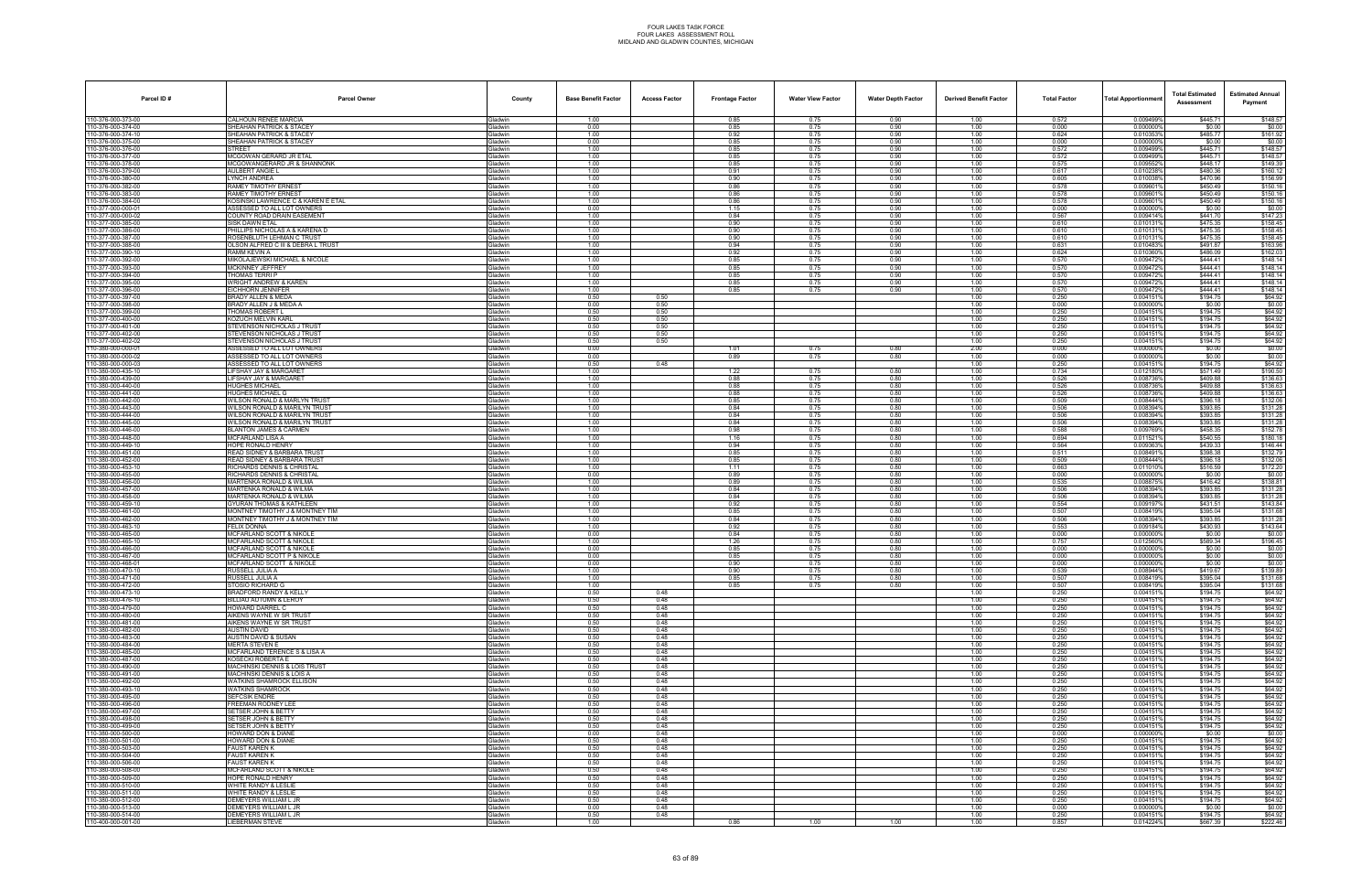| Parcel ID#                             | <b>Parcel Owner</b>                                            | County                           | <b>Base Benefit Factor</b> | <b>Access Factor</b> | <b>Frontage Factor</b> | <b>Water View Factor</b> | <b>Water Depth Factor</b> | <b>Derived Benefit Factor</b> | <b>Total Factor</b> | <b>Total Apportionmer</b> | <b>Total Estimated</b><br>Assessment | <b>Estimated Annual</b><br>Payment |
|----------------------------------------|----------------------------------------------------------------|----------------------------------|----------------------------|----------------------|------------------------|--------------------------|---------------------------|-------------------------------|---------------------|---------------------------|--------------------------------------|------------------------------------|
| 10-400-000-002-00                      | LIEBERMAN STEVE A                                              | Gladwin                          | 1.00                       |                      | 0.87                   | 1.00                     | 1.00                      | 1.00                          | 0.874               | 0.014506%                 | \$680.61                             | \$226.87                           |
| 10-400-000-003-00<br>10-400-000-004-00 | LIEBERMAN STEVEN A<br>TAYLOR JACOB & TERRY                     | <b>Gladwin</b><br><b>Gladwin</b> | 1.00<br>1.00               |                      | 0.85<br>0.85           | 1.00<br>1.00             | 1.00<br>1.00              | 1.00<br>1.00                  | 0.852<br>0.852      | 0.0141519<br>0.0141519    | \$663.96<br>\$663.96                 | \$221.32<br>\$221.32               |
| 10-400-000-005-00                      | MORRIS JOSEPH & JUDITH                                         | Gladwin                          | 1.00                       |                      | 0.85                   | 1.00                     | 1.00                      | 1.00                          | 0.852               | 0.0141519                 | \$663.96                             | \$221.32                           |
| 10-400-000-006-00<br>10-400-000-006-10 | STEMPLE FAMILY TRUST<br>STEMPLE FAMILY TRUST                   | Gladwin<br>Gladwin               | 0.00<br>1.00               |                      | 0.85<br>0.93           | 1.00<br>1.00             | 1.00<br>1.00              | 1.00<br>1.00                  | 0.000<br>0.928      | 0.000000%<br>0.0154149    | \$0.00<br>\$723.20                   | \$0.00<br>\$241.07                 |
| 10-400-000-007-00                      | STEMPLE FAMILY TRUST                                           | <b>Gladwin</b>                   | 0.00                       |                      | 0.86                   | 1.00                     | 1.00                      | 1.00                          | 0.000               | 0.000000                  | \$0.00                               | \$0.00                             |
| 10-400-000-009-00                      | HUBER THOMAS & PAMELA                                          | <b>Gladwin</b>                   | 1.00                       |                      | 0.99                   | 1.00                     | 1.00                      | 1.00                          | 0.987               | 0.0163909<br>0.015085%    | \$769.04<br>\$707.79                 | \$256.35                           |
| 10-400-000-011-00<br>10-400-000-012-01 | <b>MOON TRACY &amp; TAMMY</b><br>KOWALEWSKI MARK & NANCY       | Gladwin<br><b>Gladwin</b>        | 1.00<br>1.00               |                      | 0.91<br>0.89           | 1.00<br>1.00             | 1.00<br>1.00              | 1.00<br>1.00                  | 0.909<br>0.895      | 0.014851%                 | \$696.83                             | \$235.93<br>\$232.28               |
| 10-400-000-013-01                      | BEVERIN REV TRUST                                              | Gladwin                          | 1.00                       |                      | 0.84                   | 1.00                     | 1.00                      | 1.00                          | 0.840               | 0.0139479                 | \$654.37                             | \$218.12                           |
| 10-400-000-014-00<br>10-400-000-014-10 | HUSTED JOSHUA D<br>HUSTED JOSHUA D                             | <b>Gladwin</b><br><b>Gladwin</b> | 0.00<br>1.00               |                      | 0.88<br>0.97           | 1.00<br>1.00             | 1.00<br>1.00              | 1.00<br>1.00                  | 0.000<br>0.970      | 0.0000009<br>0.016107     | \$0.00<br>\$755.74                   | \$0.00<br>\$251.91                 |
| 10-400-000-015-00                      | HUSTED JOSHUA D                                                | Gladwin                          | 0.00                       |                      | 0.88                   | 1.00                     | 1.00                      | 1.00                          | 0.000               | 0.000000%                 | \$0.00                               | \$0.00                             |
| 10-400-000-016-00<br>10-400-000-017-00 | PAPPAS ALFRED N<br>KLEIN JAMES R & PAMELA K                    | Gladwin<br>Gladwin               | 1.00<br>1.00               |                      | 0.86<br>0.86           | 1.00<br>1.00             | 1.00<br>1.00              | 1.00<br>1.00                  | 0.863<br>0.863      | 0.014326%<br>0.0143269    | \$672.18<br>\$672.18                 | \$224.06<br>\$224.06               |
| 10-400-000-018-00                      | KERN GWENDOLYN S                                               | <b>Gladwin</b>                   | 1.00                       |                      | 0.87                   | 1.00                     | 1.00                      | 1.00                          | 0.872               | 0.0144789                 | \$679.30                             | \$226.43                           |
| 10-410-000-001-00<br>10-410-000-003-00 | <b>ESHURUN MATTHEW B</b><br>MCNAMARA BRIAN & SALLY JO          | <b>Gladwin</b><br>Gladwin        | 1.00<br>1.00               |                      | 0.89<br>0.80           | 1.00<br>1.00             | 1.00<br>1.00              | 1.00<br>1.00                  | 0.891<br>0.800      | 0.0147929<br>0.013282%    | \$694.03<br>\$623.21                 | \$231.34<br>\$207.74               |
| 10-410-000-004-00                      | STAFFORD HOWARD & JANICE                                       | <b>Gladwin</b>                   | 1.00                       |                      | 0.80                   | 1.00                     | 1.00                      | 1.00                          | 0.800               | 0.013282%                 | \$623.21                             | \$207.74                           |
| 10-410-000-005-00                      | SANCHEZ DIEGO & KARLA                                          | Gladwin                          | 1.00                       |                      | 0.80                   | 1.00                     | 1.00                      | 1.00                          | 0.800               | 0.0132829                 | \$623.21                             | \$207.74                           |
| 10-410-000-006-00<br>10-410-000-007-00 | BERNARD SUSAN K ETAL<br>BERNARD SUSAN K ETAL                   | <b>Gladwin</b><br><b>Gladwin</b> | 1.00<br>1.00               |                      | 0.80<br>0.90           | 1.00<br>1.00             | 1.00<br>1.00              | 1.00<br>1.00                  | 0.800<br>0.896      | 0.013282%<br>0.0148719    | \$623.21<br>\$697.73                 | \$207.74<br>\$232.58               |
| 10-410-000-009-00                      | <b>HUNT THOMAS &amp; MARLENE</b>                               | Gladwin                          | 1.00                       |                      | 0.90                   | 1.00                     | 1.00                      | 1.00                          | 0.896               | 0.014871%                 | \$697.73                             | \$232.58                           |
| 10-410-000-011-00<br>10-420-001-001-00 | ZIEGLER WILLARD III<br>ZIEGLER WILLARD III                     | Gladwin<br>Gladwin               | 1.00<br>1.00               |                      | 0.80<br>0.80           | 1.00<br>1.00             | 1.00<br>1.00              | 1.00<br>1.00                  | 0.800<br>0.800      | 0.013282%<br>0.0132829    | \$623.21<br>\$623.21                 | \$207.74<br>\$207.74               |
| 10-420-001-002-00                      | STRAYER DOUGLAS II & CHRISTINE                                 | <b>Gladwin</b>                   | 1.00                       |                      | 0.89                   | 1.00                     | 1.00                      | 1.00                          | 0.887               | 0.0147289                 | \$691.03                             | \$230.34                           |
| 10-420-001-003-00<br>10-420-001-005-00 | WIGNER GREGORY M<br>CANNING DAVID & HELEN                      | <b>Gladwin</b><br>Gladwin        | 1.00<br>1.00               |                      | 0.81<br>0.80           | 1.00<br>1.00             | 1.00<br>1.00              | 1.00<br>1.00                  | 0.812<br>0.800      | 0.013478%<br>0.013282%    | \$632.38<br>\$623.21                 | \$210.79<br>\$207.74               |
| 10-420-003-001-00                      | WEIRMIER PATRICK & WEIRMIER BLAKE &                            | <b>Gladwin</b>                   | 1.00                       |                      | 0.80                   | 1.00                     | 1.00                      | 1.00                          | 0.800               | 0.013282%                 | \$623.21                             | \$207.74                           |
| 10-420-003-002-00<br>10-420-003-004-00 | WEIRMIER PAMELA G<br>FAGAN IRENE                               | <b>Gladwin</b><br><b>Gladwin</b> | 1.00<br>1.00               |                      | 0.87<br>0.88           | 1.00<br>1.00             | 1.00<br>1.00              | 1.00<br>1.00                  | 0.872<br>0.878      | 0.0144789<br>0.014585%    | \$679.30<br>\$684.35                 | \$226.43<br>\$228.12               |
| 10-420-005-001-00                      | FINDLAY WILLIAM & LAURA                                        | <b>Gladwin</b>                   | 1.00                       |                      | 0.87                   | 1.00                     | 1.00                      | 1.00                          | 0.872               | 0.014478%                 | \$679.30                             | \$226.43                           |
| 10-420-005-003-00                      | HOPPER DAVID S<br>MUDGE MARK & NAIDA                           | Gladwin                          | 1.00<br>1.00               |                      | 0.80                   | 1.00<br>1.00             | 1.00<br>1.00              | 1.00<br>1.00                  | 0.800<br>0.865      | 0.013282%<br>0.014358%    | \$623.21<br>\$673.68                 | \$207.74<br>\$224.56               |
| 10-420-005-004-00<br>10-420-007-001-00 | JONES MICHAEL & DONNA                                          | Gladwin<br><b>Gladwin</b>        | 1.00                       |                      | 0.86<br>0.80           | 1.00                     | 1.00                      | 1.00                          | 0.800               | 0.0132829                 | \$623.21                             | \$207.74                           |
| 10-420-007-002-00                      | WEBER CHRISTOPHER & KRYSTAL                                    | <b>Gladwin</b>                   | 1.00                       |                      | 0.87                   | 1.00                     | 1.00                      | 1.00                          | 0.867               | 0.014389%                 | \$675.15                             | \$225.05                           |
| 10-420-007-004-00<br>10-420-009-001-00 | RENO BERNARD & BARBARA<br>TACEY CLARENCE J                     | <b>Gladwin</b><br>Gladwin        | 1.00<br>1.00               |                      | 0.87<br>0.80           | 1.00<br>1.00             | 1.00<br>1.00              | 1.00<br>1.00                  | 0.870<br>0.800      | 0.014449%<br>0.013282%    | \$677.95<br>\$623.21                 | \$225.98<br>\$207.74               |
| 10-420-009-004-00                      | TACEY CLARENCE J                                               | <b>Gladwin</b>                   | 1.00                       |                      | 1.04                   | 1.00                     | 1.00                      | 1.00                          | 1.038               | 0.017234%                 | \$808.64                             | \$269.55                           |
| 10-420-011-001-00<br>10-420-011-005-00 | <b>STATE HWY</b><br>KRATZCO LLC                                | <b>Gladwin</b><br><b>Gladwin</b> | 0.00<br>1.00               |                      | 0.80<br>0.88           | 1.00<br>1.00             | 1.00<br>1.00              | 1.00<br>2.00                  | 0.000<br>1.769      | 0.0000009<br>0.029365%    | \$0.00<br>\$1,377.82                 | \$0.00<br>\$459.27                 |
| 10-430-000-001-00                      | <b>GERARD CLAUD</b>                                            | <b>Gladwin</b>                   | 1.00                       |                      | 0.80                   | 1.00                     | 1.00                      | 1.00                          | 0.800               | 0.013282%                 | \$623.21                             | \$207.74                           |
| 10-430-001-004-00<br>10-430-002-001-00 | KLUDT TERRANCE & DIANE E<br>KLUDT TERRANCE & DIANE I           | Gladwin<br>Gladwin               | 1.00<br>1.00               |                      | 0.91<br>0.87           | 1.00<br>1.00             | 1.00<br>1.00              | 1.00<br>1.00                  | 0.913<br>0.872      | 0.015154%<br>0.014478%    | \$711.03<br>\$679.30                 | \$237.01<br>\$226.43               |
| 10-430-002-003-00                      | DONOVAN MARK P & TEANG M                                       | <b>Gladwin</b>                   | 1.00                       |                      | 0.87                   | 1.00                     | 1.00                      | 1.00                          | 0.872               | 0.0144789                 | \$679.30                             | \$226.43                           |
| 10-430-002-005-00<br>10-430-003-001-00 | FOUTCH DAVID & KARLA<br>HART PAUL W                            | <b>Gladwin</b><br><b>Gladwin</b> | 1.00<br>1.00               |                      | 0.80<br>0.92           | 1.00<br>1.00             | 1.00<br>0.90              | 1.00<br>1.00                  | 0.800<br>0.824      | 0.013282%<br>0.013673%    | \$623.21<br>\$641.55                 | \$207.74<br>\$213.85               |
| 10-430-003-003-00                      | <b>GEORGE THOMAS A &amp; AVA M</b>                             | Gladwin                          | 1.00                       |                      | 0.80                   | 1.00                     | 0.90                      | 1.00                          | 0.720               | 0.011954%                 | \$560.89                             | \$186.96                           |
| 10-430-003-004-00                      | TAYLOR STEVEN P & LORETTA S                                    | <b>Gladwin</b>                   | 0.00                       |                      | 0.80                   | 1.00                     | 0.90                      | 1.00                          | 0.000               | 0.0000009                 | \$0.00                               | \$0.00                             |
| 10-430-003-005-00<br>10-430-004-001-00 | TAYLOR STEVEN P & LORETTA S<br>KENDALL CURTIS LIVING TRUST     | <b>Gladwin</b><br><b>Gladwin</b> | 1.00<br>1.00               |                      | 0.81<br>0.91           | 1.00<br>1.00             | 0.90<br>0.90              | 1.00<br>1.00                  | 0.727<br>0.823      | 0.012074%<br>0.013662%    | \$566.50<br>\$641.02                 | \$188.83<br>\$213.67               |
| 10-430-004-003-00                      | CHANIOTT DEBORAH F                                             | Gladwin                          | 1.00                       |                      | 0.88                   | 1.00                     | 0.90                      | 1.00                          | 0.792               | 0.013150%                 | \$616.98                             | \$205.66                           |
| 10-430-004-005-00<br>10-430-005-001-11 | <b>DOAN RICK &amp; TAMMY</b><br>TAYLOR NEAL                    | Gladwin<br>Gladwin               | 1.00<br>1.00               |                      | 0.80<br>0.92           | 1.00<br>1.00             | 0.90<br>0.90              | 1.00<br>1.00                  | 0.720<br>0.831      | 0.011954%<br>0.013795%    | \$560.89<br>\$647.27                 | \$186.96<br>\$215.76               |
| 10-430-005-004-01                      | SMITH JEFF S                                                   | Gladwin                          | 1.00                       |                      | 0.84                   | 1.00                     | 0.90                      | 1.00                          | 0.756               | 0.0125529                 | \$588.93                             | \$196.31                           |
| 10-430-005-005-00<br>10-430-006-001-00 | PEASE ROGER E & KAREN L<br><b>MILLER DON &amp; CHRISTINE</b>   | <b>Gladwin</b><br><b>Gladwin</b> | 1.00<br>1.00               |                      | 0.80<br>0.92           | 1.00<br>1.00             | 0.90<br>1.00              | 1.00<br>1.00                  | 0.720<br>0.920      | 0.011954%<br>0.015275%    | \$560.89<br>\$716.69                 | \$186.96<br>\$238.90               |
| 10-430-006-003-00                      | BROWN JAMES & JILL                                             | Gladwin                          | 1.00                       |                      | 0.80                   | 1.00                     | 1.00                      | 1.00                          | 0.800               | 0.013282                  | \$623.21                             | \$207.74                           |
| 10-850-024-003-00<br>30-002-100-002-00 | MI DEPT OF NATURAL RESOURCES<br><b>BENTLEY RIVARD LLC</b>      | <b>Gladwin</b><br><b>Gladwin</b> | 1.00<br>1.00               |                      | 1.86<br>0.95           | 0.75<br>0.85             | 0.90<br>1.00              | 1.00<br>2.00                  | 1.254<br>1.623      | 0.020815<br>0.026949%     | \$976.66<br>\$1,264.46               | \$325.55<br>\$421.49               |
| 30-002-100-003-00                      | BENTLEY RIVARD LLC                                             | <b>Gladwin</b>                   | 1.00                       |                      | 0.93                   | 0.85                     | 1.00                      | 2.00                          | 1.576               | 0.026172%                 | \$1,228.01                           | \$409.34                           |
| 130-002-100-004-00                     | SALADIN GERALD & CHRISTINE<br><b>HARRIS JAMES &amp; MARY</b>   | <b>Gladwin</b>                   | 1.00                       |                      | 0.99                   | 0.85                     | 1.00                      | 1.00                          | 0.841               | 0.013956%                 | \$654.79                             | \$218.26                           |
| 30-002-100-004-01<br>30-002-100-004-02 | MASCARELLO CHERIE A/ GEE SHARON                                | Gladwin<br>Gladwin               | 1.00<br>1.00               |                      | 0.96<br>1.19           | 0.85<br>0.85             | 1.00<br>1.00              | 1.00<br>1.00                  | 0.818<br>1.009      | 0.013586%<br>0.016759%    | \$637.44<br>\$786.31                 | \$212.48<br>\$262.10               |
| 30-002-102-001-15                      | BENTLEY RIVARD CO                                              | Gladwin                          | 1.00                       |                      | 1.44                   | 0.85                     | 1.00                      | 1.00                          | 1.224               | 0.020327%                 | \$953.73                             | \$317.91                           |
| 30-002-200-007-00<br>30-002-200-008-00 | GANTNER CRAIG A TRUST<br>WYRYBKOWSKI RALPH JR                  | <b>Gladwin</b><br>Gladwin        | 1.00<br>1.00               |                      | 0.94<br>0.94           | 0.85<br>0.85             | 1.00<br>1.00              | 1.00<br>1.00                  | 0.801<br>0.801      | 0.013304%<br>0.013304%    | \$624.21<br>\$624.21                 | \$208.07<br>\$208.07               |
| 30-002-201-001-01                      | WARE GORDON & CHERYL                                           | <b>Gladwin</b>                   | 1.00                       |                      | 0.91                   | 0.85                     | 1.00                      | 1.00                          | 0.772               | 0.0128229                 | \$601.62                             | \$200.54                           |
| 30-002-201-001-02<br>30-002-201-001-03 | BRADY GERALD R & SUE E TRUST<br>WEBBER ROBERT TRUST            | <b>Gladwin</b><br>Gladwin        | 1.00<br>1.00               |                      | 0.96<br>0.96           | 0.85<br>0.85             | 1.00<br>1.00              | 1.00<br>1.00                  | 0.813<br>0.813      | 0.013506%<br>0.013506%    | \$633.69<br>\$633.69                 | \$211.23<br>\$211.23               |
| 30-002-201-001-04                      | PENNINGTON WILLIAM L                                           | Gladwin                          | 1.00                       |                      | 0.95                   | 0.85                     | 1.00                      | 1.00                          | 0.810               | 0.013446%                 | \$630.88                             | \$210.29                           |
| 30-002-201-001-05<br>30-002-201-002-00 | CASSELDINE GEORGE M<br>DENNIS TODD W                           | Gladwin<br>Gladwin               | 1.00<br>1.00               |                      | 0.95<br>0.98           | 0.85<br>0.85             | 1.00<br>1.00              | 1.00<br>1.00                  | 0.810<br>0.834      | 0.013446%<br>0.013839%    | \$630.88<br>\$649.33                 | \$210.29<br>\$216.44               |
| 30-002-201-003-00                      | SOVA LINDA M TRUST                                             | Gladwin                          | 1.00                       |                      | 1.02                   | 0.85                     | 1.00                      | 1.00                          | 0.864               | 0.0143419                 | \$672.86                             | \$224.29                           |
| 30-002-201-004-00<br>30-002-201-005-00 | GRATOPP SCOTT & DANNIELLE<br>BRESLIN DARCI & BRESLIN STEPHANIE | Gladwin<br><b>Gladwin</b>        | 1.00<br>1.00               |                      | 1.43<br>0.99           | 0.85<br>0.85             | 1.00<br>1.00              | 1.00<br>1.00                  | 1.215<br>0.841      | 0.020166%<br>0.013969%    | \$946.20<br>\$655.41                 | \$315.40<br>\$218.47               |
| 30-002-201-006-00                      | SCOTT DONALD S & SUSAN L TRUST                                 | Gladwin                          | 1.00                       |                      | 0.96                   | 0.85                     | 1.00                      | 1.00                          | 0.818               | 0.013586%                 | \$637.44                             | \$212.48                           |
| 30-002-201-007-00                      | BENETEAU KIM & BLAKESLEE ANN                                   | <b>Gladwin</b>                   | 1.00                       |                      | 0.99                   | 0.85                     | 1.00                      | 1.00                          | 0.843               | 0.0140019                 | \$656.91                             | \$218.97                           |
| 30-002-300-007-00<br>30-002-300-008-00 | CLARK TRINA M TRUSTEE<br>DRAYTON GARY ET AL                    | <b>Gladwin</b><br>Gladwin        | 1.00<br>1.00               |                      | 0.93<br>0.81           | 0.85<br>0.85             | 1.00<br>1.00              | 1.00<br>1.00                  | 0.791<br>0.689      | 0.013139%<br>0.011445%    | \$616.47<br>\$536.98                 | \$205.49<br>\$178.99               |
| 30-002-300-009-00                      | ALEXANDER NICHOLAS & JILL                                      | Gladwin                          | 1.00                       |                      | 0.83                   | 0.85                     | 1.00                      | 1.00                          | 0.704               | 0.011687%                 | \$548.34                             | \$182.78                           |
| 30-002-300-010-00<br>30-002-300-011-00 | HAYES WESLEY & BARBARA<br>LAMBERT DAVID W & ANN M              | Gladwin<br>Gladwin               | 1.00<br>1.00               |                      | 0.95<br>0.93           | 0.85<br>0.85             | 1.00<br>1.00              | 1.00<br>1.00                  | 0.805<br>0.786      | 0.013370%<br>0.0130579    | \$627.31<br>\$612.62                 | \$209.10<br>\$204.21               |
| 30-002-300-012-00                      | KENNEDY IRENE                                                  | Gladwin                          | 1.00                       |                      | 1.04                   | 0.85                     | 1.00                      | 1.00                          | 0.881               | 0.014630%                 | \$686.44                             | \$228.81                           |
| 30-003-100-007-00<br>30-003-401-001-00 | GRADOWSKI THOMAS & DELORES ETAL<br>SHEEN TERRENCE & DANIELLE   | Gladwin<br><b>Gladwin</b>        | 1.00<br>1.00               |                      | 0.92<br>0.84           | 0.75<br>0.75             | 1.00<br>1.00              | 1.00<br>1.00                  | 0.691<br>0.630      | 0.011472%<br>0.010460%    | \$538.25<br>\$490.78                 | \$179.42<br>\$163.59               |
| 30-003-402-001-00                      | KUSKA JOHN & JANET                                             | Gladwin                          | 1.00                       |                      | 0.94                   | 0.75                     | 1.00                      | 1.00                          | 0.702               | 0.011651%                 | \$546.65                             | \$182.22                           |
| 30-003-404-001-01<br>30-003-404-001-02 | DUBIEL CRAIG & LAURA<br>DUBIEL CRAIG & LAURA                   | <b>Gladwin</b><br><b>Gladwin</b> | 1.00<br>1.00               |                      | 0.91<br>0.88           | 0.75<br>0.75             | 0.90<br>0.90              | 1.00<br>1.00                  | 0.613<br>0.597      | 0.010180%<br>0.0099109    | \$477.64<br>\$464.98                 | \$159.21<br>\$154.99               |
| 30-003-404-001-03                      | <b>HALL JASON &amp; TINA</b>                                   | Gladwin                          | 1.00                       |                      | 0.88                   | 0.75                     | 0.90                      | 1.00                          | 0.595               | 0.009881%                 | \$463.61                             | \$154.54                           |
| 30-003-404-001-30<br>30-004-200-004-00 | PAVLOVICH RITA<br><b>MONTIE FRANK</b>                          | Gladwin<br>Gladwin               | 1.00<br>1.00               |                      | 1.00<br>0.87           | 0.75<br>0.75             | 0.90<br>0.90              | 1.00<br>1.00                  | 0.676<br>0.589      | 0.011226%<br>0.009773%    | \$526.73<br>\$458.53                 | \$175.58<br>\$152.84               |
| 30-004-200-005-00                      | <b>MONTIE FRANK</b>                                            | Gladwin                          | 1.00                       |                      | 0.92                   | 0.75                     | 0.90                      | 1.00                          | 0.618               | 0.010255%                 | \$481.17                             | \$160.39                           |
| 30-004-200-006-00                      | SCHILLING JAMES ETAL<br>WING PATRICK R                         | Gladwin<br>Gladwin               | 1.00                       |                      | 1.01<br>1.01           | 0.75<br>1.00             | 0.90<br>1.00              | 1.00                          | 0.684<br>1.006      | 0.0113629                 | \$533.12<br>\$783.99                 | \$177.71                           |
| 30-004-300-005-01                      |                                                                |                                  | 1.00                       |                      |                        |                          |                           | 1.00                          |                     | 0.016709%                 |                                      | \$261.33                           |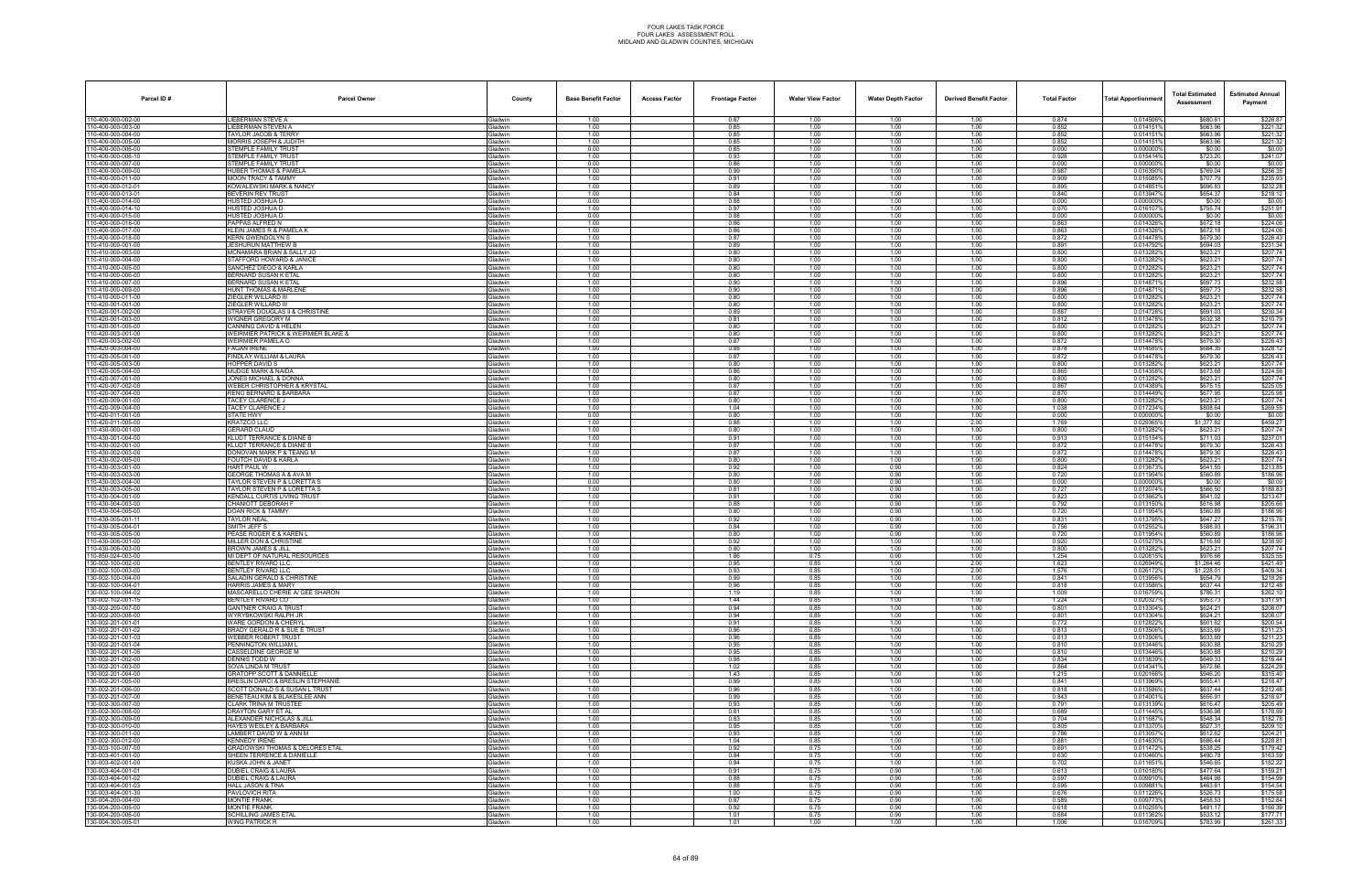| Parcel ID#                              | <b>Parcel Owner</b>                                                     | County                            | <b>Base Benefit Factor</b> | <b>Access Factor</b> | <b>Frontage Factor</b> | <b>Water View Factor</b> | <b>Water Depth Factor</b> | <b>Derived Benefit Factor</b> | <b>Total Factor</b> | Total Apportionmer     | <b>Total Estimated</b><br>Assessment | <b>Estimated Annual</b><br>Payment |
|-----------------------------------------|-------------------------------------------------------------------------|-----------------------------------|----------------------------|----------------------|------------------------|--------------------------|---------------------------|-------------------------------|---------------------|------------------------|--------------------------------------|------------------------------------|
| 130-004-303-002-01                      | #N/A                                                                    | Gladwin                           | 0.00                       |                      | 0.80                   | 0.75                     | 0.90                      | 1.00                          | 0.000               | 0.000000%              | \$0.00                               | \$0.00                             |
| 30-004-303-002-02<br>30-004-303-002-12  | <b>JACOBY RONALD &amp; KAREN</b><br>NOLAN JOSEPH PATRICK                | Gladwin<br><b>Gladwin</b>         | 0.00<br>0.00               |                      | 0.92<br>1.34           | 0.75<br>0.75             | 0.90<br>0.90              | 1.00<br>1.00                  | 0.000<br>0.000      | 0.000000%<br>0.000000% | \$0.00<br>\$0.00                     | \$0.00<br>\$0.00                   |
| 30-004-303-004-00                       | STALDER DEAN & ZEMLICKA MICHELLE                                        | Gladwin                           | 0.00                       |                      | 0.97                   | 0.75                     | 0.90                      | 1.00                          | 0.000               | 0.000000%              | \$0.00                               | \$0.00                             |
| 30-009-100-003-00                       | MI DNR GRANTS ADMIN DIVISION                                            | Gladwin                           | 1.00                       |                      | 0.94                   | 1.00                     | 1.00                      | 2.50                          | 2.355               | 0.039106%              | \$1,834.86                           | \$611.62                           |
| 30-009-200-001-00<br>130-010-100-001-00 | MI DNR GRANTS ADMIN DIVISION<br>DEHATE WILLIAM & SHARON TRUSTS          | Gladwin<br>Gladwin                | 1.00<br>1.00               |                      | 0.89<br>1.51           | 1.00<br>1.00             | 1.00<br>1.00              | 2.50<br>1.00                  | 2.218<br>1.509      | 0.0368189<br>0.025059% | \$1,727.50<br>\$1,175.79             | \$575.83<br>\$391.93               |
| 80-010-100-001-01                       | DEHATE WILLIAM & SHARON TRUSTS                                          | <b>Gladwin</b>                    | 1.00                       |                      | 0.96                   | 0.75                     | 1.00                      | 1.00                          | 0.717               | 0.011909%              | \$558.77                             | \$186.26                           |
| 30-010-100-007-00                       | D'ANTONIE JAMES J & LINDA H&W                                           | Gladwin                           | 1.00                       |                      | 0.91                   | 1.00                     | 1.00                      | 1.00                          | 0.913               | 0.015158%              | \$711.21                             | \$237.07                           |
| 30-010-100-009-00<br>30-010-100-010-10  | WEISS LEWIS H & RENEE L<br><b>GENUIT JOHN J &amp; JILL A ETAI</b>       | Gladwin<br>Gladwin                | 1.00<br>1.00               |                      | 0.88<br>0.90           | 1.00<br>1.00             | 1.00<br>1.00              | 1.00<br>1.00                  | 0.884<br>0.904      | 0.014669%<br>0.015009% | \$688.27<br>\$704.23                 | \$229.42<br>\$234.74               |
| 130-010-100-012-00                      | MALENFANT HELEN ETAL                                                    | Gladwin                           | 1.00                       |                      | 0.91                   | 1.00                     | 1.00                      | 1.00                          | 0.905               | 0.015027%              | \$705.05                             | \$235.02                           |
| 30-010-301-001-00                       | ROEDER JANET L<br>DOUGLAS KENNETH                                       | <b>Gladwin</b>                    | 1.00                       |                      | 1.49                   | 1.00                     | 1.00                      | 1.00                          | 1.489<br>1.040      | 0.024728%              | \$1,160.23                           | \$386.74                           |
| 30-010-301-002-01<br>30-010-301-002-02  | GREGOR RICHARD J & ANGELA J                                             | <b>Gladwin</b><br>Gladwin         | 1.00<br>1.00               |                      | 1.04<br>1.06           | 1.00<br>1.00             | 1.00<br>1.00              | 1.00<br>1.00                  | 1.063               | 0.017269%<br>0.0176539 | \$810.28<br>\$828.29                 | \$270.09<br>\$276.10               |
| 30-010-301-003-00                       | <b>BISHOP GARY &amp; KRYSTAL</b>                                        | Gladwin                           | 1.00                       |                      | 1.51                   | 1.00                     | 1.00                      | 1.00                          | 1.509               | 0.0250579              | \$1,175.69                           | \$391.90                           |
| 130-010-303-001-01<br>30-010-303-001-02 | KEARNS DONALD GREGORY & DIANE LYNN<br>COMBS CLAY & VIRGINIA             | <b>Gladwin</b><br><b>Jadwin</b>   | 1.00<br>1.00               |                      | 1.11<br>0.94           | 1.00<br>1.00             | 1.00<br>1.00              | 1.00<br>1.00                  | 1.110<br>0.942      | 0.0184229<br>0.015642% | \$864.37<br>\$733.94                 | \$288.12<br>\$244.65               |
| 30-010-303-002-00                       | HOUSER CLIFFORD R TRUST                                                 | Gladwin                           | 1.00                       |                      | 1.34                   | 1.00                     | 1.00                      | 1.00                          | 1.336               | 0.0221879              | \$1,041.01                           | \$347.00                           |
| 30-010-303-003-00                       | <b>BOMAN JUDY</b>                                                       | Gladwin                           | 1.00                       |                      | 1.39                   | 1.00                     | 1.00                      | 1.00                          | 1.387               | 0.0230369              | \$1,080.86                           | \$360.29                           |
| 30-010-303-004-00<br>130-010-304-001-00 | CASADEI SUSAN<br>CHERVUS GEORGIA ETAL                                   | Gladwin<br><b>Gladwin</b>         | 1.00<br>1.00               |                      | 1.63<br>1.20           | 1.00<br>1.00             | 1.00<br>1.00              | 1.00<br>1.00                  | 1.633<br>1.195      | 0.027105%<br>0.019845% | \$1,271.76<br>\$931.11               | \$423.92<br>\$310.37               |
| 30-010-400-007-00                       | SEARLES KATHLEEN ANN                                                    | <b>Gladwin</b>                    | 1.00                       |                      | 0.80                   | 1.00                     | 1.00                      | 1.00                          | 0.800               | 0.013282%              | \$623.21                             | \$207.74                           |
| 30-010-400-009-00                       | SPRAGUE DARA & ROBERT TRUST                                             | <b>Gladwin</b>                    | 1.00                       |                      | 0.81                   | 1.00                     | 0.90                      | 1.00                          | 0.727               | 0.012074%              | \$566.50                             | \$188.83                           |
| 30-010-400-010-10<br>30-010-403-001-00  | #N/A<br>#N/A                                                            | Gladwin<br>Gladwin                | 1.00<br>1.00               |                      | 0.86<br>1.45           | 1.00<br>1.00             | 0.90<br>1.00              | 1.00<br>1.00                  | 0.777<br>1.451      | 0.0128939<br>0.024084% | \$604.96<br>\$1,130.00               | \$201.65<br>\$376.67               |
| 30-015-100-003-00                       | THE BEACHSIDE PROPERTY OWNERS ASSOC                                     | <b>Gladwin</b>                    | 1.00                       |                      | 0.80                   | 1.00                     | 1.00                      | 1.00                          | 0.800               | 0.0132829              | \$623.21                             | \$207.74                           |
| 80-015-100-004-00                       | HOLEC FRANCIS & FLORENCE TRUST                                          | <b>Jadwin</b>                     | 1.00                       |                      | 0.90                   | 1.00                     | 1.00                      | 1.00                          | 0.898               | 0.014914%              | \$699.78                             | \$233.26                           |
| 30-015-100-005-00<br>30-015-203-001-01  | HOLEC FRANCIS & FLORENCE TRUST<br>DUFFY MICHAEL & CHRISTINE             | Gladwin<br>Gladwin                | 1.00<br>0.00               | 0.50                 | 0.80                   | 1.00                     | 1.00                      | 1.00<br>1.00                  | 0.800<br>0.000      | 0.0132829<br>0.0000009 | \$623.21<br>\$0.00                   | \$207.74<br>\$0.00                 |
| 30-015-203-001-02                       | PIEJAK RONALD & PATRICIA ETAL                                           | Gladwin                           | 0.00                       | 0.50                 |                        |                          |                           | 1.00                          | 0.000               | 0.000000%              | \$0.00                               | \$0.00                             |
| 30-015-203-001-20                       | PIEJAK RONALD & PATRICIA ETAL<br>RIFFEL JOHN T JR & ANN TRUST           | Gladwin                           | 0.00<br>0.00               | 0.50                 |                        |                          |                           | 1.00                          | 0.000<br>0.000      | 0.0000009<br>0.0000009 | \$0.00                               | \$0.00<br>\$0.00                   |
| 30-015-203-001-21<br>30-015-203-001-40  | MYERS STEVEN K & PEGGY JO                                               | <b>Gladwin</b><br><b>Gladwin</b>  | 0.00                       | 0.50<br>0.50         |                        |                          |                           | 1.00<br>1.00                  | 0.000               | 0.0000009              | \$0.00<br>\$0.00                     | \$0.00                             |
| 30-015-300-001-01                       | WILLISTON MARTHA (LF EST)                                               | Gladwin                           | 1.00                       |                      | 0.89                   | 1.00                     | 0.90                      | 1.00                          | 0.804               | 0.0133569              | \$626.66                             | \$208.89                           |
| 30-015-300-001-04<br>30-015-300-001-10  | <b>GLADWIN COUNTY</b><br>OUR LAKES TASK FORCE                           | Gladwin<br><b>Gladwin</b>         | 1.00<br>1.00               |                      | 1.53<br>0.89           | 1.00<br>1.00             | 0.90<br>0.90              | 2.00<br>1.00                  | 2.747<br>0.804      | 0.0456019<br>0.0133549 | \$2,139.62<br>\$626.58               | \$713.21<br>\$208.86               |
| 30-015-300-004-00                       | <b><i>IORIN DONALD &amp; MARYLOU</i></b>                                | iladwin                           | 1.00                       |                      | 0.89                   | 1.00                     | 0.90                      | 1.00                          | 0.804               | 0.013356%              | \$626.66                             | \$208.89                           |
| 30-015-300-005-00                       | <b>MORIN DOUGLAS &amp; BARBARA</b>                                      | <b>Gladwin</b>                    | 1.00                       |                      | 0.89                   | 1.00                     | 0.90                      | 1.00                          | 0.804               | 0.013356%              | \$626.66                             | \$208.89                           |
| 30-015-300-006-00<br>30-015-303-002-01  | AMSDILL JAMES C & DEBRA L<br><b>TINSLEY DIANE ETAL</b>                  | <b>Gladwin</b><br>Gladwin         | 1.00<br>1.00               |                      | 1.58<br>1.00           | 1.00<br>1.00             | 0.90<br>0.90              | 4.00<br>1.00                  | 5.684<br>0.897      | 0.0943639<br>0.014898% | \$4,427.53<br>\$699.00               | \$1,475.84<br>\$233.00             |
| 30-015-303-002-10                       | WEST RIVER DRIVE PROP OWNERS                                            | <b>Gladwin</b>                    | 1.00                       |                      | 1.28                   | 1.00                     | 1.00                      | 2.50                          | 3.193               | 0.0530129              | \$2,487.33                           | \$829.11                           |
| 30-015-400-036-00                       | SRATOPP ROBERT F                                                        | <b>Gladwin</b>                    | 1.00                       |                      | 1.13                   | 1.00                     | 0.90                      | 2.50                          | 2.532               | 0.042035               | \$1,972.27                           | \$657.42                           |
| 30-021-400-003-00<br>30-022-200-002-30  | WARSCHEFSKY JAMESLELANDTHOMAS<br>BILLS DANIEL W & MYERSCHARLES R        | <b>Gladwin</b><br>Gladwin         | 1.00<br>1.00               |                      | 1.68<br>0.94           | 0.75<br>0.75             | 0.90<br>0.90              | 1.00<br>1.00                  | 1.131<br>0.631      | 0.018772%<br>0.010484% | \$880.79<br>\$491.90                 | \$293.60<br>\$163.97               |
| 30-022-200-003-00                       | WARCHEFSKY LELAND &                                                     | Gladwin                           | 1.00                       |                      | 1.94                   | 0.75                     | 0.90                      | 1.00                          | 1.310               | 0.021752%              | \$1,020.62                           | \$340.21                           |
| 30-022-201-001-01                       | <b>STRELECKI JULIANNA &amp; STANLEY &amp;</b>                           | <b>Gladwin</b>                    | 1.00                       |                      | 1.38                   | 0.75                     | 0.90                      | 1.00                          | 0.929               | 0.0154209              | \$723.49                             | \$241.16                           |
| 80-022-201-001-20<br>30-022-201-001-22  | <b>IENSON GARY &amp; JENNIFER</b><br><b>SCHULZ GARY &amp; KRISTEN L</b> | iladwin<br><b>Gladwin</b>         | 1.00<br>1.00               |                      | 0.92<br>0.92           | 0.75<br>0.75             | 0.90<br>0.90              | 1.00<br>1.00                  | 0.619<br>0.619      | 0.010276<br>0.010276%  | \$482.15<br>\$482.15                 | \$160.72<br>\$160.72               |
| 30-022-201-001-23                       | SCHULZ GARY & KRISTEN L                                                 | Gladwin                           | 1.00                       |                      | 0.92                   | 0.75                     | 0.90                      | 1.00                          | 0.619               | 0.0102769              | \$482.15                             | \$160.72                           |
| 30-022-201-001-24<br>30-022-201-001-30  | <b>SCHULZ GARY &amp; KRISTEN L</b><br><b>KENNEDYS SPACE CENTER LLC</b>  | Gladwin<br><b>Gladwin</b>         | 1.00<br>1.00               |                      | 0.92<br>0.92           | 0.75<br>0.75             | 0.90<br>0.90              | 1.00<br>2.50                  | 0.619<br>1.548      | 0.010276%<br>0.0257009 | \$482.15<br>\$1,205.83               | \$160.72<br>\$401.94               |
| 30-022-201-001-32                       | <b>NEWBURN RANDALL</b>                                                  | <b>Gladwin</b>                    | 1.00                       |                      | 0.96                   | 0.75                     | 0.90                      | 1.00                          | 0.647               | 0.010740%              | \$503.93                             | \$167.98                           |
| 30-022-201-001-33                       | SCHULZ GARY & KRISTEN                                                   | Gladwin                           | 1.00                       |                      | 1.17                   | 0.75                     | 0.90                      | 1.00                          | 0.788               | 0.013080%              | \$613.71                             | \$204.57                           |
| 30-022-204-001-00<br>30-022-204-002-03  | ALLISON VAL & ROBIN<br>#N/A                                             | Gladwin<br>Gladwin                | 1.00<br>1.00               |                      | 1.49<br>1.56           | 0.75<br>0.75             | 0.90<br>0.90              | 1.00<br>1.00                  | 1.003<br>1.050      | 0.016648%<br>0.017438% | \$781.10<br>\$818.17                 | \$260.37<br>\$272.72               |
| 30-022-204-003-00                       | <b>HOLMBERG ROLAND &amp; KAREN</b>                                      | <b>Gladwin</b>                    | 1.00                       |                      | 1.54                   | 0.75                     | 0.90                      | 1.00                          | 1.037               | 0.017210               | \$807.51                             | \$269.17                           |
| 30-022-300-002-0                        | ANDERSON DIANE TRUST<br>ALLEN JUDITH                                    | iladwin                           | 1.00                       |                      | 1.45                   | 0.75                     | 0.90                      | 1.00                          | 0.977               | 0.0162239              | \$761.20                             | \$253.73                           |
| 30-022-302-001-00<br>30-022-302-002-00  | HANSEN NATHANIEL D & CHERI L                                            | <b>Gladwin</b><br><b>Gladwin</b>  | 1.00<br>0.00               |                      | 1.34<br>1.37           | 0.75<br>0.75             | 0.90<br>0.90              | 1.00<br>1.00                  | 0.903<br>0.000      | 0.014986%<br>0.000000  | \$703.16<br>\$0.00                   | \$234.39<br>\$0.00                 |
| 30-022-302-002-01                       | HANSEN NATHANIEL D & CHERI L                                            | Gladwin                           | 1.00                       |                      | 1.56                   | 0.75                     | 0.90                      | 1.00                          | 1.053               | 0.017479%              | \$820.12                             | \$273.37                           |
| 30-022-302-003-00                       | HANSEN NATHANIEL & CHERI                                                | <b>Gladwin</b><br><b>i</b> ladwin | 0.00                       |                      | 1.37                   | 0.75                     | 0.90                      | 1.00                          | 0.000               | 0.0000009              | \$0.00                               | \$0.00                             |
| 130-022-302-004-00<br>30-022-303-001-00 | HANSEN NOEL & SHELLEY TRUST<br>CURRAN JOHN JR & CAROL                   | Gladwin                           | 1.00<br>1.00               |                      | 1.28<br>1.60           | 0.75<br>0.75             | 0.90<br>0.90              | 1.00<br>1.00                  | 0.866<br>1.080      | 0.014376%<br>0.017932% | \$674.54<br>\$841.36                 | \$224.85<br>\$280.45               |
| 30-022-303-002-01                       | <b>PATRICK RONNIE</b>                                                   | Gladwin                           | 1.00                       |                      | 1.31                   | 0.75                     | 0.90                      | 1.00                          | 0.888               | 0.014736%              | \$691.44                             | \$230.48                           |
| 30-022-303-002-02<br>30-027-200-001-04  | ALMASSY CRAIG L ETAL<br>CYGAN DAVID & KELLY                             | Gladwin<br><b>Gladwin</b>         | 1.00<br>1.00               |                      | 1.51<br>1.50           | 0.75<br>0.85             | 0.90<br>0.90              | 1.00<br>1.00                  | 1.021<br>1.149      | 0.016959%<br>0.0190779 | \$795.73<br>\$895.09                 | \$265.24<br>\$298.36               |
| 30-027-200-001-07                       | <b>BUSSELL GEORGE ETAL</b>                                              | <b>Gladwin</b>                    | 1.00                       |                      | 1.10                   | 0.85                     | 0.90                      | 1.00                          | 0.845               | 0.014030%              | \$658.29                             | \$219.43                           |
| 30-027-200-001-08                       | <b>SCHMIDT PAUL A</b>                                                   | Gladwin                           | 1.00                       |                      | 0.93                   | 0.85                     | 0.90                      | 1.00                          | 0.708               | 0.011751%              | \$551.35                             | \$183.78                           |
| 30-027-200-001-09<br>130-027-200-001-10 | <b>BABBITT TERRIE M</b><br>BABBITT TERRIE M                             | Gladwin<br>Gladwin                | 1.00<br>1.00               |                      | 0.92<br>0.99           | 0.85<br>0.85             | 0.90<br>0.90              | 1.00<br>1.00                  | 0.704<br>0.756      | 0.011683%<br>0.012558% | \$548.18<br>\$589.24                 | \$182.73<br>\$196.41               |
| 30-027-200-001-11                       | MORGAN JOSEPH & TRACI L TRUST                                           | <b>Gladwin</b>                    | 1.00                       |                      | 1.51                   | 0.85                     | 0.90                      | 1.00                          | 1.151               | 0.019118%              | \$897.02                             | \$299.01                           |
| 30-027-200-001-12<br>30-027-200-001-13  | )PP Lori<br>TREMBLAY PAUL R & PAMELA J                                  | <b>Gladwin</b><br>Gladwin         | 1.00<br>1.00               |                      | 0.94<br>0.94           | 0.85<br>0.85             | 0.90<br>0.90              | 1.00<br>1.00                  | 0.721<br>0.719      | 0.011966%<br>0.011933% | \$561.47<br>\$559.92                 | \$187.16<br>\$186.64               |
| 30-027-202-002-00                       | <b>TREMBLAY PAUL</b>                                                    | Gladwin                           | 1.00                       |                      | 0.88                   | 0.85                     | 0.90                      | 1.00                          | 0.670               | 0.011124%              | \$521.95                             | \$173.98                           |
| 130-028-100-001-10                      | GILMAN SPRINGS BAPTIST CAMP                                             | Gladwin                           | 1.00                       |                      | 1.93                   | 0.85                     | 0.90                      | 2.00                          | 2.954               | 0.049040%              | \$2,300.96                           | \$766.99                           |
| 30-028-103-001-00<br>30-028-103-001-01  | WEIDNER JOANNE L TRUST<br>COOK ROBERT J & TINA L                        | <b>Gladwin</b><br><b>Gladwin</b>  | 1.00<br>1.00               |                      | 1.12<br>1.64           | 0.85<br>0.85             | 0.90<br>0.90              | 1.00<br>1.00                  | 0.857<br>1.255      | 0.0142219<br>0.020831  | \$667.26<br>\$977.38                 | \$222.42<br>\$325.79               |
| 30-028-104-001-00                       | KOZAK JASON & KATIE                                                     | Gladwin                           | 1.00                       |                      | 1.00                   | 0.85                     | 0.90                      | 1.00                          | 0.762               | 0.012656%              | \$593.84                             | \$197.95                           |
| 30-028-104-002-00                       | BIRD MICHELLE R                                                         | Gladwin                           | 1.00                       |                      | 1.00                   | 0.85                     | 0.90                      | 1.00                          | 0.762               | 0.012656%              | \$593.84                             | \$197.95                           |
| 130-028-104-003-00<br>30-028-104-004-00 | BIRD MICHELLE R<br><b>WARD EARL &amp; NANCY</b>                         | Gladwin<br>Gladwin                | 1.00<br>1.00               |                      | 1.00<br>1.05           | 0.85<br>0.85             | 0.90<br>0.90              | 1.00<br>1.00                  | 0.762<br>0.804      | 0.012656%<br>0.013346% | \$593.84<br>\$626.19                 | \$197.95<br>\$208.73               |
| 30-028-104-005-00                       | <b>STALNAKER KEVIN</b>                                                  | <b>Gladwin</b>                    | 1.00                       |                      | 1.05                   | 0.85                     | 0.90                      | 1.00                          | 0.804               | 0.013346%              | \$626.20                             | \$208.73                           |
| 130-028-104-006-00<br>30-028-104-007-00 | STALNAKER KEVIN<br>BOYD DAVID WILLIAM & JODI LYNN &                     | Gladwin                           | 1.00<br>1.00               |                      | 1.05<br>1.05           | 0.85<br>0.85             | 0.90<br>0.90              | 1.00<br>1.00                  | 0.804<br>0.804      | 0.013346%<br>0.013346% | \$626.20<br>\$626.19                 | \$208.73<br>\$208.73               |
| 130-028-104-008-00                      | #N/A                                                                    | Gladwin<br>Gladwin                | 1.00                       |                      | 1.00                   | 0.85                     | 0.90                      | 1.00                          | 0.762               | 0.012656%              | \$593.84                             | \$197.95                           |
| 30-028-104-009-00                       | ATABAK JACK H & HILARY M R                                              | Gladwin                           | 1.00                       |                      | 1.00                   | 0.85                     | 0.90                      | 1.00                          | 0.762               | 0.012656%              | \$593.84                             | \$197.95                           |
| 30-028-104-010-00<br>30-028-400-001-01  | JEAN TIMOTHY & TERRY<br>WAIT PROPERTIES LLC                             | <b>Gladwin</b><br>Gladwin         | 1.00<br>0.00               |                      | 1.00<br>1.30           | 0.85<br>0.85             | 0.90<br>0.90              | 1.00<br>2.00                  | 0.762<br>0.000      | 0.012656%<br>0.000000% | \$593.84<br>\$0.00                   | \$197.95<br>\$0.00                 |
| 30-028-400-001-02                       | WAIT PROPERTIES LLC                                                     | Gladwin                           | 0.00                       |                      | 1.07                   | 0.85                     | 0.90                      | 2.00                          | 0.000               | 0.000000%              | \$0.00                               | \$0.00                             |
| 30-028-400-001-03                       | WAIT PROPERTIES LLC                                                     | Gladwin                           | 0.00                       |                      | 1.67                   | 0.85                     | 0.90                      | 2.00                          | 0.000               | 0.000000%              | \$0.00                               | \$0.00                             |
| 30-028-400-001-04<br>30-028-400-002-01  | WAIT PROPERTIES LLC<br>)UR SAVIOR LUTHERN CHURCH                        | Gladwin<br><b>Gladwin</b>         | 1.00<br>1.00               |                      | 1.77<br>1.68           | 0.85<br>0.85             | 0.90<br>0.90              | 2.00<br>1.00                  | 2.711<br>1.285      | 0.045008%<br>0.021329% | \$2,111.77<br>\$1,000.75             | \$703.92<br>\$333.58               |
| 30-028-400-003-01                       | LOVE MY PLACE LLC                                                       | Gladwin                           | 1.00                       |                      | 0.98                   | 0.85                     | 0.90                      | 1.00                          | 0.750               | 0.012455%              | \$584.40                             | \$194.80                           |
| 30-028-400-003-10                       | OUR SAVIOR LUTHERN CHURCH                                               | Gladwin                           | 1.00                       |                      | 0.80                   | 0.85                     | 0.90                      | 1.00                          | 0.612               | 0.010161%              | \$476.76                             | \$158.92                           |
| 30-028-400-004-10                       | GLEASON KATHLEEN & BART GREGORY                                         | Gladwin                           | 1.00                       |                      | 0.82                   | 0.75                     | 0.90                      | 1.00                          | 0.552               | 0.009157%              | \$429.63                             | \$143.21                           |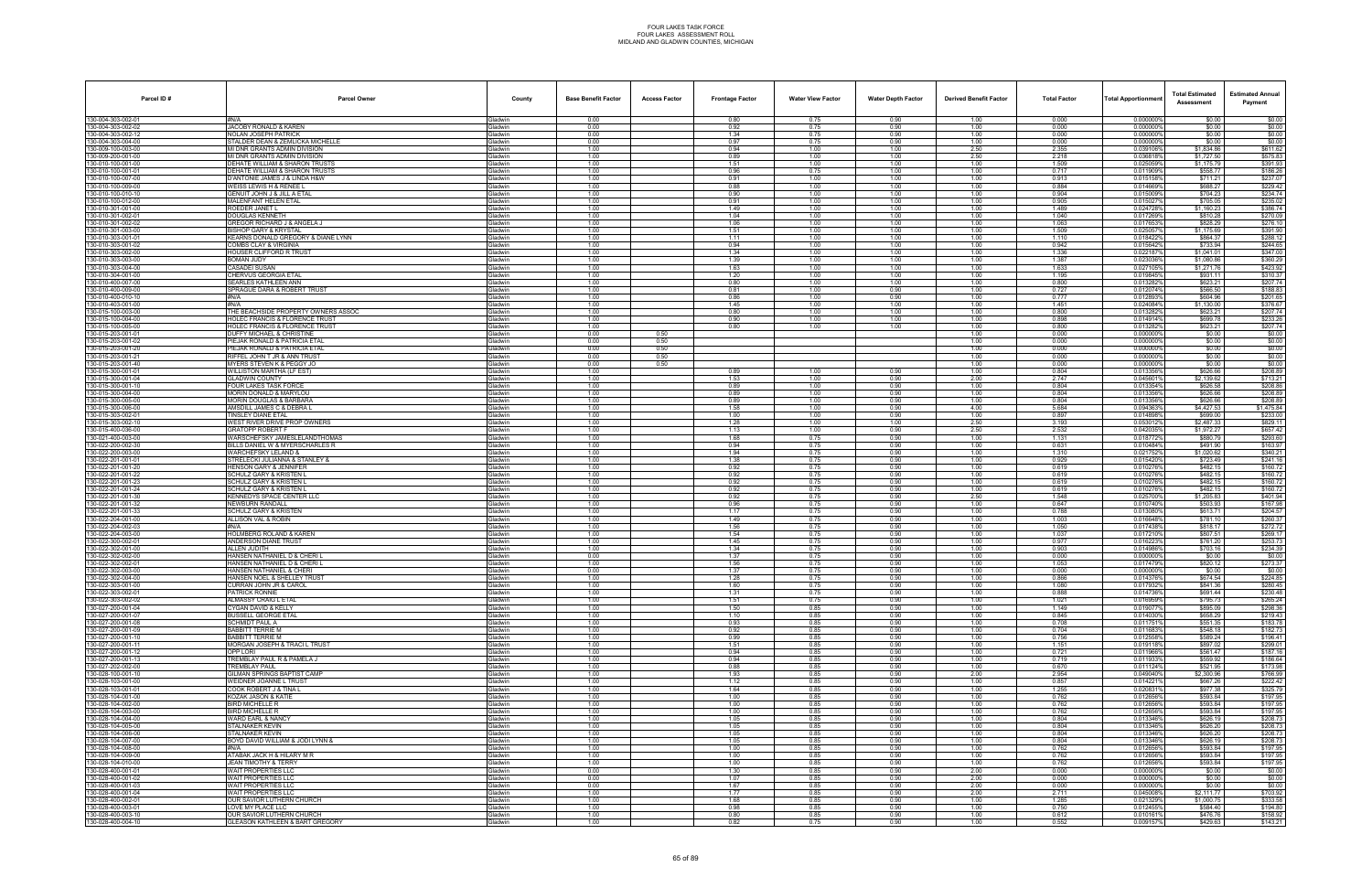| Parcel ID#                               | <b>Parcel Owner</b>                                                  | County                           | <b>Base Benefit Factor</b> | <b>Access Factor</b> | <b>Frontage Factor</b> | <b>Water View Factor</b> | <b>Water Depth Factor</b> | <b>Derived Benefit Factor</b> | <b>Total Factor</b> | <b>Total Apportionmen</b> | <b>Total Estimated</b><br>Assessment | <b>Estimated Annual</b><br>Payment |
|------------------------------------------|----------------------------------------------------------------------|----------------------------------|----------------------------|----------------------|------------------------|--------------------------|---------------------------|-------------------------------|---------------------|---------------------------|--------------------------------------|------------------------------------|
| 130-028-400-004-20                       | PEACE CRYSTAL & KELLY                                                | Gladwin                          | 1.00                       |                      | 0.90                   | 0.75                     | 0.90                      | 1.00                          | 0.610               | 0.010133%                 | \$475.45                             | \$158.48                           |
| 130-028-400-005-01                       | LABADIE CLINTON & LABADIE DIANE                                      | <b>Gladwin</b>                   | 1.00                       |                      | 1.08                   | 0.75                     | 0.90                      | 1.00                          | 0.729               | 0.012099%                 | \$567.67                             | \$189.22                           |
| 130-028-400-005-02<br>130-028-400-005-03 | <b>MCLAUGHLIN TERRI LYNN &amp;</b><br>PRESTON LISA & AMANDA & TRAVIS | ladwin<br><b>Sladwin</b>         | 1.00<br>1.00               |                      | 1.15<br>1.25           | 0.75<br>0.75             | 0.90<br>0.90              | 1.00<br>1.00                  | 0.778<br>0.841      | 0.012919%<br>0.013966%    | \$606.16<br>\$655.27                 | \$202.05<br>\$218.42               |
| 130-028-400-006-00                       | PRESTON LISA & AMANDA & TRAVIS                                       | Gladwin                          | 1.00                       |                      | 0.81                   | 0.75                     | 0.90                      | 1.00                          | 0.545               | 0.009055                  | \$424.87                             | \$141.62                           |
| 130-028-400-007-00                       | STUMPO CHRISTINE N & JOSEPH T JR                                     | Gladwin                          | 1.00                       |                      | 0.95                   | 0.85                     | 0.90                      | 1.00                          | 0.726               | 0.012048%                 | \$565.31                             | \$188.44                           |
| 130-028-400-013-00<br>130-028-400-014-00 | HARRISON ALBERT A & ANGEL J<br>KIME DAN W & BONNIE S                 | <b>Gladwin</b><br>ladwin         | 1.00<br>1.00               |                      | 1.16<br>0.98           | 0.85<br>0.85             | 0.90<br>0.90              | 1.00<br>1.00                  | 0.887<br>0.750      | 0.0147209<br>0.0124559    | \$690.68<br>\$584.40                 | \$230.23<br>\$194.80               |
| 130-028-400-016-01                       | <b>GRACE DONALD K</b>                                                | <b>Gladwin</b>                   | 1.00                       |                      | 0.90                   | 0.85                     | 0.90                      | 1.00                          | 0.692               | 0.011482%                 | \$538.73                             | \$179.58                           |
| 130-028-400-016-10                       | <b>SCHWARTZ BILL &amp; SUE</b>                                       | <b>Gladwin</b>                   | 1.00                       |                      | 1.08                   | 0.85                     | 0.90                      | 1.00                          | 0.823               | 0.0136659                 | \$641.18                             | \$213.73                           |
| 130-028-403-002-10                       | JUSINO THOMAS & KATHLEEN ETAL                                        | Gladwin                          | 1.00                       |                      | 1.35                   | 0.85                     | 0.90                      | 1.00                          | 1.030               | 0.017093%                 | \$802.02                             | \$267.34                           |
| 130-028-403-003-00<br>130-028-403-004-00 | JUSINO THOMAS & KATHLEEN ETAL<br>DIMAURO JOHN A & MARY T             | <b>Gladwin</b><br><b>Gladwin</b> | 1.00<br>1.00               |                      | 0.98<br>1.02           | 0.85<br>0.85             | 0.90<br>0.90              | 1.00<br>1.00                  | 0.750<br>0.784      | 0.0124479<br>0.013011     | \$584.01<br>\$610.48                 | \$194.67<br>\$203.49               |
| 130-028-404-001-03                       | BRUNS SHAWN M                                                        | <b>Gladwin</b>                   | 1.00                       |                      | 0.93                   | 0.85                     | 0.90                      | 1.00                          | 0.709               | 0.011773%                 | \$552.38                             | \$184.13                           |
| 130-028-404-001-04                       | KINNE RONALD SR & KINNE RONALD JR                                    | <b>Gladwin</b>                   | 1.00                       |                      | 0.93                   | 0.85                     | 0.90                      | 1.00                          | 0.708               | 0.011754%                 | \$551.50                             | \$183.83                           |
| 130-028-404-001-05<br>130-028-404-001-06 | <b>WRIGHT JAMES &amp; STACEY</b><br>JANIS RICHARD A TRUST            | Gladwin<br><b>Gladwin</b>        | 1.00<br>1.00               |                      | 0.97<br>0.93           | 0.85<br>0.85             | 0.90<br>0.90              | 1.00<br>1.00                  | 0.746<br>0.710      | 0.0123819<br>0.011787     | \$580.91<br>\$553.06                 | \$193.64<br>\$184.3                |
| 130-028-404-002-00                       | <b>URBAN GARY ETAL</b>                                               | 3ladwin                          | 1.00                       |                      | 1.60                   | 0.85                     | 0.90                      | 1.00                          | 1.221               | 0.020275                  | \$951.32                             | \$317.11                           |
| 130-033-100-002-01                       | <b>GLADWIN COUNTY</b>                                                | <b>Gladwin</b>                   | 1.00                       |                      | 1.56                   | 0.85                     | 1.00                      | 1.00                          | 1.326               | 0.022015%                 | \$1.032.92                           | \$344.31                           |
| 130-033-101-001-00<br>130-033-101-002-00 | JUHL KEITH D &<br><b>JACKSON BRADLEY A</b>                           | 3ladwin<br>Gladwin               | 1.00<br>1.00               |                      | 0.93<br>0.93           | 0.85<br>0.85             | 1.00<br>1.00              | 1.00<br>1.00                  | 0.787<br>0.786      | 0.013070<br>0.013054%     | \$613.26<br>\$612.50                 | \$204.42<br>\$204.17               |
| 130-033-101-003-00                       | TRIBELHORN BRIAN & TANNER YVONNE                                     | <b>Gladwin</b>                   | 1.00                       |                      | 1.05                   | 0.85                     | 1.00                      | 1.00                          | 0.890               | 0.0147719                 | \$693.04                             | \$231.01                           |
| 130-033-101-004-00                       | KOTKOSKI DENNIS & DANNER CYNTHIA                                     | <b>Gladwin</b>                   | 1.00                       |                      | 1.11                   | 0.85                     | 1.00                      | 1.00                          | 0.947               | 0.0157209                 | \$737.58                             | \$245.86                           |
| 130-033-101-005-00<br>130-033-101-006-00 | STANISLOVAITIS FRANK JR<br>PERSYN CYRIL & BRENDA                     | Gladwin<br>Gladwin               | 1.00<br>1.00               |                      | 1.07<br>1.11           | 0.85<br>0.85             | 0.90<br>0.90              | 1.00<br>1.00                  | 0.820<br>0.852      | 0.013618%<br>0.014148%    | \$638.95<br>\$663.82                 | \$212.98<br>\$221.27               |
| 130-033-104-001-00                       | <b>URBAN GARY ETAL</b>                                               | Gladwin                          | 1.00                       |                      | 1.66                   | 0.85                     | 1.00                      | 1.00                          | 1.409               | 0.023392%                 | \$1,097.55                           | \$365.85                           |
| 130-033-400-001-00                       | MI DNR GRANTS ADMIN DIVISION                                         | Gladwin                          | 1.00                       |                      | 1.72                   | 0.85                     | 1.00                      | 1.50                          | 2.191               | 0.0363779                 | \$1,706.80                           | \$568.93                           |
| 130-033-400-004-01                       | <b>SCHOPPERT JAMES &amp; ALICE</b>                                   | <b>Gladwin</b>                   | 1.00                       |                      | 0.93                   | 0.85                     | 1.00                      | 1.00                          | 0.789               | 0.013094%                 | \$614.37                             | \$204.79                           |
| 130-033-400-004-02<br>130-033-400-004-03 | <b>HOUGHTON JEFF &amp; TAMMY</b><br><b>OLSON SHIRLEY ETAL</b>        | Gladwin<br>Gladwin               | 1.00<br>1.00               |                      | 0.90<br>0.91           | 0.85<br>0.85             | 1.00<br>1.00              | 1.00<br>1.00                  | 0.769<br>0.770      | 0.012767%<br>0.0127779    | \$599.00<br>\$599.50                 | \$199.67<br>\$199.83               |
| 130-033-400-004-04                       | MURPHY ROBERT C & OLSON RUTH A                                       | Gladwin                          | 1.00                       |                      | 0.92                   | 0.85                     | 1.00                      | 1.00                          | 0.784               | 0.0130189                 | \$610.79                             | \$203.60                           |
| 130-033-400-004-05                       | GUNTHER ALFRED E & DAWSON DEBORAH M                                  | Gladwin                          | 1.00                       |                      | 0.93                   | 0.85                     | 1.00                      | 1.00                          | 0.786               | 0.0130579                 | \$612.64                             | \$204.21                           |
| 130-033-400-004-06<br>130-045-000-001-00 | SCHULTZ MARVIN R & LYNNE A<br>MAKOWSKI STEVEN M & JANINE L           | <b>Gladwin</b><br>Gladwin        | 1.00<br>1.00               |                      | 1.11<br>0.81           | 0.85<br>1.00             | 1.00<br>1.00              | 1.00<br>1.00                  | 0.944<br>0.808      | 0.015672%<br>0.013415%    | \$735.31<br>\$629.44                 | \$245.10<br>\$209.81               |
| 130-045-000-002-00                       | <b>MCCORMICK SHAUN P</b>                                             | Gladwin                          | 1.00                       |                      | 0.81                   | 1.00                     | 1.00                      | 1.00                          | 0.808               | 0.0134159                 | \$629.44                             | \$209.81                           |
| 130-045-000-003-00                       | WEBB JOANN M OST ETAL                                                | Gladwin                          | 1.00                       |                      | 0.81                   | 1.00                     | 1.00                      | 1.00                          | 0.808               | 0.013415                  | \$629.44                             | \$209.81                           |
| 130-045-000-004-00                       | LADUKE CHARLOTTE (LF EST)                                            | Gladwin                          | 1.00                       |                      | 0.81                   | 1.00                     | 1.00                      | 1.00                          | 0.808               | 0.0134159                 | \$629.44                             | \$209.81                           |
| 130-045-000-005-00<br>130-045-000-006-00 | SCHLIEGER KAREN S<br>BUTCHER-WRIGHT KIMBERLY A TRUST                 | <b>Gladwin</b><br><b>Gladwin</b> | 1.00<br>1.00               |                      | 0.81<br>0.81           | 1.00<br>1.00             | 1.00<br>1.00              | 1.00<br>1.00                  | 0.808<br>0.808      | 0.0134159<br>0.013415%    | \$629.44<br>\$629.44                 | \$209.81<br>\$209.81               |
| 130-045-000-007-00                       | MORENO SEANN D & BREWER STEVE M                                      | Gladwin                          | 1.00                       |                      | 0.80                   | 1.00                     | 1.00                      | 1.00                          | 0.800               | 0.013282%                 | \$623.21                             | \$207.74                           |
| 130-045-000-008-00                       | MORENO SEANN & TRACY ETAL                                            | Gladwin                          | 1.00                       |                      | 0.80                   | 1.00                     | 1.00                      | 1.00                          | 0.800               | 0.0132829                 | \$623.21                             | \$207.74                           |
| 130-045-000-009-00<br>130-045-000-010-00 | NORTON RUSSELL & CATHY<br>NORTON RUSSELL J & CATHY J                 | Gladwin<br><b>Gladwin</b>        | 1.00<br>1.00               |                      | 0.80<br>0.80           | 1.00<br>1.00             | 1.00<br>1.00              | 1.00<br>1.00                  | 0.800<br>0.804      | 0.013282%<br>0.0133509    | \$623.21<br>\$626.39                 | \$207.74<br>\$208.80               |
| 130-045-000-011-10                       | KAPTUR DENNIS J & PATRICIA J                                         | <b>Gladwin</b>                   | 1.00                       |                      | 0.90                   | 1.00                     | 1.00                      | 1.00                          | 0.905               | 0.015025%                 | \$704.97                             | \$234.99                           |
| 130-045-000-013-00                       | <b>GRIFFIN MARK &amp; ANITA</b>                                      | Gladwin                          | 1.00                       |                      | 0.81                   | 1.00                     | 1.00                      | 1.00                          | 0.808               | 0.0134159                 | \$629.44                             | \$209.81                           |
| 130-045-000-014-00                       | <b>SWANK HOMER &amp; SHARON</b>                                      | Gladwin                          | 1.00                       |                      | 0.81                   | 1.00                     | 1.00                      | 1.00                          | 0.808               | 0.0134159                 | \$629.44                             | \$209.81                           |
| 130-045-000-015-00<br>130-045-000-016-00 | <b>MARCINKOWSKI STEVEN</b><br>HARDY MARK W & KATHRYN L               | <b>Gladwin</b><br>ladwin         | 1.00<br>1.00               |                      | 0.80<br>0.80           | 1.00<br>1.00             | 1.00<br>1.00              | 1.00<br>1.00                  | 0.800<br>0.800      | 0.013282%<br>0.013282%    | \$623.21<br>\$623.21                 | \$207.74<br>\$207.74               |
| 130-045-000-017-00                       | NORGREN GERALD D ESTATE                                              | <b>Gladwin</b>                   | 1.00                       |                      | 0.81                   | 1.00                     | 1.00                      | 1.00                          | 0.808               | 0.013415                  | \$629.44                             | \$209.81                           |
| 130-045-000-018-00                       | LADUKE DAVID D                                                       | <b>Gladwin</b>                   | 1.00                       |                      | 0.81                   | 1.00                     | 1.00                      | 1.00                          | 0.808               | 0.013415                  | \$629.44                             | \$209.81                           |
| 130-045-000-019-00<br>130-045-000-020-00 | ULBRICH JULIE M<br>BERNARD CLAUDIA & DIFFIN                          | Gladwin<br><b>Gladwin</b>        | 1.00<br>1.00               |                      | 0.81<br>0.81           | 1.00<br>1.00             | 1.00<br>1.00              | 1.00<br>1.00                  | 0.808<br>0.808      | 0.013415%<br>0.0134159    | \$629.44<br>\$629.44                 | \$209.81<br>\$209.81               |
| 130-045-000-021-00                       | BLANCHARD WARREN & REBECCA                                           | <b>Gladwin</b>                   | 1.00                       |                      | 0.81                   | 1.00                     | 1.00                      | 1.00                          | 0.808               | 0.013415                  | \$629.44                             | \$209.81                           |
| 130-045-000-022-00                       | DOUCETTE JAMES H & BETTY A ETAL                                      | <b>Gladwin</b>                   | 1.00                       |                      | 0.81                   | 1.00                     | 1.00                      | 1.00                          | 0.808               | 0.013415%                 | \$629.44                             | \$209.81                           |
| 130-045-000-023-00<br>130-045-000-024-00 | BOERKOEL RUTH A E & REYNOLDS MARK<br>BECKWITH JAMES & BONNIE TRUST   | Gladwin<br>Gladwin               | 1.00<br>1.00               |                      | 0.81<br>0.89           | 1.00<br>1.00             | 1.00<br>0.90              | 1.00<br>1.00                  | 0.808<br>0.797      | 0.013415<br>0.013235%     | \$629.44<br>\$620.99                 | \$209.81<br>\$207.00               |
| 130-045-000-025-11                       | KREFELD NORMAN C & SANDRA J                                          | <b>Gladwin</b>                   | 1.00                       |                      | 0.88                   | 0.75                     | 0.90                      | 1.00                          | 0.595               | 0.0098799                 | \$463.51                             | \$154.50                           |
| 130-045-000-027-01                       | BALDWIN PHILLIP & DANIELLE                                           | ladwin                           | 1.00                       |                      | 0.86                   | 0.75                     | 0.90                      | 1.00                          | 0.584               | 0.0096929                 | \$454.74                             | \$151.58                           |
| 130-045-000-028-00                       | HAVENER DANIEL SR & DOROTHY<br>KOERBER GREGORY K & THERESA L         | <b>Gladwin</b>                   | 1.00                       |                      | 0.81                   | 0.75                     | 0.90                      | 1.00                          | 0.545<br>0.545      | 0.009055%                 | \$424.87<br>\$424.87                 | \$141.62<br>\$141.62               |
| 130-045-000-029-00<br>130-045-000-030-00 | MAY JOHN S JR & TINA M                                               | 3ladwin<br>Gladwin               | 1.00<br>1.00               |                      | 0.81<br>0.90           | 0.75<br>0.75             | 0.90<br>0.90              | 1.00<br>1.00                  | 0.611               | 0.009055<br>0.010142%     | \$475.85                             | \$158.62                           |
| 130-045-000-032-00                       | <b>THOMAS MARK R</b>                                                 | <b>Gladwin</b>                   | 1.00                       |                      | 0.81                   | 0.75                     | 0.90                      | 1.00                          | 0.545               | 0.0090559                 | \$424.87                             | \$141.62                           |
| 130-046-000-033-00                       | WINSLOW BRUCE & WINSLOW SUSAN ETAL                                   | <b>Gladwin</b>                   | 1.00                       |                      | 0.91                   | 0.75                     | 0.90                      | 1.00                          | 0.613               | 0.010182%                 | \$477.76                             | \$159.25                           |
| 130-046-000-035-00<br>130-046-000-036-00 | CIPPONERI PAOLO & ELAINE J H&W<br>HEREK RENEE M & KENNETH J ETAL     | Gladwin<br><b>Gladwin</b>        | 1.00<br>1.00               |                      | 0.82<br>0.82           | 0.75<br>0.75             | 0.90<br>0.90              | 1.00<br>1.00                  | 0.555<br>0.555      | 0.009215%<br>0.009215%    | \$432.35<br>\$432.35                 | \$144.12<br>\$144.12               |
| 130-046-000-037-00                       | HILLIKER BRENDA L                                                    | Gladwin                          | 1.00                       |                      | 0.82                   | 0.75                     | 0.90                      | 1.00                          | 0.555               | 0.009215%                 | \$432.35                             | \$144.12                           |
| 130-046-000-038-00                       | AKRAWI WESSAM & LUNA                                                 | Gladwin                          | 1.00                       |                      | 0.82                   | 0.75                     | 0.90                      | 1.00                          | 0.555               | 0.0092159                 | \$432.35                             | \$144.12                           |
| 130-046-000-039-10<br>130-047-000-042-00 | <b>REDER KEITH ALLEN</b><br>KRATZ GEORGE & KRATZ DAWN M              | <b>Gladwin</b><br>Gladwin        | 1.00<br>1.00               |                      | 0.99<br>0.98           | 0.75<br>1.00             | 0.90<br>0.90              | 1.00<br>1.00                  | 0.670<br>0.884      | 0.0111169<br>0.014678%    | \$521.58<br>\$688.70                 | \$173.86<br>\$229.57               |
| 130-047-000-043-00                       | <b>JACKSON SHEILA J</b>                                              | <b>Gladwin</b>                   | 1.00                       |                      | 0.86                   | 1.00                     | 0.90                      | 1.00                          | 0.777               | 0.012893%                 | \$604.96                             | \$201.65                           |
| 130-047-000-044-00                       | MANNELLA THOMAS P & JILL M                                           | Gladwin                          | 1.00                       |                      | 1.18                   | 1.00                     | 1.00                      | 1.00                          | 1.178               | 0.019559%                 | \$917.70                             | \$305.90                           |
| 130-047-000-045-00<br>130-047-000-046-00 | COMBS NORMAN & LYSLIE<br>COMBS NORMAN & LYSLIE                       | Gladwin<br><b>Gladwin</b>        | 1.00<br>0.00               |                      | 0.85                   | 1.00<br>1.00             | 0.90<br>0.90              | 1.00<br>1.00                  | 0.767<br>0.000      | 0.012736%<br>0.000000%    | \$597.56                             | \$199.19                           |
| 130-047-000-047-01                       | THURN TERRY E & KATHLEEN A                                           | Gladwin                          | 1.00                       |                      | 0.97                   | 1.00                     | 0.90                      | 1.00                          | 0.875               | 0.014523%                 | \$0.00<br>\$681.44                   | \$0.00<br>\$227.15                 |
| 130-047-000-049-00                       | MIRELES JOSE A & KELLEY J                                            | Gladwin                          | 1.00                       |                      | 0.85                   | 1.00                     | 0.90                      | 1.00                          | 0.765               | 0.012701%                 | \$595.95                             | \$198.65                           |
| 130-047-000-050-00                       | FREEMAN JAMES B & DOBORAH J                                          | Gladwin                          | 1.00                       |                      | 0.85                   | 1.00                     | 0.90                      | 1.00                          | 0.765               | 0.012701%                 | \$595.95                             | \$198.65                           |
| 130-047-000-051-00<br>130-047-000-053-00 | <b>SCHAFFER ALICE J</b><br>ARAINE LLC                                | Gladwin<br><b>Sladwin</b>        | 1.00<br>1.00               |                      | 0.93<br>1.10           | 1.00<br>1.00             | 0.90<br>1.00              | 1.00<br>1.00                  | 0.835<br>1.103      | 0.013864%<br>0.0183209    | \$650.51<br>\$859.58                 | \$216.84<br>\$286.53               |
| 130-047-000-054-00                       | LOVEJOY DAVID & RITA                                                 | Gladwin                          | 1.00                       |                      | 0.90                   | 1.00                     | 1.00                      | 1.00                          | 0.896               | 0.014871%                 | \$697.73                             | \$232.58                           |
| 130-047-000-056-00                       | <b>DAUGHERTY MARK L</b>                                              | Gladwin                          | 1.00                       |                      | 0.90                   | 1.00                     | 1.00                      | 1.00                          | 0.896               | 0.014871%                 | \$697.73                             | \$232.58                           |
| 130-047-000-057-00<br>130-047-000-059-00 | ARENDS ALBERT<br><b>BARLOW RICHARD</b>                               | Gladwin<br>Gladwin               | 1.00<br>1.00               |                      | 0.92<br>1.08           | 1.00<br>1.00             | 1.00<br>0.90              | 1.00<br>1.00                  | 0.922<br>0.976      | 0.015307%<br>0.016205%    | \$718.21<br>\$760.32                 | \$239.40<br>\$253.44               |
| 130-054-000-001-00                       | LOSEY JAMES & MARLENE                                                | <b>Sladwin</b>                   | 1.00                       |                      | 1.00                   | 1.00                     | 1.00                      | 1.00                          | 1.004               | 0.016665%                 | \$781.91                             | \$260.64                           |
| 130-054-000-002-00                       | STONE MARGUERITE ETAL                                                | Gladwin                          | 1.00                       |                      | 0.82                   | 1.00                     | 1.00                      | 1.00                          | 0.819               | 0.013596%                 | \$637.91                             | \$212.64                           |
| 130-054-000-003-02<br>130-054-000-004-01 | <b>VANSIPE LORI L</b><br>O'NEIL THOMAS C & BARBARA A                 | Gladwin<br>Gladwin               | 1.00<br>1.00               |                      | 0.80                   | 1.00<br>1.00             | 1.00<br>0.90              | 1.00<br>1.00                  | 0.804<br>1.136      | 0.013350%<br>0.018866%    | \$626.39<br>\$885.18                 | \$208.80                           |
| 130-054-000-006-00                       | FITZGERALD PATRICK & MARY                                            | Gladwin                          | 1.00                       |                      | 1.26<br>0.91           | 1.00                     | 0.90                      | 1.00                          | 0.818               | 0.013577%                 | \$637.01                             | \$295.06<br>\$212.34               |
| 130-054-000-007-00                       | TUCKER LAWRENCE N TRUST                                              | <b>Sladwin</b>                   | 1.00                       |                      | 0.82                   | 1.00                     | 0.90                      | 1.00                          | 0.737               | 0.012236%                 | \$574.12                             | \$191.37                           |
| 130-054-000-008-00                       | <b>MERCIER HARRY &amp; NANCY TRUST</b>                               | <b>Gladwin</b>                   | 1.00                       |                      | 0.89                   | 1.00                     | 0.90                      | 1.00                          | 0.797               | 0.013235%                 | \$620.99                             | \$207.00                           |
| 130-054-000-009-00<br>130-054-000-010-00 | ASSESSED TO ALL LOT OWNERS<br>LAMBDIN BRIAN K & HOURTIENNE SUSAN     | Gladwin<br>Gladwin               | 1.00<br>1.00               |                      | 0.80<br>0.81           | 1.00<br>1.00             | 0.90<br>0.90              | 1.00<br>1.00                  | 0.720<br>0.727      | 0.011954%<br>0.012074%    | \$560.89<br>\$566.50                 | \$186.96<br>\$188.83               |
| 130-054-000-011-00                       | SHIMKO THOMAS B JR & KELLY A                                         | Gladwin                          | 1.00                       |                      | 0.87                   | 1.00                     | 0.90                      | 1.00                          | 0.785               | 0.013030%                 | \$611.37                             | \$203.79                           |
| 130-054-000-012-00                       | LONG TIMOTHY A & WITTER ROXANNE                                      | <b>Sladwin</b>                   | 1.00                       |                      | 0.87                   | 1.00                     | 0.90                      | 1.00                          | 0.785               | 0.013030%                 | \$611.37                             | \$203.79                           |
| 130-054-000-013-00<br>130-054-000-014-00 | KNOOP MATTHEW L<br>TAUCK DOUGLAS ET UX ROGER                         | <b>Sladwin</b><br>Gladwin        | 1.00<br>1.00               |                      | 0.90<br>0.81           | 1.00<br>1.00             | 0.90<br>0.90              | 1.00<br>1.00                  | 0.814<br>0.727      | 0.013508%<br>0.012074%    | \$633.81<br>\$566.50                 | \$211.27<br>\$188.83               |
| 130-054-000-015-00                       | <b>BASHUR DOUG &amp; MELINIE</b>                                     | Gladwin                          | 1.00                       |                      | 0.81                   | 1.00                     | 0.90                      | 1.00                          | 0.727               | 0.012074%                 | \$566.50                             | \$188.83                           |
|                                          |                                                                      |                                  |                            |                      |                        |                          |                           |                               |                     |                           |                                      |                                    |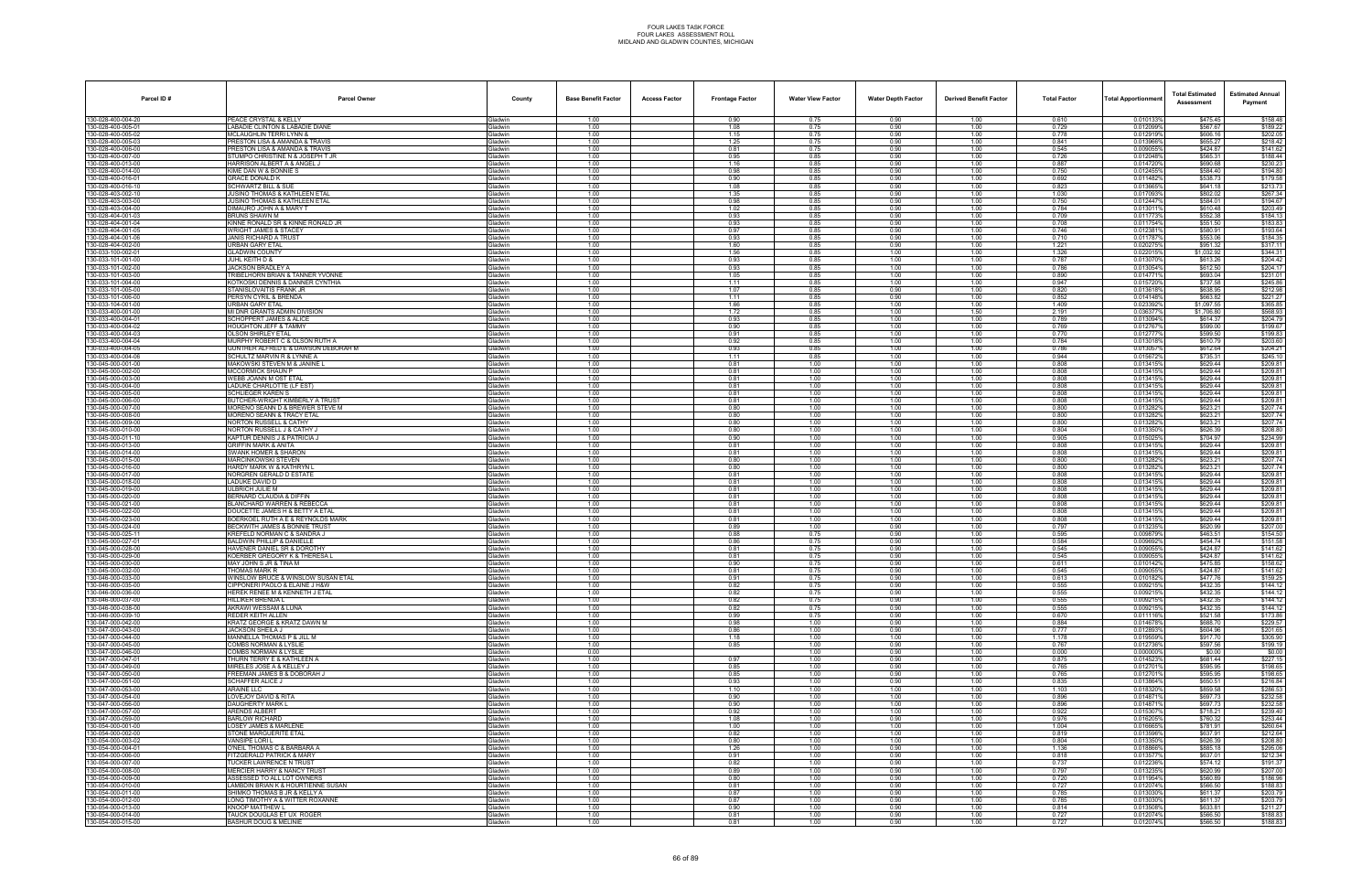| Parcel ID#                              | <b>Parcel Owner</b>                                                   | County                            | <b>Base Benefit Factor</b> | <b>Access Factor</b> | <b>Frontage Factor</b> | <b>Water View Factor</b> | <b>Water Depth Factor</b> | <b>Derived Benefit Factor</b> | <b>Total Factor</b> | <b>Total Apportionmer</b> | <b>Total Estimated</b><br>Assessment | <b>Estimated Annual</b><br>Payment |
|-----------------------------------------|-----------------------------------------------------------------------|-----------------------------------|----------------------------|----------------------|------------------------|--------------------------|---------------------------|-------------------------------|---------------------|---------------------------|--------------------------------------|------------------------------------|
| 130-054-000-016-00                      | <b>TAUCK DOUGLAS ETAL</b>                                             | Gladwin                           | 1.00                       |                      | 0.81                   | 1.00                     | 0.90                      | 1.00                          | 0.731               | 0.012130%                 | \$569.14                             | \$189.71                           |
| 30-054-000-017-00<br>30-054-000-018-00  | STEPHENSON CHAD & ANN MARIE TRUST<br>ASSESSED TO LOT OWNERS           | Gladwin<br><b>Gladwin</b>         | 1.00<br>0.00               |                      | 0.81<br>0.80           | 1.00<br>1.00             | 0.90<br>1.00              | 1.00<br>1.00                  | 0.731<br>0.000      | 0.012130%<br>0.000000%    | \$569.14<br>\$0.00                   | \$189.71<br>\$0.00                 |
| 30-054-000-019-00                       | WROBLEWSKI RANDY & WROBLEWSKI LORI                                    | <b>Gladwin</b>                    | 1.00                       |                      | 0.90                   | 1.00                     | 0.90                      | 1.00                          | 0.807               | 0.013400%                 | \$628.74                             | \$209.58                           |
| 30-054-000-020-00                       | <b>GRATOPP ROBERT F</b>                                               | Gladwin                           | 0.50                       | 0.50                 |                        |                          |                           | 2.00                          | 0.500               | 0.0083029                 | \$389.51                             | \$129.84                           |
| 30-054-000-021-00<br>30-054-000-022-00  | SAWKA STEFAN & PATRICIA<br>CHAULK PHILLIP A                           | Gladwin<br>Gladwin                | 0.50<br>0.50               | 0.50<br>0.50         |                        |                          |                           | 1.00<br>1.00                  | 0.250<br>0.250      | 0.0041519<br>0.0041519    | \$194.75<br>\$194.75                 | \$64.92<br>\$64.92                 |
| 80-054-000-023-00                       | MAXSON LOU ANN                                                        | <b>Gladwin</b>                    | 0.50                       | 0.50                 |                        |                          |                           | 1.00                          | 0.250               | 0.004151                  | \$194.75                             | \$64.92                            |
| 30-054-000-024-00                       | <b>JILTS DANIEL &amp; CARMEN</b>                                      | Gladwin                           | 0.50                       | 0.50                 |                        |                          |                           | 1.00                          | 0.250               | 0.0041519                 | \$194.75                             | \$64.92                            |
| 30-054-000-025-00<br>30-054-000-026-00  | SCHUELER PETER J<br><b>SCRIBNER LONA &amp;</b>                        | Gladwin<br><b>Gladwin</b>         | 0.50<br>0.50               | 0.50<br>0.50         |                        |                          |                           | 1.00<br>1.00                  | 0.250<br>0.250      | 0.0041519<br>0.0041519    | \$194.75<br>\$194.75                 | \$64.92<br>\$64.92                 |
| 30-054-000-027-00                       | <b>GAWRON KAREN</b>                                                   | Gladwin                           | 0.50                       | 0.50                 |                        |                          |                           | 1.00                          | 0.250               | 0.0041519                 | \$194.75                             | \$64.92                            |
| 80-054-000-028-00                       | PAULSEN BRYCE A                                                       | <b>Gladwin</b>                    | 0.50                       | 0.50                 |                        |                          |                           | 1.00                          | 0.250               | 0.0041519                 | \$194.75                             | \$64.92                            |
| 30-054-000-029-00<br>30-054-000-030-00  | NULL CLARA M & PERRY ETAL<br>RAMIREZ TAMMY SUE                        | Gladwin<br>Gladwin                | 0.50<br>0.50               | 0.50<br>0.50         |                        |                          |                           | 1.00<br>1.00                  | 0.250<br>0.250      | 0.0041519<br>0.0041519    | \$194.75<br>\$194.75                 | \$64.92<br>\$64.92                 |
| 30-054-000-031-00                       | <b>MERCIER HARRY &amp; NANCY TRUST</b>                                | Gladwin                           | 0.50                       | 0.50                 |                        |                          |                           | 1.00                          | 0.250               | 0.004151                  | \$194.75                             | \$64.92                            |
| 30-054-000-032-00<br>80-054-000-033-00  | TUCKER LAWRENCE N<br>SPRINGER ARDENA D TRUST                          | Gladwin<br><b>Jadwin</b>          | 0.50<br>0.50               | 0.50<br>0.50         |                        |                          |                           | 1.00<br>1.00                  | 0.250<br>0.250      | 0.0041519<br>0.004151     | \$194.75<br>\$194.75                 | \$64.92<br>\$64.92                 |
| 30-055-000-001-00                       | KUJALA STEVEN & PATRICIA                                              | Gladwin                           | 1.00                       |                      | 0.81                   | 1.00                     | 1.00                      | 1.00                          | 0.808               | 0.013415                  | \$629.44                             | \$209.81                           |
| 30-055-000-002-00                       | MACIOLEK ROBERT A & DEBORAH L                                         | Gladwin                           | 1.00                       |                      | 0.81                   | 1.00                     | 1.00                      | 1.00                          | 0.808               | 0.013415                  | \$629.44                             | \$209.81                           |
| 30-055-000-003-00<br>30-055-000-004-00  | HEYER GREGGORY E & CRISTEN A<br><b>MJJA LLC</b>                       | <b>Gladwin</b><br>Gladwin         | 1.00<br>1.00               |                      | 0.81<br>0.81           | 1.00<br>1.00             | 1.00<br>1.00              | 1.00<br>1.00                  | 0.808<br>0.808      | 0.0134159<br>0.013415%    | \$629.44<br>\$629.44                 | \$209.81<br>\$209.81               |
| 30-055-000-005-00                       | BEKEMEIER DANIEL & GERRILYN ETAL                                      | <b>Gladwin</b>                    | 1.00                       |                      | 0.81                   | 1.00                     | 1.00                      | 1.00                          | 0.808               | 0.0134159                 | \$629.44                             | \$209.81                           |
| 30-055-000-006-00                       | GNYP GARY A & MARY A TRUST                                            | <b>Gladwin</b>                    | 1.00                       |                      | 0.81                   | 1.00                     | 1.00                      | 1.00                          | 0.808               | 0.0134159                 | \$629.44                             | \$209.81                           |
| 30-055-000-007-00<br>30-055-000-008-00  | <b>SECORD TOWNSHIP</b><br>CEGLAREK GEORGE E & LINDA C TRUST           | Gladwin<br>Gladwin                | 1.00<br>1.00               |                      | 0.88<br>0.80           | 1.00<br>1.00             | 1.00<br>1.00              | 1.00<br>1.00                  | 0.875<br>0.800      | 0.014533<br>0.0132829     | \$681.89<br>\$623.21                 | \$227.30<br>\$207.74               |
| 30-055-000-009-00                       | ABRAHAM BRIAN & JAYNA                                                 | Gladwin                           | 1.00                       |                      | 0.81                   | 1.00                     | 1.00                      | 1.00                          | 0.808               | 0.0134159                 | \$629.44                             | \$209.81                           |
| 80-055-000-010-00                       | <b>MCNAMARA CAROLYN A</b><br><b>BERNIER P &amp; TOIVONEN C</b>        | <b>Gladwin</b><br>Gladwin         | 1.00                       |                      | 0.91                   | 1.00                     | 1.00                      | 1.00                          | 0.914<br>0.808      | 0.015180%                 | \$712.24                             | \$237.41                           |
| 30-055-000-012-00<br>30-055-000-013-00  | <b>BERNIER PATRICIA &amp; TOIVONEN C</b>                              | Gladwin                           | 1.00<br>1.00               |                      | 0.81<br>0.90           | 1.00<br>1.00             | 1.00<br>1.00              | 1.00<br>1.00                  | 0.904               | 0.0134159<br>0.0150099    | \$629.44<br>\$704.23                 | \$209.81<br>\$234.74               |
| 30-055-000-015-00                       | <b>GRZYMKOWSKI VESNA</b>                                              | Gladwin                           | 1.00                       |                      | 0.81                   | 1.00                     | 1.00                      | 1.00                          | 0.808               | 0.013415%                 | \$629.44                             | \$209.81                           |
| 30-055-000-016-00<br>30-055-000-017-00  | SWEET MICHAEL TODD<br>OBOCIK ERNEST E & CAROL A ETAL                  | <b>Gladwin</b><br><b>Gladwin</b>  | 1.00<br>1.00               |                      | 0.81<br>0.81           | 1.00<br>1.00             | 1.00<br>1.00              | 1.00<br>1.00                  | 0.808<br>0.808      | 0.0134159<br>0.013415     | \$629.44<br>\$629.44                 | \$209.81<br>\$209.81               |
| 30-055-000-018-00                       | MOORE WILLIAM & CAROL                                                 | <b>Gladwin</b>                    | 1.00                       |                      | 0.81                   | 1.00                     | 1.00                      | 1.00                          | 0.808               | 0.0134159                 | \$629.44                             | \$209.81                           |
| 30-055-000-019-00                       | HALL JANEEN K                                                         | Gladwin                           | 1.00                       |                      | 0.81                   | 1.00                     | 1.00                      | 1.00                          | 0.808               | 0.013415                  | \$629.44                             | \$209.81                           |
| 30-055-000-020-00<br>30-056-000-001-00  | POYNER DANNY & HOLLI<br>BURY TODD R & JENNIFER L                      | Gladwin<br><b>Gladwin</b>         | 1.00<br>1.00               |                      | 0.81<br>0.81           | 1.00<br>1.00             | 1.00<br>0.90              | 1.00<br>1.00                  | 0.808<br>0.727      | 0.013415%<br>0.012074%    | \$629.44<br>\$566.50                 | \$209.81<br>\$188.83               |
| 30-056-000-002-00                       | NOWACKI JENNIFER                                                      | <b>Gladwin</b>                    | 1.00                       |                      | 0.90                   | 1.00                     | 0.90                      | 1.00                          | 0.814               | 0.0135229                 | \$634.47                             | \$211.49                           |
| 30-056-000-004-00                       | <b>ACROIX KAREN A TRUST</b>                                           | <b>Gladwin</b>                    | 1.00                       |                      | 0.81                   | 1.00                     | 0.90                      | 1.00                          | 0.727               | 0.012074%                 | \$566.50                             | \$188.83                           |
| 30-056-000-005-00<br>30-056-000-006-00  | ANDRAINOS JOHN & ALIDA<br>KOCIKTHOMAS & INGRID                        | Gladwin<br>Gladwin                | 1.00<br>1.00               |                      | 0.81<br>0.81           | 1.00<br>1.00             | 0.90<br>0.90              | 1.00<br>1.00                  | 0.727<br>0.727      | 0.012074%<br>0.012074%    | \$566.50<br>\$566.50                 | \$188.83<br>\$188.83               |
| 30-056-000-007-00                       | ALSHEIMER TIMOTHY & CLAUDIA                                           | <b>Gladwin</b>                    | 1.00                       |                      | 0.81                   | 1.00                     | 0.90                      | 1.00                          | 0.727               | 0.012074%                 | \$566.50                             | \$188.83                           |
| 80-056-000-008-00                       | DEEMER HAROLD J TRUST<br>CREEKMORE GARY & BETH                        | <b>Gladwin</b>                    | 1.00                       |                      | 0.81                   | 1.00                     | 0.90                      | 1.00                          | 0.727               | 0.012074%                 | \$566.50                             | \$188.83                           |
| 30-056-000-009-10<br>30-056-000-010-00  | PETZOLD PAUL                                                          | <b>Gladwin</b><br>Gladwin         | 1.00<br>1.00               |                      | 0.81<br>0.81           | 1.00<br>1.00             | 0.90<br>0.90              | 1.00<br>1.00                  | 0.727<br>0.727      | 0.012074%<br>0.012074%    | \$566.50<br>\$566.50                 | \$188.83<br>\$188.83               |
| 30-056-000-011-00                       | <b>ERSKINE BRIAN &amp; COLLEEN</b>                                    | Gladwin                           | 1.00                       |                      | 0.81                   | 1.00                     | 0.90                      | 1.00                          | 0.727               | 0.012074%                 | \$566.50                             | \$188.83                           |
| 30-056-000-012-00<br>30-056-000-013-00  | <b>KOAN CLARENCE</b><br>OLAND LESLIE A                                | <b>Gladwin</b><br>iladwin         | 1.00<br>1.00               |                      | 0.81<br>0.81           | 1.00<br>1.00             | 0.90<br>0.90              | 1.00<br>1.00                  | 0.727<br>0.727      | 0.012074%<br>0.012074%    | \$566.50<br>\$566.50                 | \$188.83<br>\$188.83               |
| 30-056-000-014-00                       | CAGLE GUY & JEANNE                                                    | <b>Gladwin</b>                    | 1.00                       |                      | 0.81                   | 1.00                     | 0.90                      | 1.00                          | 0.727               | 0.012074%                 | \$566.50                             | \$188.83                           |
| 30-056-000-015-00                       | SMITH JON D ETAL                                                      | Gladwin                           | 1.00                       |                      | 1.13                   | 1.00                     | 0.90                      | 1.00                          | 1.020               | 0.016934%                 | \$794.54                             | \$264.85                           |
| 30-056-000-016-00<br>30-056-000-016-01  | WALCZK CLARENCE STEVE & SALLY TRUST<br>KUJALA STEVEN & PATRICIA       | Gladwin<br><b>Gladwin</b>         | 1.00<br>1.00               |                      | 1.09<br>0.80           | 1.00<br>1.00             | 0.90<br>1.00              | 1.00<br>1.00                  | 0.980<br>0.800      | 0.016263%<br>0.0132829    | \$763.08<br>\$623.21                 | \$254.36<br>\$207.74               |
| 30-057-000-017-00                       | HOLEC DALE & CHRISTINE                                                | <b>Gladwin</b>                    | 1.00                       |                      | 0.89                   | 1.00                     | 1.00                      | 1.00                          | 0.892               | 0.0148129                 | \$694.99                             | \$231.66                           |
| 30-057-000-019-00<br>30-057-000-020-00  | <b>GRANGER JANE</b>                                                   | Gladwin                           | 1.00                       |                      | 0.86                   | 1.00                     | 1.00                      | 1.00                          | 0.863               | 0.014326%                 | \$672.18                             | \$224.06                           |
| 30-065-000-001-00                       | LUCAS DONALD A SR TRUST<br><b>SEARLES KATHLEEN ANN</b>                | Gladwin<br>Gladwin                | 1.00<br>1.00               |                      | 0.82<br>0.87           | 1.00<br>1.00             | 1.00<br>1.00              | 1.00<br>1.00                  | 0.822<br>0.872      | 0.0136519<br>0.014478%    | \$640.52<br>\$679.30                 | \$213.51<br>\$226.43               |
| 30-065-000-002-00                       | BERGEON ROSS & CAROLYN TRUST                                          | <b>Gladwin</b>                    | 1.00                       |                      | 0.81                   | 1.00                     | 1.00                      | 1.00                          | 0.808               | 0.013415                  | \$629.44                             | \$209.81                           |
| 30-065-000-003-00<br>30-065-000-005-00  | LEE SEUNG & LINDA<br><b>BECKER BRAD &amp; CYNTHIA</b>                 | <b>Gladwin</b><br><b>Gladwin</b>  | 1.00<br>1.00               |                      | 0.88<br>0.81           | 1.00<br>1.00             | 1.00<br>1.00              | 1.00<br>1.00                  | 0.877<br>0.808      | 0.0145609<br>0.013415%    | \$683.14<br>\$629.44                 | \$227.71<br>\$209.81               |
| 30-065-000-006-00                       | COOPER JAMES & NORENE ETAL                                            | <b>Gladwin</b>                    | 1.00                       |                      | 0.81                   | 1.00                     | 1.00                      | 1.00                          | 0.808               | 0.013415                  | \$629.44                             | \$209.81                           |
| 30-065-000-007-00                       | ROSENBLUM ANTHONY & AHNA                                              | Gladwin                           | 1.00                       |                      | 0.80                   | 1.00                     | 1.00                      | 1.00                          | 0.800               | 0.0132829                 | \$623.21                             | \$207.74                           |
| 30-065-000-008-00<br>130-065-000-010-01 | <b>INZEY KURT L ETAL</b><br>QUISENBERRY EDWARD & MARTHA               | <b>Gladwin</b><br><b>i</b> ladwin | 1.00<br>1.00               |                      | 0.85<br>0.88           | 1.00<br>1.00             | 1.00<br>1.00              | 1.00<br>1.00                  | 0.855<br>0.880      | 0.0141889<br>0.014611     | \$665.70<br>\$685.53                 | \$221.90<br>\$228.51               |
| 30-065-000-011-00                       | MORTON RICHARD & KATHLEEN M                                           | Gladwin                           | 1.00                       |                      | 0.84                   | 0.75                     | 0.90                      | 1.00                          | 0.567               | 0.009414%                 | \$441.70                             | \$147.23                           |
| 30-065-000-012-00                       | MAY JOHN S & TINA M                                                   | Gladwin                           | 1.00                       |                      | 0.81                   | 0.75                     | 0.90                      | 1.00                          | 0.545               | 0.009055%                 | \$424.87                             | \$141.62                           |
| 30-065-000-013-00<br>30-065-000-014-00  | VEENHUIS DAVID & INA<br>MEIER KENNETH M & BUCHINGER RAEANN            | Gladwin<br><b>Gladwin</b>         | 1.00<br>1.00               |                      | 0.81<br>0.81           | 0.75<br>0.75             | 0.90<br>0.90              | 1.00<br>1.00                  | 0.545<br>0.545      | 0.009055%<br>0.009055%    | \$424.87<br>\$424.87                 | \$141.62<br>\$141.62               |
| 80-065-000-015-10                       | SEWARD MARK & KELLIE                                                  | <b>Gladwin</b>                    | 1.00                       |                      | 0.91                   | 0.75                     | 0.90                      | 1.00                          | 0.614               | 0.0102029                 | \$478.66                             | \$159.55                           |
| 30-065-000-017-00<br>30-065-000-018-00  | LEBLANC GRACE & MARK LEBLANC<br>MATHIS JUSTIN D & SHELLIELYNN M       | Gladwin<br>Gladwin                | 1.00<br>1.00               |                      | 0.81<br>0.81           | 0.75<br>0.75             | 0.90<br>0.90              | 1.00<br>1.00                  | 0.545<br>0.545      | 0.009055%<br>0.009055%    | \$424.87<br>\$424.87                 | \$141.62<br>\$141.62               |
| 30-065-000-019-00                       | NOWAK DANIEL & LINDA                                                  | Gladwin                           | 1.00                       |                      | 0.81                   | 0.75                     | 0.90                      | 1.00                          | 0.545               | 0.009055%                 | \$424.87                             | \$141.62                           |
| 30-065-000-020-10                       | <b>BRADLEY CLARK</b>                                                  | <b>Gladwin</b>                    | 1.00                       |                      | 0.94                   | 0.75                     | 0.90                      | 1.00                          | 0.637               | 0.010583%                 | \$496.56                             | \$165.52                           |
| 30-066-000-021-00<br>30-066-000-023-10  | CLARK MARLENE M ETAL<br>NESTLE ERNEST L JR TRUST                      | <b>Gladwin</b><br>Gladwin         | 1.00<br>1.00               |                      | 0.93<br>0.88           | 0.75<br>0.75             | 0.90<br>0.90              | 1.00<br>1.00                  | 0.626<br>0.595      | 0.010392%<br>0.009879%    | \$487.59<br>\$463.51                 | \$162.53<br>\$154.50               |
| 30-066-000-025-00                       | <b>RUPPEL GREGORY &amp; CHRISTY</b>                                   | Gladwin                           | 1.00                       |                      | 1.05                   | 1.00                     | 0.90                      | 1.00                          | 0.947               | 0.015725%                 | \$737.79                             | \$245.93                           |
| 30-066-000-026-00<br>30-066-000-027-00  | ELLIS MARK S & MAUREEN R<br>KELLY BRYAN J & DENISE                    | Gladwin<br><b>Gladwin</b>         | 1.00<br>1.00               |                      | 0.90<br>0.84           | 1.00<br>1.00             | 0.90<br>1.00              | 1.00<br>1.00                  | 0.814<br>0.843      | 0.013508%<br>0.013990%    | \$633.81<br>\$656.41                 | \$211.27<br>\$218.80               |
| 80-066-000-028-00                       | BLAESS WILLIAM                                                        | <b>Gladwin</b>                    | 1.00                       |                      | 0.84                   | 1.00                     | 1.00                      | 1.00                          | 0.840               | 0.013947%                 | \$654.37                             | \$218.12                           |
| 30-066-000-029-00                       | ELLIS BRYAN A & MELONIE S                                             | Gladwin                           | 1.00                       |                      | 1.40                   | 1.00                     | 1.00                      | 1.00                          | 1.398               | 0.023211%                 | \$1,089.07                           | \$363.02                           |
| 30-066-000-031-00<br>30-066-000-032-00  | ELLIS MARK S & MAUREEN R &<br>ELLIS ANGELA & STEVENS AMANDA           | Gladwin<br>Gladwin                | 0.00<br>0.00               |                      |                        | 1.00<br>1.00             | 1.00<br>1.00              | 1.00<br>1.00                  | 0.000<br>0.000      | 0.000000%<br>0.000000%    | \$0.00<br>\$0.00                     | \$0.00<br>\$0.00                   |
| 30-066-000-033-00                       | <b>GERSTACKER PEGGY L TRUST</b>                                       | Gladwin                           | 1.00                       |                      | 0.85                   | 1.00                     | 1.00                      | 1.00                          | 0.852               | 0.0141519                 | \$663.96                             | \$221.32                           |
| 30-070-000-001-00                       | HAMILTON ROBERT & MARIA &                                             | <b>Gladwin</b>                    | 1.00                       |                      | 0.93                   | 0.85                     | 1.00                      | 1.00                          | 0.789               | 0.0131029                 | \$614.72                             | \$204.91                           |
| 30-070-000-003-00<br>30-070-000-004-00  | <b>BOMAN DANNY</b><br><b>BLICHARSKI COTTAGE TRUST</b>                 | Gladwin<br>Gladwin                | 1.00<br>1.00               |                      | 0.90<br>0.91           | 0.85<br>0.85             | 1.00<br>1.00              | 1.00<br>1.00                  | 0.768<br>0.776      | 0.012758%<br>0.012881%    | \$598.59<br>\$604.37                 | \$199.53<br>\$201.46               |
| 30-070-000-005-00                       | <b>ECKER WAYNE ETAL</b>                                               | Gladwin                           | 1.00                       |                      | 0.91                   | 0.85                     | 1.00                      | 1.00                          | 0.772               | 0.012822%                 | \$601.62                             | \$200.54                           |
| 30-070-000-006-00                       | CRAMNER DERALD & STEVEN                                               | Gladwin                           | 1.00                       |                      | 0.86                   | 0.85                     | 1.00                      | 1.00                          | 0.735               | 0.012204%                 | \$572.63                             | \$190.88                           |
| 30-070-000-007-00<br>30-070-000-008-00  | APCIAK DOLORES B &<br>PIENIOZEK LEO J ETAL                            | <b>Gladwin</b><br>Gladwin         | 1.00<br>1.00               |                      | 0.85<br>0.85           | 0.85<br>0.85             | 1.00<br>1.00              | 1.00<br>1.00                  | 0.724<br>0.724      | 0.0120289<br>0.012028%    | \$564.37<br>\$564.37                 | \$188.12<br>\$188.12               |
| 30-070-000-009-00                       | BERGER MARY ANN ETAL                                                  | Gladwin                           | 1.00                       |                      | 0.92                   | 0.85                     | 1.00                      | 1.00                          | 0.785               | 0.013029%                 | \$611.31                             | \$203.77                           |
| 30-070-000-010-00<br>30-070-000-011-00  | JANKOSKA RANDAL L &<br>DRALLE DANIEL D TRUST                          | Gladwin<br>Gladwin                | 1.00<br>1.00               |                      | 0.91<br>0.90           | 0.85<br>0.85             | 1.00<br>1.00              | 1.00<br>1.00                  | 0.772<br>0.762      | 0.012822%<br>0.012656%    | \$601.62<br>\$593.81                 | \$200.54<br>\$197.94               |
| 30-070-000-012-00                       | WINCENCIAK JIMMY M SR ETAL                                            | <b>Gladwin</b>                    | 1.00                       |                      | 0.91                   | 0.85                     | 1.00                      | 1.00                          | 0.770               | 0.012784%                 | \$599.84                             | \$199.95                           |
| 30-070-000-013-00                       | STOVER DARRYL & DEBORAH ETAL                                          | Gladwin                           | 1.00                       |                      | 0.86                   | 0.75                     | 1.00                      | 1.00                          | 0.649               | 0.010769%                 | \$505.26                             | \$168.42                           |
| 30-070-000-013-01<br>30-070-000-014-00  | <b>GUSTER CRAIG W &amp; LISA A TRUST</b><br>COZAT JOSEPH R & KIMBERLY | Gladwin<br>Gladwin                | 1.00<br>1.00               |                      | 0.86<br>0.84           | 0.85<br>0.85             | 1.00<br>1.00              | 1.00<br>1.00                  | 0.735<br>0.714      | 0.012204%<br>0.011855%    | \$572.63<br>\$556.22                 | \$190.88<br>\$185.41               |
|                                         |                                                                       |                                   |                            |                      |                        |                          |                           |                               |                     |                           |                                      |                                    |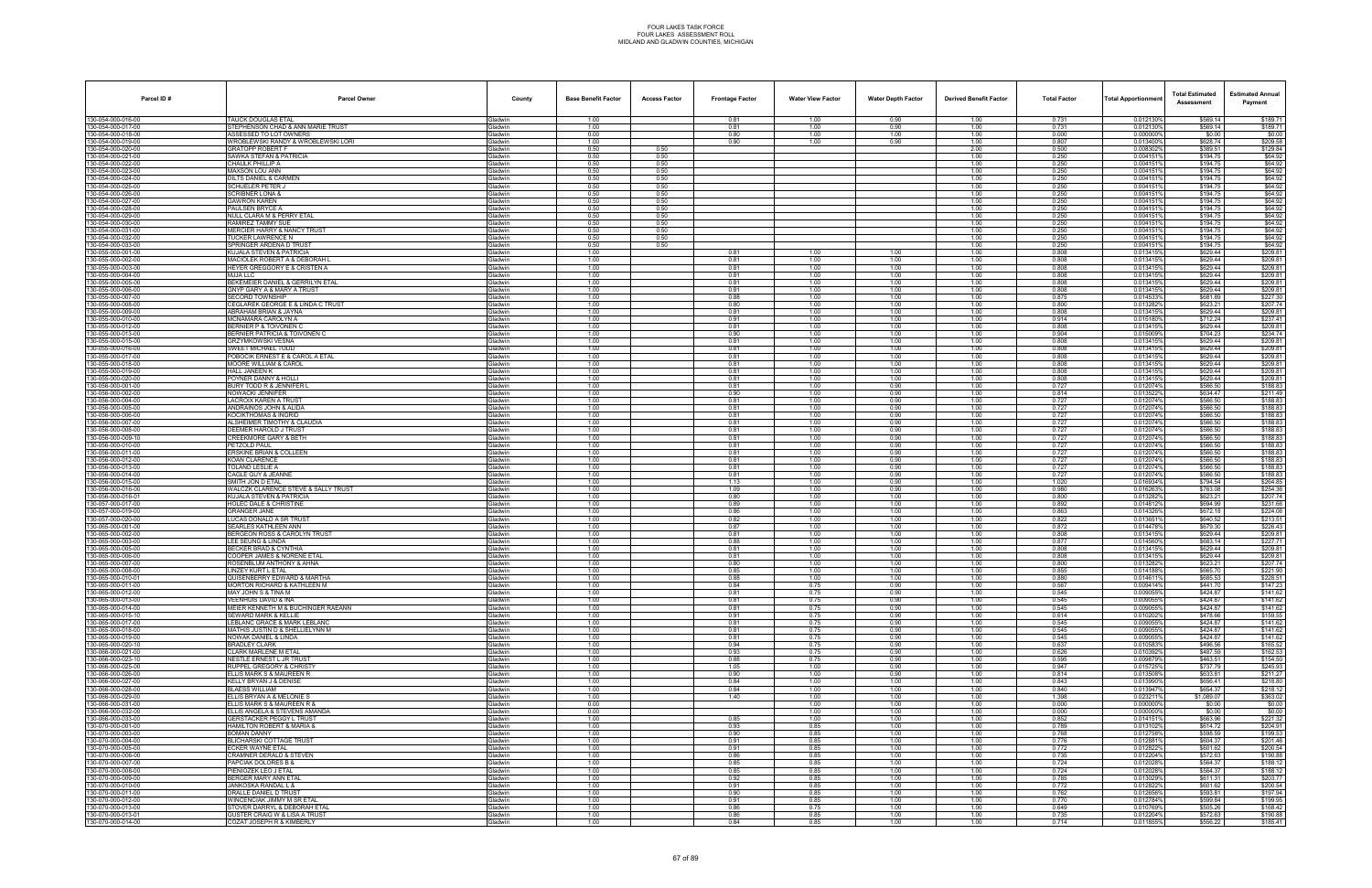| Parcel ID#                               | <b>Parcel Owner</b>                                              | County                           | <b>Base Benefit Factor</b> | <b>Access Factor</b> | <b>Frontage Factor</b> | <b>Water View Factor</b> | <b>Water Depth Factor</b> | <b>Derived Benefit Factor</b> | <b>Total Factor</b> | Total Apportionmer     | <b>Total Estimated</b><br>Assessment | <b>Estimated Annual</b><br>Payment |
|------------------------------------------|------------------------------------------------------------------|----------------------------------|----------------------------|----------------------|------------------------|--------------------------|---------------------------|-------------------------------|---------------------|------------------------|--------------------------------------|------------------------------------|
| 130-070-000-015-00                       | MARQUARDT GREGORY & DARLENE TRUST                                | <b>Sladwin</b>                   | 1.00                       |                      | 0.84                   | 0.85                     | 1.00                      | 1.00                          | 0.714               | 0.011855%              | \$556.22                             | \$185.41                           |
| 130-070-000-016-00<br>30-070-000-017-00  | LAMAY LEONARD M & HELEN R &<br>PETERSON DOUGLAS & CHRISTINE      | Gladwin<br>iladwin               | 1.00<br>1.00               |                      | 0.84<br>0.84           | 0.85<br>0.85             | 1.00<br>1.00              | 1.00<br>1.00                  | 0.714<br>0.716      | 0.011855%<br>0.011892% | \$556.22<br>\$557.95                 | \$185.41<br>\$185.98               |
| 30-070-000-019-01                        | HOLIHAN MICHAEL & KIMBERLY                                       | <b>Gladwin</b>                   | 1.00                       |                      | 0.90                   | 0.85                     | 1.00                      | 1.00                          | 0.766               | 0.012716%              | \$596.63                             | \$198.88                           |
| 30-070-000-020-00                        | DUNN ROBERT A                                                    | Gladwin                          | 1.00                       |                      | 0.89                   | 0.85                     | 1.00                      | 1.00                          | 0.754               | 0.012519%              | \$587.38                             | \$195.79                           |
| 30-071-000-021-00                        | <b>KRZYSKOWSKI STEVEN &amp; ANNETTE</b>                          | Gladwin                          | 1.00<br>1.00               |                      | 0.84                   | 0.85                     | 1.00                      | 1.00                          | 0.716               | 0.0118929              | \$557.95                             | \$185.98                           |
| 130-071-000-022-00<br>30-071-000-023-00  | <b>HASNIK DEAN &amp; MARIBETH</b><br>COMER WARD & PATRICIA       | <b>Gladwin</b><br>iladwin        | 1.00                       |                      | 0.84<br>0.84           | 0.85<br>0.85             | 1.00<br>1.00              | 1.00<br>1.00                  | 0.716<br>0.716      | 0.011892%<br>0.011892% | \$557.95<br>\$557.95                 | \$185.98<br>\$185.98               |
| 30-071-000-024-00                        | <b>LASKEY NANCY</b>                                              | <b>i</b> ladwin                  | 1.00                       |                      | 0.84                   | 0.85                     | 1.00                      | 1.00                          | 0.716               | 0.011892%              | \$557.95                             | \$185.98                           |
| 30-071-000-025-00                        | FOYE GREGORY J & JULIE A                                         | Gladwin                          | 1.00                       |                      | 0.84                   | 0.85                     | 1.00                      | 1.00                          | 0.716               | 0.011892%              | \$557.95                             | \$185.98                           |
| 130-071-000-026-00<br>130-071-000-027-00 | FOYE GREGORY J & JULIE A<br>VANSTEEL MICHAEL & VANSTEEL SUSAN    | <b>Gladwin</b><br><b>Gladwin</b> | 1.00<br>1.00               |                      | 0.84<br>0.97           | 0.85<br>0.85             | 1.00<br>1.00              | 1.00<br>1.00                  | 0.716<br>0.828      | 0.011892%<br>0.013742% | \$557.95<br>\$644.76                 | \$185.98<br>\$214.92               |
| 30-071-000-029-00                        | KORTE WILLIAM & DEBORAH                                          | iladwin                          | 1.00                       |                      | 0.88                   | 0.85                     | 1.00                      | 1.00                          | 0.748               | 0.012419%              | \$582.70                             | \$194.23                           |
| 30-071-000-030-00                        | HARGRAVES BONNIE ETAL                                            | <b>Gladwin</b>                   | 1.00                       |                      | 0.89                   | 0.85                     | 1.00                      | 1.00                          | 0.754               | 0.012519%              | \$587.38                             | \$195.79                           |
| 30-071-000-031-00<br>30-071-000-032-00   | SOVA LINDA TRUST                                                 | Gladwin<br><b>Gladwin</b>        | 1.00<br>1.00               |                      | 0.91<br>0.94           | 0.85<br>0.85             | 1.00<br>1.00              | 1.00<br>1.00                  | 0.776<br>0.801      | 0.012881%<br>0.013296% | \$604.37<br>\$623.85                 | \$201.46<br>\$207.95               |
| 130-071-000-033-00                       | PALMER SCOTT C & SALLY R<br>STEVENS JAMES & SUZANNE              | <b>Gladwin</b>                   | 1.00                       |                      | 0.94                   | 0.85                     | 1.00                      | 1.00                          | 0.801               | 0.013296%              | \$623.85                             | \$207.95                           |
| 30-071-000-034-10                        | ALLEN PAUL R & CHRISTINE D (LF EST                               | iladwin                          | 1.00                       |                      | 0.92                   | 0.85                     | 1.00                      | 1.00                          | 0.783               | 0.012993%              | \$609.63                             | \$203.21                           |
| 30-071-000-036-00                        | CARR GREGORY                                                     | <b>i</b> ladwin                  | 1.00                       |                      | 0.81                   | 0.85                     | 1.00                      | 1.00                          | 0.690               | 0.011456%              | \$537.52                             | \$179.17                           |
| 30-071-000-037-00<br>130-071-000-038-10  | FENNELL PAUL & CAROL TRUST<br>MONROE TIMOTHY & SHIRLEY           | Gladwin<br><b>Sladwin</b>        | 1.00<br>1.00               |                      | 0.93<br>1.36           | 0.85<br>0.85             | 1.00<br>1.00              | 1.00<br>1.00                  | 0.788<br>1.154      | 0.013086%<br>0.019152% | \$614.00<br>\$898.60                 | \$204.67<br>\$299.53               |
| 130-075-000-001-01                       | <b>MONTIE FRANK</b>                                              | <b>Gladwin</b>                   | 1.00                       |                      | 0.90                   | 0.75                     | 0.90                      | 1.00                          | 0.605               | 0.010038%              | \$470.96                             | \$156.99                           |
| 30-075-000-002-00                        | AYOTTE STEVE D & CAROL R                                         | iladwin                          | 1.00                       |                      | 0.82                   | 0.75                     | 0.90                      | 1.00                          | 0.553               | 0.009177%              | \$430.59                             | \$143.53                           |
| 30-075-000-003-00<br>30-075-000-005-00   | AYOTTE STEVE D & CAROL R<br>VARGO CAROLE                         | <b>Gladwin</b><br>Gladwin        | 1.00<br>1.00               |                      | 0.92<br>0.83           | 0.75<br>0.75             | 0.90<br>0.90              | 1.00<br>1.00                  | 0.624<br>0.561      | 0.0103539<br>0.0093209 | \$485.77<br>\$437.27                 | \$161.92<br>\$145.76               |
| 130-075-000-006-00                       | MCNEILL DANIEL                                                   | Gladwin                          | 1.00                       |                      | 0.83                   | 0.75                     | 0.90                      | 1.00                          | 0.561               | 0.009320%              | \$437.27                             | \$145.76                           |
| 30-075-000-007-00                        | SANTOS RICHARD A & CONNIE J TRUST                                | <b>Gladwin</b>                   | 1.00                       |                      | 0.92                   | 0.75                     | 0.90                      | 1.00                          | 0.621               | 0.0103039              | \$483.41                             | \$161.14                           |
| 30-075-000-009-00                        | <b>REALE ANTHONY &amp; CORRINE</b>                               | iladwin                          | 1.00                       |                      | 0.87                   | 0.75                     | 0.90                      | 1.00                          | 0.589               | 0.009773%              | \$458.53                             | \$152.84                           |
| 30-075-000-010-00<br>30-075-000-011-00   | <b>STIMAC ROBERT &amp; NANCY</b><br>HILL DENNIS M & NANCY A      | iladwin<br><b>Gladwin</b>        | 1.00<br>1.00               |                      | 0.87<br>0.89           | 0.75<br>0.75             | 0.90<br>0.90              | 1.00<br>1.00                  | 0.589<br>0.601      | 0.009773<br>0.009970   | \$458.53<br>\$467.81                 | \$152.84<br>\$155.94               |
| 130-075-000-012-00                       | PANKEY LESLIE & ELLEN                                            | <b>Gladwin</b>                   | 1.00                       |                      | 0.87                   | 0.75                     | 0.90                      | 1.00                          | 0.589               | 0.009773%              | \$458.53                             | \$152.84                           |
| 130-075-000-013-00                       | MCWILLIAMS JAMES C JR & RUTH                                     | <b>Gladwin</b>                   | 1.00                       |                      | 0.85                   | 0.75                     | 0.90                      | 1.00                          | 0.577               | 0.0095779              | \$449.35                             | \$149.78                           |
| 30-075-000-014-00<br>30-075-000-015-00   | DAVIS ROBERT & KARLA<br><b>GREENMAN GERALD &amp; ROXIE ETAL</b>  | <b>Gladwin</b><br><b>Gladwin</b> | 1.00<br>1.00               |                      | 0.92<br>1.24           | 0.75<br>0.75             | 0.90<br>0.90              | 1.00<br>1.00                  | 0.623<br>0.836      | 0.010339%<br>0.0138739 | \$485.12<br>\$650.93                 | \$161.71<br>\$216.98               |
| 30-075-000-018-00                        | THIBODEAU D & L & BECKWITH S & J                                 | Gladwin                          | 1.00                       |                      | 0.86                   | 0.75                     | 0.90                      | 1.00                          | 0.582               | 0.009670               | \$453.72                             | \$151.24                           |
| 130-075-000-019-00                       | YOUNG JAMES W TRUST                                              | <b>Gladwin</b>                   | 1.00                       |                      | 0.94                   | 0.75                     | 0.90                      | 1.00                          | 0.633               | 0.010509%              | \$493.06                             | \$164.35                           |
| 30-075-000-021-00                        | FRECK SCOTT & NOREEN                                             | iladwin                          | 1.00                       |                      | 0.86                   | 0.75                     | 0.90                      | 1.00                          | 0.582               | 0.009670               | \$453.72                             | \$151.24                           |
| 30-075-000-022-00<br>30-075-000-023-00   | BLAKELY FREDERICK & EMRA<br>SORISE JOSEPH & JUDITH               | iladwin<br>iladwin               | 1.00<br>1.00               |                      | 0.87<br>0.88           | 0.75<br>0.75             | 0.90<br>1.00              | 1.00<br>1.00                  | 0.587<br>0.660      | 0.009753<br>0.010958%  | \$457.62<br>\$514.15                 | \$152.54<br>\$171.38               |
| 30-075-000-024-00                        | MCCALLY ALAN J & DEBRA A                                         | iladwin                          | 1.00                       |                      | 0.93                   | 0.75                     | 1.00                      | 1.00                          | 0.694               | 0.0115269              | \$540.78                             | \$180.26                           |
| 130-075-000-025-00                       | <b>BRICHACEK SCOTT L &amp; RACHELE</b>                           | <b>Gladwin</b>                   | 1.00                       |                      | 0.90                   | 0.75                     | 1.00                      | 1.00                          | 0.679               | 0.011269%              | \$528.73                             | \$176.24                           |
| 30-075-000-026-00<br>30-075-000-027-00   | <b>BRICHACEK SCOTT L &amp; RACHELE</b><br>PEREZ SCOTT A          | <b>Gladwin</b><br>iladwin        | 1.00<br>1.00               |                      | 0.91<br>0.93           | 0.75<br>0.75             | 1.00<br>1.00              | 1.00<br>1.00                  | 0.683<br>0.700      | 0.0113359<br>0.011619% | \$531.84<br>\$545.17                 | \$177.28<br>\$181.72               |
| 30-075-000-028-00                        | PEREZ SCOTT A                                                    | <b>Gladwin</b>                   | 1.00                       |                      | 1.40                   | 0.85                     | 1.00                      | 1.00                          | 1.190               | 0.019754%              | \$926.86                             | \$308.95                           |
| 30-075-000-029-00                        | SPALDING JOSEPH & ALICE                                          | <b>Gladwin</b>                   | 1.00                       |                      | 0.92                   | 0.75                     | 1.00                      | 1.00                          | 0.687               | 0.011404%              | \$535.06                             | \$178.35                           |
| 130-075-000-030-00<br>30-075-000-031-00  | SPALDING JOSEPH & ALICE<br><b>HARDER PATRICK SR</b>              | <b>Gladwin</b>                   | 1.00<br>1.00               |                      | 0.90<br>0.91           | 0.75<br>0.75             | 1.00<br>1.00              | 1.00<br>1.00                  | 0.678<br>0.683      | 0.011257%<br>0.0113459 | \$528.17<br>\$532.33                 | \$176.06<br>\$177.44               |
| 30-075-000-032-00                        | BRIDGE WILLIAM SR & ROCHELL                                      | iladwin<br>iladwin               | 1.00                       |                      | 0.88                   | 0.75                     | 1.00                      | 1.00                          | 0.662               | 0.0109949              | \$515.86                             | \$171.95                           |
| 30-075-000-033-00                        | LOUKS JOHN R & AMY L ETAL                                        | <b>Sladwin</b>                   | 1.00                       |                      | 0.95                   | 0.75                     | 1.00                      | 1.00                          | 0.711               | 0.011812%              | \$554.23                             | \$184.74                           |
| 30-075-000-035-00                        | JAMES ROBERT L & CATHY TRUST                                     | iladwin                          | 1.00                       |                      | 0.86                   | 0.75                     | 1.00                      | 1.00                          | 0.647               | 0.010745%              | \$504.13                             | \$168.04                           |
| 130-075-000-036-00<br>30-075-000-037-00  | BROWN GEORGE T & CHRISTIE TRUST<br>REMLEY STUART & STACIA        | <b>Gladwin</b><br>iladwin        | 1.00<br>1.00               |                      | 0.86<br>0.86           | 0.75<br>0.75             | 1.00<br>1.00              | 1.00<br>1.00                  | 0.647<br>0.647      | 0.010745%<br>0.010745% | \$504.13<br>\$504.13                 | \$168.04<br>\$168.04               |
| 30-076-000-038-00                        | WACKER JEFFREY & LINDA                                           | iladwin                          | 1.00                       |                      | 0.86                   | 0.75                     | 1.00                      | 1.00                          | 0.644               | 0.010694%              | \$501.78                             | \$167.26                           |
| 30-076-000-039-00                        | MALNAR ROGER & JULIE                                             | <b>Gladwin</b>                   | 1.00                       |                      | 0.87                   | 0.75                     | 1.00                      | 1.00                          | 0.650               | 0.010792%              | \$506.36                             | \$168.79                           |
| 30-076-000-040-00<br>130-076-000-041-00  | STYS RICHARD & SHARON<br><b>STYS RICHARD &amp; SHARON</b>        | <b>Gladwin</b><br><b>Gladwin</b> | 1.00<br>1.00               |                      | 0.87<br>0.87           | 0.75<br>0.75             | 1.00<br>1.00              | 1.00<br>1.00                  | 0.650<br>0.653      | 0.010792%<br>0.010837% | \$506.36<br>\$508.46                 | \$168.79<br>\$169.49               |
| 30-076-000-042-10                        | CARROLL MATTHEW R & SERAI M TRUST                                | iladwin                          | 1.00                       |                      | 0.93                   | 0.75                     | 1.00                      | 1.00                          | 0.696               | 0.0115609              | \$542.40                             | \$180.80                           |
| 30-076-000-044-00                        | PESJAKA ELVIS                                                    | iladwin                          | 1.00                       |                      | 0.93                   | 0.75                     | 1.00                      | 1.00                          | 0.696               | 0.011560%              | \$542.40                             | \$180.80                           |
| 30-076-000-046-00                        | WYKOFF RICHARD & JOSEPHINE TRUST                                 | <b>Sladwin</b>                   | 1.00                       |                      | 0.95                   | 0.75                     | 1.00                      | 1.00                          | 0.710               | 0.011786%              | \$552.99                             | \$184.33                           |
| 30-076-000-047-00<br>130-076-000-049-00  | 3RITHINEE C & D'AMOUR M<br><b>ENDERS A SCOTT</b>                 | iladwin<br><b>Gladwin</b>        | 1.00<br>1.00               |                      | 1.02<br>0.85           | 0.75<br>0.75             | 1.00<br>1.00              | 1.00<br>1.00                  | 0.767<br>0.634      | 0.0127369<br>0.010524% | \$597.58<br>\$493.79                 | \$199.19<br>\$164.60               |
| 130-076-000-050-00                       | PIERCEY JASON D                                                  | iladwin                          | 1.00                       |                      | 0.85                   | 0.75                     | 1.00                      | 1.00                          | 0.634               | 0.010524%              | \$493.79                             | \$164.60                           |
| 130-076-000-051-00                       | VAN WORMER RANDY & KATHLEEN                                      | iladwin                          | 1.00                       |                      | 0.84                   | 0.75                     | 1.00                      | 1.00                          | 0.632               | 0.010493%              | \$492.31                             | \$164.10                           |
| 30-076-000-052-00<br>30-076-000-053-00   | MILLER BRUCE K & MARY G TRUST<br>LUCAS DENNIS H & LUCAS CHRISTIE | Gladwin<br><b>Gladwin</b>        | 1.00<br>1.00               |                      | 0.85<br>0.83           | 0.75<br>0.75             | 1.00<br>1.00              | 1.00<br>1.00                  | 0.639<br>0.621      | 0.010613%<br>0.010318% | \$497.97<br>\$484.10                 | \$165.99<br>\$161.37               |
| 130-076-000-054-00                       | <b>FURNO ANDREW</b>                                              | Gladwin                          | 1.00                       |                      | 0.86                   | 0.75                     | 1.00                      | 1.00                          | 0.643               | 0.010668%              | \$500.55                             | \$166.85                           |
| 130-076-000-055-00                       | ANDONISIO ROBERT & MARILYN TRUST                                 | <b>Gladwin</b>                   | 1.00                       |                      | 0.87                   | 0.75                     | 1.00                      | 1.00                          | 0.650               | 0.010792%              | \$506.36                             | \$168.79                           |
| 30-076-000-056-00<br>30-076-000-057-00   | ZEBROWSKI JOSEPH & NANCY<br>REBURN JENNY M                       | iladwin<br><b>Gladwin</b>        | 1.00<br>1.00               |                      | 0.87<br>0.87           | 0.75<br>0.75             | 1.00<br>1.00              | 1.00<br>1.00                  | 0.650<br>0.650      | 0.010792%<br>0.010792% | \$506.36<br>\$506.36                 | \$168.79<br>\$168.79               |
| 30-076-000-058-00                        | CONGDON SANDRA J                                                 | <b>Gladwin</b>                   | 1.00                       |                      | 0.86                   | 0.75                     | 1.00                      | 1.00                          | 0.647               | 0.010745%              | \$504.13                             | \$168.04                           |
| 130-076-000-059-00                       | CONGDON SANDRA J                                                 | Gladwin                          | 1.00                       |                      | 0.87                   | 0.75                     | 1.00                      | 1.00                          | 0.650               | 0.010792%              | \$506.36                             | \$168.79                           |
| 130-076-000-060-00<br>30-077-000-061-01  | <b>BOLITHO PATRICK TRUST</b><br><b>BOLITHO PATRICK TRUST</b>     | <b>Gladwin</b><br>iladwin        | 1.00<br>1.00               |                      | 0.89<br>0.80           | 0.75<br>0.75             | 1.00<br>1.00              | 1.00<br>1.00                  | 0.670<br>0.600      | 0.011124%<br>0.009962% | \$521.94<br>\$467.41                 | \$173.98<br>\$155.80               |
| 130-077-000-061-02                       | <b>BOLITHO PATRICK TRUST</b>                                     | Gladwin                          | 1.00                       |                      | 0.80                   | 0.75                     | 1.00                      | 1.00                          | 0.600               | 0.009962%              | \$467.41                             | \$155.80                           |
| 30-077-000-061-03                        | HOFFMAN VIRGINIA                                                 | <b>Gladwin</b>                   | 1.00                       |                      | 0.80                   | 0.75                     | 1.00                      | 1.00                          | 0.600               | 0.0099629              | \$467.41                             | \$155.80                           |
| 130-077-000-061-04                       | <b>OUIMET JOSEPHINE</b>                                          | Gladwin                          | 1.00                       |                      | 0.80                   | 0.75                     | 1.00                      | 1.00                          | 0.600               | 0.009962%              | \$467.41                             | \$155.80                           |
| 130-077-000-061-05<br>30-077-000-061-06  | <b>OUIMET JOSEPHINE</b><br>MALNAR LAWRENCE & JANET               | <b>Gladwin</b><br>iladwin        | 1.00<br>1.00               |                      | 0.80<br>0.80           | 0.75<br>0.75             | 1.00<br>1.00              | 1.00<br>1.00                  | 0.600<br>0.600      | 0.0099629<br>0.0099629 | \$467.41<br>\$467.41                 | \$155.80<br>\$155.80               |
| 30-077-000-061-07                        | MILLER BRUCE K & MARY G TRUST                                    | <b>Gladwin</b>                   | 1.00                       |                      | 0.80                   | 0.75                     | 1.00                      | 1.00                          | 0.600               | 0.009962%              | \$467.41                             | \$155.80                           |
| 30-077-000-061-08                        | FORD STEVEN F & SAWKA MARK W                                     | <b>Gladwin</b>                   | 1.00                       |                      | 0.80                   | 0.75                     | 1.00                      | 1.00                          | 0.600               | 0.009962%              | \$467.41                             | \$155.80                           |
| 130-077-000-062-00<br>130-077-000-064-01 | ROBERTS STEVE & BETTY<br>LOVAY THOMAS J & MELINDA J ETAL         | <b>Gladwin</b><br><b>Gladwin</b> | 1.00<br>1.00               |                      | 0.85<br>1.08           | 0.75<br>0.75             | 1.00<br>1.00              | 1.00<br>1.00                  | 0.639<br>0.807      | 0.010613%<br>0.013403% | \$497.97<br>\$628.86                 | \$165.99<br>\$209.62               |
| 30-077-000-065-0                         | WELCH ARNOLD & RUTH                                              | iladwin                          | 1.00                       |                      | 0.88                   | 0.75                     | 1.00                      | 1.00                          | 0.656               | 0.010900%              | \$511.42                             | \$170.47                           |
| 130-077-000-066-00                       | FERGUSON KENNETH C & SHIRLEY A ETAL                              | Gladwin                          | 1.00                       |                      | 0.86                   | 0.75                     | 1.00                      | 1.00                          | 0.647               | 0.010745%              | \$504.13                             | \$168.04                           |
| 30-077-000-067-00                        | MARSAC JOANNE J                                                  | <b>Gladwin</b>                   | 1.00                       |                      | 0.86                   | 0.75                     | 1.00                      | 1.00                          | 0.647               | 0.010745%              | \$504.13                             | \$168.04                           |
| 130-077-000-068-00<br>130-077-000-069-00 | DUNCAN ROBERT & FLORENCE<br>WALCH LEE & CINDY A                  | Gladwin<br><b>Gladwin</b>        | 1.00<br>1.00               |                      | 0.90<br>0.88           | 0.75<br>0.75             | 1.00<br>1.00              | 1.00<br>1.00                  | 0.674<br>0.663      | 0.011194%<br>0.011012% | \$525.22<br>\$516.68                 | \$175.07<br>\$172.23               |
| 30-077-000-070-00                        | BRANDENBERG FRANK & ALICIA                                       | iladwin                          | 1.00                       |                      | 0.88                   | 0.75                     | 0.90                      | 1.00                          | 0.594               | 0.0098629              | \$462.73                             | \$154.24                           |
| 30-077-000-071-00                        | BRANDENBERG FRANK & ALICIA                                       | <b>Gladwin</b>                   | 1.00                       |                      | 0.88                   | 0.75                     | 0.90                      | 1.00                          | 0.592               | 0.009828%              | \$461.12                             | \$153.71                           |
| 30-077-000-072-00<br>130-077-000-073-00  | KELTY JAMES P & SUSAN K ETAL<br>SMITH DAVID & LINDA              | <b>Gladwin</b><br><b>Gladwin</b> | 1.00<br>1.00               |                      | 0.83<br>0.81           | 0.75<br>0.75             | 0.90<br>0.90              | 1.00<br>1.00                  | 0.557<br>0.545      | 0.009251%<br>0.009055% | \$434.05<br>\$424.87                 | \$144.68<br>\$141.62               |
| 130-077-000-074-00                       | SIMON STUART E & RHONDA K TRUST                                  | Gladwin                          | 0.00                       |                      | 0.83                   | 0.75                     | 0.90                      | 1.00                          | 0.000               | 0.000000%              | \$0.00                               | \$0.00                             |
| 30-077-000-075-00                        | IMON STUART E & RHONDA K TRUST                                   | iladwin                          | 1.00                       |                      | 0.92                   | 0.75                     | 0.90                      | 1.00                          | 0.621               | 0.010303%              | \$483.41                             | \$161.14                           |
| 130-077-000-076-00<br>130-077-000-077-00 | SIMON STUART E & RHONDA K TRUST<br>JOHNSON MARY & EDWARD         | Gladwin<br>Gladwin               | 1.00<br>1.00               |                      | 0.84<br>0.84           | 0.75<br>0.75             | 0.90<br>0.90              | 1.00<br>1.00                  | 0.567<br>0.567      | 0.009414%<br>0.009414% | \$441.70<br>\$441.70                 | \$147.23<br>\$147.23               |
| 130-077-000-078-00                       | CEGLARZ CHESTER M & HENRIETTA                                    | Gladwin                          | 1.00                       |                      | 0.84                   | 0.75                     | 0.90                      | 1.00                          | 0.567               | 0.009414%              | \$441.70                             | \$147.23                           |
|                                          |                                                                  |                                  |                            |                      |                        |                          |                           |                               |                     |                        |                                      |                                    |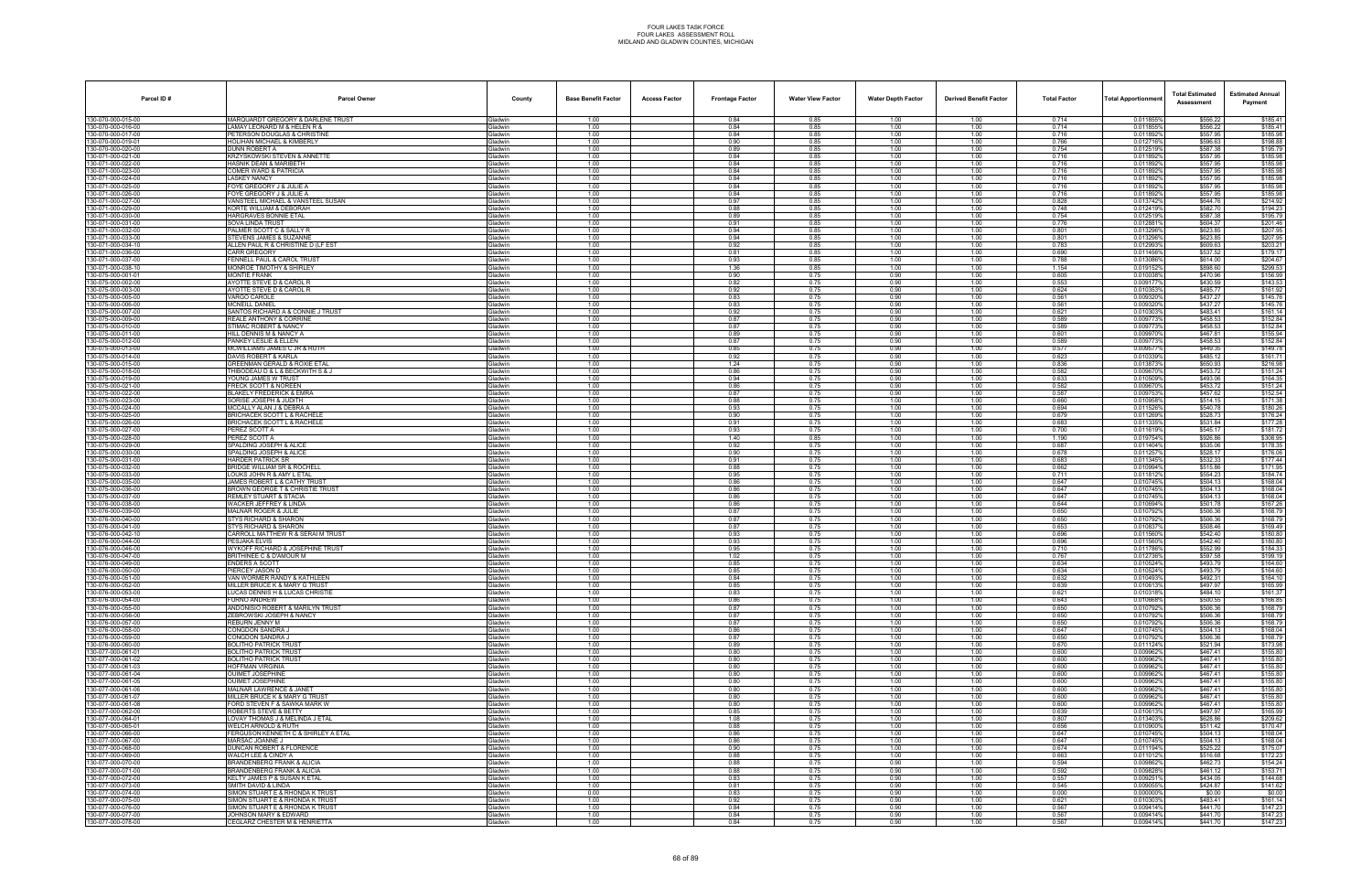| Parcel ID#                               | <b>Parcel Owner</b>                                                | County                           | <b>Base Benefit Factor</b> | <b>Access Factor</b> | <b>Frontage Factor</b> | <b>Water View Factor</b> | <b>Water Depth Factor</b> | <b>Derived Benefit Factor</b> | <b>Total Factor</b> | <b>Total Apportionmen</b> | <b>Total Estimated</b><br>Assessment | <b>Estimated Annual</b><br>Payment |
|------------------------------------------|--------------------------------------------------------------------|----------------------------------|----------------------------|----------------------|------------------------|--------------------------|---------------------------|-------------------------------|---------------------|---------------------------|--------------------------------------|------------------------------------|
| 130-077-000-079-10                       | <b>SLATER CHRISTOPHER T</b>                                        | Gladwin                          | 1.00                       |                      | 0.84                   | 0.75                     | 0.90                      | 1.00                          | 0.567               | 0.009414%                 | \$441.70                             | \$147.23                           |
| 130-077-000-080-01                       | PUGH RICHARD N & DEBORAH M TRUST                                   | <b>Gladwin</b>                   | 1.00<br>1.00               |                      | 0.84<br>0.84           | 0.75<br>0.75             | 0.90                      | 1.00<br>1.00                  | 0.567<br>0.567      | 0.009414%                 | \$441.70                             | \$147.23                           |
| 130-077-000-081-00<br>130-085-000-001-00 | BOYER JAMES E<br>PAQUETTE ROBERT & MARY KAY                        | ladwin<br><b>Gladwin</b>         | 1.00                       |                      | 0.86                   | 0.85                     | 0.90<br>1.00              | 1.00                          | 0.728               | 0.009414%<br>0.012090%    | \$441.70<br>\$567.28                 | \$147.23<br>\$189.09               |
| 130-085-000-002-00                       | BARAJAS MANUEL & DIANE                                             | Gladwin                          | 1.00                       |                      | 0.84                   | 0.85                     | 1.00                      | 1.00                          | 0.716               | 0.011892%                 | \$557.95                             | \$185.98                           |
| 130-085-000-003-00<br>130-085-000-004-00 | TOLHURST GARY C & KAREN S                                          | Gladwin                          | 1.00<br>1.00               |                      | 0.85<br>0.85           | 0.85<br>0.85             | 1.00<br>1.00              | 1.00<br>1.00                  | 0.720<br>0.720      | 0.011962%<br>0.0119629    | \$561.26<br>\$561.26                 | \$187.09<br>\$187.09               |
| 130-085-000-005-00                       | <b>JOHNSON TRUST</b><br>DECOOK RICHARD & MARY                      | <b>Gladwin</b><br>ladwin         | 1.00                       |                      | 0.85                   | 0.85                     | 1.00                      | 1.00                          | 0.723               | 0.011996%                 | \$562.84                             | \$187.61                           |
| 130-085-000-006-00                       | SAAM MICHAEL T & CECELIA A                                         | <b>Sladwin</b>                   | 1.00                       |                      | 0.85                   | 0.85                     | 1.00                      | 1.00                          | 0.723               | 0.011996%                 | \$562.84                             | \$187.61                           |
| 130-085-000-007-00<br>130-085-000-008-00 | WARDWELL JOHN R JR & SANDRA<br><b>BARCLAY GEORGE &amp; KARLENA</b> | <b>Gladwin</b><br>Gladwin        | 1.00<br>1.00               |                      | 0.85<br>0.85           | 0.85<br>0.85             | 1.00<br>1.00              | 1.00<br>1.00                  | 0.720<br>0.718      | 0.011962%<br>0.011927%    | \$561.26<br>\$559.63                 | \$187.09<br>\$186.54               |
| 130-085-000-009-00                       | WATKINS AARON C                                                    | <b>Gladwin</b>                   | 1.00                       |                      | 0.86                   | 0.85                     | 1.00                      | 1.00                          | 0.732               | 0.012149%                 | \$570.03                             | \$190.01                           |
| 130-085-000-010-00                       | SLAGA STEPHEN & MARGARET                                           | <b>Gladwin</b>                   | 1.00                       |                      | 0.86                   | 0.85                     | 1.00                      | 1.00                          | 0.732               | 0.012149%                 | \$570.03                             | \$190.01                           |
| 130-085-000-011-00<br>130-085-000-012-00 | SLAGA JAMES J & SUZANNE L ETAL<br><b>KENNEDY IRENE</b>             | <b>Gladwin</b>                   | 1.00                       |                      | 0.86                   | 0.85<br>0.85             | 1.00                      | 1.00                          | 0.732<br>0.730      | 0.012149%                 | \$570.03<br>\$568.68                 | \$190.01<br>\$189.56               |
| 130-090-000-001-00                       | SECORD LAKE EAGLES NO 4121                                         | <b>Gladwin</b><br>Gladwin        | 1.00<br>1.00               |                      | 0.86<br>1.19           | 1.00                     | 1.00<br>1.00              | 1.00<br>2.25                  | 2.676               | 0.012120<br>0.044429%     | \$2,084.63                           | \$694.88                           |
| 130-090-000-005-10                       | SCOTT PHILIP & CAROL TRUST                                         | <b>Gladwin</b>                   | 1.00                       |                      | 0.84                   | 1.00                     | 1.00                      | 1.00                          | 0.843               | 0.0139909                 | \$656.41                             | \$218.80                           |
| 130-090-000-006-00<br>130-090-000-007-11 | SZPARA CHRISTOPHER L & KELLY A<br>SOVEL KRAIG M                    | 3ladwin<br><b>Gladwin</b>        | 1.00<br>1.00               |                      | 0.90<br>0.92           | 1.00<br>1.00             | 1.00<br>1.00              | 1.00<br>1.00                  | 0.899<br>0.924      | 0.0149259<br>0.015348%    | \$700.29<br>\$720.13                 | \$233.43<br>\$240.04               |
| 130-090-000-007-20                       | ALLEN CARL & JANICE                                                | <b>Gladwin</b>                   | 1.00                       |                      | 0.92                   | 1.00                     | 1.00                      | 1.00                          | 0.923               | 0.0153219                 | \$718.85                             | \$239.62                           |
| 130-090-000-007-21                       | TILLMAN DAMON L & KATHRYN                                          | Gladwin                          | 1.00                       |                      | 0.90                   | 1.00                     | 1.00                      | 1.00                          | 0.896               | 0.014871%                 | \$697.73                             | \$232.58                           |
| 130-090-000-008-10<br>130-090-000-010-00 | SOVEL RONALD & IRENE<br>SAIER RICK D ETAL                          | <b>Gladwin</b><br><b>Gladwin</b> | 1.00<br>1.00               |                      | 0.97<br>0.88           | 1.00<br>1.00             | 1.00<br>0.90              | 1.00<br>1.00                  | 0.966<br>0.792      | 0.016046%<br>0.0131509    | \$752.88<br>\$616.98                 | \$250.96<br>\$205.66               |
| 130-090-000-011-00                       | <b>HNATIUK MICHAEL VICTOR</b>                                      | Gladwin                          | 1.00                       |                      | 0.83                   | 1.00                     | 0.90                      | 1.00                          | 0.751               | 0.012469%                 | \$585.07                             | \$195.02                           |
| 130-090-000-012-00                       | COLLINGWOOD DONALD A & DEBORAH L                                   | Gladwin                          | 1.00                       |                      | 0.83                   | 1.00                     | 0.90                      | 1.00                          | 0.751               | 0.012469%                 | \$585.07                             | \$195.02                           |
| 130-090-000-013-00<br>130-090-000-014-00 | SZUCH MICHAEL S<br>VANDERKARR MARK D & ANGELA J                    | Gladwin<br>Gladwin               | 1.00<br>1.00               |                      | 0.80<br>0.89           | 1.00<br>1.00             | 0.90<br>0.90              | 1.00<br>1.00                  | 0.720<br>0.803      | 0.011954%<br>0.0133319    | \$560.89<br>\$625.49                 | \$186.96<br>\$208.50               |
| 130-090-000-016-00                       | WALLACE MICHAEL J & PATRICIA A                                     | <b>Gladwin</b>                   | 1.00                       |                      | 0.89                   | 1.00                     | 0.90                      | 1.00                          | 0.804               | 0.013349%                 | \$626.33                             | \$208.78                           |
| 130-090-000-017-00                       | MCGLINCHEY JEFFREY M & SUSAN M                                     | Gladwin                          | 1.00                       |                      | 0.92                   | 1.00                     | 0.90                      | 1.00                          | 0.826               | 0.013717%                 | \$643.59                             | \$214.53                           |
| 130-090-000-019-00<br>130-090-000-020-00 | PRUETT THOMAS & JOAN C<br>STUVEL THEODORE & MARGERY H              | Gladwin<br>Gladwin               | 1.00<br>1.00               |                      | 0.83<br>1.00           | 1.00<br>1.00             | 0.90<br>0.90              | 1.00<br>1.00                  | 0.748<br>0.903      | 0.012426%<br>0.014998%    | \$583.03<br>\$703.72                 | \$194.34<br>\$234.57               |
| 130-095-000-001-00                       | UNSWORTH NICHOLAS S & VANESSA G                                    | Gladwin                          | 1.00                       |                      | 0.90                   | 0.85                     | 1.00                      | 1.00                          | 0.769               | 0.0127719                 | \$599.22                             | \$199.74                           |
| 130-095-000-002-00                       | <b>BLOCK EDWIN &amp; CAROL</b>                                     | <b>Gladwin</b>                   | 1.00                       |                      | 0.91                   | 0.85                     | 1.00                      | 1.00                          | 0.774               | 0.012846%                 | \$602.75                             | \$200.92                           |
| 130-095-000-003-00<br>130-095-000-004-00 | RILEY ROBERT JR & TAYLOR PRISCILLA<br>SANTAMOUR LARRY & PATRICIA   | Gladwin<br>Gladwin               | 1.00<br>1.00               |                      | 0.91<br>0.91           | 0.85<br>0.85             | 1.00<br>1.00              | 1.00<br>1.00                  | 0.776<br>0.771      | 0.012881%<br>0.012797%    | \$604.37<br>\$600.45                 | \$201.46<br>\$200.15               |
| 130-095-000-005-00                       | <b>GALLI ROY</b>                                                   | Gladwin                          | 1.00                       |                      | 0.91                   | 0.85                     | 1.00                      | 1.00                          | 0.771               | 0.012797                  | \$600.45                             | \$200.15                           |
| 130-095-000-006-00                       | <b>GRAEBNER CHRIS M</b>                                            | Gladwin                          | 1.00                       |                      | 0.91                   | 0.85                     | 1.00                      | 1.00                          | 0.771               | 0.0127979                 | \$600.45                             | \$200.15                           |
| 130-095-000-007-00<br>130-095-000-008-00 | ROSS CASEY<br>WEAL PAUL & JO MICHELE                               | <b>Gladwin</b><br><b>Gladwin</b> | 1.00<br>1.00               |                      | 0.92<br>0.91           | 0.85<br>0.85             | 1.00<br>1.00              | 1.00<br>1.00                  | 0.781<br>0.774      | 0.012964%<br>0.012846%    | \$608.29<br>\$602.75                 | \$202.76<br>\$200.92               |
| 130-095-000-009-00                       | <b>KENNEDY CHARLES C</b>                                           | Gladwin                          | 1.00                       |                      | 0.91                   | 0.85                     | 1.00                      | 1.00                          | 0.774               | 0.012846%                 | \$602.75                             | \$200.92                           |
| 130-095-000-010-00                       | SUWINSKI LAWRENCE & DEBORAH                                        | <b>Gladwin</b>                   | 1.00                       |                      | 0.91                   | 0.85                     | 1.00                      | 1.00                          | 0.770               | 0.012784%                 | \$599.84                             | \$199.95                           |
| 130-095-000-011-00<br>130-095-000-012-00 | ALMASSY JEFFREY A<br>WHITE DOUGLAS B & KAREN M                     | Gladwin<br><b>Gladwin</b>        | 1.00<br>1.00               |                      | 0.91<br>0.91           | 0.85<br>0.85             | 1.00<br>1.00              | 1.00<br>1.00                  | 0.770<br>0.772      | 0.012784%<br>0.0128229    | \$599.84<br>\$601.62                 | \$199.95<br>\$200.54               |
| 130-095-000-013-00                       | <b>GRAEBNER RICHARD A</b>                                          | <b>Gladwin</b>                   | 1.00                       |                      | 0.91                   | 0.85                     | 1.00                      | 1.00                          | 0.772               | 0.012822%                 | \$601.62                             | \$200.54                           |
| 130-105-000-001-10                       | JACOBY RONALD & KAREN                                              | Gladwin                          | 1.00                       |                      | 0.95                   | 0.75                     | 0.90                      | 1.00                          | 0.640               | 0.010631%                 | \$498.81                             | \$166.27                           |
| 130-105-000-002-00<br>130-105-000-003-00 | BARRE LORNA J ETAL<br>BERTHIAUME ALYSIA                            | Gladwin<br>Gladwin               | 1.00<br>1.00               |                      | 0.91<br>0.86           | 0.75<br>0.75             | 0.90<br>0.90              | 1.00<br>1.00                  | 0.611<br>0.584      | 0.0101529<br>0.009692%    | \$476.34<br>\$454.74                 | \$158.78<br>\$151.58               |
| 130-105-000-004-00                       | MASTERSON DARREN & JULIE                                           | ladwin                           | 1.00                       |                      | 0.86                   | 0.75                     | 0.90                      | 1.00                          | 0.584               | 0.0096929                 | \$454.74                             | \$151.58                           |
| 130-105-000-005-00                       | <b>MASTERSON DARREN &amp; JULIE</b>                                | <b>Gladwin</b>                   | 1.00                       |                      | 0.86                   | 0.75                     | 0.90                      | 1.00                          | 0.582               | 0.009670                  | \$453.72                             | \$151.24                           |
| 130-105-000-006-00<br>130-105-000-007-00 | GADWELL DANIEL & MARIAN<br>SZURMA JOSEPH (LF EST)                  | <b>Gladwin</b><br>Gladwin        | 1.00<br>1.00               |                      | 0.87<br>0.92           | 0.75<br>0.75             | 0.90<br>0.90              | 1.00<br>1.00                  | 0.586<br>0.624      | 0.009733<br>0.010353%     | \$456.68<br>\$485.77                 | \$152.23<br>\$161.92               |
| 130-105-000-009-00                       | BRYSON JAMES L & ZANNAMAY                                          | <b>Gladwin</b>                   | 1.00                       |                      | 1.17                   | 0.75                     | 1.00                      | 1.00                          | 0.876               | 0.0145529                 | \$682.79                             | \$227.60                           |
| 130-105-000-011-00                       | HAMILTON RANDY & KIMBERLY                                          | <b>Gladwin</b>                   | 1.00                       |                      | 0.91                   | 0.75                     | 1.00                      | 1.00                          | 0.685               | 0.011366%                 | \$533.27                             | \$177.76                           |
| 130-105-000-012-00<br>130-105-000-013-00 | ILLIG CHRISTOPHER & BARBARA<br><b>BANKERT PAMELA</b>               | <b>Gladwin</b><br>Gladwin        | 1.00<br>1.00               |                      | 0.94<br>0.89           | 0.75<br>0.75             | 1.00<br>1.00              | 1.00<br>1.00                  | 0.707<br>0.664      | 0.011732%<br>0.011029%    | \$550.46<br>\$517.49                 | \$183.49<br>\$172.50               |
| 130-105-000-014-00                       | REX DOUGLAS S & LORI J                                             | Gladwin                          | 1.00                       |                      | 0.82                   | 0.75                     | 1.00                      | 1.00                          | 0.612               | 0.010153%                 | \$476.40                             | \$158.80                           |
| 130-105-000-015-00                       | REX DOUGLAS S & LORI J                                             | <b>Gladwin</b>                   | 1.00                       |                      | 0.82                   | 0.75                     | 1.00                      | 1.00                          | 0.612               | 0.0101539                 | \$476.40                             | \$158.80                           |
| 130-105-000-016-00<br>130-105-000-017-00 | SOVA DEAN C & DONNA S<br>REYNOLDS WALTER JR & PATRICIA TRUST       | ladwin<br><b>Gladwin</b>         | 1.00<br>1.00               |                      | 0.99<br>0.91           | 0.85<br>0.85             | 1.00<br>1.00              | 1.00<br>1.00                  | 0.838<br>0.776      | 0.013909%<br>0.012881%    | \$652.62<br>\$604.37                 | \$217.54<br>\$201.46               |
| 130-105-000-018-00                       | SCHROTH JEFFREY                                                    | 3ladwin                          | 1.00                       |                      | 0.96                   | 0.85                     | 1.00                      | 1.00                          | 0.813               | 0.0135039                 | \$633.56                             | \$211.19                           |
| 130-105-000-019-00<br>130-105-000-020-00 | SAMKOWIAK NANCY L & JEROME<br>SPENCE HAROLD R & SUE A              | Gladwin<br><b>Gladwin</b>        | 1.00<br>1.00               |                      | 0.92<br>0.87           | 0.85<br>0.85             | 1.00<br>1.00              | 1.00<br>1.00                  | 0.782<br>0.737      | 0.012984%<br>0.0122319    | \$609.19<br>\$573.87                 | \$203.06                           |
| 130-105-000-021-00                       | LEMANSKI MICHAEL ELWOOD &                                          | <b>Gladwin</b>                   | 1.00                       |                      | 0.88                   | 0.85                     | 1.00                      | 1.00                          | 0.748               | 0.012419%                 | \$582.70                             | \$191.29<br>\$194.23               |
| 130-105-000-022-00                       | DODGE JAMES L ETAL                                                 | Gladwin                          | 1.00                       |                      | 0.88                   | 0.85                     | 1.00                      | 1.00                          | 0.748               | 0.012419%                 | \$582.70                             | \$194.23                           |
| 130-105-000-023-00                       | DIEHL TAMERON                                                      | <b>Gladwin</b>                   | 1.00                       |                      | 0.88                   | 0.85                     | 1.00                      | 1.00                          | 0.748               | 0.012419%                 | \$582.70                             | \$194.23                           |
| 130-105-000-024-00<br>130-105-000-025-00 | HULBER JIM & REBECCA<br>COMER DOMINICK J                           | Gladwin<br>Gladwin               | 1.00<br>1.00               |                      | 0.90<br>0.89           | 0.85<br>0.85             | 1.00<br>1.00              | 1.00<br>1.00                  | 0.767<br>0.755      | 0.012730%<br>0.0125379    | \$597.30<br>\$588.25                 | \$199.10<br>\$196.08               |
| 130-105-000-026-00                       | SHORT BRANDON J & KRISTIN M                                        | <b>Gladwin</b>                   | 1.00                       |                      | 0.87                   | 1.00                     | 1.00                      | 1.00                          | 0.868               | 0.0144209                 | \$676.57                             | \$225.52                           |
| 130-105-000-027-00<br>130-105-000-028-00 | BESAW BRYAN W & CORRIE L<br>LOT OWNERS                             | Gladwin<br><b>Gladwin</b>        | 1.00<br>1.00               |                      | 0.88<br>1.05           | 1.00<br>0.75             | 1.00<br>1.00              | 1.00<br>1.00                  | 0.877<br>0.789      | 0.014560%<br>0.013102%    | \$683.14<br>\$614.73                 | \$227.71<br>\$204.91               |
| 130-110-000-001-01                       | <b>GRESS WILLIAM J &amp; SHERRI</b>                                | Gladwin                          | 0.00                       |                      | 0.80                   | 1.00                     | 1.00                      | 1.00                          | 0.000               | 0.000000%                 | \$0.00                               | \$0.00                             |
| 130-110-000-002-00                       | GRESS WILLIAM J & SHERRI                                           | Gladwin                          | 0.00                       |                      | 0.87                   | 1.00                     | 1.00                      | 1.00                          | 0.000               | 0.000000%                 | \$0.00                               | \$0.00                             |
| 130-110-000-002-01<br>130-110-000-003-00 | GRESS WILLIAM J & SHERRI<br>MILLER DUANE E & DIANA S TRUSTEES      | <b>Gladwin</b><br>Gladwin        | 1.00<br>1.00               |                      | 0.92<br>0.96           | 1.00<br>1.00             | 1.00<br>1.00              | 1.00<br>1.00                  | 0.916<br>0.961      | 0.015205%<br>0.015951%    | \$713.41<br>\$748.43                 | \$237.80<br>\$249.48               |
| 130-110-000-004-00                       | MILLER LIVING TRUST                                                | Gladwin                          | 0.00                       |                      | 0.88                   | 1.00                     | 1.00                      | 1.00                          | 0.000               | 0.000000%                 | \$0.00                               | \$0.00                             |
| 130-110-000-005-00                       | MILLER LIVING TRUST                                                | Gladwin                          | 1.00                       |                      | 0.85                   | 1.00                     | 1.00                      | 1.00                          | 0.852               | 0.0141519                 | \$663.96                             | \$221.32                           |
| 130-110-000-006-00<br>130-110-000-007-00 | STOCK MARIE L<br>LUCZAK MEGAN A TRUST                              | Gladwin<br><b>Gladwin</b>        | 1.00<br>1.00               |                      | 0.85<br>0.88           | 1.00<br>1.00             | 1.00<br>1.00              | 1.00<br>1.00                  | 0.852<br>0.875      | 0.0141519<br>0.0145339    | \$663.96<br>\$681.89                 | \$221.32<br>\$227.30               |
| 130-110-000-008-00                       | SWISHER BRIAN & AMY                                                | Gladwin                          | 1.00                       |                      | 0.90                   | 1.00                     | 1.00                      | 1.00                          | 0.897               | 0.014889%                 | \$698.60                             | \$232.87                           |
| 130-110-000-009-00                       | <b>ROSE MICHAEL &amp; ILENE</b>                                    | Gladwin                          | 1.00                       |                      | 0.89                   | 1.00                     | 1.00                      | 1.00                          | 0.893               | 0.014832%                 | \$695.92                             | \$231.97                           |
| 130-110-000-010-00<br>130-110-000-011-00 | FAIR JERRY & KIMBERLEY<br>FIDH LARRY & JUDITH TRUST                | Gladwin<br>Gladwin               | 1.00<br>1.00               |                      | 0.88<br>0.89           | 1.00<br>1.00             | 1.00<br>1.00              | 1.00<br>1.00                  | 0.880<br>0.886      | 0.014611%<br>0.014706%    | \$685.53<br>\$689.98                 | \$228.51<br>\$229.99               |
| 130-110-000-012-00                       | BULTYNCK TODD M & AMY E                                            | <b>Gladwin</b>                   | 1.00                       |                      | 0.88                   | 1.00                     | 1.00                      | 1.00                          | 0.880               | 0.014611%                 | \$685.53                             | \$228.51                           |
| 130-110-000-013-00                       | <b>MORRELL JOHN &amp; PAMELA</b>                                   | Gladwin                          | 1.00                       |                      | 0.88                   | 1.00                     | 1.00                      | 1.00                          | 0.877               | 0.014560%                 | \$683.14                             | \$227.71                           |
| 130-110-000-014-00<br>130-110-000-015-00 | WARRICK KENNETH & DONNA<br>MURRAY MARCUS L & LADONNA               | Gladwin<br>Gladwin               | 1.00<br>1.00               |                      | 0.86<br>0.87           | 1.00<br>1.00             | 1.00<br>1.00              | 1.00<br>1.00                  | 0.863<br>0.872      | 0.014326%<br>0.014478%    | \$672.18<br>\$679.30                 | \$224.06<br>\$226.43               |
| 130-110-000-016-00                       | MARTIN ELIJAH D & HILLARY A                                        | Gladwin                          | 1.00                       |                      | 0.90                   | 1.00                     | 1.00                      | 1.00                          | 0.899               | 0.014925%                 | \$700.29                             | \$233.43                           |
| 130-110-000-017-00                       | ARTHUR AMY I & ARTHUR THOMAS R                                     | <b>Gladwin</b>                   | 1.00                       |                      | 0.87                   | 1.00                     | 1.00                      | 1.00                          | 0.872               | 0.014478%                 | \$679.30                             | \$226.43                           |
| 130-110-000-018-00<br>130-110-000-019-00 | NIGHTLINGER GERALD & LINDA<br>ARCHAMBAULT DAVID & CAROL            | <b>Gladwin</b><br>Gladwin        | 1.00<br>1.00               |                      | 0.86<br>0.85           | 1.00<br>1.00             | 1.00<br>1.00              | 1.00<br>1.00                  | 0.863<br>0.852      | 0.014326%<br>0.014151%    | \$672.18<br>\$663.96                 | \$224.06<br>\$221.32               |
| 130-110-000-020-00                       | <b>MORROW JAMES &amp; NANCY</b>                                    | Gladwin                          | 1.00                       |                      | 0.85                   | 1.00                     | 1.00                      | 1.00                          | 0.852               | 0.014151%                 | \$663.96                             | \$221.32                           |
| 130-110-000-021-00                       | <b>GAPP WAYNE D TRUSTEE</b>                                        | Gladwin                          | 1.00                       |                      | 0.95                   | 1.00                     | 1.00                      | 1.00                          | 0.949               | 0.015750%                 | \$738.97                             | \$246.32                           |
| 130-110-000-023-00<br>130-110-000-024-10 | KASA JOHN & JOANN<br>ROBINSON WILLIAM R                            | <b>Gladwin</b><br><b>Gladwin</b> | 1.00<br>1.00               |                      | 0.89<br>0.96           | 1.00<br>1.00             | 1.00<br>1.00              | 1.00<br>1.00                  | 0.887<br>0.963      | 0.014728%<br>0.015983%    | \$691.03<br>\$749.93                 | \$230.34<br>\$249.98               |
| 130-110-000-026-10                       | WILTSE MICHAEL A & KLOHA ASHLEY L                                  | Gladwin                          | 1.00                       |                      | 0.96                   | 1.00                     | 1.00                      | 1.00                          | 0.965               | 0.016015%                 | \$751.41                             | \$250.47                           |
| 130-110-000-027-00                       | <b>FRANCE FAMILY TRUST</b>                                         | Gladwin                          | 1.00                       |                      | 0.91                   | 1.00                     | 1.00                      | 1.00                          | 0.912               | 0.015141%                 | \$710.40                             | \$236.80                           |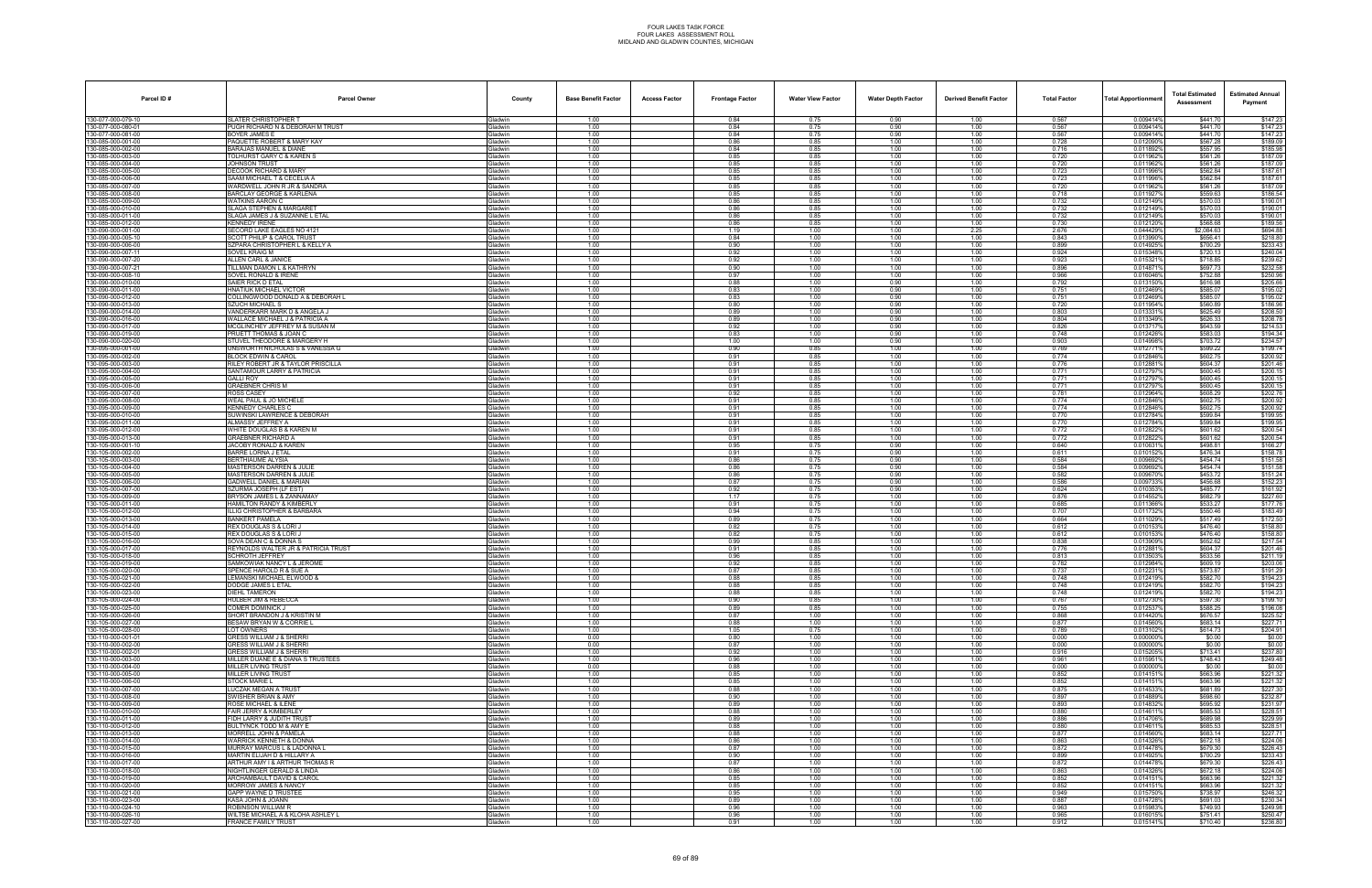| Parcel ID#                                     | <b>Parcel Owner</b>                                                              | County                            | <b>Base Benefit Factor</b> | <b>Access Factor</b> | <b>Frontage Factor</b> | <b>Water View Factor</b> | <b>Water Depth Factor</b> | <b>Derived Benefit Factor</b> | <b>Total Factor</b> | <b>Total Apportionmer</b> | <b>Total Estimated</b><br>Assessment | <b>Estimated Annual</b><br>Payment |
|------------------------------------------------|----------------------------------------------------------------------------------|-----------------------------------|----------------------------|----------------------|------------------------|--------------------------|---------------------------|-------------------------------|---------------------|---------------------------|--------------------------------------|------------------------------------|
| 130-110-000-028-00                             | <b>HALL ROBERT &amp; MARCIA</b>                                                  | Gladwin                           | 1.00                       |                      | 0.92                   | 1.00                     | 1.00                      | 1.00                          | 0.917               | 0.015229%                 | \$714.54                             | \$238.18                           |
| 130-110-000-029-00                             | GENOFF STEPHEN G & DEBRA L TRUST                                                 | Gladwin                           | 1.00                       |                      | 0.87                   | 1.00                     | 1.00                      | 1.00                          | 0.874               | 0.014506%                 | \$680.61                             | \$226.87                           |
| 30-110-000-030-00<br>130-110-000-031-00        | IODGE MATTHEW S & NICOLE M<br>KAHN EUGENE JR & LORI A                            | <b>Gladwin</b><br><b>Gladwin</b>  | 1.00<br>1.00               |                      | 0.86<br>0.92           | 1.00<br>1.00             | 1.00<br>1.00              | 1.00<br>1.00                  | 0.859<br>0.921      | 0.014259%<br>0.015286%    | \$669.04<br>\$717.21                 | \$223.01<br>\$239.07               |
| 30-110-000-033-00                              | BAUER EDWARD J & MARY LOU                                                        | Gladwin                           | 1.00                       |                      | 0.90                   | 1.00                     | 1.00                      | 1.00                          | 0.904               | 0.015009%                 | \$704.23                             | \$234.74                           |
| 30-110-000-034-00                              | BAUER EDWARD J & MARY LOU ETAI                                                   | Gladwin                           | 1.00                       |                      | 0.85                   | 1.00                     | 1.00                      | 1.00                          | 0.845               | 0.014032                  | \$658.39                             | \$219.46                           |
| 30-110-000-035-00<br>80-110-000-036-00         | JOSEVSKI MIKE M<br>BENTLEY SHARON A ETAL                                         | Gladwin<br><b>Gladwin</b>         | 1.00<br>1.00               |                      | 0.90<br>0.96           | 1.00<br>1.00             | 1.00<br>1.00              | 1.00<br>1.00                  | 0.896<br>0.959      | 0.014871%<br>0.015919%    | \$697.73<br>\$746.91                 | \$232.58<br>\$248.97               |
| 30-110-000-038-00                              | <b>TROURKE SANDRA L ETAL</b>                                                     | Gladwin                           | 1.00                       |                      | 0.92                   | 1.00                     | 1.00                      | 1.00                          | 0.921               | 0.015286%                 | \$717.21                             | \$239.07                           |
| 30-110-000-040-00                              | VANGORDER RONALD & SALLY                                                         | Gladwin                           | 1.00                       |                      | 0.84                   | 1.00                     | 1.00                      | 1.00                          | 0.843               | 0.013990%                 | \$656.41                             | \$218.80                           |
| 30-110-000-041-00                              | <b>MENENDEZ LOUIS R &amp; CHERYL C TRUST</b><br>LEIDAL SYLVIA S & DONALD F TRUST | <b>Gladwin</b>                    | 1.00<br>1.00               |                      | 0.84<br>0.84           | 1.00<br>1.00             | 1.00<br>1.00              | 1.00<br>1.00                  | 0.840<br>0.840      | 0.013947%<br>0.013947%    | \$654.37<br>\$654.37                 | \$218.12<br>\$218.12               |
| 130-110-000-042-00<br>30-110-000-043-00        | EIDAL SYLVIA S & DONALD F TRUST                                                  | Gladwin<br><b>Gladwin</b>         | 1.00                       |                      | 1.04                   | 1.00                     | 1.00                      | 1.00                          | 1.040               | 0.017275%                 | \$810.55                             | \$270.18                           |
| 30-110-000-044-10                              | <b>EIDAL SYLVIA S &amp; DONALD F TRUST</b>                                       | <b>Gladwin</b>                    | 1.00                       |                      | 0.90                   | 1.00                     | 1.00                      | 1.00                          | 0.898               | 0.0149079                 | \$699.45                             | \$233.15                           |
| 30-110-000-046-10                              | <b>CASADEI SUSAN</b>                                                             | Gladwin                           | 1.00                       |                      | 1.01                   | 1.00                     | 1.00                      | 1.00                          | 1.009               | 0.016758%                 | \$786.28                             | \$262.09                           |
| 30-110-000-047-00<br>30-110-000-048-00         | PARSONS GUY (LF EST)<br>HARRIS-POTTER EDYE & POTTER TERRY                        | Gladwin<br>Gladwin                | 1.00<br>1.00               |                      | 0.85<br>0.87           | 1.00<br>1.00             | 1.00<br>1.00              | 1.00<br>1.00                  | 0.848<br>0.870      | 0.0140739<br>0.014449%    | \$660.31<br>\$677.95                 | \$220.10<br>\$225.98               |
| 30-110-000-049-10                              | DAST PHILIP R & DAST KAREN M                                                     | <b>Jadwin</b>                     | 1.00                       |                      | 1.20                   | 1.00                     | 1.00                      | 1.00                          | 1.196               | 0.019856%                 | \$931.62                             | \$310.54                           |
| 30-110-000-050-00                              | KREY HENRY & SUSAN                                                               | Gladwin                           | 1.00                       |                      | 0.88                   | 1.00                     | 1.00                      | 1.00                          | 0.883               | 0.014659%                 | \$687.81                             | \$229.27                           |
| 30-110-000-051-00<br>30-110-000-052-00         | GROW JULIE & BRIAN<br><b>VONSCHMITTON GARY &amp; KIMBERLY</b>                    | Gladwin<br><b>Gladwin</b>         | 1.00<br>1.00               |                      | 0.93<br>0.94           | 1.00<br>1.00             | 1.00<br>1.00              | 1.00<br>1.00                  | 0.928<br>0.938      | 0.0154059<br>0.015568%    | \$722.78<br>\$730.47                 | \$240.93<br>\$243.49               |
| 30-110-000-054-00                              | ELLIS BRONSON J & CARLA D                                                        | Gladwin                           | 1.00                       |                      | 0.85                   | 1.00                     | 1.00                      | 1.00                          | 0.852               | 0.0141519                 | \$663.96                             | \$221.32                           |
| 30-110-000-055-00                              | ASPIN RICHARD & PATRICIA                                                         | <b>Gladwin</b>                    | 1.00                       |                      | 0.99                   | 1.00                     | 1.00                      | 1.00                          | 0.989               | 0.0164179                 | \$770.28                             | \$256.76                           |
| 30-110-000-057-10                              | FRANK DANIEL & SHIRLEY ETA                                                       | <b>Gladwin</b>                    | 1.00                       |                      | 0.96                   | 1.00                     | 1.00                      | 1.00                          | 0.965               | 0.0160159                 | \$751.41                             | \$250.47                           |
| 30-110-000-059-00<br>30-111-000-060-00         | RITCHIE DAVID M & LYNDA M<br>BALLOR JOSEPH F TRUST                               | Gladwin<br>Gladwin                | 1.00<br>1.00               |                      | 0.88<br>0.98           | 1.00<br>1.00             | 1.00<br>1.00              | 1.00<br>1.00                  | 0.881<br>0.975      | 0.0146359<br>0.016196%    | \$686.69<br>\$759.91                 | \$228.90<br>\$253.30               |
| 30-111-000-061-00                              | BALLOR JOSEPH F TRUST                                                            | <b>Gladwin</b>                    | 1.00                       |                      | 0.89                   | 1.00                     | 1.00                      | 1.00                          | 0.887               | 0.0147289                 | \$691.03                             | \$230.34                           |
| 30-111-000-062-00                              | (ULIK KENNETH & JUDITH                                                           | <b>Jadwin</b>                     | 1.00                       |                      | 0.87                   | 1.00                     | 1.00                      | 1.00                          | 0.868               | 0.0144209                 | \$676.57                             | \$225.52                           |
| 30-111-000-063-00                              | YOUNG JERRY A & YOUNG JOHN R                                                     | Gladwin                           | 1.00                       |                      | 0.86                   | 1.00                     | 1.00                      | 1.00                          | 0.857<br>0.857      | 0.014224%<br>0.014224%    | \$667.39<br>\$667.39                 | \$222.46                           |
| 30-111-000-064-00<br>130-111-000-065-00        | HUDAS GREGORY R  & SUSAN I<br>YMOND DALE & MARION                                | Gladwin<br>Gladwin                | 1.00<br>1.00               |                      | 0.86<br>0.87           | 1.00<br>1.00             | 1.00<br>1.00              | 1.00<br>1.00                  | 0.867               | 0.014389%                 | \$675.15                             | \$222.46<br>\$225.05               |
| 130-111-000-066-00                             | KHASAWNEH QASEM M & LINDA A                                                      | <b>Gladwin</b>                    | 1.00                       |                      | 0.87                   | 1.00                     | 1.00                      | 1.00                          | 0.867               | 0.014389%                 | \$675.15                             | \$225.05                           |
| 30-111-000-067-00                              | <b>GOJCAJ ANTON T &amp; OPHILIA</b>                                              | <b>Gladwin</b>                    | 1.00                       |                      | 0.92                   | 1.00                     | 1.00                      | 1.00                          | 0.919               | 0.015264%                 | \$716.17                             | \$238.72                           |
| 30-111-000-068-00<br>30-111-000-069-00         | <b>NARLOCK TODD M</b><br>LASH JOSEPH A                                           | <b>Gladwin</b><br>Gladwin         | 1.00<br>1.00               |                      | 0.87<br>0.87           | 1.00<br>1.00             | 1.00<br>1.00              | 1.00<br>1.00                  | 0.874<br>0.870      | 0.014506%<br>0.014449%    | \$680.61<br>\$677.95                 | \$226.87<br>\$225.98               |
| 30-111-000-070-10                              | VANSLEMBROUCK LARRY & SANDRA                                                     | Gladwin                           | 1.00                       |                      | 0.91                   | 1.00                     | 1.00                      | 1.00                          | 0.913               | 0.015154%                 | \$711.03                             | \$237.01                           |
| 30-111-000-072-10                              | ALWARD LAWRENCE SR & MARIA                                                       | <b>Gladwin</b>                    | 1.00                       |                      | 0.90                   | 1.00                     | 1.00                      | 1.00                          | 0.904               | 0.015009%                 | \$704.23                             | \$234.74                           |
| 30-111-000-073-00<br>30-111-000-074-00         | DORON ROBERT & MARY<br><b>DORON ROBERT &amp; MARY</b>                            | <b>i</b> ladwin<br><b>Gladwin</b> | 1.00<br>1.00               |                      | 0.85<br>0.85           | 1.00<br>1.00             | 1.00<br>1.00              | 1.00<br>1.00                  | 0.848<br>0.848      | 0.0140739<br>0.0140739    | \$660.31<br>\$660.31                 | \$220.10<br>\$220.10               |
| 30-111-000-075-00                              | TOUPIN THOMAS & KAREN                                                            | <b>Gladwin</b>                    | 1.00                       |                      | 0.86                   | 1.00                     | 1.00                      | 1.00                          | 0.857               | 0.014224%                 | \$667.39                             | \$222.46                           |
| 130-111-000-076-10                             | DOMBROWSKI THOMAS A TRUST                                                        | Gladwin                           | 1.00                       |                      | 0.93                   | 1.00                     | 1.00                      | 1.00                          | 0.927               | 0.015396%                 | \$722.36                             | \$240.79                           |
| 30-111-000-078-00                              | FRIESEN DAVID & OMANSIEK KATHARINE                                               | <b>Gladwin</b>                    | 1.00                       |                      | 0.87                   | 1.00                     | 1.00                      | 1.00                          | 0.870               | 0.014449%                 | \$677.95                             | \$225.98                           |
| 30-111-000-079-00<br>30-112-000-079-00         | VANSLEMBROUCK JAMES & CARLA TRUST<br>JAMES DANIEL D & TAMMI R                    | <b>Gladwin</b><br><b>Gladwin</b>  | 1.00<br>1.00               |                      | 0.84<br>1.00           | 1.00<br>1.00             | 1.00<br>1.00              | 1.00<br>1.00                  | 0.843<br>0.999      | 0.013990%<br>0.016593%    | \$656.41<br>\$778.56                 | \$218.80<br>\$259.52               |
| 30-112-000-081-00                              | LEIDAL WILLIAM & MARY                                                            | Gladwin                           | 1.00                       |                      | 0.93                   | 1.00                     | 1.00                      | 1.00                          | 0.927               | 0.015396%                 | \$722.36                             | \$240.79                           |
| 30-112-000-082-00                              | SMITH SHIRLEY TRUST                                                              | Gladwin                           | 1.00                       |                      | 0.90                   | 1.00                     | 1.00                      | 1.00                          | 0.900               | 0.014943%                 | \$701.11                             | \$233.70                           |
| 30-112-000-083-00<br><b>30-112-000-085-0</b> 1 | PIERCE THOMAS L & NANCY A REESER<br>EIDAL BETTY A                                | <b>Gladwin</b><br>iladwin         | 1.00<br>1.00               |                      | 0.86<br>1.12           | 1.00<br>1.00             | 1.00<br>1.00              | 1.00<br>1.00                  | 0.865<br>1.120      | 0.0143589<br>0.0185889    | \$673.68<br>\$872.15                 | \$224.56<br>\$290.72               |
| 30-112-000-086-00                              | <b>KLEIN ERIN</b>                                                                | <b>Gladwin</b>                    | 1.00                       |                      | 0.86                   | 1.00                     | 1.00                      | 1.00                          | 0.863               | 0.014326%                 | \$672.18                             | \$224.06                           |
| 30-112-000-087-00                              | K&B PROPERTY IMPROVEMENTS LLC                                                    | <b>Gladwin</b>                    | 1.00                       |                      | 0.86                   | 1.00                     | 1.00                      | 1.00                          | 0.863               | 0.0143269                 | \$672.18                             | \$224.06                           |
| 130-112-000-088-00                             | MARQUETTE SHERYL A & CLIFFORD T                                                  | Gladwin                           | 1.00                       |                      | 0.86                   | 1.00<br>1.00             | 1.00<br>1.00              | 1.00<br>1.00                  | 0.863<br>0.865      | 0.014326%<br>0.014358%    | \$672.18                             | \$224.06                           |
| 30-112-000-089-00<br>30-112-000-090-00         | WILFORD LEE W & SHIRLEY S TRUST<br>NOOD RICHARD L & ALMA N ETAL                  | <b>Gladwin</b><br><b>Gladwin</b>  | 1.00<br>1.00               |                      | 0.86<br>0.86           | 1.00                     | 1.00                      | 1.00                          | 0.863               | 0.0143269                 | \$673.68<br>\$672.18                 | \$224.56<br>\$224.06               |
| 30-112-000-091-00                              | EVANS THOMAS W & BARBARA A ETAL                                                  | Gladwin                           | 1.00                       |                      | 0.86                   | 1.00                     | 1.00                      | 1.00                          | 0.863               | 0.014326%                 | \$672.18                             | \$224.06                           |
| 30-112-000-092-00                              | JONES JAMES W                                                                    | Gladwin                           | 1.00                       |                      | 0.86                   | 1.00                     | 1.00                      | 1.00                          | 0.863               | 0.0143269                 | \$672.18                             | \$224.06                           |
| 30-112-000-093-00<br>30-112-000-094-00         | JONES JAMES W<br>THERRIAN MARK J & BETHANY                                       | Gladwin<br><b>Gladwin</b>         | 1.00<br>1.00               |                      | 0.86<br>0.86           | 1.00<br>1.00             | 1.00<br>1.00              | 1.00<br>1.00                  | 0.863<br>0.863      | 0.014326%<br>0.0143269    | \$672.18<br>\$672.18                 | \$224.06<br>\$224.06               |
| 30-112-000-095-00                              | BOWMAN WILLIAM H & MICHELLE L TRUST                                              | iladwin                           | 1.00                       |                      | 0.88                   | 1.00                     | 1.00                      | 1.00                          | 0.881               | 0.014635                  | \$686.69                             | \$228.90                           |
| 30-112-000-096-00                              | WARRICK NOREEN D                                                                 | <b>Gladwin</b>                    | 1.00                       |                      | 0.87                   | 1.00                     | 1.00                      | 1.00                          | 0.872               | 0.014478%                 | \$679.30                             | \$226.43                           |
| 30-112-000-097-00<br>130-112-000-098-00        | NELSON KIRK RICHARD & SANDY<br><b>WORTHY JACK &amp; JODY ETAL</b>                | <b>Gladwin</b><br>Gladwin         | 1.00<br>1.00               |                      | 0.87<br>0.88           | 1.00<br>1.00             | 1.00<br>1.00              | 1.00<br>1.00                  | 0.872<br>0.880      | 0.014478<br>0.014611      | \$679.30<br>\$685.53                 | \$226.43<br>\$228.51               |
| 30-113-000-099-10                              | WOOSTER JOANNE TRUST                                                             | <b>Jadwin</b>                     | 1.00                       |                      | 1.19                   | 0.75                     | 1.00                      | 1.00                          | 0.894               | 0.014837                  | \$696.17                             | \$232.06                           |
| 130-113-000-101-00                             | WELICKI MARK S & COLLEEN M                                                       | <b>i</b> ladwin                   | 1.00                       |                      | 0.92                   | 0.75                     | 1.00                      | 1.00                          | 0.692               | 0.011496%                 | \$539.39                             | \$179.80                           |
| 30-113-000-102-00                              | DUFFIELD ALTON A JR & MALINDA                                                    | Gladwin                           | 1.00                       |                      | 0.92                   | 0.75                     | 0.90                      | 1.00                          | 0.623               | 0.010346%                 | \$485.45                             | \$161.82                           |
| 30-113-000-103-00<br>30-113-000-104-00         | KREBIEHL DANIEL P<br>KREBIEHL DANIEL P                                           | Gladwin<br>Gladwin                | 1.00<br>1.00               |                      | 0.92<br>0.93           | 0.75<br>0.75             | 0.90<br>0.90              | 1.00<br>1.00                  | 0.620<br>0.625      | 0.010295%<br>0.010379%    | \$483.05<br>\$487.00                 | \$161.02<br>\$162.33               |
| 30-113-000-105-00                              | REED KATHLEEN M & REED BART J                                                    | <b>Gladwin</b>                    | 1.00                       |                      | 0.93                   | 0.75                     | 0.90                      | 1.00                          | 0.625               | 0.0103799                 | \$487.00                             | \$162.33                           |
| 80-113-000-106-00                              | YEAKEL KENNETH JR & SHARON                                                       | <b>Gladwin</b>                    | 1.00                       |                      | 0.84                   | 0.75                     | 0.90                      | 1.00                          | 0.567               | 0.009414%                 | \$441.70                             | \$147.23                           |
| 30-113-000-107-00<br>30-113-000-108-00         | WELLS KEN & SUE REV FAMILY TRUST &<br><b>JSTRAND EDWARD A</b>                    | Gladwin<br>Gladwin                | 1.00<br>1.00               |                      | 0.87<br>0.84           | 0.75<br>0.75             | 0.90<br>0.90              | 1.00<br>1.00                  | 0.586<br>0.567      | 0.009733%<br>0.009414%    | \$456.68<br>\$441.70                 | \$152.23<br>\$147.23               |
| 130-113-000-109-00                             | BERBERICK SCOTT                                                                  | Gladwin                           | 1.00                       |                      | 0.85                   | 0.75                     | 0.90                      | 1.00                          | 0.572               | 0.009499%                 | \$445.71                             | \$148.57                           |
| 30-113-000-110-00                              | DATE NORMAN F & MARIANNE TRUST                                                   | <b>Gladwin</b>                    | 1.00                       |                      | 0.89                   | 0.75                     | 0.90                      | 1.00                          | 0.601               | 0.009970%                 | \$467.81                             | \$155.94                           |
| 30-113-000-111-00                              | ACZKOVICH ROMAN R & ULRIKE I                                                     | <b>Gladwin</b>                    | 1.00                       |                      | 0.88                   | 0.75                     | 0.90                      | 1.00                          | 0.594               | 0.0098629<br>0.009601%    | \$462.73                             | \$154.24                           |
| 30-113-000-112-00<br>30-113-000-113-00         | ROSE LORAINE & STILLWELL RUTH<br>KERNS MARIE E & KERNS JOHN D                    | Gladwin<br>Gladwin                | 1.00<br>1.00               |                      | 0.86<br>0.86           | 0.75<br>0.75             | 0.90<br>0.90              | 1.00<br>1.00                  | 0.578<br>0.580      | 0.009625%                 | \$450.49<br>\$451.60                 | \$150.16<br>\$150.53               |
| 30-113-000-114-00                              | WRIGHT SCOTT R                                                                   | Gladwin                           | 1.00                       |                      | 0.85                   | 0.75                     | 0.90                      | 1.00                          | 0.575               | 0.009552%                 | \$448.17                             | \$149.39                           |
| 30-113-000-115-00                              | SMITH CHARLENE                                                                   | <b>Gladwin</b>                    | 1.00                       |                      | 0.86                   | 0.75                     | 0.90                      | 1.00                          | 0.584               | 0.0096929                 | \$454.74                             | \$151.58                           |
| 30-113-000-116-00<br>30-113-000-117-00         | SURIANO ROBERT & NORMA<br>COWGILL FAMILY TRUST                                   | <b>Gladwin</b><br>Gladwin         | 1.00<br>1.00               |                      | 0.88<br>0.90           | 0.75<br>0.75             | 0.90<br>0.90              | 1.00<br>1.00                  | 0.594<br>0.608      | 0.0098629<br>0.010098%    | \$462.73<br>\$473.79                 | \$154.24<br>\$157.93               |
| 30-113-000-118-00                              | <b>BUTLER RONALD &amp; MARJORIE</b>                                              | Gladwin                           | 1.00                       |                      | 0.87                   | 0.75                     | 0.90                      | 1.00                          | 0.587               | 0.009753%                 | \$457.62                             | \$152.54                           |
| 130-113-000-119-10                             | TESCH DUANE JR & DENISE                                                          | Gladwin                           | 1.00                       |                      | 0.92                   | 0.75                     | 0.90                      | 1.00                          | 0.623               | 0.010339%                 | \$485.12                             | \$161.71                           |
| 30-113-000-121-10<br>30-113-000-122-00         | SMITH CLAYTON E<br>ALDIS SANDRA                                                  | Gladwin<br><b>Gladwin</b>         | 1.00<br>1.00               |                      | 0.86<br>0.90           | 0.75<br>0.75             | 0.90                      | 1.00<br>1.00                  | 0.582<br>0.539      | 0.009670%<br>0.0089559    | \$453.72<br>\$420.18                 | \$151.24<br>\$140.06               |
| 30-113-000-123-00                              | COLOMBO D&M/ COLOMBO K&M                                                         | Gladwin                           | 1.00                       |                      | 1.10                   | 0.75                     | 0.80<br>0.80              | 1.00                          | 0.662               | 0.010992%                 | \$515.75                             | \$171.92                           |
| 30-113-000-124-11                              | <b>COUCH STACY</b>                                                               | Gladwin                           | 1.00                       |                      | 1.10                   | 0.75                     | 0.80                      | 1.00                          | 0.661               | 0.010974%                 | \$514.90                             | \$171.63                           |
| 30-113-000-126-00                              | VEZINA DAVID & DENISE                                                            | Gladwin                           | 1.00                       |                      | 0.85                   | 0.75                     | 0.80                      | 1.00                          | 0.507               | 0.008419%                 | \$395.04                             | \$131.68                           |
| 30-113-000-127-00<br>30-113-000-128-00         | <b>GRANGER GARY &amp; CHERYL</b><br><b>GRANGER GARY &amp; CHERYL</b>             | Gladwin<br><b>Gladwin</b>         | 1.00<br>1.00               |                      | 0.85<br>0.86           | 0.75<br>0.75             | 0.90<br>0.90              | 1.00<br>1.00                  | 0.570<br>0.584      | 0.0094729<br>0.0096929    | \$444.41<br>\$454.74                 | \$148.14<br>\$151.58               |
| 30-113-000-129-00                              | PRESTI JOSEPH                                                                    | Gladwin                           | 1.00                       |                      | 0.85                   | 0.75                     | 0.90                      | 1.00                          | 0.575               | 0.009552%                 | \$448.17                             | \$149.39                           |
| 30-113-000-130-00                              | <b>GENAW TODD A</b>                                                              | Gladwin                           | 1.00                       |                      | 0.90                   | 0.75                     | 0.90                      | 1.00                          | 0.607               | 0.010075%                 | \$472.70                             | \$157.57                           |
| 130-113-000-131-00<br>30-113-000-132-01        | <b>DORNSEIFER JEFF &amp; DEBBIE</b><br>FURNEY DALE A & KAREN K                   | Gladwin<br>Gladwin                | 1.00<br>1.00               |                      | 0.87<br>1.19           | 0.75<br>0.75             | 0.90<br>0.90              | 1.00<br>1.00                  | 0.590<br>0.806      | 0.009791%<br>0.013378%    | \$459.41<br>\$627.70                 | \$153.14<br>\$209.23               |
| 30-113-000-134-00                              | BINDER KENNETH N                                                                 | <b>Gladwin</b>                    | 1.00                       |                      | 0.91                   | 0.75                     | 0.90                      | 1.00                          | 0.616               | 0.010229%                 | \$479.94                             | \$159.98                           |
| 30-113-000-135-00                              | SHELL MICHAEL & MICHELE                                                          | Gladwin                           | 1.00                       |                      | 0.88                   | 0.75                     | 0.90                      | 1.00                          | 0.593               | 0.009845%                 | \$461.94                             | \$153.98                           |
| 30-113-000-136-00                              | MALISZEWSKI ALAN & KATHLEEN                                                      | Gladwin                           | 1.00                       |                      | 1.46                   | 0.75                     | 0.90                      | 1.00                          | 0.983               | 0.016328%                 | \$766.10                             | \$255.37                           |
| 130-113-000-139-00                             | #N/A                                                                             | Gladwin                           | 1.00                       |                      | 0.86                   | 0.75                     | 0.90                      | 1.00                          | 0.582               | 0.009670%                 | \$453.72                             | \$151.24                           |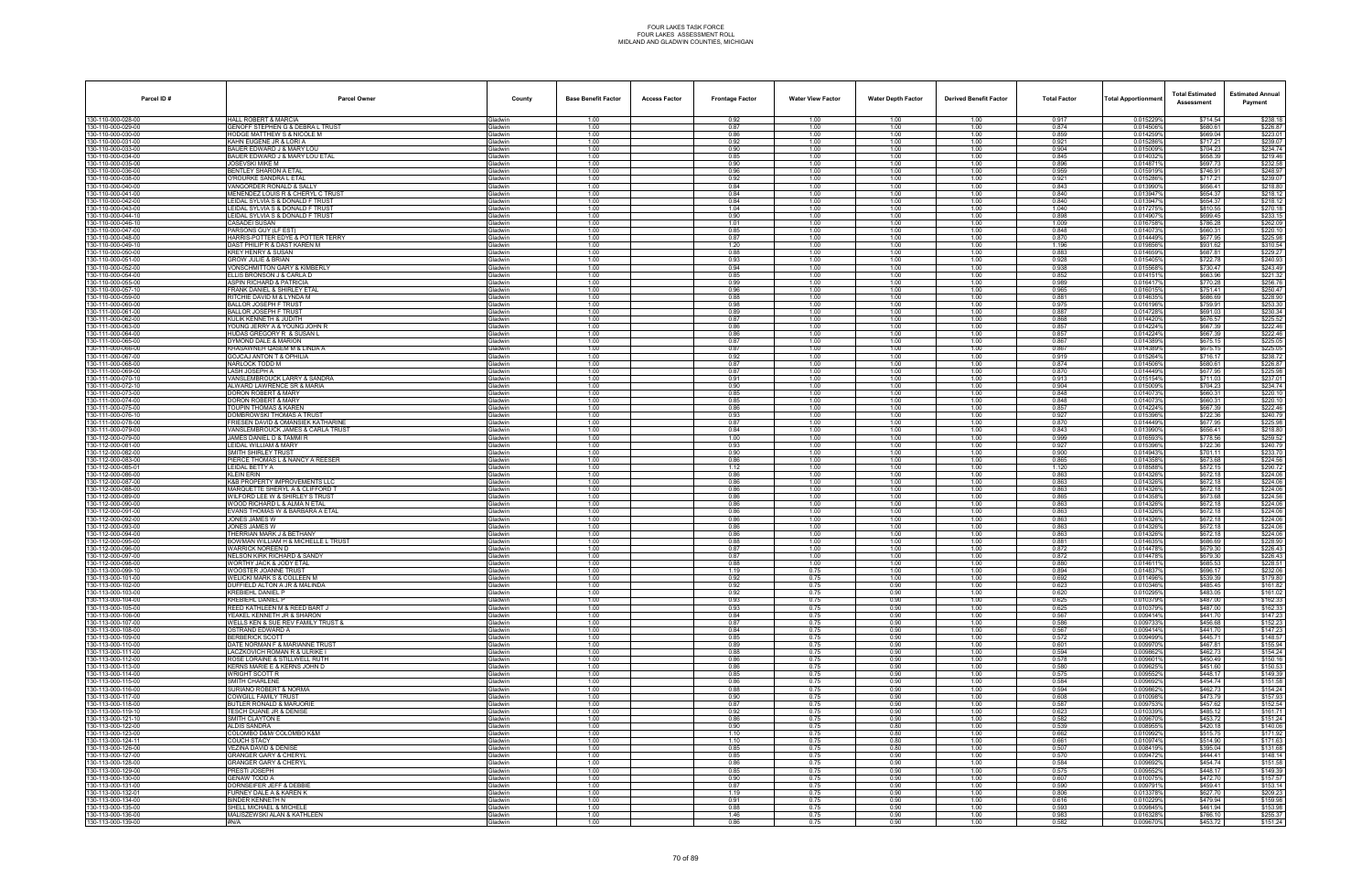| Parcel ID#                               | Parcel Owner                                                          | County                           | <b>Base Benefit Factor</b> | <b>Access Factor</b> | <b>Frontage Factor</b> | <b>Water View Factor</b> | <b>Water Depth Factor</b> | <b>Derived Benefit Factor</b> | <b>Total Factor</b> | <b>Total Apportionmen</b> | <b>Total Estimated</b><br>Assessment | <b>Estimated Annual</b><br>Payment |
|------------------------------------------|-----------------------------------------------------------------------|----------------------------------|----------------------------|----------------------|------------------------|--------------------------|---------------------------|-------------------------------|---------------------|---------------------------|--------------------------------------|------------------------------------|
| 130-113-000-140-00                       | #N/A                                                                  | Gladwin                          | 1.00                       |                      | 0.86                   | 0.75                     | 0.90                      | 1.00                          | 0.582               | 0.009670%                 | \$453.72                             | \$151.24                           |
| 130-113-000-141-00                       | WIGGINS JACK & JANET TRUST                                            | <b>Gladwin</b>                   | 1.00                       |                      | 0.86                   | 0.75                     | 0.90                      | 1.00                          | 0.584               | 0.009692%                 | \$454.74                             | \$151.58                           |
| 130-113-000-142-00                       | HUMMON GREGORY A & MAUREEN A                                          | 3ladwin                          | 1.00                       |                      | 0.86                   | 0.75                     | 0.90                      | 1.00                          | 0.584               | 0.009692                  | \$454.74                             | \$151.58                           |
| 130-113-000-143-00                       | OTTERBEIN DAVID LEE & BETTY                                           | <b>Gladwin</b><br><b>Sladwin</b> | 1.00                       |                      | 0.86<br>0.89           | 0.75<br>0.75             | 0.90<br>0.90              | 1.00                          | 0.584<br>0.600      | 0.009692%<br>0.009956%    | \$454.74<br>\$467.14                 | \$151.58                           |
| 130-113-000-144-00<br>130-114-000-145-00 | BEAUCHAMP MARVIN J & PATSY J TRUST<br>ADAMS JAMES N & DEBORA L        | Gladwin                          | 1.00<br>1.00               |                      | 0.90                   | 1.00                     | 0.90                      | 1.00<br>1.00                  | 0.811               | 0.013464%                 | \$631.72                             | \$155.71<br>\$210.57               |
| 130-114-000-146-00                       | CHRISS MICHAEL & SHARON                                               | Gladwin                          | 1.00                       |                      | 0.90                   | 1.00                     | 0.90                      | 1.00                          | 0.811               | 0.013464%                 | \$631.72                             | \$210.57                           |
| 130-114-000-147-00                       | EHLERT MARVIN M TRUST                                                 | <b>Gladwin</b>                   | 1.00                       |                      | 0.90                   | 1.00                     | 0.90                      | 1.00                          | 0.811               | 0.013464%                 | \$631.72                             | \$210.57                           |
| 130-114-000-148-00                       | GRIFFIN JEFFREY D SR & CYNTHIA L                                      | <b>Gladwin</b>                   | 1.00                       |                      | 0.91                   | 1.00                     | 0.90                      | 1.00                          | 0.816               | 0.013550%                 | \$635.77                             | \$211.92                           |
| 130-114-000-149-00                       | LUSKY ALAN D                                                          | <b>Gladwin</b>                   | 1.00                       |                      | 0.91                   | 1.00                     | 0.90                      | 1.00                          | 0.817               | 0.013563%                 | \$636.39                             | \$212.13                           |
| 130-114-000-150-00                       | BECHTEL MARY E &                                                      | <b>Sladwin</b>                   | 1.00                       |                      | 0.91                   | 1.00                     | 0.90                      | 1.00                          | 0.817               | 0.0135639                 | \$636.39                             | \$212.13                           |
| 130-114-000-151-00                       | <b>DICK SHERRY A</b>                                                  | Gladwin                          | 1.00                       |                      | 0.91                   | 1.00<br>1.00             | 0.90                      | 1.00                          | 0.817<br>0.814      | 0.013563%                 | \$636.39                             | \$212.13                           |
| 130-114-000-152-00<br>130-114-000-153-00 | WAGNER KRISTIN L<br>KNOERR PAUL & LISA                                | <b>Gladwin</b><br><b>Gladwin</b> | 1.00<br>1.00               |                      | 0.90<br>0.90           | 1.00                     | 0.90<br>0.90              | 1.00<br>1.00                  | 0.814               | 0.013508%<br>0.013508%    | \$633.81<br>\$633.81                 | \$211.27<br>\$211.27               |
| 130-114-000-154-00                       | <b>GUASTELLA ANTHONY &amp; KAREN</b>                                  | Gladwin                          | 1.00                       |                      | 1.10                   | 1.00                     | 0.90                      | 1.00                          | 0.986               | 0.016378%                 | \$768.45                             | \$256.15                           |
| 130-114-000-156-00                       | <b>GUSTINE RONALD &amp; GUSTINE LISA</b>                              | Gladwin                          | 1.00                       |                      | 0.91                   | 1.00                     | 0.90                      | 1.00                          | 0.817               | 0.013563                  | \$636.39                             | \$212.13                           |
| 130-114-000-157-00                       | MAHAN MILDRED                                                         | Gladwin                          | 1.00                       |                      | 0.91                   | 1.00                     | 0.90                      | 1.00                          | 0.816               | 0.013550%                 | \$635.77                             | \$211.92                           |
| 130-114-000-158-00                       | CONVIS TRUST NO 1                                                     | <b>Gladwin</b>                   | 1.00                       |                      | 0.91                   | 1.00                     | 0.90                      | 1.00                          | 0.815               | 0.013536%                 | \$635.13                             | \$211.71                           |
| 130-114-000-159-00                       | FERGUSON EDMUND A & JANICE L TRUST                                    | <b>Gladwin</b>                   | 1.00                       |                      | 0.91                   | 1.00                     | 0.90                      | 1.00                          | 0.817               | 0.013563%                 | \$636.39                             | \$212.13                           |
| 130-114-000-160-00                       | ELIASEN MARINIUS JOSEPH ETAL                                          | Gladwin                          | 1.00                       |                      | 0.91                   | 1.00                     | 0.90                      | 1.00                          | 0.816               | 0.013550%                 | \$635.77                             | \$211.92                           |
| 130-114-000-161-00<br>130-115-000-162-01 | MUSKA DANIEL C & JUDEEN L<br>KOLAK MARTIN J & BECKY R                 | Gladwin<br>Gladwin               | 1.00<br>1.00               |                      | 0.92<br>1.41           | 1.00<br>1.00             | 0.90<br>0.90              | 1.00<br>1.00                  | 0.827<br>1.270      | 0.013737<br>0.021079%     | \$644.55<br>\$989.02                 | \$214.85<br>\$329.67               |
| 130-115-000-164-00                       | KELLER GARY R & MELISSA S                                             | <b>Gladwin</b>                   | 1.00                       |                      | 1.05                   | 1.00                     | 0.90                      | 1.00                          | 0.941               | 0.015619%                 | \$732.86                             | \$244.29                           |
| 130-115-000-165-00                       | <b>HAGERTY PATRICK I JR &amp; BETH R</b>                              | <b>Gladwin</b>                   | 1.00                       |                      | 0.89                   | 1.00                     | 0.90                      | 1.00                          | 0.804               | 0.013349%                 | \$626.33                             | \$208.78                           |
| 130-115-000-166-00                       | <b>HAGERTY PATRICK I JR &amp; BETH R</b>                              | Gladwin                          | 1.00                       |                      | 0.89                   | 1.00                     | 0.90                      | 1.00                          | 0.804               | 0.013349%                 | \$626.33                             | \$208.78                           |
| 130-115-000-167-00                       | LEIDAL WILLIAM & MARY LOU TRUST                                       | Gladwin                          | 1.00                       |                      | 0.89                   | 1.00                     | 0.90                      | 1.00                          | 0.804               | 0.013349%                 | \$626.33                             | \$208.78                           |
| 130-115-000-168-00                       | LESZKIEWICZ THADDEAS & SUSAN                                          | Gladwin                          | 1.00                       |                      | 0.90                   | 1.00                     | 0.90                      | 1.00                          | 0.808               | 0.0134179                 | \$629.51                             | \$209.84                           |
| 130-115-000-169-00                       | PYYKKONEN AGNES L TRUST                                               | Gladwin                          | 1.00                       |                      | 0.89                   | 1.00                     | 0.90                      | 1.00                          | 0.804               | 0.0133499                 | \$626.33                             | \$208.78                           |
| 130-115-000-170-00<br>130-115-000-171-00 | <b>DUFFY MICHAEL &amp; CHRISTINE</b><br>PIEJAK RONALD & PATRICIA ETAL | <b>Sladwin</b><br>Gladwin        | 1.00<br>1.00               |                      | 0.89<br>0.89           | 1.00<br>1.00             | 0.90<br>0.90              | 1.00<br>1.00                  | 0.804<br>0.804      | 0.013349%<br>0.013349%    | \$626.33<br>\$626.33                 | \$208.78<br>\$208.78               |
| 130-115-000-172-00                       | PIEJAK THOMAS & DIANE & MICHAEI                                       | Gladwin                          | 1.00                       |                      | 0.89                   | 1.00                     | 0.90                      | 1.00                          | 0.804               | 0.013349%                 | \$626.33                             | \$208.78                           |
| 130-115-000-173-00                       | RIFFEL JOHN T JR & ANN TRUST                                          | Gladwin                          | 1.00                       |                      | 0.89                   | 1.00                     | 0.90                      | 1.00                          | 0.804               | 0.013349%                 | \$626.33                             | \$208.78                           |
| 130-115-000-174-00                       | MYERS STEVEN K & PEGGY JO                                             | Gladwin                          | 1.00                       |                      | 0.89                   | 1.00                     | 0.90                      | 1.00                          | 0.804               | 0.013349%                 | \$626.33                             | \$208.78                           |
| 130-115-000-175-00                       | LONG & RADCLIFFE                                                      | <b>Sladwin</b>                   | 1.00                       |                      | 0.89                   | 1.00                     | 0.90                      | 1.00                          | 0.804               | 0.013349%                 | \$626.33                             | \$208.78                           |
| 130-115-000-176-00                       | PISTRO CHARLES                                                        | Gladwin                          | 1.00                       |                      | 0.86                   | 1.00                     | 0.90                      | 1.00                          | 0.777               | 0.0128939                 | \$604.96                             | \$201.65                           |
| 130-115-000-177-00                       | <b>SCHAUMAN DAVID &amp; KATHERINE</b>                                 | Gladwin                          | 1.00                       |                      | 0.89                   | 1.00                     | 0.90                      | 1.00                          | 0.805               | 0.013366%                 | \$627.15                             | \$209.05                           |
| 130-115-000-178-00                       | <b>ANDERSON MARK &amp; KRISTIN</b>                                    | <b>Gladwin</b>                   | 1.00<br>1.00               |                      | 0.89<br>0.89           | 1.00<br>1.00             | 0.90<br>0.90              | 1.00<br>1.00                  | 0.804<br>0.804      | 0.013349%<br>0.0133499    | \$626.33<br>\$626.33                 | \$208.78<br>\$208.78               |
| 130-115-000-179-00<br>130-115-000-180-00 | SCHAUMAN RONALD & MICHELE<br><b>SCHAUMAN DAVID &amp; KATHERINE</b>    | <b>Gladwin</b><br><b>Gladwin</b> | 1.00                       |                      | 0.89                   | 1.00                     | 0.90                      | 1.00                          | 0.804               | 0.013349%                 | \$626.33                             | \$208.78                           |
| 130-115-000-181-00                       | BRODOWSKY JOHN & NANCY ETAI                                           | 3ladwin                          | 1.00                       |                      | 0.89                   | 1.00                     | 0.90                      | 1.00                          | 0.804               | 0.0133499                 | \$626.33                             | \$208.78                           |
| 130-120-000-001-00                       | WEBSTER TERRY & MILLICENT                                             | Gladwin                          | 1.00                       |                      | 0.91                   | 0.75                     | 0.80                      | 1.00                          | 0.545               | 0.009051%                 | \$424.67                             | \$141.56                           |
| 130-120-000-002-00                       | SPRAGG RICHARD & LINDA                                                | <b>Gladwin</b>                   | 1.00                       |                      | 0.91                   | 0.75                     | 0.80                      | 1.00                          | 0.545               | 0.0090519                 | \$424.67                             | \$141.56                           |
| 130-120-000-003-00                       | THE SPRINGS MINISTRIES                                                | 3ladwin                          | 1.00                       |                      | 0.91                   | 0.75                     | 0.80                      | 1.00                          | 0.546               | 0.0090689                 | \$425.47                             | \$141.82                           |
| 130-120-000-004-00                       | DENNINGS DWIGHT & JENNY                                               | <b>Gladwin</b>                   | 1.00                       |                      | 0.90                   | 0.75                     | 0.80                      | 1.00                          | 0.539               | 0.008944%                 | \$419.67                             | \$139.89                           |
| 130-120-000-005-00<br>130-120-000-006-00 | <b>DOLE TIMOTHY &amp; CELESTE</b><br>DOLE KEVING & CONNIE             | <b>Gladwin</b><br>Gladwin        | 1.00<br>1.00               |                      | 0.88<br>0.89           | 0.75<br>0.75             | 0.80<br>0.80              | 1.00<br>1.00                  | 0.528<br>0.536      | 0.008766%<br>0.0088999    | \$411.32<br>\$417.55                 | \$137.11<br>\$139.18               |
| 130-120-000-007-10                       | VOSS STEVEN J & GLORIA J                                              | <b>Gladwin</b>                   | 1.00                       |                      | 0.92                   | 0.75                     | 0.80                      | 1.00                          | 0.553               | 0.009184%                 | \$430.93                             | \$143.64                           |
| 130-120-000-008-02                       | PALM GREGORY M & CONNIE M                                             | 3ladwin                          | 1.00                       |                      | 0.80                   | 0.75                     | 0.90                      | 1.00                          | 0.543               | 0.009011                  | \$422.81                             | \$140.94                           |
| 130-120-000-009-00                       | PALM GREGORY M & CONNIE M                                             | <b>Gladwin</b>                   | 1.00                       |                      | 1.00                   | 0.75                     | 0.90                      | 1.00                          | 0.676               | 0.011217%                 | \$526.29                             | \$175.43                           |
| 130-120-000-010-00                       | SLUSARSKI JEROME                                                      | <b>Hadwin</b>                    | 1.00                       |                      | 0.91                   | 0.75                     | 0.90                      | 1.00                          | 0.615               | 0.010211%                 | \$479.09                             | \$159.70                           |
| 130-120-000-011-00                       | WIGGINS JERRY & KATHERINE                                             | <b>Sladwin</b>                   | 1.00                       |                      | 1.16                   | 0.75                     | 0.90                      | 1.00                          | 0.784               | 0.0130169                 | \$610.71                             | \$203.57                           |
| 130-120-000-014-00                       | DRIES ARTHUR JR & ALICE                                               | <b>Gladwin</b>                   | 1.00                       |                      | 0.90                   | 0.75<br>0.75             | 0.90                      | 1.00                          | 0.607               | 0.010075%                 | \$472.70                             | \$157.57                           |
| 130-120-000-015-00<br>130-120-000-016-00 | ALARIE WAYNE & MARLENE TRUST<br>PAQUETTE SONDRA TRUST                 | <b>Gladwin</b><br>Gladwin        | 1.00<br>1.00               |                      | 0.91<br>0.92           | 0.75                     | 0.90<br>0.90              | 1.00<br>1.00                  | 0.613<br>0.621      | 0.0101739<br>0.010310%    | \$477.30<br>\$483.77                 | \$159.10<br>\$161.26               |
| 130-120-000-017-00                       | <b>HEALY MICHAEL J JR TRUST</b>                                       | Gladwin                          | 1.00                       |                      | 1.29                   | 1.00                     | 0.90                      | 1.00                          | 1.158               | 0.019223%                 | \$901.94                             | \$300.65                           |
| 130-120-000-019-00                       | HEALY MICHAEL J JR TRUST                                              | <b>Gladwin</b>                   | 1.00                       |                      | 0.90                   | 1.00                     | 0.90                      | 1.00                          | 0.814               | 0.013508%                 | \$633.81                             | \$211.27                           |
| 130-120-000-020-00                       | WARDYNSKI WAYNE & KAY                                                 | Gladwin                          | 1.00                       |                      | 1.12                   | 1.00                     | 0.90                      | 1.00                          | 1.008               | 0.016729%                 | \$784.93                             | \$261.64                           |
| 130-120-000-021-00                       | WARDYNSKI WAYNE & KAY                                                 | <b>Gladwin</b>                   | 1.00                       |                      | 1.10                   | 1.00                     | 0.90                      | 1.00                          | 0.993               | 0.0164889                 | \$773.62                             | \$257.87                           |
| 130-120-000-022-00                       | <b>D'ARCY W MARK</b>                                                  | <b>Gladwin</b>                   | 1.00                       |                      | 0.87                   | 1.00                     | 0.90                      | 1.00                          | 0.785               | 0.013030%                 | \$611.37                             | \$203.79                           |
| 130-120-000-023-00                       | <b>WEGENER GERHARD J &amp; JERILYNN S</b>                             | <b>Gladwin</b>                   | 1.00                       |                      | 0.87                   | 1.00                     | 0.90                      | 1.00                          | 0.785               | 0.013030%                 | \$611.37                             | \$203.79                           |
| 130-120-000-024-00<br>130-120-000-025-00 | <b>SULEK CASS TRUST</b><br>KEARLY ROY T JR & KATHLEEN                 | <b>Gladwin</b><br>Gladwin        | 1.00<br>1.00               |                      | 0.87<br>0.87           | 1.00<br>1.00             | 0.90<br>0.90              | 1.00<br>1.00                  | 0.785<br>0.785      | 0.013030<br>0.013030%     | \$611.37<br>\$611.37                 | \$203.79<br>\$203.79               |
| 130-120-000-026-00                       | SACHARSKI BERNARDINE A TRUST                                          | <b>Gladwin</b>                   | 1.00                       |                      | 0.87                   | 1.00                     | 0.90                      | 1.00                          | 0.785               | 0.013030%                 | \$611.37                             | \$203.79                           |
| 130-120-000-027-00                       | SZYDLOWSKI FAMILY LLC                                                 | Gladwin                          | 1.00                       |                      | 0.87                   | 1.00                     | 0.90                      | 1.00                          | 0.785               | 0.013030%                 | \$611.37                             | \$203.79                           |
| 130-120-000-028-00                       | SMIALEK MICHAEL & NANCY                                               | Gladwin                          | 1.00                       |                      | 0.87                   | 1.00                     | 0.90                      | 1.00                          | 0.785               | 0.013030%                 | \$611.37                             | \$203.79                           |
| 130-120-000-029-00                       | PARKER ALAN & MICHELLE                                                | Gladwin                          | 1.00                       |                      | 0.87                   | 1.00                     | 0.90                      | 1.00                          | 0.785               | 0.013030%                 | \$611.37                             | \$203.79                           |
| 130-120-000-030-00                       | <b>NOVAK DALE &amp; GRACE</b><br>MARINO THOMAS A JR & CYNTHIA A       | Gladwin                          | 1.00                       |                      | 0.87                   | 1.00                     | 0.90                      | 1.00                          | 0.785               | 0.013030%                 | \$611.37<br>\$648.94                 | \$203.79                           |
| 130-120-000-031-00<br>130-120-000-032-01 | HILLIARD GEORGE & LORI                                                | Gladwin<br><b>Gladwin</b>        | 1.00<br>1.00               |                      | 0.93<br>0.90           | 1.00<br>1.00             | 0.90<br>0.90              | 1.00<br>1.00                  | 0.833<br>0.814      | 0.0138319<br>0.013508%    | \$633.81                             | \$216.31<br>\$211.27               |
| 130-120-000-034-01                       | <b>SCHILINSKI DAN &amp; CATHY</b>                                     | Gladwin                          | 0.00                       |                      |                        | 1.00                     | 0.90                      | 1.00                          | 0.000               | 0.000000%                 | \$0.00                               | \$0.00                             |
| 130-120-000-035-00                       | <b>COMBS NATALIE K</b>                                                | Gladwin                          | 1.00                       |                      | 1.45                   | 1.00                     | 1.00                      | 1.00                          | 1.449               | 0.024050%                 | \$1,128.44                           | \$376.15                           |
| 130-120-000-036-00                       | <b>DETTLOFF ARTHUR</b>                                                | Gladwin                          | 1.00                       |                      | 0.87                   | 1.00                     | 1.00                      | 1.00                          | 0.872               | 0.014478%                 | \$679.30                             | \$226.43                           |
| 130-120-000-037-00                       | SCHARF GREGORY P & ASHLEY N                                           | Gladwin                          | 1.00                       |                      | 0.87                   | 1.00                     | 1.00                      | 1.00                          | 0.872               | 0.014478%                 | \$679.30                             | \$226.43                           |
| 130-120-000-038-00                       | SCHARF GREGORY P & ASHLEY N                                           | <b>Gladwin</b>                   | 1.00                       |                      | 0.87                   | 1.00                     | 1.00                      | 1.00                          | 0.872               | 0.014478%                 | \$679.30                             | \$226.43                           |
| 130-120-000-039-00<br>130-120-000-040-00 | PORTER DEREK & DEBBIE                                                 | Gladwin                          | 1.00                       |                      | 0.87                   | 1.00                     | 1.00                      | 1.00                          | 0.872               | 0.014478%<br>0.014889%    | \$679.30                             | \$226.43                           |
| 130-120-000-041-00                       | <b>FUSCO RAIMONDO &amp; RITA</b><br>DIPONTI TULLIO & PASQUALINA       | Gladwin<br>Gladwin               | 1.00<br>1.00               |                      | 0.90<br>0.88           | 1.00<br>1.00             | 1.00<br>1.00              | 1.00<br>1.00                  | 0.897<br>0.878      | 0.014585%                 | \$698.60<br>\$684.35                 | \$232.87<br>\$228.12               |
| 130-120-000-042-00                       | CHURCHILL FAMILY TRUST                                                | Gladwin                          | 1.00                       |                      | 0.87                   | 1.00                     | 1.00                      | 1.00                          | 0.872               | 0.014478%                 | \$679.30                             | \$226.43                           |
| 130-120-000-043-00                       | CAMPBELL BRYAN T                                                      | <b>Gladwin</b>                   | 1.00                       |                      | 0.87                   | 1.00                     | 1.00                      | 1.00                          | 0.872               | 0.014478%                 | \$679.30                             | \$226.43                           |
| 130-120-000-044-00                       | HALL STEVEN J & SANDRA L                                              | <b>Gladwin</b>                   | 1.00                       |                      | 0.87                   | 1.00                     | 1.00                      | 1.00                          | 0.872               | 0.014478%                 | \$679.30                             | \$226.43                           |
| 130-120-000-045-00                       | PEPERA DAVID R & CHRISTINE M                                          | Gladwin                          | 1.00                       |                      | 0.87                   | 1.00                     | 1.00                      | 1.00                          | 0.872               | 0.014478%                 | \$679.30                             | \$226.43                           |
| 130-120-000-046-00<br>130-120-000-048-00 | MALLERY JAMES D & PATRICIA A TRUST                                    | <b>Gladwin</b>                   | 1.00                       |                      | 0.98                   | 1.00                     | 1.00                      | 1.00                          | 0.977               | 0.016225%                 | \$761.26                             | \$253.75<br>\$228.51               |
| 130-120-000-049-00                       | MCGHIE DONALD L & JANICE A<br>MILLER DENNIS & CYNTHIA TRUST           | Gladwin<br><b>Gladwin</b>        | 1.00<br>1.00               |                      | 0.88<br>0.88           | 1.00<br>1.00             | 1.00<br>1.00              | 1.00<br>1.00                  | 0.880<br>0.880      | 0.014611%<br>0.014611%    | \$685.53<br>\$685.53                 | \$228.51                           |
| 130-120-000-050-00                       | SCHLICKER ROBERT A & GAIL M ETAL                                      | <b>Gladwin</b>                   | 1.00                       |                      | 0.88                   | 1.00                     | 1.00                      | 1.00                          | 0.880               | 0.014611%                 | \$685.53                             | \$228.51                           |
| 130-120-000-051-01                       | SCHLICKER ROBERT A & GAIL M ETAL                                      | Gladwin                          | 1.00                       |                      | 0.80                   | 1.00                     | 1.00                      | 1.00                          | 0.800               | 0.013282%                 | \$623.21                             | \$207.74                           |
| 130-120-000-051-15                       | <b>SHANK TROY</b>                                                     | <b>Gladwin</b>                   | 1.00                       |                      | 0.92                   | 1.00                     | 1.00                      | 1.00                          | 0.921               | 0.015286%                 | \$717.21                             | \$239.07                           |
| 130-120-000-053-00                       | WOODRICH CHAD                                                         | <b>Gladwin</b>                   | 1.00                       |                      | 0.88                   | 1.00                     | 1.00                      | 1.00                          | 0.880               | 0.0146119                 | \$685.53                             | \$228.51                           |
| 130-121-000-055-00<br>130-121-000-056-00 | <b>WEBSTER TERRY &amp; MILLICENT</b><br>CALO PAUL & CARRIER MONICA W  | <b>Gladwin</b><br><b>Gladwin</b> | 1.00                       |                      | 0.80<br>1.02           | 0.75<br>0.75             | 0.80<br>0.80              | 1.00                          | 0.480<br>0.612      | 0.007969%<br>0.010163%    | \$373.93<br>\$476.83                 | \$124.64<br>\$158.94               |
| 130-121-000-059-00                       | SLICK JEFFREY TK                                                      | <b>Gladwin</b>                   | 1.00<br>1.00               |                      | 0.84                   | 0.75                     | 0.80                      | 1.00<br>1.00                  | 0.504               | 0.008368%                 | \$392.62                             | \$130.87                           |
| 130-121-000-060-00                       | CORY ROBERT & JENNIFER                                                | <b>Sladwin</b>                   | 1.00                       |                      | 0.84                   | 0.75                     | 0.80                      | 1.00                          | 0.506               | 0.008394%                 | \$393.85                             | \$131.28                           |
| 130-121-000-061-00                       | CORY ROBERT S & JENNIFER J                                            | <b>Gladwin</b>                   | 1.00                       |                      | 0.84                   | 0.75                     | 0.80                      | 1.00                          | 0.504               | 0.008368%                 | \$392.62                             | \$130.87                           |
| 130-121-000-062-00                       | BERTHIAUME STEPHEN F & HAZEL L                                        | <b>Gladwin</b>                   | 1.00                       |                      | 0.84                   | 0.75                     | 0.80                      | 1.00                          | 0.504               | 0.008368%                 | \$392.62                             | \$130.87                           |
| 130-121-000-063-00                       | NORMAN KIMBERLY & NORMAN WALTER                                       | <b>Gladwin</b>                   | 1.00                       |                      | 0.84                   | 0.75                     | 0.80                      | 1.00                          | 0.504               | 0.008368%                 | \$392.62                             | \$130.87                           |
| 130-121-000-064-00                       | <b>GRANGER BRETT &amp; LAUREN</b>                                     | Gladwin                          | 1.00                       |                      | 0.84                   | 0.75                     | 0.80                      | 1.00                          | 0.504               | 0.008368%                 | \$392.62                             | \$130.87                           |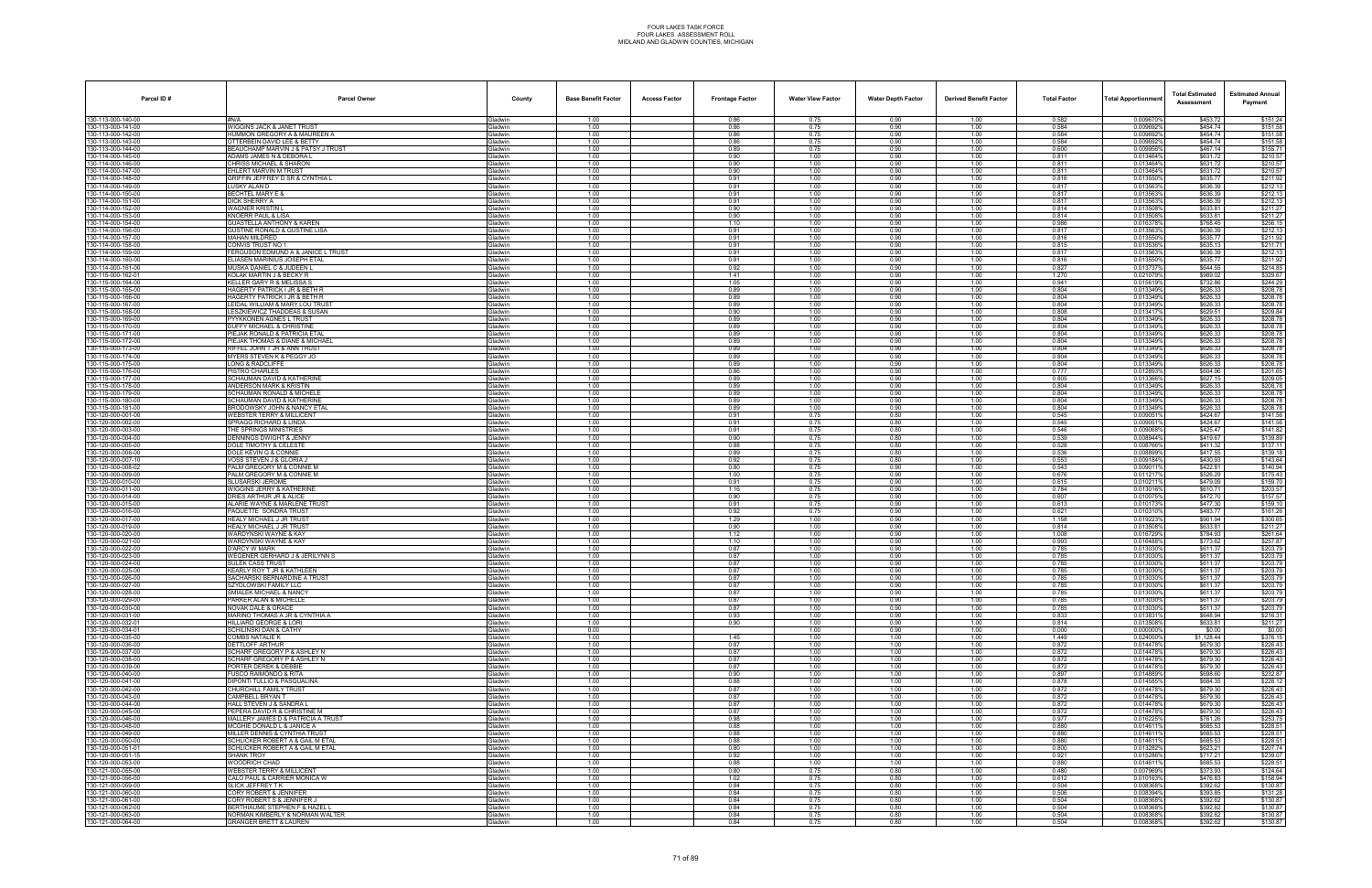| Parcel ID#                               | <b>Parcel Owner</b>                                                     | County                    | <b>Base Benefit Factor</b> | <b>Access Factor</b> | <b>Frontage Factor</b> | <b>Water View Factor</b> | <b>Water Depth Factor</b> | <b>Derived Benefit Factor</b> | <b>Total Factor</b> | Total Apportionmer     | <b>Total Estimated</b><br>Assessment | <b>Estimated Annual</b><br>Payment |
|------------------------------------------|-------------------------------------------------------------------------|---------------------------|----------------------------|----------------------|------------------------|--------------------------|---------------------------|-------------------------------|---------------------|------------------------|--------------------------------------|------------------------------------|
| 130-121-000-065-00                       | HANKERD JEFFERY & MARIE                                                 | Gladwin                   | 1.00                       |                      | 0.84                   | 0.75                     | 0.80                      | 1.00                          | 0.504               | 0.008368%              | \$392.62                             | \$130.87                           |
| 130-121-000-066-00                       | MEAD MICHAEL T & JANET S                                                | Gladwin                   | 1.00                       |                      | 0.92                   | 0.75                     | 0.80                      | 1.00                          | 0.552               | 0.009171%              | \$430.32                             | \$143.44                           |
| 130-121-000-068-00<br>130-121-000-069-00 | NGUYEN PEGGY L<br>KEARNS DONALD G & DIANE L TRUST                       | Gladwin<br>Gladwin        | 1.00<br>1.00               |                      | 0.84<br>0.84           | 0.75<br>0.75             | 0.80<br>0.90              | 1.00<br>1.00                  | 0.504<br>0.567      | 0.008368%<br>0.009414% | \$392.62<br>\$441.70                 | \$130.87<br>\$147.23               |
| 130-121-000-070-00                       | <b>NESTLE JOHN &amp; NICOLE</b>                                         | Gladwin                   | 1.00                       |                      | 0.84                   | 0.75                     | 0.90                      | 1.00                          | 0.567               | 0.009414%              | \$441.70                             | \$147.23                           |
| 130-121-000-071-00                       | PROCTOR CRAIG & WIESLAWA                                                | Gladwin                   | 1.00                       |                      | 1.06                   | 0.75                     | 0.90                      | 1.00                          | 0.718               | 0.0119199              | \$559.26                             | \$186.42                           |
| 130-121-000-073-00<br>130-121-000-074-00 | GENNERO RONALD & KAREN<br>CHARTIER DUANE & MARY                         | Gladwin<br><b>Gladwin</b> | 1.00<br>1.00               |                      | 0.90<br>0.90           | 0.75<br>0.75             | 0.90<br>0.90              | 1.00<br>1.00                  | 0.610<br>0.610      | 0.0101319<br>0.010131  | \$475.35<br>\$475.35                 | \$158.45<br>\$158.45               |
| 130-121-000-075-00                       | KOCHANEK DANIEL & LORRAINE TRUST                                        | Gladwin                   | 1.00                       |                      | 0.99                   | 0.75                     | 1.00                      | 1.00                          | 0.744               | 0.0123529              | \$579.54                             | \$193.18                           |
| 130-122-000-076-00                       | <b>SCHWIRZ ROBERT &amp; JOYCE</b>                                       | Gladwin                   | 1.00                       |                      | 0.90                   | 1.00                     | 1.00                      | 1.00                          | 0.902               | 0.0149779              | \$702.70                             | \$234.23                           |
| 130-122-000-078-00<br>130-122-000-079-00 | ROZANSKI RONALD & SUSAN<br><b>KNAFFLE KAREN</b>                         | Gladwin<br>Gladwin        | 1.00<br>1.00               |                      | 0.90<br>0.85           | 1.00<br>1.00             | 1.00<br>1.00              | 1.00<br>1.00                  | 0.902<br>0.852      | 0.0149779<br>0.0141519 | \$702.70<br>\$663.96                 | \$234.23<br>\$221.32               |
| 130-122-000-080-00                       | AIELLO ANTHONY & CHRISTINE                                              | Gladwin                   | 1.00                       |                      | 0.85                   | 1.00                     | 1.00                      | 1.00                          | 0.852               | 0.0141519              | \$663.96                             | \$221.32                           |
| 130-122-000-081-00                       | <b>HOUSER SCOTT &amp; WILLIAMS REVA</b>                                 | Gladwin                   | 1.00                       |                      | 1.31                   | 1.00                     | 1.00                      | 1.00                          | 1.312               | 0.021786%              | \$1,022.21                           | \$340.74                           |
| 130-122-000-081-01                       | MERTZ HAROLD JR & DIANE                                                 | Gladwin                   | 1.00                       |                      | 1.25                   | 1.00                     | 1.00                      | 1.00                          | 1.249               | 0.0207339              | \$972.80                             | \$324.27                           |
| 130-122-000-081-02<br>130-122-000-081-03 | LEIDAL RICHARD & JACLYN<br>CHOPP THOMAS & SUSAN ETAL                    | Gladwin<br>Gladwin        | 1.00<br>1.00               |                      | 0.89<br>0.91           | 1.00<br>1.00             | 1.00<br>1.00              | 1.00<br>1.00                  | 0.888<br>0.911      | 0.014750%<br>0.0151279 | \$692.05<br>\$709.77                 | \$230.68<br>\$236.59               |
| 130-122-000-081-04                       | ROSE DOUGLAS & JAMIE                                                    | <b>Gladwin</b>            | 1.00                       |                      | 0.91                   | 1.00                     | 1.00                      | 1.00                          | 0.906               | 0.0150409              | \$705.69                             | \$235.23                           |
| 130-122-000-081-05                       | SWARTZ MARK R & DONNA M ETAL                                            | Gladwin                   | 1.00                       |                      | 0.92                   | 1.00                     | 1.00                      | 1.00                          | 0.920               | 0.0152759              | \$716.69                             | \$238.90                           |
| 130-122-000-082-00<br>130-122-000-083-00 | DWYER THOMAS III & STEPHANIE<br>VAN TUYL KERRY & SHARON                 | Gladwin<br>Gladwin        | 1.00<br>1.00               |                      | 0.80<br>0.86           | 1.00<br>1.00             | 1.00<br>1.00              | 1.00<br>1.00                  | 0.800<br>0.859      | 0.0132829<br>0.014259% | \$623.21<br>\$669.04                 | \$207.74<br>\$223.01               |
| 130-122-000-084-00                       | VAN TUYL KERRY & SHARON                                                 | Gladwin                   | 1.00                       |                      | 0.86                   | 1.00                     | 1.00                      | 1.00                          | 0.859               | 0.014259%              | \$669.04                             | \$223.01                           |
| 130-122-000-085-00                       | PROCTOR DOUGLAS S &                                                     | Gladwin                   | 1.00                       |                      | 0.86                   | 1.00                     | 1.00                      | 1.00                          | 0.859               | 0.014259%              | \$669.04                             | \$223.01                           |
| 130-122-000-086-00                       | JOOST H W K J TRUST                                                     | Gladwin                   | 1.00                       |                      | 1.06                   | 1.00                     | 1.00                      | 1.00                          | 1.057               | 0.0175489              | \$823.33                             | \$274.44                           |
| 130-122-000-087-00<br>130-122-000-088-00 | ADDINGTON CHARLES R & MICHELYNNE A<br>BRUGH LARRY & JANET               | Gladwin<br>Gladwin        | 1.00<br>1.00               |                      | 1.03<br>1.02           | 1.00<br>1.00             | 1.00<br>1.00              | 1.00<br>1.00                  | 1.033<br>1.020      | 0.0171529<br>0.016938% | \$804.77<br>\$794.72                 | \$268.26<br>\$264.91               |
| 130-122-000-089-00                       | <b>QUINN LARRY &amp; JOYCE</b>                                          | Gladwin                   | 1.00                       |                      | 1.27                   | 1.00                     | 1.00                      | 1.00                          | 1.274               | 0.0211529              | \$992.46                             | \$330.82                           |
| 130-122-000-090-00                       | KELLY CAROL                                                             | <b>Gladwin</b>            | 1.00                       |                      | 0.90                   | 1.00                     | 1.00                      | 1.00                          | 0.904               | 0.015009%              | \$704.23                             | \$234.74                           |
| 130-122-000-091-00                       | CARROLL GENEVIEVE TRUST                                                 | Gladwin                   | 1.00                       |                      | 0.90                   | 1.00                     | 1.00                      | 1.00                          | 0.904               | 0.015009%              | \$704.23                             | \$234.74                           |
| 130-122-000-092-00<br>130-122-000-093-00 | JAW LLC<br>RICHARDSON RICHARD S                                         | Gladwin<br>Gladwin        | 1.00<br>1.00               |                      | 0.90<br>0.88           | 1.00<br>1.00             | 1.00<br>1.00              | 1.00<br>1.00                  | 0.904<br>0.876      | 0.0150099<br>0.014541% | \$704.23<br>\$682.27                 | \$234.74<br>\$227.42               |
| 130-122-000-094-00                       | DOWNIE GARY F & JUDY A                                                  | Gladwin                   | 1.00                       |                      | 0.90                   | 1.00                     | 1.00                      | 1.00                          | 0.905               | 0.0150259              | \$704.97                             | \$234.99                           |
| 130-122-000-095-00                       | HETZER DANNY & YVONNE                                                   | Gladwin                   | 1.00                       |                      | 0.88                   | 1.00                     | 1.00                      | 1.00                          | 0.881               | 0.0146359              | \$686.69                             | \$228.90                           |
| 130-122-000-096-00                       | WESTLAKE KEVIN P JR & SARA                                              | Gladwin                   | 1.00                       |                      | 0.92                   | 1.00                     | 1.00                      | 1.00                          | 0.921               | 0.015286%              | \$717.21                             | \$239.07                           |
| 130-122-000-097-00<br>130-122-000-098-01 | SWERC DOUGLAS & JOANNE<br><b>HOLMES MARTIN &amp; BARBARA</b>            | Gladwin<br>Gladwin        | 1.00<br>1.00               |                      | 0.88<br>0.88           | 1.00<br>1.00             | 1.00<br>1.00              | 1.00<br>1.00                  | 0.877<br>0.877      | 0.014560%<br>0.014560% | \$683.14<br>\$683.14                 | \$227.71<br>\$227.71               |
| 130-122-000-099-01                       | GEIGER TIMOTHY & JUDITH                                                 | Gladwin                   | 1.00                       |                      | 0.88                   | 1.00                     | 1.00                      | 1.00                          | 0.883               | 0.014659%              | \$687.81                             | \$229.27                           |
| 130-122-000-100-00                       | TEBEDO TIMOTHY                                                          | <b>Gladwin</b>            | 1.00                       |                      | 0.88                   | 1.00                     | 1.00                      | 1.00                          | 0.883               | 0.014659%              | \$687.81                             | \$229.27                           |
| 130-123-000-102-00                       | VENTIMIGLIO AUGUST & GINA ETAL                                          | Gladwin                   | 1.00                       |                      | 0.90                   | 1.00                     | 1.00                      | 1.00                          | 0.904               | 0.015009%              | \$704.23                             | \$234.74                           |
| 130-123-000-103-00<br>130-123-000-104-00 | ANDERSON TERRY & NINA<br>GAWLOWSKI JAMES M                              | Gladwin<br>Gladwin        | 1.00<br>1.00               |                      | 0.90<br>1.07           | 1.00<br>1.00             | 1.00<br>1.00              | 1.00<br>1.00                  | 0.904<br>1.066      | 0.015009%<br>0.017695% | \$704.23<br>\$830.23                 | \$234.74<br>\$276.74               |
| 130-123-000-105-00                       | YEAGER KENNETH F & CATHRYN J                                            | Gladwin                   | 1.00                       |                      | 1.00                   | 1.00                     | 1.00                      | 1.00                          | 1.001               | 0.016617               | \$779.69                             | \$259.90                           |
| 130-123-000-107-00                       | MEYLAN GARY L TRUST                                                     | Gladwin                   | 1.00                       |                      | 0.91                   | 1.00                     | 1.00                      | 1.00                          | 0.909               | 0.015099%              | \$708.46                             | \$236.15                           |
| 130-123-000-108-00<br>130-123-000-109-00 | MECHALKO LORETTA J & PROCTOR STEVEN<br>ARSENEAULT EDWARD M JR & AIMEE J | Gladwin<br>Gladwin        | 1.00<br>1.00               |                      | 0.86<br>0.86           | 1.00<br>1.00             | 1.00<br>1.00              | 1.00<br>1.00                  | 0.863<br>0.863      | 0.014326%<br>0.0143269 | \$672.18<br>\$672.18                 | \$224.06<br>\$224.06               |
| 130-123-000-110-10                       | <b>BIRT LESTER &amp; BETTY TRUST</b>                                    | Gladwin                   | 1.00                       |                      | 0.90                   | 1.00                     | 1.00                      | 1.00                          | 0.897               | 0.014889%              | \$698.60                             | \$232.87                           |
| 130-123-000-111-10                       | DEVUYST KENDALL L & JO E                                                | Gladwin                   | 1.00                       |                      | 1.04                   | 1.00                     | 1.00                      | 1.00                          | 1.043               | 0.017315               | \$812.43                             | \$270.81                           |
| 130-123-000-114-00                       | BORG ROBERT F & LAURA                                                   | <b>Gladwin</b>            | 1.00                       |                      | 0.86                   | 1.00                     | 1.00                      | 1.00                          | 0.863               | 0.014326               | \$672.18                             | \$224.06                           |
| 130-123-000-115-00<br>130-123-000-116-00 | KACY DONALD R & CAROL-ANN<br>KACY DONALD R & CAROL-ANN                  | Gladwin<br>Gladwin        | 1.00<br>1.00               |                      | 0.89<br>0.88           | 1.00<br>1.00             | 1.00<br>1.00              | 1.00<br>1.00                  | 0.887<br>0.880      | 0.014728%<br>0.014611  | \$691.03<br>\$685.53                 | \$230.34<br>\$228.51               |
| 130-123-000-117-00                       | ANNAND WILLIAM & COLLINSDEANN TRT                                       | Gladwin                   | 1.00                       |                      | 0.88                   | 1.00                     | 1.00                      | 1.00                          | 0.880               | 0.014611%              | \$685.53                             | \$228.51                           |
| 130-123-000-118-00                       | ROSSI TINA & WOZNIAK DANIEL                                             | Gladwin                   | 1.00                       |                      | 0.89                   | 1.00                     | 1.00                      | 1.00                          | 0.887               | 0.0147289              | \$691.03                             | \$230.34                           |
| 130-123-000-119-00                       | RAPPUHN KRYSTOL & BRUNETT SANDRA                                        | Gladwin                   | 1.00                       |                      | 0.88                   | 1.00                     | 1.00                      | 1.00                          | 0.880               | 0.014611               | \$685.53                             | \$228.51                           |
| 130-123-000-120-00<br>130-123-000-122-00 | THOMPSON FAMILY TRUST<br>GEIGER RICHARD & HELEN TRUS'                   | Gladwin<br>Gladwin        | 1.00<br>1.00               |                      | 0.97<br>0.88           | 1.00<br>1.00             | 1.00<br>1.00              | 1.00<br>1.00                  | 0.966<br>0.880      | 0.016046%<br>0.0146119 | \$752.88<br>\$685.53                 | \$250.96<br>\$228.51               |
| 130-123-000-123-00                       | RABIE DONNA ET AL (LF EST)                                              | Gladwin                   | 1.00                       |                      | 0.88                   | 1.00                     | 1.00                      | 1.00                          | 0.880               | 0.0146119              | \$685.53                             | \$228.51                           |
| 130-123-000-124-00                       | #N/A                                                                    | Gladwin                   | 1.00                       |                      | 0.86                   | 1.00                     | 1.00                      | 1.00                          | 0.863               | 0.0143269              | \$672.18                             | \$224.06                           |
| 130-123-000-125-01<br>130-123-000-126-00 | #N/A<br>BOEKE ROBERT & VICKIE TRUST                                     | <b>Gladwin</b><br>Gladwin | 1.00<br>1.00               |                      | 0.86<br>0.86           | 1.00<br>1.00             | 1.00<br>1.00              | 1.00<br>1.00                  | 0.863<br>0.863      | 0.0143269<br>0.014326% | \$672.18<br>\$672.18                 | \$224.06<br>\$224.06               |
| 130-124-000-127-00                       | MIRON DONALD JR & LINDA                                                 | Gladwin                   | 1.00                       |                      | 0.80                   | 1.00                     | 1.00                      | 1.00                          | 0.800               | 0.013282               | \$623.21                             | \$207.74                           |
| 130-124-000-128-00                       | COOPER TIMOTHY J & CHRISTINE H&W                                        | Gladwin                   | 1.00                       |                      | 0.84                   | 1.00                     | 1.00                      | 1.00                          | 0.840               | 0.0139479              | \$654.37                             | \$218.12                           |
| 130-124-000-129-00                       | KIRK KATHLEEN L                                                         | Gladwin                   | 1.00                       |                      | 0.84                   | 1.00                     | 1.00                      | 1.00                          | 0.840               | 0.0139479              | \$654.37                             | \$218.12                           |
| 130-124-000-130-00<br>130-124-000-131-00 | SALEM ROBERT & JULIE<br>RABIE ROY & LISA                                | Gladwin<br>Gladwin        | 1.00<br>1.00               |                      | 0.87<br>0.92           | 1.00<br>1.00             | 1.00<br>1.00              | 1.00<br>1.00                  | 0.872<br>0.920      | 0.014478%<br>0.015275% | \$679.30<br>\$716.69                 | \$226.43<br>\$238.90               |
| 130-124-000-132-00                       | THOMAS KELLEY B TRUST                                                   | Gladwin                   | 1.00                       |                      | 0.89                   | 1.00                     | 1.00                      | 1.00                          | 0.893               | 0.0148329              | \$695.92                             | \$231.97                           |
| 130-124-000-133-00                       | THOMAS FAMILY TRUST                                                     | Gladwin                   | 1.00                       |                      | 0.89                   | 1.00                     | 1.00                      | 1.00                          | 0.892               | 0.014812%              | \$694.99                             | \$231.66                           |
| 130-124-000-134-00                       | LONGENDYKE FORD E TRUST                                                 | Gladwin                   | 1.00                       |                      | 0.94                   | 1.00                     | 1.00                      | 1.00                          | 0.944               | 0.0156799              | \$735.64                             | \$245.21                           |
| 130-124-000-136-00<br>130-124-000-137-00 | GOLDSWORTHY EILEEN J & SHORTT LEON<br>VALICE DAVID J & LINDA F          | Gladwin<br>Gladwin        | 1.00<br>1.00               |                      | 0.86<br>0.86           | 1.00<br>1.00             | 1.00<br>1.00              | 1.00<br>1.00                  | 0.863<br>0.863      | 0.014326%<br>0.014326% | \$672.18<br>\$672.18                 | \$224.06<br>\$224.06               |
| 130-124-000-138-01                       | KLAWINSKI ROBERT                                                        | Gladwin                   | 1.00                       |                      | 1.33                   | 1.00                     | 1.00                      | 1.00                          | 1.328               | 0.022046%              | \$1,034.40                           | \$344.80                           |
| 130-124-000-140-00                       | ZELT VERN & RENEE L                                                     | Gladwin                   | 1.00                       |                      | 0.93                   | 1.00                     | 1.00                      | 1.00                          | 0.926               | 0.015377%              | \$721.49                             | \$240.50                           |
| 130-124-000-141-00                       | VANDYKE MARY                                                            | Gladwin                   | 1.00                       |                      | 0.91                   | 1.00                     | 1.00                      | 1.00                          | 0.912               | 0.015141%              | \$710.40                             | \$236.80                           |
| 130-124-000-142-01<br>130-124-000-144-01 | KLAWINSKI RICHARD A & JUDITH L ETAL<br>OLIVER DIONE & SIGOURNEY WENDL   | Gladwin<br>Gladwin        | 1.00<br>1.00               |                      | 1.38<br>0.86           | 1.00<br>1.00             | 1.00<br>1.00              | 1.00<br>1.00                  | 1.384<br>0.863      | 0.0229859<br>0.014326% | \$1,078.47<br>\$672.18               | \$359.49<br>\$224.06               |
| 130-124-000-145-00                       | HANDY ROGER & PATRICIA TRUST                                            | Gladwin                   | 1.00                       |                      | 0.86                   | 1.00                     | 1.00                      | 1.00                          | 0.863               | 0.014326%              | \$672.18                             | \$224.06                           |
| 130-125-000-146-00                       | RICHEY GEORGE O & JOANNE                                                | Gladwin                   | 1.00                       |                      | 0.86                   | 1.00                     | 1.00                      | 1.00                          | 0.865               | 0.014358%              | \$673.68                             | \$224.56                           |
| 130-125-000-147-00<br>130-125-000-148-00 | RICHEY GEORGE & JOANNE<br>MILLER RICHARD H & TAMARA M                   | Gladwin<br>Gladwin        | 1.00<br>1.00               |                      | 0.90                   | 1.00<br>1.00             | 1.00<br>1.00              | 1.00<br>1.00                  | 0.902<br>0.880      | 0.0149779<br>0.0146119 | \$702.70<br>\$685.53                 | \$234.23                           |
| 130-125-000-149-00                       | DRAKE PATRICK R & KATHY M TRUST                                         | Gladwin                   | 1.00                       |                      | 0.88<br>0.86           | 1.00                     | 1.00                      | 1.00                          | 0.863               | 0.014326%              | \$672.18                             | \$228.51<br>\$224.06               |
| 130-125-000-150-01                       | DRAKE PATRICK R & KATHY M TRUST                                         | Gladwin                   | 1.00                       |                      | 0.86                   | 1.00                     | 1.00                      | 1.00                          | 0.865               | 0.014358%              | \$673.68                             | \$224.56                           |
| 130-125-000-151-01                       | WHITE BRYANT & JOAN                                                     | Gladwin                   | 1.00                       |                      | 0.94                   | 1.00                     | 1.00                      | 1.00                          | 0.944               | 0.015679%              | \$735.64                             | \$245.21                           |
| 130-125-000-153-00<br>130-125-000-155-00 | TAUBE MADELEINE F & GERARD<br>DAY REBECCA A                             | Gladwin<br>Gladwin        | 1.00<br>0.00               |                      | 0.97                   | 1.00<br>1.00             | 1.00<br>1.00              | 1.00<br>1.00                  | 0.970<br>0.000      | 0.0161079<br>0.0000009 | \$755.74                             | \$251.91                           |
| 130-125-000-156-00                       | DAY REBECCA A                                                           | Gladwin                   | 0.00                       |                      | 0.86<br>0.86           | 0.75                     | 1.00                      | 1.00                          | 0.000               | 0.000000%              | \$0.00<br>\$0.00                     | \$0.00<br>\$0.00                   |
| 130-125-000-156-01                       | DAY HAROLD M JR & DAY REBECCA                                           | Gladwin                   | 1.00                       |                      | 0.94                   | 1.00                     | 1.00                      | 1.00                          | 0.942               | 0.015642%              | \$733.94                             | \$244.65                           |
| 130-125-000-157-00                       | NITZ LEONARD O                                                          | Gladwin                   | 1.00                       |                      | 0.91                   | 0.75                     | 1.00                      | 1.00                          | 0.681               | 0.011303%              | \$530.33                             | \$176.78                           |
| 130-125-000-159-00<br>130-125-000-160-00 | SORENSEN JEFFREY & CHRISTINE<br><b>GIBSON ANGEL &amp; JOHN</b>          | Gladwin<br>Gladwin        | 1.00<br>1.00               |                      | 0.87                   | 0.75<br>0.75             | 1.00<br>1.00              | 1.00<br>1.00                  | 0.650<br>0.638      | 0.010795%              | \$506.50<br>\$496.62                 | \$168.83<br>\$165.54               |
| 130-125-000-160-01                       | URSUY GEORGE W & MARILYN L ETAL                                         | Gladwin                   | 1.00                       |                      | 0.85<br>0.80           | 0.75                     | 1.00                      | 1.00                          | 0.603               | 0.010584%<br>0.010013% | \$469.79                             | \$156.60                           |
| 130-125-000-160-02                       | LEPAGE RANDOLPH TRUST                                                   | Gladwin                   | 1.00                       |                      | 0.96                   | 0.75                     | 1.00                      | 1.00                          | 0.722               | 0.0119879              | \$562.45                             | \$187.48                           |
| 130-125-000-163-00                       | BAZINET ROBERT & SUSAN                                                  | Gladwin                   | 1.00                       |                      | 0.92                   | 0.75                     | 1.00                      | 1.00                          | 0.687               | 0.011413%              | \$535.49                             | \$178.50                           |
| 130-125-000-164-00<br>130-125-000-165-00 | HIGHFIELD JOHN L & JENNIFER<br><b>MELL PATRICK</b>                      | Gladwin<br>Gladwin        | 1.00<br>1.00               |                      | 0.88<br>0.86           | 0.75<br>0.75             | 1.00<br>1.00              | 1.00<br>1.00                  | 0.656<br>0.647      | 0.010900%<br>0.010745% | \$511.42<br>\$504.13                 | \$170.47<br>\$168.04               |
| 130-125-000-166-00                       | OGG ALLAN G ETAL                                                        | Gladwin                   | 1.00                       |                      | 0.86                   | 0.75                     | 1.00                      | 1.00                          | 0.647               | 0.010745%              | \$504.13                             | \$168.04                           |
| 130-125-000-167-00                       | VERNIER JOEL M LIVING TRUST                                             | Gladwin                   | 1.00                       |                      | 0.87                   | 0.75                     | 1.00                      | 1.00                          | 0.651               | 0.010815%              | \$507.43                             | \$169.14                           |
| 130-125-000-168-10                       | <b>NAUMANN PATRICIA</b>                                                 | Gladwin                   | 1.00                       |                      | 1.34                   | 1.00                     | 1.00                      | 1.00                          | 1.338               | 0.022209%              | \$1,042.04                           | \$347.35                           |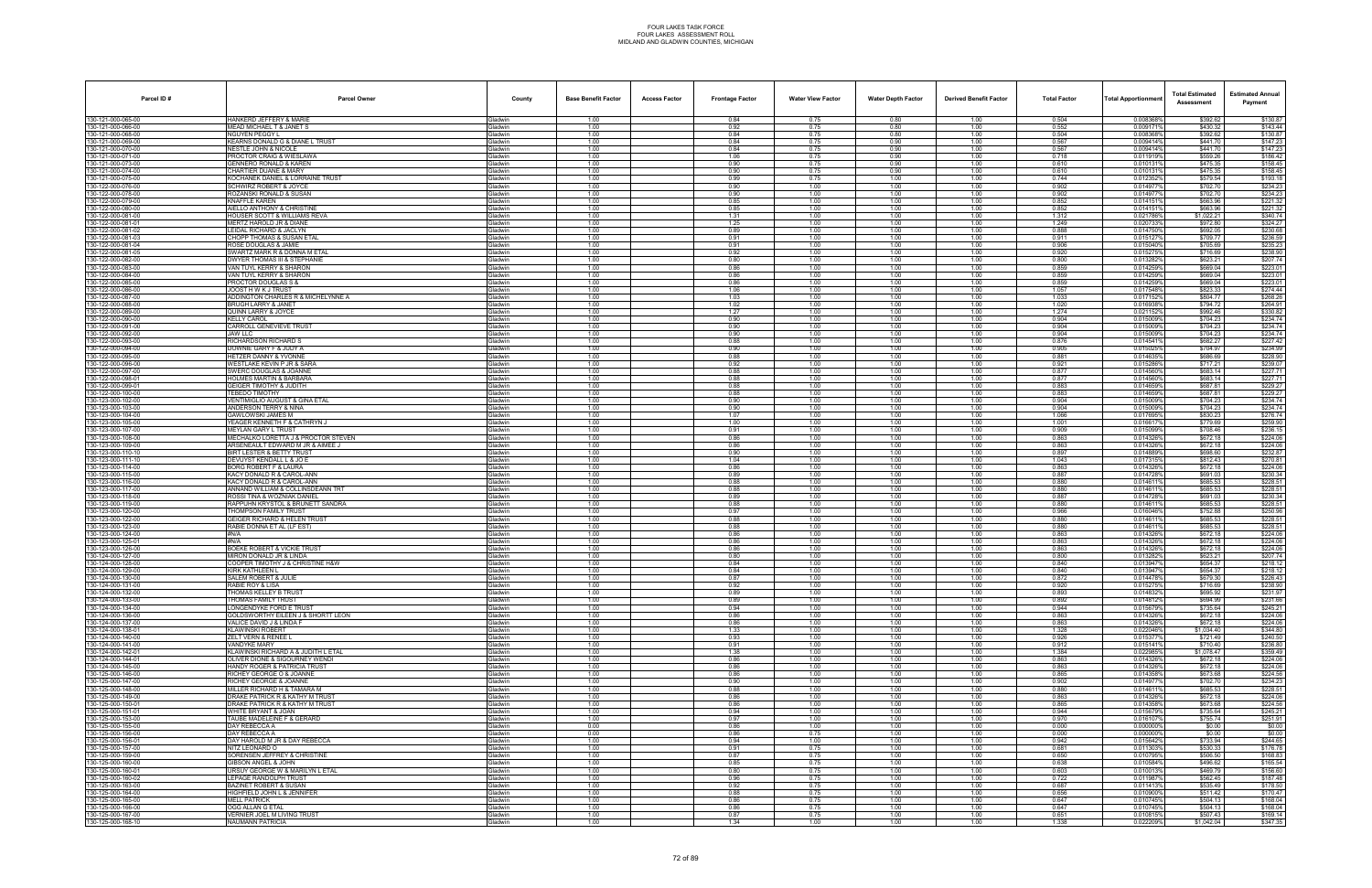| Parcel ID#                               | <b>Parcel Owner</b>                                                    | County                           | <b>Base Benefit Factor</b> | <b>Access Factor</b> | <b>Frontage Factor</b> | <b>Water View Factor</b> | <b>Water Depth Factor</b> | <b>Derived Benefit Factor</b> | <b>Total Factor</b> | <b>Total Apportionmen</b> | <b>Total Estimated</b><br>Assessment | <b>Estimated Annual</b><br>Payment |
|------------------------------------------|------------------------------------------------------------------------|----------------------------------|----------------------------|----------------------|------------------------|--------------------------|---------------------------|-------------------------------|---------------------|---------------------------|--------------------------------------|------------------------------------|
| 130-125-000-170-00                       | <b>NAUMANN PATRICIA</b>                                                | Gladwin                          | 1.00                       |                      | 0.88                   | 0.85                     | 1.00                      | 1.00                          | 0.748               | 0.012419%                 | \$582.70                             | \$194.23                           |
| 130-125-000-171-00<br>130-125-000-171-01 | JOHNSON JOHN & SHERRY ETAL<br>ROWE KENNETH & MARILYN                   | <b>Gladwin</b>                   | 0.50<br>1.00               | 0.60                 | 0.81                   | 0.85                     | 1.00                      | 1.00<br>1.00                  | 0.300<br>0.690      | 0.004981%<br>0.011456%    | \$233.70<br>\$537.52                 | \$77.90<br>\$179.17                |
| 130-126-000-173-00                       | ROWE KENNETH & MARILYN                                                 | ladwin<br><b>Gladwin</b>         | 1.00                       |                      | 0.98                   | 0.85                     | 1.00                      | 1.00                          | 0.829               | 0.0137669                 | \$645.92                             | \$215.31                           |
| 130-126-000-174-00                       | ONEIL MICHAEL J & ILENE A                                              | Gladwin                          | 1.00                       |                      | 0.89                   | 0.85                     | 1.00                      | 1.00                          | 0.759               | 0.012607                  | \$591.53                             | \$197.18                           |
| 130-126-000-175-00                       | JOHNSON JOHN & SHERRY ETAL                                             | Gladwin                          | 1.00                       |                      | 0.88                   | 0.85                     | 1.00                      | 1.00                          | 0.748               | 0.012419%                 | \$582.70                             | \$194.23                           |
| 130-126-000-176-01<br>130-126-000-178-00 | JOHNSON JOHN & SHERRY ETAL<br>GOCHA HERBERT A JR                       | <b>Gladwin</b><br>ladwin         | 1.00<br>1.00               |                      | 1.11<br>0.94           | 0.85<br>0.85             | 1.00<br>1.00              | 1.00<br>1.00                  | 0.939<br>0.803      | 0.0155989<br>0.0133279    | \$731.84<br>\$625.30                 | \$243.95<br>\$208.43               |
| 130-126-000-180-00                       | POWELL STEPHEN J & ALICE J                                             | <b>Gladwin</b>                   | 1.00                       |                      | 0.87                   | 0.85                     | 1.00                      | 1.00                          | 0.740               | 0.012282%                 | \$576.26                             | \$192.09                           |
| 130-126-000-181-00                       | PIASECKI EDMUND J                                                      | <b>Gladwin</b>                   | 1.00                       |                      | 0.86                   | 0.85                     | 1.00                      | 1.00                          | 0.733               | 0.012177                  | \$571.35                             | \$190.45                           |
| 130-126-000-182-00<br>130-126-000-183-00 | PIASECKI EDMUND.<br>ADAMCZYK DONALD T & DIANE M                        | Gladwin<br><b>Gladwin</b>        | 1.00<br>1.00               |                      | 0.86<br>0.94           | 0.85<br>0.85             | 1.00<br>1.00              | 1.00<br>1.00                  | 0.733<br>0.803      | 0.012177%<br>0.013327     | \$571.35<br>\$625.30                 | \$190.45<br>\$208.43               |
| 130-126-000-185-00                       | DUFRESNE TERESA L                                                      | <b>Gladwin</b>                   | 1.00                       |                      | 0.89                   | 0.85                     | 1.00                      | 1.00                          | 0.755               | 0.012537                  | \$588.25                             | \$196.08                           |
| 130-126-000-186-00                       | <b>BIDELMAN NORMA</b>                                                  | <b>Gladwin</b>                   | 1.00                       |                      | 0.90                   | 0.85                     | 1.00                      | 1.00                          | 0.768               | 0.012758%                 | \$598.59                             | \$199.53                           |
| 130-126-000-187-00<br>130-126-000-189-00 | DYORICH MICHAEL J & BONNIE L TRUST                                     | <b>Gladwin</b>                   | 1.00                       |                      | 1.00                   | 0.85                     | 1.00                      | 1.00                          | 0.851               | 0.0141259                 | \$662.74<br>\$614.72                 | \$220.91<br>\$204.91               |
| 130-126-000-191-10                       | LARSON ALAN P & ANDREA J<br>SAFFARIAN REZA & CHERYL                    | Gladwin<br><b>Gladwin</b>        | 1.00<br>1.00               |                      | 0.93<br>0.86           | 0.85<br>0.85             | 1.00<br>1.00              | 1.00<br>1.00                  | 0.789<br>0.733      | 0.013102%<br>0.012177     | \$571.35                             | \$190.45                           |
| 130-126-000-192-00                       | LEG LAKE HOUSE LLC                                                     | 3ladwin                          | 1.00                       |                      | 0.83                   | 0.85                     | 1.00                      | 1.00                          | 0.707               | 0.0117369                 | \$550.64                             | \$183.55                           |
| 130-126-000-193-00                       | CARLSON DANIEL E & ANTOINETTE M                                        | <b>Gladwin</b>                   | 1.00                       |                      | 0.88                   | 0.85                     | 1.00                      | 1.00                          | 0.748               | 0.012419%                 | \$582.70                             | \$194.23                           |
| 130-126-000-194-00<br>130-126-000-196-01 | CARLSON RICHARD W<br>ROWE REX & WENDY                                  | <b>Gladwin</b><br>Gladwin        | 1.00<br>1.00               |                      | 0.88<br>1.36           | 0.85<br>0.85             | 1.00<br>1.00              | 1.00<br>1.00                  | 0.748<br>1.154      | 0.012419%<br>0.019152%    | \$582.70<br>\$898.60                 | \$194.23<br>\$299.53               |
| 130-126-000-199-00                       | WHITTEN WILLIAM R & LINDA M TRUST                                      | <b>Gladwin</b>                   | 1.00                       |                      | 0.98                   | 0.75                     | 1.00                      | 1.00                          | 0.733               | 0.0121699                 | \$570.95                             | \$190.32                           |
| 130-126-000-203-01                       | DOEHRING WILTON & MARY TRUST                                           | <b>Gladwin</b>                   | 1.00                       |                      | 1.02                   | 0.75                     | 1.00                      | 1.00                          | 0.763               | 0.012670                  | \$594.48                             | \$198.16                           |
| 130-126-000-203-02                       | <b>DELIA HOLDINGS LLC</b>                                              | Gladwin                          | 1.00                       |                      | 0.93                   | 0.75                     | 1.00                      | 1.00                          | 0.698               | 0.011590%                 | \$543.79                             | \$181.26<br>\$168.04               |
| 130-126-000-206-00<br>130-126-000-207-00 | GILLIAM REVOCABLE LIVING TRUST<br><b>FLINT TRUDY</b>                   | Gladwin<br>Gladwin               | 1.00<br>1.00               |                      | 0.86<br>0.86           | 0.75<br>0.75             | 1.00<br>1.00              | 1.00<br>1.00                  | 0.647<br>0.647      | 0.010745%<br>0.010745%    | \$504.13<br>\$504.13                 | \$168.04                           |
| 130-126-000-208-00                       | <b>MACKI DYANIA</b>                                                    | Gladwin                          | 1.00                       |                      | 0.86                   | 0.75                     | 1.00                      | 1.00                          | 0.649               | 0.010769%                 | \$505.26                             | \$168.42                           |
| 130-126-000-209-00                       | SNOW-DWYER PAMELA & SNOW KRIS                                          | <b>Gladwin</b>                   | 1.00                       |                      | 0.86                   | 0.75                     | 1.00                      | 1.00                          | 0.647               | 0.010745%                 | \$504.13                             | \$168.04                           |
| 130-126-000-210-00<br>130-126-000-211-00 | O'FARRELL JACK<br>CHAUVETTE GREGORY & KATHRYN                          | Gladwin<br>Gladwin               | 1.00<br>0.00               |                      | 0.86<br>0.86           | 0.75<br>0.75             | 1.00<br>1.00              | 1.00<br>1.00                  | 0.647<br>0.000      | 0.010745%<br>0.000000%    | \$504.13<br>\$0.00                   | \$168.04<br>\$0.00                 |
| 130-126-000-212-00                       | CHAUVETTE GREGORY & KATHRYN                                            | Gladwin                          | 1.00                       |                      | 0.94                   | 0.75                     | 1.00                      | 1.00                          | 0.707               | 0.0117329                 | \$550.46                             | \$183.49                           |
| 130-126-000-213-00                       | ENDRES JAMES J & ENDRES WILLIAM P                                      | Gladwin                          | 1.00                       |                      | 0.86                   | 0.75                     | 1.00                      | 1.00                          | 0.647               | 0.010745%                 | \$504.13                             | \$168.04                           |
| 130-126-000-214-00<br>130-126-000-215-00 | THORPE RICHARD T & NICOLE E<br>DAWSON SUSAN L ETAL                     | <b>Gladwin</b><br>Gladwin        | 1.00<br>1.00               |                      | 0.86                   | 0.75<br>0.75             | 1.00<br>1.00              | 1.00<br>1.00                  | 0.647<br>0.647      | 0.010745%<br>0.010745%    | \$504.13<br>\$504.13                 | \$168.04<br>\$168.04               |
| 130-126-000-216-00                       | <b>FILLMORE PATRICIA A TRUST</b>                                       | Gladwin                          | 1.00                       |                      | 0.86<br>0.86           | 0.75                     | 1.00                      | 1.00                          | 0.647               | 0.010745%                 | \$504.13                             | \$168.04                           |
| 130-126-000-217-00                       | HUTCHINS PAUL D & DEGASPERIS                                           | Gladwin                          | 1.00                       |                      | 0.86                   | 0.75                     | 1.00                      | 1.00                          | 0.643               | 0.010668%                 | \$500.55                             | \$166.85                           |
| 130-126-000-218-00                       | <b>READER FAMILY TRUST</b>                                             | Gladwin                          | 1.00                       |                      | 1.34                   | 0.75                     | 1.00                      | 1.00                          | 1.002               | 0.016642%                 | \$780.83                             | \$260.28                           |
| 130-126-000-220-00<br>130-126-000-222-00 | SEAGRAVES TIMOTHY & LEWANDOWSKI D<br>TAZZMAN DONALD & JOHNSTON KILDONN | <b>Gladwin</b><br><b>Gladwin</b> | 1.00<br>1.00               |                      | 1.36<br>0.86           | 0.75<br>0.75             | 1.00<br>1.00              | 1.00<br>1.00                  | 1.020<br>0.647      | 0.016939%<br>0.010745%    | \$794.77<br>\$504.13                 | \$264.92<br>\$168.04               |
| 130-126-000-223-00                       | WALTHER RYAN & WALTHER PAMELA M                                        | Gladwin                          | 1.00                       |                      | 0.86                   | 0.75                     | 1.00                      | 1.00                          | 0.647               | 0.010745%                 | \$504.13                             | \$168.04                           |
| 130-126-000-224-00                       | <b>RECZEK MARK</b>                                                     | Gladwin                          | 1.00                       |                      | 0.86                   | 0.75                     | 1.00                      | 1.00                          | 0.647               | 0.010745%                 | \$504.13                             | \$168.04                           |
| 130-126-000-225-00<br>130-126-000-226-00 | BOROFF ROBERT & LINDA<br>BOROFF ROBERT E & LINDA ROSE                  | Gladwin<br><b>Gladwin</b>        | 1.00<br>1.00               |                      | 0.86<br>0.86           | 0.75<br>0.75             | 1.00<br>1.00              | 1.00<br>1.00                  | 0.647<br>0.647      | 0.010745%<br>0.010745%    | \$504.13<br>\$504.13                 | \$168.04<br>\$168.04               |
| 130-126-000-227-10                       | ALASZEWSKI MARK S & THERESA L &                                        | <b>Gladwin</b>                   | 1.00                       |                      | 0.86                   | 0.75                     | 1.00                      | 1.00                          | 0.647               | 0.010745%                 | \$504.13                             | \$168.04                           |
| 130-126-000-228-10                       | NAUTS GARY RENE & DEBRA A                                              | Gladwin                          | 1.00                       |                      | 0.86                   | 0.75                     | 1.00                      | 1.00                          | 0.647               | 0.010745%                 | \$504.13                             | \$168.04                           |
| 130-126-000-229-01                       | BULAT JOZEF & HALINA TRUST                                             | Gladwin                          | 1.00                       |                      | 0.86                   | 0.75                     | 1.00                      | 1.00                          | 0.647               | 0.010745%                 | \$504.13                             | \$168.04                           |
| 130-126-000-230-00<br>130-126-000-231-00 | <b>DUNN THOMAS R</b><br>WINFREY RONALD & DIANNE                        | Gladwin<br>ladwin                | 1.00<br>1.00               |                      | 0.86<br>0.86           | 0.75<br>0.75             | 1.00<br>1.00              | 1.00<br>1.00                  | 0.647<br>0.647      | 0.010745%<br>0.010745%    | \$504.13<br>\$504.13                 | \$168.04<br>\$168.04               |
| 130-126-000-232-00                       | WINFREY RONALD & DIANE TRUST                                           | <b>Gladwin</b>                   | 1.00                       |                      | 0.86                   | 0.75                     | 1.00                      | 1.00                          | 0.647               | 0.010745%                 | \$504.13                             | \$168.04                           |
| 130-126-000-233-00                       | SROKA KENNETH JR & ALEXANDRIA                                          | Gladwin                          | 1.00                       |                      | 0.84                   | 0.75                     | 1.00                      | 1.00                          | 0.628               | 0.0104269                 | \$489.19                             | \$163.06                           |
| 130-126-000-234-00<br>130-126-000-235-00 | <b>BROWN NANCY</b><br>NEILSON CONRAD T & CHRISTINE M                   | Gladwin<br><b>Gladwin</b>        | 1.00<br>1.00               |                      | 0.86<br>0.96           | 0.75<br>0.75             | 1.00<br>1.00              | 1.00<br>1.00                  | 0.647<br>0.722      | 0.010745%<br>0.011987%    | \$504.13<br>\$562.45                 | \$168.04<br>\$187.48               |
| 130-126-000-237-00                       | MUELLER CHARLES JR & SHARON H&W                                        | <b>Gladwin</b>                   | 1.00                       |                      | 0.87                   | 0.75                     | 1.00                      | 1.00                          | 0.654               | 0.010858%                 | \$509.47                             | \$169.82                           |
| 130-126-000-238-00                       | HARDY JAMES & TONYA                                                    | <b>Gladwin</b>                   | 1.00                       |                      | 0.85                   | 0.75                     | 1.00                      | 1.00                          | 0.639               | 0.010613%                 | \$497.97                             | \$165.99                           |
| 130-126-000-239-00<br>130-126-000-240-01 | ROMANIUK GREG M & SHAUNA L<br>ROUSSEAU STACY L                         | Gladwin                          | 1.00                       |                      | 0.85                   | 0.75                     | 1.00                      | 1.00                          | 0.639               | 0.0106139                 | \$497.97                             | \$165.99                           |
| 130-126-000-241-00                       | WALRATH MICHAEL D & TERESA A                                           | Gladwin<br><b>Gladwin</b>        | 1.00<br>1.00               |                      | 0.83<br>0.86           | 0.75<br>0.75             | 1.00<br>1.00              | 1.00<br>1.00                  | 0.626<br>0.647      | 0.010391%<br>0.0107459    | \$487.56<br>\$504.13                 | \$162.52<br>\$168.04               |
| 130-126-000-242-00                       | MCINTOSH DOYLE A & GAIL T                                              | iladwin                          | 1.00                       |                      | 0.86                   | 0.75                     | 1.00                      | 1.00                          | 0.647               | 0.010745%                 | \$504.13                             | \$168.04                           |
| 130-126-000-243-00                       | SCHWARTZ JOSHUA C                                                      | <b>Gladwin</b>                   | 1.00                       |                      | 0.94                   | 0.75                     | 1.00                      | 1.00                          | 0.707               | 0.011732%                 | \$550.46                             | \$183.49                           |
| 130-126-000-245-00<br>130-126-000-246-01 | SCHUTT EDWARD F & JUNE E<br><b>FRISCHMAN GARY &amp; LESLIE TRUST</b>   | 3ladwin<br>Gladwin               | 1.00<br>1.00               |                      | 0.86<br>0.86           | 0.75<br>0.75             | 0.90<br>0.90              | 1.00<br>1.00                  | 0.582<br>0.582      | 0.009670<br>0.009670%     | \$453.72<br>\$453.72                 | \$151.24<br>\$151.24               |
| 130-126-000-247-00                       | RINGO THOMAS & CHRISTINE                                               | <b>Gladwin</b>                   | 1.00                       |                      | 0.89                   | 0.75                     | 0.90                      | 1.00                          | 0.600               | 0.009956%                 | \$467.14                             | \$155.71                           |
| 130-126-000-248-00                       | FLEGLER MELISSA A                                                      | <b>Gladwin</b>                   | 1.00                       |                      | 1.14                   | 0.75                     | 0.90                      | 1.00                          | 0.769               | 0.012760%                 | \$598.70                             | \$199.57                           |
| 130-127-000-250-00<br>130-127-000-250-01 | KINCAID RICHARD H & KAREN L ETAL                                       | Gladwin                          | 1.00                       |                      | 0.94                   | 0.75                     | 1.00                      | 1.00                          | 0.707               | 0.011732%                 | \$550.46<br>\$484.10                 | \$183.49                           |
| 130-127-000-251-00                       | SALEM RONI & ZAIYA SADIR<br><b>KRANKER GERALD &amp; VICCI</b>          | <b>Gladwin</b><br>Gladwin        | 1.00<br>1.00               |                      | 0.83<br>0.87           | 0.75<br>0.75             | 1.00<br>1.00              | 1.00<br>1.00                  | 0.621<br>0.650      | 0.010318%<br>0.010792%    | \$506.36                             | \$161.37<br>\$168.79               |
| 130-127-000-252-00                       | CHANDLER CHAD & JENNY                                                  | Gladwin                          | 1.00                       |                      | 0.86                   | 0.75                     | 1.00                      | 1.00                          | 0.647               | 0.010745%                 | \$504.13                             | \$168.04                           |
| 130-127-000-253-00                       | HERTLER ANDY & AMY                                                     | <b>Gladwin</b>                   | 1.00                       |                      | 1.26                   | 0.75                     | 1.00                      | 1.00                          | 0.944               | 0.015680%                 | \$735.68                             | \$245.23                           |
| 130-127-000-257-00<br>130-127-000-258-00 | CHOPP EDWARD & BRENDA & BEVERLY<br><b>HOLCOMB DAVID &amp; RAYANNE</b>  | Gladwin<br><b>Gladwin</b>        | 1.00<br>1.00               |                      | 0.86<br>0.91           | 0.75<br>0.75             | 1.00<br>1.00              | 1.00<br>1.00                  | 0.647<br>0.683      | 0.010745%<br>0.011345%    | \$504.13<br>\$532.33                 | \$168.04<br>\$177.44               |
| 130-127-000-260-00                       | MURPHY LAWRENCE & JAIMEE                                               | Gladwin                          | 1.00                       |                      | 0.92                   | 0.75                     | 1.00                      | 1.00                          | 0.691               | 0.011472%                 | \$538.29                             | \$179.43                           |
| 130-127-000-261-00                       | SHEPHERD STEVEN & SUSAN                                                | Gladwin                          | 1.00                       |                      | 0.87                   | 0.75                     | 1.00                      | 1.00                          | 0.655               | 0.010879%                 | \$510.46                             | \$170.15                           |
| 130-127-000-262-00<br>130-127-000-263-00 | SHEPHERD STEVEN & SUSAN<br>GREEN SALLY JO & RASETTE SUSAN              | <b>Gladwin</b><br>Gladwin        | 1.00<br>1.00               |                      | 0.87<br>0.89           | 0.75<br>0.75             | 1.00<br>1.00              | 1.00<br>1.00                  | 0.654<br>0.665      | 0.010858%<br>0.011046%    | \$509.47<br>\$518.27                 | \$169.82<br>\$172.76               |
| 130-127-000-264-00                       | BEMIS MICHAEL R & TRUDY A                                              | Gladwin                          | 1.00                       |                      | 0.88                   | 0.75                     | 1.00                      | 1.00                          | 0.662               | 0.010994%                 | \$515.86                             | \$171.95                           |
| 130-127-000-265-00                       | BEMIS MICHAEL R & TRUDY A                                              | Gladwin                          | 1.00                       |                      | 0.86                   | 0.75                     | 1.00                      | 1.00                          | 0.647               | 0.010745%                 | \$504.13                             | \$168.04                           |
| 130-127-000-266-00                       | <b>HEBNER DORIS</b>                                                    | Gladwin                          | 1.00                       |                      | 0.87                   | 0.75                     | 1.00                      | 1.00                          | 0.651               | 0.010815%                 | \$507.43                             | \$169.14                           |
| 130-127-000-267-00<br>130-127-000-268-00 | <b>GUNTHER DONALD</b><br>HOLDSWORTH KAREN & JOHN                       | <b>Gladwin</b><br>Gladwin        | 1.00<br>1.00               |                      | 0.86<br>0.88           | 0.75<br>0.75             | 1.00<br>1.00              | 1.00<br>1.00                  | 0.649<br>0.658      | 0.010769%<br>0.010920%    | \$505.26<br>\$512.35                 | \$168.42<br>\$170.78               |
| 130-127-000-269-00                       | DAY KENNETH D & KELLY A                                                | Gladwin                          | 1.00                       |                      | 0.89                   | 0.75                     | 1.00                      | 1.00                          | 0.665               | 0.011046%                 | \$518.27                             | \$172.76                           |
| 130-127-000-270-00                       | LEMON LOREN & FRANCES TRUST                                            | Gladwin                          | 1.00                       |                      | 0.93                   | 0.75                     | 1.00                      | 1.00                          | 0.695               | 0.011540%                 | \$541.44                             | \$180.48                           |
| 130-127-000-272-00<br>130-127-000-273-00 | FELD PATRICK & TERRY L<br>SUTTON MARLOW W                              | Gladwin<br><b>Sladwin</b>        | 1.00<br>1.00               |                      | 0.94<br>0.88           | 0.75<br>0.75             | 1.00<br>1.00              | 1.00<br>1.00                  | 0.702<br>0.659      | 0.011648%<br>0.010939%    | \$546.52<br>\$513.26                 | \$182.17<br>\$171.09               |
| 130-127-000-274-00                       | <b>GILLAM RICHARD B</b>                                                | Gladwin                          | 1.00                       |                      | 1.19                   | 0.75                     | 1.00                      | 1.00                          | 0.890               | 0.014782%                 | \$693.58                             | \$231.19                           |
| 130-127-000-275-00                       | KUSKA JOHN & JANET                                                     | Gladwin                          | 1.00                       |                      | 0.98                   | 0.75                     | 1.00                      | 1.00                          | 0.732               | 0.012147%                 | \$569.93                             | \$189.98                           |
| 130-135-000-001-10<br>130-135-000-002-10 | CHOJANACKI RICHARD & ROSE<br>PAVLOVICH ROBERT F & KAREN A ETAL         | Gladwin<br>Gladwin               | 1.00<br>1.00               |                      | 0.92<br>1.18           | 0.75<br>0.75             | 0.90<br>1.00              | 1.00<br>1.00                  | 0.618<br>0.887      | 0.0102629<br>0.014726%    | \$481.50<br>\$690.95                 | \$160.50<br>\$230.32               |
| 130-135-000-004-00                       | LAVERDIERE GRACE                                                       | <b>Gladwin</b>                   | 1.00                       |                      | 1.07                   | 0.75                     | 1.00                      | 1.00                          | 0.801               | 0.013298%                 | \$623.94                             | \$207.98                           |
| 130-135-000-006-00                       | <b>ROSS THOMAS &amp; ARDITH</b>                                        | <b>Gladwin</b>                   | 1.00                       |                      | 0.91                   | 0.75                     | 1.00                      | 1.00                          | 0.683               | 0.011345%                 | \$532.33                             | \$177.44                           |
| 130-135-000-007-00                       | ROSS THOMAS & ARDITH                                                   | Gladwin                          | 1.00                       |                      | 0.86                   | 0.75                     | 1.00                      | 1.00                          | 0.647               | 0.010745%                 | \$504.13                             | \$168.04                           |
| 130-135-000-008-00<br>130-135-000-010-00 | JACKS DAVID D & JACLYN M<br>BOELTER JAY P & BOELTER JOEL L             | Gladwin<br>Gladwin               | 1.00<br>1.00               |                      | 0.91<br>0.93           | 0.75<br>0.75             | 1.00<br>1.00              | 1.00<br>1.00                  | 0.680<br>0.696      | 0.011292%<br>0.011553%    | \$529.80<br>\$542.09                 | \$176.60<br>\$180.70               |
| 130-135-000-011-00                       | BLOMMER CHRISTOPHER & KIMBERLY                                         | <b>Gladwin</b>                   | 1.00                       |                      | 0.88                   | 0.75                     | 1.00                      | 1.00                          | 0.660               | 0.010958%                 | \$514.15                             | \$171.38                           |
| 130-135-000-012-00                       | CONLEY TRICIA & CONLEY ROBERT                                          | <b>Gladwin</b>                   | 1.00                       |                      | 0.86                   | 0.75                     | 1.00                      | 1.00                          | 0.647               | 0.010745%                 | \$504.13                             | \$168.04                           |
| 130-135-000-013-00                       | ARNOLD DOUGLAS J & PAULA M<br>HUMENIAK RUSS J & JENIFER                | Gladwin<br>Gladwin               | 1.00                       |                      | 0.90<br>0.90           | 0.75<br>0.75             | 1.00                      | 1.00                          | 0.677<br>0.675      | 0.011245%<br>0.011207%    | \$527.60<br>\$525.83                 | \$175.87                           |
| 130-135-000-014-01                       |                                                                        |                                  | 1.00                       |                      |                        |                          | 1.00                      | 1.00                          |                     |                           |                                      | \$175.28                           |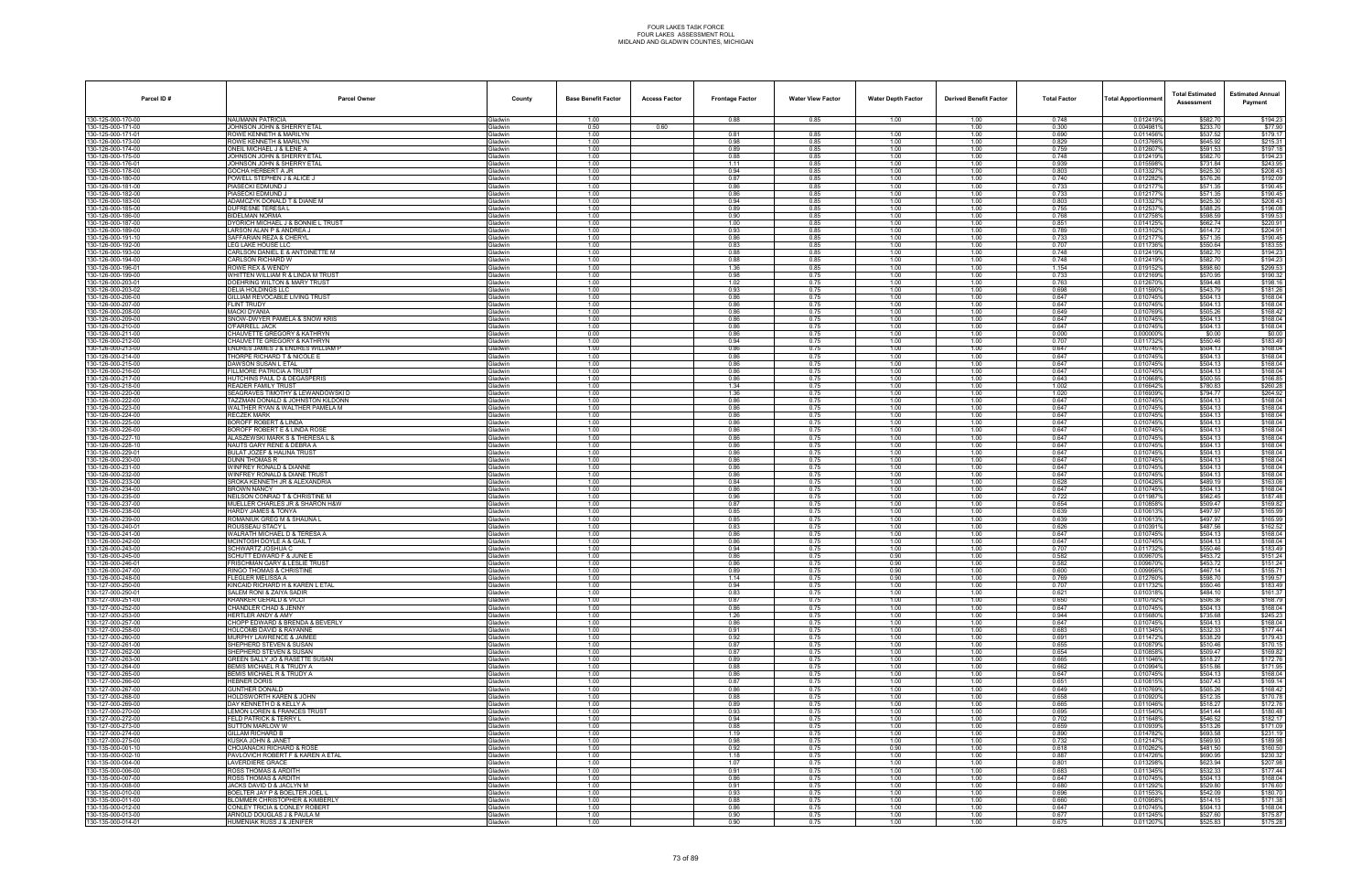| Parcel ID#                               | <b>Parcel Owner</b>                                                 | County                           | <b>Base Benefit Factor</b> | <b>Access Factor</b> | <b>Frontage Factor</b> | <b>Water View Factor</b> | <b>Water Depth Factor</b> | <b>Derived Benefit Factor</b> | <b>Total Factor</b> | <b>Total Apportionmen</b> | <b>Total Estimated</b><br>Assessment | <b>Estimated Annual</b><br>Payment |
|------------------------------------------|---------------------------------------------------------------------|----------------------------------|----------------------------|----------------------|------------------------|--------------------------|---------------------------|-------------------------------|---------------------|---------------------------|--------------------------------------|------------------------------------|
| 130-135-000-015-00                       | CONDRON CLIFFORD J & CHERYL D                                       | Gladwin                          | 1.00                       |                      | 0.89                   | 0.75                     | 1.00                      | 1.00                          | 0.670               | 0.011124%                 | \$521.94                             | \$173.98                           |
| 130-135-000-016-00<br>130-135-000-017-00 | CONDRON CLIFFORD J & CHERYL<br>BEAUDOIN JACK                        | <b>Gladwin</b><br><b>Gladwin</b> | 1.00<br>1.00               |                      | 0.89<br>0.87           | 0.75<br>0.75             | 1.00<br>1.00              | 1.00<br>1.00                  | 0.665<br>0.654      | 0.011046%<br>0.010858%    | \$518.27<br>\$509.47                 | \$172.76<br>\$169.82               |
| 130-135-000-018-00                       | REED GERALD                                                         | <b>Gladwin</b>                   | 1.00                       |                      | 0.88                   | 0.75                     | 1.00                      | 1.00                          | 0.663               | 0.0110129                 | \$516.68                             | \$172.23                           |
| 130-135-000-019-00                       | <b>WITKOWSKI PATRICK S &amp; CARRIE S</b>                           | Gladwin                          | 1.00                       |                      | 0.88                   | 0.75                     | 1.00                      | 1.00                          | 0.660               | 0.0109589                 | \$514.15                             | \$171.38                           |
| 130-135-000-020-00<br>130-135-000-021-00 | LIMBERGER CHARLES & MARGARET ETAL<br>KOSKI DEAN T & SUSAN M &       | Gladwin<br><b>Gladwin</b>        | 1.00<br>1.00               |                      | 0.93<br>0.86           | 0.75<br>0.75             | 1.00<br>1.00              | 1.00<br>1.00                  | 0.696<br>0.647      | 0.011560%<br>0.0107459    | \$542.40<br>\$504.13                 | \$180.80<br>\$168.04               |
| 130-135-000-022-00                       | GONIWICHA PAMELA J                                                  | iladwin                          | 1.00                       |                      | 0.86                   | 0.75                     | 1.00                      | 1.00                          | 0.647               | 0.0107459                 | \$504.13                             | \$168.04                           |
| 130-135-000-023-00                       | TRUDEAU RICHARD & ALICIA                                            | <b>Gladwin</b>                   | 1.00                       |                      | 0.86                   | 0.75                     | 1.00                      | 1.00                          | 0.647               | 0.010745%                 | \$504.13                             | \$168.04                           |
| 130-135-000-024-00<br>130-135-000-025-00 | MONTGOMERY JOHN & DEBORAH<br><b>BAKER KURT &amp; SANDRA</b>         | <b>Gladwin</b><br>Gladwin        | 1.00<br>1.00               |                      | 0.90<br>0.89           | 0.75<br>0.75             | 1.00<br>1.00              | 1.00<br>1.00                  | 0.675<br>0.671      | 0.011207<br>0.011139%     | \$525.83<br>\$522.62                 | \$175.28<br>\$174.21               |
| 130-135-000-026-00                       | KEMPPAINEN ROBERT & CATHERINE TRUST                                 | <b>Gladwin</b>                   | 1.00                       |                      | 0.88                   | 0.75                     | 1.00                      | 1.00                          | 0.660               | 0.0109589                 | \$514.15                             | \$171.38                           |
| 130-135-000-027-00                       | FREHLING JOHN & RUTH ANN                                            | iladwin                          | 1.00                       |                      | 0.89                   | 0.75                     | 1.00                      | 1.00                          | 0.668               | 0.0110949                 | \$520.52                             | \$173.51                           |
| 130-135-000-028-00                       | <b>FREHLING JOHN E</b>                                              | <b>Gladwin</b>                   | 1.00                       |                      | 0.89                   | 0.75                     | 1.00                      | 1.00                          | 0.665               | 0.011046%                 | \$518.27                             | \$172.76                           |
| 130-135-000-029-00<br>130-135-000-030-00 | PENNINGTON TIMOTHY & COLLEEN ETAL<br>TEPATTI MARK L & DIANE L TRUST | Gladwin<br>Gladwin               | 1.00<br>1.00               |                      | 0.90<br>0.85           | 0.75<br>0.75             | 1.00<br>1.00              | 1.00<br>1.00                  | 0.675<br>0.639      | 0.011207<br>0.010613%     | \$525.83<br>\$497.97                 | \$175.28<br>\$165.99               |
| 130-135-000-031-00                       | MURRAY THOMAS & JUDY                                                | <b>Gladwin</b>                   | 1.00                       |                      | 0.93                   | 0.75                     | 1.00                      | 1.00                          | 0.695               | 0.0115409                 | \$541.44                             | \$180.48                           |
| 130-135-000-033-00<br>130-135-000-034-00 | SHAFFER KERRY & DEBORAH<br>MONTE MARY B & ANTHONY D                 | <b>Gladwin</b><br><b>Gladwin</b> | 1.00<br>1.00               |                      | 0.85<br>0.85           | 0.75<br>0.75             | 1.00<br>1.00              | 1.00                          | 0.639<br>0.636      | 0.0106139<br>0.010555%    | \$497.97                             | \$165.99<br>\$165.08               |
| 130-135-000-035-01                       | ELLIS DALE & JANE TRUST                                             | <b>Gladwin</b>                   | 1.00                       |                      | 0.89                   | 0.75                     | 1.00                      | 1.00<br>1.00                  | 0.669               | 0.0111099                 | \$495.23<br>\$521.24                 | \$173.75                           |
| 130-135-000-036-00                       | ELLIS DALE & JANE                                                   | Gladwin                          | 1.00                       |                      | 0.89                   | 0.75                     | 1.00                      | 1.00                          | 0.670               | 0.011124%                 | \$521.94                             | \$173.98                           |
| 130-135-000-037-00                       | NOTHHELFER THOMAS & DEBORAH                                         | <b>Gladwin</b>                   | 1.00                       |                      | 0.89                   | 0.75                     | 1.00                      | 1.00                          | 0.670               | 0.011124%                 | \$521.94                             | \$173.98                           |
| 130-135-000-038-00<br>130-135-000-039-00 | HEILEG WILLIAM W & DAWN M<br>NICKS RONALD & TRUDY                   | <b>Gladwin</b><br>Gladwin        | 1.00<br>1.00               |                      | 1.27<br>0.86           | 0.85<br>0.85             | 1.00<br>1.00              | 1.00<br>1.00                  | 1.076<br>0.733      | 0.0178659<br>0.012177%    | \$838.21<br>\$571.35                 | \$279.40<br>\$190.45               |
| 130-135-000-040-00                       | <b>MILLER MICHAEL &amp; TERRI</b>                                   | <b>Gladwin</b>                   | 1.00                       |                      | 0.85                   | 0.85                     | 1.00                      | 1.00                          | 0.724               | 0.0120289                 | \$564.37                             | \$188.12                           |
| 130-135-000-041-10                       | RANDO ROBERT W & KAREN S                                            | Gladwin                          | 1.00                       |                      | 0.85                   | 0.85                     | 1.00                      | 1.00                          | 0.720               | 0.011962%                 | \$561.26                             | \$187.09                           |
| 130-135-000-042-00<br>130-135-000-042-10 | CARAMAGNO SAM R & MOLLY A<br>RANDO ROBERT W & KAREN S               | <b>Gladwin</b><br><b>Gladwin</b> | 1.00<br>1.00               |                      | 0.80<br>0.92           | 0.85<br>0.85             | 1.00<br>1.00              | 1.00<br>1.00                  | 0.680<br>0.779      | 0.0112909<br>0.012934%    | \$529.73<br>\$606.89                 | \$176.58<br>\$202.30               |
| 130-135-000-043-00                       | MCLEOD HARRY S ETAL                                                 | Gladwin                          | 1.00                       |                      | 0.91                   | 0.85                     | 1.00                      | 1.00                          | 0.776               | 0.012881%                 | \$604.37                             | \$201.46                           |
| 130-135-000-044-00                       | ORANGE ELIZABETH A & DOBIS GABRIEL                                  | Gladwin                          | 1.00                       |                      | 0.86                   | 0.85                     | 1.00                      | 1.00                          | 0.733               | 0.0121779                 | \$571.35                             | \$190.45                           |
| 130-135-000-045-00<br>130-136-000-046-00 | <b>HODGSON KENNETH &amp; LINDA</b>                                  | <b>Gladwin</b>                   | 1.00<br>1.00               |                      | 0.86<br>0.86           | 0.85<br>0.85             | 1.00<br>1.00              | 1.00<br>1.00                  | 0.733<br>0.735      | 0.0121779<br>0.012204%    | \$571.35                             | \$190.45<br>\$190.88               |
| 130-136-000-047-00                       | MOORE MICHAEL & MARY<br>BRAST WALTER & BRAST LEIGH ANN &            | Gladwin<br><b>Gladwin</b>        | 1.00                       |                      | 0.86                   | 0.85                     | 1.00                      | 1.00                          | 0.735               | 0.012204%                 | \$572.63<br>\$572.63                 | \$190.88                           |
| 130-136-000-048-00                       | SOLOY JOHN & JOSEPHINE                                              | Gladwin                          | 1.00                       |                      | 0.86                   | 0.85                     | 1.00                      | 1.00                          | 0.735               | 0.012204%                 | \$572.63                             | \$190.88                           |
| 130-136-000-049-00                       | MOORE CHRISTIAN & CAROLYNN TRUST                                    | Gladwin                          | 1.00                       |                      | 0.87                   | 0.85                     | 1.00                      | 1.00                          | 0.737               | 0.012231%                 | \$573.87                             | \$191.29                           |
| 130-136-000-050-00<br>130-136-000-051-00 | POSPISIL MARK & MAHAFFEY PAMELA<br>NOVAK STANLEY J & JANE F         | Gladwin<br>Gladwin               | 1.00<br>1.00               |                      | 0.90<br>1.09           | 0.85<br>0.85             | 1.00<br>1.00              | 1.00<br>1.00                  | 0.768<br>0.927      | 0.0127589<br>0.0153879    | \$598.59<br>\$721.97                 | \$199.53<br>\$240.66               |
| 130-136-000-053-00                       | HARTIGAN FAMILY TRUST                                               | <b>Gladwin</b>                   | 1.00                       |                      | 1.01                   | 0.85                     | 1.00                      | 1.00                          | 0.863               | 0.014321                  | \$671.96                             | \$223.99                           |
| 130-136-000-055-00                       | RONNE RICHARD W & LINDA J ETAL                                      | <b>Gladwin</b>                   | 1.00                       |                      | 0.93                   | 0.85                     | 1.00                      | 1.00                          | 0.793               | 0.013168%                 | \$617.86                             | \$205.95                           |
| 130-136-000-056-00<br>130-136-000-057-00 | JOYNER SHERRY<br>HOUGEN RANDALL BRUCE & LENAER JEAN                 | Gladwin<br>Gladwin               | 1.00<br>1.00               |                      | 0.88<br>0.87           | 0.85<br>0.85             | 1.00<br>1.00              | 1.00<br>1.00                  | 0.747<br>0.741      | 0.012398%<br>0.0123069    | \$581.70<br>\$577.40                 | \$193.90<br>\$192.47               |
| 130-136-000-058-00                       | BOBEL LAWRENCE T & TAMMY L ETAL                                     | Gladwin                          | 1.00                       |                      | 0.97                   | 0.85                     | 1.00                      | 1.00                          | 0.823               | 0.013665%                 | \$641.17                             | \$213.72                           |
| 130-136-000-060-00                       | CIEPLAK DENNIS & KAREN                                              | <b>Gladwin</b>                   | 1.00                       |                      | 0.88                   | 0.85                     | 1.00                      | 1.00                          | 0.747               | 0.012398%                 | \$581.70                             | \$193.90                           |
| 130-136-000-061-00<br>130-136-000-062-00 | CIEPLAK DENNIS & KAREN<br>FARRINGTON MICHELLE & KAPRAL JOHN         | <b>Gladwin</b><br>Gladwin        | 1.00<br>1.00               |                      | 0.86<br>1.06           | 0.85<br>0.85             | 1.00<br>1.00              | 1.00<br>1.00                  | 0.733<br>0.898      | 0.0121779<br>0.0149159    | \$571.35<br>\$699.83                 | \$190.45<br>\$233.28               |
| 130-136-000-064-00                       | SCHUMACHER FRANCIS J & CARL J                                       | Gladwin                          | 1.00                       |                      | 0.88                   | 0.85                     | 1.00                      | 1.00                          | 0.748               | 0.012419%                 | \$582.70                             | \$194.23                           |
| 130-136-000-065-00                       | SCHUMACHER FRANCIS JOHN                                             | Gladwin                          | 1.00                       |                      | 0.88                   | 0.75                     | 1.00                      | 1.00                          | 0.660               | 0.010958%                 | \$514.15                             | \$171.38                           |
| 130-136-000-066-00<br>130-136-000-067-00 | MANN FRANCIS A & DOROTHY T<br>TURNER A ELAINE REVOCABLE TRUST       | iladwin<br><b>Gladwin</b>        | 1.00<br>1.00               |                      | 0.90<br>0.88           | 0.75<br>0.75             | 1.00<br>1.00              | 1.00<br>1.00                  | 0.673<br>0.660      | 0.011181<br>0.0109589     | \$524.59<br>\$514.15                 | \$174.86<br>\$171.38               |
| 130-136-000-068-01                       | SHEETS ROBERT & CHRISTINE                                           | Gladwin                          | 1.00                       |                      | 0.92                   | 0.75                     | 1.00                      | 1.00                          | 0.690               | 0.011464%                 | \$537.91                             | \$179.30                           |
| 130-136-000-069-01                       | <b>BERNAT MICHAEL R</b>                                             | Gladwin                          | 1.00                       |                      | 0.88                   | 0.75                     | 1.00                      | 1.00                          | 0.660               | 0.010958%                 | \$514.15                             | \$171.38                           |
| 130-136-000-070-00                       | <b>BERNAT MICHAEL R</b>                                             | <b>Gladwin</b>                   | 1.00                       |                      | 0.90                   | 0.75                     | 1.00                      | 1.00                          | 0.677               | 0.0112459                 | \$527.60                             | \$175.87                           |
| 130-136-000-071-00<br>130-136-000-073-00 | <b>HUDSON CHARLES D</b><br>DELONG GARY & BELINDA                    | <b>Gladwin</b><br><b>Gladwin</b> | 1.00<br>1.00               |                      | 0.95<br>0.89           | 0.75<br>0.75             | 1.00<br>1.00              | 1.00<br>1.00                  | 0.716<br>0.669      | 0.0118899<br>0.011109%    | \$557.85<br>\$521.24                 | \$185.95<br>\$173.75               |
| 130-136-000-074-00                       | STRICKLEN WILLIAM & DIANE                                           | Gladwin                          | 1.00                       |                      | 1.20                   | 0.75                     | 1.00                      | 1.00                          | 0.900               | 0.0149459                 | \$701.23                             | \$233.74                           |
| 130-136-000-076-00                       | KRYS THERESA L & SHIFFER LYLE J                                     | Gladwin                          | 1.00                       |                      | 0.89                   | 0.75                     | 1.00                      | 1.00                          | 0.670               | 0.011124%                 | \$521.94                             | \$173.98                           |
| 130-136-000-077-01<br>130-136-000-079-00 | FOX SCOTT & ANNETTE S LIVING TRUST<br>FOX SCOTT & ANNETTE TRUST     | <b>Gladwin</b><br>iladwin        | 1.00<br>1.00               |                      | 0.99<br>0.86           | 0.75<br>0.75             | 1.00<br>1.00              | 1.00<br>1.00                  | 0.740<br>0.647      | 0.0122939<br>0.0107459    | \$576.78<br>\$504.13                 | \$192.26<br>\$168.04               |
| 130-136-000-080-00                       | KISER LARRY & LISA                                                  | <b>Gladwin</b>                   | 1.00                       |                      | 0.86                   | 0.75                     | 1.00                      | 1.00                          | 0.647               | 0.010745%                 | \$504.13                             | \$168.04                           |
| 130-136-000-081-10                       | <b>KISER LARRY E</b>                                                | <b>Gladwin</b>                   | 1.00                       |                      | 0.98                   | 0.75                     | 1.00                      | 1.00                          | 0.734               | 0.0121909                 | \$571.95                             | \$190.65                           |
| 130-136-000-082-00<br>130-136-000-083-10 | <b>MINER LARRY</b><br>DIMARIA ANTHONY & PATRICIA                    | Gladwin<br><b>Gladwin</b>        | 1.00<br>1.00               |                      | 1.23<br>1.15           | 0.75<br>0.75             | 1.00<br>1.00              | 1.00<br>1.00                  | 0.924<br>0.864      | 0.015345%<br>0.0143389    | \$719.98<br>\$672.76                 | \$239.99<br>\$224.25               |
| 130-136-000-085-10                       | PARSONS GUY A (LF EST)                                              | <b>Gladwir</b>                   | 1.00                       |                      | 1.34                   | 0.75                     | 1.00                      | 1.00                          | 1.002               | 0.016642%                 | \$780.83                             | \$260.28                           |
| 130-136-000-086-00                       | SAINT AMOUR WILLIAM & JENNIFER                                      | Gladwin                          | 1.00                       |                      | 0.92                   | 0.75                     | 1.00                      | 1.00                          | 0.692               | 0.011496%                 | \$539.39                             | \$179.80                           |
| 130-136-000-087-00<br>130-136-000-088-00 | CORRIN MICHELLE R TRUST<br><b>HEBERT EUGENE &amp; SANDRA</b>        | <b>Gladwin</b><br>Gladwin        | 1.00<br>1.00               |                      | 0.91<br>0.89           | 0.75<br>0.75             | 1.00<br>1.00              | 1.00<br>1.00                  | 0.680<br>0.670      | 0.011292%<br>0.011124%    | \$529.80<br>\$521.94                 | \$176.60<br>\$173.98               |
| 130-136-000-089-00                       | KINNISH JOAN B ETAL                                                 | Gladwin                          | 1.00                       |                      | 1.03                   | 0.75                     | 1.00                      | 1.00                          | 0.773               | 0.0128339                 | \$602.10                             | \$200.70                           |
| 130-136-000-091-00                       | <b>BYLER MICHAEL</b>                                                | <b>Gladwin</b>                   | 1.00                       |                      | 0.90                   | 0.75                     | 1.00                      | 1.00                          | 0.674               | 0.011194%                 | \$525.22                             | \$175.07                           |
| 130-136-000-092-00<br>130-136-000-093-00 | SPEROW THOMAS & JOANNE<br><b>BECK JAMES &amp; LUANN</b>             | Gladwin<br><b>Gladwin</b>        | 1.00<br>1.00               |                      | 0.87<br>0.86           | 0.75<br>0.75             | 1.00<br>1.00              | 1.00<br>1.00                  | 0.654<br>0.647      | 0.010858%<br>0.010745%    | \$509.47<br>\$504.13                 | \$169.82<br>\$168.04               |
| 130-136-000-094-00                       | LANG PATRICK & MICHELLE TRUST                                       | Gladwin                          | 1.00                       |                      | 0.87                   | 0.75                     | 1.00                      | 1.00                          | 0.654               | 0.010858%                 | \$509.47                             | \$169.82                           |
| 130-136-000-095-00                       | HUGHES FRANKLIN & BENNY ETAL                                        | Gladwin                          | 1.00                       |                      | 0.87                   | 0.75                     | 1.00                      | 1.00                          | 0.654               | 0.010858%                 | \$509.47                             | \$169.82                           |
| 130-136-000-096-00<br>130-137-000-097-00 | HOSSEINZADEH LIVING TRUST<br>BRADY LAWRENCE P & CAROL L ETAL        | <b>Gladwin</b><br>Gladwin        | 1.00<br>1.00               |                      | 0.90<br>0.86           | 0.75<br>0.75             | 1.00<br>1.00              | 1.00<br>1.00                  | 0.675<br>0.643      | 0.0112079<br>0.010668%    | \$525.83<br>\$500.55                 | \$175.28<br>\$166.85               |
| 130-137-000-098-00                       | BREWIS HARLEY & SARAH TRUST                                         | Gladwin                          | 1.00                       |                      | 0.86                   | 0.75                     | 1.00                      | 1.00                          | 0.643               | 0.010668%                 | \$500.55                             | \$166.85                           |
| 130-137-000-099-10                       | KLINE MICHELLE KLINE TRUST                                          | Gladwin                          | 1.00                       |                      | 1.08                   | 0.75                     | 1.00                      | 1.00                          | 0.810               | 0.013454%                 | \$631.26                             | \$210.42                           |
| 130-137-000-102-10<br>130-137-000-103-00 | STUART KIRK & DIANE & GIBBS AMY E<br>EWLES JOYCE B                  | Gladwin<br><b>Gladwin</b>        | 1.00<br>1.00               |                      | 0.92<br>0.86           | 0.75<br>0.75             | 1.00<br>1.00              | 1.00<br>1.00                  | 0.693<br>0.649      | 0.011511%<br>0.010769%    | \$540.10<br>\$505.26                 | \$180.03<br>\$168.42               |
| 130-137-000-104-00                       | <b>WUESTNICK EARL &amp; IRJA TRUST</b>                              | Gladwin                          | 1.00                       |                      | 0.86                   | 0.75                     | 1.00                      | 1.00                          | 0.649               | 0.010769%                 | \$505.26                             | \$168.42                           |
| 130-137-000-105-00                       | KARKOSKI RALPH A JR                                                 | Gladwin                          | 1.00                       |                      | 0.86                   | 0.75                     | 1.00                      | 1.00                          | 0.649               | 0.010769%                 | \$505.26                             | \$168.42                           |
| 130-137-000-106-00<br>130-137-000-107-10 | KINTZ CLIFFORD & PATSY                                              | Gladwin                          | 1.00<br>1.00               |                      | 0.86                   | 0.75<br>0.75             | 1.00                      | 1.00<br>1.00                  | 0.649<br>0.649      | 0.010769%<br>0.010769%    | \$505.26                             | \$168.42                           |
| 130-137-000-108-01                       | WHITE JOSEPH & LINDA TRUST<br>WHITE FAMILY TRUST                    | Gladwin<br><b>Gladwin</b>        | 1.00                       |                      | 0.86<br>0.88           | 0.75                     | 1.00<br>1.00              | 1.00                          | 0.660               | 0.010958%                 | \$505.26<br>\$514.15                 | \$168.42<br>\$171.38               |
| 130-137-000-109-01                       | LEUFFEN JEFFERY                                                     | Gladwin                          | 1.00                       |                      | 0.94                   | 0.75                     | 1.00                      | 1.00                          | 0.707               | 0.011732%                 | \$550.46                             | \$183.49                           |
| 130-137-000-110-01                       | LEUFFEN JEFFERY                                                     | Gladwin                          | 1.00                       |                      | 0.86                   | 0.75                     | 1.00                      | 1.00                          | 0.649               | 0.010769%                 | \$505.26                             | \$168.42                           |
| 130-137-000-111-00<br>130-137-000-112-00 | <b>HERZINGER SHANA</b><br>HERZINGER SUSAN TRUST                     | Gladwin<br>Gladwin               | 1.00<br>1.00               |                      | 0.86<br>0.85           | 0.75<br>0.75             | 1.00<br>1.00              | 1.00<br>1.00                  | 0.649<br>0.639      | 0.010769%<br>0.010613%    | \$505.26<br>\$497.97                 | \$168.42<br>\$165.99               |
| 130-137-000-113-00                       | WOODS LEROY & GLENDA                                                | <b>Gladwin</b>                   | 1.00                       |                      | 1.29                   | 0.75                     | 1.00                      | 1.00                          | 0.967               | 0.0160579                 | \$753.37                             | \$251.12                           |
| 130-137-000-117-00                       | PAPACHARALAMBOUS KAREN &                                            | <b>Gladwin</b>                   | 1.00                       |                      | 0.88                   | 0.75                     | 1.00                      | 1.00                          | 0.656               | 0.010900%                 | \$511.42                             | \$170.47                           |
| 130-137-000-118-00<br>130-137-000-119-00 | BLISS JOHN L & BLISS ROBERT E &<br>MCCALLUM JASON C & MICHELLE M    | Gladwin<br>Gladwin               | 1.00<br>1.00               |                      | 0.88<br>0.88           | 0.75<br>0.75             | 1.00<br>1.00              | 1.00<br>1.00                  | 0.663<br>0.663      | 0.011012%<br>0.011012%    | \$516.68<br>\$516.68                 | \$172.23<br>\$172.23               |
| 130-137-000-120-00                       | DAHLKE CHARLES & LAUREL                                             | Gladwin                          | 1.00                       |                      | 0.86                   | 0.75                     | 1.00                      | 1.00                          | 0.649               | 0.010769%                 | \$505.26                             | \$168.42                           |
| 130-137-000-121-00                       | ROSSETTER DAVID O & NANCY J                                         | <b>Gladwin</b>                   | 1.00                       |                      | 0.86                   | 0.75                     | 1.00                      | 1.00                          | 0.649               | 0.010769%                 | \$505.26                             | \$168.42                           |
| 130-137-000-122-00<br>130-137-000-123-00 | CRUM JOHN M & TERRI M TRUST<br><b>GROHMAN ANTHONY ETAL</b>          | <b>Gladwin</b><br>Gladwin        | 1.00<br>1.00               |                      | 0.86<br>0.86           | 0.75<br>0.75             | 1.00<br>1.00              | 1.00<br>1.00                  | 0.649<br>0.649      | 0.010769%<br>0.010769%    | \$505.26<br>\$505.26                 | \$168.42<br>\$168.42               |
| 130-137-000-124-00                       | YOUNG DOUGLAS M & SHERYL L ETAL                                     | Gladwin                          | 1.00                       |                      | 0.86                   | 0.75                     | 1.00                      | 1.00                          | 0.649               | 0.010769%                 | \$505.26                             | \$168.42                           |
|                                          |                                                                     |                                  |                            |                      |                        |                          |                           |                               |                     |                           |                                      |                                    |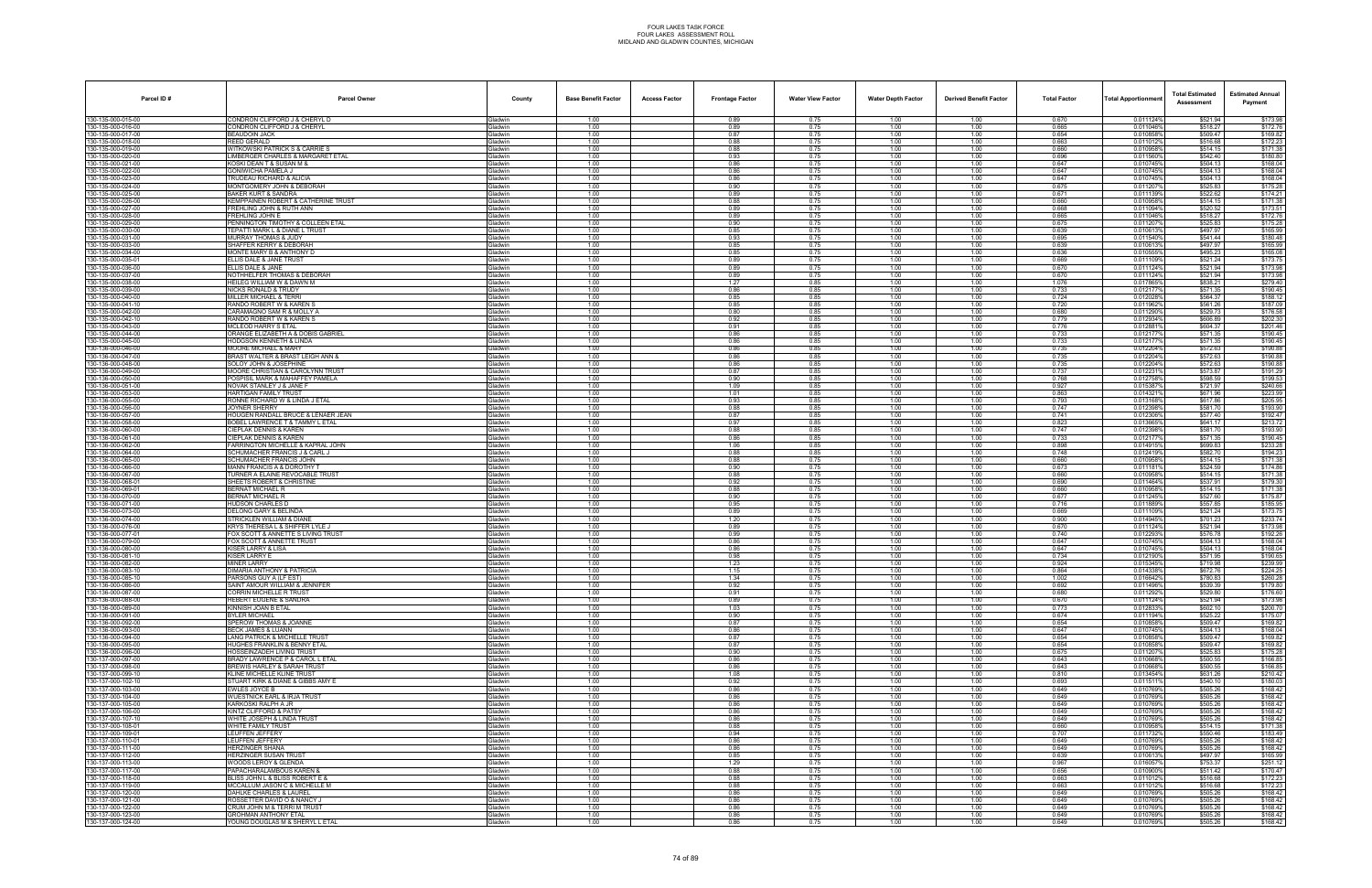| Parcel ID#                               | <b>Parcel Owner</b>                                                           | County                           | <b>Base Benefit Factor</b> | <b>Access Factor</b> | <b>Frontage Factor</b> | <b>Water View Factor</b> | <b>Water Depth Factor</b> | <b>Derived Benefit Factor</b> | <b>Total Factor</b> | <b>Total Apportionmen</b> | <b>Total Estimated</b><br>Assessment | <b>Estimated Annual</b><br>Payment |
|------------------------------------------|-------------------------------------------------------------------------------|----------------------------------|----------------------------|----------------------|------------------------|--------------------------|---------------------------|-------------------------------|---------------------|---------------------------|--------------------------------------|------------------------------------|
| 130-137-000-125-00                       | SUTTER CHRISTOPHER P & ANGELA S                                               | Gladwin                          | 1.00                       |                      | 0.86                   | 0.75                     | 1.00                      | 1.00                          | 0.649               | 0.010769%                 | \$505.26                             | \$168.42                           |
| 130-137-000-126-00                       | <b>GRATOPP RICHARD</b>                                                        | <b>Gladwin</b>                   | 1.00                       |                      | 0.86                   | 0.75                     | 1.00                      | 1.00                          | 0.649               | 0.010769%                 | \$505.26                             | \$168.42                           |
| 30-137-000-127-10                        | CHRISTY KATHLEEN & KINSLER KENNETH                                            | Gladwin                          | 1.00                       |                      | 0.98                   | 0.75                     | 1.00                      | 1.00                          | 0.734               | 0.0121909                 | \$571.95                             | \$190.65                           |
| 30-137-000-129-10<br>30-137-000-130-00   | SKINNER JAMES W<br>HOLMES GARRETT R & LYNNELLE K                              | <b>Gladwin</b><br><b>Gladwin</b> | 1.00<br>1.00               |                      | 0.90<br>0.87           | 0.75<br>0.75             | 1.00<br>1.00              | 1.00<br>1.00                  | 0.678<br>0.650      | 0.011257%<br>0.010792%    | \$528.17<br>\$506.36                 | \$176.06<br>\$168.79               |
| 30-137-000-131-00                        | VOGEL MICHAEL J & JILLIAN M                                                   | Gladwin                          | 1.00                       |                      | 0.87                   | 0.75                     | 1.00                      | 1.00                          | 0.650               | 0.010792%                 | \$506.36                             | \$168.79                           |
| 30-155-000-001-00                        | <b>BRIGITTE BRIGGS TRUSTER</b>                                                | Gladwin                          | 1.00                       |                      | 0.90                   | 0.85                     | 1.00                      | 1.00                          | 0.761               | 0.012640%                 | \$593.07                             | \$197.69                           |
| 30-155-000-002-10                        | LACHER RONALD M & JANE W                                                      | <b>Gladwin</b>                   | 1.00                       |                      | 1.16                   | 0.85                     | 1.00                      | 1.00                          | 0.983               | 0.016321                  | \$765.78                             | \$255.26                           |
| 30-155-000-004-00                        | RETAN DAVID C & AMY                                                           | <b>Gladwin</b>                   | 1.00                       |                      | 0.87                   | 0.85                     | 1.00                      | 1.00                          | 0.741               | 0.012306%                 | \$577.40                             | \$192.47                           |
| 30-155-000-005-00<br>30-155-000-007-00   | THOMPSON THOMAS<br>VASYLAK ALEXIS & EVA &                                     | <b>Gladwin</b><br><b>Gladwin</b> | 1.00<br>1.00               |                      | 0.93<br>0.84           | 0.85<br>0.85             | 1.00<br>1.00              | 1.00<br>1.00                  | 0.787<br>0.716      | 0.0130709<br>0.011892%    | \$613.26<br>\$557.95                 | \$204.42<br>\$185.98               |
| 30-155-000-008-00                        | ZWINGMAN RALPH & ELLEN RAE                                                    | <b>Gladwin</b>                   | 1.00                       |                      | 0.92                   | 0.85                     | 1.00                      | 1.00                          | 0.784               | 0.0130119                 | \$610.48                             | \$203.49                           |
| 30-155-000-010-00                        | CURTIS DAVID & THERESA ETAL                                                   | Gladwin                          | 1.00                       |                      | 0.89                   | 0.85                     | 1.00                      | 1.00                          | 0.759               | 0.012607                  | \$591.53                             | \$197.18                           |
| 30-155-000-011-10                        | ANGER JEFFERY L & KIMBERLY E ETAL                                             | <b>Gladwin</b>                   | 1.00                       |                      | 0.89                   | 0.85                     | 1.00                      | 1.00                          | 0.759               | 0.012607%                 | \$591.53                             | \$197.18                           |
| 30-155-000-013-00                        | <b>BARTRAM HENRY E &amp; DIANNE D ETAL</b>                                    | Gladwin                          | 1.00                       |                      | 0.84                   | 0.85                     | 1.00                      | 1.00                          | 0.716               | 0.0118929                 | \$557.95                             | \$185.98                           |
| 30-155-000-014-00                        | BARTRAM HENRY E & DIANNE D                                                    | <b>Gladwin</b>                   | 1.00                       |                      | 0.84                   | 0.85                     | 1.00                      | 1.00                          | 0.716               | 0.011892%                 | \$557.95                             | \$185.98                           |
| 30-155-000-015-00<br>30-155-000-016-00   | BALMES DONALD & ANN MARIE<br>BALMES DON & ANN MARIE                           | <b>Gladwin</b><br><b>Gladwin</b> | 1.00<br>0.00               |                      | 0.91<br>0.84           | 0.85<br>0.85             | 1.00<br>1.00              | 1.00<br>1.00                  | 0.777<br>0.000      | 0.0129039<br>0.0000009    | \$605.40<br>\$0.00                   | \$201.80<br>\$0.00                 |
| 30-155-000-017-01                        | DUMONT TRUST NO 1                                                             | <b>Gladwin</b>                   | 1.00                       |                      | 1.18                   | 0.85                     | 1.00                      | 1.00                          | 1.005               | 0.016690%                 | \$783.07                             | \$261.02                           |
| 30-155-000-020-00                        | ZINK CARL & DOROTHY                                                           | <b>Gladwin</b>                   | 1.00                       |                      | 0.86                   | 0.85                     | 1.00                      | 1.00                          | 0.728               | 0.012090%                 | \$567.28                             | \$189.09                           |
| 30-155-000-021-00                        | ZINK CARL N & DOROTHY H                                                       | <b>Gladwin</b>                   | 0.50                       | 0.50                 |                        |                          |                           | 1.00                          | 0.250               | 0.0041519                 | \$194.75                             | \$64.92                            |
| 30-155-000-022-01                        | ZINK CARL & DOROTHY                                                           | <b>Gladwin</b>                   | 0.50                       | 0.59                 |                        |                          |                           | 1.00                          | 0.293               | 0.004856%                 | \$227.86                             | \$75.95                            |
| 30-155-000-025-00<br>30-155-000-026-00   | <b>BALMES DON &amp; ANN MARIE</b><br><b>BALMES DONALD &amp; MARIE</b>         | <b>Gladwin</b><br><b>Gladwin</b> | 0.50<br>0.50               | 0.50<br>0.50         |                        |                          |                           | 1.00<br>1.00                  | 0.250<br>0.250      | 0.004151<br>0.004151%     | \$194.75<br>\$194.75                 | \$64.92<br>\$64.92                 |
| 30-155-000-027-00                        | <b>BARTRAM HENRY E &amp; DIANNE D ETAL</b>                                    | Gladwin                          | 0.50                       | 0.50                 |                        |                          |                           | 1.00                          | 0.250               | 0.0041519                 | \$194.75                             | \$64.92                            |
| 30-155-000-028-10                        | WILHELM CAROL S ETAL                                                          | <b>Gladwin</b>                   | 0.50                       | 0.50                 |                        |                          |                           | 1.00                          | 0.250               | 0.0041519                 | \$194.75                             | \$64.92                            |
| 30-155-000-031-00                        | CURTIS DAVID & THERESA ETAL                                                   | Gladwin                          | 0.50                       | 0.50                 |                        |                          |                           | 1.00                          | 0.250               | 0.0041519                 | \$194.75                             | \$64.92                            |
| 30-155-000-032-00                        | ZWINGMAN RALPH & ELLEN RAE                                                    | <b>Gladwin</b>                   | 0.50                       | 0.50                 |                        |                          |                           | 1.00                          | 0.250               | 0.004151                  | \$194.75                             | \$64.92                            |
| 30-155-000-034-00<br>30-155-000-035-00   | VASYLAK ALEXIS & EVA &<br>STRAYER DOUGLAS II & CHRISTINE                      | <b>Gladwin</b><br><b>Gladwin</b> | 0.50<br>0.50               | 0.50<br>0.50         |                        |                          |                           | 1.00<br>1.00                  | 0.250<br>0.250      | 0.004151%<br>0.0041519    | \$194.75<br>\$194.75                 | \$64.92<br>\$64.92                 |
| 30-155-000-036-00                        | HAINES NIKKI L                                                                | <b>Gladwin</b>                   | 0.50                       | 0.50                 |                        |                          |                           | 1.00                          | 0.250               | 0.004151                  | \$194.75                             | \$64.92                            |
| 30-155-000-038-00                        | DARE AMANDA L & CURTIS                                                        | Gladwin                          | 0.50                       | 0.50                 |                        |                          |                           | 1.00                          | 0.250               | 0.0041519                 | \$194.75                             | \$64.92                            |
| 30-155-000-041-00                        | ROWN STEVEN                                                                   | <b>Gladwin</b>                   | 0.50                       | 0.50                 |                        |                          |                           | 1.00                          | 0.250               | 0.004151'                 | \$194.75                             | \$64.92                            |
| 30-155-000-042-00                        | BROWN STEVEN                                                                  | Gladwin                          | 0.50                       | 0.50                 |                        |                          |                           | 1.00                          | 0.250               | 0.0041519                 | \$194.75                             | \$64.92                            |
| 30-155-000-043-00<br>30-155-000-044-00   | HAINES NIKKI L<br><b>GARDNER BRUCE</b>                                        | Gladwin<br><b>Gladwin</b>        | 0.50<br>0.50               | 0.50<br>0.50         |                        |                          |                           | 1.00<br>1.00                  | 0.250<br>0.250      | 0.0041519<br>0.004151     | \$194.75<br>\$194.75                 | \$64.92<br>\$64.92                 |
| 30-155-000-045-00                        | ALL LOT OWNERS                                                                | Gladwin                          | 0.00                       |                      | 0.87                   | 0.85                     | 1.00                      | 2.50                          | 0.000               | 0.000000%                 | \$0.00                               | \$0.00                             |
| 30-160-000-001-00                        | MROZINSKI JON M & RENEE C                                                     | <b>Gladwin</b>                   | 1.00                       |                      | 0.87                   | 0.85                     | 1.00                      | 1.00                          | 0.743               | 0.012330                  | \$578.52                             | \$192.84                           |
| 30-160-000-002-00                        | SMITH THOMAS A & MELISSA M ETAL                                               | <b>Gladwin</b>                   | 1.00                       |                      | 0.87                   | 0.85                     | 1.00                      | 1.00                          | 0.743               | 0.012330%                 | \$578.52                             | \$192.84                           |
| 30-160-000-003-00                        | ELSIE DAVID M & SARA                                                          | <b>Gladwin</b>                   | 1.00                       |                      | 0.92                   | 0.85                     | 1.00                      | 1.00                          | 0.783               | 0.012993%                 | \$609.63                             | \$203.21                           |
| 30-160-000-004-00<br>30-160-000-005-00   | LATKA GREGORY & REBECCA                                                       | <b>Gladwin</b>                   | 1.00<br>1.00               |                      | 0.87<br>0.87           | 0.85<br>0.85             | 1.00<br>1.00              | 1.00<br>1.00                  | 0.738<br>0.740      | 0.012257                  | \$575.08                             | \$191.69                           |
| 30-160-000-006-00                        | APOINTE RICHARD & CHRISTINE TRUST<br><b>KUCHER PATRICK &amp; MONICA &amp;</b> | Gladwin<br><b>Gladwin</b>        | 1.00                       |                      | 0.89                   | 0.85                     | 1.00                      | 1.00                          | 0.757               | 0.012282%<br>0.012573     | \$576.26<br>\$589.93                 | \$192.09<br>\$196.64               |
| 30-160-000-007-00                        | SPITNALE CHAD & MOLLY                                                         | Gladwin                          | 1.00                       |                      | 0.89                   | 0.85                     | 1.00                      | 1.00                          | 0.757               | 0.012573%                 | \$589.93                             | \$196.64                           |
| 30-160-000-008-00                        | STRADTNER JAMES & STRADTNER KELLY                                             | Gladwin                          | 1.00                       |                      | 0.89                   | 0.85                     | 1.00                      | 1.00                          | 0.759               | 0.0126079                 | \$591.53                             | \$197.18                           |
| 130-160-000-010-03                       | MARSHKE GAIL                                                                  | <b>Gladwin</b>                   | 1.00                       |                      | 0.95                   | 0.85                     | 1.00                      | 1.00                          | 0.808               | 0.013417                  | \$629.51                             | \$209.84                           |
| 30-160-000-011-01                        | <b>SAGE DENIS &amp; SHARON</b>                                                | Gladwin                          | 1.00                       |                      | 0.88                   | 0.85<br>0.85             | 1.00<br>1.00              | 1.00<br>1.00                  | 0.748<br>0.749      | 0.012419%<br>0.0124409    | \$582.70<br>\$583.68                 | \$194.23                           |
| 30-160-000-012-00<br>30-160-000-013-00   | COWELL JEFFREY C & LYNNE J<br><b>HOLSTEIN JAMES P &amp; DARLENE MARIE</b>     | <b>Gladwin</b><br><b>Gladwin</b> | 1.00<br>1.00               |                      | 0.88<br>0.88           | 0.85                     | 1.00                      | 1.00                          | 0.748               | 0.012419%                 | \$582.70                             | \$194.56<br>\$194.23               |
| 30-160-000-014-03                        | ZREPSKY MICHAEL & PATRICE K                                                   | <b>Gladwin</b>                   | 1.00                       |                      | 1.35                   | 0.85                     | 1.00                      | 1.00                          | 1.145               | 0.0190109                 | \$891.94                             | \$297.31                           |
| 30-160-000-017-00                        | SOMMERFELD DANIEL & CRISTYN                                                   | <b>Gladwin</b>                   | 1.00                       |                      | 0.89                   | 0.85                     | 1.00                      | 1.00                          | 0.754               | 0.012519                  | \$587.38                             | \$195.79                           |
| 30-160-000-018-00                        | IWANICKI FRED & PAULA                                                         | Gladwin                          | 1.00                       |                      | 0.88                   | 0.85                     | 1.00                      | 1.00                          | 0.749               | 0.012440%                 | \$583.68                             | \$194.56                           |
| 30-160-000-019-00                        | CORRIN BRANDI                                                                 | Gladwin                          | 1.00                       |                      | 0.91                   | 0.85                     | 1.00                      | 1.00                          | 0.770               | 0.012784%                 | \$599.84                             | \$199.95                           |
| 30-160-000-020-00<br>30-165-000-001-00   | RESKE JEANNE/DENISE/JOHN<br>LULEWICZ DAVID A & SHERYL I                       | Gladwin<br>Gladwin               | 1.00<br>1.00               |                      | 1.13<br>0.88           | 0.85<br>0.85             | 1.00<br>0.90              | 1.00<br>1.00                  | 0.963<br>0.677      | 0.015993%<br>0.011232%    | \$750.40<br>\$527.02                 | \$250.13<br>\$175.67               |
| 30-165-000-002-00                        | COPLEY THEODORE & ASHLEY                                                      | <b>Gladwin</b>                   | 1.00                       |                      | 0.88                   | 0.85                     | 0.90                      | 1.00                          | 0.677               | 0.0112329                 | \$527.02                             | \$175.67                           |
| 30-165-000-003-00                        | COPLEY THEODORE L & ASHLEY M                                                  | Gladwin                          | 1.00                       |                      | 0.88                   | 0.85                     | 0.90                      | 1.00                          | 0.677               | 0.011232%                 | \$527.02                             | \$175.67                           |
| 30-165-000-004-00                        | MALONEY MARY                                                                  | <b>Gladwin</b>                   | 1.00                       |                      | 0.88                   | 0.85                     | 0.90                      | 1.00                          | 0.677               | 0.011232                  | \$527.02                             | \$175.67                           |
| 30-165-000-005-00                        | <b>INCHEON RONALD &amp; LINDA TRUST</b>                                       | <b>Gladwin</b>                   | 1.00                       |                      | 0.90                   | 0.85                     | 0.90                      | 1.00                          | 0.692               | 0.011482%                 | \$538.73                             | \$179.58                           |
| 30-165-000-006-00<br>30-165-000-007-00   | ROLFE GEORGE G & RENEE<br><b>TOWNSEND JOSEPH M &amp; TRACY</b>                | Gladwin<br><b>Gladwin</b>        | 1.00<br>1.00               |                      | 0.90<br>0.87           | 0.85<br>0.85             | 0.90<br>0.90              | 1.00<br>1.00                  | 0.692<br>0.667      | 0.0114829<br>0.011076     | \$538.73<br>\$519.66                 | \$179.58<br>\$173.22               |
| 130-165-000-008-00                       | HANKERT JAMES L & KIMBERLY K                                                  | Gladwin                          | 1.00                       |                      | 0.94                   | 0.85                     | 0.90                      | 1.00                          | 0.716               | 0.011881%                 | \$557.45                             | \$185.82                           |
| 130-165-000-010-00                       | <b>BAZZLE MICHAEL &amp; AMY</b>                                               | <b>Gladwin</b>                   | 1.00                       |                      | 0.92                   | 0.85                     | 0.90                      | 1.00                          | 0.701               | 0.011641%                 | \$546.20                             | \$182.07                           |
| 30-165-000-012-00                        | SPEAR MICHAEL & THOMASEEN LEWIS                                               | Gladwin                          | 1.00                       |                      | 0.90                   | 0.85                     | 0.90                      | 1.00                          | 0.687               | 0.011404%                 | \$535.08                             | \$178.36                           |
| 130-165-000-014-00                       | ELLISON WALTER & CAROL                                                        | Gladwin                          | 1.00                       |                      | 0.90                   | 0.85                     | 0.90                      | 1.00                          | 0.687               | 0.011404%                 | \$535.08                             | \$178.36                           |
| 30-165-000-015-00<br>130-165-000-016-01  | ROBINSON MICHAEL J & PATRICIA ETAL<br>MCCLELLAN JOSEPH & SHARON &             | Gladwin<br>Gladwin               | 1.00<br>1.00               |                      | 0.85<br>0.90           | 0.85<br>0.85             | 0.90<br>0.90              | 1.00<br>1.00                  | 0.648<br>0.685      | 0.010766%<br>0.011376%    | \$505.13<br>\$533.76                 | \$168.38<br>\$177.92               |
| 30-165-000-017-00                        | MCCLELLAN JOSEPH & SHARON                                                     | Gladwin                          | 1.00                       |                      | 0.87                   | 0.85                     | 0.90                      | 1.00                          | 0.666               | 0.011054%                 | \$518.63                             | \$172.88                           |
| 30-165-000-018-00                        | SPICER ROBERT & DESIREE                                                       | <b>Gladwin</b>                   | 1.00                       |                      | 0.90                   | 0.85                     | 0.90                      | 1.00                          | 0.688               | 0.011418%                 | \$535.72                             | \$178.57                           |
| 30-165-000-020-00                        | KRETZSCHMAR JOHN C                                                            | Gladwin                          | 1.00                       |                      | 0.87                   | 0.85                     | 0.90                      | 1.00                          | 0.664               | 0.011031%                 | \$517.57                             | \$172.52                           |
| 30-165-000-021-01                        | BECKHAM MICHEAL DELANO                                                        | <b>Gladwin</b>                   | 1.00                       |                      | 0.81                   | 0.85                     | 0.90                      | 1.00                          | 0.618               | 0.010263%                 | \$481.52                             | \$160.51                           |
| 130-165-000-022-00                       | LATHROP TYLER<br>BECKHAM MICHEAL DELANO                                       | Gladwin                          | 1.00<br>1.00               |                      | 0.88                   | 0.85<br>0.85             | 0.90<br>0.90              | 1.00<br>1.00                  | 0.673<br>0.612      | 0.011177%<br>0.010161%    | \$524.43<br>\$476.76                 | \$174.81<br>\$158.92               |
| 30-165-000-022-01<br>30-165-000-024-00   | KELLY MARK R                                                                  | Gladwin<br>Gladwin               | 1.00                       |                      | 0.80<br>0.98           | 0.85                     | 0.90                      | 1.00                          | 0.748               | 0.012412%                 | \$582.37                             | \$194.12                           |
| 130-170-001-001-00                       | <b>HARE BEVERLY</b>                                                           | Gladwin                          | 1.00                       |                      | 1.21                   | 0.85                     | 0.90                      | 1.00                          | 0.929               | 0.015428%                 | \$723.91                             | \$241.30                           |
| 130-170-002-001-10                       | BORNINSKI PAUL M                                                              | Gladwin                          | 1.00                       |                      | 1.22                   | 0.85                     | 0.90                      | 1.00                          | 0.935               | 0.015530%                 | \$728.65                             | \$242.88                           |
| 130-170-004-001-00                       | STANISLOVAITIS FRANK JR                                                       | Gladwin                          | 1.00                       |                      | 0.90                   | 0.85                     | 0.90                      | 1.00                          | 0.686               | 0.011390%                 | \$534.43                             | \$178.14                           |
| 30-170-004-004-00                        | CHEANEY RICHARD & KAREN                                                       | Gladwin                          | 1.00                       |                      | 0.92                   | 0.85                     | 0.90                      | 1.00                          | 0.705               | 0.0117029                 | \$549.05                             | \$183.02                           |
| 30-170-006-001-00<br>130-170-006-003-00  | <b>AMON TERRY &amp; WENDIE</b><br>BRIER JUNE EVELYN & ALFANO CONNIE S         | <b>Gladwin</b><br>Gladwin        | 1.00<br>1.00               |                      | 0.88<br>0.83           | 0.85<br>0.85             | 0.90<br>0.90              | 1.00<br>1.00                  | 0.674<br>0.634      | 0.011196%<br>0.010524%    | \$525.31<br>\$493.78                 | \$175.10<br>\$164.59               |
| 130-170-006-005-00                       | SCAGGS JARED & JENNIFER                                                       | Gladwin                          | 1.00                       |                      | 0.82                   | 0.85                     | 0.90                      | 1.00                          | 0.626               | 0.010401%                 | \$488.00                             | \$162.67                           |
| 130-170-008-003-01                       | BRIMMER STEVEN & MITZIE                                                       | Gladwin                          | 1.00                       |                      | 1.02                   | 0.85                     | 0.90                      | 1.00                          | 0.778               | 0.012924%                 | \$606.37                             | \$202.12                           |
| 130-170-008-005-00                       | SEBALD CRAIG A & MARY E ETAL                                                  | Gladwin                          | 1.00                       |                      | 0.82                   | 0.85                     | 0.90                      | 1.00                          | 0.629               | 0.010443%                 | \$490.00                             | \$163.33                           |
| 30-170-010-001-00                        | UNNINGHAM WILLIAM & MARTHA                                                    | Gladwin                          | 1.00                       |                      | 0.91                   | 0.85                     | 0.90                      | 1.00                          | 0.697               | 0.011572%                 | \$542.97                             | \$180.99                           |
| 130-170-010-004-00<br>130-170-012-003-01 | CUNNINGHAM WILLIAM & MARTHA<br>GEISER BRIAN W & CATHERINE L                   | Gladwin<br>Gladwin               | 1.00<br>1.00               |                      | 0.86<br>1.18           | 0.85<br>0.85             | 0.90<br>0.90              | 1.00<br>1.00                  | 0.657<br>0.900      | 0.010908%<br>0.014939%    | \$511.81<br>\$700.94                 | \$170.60<br>\$233.65               |
| 130-170-013-001-01                       | MESSNER VICKI                                                                 | Gladwin                          | 1.00                       |                      | 0.89                   | 0.85                     | 0.90                      | 1.00                          | 0.681               | 0.011300%                 | \$530.19                             | \$176.73                           |
| 30-170-015-001-01                        | HAGENSEN ERNEST & CAROLINE E ETAL                                             | Gladwin                          | 1.00                       |                      | 0.96                   | 0.85                     | 0.90                      | 1.00                          | 0.736               | 0.0122279                 | \$573.70                             | \$191.23                           |
| 30-170-015-003-00                        | IBBS KEVIN & JULIA                                                            | <b>Gladwin</b>                   | 1.00                       |                      | 0.89                   | 0.85                     | 0.90                      | 1.00                          | 0.682               | 0.011316%                 | \$530.93                             | \$176.98                           |
| 130-170-018-001-00                       | SHEREDA BARBARA TRUST                                                         | Gladwin                          | 1.00                       |                      | 1.35                   | 0.85                     | 0.90                      | 1.00                          | 1.036               | 0.017195%                 | \$806.77                             | \$268.92                           |
| 130-170-019-001-00<br>130-170-019-003-10 | FOX DENNIS & PATRICIA<br>NORTH ROBERT & VIRGINIA                              | Gladwin<br>Gladwin               | 1.00<br>1.00               |                      | 0.93<br>1.30           | 0.85<br>0.85             | 0.90<br>0.90              | 1.00<br>1.00                  | 0.708<br>0.992      | 0.011749%<br>0.016471%    | \$551.25<br>\$772.83                 | \$183.75<br>\$257.61               |
| 130-170-019-011-00                       | <b>TYUS ARTHUR</b>                                                            | Gladwin                          | 1.00                       |                      | 0.84                   | 0.85                     | 0.90                      | 2.50                          | 1.612               | 0.026756%                 | \$1,255.39                           | \$418.46                           |
| 30-175-000-001-00                        | SIORAKES WILLIAM                                                              | <b>Gladwin</b>                   | 0.50                       | 0.48                 |                        |                          |                           | 1.00                          | 0.250               | 0.004151%                 | \$194.75                             | \$64.92                            |
| 30-175-000-002-00                        | SOLLUND BILL CHESTER & LAURIE LYNN                                            | Gladwin                          | 1.00                       |                      | 0.88                   | 0.75                     | 1.00                      | 1.00                          | 0.656               | 0.010900%                 | \$511.42                             | \$170.47                           |
| 130-175-000-003-00                       | TERNES RAYMOND E & JANET M TRUST                                              | Gladwin                          | 1.00                       |                      | 1.00                   | 0.75                     | 1.00                      | 1.00                          | 0.752               | 0.012481%                 | \$585.60                             | \$195.20                           |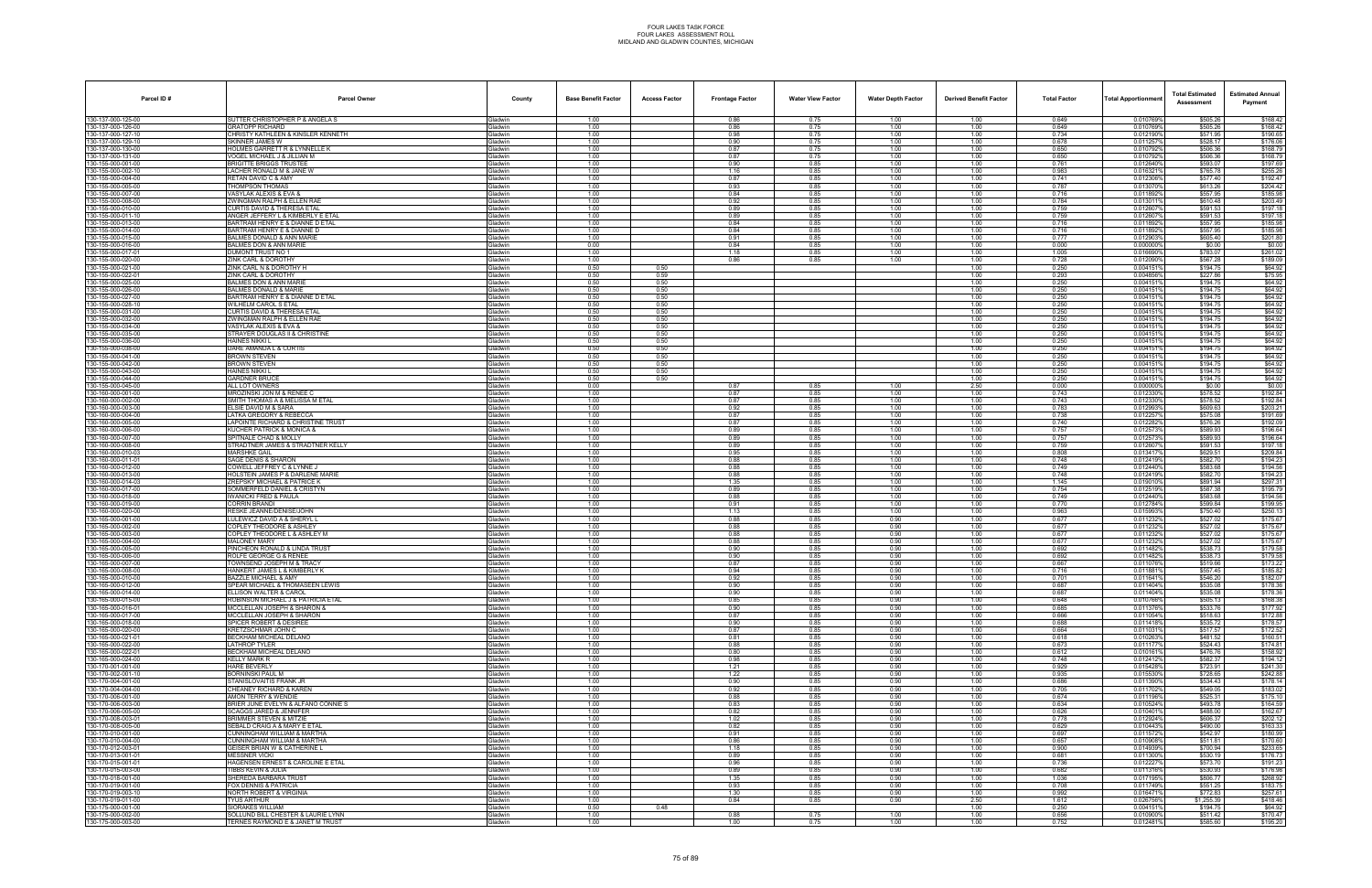| Parcel ID#                               | <b>Parcel Owner</b>                                                         | County                           | <b>Base Benefit Factor</b> | <b>Access Factor</b> | <b>Frontage Factor</b> | <b>Water View Factor</b> | <b>Water Depth Factor</b> | <b>Derived Benefit Factor</b> | <b>Total Factor</b> | <b>Total Apportionmer</b> | <b>Total Estimated</b><br>Assessment | <b>Estimated Annual</b><br>Payment |
|------------------------------------------|-----------------------------------------------------------------------------|----------------------------------|----------------------------|----------------------|------------------------|--------------------------|---------------------------|-------------------------------|---------------------|---------------------------|--------------------------------------|------------------------------------|
| 130-175-000-004-00                       | TERNES RAYMOND & TERNES JANET TRUST                                         | Gladwin                          | 0.00                       |                      | 0.87                   | 0.75                     | 1.00                      | 1.00                          | 0.000               | 0.000000%                 | \$0.00                               | \$0.00                             |
| 30-175-000-005-00<br>30-175-000-006-00   | MARIUTTO RONALD M & JILL P<br><b>GORZENSKI DAVID &amp; NANCY</b>            | <b>Gladwin</b><br><b>Gladwin</b> | 1.00<br>1.00               |                      | 0.88<br>0.88           | 0.75<br>0.75             | 1.00<br>1.00              | 1.00<br>1.00                  | 0.660<br>0.660      | 0.010958%<br>0.010958%    | \$514.15<br>\$514.15                 | \$171.38<br>\$171.38               |
| 30-175-000-007-00                        | HART KATHLEEN A                                                             | Gladwin                          | 1.00                       |                      | 0.93                   | 0.75                     | 1.00                      | 1.00                          | 0.700               | 0.011619%                 | \$545.17                             | \$181.72                           |
| 30-175-000-008-00<br>130-175-000-010-00  | YOUNG JAY M<br>CRISTIANO PETER & JOAN                                       | Gladwin<br>Gladwin               | 1.00<br>1.00               |                      | 1.38<br>0.88           | 0.75<br>0.75             | 1.00<br>1.00              | 1.00<br>1.00                  | 1.037<br>0.660      | 0.017215%<br>0.010958%    | \$807.75<br>\$514.15                 | \$269.25<br>\$171.38               |
| 30-175-000-011-00                        | CIPRIANO SALVATORE & ANGELA                                                 | <b>Gladwin</b>                   | 1.00                       |                      | 0.88                   | 0.75                     | 1.00                      | 1.00                          | 0.660               | 0.010958%                 | \$514.15                             | \$171.38                           |
| 30-175-000-012-00                        | BARBER BRADLEY M & KIM M TRUS<br>EGEN BARRY & BETTY ANN                     | <b>Gladwin</b>                   | 1.00                       |                      | 0.88                   | 0.75                     | 1.00                      | 1.00                          | 0.660               | 0.0109589                 | \$514.15                             | \$171.38                           |
| 130-175-000-013-00<br>30-175-000-015-00  | SARKINS ANTHONY JR & CHERYI                                                 | Gladwin<br><b>Gladwin</b>        | 1.00<br>1.00               |                      | 1.00<br>0.85           | 0.75<br>0.75             | 1.00<br>1.00              | 1.00<br>1.00                  | 0.753<br>0.639      | 0.012499%<br>0.010613%    | \$586.43<br>\$497.97                 | \$195.48<br>\$165.99               |
| 130-175-000-016-00                       | HERTEL ROBERT & AGNES ETAL                                                  | Gladwin                          | 1.00                       |                      | 0.85                   | 0.75                     | 1.00                      | 1.00                          | 0.639               | 0.0106139                 | \$497.97                             | \$165.99                           |
| 30-175-000-017-00<br>30-175-000-018-00   | MCDONALD SUSAN A ETAL<br><i>NILLIAMS JEFFERY J &amp; ANGELA I</i>           | <b>Gladwin</b><br><b>Gladwin</b> | 1.00<br>1.00               |                      | 0.86<br>0.92           | 0.75<br>0.75             | 1.00<br>1.00              | 1.00<br>1.00                  | 0.647<br>0.690      | 0.010745%<br>0.011456%    | \$504.13<br>\$537.52                 | \$168.04<br>\$179.17               |
| 130-175-000-019-00                       | PUTNAM GARY A & CONSTANCE A                                                 | Gladwin                          | 1.00                       |                      | 0.86                   | 0.75                     | 1.00                      | 1.00                          | 0.644               | 0.010694%                 | \$501.78                             | \$167.26                           |
| 30-175-000-020-00<br>30-175-000-021-00   | HEMOVICH DAVID T & LAURA<br>DINGER SUSAN B & MOSHER WESLEY W JR             | Gladwin<br>Gladwin               | 1.00<br>1.00               |                      | 0.85<br>0.85           | 0.75<br>0.75             | 1.00<br>1.00              | 1.00<br>1.00                  | 0.641<br>0.641      | 0.010641%<br>0.0106419    | \$499.28<br>\$499.28                 | \$166.43<br>\$166.43               |
| 30-175-000-022-00                        | DENINGTON BRADLEY P                                                         | <b>Gladwin</b>                   | 1.00                       |                      | 0.85                   | 0.75                     | 1.00                      | 1.00                          | 0.641               | 0.0106419                 | \$499.28                             | \$166.43                           |
| 30-175-000-023-00<br>30-175-000-024-00   | MACKENZIE DAVID B & JACOBS VICKIE L<br>WHEATLEY TRACY                       | <b>Gladwin</b><br>Gladwin        | 1.00<br>1.00               |                      | 0.85<br>0.85           | 0.75<br>0.75             | 1.00<br>1.00              | 1.00<br>1.00                  | 0.641<br>0.641      | 0.0106419<br>0.010641%    | \$499.28<br>\$499.28                 | \$166.43<br>\$166.43               |
| 30-175-000-025-00                        | KOLIN MARVIN & CHARLOTTE                                                    | <b>Gladwin</b>                   | 1.00                       |                      | 0.89                   | 0.75                     | 1.00                      | 1.00                          | 0.670               | 0.011124%                 | \$521.94                             | \$173.98                           |
| 130-175-000-026-00                       | PIZZIMENTI SALLIE                                                           | Gladwin                          | 1.00                       |                      | 0.89                   | 0.75                     | 1.00                      | 1.00                          | 0.670               | 0.0111249                 | \$521.94                             | \$173.98                           |
| 30-175-000-027-00<br>30-175-000-028-00   | ASHLEY FAMILY TRUST/THOMAS & NIKI<br>ALLIE ELISE & LOPEZ ANDREA             | <b>Gladwin</b><br><b>Gladwin</b> | 1.00<br>1.00               |                      | 0.90<br>1.40           | 0.75<br>0.75             | 1.00<br>1.00              | 1.00<br>1.00                  | 0.678<br>1.054      | 0.0112579<br>0.017494%    | \$528.17<br>\$820.81                 | \$176.06<br>\$273.60               |
| 30-176-000-029-00                        | HARDY MICHELE L ETAL                                                        | Gladwin                          | 1.00                       |                      | 0.88                   | 0.75                     | 1.00                      | 1.00                          | 0.660               | 0.010958%                 | \$514.15                             | \$171.38                           |
| 30-176-000-031-00<br>30-176-000-032-00   | <b>MCGEACHY DARREN &amp; DIANE 8</b><br>SOKACZ MARC & LORI                  | Gladwin<br>Gladwin               | 1.00<br>1.00               |                      | 0.98<br>0.90           | 0.75<br>0.75             | 1.00<br>1.00              | 1.00<br>1.00                  | 0.735<br>0.677      | 0.012211%<br>0.0112329    | \$572.94<br>\$527.03                 | \$190.98<br>\$175.68               |
| 30-176-000-033-00                        | BERKEY GREGORY & KATHLEEN                                                   | <b>Gladwin</b>                   | 1.00                       |                      | 0.91                   | 0.75                     | 1.00                      | 1.00                          | 0.684               | 0.011356%                 | \$532.80                             | \$177.60                           |
| 30-176-000-034-00<br>30-176-000-035-00   | <b>RUCE TERESA</b><br>ROULO VICKY                                           | <b>Gladwin</b><br>Gladwin        | 1.00<br>0.00               |                      | 0.90<br>0.88           | 0.75<br>0.75             | 1.00<br>1.00              | 1.00<br>1.00                  | 0.679<br>0.000      | 0.011269%<br>0.000000%    | \$528.73<br>\$0.00                   | \$176.24<br>\$0.00                 |
| 30-176-000-036-00                        | ROULO VICKY J                                                               | <b>Gladwin</b>                   | 0.00                       |                      | 0.90                   | 0.75                     | 1.00                      | 1.00                          | 0.000               | 0.0000009                 | \$0.00                               | \$0.00                             |
| 30-176-000-036-01<br>30-176-000-037-00   | ROULO VICKY J<br>RAMBO NED & CAROL TRUST                                    | Gladwin<br><b>Gladwin</b>        | 1.00<br>1.00               |                      | 1.00<br>1.06           | 0.75<br>0.75             | 1.00<br>1.00              | 1.00<br>1.00                  | 0.750<br>0.796      | 0.0124459<br>0.013216%    | \$583.92<br>\$620.11                 | \$194.64<br>\$206.70               |
| 30-176-000-038-00                        | ADDISON MATTHEW G & DEBORAH A                                               | <b>Gladwin</b>                   | 1.00                       |                      | 0.92                   | 0.75                     | 1.00                      | 1.00                          | 0.687               | 0.0114139                 | \$535.49                             | \$178.50                           |
| 130-176-000-039-00                       | ERSKINE DAVID & ROBERTA                                                     | Gladwin                          | 1.00                       |                      | 1.36                   | 0.75                     | 1.00                      | 1.00                          | 1.019               | 0.016912%                 | \$793.51                             | \$264.50                           |
| 130-176-000-042-00<br>30-176-000-045-00  | DAVIS ZANDRA<br>LEBLANC PERRY DAVID & SANDRA PERES                          | Gladwin<br><b>Gladwin</b>        | 1.00<br>1.00               |                      | 1.14<br>0.84           | 0.75<br>0.75             | 1.00<br>1.00              | 1.00<br>1.00                  | 0.858<br>0.632      | 0.0142439<br>0.0104939    | \$668.28<br>\$492.31                 | \$222.76<br>\$164.10               |
| 30-176-000-046-00                        | RHYNARD KATHLEEN & SULLIVAN LATASHA                                         | <b>Gladwin</b>                   | 1.00                       |                      | 0.84                   | 0.75                     | 1.00                      | 1.00                          | 0.632               | 0.010493%                 | \$492.31                             | \$164.10                           |
| 30-176-000-047-10<br>30-176-000-048-00   | UTMAN EDWARD & INGERSOLL KRISTIN<br>CUMMINGS GREGORY J & BARBARA            | <b>Gladwin</b><br>Gladwin        | 1.00<br>1.00               |                      | 0.90<br>0.91           | 0.75<br>0.75             | 1.00<br>1.00              | 1.00<br>1.00                  | 0.675<br>0.685      | 0.011207<br>0.011366%     | \$525.83<br>\$533.27                 | \$175.28<br>\$177.76               |
| 30-176-000-049-00                        | GRANT CHESTER N & MARILYN K                                                 | Gladwin                          | 1.00                       |                      | 0.84                   | 0.75                     | 1.00                      | 1.00                          | 0.632               | 0.0104939                 | \$492.31                             | \$164.10                           |
| 30-176-000-050-00<br>30-176-000-051-00   | HAYNES MICHAEL G & JOANNE M<br>MCCLINTIC RAYMOND JR & BETTY ETAL            | <b>Gladwin</b><br><b>Gladwin</b> | 1.00<br>1.00               |                      | 0.84<br>0.84           | 0.75<br>0.75             | 1.00<br>1.00              | 1.00<br>1.00                  | 0.632<br>0.632      | 0.0104939<br>0.010493%    | \$492.31<br>\$492.31                 | \$164.10<br>\$164.10               |
| 30-176-000-052-00                        | <i>NILLIS RICHARD L &amp; SHELLY A</i>                                      | <b>Gladwin</b>                   | 1.00                       |                      | 0.84                   | 0.75                     | 1.00                      | 1.00                          | 0.632               | 0.010493%                 | \$492.31                             | \$164.10                           |
| 30-176-000-053-00<br>130-177-000-054-00  | KEMP JACQUELINE J TRUST<br>ROSS WALLACE CHARLES & CATHY ANN                 | Gladwin<br><b>Gladwin</b>        | 1.00<br>1.00               |                      | 0.92<br>1.35           | 0.75<br>0.85             | 1.00<br>1.00              | 1.00<br>1.00                  | 0.693<br>1.145      | 0.0115119<br>0.0190109    | \$540.10<br>\$891.94                 | \$180.03<br>\$297.31               |
| 30-177-000-055-00                        | <b>ATKINSON JERRY R &amp; THERESA</b>                                       | <b>Gladwin</b>                   | 1.00                       |                      | 0.92                   | 0.85                     | 1.00                      | 1.00                          | 0.783               | 0.0129939                 | \$609.63                             | \$203.21                           |
| 30-177-000-056-00                        | WILSON MARK D & LAURA                                                       | <b>Gladwin</b>                   | 1.00                       |                      | 0.92                   | 0.85                     | 1.00                      | 1.00                          | 0.783               | 0.012993%                 | \$609.63                             | \$203.21                           |
| 30-177-000-057-00<br>30-177-000-058-00   | ARTHELMEH PAUL R<br>R & T FAMILY INVESTMENTS LLC                            | <b>Gladwin</b><br>Gladwin        | 1.00<br>1.00               |                      | 0.92<br>0.98           | 0.85<br>0.85             | 1.00<br>1.00              | 1.00<br>1.00                  | 0.783<br>0.829      | 0.012993%<br>0.013766%    | \$609.63<br>\$645.92                 | \$203.21<br>\$215.31               |
| 130-177-000-059-00                       | SHEEN TERRENCE & DANIELLE                                                   | <b>Gladwin</b>                   | 1.00                       |                      | 0.92                   | 0.85                     | 1.00                      | 1.00                          | 0.784               | 0.0130209                 | \$610.90                             | \$203.63                           |
| 30-177-000-060-10<br>30-177-000-062-00   | <b>GRADOWSKI THOMAS &amp; DELORES ETAL</b><br>THOMPSON EVERETT & LURA TRUST | <b>Gladwin</b><br><b>Gladwin</b> | 1.00<br>1.00               |                      | 1.13<br>0.86           | 0.85<br>0.85             | 1.00<br>1.00              | 1.00<br>1.00                  | 0.963<br>0.735      | 0.015993%<br>0.012204%    | \$750.40<br>\$572.63                 | \$250.13<br>\$190.88               |
| 30-177-000-063-00                        | PENINSULAR DRIVE COTTAGE TRUST                                              | <b>Gladwin</b>                   | 1.00                       |                      | 1.09                   | 0.85                     | 1.00                      | 1.00                          | 0.928               | 0.015415%                 | \$723.25                             | \$241.08                           |
| 30-177-000-066-00<br>130-177-000-067-0   | STEVENS JACQUELINE TRUST<br>BUSHAW WILLIAM A & LOIS K TRUS                  | Gladwin<br>Gladwin               | 1.00<br>1.00               |                      | 0.88<br>0.91           | 0.85<br>0.85             | 1.00<br>1.00              | 1.00<br>1.00                  | 0.747<br>0.776      | 0.012398%<br>0.012892%    | \$581.70<br>\$604.89                 | \$193.90<br>\$201.63               |
| 30-177-000-069-00                        | DORMAN HAROLD & LINDA TRUST                                                 | <b>Gladwin</b>                   | 1.00                       |                      | 0.85                   | 0.85                     | 1.00                      | 1.00                          | 0.720               | 0.0119629                 | \$561.26                             | \$187.09                           |
| 30-177-000-070-00<br>30-177-000-071-00   | WADE EDWIN & CHRISTINE E<br>MULLINS WILLIAM C & LISA A                      | <b>Gladwin</b><br><b>Gladwin</b> | 1.00<br>1.00               |                      | 0.85<br>0.85           | 0.85<br>0.85             | 1.00<br>1.00              | 1.00<br>1.00                  | 0.720<br>0.720      | 0.011962%<br>0.0119629    | \$561.26<br>\$561.26                 | \$187.09<br>\$187.09               |
| 30-177-000-072-10                        | MULLINS WILLIAM C & LISA A                                                  | <b>Gladwin</b>                   | 1.00                       |                      | 0.80                   | 0.85                     | 1.00                      | 1.00                          | 0.680               | 0.0112909                 | \$529.73                             | \$176.58                           |
| 30-177-000-072-1                         | SPRINGER CALVIN G & MARY C                                                  | <b>Gladwin</b>                   | 1.00                       |                      | 0.90                   | 0.85                     | 1.00                      | 1.00                          | 0.766               | 0.012716                  | \$596.63                             | \$198.88                           |
| 30-177-000-074-00<br>30-178-000-075-00   | WILLIAMS LUKE A & WILLIAMS CHESTER<br>WILLIAMS LUKE & TARA                  | <b>Gladwin</b><br><b>Gladwin</b> | 1.00<br>1.00               |                      | 0.84<br>0.86           | 0.85<br>0.85             | 1.00<br>1.00              | 1.00<br>1.00                  | 0.714<br>0.733      | 0.011855%<br>0.0121779    | \$556.22<br>\$571.35                 | \$185.41<br>\$190.45               |
| 130-178-000-076-00                       | TAYLOR JEANINE & KENNETH C                                                  | <b>Gladwin</b>                   | 1.00                       |                      | 0.84                   | 0.85                     | 1.00                      | 1.00                          | 0.714               | 0.011855%                 | \$556.22                             | \$185.41                           |
| 30-178-000-077-00<br>30-178-000-078-00   | TAYLOR JEANINE & KENNETH C<br>ALLEY JANET M & WHITE BERNARD J               | Gladwin<br>Gladwin               | 1.00<br>1.00               |                      | 0.84<br>0.84           | 0.85<br>0.85             | 1.00<br>1.00              | 1.00<br>1.00                  | 0.714<br>0.714      | 0.011855%<br>0.011855%    | \$556.22<br>\$556.22                 | \$185.41<br>\$185.41               |
| 30-178-000-079-00                        | LUSKY REVOCABLE TRUST                                                       | Gladwin                          | 1.00                       |                      | 0.84                   | 0.85                     | 1.00                      | 1.00                          | 0.714               | 0.011855%                 | \$556.22                             | \$185.41                           |
| 30-178-000-080-00<br>30-178-000-081-00   | ARINI DANNY & DENISE<br>SONGER ROBERT & MARJORIE                            | <b>Gladwin</b><br>Gladwin        | 1.00<br>1.00               |                      | 0.84<br>0.89           | 0.85<br>0.85             | 1.00<br>1.00              | 1.00<br>1.00                  | 0.714<br>0.759      | 0.011855%<br>0.012607%    | \$556.22<br>\$591.53                 | \$185.41<br>\$197.18               |
| 30-178-000-082-00                        | FUTO LAURA S & CHRISTOPHER D                                                | <b>Gladwin</b>                   | 1.00                       |                      | 1.01                   | 0.85                     | 1.00                      | 1.00                          | 0.856               | 0.014205%                 | \$666.49                             | \$222.16                           |
| 130-178-000-084-00<br>130-178-000-085-00 | HODGE MARIANN<br>HELLER RODGER A & SHELLEY M                                | <b>Gladwin</b><br>Gladwin        | 1.00<br>1.00               |                      | 0.88<br>0.88           | 0.75<br>0.75             | 1.00<br>1.00              | 1.00<br>1.00                  | 0.660<br>0.660      | 0.010958%<br>0.010958%    | \$514.15<br>\$514.15                 | \$171.38<br>\$171.38               |
| 30-178-000-086-00                        | PORTER RICKY A & JAN                                                        | Gladwin                          | 1.00                       |                      | 0.99                   | 0.75                     | 1.00                      | 1.00                          | 0.746               | 0.012390%                 | \$581.32                             | \$193.77                           |
| 30-178-000-087-00                        | LEBAR JACOB R & COLLEEN M                                                   | Gladwin                          | 0.00                       |                      | 0.86                   | 0.75                     | 0.80                      | 1.00                          | 0.000               | 0.000000%                 | \$0.00                               | \$0.00                             |
| 30-178-000-087-01<br>130-178-000-088-00  | LEBAR JACOB R & COLLEEN M<br>LEBAR JACOB R & COLLEEN M                      | <b>Gladwin</b><br><b>Gladwin</b> | 1.00<br>0.00               |                      | 0.94<br>0.86           | 0.75<br>0.75             | 0.80<br>0.80              | 1.00<br>1.00                  | 0.565<br>0.000      | 0.009385%<br>0.0000009    | \$440.37<br>\$0.00                   | \$146.79<br>\$0.00                 |
| 30-178-000-089-00                        | CRANNIE DELLA F ESTATE ETAL                                                 | Gladwin                          | 1.00                       |                      | 0.86                   | 0.75                     | 0.80                      | 1.00                          | 0.518               | 0.008596%                 | \$403.31                             | \$134.44                           |
| 30-178-000-090-00<br>30-179-000-103-00   | ZUBOR MICHAEL; ZUBOR THOMAS;<br>CLARK JAMIE S & NICOLE A                    | <b>Gladwin</b><br>Gladwin        | 1.00<br>1.00               |                      | 0.85<br>0.90           | 0.75<br>0.75             | 0.80<br>0.80              | 1.00<br>1.00                  | 0.509<br>0.537      | 0.008444%<br>0.008922%    | \$396.18<br>\$418.64                 | \$132.06<br>\$139.55               |
| 30-179-000-104-00                        | RECHSTEINER JAMES R TRUST ETAL                                              | <b>Gladwin</b>                   | 1.00                       |                      | 0.90                   | 0.75                     | 0.80                      | 1.00                          | 0.539               | 0.008955%                 | \$420.18                             | \$140.06                           |
| 130-179-000-105-10<br>130-179-000-107-01 | SCHOFIELD ROGER & JOYCE A<br><b>MARKER JAMES &amp; CATHARINE</b>            | <b>Gladwin</b><br>Gladwin        | 1.00<br>1.00               |                      | 1.04<br>0.95           | 0.75<br>0.75             | 0.80<br>0.80              | 1.00<br>1.00                  | 0.623<br>0.569      | 0.0103419<br>0.009450%    | \$485.18<br>\$443.38                 | \$161.73<br>\$147.79               |
| 30-179-000-107-02                        | PONDO DENNIS & CAROL                                                        | <b>Gladwin</b>                   | 1.00                       |                      | 0.80                   | 0.75                     | 0.80                      | 1.00                          | 0.480               | 0.007969%                 | \$373.93                             | \$124.64                           |
| 30-179-000-108-00<br>30-179-000-109-00   | PONDO DENNIS & CAROL<br>SESTO JAMES R & DENISE A ETAL                       | Gladwin<br>Gladwin               | 1.00<br>1.00               |                      | 0.88<br>1.55           | 0.75<br>0.85             | 1.00<br>1.00              | 1.00<br>1.00                  | 0.661<br>1.317      | 0.010976%<br>0.021869%    | \$515.01<br>\$1,026.12               | \$171.67<br>\$342.04               |
| 130-179-000-110-10                       | RECHSTEINER JAMES R TRUST                                                   | <b>Gladwin</b>                   | 1.00                       |                      | 1.38                   | 0.85                     | 1.00                      | 1.00                          | 1.171               | 0.019443%                 | \$912.25                             | \$304.08                           |
| 130-179-000-112-00                       | CLINE KAREN K & STONE JEFFERY P                                             | Gladwin                          | 1.00                       |                      | 0.93                   | 0.85                     | 1.00                      | 1.00                          | 0.786               | 0.013054%                 | \$612.50                             | \$204.17                           |
| 30-179-000-113-00<br>30-179-000-114-00   | ROBNICH DUANE & KIMBERLY<br>GOULD TROY M & SHERRI L                         | <b>Gladwin</b><br>Gladwin        | 1.00<br>1.00               |                      | 0.91<br>0.89           | 0.85<br>0.85             | 1.00<br>1.00              | 1.00<br>1.00                  | 0.772<br>0.759      | 0.012810%<br>0.012607%    | \$601.04<br>\$591.53                 | \$200.35<br>\$197.18               |
| 30-179-000-115-00                        | TIERNEY MICHAEL C & CATHERINE TRUST                                         | <b>Gladwin</b>                   | 1.00                       |                      | 0.88                   | 0.85                     | 1.00                      | 1.00                          | 0.748               | 0.012419%                 | \$582.70                             | \$194.23                           |
| 130-179-000-116-00<br>130-179-000-117-00 | MARKER JAMES & CATHARINE<br>MOSSNER KAREN & RECHSTEINER JAMES               | <b>Gladwin</b><br>Gladwin        | 1.00<br>1.00               |                      | 0.87<br>0.83           | 0.85<br>0.85             | 1.00<br>1.00              | 1.00<br>1.00                  | 0.741<br>0.704      | 0.012306%<br>0.011693%    | \$577.40<br>\$548.65                 | \$192.47<br>\$182.88               |
| 30-180-000-117-00                        | SABOURIN ALLEN D TRUST                                                      | <b>Gladwin</b>                   | 1.00                       |                      | 1.24                   | 0.85                     | 1.00                      | 1.00                          | 1.054               | 0.017496%                 | \$820.91                             | \$273.64                           |
| 30-180-000-118-00<br>30-180-000-120-00   | <b>HENRIS LAWRENCE &amp; KATHY</b><br>KRAMER HAROLD G & TERRY               | Gladwin<br>Gladwin               | 1.00<br>1.00               |                      | 0.90<br>0.93           | 0.75<br>0.85             | 1.00<br>1.00              | 1.00<br>1.00                  | 0.678<br>0.786      | 0.011257%<br>0.013054%    | \$528.17<br>\$612.50                 | \$176.06<br>\$204.17               |
| 30-180-000-121-00                        | KEDZIOREK RICHARD & DIANE                                                   | Gladwin                          | 1.00                       |                      | 0.92                   | 0.85                     | 1.00                      | 1.00                          | 0.782               | 0.012984%                 | \$609.19                             | \$203.06                           |
| 130-200-000-001-00                       | GRANGER ROY JR & JANE                                                       | Gladwin                          | 1.00                       |                      | 0.81                   | 1.00                     | 1.00                      | 1.00                          | 0.808               | 0.013415%                 | \$629.44                             | \$209.81                           |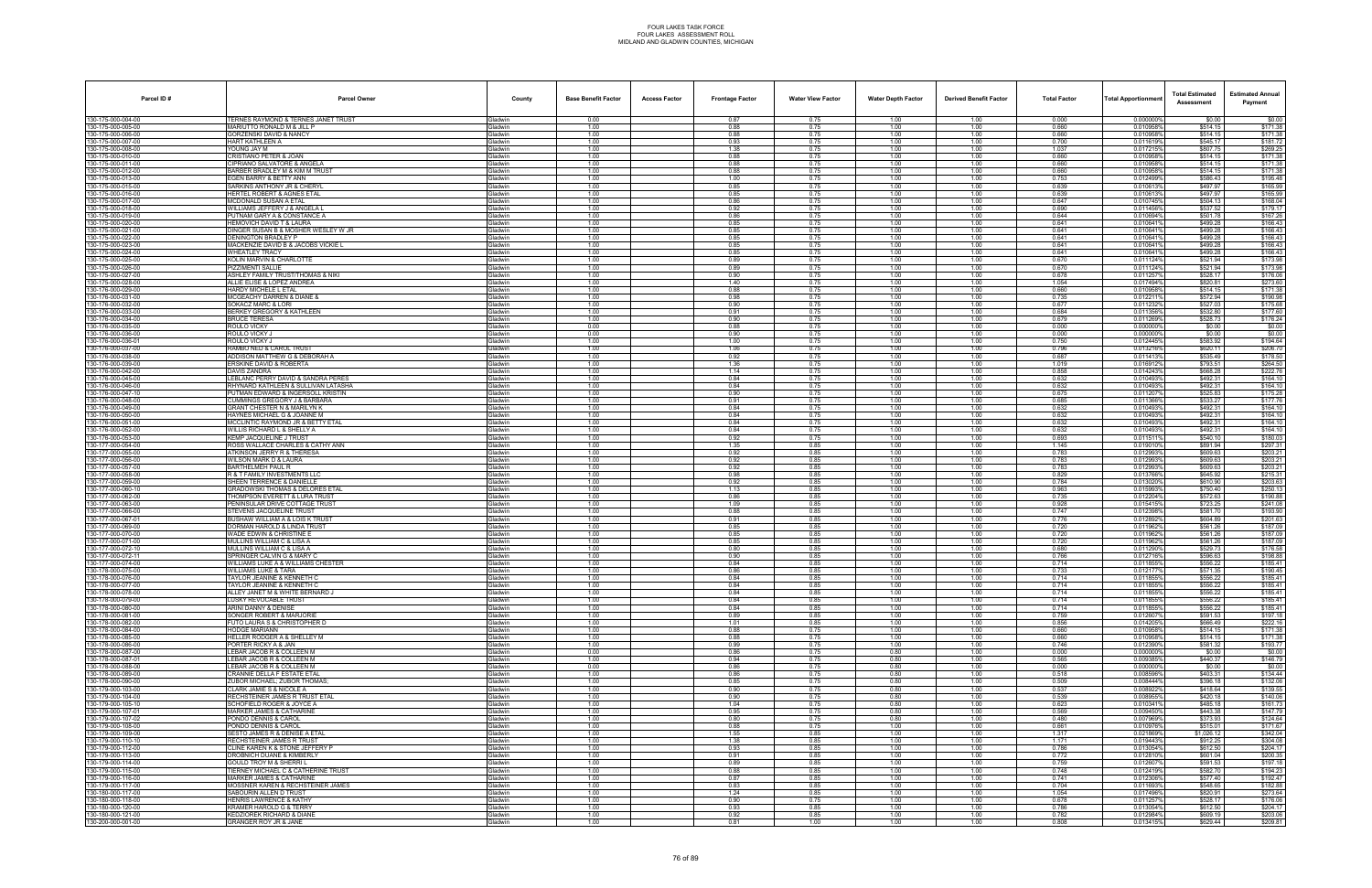| Parcel ID#                               | <b>Parcel Owner</b>                                                    | County                    | <b>Base Benefit Factor</b> | <b>Access Factor</b> | <b>Frontage Factor</b> | <b>Water View Factor</b> | <b>Water Depth Factor</b> | <b>Derived Benefit Factor</b> | <b>Total Factor</b> | <b>Total Apportionmen</b> | <b>Total Estimated</b><br>Assessment | <b>Estimated Annual</b><br>Payment |
|------------------------------------------|------------------------------------------------------------------------|---------------------------|----------------------------|----------------------|------------------------|--------------------------|---------------------------|-------------------------------|---------------------|---------------------------|--------------------------------------|------------------------------------|
| 130-200-000-002-00                       | NORRIS CONSTANCE M FAMILY TRUST                                        | Gladwin                   | 1.00                       |                      | 0.82                   | 1.00                     | 1.00                      | 1.00                          | 0.815               | 0.013538%                 | \$635.20                             | \$211.73                           |
| 130-200-000-003-00                       | GILBERT LEE A                                                          | Gladwin                   | 1.00                       |                      | 0.82                   | 1.00                     | 1.00                      | 1.00                          | 0.815               | 0.013538%                 | \$635.20                             | \$211.73                           |
| 130-200-000-004-00<br>130-200-000-006-00 | DEFAUW STEVEN & TERRY<br><b>BOROWICZ CHRIS</b>                         | Gladwin<br>Gladwin        | 1.00<br>1.00               |                      | 0.90<br>0.86           | 1.00<br>1.00             | 1.00<br>1.00              | 1.00<br>1.00                  | 0.905<br>0.861      | 0.015025<br>0.014293%     | \$704.97<br>\$670.63                 | \$234.99<br>\$223.54               |
| 130-200-000-008-00                       | SCHNEIDER STEVEN & LORI                                                | Gladwin                   | 1.00                       |                      | 0.89                   | 1.00                     | 1.00                      | 1.00                          | 0.895               | 0.0148519                 | \$696.83                             | \$232.28                           |
| 130-200-000-010-00                       | ESCUE SUZANNE K                                                        | Gladwin                   | 1.00                       |                      | 0.84                   | 1.00                     | 1.00                      | 1.00                          | 0.843               | 0.013990%                 | \$656.41                             | \$218.80                           |
| 130-200-000-011-00<br>130-200-000-012-00 | POMICTER KIMBERLY A & JAMES E<br>MITORAJ FAMILY COMPANY LLC            | Gladwin<br>Gladwin        | 1.00<br>1.00               |                      | 0.81<br>0.81           | 1.00<br>1.00             | 1.00<br>1.00              | 1.00<br>1.00                  | 0.808<br>0.808      | 0.0134159<br>0.013415     | \$629.44<br>\$629.44                 | \$209.81<br>\$209.81               |
| 130-200-000-013-00                       | WALCZAK DAVID & RUTH                                                   | Gladwin                   | 1.00                       |                      | 0.86                   | 1.00                     | 1.00                      | 1.00                          | 0.863               | 0.014326%                 | \$672.18                             | \$224.06                           |
| 130-200-000-014-00                       | BURGESS JOEL S & FAWNDA                                                | Gladwin                   | 1.00                       |                      | 0.86                   | 1.00                     | 1.00                      | 1.00                          | 0.863               | 0.014326%                 | \$672.18                             | \$224.06                           |
| 130-200-000-015-00<br>130-200-000-016-00 | KNOPH JUDITH C ETAL<br>ALKEMA NORMAN C & LORI M TRUST                  | Gladwin<br>Gladwin        | 1.00<br>1.00               |                      | 0.81<br>0.81           | 1.00<br>1.00             | 1.00<br>0.90              | 1.00<br>1.00                  | 0.808<br>0.727      | 0.013415%<br>0.012074%    | \$629.44<br>\$566.50                 | \$209.81<br>\$188.83               |
| 130-200-000-017-00                       | GLUBASKAS LOUIS & CLARICE                                              | Gladwin                   | 1.00                       |                      | 0.81                   | 1.00                     | 0.90                      | 1.00                          | 0.727               | 0.012074%                 | \$566.50                             | \$188.83                           |
| 130-200-000-018-10                       | <b>AUSTIN ROBERT &amp; CYNTHIA</b>                                     | Gladwin                   | 1.00                       |                      | 0.92                   | 1.00                     | 0.90                      | 1.00                          | 0.826               | 0.013706%                 | \$643.09                             | \$214.36                           |
| 130-200-000-020-00<br>130-200-000-021-00 | <b>WAGNER BETHANY</b><br>WEESS DAVID H & PAULINE A                     | Gladwin<br>Gladwin        | 1.00<br>1.00               |                      | 0.85<br>0.81           | 1.00<br>1.00             | 0.90<br>0.90              | 1.00<br>1.00                  | 0.767<br>0.727      | 0.012736%<br>0.012074%    | \$597.56<br>\$566.50                 | \$199.19<br>\$188.83               |
| 130-200-000-022-00                       | SENG JERRY & WOODS SHIRLEY                                             | Gladwin                   | 1.00                       |                      | 0.81                   | 1.00                     | 0.90                      | 1.00                          | 0.727               | 0.012074%                 | \$566.50                             | \$188.83                           |
| 130-200-000-023-00                       | BIELING MICHAEL                                                        | Gladwin                   | 1.00                       |                      | 0.81                   | 1.00                     | 0.90                      | 1.00                          | 0.727               | 0.012074%                 | \$566.50                             | \$188.83                           |
| 130-200-000-029-00<br>130-203-000-001-00 | <b>BIELING MICHAEL G &amp; MICHELE</b><br>BROWN DAVID F & MARY C TRUST | Gladwin<br>Gladwin        | 1.00<br>0.00               | 0.50                 | 0.80                   | 1.00                     | 0.90                      | 1.00<br>1.00                  | 0.720<br>0.000      | 0.011954%<br>0.000000%    | \$560.89                             | \$186.96<br>\$0.00                 |
| 130-203-000-002-00                       | BROWN DAVID F & MARY C TRUST                                           | Gladwin                   | 0.00                       | 0.50                 |                        |                          |                           | 1.00                          | 0.000               | 0.0000009                 | \$0.00<br>\$0.00                     | \$0.00                             |
| 130-203-000-003-00                       | BROWN DAVID F & MARY C TRUST                                           | Gladwin                   | 0.00                       | 0.50                 |                        |                          |                           | 1.00                          | 0.000               | 0.0000009                 | \$0.00                               | \$0.00                             |
| 130-203-000-004-00                       | BROWN DAVID F & MARY C TRUST                                           | Gladwin                   | 0.00                       | 0.50                 |                        |                          |                           | 1.00                          | 0.000               | 0.000000'                 | \$0.00                               | \$0.00                             |
| 130-203-000-005-00<br>130-203-000-006-00 | KOGELMAN GARY<br><b>GOSLOW KIMBERLY M &amp; STEPHEN C</b>              | Gladwin<br>Gladwin        | 0.00<br>0.00               | 0.50<br>0.50         |                        |                          |                           | 1.00<br>1.00                  | 0.000<br>0.000      | 0.000000%<br>0.000000%    | \$0.00<br>\$0.00                     | \$0.00<br>\$0.00                   |
| 130-203-000-007-10                       | WIGGINS JACK & JANET                                                   | Gladwin                   | 0.00                       | 0.50                 |                        |                          |                           | 1.00                          | 0.000               | 0.000000                  | \$0.00                               | \$0.00                             |
| 130-203-000-009-00                       | BEAUCHAMP JEFFREY A & DIANE L H&W                                      | Gladwin                   | 0.00                       | 0.50                 |                        |                          |                           | 1.00                          | 0.000               | 0.0000009                 | \$0.00                               | \$0.00                             |
| 130-203-000-010-00<br>130-203-000-011-00 | LESZKIEWICZ THADDEAS & SUSAN<br>OTTERBEIN DAVID                        | Gladwin<br>Gladwin        | 0.00<br>0.00               | 0.50<br>0.50         |                        |                          |                           | 1.00<br>1.00                  | 0.000<br>0.000      | 0.000000<br>0.000000%     | \$0.00<br>\$0.00                     | \$0.00<br>\$0.00                   |
| 130-204-000-001-00                       | RADCLIFFE DAVID & NAOMI                                                | Gladwin                   | 0.00                       | 0.50                 |                        |                          |                           | 1.00                          | 0.000               | 0.000000%                 | \$0.00                               | \$0.00                             |
| 130-204-000-002-00                       | FLETCHER JEFFREY T & DEBORAH S                                         | Gladwin                   | 0.00                       | 0.50                 |                        |                          |                           | 1.00                          | 0.000               | 0.000000                  | \$0.00                               | \$0.00                             |
| 130-204-000-003-00                       | MILLS BLAKE Z & JADE A                                                 | Gladwin                   | 0.00                       | 0.50                 |                        |                          |                           | 1.00                          | 0.000               | 0.0000009                 | \$0.00                               | \$0.00                             |
| 130-204-000-004-00<br>130-204-000-005-00 | ANDERSON MARK & KRISTIN<br><b>FLLIS STEVE &amp; KARA</b>               | Gladwin<br>Gladwin        | 0.00<br>0.00               | 0.50<br>0.50         |                        |                          |                           | 1.00<br>1.00                  | 0.000<br>0.000      | 0.000000'<br>0.000000%    | \$0.00<br>\$0.00                     | \$0.00<br>\$0.00                   |
| 130-204-000-006-00                       | <b>SCHAUMAN DAVID &amp; KATHERINE</b>                                  | Gladwin                   | 0.00                       | 0.50                 |                        |                          |                           | 1.00                          | 0.000               | 0.000000%                 | \$0.00                               | \$0.00                             |
| 130-204-000-007-00                       | RUCINSKI RICK & JANICE                                                 | Gladwin                   | 0.00                       | 0.50                 |                        |                          |                           | 1.00                          | 0.000               | 0.000000                  | \$0.00                               | \$0.00                             |
| 130-204-000-008-00<br>130-204-000-009-00 | RUCINSKI RICHARD & JANICE<br>RUCINSKI RICHARD & JANICE                 | Gladwin<br>Gladwin        | 0.00<br>0.00               | 0.50<br>0.50         |                        |                          |                           | 1.00<br>1.00                  | 0.000<br>0.000      | 0.0000009<br>0.000000'    | \$0.00<br>\$0.00                     | \$0.00<br>\$0.00                   |
| 130-204-000-010-00                       | EHLERT MARVIN M TRUST                                                  | Gladwin                   | 0.00                       | 0.50                 |                        |                          |                           | 1.00                          | 0.000               | 0.000000%                 | \$0.00                               | \$0.00                             |
| 130-204-000-011-00                       | SIMONSON SANDRA                                                        | Gladwin                   | 0.00                       | 0.50                 |                        |                          |                           | 1.00                          | 0.000               | 0.000000%                 | \$0.00                               | \$0.00                             |
| 130-204-000-012-00<br>130-204-000-013-00 | GOSS FAMILY REVOCABLE TRUST<br>BECHTEL MARY E &                        | Gladwin<br>Gladwin        | 0.00<br>0.00               | 0.50<br>0.50         |                        |                          |                           | 1.00<br>1.00                  | 0.000<br>0.000      | 0.000000<br>0.000000%     | \$0.00<br>\$0.00                     | \$0.00<br>\$0.00                   |
| 130-204-000-014-00                       | BECHTEL MARY E &                                                       | Gladwin                   | 0.00                       | 0.50                 |                        |                          |                           | 1.00                          | 0.000               | 0.0000009                 | \$0.00                               | \$0.00                             |
| 130-204-000-015-00                       | KNOERR PAUL B & LISA M                                                 | Gladwin                   | 0.00                       | 0.50                 |                        |                          |                           | 1.00                          | 0.000               | 0.000000%                 | \$0.00                               | \$0.00                             |
| 130-204-000-016-10                       | <b>HARBISON DUANE &amp; BERNIECE</b>                                   | Gladwin                   | 0.00                       | 0.50                 |                        |                          |                           | 1.00                          | 0.000               | 0.000000%                 | \$0.00                               | \$0.00                             |
| 130-204-000-018-00<br>130-204-000-019-00 | DICK DOUGLAS & SHERRY<br>LEWANDOWSKI JOHN M & BARBARA J                | Gladwin<br>Gladwin        | 0.00<br>0.00               | 0.50<br>0.50         |                        |                          |                           | 1.00<br>1.00                  | 0.000<br>0.000      | 0.000000<br>0.000000%     | \$0.00<br>\$0.00                     | \$0.00<br>\$0.00                   |
| 130-204-000-020-00                       | LOGUSZ DAVID M                                                         | Gladwin                   | 0.00                       | 0.50                 |                        |                          |                           | 1.00                          | 0.000               | 0.000000                  | \$0.00                               | \$0.00                             |
| 130-204-000-021-00                       | SEARLES JOHN J & CELIA A                                               | Gladwin                   | 0.00                       | 0.50                 |                        |                          |                           | 1.00                          | 0.000               | 0.000000%                 | \$0.00                               | \$0.00                             |
| 130-204-000-022-00<br>130-204-000-023-00 | SEARLES JOHN M & MARLENE K<br>RIGDON MICHAEL & TRACEY                  | Gladwin<br>Gladwin        | 0.00<br>0.00               | 0.50<br>0.50         |                        |                          |                           | 1.00<br>1.00                  | 0.000<br>0.000      | 0.000000%<br>0.000000     | \$0.00<br>\$0.00                     | \$0.00<br>\$0.00                   |
| 130-204-000-024-10                       | O'CONNELL JAMES D                                                      | Gladwin                   | 0.00                       | 0.50                 |                        |                          |                           | 1.00                          | 0.000               | 0.000000%                 | \$0.00                               | \$0.00                             |
| 130-204-000-025-10                       | O'CONNELL JAMES D                                                      | Gladwin                   | 0.00                       | 0.50                 |                        |                          |                           | 1.00                          | 0.000               | 0.0000009                 | \$0.00                               | \$0.00                             |
| 130-205-000-001-00<br>130-205-000-002-00 | DUDA EDWARD C & DIANE M<br>PAVLOVICH ROBERT F & KAREN A ETAL           | Gladwin<br>Gladwin        | 1.00<br>1.00               |                      | 0.84<br>0.91           | 0.75<br>0.75             | 1.00<br>0.90              | 1.00<br>1.00                  | 0.632<br>0.615      | 0.010493%<br>0.0102119    | \$492.31<br>\$479.09                 | \$164.10<br>\$159.70               |
| 130-205-000-003-00                       | O'MALLEY BARBARA & PATRICK                                             | Gladwin                   | 1.00                       |                      | 0.98                   | 0.75                     | 0.90                      | 1.00                          | 0.658               | 0.010932                  | \$512.94                             | \$170.98                           |
| 130-205-000-005-00                       | <b>GUZMAN FELIPE &amp; CYNTHIA TRUST</b>                               | Gladwin                   | 1.00                       |                      | 1.18                   | 0.75                     | 0.90                      | 1.00                          | 0.794               | 0.013176%                 | \$618.23                             | \$206.08                           |
| 130-205-000-007-00<br>130-205-000-008-00 | ARMINSKI JAMES<br>WEAVER BRAD J & GOODMAN BRENDA S                     | Gladwin<br>Gladwin        | 1.00<br>1.00               |                      | 0.92<br>1.23           | 0.75<br>0.75             | 0.90<br>0.90              | 1.00<br>1.00                  | 0.623<br>0.832      | 0.0103399<br>0.013810%    | \$485.12<br>\$647.99                 | \$161.71<br>\$216.00               |
| 130-205-000-010-00                       | <b>GUZMAN FELIPE A &amp; CYNTHIA L TRUST</b>                           | Gladwin                   | 1.00                       |                      | 0.83                   | 0.75                     | 0.90                      | 1.00                          | 0.557               | 0.0092519                 | \$434.05                             | \$144.68                           |
| 130-205-000-011-00                       | ARMINSKI JAMES                                                         | Gladwin                   | 1.00                       |                      | 0.85                   | 0.75                     | 0.90                      | 1.00                          | 0.577               | 0.009577                  | \$449.35                             | \$149.78                           |
| 130-205-000-012-00                       | <b>FOSTER GARY &amp; SHIRLEY</b><br><b>LEACH JAMES &amp; PATRICIA</b>  | Gladwin                   | 1.00<br>1.00               |                      | 0.89<br>0.92           | 0.75<br>0.75             | 0.90<br>0.90              | 1.00<br>1.00                  | 0.600<br>0.624      | 0.009956%<br>0.010360%    | \$467.14<br>\$486.09                 | \$155.71                           |
| 130-205-000-014-00<br>130-205-000-016-00 | LEACH EDWARD & SHARON                                                  | <b>Gladwin</b><br>Gladwin | 1.00                       |                      | 0.88                   | 0.75                     | 0.90                      | 1.00                          | 0.595               | 0.009879%                 | \$463.51                             | \$162.03<br>\$154.50               |
| 130-205-000-017-00                       | <b>BIDWELL DIANE K</b>                                                 | Gladwin                   | 1.00                       |                      | 0.90                   | 0.75                     | 0.90                      | 1.00                          | 0.610               | 0.010131%                 | \$475.35                             | \$158.45                           |
| 130-205-000-018-00                       | BIDWELL DIANE K                                                        | Gladwin                   | 1.00                       |                      | 0.93                   | 0.75                     | 0.90                      | 1.00                          | 0.627               | 0.010404%                 | \$488.16                             | \$162.72                           |
| 130-205-000-019-10<br>130-205-000-021-10 | REGNIER RANDALL & PATRICIA H&W<br>O'NEAL JAMES & CHARLOTTE             | Gladwin<br>Gladwin        | 1.00<br>1.00               |                      | 1.16<br>1.01           | 0.75<br>0.75             | 0.90<br>0.90              | 1.00<br>1.00                  | 0.781<br>0.681      | 0.0129619<br>0.0113129    | \$608.12<br>\$530.74                 | \$202.71<br>\$176.91               |
| 130-205-000-023-01                       | THOMSON DOUGLAS & CAROL ETAL                                           | Gladwin                   | 1.00                       |                      | 1.08                   | 0.75                     | 0.90                      | 1.00                          | 0.732               | 0.012153%                 | \$570.24                             | \$190.08                           |
| 130-205-000-026-00                       | HOTCHKISS LOREN JR                                                     | Gladwin                   | 1.00                       |                      | 0.84                   | 0.75                     | 0.90                      | 1.00                          | 0.567               | 0.009414%                 | \$441.70                             | \$147.23                           |
| 130-205-000-027-10<br>130-205-000-029-00 | LEEDS JOHN D & SHIRLEY &<br>SMITH VAN H SR & MARY SUE TRUST            | Gladwin<br>Gladwin        | 1.00<br>1.00               |                      | 0.92<br>0.81           | 0.75<br>0.75             | 0.90<br>0.90              | 1.00<br>1.00                  | 0.621<br>0.548      | 0.010318%<br>0.009097%    | \$484.12<br>\$426.85                 | \$161.37<br>\$142.28               |
| 130-205-000-030-00                       | SMITH VAN H SR & MARY SUE TRUST                                        | Gladwin                   | 1.00                       |                      | 0.86                   | 0.75                     | 0.90                      | 1.00                          | 0.580               | 0.009625%                 | \$451.60                             | \$150.53                           |
| 130-205-000-031-00                       | SMITH VAN H SR & MARY SUE TRUST                                        | Gladwin                   | 1.00                       |                      | 0.85                   | 0.75                     | 0.90                      | 1.00                          | 0.575               | 0.009552%                 | \$448.17                             | \$149.39                           |
| 130-205-000-032-00                       | SMITH VAN H SR & MARY SUE TRUST                                        | Gladwin                   | 1.00                       |                      | 0.85                   | 0.75                     | 0.90                      | 1.00                          | 0.572               | 0.009499%                 | \$445.71                             | \$148.57<br>\$148.99               |
| 130-205-000-033-00<br>130-205-000-034-00 | SMITH VAN H SR & MARY SUE TRUST<br>TIERNAN KEITH & SALINA              | Gladwin<br>Gladwin        | 1.00<br>1.00               |                      | 0.85<br>0.85           | 0.75<br>0.75             | 0.90<br>0.90              | 1.00<br>1.00                  | 0.574<br>0.574      | 0.0095269<br>0.009526%    | \$446.96<br>\$446.96                 | \$148.99                           |
| 130-205-000-035-00                       | TIERNAN KENNETH & MARIA                                                | Gladwin                   | 1.00                       |                      | 0.84                   | 0.75                     | 0.90                      | 1.00                          | 0.569               | 0.009443%                 | \$443.08                             | \$147.69                           |
| 130-205-000-036-00                       | HAYWARD ROWLAND & DAWN                                                 | Gladwin                   | 1.00                       |                      | 0.92                   | 0.75                     | 0.90                      | 1.00                          | 0.619               | 0.010280%<br>0.009670%    | \$482.32                             | \$160.77                           |
| 130-206-000-041-00<br>130-206-000-042-00 | SMITH DEBORAH A<br>SMITH DEBORAH A                                     | Gladwin<br>Gladwin        | 1.00<br>1.00               |                      | 0.86<br>0.86           | 0.75<br>0.75             | 0.90<br>0.90              | 1.00<br>1.00                  | 0.582<br>0.582      | 0.009670%                 | \$453.72<br>\$453.72                 | \$151.24<br>\$151.24               |
| 130-206-000-043-00                       | HENDRICKSON ANN T                                                      | Gladwin                   | 1.00                       |                      | 0.89                   | 0.75                     | 0.90                      | 1.00                          | 0.604               | 0.010025%                 | \$470.36                             | \$156.79                           |
| 130-206-000-044-00                       | <b>HENDRICKSON ANN T</b>                                               | Gladwin                   | 1.00                       |                      | 0.89                   | 0.75                     | 0.90                      | 1.00                          | 0.600               | 0.009956%                 | \$467.14                             | \$155.71                           |
| 130-206-000-045-00<br>130-206-000-046-00 | KEMP JACQUELINE J TRUST<br>KAIMALA RICHARD & NATALIE G                 | Gladwin<br>Gladwin        | 1.00<br>1.00               |                      | 0.91<br>1.03           | 0.75<br>0.75             | 0.90<br>0.90              | 1.00<br>1.00                  | 0.613<br>0.694      | 0.010182%<br>0.0115219    | \$477.76<br>\$540.55                 | \$159.25<br>\$180.18               |
| 130-206-000-047-00                       | FOETHER KIRK & MEI HSIA TRUST                                          | Gladwin                   | 1.00                       |                      | 0.89                   | 0.75                     | 0.90                      | 1.00                          | 0.603               | 0.010012%                 | \$469.75                             | \$156.58                           |
| 130-206-000-048-00                       | <b>REED ELLA</b>                                                       | Gladwin                   | 1.00                       |                      | 0.95                   | 0.75                     | 0.90                      | 1.00                          | 0.640               | 0.0106319                 | \$498.81                             | \$166.27                           |
| 130-206-000-050-00                       | PORTER DEREK & PORTER DEBBIE<br><b>ESSON ARLENE</b>                    | Gladwin<br>Gladwin        | 1.00<br>1.00               |                      | 0.96<br>0.92           | 0.75<br>0.75             | 0.90<br>0.90              | 1.00<br>1.00                  | 0.650<br>0.621      | 0.010789%<br>0.0103109    | \$506.20<br>\$483.77                 | \$168.73<br>\$161.26               |
| 130-206-000-053-00<br>130-206-000-054-10 | <b>ACKERMAN VICKI</b>                                                  | Gladwin                   | 1.00                       |                      | 1.14                   | 0.75                     | 0.90                      | 1.00                          | 0.769               | 0.012760%                 | \$598.70                             | \$199.57                           |
| 130-206-000-056-00                       | POWELL RUSSELL & ROXIE                                                 | Gladwin                   | 1.00                       |                      | 0.91                   | 0.75                     | 0.90                      | 1.00                          | 0.616               | 0.010229%                 | \$479.94                             | \$159.98                           |
| 130-206-000-057-00                       | LAY PAUL G & SANDRA M                                                  | Gladwin                   | 1.00                       |                      | 0.93                   | 0.75                     | 0.90                      | 1.00                          | 0.624               | 0.010367%                 | \$486.40                             | \$162.13                           |
| 130-206-000-058-00<br>130-206-000-059-00 | <b>GAMBLE GARY D</b><br><b>AUTY MARK F</b>                             | Gladwin<br>Gladwin        | 1.00<br>1.00               |                      | 0.91<br>0.91           | 0.75<br>0.75             | 0.90<br>0.90              | 1.00<br>1.00                  | 0.617<br>0.612      | 0.010238%<br>0.010162%    | \$480.36<br>\$476.82                 | \$160.12<br>\$158.94               |
| 130-206-000-060-00                       | MUNRO JAMES R & CARLENE M TRUST                                        | Gladwin                   | 1.00                       |                      | 0.90                   | 0.75                     | 0.90                      | 1.00                          | 0.607               | 0.010075%                 | \$472.70                             | \$157.57                           |
| 130-206-000-061-00                       | MUNRO JAMES R & CARLENE M TRUST                                        | Gladwin                   | 1.00                       |                      | 0.85                   | 0.75                     | 0.90                      | 1.00                          | 0.572               | 0.009499%                 | \$445.71                             | \$148.57                           |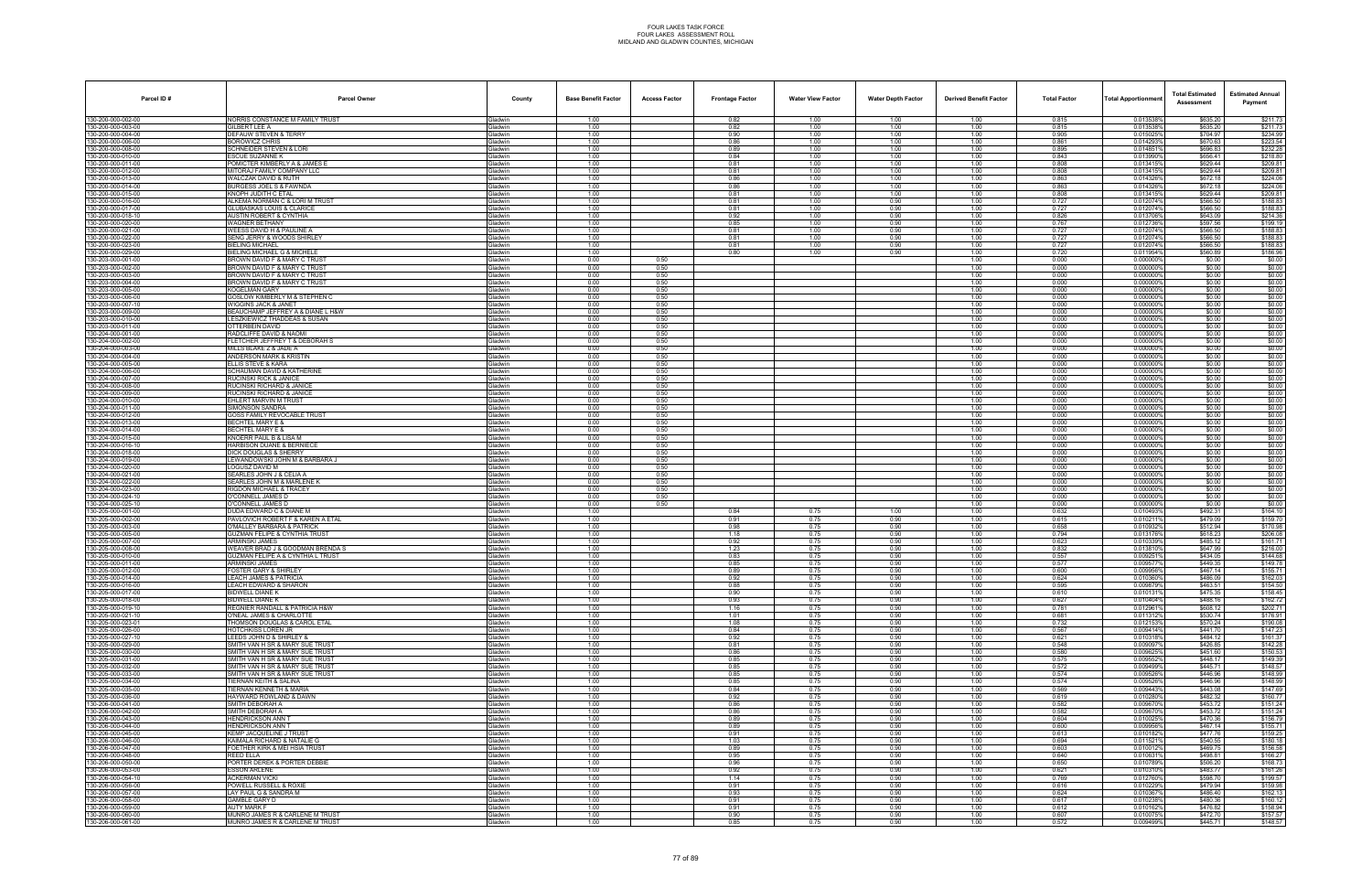| Parcel ID#                               | <b>Parcel Owner</b>                                                    | County                    | <b>Base Benefit Factor</b> | <b>Access Factor</b> | <b>Frontage Factor</b> | <b>Water View Factor</b> | <b>Water Depth Factor</b> | <b>Derived Benefit Factor</b> | <b>Total Factor</b> | <b>Total Apportionmen</b> | <b>Total Estimated</b><br>Assessment | <b>Estimated Annual</b><br>Payment |
|------------------------------------------|------------------------------------------------------------------------|---------------------------|----------------------------|----------------------|------------------------|--------------------------|---------------------------|-------------------------------|---------------------|---------------------------|--------------------------------------|------------------------------------|
| 130-206-000-062-00                       | MUNRO JAMES R & CARLENE M TRUST                                        | Gladwin                   | 1.00                       |                      | 0.85                   | 0.75                     | 0.90                      | 1.00                          | 0.570               | 0.009472%                 | \$444.41                             | \$148.14                           |
| 130-206-000-063-00                       | RICE PAMELA J & SCOTT D                                                | Gladwin                   | 1.00<br>1.00               |                      | 0.85                   | 0.75<br>0.75             | 0.90                      | 1.00                          | 0.570<br>0.575      | 0.009472%                 | \$444.41                             | \$148.14                           |
| 130-206-000-064-00<br>130-206-000-065-00 | THEROUX DENIS F & SHARON L ETAL<br>REESE PAUL G TRUST                  | Gladwin<br>Gladwin        | 1.00                       |                      | 0.85<br>0.85           | 0.75                     | 0.90<br>0.90              | 1.00<br>1.00                  | 0.574               | 0.0095529<br>0.009526%    | \$448.17<br>\$446.96                 | \$149.39<br>\$148.99               |
| 130-206-000-066-10                       | <b>REESE PAUL G TRUST</b>                                              | Gladwin                   | 1.00                       |                      | 0.86                   | 0.75                     | 0.90                      | 1.00                          | 0.582               | 0.0096709                 | \$453.72                             | \$151.24                           |
| 130-206-000-067-50                       | CAMERON ARTHUR R & LINDA K TRUST                                       | Gladwin                   | 1.00                       |                      | 1.32                   | 0.75                     | 0.90                      | 1.00                          | 0.890               | 0.0147809                 | \$693.49                             | \$231.16                           |
| 130-206-000-067-51                       | CAMERON ARTHUR R & LINDA K TRUST                                       | Gladwin                   | 1.00                       |                      | 0.80                   | 0.75                     | 0.90                      | 1.00                          | 0.540               | 0.008966%                 | \$420.67                             | \$140.22                           |
| 130-206-000-072-00                       | HILLMAN RONALD & BRENDA TRUST                                          | <b>Gladwin</b>            | 1.00                       |                      | 0.84                   | 0.75                     | 0.90                      | 1.00                          | 0.569               | 0.009443%                 | \$443.08<br>\$446.96                 | \$147.69                           |
| 130-206-000-073-00<br>130-206-000-074-10 | SIELINSKI MICHAEL R &<br>PANETTA RICHARD & KRISTINE                    | Gladwin<br>Gladwin        | 1.00<br>1.00               |                      | 0.85<br>1.00           | 0.75<br>0.75             | 0.90<br>0.90              | 1.00<br>1.00                  | 0.574<br>0.676      | 0.0095269<br>0.011217     | \$526.29                             | \$148.99<br>\$175.43               |
| 130-206-000-076-10                       | SAHOURIYEH JAMAL ET AL                                                 | Gladwin                   | 1.00                       |                      | 0.87                   | 0.75                     | 0.90                      | 1.00                          | 0.587               | 0.0097539                 | \$457.62                             | \$152.54                           |
| 130-206-000-077-00                       | <b>KNAFFLE KAREN</b>                                                   | Gladwin                   | 1.00                       |                      | 0.86                   | 0.75                     | 0.90                      | 1.00                          | 0.582               | 0.009670%                 | \$453.72                             | \$151.24                           |
| 130-206-000-078-00                       | KUSKA JOHN & JANET                                                     | Gladwin                   | 1.00                       |                      | 0.80                   | 0.75                     | 0.90                      | 1.00                          | 0.540               | 0.008966%                 | \$420.67                             | \$140.22                           |
| 130-210-000-001-00<br>130-210-000-002-00 | PRIMEAU FRED & NANCY<br><b>LARSON MAXINE TRUST</b>                     | Gladwin<br>Gladwin        | 1.00<br>1.00               |                      | 0.87<br>0.87           | 0.75<br>0.75             | 0.90<br>0.90              | 1.00<br>1.00                  | 0.589<br>0.587      | 0.0097739<br>0.009753     | \$458.53<br>\$457.62                 | \$152.84<br>\$152.54               |
| 130-210-000-003-00                       | MOORE DEAN K & ARDIS K                                                 | Gladwin                   | 1.00                       |                      | 0.85                   | 0.75                     | 0.90                      | 1.00                          | 0.577               | 0.0095779                 | \$449.35                             | \$149.78                           |
| 130-210-000-004-00                       | HALLORAN PATRICK & KATHRYN                                             | Gladwin                   | 1.00                       |                      | 0.90                   | 0.75                     | 0.90                      | 1.00                          | 0.610               | 0.0101319                 | \$475.35                             | \$158.45                           |
| 130-210-000-005-00                       | WRIGHT ORVAL & MERCEDA TRUST                                           | <b>Gladwin</b>            | 1.00                       |                      | 0.99                   | 0.75                     | 0.90                      | 1.00                          | 0.665               | 0.011045%                 | \$518.25                             | \$172.75                           |
| 130-210-000-006-00                       | <b>GRAYSON CLAUDE &amp; MARY</b>                                       | Gladwin                   | 1.00                       |                      | 0.92                   | 0.75                     | 0.90                      | 1.00                          | 0.621               | 0.010310                  | \$483.77                             | \$161.26                           |
| 130-210-000-008-00<br>130-210-000-009-00 | HOOVER MARILYN J & HOOVER DOUGLAS<br><b>SCHUMMER KEITH P ETAL</b>      | Gladwin<br>Gladwin        | 1.00<br>1.00               |                      | 0.84<br>0.84           | 0.75<br>0.75             | 0.90<br>0.90              | 1.00<br>1.00                  | 0.567<br>0.567      | 0.009414%<br>0.009414%    | \$441.70<br>\$441.70                 | \$147.23<br>\$147.23               |
| 130-210-000-010-00                       | COUZENS GARY & JUDITH                                                  | Gladwin                   | 1.00                       |                      | 0.85                   | 0.75                     | 0.90                      | 1.00                          | 0.572               | 0.009499%                 | \$445.71                             | \$148.57                           |
| 130-210-000-011-00                       | COUZENS GARY & JUDITH                                                  | Gladwin                   | 1.00                       |                      | 0.85                   | 0.75                     | 0.90                      | 1.00                          | 0.572               | 0.009499%                 | \$445.71                             | \$148.57                           |
| 130-210-000-012-00                       | STEELE LAURA                                                           | Gladwin                   | 1.00                       |                      | 0.85                   | 0.75                     | 0.90                      | 1.00                          | 0.577               | 0.009577                  | \$449.35                             | \$149.78                           |
| 130-210-000-013-00                       | SAURMAN GAYLE & KAY                                                    | Gladwin                   | 1.00                       |                      | 0.86                   | 0.75                     | 0.90                      | 1.00                          | 0.584               | 0.009692                  | \$454.74                             | \$151.58                           |
| 130-210-000-014-00<br>130-210-000-015-00 | GRONAU JEFFREY L & DONNA Y                                             | Gladwin                   | 1.00<br>1.00               |                      | 0.84<br>1.07           | 0.75<br>0.75             | 0.90<br>0.90              | 1.00<br>1.00                  | 0.567<br>0.725      | 0.009414%<br>0.012039%    | \$441.70<br>\$564.89                 | \$147.23<br>\$188.30               |
| 130-210-000-018-00                       | <b>MORTON HOWARD TRUST</b><br>YOUNG JAMES W TRUST                      | Gladwin<br><b>Gladwin</b> | 1.00                       |                      | 0.86                   | 0.75                     | 0.90                      | 1.00                          | 0.578               | 0.009601                  | \$450.49                             | \$150.16                           |
| 130-210-000-019-00                       | ZWICK-YOUNG TRACY K & YOUNG JAMES S                                    | Gladwin                   | 1.00                       |                      | 0.94                   | 0.75                     | 0.90                      | 1.00                          | 0.631               | 0.0104839                 | \$491.87                             | \$163.96                           |
| 130-210-000-021-00                       | ADKINS CAROLE A                                                        | Gladwin                   | 1.00                       |                      | 0.94                   | 0.75                     | 0.90                      | 1.00                          | 0.634               | 0.010534%                 | \$494.25                             | \$164.75                           |
| 130-210-000-023-00                       | O'CONNELL JAMES D                                                      | Gladwin                   | 1.00                       |                      | 0.86                   | 0.75                     | 1.00                      | 1.00                          | 0.647               | 0.010745%                 | \$504.13                             | \$168.04                           |
| 130-211-000-024-00                       | O'CONNELL JAMES D<br>SKORUPSKI NORBERT & CLAUDIA REV TR                | Gladwin                   | 1.00<br>1.00               |                      | 0.80                   | 0.75<br>0.75             | 1.00                      | 1.00<br>1.00                  | 0.600<br>0.673      | 0.009962%                 | \$467.41                             | \$155.80<br>\$174.86               |
| 130-211-000-025-00<br>130-211-000-026-00 | FOUR SQUARE MANAGEMENT LLC                                             | Gladwin<br>Gladwin        | 1.00                       |                      | 0.90<br>0.97           | 0.75                     | 1.00<br>1.00              | 1.00                          | 0.726               | 0.011181<br>0.0120589     | \$524.59<br>\$565.74                 | \$188.58                           |
| 130-211-000-027-00                       | PETERSON MARK A                                                        | Gladwin                   | 0.00                       |                      | 0.92                   | 0.75                     | 1.00                      | 1.00                          | 0.000               | 0.0000009                 | \$0.00                               | \$0.00                             |
| 130-211-000-028-00                       | PETERSON MARK A                                                        | Gladwin                   | 0.00                       |                      | 0.89                   | 0.85                     | 1.00                      | 1.00                          | 0.000               | 0.000000%                 | \$0.00                               | \$0.00                             |
| 130-211-000-028-01                       | PETERSON MARK A                                                        | Gladwin                   | 1.00                       |                      | 1.32                   | 0.85                     | 1.00                      | 1.00                          | 1.120               | 0.018594%                 | \$872.42                             | \$290.81                           |
| 130-211-000-029-00                       | DOUGLASS CHRISTINE I                                                   | <b>Gladwin</b>            | 1.00                       |                      | 0.85                   | 0.85                     | 1.00                      | 1.00                          | 0.723               | 0.011996%                 | \$562.84                             | \$187.61                           |
| 130-211-000-030-00<br>130-211-000-032-00 | <b>HOUGEN HOLLY L TRUST</b><br>PIECHOTA ANTHONY & ROSEMARIE            | Gladwin<br>Gladwin        | 1.00<br>1.00               |                      | 0.93<br>0.91           | 0.85<br>0.85             | 1.00<br>1.00              | 1.00<br>1.00                  | 0.788<br>0.770      | 0.013078%<br>0.012784%    | \$613.64<br>\$599.84                 | \$204.55<br>\$199.95               |
| 130-211-000-033-00                       | LINTS JENNIFER & JONES THOMAS                                          | Gladwin                   | 1.00                       |                      | 0.89                   | 0.85                     | 1.00                      | 1.00                          | 0.760               | 0.012624%                 | \$592.31                             | \$197.44                           |
| 130-211-000-034-00                       | DUNCANSON SCOTT A & CAREY A                                            | Gladwin                   | 1.00                       |                      | 0.93                   | 0.85                     | 0.90                      | 1.00                          | 0.709               | 0.0117639                 | \$551.94                             | \$183.98                           |
| 130-211-000-035-00                       | HEITCHUE JOHN K JR                                                     | Gladwin                   | 1.00                       |                      | 0.89                   | 0.85                     | 0.90                      | 1.00                          | 0.680               | 0.0112839                 | \$529.42                             | \$176.47                           |
| 130-211-000-036-00                       | <b>MAGEE RANDALL &amp; CAROL</b>                                       | Gladwin                   | 1.00                       |                      | 1.16                   | 0.85                     | 0.90                      | 1.00                          | 0.887               | 0.014720%                 | \$690.68                             | \$230.23                           |
| 130-211-000-037-00<br>130-211-000-038-00 | MAGEE RANDALL & CAROL<br><b>MAGEE RANDALL &amp; CAROL</b>              | Gladwin<br>Gladwin        | 0.00<br>0.00               |                      | 0.82<br>0.88           | 0.85<br>0.85             | 0.90<br>0.90              | 1.00<br>1.00                  | 0.000<br>0.000      | 0.0000009<br>0.000000%    | \$0.00<br>\$0.00                     | \$0.00<br>\$0.00                   |
| 130-211-000-039-10                       | OHM ROBERT II & DENISE                                                 | Gladwin                   | 1.00                       |                      | 0.98                   | 0.85                     | 0.90                      | 1.00                          | 0.746               | 0.0123909                 | \$581.33                             | \$193.78                           |
| 130-211-000-041-00                       | COX ANN MARIE                                                          | <b>Gladwin</b>            | 1.00                       |                      | 0.89                   | 0.85                     | 0.90                      | 1.00                          | 0.682               | 0.011331                  | \$531.66                             | \$177.22                           |
| 130-211-000-042-00                       | TOWN ROBERT O & DIXIE A & ROBERT C                                     | Gladwin                   | 1.00                       |                      | 0.84                   | 0.85                     | 0.90                      | 1.00                          | 0.645               | 0.010702%                 | \$502.16                             | \$167.39                           |
| 130-211-000-043-00                       | <b>WILLIAMS CATHERINE A ETAL</b><br>RIVAS ADAM & WHITEHOUSE            | Gladwin                   | 1.00<br>1.00               |                      | 0.85<br>0.96           | 0.85<br>0.85             | 0.90                      | 1.00                          | 0.647<br>0.736      | 0.0107359<br>0.012227%    | \$503.67                             | \$167.89                           |
| 130-211-000-044-00<br>130-211-000-046-00 | <b>CASEY RICK W</b>                                                    | Gladwin<br>Gladwin        | 1.00                       |                      | 0.90                   | 0.85                     | 0.90<br>0.90              | 1.00<br>1.00                  | 0.685               | 0.0113769                 | \$573.70<br>\$533.76                 | \$191.23<br>\$177.92               |
| 130-211-000-047-00                       | HEITCHUE JOHN K JR                                                     | Gladwin                   | 0.50                       | 0.50                 |                        |                          |                           | 1.00                          | 0.250               | 0.004151                  | \$194.75                             | \$64.92                            |
| 130-212-000-047-00                       | MURPHY TIMOTHY & OLIVER KRAIG                                          | Gladwin                   | 1.00                       |                      | 0.92                   | 0.85                     | 1.00                      | 1.00                          | 0.783               | 0.013002%                 | \$610.06                             | \$203.35                           |
| 130-212-000-048-00                       | PASEK BRIAN & LISA                                                     | Gladwin                   | 1.00                       |                      | 1.05                   | 0.85                     | 1.00                      | 1.00                          | 0.888               | 0.0147529                 | \$692.15                             | \$230.72                           |
| 130-212-000-050-10<br>130-212-000-051-01 | POWELL SUBRENA M & DUBIE JASON R<br><b>FRASER SANDRA</b>               | Gladwin                   | 1.00<br>1.00               |                      | 1.31<br>0.80           | 0.85<br>0.75             | 1.00<br>1.00              | 1.00<br>1.00                  | 1.118<br>0.600      | 0.018556%<br>0.0099629    | \$870.66<br>\$467.41                 | \$290.22<br>\$155.80               |
| 130-212-000-052-00                       | FRASER SANDRA                                                          | Gladwin<br>Gladwin        | 1.00                       |                      | 0.89                   | 0.75                     | 1.00                      | 1.00                          | 0.669               | 0.0111099                 | \$521.24                             | \$173.75                           |
| 130-212-000-053-00                       | <b>STARKING BRIAN &amp; PENNY</b>                                      | Gladwin                   | 1.00                       |                      | 0.93                   | 0.75                     | 1.00                      | 1.00                          | 0.695               | 0.011540%                 | \$541.44                             | \$180.48                           |
| 130-212-000-055-00                       | DILDAY BOBBIE & MARGARET ET AL                                         | Gladwin                   | 1.00                       |                      | 0.92                   | 0.75                     | 1.00                      | 1.00                          | 0.687               | 0.011404%                 | \$535.06                             | \$178.35                           |
| 130-212-000-057-00                       | KELLY DAVID & BRENDA                                                   | Gladwin                   | 1.00                       |                      | 0.90                   | 0.75                     | 0.90                      | 1.00                          | 0.610               | 0.0101319                 | \$475.35                             | \$158.45                           |
| 130-212-000-058-00                       | STALDER DEAN & ZEMLICKA MICHELLE<br>ZEMLICKA MAURICE & MORSE ELIZABETH | Gladwin<br>Gladwin        | 1.00                       |                      | 0.88<br>0.91           | 0.75                     | 0.90                      | 1.00                          | 0.593               | 0.0098459                 | \$461.94                             | \$153.98                           |
| 130-212-000-059-00<br>130-212-000-060-00 | ZEMLICKA MAURICE & MORSE ELIZABETH                                     | Gladwin                   | 1.00<br>0.00               |                      | 0.90                   | 0.75<br>0.75             | 0.90<br>0.90              | 1.00<br>1.00                  | 0.615<br>0.000      | 0.010211<br>0.000000%     | \$479.09<br>\$0.00                   | \$159.70<br>\$0.00                 |
| 130-212-000-061-10                       | GRIGNANI RONALD M & DEBRA L                                            | Gladwin                   | 1.00                       |                      | 0.93                   | 0.75                     | 0.90                      | 1.00                          | 0.626               | 0.010392%                 | \$487.59                             | \$162.53                           |
| 130-212-000-063-01                       | MUDGE BRETT A                                                          | Gladwin                   | 1.00                       |                      | 0.90                   | 0.75                     | 0.90                      | 1.00                          | 0.605               | 0.010050%                 | \$471.55                             | \$157.18                           |
| 130-212-000-064-01                       | WILLBANKS CLIFFORD & SHEREE                                            | Gladwin                   | 1.00                       |                      | 0.95                   | 0.75                     | 0.90                      | 1.00                          | 0.639               | 0.0106079                 | \$497.69                             | \$165.90                           |
| 130-212-000-065-00                       | WILLIAMS GRANT & MARTHA                                                | Gladwin                   | 1.00                       |                      | 0.93                   | 0.75                     | 0.90                      | 1.00                          | 0.625               | 0.0103739                 | \$486.70                             | \$162.23                           |
| 130-212-000-066-10<br>130-212-000-069-00 | THOMSON RICHARD & SUSAN<br>PYRZEWSKI RANDY & PATRICIA                  | Gladwin<br>Gladwin        | 1.00<br>0.00               |                      | 1.05<br>0.91           | 0.75<br>0.75             | 0.90<br>0.90              | 1.00<br>1.00                  | 0.706<br>0.000      | 0.011715%<br>0.000000%    | \$549.65<br>\$0.00                   | \$183.22<br>\$0.00                 |
| 130-212-000-070-00                       | PYRZEWSKI RANDY & PATRICIA                                             | Gladwin                   | 0.00                       |                      | 0.86                   | 0.75                     | 0.90                      | 1.00                          | 0.000               | 0.000000%                 | \$0.00                               | \$0.00                             |
| 130-212-000-071-01                       | MALENFANT SCOTT & ANGEL                                                | Gladwin                   | 0.00                       |                      | 0.96                   | 0.75                     | 0.90                      | 1.00                          | 0.000               | 0.0000009                 | \$0.00                               | \$0.00                             |
| 130-212-000-072-01                       | WILLIAMS GRANT & MARTHA                                                | Gladwin                   | 0.00                       |                      | 1.01                   | 0.75                     | 0.90                      | 1.00                          | 0.000               | 0.0000009                 | \$0.00                               | \$0.00                             |
| 130-215-000-080-00                       | <b>GANTNER CRAIG A TRUST</b>                                           | Gladwin                   | 1.00                       |                      | 1.46                   | 1.00                     | 1.00                      | 1.00                          | 1.458               | 0.024199%                 | \$1.135.43                           | \$378.48                           |
| 130-215-000-081-00<br>130-215-000-082-00 | KAY ANTHONY & LINDA<br>JANKOWSKI DANIEL & MARGARET                     | Gladwin<br>Gladwin        | 1.00<br>1.00               |                      | 0.90<br>0.90           | 0.85<br>0.85             | 1.00<br>1.00              | 1.00<br>1.00                  | 0.768<br>0.768      | 0.012758%<br>0.012758%    | \$598.59<br>\$598.59                 | \$199.53<br>\$199.53               |
| 130-215-000-083-00                       | <b>GRADOWSKI EDWARD &amp; CHARLOTTE</b>                                | Gladwin                   | 0.00                       |                      | 0.80                   | 0.85                     | 1.00                      | 1.00                          | 0.000               | 0.0000009                 | \$0.00                               | \$0.00                             |
| 130-360-000-001-00                       | WARD KENT & PAULA J                                                    | Gladwin                   | 1.00                       |                      | 1.39                   | 1.00                     | 1.00                      | 1.00                          | 1.386               | 0.023013                  | \$1,079.76                           | \$359.92                           |
| 130-360-000-002-00                       | CUNNINGHAM RONALD & PAULETTE                                           | Gladwin                   | 1.00                       |                      | 1.34                   | 1.00                     | 1.00                      | 1.00                          | 1.345               | 0.022326%                 | \$1.047.55                           | \$349.18                           |
| 130-360-000-003-00                       | CARLSON STEVEN J & KIM D                                               | Gladwin                   | 1.00                       |                      | 1.87                   | 1.00                     | 1.00                      | 1.00                          | 1.874               | 0.031114%                 | \$1,459.89                           | \$486.63                           |
| 150-015-300-001-10<br>150-015-300-003-00 | BRUSHABER JAMES & DEBORAH<br>WICKE SCOTT & MARY                        | Gladwin<br>Gladwin        | 1.00<br>1.00               |                      | 1.78<br>1.74           | 1.00<br>1.00             | 0.80<br>0.80              | 1.00<br>1.00                  | 1.426<br>1.394      | 0.023681%<br>0.023144%    | \$1,111.09<br>\$1,085.93             | \$370.36<br>\$361.98               |
| 150-015-300-004-04                       | KNIEPER JAMES                                                          | Gladwin                   | 1.00                       |                      | 1.59                   | 1.00                     | 0.80                      | 1.00                          | 1.276               | 0.0211789                 | \$993.68                             | \$331.23                           |
| 150-015-300-004-11                       | <b>MAGGINI TIYMESHA</b>                                                | Gladwin                   | 1.00                       |                      | 0.94                   | 1.00                     | 1.00                      | 1.00                          | 0.942               | 0.015642%                 | \$733.94                             | \$244.65                           |
| 150-015-300-004-12                       | SMITH GLENN II & JANE                                                  | Gladwin                   | 1.00                       |                      | 0.94                   | 1.00                     | 1.00                      | 1.00                          | 0.942               | 0.015642%                 | \$733.94                             | \$244.65                           |
| 150-015-300-004-13                       | WOLFE MONIDA REVOCABLE TRUST                                           | Gladwin                   | 1.00                       |                      | 0.94                   | 1.00                     | 1.00                      | 1.00                          | 0.942               | 0.015642%                 | \$733.94                             | \$244.65                           |
| 150-015-303-004-02<br>150-015-303-004-03 | K WOLFE PROPERTIES LLC<br>STEVENSON TY D & BRITTNI E TRUST             | Gladwin<br>Gladwin        | 1.00<br>1.00               |                      | 1.32<br>1.47           | 1.00<br>1.00             | 1.00<br>0.80              | 1.00<br>1.00                  | 1.323<br>1.177      | 0.0219619                 | \$1,030.43                           | \$343.48                           |
| 150-016-100-003-00                       | <b>WEST GENE &amp; WANDA</b>                                           | Gladwin                   | 1.00                       |                      | 1.77                   | 0.75                     | 0.80                      | 1.00                          | 1.064               | 0.019535<br>0.017657%     | \$916.58<br>\$828.49                 | \$305.53<br>\$276.16               |
| 150-016-100-006-10                       | WOODRUFF ROBERT & CINDY TRUST                                          | Gladwin                   | 1.00                       |                      | 1.44                   | 0.75                     | 0.80                      | 1.00                          | 0.863               | 0.014334%                 | \$672.57                             | \$224.19                           |
| 150-016-100-006-50                       | <b>MCKIMMY PEGGY</b>                                                   | Gladwin                   | 1.00                       |                      | 0.93                   | 0.75                     | 0.80                      | 1.00                          | 0.557               | 0.009244%                 | \$433.75                             | \$144.58                           |
| 150-016-104-001-01                       | RITTER DANIEL J & ETOILE L                                             | Gladwin                   | 1.00                       |                      | 1.23                   | 0.75                     | 0.80                      | 1.00                          | 0.741               | 0.012295%                 | \$576.87                             | \$192.29                           |
| 150-016-200-001-00                       | SAUVE DAWN E DISCRETIONARY TRUST<br><b>BARRON GAIL &amp;</b>           | Gladwin<br>Gladwin        | 1.00<br>1.00               |                      | 1.74<br>0.91           | 0.75                     | 0.80<br>0.80              | 1.00                          | 1.046               | 0.0173639<br>0.012059%    | \$814.66                             | \$271.55<br>\$188.60               |
| 150-016-400-001-01<br>150-016-400-001-10 | BARRON GAIL & DUANE L &                                                | Gladwin                   | 1.00                       |                      | 1.23                   | 1.00<br>1.00             | 0.80                      | 1.00<br>1.00                  | 0.726<br>0.982      | 0.016308%                 | \$565.79<br>\$765.16                 | \$255.05                           |
| 150-016-400-005-00                       | HUDSON MARK & YVONNE TRUST                                             | Gladwin                   | 1.00                       |                      | 1.18                   | 1.00                     | 0.80                      | 1.00                          | 0.948               | 0.015735%                 | \$738.28                             | \$246.09                           |
|                                          |                                                                        |                           |                            |                      |                        |                          |                           |                               |                     |                           |                                      |                                    |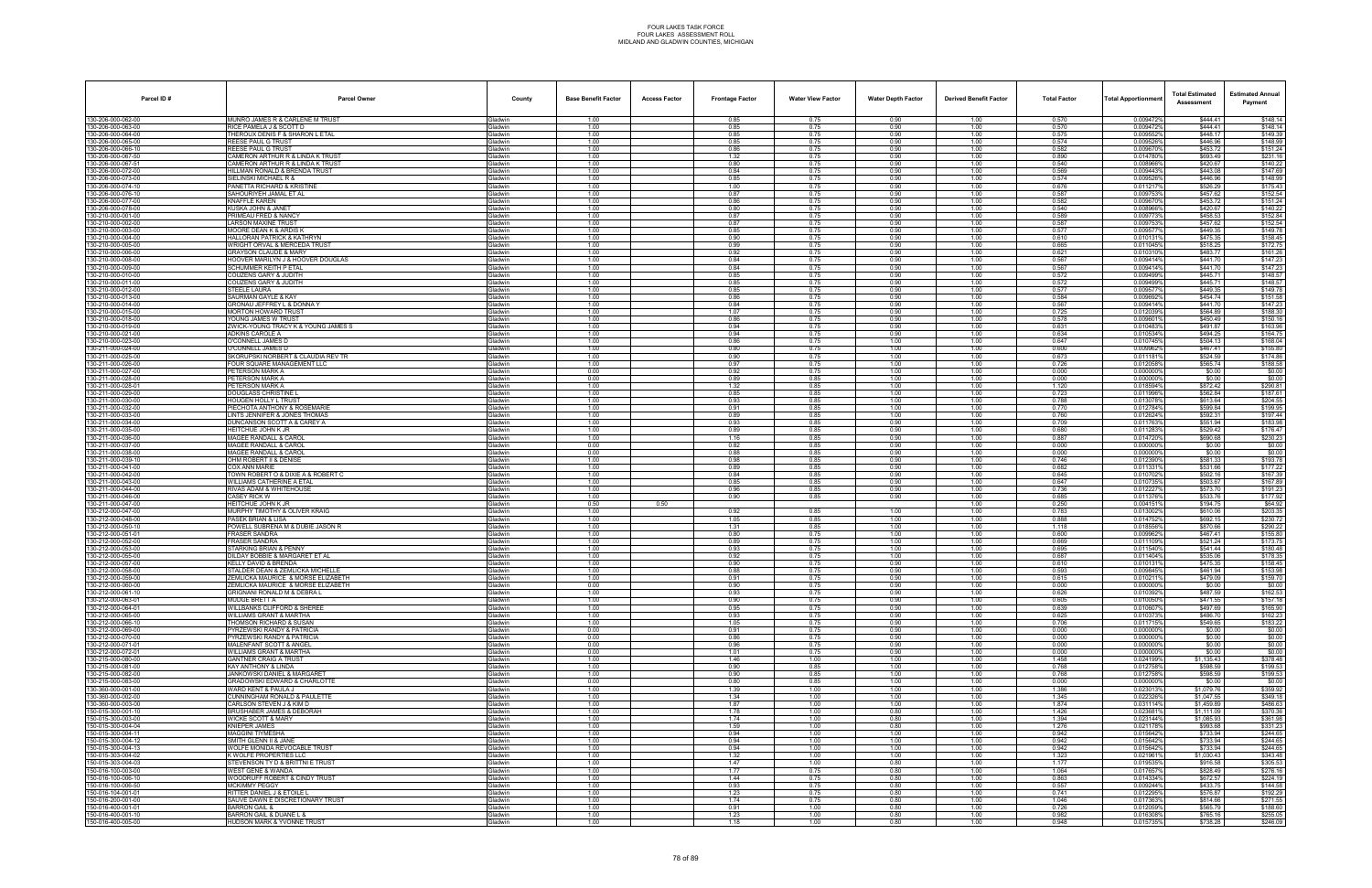| Parcel ID#                              | <b>Parcel Owner</b>                                                    | County                           | <b>Base Benefit Factor</b> | <b>Access Factor</b> | <b>Frontage Factor</b> | <b>Water View Factor</b> | <b>Water Depth Factor</b> | <b>Derived Benefit Factor</b> | <b>Total Factor</b> | Total Apportionmen     | <b>Total Estimated</b><br>Assessment | <b>Estimated Annual</b><br>Payment |
|-----------------------------------------|------------------------------------------------------------------------|----------------------------------|----------------------------|----------------------|------------------------|--------------------------|---------------------------|-------------------------------|---------------------|------------------------|--------------------------------------|------------------------------------|
| 150-016-400-006-00                      | WALSH MICHAEL & EILEEN                                                 | Gladwin                          | 1.00                       |                      | 1.18                   | 1.00                     | 0.80                      | 1.00                          | 0.948               | 0.015735%              | \$738.28                             | \$246.09                           |
| 150-016-400-007-00<br>50-016-400-007-02 | RAMBO BYRON & PATRICIA TRUST<br>IGGS EMMETT & RAMBO ROBERT             | Gladwin<br><b>Gladwin</b>        | 1.00<br>1.00               |                      | 1.01<br>0.93           | 1.00<br>1.00             | 1.00<br>1.00              | 1.00<br>1.00                  | 1.014<br>0.926      | 0.016840%<br>0.015377% | \$790.12<br>\$721.50                 | \$263.37<br>\$240.50               |
| 50-016-400-007-03                       | RAMBO BYRON & PATRICIA TRUST                                           | Gladwin                          | 1.00                       |                      | 1.14                   | 1.00                     | 1.00                      | 1.00                          | 1.142               | 0.018956%              | \$889.40                             | \$296.47                           |
| 150-016-400-007-04                      | MOYLAN III GEORGE T & MARY I                                           | Gladwin                          | 1.00                       |                      | 0.92                   | 1.00                     | 1.00                      | 1.00                          | 0.923               | 0.015328%              | \$719.19                             | \$239.73                           |
| 50-016-400-007-10<br>150-016-400-007-11 | RAMBO J M & RUTH<br>GRAY JEFFREY & SHAWN                               | Gladwin<br>Gladwin               | 1.00<br>1.00               |                      | 0.97<br>0.99           | 1.00<br>1.00             | 1.00<br>1.00              | 1.00<br>1.00                  | 0.969<br>0.993      | 0.016094%<br>0.016487% | \$755.13<br>\$773.57                 | \$251.71<br>\$257.86               |
| 50-021-100-006-00                       | NGWIS DAVID & CINDY                                                    | <b>Gladwin</b>                   | 1.00                       |                      | 1.87                   | 1.00                     | 1.00                      | 1.00                          | 1.871               | 0.031068%              | \$1.457.69                           | \$485.90                           |
| 50-021-100-006-01                       | DUNDAS DONALD                                                          | Gladwin                          | 1.00                       |                      | 1.46                   | 0.75                     | 0.80                      | 1.00                          | 0.877               | 0.014563%              | \$683.32                             | \$227.77                           |
| 50-021-100-007-00<br>50-022-200-002-00  | TOBACCO TOWNSHIP CEMETERY<br>PETERSON TIMOTHY                          | Gladwin<br>Gladwin               | 0.00<br>1.00               |                      | 1.46<br>1.60           | 0.75<br>1.00             | 0.80<br>0.90              | 1.00<br>1.00                  | 0.000<br>1.441      | 0.0000009<br>0.023925% | \$0.00<br>\$1,122.56                 | \$0.00<br>\$374.19                 |
| 50-022-300-002-00                       | KNAPP TAMARA TRUST                                                     | Gladwin                          | 1.00                       |                      | 0.86                   | 1.00                     | 1.00                      | 1.00                          | 0.859               | 0.014256%              | \$668.89                             | \$222.96                           |
| 50-022-300-003-00                       | WEBB BILLY                                                             | Gladwin                          | 1.00                       |                      | 0.86                   | 1.00                     | 1.00                      | 1.00                          | 0.859               | 0.014256%              | \$668.89                             | \$222.96                           |
| 50-022-300-004-00<br>50-022-300-005-0   | FERGUSON DONALD B & SHARON K<br>CORNWELL FRANCES ETAL                  | Gladwin<br>Gladwin               | 1.00<br>1.00               |                      | 0.91                   | 1.00                     | 1.00<br>1.00              | 1.00                          | 0.906<br>0.876      | 0.015039%<br>0.014548% | \$705.61<br>\$682.58                 | \$235.20<br>\$227.53               |
| 50-022-300-005-02                       | CORNWELL F & TREMAIN T W                                               | Gladwin                          | 1.00                       |                      | 0.88<br>0.98           | 1.00<br>1.00             | 1.00                      | 1.00<br>1.00                  | 0.982               | 0.016302%              | \$764.89                             | \$254.96                           |
| 150-022-302-011-01                      | NATZEL DARYELL & CHERYL                                                | Gladwin                          | 1.00                       |                      | 0.89                   | 1.00                     | 1.00                      | 1.00                          | 0.895               | 0.014851%              | \$696.83                             | \$232.28                           |
| 50-022-400-002-0                        | ALARIE RAYMOND                                                         | <b>Gladwin</b>                   | 1.00                       |                      | 0.85                   | 1.00                     | 1.00                      | 1.00                          | 0.853               | 0.014162%              | \$664.49<br>\$664.49                 | \$221.50                           |
| 50-022-400-002-02<br>50-023-300-002-03  | ALARIE RAYMOND<br>PRIEMER CARL & MAXINE                                | Gladwin<br>Gladwin               | 1.00<br>1.00               |                      | 0.85<br>0.98           | 1.00<br>1.00             | 1.00<br>1.00              | 1.00<br>1.00                  | 0.853<br>0.979      | 0.014162%<br>0.0162589 | \$762.82                             | \$221.50<br>\$254.27               |
| 50-023-300-003-01                       | SPALDING MARK ALLAN & PAMELA JOYCE                                     | Gladwin                          | 1.00                       |                      | 1.22                   | 1.00                     | 1.00                      | 1.00                          | 1.218               | 0.020226%              | \$949.02                             | \$316.34                           |
| 150-023-300-003-02                      | SPALDING MARK ALLAN & PAMELA JOYCE                                     | Gladwin                          | 1.00                       |                      | 0.83                   | 1.00                     | 1.00                      | 1.00                          | 0.826               | 0.013706%              | \$643.09                             | \$214.36                           |
| 50-023-300-003-03<br>50-023-300-003-04  | (ORMOS JAMES<br><b>DRAVES TODD R &amp; MARY F TRUST</b>                | <b>Gladwin</b><br>Gladwin        | 1.00<br>1.00               |                      | 1.05<br>0.94           | 1.00<br>1.00             | 1.00<br>1.00              | 1.00<br>1.00                  | 1.047<br>0.936      | 0.0173809<br>0.015545% | \$815.48<br>\$729.37                 | \$271.83<br>\$243.12               |
| 50-023-300-003-05                       | DRAVES TODD R & MARY F TRUST                                           | Gladwin                          | 1.00                       |                      | 1.05                   | 1.00                     | 1.00                      | 1.00                          | 1.050               | 0.017434%              | \$817.99                             | \$272.66                           |
| 50-023-300-003-06                       | <b>SCOLES DALE &amp; RENEE</b>                                         | Gladwin                          | 1.00                       |                      | 0.92                   | 1.00                     | 1.00                      | 1.00                          | 0.920               | 0.015275%              | \$716.69                             | \$238.90                           |
| 50-023-300-003-07<br>50-023-300-003-08  | TAUCHEN DALE & MELISSA<br>ORTA BENJAMIN & MARCY                        | Gladwin<br><b>Gladwin</b>        | 1.00<br>1.00               |                      | 1.01<br>1.39           | 1.00<br>1.00             | 1.00<br>1.00              | 1.00<br>1.00                  | 1.012<br>1.388      | 0.0167979<br>0.0230509 | \$788.12<br>\$1,081.53               | \$262.71<br>\$360.51               |
| 50-023-300-004-00                       | UCKER JEFFREY & BERG KAY                                               | Gladwin                          | 1.00                       |                      | 0.91                   | 1.00                     | 1.00                      | 1.00                          | 0.913               | 0.015167%              | \$711.63                             | \$237.21                           |
| 50-023-300-005-01                       | REEVES A & KARRICK R                                                   | Gladwin                          | 1.00                       |                      | 0.92                   | 1.00                     | 1.00                      | 1.00                          | 0.923               | 0.0153289              | \$719.19                             | \$239.73                           |
| 50-023-300-005-02                       | RUSSELL ARLIE & ALICIA                                                 | Gladwin                          | 1.00                       |                      | 0.92                   | 1.00                     | 1.00                      | 1.00                          | 0.924               | 0.015337%              | \$719.60                             | \$239.87                           |
| 50-023-300-005-03<br>50-023-300-005-04  | SADEK RAMSAY & MARK<br>RIEMER CARL & MAXINE                            | Gladwin<br><b>Gladwin</b>        | 1.00<br>1.00               |                      | 0.92<br>0.92           | 1.00<br>1.00             | 1.00<br>1.00              | 1.00<br>1.00                  | 0.924<br>0.923      | 0.015337%<br>0.015328% | \$719.60<br>\$719.19                 | \$239.87<br>\$239.73               |
| 50-023-300-007-00                       | SYDENSTRICKER JOHN & TERESA                                            | Gladwin                          | 1.00                       |                      | 1.07                   | 1.00                     | 1.00                      | 1.00                          | 1.067               | 0.017715%              | \$831.20                             | \$277.07                           |
| 50-023-300-008-0                        | HAGLE THOMAS & KIMBERLY                                                | Gladwin                          | 1.00                       |                      | 1.00                   | 1.00                     | 1.00                      | 1.00                          | 0.999               | 0.016581%              | \$777.99                             | \$259.33                           |
| 50-023-300-008-02<br>50-023-300-008-03  | <b>HAGLE THOMAS &amp; KIMBERLY</b><br>MCGRAW JOHN & NELLIE             | Gladwin<br>Gladwin               | 1.00<br>1.00               |                      | 0.89<br>1.00           | 1.00<br>1.00             | 1.00<br>1.00              | 1.00<br>1.00                  | 0.888<br>0.999      | 0.014744%<br>0.016581% | \$691.80<br>\$778.00                 | \$230.60<br>\$259.33               |
| 50-023-300-008-04                       | SWINSON ROBERT & TAMARA                                                | <b>Gladwin</b>                   | 1.00                       |                      | 1.00                   | 1.00                     | 1.00                      | 1.00                          | 0.997               | 0.0165579              | \$776.87                             | \$258.96                           |
| 50-023-300-008-05                       | YORK TERRY & DENISE                                                    | Gladwin                          | 1.00                       |                      | 0.89                   | 1.00                     | 1.00                      | 1.00                          | 0.888               | 0.014744%              | \$691.80                             | \$230.60                           |
| 50-023-400-002-00<br>50-023-400-004-00  | WADE WILLIAM<br>GURICH ELEANOR TRUST                                   | Gladwin<br>Gladwin               | 1.00<br>1.00               |                      | 1.37<br>1.27           | 0.75<br>0.75             | 0.80<br>0.80              | 1.00<br>1.00                  | 0.825<br>0.763      | 0.013691%<br>0.012661% | \$642.40<br>\$594.03                 | \$214.13<br>\$198.01               |
| 50-023-400-005-00                       | <b>KOWAL RICHARD &amp; BARBARA TRUST</b>                               | Gladwin                          | 1.00                       |                      | 1.39                   | 0.75                     | 0.80                      | 1.00                          | 0.833               | 0.013838%              | \$649.26                             | \$216.42                           |
| 50-023-400-005-0                        | URICH ELEANOR TRUST                                                    | <b>Gladwin</b>                   | 1.00                       |                      | 0.90                   | 0.75                     | 0.80                      | 1.00                          | 0.542               | 0.009006%              | \$422.55                             | \$140.85                           |
| 50-023-400-007-00<br>50-023-400-008-00  | SHAHEEN SAMUEL & PATRICIA                                              | Gladwin                          | 1.00                       |                      | 1.55                   | 0.85                     | 0.80                      | 1.00                          | 1.055               | 0.017515%              | \$821.83                             | \$273.94                           |
| 50-023-400-008-01                       | MALCOMNSON THERESA<br>SCHREMS JOANNE J & JUREK ROBERT J                | Gladwin<br>Gladwin               | 1.00<br>1.00               |                      | 1.00<br>1.17           | 0.85<br>0.85             | 0.80<br>0.80              | 1.00<br>1.00                  | 0.678<br>0.792      | 0.0112599<br>0.013157% | \$528.29<br>\$617.33                 | \$176.10<br>\$205.78               |
| 50-023-400-009-00                       | QUILLET HARLEY & LORNA                                                 | <b>Gladwin</b>                   | 1.00                       |                      | 1.75                   | 0.75                     | 0.80                      | 1.00                          | 1.048               | 0.0173959              | \$816.18                             | \$272.06                           |
| 50-023-403-001-00                       | MOORE KAREN L                                                          | <b>Gladwin</b>                   | 1.00                       |                      | 1.02                   | 1.00                     | 1.00                      | 1.00                          | 1.020               | 0.0169369              | \$794.62                             | \$264.87                           |
| 50-024-300-003-00<br>50-024-300-004-00  | SHAHEEN SAMUEL & PATRICIA<br>MALCOMNSON THERESA                        | Gladwin<br>Gladwin               | 1.00<br>1.00               |                      | 0.92<br>0.98           | 0.85<br>0.85             | 0.80<br>0.80              | 1.00<br>1.00                  | 0.628<br>0.664      | 0.010422%<br>0.0110279 | \$489.02<br>\$517.40                 | \$163.01<br>\$172.47               |
| 50-025-200-003-00                       | <b>PICKLO DAVID &amp; TERRI</b>                                        | Gladwin                          | 1.00                       |                      | 0.88                   | 1.00                     | 1.00                      | 1.00                          | 0.878               | 0.014585%              | \$684.35                             | \$228.12                           |
| 50-025-200-005-00                       | ROSENBROCK NORMAN & KAREN                                              | Gladwin                          | 1.00                       |                      | 1.51                   | 1.00                     | 1.00                      | 1.00                          | 1.506               | 0.025008%              | \$1,173.36                           | \$391.12                           |
| 50-025-200-009-00<br>50-025-200-011-00  | VALKER LARRY & WANDA<br>PERRAS JOE & PAMULIA                           | <b>Gladwin</b><br>Gladwin        | 1.00<br>1.00               |                      | 1.02<br>0.92           | 1.00<br>1.00             | 1.00<br>1.00              | 1.00<br>1.00                  | 1.018<br>0.916      | 0.016894%<br>0.015207% | \$792.65<br>\$713.53                 | \$264.22<br>\$237.84               |
| 50-025-203-001-01                       | <b>WOOLEY SCOTT &amp; JUDITH</b>                                       | Gladwin                          | 1.00                       |                      | 1.30                   | 1.00                     | 1.00                      | 1.00                          | 1.298               | 0.021543%              | \$1,010.81                           | \$336.94                           |
| 150-025-203-001-02                      | MERCER LAYNE & NICOLE                                                  | Gladwin                          | 1.00                       |                      | 1.23                   | 1.00                     | 1.00                      | 1.00                          | 1.232               | 0.020456%              | \$959.80                             | \$319.93                           |
| 50-025-203-002-03<br>50-025-203-002-04  | WOOLEY BRAD & WOOLEY S<br>NOOLEY PAUL                                  | <b>Gladwin</b><br><b>Gladwin</b> | 1.00<br>1.00               |                      | 1.00<br>1.00           | 1.00<br>1.00             | 1.00<br>1.00              | 1.00<br>1.00                  | 1.003<br>1.003      | 0.0166569<br>0.0166569 | \$781.49<br>\$781.49                 | \$260.50<br>\$260.50               |
| 50-025-203-003-00                       | STORMS PRESTON & ELIZABETH ETAL                                        | Gladwin                          | 1.00                       |                      | 1.15                   | 1.00                     | 1.00                      | 1.00                          | 1.154               | 0.019167%              | \$899.31                             | \$299.77                           |
| 50-025-300-003-00                       | <b>NOOLEY MICHAEL D &amp; TAMELA J</b>                                 | Gladwin                          | 1.00                       |                      | 1.29                   | 1.00                     | 1.00                      | 1.00                          | 1.287               | 0.021376               | \$1,002.98                           | \$334.33                           |
| 50-025-400-003-00<br>50-025-400-007-01  | VANCE JERRY B & DEBRA R TRUST                                          | Gladwin                          | 1.00                       |                      | 0.89                   | 0.75<br>0.75             | 0.90                      | 1.00<br>1.00                  | 0.600               | 0.009968%              | \$467.71<br>\$438.77                 | \$155.90<br>\$146.26               |
| 150-025-400-007-02                      | ALBAUGH KENNETH & FRANCES<br>IYDE AMY L                                | <b>Gladwin</b><br>Gladwin        | 1.00<br>1.00               |                      | 0.83<br>0.96           | 0.75                     | 0.90<br>0.90              | 1.00                          | 0.563<br>0.650      | 0.0093519<br>0.010789% | \$506.20                             | \$168.73                           |
| 50-025-400-008-00                       | WECK EDWARD & GAYLE                                                    | Gladwin                          | 1.00                       |                      | 0.91                   | 0.75                     | 0.90                      | 1.00                          | 0.613               | 0.010172%              | \$477.29                             | \$159.10                           |
| 50-025-400-008-01                       | HUNTER GARNIE & MARY                                                   | Gladwin                          | 1.00                       |                      | 0.91                   | 0.75                     | 0.90                      | 1.00                          | 0.613               | 0.010172%              | \$477.29                             | \$159.10                           |
| 50-025-400-009-00<br>50-025-400-010-00  | <b>SZLAG MELVIN &amp; MARIE</b><br>WILBER DARRIN F & KELLY L           | Gladwin<br>Gladwin               | 1.00<br>1.00               |                      | 0.91<br>0.91           | 0.75<br>0.75             | 0.90<br>0.90              | 1.00<br>1.00                  | 0.613<br>0.613      | 0.010172%<br>0.010172% | \$477.29<br>\$477.29                 | \$159.10<br>\$159.10               |
| 50-025-400-011-00                       | DONLEY JASON                                                           | Gladwin                          | 1.00                       |                      | 0.89                   | 0.75                     | 0.90                      | 1.00                          | 0.600               | 0.009968%              | \$467.71                             | \$155.90                           |
| 50-025-400-012-01                       | ZAKETT DONALD                                                          | Gladwin                          | 1.00                       |                      | 0.98                   | 0.75                     | 0.90                      | 1.00                          | 0.659               | 0.010934%              | \$513.03                             | \$171.01                           |
| 50-025-400-012-02<br>150-025-400-012-03 | <b>BRIGGIN LARRY &amp; MURIEL</b><br><b>BRIGGIN LARRY &amp; MURIEL</b> | Gladwin<br>Gladwin               | 0.00<br>0.00               |                      | 0.91<br>0.91           | 0.75<br>0.75             | 0.90<br>0.90              | 1.00<br>1.00                  | 0.000<br>0.000      | 0.000000%<br>0.000000% | \$0.00<br>\$0.00                     | \$0.00<br>\$0.00                   |
| 50-025-400-012-04                       | BEAUDOING ROGER                                                        | Gladwin                          | 1.00                       |                      | 1.00                   | 0.75                     | 0.90                      | 1.00                          | 0.678               | 0.011249%              | \$527.79                             | \$175.93                           |
| 50-025-400-012-05                       | ONGSTRETH DONALD JR & MANDY                                            | Gladwin                          | 1.00                       |                      | 1.03                   | 0.75                     | 0.90                      | 1.00                          | 0.697               | 0.011573%              | \$543.02                             | \$181.01                           |
| 50-025-404-001-00<br>50-025-404-002-00  | <b>MARSH STEVEN &amp; MICHELLE</b><br><b>CHURCH GARY &amp; RAMONA</b>  | Gladwin<br>Gladwin               | 1.00<br>1.00               |                      | 0.93<br>0.93           | 0.75<br>0.75             | 0.90<br>0.90              | 1.00<br>1.00                  | 0.628<br>0.625      | 0.010431%<br>0.010379% | \$489.43<br>\$487.00                 | \$163.14<br>\$162.33               |
| 150-025-404-003-00                      | <b>VOGLER KEVIN &amp; LORA</b>                                         | Gladwin                          | 1.00                       |                      | 0.97                   | 0.75                     | 0.90                      | 1.00                          | 0.652               | 0.010821%              | \$507.71                             | \$169.24                           |
| 50-025-404-004-00                       | GOODMAN ELIZABETH ANN                                                  | Gladwin                          | 1.00                       |                      | 1.09                   | 0.75                     | 0.90                      | 1.00                          | 0.736               | 0.012212%              | \$572.99                             | \$191.00                           |
| 50-025-404-005-00                       | (UPIEC FAMILY TRUST                                                    | Gladwin                          | 1.00                       |                      | 1.09                   | 0.75                     | 0.90                      | 1.00                          | 0.733               | 0.012176%              | \$571.28                             | \$190.43                           |
| 50-025-404-006-00<br>50-025-404-007-00  | BOUCHER FLOYD & JENNIFER<br>BOUCHER FLOYD & JENNIFER                   | Gladwin<br>Gladwin               | 1.00<br>1.00               |                      | 0.93<br>1.05           | 0.75<br>0.75             | 0.90<br>0.90              | 1.00<br>1.00                  | 0.625<br>0.708      | 0.010379%<br>0.011763% | \$487.00<br>\$551.92                 | \$162.33<br>\$183.97               |
| 150-025-404-008-00                      | <b>BOMAN DENISE</b>                                                    | Gladwin                          | 1.00                       |                      | 0.97                   | 0.75                     | 0.90                      | 1.00                          | 0.657               | 0.010909%              | \$511.83                             | \$170.61                           |
| 50-025-404-009-00                       | <b>TURNER SHAWN &amp; CAROLINE</b>                                     | Gladwin                          | 1.00                       |                      | 0.83                   | 1.00                     | 0.90                      | 1.00                          | 0.751               | 0.012471%              | \$585.16                             | \$195.05                           |
| 50-025-404-010-00<br>50-026-100-004-00  | RIGGIN LARRY & MURIEL<br>THOMAS BRADY TRUST                            | Gladwin<br>Gladwin               | 1.00<br>1.00               |                      | 1.07<br>1.43           | 0.75<br>1.00             | 0.90<br>1.00              | 1.00<br>1.00                  | 0.724<br>1.432      | 0.012020%<br>0.023777% | \$563.98<br>\$1.115.62               | \$187.99<br>\$371.87               |
| 50-026-101-001-00                       | <b>JANES DOUGLAS TRUST</b>                                             | Gladwin                          | 1.00                       |                      | 1.48                   | 1.00                     | 1.00                      | 1.00                          | 1.477               | 0.024517%              | \$1,150.34                           | \$383.45                           |
| 50-026-101-002-00                       | HERBER THOMAS W & NATALIE K                                            | Gladwin                          | 1.00                       |                      | 1.07                   | 1.00                     | 1.00                      | 1.00                          | 1.066               | 0.017706%              | \$830.77                             | \$276.92                           |
| 50-026-101-003-01<br>50-026-101-003-10  | RIEPMA COTTAGE TRUST<br>JOHNSTON JEFFREY & STEPHANIE                   | Gladwin<br>Gladwin               | 1.00<br>1.00               |                      | 0.92<br>0.92           | 1.00<br>1.00             | 1.00<br>1.00              | 1.00                          | 0.920               | 0.015275%              | \$716.69<br>\$716.69                 | \$238.90<br>\$238.90               |
| 50-026-101-004-02                       | <b>EICKHOFF TYRUS &amp; TERRI</b>                                      | Gladwin                          | 1.00                       |                      | 0.90                   | 1.00                     | 1.00                      | 1.00<br>1.00                  | 0.920<br>0.905      | 0.015275%<br>0.015019% | \$704.70                             | \$234.90                           |
| 50-026-101-004-11                       | <b>HILL DOUGLAS &amp; STACEY</b>                                       | Gladwin                          | 1.00                       |                      | 0.87                   | 1.00                     | 1.00                      | 1.00                          | 0.868               | 0.014420%              | \$676.57                             | \$225.52                           |
| 50-026-101-004-12                       | ROBERTS JAMES & THERESA                                                | Gladwin                          | 1.00                       |                      | 0.87                   | 1.00                     | 1.00                      | 1.00                          | 0.870               | 0.014442%              | \$677.61                             | \$225.87                           |
| 50-026-101-004-21<br>50-026-101-004-22  | PSCHOLKA GERALD & SANDRA ETAL<br>OSE GREGORY & DOROTHY                 | Gladwin<br>Gladwin               | 1.00<br>1.00               |                      | 0.89<br>1.07           | 1.00<br>1.00             | 1.00<br>1.00              | 1.00<br>1.00                  | 0.893<br>1.074      | 0.014832%<br>0.017828% | \$695.92<br>\$836.49                 | \$231.97<br>\$278.83               |
| 50-026-200-001-00                       | DENGEL TROY R & CHRISTINE M &                                          | Gladwin                          | 1.00                       |                      | 1.48                   | 1.00                     | 1.00                      | 1.00                          | 1.478               | 0.024539%              | \$1,151.35                           | \$383.78                           |
| 50-026-403-001-00                       | <b>MCDANIELS ROBERT TRUST</b>                                          | Gladwin                          | 1.00                       |                      | 1.37                   | 0.75                     | 0.90                      | 1.00                          | 0.922               | 0.015316%              | \$718.62                             | \$239.54                           |
| 50-035-100-002-00                       | ROSS ROBERT & LUCINDA                                                  | Gladwin                          | 1.00                       |                      | 1.76                   | 0.75                     | 0.90                      | 1.00                          | 1.185               | 0.019669%              | \$922.89                             | \$307.63                           |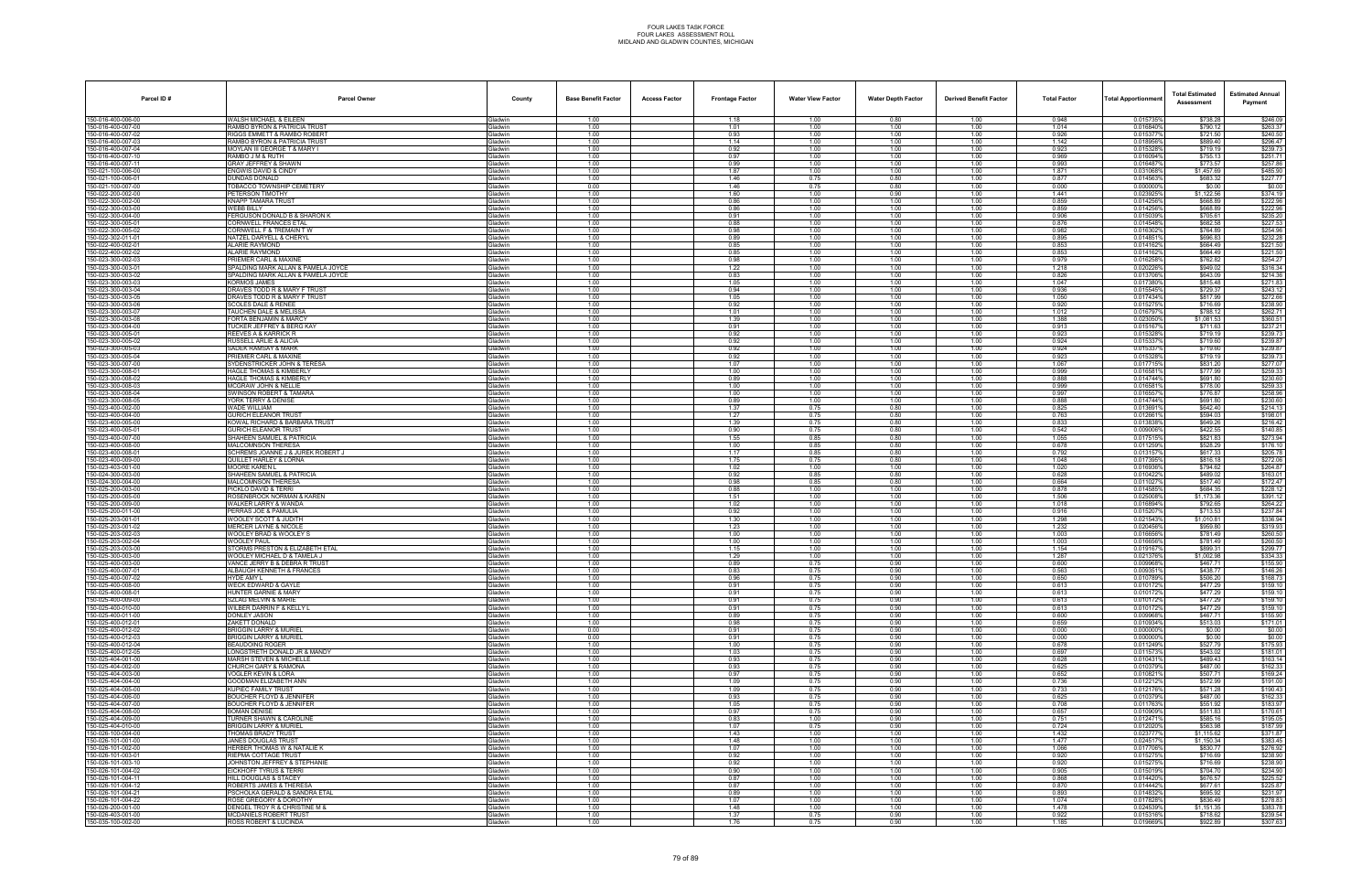| Parcel ID#                              | <b>Parcel Owner</b>                                                  | County                           | <b>Base Benefit Factor</b> | <b>Access Factor</b> | <b>Frontage Factor</b> | <b>Water View Factor</b> | <b>Water Depth Factor</b> | <b>Derived Benefit Factor</b> | <b>Total Factor</b> | <b>Total Apportionmer</b> | <b>Total Estimated</b><br>Assessment | <b>Estimated Annual</b><br>Payment |
|-----------------------------------------|----------------------------------------------------------------------|----------------------------------|----------------------------|----------------------|------------------------|--------------------------|---------------------------|-------------------------------|---------------------|---------------------------|--------------------------------------|------------------------------------|
| 150-035-100-003-00                      | <b>BELANGER JAMES &amp; LISA TRUST</b>                               | Gladwin                          | 1.00                       |                      | 1.86                   | 0.75                     | 0.90                      | 1.00                          | 1.259               | 0.020900%                 | \$980.62                             | \$326.87                           |
| 50-035-100-003-01<br>50-035-100-004-00  | LAMBERT JAMES & GAYLE<br>NIKPRELEVIC MARTIN & LJEZA                  | <b>Gladwin</b><br><b>Gladwin</b> | 1.00<br>1.00               |                      | 0.98<br>0.80           | 0.75<br>0.75             | 0.90<br>0.90              | 1.00<br>1.00                  | 0.662<br>0.540      | 0.0109909<br>0.008966%    | \$515.65<br>\$420.67                 | \$171.88<br>\$140.22               |
| 150-035-100-006-01                      | STEVENS DONNA LEE                                                    | Gladwin                          | 1.00                       |                      | 0.90                   | 0.75                     | 0.90                      | 1.00                          | 0.610               | 0.010120%                 | \$474.84                             | \$158.28                           |
| 50-035-100-006-03<br>150-035-100-006-04 | SPACH RANDALL & SHANNON &<br>MCLAREN MICHAEL                         | Gladwin<br>Gladwin               | 1.00<br>1.00               |                      | 1.04<br>1.57           | 0.75<br>0.75             | 0.90<br>0.90              | 1.00<br>1.00                  | 0.699<br>1.058      | 0.0116039<br>0.017560%    | \$544.40<br>\$823.91                 | \$181.47<br>\$274.64               |
| 50-035-100-006-05                       | FOBEAR CHESTER & CAROL                                               | <b>Gladwin</b>                   | 1.00                       |                      | 1.21                   | 0.75                     | 0.90                      | 1.00                          | 0.820               | 0.0136139                 | \$638.74                             | \$212.91                           |
| 50-035-100-007-0                        | HURST DONALD & MARY TRUST                                            | <b>Gladwin</b>                   | 1.00                       |                      | 0.80                   | 0.75                     | 1.00                      | 1.00                          | 0.600               | 0.0099629                 | \$467.41                             | \$155.80                           |
| 150-035-100-008-00<br>50-035-101-006-00 | COTTRELL DANIEL D & KAREN M<br>COOK LYNETTE                          | Gladwin<br><b>Gladwin</b>        | 0.00<br>1.00               |                      | 0.80<br>0.84           | 0.75<br>0.75             | 1.00<br>0.90              | 1.00<br>1.00                  | 0.000<br>0.567      | 0.000000%<br>0.009414%    | \$0.00<br>\$441.71                   | \$0.00<br>\$147.24                 |
| 150-035-101-006-02                      | <b>COOK LYNETTE</b>                                                  | Gladwin                          | 1.00                       |                      | 0.90                   | 0.75                     | 0.90                      | 1.00                          | 0.608               | 0.0101039                 | \$474.02                             | \$158.01                           |
| 50-035-400-001-01<br>50-035-400-001-02  | DENNIE LAURENCE<br>STOVER WAYNE & MOFFETT LINDA                      | <b>Gladwin</b><br><b>Gladwin</b> | 1.00<br>1.00               |                      | 0.90<br>0.90           | 1.00<br>1.00             | 0.90<br>0.90              | 1.00<br>1.00                  | 0.811<br>0.811      | 0.0134689<br>0.0134689    | \$631.90<br>\$631.90                 | \$210.63<br>\$210.63               |
| 150-035-400-001-04                      | ALLEN ANDREW & JULIE                                                 | Gladwin                          | 1.00                       |                      | 0.90                   | 1.00                     | 0.90                      | 1.00                          | 0.811               | 0.013468%                 | \$631.90                             | \$210.63                           |
| 50-035-400-002-02<br>150-035-400-002-03 | MCLAREN MICHAEL<br><b>MCLAREN MICHAEL</b>                            | Gladwin<br>Gladwin               | 1.00<br>1.00               |                      | 1.10<br>1.15           | 1.00<br>1.00             | 0.90<br>0.90              | 1.00<br>1.00                  | 0.993<br>1.036      | 0.016485%<br>0.017207     | \$773.50<br>\$807.34                 | \$257.83<br>\$269.11               |
| 50-035-400-002-04                       | <b>MCLAREN MICHAEL</b>                                               | <b>Gladwin</b>                   | 1.00                       |                      | 1.10                   | 1.00                     | 0.90                      | 1.00                          | 0.992               | 0.0164739                 | \$772.92                             | \$257.64                           |
| 50-035-400-004-01                       | <b>GLADWIN COUNTY</b>                                                | <b>Gladwin</b>                   | 0.00                       |                      | 1.95                   | 0.75                     | 0.90                      | 1.00                          | 0.000               | 0.0000009                 | \$0.00                               | \$0.00                             |
| 150-035-402-001-00<br>50-035-402-002-00 | KLEMKOSKY ROGER & MARY<br>PAGE JANICE                                | Gladwin<br><b>Gladwin</b>        | 1.00<br>1.00               |                      | 0.93<br>0.89           | 1.00<br>1.00             | 0.90<br>0.90              | 1.00<br>1.00                  | 0.838<br>0.805      | 0.0139119<br>0.013368%    | \$652.69<br>\$627.23                 | \$217.56<br>\$209.08               |
| 50-035-402-003-00                       | HAINES E LARRY & ANN                                                 | Gladwin                          | 1.00                       |                      | 0.89                   | 1.00                     | 0.90                      | 1.00                          | 0.805               | 0.013368%                 | \$627.23                             | \$209.08                           |
| 50-036-100-002-00<br>50-036-100-003-00  | BOUCHER FLOYD<br><b>BOUCHER FLOYD &amp; JENNIFER</b>                 | <b>Gladwin</b><br><b>Gladwin</b> | 1.00<br>1.00               |                      | 1.51<br>1.60           | 1.00<br>0.75             | 0.90<br>0.90              | 1.00<br>1.00                  | 1.359<br>1.079      | 0.0225679<br>0.0179189    | \$1,058.82<br>\$840.73               | \$352.94<br>\$280.24               |
| 150-036-100-004-10                      | LIVINGSTON GEORGE                                                    | Gladwin                          | 1.00                       |                      | 1.20                   | 1.00                     | 0.90                      | 1.00                          | 1.082               | 0.017960%                 | \$842.69                             | \$280.90                           |
| 50-036-100-004-20<br>50-036-100-004-40  | DRYER WILLIAM & BEVERLY<br>ALBAUGH KENNETH & FRANCES                 | Gladwin<br><b>Gladwin</b>        | 1.00<br>0.00               |                      | 0.93                   | 0.75                     | 0.90<br>1.00              | 1.00<br>1.00                  | 0.625<br>0.000      | 0.0103819<br>0.0000009    | \$487.10<br>\$0.00                   | \$162.37<br>\$0.00                 |
| 50-036-100-005-00                       | ALBAUGH KENNETH & FRANCES                                            | <b>Gladwin</b>                   | 1.00                       |                      | 0.80                   | 0.75                     | 0.90                      | 1.00                          | 0.540               | 0.008966%                 | \$420.67                             | \$140.22                           |
| 50-036-100-006-00                       | SINGLERES LLC                                                        | <b>Gladwin</b>                   | 1.00                       |                      | 0.80                   | 0.75                     | 0.90                      | 1.00                          | 0.540               | 0.008966%                 | \$420.67                             | \$140.22                           |
| 150-036-100-009-18<br>50-036-101-004-31 | GODI JOSEPH & MARCIA<br>SINGLERES LLC                                | Gladwin<br><b>Gladwin</b>        | 0.50<br>0.00               | 0.15                 |                        |                          | 0.90                      | 1.00<br>1.00                  | 0.250<br>0.000      | 0.004151%<br>0.0000009    | \$194.75<br>\$0.00                   | \$64.92<br>\$0.00                  |
| 50-036-101-007-01                       | <b>SUNRISE TRUST</b>                                                 | Gladwin                          | 1.00                       |                      | 0.94                   | 0.75                     | 0.90                      | 1.00                          | 0.638               | 0.010590%                 | \$496.89                             | \$165.63                           |
| 50-036-202-002-01<br>50-036-202-002-02  | BELTZ C ROBERT & ANNA<br>FAUST WILLIAM & KATHLEEN TRUST              | <b>Gladwin</b><br><b>Gladwin</b> | 1.00<br>1.00               |                      | 1.28<br>1.12           | 1.00<br>1.00             | 1.00<br>1.00              | 1.00<br>1.00                  | 1.277<br>1.120      | 0.021205%<br>0.0185889    | \$994.93<br>\$872.15                 | \$331.64<br>\$290.72               |
| 50-036-202-002-03                       | LAZZARO JOEL A                                                       | Gladwin                          | 1.00                       |                      | 1.28                   | 1.00                     | 1.00                      | 1.00                          | 1.283               | 0.021303%                 | \$999.54                             | \$333.18                           |
| 50-036-300-002-11                       | WEGENER ROBERT & JEAN                                                | Gladwin                          | 0.00                       |                      | 0.80                   | 1.00                     | 0.90                      | 1.00                          | 0.000               | 0.0000009                 | \$0.00                               | \$0.00                             |
| 50-036-300-002-13<br>50-036-300-002-21  | STRYKER MARINE PROPERTIES LLC<br>STRYKER MARINE PROPERTIES LLC       | <b>Gladwin</b><br><b>Gladwin</b> | 1.00<br>0.00               |                      | 0.92<br>0.88           | 1.00<br>1.00             | 0.90<br>0.90              | 2.00<br>2.00                  | 1.650<br>0.000      | 0.027391<br>0.000000%     | \$1,285.17<br>\$0.00                 | \$428.39<br>\$0.00                 |
| 50-036-300-002-23                       | STRYKER MARINE PROPERTIES LLC                                        | <b>Gladwin</b>                   | 0.00                       |                      | 0.80                   | 1.00                     | 0.90                      | 2.00                          | 0.000               | 0.0000009                 | \$0.00                               | \$0.00                             |
| 50-036-300-003-00<br>50-036-300-004-00  | STRYKER MARINE PROPERTIES LLC<br>STRYKER MARINE PROPERTIES LLC       | Gladwin<br><b>Gladwin</b>        | 1.00<br>0.00               |                      | 1.61<br>0.80           | 1.00<br>1.00             | 1.00<br>0.80              | 5.00<br>2.00                  | 8.041<br>0.000      | 0.1335019<br>0.0000009    | \$6,263.85<br>\$0.00                 | \$2,087.95<br>\$0.00               |
| 50-036-300-005-00                       | STRYKER MARINE PROPERTIES LLC                                        | <b>Gladwin</b>                   | 1.00                       |                      | 1.14                   | 1.00                     | 1.00                      | 0.70                          | 0.801               | 0.013296%                 | \$623.85                             | \$207.95                           |
| 50-050-000-001-00                       | LAPIERRE PROPERTIES LLC                                              | <b>Gladwin</b>                   | 1.00                       |                      | 0.92                   | 1.00                     | 0.90                      | 1.00                          | 0.828               | 0.013747%                 | \$645.02                             | \$215.01                           |
| 50-050-000-002-00<br>50-050-000-003-00  | STEARNS WILBUR & CAROL<br>NIBLACK JOSHUA A & LAUREN                  | <b>Gladwin</b><br>Gladwin        | 1.00<br>1.00               |                      | 0.92<br>0.84           | 0.75<br>0.75             | 0.90<br>0.90              | 1.00<br>1.00                  | 0.624<br>0.569      | 0.010360%<br>0.009443%    | \$486.09<br>\$443.08                 | \$162.03<br>\$147.69               |
| 50-050-000-004-00                       | CASE CHARLES H & KAREN I                                             | Gladwin                          | 1.00                       |                      | 0.84                   | 0.75                     | 0.90                      | 1.00                          | 0.569               | 0.0094439                 | \$443.08                             | \$147.69                           |
| 50-050-000-005-00<br>50-050-000-006-00  | ARTHUR KATHY & CHRIS & LOR<br>NICHOLAS DOUGLAS                       | <b>Gladwin</b><br><b>Gladwin</b> | 1.00<br>1.00               |                      | 0.84<br>0.84           | 0.75<br>0.75             | 0.90<br>0.90              | 1.00<br>1.00                  | 0.569<br>0.569      | 0.0094439<br>0.009443%    | \$443.08<br>\$443.08                 | \$147.69<br>\$147.69               |
| 50-050-000-007-00                       | <b>PETERSEN LORRAINE ETAL</b>                                        | <b>Gladwin</b>                   | 1.00                       |                      | 0.84                   | 0.75                     | 0.90                      | 1.00                          | 0.569               | 0.009443%                 | \$443.08                             | \$147.69                           |
| 50-050-000-008-00<br>50-050-000-009-00  | <b>ST CROIX JON</b><br>CLEMENS ROBERT & KATHLYN                      | Gladwin<br><b>Gladwin</b>        | 1.00<br>1.00               |                      | 0.84<br>0.84           | 0.75<br>0.75             | 0.90<br>0.90              | 1.00<br>1.00                  | 0.569<br>0.569      | 0.0094439<br>0.0094439    | \$443.08<br>\$443.08                 | \$147.69<br>\$147.69               |
| 50-050-000-011-00                       | <b>VARDUKYAN ALBERT &amp;</b>                                        | <b>Gladwin</b>                   | 1.00                       |                      | 0.92                   | 0.75                     | 0.90                      | 1.00                          | 0.622               | 0.0103259                 | \$484.46                             | \$161.49                           |
| 50-050-000-013-00                       | LEMIEUR JAMES & LISA                                                 | <b>Gladwin</b>                   | 1.00                       |                      | 0.84                   | 0.75                     | 0.90                      | 1.00                          | 0.569               | 0.009443%                 | \$443.08                             | \$147.69                           |
| 50-050-000-014-00<br>50-050-000-015-00  | EACH PAUL W & KIMBERLY S.<br>BRETERNITZ DIANNE TRUST                 | <b>Gladwin</b><br>Gladwin        | 1.00<br>1.00               |                      | 0.84<br>0.84           | 0.75<br>0.75             | 0.90<br>0.90              | 1.00<br>1.00                  | 0.569<br>0.569      | 0.009443%<br>0.009443%    | \$443.08<br>\$443.08                 | \$147.69<br>\$147.69               |
| 50-050-000-016-00                       | WHITE JAN M                                                          | <b>Gladwin</b>                   | 1.00                       |                      | 0.84                   | 0.75                     | 0.90                      | 1.00                          | 0.569               | 0.0094439                 | \$443.08                             | \$147.69                           |
| 50-050-000-017-00<br>50-050-000-018-00  | KOCH DAVID & ERIN<br>SUTLIFF KIRK                                    | Gladwin<br><b>Gladwin</b>        | 1.00<br>1.00               |                      | 0.84<br>0.84           | 0.75<br>0.75             | 0.90<br>0.90              | 1.00<br>1.00                  | 0.569<br>0.569      | 0.0094439<br>0.009443%    | \$443.08<br>\$443.08                 | \$147.69<br>\$147.69               |
| 50-050-000-019-00                       | DOBIS STEPHEN J                                                      | <b>Gladwin</b>                   | 1.00                       |                      | 0.84                   | 0.75                     | 0.90                      | 1.00                          | 0.569               | 0.009443%                 | \$443.08                             | \$147.69                           |
| 50-050-000-020-00<br>50-050-000-021-10  | GRASSO JEFFREY & APRIL ELIZABETH<br>THURSTON SHAUN & MELISSA         | Gladwin                          | 1.00<br>1.00               |                      | 0.84<br>0.90           | 0.75<br>0.75             | 0.90<br>0.90              | 1.00<br>1.00                  | 0.569<br>0.608      | 0.0094439<br>0.010098     | \$443.08<br>\$473.79                 | \$147.69<br>\$157.93               |
| 50-050-000-022-01                       | BARBER JEFFREY &                                                     | Gladwin<br><b>Gladwin</b>        | 1.00                       |                      | 1.17                   | 1.00                     | 0.90                      | 1.00                          | 1.050               | 0.0174279                 | \$817.68                             | \$272.56                           |
| 50-051-000-023-00                       | MINNIS GARY R & JOAN M                                               | <b>Gladwin</b>                   | 1.00                       |                      | 0.85                   | 0.75                     | 0.90                      | 1.00                          | 0.572               | 0.009499%                 | \$445.71                             | \$148.57                           |
| 150-051-000-024-00<br>50-051-000-025-00 | RELITZ KEITH H ET AL<br>BELANGER JOHN JR                             | <b>Gladwin</b><br>Gladwin        | 1.00<br>1.00               |                      | 0.85<br>0.85           | 0.75<br>0.75             | 0.90<br>0.90              | 1.00<br>1.00                  | 0.572<br>0.572      | 0.009499%<br>0.009499%    | \$445.71<br>\$445.71                 | \$148.57<br>\$148.57               |
| 50-051-000-026-00                       | SUNDE RACHEL                                                         | Gladwin                          | 1.00                       |                      | 0.85                   | 0.75                     | 0.90                      | 1.00                          | 0.572               | 0.0094999                 | \$445.71                             | \$148.57                           |
| 50-051-000-027-00<br>50-051-000-028-00  | BEAUCHAMP ROBERT E JR & DEBRA M<br>CAMPBELL SHARON                   | Gladwin<br><b>Gladwin</b>        | 1.00<br>1.00               |                      | 0.84<br>0.84           | 0.75<br>0.75             | 0.90<br>0.90              | 1.00<br>1.00                  | 0.569<br>0.569      | 0.009443%<br>0.009443%    | \$443.08<br>\$443.08                 | \$147.69<br>\$147.69               |
| 50-051-000-029-00                       | MOSS SHAWN & JULIE &                                                 | Gladwin                          | 1.00                       |                      | 0.84                   | 0.75                     | 0.90                      | 1.00                          | 0.569               | 0.009443%                 | \$443.08                             | \$147.69                           |
| 50-051-000-030-00                       | MOLSKI J & MURRAY D                                                  | <b>Gladwin</b>                   | 1.00                       |                      | 0.90                   | 0.75                     | 0.90                      | 1.00                          | 0.606               | 0.0100629                 | \$472.13                             | \$157.38                           |
| 50-051-000-031-00<br>50-051-000-032-00  | LEACH CHARLES & VIRGINIA<br>ZOIA RAYMOND THOMAS & SHERRI             | <b>Gladwin</b><br>Gladwin        | 1.00<br>1.00               |                      | 0.90<br>0.84           | 0.75<br>0.75             | 0.90<br>0.90              | 1.00<br>1.00                  | 0.606<br>0.569      | 0.0100629<br>0.009443%    | \$472.13<br>\$443.08                 | \$157.38<br>\$147.69               |
| 50-051-000-033-00                       | WILBER DARRIN & KELLY                                                | <b>Gladwin</b>                   | 1.00                       |                      | 0.84                   | 0.75                     | 0.90                      | 1.00                          | 0.569               | 0.009443%                 | \$443.08                             | \$147.69                           |
| 50-051-000-034-00<br>50-051-000-035-00  | CAHILL MARK & CAROL<br>DAVIES GREGORY & NIKKI                        | Gladwin<br><b>Gladwin</b>        | 1.00<br>1.00               |                      | 0.84<br>0.84           | 0.75<br>0.75             | 0.90<br>0.90              | 1.00<br>1.00                  | 0.567<br>0.569      | 0.009414%<br>0.009443%    | \$441.70<br>\$443.08                 | \$147.23<br>\$147.69               |
| 50-051-000-036-00                       | KLEIN RICHARD J TRUST                                                | <b>Gladwin</b>                   | 1.00                       |                      | 0.85                   | 0.75                     | 0.90                      | 1.00                          | 0.572               | 0.009499                  | \$445.71                             | \$148.57                           |
| 50-051-000-037-00<br>50-051-000-038-00  | DARROW TAMMY - WERDA<br>MCROBERTS ANGELA K & JERRY ROBERT            | Gladwin<br><b>Jadwin</b>         | 1.00<br>1.00               |                      | 0.84<br>0.84           | 0.75<br>0.75             | 0.90<br>0.90              | 1.00<br>1.00                  | 0.569<br>0.569      | 0.009443%<br>0.009443%    | \$443.08<br>\$443.08                 | \$147.69<br>\$147.69               |
| 50-060-000-019-00                       | GERHARDT RICKY                                                       | Gladwin                          | 1.00                       |                      | 0.90                   | 0.75                     | 0.80                      | 1.00                          | 0.538               | 0.008933%                 | \$419.16                             | \$139.72                           |
| 50-060-000-020-00                       | SITES JEFFREY J & NANCY C<br>KOZLOWSKI TERRY & PAULA                 | <b>Gladwin</b>                   | 1.00                       |                      | 0.95                   | 0.75                     | 0.80                      | 1.00                          | 0.572               | 0.009491%                 | \$445.33                             | \$148.44                           |
| 50-060-000-022-00<br>50-060-000-024-00  | IRISH KEVIN & SHANNON                                                | <b>Gladwin</b><br>Gladwin        | 1.00<br>1.00               |                      | 0.92<br>0.85           | 0.75<br>0.75             | 0.80<br>0.80              | 1.00<br>1.00                  | 0.555<br>0.507      | 0.009209<br>0.008419%     | \$432.08<br>\$395.04                 | \$144.03<br>\$131.68               |
| 50-060-000-025-00                       | RISH KEVIN & SHANNON                                                 | <b>Gladwin</b>                   | 1.00                       |                      | 0.84                   | 0.75                     | 0.80                      | 1.00                          | 0.506               | 0.008394%                 | \$393.85                             | \$131.28                           |
| 50-060-000-026-00<br>50-060-000-027-00  | KATTERMAN BARBARA F<br>KATTERMAN BARBARA F                           | Gladwin<br>Gladwin               | 1.00<br>1.00               |                      | 0.84<br>0.84           | 0.75<br>0.75             | 0.80<br>0.80              | 1.00<br>1.00                  | 0.506<br>0.506      | 0.008394%<br>0.008394%    | \$393.85<br>\$393.85                 | \$131.28<br>\$131.28               |
| 50-060-000-028-00                       | MICHAL CATHY PAUL & KELLY                                            | <b>Gladwin</b>                   | 1.00                       |                      | 0.86                   | 0.75                     | 0.80                      | 1.00                          | 0.519               | 0.008615                  | \$404.21                             | \$134.74                           |
| 50-060-000-029-00<br>50-060-000-030-00  | <b>GRZESIAK BRANDON</b><br>GRZESIAK BRANDON                          | Gladwin<br><b>Gladwin</b>        | 1.00<br>1.00               |                      | 0.84<br>0.84           | 0.75<br>0.75             | 0.80<br>0.80              | 1.00<br>1.00                  | 0.504<br>0.504      | 0.008368%<br>0.008368%    | \$392.62<br>\$392.62                 | \$130.87<br>\$130.87               |
| 50-060-000-031-30                       | BRINK JAMES & AMY                                                    | Gladwin                          | 1.00                       |                      | 1.02                   | 0.75                     | 0.80                      | 1.00                          | 0.612               | 0.010163%                 | \$476.83                             | \$158.94                           |
| 50-060-000-034-00                       | ASSET PRESERVATION CONTRACTING INC                                   | <b>Gladwin</b>                   | 1.00                       |                      | 0.84                   | 0.75                     | 0.80                      | 1.00                          | 0.504               | 0.008368%                 | \$392.62                             | \$130.87                           |
| 50-060-000-035-00<br>50-060-000-036-00  | ASSET PRESERVATION CONTRACTING INC<br>KISER RANDY & KARLENE          | <b>Gladwin</b><br>Gladwin        | 1.00<br>0.00               |                      | 0.86<br>0.86           | 0.75<br>0.75             | 0.80<br>0.80              | 1.00<br>1.00                  | 0.518<br>0.000      | 0.0085969<br>0.000000%    | \$403.31<br>\$0.00                   | \$134.44<br>\$0.00                 |
| 50-060-000-037-00                       | KISER RANDY & KARLENE                                                | <b>Gladwin</b>                   | 1.00                       |                      | 0.80                   | 0.75                     | 0.80                      | 1.00                          | 0.480               | 0.007969%                 | \$373.93                             | \$124.64                           |
| 50-060-000-038-00<br>50-070-000-001-00  | KISER RANDY & KARLENE<br><b>BUCCILLI MARC ALLEN &amp; SHARI ROSE</b> | Gladwin<br>Gladwin               | 0.00<br>1.00               |                      | 0.88<br>0.91           | 0.75<br>1.00             | 0.80<br>0.90              | 1.00<br>1.00                  | 0.000<br>0.820      | 0.000000%<br>0.013614%    | \$0.00<br>\$638.79                   | \$0.00<br>\$212.93                 |
| 50-070-000-002-00                       | DOYLE DANIEL & JOAN                                                  | Gladwin                          | 1.00                       |                      | 0.89                   | 1.00                     | 0.90                      | 1.00                          | 0.804               | 0.013349%                 | \$626.33                             | \$208.78                           |
| 150-070-000-003-00                      | AJINE BASIL & ABDALLAH & RIMA                                        | Gladwin                          | 1.00                       |                      | 0.89                   | 1.00                     | 0.90                      | 1.00                          | 0.804               | 0.013349%                 | \$626.33                             | \$208.78                           |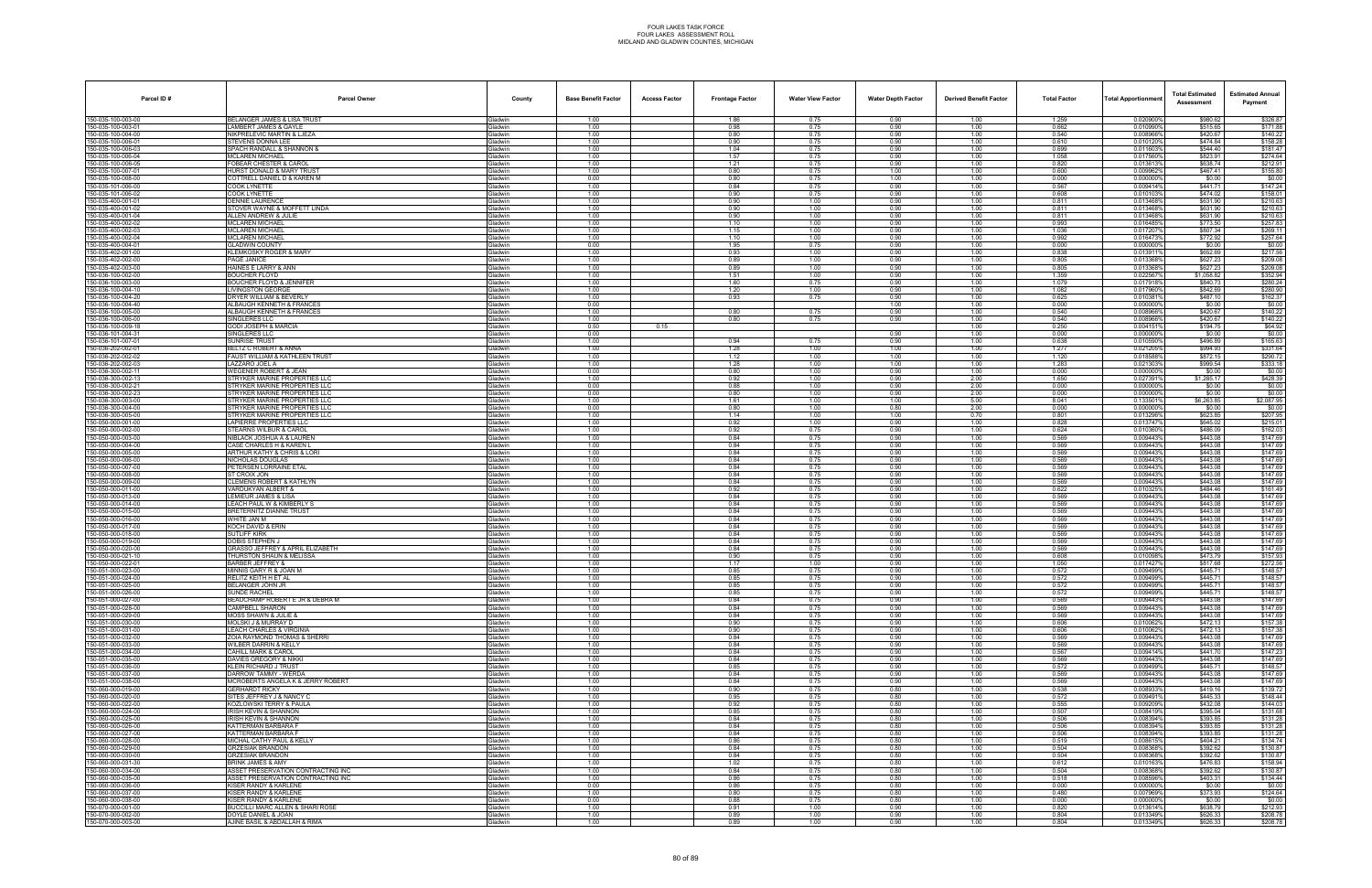| Parcel ID#                               | <b>Parcel Owner</b>                                                      | County                           | <b>Base Benefit Factor</b> | <b>Access Factor</b> | <b>Frontage Factor</b> | <b>Water View Factor</b> | <b>Water Depth Factor</b> | <b>Derived Benefit Factor</b> | <b>Total Factor</b> | <b>Total Apportionmer</b> | <b>Total Estimated</b><br>Assessment | <b>Estimated Annual</b><br>Payment |
|------------------------------------------|--------------------------------------------------------------------------|----------------------------------|----------------------------|----------------------|------------------------|--------------------------|---------------------------|-------------------------------|---------------------|---------------------------|--------------------------------------|------------------------------------|
| 150-070-000-004-00                       | YOUNG EUGENE & APRIL                                                     | <b>Gladwin</b>                   | 1.00                       |                      | 0.89                   | 1.00                     | 0.90                      | 1.00                          | 0.804               | 0.013349%                 | \$626.33                             | \$208.78                           |
| 150-070-000-005-00                       | IRWIN MAURY & ANGELA                                                     | Gladwin                          | 1.00                       |                      | 0.89                   | 1.00                     | 0.90                      | 1.00                          | 0.805               | 0.013366%                 | \$627.15                             | \$209.05                           |
| 50-070-000-006-10<br>50-070-000-007-00   | RWIN MAURY & ANGELA<br><b>WOOD ROBERT &amp; CARISSA</b>                  | <b>Gladwin</b><br>Gladwin        | 1.00<br>1.00               |                      | 0.89<br>0.89           | 1.00<br>1.00             | 0.90<br>0.90              | 1.00<br>1.00                  | 0.804<br>0.804      | 0.013349%<br>0.013349%    | \$626.33<br>\$626.33                 | \$208.78<br>\$208.78               |
| 150-070-000-008-00                       | SHUSTER CHRISTOPHER & ELIZABETH                                          | Gladwin                          | 1.00                       |                      | 0.89                   | 1.00                     | 0.90                      | 1.00                          | 0.804               | 0.013349%                 | \$626.33                             | \$208.78                           |
| 50-070-000-009-00                        | KLIPA JAMES & THERESE                                                    | Gladwin                          | 1.00                       |                      | 0.88                   | 1.00                     | 0.90                      | 1.00                          | 0.796               | 0.013214%                 | \$620.02                             | \$206.67                           |
| 50-070-000-010-00<br>50-070-000-012-00   | ALVESTEFFER KIM & ROXY<br>HASKINS DAVID                                  | Gladwin<br><b>Gladwin</b>        | 1.00<br>1.00               |                      | 1.02<br>1.02           | 1.00<br>1.00             | 0.90<br>0.90              | 1.00<br>1.00                  | 0.916<br>0.918      | 0.015204%<br>0.015244%    | \$713.38<br>\$715.25                 | \$237.79<br>\$238.42               |
| 50-070-000-014-00                        | <b>KIRKWOOD MALCOLM E &amp; DOLORES MARY</b>                             | Gladwin                          | 1.00                       |                      | 0.92                   | 1.00                     | 0.90                      | 1.00                          | 0.828               | 0.013747%                 | \$645.02                             | \$215.01                           |
| 50-070-000-015-00                        | PASSALACQUA JOSEPH                                                       | Gladwin                          | 1.00                       |                      | 0.90                   | 1.00                     | 0.90                      | 1.00                          | 0.814               | 0.013508%                 | \$633.81                             | \$211.27                           |
| 50-070-000-016-00<br>50-070-000-017-00   | <b>DBRIEN THOMAS E</b><br>SIMBECK EMILY                                  | <b>Gladwin</b><br>Gladwin        | 1.00<br>1.00               |                      | 0.88<br>0.87           | 1.00<br>1.00             | 0.90<br>0.90              | 1.00<br>1.00                  | 0.792<br>0.786      | 0.013150%<br>0.013055%    | \$616.98<br>\$612.55                 | \$205.66<br>\$204.18               |
| 50-070-000-018-00                        | ROWN SHARON                                                              | <b>Gladwin</b>                   | 1.00                       |                      | 1.16                   | 1.00                     | 0.80                      | 1.00                          | 0.929               | 0.015426%                 | \$723.80                             | \$241.27                           |
| 50-072-000-019-10                        | <b>KACZMARCZYK DONALD &amp; ANN</b>                                      | <b>Gladwin</b>                   | 1.00                       |                      | 0.95                   | 0.75                     | 0.80                      | 1.00                          | 0.570               | 0.0094719                 | \$444.36                             | \$148.12                           |
| 50-072-000-021-00<br>50-072-000-022-00   | <b>BISHOP GREGORY &amp; CHERYL</b><br><b>BISHOP GREGORY &amp; CHERYI</b> | Gladwin<br>Gladwin               | 1.00<br>1.00               |                      | 0.88<br>0.88           | 0.75<br>0.75             | 0.80<br>0.80              | 1.00<br>1.00                  | 0.526<br>0.525      | 0.0087369<br>0.0087209    | \$409.88<br>\$409.13                 | \$136.63<br>\$136.38               |
| 150-072-000-023-10                       | ANDERSON PETER & LINDA                                                   | Gladwin                          | 1.00                       |                      | 1.00                   | 0.75                     | 0.80                      | 1.00                          | 0.601               | 0.0099709                 | \$467.81                             | \$155.94                           |
| 50-072-000-025-10                        | NGWIS DAVID & CINDY                                                      | <b>Gladwin</b>                   | 0.50                       | 0.50                 |                        |                          |                           | 1.00                          | 0.250               | 0.004151                  | \$194.75                             | \$64.92                            |
| 50-080-000-001-10<br>50-080-000-004-00   | GREEN MILTON & WINONDA<br>SEASOCK DAVID                                  | Gladwin<br>Gladwin               | 1.00<br>1.00               |                      | 0.92<br>0.93           | 1.00<br>1.00             | 0.80<br>0.80              | 1.00<br>1.00                  | 0.737<br>0.740      | 0.012229%<br>0.0122869    | \$573.77<br>\$576.47                 | \$191.26<br>\$192.16               |
| 50-080-000-005-00                        | <b>BEST ROSA</b>                                                         | Gladwin                          | 1.00                       |                      | 0.89                   | 1.00                     | 0.80                      | 1.00                          | 0.715               | 0.011866%                 | \$556.74                             | \$185.58                           |
| 50-080-000-006-00                        | <b>KURASH SCOTT</b>                                                      | Gladwin                          | 1.00                       |                      | 0.89                   | 1.00                     | 0.80                      | 1.00                          | 0.714               | 0.011850%                 | \$555.99                             | \$185.33                           |
| 50-080-000-007-00                        | TARASKI GARY & KATHRYN<br>RITTER JOHN W & NORMA A                        | <b>Gladwin</b><br><b>Gladwin</b> | 1.00                       |                      | 0.89                   | 1.00<br>1.00             | 0.80                      | 1.00                          | 0.715<br>0.715      | 0.011866%<br>0.011866%    | \$556.74<br>\$556.74                 | \$185.58<br>\$185.58               |
| 50-080-000-008-00<br>50-080-000-009-00   | BUSICK BENJAMIN & CAROL ETAL                                             | Gladwin                          | 1.00<br>1.00               |                      | 0.89<br>0.88           | 1.00                     | 0.80<br>0.80              | 1.00<br>1.00                  | 0.704               | 0.011689%                 | \$548.43                             | \$182.81                           |
| 50-080-000-010-00                        | NICOLL JAMES A III                                                       | Gladwin                          | 1.00                       |                      | 0.86                   | 1.00                     | 0.80                      | 1.00                          | 0.690               | 0.0114619                 | \$537.74                             | \$179.25                           |
| 50-080-000-011-00                        | KREBS DANIEL L & JEANINE                                                 | <b>Gladwin</b>                   | 1.00                       |                      | 0.89                   | 1.00                     | 0.80                      | 1.00                          | 0.716               | 0.0118819                 | \$557.47                             | \$185.82                           |
| 50-080-000-012-00<br>50-080-000-013-00   | LOT OWNERS IN REPLAT<br>JONES NICHOLE K                                  | <b>Jadwin</b><br><b>Gladwin</b>  | 0.00<br>1.00               |                      | 0.89<br>0.85           | 1.00<br>1.00             | 0.80<br>0.80              | 1.00<br>1.00                  | 0.000<br>0.682      | 0.000000%<br>0.0113219    | \$0.00<br>\$531.17                   | \$0.00<br>\$177.06                 |
| 50-080-000-014-00                        | SICKLE DAVID & CATHERINE                                                 | Gladwin                          | 1.00                       |                      | 0.84                   | 1.00                     | 0.80                      | 1.00                          | 0.672               | 0.011157                  | \$523.50                             | \$174.50                           |
| 50-080-000-015-00                        | REED ROBERT & BRENDY                                                     | Gladwin                          | 1.00                       |                      | 0.84                   | 1.00                     | 0.80                      | 1.00                          | 0.672               | 0.011157%                 | \$523.50                             | \$174.50                           |
| 50-080-000-016-00<br>50-080-000-017-00   | CONROY RUSSELL<br><b>CHMIDT GREGORY M</b>                                | <b>Gladwin</b><br><b>Gladwin</b> | 1.00<br>1.00               |                      | 0.84<br>0.84           | 1.00<br>1.00             | 0.80<br>0.80              | 1.00<br>1.00                  | 0.674<br>0.674      | 0.011192%<br>0.011192%    | \$525.13<br>\$525.13                 | \$175.04<br>\$175.04               |
| 50-080-000-018-00                        | <b>SCHARRER DARRELL &amp; LINDA</b>                                      | <b>Gladwin</b>                   | 1.00                       |                      | 0.93                   | 1.00                     | 0.80                      | 1.00                          | 0.740               | 0.012286%                 | \$576.47                             | \$192.16                           |
| 50-080-000-020-00                        | <b>CARSTENSEN KEVIN C TRUST</b>                                          | Gladwin                          | 1.00                       |                      | 0.93                   | 1.00                     | 0.80                      | 1.00                          | 0.742               | 0.012324%                 | \$578.23                             | \$192.74                           |
| 50-081-000-024-00<br>50-081-000-026-00   | CARSTENSEN KEVIN C TRUST                                                 | Gladwin                          | 0.50<br>0.50               | 0.50                 |                        |                          |                           | 1.00                          | 0.250<br>0.250      | 0.0041519<br>0.0041519    | \$194.75<br>\$194.75                 | \$64.92<br>\$64.92                 |
| 50-081-000-027-00                        | <b>CHARRER DAVID &amp; KRISTA</b><br>CHARRER DAVID & KRISTA              | <b>Gladwin</b><br><b>Jadwin</b>  | 0.50                       | 0.50<br>0.50         |                        |                          |                           | 1.00<br>1.00                  | 0.250               | 0.004151                  | \$194.75                             | \$64.92                            |
| 50-081-000-028-00                        | SICKLE D & C AND KREBS D & J                                             | <b>Gladwin</b>                   | 0.50                       | 0.50                 |                        |                          |                           | 1.00                          | 0.250               | 0.0041519                 | \$194.75                             | \$64.92                            |
| 50-081-000-029-00                        | SICKLE D & C AND KREBS D & J                                             | Gladwin                          | 0.50                       | 0.50                 |                        |                          |                           | 1.00                          | 0.250               | 0.004151                  | \$194.75                             | \$64.92                            |
| 50-081-000-030-00<br>50-081-000-031-00   | WETHERHULT DANIEL D<br>JONES NICHOLE K                                   | Gladwin<br><b>Gladwin</b>        | 0.50<br>0.50               | 0.50<br>0.50         |                        |                          |                           | 1.00<br>1.00                  | 0.250<br>0.250      | 0.0041519<br>0.0041519    | \$194.75<br>\$194.75                 | \$64.92<br>\$64.92                 |
| 50-081-000-032-00                        | JONES NICHOLE K                                                          | <b>Gladwin</b>                   | 0.50                       | 0.50                 |                        |                          |                           | 1.00                          | 0.250               | 0.004151                  | \$194.75                             | \$64.92                            |
| 50-081-000-033-00                        | KREBS DANIEL L & JEANINE                                                 | <b>Gladwin</b>                   | 0.50                       | 0.50                 |                        |                          |                           | 1.00                          | 0.250               | 0.004151%                 | \$194.75                             | \$64.92                            |
| 50-081-000-034-00<br>50-081-000-035-00   | NICOLL JAMES A III<br>RITTER JOHN & NORMA                                | Gladwin<br>Gladwin               | 0.50<br>0.50               | 0.50<br>0.50         |                        |                          |                           | 1.00<br>1.00                  | 0.250<br>0.250      | 0.0041519<br>0.0041519    | \$194.75<br>\$194.75                 | \$64.92<br>\$64.92                 |
| 50-081-000-036-10                        | RITTER JOHN & NORMA                                                      | <b>Gladwin</b>                   | 0.50                       | 0.50                 |                        |                          |                           | 1.00                          | 0.250               | 0.0041519                 | \$194.75                             | \$64.92                            |
| 50-081-000-037-00                        | REEN WINONDA                                                             | iladwin                          | 0.50                       | 0.50                 |                        |                          |                           | 1.00                          | 0.250               | 0.004151                  | \$194.75                             | \$64.92                            |
| 50-081-000-038-00<br>50-081-000-039-00   | RITTER JOHN & NORMA<br>REIMERS MELISSA                                   | <b>Gladwin</b><br>Gladwin        | 0.50<br>0.50               | 0.50<br>0.50         |                        |                          |                           | 1.00<br>1.00                  | 0.250<br>0.250      | 0.004151%<br>0.004151     | \$194.75<br>\$194.75                 | \$64.92<br>\$64.92                 |
| 50-081-000-039-01                        | WALTER ROY A & ELLIS BERT R                                              | Gladwin                          | 0.50                       | 0.50                 |                        |                          |                           | 1.00                          | 0.250               | 0.0041519                 | \$194.75                             | \$64.92                            |
| 50-081-000-040-00                        | SCHMIDT GREGORY M                                                        | <b>Gladwin</b>                   | 0.50                       | 0.50                 |                        |                          |                           | 1.00                          | 0.250               | 0.0041519                 | \$194.75                             | \$64.92                            |
| 50-100-000-001-10<br>50-100-000-003-00   | <b>VALLETTE DAVID</b><br><b>TURSKEY DONALD &amp; TERESA</b>              | <b>Gladwin</b><br>Gladwin        | 1.00<br>1.00               |                      | 0.96<br>0.86           | 0.75<br>0.75             | 0.90<br>0.90              | 1.00<br>1.00                  | 0.650<br>0.580      | 0.0107899<br>0.009625%    | \$506.20<br>\$451.60                 | \$168.73<br>\$150.53               |
| 50-100-000-004-00                        | MILLIMAN ROBERT & PRUSS DIANNE                                           | Gladwin                          | 1.00                       |                      | 0.88                   | 0.75                     | 0.90                      | 1.00                          | 0.592               | 0.0098289                 | \$461.12                             | \$153.71                           |
| 50-100-000-005-00                        | WHITMAN DUANE & BRENDA                                                   | Gladwin                          | 1.00                       |                      | 0.84                   | 0.75                     | 0.90                      | 1.00                          | 0.569               | 0.009443%                 | \$443.08                             | \$147.69                           |
| 50-100-000-006-00<br>50-100-000-007-00   | CAREY JOHN & BEVERLY<br>JHELSKI JOSEPH & BECKY                           | <b>Gladwin</b><br>iladwin        | 1.00<br>1.00               |                      | 0.85<br>0.96           | 0.75<br>0.75             | 0.90<br>0.90              | 1.00<br>1.00                  | 0.577<br>0.650      | 0.009577<br>0.0107899     | \$449.35<br>\$506.20                 | \$149.78<br>\$168.73               |
| 50-100-000-009-00                        | SMITH RONALD W                                                           | <b>Gladwin</b>                   | 1.00                       |                      | 1.23                   | 0.75                     | 0.90                      | 1.00                          | 0.832               | 0.013810%                 | \$647.99                             | \$216.00                           |
| 50-100-000-010-00                        | EWING ANDRE                                                              | <b>Gladwin</b>                   | 1.00                       |                      | 0.85                   | 0.75                     | 0.90                      | 1.00                          | 0.575               | 0.009552                  | \$448.17                             | \$149.39                           |
| 50-100-000-011-01<br>50-100-000-013-00   | AYERS KEVIN & MADELINE TRUST<br>WHITMAN DUANE R & BRENDA K TRUST         | Gladwin<br><b>Gladwin</b>        | 1.00<br>1.00               |                      | 0.93<br>0.86           | 0.75<br>0.75             | 0.90<br>0.90              | 1.00<br>1.00                  | 0.630<br>0.584      | 0.010457%<br>0.0096929    | \$490.65<br>\$454.74                 | \$163.55<br>\$151.58               |
| 150-100-000-014-00                       | RUSS T & HACKETT L                                                       | <b>Gladwin</b>                   | 1.00                       |                      | 0.93                   | 0.75                     | 0.90                      | 1.00                          | 0.626               | 0.010392%                 | \$487.59                             | \$162.53                           |
| 50-100-000-016-00                        | CHAPPEL PATRICIA                                                         | Gladwin                          | 1.00                       |                      | 0.92                   | 0.75                     | 0.90                      | 1.00                          | 0.621               | 0.010318%                 | \$484.12                             | \$161.37                           |
| 50-100-000-018-00<br>50-100-000-019-00   | MILLER CHRISTOPHER & TERRY<br>MANDELL EDWARD & DARLA                     | Gladwin<br>Gladwin               | 1.00<br>1.00               |                      | 0.90<br>0.92           | 0.75<br>0.75             | 0.90<br>0.90              | 1.00<br>1.00                  | 0.610<br>0.623      | 0.0101209<br>0.010339%    | \$474.84<br>\$485.12                 | \$158.28<br>\$161.71               |
| 50-100-000-020-00                        | CHORBAGIAN MARK & KATHLEEN                                               | <b>Gladwin</b>                   | 1.00                       |                      | 0.91                   | 0.75                     | 0.90                      | 1.00                          | 0.612               | 0.0101629                 | \$476.82                             | \$158.94                           |
| 50-100-000-021-00                        | TENNANT PHILIP                                                           | <b>Gladwin</b>                   | 1.00                       |                      | 0.89                   | 0.75                     | 0.90                      | 1.00                          | 0.603               | 0.0100129                 | \$469.75                             | \$156.58                           |
| 50-102-000-022-00<br>50-102-000-023-00   | TENNANT PHILIP<br>MCBRIDE DENNIS SR & PATRICIA                           | Gladwin<br>Gladwin               | 1.00<br>1.00               |                      | 0.90<br>0.91           | 0.75<br>0.75             | 0.90<br>0.90              | 1.00<br>1.00                  | 0.605<br>0.614      | 0.010050%<br>0.010192%    | \$471.55<br>\$478.21                 | \$157.18<br>\$159.40               |
| 150-102-000-024-00                       | KAUFMANN KAL K & GINA M                                                  | Gladwin                          | 1.00                       |                      | 0.87                   | 0.75                     | 0.90                      | 1.00                          | 0.590               | 0.009791%                 | \$459.41                             | \$153.14                           |
| 50-110-000-001-00                        | KNAPP TAMARA L TRUST                                                     | <b>Gladwin</b>                   | 1.00                       |                      | 0.84                   | 1.00                     | 1.00                      | 1.00                          | 0.843               | 0.013990%                 | \$656.41                             | \$218.80                           |
| 50-110-000-002-00<br>50-110-000-003-00   | OULOS SHARON<br>DELL DEVIN C & KATELIN M                                 | <b>Gladwin</b><br>Gladwin        | 1.00<br>1.00               |                      | 0.84<br>0.84           | 1.00<br>1.00             | 1.00<br>1.00              | 1.00<br>1.00                  | 0.843<br>0.843      | 0.013990%<br>0.013990%    | \$656.41<br>\$656.41                 | \$218.80<br>\$218.80               |
| 50-110-000-004-00                        | GARRETT JOHN & TERRA                                                     | Gladwin                          | 1.00                       |                      | 0.84                   | 1.00                     | 1.00                      | 1.00                          | 0.843               | 0.013990%                 | \$656.41                             | \$218.80                           |
| 50-110-000-005-00                        | MILLER ZACHARY S                                                         | Gladwin                          | 1.00                       |                      | 0.84                   | 1.00                     | 1.00                      | 1.00                          | 0.843               | 0.013990%                 | \$656.41                             | \$218.80                           |
| 50-110-000-006-00<br>50-110-000-007-00   | MILLER GREGORY & JOAN<br><b>MILLER ALEXANDER</b>                         | <b>Gladwin</b><br><b>Gladwin</b> | 1.00<br>1.00               |                      | 0.84<br>0.84           | 1.00<br>1.00             | 1.00<br>1.00              | 1.00<br>1.00                  | 0.843<br>0.843      | 0.013990%<br>0.013990%    | \$656.41<br>\$656.41                 | \$218.80<br>\$218.80               |
| 50-110-000-008-00                        | <b>FANTENE RONALD &amp; SHARON</b>                                       | Gladwin                          | 1.00                       |                      | 0.84                   | 1.00                     | 1.00                      | 1.00                          | 0.843               | 0.013990%                 | \$656.41                             | \$218.80                           |
| 50-110-000-009-00                        | <b>FANTENE RONALD &amp; SHARON</b>                                       | Gladwin                          | 1.00                       |                      | 0.84                   | 1.00                     | 1.00                      | 1.00                          | 0.843               | 0.013990%                 | \$656.41                             | \$218.80                           |
| 150-110-000-010-00<br>150-110-000-011-00 | PODGORSKI MICHAEL & RHEA<br>REMBELSKI PHILLIP & DEBORAH                  | Gladwin<br><b>Gladwin</b>        | 1.00<br>1.00               |                      | 0.85<br>0.86           | 1.00<br>1.00             | 1.00<br>1.00              | 1.00<br>1.00                  | 0.848<br>0.865      | 0.014073%<br>0.014358%    | \$660.31<br>\$673.68                 | \$220.10<br>\$224.56               |
| 50-110-000-012-00                        | EMBELSKI PHILLIP & DEBORAH                                               | <b>Gladwin</b>                   | 1.00                       |                      | 0.86                   | 1.00                     | 1.00                      | 1.00                          | 0.865               | 0.0143589                 | \$673.68                             | \$224.56                           |
| 50-110-000-013-00                        | REMBELSKI PHILLIP & DEBORAH                                              | Gladwin                          | 1.00                       |                      | 0.85                   | 1.00                     | 1.00                      | 1.00                          | 0.848               | 0.014073%                 | \$660.31                             | \$220.10                           |
| 50-110-000-014-00                        | <b>MCMULLEN RYAN &amp; VALERIE</b>                                       | Gladwin                          | 1.00                       |                      | 0.85                   | 1.00                     | 1.00                      | 1.00                          | 0.848               | 0.014073%                 | \$660.31                             | \$220.10                           |
| 50-110-000-015-00<br>50-110-000-016-00   | DERUS RONALD & JOHNSON GERRE<br>MATTHEWS FRANK & JUDY                    | Gladwin<br>Gladwin               | 1.00<br>1.00               |                      | 0.84<br>0.93           | 1.00<br>1.00             | 1.00<br>1.00              | 1.00<br>1.00                  | 0.843<br>0.933      | 0.013990%<br>0.015492%    | \$656.41<br>\$726.89                 | \$218.80<br>\$242.30               |
| 50-110-000-017-00                        | DODMAN MICHAEL                                                           | <b>Gladwin</b>                   | 1.00                       |                      | 0.93                   | 1.00                     | 1.00                      | 1.00                          | 0.933               | 0.015492%                 | \$726.89                             | \$242.30                           |
| 50-110-000-018-00                        | <b>DODMAN MICHAEL &amp; MELODIE</b>                                      | Gladwin                          | 1.00                       |                      | 1.00                   | 0.75                     | 0.90                      | 1.00                          | 0.673               | 0.011167%                 | \$523.98                             | \$174.66                           |
| 50-110-000-019-01<br>50-110-000-020-01   | DODMAN MICHAEL & MELODIE<br>DODMAN MICHAEL & MELODIE                     | Gladwin<br>Gladwin               | 1.00<br>0.50               | 25.00                | 0.91                   | 0.75                     | 0.90                      | 1.00<br>1.00                  | 0.616<br>0.500      | 0.0102209<br>0.008302%    | \$479.52<br>\$389.51                 | \$159.84<br>\$129.84               |
| 150-110-000-021-10                       | MILLER GREGORY S & JOAN M                                                | Gladwin                          | 0.50                       | 0.25                 |                        |                          |                           | 1.00                          | 0.250               | 0.0041519                 | \$194.75                             | \$64.92                            |
| 50-110-000-023-00                        | OOTH HELGA H TRUST                                                       | <b>Gladwin</b>                   | 0.50                       | 0.25                 |                        |                          |                           | 1.00                          | 0.250               | 0.0041519                 | \$194.75                             | \$64.92                            |
| 50-110-000-024-00<br>50-110-000-025-00   | PODGORSKI MICHAEL & RHEA<br>PODGORSKI MICHAEL & RHEA                     | Gladwin<br>Gladwin               | 0.50<br>0.50               | 0.25<br>0.25         |                        |                          |                           | 1.00<br>1.00                  | 0.250<br>0.250      | 0.004151%<br>0.004151%    | \$194.75<br>\$194.75                 | \$64.92<br>\$64.92                 |
| 150-110-000-026-10                       | LANG WILLIAM & NANCY                                                     | Gladwin                          | 0.50                       | 0.25                 |                        |                          |                           | 1.00                          | 0.250               | 0.004151%                 | \$194.75                             | \$64.92                            |
|                                          |                                                                          |                                  |                            |                      |                        |                          |                           |                               |                     |                           |                                      |                                    |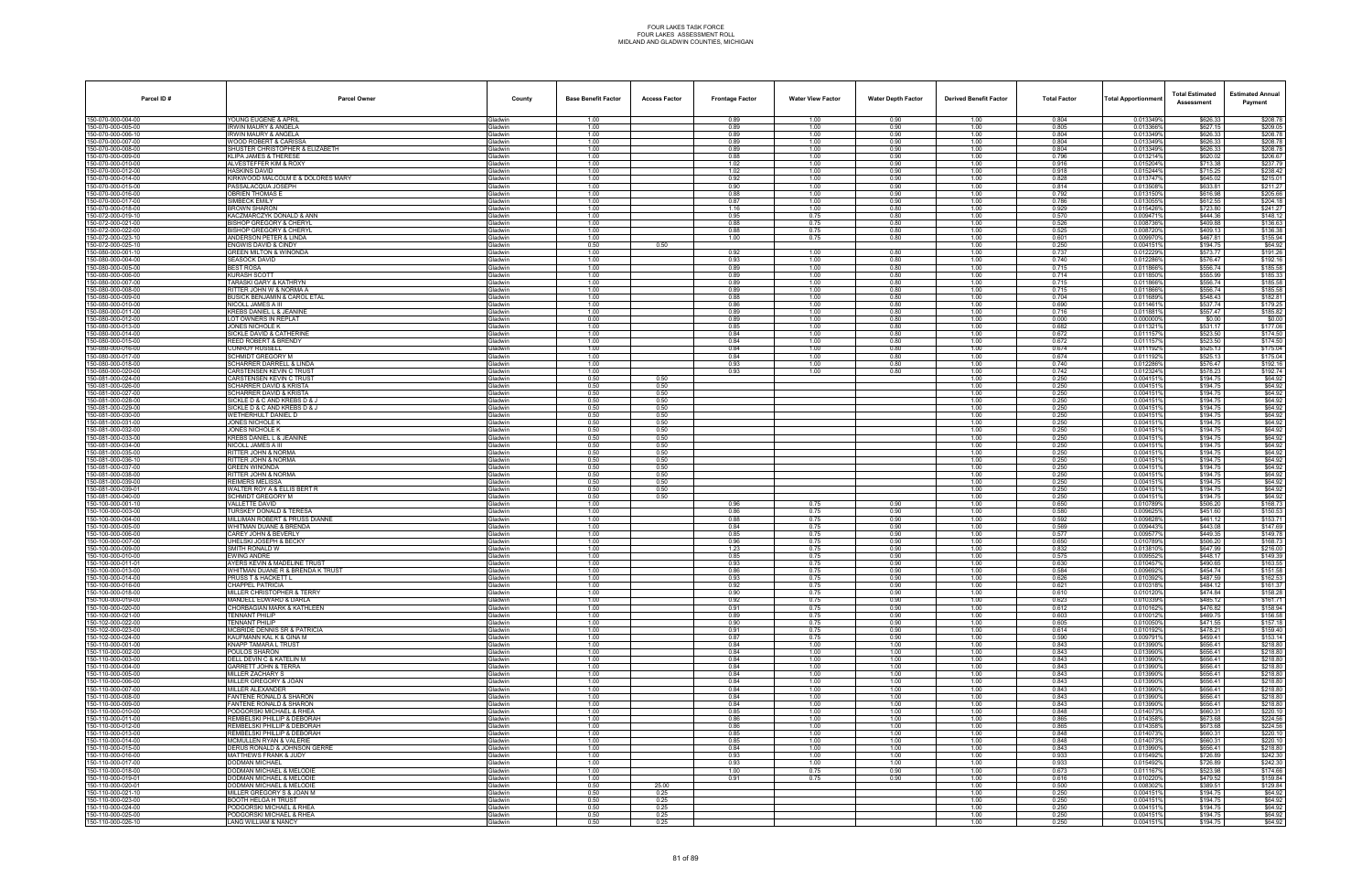| Parcel ID#                               | <b>Parcel Owner</b>                                                  | County                    | <b>Base Benefit Factor</b> | <b>Access Factor</b> | <b>Frontage Factor</b> | <b>Water View Factor</b> | <b>Water Depth Factor</b> | <b>Derived Benefit Factor</b> | <b>Total Factor</b> | Total Apportionmen     | <b>Total Estimated</b><br>Assessment | <b>Estimated Annual</b><br>Payment |
|------------------------------------------|----------------------------------------------------------------------|---------------------------|----------------------------|----------------------|------------------------|--------------------------|---------------------------|-------------------------------|---------------------|------------------------|--------------------------------------|------------------------------------|
| 150-110-000-029-00                       | LANG WILLIAM J & NANCY J                                             | Gladwin                   | 0.50                       | 0.25                 |                        |                          |                           | 1.00                          | 0.250               | 0.004151%              | \$194.75                             | \$64.92                            |
| 150-110-000-032-00                       | BEARD MARY ANN                                                       | Gladwin                   | 1.00                       |                      | 0.84                   | 0.75                     | 0.90                      | 1.00                          | 0.569               | 0.009443%              | \$443.08                             | \$147.69                           |
| 150-110-000-033-00<br>150-110-000-034-00 | ROWN DAVID & CAROLYN<br>BROWN DAVID & CAROLYN                        | Gladwin<br>Gladwin        | 1.00<br>1.00               |                      | 0.96<br>0.86           | 0.75<br>0.75             | 0.90<br>0.90              | 1.00<br>1.00                  | 0.650<br>0.578      | 0.010789%<br>0.0096019 | \$506.20<br>\$450.49                 | \$168.73<br>\$150.16               |
| 150-110-000-035-50                       | LANG WILLIAM & NANCY                                                 | Gladwin                   | 1.00                       |                      | 1.40                   | 1.00                     | 1.00                      | 1.00                          | 1.401               | 0.023254%              | \$1,091.10                           | \$363.70                           |
| 150-110-000-039-00                       | DRYZGA THOMAS & MARY                                                 | Gladwin                   | 1.00                       |                      | 0.84                   | 1.00                     | 1.00                      | 1.00                          | 0.843               | 0.0139909              | \$656.41                             | \$218.80                           |
| 150-110-000-040-00<br>150-110-000-041-00 | JOSEPH JOHN & LINDA<br>JOSEPH JOHN & LINDA                           | Gladwin<br>Gladwin        | 1.00<br>1.00               |                      | 0.84<br>0.84           | 1.00<br>1.00             | 1.00<br>1.00              | 1.00<br>1.00                  | 0.843<br>0.843      | 0.013990%<br>0.013990% | \$656.41<br>\$656.41                 | \$218.80<br>\$218.80               |
| 150-110-000-042-00                       | SABALA FAMILY TRUST                                                  | Gladwin                   | 1.00                       |                      | 0.87                   | 1.00                     | 1.00                      | 1.00                          | 0.868               | 0.0144209              | \$676.57                             | \$225.52                           |
| 150-110-000-043-00                       | <b>CORKINS CANDI LYNN &amp;</b>                                      | Gladwin                   | 1.00                       |                      | 0.89                   | 1.00                     | 1.00                      | 1.00                          | 0.888               | 0.0147509              | \$692.05                             | \$230.68                           |
| 150-110-000-044-00                       | PEREIRA RAYMOND &                                                    | Gladwin                   | 1.00<br>1.00               |                      | 0.88                   | 1.00<br>1.00             | 1.00<br>1.00              | 1.00<br>1.00                  | 0.883<br>0.883      | 0.014659%<br>0.014659% | \$687.81<br>\$687.81                 | \$229.27<br>\$229.27               |
| 150-110-000-045-00<br>150-110-000-046-00 | NATZEL DARYELL & CHERYL<br>POULOS SHARON                             | Gladwin<br>Gladwin        | 0.50                       | 0.25                 | 0.88                   |                          |                           | 1.00                          | 0.250               | 0.0041519              | \$194.75                             | \$64.92                            |
| 150-110-000-048-10                       | <b>HEWITT ROBERT &amp; SANDRA TRUST</b>                              | Gladwin                   | 0.50                       | 0.25                 |                        |                          |                           | 1.00                          | 0.250               | 0.0041519              | \$194.75                             | \$64.92                            |
| 150-120-000-001-00                       | <b>HOLCOMB KURTIS &amp; CYNTHIA</b>                                  | Gladwin                   | 1.00                       |                      | 0.85                   | 1.00                     | 0.90                      | 1.00                          | 0.765               | 0.012701               | \$595.95                             | \$198.65                           |
| 150-120-000-002-00<br>150-120-000-003-00 | <b>SCHALLER MICHAEL &amp; DAWN</b><br>SCHALLER MICHAEL & DAWN        | Gladwin<br>Gladwin        | 1.00<br>1.00               |                      | 0.85<br>0.85           | 1.00<br>1.00             | 0.90<br>0.90              | 1.00<br>1.00                  | 0.765<br>0.765      | 0.0127019<br>0.0127019 | \$595.95<br>\$595.95                 | \$198.65<br>\$198.65               |
| 150-120-000-004-00                       | SCHALLER MICHAEL & DAWN                                              | <b>Gladwin</b>            | 1.00                       |                      | 0.85                   | 1.00                     | 0.90                      | 1.00                          | 0.765               | 0.012701               | \$595.95                             | \$198.65                           |
| 150-120-000-005-00                       | MILLER AMY ADAMS                                                     | Gladwin                   | 1.00                       |                      | 0.85                   | 1.00                     | 0.90                      | 1.00                          | 0.761               | 0.012629%              | \$592.55                             | \$197.52                           |
| 150-120-000-006-00<br>150-120-000-007-00 | WINSLEY JOHN R & MARYANN<br>TATANGELO DAWN                           | Gladwin<br>Gladwin        | 1.00<br>1.00               |                      | 0.84<br>0.84           | 1.00<br>1.00             | 0.90<br>0.90              | 1.00<br>1.00                  | 0.756<br>0.756      | 0.0125529<br>0.012552% | \$588.93<br>\$588.93                 | \$196.31<br>\$196.31               |
| 150-120-000-008-00                       | ROBERTS KATHLEEN P                                                   | Gladwin                   | 1.00                       |                      | 0.84                   | 1.00                     | 0.90                      | 1.00                          | 0.758               | 0.012591%              | \$590.77                             | \$196.92                           |
| 150-120-000-009-00                       | RUCHEY ARTHUR WAYNE & MARLENE M                                      | Gladwin                   | 1.00                       |                      | 0.84                   | 1.00                     | 0.90                      | 1.00                          | 0.758               | 0.012591               | \$590.77                             | \$196.92                           |
| 150-120-000-010-00                       | FRUCHEY ARTHUR WAYNE & MARLENE M                                     | Gladwin                   | 1.00                       |                      | 0.84                   | 1.00                     | 0.90                      | 1.00                          | 0.758               | 0.0125919              | \$590.77                             | \$196.92                           |
| 150-120-000-011-00<br>150-120-000-012-00 | FRUCHEY ARTHUR WAYNE & MARLENE M<br>MILLER RICHARD & JUDY TRUST      | Gladwin<br>Gladwin        | 1.00<br>1.00               |                      | 0.84<br>0.84           | 1.00<br>1.00             | 0.90<br>0.90              | 1.00<br>1.00                  | 0.758<br>0.758      | 0.0125919<br>0.0125919 | \$590.77<br>\$590.77                 | \$196.92<br>\$196.92               |
| 150-120-000-013-10                       | LINGANG ROBERT JOEL JR & ANN M                                       | Gladwin                   | 1.00                       |                      | 0.89                   | 1.00                     | 0.90                      | 1.00                          | 0.798               | 0.013255%              | \$621.93                             | \$207.31                           |
| 150-120-000-014-00                       | RUSCH GARY                                                           | <b>Gladwin</b>            | 1.00                       |                      | 0.84                   | 1.00                     | 0.90                      | 1.00                          | 0.758               | 0.012591               | \$590.77                             | \$196.92                           |
| 150-120-000-015-00<br>150-120-000-016-00 | <b>CORBAT DARIN</b><br>MCMAHAN HOMER & BARBARA                       | Gladwin<br>Gladwin        | 1.00<br>1.00               |                      | 0.84<br>0.84           | 1.00<br>1.00             | 0.90<br>0.90              | 1.00<br>1.00                  | 0.758<br>0.758      | 0.0125919<br>0.012591  | \$590.77<br>\$590.77                 | \$196.92<br>\$196.92               |
| 150-120-000-017-00                       | JONES NORMA                                                          | Gladwin                   | 1.00                       |                      | 0.84                   | 1.00                     | 0.90                      | 1.00                          | 0.758               | 0.012591%              | \$590.77                             | \$196.92                           |
| 150-120-000-018-00                       | PHILLIPS DENNIS E & DONNA M                                          | Gladwin                   | 0.00                       |                      | 0.84                   | 1.00                     | 0.90                      | 1.00                          | 0.000               | 0.0000009              | \$0.00                               | \$0.00                             |
| 150-120-000-019-00                       | <b>GLAZIER THOMAS &amp; JANICE</b>                                   | Gladwin                   | 1.00                       |                      | 0.84                   | 1.00                     | 0.90                      | 1.00                          | 0.758               | 0.012591               | \$590.77                             | \$196.92                           |
| 150-120-000-020-00<br>150-120-000-021-00 | <b>GRAY DAVID &amp; JANE</b><br><b>MOORE JOYCE TRUST</b>             | Gladwin<br>Gladwin        | 1.00<br>1.00               |                      | 0.84<br>0.84           | 1.00<br>1.00             | 0.90<br>0.90              | 1.00<br>1.00                  | 0.758<br>0.758      | 0.0125919<br>0.0125919 | \$590.77<br>\$590.77                 | \$196.92<br>\$196.92               |
| 150-120-000-022-00                       | <b>GIRARD JOHN &amp; KIMBERLY</b>                                    | Gladwin                   | 1.00                       |                      | 0.84                   | 1.00                     | 0.90                      | 1.00                          | 0.758               | 0.0125919              | \$590.77                             | \$196.92                           |
| 150-120-000-023-00                       | EITEUNER MARK & MARY                                                 | Gladwin                   | 1.00                       |                      | 0.84                   | 1.00                     | 0.90                      | 1.00                          | 0.756               | 0.0125529              | \$588.93                             | \$196.31                           |
| 150-120-000-024-00<br>150-120-000-025-10 | KING JESS<br><b>HENRY BRIAN &amp; LINDSEY</b>                        | <b>Gladwin</b><br>Gladwin | 1.00<br>1.00               |                      | 0.83<br>0.92           | 1.00<br>1.00             | 0.90<br>0.90              | 1.00<br>1.00                  | 0.743<br>0.829      | 0.0123359<br>0.0137679 | \$578.74<br>\$645.94                 | \$192.91<br>\$215.31               |
| 150-120-000-027-00                       | REED ZACKARY D                                                       | Gladwin                   | 1.00                       |                      | 0.85                   | 1.00                     | 0.90                      | 1.00                          | 0.761               | 0.0126299              | \$592.55                             | \$197.52                           |
| 150-120-000-028-00                       | <b>NEWMAN ANDREA &amp;</b>                                           | Gladwin                   | 1.00                       |                      | 0.88                   | 1.00                     | 0.90                      | 1.00                          | 0.788               | 0.013080%              | \$613.70                             | \$204.57                           |
| 150-120-000-029-00                       | <b>MILLER RYAN &amp;</b>                                             | Gladwin                   | 1.00<br>1.00               |                      | 0.85                   | 1.00                     | 0.90                      | 1.00                          | 0.761<br>0.761      | 0.012629%              | \$592.55                             | \$197.52<br>\$197.52               |
| 150-120-000-030-00<br>150-120-000-031-00 | COUGHLIN KARI A<br><b>MUNSON JENNIFER</b>                            | Gladwin<br>Gladwin        | 1.00                       |                      | 0.85<br>0.85           | 1.00<br>1.00             | 0.90<br>0.90              | 1.00<br>1.00                  | 0.761               | 0.012629%<br>0.012629% | \$592.55<br>\$592.55                 | \$197.52                           |
| 150-120-000-032-00                       | CASE CHARLES J & THERESA L                                           | Gladwin                   | 0.00                       |                      | 0.85                   | 1.00                     | 0.90                      | 1.00                          | 0.000               | 0.0000009              | \$0.00                               | \$0.00                             |
| 150-120-000-033-00                       | CASE CHARLES J & THERESA L                                           | Gladwin                   | 1.00                       |                      | 0.92                   | 1.00                     | 0.90                      | 1.00                          | 0.824               | 0.013684%              | \$642.07                             | \$214.02                           |
| 150-120-000-034-00<br>150-120-000-035-00 | RICHARDS ROBIN & MARY<br>CLINE SHANNON                               | Gladwin<br><b>Gladwin</b> | 1.00<br>1.00               |                      | 0.84<br>0.84           | 1.00<br>1.00             | 0.90<br>0.90              | 1.00<br>1.00                  | 0.758<br>0.758      | 0.0125919<br>0.012591  | \$590.77<br>\$590.77                 | \$196.92<br>\$196.92               |
| 150-120-000-036-00                       | REINKE JAMES & JIMI                                                  | Gladwin                   | 1.00                       |                      | 0.84                   | 1.00                     | 0.90                      | 1.00                          | 0.758               | 0.012591%              | \$590.77                             | \$196.92                           |
| 150-120-000-037-00                       | MINNIS JEFFREY & NICOLE                                              | Gladwin                   | 1.00                       |                      | 0.84                   | 1.00                     | 0.90                      | 1.00                          | 0.758               | 0.0125919              | \$590.77                             | \$196.92                           |
| 150-120-000-038-00                       | <b>FREDERICK EARL JR</b><br>JOHNSTON GRANT                           | Gladwin                   | 1.00<br>1.00               |                      | 0.84<br>0.84           | 1.00<br>1.00             | 0.90<br>0.90              | 1.00<br>1.00                  | 0.758<br>0.758      | 0.012591%<br>0.0125919 | \$590.77<br>\$590.77                 | \$196.92<br>\$196.92               |
| 150-120-000-039-00<br>150-120-000-040-00 | COLLVER CATHERINE & THEODORE N JR                                    | Gladwin<br>Gladwin        | 1.00                       |                      | 0.84                   | 1.00                     | 0.90                      | 1.00                          | 0.758               | 0.012591               | \$590.77                             | \$196.92                           |
| 150-120-000-041-00                       | SHULER DENISE D                                                      | Gladwin                   | 1.00                       |                      | 0.84                   | 1.00                     | 0.90                      | 1.00                          | 0.758               | 0.012591%              | \$590.77                             | \$196.92                           |
| 150-120-000-042-00                       | TUBBS HEATHER LYN & CHAD EDWARD                                      | Gladwin                   | 1.00                       |                      | 0.84                   | 1.00                     | 0.90                      | 1.00                          | 0.758               | 0.0125919              | \$590.77                             | \$196.92                           |
| 150-120-000-043-00<br>150-120-000-044-00 | LYNCH DONALD & MARY<br>HOLCOMB KURTIS & CYNTHIA                      | Gladwin<br>Gladwin        | 1.00<br>0.00               | 0.50                 | 0.84                   | 1.00                     | 0.90<br>1.00              | 1.00<br>1.00                  | 0.758<br>0.000      | 0.0125919<br>0.0000009 | \$590.77<br>\$0.00                   | \$196.92<br>\$0.00                 |
| 150-120-000-045-00                       | SCHALLER MICHAEL & DAWN                                              | <b>Gladwin</b>            | 0.50                       | 0.50                 |                        |                          |                           | 1.00                          | 0.250               | 0.004151               | \$194.75                             | \$64.92                            |
| 150-120-000-046-00                       | <b>SCHALLER MICHAEL &amp; DAWN</b>                                   | Gladwin                   | 0.50                       | 0.50                 |                        |                          |                           | 1.00                          | 0.250               | 0.004151%              | \$194.75                             | \$64.92                            |
| 150-120-000-047-00<br>150-120-000-048-00 | <b>SCHALLER MICHAEL &amp; DAWN</b><br>MILLER ROBERT & FISHER JILL    | Gladwin<br>Gladwin        | 0.50<br>0.50               | 0.50<br>0.50         |                        |                          |                           | 1.00<br>1.00                  | 0.250<br>0.250      | 0.004151<br>0.004151   | \$194.75<br>\$194.75                 | \$64.92<br>\$64.92                 |
| 150-120-000-049-00                       | MILLER ROBERT & FISHER JILL &                                        | Gladwin                   | 0.50                       | 0.50                 |                        |                          |                           | 1.00                          | 0.250               | 0.004151               | \$194.75                             | \$64.92                            |
| 150-120-000-050-00                       | AYERS DARYL S                                                        | Gladwin                   | 0.50                       | 0.50                 |                        |                          |                           | 1.00                          | 0.250               | 0.004151               | \$194.75                             | \$64.92                            |
| 150-120-000-051-00<br>150-120-000-052-00 | ROBERTS KATHLEEN P                                                   | Gladwin                   | 0.50<br>0.50               | 0.50                 |                        |                          |                           | 1.00                          | 0.250               | 0.004151%<br>0.0041519 | \$194.75<br>\$194.75                 | \$64.92<br>\$64.92                 |
| 150-120-000-053-00                       | FRUCHEY ARTHUR WAYNE & MARLENE M<br>FRUCHEY ARTHUR WAYNE & MARLENE M | Gladwin<br>Gladwin        | 0.50                       | 0.50<br>0.50         |                        |                          |                           | 1.00<br>1.00                  | 0.250<br>0.250      | 0.0041519              | \$194.75                             | \$64.92                            |
| 150-120-000-054-00                       | FRUCHEY ARTHUR WAYNE & MARLENE M                                     | Gladwin                   | 0.50                       | 0.50                 |                        |                          |                           | 1.00                          | 0.250               | 0.0041519              | \$194.75                             | \$64.92                            |
| 150-120-000-055-00                       | MILLER RICHARD & JUDY TRUST                                          | Gladwin                   | 0.50                       | 0.50                 |                        |                          |                           | 1.00                          | 0.250               | 0.004151               | \$194.75                             | \$64.92                            |
| 150-120-000-057-00<br>150-120-000-058-00 | RUSCH GARY<br><b>CORBAT DARIN</b>                                    | Gladwin<br>Gladwin        | 0.50<br>0.50               | 0.50<br>0.50         |                        |                          |                           | 1.00<br>1.00                  | 0.250<br>0.250      | 0.004151%<br>0.0041519 | \$194.75<br>\$194.75                 | \$64.92<br>\$64.92                 |
| 150-120-000-059-00                       | <b>MCMAHAN HOMER &amp; BARBARA</b>                                   | Gladwin                   | 0.50                       | 0.50                 |                        |                          |                           | 1.00                          | 0.250               | 0.0041519              | \$194.75                             | \$64.92                            |
| 150-120-000-060-00                       | JONES NORMA                                                          | Gladwin                   | 0.50                       | 0.50                 |                        |                          |                           | 1.00                          | 0.250               | 0.0041519              | \$194.75                             | \$64.92                            |
| 150-120-000-061-00<br>150-120-000-062-00 | PHILLIPS DENNIS E & DONNA M<br><b>GLAZIER THOMAS &amp; JANICE</b>    | Gladwin<br>Gladwin        | 0.50<br>0.50               | 0.50<br>0.50         |                        |                          |                           | 1.00<br>1.00                  | 0.250<br>0.250      | 0.004151<br>0.004151%  | \$194.75<br>\$194.75                 | \$64.92<br>\$64.92                 |
| 150-120-000-063-00                       | GRAY DAVID & JANE                                                    | Gladwin                   | 0.50                       | 0.50                 |                        |                          |                           | 1.00                          | 0.250               | 0.0041519              | \$194.75                             | \$64.92                            |
| 150-120-000-064-00                       | MOORE JOYCE A                                                        | Gladwin                   | 0.50                       | 0.50                 |                        |                          |                           | 1.00                          | 0.250               | 0.0041519              | \$194.75                             | \$64.92                            |
| 150-120-000-065-00                       | GIRARD JOHN & KIMBERLY                                               | Gladwin                   | 0.50                       | 0.50                 |                        |                          |                           | 1.00                          | 0.250               | 0.0041519              | \$194.75                             | \$64.92                            |
| 150-120-000-066-00<br>150-120-000-067-00 | EITEUNER MARK & MARY<br><b>KING JESS</b>                             | Gladwin<br>Gladwin        | 0.50<br>0.50               | 0.50<br>0.50         |                        |                          |                           | 1.00<br>1.00                  | 0.250<br>0.250      | 0.004151<br>0.004151%  | \$194.75<br>\$194.75                 | \$64.92<br>\$64.92                 |
| 150-120-000-070-00                       | <b>REED ZACKARY D</b>                                                | Gladwin                   | 0.50                       | 0.50                 |                        |                          |                           | 1.00                          | 0.250               | 0.0041519              | \$194.75                             | \$64.92                            |
| 150-120-000-071-00                       | <b>NEWMAN ANDREA &amp;</b>                                           | Gladwin                   | 0.50                       | 0.50                 |                        |                          |                           | 1.00                          | 0.250               | 0.0041519              | \$194.75                             | \$64.92                            |
| 150-120-000-072-00                       | MILLER RYAN &                                                        | Gladwin                   | 0.50<br>0.50               | 0.50                 |                        |                          |                           | 1.00                          | 0.250               | 0.0041519              | \$194.75<br>\$194.75                 | \$64.92                            |
| 150-120-000-073-00<br>150-120-000-074-00 | COUGHLIN KARI A<br><b>MUNSON JENNIFER</b>                            | Gladwin<br>Gladwin        | 0.50                       | 0.50<br>0.50         |                        |                          |                           | 1.00<br>1.00                  | 0.250<br>0.250      | 0.004151<br>0.004151%  | \$194.75                             | \$64.92<br>\$64.92                 |
| 150-120-000-075-00                       | CASE CHARLES J & THERESA L                                           | Gladwin                   | 0.50                       | 0.50                 |                        |                          |                           | 1.00                          | 0.250               | 0.0041519              | \$194.75                             | \$64.92                            |
| 150-120-000-076-00                       | CASE CHARLES J & THERESA L                                           | Gladwin                   | 0.00                       | 0.50                 |                        |                          |                           | 1.00                          | 0.000               | 0.000000%              | \$0.00                               | \$0.00                             |
| 150-120-000-077-00<br>150-120-000-078-00 | RICHARDS ROBIN & MARY<br>REINKE JAMES & JIMI                         | Gladwin<br>Gladwin        | 0.50<br>0.50               | 0.50<br>0.50         |                        |                          |                           | 1.00<br>1.00                  | 0.250<br>0.250      | 0.0041519<br>0.004151  | \$194.75<br>\$194.75                 | \$64.92<br>\$64.92                 |
| 150-120-000-079-10                       | REINKE JAMES P & JIMI AMANDA                                         | Gladwin                   | 0.50                       | 0.50                 |                        |                          |                           | 1.00                          | 0.250               | 0.0041519              | \$194.75                             | \$64.92                            |
| 150-120-000-081-00                       | <b>FREDERICK EARL JR</b>                                             | Gladwin                   | 0.00                       | 0.50                 |                        |                          |                           | 1.00                          | 0.000               | 0.0000009              | \$0.00                               | \$0.00                             |
| 150-120-000-082-00<br>150-120-000-083-00 | <b>JOHNSTON GRANT</b><br>COLLVER CATHERINE & THEODORE N JR           | Gladwin<br>Gladwin        | 0.50<br>0.50               | 0.50<br>0.50         |                        |                          |                           | 1.00<br>1.00                  | 0.250<br>0.250      | 0.0041519<br>0.0041519 | \$194.75<br>\$194.75                 | \$64.92<br>\$64.92                 |
| 150-120-000-084-00                       | SHULER DENISE D                                                      | Gladwin                   | 0.50                       | 0.50                 |                        |                          |                           | 1.00                          | 0.250               | 0.0041519              | \$194.75                             | \$64.92                            |
| 150-120-000-085-00                       | TUBBS HEATHER LYN & CHAD EDWARD                                      | Gladwin                   | 0.50                       | 0.50                 |                        |                          |                           | 1.00                          | 0.250               | 0.004151%              | \$194.75                             | \$64.92                            |
| 150-120-000-086-00                       | LYNCH DONALD & MARY                                                  | Gladwin                   | 0.50                       | 0.50                 |                        |                          |                           | 1.00                          | 0.250               | 0.0041519              | \$194.75                             | \$64.92                            |
| 150-130-000-001-00                       | ESCAMILLA BERNARDO                                                   | Gladwin                   | 1.00                       |                      | 0.86                   | 1.00                     | 0.80                      | 1.00                          | 0.692               | 0.011486%              | \$538.95                             | \$179.65                           |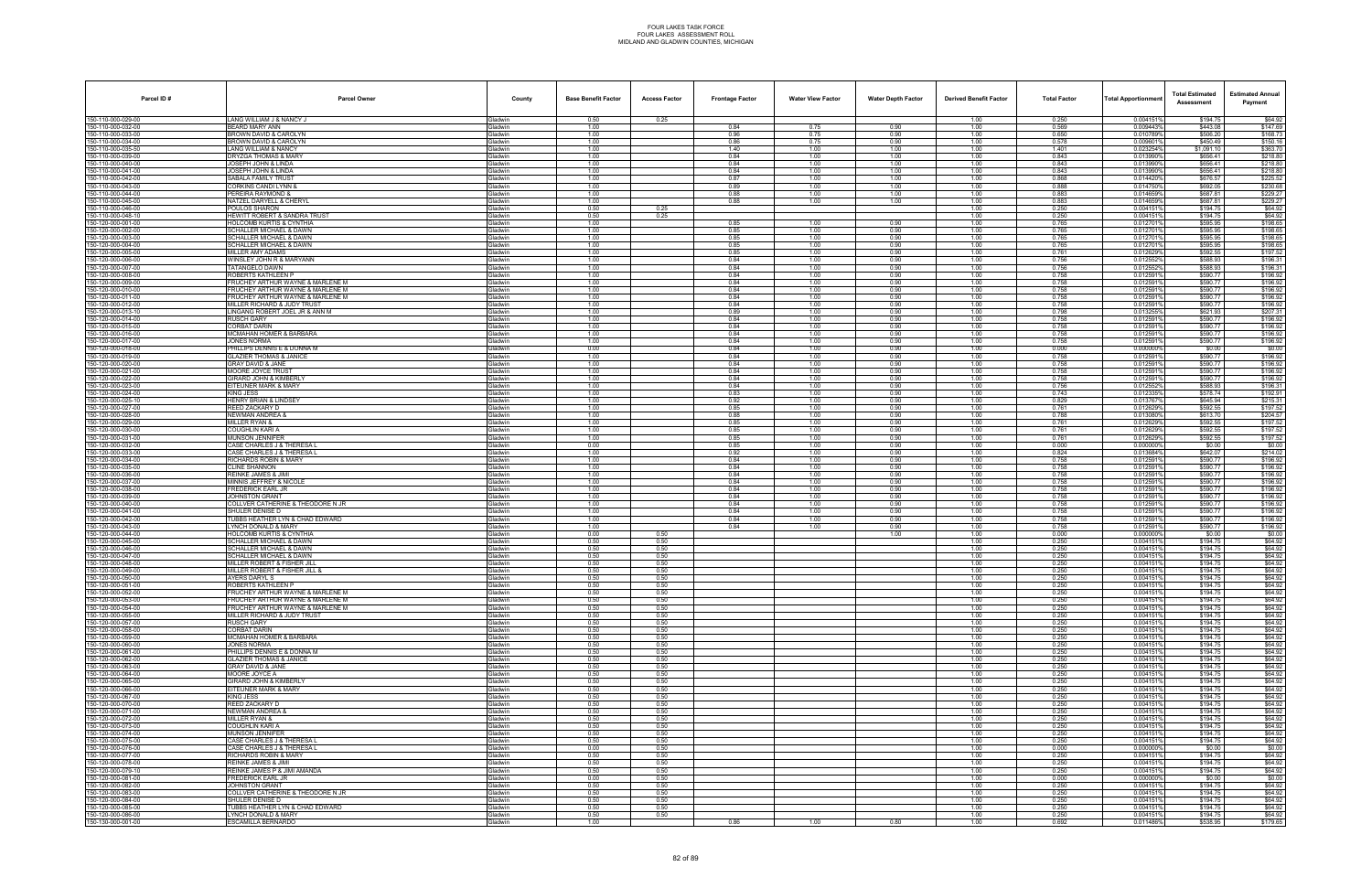| Parcel ID#                               | <b>Parcel Owner</b>                                                   | County                           | <b>Base Benefit Factor</b> | <b>Access Factor</b> | <b>Frontage Factor</b> | <b>Water View Factor</b> | <b>Water Depth Factor</b> | <b>Derived Benefit Factor</b> | <b>Total Factor</b> | <b>Total Apportionmer</b> | <b>Total Estimated</b><br>Assessment | <b>Estimated Annual</b><br>Payment |
|------------------------------------------|-----------------------------------------------------------------------|----------------------------------|----------------------------|----------------------|------------------------|--------------------------|---------------------------|-------------------------------|---------------------|---------------------------|--------------------------------------|------------------------------------|
| 150-130-000-002-00                       | CHVOJKA JESSE & KEMP KYEORDA                                          | Gladwin                          | 1.00                       |                      | 0.81                   | 1.00                     | 0.80                      | 1.00                          | 0.649               | 0.010782%                 | \$505.90                             | \$168.63                           |
| 150-130-000-003-00                       | MIELKE ROBERT & DONNA                                                 | <b>Gladwin</b>                   | 1.00                       |                      | 0.85                   | 1.00                     | 0.80                      | 1.00                          | 0.684<br>0.674      | 0.0113509                 | \$532.56                             | \$177.52                           |
| 50-130-000-004-00<br>50-130-000-005-00   | SICKLE CATHERINE A<br>SICKLE DAVID J & CATHERINE A                    | Gladwin<br><b>Gladwin</b>        | 1.00<br>1.00               |                      | 0.84<br>0.85           | 1.00<br>1.00             | 0.80<br>0.80              | 1.00<br>1.00                  | 0.680               | 0.0111929<br>0.011290%    | \$525.13<br>\$529.73                 | \$175.04<br>\$176.58               |
| 50-130-000-006-00                        | <b>MISHLER BRENT &amp; JESSICA</b>                                    | <b>Gladwin</b>                   | 1.00                       |                      | 0.94                   | 1.00                     | 0.80                      | 1.00                          | 0.752               | 0.012485%                 | \$585.77                             | \$195.26                           |
| 150-130-000-007-00                       | MISHLER BRENT & JESSICA                                               | Gladwin                          | 1.00                       |                      | 1.07                   | 1.00                     | 0.80                      | 1.00                          | 0.856               | 0.014213%                 | \$666.87                             | \$222.29                           |
| 50-144-000-001-00<br>50-144-000-002-00   | <b>HOCK BRIAN &amp; TAMARA TRUS</b><br>KEINATH CHARLES & BONNIE       | <b>Gladwin</b><br><b>Gladwin</b> | 1.00<br>1.00               |                      | 1.08<br>1.10           | 1.00<br>1.00             | 0.90<br>0.90              | 1.00<br>1.00                  | 0.969<br>0.988      | 0.0160839<br>0.016406%    | \$754.64<br>\$769.76                 | \$251.55<br>\$256.59               |
| 50-144-000-003-00                        | <b>MYERS DANNY &amp; MARY TRUST</b>                                   | <b>Gladwin</b>                   | 1.00                       |                      | 0.92                   | 1.00                     | 0.90                      | 1.00                          | 0.828               | 0.013747%                 | \$645.02                             | \$215.01                           |
| 50-144-000-004-00                        | <b>GERBER ARTHUR &amp; JANA</b>                                       | <b>Gladwin</b>                   | 1.00                       |                      | 0.84                   | 1.00                     | 0.90                      | 1.00                          | 0.756               | 0.012552%                 | \$588.93                             | \$196.31                           |
| 50-144-000-005-00<br>50-144-000-007-00   | LEE JAMES & MARGARET TRUST<br><b>HERMAN JEFFREY &amp; MICHELE ANN</b> | <b>Gladwin</b><br><b>Gladwin</b> | 1.00<br>1.00               |                      | 0.92<br>0.84           | 1.00<br>1.00             | 0.90<br>0.90              | 1.00<br>1.00                  | 0.828<br>0.756      | 0.013747%<br>0.012552%    | \$645.02<br>\$588.93                 | \$215.01<br>\$196.31               |
| 50-144-000-008-00                        | VOAKES MICHAEL & ALISON                                               | <b>Gladwin</b>                   | 1.00                       |                      | 0.84                   | 1.00                     | 0.90                      | 1.00                          | 0.756               | 0.0125529                 | \$588.93                             | \$196.31                           |
| 50-144-000-009-00                        | <b>MUSSELMAN MARK J &amp; RUTH A TRUST</b>                            | <b>Gladwin</b>                   | 1.00                       |                      | 1.04                   | 1.00                     | 0.90                      | 1.00                          | 0.932               | 0.015474%                 | \$726.04                             | \$242.01                           |
| 50-144-000-011-00                        | CLARK WILLIAM TRUST                                                   | <b>Gladwin</b>                   | 1.00                       |                      | 0.86                   | 1.00                     | 0.90                      | 1.00                          | 0.771               | 0.012802%                 | \$600.65                             | \$200.22                           |
| 50-144-000-012-00<br>50-144-000-013-00   | ROLANDS THOMAS & SANDRA<br>RAYNER JOHN & BETH                         | <b>Gladwin</b><br>Gladwin        | 1.00<br>1.00               |                      | 0.86<br>0.83           | 1.00<br>1.00             | 0.90<br>0.90              | 1.00<br>1.00                  | 0.771<br>0.746      | 0.012802%<br>0.0123819    | \$600.65<br>\$580.92                 | \$200.22<br>\$193.64               |
| 50-144-000-014-00                        | HELLEBUYCK DAVID                                                      | <b>Gladwin</b>                   | 1.00                       |                      | 0.80                   | 1.00                     | 0.90                      | 1.00                          | 0.724               | 0.012015                  | \$563.75                             | \$187.92                           |
| 50-144-000-015-01                        | INDMAN AMY E - NAISMITH                                               | <b>Gladwin</b>                   | 1.00                       |                      | 0.92                   | 1.00                     | 0.90                      | 1.00                          | 0.828               | 0.013747%                 | \$645.02                             | \$215.01                           |
| 50-144-000-017-00<br>50-144-000-018-00   | <b>GOSS MATT</b><br>CLARK CATHERINE I                                 | <b>Gladwin</b><br><b>Gladwin</b> | 1.00<br>1.00               |                      | 0.84<br>0.84           | 1.00<br>1.00             | 0.90<br>0.90              | 1.00<br>1.00                  | 0.756<br>0.756      | 0.0125529<br>0.0125529    | \$588.93<br>\$588.93                 | \$196.31<br>\$196.31               |
| 50-144-000-019-00                        | LARK CATHERINE LYNN                                                   | <b>Gladwin</b>                   | 1.00                       |                      | 0.93                   | 1.00                     | 0.90                      | 1.00                          | 0.835               | 0.013856%                 | \$650.12                             | \$216.71                           |
| 50-144-000-020-00                        | CLARK CATHERINE LYNN                                                  | <b>Gladwin</b>                   | 1.00                       |                      | 0.84                   | 1.00                     | 0.90                      | 1.00                          | 0.756               | 0.0125529                 | \$588.93                             | \$196.31                           |
| 50-144-000-021-00                        | SCHAFFER FREDERICK                                                    | <b>Gladwin</b>                   | 1.00                       |                      | 0.84                   | 1.00                     | 0.90                      | 1.00                          | 0.756               | 0.012552%                 | \$588.93                             | \$196.31                           |
| 50-144-000-022-00<br>50-144-000-023-00   | CLARK PATRICIA TRUST<br>CLARK EDWARD & PATRICIA TRUST                 | Gladwin<br><b>Gladwin</b>        | 1.00<br>1.00               |                      | 0.84<br>0.84           | 1.00<br>1.00             | 0.90<br>0.90              | 1.00<br>1.00                  | 0.756<br>0.756      | 0.012552%<br>0.0125529    | \$588.93<br>\$588.93                 | \$196.31<br>\$196.31               |
| 50-144-000-024-00                        | <b>SCHULTHEIS EDGAR &amp; FAY</b>                                     | Gladwin                          | 1.00                       |                      | 0.98                   | 1.00                     | 0.90                      | 1.00                          | 0.883               | 0.014653%                 | \$687.53                             | \$229.18                           |
| 50-144-000-026-00                        | KNOPP JUDITH A TRUST                                                  | <b>Gladwin</b>                   | 1.00                       |                      | 0.84                   | 1.00                     | 0.90                      | 1.00                          | 0.756               | 0.012552                  | \$588.93                             | \$196.31                           |
| 50-144-000-027-00<br>50-144-000-028-00   | SEAMSTER JERRY OR GAIL<br>FUNK SUSAN                                  | <b>Gladwin</b><br><b>Gladwin</b> | 1.00<br>1.00               |                      | 0.84<br>0.89           | 1.00<br>1.00             | 0.90<br>0.90              | 1.00<br>1.00                  | 0.756<br>0.805      | 0.012552%<br>0.013366%    | \$588.93<br>\$627.15                 | \$196.31<br>\$209.05               |
| 150-150-000-001-00                       | TUCKER JEFFREY & BERG KAY                                             | <b>Gladwin</b>                   | 1.00                       |                      | 0.85                   | 1.00                     | 1.00                      | 1.00                          | 0.852               | 0.0141519                 | \$663.96                             | \$221.32                           |
| 50-150-000-002-01                        | <b>VERT PETER &amp; CAROLYN TRUST</b>                                 | <b>Gladwin</b>                   | 1.00                       |                      | 0.85                   | 1.00                     | 1.00                      | 1.00                          | 0.852               | 0.0141519                 | \$663.96                             | \$221.32                           |
| 50-150-000-003-00                        | DAVID GREGORY T & DARLENE M                                           | <b>Gladwin</b>                   | 1.00                       |                      | 0.85                   | 1.00                     | 1.00                      | 1.00                          | 0.852               | 0.0141519                 | \$663.96                             | \$221.32                           |
| 50-150-000-004-00<br>50-150-000-006-00   | COLLINS KEVIN & CHERYL TRUST<br>BAX ANTHONY B & KELLY M               | Gladwin<br>Gladwin               | 1.00<br>1.00               |                      | 0.95<br>0.85           | 1.00<br>1.00             | 1.00<br>1.00              | 1.00<br>1.00                  | 0.955<br>0.848      | 0.015852%<br>0.0140739    | \$743.80<br>\$660.31                 | \$247.93<br>\$220.10               |
| 50-150-000-007-00                        | RYTLEWSKI WILLIAM & DAWN                                              | <b>Gladwin</b>                   | 1.00                       |                      | 0.85                   | 1.00                     | 1.00                      | 1.00                          | 0.848               | 0.014073                  | \$660.31                             | \$220.10                           |
| 50-150-000-008-00                        | RYTLEWSKI WILLIAM & DAWN                                              | Gladwin                          | 1.00                       |                      | 0.85                   | 1.00                     | 1.00                      | 1.00                          | 0.848               | 0.014073%                 | \$660.31                             | \$220.10                           |
| 50-150-000-009-10<br>50-150-000-010-01   | BURTON DOUGLAS A JR & BEATRICE A<br>UDIS JAMES & PHYLLIS              | <b>Gladwin</b><br><b>Gladwin</b> | 1.00<br>1.00               |                      | 0.85<br>0.91           | 1.00<br>1.00             | 1.00<br>1.00              | 1.00<br>1.00                  | 0.848<br>0.909      | 0.014073<br>0.015085%     | \$660.31<br>\$707.79                 | \$220.10<br>\$235.93               |
| 50-150-000-012-01                        | BAX ANTHONY B & KELLY M                                               | <b>Gladwin</b>                   | 1.00                       |                      | 0.85                   | 1.00                     | 1.00                      | 1.00                          | 0.848               | 0.0140739                 | \$660.31                             | \$220.10                           |
| 50-150-000-013-10                        | SHIRA PETE & TRUDY                                                    | <b>Gladwin</b>                   | 1.00                       |                      | 0.92                   | 1.00                     | 1.00                      | 1.00                          | 0.923               | 0.015328                  | \$719.19                             | \$239.73                           |
| 50-150-000-015-00                        | <b>VESTRAND ANGELA VIOLET &amp;</b>                                   | Gladwin                          | 1.00                       |                      | 0.85                   | 1.00<br>1.00             | 1.00                      | 1.00                          | 0.848               | 0.014073%                 | \$660.31                             | \$220.10                           |
| 50-150-000-016-00<br>50-150-000-018-00   | <b>MCKINSTRY PATRICK &amp; TERESI</b><br>NEWMAN KURT & TERRIE         | <b>Gladwin</b><br>Gladwin        | 1.00<br>1.00               |                      | 0.92<br>0.85           | 1.00                     | 1.00<br>1.00              | 1.00<br>1.00                  | 0.923<br>0.848      | 0.0153289<br>0.014073%    | \$719.19<br>\$660.31                 | \$239.73<br>\$220.10               |
| 50-150-000-019-00                        | HICKS GLENN JR & RUTH J                                               | Gladwin                          | 1.00                       |                      | 0.90                   | 1.00                     | 1.00                      | 1.00                          | 0.904               | 0.015009%                 | \$704.23                             | \$234.74                           |
| 50-150-000-020-00                        | SCHAFER DAVID                                                         | <b>Gladwin</b>                   | 1.00                       |                      | 0.90                   | 1.00                     | 1.00                      | 1.00                          | 0.904               | 0.0150099                 | \$704.23                             | \$234.74                           |
| 50-150-000-021-10<br>50-160-000-001-00   | PAGE GARY & SHEILA<br>HURST DONALD & MARY TRUST                       | Gladwin<br><b>Gladwin</b>        | 1.00<br>1.00               |                      | 0.98<br>0.87           | 1.00<br>0.75             | 1.00<br>1.00              | 1.00<br>1.00                  | 0.984<br>0.653      | 0.016337%<br>0.010837     | \$766.51<br>\$508.46                 | \$255.50<br>\$169.49               |
| 50-160-000-002-00                        | CAMPBELL ROBERT & CARLEEN                                             | <b>Gladwin</b>                   | 1.00                       |                      | 0.85                   | 0.75                     | 1.00                      | 1.00                          | 0.639               | 0.010613%                 | \$497.97                             | \$165.99                           |
| 50-160-000-003-00                        | MORGAN ERIK M                                                         | Gladwin                          | 1.00                       |                      | 0.87                   | 0.75                     | 1.00                      | 1.00                          | 0.654               | 0.010858%                 | \$509.47                             | \$169.82                           |
| 150-160-000-004-00<br>150-160-000-006-00 | KAPAS PETER G & COLLEEN S<br><b>FRANK JOHN</b>                        | <b>Gladwin</b><br>Gladwin        | 1.00<br>1.00               |                      | 0.99<br>1.07           | 0.75<br>1.00             | 1.00<br>1.00              | 1.00<br>1.00                  | 0.739<br>1.074      | 0.012273<br>0.017836%     | \$575.84<br>\$836.87                 | \$191.95<br>\$278.96               |
| 50-160-000-008-00                        | SLAVIK KIMBERLY & KENNETH &                                           | <b>Gladwin</b>                   | 1.00                       |                      | 0.89                   | 1.00                     | 0.90                      | 1.00                          | 0.798               | 0.013255%                 | \$621.93                             | \$207.31                           |
| 50-160-000-009-00                        | SLAVIK KIMBERLY & KENNETH &                                           | Gladwin                          | 1.00                       |                      | 0.89                   | 1.00                     | 0.90                      | 1.00                          | 0.798               | 0.013255%                 | \$621.93                             | \$207.31                           |
| 50-160-000-010-00                        | FORKEL DENNIS & LOU ANNE &                                            | Gladwin                          | 1.00                       |                      | 0.88                   | 1.00                     | 0.90                      | 1.00                          | 0.795               | 0.013193%                 | \$619.03                             | \$206.34                           |
| 150-160-000-011-00<br>50-160-000-013-00  | KEBLER STEVEN A<br>KENNEDY KENNETH & ANDERSON DEB                     | Gladwin<br>Gladwin               | 1.00<br>1.00               |                      | 0.94<br>0.85           | 1.00<br>1.00             | 0.90<br>1.00              | 1.00<br>1.00                  | 0.848<br>0.852      | 0.0140789<br>0.0141519    | \$660.55<br>\$663.96                 | \$220.18<br>\$221.32               |
| 50-160-000-014-10                        | <b>MERTKE DONALD &amp; SHIRLEY</b>                                    | <b>Gladwin</b>                   | 1.00                       |                      | 0.85                   | 1.00                     | 1.00                      | 1.00                          | 0.845               | 0.014032                  | \$658.39                             | \$219.46                           |
| 50-170-000-001-00                        | JOHNSTON DEBORA                                                       | <b>Gladwin</b>                   | 1.00                       |                      | 0.93                   | 1.00                     | 1.00                      | 1.00                          | 0.925               | 0.015358%                 | \$720.59                             | \$240.20                           |
| 50-170-000-003-00<br>50-170-000-004-00   | <b>BOLAR CHARLES &amp; BECKY</b><br>MCKELLAR NEIL & MARGO             | Gladwin<br><b>Gladwin</b>        | 1.00<br>1.00               |                      | 0.85<br>0.85           | 1.00<br>1.00             | 1.00<br>1.00              | 1.00<br>1.00                  | 0.850<br>0.850      | 0.0141139<br>0.014113     | \$662.16<br>\$662.16                 | \$220.72<br>\$220.72               |
| 150-170-000-005-00                       | BOHNING SHARON J                                                      | Gladwin                          | 1.00                       |                      | 0.85                   | 1.00                     | 1.00                      | 1.00                          | 0.850               | 0.0141139                 | \$662.16                             | \$220.72                           |
| 150-170-000-006-00                       | MCKNIGHT JANICE                                                       | <b>Gladwin</b>                   | 1.00                       |                      | 0.85                   | 1.00                     | 1.00                      | 1.00                          | 0.850               | 0.014113%                 | \$662.16                             | \$220.72                           |
| 50-170-000-007-00                        | ONRAD TYLER & JULIE &                                                 | Gladwin                          | 1.00                       |                      | 0.85                   | 1.00                     | 1.00                      | 1.00                          | 0.848               | 0.014073%                 | \$660.31                             | \$220.10                           |
| 150-170-000-008-10<br>50-170-000-009-00  | BOUMA DAVID & BETTY<br>STOIKE RANDOLPH & JANET ETAL                   | Gladwin<br>Gladwin               | 1.00<br>1.00               |                      | 0.84<br>0.84           | 1.00<br>1.00             | 1.00<br>1.00              | 1.00<br>1.00                  | 0.843<br>0.843      | 0.013990%<br>0.013990%    | \$656.41<br>\$656.41                 | \$218.80<br>\$218.80               |
| 150-170-000-010-00                       | ST JOHN DIANNE                                                        | Gladwin                          | 1.00                       |                      | 0.84                   | 1.00                     | 1.00                      | 1.00                          | 0.843               | 0.013990%                 | \$656.41                             | \$218.80                           |
| 50-170-000-011-00                        | WAGNER HEIDI & CHRIS                                                  | Gladwin                          | 1.00                       |                      | 0.84                   | 1.00                     | 1.00                      | 1.00                          | 0.843               | 0.013990%                 | \$656.41                             | \$218.80                           |
| 50-170-000-012-00<br>150-170-000-014-00  | BAUDOUX MICHAEL<br>TALASKA LEO JR & IRENE                             | Gladwin<br>Gladwin               | 1.00<br>1.00               |                      | 0.92<br>0.84           | 1.00<br>1.00             | 1.00<br>1.00              | 1.00<br>1.00                  | 0.922<br>0.843      | 0.015307%<br>0.013990%    | \$718.21<br>\$656.41                 | \$239.40<br>\$218.80               |
| 150-170-000-015-00                       | SCHLOSSER LISA                                                        | Gladwin                          | 1.00                       |                      | 0.84                   | 1.00                     | 1.00                      | 1.00                          | 0.843               | 0.013990%                 | \$656.41                             | \$218.80                           |
| 150-170-000-016-00                       | GARCIA ROBERT & MABERY RHODENA L                                      | Gladwin                          | 1.00                       |                      | 0.84                   | 1.00                     | 1.00                      | 1.00                          | 0.843               | 0.013990%                 | \$656.41                             | \$218.80                           |
| 150-170-000-018-00                       | WARK EDWARD L & DEBRA C TRUST<br><b>MARTIN ROSS &amp; SUSAN</b>       | Gladwin                          | 1.00                       |                      | 0.85                   | 1.00                     | 1.00                      | 1.00                          | 0.852               | 0.014151%                 | \$663.96                             | \$221.32                           |
| 50-170-000-019-00<br>50-170-000-020-00   | DELISLE KEVIN & KRISTINA                                              | Gladwin<br>Gladwin               | 1.00<br>1.00               |                      | 0.85<br>0.85           | 1.00<br>1.00             | 1.00<br>1.00              | 1.00<br>1.00                  | 0.852<br>0.852      | 0.014151%<br>0.014151%    | \$663.96<br>\$663.96                 | \$221.32<br>\$221.32               |
| 150-170-000-021-00                       | ARVOY BARBARA & ARVOY CHLOEY                                          | Gladwin                          | 1.00                       |                      | 0.91                   | 1.00                     | 1.00                      | 1.00                          | 0.908               | 0.015070%                 | \$707.10                             | \$235.70                           |
| 150-190-000-001-10                       | BOOTH GARRY & HOLLY                                                   | Gladwin                          | 1.00                       |                      | 1.07                   | 1.00                     | 1.00                      | 1.00                          | 1.072               | 0.017801%                 | \$835.23                             | \$278.41                           |
| 50-190-000-004-10<br>50-190-000-006-00   | REIMER CHARLES & SHELLY<br>NIZZA MICHAEL C                            | Gladwin<br><b>Gladwin</b>        | 1.00<br>1.00               |                      | 0.92<br>0.81           | 1.00<br>1.00             | 1.00<br>1.00              | 1.00<br>1.00                  | 0.915<br>0.812      | 0.015192%<br>0.013478%    | \$712.83<br>\$632.38                 | \$237.61<br>\$210.79               |
| 150-190-000-007-00                       | LAMBERT THOMAS & BEVERLY                                              | Gladwin                          | 1.00                       |                      | 0.92                   | 1.00                     | 1.00                      | 1.00                          | 0.917               | 0.015217%                 | \$713.98                             | \$237.99                           |
| 150-190-000-009-20                       | SCHWARZ WENDELL R TRUST                                               | Gladwin                          | 1.00                       |                      | 1.13                   | 1.00                     | 1.00                      | 1.00                          | 1.133               | 0.018816%                 | \$882.83                             | \$294.28                           |
| 150-190-000-013-00<br>50-190-000-014-00  | BALLARD BARBARA A & BERNARD D                                         | Gladwin                          | 1.00<br>1.00               |                      | 0.99                   | 1.00<br>1.00             | 1.00<br>1.00              | 1.00<br>1.00                  | 0.989<br>0.861      | 0.016417%<br>0.014293%    | \$770.28<br>\$670.63                 | \$256.76<br>\$223.54               |
| 50-190-000-015-00                        | <b>TOAL MICHELLE</b><br>NORTH SUE A                                   | Gladwin<br>Gladwin               | 1.00                       |                      | 0.86<br>0.86           | 1.00                     | 1.00                      | 1.00                          | 0.863               | 0.014326%                 | \$672.18                             | \$224.06                           |
| 150-190-000-016-00                       | RAJEWSKI DAVID                                                        | Gladwin                          | 1.00                       |                      | 0.89                   | 1.00                     | 1.00                      | 1.00                          | 0.893               | 0.014832%                 | \$695.92                             | \$231.97                           |
| 150-190-000-017-00                       | <b>HOWELL TAMMIR</b>                                                  | Gladwin                          | 1.00                       |                      | 0.91                   | 1.00                     | 1.00                      | 1.00                          | 0.912               | 0.015141%                 | \$710.40                             | \$236.80                           |
| 150-190-000-018-00<br>50-200-000-001-01  | PINGEL RICHARD & HARRIETT<br>TAYLOR PHILIP II & JEAN TRUST            | Gladwin<br>Gladwin               | 1.00<br>0.00               | 0.58                 | 0.91                   | 1.00                     | 1.00                      | 1.00<br>1.00                  | 0.914<br>0.000      | 0.015180%<br>0.000000%    | \$712.24<br>\$0.00                   | \$237.41<br>\$0.00                 |
| 50-200-000-004-10                        | COBB DEAN & PATRICIA                                                  | <b>Gladwin</b>                   | 0.00                       | 0.58                 |                        |                          |                           | 1.00                          | 0.000               | 0.000000%                 | \$0.00                               | \$0.00                             |
| 50-200-000-005-01                        | MOREAU DANIEL J & DENISE K                                            | Gladwin                          | 0.00                       | 0.58                 |                        |                          |                           | 1.00                          | 0.000               | 0.000000%                 | \$0.00                               | \$0.00                             |
| 50-200-000-005-02                        | HOGGARD DIANE                                                         | Gladwin                          | 0.00                       | 0.58                 | 0.90                   |                          |                           | 1.00                          | 0.000<br>0.678      | 0.000000%                 | \$0.00<br>\$528.17                   | \$0.00                             |
| 150-200-000-007-00<br>50-200-000-008-00  | CASE DARYL & SHEILA<br>MAXWELL PHILLIP L                              | Gladwin<br>Gladwin               | 1.00<br>1.00               |                      | 0.85                   | 0.75<br>0.75             | 1.00<br>1.00              | 1.00<br>1.00                  | 0.638               | 0.011257%<br>0.010584%    | \$496.62                             | \$176.06<br>\$165.54               |
| 50-200-000-009-00                        | ELLIS SHELBY &                                                        | <b>Gladwin</b>                   | 1.00                       |                      | 0.85                   | 0.75                     | 1.00                      | 1.00                          | 0.641               | 0.010641%                 | \$499.28                             | \$166.43                           |
| 50-200-000-010-00                        | ALDRICH ANN                                                           | Gladwin                          | 1.00                       |                      | 0.85                   | 0.75                     | 1.00                      | 1.00                          | 0.641               | 0.010641%                 | \$499.28                             | \$166.43                           |
| 150-200-000-011-00                       | MIKULA MARK & KATHY                                                   | Gladwin                          | 1.00                       |                      | 0.93                   | 0.75                     | 1.00                      | 1.00                          | 0.695               | 0.011533%                 | \$541.11                             | \$180.37                           |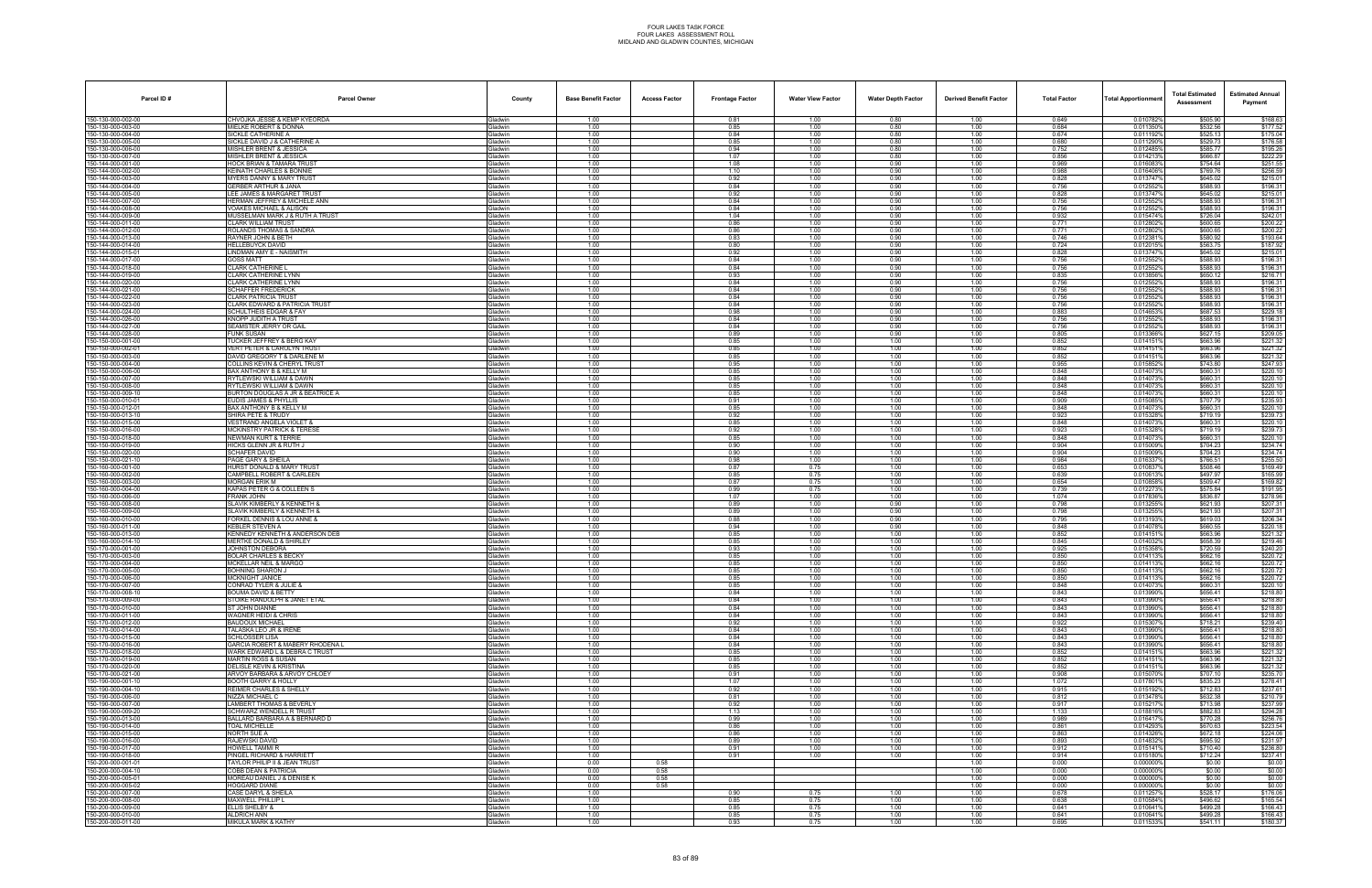| Parcel ID#                               | <b>Parcel Owner</b>                                                       | County                           | <b>Base Benefit Factor</b> | <b>Access Factor</b> | <b>Frontage Factor</b> | <b>Water View Factor</b> | <b>Water Depth Factor</b> | <b>Derived Benefit Factor</b> | <b>Total Factor</b> | <b>Total Apportionmer</b> | <b>Total Estimated</b><br>Assessment | <b>Estimated Annual</b><br>Payment |
|------------------------------------------|---------------------------------------------------------------------------|----------------------------------|----------------------------|----------------------|------------------------|--------------------------|---------------------------|-------------------------------|---------------------|---------------------------|--------------------------------------|------------------------------------|
| 150-200-000-013-00                       | BEMAN FLOYD & MARGARET ETAL                                               | Gladwin                          | 1.00                       |                      | 0.94                   | 0.75                     | 1.00                      | 1.00                          | 0.707               | 0.011732%                 | \$550.46                             | \$183.49                           |
| 50-200-000-015-00                        | <b>HEAL AMBER</b>                                                         | <b>Gladwin</b>                   | 1.00                       |                      | 0.87                   | 0.75                     | 1.00                      | 1.00                          | 0.650               | 0.0107929                 | \$506.36                             | \$168.79                           |
| 50-200-000-016-00<br>50-200-000-017-00   | SIMON JAMES I<br>SIMON JAMES I                                            | Gladwin<br><b>Gladwin</b>        | 1.00<br>1.00               |                      | 0.87<br>0.87           | 0.75<br>0.75             | 1.00<br>0.90              | 1.00<br>1.00                  | 0.650<br>0.585      | 0.010792%<br>0.009713%    | \$506.36<br>\$455.72                 | \$168.79<br>\$151.91               |
| 50-200-000-018-10                        | BARTON RAYMOND & PAMELA                                                   | <b>Gladwin</b>                   | 1.00                       |                      | 0.96                   | 0.75                     | 0.90                      | 1.00                          | 0.647               | 0.010745%                 | \$504.16                             | \$168.05                           |
| 150-200-000-020-10                       | JOHNSON GREGORY J & VICTORIA L                                            | Gladwin                          | 1.00                       |                      | 0.90                   | 0.75                     | 0.90                      | 1.00                          | 0.607               | 0.010075%                 | \$472.70                             | \$157.57                           |
| 50-200-000-022-00<br>50-200-000-023-00   | <b>KUNDINGER DEREK &amp; ANGIE</b><br>JOHNSON CALVIN & CHRISTINE          | Gladwin<br>Gladwin               | 1.00<br>1.00               |                      | 0.86<br>0.94           | 0.75<br>0.75             | 0.90<br>0.90              | 1.00<br>1.00                  | 0.582<br>0.636      | 0.0096709<br>0.010559     | \$453.72<br>\$495.41                 | \$151.24<br>\$165.14               |
| 50-200-000-025-00                        | <b>PEASE QUINCY</b>                                                       | <b>Gladwin</b>                   | 1.00                       |                      | 0.86                   | 0.75                     | 0.90                      | 1.00                          | 0.582               | 0.0096709                 | \$453.72                             | \$151.24                           |
| 50-200-000-026-00                        | <b>ANGDON FAMILY TRUST</b>                                                | <b>Gladwin</b>                   | 1.00                       |                      | 0.83                   | 0.75                     | 0.90                      | 1.00                          | 0.561               | 0.0093209                 | \$437.27                             | \$145.76                           |
| 50-200-000-027-00<br>50-200-000-028-00   | HALL JAMES E<br>OLLARD LYNA                                               | <b>Gladwin</b><br><b>Gladwin</b> | 1.00<br>1.00               |                      | 0.86<br>0.88           | 0.75<br>0.75             | 0.90<br>0.90              | 1.00<br>1.00                  | 0.582<br>0.597      | 0.0096709<br>0.0099119    | \$453.72<br>\$465.01                 | \$151.24<br>\$155.00               |
| 50-200-000-029-00                        | POLLARD LYNA                                                              | Gladwin                          | 1.00                       |                      | 0.88                   | 0.75                     | 0.90                      | 1.00                          | 0.594               | 0.009862                  | \$462.73                             | \$154.24                           |
| 50-200-000-030-00                        | <b>MCMAHAN CRYSTAL</b>                                                    | <b>Gladwin</b>                   | 1.00                       |                      | 0.87                   | 0.75                     | 0.90                      | 1.00                          | 0.590               | 0.009791%                 | \$459.41                             | \$153.14                           |
| 50-200-000-031-00<br>50-200-000-032-00   | <b>URCELL CRAIG A &amp; LYNDA E</b><br>STEMPLE JOHN & JODI                | Gladwin<br><b>Gladwin</b>        | 1.00<br>1.00               |                      | 0.89<br>0.86           | 0.75<br>0.75             | 0.90<br>0.90              | 1.00<br>1.00                  | 0.598<br>0.582      | 0.009926%<br>0.0096709    | \$465.74<br>\$453.72                 | \$155.25<br>\$151.24               |
| 50-200-000-033-00                        | STEMPLE JOHN & JODI                                                       | Gladwin                          | 1.00                       |                      | 0.94                   | 0.75                     | 0.90                      | 1.00                          | 0.634               | 0.010534%                 | \$494.25                             | \$164.75                           |
| 50-200-000-035-00                        | ANGDON JAMES CALVIN                                                       | <b>Gladwin</b>                   | 1.00                       |                      | 0.85                   | 0.75                     | 0.90                      | 1.00                          | 0.575               | 0.009552                  | \$448.17                             | \$149.39                           |
| 50-200-000-036-00<br>50-200-000-037-10   | <b>LANGDON JAMES CALVIN</b><br>ROEHRS WILLIAM & ELEANOR                   | <b>Gladwin</b><br><b>Gladwin</b> | 1.00<br>1.00               |                      | 0.85<br>1.40           | 0.75<br>1.00             | 0.90<br>0.90              | 1.00<br>1.00                  | 0.575<br>1.256      | 0.009552%<br>0.0208519    | \$448.17<br>\$978.31                 | \$149.39<br>\$326.10               |
| 50-200-000-039-00                        | AHLFELD SHEILA                                                            | <b>Gladwin</b>                   | 1.00                       |                      | 1.27                   | 0.75                     | 0.90                      | 1.00                          | 0.857               | 0.014223                  | \$667.36                             | \$222.45                           |
| 50-200-000-041-00                        | JAMES PROPERTIES INC                                                      | <b>Gladwin</b>                   | 1.00                       |                      | 0.90                   | 0.75                     | 0.90                      | 1.00                          | 0.610               | 0.010131%                 | \$475.35                             | \$158.45                           |
| 50-200-000-041-02                        | SCOTT SAWYER                                                              | <b>Gladwin</b>                   | 1.00                       |                      | 0.90                   | 0.75                     | 0.90                      | 1.00                          | 0.610               | 0.010131                  | \$475.35                             | \$158.45                           |
| 50-200-000-041-10<br>50-200-000-042-01   | HUCKINS RUBEN<br>CHILDS KENNETH                                           | <b>Gladwin</b><br><b>Gladwin</b> | 1.00<br>1.00               |                      | 0.90<br>0.97           | 0.75<br>0.75             | 0.90<br>0.90              | 1.00<br>1.00                  | 0.610<br>0.656      | 0.010131%<br>0.010893%    | \$475.35<br>\$511.08                 | \$158.45<br>\$170.36               |
| 50-200-000-043-00                        | DYMCZYK MICHAEL H & DIANE C                                               | <b>Gladwin</b>                   | 1.00                       |                      | 0.89                   | 0.75                     | 0.90                      | 1.00                          | 0.603               | 0.0100129                 | \$469.75                             | \$156.58                           |
| 50-200-000-043-01                        | SHEETS MAUREEN                                                            | Gladwin                          | 1.00                       |                      | 0.92                   | 0.75                     | 0.90                      | 1.00                          | 0.621               | 0.010310%                 | \$483.77                             | \$161.26                           |
| 50-200-000-044-00<br>50-200-000-045-00   | MCDONALD ROBERT D & POSZYWAK JILL<br><b><i>NAHL SCOTT &amp; KAREN</i></b> | <b>Gladwin</b><br><b>Gladwin</b> | 1.00<br>1.00               |                      | 0.94<br>0.86           | 0.75<br>0.75             | 0.90<br>0.90              | 1.00<br>1.00                  | 0.636<br>0.582      | 0.010559<br>0.009670%     | \$495.41<br>\$453.72                 | \$165.14<br>\$151.24               |
| 50-200-000-046-00                        | <b>LENK GARY &amp; JANE</b>                                               | <b>Gladwin</b>                   | 1.00                       |                      | 0.86                   | 0.75                     | 0.90                      | 1.00                          | 0.582               | 0.0096709                 | \$453.72                             | \$151.24                           |
| 150-200-000-047-10                       | TAYLOR DAVID & KAREN                                                      | <b>Gladwin</b>                   | 1.00                       |                      | 1.08                   | 0.75                     | 0.90                      | 1.00                          | 0.732               | 0.012153                  | \$570.24                             | \$190.08                           |
| 50-200-000-050-00                        | DIETRICH ARTHUR & JUDITH                                                  | Gladwin                          | 1.00                       |                      | 0.86                   | 0.75                     | 0.90                      | 1.00                          | 0.578               | 0.0096019                 | \$450.49                             | \$150.16                           |
| 50-200-000-051-00<br>50-200-000-052-00   | EASTMAN STEVE & VICTORIA<br>PINDER DEANN                                  | <b>Gladwin</b><br>Gladwin        | 1.00<br>1.00               |                      | 0.84<br>0.85           | 0.75<br>0.75             | 0.90<br>0.90              | 1.00<br>1.00                  | 0.569<br>0.577      | 0.0094439<br>0.009577%    | \$443.08<br>\$449.35                 | \$147.69<br>\$149.78               |
| 50-200-000-053-00                        | <b>WARNER MICHAEL &amp; KELLY</b>                                         | Gladwin                          | 1.00                       |                      | 0.91                   | 0.75                     | 1.00                      | 1.00                          | 0.685               | 0.011366%                 | \$533.27                             | \$177.76                           |
| 50-200-000-055-00                        | <b>OLDANI JANICE TRUST</b>                                                | <b>Gladwin</b>                   | 1.00                       |                      | 0.85                   | 0.75                     | 1.00                      | 1.00                          | 0.634               | 0.010524%                 | \$493.79                             | \$164.60                           |
| 50-200-000-056-00<br>50-200-000-057-00   | <b>OLDANI JANICE TRUST</b><br><b>MIESKE ANTHONY C &amp; MOLLIE</b>        | Gladwin<br><b>Gladwin</b>        | 1.00<br>1.00               |                      | 0.85<br>0.85           | 0.75<br>0.75             | 1.00<br>1.00              | 1.00<br>1.00                  | 0.634<br>0.639      | 0.010524%<br>0.010613     | \$493.79<br>\$497.97                 | \$164.60<br>\$165.99               |
| 50-200-000-058-00                        | REINSTADLER MARY TRUST                                                    | <b>Gladwin</b>                   | 1.00                       |                      | 0.85                   | 0.75                     | 1.00                      | 1.00                          | 0.639               | 0.010613%                 | \$497.97                             | \$165.99                           |
| 50-200-000-059-00                        | <b>ASCESKI TERRY CHARLES</b>                                              | <b>Gladwin</b>                   | 1.00                       |                      | 0.86                   | 0.75                     | 1.00                      | 1.00                          | 0.647               | 0.010745%                 | \$504.13                             | \$168.04                           |
| 50-200-000-060-00                        | LASCESKI TERRY CHARLES                                                    | <b>Gladwin</b>                   | 1.00                       |                      | 0.88                   | 0.75                     | 1.00                      | 1.00                          | 0.658               | 0.010920                  | \$512.35                             | \$170.78                           |
| 50-200-000-061-00<br>50-200-000-062-00   | MEDINA GRIFFEN<br>HILLIPS DAVID JAMES & BRIDGET ANN                       | Gladwin<br><b>Gladwin</b>        | 1.00<br>1.00               |                      | 0.91<br>0.88           | 0.75<br>0.75             | 1.00<br>1.00              | 1.00<br>1.00                  | 0.680<br>0.663      | 0.011292%<br>0.0110129    | \$529.80<br>\$516.68                 | \$176.60<br>\$172.23               |
| 50-200-000-063-00                        | ANDALE LEONARD & BETH                                                     | Gladwin                          | 1.00                       |                      | 0.88                   | 0.75                     | 1.00                      | 1.00                          | 0.663               | 0.011012%                 | \$516.68                             | \$172.23                           |
| 50-200-000-064-00                        | PHH MORTGAGE CORPORATION                                                  | Gladwin                          | 1.00                       |                      | 0.85                   | 0.75                     | 1.00                      | 1.00                          | 0.641               | 0.010641%                 | \$499.28                             | \$166.43                           |
| 50-200-000-065-00<br>50-200-000-066-00   | WEISS D & WEISS T<br>VAN AMEYDE JOHN AND JULIE                            | <b>Gladwin</b><br>Gladwin        | 1.00<br>1.00               |                      | 0.86<br>0.89           | 0.75<br>0.75             | 1.00<br>1.00              | 1.00<br>1.00                  | 0.649<br>0.664      | 0.0107699<br>0.011029%    | \$505.26<br>\$517.49                 | \$168.42<br>\$172.50               |
| 50-200-000-067-00                        | WHITE WILLIAM                                                             | <b>Gladwin</b>                   | 1.00                       |                      | 0.85                   | 0.75                     | 1.00                      | 1.00                          | 0.634               | 0.010524%                 | \$493.79                             | \$164.60                           |
| 50-200-000-068-00                        | RAUSCH BRADLEY & TRISHA                                                   | <b>Gladwin</b>                   | 1.00                       |                      | 0.85                   | 0.75                     | 1.00                      | 1.00                          | 0.634               | 0.010524%                 | \$493.79                             | \$164.60                           |
| 50-200-000-069-00                        | SENECAL DOUGLAS                                                           | Gladwin                          | 1.00                       |                      | 0.84                   | 1.00                     | 1.00                      | 1.00                          | 0.843               | 0.013990%                 | \$656.41                             | \$218.80                           |
| 50-200-000-070-00<br>50-200-000-072-11   | MARTINSKI MICHAEL & SANDRA<br>HOLCOMB RANDY C & SANDRA K TRUST            | <b>Gladwin</b><br>Gladwin        | 1.00<br>1.00               |                      | 0.92<br>0.93           | 1.00<br>1.00             | 1.00<br>1.00              | 1.00<br>1.00                  | 0.920<br>0.931      | 0.015275<br>0.015453%     | \$716.69<br>\$725.06                 | \$238.90<br>\$241.69               |
| 50-200-000-074-00                        | <b>MOORE DONALD &amp; MARTHA</b>                                          | <b>Gladwin</b>                   | 1.00                       |                      | 0.85                   | 1.00                     | 1.00                      | 1.00                          | 0.852               | 0.0141519                 | \$663.96                             | \$221.32                           |
| 50-200-000-075-00                        | HILLIPS DAVID & BRIDGET                                                   | Gladwin                          | 1.00                       |                      | 0.88                   | 1.00                     | 1.00                      | 1.00                          | 0.881               | 0.014635%                 | \$686.69                             | \$228.90                           |
| 50-200-000-076-00<br>50-200-000-077-00   | <b>WESSEL ANTHONY &amp; JOANNE</b><br><b>WESSEL ANTHONY &amp; JOANNE</b>  | Gladwin<br><b>Gladwin</b>        | 1.00<br>1.00               |                      | 0.88<br>0.85           | 1.00<br>1.00             | 1.00<br>1.00              | 1.00<br>1.00                  | 0.881<br>0.852      | 0.014635%<br>0.0141519    | \$686.69<br>\$663.96                 | \$228.90<br>\$221.32               |
| 50-200-000-078-00                        | <b>LACROSS GAIL</b>                                                       | Gladwin                          | 1.00                       |                      | 0.85                   | 1.00                     | 1.00                      | 1.00                          | 0.852               | 0.0141519                 | \$663.96                             | \$221.32                           |
| 50-200-000-079-00                        | KORKOSKE GREGORY & AMY                                                    | <b>Gladwin</b>                   | 1.00                       |                      | 0.85                   | 1.00                     | 1.00                      | 1.00                          | 0.852               | 0.0141519                 | \$663.96                             | \$221.32                           |
| 50-200-000-080-00<br>50-200-000-081-00   | SEIBEL WILLIAM & SUZANNE<br><b>GREENFEILD SHARON</b>                      | <b>Gladwin</b><br>Gladwin        | 1.00<br>1.00               |                      | 0.81<br>0.86           | 1.00<br>1.00             | 1.00<br>1.00              | 1.00<br>1.00                  | 0.812<br>0.859      | 0.013478%<br>0.0142599    | \$632.38<br>\$669.04                 | \$210.79<br>\$223.01               |
| 50-200-000-082-00                        | WILLIAMS JOANN                                                            | <b>Gladwin</b>                   | 1.00                       |                      | 0.86                   | 1.00                     | 1.00                      | 1.00                          | 0.859               | 0.0142599                 | \$669.04                             | \$223.01                           |
| 150-200-000-083-00                       | WILLIAMS JOANN                                                            | Gladwin                          | 1.00                       |                      | 0.86                   | 1.00                     | 1.00                      | 1.00                          | 0.859               | 0.014259%                 | \$669.04                             | \$223.01                           |
| 150-200-000-084-00                       | <b>GUTCHAK RONALD</b>                                                     | <b>Gladwin</b>                   | 1.00                       |                      | 0.85                   | 1.00                     | 1.00                      | 1.00                          | 0.855               | 0.014188%                 | \$665.70                             | \$221.90                           |
| 50-200-000-085-00<br>50-200-000-087-01   | <b>GODDARD NATHAN &amp; KELSEY &amp;</b><br>KALICH JAMES JR & PAMELA      | Gladwin<br>Gladwin               | 1.00<br>1.00               |                      | 0.83<br>0.85           | 1.00<br>1.00             | 1.00<br>1.00              | 1.00<br>1.00                  | 0.829<br>0.850      | 0.013757%<br>0.014113%    | \$645.47<br>\$662.16                 | \$215.16<br>\$220.72               |
| 50-200-000-087-02                        | STROTHER DAVID F                                                          | Gladwin                          | 1.00                       |                      | 0.85                   | 1.00                     | 1.00                      | 1.00                          | 0.850               | 0.0141139                 | \$662.16                             | \$220.72                           |
| 150-200-000-088-00                       | STROTHER ROBERT S JR                                                      | Gladwin                          | 1.00                       |                      | 0.85                   | 1.00                     | 1.00                      | 1.00                          | 0.850               | 0.0141139                 | \$662.16<br>\$194.75                 | \$220.72                           |
| 50-200-000-089-00<br>50-202-000-090-00   | PINDER DEANN<br>STROTHER R STEPHEN & THERESA                              | Gladwin<br>Gladwin               | 0.50<br>1.00               | 0.25                 | 0.84                   | 1.00                     | 1.00                      | 1.00<br>1.00                  | 0.250<br>0.840      | 0.0041519<br>0.013947%    | \$654.37                             | \$64.92<br>\$218.12                |
| 50-202-000-091-00                        | HOOD JERRY                                                                | Gladwin                          | 1.00                       |                      | 0.84                   | 1.00                     | 1.00                      | 1.00                          | 0.840               | 0.013947%                 | \$654.37                             | \$218.12                           |
| 50-202-000-092-00                        | NAGEL RICHARD & PHYLLIS TRUST                                             | <b>Gladwin</b>                   | 1.00                       |                      | 0.84                   | 1.00                     | 1.00                      | 1.00                          | 0.840               | 0.013947%                 | \$654.37                             | \$218.12                           |
| 150-202-000-093-00<br>50-202-000-094-00  | FINKBEINER ROBERT & JANET<br><b>MARKLE ROBERT &amp; KATHLEEN</b>          | Gladwin<br>Gladwin               | 1.00<br>1.00               |                      | 0.84<br>0.84           | 1.00<br>1.00             | 1.00<br>1.00              | 1.00<br>1.00                  | 0.840<br>0.840      | 0.013947%<br>0.013947%    | \$654.37<br>\$654.37                 | \$218.12<br>\$218.12               |
| 50-202-000-095-00                        | <b>MAXWELL MARQUETTA</b>                                                  | Gladwin                          | 1.00                       |                      | 0.84                   | 1.00                     | 1.00                      | 1.00                          | 0.840               | 0.013947%                 | \$654.37                             | \$218.12                           |
| 150-202-000-096-00                       | SWAID BRIAN                                                               | Gladwin                          | 1.00                       |                      | 0.84                   | 1.00                     | 1.00                      | 1.00                          | 0.840               | 0.013947%                 | \$654.37                             | \$218.12                           |
| 150-202-000-097-01                       | NIEDZWIECKI ROBERT & KATHLEEN TRUST                                       | Gladwin                          | 1.00                       |                      | 0.92                   | 1.00                     | 1.00                      | 1.00                          | 0.920               | 0.0152759                 | \$716.69                             | \$238.90                           |
| 150-202-000-098-00<br>50-202-000-099-00  | NIEDZWIECKI ROBERT & KATHLEEN<br>REED THOMAS J & TRACEY A                 | Gladwin<br>Gladwin               | 0.00<br>1.00               |                      | 0.84<br>1.02           | 1.00<br>1.00             | 1.00<br>1.00              | 1.00<br>1.00                  | 0.000<br>1.020      | 0.000000%<br>0.016938%    | \$0.00<br>\$794.72                   | \$0.00<br>\$264.91                 |
| 50-202-000-101-00                        | PAHL JASON E                                                              | <b>Gladwin</b>                   | 1.00                       |                      | 0.84                   | 1.00                     | 1.00                      | 1.00                          | 0.843               | 0.013990%                 | \$656.41                             | \$218.80                           |
| 50-202-000-102-00                        | PAHL JASON E                                                              | Gladwin                          | 1.00                       |                      | 0.84                   | 1.00                     | 1.00                      | 1.00                          | 0.837               | 0.013902%                 | \$652.26                             | \$217.42                           |
| 50-202-000-103-00<br>150-202-000-105-00  | HEFT ERIC R &<br><b>BUDRY ROGER &amp; ROSEMARY</b>                        | Gladwin<br>Gladwin               | 1.00<br>1.00               |                      | 0.87<br>0.89           | 1.00<br>1.00             | 1.00<br>1.00              | 1.00<br>1.00                  | 0.874<br>0.888      | 0.014506%<br>0.014750%    | \$680.61<br>\$692.05                 | \$226.87<br>\$230.68               |
| 50-202-000-106-00                        | <b>ANDERSON ROBERT</b>                                                    | Gladwin                          | 1.00                       |                      | 0.84                   | 1.00                     | 1.00                      | 1.00                          | 0.843               | 0.013990%                 | \$656.41                             | \$218.80                           |
| 50-202-000-107-00                        | MORSE STEPHEN J & LISA M                                                  | <b>Gladwin</b>                   | 1.00                       |                      | 0.84                   | 1.00                     | 1.00                      | 1.00                          | 0.843               | 0.013990%                 | \$656.41                             | \$218.80                           |
| 150-202-000-108-00<br>150-202-000-109-10 | TAVOLACCI BRIDGET ALYSON<br>LAMB BRUCE & CHARLENE                         | Gladwin<br>Gladwin               | 1.00<br>1.00               |                      | 0.84<br>0.97           | 1.00<br>1.00             | 1.00<br>1.00              | 1.00<br>1.00                  | 0.843<br>0.970      | 0.013990%<br>0.016107%    | \$656.41<br>\$755.74                 | \$218.80<br>\$251.91               |
| 150-202-000-111-00                       | <b>IAFRATE ANTHONY</b>                                                    | Gladwin                          | 1.00                       |                      | 0.84                   | 1.00                     | 1.00                      | 1.00                          | 0.843               | 0.013990%                 | \$656.41                             | \$218.80                           |
| 150-203-000-112-00                       | <b>IAFRATE ANTHONY</b>                                                    | Gladwin                          | 1.00                       |                      | 0.84                   | 1.00                     | 1.00                      | 1.00                          | 0.840               | 0.013947%                 | \$654.37                             | \$218.12                           |
| 50-203-000-113-00                        | <b>MCLEAN COREY J &amp; BREANNA R</b>                                     | <b>Gladwin</b>                   | 1.00                       |                      | 0.89                   | 1.00                     | 1.00                      | 1.00                          | 0.893               | 0.014832%                 | \$695.92                             | \$231.97                           |
| 150-203-000-115-00<br>150-203-000-116-00 | GROVE TIMOTHY A & ROBIN R<br>CURCI DENNIS J SR & DOROTHY ANN              | Gladwin<br>Gladwin               | 1.00<br>1.00               |                      | 0.90<br>0.84           | 1.00<br>1.00             | 1.00<br>1.00              | 1.00<br>1.00                  | 0.899<br>0.840      | 0.014925%<br>0.013947%    | \$700.29<br>\$654.37                 | \$233.43<br>\$218.12               |
| 150-203-000-117-50                       | GARDNER BRYAN                                                             | Gladwin                          | 1.00                       |                      | 0.84                   | 1.00                     | 1.00                      | 1.00                          | 0.840               | 0.013947%                 | \$654.37                             | \$218.12                           |
| 150-203-000-118-00                       | RANCK JANICE                                                              | Gladwin                          | 1.00                       |                      | 0.84                   | 1.00                     | 1.00                      | 1.00                          | 0.840               | 0.013947%                 | \$654.37                             | \$218.12                           |
| 50-203-000-119-01<br>150-203-000-120-02  | <b>NALLACE GORDON V JR &amp; TERRILL A</b><br>PIWOWARSKI ARTHUR & KELLY   | <b>Gladwin</b><br>Gladwin        | 1.00<br>1.00               |                      | 0.84<br>0.85           | 1.00<br>1.00             | 1.00<br>1.00              | 1.00<br>1.00                  | 0.840<br>0.852      | 0.013947%<br>0.0141519    | \$654.37<br>\$663.96                 | \$218.12<br>\$221.32               |
| 150-203-000-121-00                       | HEWITT ROBERT & SANDRA TRUST                                              | Gladwin                          | 1.00                       |                      | 0.84                   | 1.00                     | 1.00                      | 1.00                          | 0.840               | 0.013947%                 | \$654.37                             | \$218.12                           |
|                                          |                                                                           |                                  |                            |                      |                        |                          |                           |                               |                     |                           |                                      |                                    |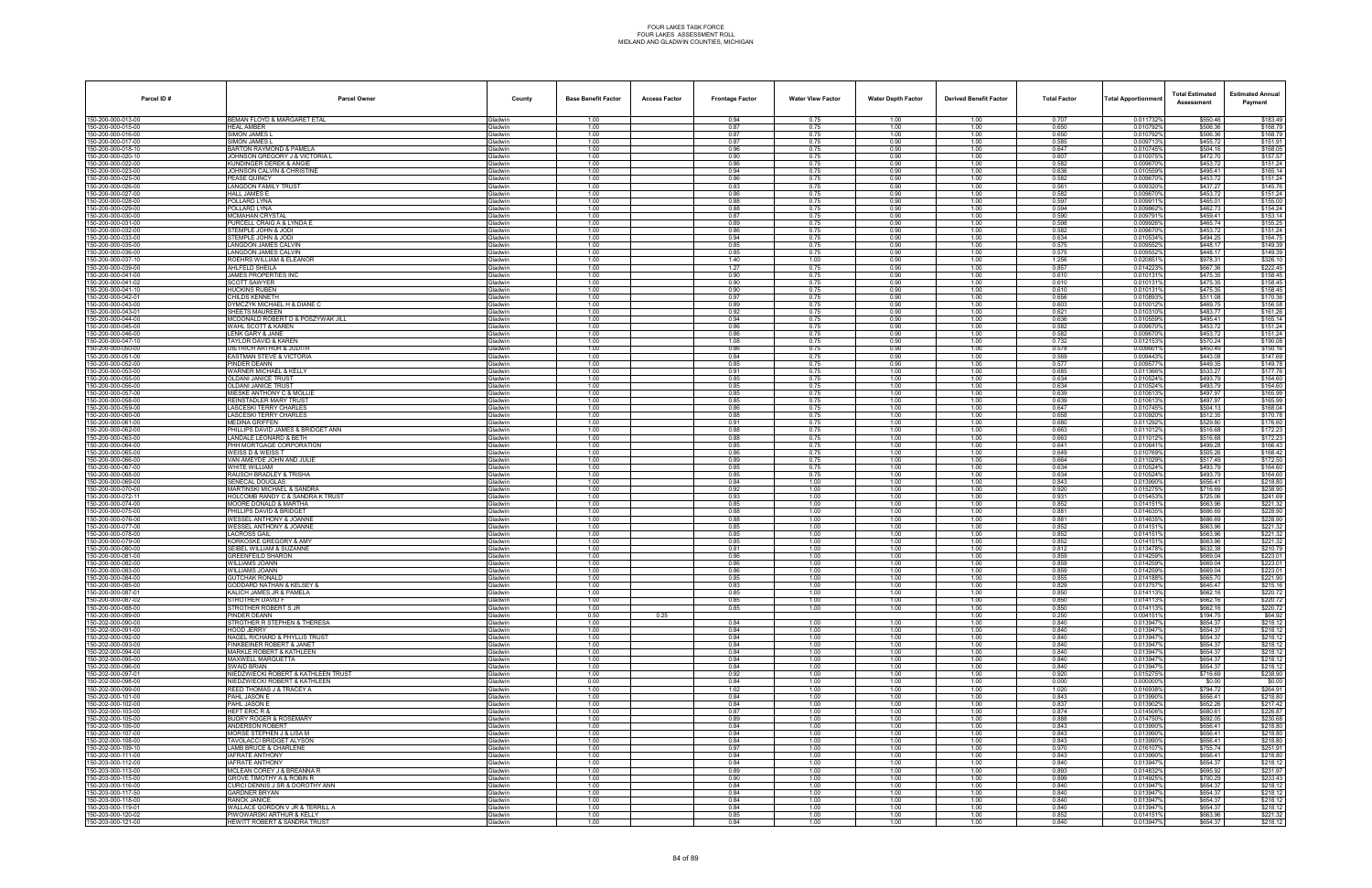| Parcel ID#                               | <b>Parcel Owner</b>                                                 | County                           | <b>Base Benefit Factor</b> | <b>Access Factor</b> | <b>Frontage Factor</b> | <b>Water View Factor</b> | <b>Water Depth Factor</b> | <b>Derived Benefit Factor</b> | <b>Total Factor</b> | <b>Total Apportionmen</b> | <b>Total Estimated</b><br>Assessment | <b>Estimated Annual</b><br>Payment |
|------------------------------------------|---------------------------------------------------------------------|----------------------------------|----------------------------|----------------------|------------------------|--------------------------|---------------------------|-------------------------------|---------------------|---------------------------|--------------------------------------|------------------------------------|
| 150-203-000-122-00                       | WALSH DAVID & MINDY                                                 | Gladwin                          | 1.00                       |                      | 0.84                   | 1.00                     | 1.00                      | 1.00                          | 0.840               | 0.013947%                 | \$654.37                             | \$218.12                           |
| 150-203-000-123-00<br>150-203-000-124-00 | <b>MARRISON BARBARA</b><br><b>MARRISON BARBARA</b>                  | <b>Gladwin</b>                   | 1.00<br>1.00               |                      | 0.84<br>0.84           | 1.00<br>1.00             | 1.00<br>1.00              | 1.00<br>1.00                  | 0.840<br>0.840      | 0.013947%<br>0.0139479    | \$654.37<br>\$654.37                 | \$218.12<br>\$218.12               |
| 150-203-000-125-00                       | <b>CHATEAUNEUF MARK &amp; GINGER</b>                                | ladwin<br><b>Gladwin</b>         | 1.00                       |                      | 0.87                   | 1.00                     | 1.00                      | 1.00                          | 0.872               | 0.0144789                 | \$679.30                             | \$226.43                           |
| 150-203-000-126-00                       | VEACH MICHAEL & SALEM LAURIE                                        | Gladwin                          | 1.00                       |                      | 0.87                   | 1.00                     | 1.00                      | 1.00                          | 0.872               | 0.0144789                 | \$679.30                             | \$226.43                           |
| 150-203-000-127-00                       | <b>EASTMAN MARK</b>                                                 | Gladwin                          | 1.00                       |                      | 0.87<br>0.87           | 1.00<br>1.00             | 1.00                      | 1.00                          | 0.872<br>0.872      | 0.014478%                 | \$679.30                             | \$226.43                           |
| 150-203-000-128-00<br>150-203-000-129-00 | <b>EASTMAN MARK</b><br>HAUGHTON DOUGLAS & TROY                      | <b>Gladwin</b><br>ladwin         | 1.00<br>1.00               |                      | 0.88                   | 1.00                     | 1.00<br>1.00              | 1.00<br>1.00                  | 0.877               | 0.0144789<br>0.014560%    | \$679.30<br>\$683.14                 | \$226.43<br>\$227.71               |
| 150-203-000-130-10                       | <b>FORBES JAMES &amp; SHELLIE</b>                                   | <b>Gladwin</b>                   | 1.00                       |                      | 0.89                   | 1.00                     | 1.00                      | 1.00                          | 0.893               | 0.014832%                 | \$695.92                             | \$231.97                           |
| 150-203-000-132-10<br>150-203-000-133-00 | TROMBLEY RANDALL<br>MCGIBBON RICHARD P & LINDA                      | <b>Gladwin</b><br>Gladwin        | 1.00<br>1.00               |                      | 0.89<br>0.92           | 1.00<br>1.00             | 1.00<br>1.00              | 1.00<br>1.00                  | 0.893<br>0.920      | 0.014832%<br>0.015275%    | \$695.92<br>\$716.69                 | \$231.97<br>\$238.90               |
| 150-203-000-135-00                       | SERWATKA RANDOLPH & CYNTHIA                                         | <b>Gladwin</b>                   | 1.00                       |                      | 0.84                   | 1.00                     | 1.00                      | 1.00                          | 0.843               | 0.013990%                 | \$656.41                             | \$218.80                           |
| 150-203-000-136-00                       | LAURENZ JAMES & HELEN                                               | <b>Gladwin</b>                   | 1.00                       |                      | 0.85                   | 1.00                     | 1.00                      | 1.00                          | 0.848               | 0.0140739                 | \$660.31                             | \$220.10                           |
| 150-203-000-137-00<br>150-203-000-138-00 | LAURENZ JAMES & HELEN<br>LEAHY GERALD L TRUST                       | <b>Gladwin</b>                   | 1.00                       |                      | 0.87<br>0.87           | 1.00<br>1.00             | 1.00                      | 1.00                          | 0.872               | 0.014478%<br>0.0144789    | \$679.30                             | \$226.43                           |
| 150-203-000-139-00                       | <b>DUBBS MICHAEL &amp; STEPHANIE</b>                                | <b>Gladwin</b><br>Gladwin        | 1.00<br>1.00               |                      | 0.87                   | 1.00                     | 1.00<br>1.00              | 1.00<br>1.00                  | 0.872<br>0.872      | 0.014478%                 | \$679.30<br>\$679.30                 | \$226.43<br>\$226.43               |
| 150-203-000-140-10                       | SAIDE DOUGLAS & DEBRA                                               | <b>Gladwin</b>                   | 1.00                       |                      | 0.92                   | 1.00                     | 1.00                      | 1.00                          | 0.920               | 0.015275                  | \$716.69                             | \$238.90                           |
| 150-203-000-142-00<br>150-203-000-143-00 | REDBURN KEITH<br><b>JACKSON MICHAEL</b>                             | 3ladwin<br><b>Gladwin</b>        | 1.00<br>1.00               |                      | 0.84<br>0.84           | 1.00<br>1.00             | 1.00<br>1.00              | 1.00<br>1.00                  | 0.840<br>0.840      | 0.013947<br>0.013947%     | \$654.37<br>\$654.37                 | \$218.12<br>\$218.12               |
| 150-203-000-144-00                       | <b>JACKSON MICHAEL</b>                                              | <b>Gladwin</b>                   | 1.00                       |                      | 0.84                   | 1.00                     | 1.00                      | 1.00                          | 0.843               | 0.013990%                 | \$656.41                             | \$218.80                           |
| 150-203-000-145-00                       | NAJDUK ROBERT G & LORI L                                            | Gladwin                          | 1.00                       |                      | 0.84                   | 1.00                     | 1.00                      | 1.00                          | 0.843               | 0.013990%                 | \$656.41                             | \$218.80                           |
| 150-203-000-146-00<br>150-203-000-147-00 | BATTISHILL CYNTHIA ET AL<br>PETERSON MICHAEL & CHRISTINE TRUST      | <b>Gladwin</b><br><b>Gladwin</b> | 1.00<br>1.00               |                      | 0.84<br>0.84           | 1.00<br>1.00             | 1.00<br>1.00              | 1.00<br>1.00                  | 0.843<br>0.843      | 0.013990%<br>0.013990%    | \$656.41<br>\$656.41                 | \$218.80<br>\$218.80               |
| 150-203-000-148-00                       | MONTROSE ANTHONY                                                    | Gladwin                          | 1.00                       |                      | 0.84                   | 1.00                     | 1.00                      | 1.00                          | 0.843               | 0.013990%                 | \$656.41                             | \$218.80                           |
| 150-203-000-149-00                       | <b>TITUS DEAN III</b>                                               | Gladwin                          | 1.00                       |                      | 0.85                   | 1.00                     | 1.00                      | 1.00                          | 0.848               | 0.0140739                 | \$660.31                             | \$220.10                           |
| 150-203-000-150-00<br>150-210-000-001-00 | RICHETTI LOGAN T<br><b>DOUD MARK &amp; JAMES</b>                    | Gladwin<br>Gladwin               | 1.00<br>1.00               |                      | 0.85<br>0.92           | 1.00<br>1.00             | 1.00<br>0.90              | 1.00<br>1.00                  | 0.848<br>0.831      | 0.014073%<br>0.013804%    | \$660.31<br>\$647.69                 | \$220.10<br>\$215.90               |
| 150-210-000-003-00                       | DOUD MARK & JAMES                                                   | <b>Gladwin</b>                   | 1.00                       |                      | 0.85                   | 1.00                     | 0.90                      | 1.00                          | 0.763               | 0.0126669                 | \$594.28                             | \$198.09                           |
| 150-210-000-004-00                       | BILINA MICHAEL & KELLY                                              | Gladwin                          | 1.00                       |                      | 0.92                   | 1.00                     | 0.90                      | 1.00                          | 0.830               | 0.013786%                 | \$646.83                             | \$215.61                           |
| 150-210-000-006-00<br>150-210-000-007-00 | <b>WAGNER KENNETH &amp; LAURIE</b><br><b>WARK JACK &amp; SANDRA</b> | Gladwin<br>Gladwin               | 1.00<br>1.00               |                      | 0.86<br>0.87           | 1.00<br>1.00             | 0.90<br>0.90              | 1.00<br>1.00                  | 0.777<br>0.780      | 0.012893%<br>0.012950%    | \$604.96<br>\$607.63                 | \$201.65<br>\$202.54               |
| 150-210-000-008-00                       | <b>BARRE LAWRENCE &amp; KATHY</b>                                   | Gladwin                          | 1.00                       |                      | 0.86                   | 1.00                     | 0.90                      | 1.00                          | 0.771               | 0.012802%                 | \$600.65                             | \$200.22                           |
| 150-210-000-009-00                       | <b>BARRE LAWRENCE &amp; KATHY</b>                                   | <b>Gladwin</b>                   | 1.00                       |                      | 0.84                   | 1.00                     | 0.90                      | 1.00                          | 0.756               | 0.012552%                 | \$588.93                             | \$196.31                           |
| 150-210-000-010-00<br>150-210-000-011-00 | PHILLIPS SCOTT & JILL<br>RESZTAK GERALDINE C                        | Gladwin<br>Gladwin               | 1.00<br>1.00               |                      | 0.84<br>0.84           | 1.00<br>1.00             | 0.90<br>0.90              | 1.00<br>1.00                  | 0.756<br>0.756      | 0.012552%<br>0.012552%    | \$588.93<br>\$588.93                 | \$196.31<br>\$196.31               |
| 150-210-000-012-00                       | RESZTAK GERALDINE C                                                 | Gladwin                          | 1.00                       |                      | 0.84                   | 1.00                     | 0.90                      | 1.00                          | 0.756               | 0.0125529                 | \$588.93                             | \$196.31                           |
| 150-210-000-013-00                       | ARSENEAULT EDWARD M & PAMELA K                                      | Gladwin                          | 1.00                       |                      | 0.86                   | 1.00                     | 0.90                      | 1.00                          | 0.771               | 0.012802%                 | \$600.65                             | \$200.22                           |
| 150-210-000-014-00<br>150-210-000-015-00 | SCHAFER DANIEL & CAROL TRUST<br><b>HEGEDUS JAMES TRUST</b>          | <b>Gladwin</b><br><b>Gladwin</b> | 1.00<br>1.00               |                      | 0.87<br>0.88           | 1.00<br>0.75             | 0.90<br>0.90              | 1.00<br>1.00                  | 0.780<br>0.591      | 0.012950%<br>0.009810%    | \$607.63<br>\$460.28                 | \$202.54<br>\$153.43               |
| 150-210-000-016-00                       | <b>HEGEDUS JAMES TRUST</b>                                          | Gladwin                          | 1.00                       |                      | 0.87                   | 0.75                     | 0.90                      | 1.00                          | 0.587               | 0.009753%                 | \$457.62                             | \$152.54                           |
| 150-210-000-017-00                       | DRYER THERESA RAE                                                   | <b>Gladwin</b>                   | 1.00                       |                      | 0.86                   | 0.75                     | 0.90                      | 1.00                          | 0.580               | 0.0096259                 | \$451.60                             | \$150.53                           |
| 150-210-000-018-00<br>150-210-000-020-00 | DRYER THERESA RAE<br>DANIELAK SCOTT                                 | Gladwin<br><b>Gladwin</b>        | 1.00<br>1.00               |                      | 0.92<br>0.89           | 0.75<br>0.75             | 0.90<br>0.90              | 1.00<br>1.00                  | 0.618<br>0.599      | 0.010263%<br>0.0099419    | \$481.55<br>\$466.45                 | \$160.52<br>\$155.48               |
| 150-210-000-022-00                       | MILLHISLER ROGER TRUST                                              | <b>Gladwin</b>                   | 1.00                       |                      | 0.85                   | 0.75                     | 0.90                      | 1.00                          | 0.572               | 0.009499%                 | \$445.71                             | \$148.57                           |
| 150-210-000-023-00                       | TOUSSAINT JOHN & LUCINDA                                            | Gladwin                          | 1.00                       |                      | 0.85                   | 0.75                     | 0.90                      | 1.00                          | 0.574               | 0.0095269                 | \$446.96                             | \$148.99                           |
| 150-210-000-024-00<br>150-210-000-025-10 | ANDERA FRANK J TRUST<br>BURCHELL, PAUL & LINDA K TRUST              | Gladwin<br>Gladwin               | 1.00<br>1.00               |                      | 0.85<br>0.92           | 0.75<br>1.00             | 0.90<br>0.90              | 1.00<br>1.00                  | 0.572<br>0.832      | 0.009499%<br>0.0138139    | \$445.71<br>\$648.11                 | \$148.57<br>\$216.04               |
| 150-210-000-027-10                       | HOMAN GARY & MARGENE TRUST                                          | ladwin                           | 1.00                       |                      | 0.92                   | 1.00                     | 0.90                      | 1.00                          | 0.828               | 0.0137479                 | \$645.02                             | \$215.01                           |
| 150-210-000-029-00                       | BOOMS DANIEL & GERALDINE TRUST                                      | <b>Gladwin</b>                   | 1.00                       |                      | 0.84                   | 1.00                     | 0.90                      | 1.00                          | 0.758               | 0.0125919                 | \$590.77                             | \$196.92                           |
| 150-210-000-030-00<br>150-210-000-031-00 | O KROY JAMES & ANDREA<br><b>GRAY TYLER &amp; ROMLYNN</b>            | Gladwin<br>Gladwin               | 1.00<br>1.00               |                      | 0.84<br>0.84           | 1.00<br>1.00             | 0.90<br>0.90              | 1.00<br>1.00                  | 0.758<br>0.756      | 0.012591<br>0.012552%     | \$590.77<br>\$588.93                 | \$196.92<br>\$196.31               |
| 150-210-000-032-00                       | LITTLE WILLIAM & KATHLEEN                                           | <b>Gladwin</b>                   | 1.00                       |                      | 0.84                   | 1.00                     | 0.90                      | 1.00                          | 0.758               | 0.012591%                 | \$590.77                             | \$196.92                           |
| 150-210-000-033-00                       | DAUGHERTY TIMOTHY & TRACY                                           | ladwin                           | 1.00                       |                      | 0.84                   | 1.00                     | 0.90                      | 1.00                          | 0.758               | 0.012591                  | \$590.77                             | \$196.92                           |
| 150-210-000-034-00<br>150-210-000-035-00 | O'BRIEN PATRICK & DEBORAH<br><b>MAYES RONALD &amp; LAURIE</b>       | <b>Gladwin</b><br>Gladwin        | 1.00<br>1.00               |                      | 0.84<br>0.86           | 1.00<br>1.00             | 0.90<br>0.90              | 1.00<br>1.00                  | 0.758<br>0.771      | 0.012591%<br>0.0128029    | \$590.77<br>\$600.65                 | \$196.92<br>\$200.22               |
| 150-210-000-036-00                       | HUBERT CRAIG J & MIA M                                              | Gladwin                          | 1.00                       |                      | 0.87                   | 1.00                     | 0.90                      | 1.00                          | 0.780               | 0.012950%                 | \$607.63                             | \$202.54                           |
| 150-210-000-037-00                       | HUBERT CRAIG J & MIA M                                              | <b>Gladwin</b>                   | 1.00                       |                      | 0.85                   | 1.00                     | 0.90                      | 1.00                          | 0.765               | 0.0127019                 | \$595.95                             | \$198.65                           |
| 150-210-000-038-00<br>150-210-000-039-00 | KELLEY JAMES & MELVA<br>TURNER GARY & JUDITH TRUST                  | 3ladwin<br><b>Gladwin</b>        | 1.00<br>1.00               |                      | 0.85<br>0.85           | 1.00<br>1.00             | 0.90<br>0.90              | 1.00<br>1.00                  | 0.761<br>0.761      | 0.012629%<br>0.012629%    | \$592.55<br>\$592.55                 | \$197.52<br>\$197.52               |
| 150-210-000-040-00                       | MORIN JOAN N &                                                      | 3ladwin                          | 1.00                       |                      | 0.83                   | 1.00                     | 0.90                      | 1.00                          | 0.748               | 0.0124269                 | \$583.03                             | \$194.34                           |
| 150-210-000-041-00                       | <b>VELADZIC ESAD &amp; NADA</b>                                     | Gladwin                          | 0.50                       | 0.50                 |                        |                          |                           | 1.00                          | 0.250               | 0.0041519                 | \$194.75                             | \$64.92                            |
| 150-210-000-042-00<br>150-210-000-043-00 | <b>VELADZIC ESAD &amp; NADA</b><br>TURNER GARY & JUDITH TRUST       | <b>Gladwin</b><br><b>Sladwin</b> | 0.50<br>0.50               | 0.50<br>0.50         |                        |                          |                           | 1.00<br>1.00                  | 0.250<br>0.250      | 0.0041519<br>0.0041519    | \$194.75<br>\$194.75                 | \$64.92<br>\$64.92                 |
| 150-210-000-044-00                       | PALMER CYNTHIA                                                      | Gladwin                          | 0.50                       | 0.50                 |                        |                          |                           | 1.00                          | 0.250               | 0.004151%                 | \$194.75                             | \$64.92                            |
| 150-210-000-046-00                       | MYERS BETTY J                                                       | <b>Gladwin</b>                   | 0.50                       | 0.50                 |                        |                          |                           | 1.00                          | 0.250               | 0.0041519                 | \$194.75                             | \$64.92                            |
| 150-210-000-048-00<br>150-210-000-049-00 | <b>BECK GISELA</b><br>HOMAN GARY & MARGENE TRUST                    | Gladwin<br>Gladwin               | 0.50<br>0.50               | 0.50<br>0.50         |                        |                          |                           | 1.00<br>1.00                  | 0.250<br>0.250      | 0.0041519<br>0.0041519    | \$194.75<br>\$194.75                 | \$64.92<br>\$64.92                 |
| 150-210-000-050-00                       | HOMAN GARY & MARGENE TRUST                                          | <b>Gladwin</b>                   | 0.50                       | 0.50                 |                        |                          |                           | 1.00                          | 0.250               | 0.004151                  | \$194.75                             | \$64.92                            |
| 150-210-000-051-00<br>150-210-000-053-00 | <b>GARDINER SERENA &amp; JEFFREY</b>                                | Gladwin                          | 0.50                       | 0.50                 |                        |                          |                           | 1.00                          | 0.250               | 0.004151%<br>0.0041519    | \$194.75<br>\$194.75                 | \$64.92<br>\$64.92                 |
| 150-210-000-054-00                       | SANSOM PATRICIA LYNN & CHESTER<br>BURCHELL PAUL & LINDA TRUST       | <b>Gladwin</b><br>Gladwin        | 0.50<br>0.50               | 0.50<br>0.50         |                        |                          |                           | 1.00<br>1.00                  | 0.250<br>0.250      | 0.0041519                 | \$194.75                             | \$64.92                            |
| 150-210-000-055-00                       | COPPOLA CATHLEEN                                                    | Gladwin                          | 0.50                       | 0.50                 |                        |                          |                           | 1.00                          | 0.250               | 0.0041519                 | \$194.75                             | \$64.92                            |
| 150-210-000-056-00                       | COPPOLA CATHLEEN<br><b>HOLCOMB MITCHELL</b>                         | <b>Gladwin</b><br>Gladwin        | 0.50<br>0.50               | 0.50<br>0.50         |                        |                          |                           | 1.00                          | 0.250               | 0.0041519<br>0.004151%    | \$194.75                             | \$64.92<br>\$64.92                 |
| 150-210-000-057-00<br>150-210-000-059-00 | ANDERA FRANK J TRUST                                                | Gladwin                          | 0.50                       | 0.50                 |                        |                          |                           | 1.00<br>1.00                  | 0.250<br>0.250      | 0.0041519                 | \$194.75<br>\$194.75                 | \$64.92                            |
| 150-210-000-060-00                       | ANDERA FRANK J TRUST                                                | Gladwin                          | 0.50                       | 0.50                 |                        |                          |                           | 1.00                          | 0.250               | 0.0041519                 | \$194.75                             | \$64.92                            |
| 150-210-000-061-00<br>150-210-000-064-00 | <b>WILLIAMS MARLENE</b><br>PHILLIPS SCOTT & JILL                    | Gladwin<br><b>Gladwin</b>        | 0.50<br>0.50               | 0.50<br>0.50         |                        |                          |                           | 1.00<br>1.00                  | 0.250<br>0.250      | 0.0041519<br>0.0041519    | \$194.75<br>\$194.75                 | \$64.92<br>\$64.92                 |
| 150-210-000-066-00                       | ARSENEAULT EDWARD M & PAMELA K                                      | Gladwin                          | 0.50                       | 0.50                 |                        |                          |                           | 1.00                          | 0.250               | 0.004151%                 | \$194.75                             | \$64.92                            |
| 150-210-000-067-00                       | ARSENEAULT EDWARD M & PAMELA K                                      | Gladwin                          | 0.50                       | 0.50                 |                        |                          |                           | 1.00                          | 0.250               | 0.004151%                 | \$194.75                             | \$64.92                            |
| 150-210-000-068-00<br>150-210-000-069-00 | VALENTINIO LAWRENCE<br>SPITLER LORRAINE A                           | Gladwin<br>Gladwin               | 0.50<br>0.50               | 0.50<br>0.50         |                        |                          |                           | 1.00<br>1.00                  | 0.250<br>0.250      | 0.0041519<br>0.004151%    | \$194.75<br>\$194.75                 | \$64.92<br>\$64.92                 |
| 150-210-000-071-00                       | MITCHELL ROBERT & PATRICIA                                          | <b>Sladwin</b>                   | 0.50                       | 0.50                 |                        |                          |                           | 1.00                          | 0.250               | 0.0041519                 | \$194.75                             | \$64.92                            |
| 150-210-000-073-00                       | COOK GENE P                                                         | Gladwin                          | 0.50                       | 0.50                 |                        |                          |                           | 1.00                          | 0.250               | 0.0041519                 | \$194.75                             | \$64.92                            |
| 150-210-000-076-00<br>150-210-000-077-00 | COOK GENE & BECKY<br>PLUDE ROBERT & LAURA                           | Gladwin<br>Gladwin               | 0.50<br>0.50               | 0.50<br>0.50         |                        |                          |                           | 1.00<br>1.00                  | 0.250<br>0.250      | 0.004151%<br>0.0041519    | \$194.75<br>\$194.75                 | \$64.92<br>\$64.92                 |
| 150-210-000-078-00                       | PLUDE ROBERT & LAURA                                                | Gladwin                          | 0.50                       | 0.50                 |                        |                          |                           | 1.00                          | 0.250               | 0.0041519                 | \$194.75                             | \$64.92                            |
| 150-210-000-079-00                       | PARKVIEW SUB LOT OWNERS                                             | <b>Sladwin</b>                   | 0.00                       |                      | 1.67                   | 1.00                     | 0.80                      | 2.50                          | 0.000               | 0.000000%                 | \$0.00                               | \$0.00                             |
| 150-220-000-010-10<br>150-220-000-012-00 | <b>MORSE TERRY</b><br>ROYCE SALLY                                   | <b>Gladwin</b><br>Gladwin        | 0.00<br>0.00               |                      |                        | 1.00<br>1.00             | 0.90<br>0.80              | 1.00<br>1.00                  | 0.000<br>0.000      | 0.000000%<br>0.000000%    | \$0.00<br>\$0.00                     | \$0.00<br>\$0.00                   |
| 150-220-000-013-00                       | <b>MOORE CHARLES &amp; MARY TRUST</b>                               | Gladwin                          | 0.00                       |                      |                        | 1.00                     | 0.90                      | 1.00                          | 0.000               | 0.000000%                 | \$0.00                               | \$0.00                             |
| 150-220-000-014-00                       | <b>KENT ROSS &amp; SYLVIA</b>                                       | Gladwin                          | 0.00                       |                      |                        | 1.00                     | 0.90                      | 1.00                          | 0.000               | 0.000000%                 | \$0.00                               | \$0.00                             |
| 150-220-000-016-00<br>150-220-000-017-00 | LAMBERT JAMES & GAYLE<br>NIKPRELEVIC MARTIN & LJEZA                 | <b>Gladwin</b><br><b>Gladwin</b> | 0.00<br>1.00               |                      | 0.96                   | 1.00<br>1.00             | 0.90<br>0.90              | 1.00<br>1.00                  | 0.000<br>0.866      | 0.000000%<br>0.014385%    | \$0.00<br>\$674.94                   | \$0.00<br>\$224.98                 |
| 150-220-000-021-00                       | NIKPRELEVIC MARTIN & LJEZA                                          | Gladwin                          | 1.00                       |                      | 0.87                   | 0.75                     | 0.90                      | 1.00                          | 0.590               | 0.0097919                 | \$459.41                             | \$153.14                           |
| 150-220-000-022-00                       | CARNES JOHN & JULIE                                                 | Gladwin                          | 1.00                       |                      | 1.18                   | 1.00                     | 0.90                      | 1.00                          | 1.064               | 0.017671%                 | \$829.14                             | \$276.38                           |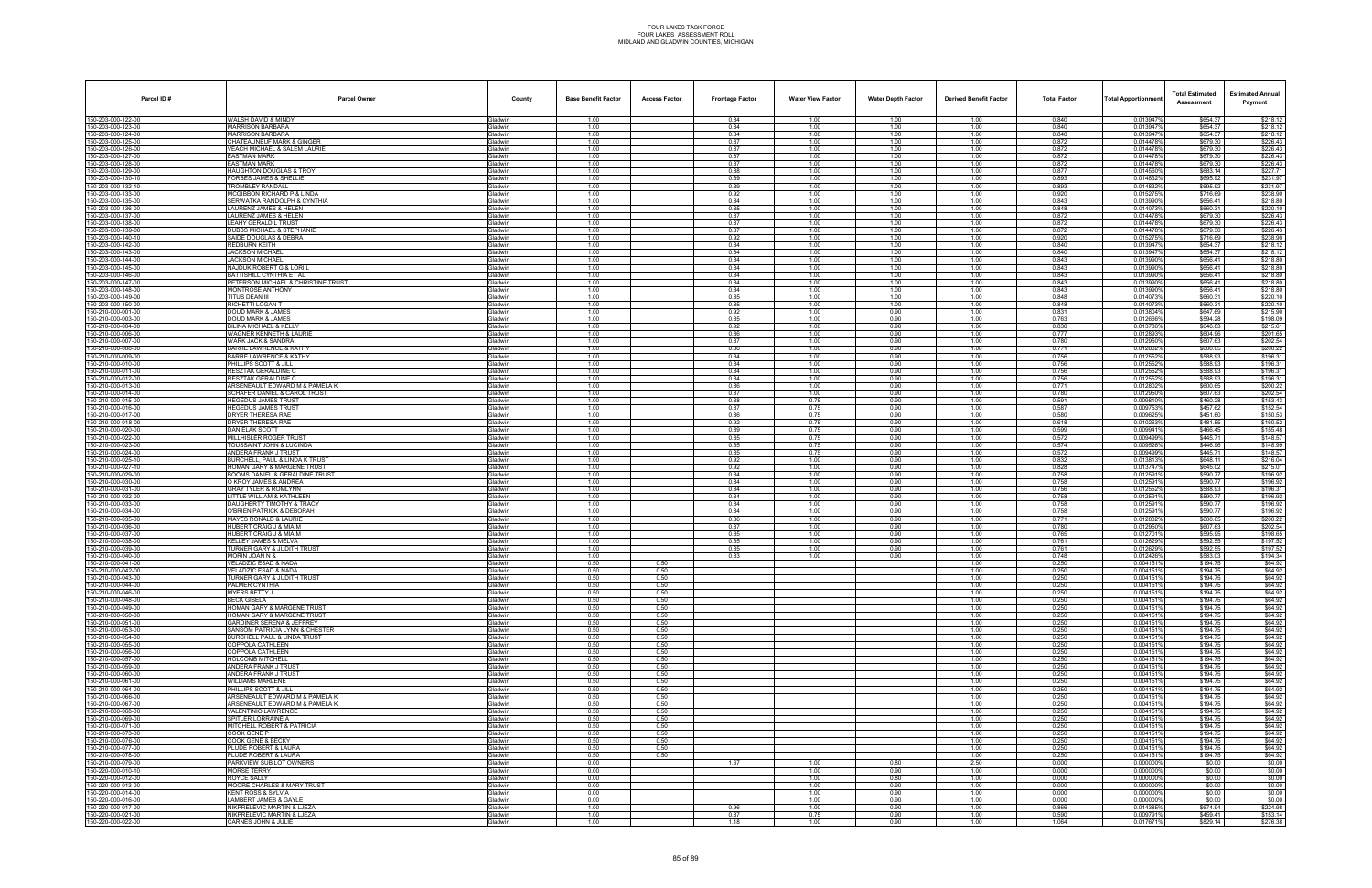| Parcel ID#                              | <b>Parcel Owner</b>                                                    | County                           | <b>Base Benefit Factor</b> | <b>Access Factor</b> | <b>Frontage Factor</b> | <b>Water View Factor</b> | <b>Water Depth Factor</b> | <b>Derived Benefit Factor</b> | <b>Total Factor</b> | Total Apportionmer     | <b>Total Estimated</b><br>Assessment | <b>Estimated Annual</b><br>Payment |
|-----------------------------------------|------------------------------------------------------------------------|----------------------------------|----------------------------|----------------------|------------------------|--------------------------|---------------------------|-------------------------------|---------------------|------------------------|--------------------------------------|------------------------------------|
| 150-220-000-022-01                      | <b>MOORE CHARLES &amp; MARY TRUST</b>                                  | <b>Gladwin</b>                   | 1.00                       |                      | 0.93                   | 1.00                     | 0.90                      | 1.00                          | 0.838               | 0.013908%              | \$652.55                             | \$217.52                           |
| 150-220-000-023-00<br>50-220-000-023-01 | LASZLO DENNIS & PATRICIA<br>DIETLEIN BARBARA                           | Gladwin<br><b>Gladwin</b>        | 0.50<br>1.00               | 0.48                 | 0.80                   | 0.75                     | 0.90                      | 1.00<br>1.00                  | 0.250<br>0.540      | 0.004151%<br>0.008966% | \$194.75<br>\$420.67                 | \$64.92<br>\$140.22                |
| 50-220-000-023-04                       | KAYLOR JEFFREY & AMY                                                   | Gladwin                          | 1.00                       |                      | 0.80                   | 0.75                     | 0.90                      | 1.00                          | 0.540               | 0.008966%              | \$420.67                             | \$140.22                           |
| 50-220-000-023-20<br>50-220-000-024-00  | BOUFFARD TERRY<br>CHIRIO FAMILY TRUST                                  | Gladwin<br>Gladwin               | 1.00<br>1.00               |                      | 0.90<br>0.92           | 0.75<br>1.00             | 0.90<br>0.90              | 1.00<br>1.00                  | 0.605<br>0.830      | 0.010038%<br>0.0137769 | \$470.96<br>\$646.39                 | \$156.99<br>\$215.46               |
| 50-220-000-025-00                       | SMITH LONY L & STEPHANIE                                               | Gladwin                          | 1.00                       |                      | 0.88                   | 1.00                     | 0.90                      | 1.00                          | 0.789               | 0.013104%              | \$614.82                             | \$204.94                           |
| 50-220-000-026-00                       | HARTMAN JOEL & LANDRA                                                  | <b>Gladwin</b>                   | 1.00                       |                      | 0.90                   | 1.00                     | 0.90                      | 1.00                          | 0.814               | 0.013508%              | \$633.81                             | \$211.27                           |
| 50-220-000-028-00<br>50-220-000-029-00  | CIESLINSKI STEPHANIE<br>KARGG LLC                                      | <b>Gladwin</b><br>Gladwin        | 1.00<br>1.00               |                      | 0.81<br>0.89           | 1.00<br>1.00             | 0.90<br>0.90              | 1.00<br>1.00                  | 0.727<br>0.800      | 0.012074%<br>0.0132759 | \$566.50<br>\$622.85                 | \$188.83<br>\$207.62               |
| 50-220-000-031-00                       | <b>JNGER MICHAEL &amp; BOBBIE</b>                                      | <b>Gladwin</b>                   | 1.00                       |                      | 0.92                   | 1.00                     | 0.90                      | 1.00                          | 0.827               | 0.0137379              | \$644.55                             | \$214.85                           |
| 50-220-000-032-00<br>50-220-000-033-00  | STOYANOFF MICHAEL JR & NICOLE<br>OWNER FINANCE AMERICA HOLDINGS LLC    | Gladwin<br><b>Gladwin</b>        | 1.00<br>1.00               |                      | 0.91<br>0.99           | 0.75<br>0.75             | 0.90<br>0.90              | 1.00<br>1.00                  | 0.614<br>0.665      | 0.010202%<br>0.011045% | \$478.66<br>\$518.25                 | \$159.55<br>\$172.75               |
| 50-220-000-036-00                       | BOYD EDWARD JOHN & RENEE LYNN                                          | <b>Gladwin</b>                   | 1.00                       |                      | 0.81                   | 0.75                     | 0.90                      | 1.00                          | 0.548               | 0.009097               | \$426.85                             | \$142.28                           |
| 50-220-000-037-00<br>50-220-000-038-00  | <b>HUNTLEY JOHN &amp; MARY</b><br>KAYLOR JEFFREY & AMY                 | Gladwin<br>Gladwin               | 1.00<br>1.00               |                      | 0.81<br>0.81           | 0.75<br>0.75             | 0.90<br>0.90              | 1.00<br>1.00                  | 0.548<br>0.548      | 0.009097<br>0.009097   | \$426.85<br>\$426.85                 | \$142.28<br>\$142.28               |
| 50-222-000-040-00                       | MERRELL DANNI W & HART TONYA                                           | Gladwin                          | 1.00                       |                      | 0.95                   | 0.75                     | 0.90                      | 1.00                          | 0.640               | 0.0106319              | \$498.81                             | \$166.27                           |
| 50-222-000-042-00                       | RITCHIE ANDREW & VANDERBUSH DANI<br><b>DIETLEIN BARBARA</b>            | <b>Gladwin</b>                   | 1.00                       |                      | 0.86                   | 0.75                     | 0.90                      | 1.00                          | 0.578               | 0.009601               | \$450.49                             | \$150.16                           |
| 50-222-000-043-00<br>50-222-000-044-00  | VAN HORN DAVID & NANCY                                                 | <b>Gladwin</b><br>Gladwin        | 1.00<br>1.00               |                      | 0.86<br>0.86           | 0.75<br>0.75             | 0.90<br>0.90              | 1.00<br>1.00                  | 0.578<br>0.580      | 0.009601<br>0.009625   | \$450.49<br>\$451.60                 | \$150.16<br>\$150.53               |
| 50-222-000-045-00                       | <b>ANDERS DUANE &amp; PATRICIA &amp;</b>                               | <b>Gladwin</b>                   | 1.00                       |                      | 0.93                   | 0.75                     | 0.90                      | 1.00                          | 0.626               | 0.010398%              | \$487.88                             | \$162.63                           |
| 50-222-000-047-00<br>50-222-000-048-00  | KELLER KENNETH & DAWN<br>KENNEDY PATRICK & DEBRA TRUST                 | Gladwin<br><b>Gladwin</b>        | 1.00<br>1.00               |                      | 0.86<br>0.88           | 0.75<br>0.75             | 0.90<br>0.90              | 1.00<br>1.00                  | 0.578<br>0.596      | 0.009601%<br>0.009895% | \$450.49<br>\$464.27                 | \$150.16<br>\$154.76               |
| 50-222-000-049-00                       | KOZUBAL THEODORE III                                                   | <b>Gladwin</b>                   | 1.00                       |                      | 1.40                   | 0.75                     | 0.90                      | 1.00                          | 0.945               | 0.0156879              | \$736.04                             | \$245.35                           |
| 50-223-000-050-00<br>50-223-000-051-00  | KIPFMILLER RONALD & VIVIAN<br><b>FRANKENSTEIN CHARLES &amp; PAMELA</b> | Gladwin<br>Gladwin               | 1.00<br>1.00               |                      | 0.80<br>0.86           | 0.75<br>0.75             | 0.90<br>0.90              | 1.00<br>1.00                  | 0.540<br>0.578      | 0.0089669<br>0.0096019 | \$420.67<br>\$450.49                 | \$140.22<br>\$150.16               |
| 50-223-000-052-00                       | STUPAR ROBERT J & FLORENCE A                                           | <b>Gladwin</b>                   | 1.00                       |                      | 0.86                   | 0.75                     | 0.90                      | 1.00                          | 0.578               | 0.0096019              | \$450.49                             | \$150.16                           |
| 50-223-000-053-00                       | <b><i>INDER JERRY</i></b><br>DITTMER JAMES & MARGIE                    | <b>Jadwin</b><br><b>Gladwin</b>  | 1.00                       |                      | 0.86                   | 0.75                     | 0.90                      | 1.00                          | 0.578<br>0.578      | 0.009601<br>0.009601   | \$450.49<br>\$450.49                 | \$150.16<br>\$150.16               |
| 50-223-000-054-00<br>50-223-000-055-00  | ROYCE SALLY                                                            | Gladwin                          | 1.00<br>1.00               |                      | 0.86<br>0.86           | 0.75<br>0.75             | 0.90<br>0.90              | 1.00<br>1.00                  | 0.578               | 0.009601               | \$450.49                             | \$150.16                           |
| 50-223-000-056-00                       | ROYCE SALLY                                                            | Gladwin                          | 1.00                       |                      | 0.86                   | 0.75                     | 0.90                      | 1.00                          | 0.578               | 0.0096019              | \$450.49                             | \$150.16                           |
| 50-223-000-057-00<br>50-223-000-060-00  | ROYCE SALLY<br><b>GOINS MATTHEW</b>                                    | <b>Gladwin</b><br><b>Gladwin</b> | 1.00<br>1.00               |                      | 1.08<br>0.84           | 0.75<br>0.75             | 0.80<br>0.90              | 1.00<br>1.00                  | 0.646<br>0.569      | 0.0107229<br>0.0094439 | \$503.09<br>\$443.08                 | \$167.70<br>\$147.69               |
| 50-223-000-061-00                       | <b>RUBY ANNETTE</b>                                                    | <b>Gladwin</b>                   | 1.00                       |                      | 0.84                   | 0.75                     | 0.90                      | 1.00                          | 0.569               | 0.009443%              | \$443.08                             | \$147.69                           |
| 50-223-000-062-00<br>50-223-000-063-00  | MARTIN CLIFFORD & DONNA<br><b>IRELAND CHARLES III</b>                  | Gladwin<br>Gladwin               | 1.00<br>1.00               |                      | 0.84<br>0.84           | 0.75<br>0.75             | 0.90<br>0.90              | 1.00<br>1.00                  | 0.569<br>0.569      | 0.0094439<br>0.009443% | \$443.08<br>\$443.08                 | \$147.69<br>\$147.69               |
| 50-223-000-064-01                       | TRIPP DONALD & CAROLYN                                                 | <b>Gladwin</b>                   | 1.00                       |                      | 0.84                   | 0.75                     | 0.90                      | 1.00                          | 0.569               | 0.0094439              | \$443.08                             | \$147.69                           |
| 50-223-000-065-10<br>50-223-000-066-00  | DAVERT FLORENCE<br><b>MCDANIELS FREADA D</b>                           | <b>Jadwin</b><br><b>Gladwin</b>  | 1.00<br>1.00               |                      | 0.84<br>0.84           | 0.75                     | 0.90                      | 1.00<br>1.00                  | 0.569<br>0.569      | 0.0094439<br>0.009443% | \$443.08<br>\$443.08                 | \$147.69<br>\$147.69               |
| 50-223-000-067-00                       | REYNOLDS JOHN & JUNE                                                   | <b>Gladwin</b>                   | 1.00                       |                      | 0.81                   | 0.75<br>0.75             | 0.90<br>0.90              | 1.00                          | 0.545               | 0.009055               | \$424.87                             | \$141.62                           |
| 50-223-000-068-00                       | REYNOLDS JOHN & JUNE                                                   | Gladwin                          | 1.00                       |                      | 0.80                   | 0.75                     | 0.90                      | 1.00                          | 0.543               | 0.0090119              | \$422.81                             | \$140.94                           |
| 50-223-000-069-00<br>50-223-000-070-10  | REYNOLDS JOHN & JUNE<br>OEBUCK MICHAEL & KATHERINE                     | <b>Gladwin</b><br><b>Gladwin</b> | 1.00<br>1.00               |                      | 0.80<br>1.15           | 0.75<br>0.75             | 0.90<br>0.90              | 1.00<br>1.00                  | 0.540<br>0.774      | 0.008966%<br>0.0128489 | \$420.67<br>\$602.81                 | \$140.22<br>\$200.94               |
| 50-223-000-073-10                       | <b>BOWMAN RONALD &amp; CLARA</b>                                       | <b>Gladwin</b>                   | 1.00                       |                      | 1.20                   | 0.75                     | 0.90                      | 1.00                          | 0.809               | 0.013427%              | \$629.98                             | \$209.99                           |
| 50-223-000-075-00<br>50-223-000-076-00  | THELEN DOUGLAS D & KIMBERLY I<br>THELEN DOUGLAS D & KIMBERLY I         | Gladwin<br>Gladwin               | 1.00<br>1.00               |                      | 0.84<br>0.88           | 0.75<br>0.75             | 0.90<br>0.90              | 1.00<br>1.00                  | 0.569<br>0.595      | 0.0094439<br>0.009879% | \$443.08<br>\$463.51                 | \$147.69<br>\$154.50               |
| 50-223-000-077-00                       | <b>CHMIDT LARRY &amp; SHARON</b>                                       | <b>Gladwin</b>                   | 1.00                       |                      | 0.89                   | 0.75                     | 0.90                      | 1.00                          | 0.600               | 0.0099569              | \$467.14                             | \$155.71                           |
| 50-223-000-078-00<br>50-223-000-079-00  | CHMIDT LARRY & SHARON<br><b>BONGIOVANNI CHRISTOPHER</b>                | iladwin<br><b>Gladwin</b>        | 1.00<br>1.00               |                      | 0.92<br>0.90           | 0.75<br>0.75             | 0.90<br>0.90              | 1.00<br>1.00                  | 0.619<br>0.608      | 0.010271<br>0.010098%  | \$481.94<br>\$473.79                 | \$160.65<br>\$157.93               |
| 50-223-000-080-00                       | BONGIOVANNI CHRISTOPHER                                                | <b>Gladwin</b>                   | 1.00                       |                      | 0.90                   | 0.75                     | 0.90                      | 1.00                          | 0.610               | 0.0101319              | \$475.35                             | \$158.45                           |
| 150-223-000-081-10<br>50-223-000-082-00 | REID TIMOTHY & CAROL<br><b>REID TIMOTHY &amp; CAROL</b>                | Gladwin<br><b>Gladwin</b>        | 1.00<br>1.00               |                      | 0.92<br>0.93           | 0.75<br>0.75             | 0.90<br>0.90              | 1.00<br>1.00                  | 0.623<br>0.625      | 0.010346%<br>0.0103739 | \$485.45<br>\$486.70                 | \$161.82<br>\$162.23               |
| 50-223-000-083-10                       | TRUST NUMBER 690                                                       | <b>Gladwin</b>                   | 1.00                       |                      | 0.95                   | 0.75                     | 0.90                      | 1.00                          | 0.644               | 0.010700%              | \$502.06                             | \$167.35                           |
| 50-223-000-085-00                       | MORIN JOAN                                                             | Gladwin                          | 1.00                       |                      | 0.85                   | 0.75                     | 0.90                      | 1.00                          | 0.577               | 0.009577%              | \$449.35                             | \$149.78                           |
| 50-223-000-086-00<br>50-223-000-087-00  | LAWLER BRIAN & DEBORAH<br>DINGS AUSTIN & SHERLOCK BRENNA               | Gladwin<br>Gladwin               | 1.00<br>1.00               |                      | 1.04<br>0.84           | 0.75<br>0.75             | 0.90<br>0.90              | 1.00<br>1.00                  | 0.699<br>0.567      | 0.011606%<br>0.009414% | \$544.53<br>\$441.70                 | \$181.51<br>\$147.23               |
| 50-223-000-088-00                       | ALBURG JAMES J                                                         | <b>Gladwin</b>                   | 1.00                       |                      | 0.88                   | 0.75                     | 0.90                      | 1.00                          | 0.594               | 0.009862               | \$462.73                             | \$154.24                           |
| 50-240-000-001-00<br>50-240-000-002-00  | SEELING PROPERTIES LLC<br>DACK JENNIFER & KERRY                        | iladwin<br><b>Gladwin</b>        | 1.00<br>1.00               |                      | 0.85<br>0.81           | 1.00<br>1.00             | 1.00<br>1.00              | 1.00<br>1.00                  | 0.848<br>0.808      | 0.014073<br>0.013415%  | \$660.31<br>\$629.44                 | \$220.10<br>\$209.81               |
| 50-240-000-003-01                       | WURTZEL CHAD                                                           | <b>Gladwin</b>                   | 1.00                       |                      | 0.81                   | 1.00                     | 1.00                      | 1.00                          | 0.808               | 0.013415               | \$629.44                             | \$209.81                           |
| 50-240-000-004-01<br>50-240-000-005-00  | MCKELLAR MARGO<br><b>BANNON ROBERT LEI</b>                             | Gladwin<br><b>Gladwin</b>        | 1.00<br>1.00               |                      | 0.81<br>0.90           | 1.00<br>1.00             | 1.00<br>1.00              | 1.00<br>1.00                  | 0.808<br>0.904      | 0.013415%<br>0.0150099 | \$629.44<br>\$704.23                 | \$209.81<br>\$234.74               |
| 150-240-000-007-00                      | WHITE BRIAN M & KAREN R                                                | <b>i</b> ladwin                  | 1.00                       |                      | 0.90                   | 1.00                     | 1.00                      | 1.00                          | 0.904               | 0.015009%              | \$704.23                             | \$234.74                           |
| 50-240-000-009-00<br>50-240-000-010-00  | ST ONGE SUSAN<br>FRIDAY DWIGHT E & KAREN A TRUST                       | Gladwin<br><b>Gladwin</b>        | 1.00<br>1.00               |                      | 0.81<br>0.81           | 1.00<br>1.00             | 1.00<br>1.00              | 1.00<br>1.00                  | 0.808<br>0.808      | 0.013415%<br>0.013415% | \$629.44<br>\$629.44                 | \$209.81<br>\$209.81               |
| 50-240-000-011-01                       | MURPHY JEFFREY J & LORI L                                              | Gladwin                          | 1.00                       |                      | 0.90                   | 1.00                     | 1.00                      | 1.00                          | 0.904               | 0.015009%              | \$704.23                             | \$234.74                           |
| 50-240-000-013-00                       | FRIDAY DWIGHT & KAREN A                                                | <b>Gladwin</b>                   | 1.00                       |                      | 0.81                   | 1.00                     | 1.00                      | 1.00                          | 0.808               | 0.0134159              | \$629.44                             | \$209.81                           |
| 50-240-000-014-00<br>50-240-000-016-00  | DUPUIS ANTHONY<br>RUDNIK PAUL P                                        | <b>Gladwin</b><br>Gladwin        | 1.00<br>1.00               |                      | 0.90<br>0.81           | 1.00<br>1.00             | 1.00<br>1.00              | 1.00<br>1.00                  | 0.904<br>0.808      | 0.015009%<br>0.013415% | \$704.23<br>\$629.44                 | \$234.74<br>\$209.81               |
| 50-240-000-017-00                       | <b>WARDIN KURT</b>                                                     | Gladwin                          | 1.00                       |                      | 0.81                   | 1.00                     | 1.00                      | 1.00                          | 0.808               | 0.013415%              | \$629.44                             | \$209.81                           |
| 50-240-000-018-00<br>50-240-000-019-00  | SINGER MATTHEW D & ELAINE<br>LANE ROBERT & JANET                       | Gladwin<br><b>Gladwin</b>        | 1.00<br>1.00               |                      | 0.82<br>0.86           | 1.00<br>1.00             | 1.00<br>1.00              | 1.00<br>1.00                  | 0.815<br>0.857      | 0.013538%<br>0.014234% | \$635.20<br>\$667.86                 | \$211.73<br>\$222.62               |
| 50-240-000-020-00                       | ARMSTRONG ANGELO & CYNTHIA                                             | <b>Gladwin</b>                   | 1.00                       |                      | 0.90                   | 1.00                     | 1.00                      | 1.00                          | 0.904               | 0.015009%              | \$704.23                             | \$234.74                           |
| 50-240-000-022-00<br>50-240-000-024-00  | SCHOLTZ SHERRI & ARTHUR<br>SAWYER JOSEPH & TAMARA                      | Gladwin<br>Gladwin               | 1.00<br>1.00               |                      | 0.87<br>0.81           | 1.00<br>1.00             | 1.00<br>1.00              | 1.00<br>1.00                  | 0.872<br>0.808      | 0.014478%<br>0.0134159 | \$679.30<br>\$629.44                 | \$226.43<br>\$209.81               |
| 50-240-000-025-00                       | POLLACK JOHN & NANCY                                                   | Gladwin                          | 1.00                       |                      | 0.90                   | 1.00                     | 1.00                      | 1.00                          | 0.904               | 0.015009%              | \$704.23                             | \$234.74                           |
| 50-240-000-027-00<br>50-240-000-028-00  | KIMMEL SCOTT & PATRICIA<br>ZUNIGA MARGARET                             | <b>Gladwin</b><br><b>Gladwin</b> | 1.00<br>1.00               |                      | 0.81<br>0.81           | 1.00<br>1.00             | 1.00<br>1.00              | 1.00<br>1.00                  | 0.808<br>0.808      | 0.0134159<br>0.0134159 | \$629.44<br>\$629.44                 | \$209.81<br>\$209.81               |
| 50-240-000-029-00                       | MONVILLE RICK & CONNIE                                                 | Gladwin                          | 1.00                       |                      | 0.81                   | 1.00                     | 1.00                      | 1.00                          | 0.808               | 0.013415%              | \$629.44                             | \$209.81                           |
| 50-240-000-030-00<br>50-240-000-031-00  | SINGER MATTHEW & ELAINE                                                | Gladwin                          | 1.00                       |                      | 0.81                   | 1.00                     | 1.00                      | 1.00                          | 0.808               | 0.013415%              | \$629.44                             | \$209.81                           |
| 50-240-000-032-00                       | <b>MONVILLE MICHELLE &amp; MICHAEL</b><br>BRENSKE CHARLES & BARBARA    | Gladwin<br>Gladwin               | 1.00<br>1.00               |                      | 0.81<br>0.81           | 1.00<br>1.00             | 1.00<br>1.00              | 1.00<br>1.00                  | 0.808<br>0.808      | 0.013415%<br>0.0134159 | \$629.44<br>\$629.44                 | \$209.81<br>\$209.81               |
| 50-240-000-033-00                       | <b><i>IEDRANO KURT &amp; ALLISON</i></b>                               | <b>Gladwin</b>                   | 1.00                       |                      | 0.81                   | 1.00                     | 1.00                      | 1.00                          | 0.808               | 0.0134159              | \$629.44                             | \$209.81                           |
| 150-240-000-034-00<br>50-240-000-035-00 | <b>SALIGA NICHOLAS &amp; LESLIE</b><br>SALIGA NICHOLAS & LESLIE        | Gladwin<br>Gladwin               | 1.00<br>1.00               |                      | 0.81<br>0.81           | 1.00<br>1.00             | 1.00<br>1.00              | 1.00<br>1.00                  | 0.812<br>0.812      | 0.013478%<br>0.013478% | \$632.38<br>\$632.38                 | \$210.79<br>\$210.79               |
| 50-240-000-036-00                       | LYONS GERALD RAY JR                                                    | Gladwin                          | 1.00                       |                      | 0.81                   | 1.00                     | 1.00                      | 1.00                          | 0.812               | 0.013478%              | \$632.38                             | \$210.79                           |
| 50-240-000-037-00<br>50-240-000-038-10  | REESE CHARLES K TRUST<br>SHARON TRENT & DEBRA                          | Gladwin<br><b>Gladwin</b>        | 1.00<br>1.00               |                      | 0.81<br>0.89           | 1.00<br>1.00             | 1.00<br>1.00              | 1.00<br>1.00                  | 0.812<br>0.893      | 0.013478%<br>0.014832% | \$632.38<br>\$695.92                 | \$210.79<br>\$231.97               |
| 50-240-000-039-00                       | GUSS DONALD E JR & MARILYN                                             | Gladwin                          | 1.00                       |                      | 0.81                   | 1.00                     | 1.00                      | 1.00                          | 0.808               | 0.013415%              | \$629.44                             | \$209.81                           |
| 50-240-000-040-00<br>50-240-000-041-00  | EHRHARDT AMANDA<br><b>GRANBUSH ROBERT</b>                              | Gladwin<br>Gladwin               | 1.00<br>1.00               |                      | 0.81<br>0.90           | 1.00<br>1.00             | 1.00<br>1.00              | 1.00<br>1.00                  | 0.808<br>0.904      | 0.013415%<br>0.015009% | \$629.44<br>\$704.23                 | \$209.81<br>\$234.74               |
| 50-240-000-043-00                       | JOHNSON ROGER & NORMA TRUST                                            | Gladwin                          | 1.00                       |                      | 0.81                   | 1.00                     | 1.00                      | 1.00                          | 0.808               | 0.013415%              | \$629.44                             | \$209.81                           |
| 50-240-000-044-00                       | ASSAR DAVID & ANNE:                                                    | <b>Gladwin</b>                   | 1.00                       |                      | 0.81                   | 1.00                     | 1.00                      | 1.00                          | 0.808               | 0.0134159              | \$629.44                             | \$209.81                           |
| 50-240-000-045-00<br>50-240-000-046-10  | BINDER EUGENE & STEPHANIE<br><b>GRZEGORCZYK TRUST</b>                  | Gladwin<br>Gladwin               | 1.00<br>1.00               |                      | 0.81<br>0.90           | 1.00<br>1.00             | 1.00<br>1.00              | 1.00<br>1.00                  | 0.808<br>0.904      | 0.013415%<br>0.015009% | \$629.44<br>\$704.23                 | \$209.81<br>\$234.74               |
| 150-240-000-048-10                      | <b>GRZEGORCZYK TRUST</b>                                               | Gladwin                          | 1.00                       |                      | 0.90                   | 1.00                     | 1.00                      | 1.00                          | 0.904               | 0.015009%              | \$704.23                             | \$234.74                           |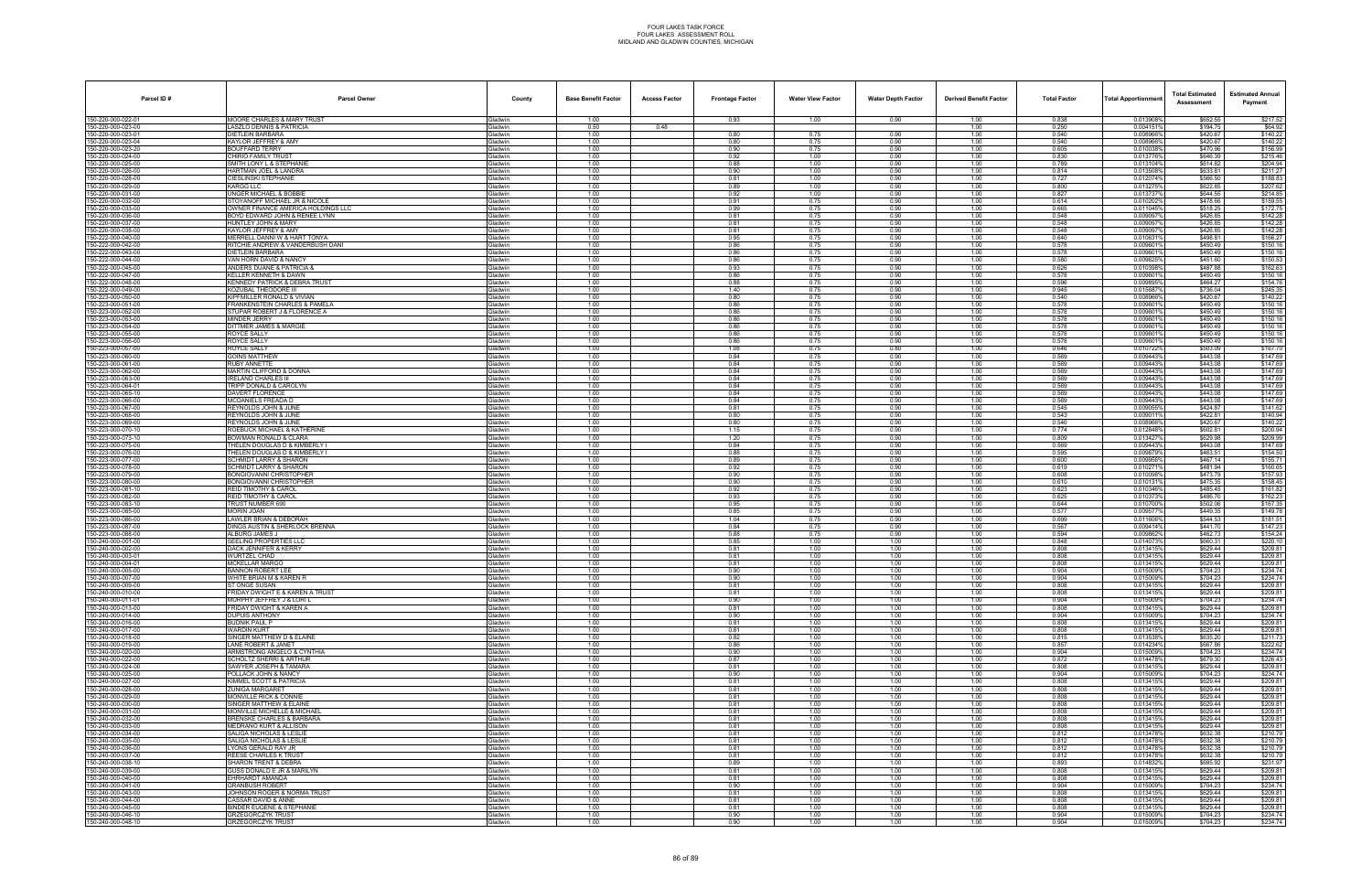| Parcel ID#                               | <b>Parcel Owner</b>                                                     | County                           | <b>Base Benefit Factor</b> | <b>Access Factor</b> | <b>Frontage Factor</b> | <b>Water View Factor</b> | <b>Water Depth Factor</b> | <b>Derived Benefit Factor</b> | <b>Total Factor</b> | Total Apportionmer     | <b>Total Estimated</b><br>Assessment | <b>Estimated Annual</b><br>Payment |
|------------------------------------------|-------------------------------------------------------------------------|----------------------------------|----------------------------|----------------------|------------------------|--------------------------|---------------------------|-------------------------------|---------------------|------------------------|--------------------------------------|------------------------------------|
| 150-240-000-050-00                       | <b>HALLIDAY JOEL &amp; DEBBIE</b>                                       | <b>Gladwin</b>                   | 1.00                       |                      | 0.81                   | 1.00                     | 1.00                      | 1.00                          | 0.812               | 0.013478%              | \$632.38                             | \$210.79                           |
| 150-240-000-051-00                       | HALLIDAY JOEL & KRISTEN                                                 | Gladwin                          | 1.00                       |                      | 0.81                   | 1.00                     | 1.00                      | 1.00                          | 0.812               | 0.013478%              | \$632.38                             | \$210.79                           |
| 50-240-000-052-00<br>50-240-000-054-00   | STRINE EUGENE & SHARON<br>SEAMON RONALD & BEVERLY TRUST                 | <b>Gladwin</b><br>Gladwin        | 1.00<br>1.00               |                      | 0.90<br>0.81           | 1.00<br>1.00             | 1.00<br>1.00              | 1.00<br>1.00                  | 0.904<br>0.812      | 0.015009%<br>0.013478% | \$704.23<br>\$632.38                 | \$234.74<br>\$210.79               |
| 50-240-000-055-00                        | GORDERT TIMOTHY L & ELIZABETH M                                         | Gladwin                          | 1.00                       |                      | 0.80                   | 1.00                     | 1.00                      | 1.00                          | 0.804               | 0.0133509              | \$626.39                             | \$208.80                           |
| 50-240-000-056-00                        | WIRTH STEVE & JOANNE                                                    | Gladwin                          | 1.00                       |                      | 0.91                   | 1.00                     | 1.00                      | 1.00                          | 0.914               | 0.015167               | \$711.64                             | \$237.21                           |
| 50-240-000-058-10<br>50-240-000-060-20   | TORREY JANICE                                                           | Gladwin<br><b>Gladwin</b>        | 1.00<br>1.00               |                      | 0.87<br>1.09           | 1.00<br>1.00             | 1.00<br>1.00              | 1.00<br>1.00                  | 0.867<br>1.088      | 0.014389%<br>0.0180719 | \$675.15<br>\$847.87                 | \$225.05<br>\$282.62               |
| 50-240-000-061-20                        | <b>GARY REVOCABLE TRUST</b>                                             | Gladwin                          | 1.00                       |                      | 0.80                   | 1.00                     | 1.00                      | 1.00                          | 0.800               | 0.0132829              | \$623.21                             | \$207.74                           |
| 50-240-000-061-30                        | GARY REVOCABLE TRUST                                                    | Gladwin                          | 1.00                       |                      | 0.80                   | 1.00                     | 1.00                      | 1.00                          | 0.800               | 0.013282%              | \$623.21                             | \$207.74                           |
| 50-240-000-062-02<br>50-240-000-063-02   | <b>GUSS DONALD E JR</b><br>TRAXLER DAVE                                 | <b>Gladwin</b><br>Gladwin        | 1.00<br>1.00               |                      | 0.80<br>0.80           | 1.00<br>1.00             | 1.00<br>1.00              | 1.00<br>1.00                  | 0.800<br>0.804      | 0.013282%<br>0.013350% | \$623.21<br>\$626.39                 | \$207.74<br>\$208.80               |
| 50-242-000-023-00                        | KARRICK T & R & KARRICK M                                               | <b>Gladwin</b>                   | 1.00                       |                      | 0.96                   | 1.00                     | 1.00                      | 1.00                          | 0.963               | 0.0159839              | \$749.93                             | \$249.98                           |
| 50-242-000-025-0                         | <b>ANCASTER LAWRENCE &amp; CAROLE</b>                                   | <b>Gladwin</b>                   | 1.00                       |                      | 0.89                   | 1.00                     | 1.00                      | 1.00                          | 0.887               | 0.0147289              | \$691.03                             | \$230.34                           |
| 50-242-000-027-01<br>50-242-000-028-00   | <b>COOLMAN LARRY &amp; SUZANNE</b><br>FAGERSTROM WILLIAM A & DAWN M     | Gladwin<br>Gladwin               | 1.00<br>1.00               |                      | 0.81<br>0.90           | 1.00<br>1.00             | 1.00<br>1.00              | 1.00<br>1.00                  | 0.808<br>0.904      | 0.0134159<br>0.015009% | \$629.44<br>\$704.23                 | \$209.81<br>\$234.74               |
| 50-242-000-030-00                        | MOORE KAREN L                                                           | Gladwin                          | 1.00                       |                      | 0.81                   | 1.00                     | 1.00                      | 1.00                          | 0.808               | 0.013415%              | \$629.44                             | \$209.81                           |
| 50-245-000-001-00                        | SERWATKA RANDOLPH & CYNTHIA                                             | <b>Jadwin</b>                    | 1.00                       |                      | 0.90                   | 1.00                     | 1.00                      | 1.00                          | 0.899               | 0.0149259              | \$700.29                             | \$233.43                           |
| 50-245-000-002-00<br>50-245-000-003-00   | CAPP MARC JERRIT & ANGELA KAY<br>CASE GARY & SANDRA                     | Gladwin<br>Gladwin               | 1.00<br>1.00               |                      | 0.87<br>0.88           | 1.00<br>1.00             | 1.00<br>1.00              | 1.00<br>1.00                  | 0.867<br>0.880      | 0.014389%<br>0.014611  | \$675.15<br>\$685.53                 | \$225.05<br>\$228.51               |
| 50-245-000-004-00                        | CASE GARY & SANDRA                                                      | Gladwin                          | 1.00                       |                      | 0.88                   | 1.00                     | 1.00                      | 1.00                          | 0.880               | 0.0146119              | \$685.53                             | \$228.51                           |
| 50-245-000-005-00                        | LUPTOWSKI ROBERT & JENNIFER                                             | <b>Gladwin</b>                   | 1.00                       |                      | 0.88                   | 1.00                     | 1.00                      | 1.00                          | 0.880               | 0.014611%              | \$685.53                             | \$228.51                           |
| 50-245-000-006-00                        | ORTER RANDOLPH & KELLIE<br>HARTNER DAVID & KELLY                        | <b>Gladwin</b><br><b>Gladwin</b> | 1.00<br>1.00               |                      | 0.88                   | 1.00<br>1.00             | 1.00                      | 1.00                          | 0.880<br>0.880      | 0.0146119<br>0.014611  | \$685.53                             | \$228.51<br>\$228.51               |
| 50-245-000-007-00<br>50-245-000-008-00   | DIGIOVANNI JAMES & MARY                                                 | Gladwin                          | 1.00                       |                      | 0.88<br>0.88           | 1.00                     | 1.00<br>1.00              | 1.00<br>1.00                  | 0.880               | 0.0146119              | \$685.53<br>\$685.53                 | \$228.51                           |
| 50-245-000-009-00                        | <b>GAHAGAN DAPHNE</b>                                                   | Gladwin                          | 1.00                       |                      | 0.88                   | 1.00                     | 1.00                      | 1.00                          | 0.880               | 0.0146119              | \$685.53                             | \$228.51                           |
| 50-245-000-010-00                        | SCHMITTER JEFFERY & SCHMITTER JOA                                       | <b>Gladwin</b>                   | 1.00                       |                      | 0.88                   | 1.00                     | 1.00                      | 1.00                          | 0.881               | 0.0146359              | \$686.69                             | \$228.90                           |
| 50-245-000-011-00<br>50-245-000-012-00   | <b>ETERSON SCOTT &amp; BONNIE</b><br><b>MINKIN THEODORE &amp; HELEN</b> | <b>Jadwin</b><br>Gladwin         | 1.00<br>1.00               |                      | 0.92<br>0.92           | 1.00<br>1.00             | 1.00<br>1.00              | 1.00<br>1.00                  | 0.920<br>0.917      | 0.0152759<br>0.015217  | \$716.69<br>\$713.98                 | \$238.90<br>\$237.99               |
| 50-250-000-001-01                        | <b>RUBENACKERO'DELL NOEL &amp; ANNA</b>                                 | Gladwin                          | 1.00                       |                      | 1.07                   | 0.75                     | 0.80                      | 1.00                          | 0.639               | 0.010617               | \$498.14                             | \$166.05                           |
| 50-250-000-003-00                        | HOMAN GARY TRUST                                                        | Gladwin                          | 1.00                       |                      | 0.92                   | 0.75                     | 0.80                      | 1.00                          | 0.552               | 0.009165%              | \$430.02                             | \$143.34                           |
| 50-250-000-005-10<br>50-250-000-009-00   | <b>CAMPAU HAROLD &amp; BETTY</b><br>CARLAND STEVEN & JADA               | <b>Gladwin</b><br><b>Gladwin</b> | 1.00<br>1.00               |                      | 1.18<br>0.92           | 0.75<br>0.75             | 0.80<br>0.80              | 1.00<br>1.00                  | 0.710<br>0.552      | 0.0117819<br>0.0091659 | \$552.76<br>\$430.02                 | \$184.25<br>\$143.34               |
| 50-250-000-011-00                        | <b>RUBENACKER JOHNNIE &amp; RUTH</b>                                    | <b>Gladwin</b>                   | 1.00                       |                      | 0.95                   | 0.75                     | 0.80                      | 1.00                          | 0.568               | 0.009429%              | \$442.39                             | \$147.46                           |
| 50-250-000-032-10                        | WARREN RUSSEL & ESTELLE                                                 | Gladwin                          | 1.00                       |                      | 1.16                   | 0.75                     | 0.80                      | 1.00                          | 0.698               | 0.011594%              | \$543.99                             | \$181.33                           |
| 50-250-000-036-00                        | BLAIDA JULIE A TRUST                                                    | Gladwin                          | 1.00                       |                      | 0.92<br>0.98           | 0.75<br>0.75             | 0.80<br>0.80              | 1.00                          | 0.552<br>0.588      | 0.009165%<br>0.0097699 | \$430.02<br>\$458.35                 | \$143.34<br>\$152.78               |
| 50-250-000-038-00<br>50-251-000-041-00   | SECKMAN ALLEN & SANDRA<br>ONGSTRETH RYAN                                | Gladwin<br><b>Jadwin</b>         | 1.00<br>1.00               |                      | 0.95                   | 0.75                     | 0.80                      | 1.00<br>1.00                  | 0.573               | 0.009511               | \$446.28                             | \$148.76                           |
| 50-251-000-042-00                        | <b>ONGSTRETH RYAN</b>                                                   | <b>Gladwin</b>                   | 1.00                       |                      | 0.92                   | 0.75                     | 0.80                      | 1.00                          | 0.555               | 0.009209%              | \$432.08                             | \$144.03                           |
| 50-251-000-043-00                        | WOODFORD DANIEL & DANIELLE                                              | <b>Gladwin</b>                   | 1.00                       |                      | 1.75                   | 0.75                     | 0.80                      | 1.00                          | 1.047               | 0.0173899              | \$815.89                             | \$271.96                           |
| 150-251-000-044-00<br>50-251-000-045-00  | WOODFORD DANIEL & DANIELLE<br>WILCOCK MICHAEL & ANNE                    | Gladwin<br><b>Gladwin</b>        | 1.00<br>1.00               |                      | 0.92<br>0.99           | 0.75<br>0.75             | 0.80<br>0.80              | 1.00<br>1.00                  | 0.554<br>0.597      | 0.0091919<br>0.0099129 | \$431.22<br>\$465.06                 | \$143.74<br>\$155.02               |
| 50-251-000-046-00                        | ROBERTS RYAN P & DARCIE S                                               | <b>Gladwin</b>                   | 1.00                       |                      | 0.99                   | 0.75                     | 0.80                      | 1.00                          | 0.595               | 0.009881               | \$463.63                             | \$154.54                           |
| 50-251-000-047-00                        | <b>WARREN RUSSEL &amp; ESTELLE</b>                                      | <b>Gladwin</b>                   | 1.00                       |                      | 0.93                   | 0.75                     | 0.80                      | 1.00                          | 0.556               | 0.009226%              | \$432.89                             | \$144.30                           |
| 50-260-000-001-00<br>50-260-000-002-00   | COTTRELL DANIEL D & KAREN M<br>COLE CORRINE DENISE                      | Gladwin<br>Gladwin               | 1.00<br>1.00               |                      | 0.88<br>0.83           | 0.75<br>0.75             | 1.00<br>1.00              | 1.00<br>1.00                  | 0.661<br>0.624      | 0.0109769<br>0.010355% | \$515.01<br>\$485.86                 | \$171.67<br>\$161.95               |
| 50-260-000-003-00                        | HAINES GERRY & AMY                                                      | <b>Gladwin</b>                   | 1.00                       |                      | 0.92                   | 0.75                     | 1.00                      | 1.00                          | 0.687               | 0.0114139              | \$535.49                             | \$178.50                           |
| 50-260-000-005-00                        | SABBAGH FRANK & ELIZABETH                                               | iladwin                          | 1.00                       |                      | 0.83                   | 0.75                     | 1.00                      | 1.00                          | 0.626               | 0.010391               | \$487.56                             | \$162.52                           |
| 50-260-000-006-00<br>50-260-000-007-00   | TARLO KEITH TRUST<br>MARCINIAK THOMAS & AMY                             | <b>Gladwin</b><br><b>Gladwin</b> | 1.00<br>1.00               |                      | 0.83<br>0.83           | 0.75<br>0.75             | 1.00<br>1.00              | 1.00<br>1.00                  | 0.626<br>0.626      | 0.010391%<br>0.0103919 | \$487.56<br>\$487.56                 | \$162.52<br>\$162.52               |
| 150-260-000-008-01                       | WEAVER SCOTT & ELIZBETH TRUST                                           | Gladwin                          | 1.00                       |                      | 0.85                   | 0.75                     | 1.00                      | 1.00                          | 0.639               | 0.010613%              | \$497.97                             | \$165.99                           |
| 50-260-000-009-00                        | <b>WEAVER SCOTT &amp; ELIZBETH TRUST</b>                                | <b>Gladwin</b>                   | 1.00                       |                      | 0.90                   | 0.75                     | 1.00                      | 1.00                          | 0.678               | 0.0112579              | \$528.17                             | \$176.06                           |
| 50-260-000-011-00<br>50-260-000-012-00   | <b>GUENTHER MARVIN J &amp; MARY ANN</b><br>DOTY MARK                    | <b>Gladwin</b><br>Gladwin        | 1.00<br>1.00               |                      | 0.83<br>0.93           | 0.75<br>1.00             | 1.00<br>1.00              | 1.00<br>1.00                  | 0.626<br>0.933      | 0.010391<br>0.015492%  | \$487.56<br>\$726.89                 | \$162.52<br>\$242.30               |
| 50-260-000-014-00                        | CAUDILL DEBORAH & LARRY                                                 | Gladwin                          | 1.00                       |                      | 0.85                   | 1.00                     | 1.00                      | 1.00                          | 0.852               | 0.0141519              | \$663.96                             | \$221.32                           |
| 50-260-000-015-00                        | MOREAU DANIEL & DENISE                                                  | Gladwin                          | 1.00                       |                      | 0.84                   | 1.00                     | 0.90                      | 1.00                          | 0.756               | 0.012552%              | \$588.93                             | \$196.31                           |
| 50-260-000-016-00<br>50-260-000-017-00   | QUESNEL ADAM R & KERRY A 8<br><b>KELLEY STEPHANIE</b>                   | <b>Gladwin</b><br><b>Gladwin</b> | 1.00<br>1.00               |                      | 0.84<br>0.84           | 1.00<br>1.00             | 0.90<br>0.90              | 1.00<br>1.00                  | 0.756<br>0.756      | 0.0125529<br>0.0125529 | \$588.93<br>\$588.93                 | \$196.3<br>\$196.31                |
| 50-260-000-018-01                        | PIECHOTTE ROBERT & LINDA                                                | <b>Gladwin</b>                   | 1.00                       |                      | 0.81                   | 1.00                     | 0.90                      | 1.00                          | 0.727               | 0.012074%              | \$566.50                             | \$188.83                           |
| 50-260-000-018-02                        | ELSKE GERALD & MARJORIE                                                 | <b>Gladwin</b>                   | 1.00                       |                      | 0.80                   | 1.00                     | 0.80                      | 1.00                          | 0.640               | 0.0106269              | \$498.57                             | \$166.19                           |
| 50-260-000-019-00<br>50-260-000-020-00   | LUPLOW BARBARA J (TREIB)<br><b>BOLANOWISKI PAUL &amp; CYNTHIA</b>       | Gladwin<br><b>Jadwin</b>         | 1.00<br>1.00               |                      | 0.87<br>0.87           | 1.00<br>1.00             | 0.90<br>0.90              | 1.00<br>1.00                  | 0.785<br>0.785      | 0.013030%<br>0.0130309 | \$611.37<br>\$611.37                 | \$203.79<br>\$203.79               |
| 150-260-000-021-00                       | SCHEPIS KENNETH & SUSAN                                                 | <b>i</b> ladwin                  | 1.00                       |                      | 0.91                   | 1.00                     | 0.90                      | 1.00                          | 0.818               | 0.013589%              | \$637.62                             | \$212.54                           |
| 50-260-000-021-01                        | CONNELLY THOMAS                                                         | Gladwin                          | 1.00                       |                      | 1.33                   | 1.00                     | 0.90                      | 1.00                          | 1.193               | 0.019804%              | \$929.18                             | \$309.73                           |
| 50-260-000-021-12<br>50-260-000-023-00   | <b>TALKINGTON BRIAN L &amp; TINA</b><br>FELSKE GERALD & MARJORIE        | <b>Gladwin</b><br>Gladwin        | 1.00<br>1.00               |                      | 0.87<br>0.84           | 1.00<br>1.00             | 0.90<br>0.90              | 1.00<br>1.00                  | 0.786<br>0.756      | 0.013055%<br>0.012552% | \$612.55<br>\$588.93                 | \$204.18<br>\$196.31               |
| 50-260-000-024-00                        | SUPPON TIMOTHY R                                                        | <b>Gladwin</b>                   | 0.50                       | 0.58                 |                        |                          |                           | 1.00                          | 0.288               | 0.0047829              | \$224.36                             | \$74.79                            |
| 50-260-000-026-00                        | <b>MCCOY ROBERT &amp; JEANNE</b>                                        | <b>Gladwin</b>                   | 0.50                       | 0.58                 |                        |                          |                           | 1.00                          | 0.288               | 0.004782%              | \$224.36                             | \$74.79                            |
| 50-260-000-027-00<br>50-260-000-029-00   | PAWLOSKI MARK & MARGARET<br>PAWLOSKI MARK & MARGARET                    | Gladwin<br>Gladwin               | 0.50<br>0.50               | 0.58<br>0.58         |                        |                          |                           | 1.00<br>1.00                  | 0.288<br>0.288      | 0.004782%<br>0.004782% | \$224.36<br>\$224.36                 | \$74.79<br>\$74.79                 |
| 150-260-000-030-00                       | SHEMANSKI DONALD M &                                                    | Gladwin                          | 0.50                       | 0.58                 |                        |                          |                           | 1.00                          | 0.288               | 0.004782%              | \$224.36                             | \$74.79                            |
| 50-260-000-031-00                        | WATERMAN BILLY JOE                                                      | <b>Gladwin</b>                   | 0.50                       | 0.58                 |                        |                          |                           | 1.00                          | 0.288               | 0.0047829              | \$224.36                             | \$74.79                            |
| 50-260-000-032-00<br>50-260-000-033-00   | SUENTHER MARVIN J & MARY ANN<br>TARLO KEITH                             | <b>Gladwin</b><br>Gladwin        | 0.50<br>0.50               | 0.58<br>0.58         |                        |                          |                           | 1.00<br>1.00                  | 0.288<br>0.288      | 0.004782%<br>0.004782% | \$224.36<br>\$224.36                 | \$74.79<br>\$74.79                 |
| 50-260-000-034-00                        | CHIAZ BRYAN & COLEEN                                                    | Gladwin                          | 0.50                       | 0.58                 |                        |                          |                           | 1.00                          | 0.288               | 0.0047829              | \$224.36                             | \$74.79                            |
| 150-260-000-035-00                       | <b>DULETZKE ROBBIE &amp; MELANIE</b>                                    | Gladwin                          | 0.50                       | 0.58                 |                        |                          |                           | 1.00                          | 0.288               | 0.004782%              | \$224.36                             | \$74.79                            |
| 50-260-000-036-00<br>50-260-000-038-00   | HARRIS STEPHEN L & JENNIFER A<br>MARCINIAK THOMAS R & AMY J             | <b>Gladwin</b><br><b>Gladwin</b> | 0.50<br>0.50               | 0.58<br>0.58         |                        |                          |                           | 1.00<br>1.00                  | 0.288               | 0.0047829<br>0.0047829 | \$224.36<br>\$224.36                 | \$74.79<br>\$74.79                 |
| 50-260-000-040-00                        | MILLHISLER CONTRACTING CO INC                                           | Gladwin                          | 0.50                       | 0.58                 |                        |                          |                           | 1.00                          | 0.288<br>0.288      | 0.004782%              | \$224.36                             | \$74.79                            |
| 50-270-000-001-00                        | JASTRZEMBOWSKI GREGORY & RHONDA                                         | Gladwin                          | 1.00                       |                      | 0.89                   | 1.00                     | 0.90                      | 1.00                          | 0.798               | 0.013255%              | \$621.93                             | \$207.31                           |
| 150-270-000-001-01                       | <b>LIVINGSTON GEORGE</b>                                                | Gladwin                          | 1.00                       |                      | 0.85                   | 1.00                     | 0.90                      | 1.00                          | 0.767               | 0.012736%              | \$597.56                             | \$199.19                           |
| 50-270-000-003-01<br>50-270-000-004-02   | HURD JAMES W & MICHELE<br><b>PPOLD MICHAEL</b>                          | Gladwin<br><b>Gladwin</b>        | 1.00<br>1.00               |                      | 0.84<br>0.80           | 1.00<br>1.00             | 0.90<br>0.90              | 1.00<br>1.00                  | 0.756<br>0.720      | 0.012552%<br>0.011954% | \$588.93<br>\$560.89                 | \$196.31<br>\$186.96               |
| 150-270-000-005-00                       | <b>APPOLD MICHAEL</b>                                                   | Gladwin                          | 1.00                       |                      | 0.88                   | 1.00                     | 0.90                      | 1.00                          | 0.792               | 0.013150%              | \$616.98                             | \$205.66                           |
| 50-270-000-007-00                        | <b>APPOLD MICHAEL TRUST</b>                                             | Gladwin                          | 1.00                       |                      | 0.88                   | 1.00                     | 0.90                      | 1.00                          | 0.792               | 0.013150%              | \$616.98                             | \$205.66                           |
| 150-270-000-009-00<br>50-270-000-010-10  | TO THE PUBLIC<br>ROSENBROCK NORMAN II                                   | Gladwin<br>Gladwin               | 0.00<br>1.00               |                      | 0.80<br>0.90           | 1.00<br>1.00             | 0.90<br>0.90              | 1.00<br>1.00                  | 0.000<br>0.814      | 0.000000%<br>0.013508% | \$0.00<br>\$633.81                   | \$0.00<br>\$211.27                 |
| 50-270-000-013-00                        | MATHEWSON STANLEY                                                       | <b>Gladwin</b>                   | 1.00                       |                      | 0.90                   | 1.00                     | 0.90                      | 1.00                          | 0.814               | 0.013508%              | \$633.81                             | \$211.27                           |
| 50-270-000-016-00                        | SCOTT WAYNE R & BARBARA R                                               | Gladwin                          | 1.00                       |                      | 0.88                   | 1.00                     | 0.90                      | 1.00                          | 0.795               | 0.013193%              | \$619.03                             | \$206.34                           |
| 50-270-000-017-00<br>50-270-000-018-00   | <b>SCOTT WAYNE &amp; BARBARA</b><br>HALBACH MATTHEW & JUDITH            | Gladwin<br>Gladwin               | 0.00<br>1.00               |                      | 0.80<br>0.85           | 1.00<br>1.00             | 0.90<br>0.90              | 1.00<br>1.00                  | 0.000<br>0.761      | 0.000000%<br>0.012629% | \$0.00<br>\$592.55                   | \$0.00<br>\$197.52                 |
| 50-270-000-020-00                        | MCANNALLY THOMAS & KANDACE                                              | Gladwin                          | 1.00                       |                      | 0.86                   | 1.00                     | 0.90                      | 1.00                          | 0.775               | 0.012864%              | \$603.57                             | \$201.19                           |
| 50-270-000-021-00                        | ROSSETT RONALD & TINA                                                   | <b>Gladwin</b>                   | 1.00                       |                      | 0.80                   | 1.00                     | 0.90                      | 1.00                          | 0.720               | 0.011954%              | \$560.89                             | \$186.96                           |
| 150-270-000-022-00<br>150-270-000-023-00 | LEVI ELTON & RETHA<br>LEVI KEVIN & TINA                                 | Gladwin<br>Gladwin               | 1.00<br>1.00               |                      | 0.80<br>0.80           | 1.00<br>1.00             | 0.90<br>0.90              | 1.00<br>1.00                  | 0.720<br>0.720      | 0.011954%<br>0.011954% | \$560.89<br>\$560.89                 | \$186.96<br>\$186.96               |
| 150-270-000-024-00                       | <b>MEYERS JOHN &amp;</b>                                                | Gladwin                          | 1.00                       |                      | 0.80                   | 1.00                     | 0.90                      | 1.00                          | 0.720               | 0.011954%              | \$560.89                             | \$186.96                           |
|                                          |                                                                         |                                  |                            |                      |                        |                          |                           |                               |                     |                        |                                      |                                    |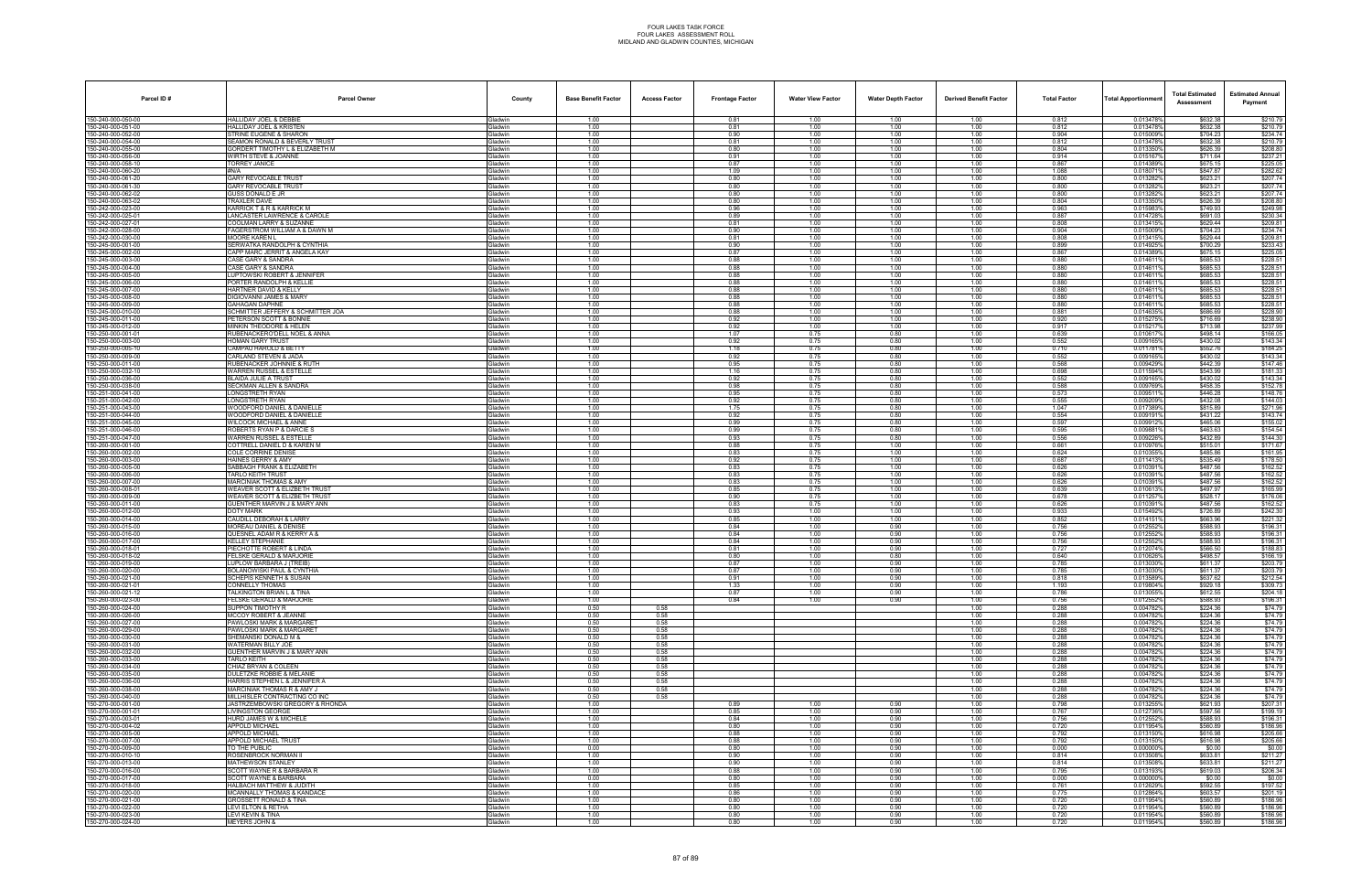| Parcel ID#                              | <b>Parcel Owner</b>                                                          | County                           | <b>Base Benefit Factor</b> | <b>Access Factor</b> | <b>Frontage Factor</b> | <b>Water View Factor</b> | <b>Water Depth Factor</b> | <b>Derived Benefit Factor</b> | <b>Total Factor</b> | <b>Total Apportionmer</b> | <b>Total Estimated</b><br>Assessment | <b>Estimated Annual</b><br>Payment |
|-----------------------------------------|------------------------------------------------------------------------------|----------------------------------|----------------------------|----------------------|------------------------|--------------------------|---------------------------|-------------------------------|---------------------|---------------------------|--------------------------------------|------------------------------------|
| 150-270-000-025-00                      | <b>MEYERS JOHN &amp;</b>                                                     | Gladwin                          | 1.00                       |                      | 0.80                   | 1.00                     | 0.90                      | 1.00                          | 0.720               | 0.011954%                 | \$560.89                             | \$186.96                           |
| 150-270-000-026-00<br>50-270-000-027-00 | <b>GODI JOSEPH &amp; MARCIA</b><br>IWOWARSKI JOSEPH & IRENE TRUST            | Gladwin<br><b>Gladwin</b>        | 1.00<br>1.00               |                      | 0.80<br>0.80           | 1.00<br>1.00             | 0.90<br>0.90              | 1.00<br>1.00                  | 0.720<br>0.720      | 0.011954%<br>0.011954%    | \$560.89<br>\$560.89                 | \$186.96<br>\$186.96               |
| 50-270-000-028-00                       | STONER KAREN & HORTON K TRUST                                                | Gladwin                          | 1.00                       |                      | 0.80                   | 1.00                     | 0.90                      | 1.00                          | 0.720               | 0.011954%                 | \$560.89                             | \$186.96                           |
| 50-270-000-029-00<br>50-270-000-029-01  | SEHEE MATHEW & COREY<br>MOORE STEPHEN & NADEAN                               | Gladwin                          | 1.00<br>1.00               |                      | 0.80<br>0.80           | 1.00<br>1.00             | 0.90<br>0.90              | 1.00<br>1.00                  | 0.720<br>0.720      | 0.011954%<br>0.011954%    | \$560.89<br>\$560.89                 | \$186.96<br>\$186.96               |
| 50-272-000-030-00                       | BIDWELL GEORGE & PATRICIA                                                    | Gladwin<br>Gladwin               | 1.00                       |                      | 0.88                   | 1.00                     | 0.90                      | 1.00                          | 0.792               | 0.013150%                 | \$616.98                             | \$205.66                           |
| 50-272-000-031-00                       | EHR KENNETH & ROXANN.                                                        | <b>Gladwin</b>                   | 1.00                       |                      | 0.84                   | 1.00                     | 0.90                      | 1.00                          | 0.756               | 0.012552%                 | \$588.93                             | \$196.31                           |
| 50-272-000-032-00<br>50-272-000-033-00  | PIWOWARSKI TONY & KAREN<br>ROCHE JOHN & JOYCE                                | Gladwin<br>Gladwin               | 1.00<br>1.00               |                      | 0.90<br>0.90           | 1.00<br>1.00             | 0.90<br>0.90              | 1.00<br>1.00                  | 0.814<br>0.807      | 0.013508%<br>0.013400%    | \$633.81<br>\$628.74                 | \$211.27<br>\$209.58               |
| 50-272-000-033-01                       | WALKWAY FOR LOT OWNERS OF                                                    | <b>Gladwin</b>                   | 0.00                       |                      | 0.80                   | 1.00                     | 0.90                      | 1.00                          | 0.000               | 0.0000009                 | \$0.00                               | \$0.00                             |
| 150-272-000-034-00<br>50-272-000-035-00 | NICHOLS CARL D TRUST<br>OPPENS DIANA ETAL                                    | Gladwin<br><b>Gladwin</b>        | 1.00<br>1.00               |                      | 0.88<br>0.84           | 1.00<br>1.00             | 0.90<br>0.90              | 1.00<br>1.00                  | 0.792<br>0.756      | 0.013150%<br>0.012552%    | \$616.98<br>\$588.93                 | \$205.66<br>\$196.31               |
| 150-272-000-035-0                       | <b>NALKWAY</b>                                                               | Gladwin                          | 1.00                       |                      | 0.80                   | 1.00                     | 0.90                      | 1.00                          | 0.720               | 0.011954%                 | \$560.89                             | \$186.96                           |
| 50-272-000-036-00<br>50-272-000-037-00  | COPPENS DANIEL TRUST<br><b>ATOWSKI STANLEY</b>                               | Gladwin<br>Gladwin               | 1.00<br>1.00               |                      | 0.85<br>0.92           | 1.00<br>1.00             | 0.90<br>0.90              | 1.00<br>1.00                  | 0.761<br>0.829      | 0.012629%<br>0.0137679    | \$592.55<br>\$645.94                 | \$197.52<br>\$215.31               |
| 50-272-000-039-00                       | PROSS KEITH A & SHERYL JEAN TRUST                                            | Gladwin                          | 1.00                       |                      | 0.92                   | 1.00                     | 0.90                      | 1.00                          | 0.829               | 0.0137679                 | \$645.94                             | \$215.31                           |
| 50-272-000-041-00                       | STUDEBAKER DARYL & MILLER DARLENE<br>BREASBOIS DAVID & PATRICIA TRUSTS       | <b>Jadwin</b>                    | 1.00                       |                      | 0.84                   | 1.00                     | 0.90                      | 1.00                          | 0.758               | 0.012591                  | \$590.77                             | \$196.92                           |
| 50-272-000-042-00<br>50-272-000-043-00  | WIELAND-MCCARRON CHRISTINE                                                   | Gladwin<br>Gladwin               | 1.00<br>1.00               |                      | 0.84<br>1.06           | 1.00<br>1.00             | 0.90<br>0.90              | 1.00<br>1.00                  | 0.758<br>0.951      | 0.0125919<br>0.015793     | \$590.77<br>\$741.00                 | \$196.92<br>\$247.00               |
| 50-272-000-044-00                       | <b>BROWN MICHAEL &amp; JANELLE</b>                                           | <b>Gladwin</b>                   | 0.50                       | 0.15                 |                        |                          |                           | 1.00                          | 0.250               | 0.0041519                 | \$194.75                             | \$64.92                            |
| 50-272-000-046-00<br>50-272-000-047-00  | THIEL WAYNE & JOANN<br>KLEIN RICKY & CYNTHIA                                 | Gladwin<br><b>Gladwin</b>        | 0.50<br>0.50               | 0.15<br>0.15         |                        |                          |                           | 1.00<br>1.00                  | 0.250<br>0.250      | 0.0041519<br>0.004151     | \$194.75<br>\$194.75                 | \$64.92<br>\$64.92                 |
| 50-272-000-048-00                       | <b>HARBISON DAWN M</b>                                                       | <b>Gladwin</b>                   | 0.50                       | 0.15                 |                        |                          |                           | 1.00                          | 0.250               | 0.0041519                 | \$194.75                             | \$64.92                            |
| 50-272-000-049-00<br>150-272-000-050-00 | NICHOLS CARL D & PATRICIA<br>ROCHE JOHN & JOYCE                              | Gladwin<br>Gladwin               | 0.50<br>0.50               | 0.15<br>0.15         |                        |                          |                           | 1.00<br>1.00                  | 0.250<br>0.250      | 0.0041519<br>0.004151     | \$194.75<br>\$194.75                 | \$64.92<br>\$64.92                 |
| 50-272-000-051-00                       | PARENT RICHARD B & LOIS A                                                    | <b>Gladwin</b>                   | 0.50                       | 0.15                 |                        |                          |                           | 1.00                          | 0.250               | 0.0041519                 | \$194.75                             | \$64.92                            |
| 50-272-000-053-00                       | <b>SIDWELL GEORGE</b>                                                        | <b>Gladwin</b>                   | 0.50                       | 0.15                 |                        |                          |                           | 1.00                          | 0.250               | 0.004151                  | \$194.75                             | \$64.92                            |
| 50-272-000-054-00<br>50-272-000-055-00  | <b>MOORE STEPHEN &amp; NADEAN</b><br>SEHEE MATHEW & COREY                    | Gladwin<br>Gladwin               | 0.50<br>0.50               | 0.15<br>0.15         |                        |                          |                           | 1.00<br>1.00                  | 0.250<br>0.250      | 0.0041519<br>0.004151     | \$194.75<br>\$194.75                 | \$64.92<br>\$64.92                 |
| 50-272-000-056-00                       | <b>GODI JOSEPH &amp; MARCIA</b>                                              | Gladwin                          | 0.00                       | 0.15                 |                        |                          |                           | 1.00                          | 0.000               | 0.0000009                 | \$0.00                               | \$0.00                             |
| 50-272-000-057-00<br>50-272-000-058-01  | <b>MEYERS JOHN &amp;</b><br>LEVI ELTON & RETHA                               | <b>Gladwin</b><br><b>Gladwin</b> | 0.50<br>0.50               | 0.15<br>0.15         |                        |                          |                           | 1.00<br>1.00                  | 0.250<br>0.250      | 0.0041519<br>0.004151     | \$194.75<br>\$194.75                 | \$64.92<br>\$64.92                 |
| 50-272-000-060-00                       | <b>MCANNALLY THOMAS &amp; KANDACE</b>                                        | <b>Gladwin</b>                   | 0.00                       | 0.15                 |                        |                          |                           | 1.00                          | 0.000               | 0.0000009                 | \$0.00                               | \$0.00                             |
| 50-272-000-061-00<br>50-272-000-062-00  | HALBACH MATTHEW & JUDITH<br><b>SCOTT WAYNE &amp; BARBARA</b>                 | Gladwin<br>Gladwin               | 0.00<br>0.00               | 0.15<br>0.15         |                        |                          |                           | 1.00<br>1.00                  | 0.000<br>0.000      | 0.0000009<br>0.000000%    | \$0.00<br>\$0.00                     | \$0.00<br>\$0.00                   |
| 50-272-000-063-00                       | SCOTT WAYNE R & BARBARA R                                                    | <b>Gladwin</b>                   | 0.00                       | 0.15                 |                        |                          |                           | 1.00                          | 0.000               | 0.0000009                 | \$0.00                               | \$0.00                             |
| 50-272-000-064-00                       | <b>MATHEWSON STANLEY</b>                                                     | <b>Gladwin</b>                   | 0.00                       | 0.15                 |                        |                          |                           | 1.00                          | 0.000               | 0.0000009                 | \$0.00                               | \$0.00                             |
| 50-272-000-065-00<br>50-272-000-066-10  | ROSENBROCK NORMAN II<br>APPOLD MICHAEL TRUST                                 | <b>Gladwin</b><br>Gladwin        | 0.00<br>0.00               | 0.15<br>0.68         |                        |                          |                           | 1.00<br>1.00                  | 0.000<br>0.000      | 0.0000009<br>0.000000     | \$0.00<br>\$0.00                     | \$0.00<br>\$0.00                   |
| 50-272-000-069-00                       | <b>APPOLD MICHAEL</b>                                                        | Gladwin                          | 0.00                       | 0.15                 |                        |                          |                           | 1.00                          | 0.000               | 0.000000%                 | \$0.00                               | \$0.00                             |
| 50-272-000-070-01<br>50-272-000-071-02  | <b>APPOLD MICHAEL</b><br>JASTRZEMBOWSKI GREGORY & RHONDA                     | <b>Gladwin</b><br><b>Gladwin</b> | 0.00<br>0.00               | 0.15<br>0.15         |                        |                          |                           | 1.00<br>1.00                  | 0.000<br>0.000      | 0.0000009<br>0.000000%    | \$0.00<br>\$0.00                     | \$0.00<br>\$0.00                   |
| 50-272-000-072-10                       | WAITE STEVEN                                                                 | <b>Gladwin</b>                   | 0.50                       | 0.15                 |                        |                          |                           | 1.00                          | 0.250               | 0.004151%                 | \$194.75                             | \$64.92                            |
| 50-272-000-074-00<br>50-272-000-075-00  | FRICK RONALD & SHIRLEY<br>FRICK RONALD & SHIRLEY                             | Gladwin<br>Gladwin               | 0.50<br>0.50               | 0.68<br>0.68         |                        |                          |                           | 1.00<br>1.00                  | 0.338<br>0.338      | 0.005604%<br>0.005604%    | \$262.92<br>\$262.92                 | \$87.64<br>\$87.64                 |
| 50-290-000-001-00                       | <b>WEGENER ROBERT &amp; JEAN</b>                                             | <b>Gladwin</b>                   | 1.00                       |                      | 0.85                   | 1.00                     | 0.90                      | 1.00                          | 0.765               | 0.012701                  | \$595.95                             | \$198.65                           |
| 50-290-000-002-00<br>50-290-000-004-00  | SMITH DAVID A & TERRI J<br>PRESLEY SHIRLEY TRUST                             | iladwin<br><b>Gladwin</b>        | 1.00<br>1.00               |                      | 0.92<br>0.87           | 1.00<br>1.00             | 0.90<br>0.90              | 1.00<br>1.00                  | 0.828<br>0.785      | 0.0137479<br>0.013030%    | \$645.02<br>\$611.37                 | \$215.01<br>\$203.79               |
| 50-290-000-005-00                       | (RUSKIE IRENE E                                                              | <b>Gladwin</b>                   | 1.00                       |                      | 0.85                   | 1.00                     | 0.90                      | 1.00                          | 0.765               | 0.012701                  | \$595.95                             | \$198.65                           |
| 50-290-000-006-00                       | <b>BREWSTER JOYCE</b>                                                        | Gladwin                          | 1.00                       |                      | 0.84                   | 1.00                     | 0.90                      | 1.00                          | 0.758               | 0.0125919                 | \$590.77                             | \$196.92                           |
| 50-290-000-007-00<br>50-290-000-008-00  | ENKINS MARY LYNN TRUST<br>YNCH RICHARD                                       | <b>Gladwin</b><br><b>Gladwin</b> | 1.00<br>1.00               |                      | 0.84<br>0.84           | 1.00<br>1.00             | 0.90<br>0.90              | 1.00<br>1.00                  | 0.758<br>0.758      | 0.0125919<br>0.012591     | \$590.77<br>\$590.77                 | \$196.92<br>\$196.92               |
| 50-290-000-009-00                       | <b>HENTSCHEL DOUG &amp; DIANE</b>                                            | Gladwin                          | 1.00                       |                      | 0.85                   | 1.00                     | 0.90                      | 1.00                          | 0.761               | 0.012629%                 | \$592.55                             | \$197.52                           |
| 50-290-000-010-00<br>150-290-000-011-00 | DANA JEFFREY & JUDY TRUST<br>NICKOLA JOSEPH G                                | Gladwin<br>Gladwin               | 1.00<br>1.00               |                      | 0.85<br>0.97           | 1.00<br>0.75             | 0.90<br>0.90              | 1.00<br>1.00                  | 0.763<br>0.656      | 0.012666%<br>0.010893%    | \$594.28<br>\$511.08                 | \$198.09<br>\$170.36               |
| 50-290-000-012-00                       | <b>JACQUES RAYMOND &amp; DORIS</b>                                           | <b>Gladwin</b>                   | 1.00                       |                      | 0.84                   | 0.75                     | 0.90                      | 1.00                          | 0.567               | 0.009414%                 | \$441.70                             | \$147.23                           |
| 50-290-000-013-00<br>50-290-000-014-00  | BEAUCHAMP ROBERT & DEBRA<br>BEAUCHAMP ROBERT E JR & DEBRA M                  | <b>Gladwin</b><br><b>Gladwin</b> | 1.00<br>1.00               |                      | 0.84<br>0.84           | 0.75<br>0.75             | 0.90<br>0.90              | 1.00<br>1.00                  | 0.567<br>0.565      | 0.009414%<br>0.009384%    | \$441.70<br>\$440.27                 | \$147.23<br>\$146.76               |
| 50-290-000-015-00                       | HILL LAVERN J & CHRISTENE M TRUST                                            | <b>Gladwin</b>                   | 1.00                       |                      | 0.84                   | 0.75                     | 0.90                      | 1.00                          | 0.569               | 0.0094439                 | \$443.08                             | \$147.69                           |
| 50-290-000-016-00                       | <b>MARTIN DENZEL &amp; SHARON TRUST</b><br>BOONE ARLIN ERNEST & BARBARA JEAN | Gladwin                          | 1.00<br>1.00               |                      | 0.84<br>0.84           | 0.75<br>0.75             | 0.90<br>0.90              | 1.00<br>1.00                  | 0.569<br>0.569      | 0.009443%<br>0.0094439    | \$443.08<br>\$443.08                 | \$147.69<br>\$147.69               |
| 50-290-000-017-00<br>150-290-000-018-00 | MARSHALL ARLENE LG                                                           | <b>Jadwin</b><br><b>Gladwin</b>  | 1.00                       |                      | 0.89                   | 0.75                     | 0.90                      | 1.00                          | 0.603               | 0.010012%                 | \$469.75                             | \$156.58                           |
| 50-290-000-020-00                       | WILLING JOHN                                                                 | Gladwin                          | 1.00                       |                      | 0.89                   | 0.75                     | 0.90                      | 1.00                          | 0.603               | 0.010012%                 | \$469.75                             | \$156.58                           |
| 50-290-000-021-00<br>50-290-000-022-00  | VAN KUIKEN JULIE<br><b>CLAREY DANIEL &amp; JUDY</b>                          | Gladwin<br>Gladwin               | 1.00<br>1.00               |                      | 0.84<br>0.84           | 0.75<br>0.75             | 0.90<br>0.90              | 1.00<br>1.00                  | 0.569<br>0.565      | 0.009443%<br>0.009384%    | \$443.08<br>\$440.27                 | \$147.69<br>\$146.76               |
| 50-290-000-023-00                       | KIRKER LANCE R                                                               | <b>Gladwin</b>                   | 1.00                       |                      | 0.85                   | 0.75                     | 0.90                      | 1.00                          | 0.575               | 0.0095529                 | \$448.17                             | \$149.39                           |
| 50-290-000-024-00<br>50-290-000-026-00  | DOUGLAS JOHN & JANICE<br>MIESKE KIM & LYNDA TRUST                            | <b>Gladwin</b><br>Gladwin        | 1.00<br>1.00               |                      | 1.09<br>1.13           | 0.75<br>1.00             | 0.90<br>0.90              | 1.00<br>1.00                  | 0.736<br>1.018      | 0.012219%<br>0.016894%    | \$573.33<br>\$792.65                 | \$191.11<br>\$264.22               |
| 50-290-000-027-00                       | <b>HOLDER ROBERT &amp; KRISTINE</b>                                          | Gladwin                          | 1.00                       |                      | 0.86                   | 1.00                     | 0.90                      | 1.00                          | 0.773               | 0.012833%                 | \$602.13                             | \$200.71                           |
| 50-290-000-028-00<br>50-290-000-029-00  | HALLETT JACKSON BUNKER TRUST<br>DILLARD JAMES & CAROL TRUST                  | Gladwin<br><b>Gladwin</b>        | 1.00<br>1.00               |                      | 0.86<br>0.86           | 1.00<br>1.00             | 0.90<br>0.90              | 1.00<br>1.00                  | 0.773<br>0.773      | 0.012833%<br>0.012833%    | \$602.13<br>\$602.13                 | \$200.71<br>\$200.71               |
| 50-290-000-030-00                       | SHERIDAN DANIEL P & MARCI                                                    | <b>Gladwin</b>                   | 1.00                       |                      | 0.86                   | 1.00                     | 0.90                      | 1.00                          | 0.773               | 0.0128339                 | \$602.13                             | \$200.71                           |
| 50-290-000-031-00                       | <b>TASCARELLA DAVID S &amp;</b>                                              | Gladwin                          | 1.00                       |                      | 0.86                   | 1.00                     | 0.90                      | 1.00                          | 0.773               | 0.012833%                 | \$602.13                             | \$200.71                           |
| 50-290-000-032-00<br>50-290-000-033-00  | NYEHOLT WILLIAM & PAULA<br>KING SANDRA E                                     | Gladwin<br>Gladwin               | 1.00<br>1.00               |                      | 0.90<br>0.87           | 0.75<br>0.75             | 0.90<br>0.90              | 1.00<br>1.00                  | 0.606<br>0.589      | 0.010062%<br>0.009773%    | \$472.13<br>\$458.53                 | \$157.38<br>\$152.84               |
| 50-290-000-034-00                       | CASE SIDNEY & JOYCE TRUST                                                    | <b>Gladwin</b>                   | 1.00                       |                      | 0.88                   | 0.75                     | 0.90                      | 1.00                          | 0.594               | 0.0098629                 | \$462.73                             | \$154.24                           |
| 50-290-000-035-00<br>50-290-000-036-00  | NYEHOLT CRAIG S & BEVERLY J TRUST<br><b>GARCIA SCOTT &amp; KERIANA</b>       | <b>Gladwin</b><br>Gladwin        | 1.00<br>1.00               |                      | 0.88<br>0.86           | 0.75<br>0.75             | 0.90<br>0.90              | 1.00<br>1.00                  | 0.594<br>0.582      | 0.0098629<br>0.009670%    | \$462.73<br>\$453.72                 | \$154.24<br>\$151.24               |
| 50-290-000-037-00                       | KUROWSKI RENEE ROXANNE                                                       | Gladwin                          | 1.00                       |                      | 0.90                   | 0.75                     | 0.90                      | 1.00                          | 0.607               | 0.0100759                 | \$472.70                             | \$157.57                           |
| 50-290-000-038-00<br>50-290-000-039-00  | KLINE JACOB<br>MASOURIDIS GEORGIA ELAINE - MOORE                             | Gladwin<br><b>Gladwin</b>        | 1.00<br>1.00               |                      | 0.89<br>0.89           | 0.75<br>0.75             | 0.90<br>0.90              | 1.00<br>1.00                  | 0.603<br>0.603      | 0.010012%<br>0.010012%    | \$469.75<br>\$469.75                 | \$156.58<br>\$156.58               |
| 50-290-000-040-01                       | HAINES NICHOLAS & GRAHAM NICOLE                                              | <b>Gladwin</b>                   | 1.00                       |                      | 0.89                   | 0.75                     | 0.90                      | 1.00                          | 0.603               | 0.0100129                 | \$469.75                             | \$156.58                           |
| 50-290-000-041-00                       | RISTE MARIE                                                                  | Gladwin                          | 1.00                       |                      | 0.88                   | 0.75                     | 0.90                      | 1.00                          | 0.591               | 0.009810%                 | \$460.28                             | \$153.43                           |
| 50-290-000-042-00<br>50-290-000-043-00  | <b>BAUERS RAY S &amp; RISTE MARIE</b><br><b>BUTZIN LLC</b>                   | Gladwin<br>Gladwin               | 1.00<br>1.00               |                      | 0.87<br>0.88           | 0.75<br>0.75             | 0.90<br>0.90              | 1.00<br>1.00                  | 0.587<br>0.594      | 0.009753%<br>0.009862%    | \$457.62<br>\$462.73                 | \$152.54<br>\$154.24               |
| 50-290-000-044-00                       | THARP DAVID                                                                  | Gladwin                          | 1.00                       |                      | 1.24                   | 1.00                     | 0.90                      | 1.00                          | 1.114               | 0.018498%                 | \$867.91                             | \$289.30                           |
| 50-290-000-046-00<br>50-290-000-047-00  | GALONSKA THOMAS A & KELLY A TRUST<br>GOSS WILLIAM & SUSAN                    | <b>Gladwin</b><br>Gladwin        | 1.00<br>1.00               |                      | 0.86<br>0.82           | 1.00<br>1.00             | 0.90<br>0.90              | 1.00<br>1.00                  | 0.777<br>0.737      | 0.0128939<br>0.012236%    | \$604.96<br>\$574.12                 | \$201.65<br>\$191.37               |
| 50-290-000-048-00                       | <b>VOORHIES LARRY &amp; CINDY</b>                                            | Gladwin                          | 1.00                       |                      | 0.85                   | 1.00                     | 0.90                      | 1.00                          | 0.767               | 0.012736%                 | \$597.56                             | \$199.19                           |
| 50-290-000-049-00<br>50-290-000-050-00  | <b>BUTZIN THOMAS &amp; JUDITH</b><br>SHIRK BRADLEY ALAN & HEATHER YVETTE     | Gladwin<br>Gladwin               | 1.00<br>1.00               |                      | 0.80<br>0.86           | 1.00<br>1.00             | 0.90<br>0.90              | 1.00<br>1.00                  | 0.720<br>0.771      | 0.011954%<br>0.012802%    | \$560.89<br>\$600.65                 | \$186.96<br>\$200.22               |
| 50-290-000-051-00                       | USHOW RANDALL & TERRY                                                        | <b>Gladwin</b>                   | 1.00                       |                      | 0.91                   | 1.00                     | 0.90                      | 1.00                          | 0.817               | 0.013563%                 | \$636.39                             | \$212.13                           |
| 50-290-000-052-00                       | BOYER PAUL & LISA                                                            | Gladwin                          | 1.00                       |                      | 0.89                   | 1.00                     | 0.90                      | 1.00                          | 0.804               | 0.013349%                 | \$626.33                             | \$208.78                           |
| 50-290-000-053-00<br>50-290-000-054-00  | HANEY RONALD R & LAURIE<br>FARNSWORTH WILLIAM & SHIRLEY                      | Gladwin<br>Gladwin               | 1.00<br>1.00               |                      | 0.82<br>0.84           | 1.00<br>1.00             | 0.90<br>0.90              | 1.00<br>1.00                  | 0.737<br>0.756      | 0.012236%<br>0.012552%    | \$574.12<br>\$588.93                 | \$191.37<br>\$196.31               |
|                                         |                                                                              |                                  |                            |                      |                        |                          |                           |                               |                     |                           |                                      |                                    |